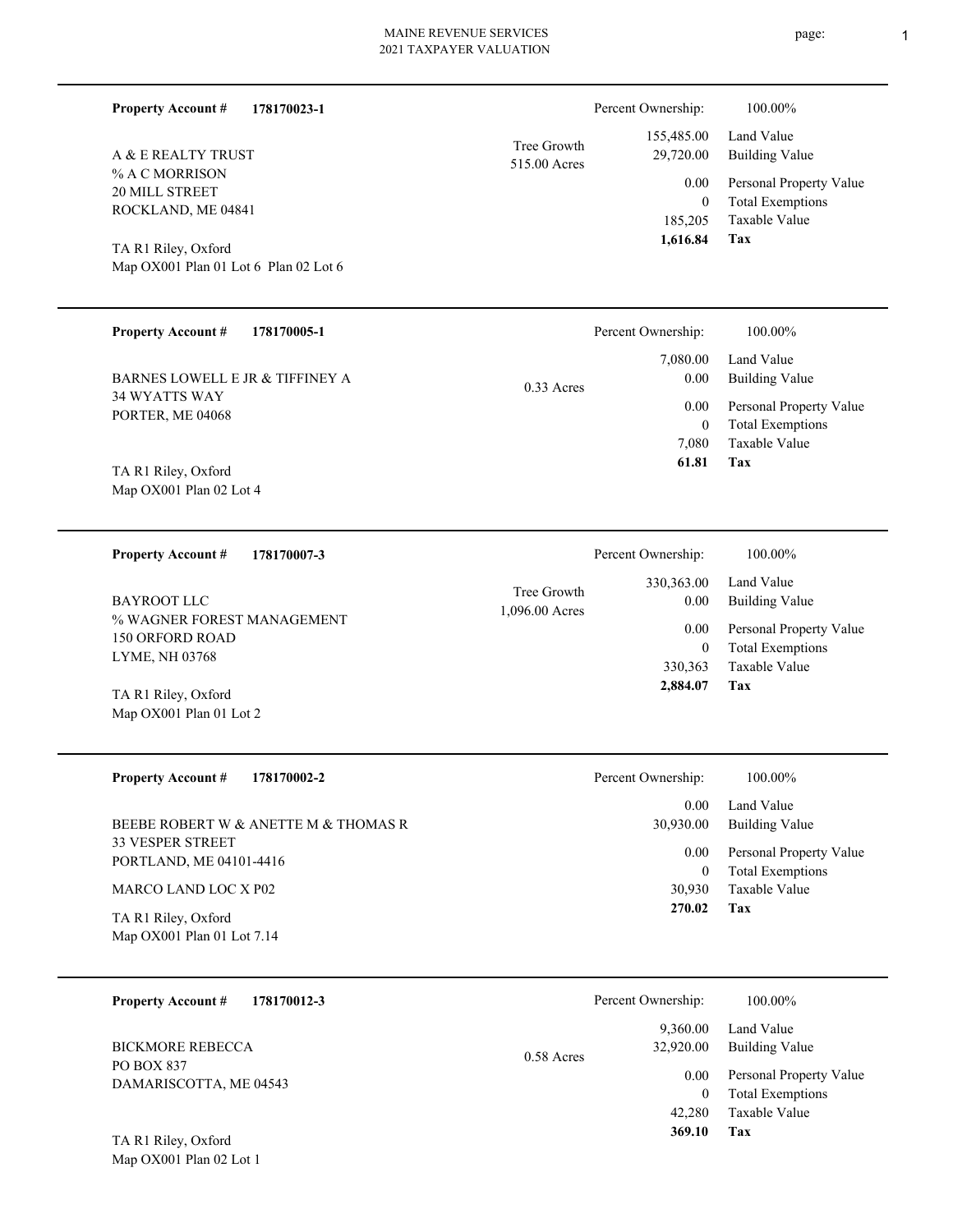| <b>Property Account #</b><br>178170010-4          |                               | Percent Ownership:       | 100.00%                                            |
|---------------------------------------------------|-------------------------------|--------------------------|----------------------------------------------------|
| BLACK JAMES F, JOHN C BLACK, & CHERYL BLACK-I     |                               | 0.00<br>9,150.00         | Land Value<br><b>Building Value</b>                |
| PO BOX 393<br>PARSONSFIELD, ME 04047              |                               | 0.00<br>$\mathbf{0}$     | Personal Property Value<br><b>Total Exemptions</b> |
| STATE OF MAINE LOC Y P02                          |                               | 9,150<br>79.88           | Taxable Value<br><b>Tax</b>                        |
| TA R1 Riley, Oxford<br>Map OX001 Plan 01 Lot 7.14 |                               |                          |                                                    |
| <b>Property Account #</b><br>178170028-1          |                               | Percent Ownership:       | 100.00%                                            |
| CAMPBELL RICHARD A                                |                               | 0.00<br>14,240.00        | Land Value<br><b>Building Value</b>                |
| 113 PARIS HILL RD<br>S PARIS, ME 04281            |                               | 0.00<br>$\boldsymbol{0}$ | Personal Property Value<br><b>Total Exemptions</b> |
| <b>BTC 2195 LOC M</b>                             |                               | 14,240                   | Taxable Value                                      |
| TA R1 Riley, Oxford<br>Map OX001 Plan 01 Lot 1    |                               | 124.32                   | Tax                                                |
| <b>Property Account #</b><br>178170008-2          |                               | Percent Ownership:       | 100.00%                                            |
| <b>CAPELLE CHRISTOPHER R</b>                      | $0.07$ Acres                  | 3,840.00<br>19,280.00    | Land Value<br><b>Building Value</b>                |
| <b>45 CAMERON COVE</b><br>MUNSONVILLE, NH 03457   |                               | 0.00<br>$\mathbf{0}$     | Personal Property Value<br><b>Total Exemptions</b> |
| TA R1 Riley, Oxford                               |                               | 23,120<br>201.84         | <b>Taxable Value</b><br><b>Tax</b>                 |
| Map OX001 Plan 02 Lot 7                           |                               |                          |                                                    |
| <b>Property Account #</b><br>178170018-4          |                               | Percent Ownership:       | 100.00%                                            |
| <b>CARRIER TIMBERLANDS LLC</b>                    | Tree Growth<br>6,730.00 Acres | 1,912,281.00<br>0.00     | Land Value<br><b>Building Value</b>                |
| <b>PO BOX 554</b><br>JACKMAN, ME 04945            |                               | 0.00<br>$\mathbf{0}$     | Personal Property Value<br><b>Total Exemptions</b> |

Map OX001 Plan 01 Lot 1 TA R1 Riley, Oxford

| 178172006-1<br><b>Property Account #</b>                                                                                                                | Percent Ownership:                 | 100.00%                                                                    |
|---------------------------------------------------------------------------------------------------------------------------------------------------------|------------------------------------|----------------------------------------------------------------------------|
| CENTRAL MAINE POWER CO                                                                                                                                  | 8,960.00<br>0.00                   | Land Value<br><b>Building Value</b>                                        |
| %AVANGRID MANAGEMENT<br>COMPANY-LOCAL TA<br>ONE CITY CENTER, 5TH FLOOR<br>DISTRIBUTION SYSTEM<br>PORTLAND. ME 04101<br>TA R1 Riley, Oxford<br>Map OX001 | 0.00<br>$\theta$<br>8.960<br>78.22 | Personal Property Value<br><b>Total Exemptions</b><br>Taxable Value<br>Tax |

**Tax**

 1,912,281  $\boldsymbol{0}$ 

 **16,694.21**

Taxable Value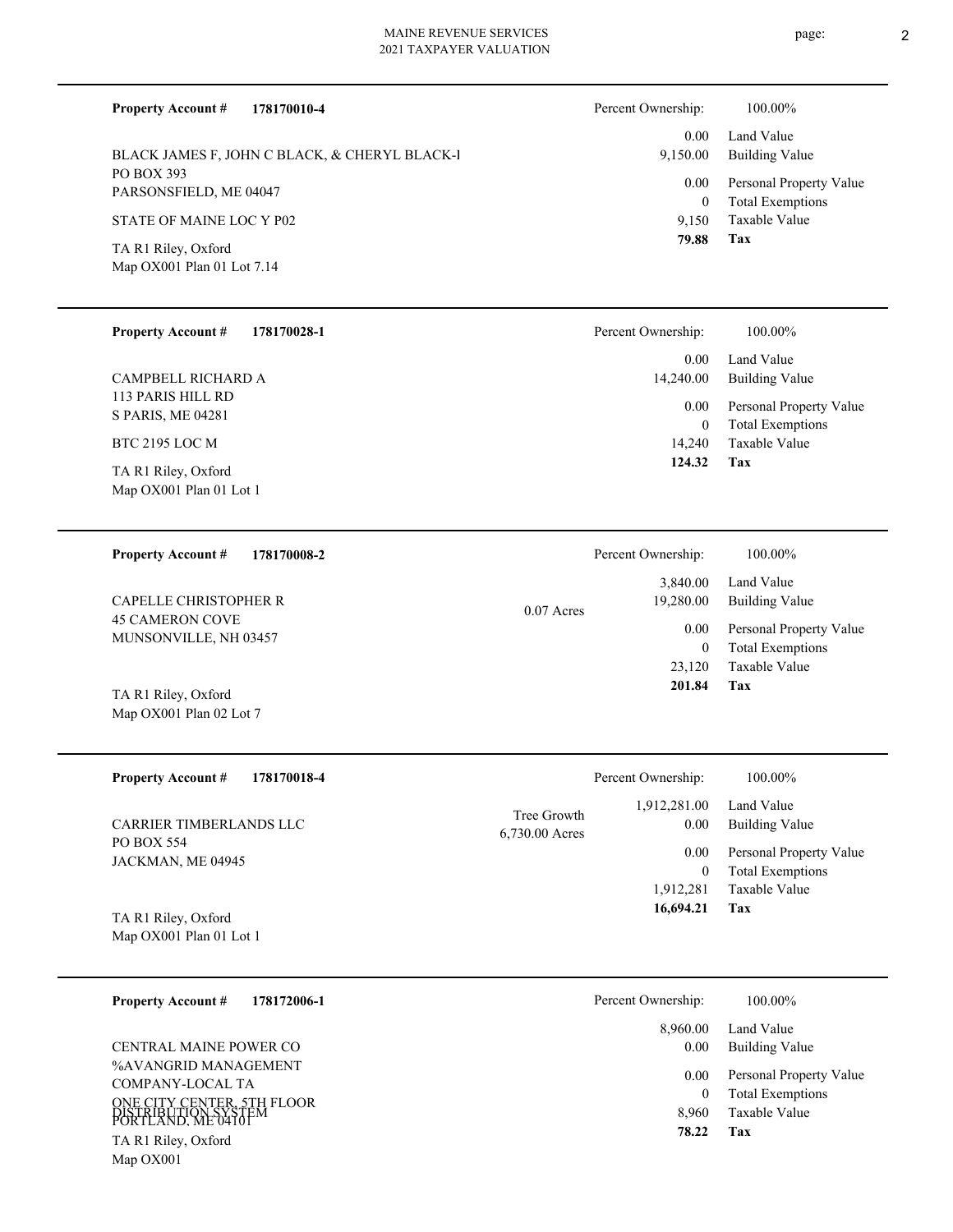**178170015-2 Property Account #**

150 WHITNEY ST AUBURN, ME 04210 CHANDLER JOHN

SUNDAY RIVER LEASE LOC P

Map OX001 Plan 01 Lot 13 TA R1 Riley, Oxford

#### **178170033-2 Property Account #**

320 PINE ST LEWISTON, ME 04240 CHURCHILL WILLIAM H

MORRISON REALTY TRUST LOC D P02

Map OX001 Plan 01 Lot 5 TA R1 Riley, Oxford

#### **178170032-2 Property Account #**

PO BOX 156 GRAY, ME 04039 COLE JOSHUA L

# PL LOC A

Map OX001 Plan 01 Lot 4 TA R1 Riley, Oxford

#### **178172003-2 Property Account #**

1266 SUNDAY RIVER RD NEWRY, ME 04261-3038 COOK PHILIP A JR

Map OX001 Plan 01 Lot 7.11 TA R1 Riley, Oxford

| 178170027-2<br><b>Property Account #</b>                     | Percent Ownership:                    | 100.00%                      |
|--------------------------------------------------------------|---------------------------------------|------------------------------|
| DAWSON THOMAS W & CATHY L TRUSTEE<br><b>48 HOLMAN STREET</b> | 8.520.00<br>43,600.00<br>$0.50$ Acres | Land Value<br>Building Value |
| LACONIA, NH 03246                                            | 0.00                                  | Personal Property Value      |
|                                                              | 0                                     | <b>Total Exemptions</b>      |
|                                                              | 52,120                                | Taxable Value                |
| TA R1 Riley, Oxford                                          | 455.01                                | Tax                          |

12.00

| 16,650 | Taxable Value |  |
|--------|---------------|--|

| 145.35 | l ax |
|--------|------|
|        |      |

| Percent Ownership: | 100.00%                 |
|--------------------|-------------------------|
| $0.00 -$           | Land Value              |
| 800.00             | <b>Building Value</b>   |
| $0.00\,$           | Personal Property Value |
| 0                  | <b>Total Exemptions</b> |
| 800-               | Taxable Value           |
| 6.98               | Tax                     |

| Percent Ownership: | 100.00%                 |
|--------------------|-------------------------|
| $0.00 -$           | Land Value              |
| 47,890.00          | Building Value          |
| $0.00\,$           | Personal Property Value |
| 0                  | <b>Total Exemptions</b> |
| 47,890             | Taxable Value           |
| 418.08             | Tax                     |

|       | Percent Ownership:            | 100.00%                                                                    |
|-------|-------------------------------|----------------------------------------------------------------------------|
| Acres | 0.00                          | 21,350.00 Land Value<br><b>Building Value</b>                              |
|       | 0.00<br>0<br>21,350<br>186.39 | Personal Property Value<br><b>Total Exemptions</b><br>Taxable Value<br>Tax |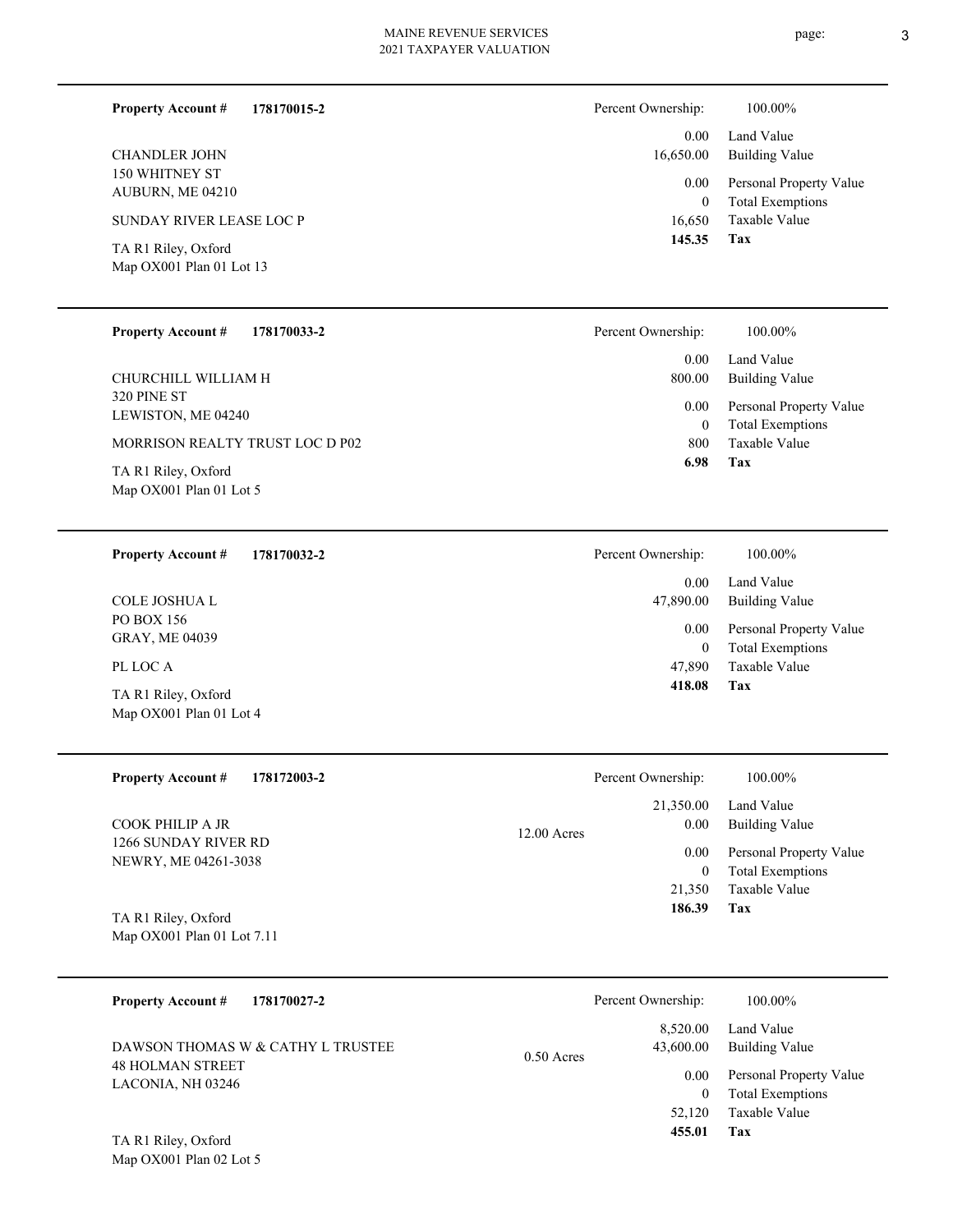| <b>Property Account #</b><br>178170009-2           |                             | Percent Ownership:       | 100.00%                                            |
|----------------------------------------------------|-----------------------------|--------------------------|----------------------------------------------------|
| <b>FLEET ALAND</b>                                 | Tree Growth<br>222.00 Acres | 62,940.00<br>0.00        | Land Value<br><b>Building Value</b>                |
| 939 SUNDAY RIVER RD<br>NEWRY, ME 04261-3012        |                             | 0.00<br>$\mathbf{0}$     | Personal Property Value<br><b>Total Exemptions</b> |
| TA R1 Riley, Oxford<br>Map OX001 Plan 01 Lot 8     |                             | 62,940<br>549.47         | Taxable Value<br><b>Tax</b>                        |
| <b>Property Account #</b><br>178170029-3           |                             | Percent Ownership:       | 100.00%                                            |
| FOLSOM SCOTT & KATIE LACOMBE                       | $0.25$ Acres                | 6,000.00<br>47,180.00    | Land Value<br><b>Building Value</b>                |
| 74 NOTCH ROAD<br>HOPE, ME 04847                    |                             | 0.00                     | Personal Property Value<br><b>Total Exemptions</b> |
|                                                    |                             | $\mathbf{0}$<br>53,180   | Taxable Value                                      |
| TA R1 Riley, Oxford<br>Map OX001 Plan 02 Lot 8     |                             | 464.26                   | Tax                                                |
|                                                    |                             |                          |                                                    |
| <b>Property Account #</b><br>178172002-2           |                             | Percent Ownership:       | 100.00%                                            |
| FRIEDLANDER, LISA J. TRUSTEE                       |                             | 34,900.00<br>146,990.00  | Land Value<br><b>Building Value</b>                |
| <b>HAY IS FOR HORSES</b><br>98 YALE STREET         | 15.00 Acres                 | 0.00                     | Personal Property Value                            |
| PORTLAND, ME 04103-3505                            |                             | $\mathbf{0}$<br>181,890  | <b>Total Exemptions</b><br>Taxable Value           |
| TA R1 Riley, Oxford<br>Map OX001 Plan 01 Lot 7.12  |                             | 1,587.90                 | Tax                                                |
|                                                    |                             |                          |                                                    |
| Property Account #<br>178172008-2                  |                             | Percent Ownership:       | $100.00\%$                                         |
| GAUSE WILLIAM D & ALYSSA A                         | 1.10 Acres                  | 23,090.00<br>370,650.00  | Land Value<br><b>Building Value</b>                |
| <b>11 PATRIOTS LANDING</b><br>ESSEX, MA 01929      |                             | 0.00<br>$\boldsymbol{0}$ | Personal Property Value<br><b>Total Exemptions</b> |
|                                                    |                             | 393,740                  | Taxable Value<br>Tax                               |
| TA R1 Riley, Oxford<br>Map OX001 Plan 01 Lot 7.132 |                             | 3,437.35                 |                                                    |
|                                                    |                             |                          |                                                    |
| 178172009-1<br><b>Property Account #</b>           |                             | Percent Ownership:       | 100.00%                                            |
| GAUSE WILLIAM D & ALYSSA A                         |                             | 14,640.00<br>0.00        | Land Value<br><b>Building Value</b>                |
| <b>11 PATRIOTS LANDING</b><br>ESSEX, MA 01929      | 4.10 Acres                  | 0.00<br>$\mathbf{0}$     | Personal Property Value<br><b>Total Exemptions</b> |

**Tax 127.81**

14,640

Taxable Value

Map OX001 Plan 01 Lot 7.133 TA R1 Riley, Oxford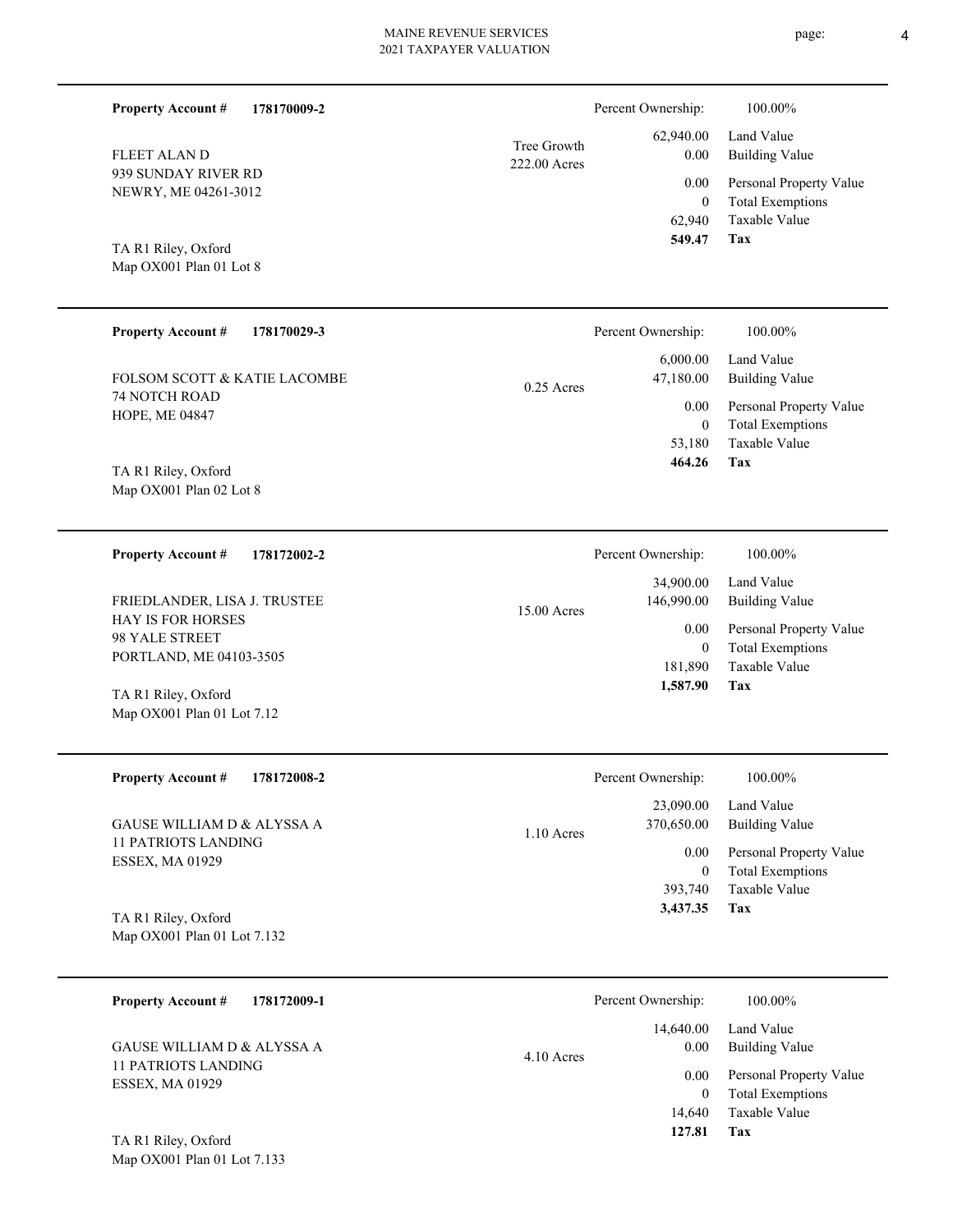1.90 Acres

Map OX001 Plan 01 Lot 7.134 TA R1 Riley, Oxford

11 PATRIOTS LANDING ESSEX, MA 01929

GAUSE WILLIAM D & ALYSSA A

**Property Account #**

**178172010-1**

| <b>Property Account #</b><br>178170001-3          | Percent Ownership:         | 100.00%                                            |
|---------------------------------------------------|----------------------------|----------------------------------------------------|
|                                                   | 0.00                       | Land Value                                         |
| <b>GILBERT LAURIE</b>                             | 27,930.00                  | <b>Building Value</b>                              |
| 823 NORTH ROAD<br>BETHEL, ME 04217                | $0.00\,$<br>$\overline{0}$ | Personal Property Value<br><b>Total Exemptions</b> |
| DEPT OF CONS LOC I P02                            | 27,930                     | Taxable Value                                      |
| TA R1 Riley, Oxford<br>Map OX001 Plan 01 Lot 7.14 | 243.83                     | Tax                                                |
| <b>Property Account #</b><br>178170006-1          | Percent Ownership:         | 100.00%                                            |

220 CHURCH STREET BERLIN, NH 03570 KELLEY BARRY J 122.00 Acres Tree Growth

Map OX001 Plan 01 Lot 9 TA R1 Riley, Oxford

Exempt Property

| <b>Property Account #</b><br>178170024-2                                                                                                                                                                     | Percent Ownership:                                                        | 100.00%                                                                                                    |
|--------------------------------------------------------------------------------------------------------------------------------------------------------------------------------------------------------------|---------------------------------------------------------------------------|------------------------------------------------------------------------------------------------------------|
| <b>MAINE STATE OF</b><br>DEPARTMENT OF CONSERVATION<br>ATTN : GAYLE KOYANAGI 22 STATE HOUSE<br><b>STA</b><br>AUGUSTA, ME 04333<br>TA R1 Riley, Oxford<br>Map OX001 Plan 01 Lot 7.1<br><b>Exempt Property</b> | 288,250.00<br>0.00<br>326.00 Acres<br>0.00<br>288,250<br>$\theta$<br>0.00 | Land Value<br>Building Value<br>Personal Property Value<br><b>Total Exemptions</b><br>Taxable Value<br>Tax |

| 178170035-1<br><b>Property Account #</b> | Percent Ownership:    | 100.00%                 |
|------------------------------------------|-----------------------|-------------------------|
|                                          | 23,050.00             | Land Value              |
| <b>MAINE STATE OF</b>                    | 0.00<br>$14.00$ Acres | Building Value          |
| DEPT OF CONS-PARKS & LANDS               | 0.00                  | Personal Property Value |
| 22 SHS<br>AUGUSTA, ME 04333              | 23,050                | <b>Total Exemptions</b> |
|                                          | $\theta$              | Taxable Value           |
| TA R1 Riley, Oxford                      | 0.00                  | Tax                     |
| Map OX001 Plan 01 Lot 7.3                |                       |                         |

**Tax**

**Tax**

 34,160 0

 34,160.00 0.00 0.00

 **298.22**

Taxable Value Total Exemptions Personal Property Value

Building Value Land Value

 12,770 0

 12,770.00 0.00 0.00

Percent Ownership:  $100.00\%$ 

 **111.48**

Taxable Value Total Exemptions Personal Property Value

Building Value Land Value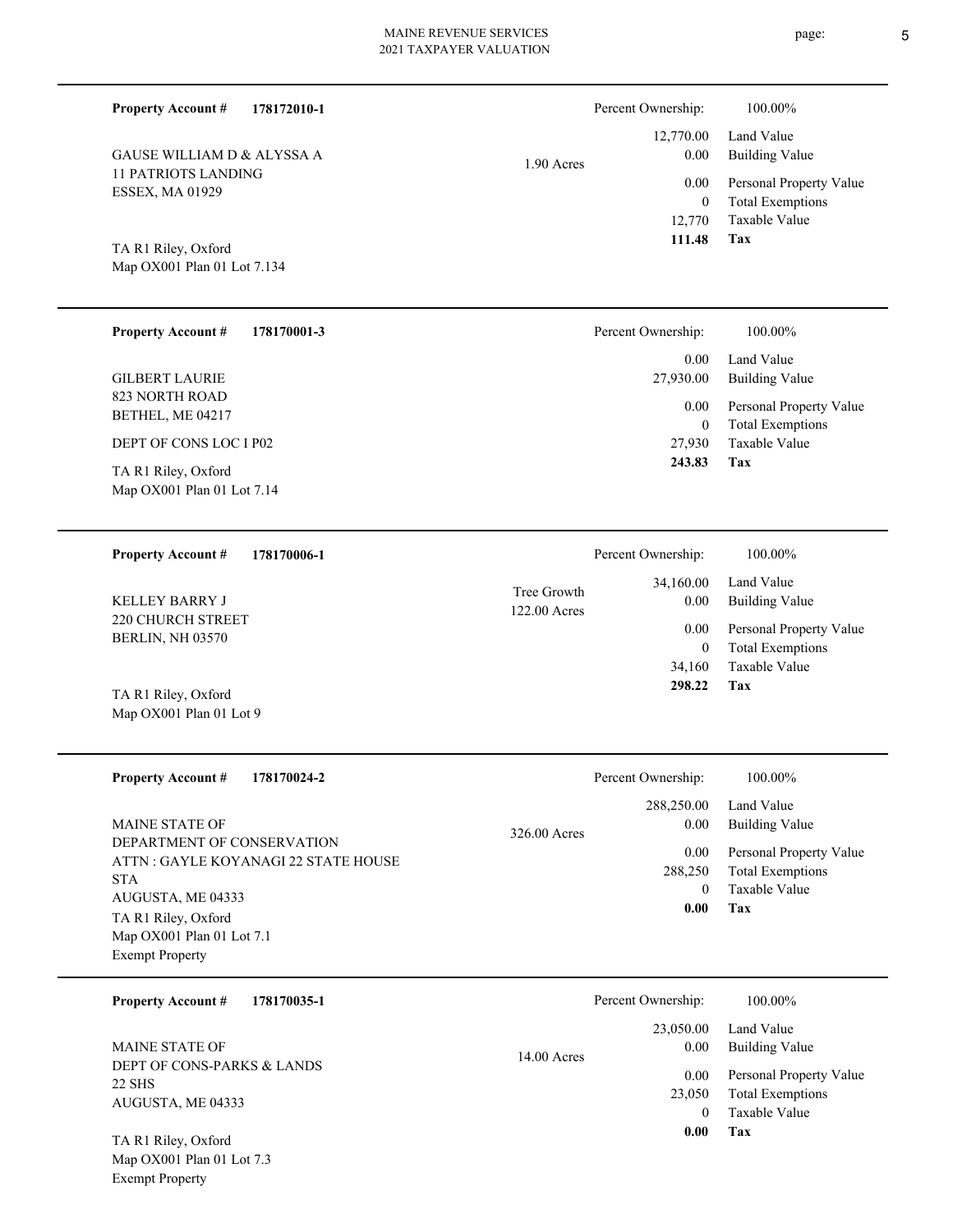| <b>Property Account #</b><br>178172001-1                                     |                 | Percent Ownership:              | 100.00%                                                             |
|------------------------------------------------------------------------------|-----------------|---------------------------------|---------------------------------------------------------------------|
| <b>MAINE STATE OF</b>                                                        | 13,526.46 Acres | 11,516,290.00<br>0.00           | Land Value<br><b>Building Value</b>                                 |
| DEPT OF CONS-PARKS & LANDS<br>22 SHS                                         |                 | 0.00                            | Personal Property Value                                             |
| AUGUSTA, ME 04333                                                            |                 | 11,516,290<br>$\theta$          | <b>Total Exemptions</b><br>Taxable Value                            |
| TA R1 Riley, Oxford<br>Map OX001 Plan 01 Lot 2.1 4<br><b>Exempt Property</b> |                 | 0.00                            | Tax                                                                 |
| <b>Property Account #</b><br>178172004-2                                     |                 | Percent Ownership:              | 100.00%                                                             |
| <b>MAINE STATE OF</b>                                                        | $3.00$ Acres    | 36,000.00<br>0.00               | Land Value<br><b>Building Value</b>                                 |
| DEPARTMENT OF CONSERVATION<br>ATTN : GAYLE KOYANAGI 22 STATE HOUSE           |                 | 0.00<br>36,000                  | Personal Property Value<br><b>Total Exemptions</b>                  |
| STA<br>ĽÉ ÁSED LOTS ONLY<br>AUGUSTA. ME 04333                                |                 | $\theta$<br>0.00                | Taxable Value<br>Tax                                                |
| TA R1 Riley, Oxford<br>Map OX001 Plan 01 Lot 7.14<br><b>Exempt Property</b>  |                 |                                 |                                                                     |
| <b>Property Account #</b><br>178170025-1                                     |                 | Percent Ownership:              | 100.00%                                                             |
|                                                                              |                 | 104,120.00                      | Land Value                                                          |
| <b>MARCO</b><br><b>21 SHADY DRIVE</b>                                        | 140.00 Acres    | 0.00                            | <b>Building Value</b>                                               |
| GORHAM, NH 03581                                                             |                 | 0.00<br>$\mathbf{0}$<br>104,120 | Personal Property Value<br><b>Total Exemptions</b><br>Taxable Value |
| TA R1 Riley, Oxford<br>Map OX001 Plan 01 Lot 14                              |                 | 908.97                          | Tax                                                                 |
| <b>Property Account #</b><br>178170003-4                                     |                 | Percent Ownership:              | 100.00%                                                             |
| MERRILL DIANE                                                                |                 | 470.00<br>0.00                  | Land Value<br><b>Building Value</b>                                 |
| <b>85 SUMNER BEAN ROAD</b><br>ALBANY TWP, ME 04217                           |                 | 0.00<br>$\overline{0}$          | Personal Property Value<br><b>Total Exemptions</b>                  |
| MINERAL RIGHTS 937 ACRES                                                     |                 | 470                             | Taxable Value                                                       |
| TA R1 Riley, Oxford<br>Map OX001 Plan 01 Lot 5 6                             |                 | 4.10                            | Tax                                                                 |
| <b>Property Account #</b><br>178170004-2                                     |                 | Percent Ownership:              | 100.00%                                                             |
| MORRISON REALTY TRUST                                                        |                 | 0.00<br>9,240.00                | Land Value<br><b>Building Value</b>                                 |
| %ABI MORRISON<br>20 MILL STREET                                              |                 | 0.00<br>$\overline{0}$          | Personal Property Value<br><b>Total Exemptions</b>                  |
| ROCKLAND, ME 04841<br>MORRISON REALTY TRUST LOC B P02                        |                 | 9,240                           | Taxable Value                                                       |
| $TA$ D <sub>1</sub> D <sub>ilov</sub> $Ov$ ford                              |                 | 80.67                           | Tax                                                                 |

Map OX001 Plan 01 Lot 5 TA R1 Riley, Oxford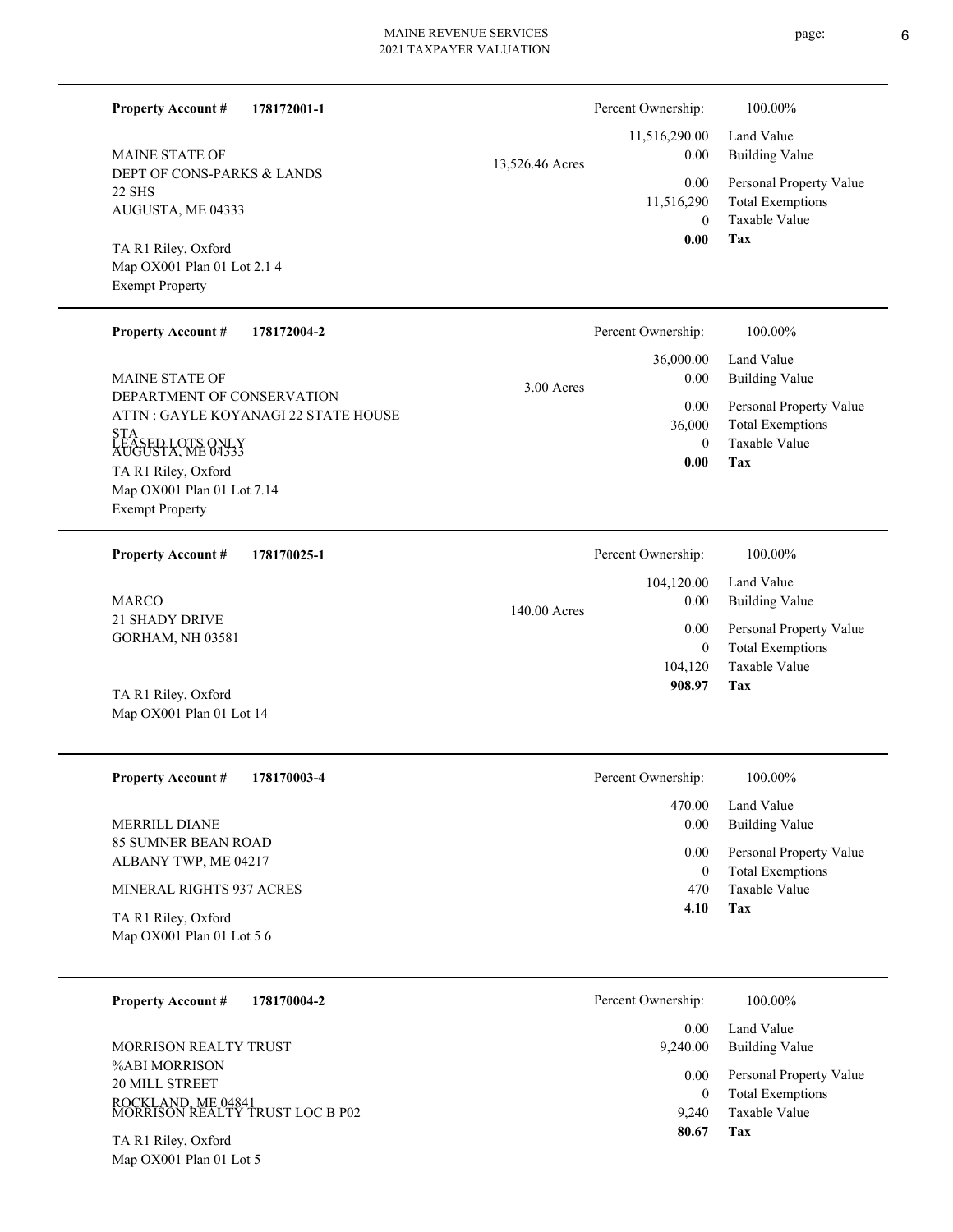| 178170022-1<br><b>Property Account #</b>   |                             | Percent Ownership:       | 100.00%                             |
|--------------------------------------------|-----------------------------|--------------------------|-------------------------------------|
| MORRISON REALTY TRUST                      | Tree Growth<br>866.00 Acres | 283,892.00<br>110,540.00 | Land Value<br><b>Building Value</b> |
| %ABI MORRISON                              |                             | 0.00                     | Personal Property Value             |
| 20 MILL STREET<br>ROCKLAND, ME 04841       |                             | $\overline{0}$           | <b>Total Exemptions</b>             |
|                                            |                             | 394,432                  | Taxable Value                       |
| TA R1 Riley, Oxford                        |                             | 3,443.39                 | Tax                                 |
| Map OX001 Plan 01 Lot 3 5                  |                             |                          |                                     |
|                                            |                             |                          |                                     |
| <b>Property Account #</b><br>178170030-4   |                             | Percent Ownership:       | 100.00%                             |
|                                            |                             | 0.00                     | Land Value                          |
| <b>MORRISON SYLVIA</b>                     |                             | 23,660.00                | <b>Building Value</b>               |
| PO BOX 400716                              |                             | 0.00                     | Personal Property Value             |
| CAMBRIDGE, MA 02140                        |                             | $\mathbf{0}$             | <b>Total Exemptions</b>             |
| MORRISON REALTY TRUST LOC E P02            |                             | 23,660                   | Taxable Value                       |
| TA R1 Riley, Oxford                        |                             | 206.55                   | Tax                                 |
| Map OX001 Plan 01 Lot 5                    |                             |                          |                                     |
|                                            |                             |                          |                                     |
| 178172005-2                                |                             |                          | 100.00%                             |
| <b>Property Account #</b>                  |                             | Percent Ownership:       |                                     |
|                                            |                             | 16,420.00                | Land Value                          |
| NOONAN MICHAEL E & JOYCE E                 | 6.20 Acres                  | 0.00                     | <b>Building Value</b>               |
| 7 ROLLING RIDGE LAND<br>SANDWICH, MA 02563 |                             | 0.00                     | Personal Property Value             |
|                                            |                             | $\boldsymbol{0}$         | <b>Total Exemptions</b>             |
|                                            |                             | 16,420                   | Taxable Value                       |
| TA R1 Riley, Oxford                        |                             | 143.35                   | Tax                                 |
| Map OX001 Plan 01 Lot 7.13                 |                             |                          |                                     |
|                                            |                             |                          |                                     |
| Property Account #<br>178170026-1          |                             | Percent Ownership:       | $100.00\%$                          |
|                                            |                             | 12,130.00                | Land Value                          |
| <b>OUWINGA MARVIN &amp; TRIJNTJE</b>       | 1.15 Acres                  | 3,550.00                 | <b>Building Value</b>               |
| PO BOX 407                                 |                             | 0.00                     | Personal Property Value             |
| BETHEL, ME 04217                           |                             | $\boldsymbol{0}$         | <b>Total Exemptions</b>             |
|                                            |                             | 15,680                   | Taxable Value                       |
| TA R1 Riley, Oxford                        |                             | 136.89                   | <b>Tax</b>                          |
| Map OX001 Plan 01 Lot 7.2                  |                             |                          |                                     |
|                                            |                             |                          |                                     |
| <b>Property Account #</b><br>178172007-2   |                             | Percent Ownership:       | 100.00%                             |
|                                            |                             |                          |                                     |
| RADWAY STEPHEN W & SUSAN A TRUSTEES        |                             | 23,640.00<br>374,910.00  | Land Value<br><b>Building Value</b> |
| CDADWAY LIVING TRUST                       | 1.75 Acres                  |                          |                                     |

S & S RADWAY LIVING TRUST 30 BRAMAN ROAD WATERFORD, CT 06385

Map OX001 Plan 01 Lot 7.131 TA R1 Riley, Oxford

|           | Percent Ownership: | 100.00%                 |
|-----------|--------------------|-------------------------|
|           | 23,640.00          | Land Value              |
| .75 Acres | 374,910.00         | <b>Building Value</b>   |
|           | 0.00               | Personal Property Value |
|           | 0                  | <b>Total Exemptions</b> |
|           | 398,550            | Taxable Value           |
|           | 3,479.34           | Tax                     |
|           |                    |                         |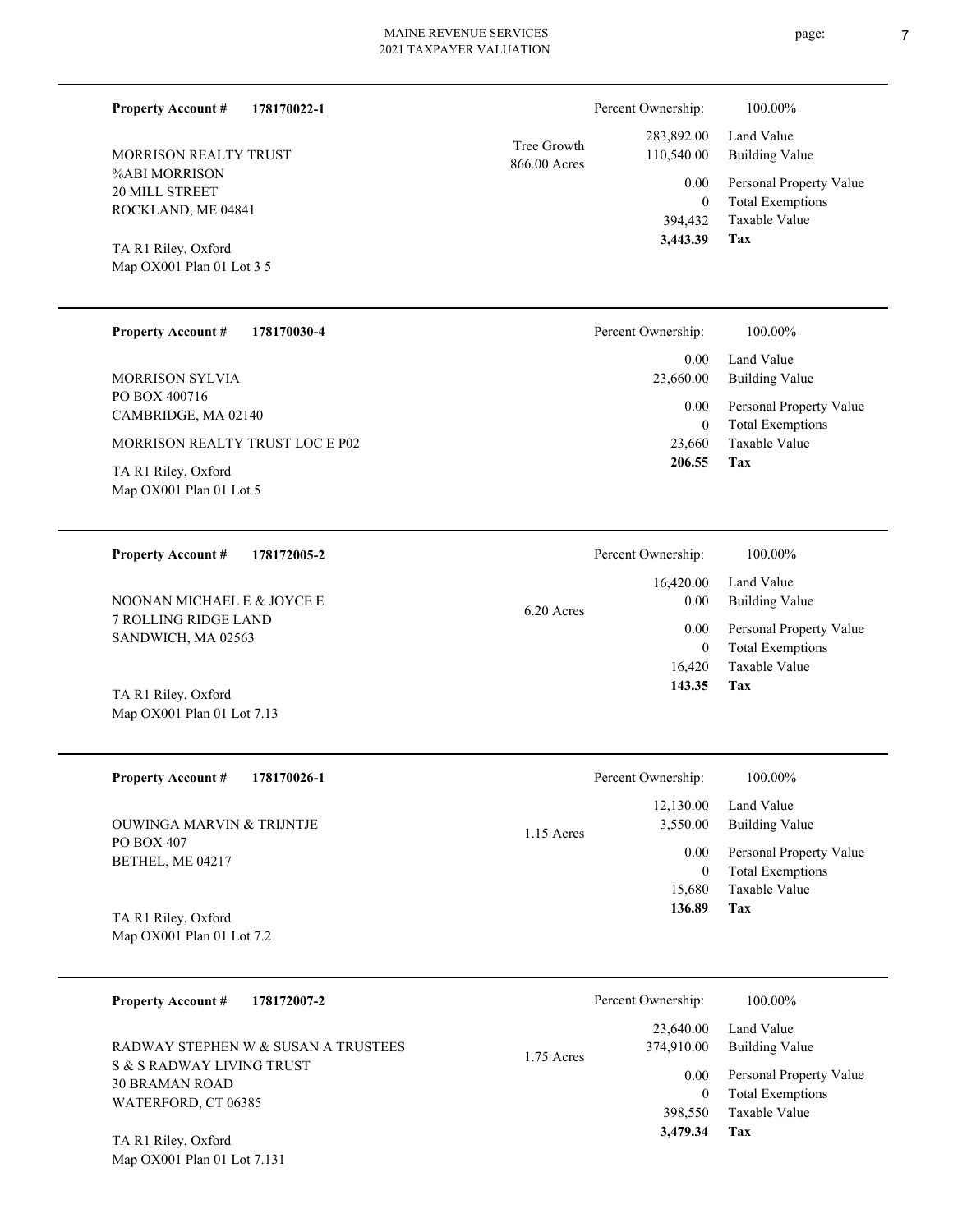| <b>Property Account #</b><br>178170036-3          |                               | Percent Ownership:       | 100.00%                                            |
|---------------------------------------------------|-------------------------------|--------------------------|----------------------------------------------------|
| RILEY TIMBER HOLDINGS LLC                         | Tree Growth<br>3,184.00 Acres | 900,246.00<br>0.00       | Land Value<br><b>Building Value</b>                |
| PO BOX 547<br>BETHEL, ME 04217                    |                               | 0.00<br>$\mathbf{0}$     | Personal Property Value<br><b>Total Exemptions</b> |
| TA R1 Riley, Oxford<br>Map OX001 Plan 01 Lot 1.21 |                               | 900,246<br>7,859.15      | Taxable Value<br>Tax                               |
| <b>Property Account #</b><br>178170016-3          |                               | Percent Ownership:       | 100.00%                                            |
| RUNNYMEDE INVESTMENTS LLC                         | Tree Growth<br>89.00 Acres    | 26,077.00<br>0.00        | Land Value<br><b>Building Value</b>                |
| %CHRIS BROOM<br><b>10 SQUIER DRIVE</b>            |                               | 0.00                     | Personal Property Value                            |
| NORTH HAMPTON, NH 03862                           |                               | $\mathbf{0}$<br>26,077   | <b>Total Exemptions</b><br>Taxable Value           |
| TA R1 Riley, Oxford                               |                               | 227.65                   | Tax                                                |
| Map OX001 Plan 01 Lot 11                          |                               |                          |                                                    |
|                                                   |                               |                          |                                                    |
| <b>Property Account #</b><br>178170020-3          |                               | Percent Ownership:       | 100.00%                                            |
| RUNNYMEDE INVESTMENTS LLC                         | Tree Growth<br>145.00 Acres   | 42,264.00<br>0.00        | Land Value<br><b>Building Value</b>                |
| %CHRIS BROOM<br>10 SQUIER DRIVE                   |                               | 0.00                     | Personal Property Value                            |
| NORTH HAMPTON, NH 03862                           |                               | $\mathbf{0}$<br>42,264   | <b>Total Exemptions</b><br>Taxable Value           |
| TA R1 Riley, Oxford                               |                               | 368.96                   | Tax                                                |
| Map OX001 Plan 01 Lot 12                          |                               |                          |                                                    |
| Property Account #<br>178170014-1                 |                               | Percent Ownership:       | 100.00%                                            |
|                                                   |                               | 0.00                     | Land Value                                         |
| SMITH HAROLD & CHERY                              |                               | 16,890.00                | <b>Building Value</b>                              |
| <b>655 EASTSHORE DR</b><br>ACTON, ME 04001        |                               | 0.00<br>$\boldsymbol{0}$ | Personal Property Value<br><b>Total Exemptions</b> |
| MORRISON REALTY TRUST LOC F P02                   |                               | 16,890                   | Taxable Value                                      |
| TA R1 Riley, Oxford<br>Map OX001 Plan 01 Lot 3    |                               | 147.45                   | <b>Tax</b>                                         |
| <b>Property Account #</b><br>178170002P-3         |                               | Percent Ownership:       | 100.00%                                            |

% CHARTER COMMUNICATIONS TAX DEPARTMENT PO BOX 74 B/E LEASED DISH ANTENNA<br>CHARLOTTE, NC 28241-7647 Map OX001 TA R1 Riley, Oxford SPECTRUM NORTHEAST LLC

| 0.00 | Land Value              |
|------|-------------------------|
| 0.00 | Building Value          |
| 0.00 | Personal Property Value |
| 0    | <b>Total Exemptions</b> |
| 0    | Taxable Value           |
| 0.00 | Тях                     |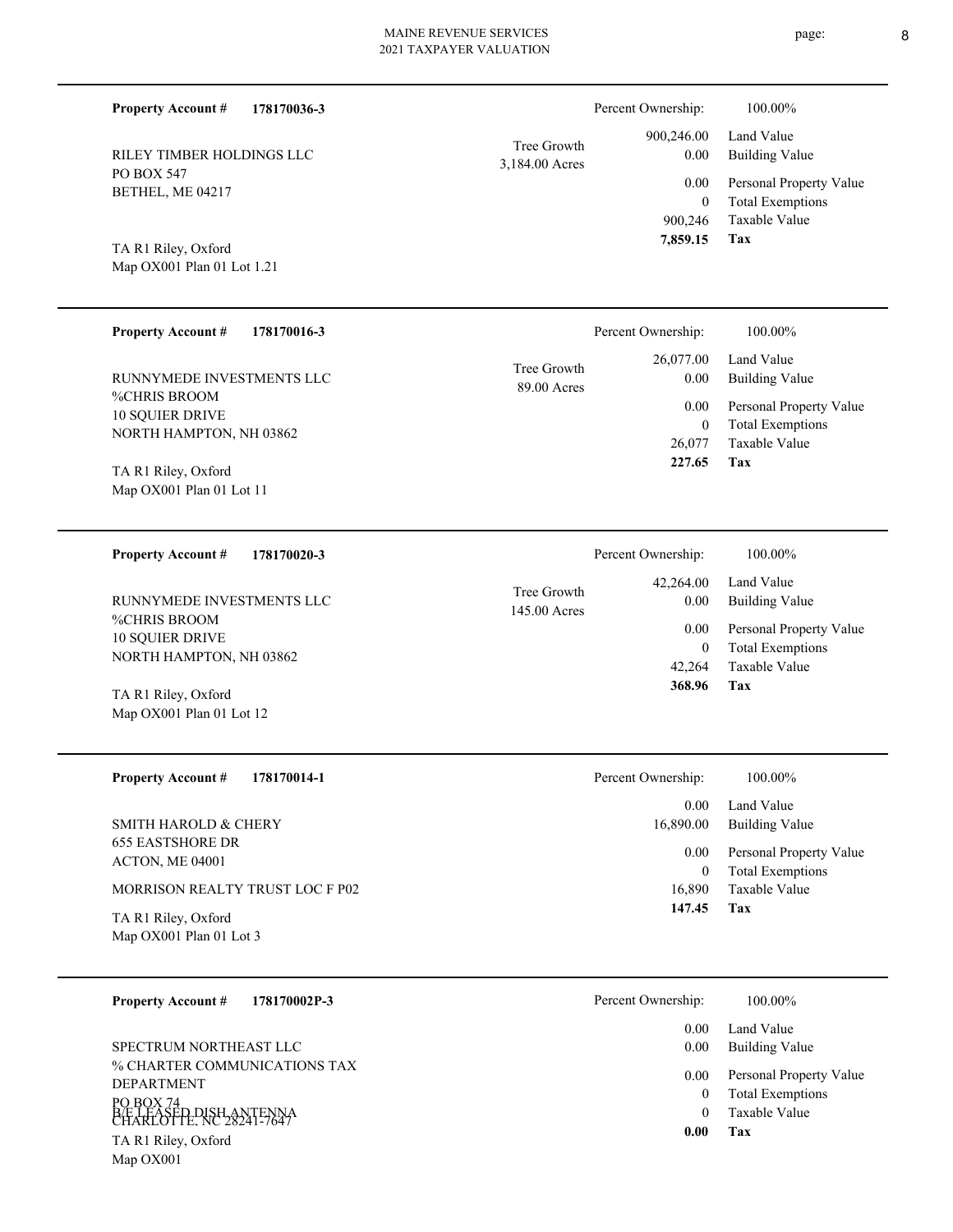| <b>Property Account #</b>                                    | 178170034-3 |                               | Percent Ownership:          | 100.00%                                         |
|--------------------------------------------------------------|-------------|-------------------------------|-----------------------------|-------------------------------------------------|
| SUNDAY RIVER SKIWAY CORPORATION                              |             | Tree Growth<br>5,364.30 Acres | 1,606,031.00<br>772,340.00  | Land Value<br><b>Building Value</b>             |
| PO BOX 4500<br><b>NEWRY, ME 04261</b>                        |             |                               | 0.00                        | Personal Property Value                         |
|                                                              |             |                               | $\overline{0}$<br>2,378,371 | <b>Total Exemptions</b><br><b>Taxable Value</b> |
|                                                              |             |                               | 20,763.18                   | Tax                                             |
| TA R1 Riley, Oxford<br>Map OX001 Plan 01 Lot 1.1 1.11 1.2 13 |             |                               |                             |                                                 |
|                                                              |             |                               |                             |                                                 |
| <b>Property Account #</b>                                    | 178170031-2 |                               | Percent Ownership:          | 100.00%                                         |
|                                                              |             |                               | 9,360.00                    | Land Value                                      |
| <b>SWANDEROSA</b>                                            |             | $0.57$ Acres                  | 13,600.00                   | <b>Building Value</b>                           |
| % JAMES SWAN<br><b>74 SUNDAY RIVER ROAD</b>                  |             |                               | 0.00                        | Personal Property Value                         |
| BETHEL, ME 04217                                             |             |                               | 0<br>22,960                 | <b>Total Exemptions</b><br><b>Taxable Value</b> |
|                                                              |             |                               | 200.44                      | <b>Tax</b>                                      |
| TA R1 Riley, Oxford<br>Map OX001 Plan 02 Lot 2               |             |                               |                             |                                                 |
|                                                              |             |                               |                             |                                                 |
| <b>Property Account #</b>                                    | 178170019-1 |                               | Percent Ownership:          | 100.00%                                         |
|                                                              |             | Tree Growth                   | 25,198.00                   | Land Value                                      |
| WHITE MOUNTAIN LUMBER CO INC                                 |             | 86.00 Acres                   | 0.00                        | <b>Building Value</b>                           |
| <b>30 EAST MILAN ROAD</b><br>BERLIN, NH 03570                |             |                               | 0.00                        | Personal Property Value                         |
|                                                              |             |                               | $\mathbf{0}$                | <b>Total Exemptions</b><br><b>Taxable Value</b> |
|                                                              |             |                               | 25,198                      |                                                 |

Map OX001 Plan 01 Lot 10 TA R1 Riley, Oxford

page: 9

**Tax 219.98**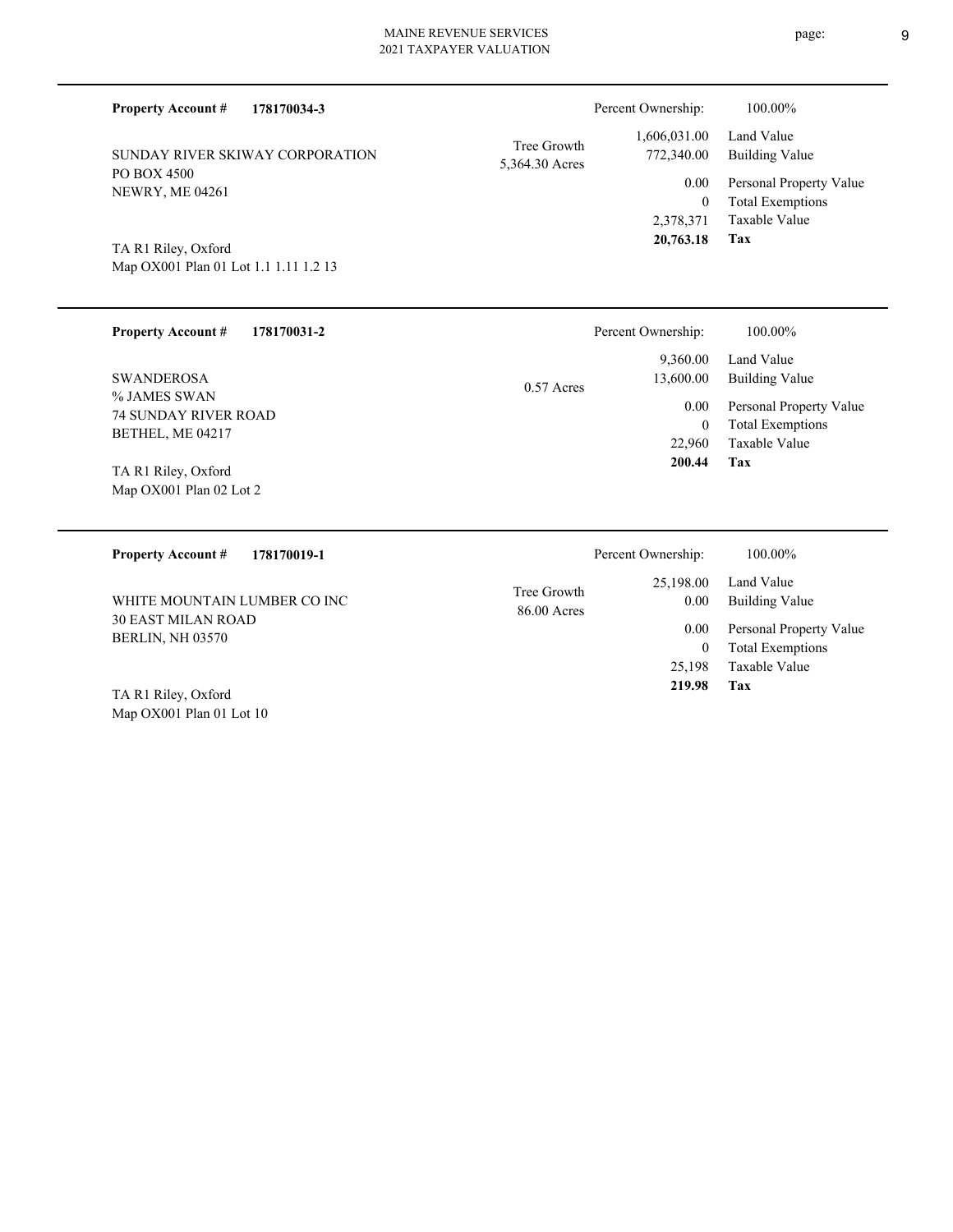# **Totals for: TA R1 Riley, Oxford**

 **32,474.26 acres**

 **17,559,177.00 Land Value 2,162,660.00 Building Value 0.00 Personal Property Value 11,863,590.00 Total Exemptions 68,602 Tax Taxable Value 7,858,247.00**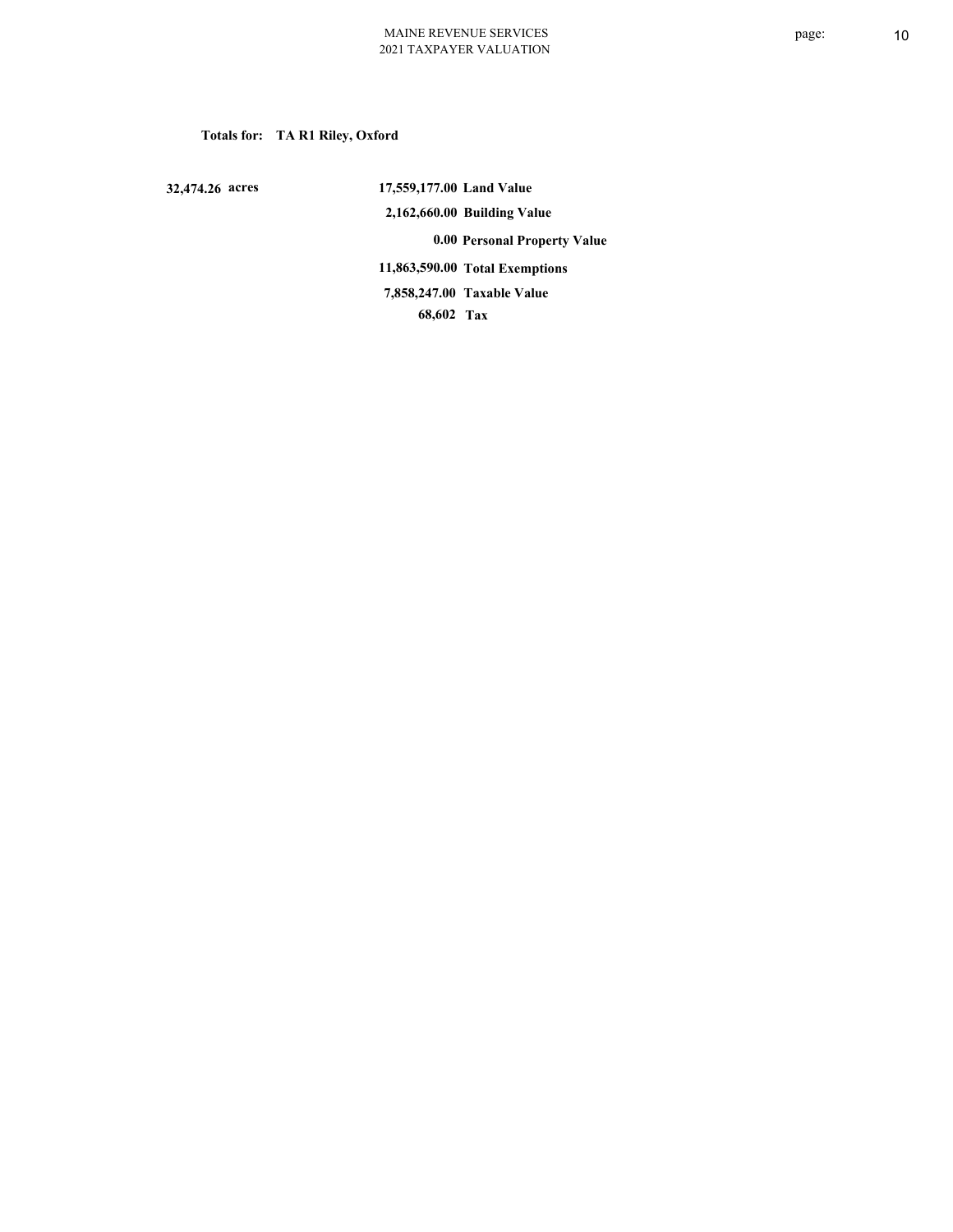| <b>Property Account #</b><br>178080003-3                               |                                | Percent Ownership:                   | 100.00%                                            |
|------------------------------------------------------------------------|--------------------------------|--------------------------------------|----------------------------------------------------|
| <b>BAYROOT LLC</b>                                                     | Tree Growth<br>19,962.00 Acres | 5,885,227.00<br>0.00                 | Land Value<br><b>Building Value</b>                |
| % WAGNER FOREST MANAGEMENT<br>150 ORFORD ROAD                          |                                | 0.00<br>$\mathbf{0}$                 | Personal Property Value<br><b>Total Exemptions</b> |
| LYME, NH 03768<br>TA R2 Grafton, Oxford                                |                                | 5,885,227<br>51,378.03               | Taxable Value<br>Tax                               |
| Map OX002 Plan 01 Lot 1 3 7                                            |                                |                                      |                                                    |
| <b>Property Account #</b><br>178080031-2                               |                                | Percent Ownership:                   | 100.00%                                            |
| <b>BAYROOT LLC</b>                                                     | Tree Growth<br>48.00 Acres     | 16,071.00<br>0.00                    | Land Value<br><b>Building Value</b>                |
| % WAGNER FOREST MANAGEMENT<br>150 ORFORD ROAD                          |                                | 0.00<br>$\mathbf{0}$                 | Personal Property Value<br><b>Total Exemptions</b> |
| LYME, NH 03768                                                         |                                | 16,071<br>140.30                     | Taxable Value<br>Tax                               |
| TA R2 Grafton, Oxford<br>Map OX002 Plan 01 Lot 2.1                     |                                |                                      |                                                    |
| <b>Property Account #</b><br>178080020-3                               |                                | Percent Ownership:                   | 100.00%                                            |
| BROOKE RANDALL H & AUDREY J                                            | 77.00 Acres                    | 76,600.00<br>25,530.00               | Land Value<br><b>Building Value</b>                |
| 1701 BEAR RIVER ROAD<br><b>NEWRY, ME 04261</b>                         |                                | 0.00<br>$\mathbf{0}$                 | Personal Property Value<br><b>Total Exemptions</b> |
|                                                                        |                                | 102,130<br>891.59                    | Taxable Value<br><b>Tax</b>                        |
| TA R2 Grafton, Oxford<br>Map OX002 Plan 01 Lot 9                       |                                |                                      |                                                    |
| <b>Property Account #</b><br>178080008-1                               |                                | Percent Ownership:                   | $100.00\%$                                         |
| CENTRAL MAINE POWER CO                                                 |                                | 12,570.00<br>0.00                    | Land Value<br><b>Building Value</b>                |
| %AVANGRID MANAGEMENT<br>COMPANY-LOCAL TA                               |                                | 0.00                                 | Personal Property Value                            |
| ONE CITY CENTER, 5TH FLOOR<br>DISTRIBUTION SYSTEM<br>PORTLAND, ME04101 |                                | $\boldsymbol{0}$<br>12,570<br>109.74 | <b>Total Exemptions</b><br>Taxable Value<br>Tax    |
| TA R2 Grafton, Oxford<br>Map OX002                                     |                                |                                      |                                                    |
| 178080009-3<br><b>Property Account #</b>                               |                                | Percent Ownership:                   | 100.00%                                            |
| <b>CUSHMAN MATTHEW &amp; NANCY</b><br>CITCIIMANDOM                     | 0.92 Acres                     | 11,400.00<br>27,420.00               | Land Value<br><b>Building Value</b>                |

63 CUSHMAN ROAD BRYANT POND, ME 04219

Map OX002 Plan 01 Lot 1.4 TA R2 Grafton, Oxford

**Tax**

 38,820  **338.90**

Taxable Value 0 Total Exemptions 0.00 Personal Property Value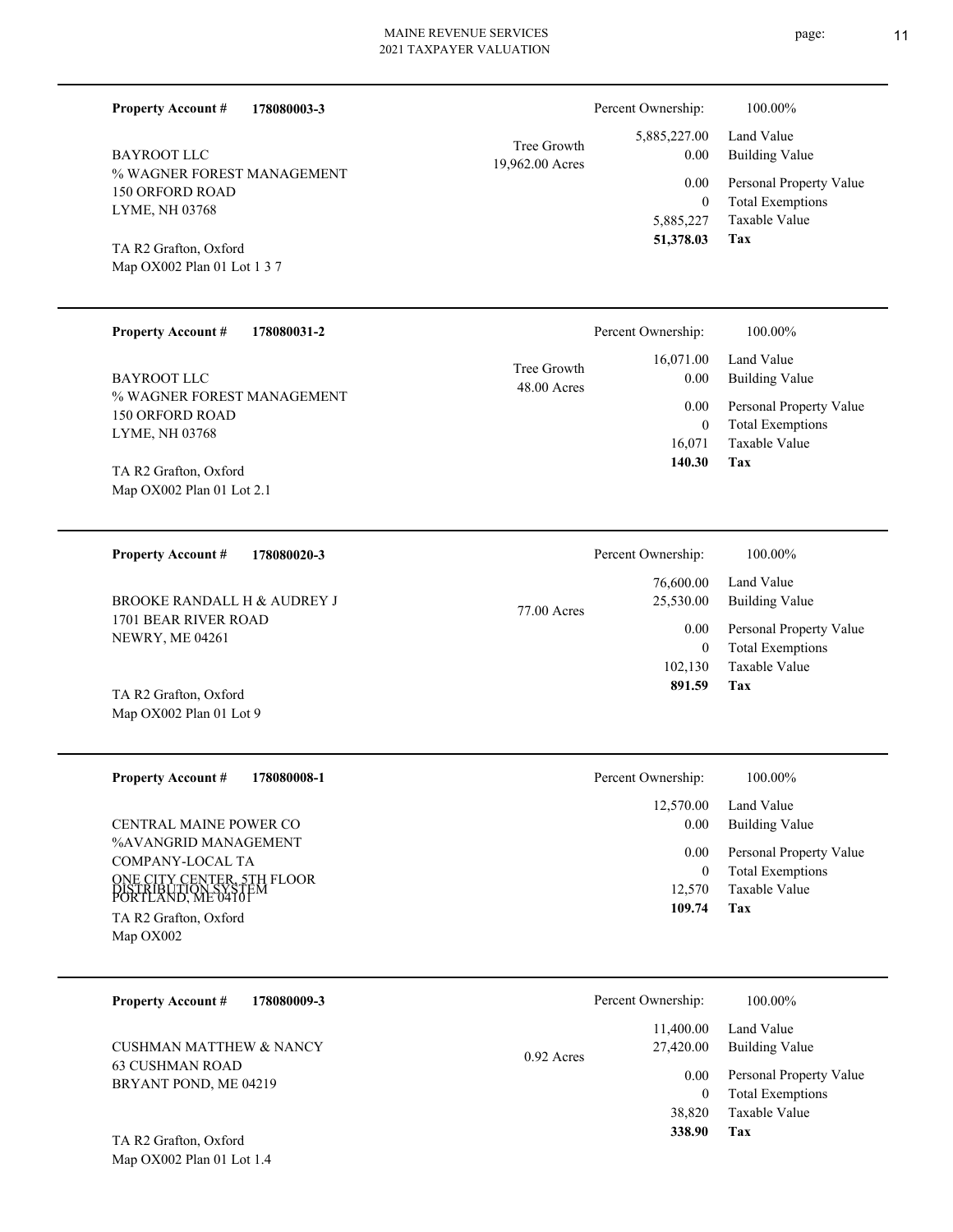| <b>Property Account #</b><br>178080001-1<br><b>MAINE STATE OF</b><br>DEPARTMENT OF CONSERVATION<br>ATTN : GAYLE KOYANAGI 22 STATE HOUSE<br><b>STA</b><br>AUGUSTA, ME 04333<br>TA R2 Grafton, Oxford<br>Map OX002 Plan 02 Lot 6<br><b>Exempt Property</b><br><b>Property Account #</b><br>178080011-1<br><b>MAINE STATE OF</b><br><b>BUREAU OF PARKS &amp; LANDS</b> | 2.40 Acres<br>1.80 Acres      | Percent Ownership:<br>13,190.00<br>0.00<br>0.00<br>13,190<br>$\overline{0}$<br>0.00<br>Percent Ownership:<br>12,680.00<br>0.00<br>0.00 | 100.00%<br>Land Value<br><b>Building Value</b><br>Personal Property Value<br><b>Total Exemptions</b><br>Taxable Value<br><b>Tax</b><br>100.00%<br>Land Value<br><b>Building Value</b><br>Personal Property Value |
|---------------------------------------------------------------------------------------------------------------------------------------------------------------------------------------------------------------------------------------------------------------------------------------------------------------------------------------------------------------------|-------------------------------|----------------------------------------------------------------------------------------------------------------------------------------|------------------------------------------------------------------------------------------------------------------------------------------------------------------------------------------------------------------|
| AUGUSTA, ME 04333<br>TA R2 Grafton, Oxford<br>Map OX002 Plan 02 Lot 3<br><b>Exempt Property</b>                                                                                                                                                                                                                                                                     |                               | 12,680<br>$\theta$<br>0.00                                                                                                             | <b>Total Exemptions</b><br>Taxable Value<br>Tax                                                                                                                                                                  |
| <b>Property Account #</b><br>178080013-1                                                                                                                                                                                                                                                                                                                            |                               | Percent Ownership:<br>16,460.00                                                                                                        | 100.00%<br>Land Value                                                                                                                                                                                            |
| <b>MAINE STATE OF</b><br><b>BUREAU OF PARKS &amp; LANDS</b><br>AUGUSTA, ME 04333                                                                                                                                                                                                                                                                                    | 6.25 Acres                    | 0.00<br>0.00<br>16,460                                                                                                                 | <b>Building Value</b><br>Personal Property Value<br><b>Total Exemptions</b>                                                                                                                                      |
| TA R2 Grafton, Oxford<br>Map OX002 Plan 02 Lot 2<br><b>Exempt Property</b>                                                                                                                                                                                                                                                                                          |                               | $\theta$<br>0.00                                                                                                                       | Taxable Value<br>Tax                                                                                                                                                                                             |
| <b>Property Account #</b><br>178080017-2                                                                                                                                                                                                                                                                                                                            |                               | Percent Ownership:                                                                                                                     | 100.00%                                                                                                                                                                                                          |
| <b>MAINE STATE OF</b>                                                                                                                                                                                                                                                                                                                                               | $0.14$ Acres                  | 4,680.00<br>44,170.00                                                                                                                  | Land Value<br><b>Building Value</b>                                                                                                                                                                              |
| <b>BUREAU OF PARKS &amp; LANDS</b><br>AUGUSTA, ME 04333                                                                                                                                                                                                                                                                                                             |                               | 0.00<br>48,850<br>$\theta$                                                                                                             | Personal Property Value<br><b>Total Exemptions</b><br>Taxable Value                                                                                                                                              |
| TA R2 Grafton, Oxford<br>Map OX002 Plan 02 Lot 5<br><b>Exempt Property</b>                                                                                                                                                                                                                                                                                          |                               | 0.00                                                                                                                                   | Tax                                                                                                                                                                                                              |
| 178080025-5<br><b>Property Account #</b>                                                                                                                                                                                                                                                                                                                            |                               | Percent Ownership:                                                                                                                     | 100.00%                                                                                                                                                                                                          |
| <b>MAINE STATE OF</b>                                                                                                                                                                                                                                                                                                                                               | Tree Growth<br>3,689.00 Acres | 1,051,537.00<br>$0.00\,$                                                                                                               | Land Value<br><b>Building Value</b>                                                                                                                                                                              |
| DEPARTMENT OF CONSERVATION<br>ATTN : GAYLE KOYANAGI 22 STATE HOUSE<br><b>STA</b><br>AUGUSTA, ME 04333<br>TA R2 Grafton, Oxford<br>Map OX002 Plan 01 Lot 1.2                                                                                                                                                                                                         |                               | $0.00\,$<br>1,051,537<br>$\theta$<br>0.00                                                                                              | Personal Property Value<br><b>Total Exemptions</b><br>Taxable Value<br>Tax                                                                                                                                       |

Exempt Property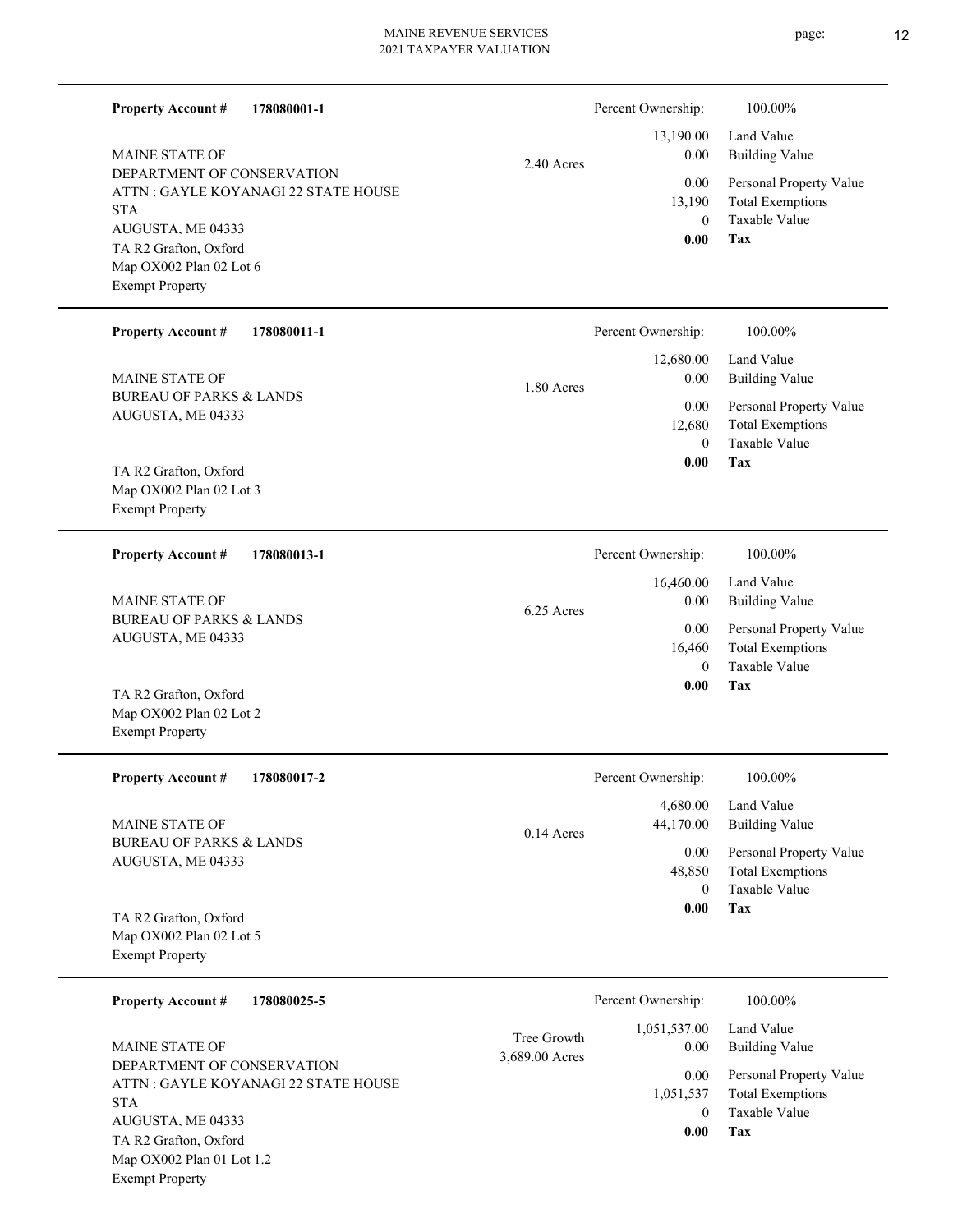page: 13

| 178080029-1<br><b>Property Account #</b>                                              |                 | Percent Ownership:               | 100.00%                                                                    |
|---------------------------------------------------------------------------------------|-----------------|----------------------------------|----------------------------------------------------------------------------|
| <b>MAINE STATE OF</b>                                                                 | $1.00$ Acres    | 12,000.00<br>0.00                | Land Value<br><b>Building Value</b>                                        |
| DEPT OF CONS-PARKS & LANDS<br>22 SHS<br>AUGUSTA, ME 04333                             |                 | 0.00<br>12,000<br>$\Omega$       | Personal Property Value<br><b>Total Exemptions</b><br>Taxable Value        |
| TA R2 Grafton, Oxford<br>Map OX002 Plan 02 Lot 1<br><b>Exempt Property</b>            |                 | 0.00                             | <b>Tax</b>                                                                 |
| <b>Property Account #</b><br>178080030-1                                              |                 | Percent Ownership:               | 100.00%                                                                    |
| <b>MAINE STATE OF</b>                                                                 | $0.47$ Acres    | 8,520.00<br>0.00                 | Land Value<br><b>Building Value</b>                                        |
| <b>BUREAU OF PARKS &amp; LANDS</b><br>AUGUSTA, ME 04333                               |                 | 0.00<br>8,520<br>$\Omega$        | Personal Property Value<br><b>Total Exemptions</b><br><b>Taxable Value</b> |
| TA R2 Grafton, Oxford<br>Map OX002 Plan 02 Lot 9<br><b>Exempt Property</b>            |                 | 0.00                             | Tax                                                                        |
| <b>Property Account #</b><br>178082001-1                                              |                 | Percent Ownership:               | 100.00%                                                                    |
| <b>MAINE STATE OF</b><br>DEPT OF CONS-PARKS & LANDS                                   | 10,507.83 Acres | 8,942,810.00<br>19,000.00        | Land Value<br><b>Building Value</b>                                        |
| <b>22 SHS</b><br>AUGUSTA, ME 04333<br>STATE PARK                                      |                 | 0.00<br>8,961,810<br>$\Omega$    | Personal Property Value<br><b>Total Exemptions</b><br>Taxable Value        |
| TA R2 Grafton, Oxford<br>Map OX002 Plan 01 Lot 1.3 7.2 9 10<br><b>Exempt Property</b> |                 | 0.00                             | Tax                                                                        |
| Property Account #<br>178082002-1                                                     |                 | Percent Ownership:               | 100.00%                                                                    |
| <b>MAINE STATE OF</b>                                                                 | 1.00 Acres      | 15,500.00<br>52,620.00           | Land Value<br><b>Building Value</b>                                        |
| DEPT OF CONS-PARKS & LANDS<br><b>22 SHS</b><br>AUGUSTA, ME 04333<br>STATE PARK        |                 | 0.00<br>68,120<br>$\overline{0}$ | Personal Property Value<br><b>Total Exemptions</b><br>Taxable Value        |
| TA R2 Grafton, Oxford<br>Map OX002 Plan 02 Lot 8<br><b>Exempt Property</b>            |                 | 0.00                             | Tax                                                                        |
| 178082003-1<br><b>Property Account #</b>                                              |                 | Percent Ownership:               | 100.00%                                                                    |
| <b>MAINE STATE OF</b>                                                                 | $0.73$ Acres    | 10,440.00<br>0.00                | Land Value<br><b>Building Value</b>                                        |
| DEPT OF CONS-PARKS & LANDS<br><b>22 SHS</b><br>AUGUSTA, ME 04333<br>STATE PARK        |                 | 0.00<br>10,440<br>$\mathbf{0}$   | Personal Property Value<br><b>Total Exemptions</b><br>Taxable Value        |
| TA R2 Grafton, Oxford<br>Map OX002 Plan 02 Lot 7                                      |                 | 0.00                             | <b>Tax</b>                                                                 |

Exempt Property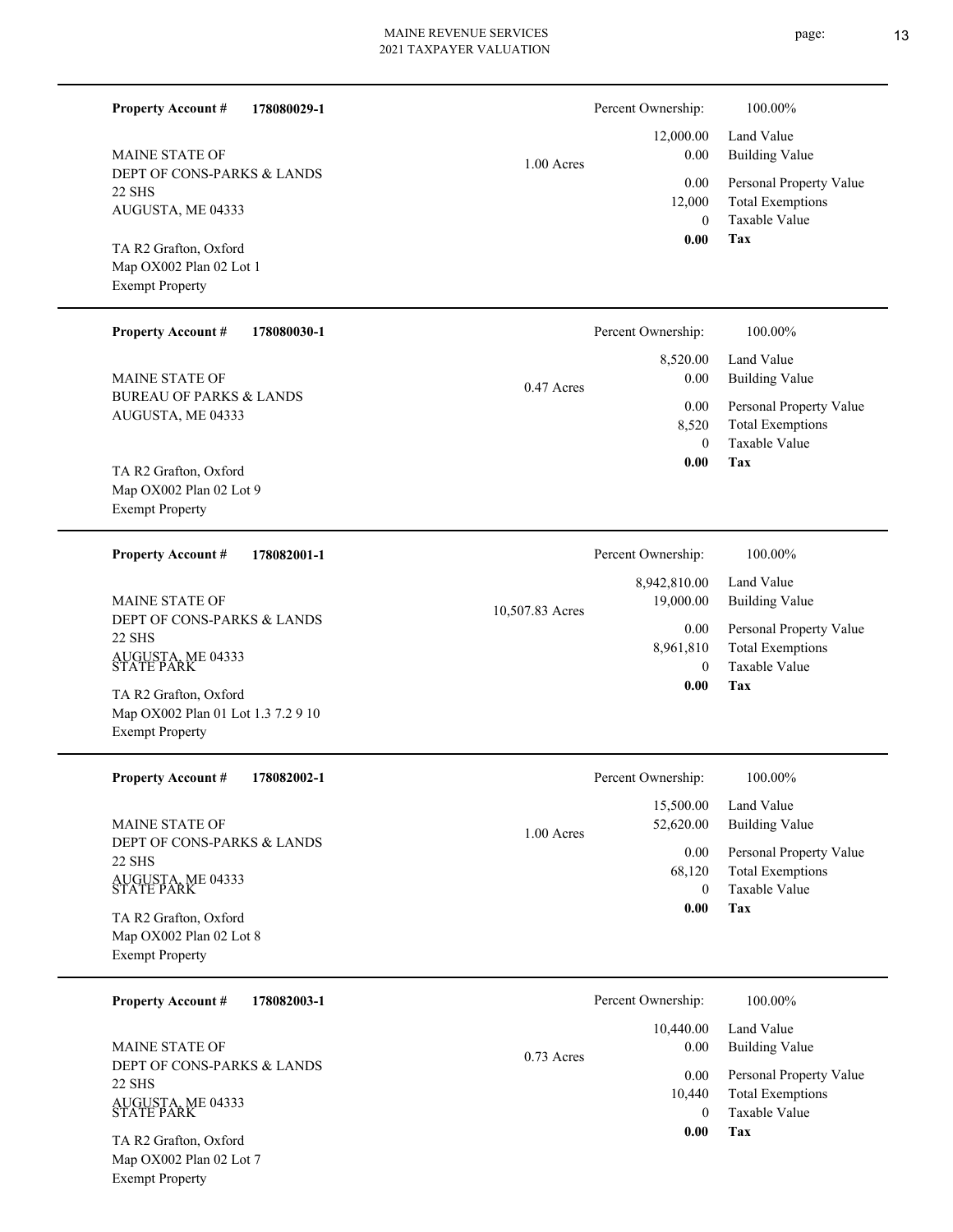page: 14

| 178082004-1<br><b>Property Account #</b><br><b>MAINE STATE OF</b><br>DEPT OF CONS-PARKS & LANDS<br>22 SHS<br>AUGUSTA, ME 04333<br>STATE PARK<br>TA R2 Grafton, Oxford<br>Map OX002 Plan 01 Lot 6<br><b>Exempt Property</b><br><b>Property Account #</b><br>178082005-1<br><b>MAINE STATE OF</b><br>DEPT OF CONSERVATION | $1.00$ Acres<br>Tree Growth<br>245.00 Acres | Percent Ownership:<br>12,000.00<br>21,880.00<br>0.00<br>33,880<br>$\boldsymbol{0}$<br>0.00<br>Percent Ownership:<br>70,900.00<br>0.00 | 100.00%<br>Land Value<br><b>Building Value</b><br>Personal Property Value<br><b>Total Exemptions</b><br>Taxable Value<br>Tax<br>100.00%<br>Land Value<br><b>Building Value</b> |
|-------------------------------------------------------------------------------------------------------------------------------------------------------------------------------------------------------------------------------------------------------------------------------------------------------------------------|---------------------------------------------|---------------------------------------------------------------------------------------------------------------------------------------|--------------------------------------------------------------------------------------------------------------------------------------------------------------------------------|
| <b>22 SHS</b><br>AUGUSTA, ME 04330<br>TA R2 Grafton, Oxford<br>Map OX002 Plan 01 Lot 9.1<br><b>Exempt Property</b>                                                                                                                                                                                                      |                                             | 0.00<br>70,900<br>$\mathbf{0}$<br>0.00                                                                                                | Personal Property Value<br><b>Total Exemptions</b><br>Taxable Value<br><b>Tax</b>                                                                                              |
| <b>Property Account #</b><br>178080018-2<br>SWAN HUGH & DENISE & BRENT A &<br><b>ELENA NOYES</b><br>PO BOX 2833<br>CHIEFLAND, FL 32644<br>TA R2 Grafton, Oxford<br>Map OX002 Plan 01 Lot 5                                                                                                                              | $0.50$ Acres                                | Percent Ownership:<br>10,520.00<br>46,220.00<br>0.00<br>$\boldsymbol{0}$<br>56,740<br>495.34                                          | 100.00%<br>Land Value<br><b>Building Value</b><br>Personal Property Value<br><b>Total Exemptions</b><br>Taxable Value<br>Tax                                                   |
| <b>Property Account #</b><br>178080028-1<br>UNITED STATES OF AMERICA<br>APPALACHIAN NATIONAL SCENIC TRAIL<br>PO BOX 50<br>HARPERS FERRY, WV 25425<br>TA R2 Grafton, Oxford<br>Map OX002 Plan 01 Lot 11<br><b>Exempt Property</b>                                                                                        | 88.50 Acres                                 | Percent Ownership:<br>86,380.00<br>0.00<br>0.00<br>86,380<br>$\mathbf{0}$<br>0.00                                                     | 100.00%<br>Land Value<br><b>Building Value</b><br>Personal Property Value<br><b>Total Exemptions</b><br>Taxable Value<br>Tax                                                   |
| 178080005-4<br><b>Property Account #</b><br>WEYERHAEUSER COMPANY<br>PO BOX 89<br>FAIRFIELD, ME 04937<br>TA R2 Grafton, Oxford                                                                                                                                                                                           | Tree Growth<br>302.00 Acres                 | Percent Ownership:<br>98,376.00<br>0.00<br>0.00<br>$\overline{0}$<br>98,376<br>858.82                                                 | 100.00%<br>Land Value<br><b>Building Value</b><br>Personal Property Value<br><b>Total Exemptions</b><br>Taxable Value<br><b>Tax</b>                                            |

Map OX002 Plan 01 Lot 2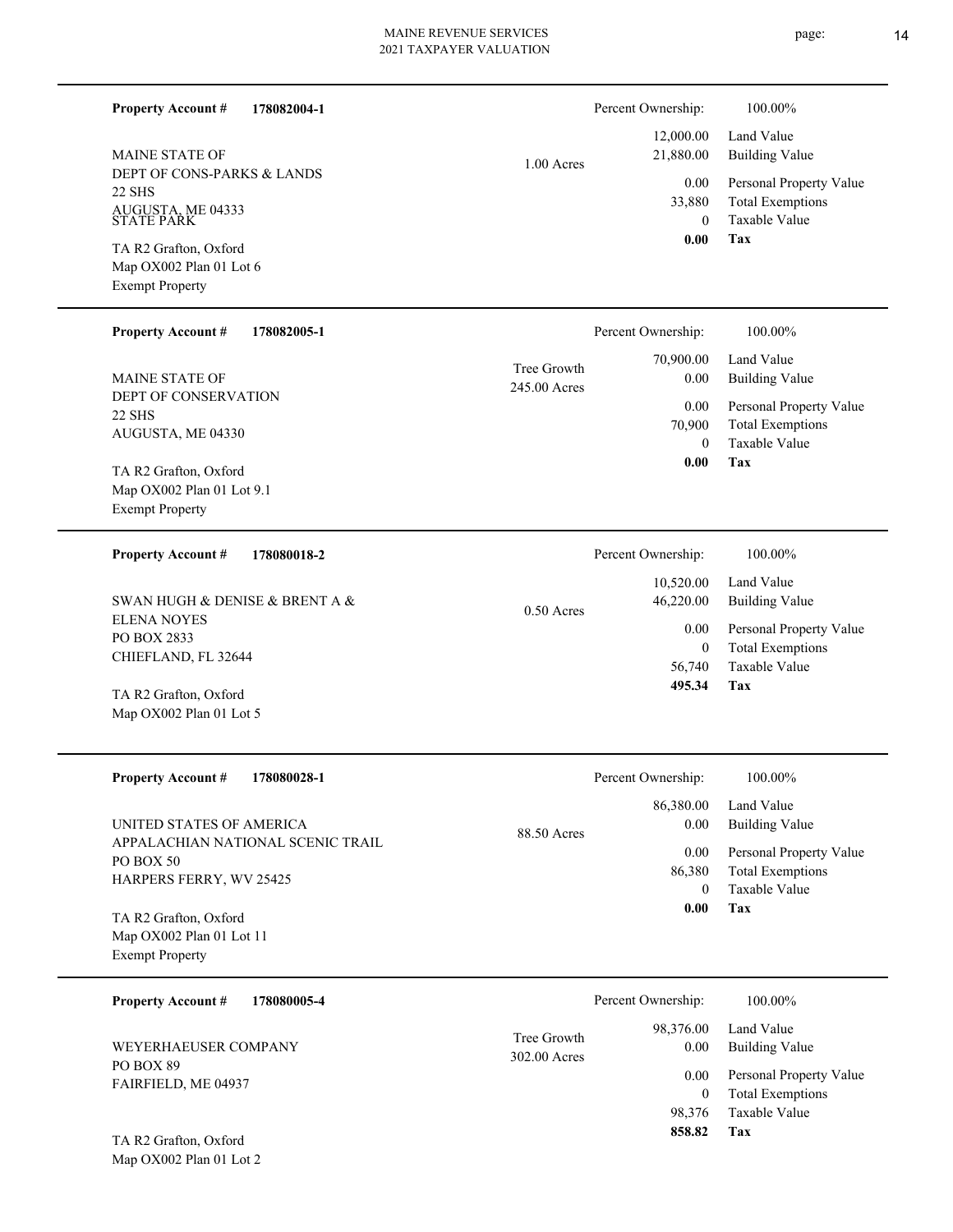# **Totals for: TA R2 Grafton, Oxford**

 **34,935.54 acres**

 **16,367,861.00 Land Value 236,840.00 Building Value 0.00 Personal Property Value 10,394,767.00 Total Exemptions 54,213 Tax Taxable Value 6,209,934.00**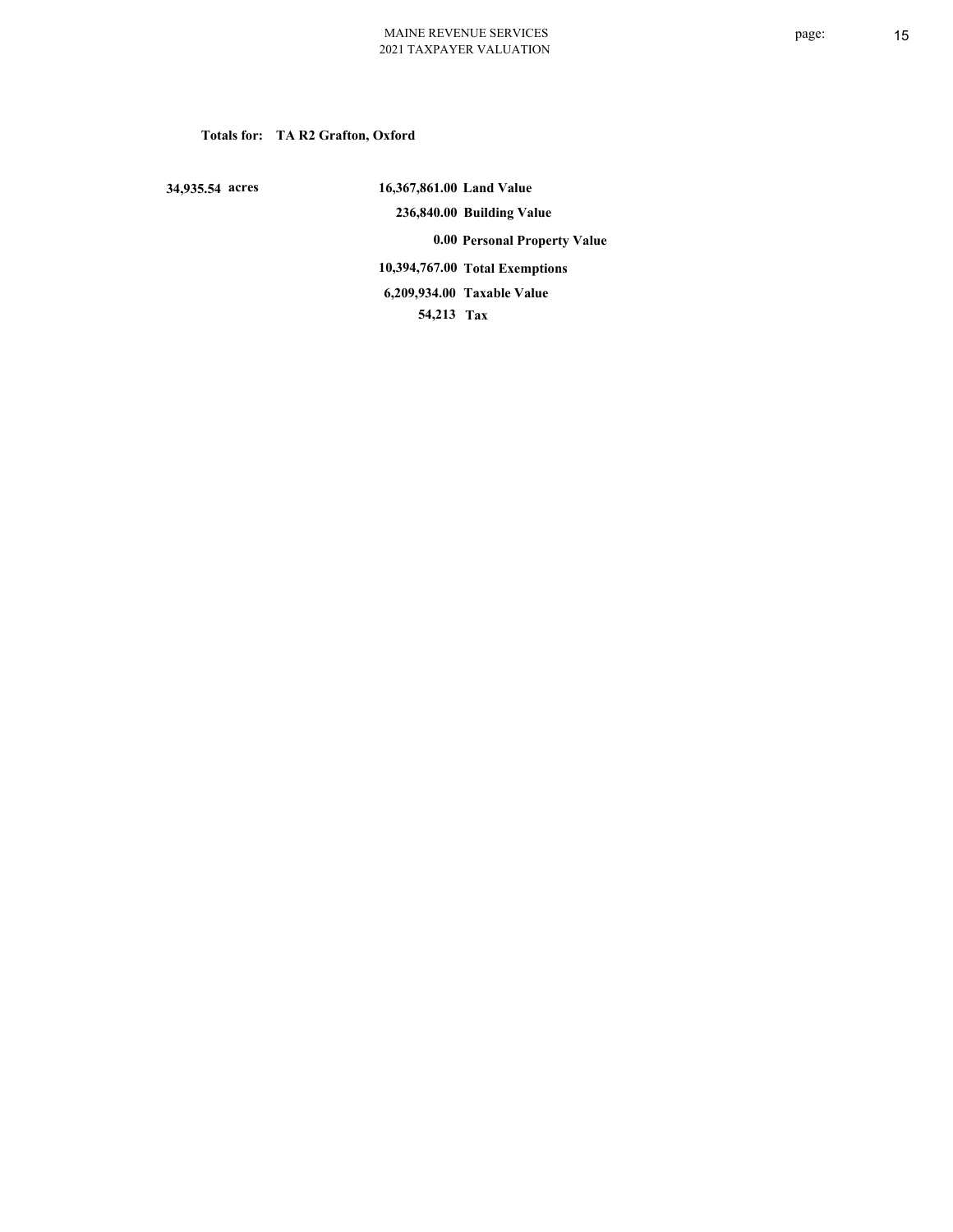| <b>Property Account #</b><br>178030017-2                                    |                             | Percent Ownership:             | 100.00%                                                             |
|-----------------------------------------------------------------------------|-----------------------------|--------------------------------|---------------------------------------------------------------------|
| ADAMS KAREN D & GEORGE P GONZALES                                           | $3.60$ Acres                | 11,370.00<br>0.00              | Land Value<br><b>Building Value</b>                                 |
| 110 WINTHROP DRIVE<br>SHELBOURNE, NH 03581                                  |                             | 0.00<br>$\mathbf{0}$<br>11,370 | Personal Property Value<br><b>Total Exemptions</b><br>Taxable Value |
| Andover North Surplus, Oxford<br>Map OX003 Plan 01 Lot 7.2                  |                             | 99.26                          | Tax                                                                 |
| <b>Property Account #</b><br>178030045-3                                    |                             | Percent Ownership:             | 100.00%                                                             |
| <b>BARNATOWICZ JOHN</b>                                                     | $4.70$ Acres                | 15,150.00<br>15,660.00         | Land Value<br><b>Building Value</b>                                 |
| 228 PHILLIPS HILL ROAD<br>COVENTRY, RI 02816                                |                             | 0.00<br>$\theta$               | Personal Property Value<br><b>Total Exemptions</b>                  |
| Andover North Surplus, Oxford<br>Map OX003 Plan 01 Lot 6.6                  |                             | 30,810<br>268.97               | Taxable Value<br>Tax                                                |
| <b>Property Account #</b><br>178030051-1                                    |                             | Percent Ownership:             | 100.00%                                                             |
| <b>BARNES DONNA E</b>                                                       | 2.03 Acres                  | 12,880.00<br>0.00              | Land Value<br><b>Building Value</b>                                 |
| 5 KYLE ST<br>BRUNSWICK, ME 04011                                            |                             | 0.00<br>$\mathbf{0}$           | Personal Property Value<br><b>Total Exemptions</b>                  |
| Andover North Surplus, Oxford<br>Map OX003 Plan 01 Lot 7.12                 |                             | 12,880<br>112.44               | <b>Taxable Value</b><br>Tax                                         |
| <b>Property Account #</b><br>178030007-3                                    |                             | Percent Ownership:             | 100.00%                                                             |
| <b>BAYROOT LLC</b>                                                          | Tree Growth<br>193.00 Acres | 55,422.00<br>0.00              | Land Value<br><b>Building Value</b>                                 |
| % WAGNER FOREST MANAGEMENT<br><b>150 ORFORD ROAD</b>                        |                             | 0.00<br>$\bf{0}$               | Personal Property Value<br><b>Total Exemptions</b>                  |
| LYME, NH 03768<br>Andover North Surplus, Oxford<br>Map OX003 Plan 01 Lot 16 |                             | 55,422<br>483.83               | Taxable Value<br>Tax                                                |
| <b>Property Account #</b><br>178032010-3                                    |                             | Percent Ownership:             | 100.00%                                                             |
| <b>BEAL JASON P &amp; ANNE E</b>                                            |                             | 13,360.00<br>30,110.00         | Land Value<br><b>Building Value</b>                                 |
| <b>10 DUMPLING ROAD</b><br>CASCO, ME 04015                                  | 2.60 Acres                  | 0.00<br>$\boldsymbol{0}$       | Personal Property Value<br><b>Total Exemptions</b><br>Taxable Value |
|                                                                             |                             | 43,470<br>379.49               | <b>Tax</b>                                                          |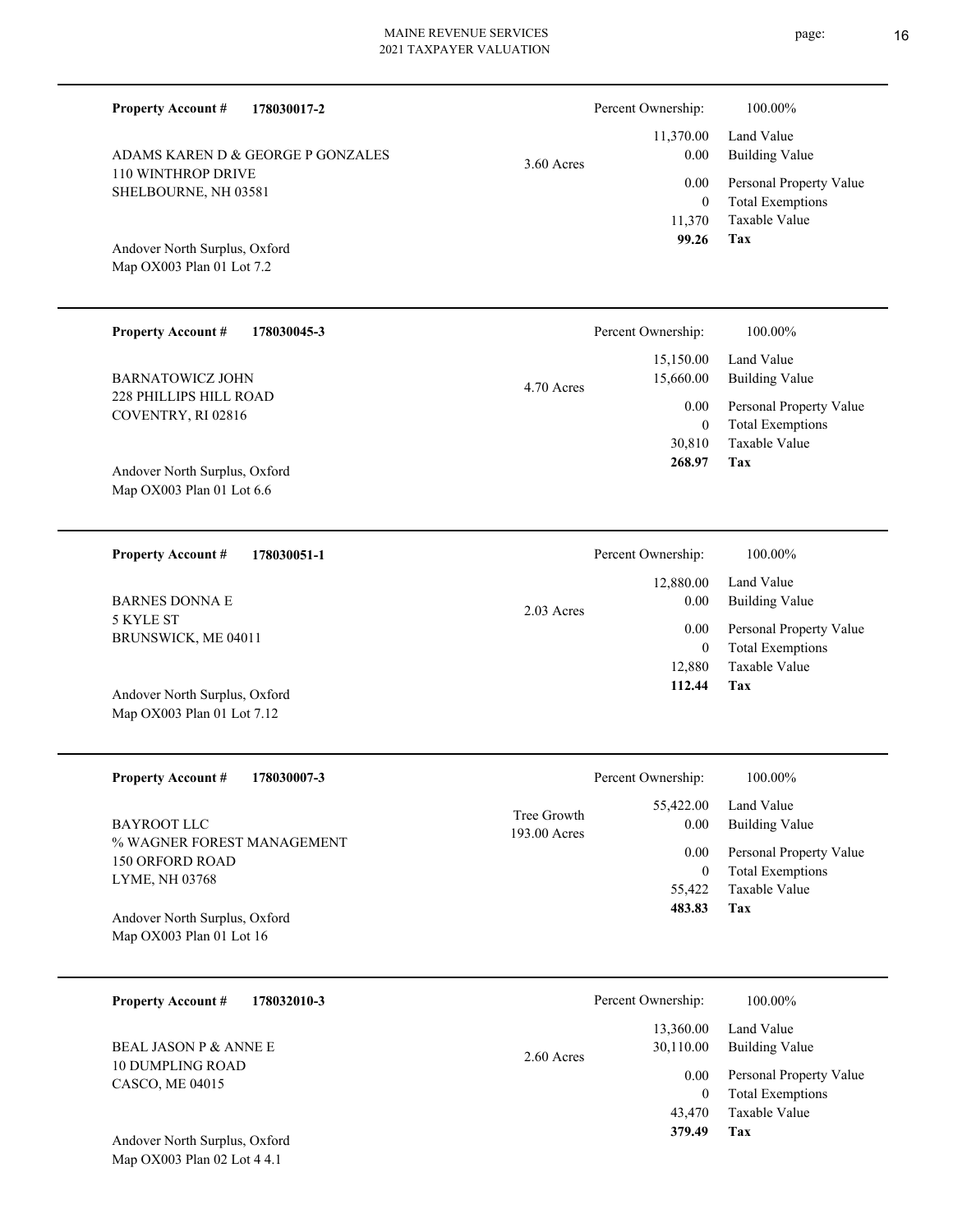| <b>Property Account #</b><br>178030020-2                         |                             | Percent Ownership:       | 100.00%                                                                              |
|------------------------------------------------------------------|-----------------------------|--------------------------|--------------------------------------------------------------------------------------|
| BIELAT JOHN G & BETH A                                           | 1.72 Acres                  | 14,110.00<br>46,480.00   | Land Value<br><b>Building Value</b>                                                  |
| <b>PO BOX 255</b><br>ANDOVER, ME 04216                           |                             | 0.00<br>$\boldsymbol{0}$ | Personal Property Value<br><b>Total Exemptions</b>                                   |
| Andover North Surplus, Oxford<br>Map OX003 Plan 01 Lot 11.2      |                             | 60,590<br>528.95         | <b>Taxable Value</b><br>Tax                                                          |
| <b>Property Account #</b><br>178030057-4                         |                             | Percent Ownership:       | 100.00%                                                                              |
| BIELAT JOHN G & BETH A<br><b>PO BOX 255</b>                      | Tree Growth<br>11.00 Acres  | 14,930.00<br>28,150.00   | Land Value<br><b>Building Value</b>                                                  |
| ANDOVER, ME 04216                                                |                             | 0.00<br>$\mathbf{0}$     | Personal Property Value<br><b>Total Exemptions</b>                                   |
| Andover North Surplus, Oxford<br>Map OX003 Plan 01 Lot 1.61 1.62 |                             | 43,080<br>376.09         | Taxable Value<br><b>Tax</b>                                                          |
| <b>Property Account #</b><br>178030002-5                         |                             | Percent Ownership:       | 100.00%                                                                              |
| BIELAT JOHN GARY & BETH ANN                                      | Tree Growth<br>194.00 Acres | 56,777.00<br>0.00        | Land Value<br><b>Building Value</b>                                                  |
| P.O BOX 255<br>ANDOVER, ME 04216                                 |                             | 0.00                     | Personal Property Value<br>$\mathbf{m}$ , $\mathbf{m}$ , $\mathbf{m}$ , $\mathbf{m}$ |

Map OX003 Plan 01 Lot 13 Andover North Surplus, Oxford

| <b>Property Account #</b><br>178030003-5                       | Percent Ownership:                                      | 100.00%                                            |
|----------------------------------------------------------------|---------------------------------------------------------|----------------------------------------------------|
| BIELAT JOHN GARY & BETH ANN                                    | 136,925.00<br>Tree Growth<br>278,950.00<br>453.00 Acres | Land Value<br>Building Value                       |
| <b>P.O BOX 255</b><br>ANDOVER, ME 04216                        | 0.00<br>$\overline{0}$                                  | Personal Property Value<br><b>Total Exemptions</b> |
|                                                                | 415,875                                                 | Taxable Value                                      |
| Andover North Surplus, Oxford<br>Map OX003 Plan 01 Lot 8 10 12 | 3,630.59                                                | Tax                                                |
|                                                                |                                                         |                                                    |

| <b>Property Account #</b><br>178030054-2         | Percent Ownership:                                 | 100.00%                             |
|--------------------------------------------------|----------------------------------------------------|-------------------------------------|
| <b>BOSSIE JEFF J &amp; MELINDA PARLIN</b>        | 30,068.00<br>Tree Growth<br>0.00<br>$103.00$ Acres | Land Value<br><b>Building Value</b> |
| <b>650 HUNTER ROAD</b><br><b>UNITY, ME 04988</b> | 0.00                                               | Personal Property Value             |
|                                                  |                                                    | <b>Total Exemptions</b>             |
|                                                  | 30,068                                             | Taxable Value                       |
| Andover North Surplus, Oxford                    | 262.49                                             | Tax                                 |

Map OX003 Plan 01 Lot 1.6

**Tax**

 56,777 0

 **495.66**

Taxable Value Total Exemptions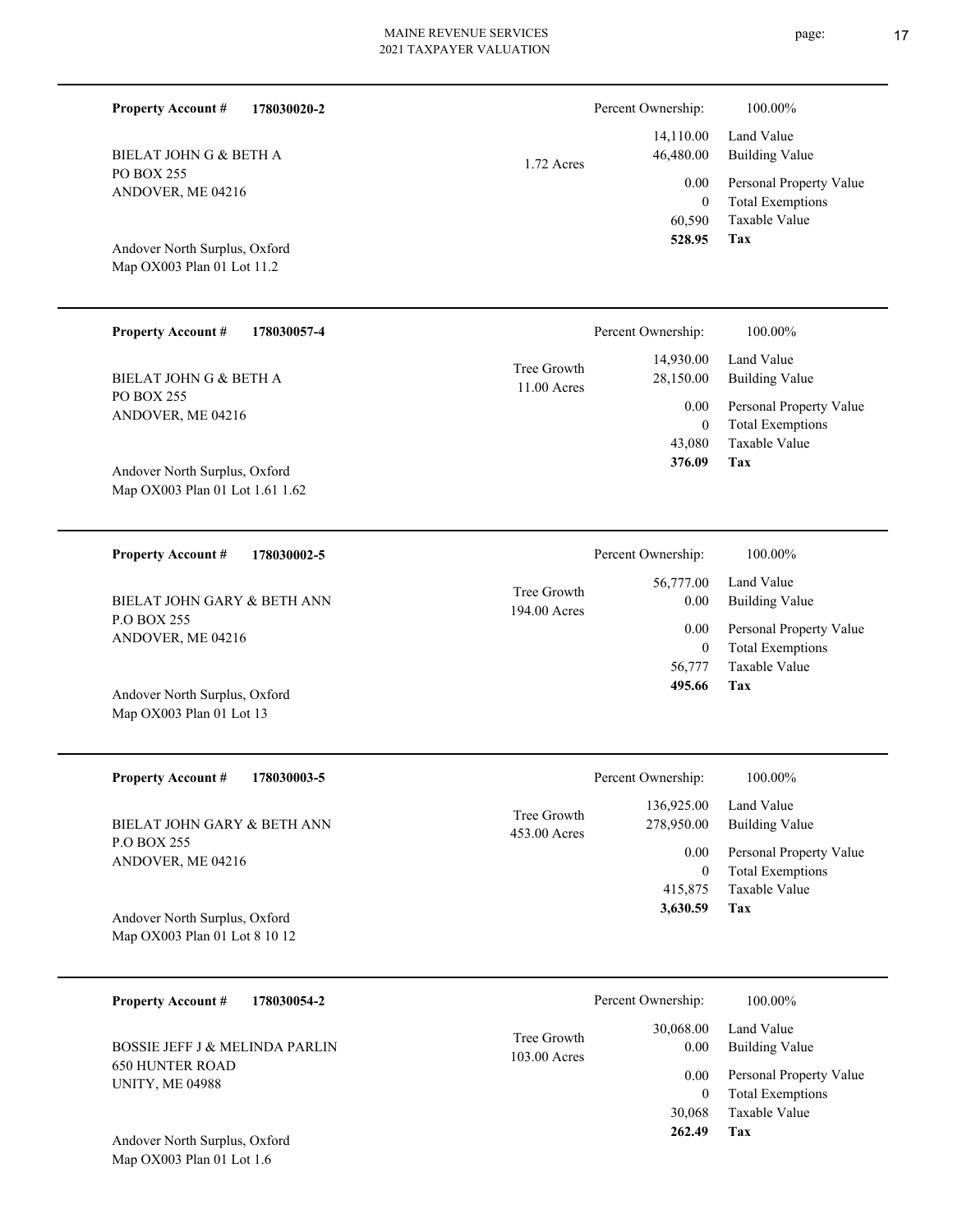| 178032007-1                                                                                                                                                                                                               | 1.86 Acres  | Percent Ownership:                                                                          | 100.00%                                                                                                                      |
|---------------------------------------------------------------------------------------------------------------------------------------------------------------------------------------------------------------------------|-------------|---------------------------------------------------------------------------------------------|------------------------------------------------------------------------------------------------------------------------------|
| <b>Property Account #</b>                                                                                                                                                                                                 |             | 12,730.00                                                                                   | Land Value                                                                                                                   |
| <b>BOUCHARD GARY J</b>                                                                                                                                                                                                    |             | 0.00                                                                                        | <b>Building Value</b>                                                                                                        |
| 2305 TURNING LEAFE DR.                                                                                                                                                                                                    |             | 0.00                                                                                        | Personal Property Value                                                                                                      |
| OCEAN SPRINGS, MS 39564-8802                                                                                                                                                                                              |             | $\boldsymbol{0}$                                                                            | <b>Total Exemptions</b>                                                                                                      |
| Andover North Surplus, Oxford                                                                                                                                                                                             |             | 12,730                                                                                      | Taxable Value                                                                                                                |
| Map OX003 Plan 01 Lot 7.15                                                                                                                                                                                                |             | 111.13                                                                                      | Tax                                                                                                                          |
| <b>Property Account #</b><br>178030006-3<br><b>BOUCHARD NORMA J TRUSTEE</b><br>RODOLPHE L BOUCHARD FAM TRUST<br>31 COUNTRY LANE<br>BRUNSWICK, ME 04011<br>Andover North Surplus, Oxford<br>Map OX003 Plan 01 Lot 7.1 7.13 | 54.42 Acres | Percent Ownership:<br>68,410.00<br>58,640.00<br>0.00<br>$\mathbf{0}$<br>127,050<br>1,109.15 | 100.00%<br>Land Value<br><b>Building Value</b><br>Personal Property Value<br><b>Total Exemptions</b><br>Taxable Value<br>Tax |
|                                                                                                                                                                                                                           |             |                                                                                             |                                                                                                                              |
| <b>Property Account #</b>                                                                                                                                                                                                 | 2.00 Acres  | Percent Ownership:                                                                          | 100.00%                                                                                                                      |
| 178030049-1                                                                                                                                                                                                               |             | 12,850.00                                                                                   | Land Value                                                                                                                   |
| <b>BOUCHARD SCOTT L</b>                                                                                                                                                                                                   |             | 0.00                                                                                        | <b>Building Value</b>                                                                                                        |
| <b>6 HENNESSEY AVE APT A</b>                                                                                                                                                                                              |             | 0.00                                                                                        | Personal Property Value                                                                                                      |
| BRUNSWICK, ME 04011-7388                                                                                                                                                                                                  |             | $\mathbf{0}$                                                                                | <b>Total Exemptions</b>                                                                                                      |
| Andover North Surplus, Oxford                                                                                                                                                                                             |             | 12,850                                                                                      | Taxable Value                                                                                                                |
| Map OX003 Plan 01 Lot 7.14                                                                                                                                                                                                |             | 112.18                                                                                      | Tax                                                                                                                          |

| 178032005-1<br><b>Property Account #</b>            | Percent Ownership:               | 100.00%                      |
|-----------------------------------------------------|----------------------------------|------------------------------|
| BRADFORD ALAN R & ANDREW E<br>811 SOUTH MAIN STREET | 51,640.00<br>0.00<br>47.64 Acres | Land Value<br>Building Value |
| ANDOVER, ME 04216                                   | 0.00                             | Personal Property Value      |
|                                                     | $\bf{0}$                         | <b>Total Exemptions</b>      |
|                                                     | 51,640                           | Taxable Value                |
| Andover North Surplus, Oxford                       | 450.82                           | Tax                          |

Map OX003 Plan 01 Lot 1.42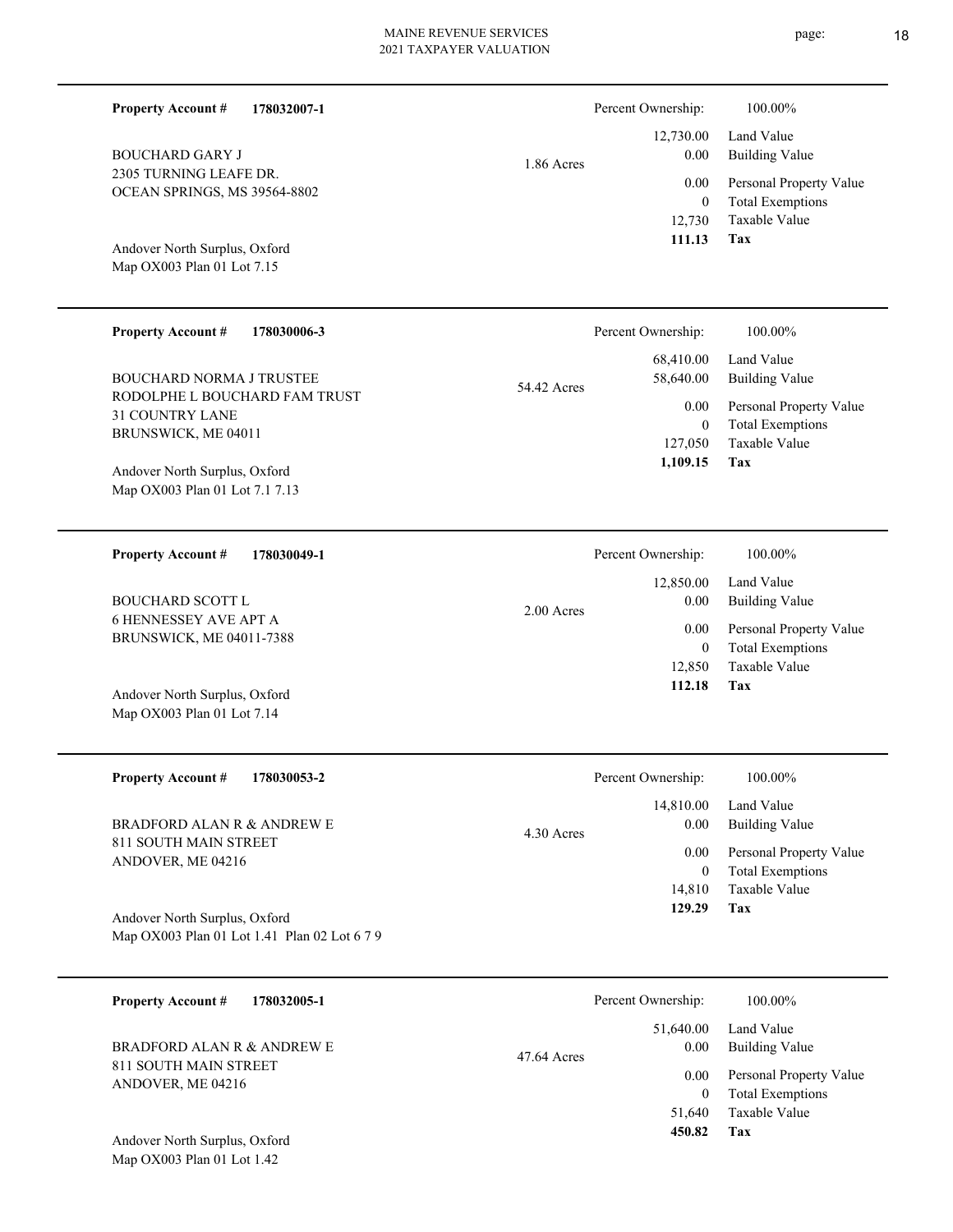| <b>Property Account #</b><br>178032006-1                     |                            | Percent Ownership:                 | 100.00%                                                             |
|--------------------------------------------------------------|----------------------------|------------------------------------|---------------------------------------------------------------------|
| <b>BRADFORD ALAN R &amp; ANDREW E</b>                        |                            | 29,180.00<br>0.00                  | Land Value<br><b>Building Value</b>                                 |
| 811 SOUTH MAIN STREET<br>ANDOVER, ME 04216                   | 21.21 Acres                | 0.00<br>$\mathbf{0}$<br>29,180     | Personal Property Value<br><b>Total Exemptions</b><br>Taxable Value |
| Andover North Surplus, Oxford<br>Map OX003 Plan 01 Lot 1.4   |                            | 254.74                             | Tax                                                                 |
| <b>Property Account #</b><br>178032020-1                     |                            | Percent Ownership:                 | 100.00%                                                             |
| <b>BRADFORD ALAN R &amp; ANDREW E</b>                        | 5.00 Acres                 | 15,400.00<br>0.00                  | Land Value<br><b>Building Value</b>                                 |
| 811 SOUTH MAIN STREET<br>ANDOVER, ME 04216                   |                            | 0.00<br>$\mathbf{0}$<br>15,400     | Personal Property Value<br><b>Total Exemptions</b><br>Taxable Value |
| Andover North Surplus, Oxford<br>Map OX003 Plan 01 Lot 1.412 |                            | 134.44                             | Tax                                                                 |
| <b>Property Account #</b><br>178032016-1                     |                            | Percent Ownership:                 | 100.00%                                                             |
| BRADFORD DOROTHY HOAR<br>70 MIDDLE ST                        | 4.38 Acres                 | 14,870.00<br>0.00                  | Land Value<br><b>Building Value</b>                                 |
| <b>BATH, ME 04530</b>                                        |                            | 0.00<br>$\mathbf{0}$               | Personal Property Value<br><b>Total Exemptions</b><br>Taxable Value |
| Andover North Surplus, Oxford<br>Map OX003 Plan 02 Lot 11.1  |                            | 14,870<br>129.82                   | <b>Tax</b>                                                          |
| <b>Property Account #</b><br>178030055-4                     |                            | Percent Ownership:                 | 100.00%                                                             |
| BRENNAN SCOTT & CHRISANDRA                                   | Tree Growth<br>56.00 Acres | 15,468.00<br>0.00                  | Land Value<br><b>Building Value</b>                                 |
| 20 GARDEN DRIVE<br>LITCHFIELD, NH 03052                      |                            | 0.00<br>$\boldsymbol{0}$<br>15,468 | Personal Property Value<br><b>Total Exemptions</b><br>Taxable Value |

Map OX003 Plan 01 Lot 1.5 Andover North Surplus, Oxford

| <b>Property Account #</b><br>178032011-1 | Percent Ownership:                                   | 100.00%                                            |
|------------------------------------------|------------------------------------------------------|----------------------------------------------------|
| CALLAGHAN MICHAEL M & MICHELLE M         | 46,784.00<br>Tree Growth<br>87,980.00<br>89.00 Acres | Land Value<br><b>Building Value</b>                |
| 69 HILLSDALE ROAD<br>DEDHAM, MA 02026    | 0.00<br>0                                            | Personal Property Value<br><b>Total Exemptions</b> |
|                                          | 134,764                                              | Taxable Value                                      |
| Andover North Surplus, Oxford            | 1,176.49                                             | Tax                                                |

**Tax 135.04**

Map OX003 Plan 01 Lot 22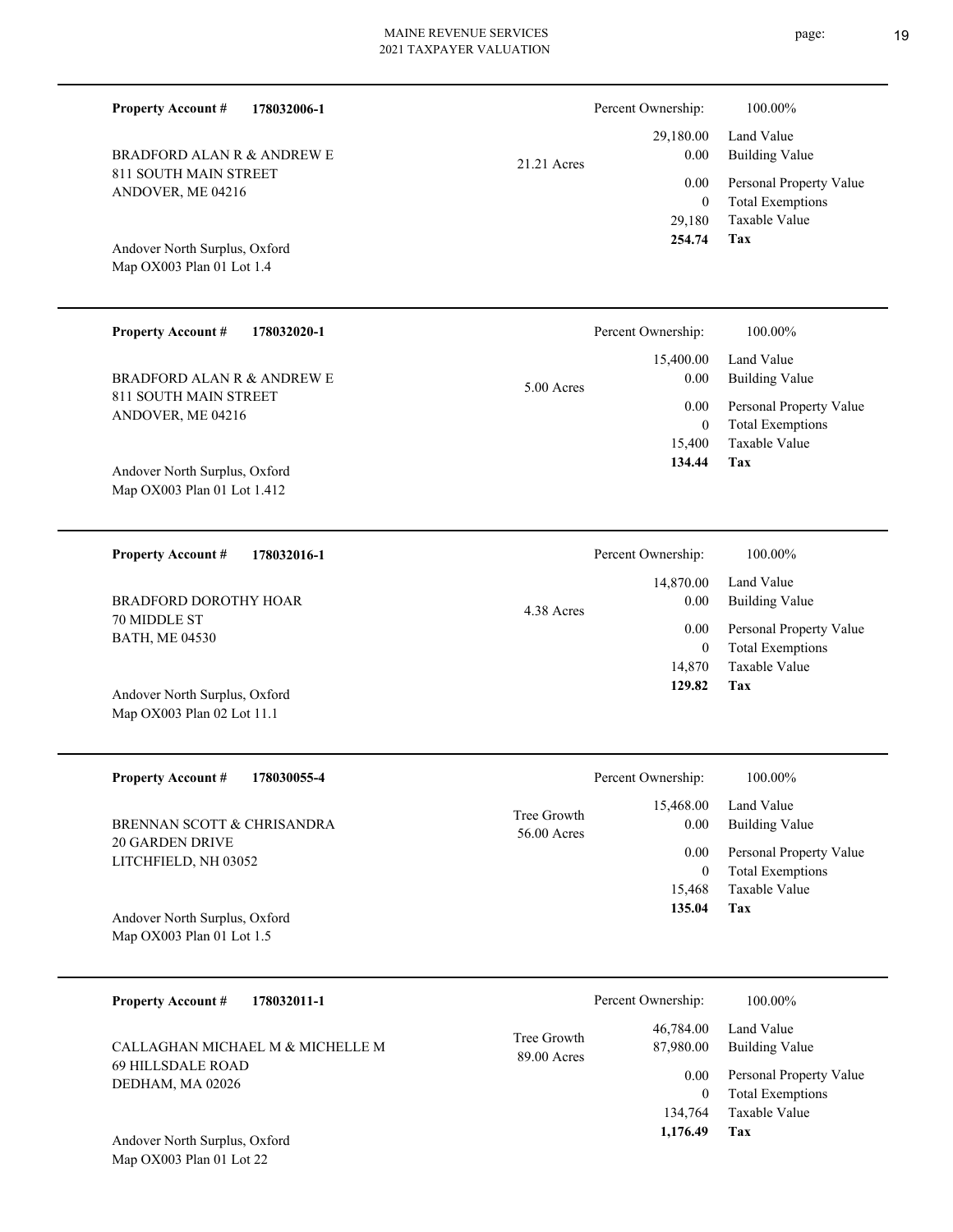| <b>Property Account #</b><br>178032015-2                                           |                              | Percent Ownership:                    | 100.00%                                                             |
|------------------------------------------------------------------------------------|------------------------------|---------------------------------------|---------------------------------------------------------------------|
| CALLAGHAN MICHAEL M & MICHELLE M                                                   | Tree Growth<br>13.00 Acres   | 3,809.00<br>$0.00\,$                  | Land Value<br><b>Building Value</b>                                 |
| <b>69 HILLSDALE ROAD</b><br>DEDHAM, MA 02026                                       |                              | 0.00                                  | Personal Property Value                                             |
| Andover North Surplus, Oxford<br>Map OX003 Plan 01 Lot 17.1 17.2                   |                              | $\overline{0}$<br>3,809<br>33.25      | <b>Total Exemptions</b><br>Taxable Value<br>Tax                     |
| <b>Property Account #</b><br>178030056-1                                           |                              | Percent Ownership:                    | 100.00%                                                             |
| <b>CENTRAL MAINE POWER CO</b>                                                      |                              | 12,340.00<br>0.00                     | Land Value<br><b>Building Value</b>                                 |
| %AVANGRID MANAGEMENT<br>COMPANY-LOCAL TA                                           |                              | 0.00                                  | Personal Property Value                                             |
| ONE CITY CENTER, 5TH FLOOR<br>DISTRIBUTION SYSTEM<br>PORTLAND. ME 04101            |                              | $\mathbf{0}$<br>12,340                | <b>Total Exemptions</b><br><b>Taxable Value</b>                     |
| Andover North Surplus, Oxford<br>Map OX003                                         |                              | 107.73                                | Tax                                                                 |
| <b>Property Account #</b><br>178032013-1                                           |                              | Percent Ownership:                    | 100.00%                                                             |
| <b>COOK BRADFORD A</b>                                                             | $2.60$ Acres                 | 13,360.00<br>38,840.00                | Land Value<br><b>Building Value</b>                                 |
| <b>73 SHORE ROAD</b><br>OTISFIELD, ME 04270                                        |                              | 0.00<br>$\mathbf{0}$                  | Personal Property Value<br><b>Total Exemptions</b>                  |
| Andover North Surplus, Oxford<br>Map OX003 Plan 01 Lot 1.43                        |                              | 52,200<br>455.71                      | <b>Taxable Value</b><br>Tax                                         |
| <b>Property Account #</b><br>178030025-2                                           |                              | Percent Ownership:                    | 100.00%                                                             |
| CORNELIUSEN FAMILY IRREVOCABLE TRUST                                               | Tree Growth<br>277.00 Acres  | 103,084.00<br>0.00                    | Land Value<br><b>Building Value</b>                                 |
| % HEATHER T PIKE & JOEL P CORNELIUSEN<br>PO BOX 712                                |                              | 0.00                                  | Personal Property Value<br><b>Total Exemptions</b>                  |
| NORWAY, ME 04268<br>Andover North Surplus, Oxford<br>Map OX003 Plan 01 Lot 4 4.5 5 |                              | $\boldsymbol{0}$<br>103,084<br>899.92 | Taxable Value<br>Tax                                                |
|                                                                                    |                              |                                       |                                                                     |
| <b>Property Account #</b><br>178032017-1                                           |                              | Percent Ownership:                    | 100.00%                                                             |
| CROWLEY KEVIN P & SEAN JAMES                                                       | Tree Growth<br>$63.00$ Acres | 19,660.00<br>0.00                     | Land Value<br><b>Building Value</b>                                 |
| <b>169 SOUTH ROAD</b><br>KENSINGTON, NH 03833                                      |                              | 0.00<br>$\mathbf{0}$<br>19,660        | Personal Property Value<br><b>Total Exemptions</b><br>Taxable Value |
|                                                                                    |                              | 171.63                                | <b>Tax</b>                                                          |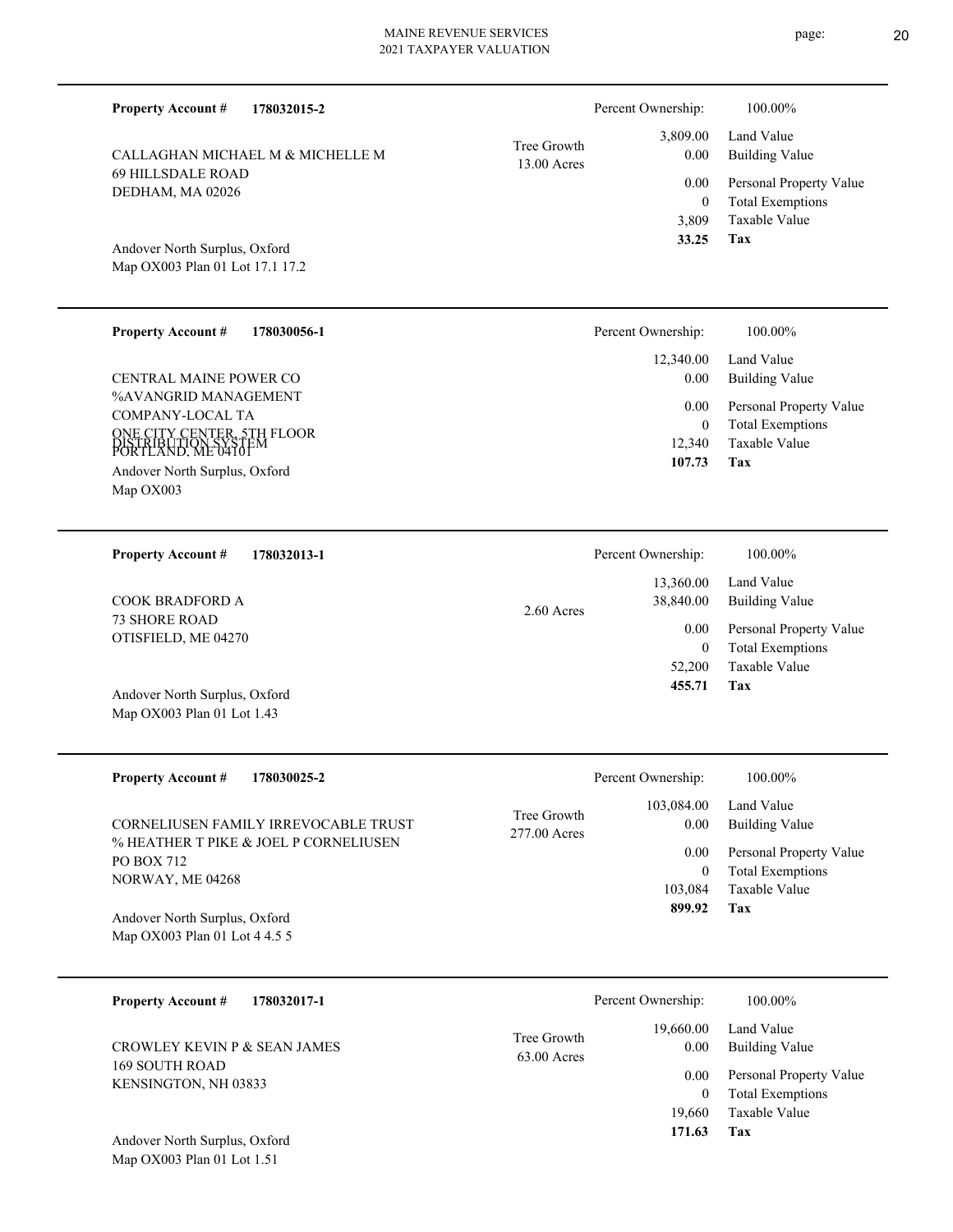|             | 2021 TAXPAYER VALUATION |                    | $\sqrt{2}$              |
|-------------|-------------------------|--------------------|-------------------------|
| 178032012-1 |                         | Percent Ownership: | 100.00%                 |
|             |                         | 13,280.00          | Land Value              |
|             | 2.50 Acres              | 8,180.00           | <b>Building Value</b>   |
|             |                         | 0.00               | Personal Property Value |
| 412         |                         | $\mathbf{0}$       | <b>Total Exemptions</b> |
|             |                         | 21,460             | Taxable Value           |
| Oxford      |                         | 187.35             | Tax                     |
| : 6 6.1     |                         |                    |                         |
|             |                         |                    |                         |
| 178032018-1 |                         | Percent Ownership: | 100.00%                 |
|             |                         | 12,000.00          | Land Value              |

1.00 Acres

1.00 Acres

28 HURRICANE ROAD GORHAM, ME 04038 DAMRON MARK J & SUSAN L

Map OX003 Plan 02 Lot 6 6.1 Andover North Surplus, Oxford

28 HURRICANE RD GORHAM, ME 04038-2412

**Property Account #**

DAMRON MARK

**Property Account #**

Map OX003 Plan 02 Lot 5 Andover North Surplus, Oxford

**178032019-1 Property Account #**

28 HURRICANE ROAD GORHAM, ME 04038 DAMRON MARK J & SUSAN L

Map OX003 Plan 01 Lot 1.411 Andover North Surplus, Oxford

| <b>Property Account #</b><br>178030016-3                                     | Percent Ownership:               | 100.00%                                            |
|------------------------------------------------------------------------------|----------------------------------|----------------------------------------------------|
| DUGAS STACIA & TIMOTHY C JOHNSON<br>99 WEBBS MILLS ROAD<br>RAYMOND, ME 04071 | 4,680.00<br>0.00<br>$0.13$ Acres | Land Value<br><b>Building Value</b>                |
|                                                                              | 0.00<br>0                        | Personal Property Value<br><b>Total Exemptions</b> |
|                                                                              | 4.680                            | Taxable Value                                      |
| Andover North Surplus, Oxford<br>Map $OX003$ Plan 01 Lot 7.3                 | 40.86                            | Tax                                                |

| 178030048-3<br><b>Property Account #</b>                     | Percent Ownership:                 | 100.00%                                            |
|--------------------------------------------------------------|------------------------------------|----------------------------------------------------|
| <b>GRIFFITH MARY K &amp; DAVID LEGERE</b>                    | 13,850.00<br>0.00<br>$16.50$ Acres | Land Value<br>Building Value                       |
| 116 FLYING POINT ROAD<br>FREEPORT, ME 04032                  | 0.00<br>0                          | Personal Property Value<br><b>Total Exemptions</b> |
| OPEN SPACE 16.5 AC                                           | 13,850                             | Taxable Value                                      |
| Andover North Surplus, Oxford<br>Map $OX003$ Plan 01 Lot 4.3 | 120.91                             | Tax                                                |

page: 21

| Percent Ownership: | 100.00%                                  |
|--------------------|------------------------------------------|
| $0.00\,$           | $12,000.00$ Land Value<br>Building Value |
| 0.00               | Personal Property Value                  |
| $\theta$           | <b>Total Exemptions</b>                  |
|                    | 12,000 Taxable Value                     |

**Tax**

 12,000  $\boldsymbol{0}$ 

 0.00 0.00

 **104.76**

Taxable Value Total Exemptions Personal Property Value

Building Value

**Tax 104.76**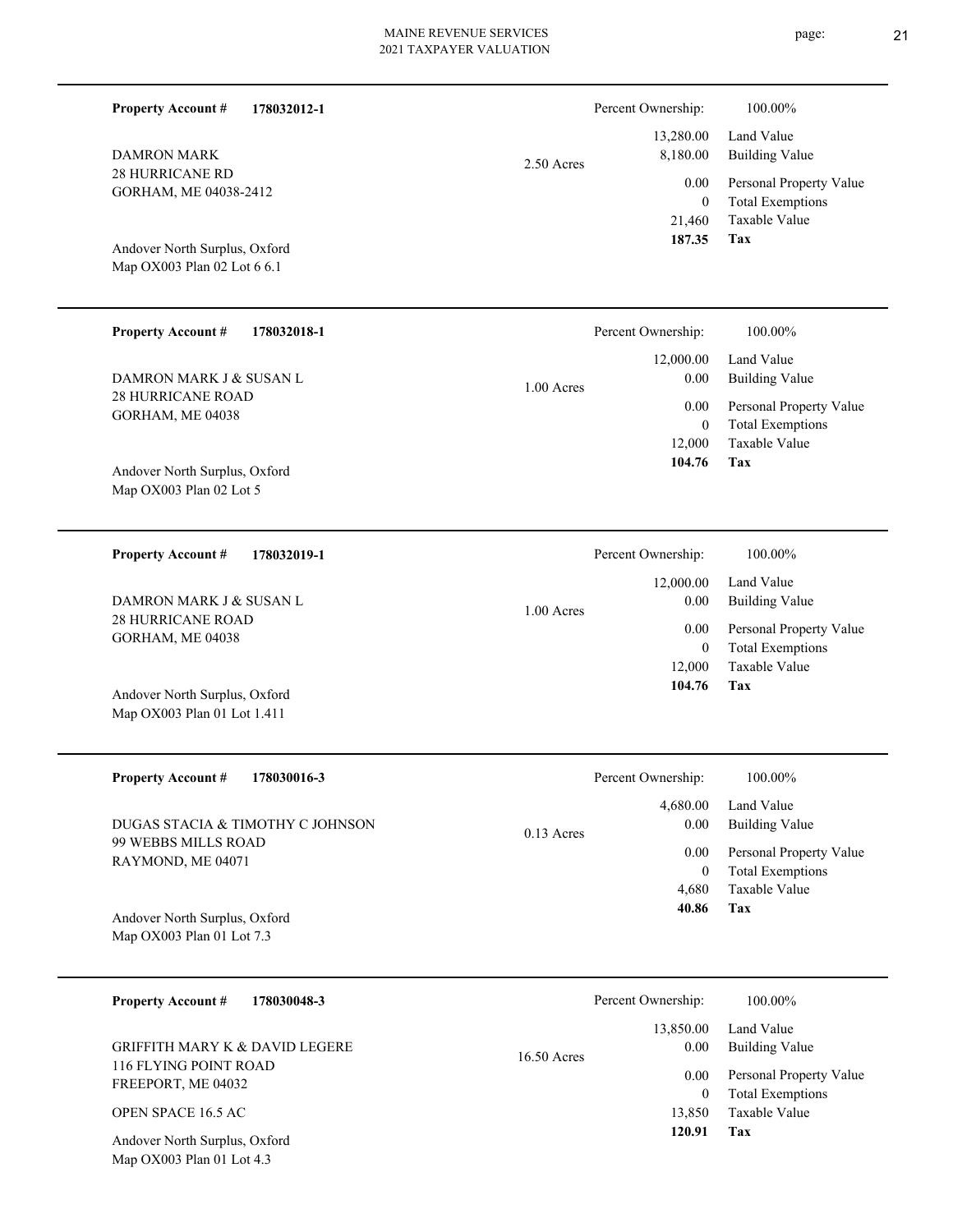| <b>Property Account #</b><br>178032004-1                     |                                                                            | Percent Ownership:                 | 100.00%                                                             |
|--------------------------------------------------------------|----------------------------------------------------------------------------|------------------------------------|---------------------------------------------------------------------|
| <b>JELLISON JESSE F JR</b>                                   | 1.50 Acres                                                                 | 12,430.00<br>0.00                  | Land Value<br><b>Building Value</b>                                 |
| 452 WINDSOR RD<br>CHELSEA, ME 04330-1351                     |                                                                            | 0.00<br>$\boldsymbol{0}$<br>12,430 | Personal Property Value<br><b>Total Exemptions</b><br>Taxable Value |
| Andover North Surplus, Oxford<br>Map OX003 Plan 02 Lot 1 1.1 |                                                                            | 108.51                             | Tax                                                                 |
| <b>Property Account #</b><br>178030018-3                     |                                                                            | Percent Ownership:                 | 100.00%                                                             |
| KEEFE PETER T TRUSTEE                                        | 30.00 Acres                                                                | 42,150.00<br>51,270.00             | Land Value<br><b>Building Value</b>                                 |
| THE KEEFE REVOCABLE TRUST<br><b>36 BEAUTY HILL ROAD</b>      |                                                                            | 0.00<br>$\mathbf{0}$               | Personal Property Value<br><b>Total Exemptions</b>                  |
| BARRINGTON, NH 03825                                         |                                                                            | 93,420<br>815.56                   | Taxable Value<br>Tax                                                |
| Andover North Surplus, Oxford<br>Map OX003 Plan 01 Lot 15    |                                                                            |                                    |                                                                     |
|                                                              |                                                                            |                                    |                                                                     |
| 178030034-3<br><b>Property Account #</b>                     |                                                                            | Percent Ownership:<br>24,700.00    | 100.00%<br>Land Value                                               |
| <b>KENDALL ADRIAN P</b><br>190 MAIN STREET                   | 3.00 Acres                                                                 | 60,050.00                          | <b>Building Value</b>                                               |
| CUMBERLAND, ME 04021                                         |                                                                            | 0.00<br>$\mathbf{0}$<br>84,750     | Personal Property Value<br><b>Total Exemptions</b><br>Taxable Value |
| Andover North Surplus, Oxford<br>Map OX003 Plan 01 Lot 6.7   |                                                                            | 739.87                             | Tax                                                                 |
| <b>Property Account #</b><br>178030015-2                     |                                                                            | Percent Ownership:                 | 100.00%                                                             |
| KNIGHT JEFFREY K                                             | Tree Growth                                                                | 16,522.00<br>9,850.00              | Land Value<br><b>Building Value</b>                                 |
| 110 PINE STREET<br>DIXFIELD, ME 04224                        | 16.50 Acres                                                                | 0.00<br>$\mathbf{0}$               | Personal Property Value<br><b>Total Exemptions</b>                  |
| Andover North Surplus, Oxford<br>Map OX003 Plan 01 Lot 17    |                                                                            | 26,372<br>230.23                   | Taxable Value<br>Tax                                                |
| <b>Property Account #</b><br>178030047-1                     |                                                                            | Percent Ownership:                 | 100.00%                                                             |
| LEGERE DAVID & MARY GRIFFITH                                 | $\overline{A}$ $\overline{A}$ $\overline{A}$ $\overline{A}$ $\overline{A}$ | 30,230.00<br>43,860.00             | Land Value<br><b>Building Value</b>                                 |

116 FLYING POINT RD FREEPORT, ME 04032 LEGERE DAVID & MARY GRIFFITH

OPEN SPACE 39 AC

Map OX003 Plan 01 Lot 4.2 5.1 Andover North Surplus, Oxford page: 22

**Tax**

 74,090  $\boldsymbol{0}$ 

0.00

40.00 Acres

 **646.81**

Taxable Value Total Exemptions Personal Property Value

Building Value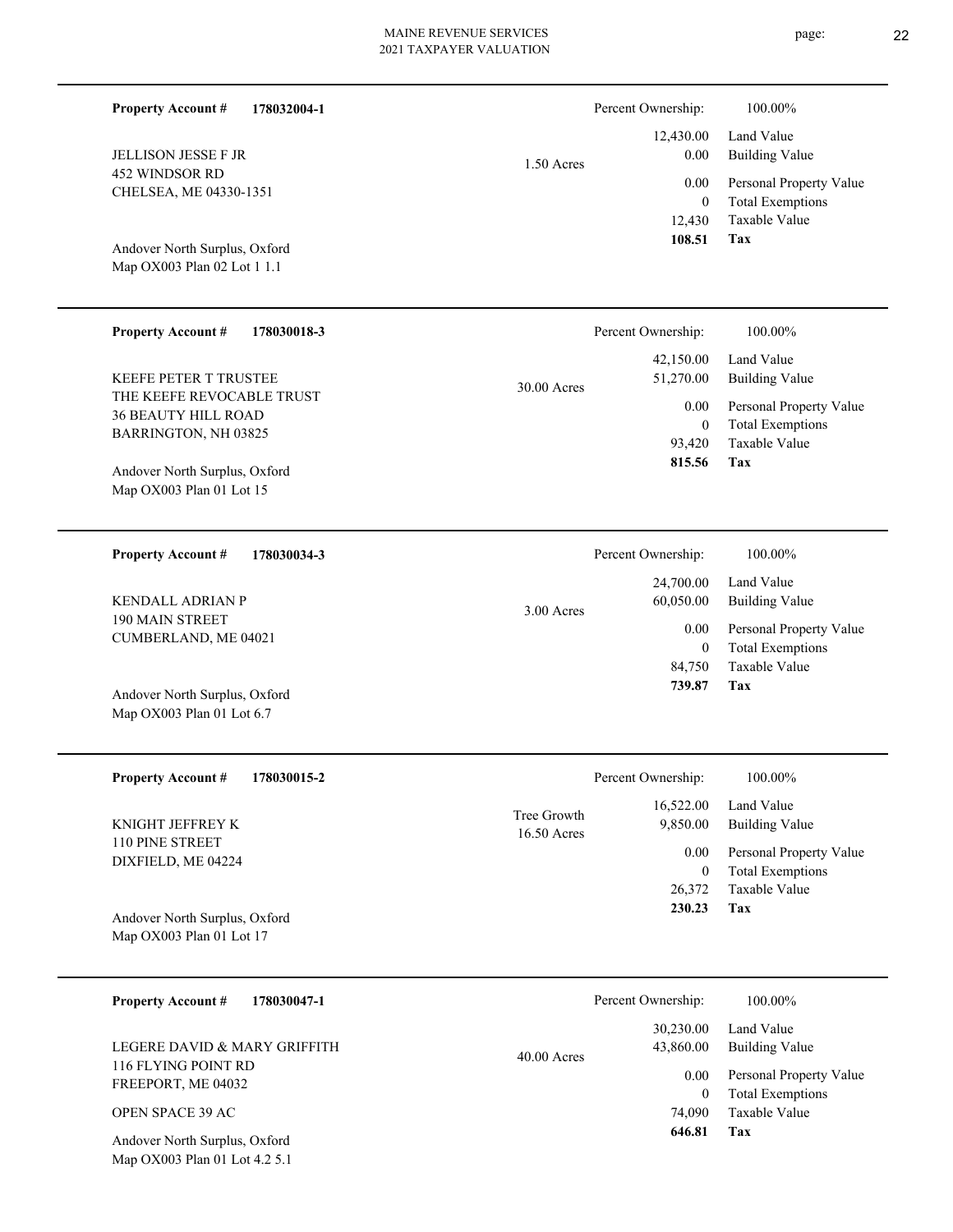| 35.00 Acres |  |  |
|-------------|--|--|
|             |  |  |
|             |  |  |
|             |  |  |
|             |  |  |

# Percent Ownership:  $100.00\%$

320.00 Acres

4.00 Acres

| 40,900.00<br>105,980.00 | Land Value<br><b>Building Value</b> |
|-------------------------|-------------------------------------|
| $0.00\,$                | Personal Property Value             |
| 0                       | <b>Total Exemptions</b>             |
| 146,880                 | Taxable Value                       |
| 1,282.26                | Tax                                 |

**Tax**

**Tax**

Taxable Value Total Exemptions Personal Property Value

Building Value Land Value

 0 283,150

 **0.00**

Percent Ownership:  $100.00\%$ 

 14,550 0

 14,550.00 0.00 0.00

 **127.02**

 283,150.00 0.00 0.00

Percent Ownership: 100.00%

Taxable Value Total Exemptions Personal Property Value

Building Value Land Value

Map OX003 Plan 01 Lot 7.4 Andover North Surplus, Oxford

7 STONY BROOK ROAD KINGSTON, MA 02364-1457

LOMANNO DAVID J & DEBORA M

**Property Account #**

#### **178032001-1 Property Account #**

**178030029-1**

DEPT OF CONS-PARKS & LANDS 22 SHS AUGUSTA, ME 04333 MAINE STATE OF

Map OX003 Plan 01 Lot 2 Exempt Property Andover North Surplus, Oxford

**178030060-2 Property Account #** MONT FRANKLIN C JR

PO BOX 43 E FREETOWN, MA 02717

Map OX003 Plan 01 Lot 4.4 Andover North Surplus, Oxford

| <b>Property Account #</b><br>178032008-1 | Percent Ownership:                     | 100.00%                      |
|------------------------------------------|----------------------------------------|------------------------------|
| MORIN JOHN W & DOROTHY J                 | 13,930.00<br>53,390.00<br>$1.50$ Acres | Land Value<br>Building Value |
| PO BOX 616<br>ALFRED, ME 04002           | 0.00                                   | Personal Property Value      |
|                                          | $\overline{0}$                         | <b>Total Exemptions</b>      |
|                                          | 67,320                                 | Taxable Value                |
| Andover North Surplus, Oxford            | 587.70                                 | Tax                          |
| Map OX003 Plan 02 Lot 2 2.1              |                                        |                              |

| 178030036-2<br><b>Property Account #</b> | Percent Ownership:<br>100.00%                                                |  |
|------------------------------------------|------------------------------------------------------------------------------|--|
| MURRAY RANDALL A & MARY E                | Land Value<br>23,000.00<br>Building Value<br>101.140.00<br>$1.00$ Acres      |  |
| 333 PLEASANT POND RD<br>TURNER, ME 04282 | Personal Property Value<br>0.00<br><b>Total Exemptions</b><br>$\overline{0}$ |  |
|                                          | Taxable Value<br>124,140                                                     |  |
| Andover North Surplus, Oxford            | 1,083.74<br>Tax                                                              |  |

Map OX003 Plan 02 Lot 10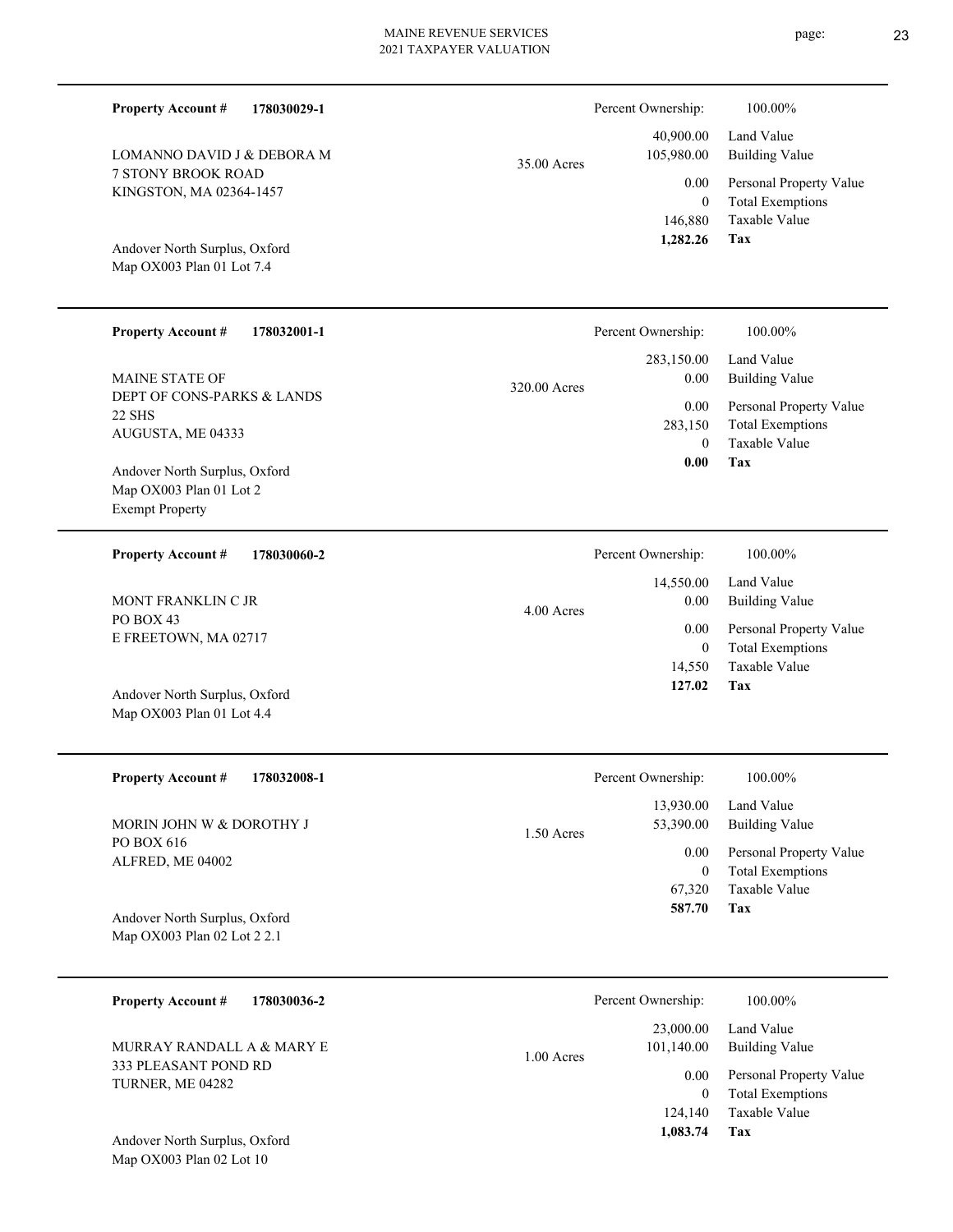| <b>Property Account #</b><br>178032002-1                   |                              | Percent Ownership:         | 100.00%                                            |
|------------------------------------------------------------|------------------------------|----------------------------|----------------------------------------------------|
| MURRAY RANDALL A & MARY E                                  | 12.00 Acres                  | 21,350.00<br>7,360.00      | Land Value<br><b>Building Value</b>                |
| 333 PLEASANT POND RD<br>TURNER, ME 04282                   |                              | 0.00<br>$\mathbf{0}$       | Personal Property Value<br><b>Total Exemptions</b> |
|                                                            |                              | 28,710<br>250.64           | Taxable Value<br>Tax                               |
| Andover North Surplus, Oxford<br>Map OX003 Plan 02 Lot 11  |                              |                            |                                                    |
|                                                            |                              |                            |                                                    |
| <b>Property Account #</b><br>178030040-3                   |                              | Percent Ownership:         | 100.00%                                            |
| O & R FAMILY REVOCABLE TRUST                               | Tree Growth<br>$40.00$ Acres | 11,374.00<br>0.00          | Land Value<br><b>Building Value</b>                |
| % RICHARD J OLSEN & SHELLEY LYNN<br><b>RASMUSS</b>         |                              | 0.00<br>$\mathbf{0}$       | Personal Property Value<br><b>Total Exemptions</b> |
| <b>65 ALEXANDER ROAD</b><br>LONDONDERRY, NH 03053          |                              | 11,374<br>99.30            | <b>Taxable Value</b><br>Tax                        |
| Andover North Surplus, Oxford<br>Map OX003 Plan 01 Lot 6.1 |                              |                            |                                                    |
|                                                            |                              |                            |                                                    |
| <b>Property Account #</b><br>178030041-2                   |                              | Percent Ownership:         | 100.00%                                            |
|                                                            |                              |                            |                                                    |
| OLSEN RICHARD J & SHELLEY LYNN RASMUSSEN TR                | Tree Growth                  | 34,375.00<br>42,890.00     | Land Value<br><b>Building Value</b>                |
| THE O&R FAMILY REVOCABLE TRUST<br><b>65 ALEXANDER ROAD</b> | $40.00$ Acres                | 0.00                       | Personal Property Value                            |
| LONDONDERRY, NH 03053                                      |                              | $\mathbf{0}$<br>77,265     | <b>Total Exemptions</b><br>Taxable Value           |
| Andover North Surplus, Oxford<br>Map OX003 Plan 01 Lot 6.2 |                              | 674.52                     | Tax                                                |
|                                                            |                              |                            |                                                    |
| <b>Property Account #</b><br>178030035-1                   |                              | Percent Ownership:         | 100.00%                                            |
| OTLEY VICTOR C III                                         |                              | 0.00<br>22,140.00          | Land Value<br><b>Building Value</b>                |
| 15 JORDAN LANE<br>RAYMOND, ME 04071                        |                              | 0.00                       | Personal Property Value                            |
| URSA MAJOR (S) L#2500-SL LOC A                             |                              | $\boldsymbol{0}$<br>22,140 | <b>Total Exemptions</b><br>Taxable Value           |
| Andover North Surplus, Oxford<br>Map OX003 Plan 01 Lot 1.2 |                              | 193.28                     | <b>Tax</b>                                         |

| PARKER RUSSELL R & LISA R |  |
|---------------------------|--|
| 567 SAWYER NOTCH ROAD     |  |
| ANDOVER, ME 04216         |  |

**Tax**

 146,687  $\boldsymbol{0}$ 

0.00

 34,167.00 112,520.00

40.00 Acres Tree Growth

 **1,280.58**

Taxable Value Total Exemptions Personal Property Value

Building Value Land Value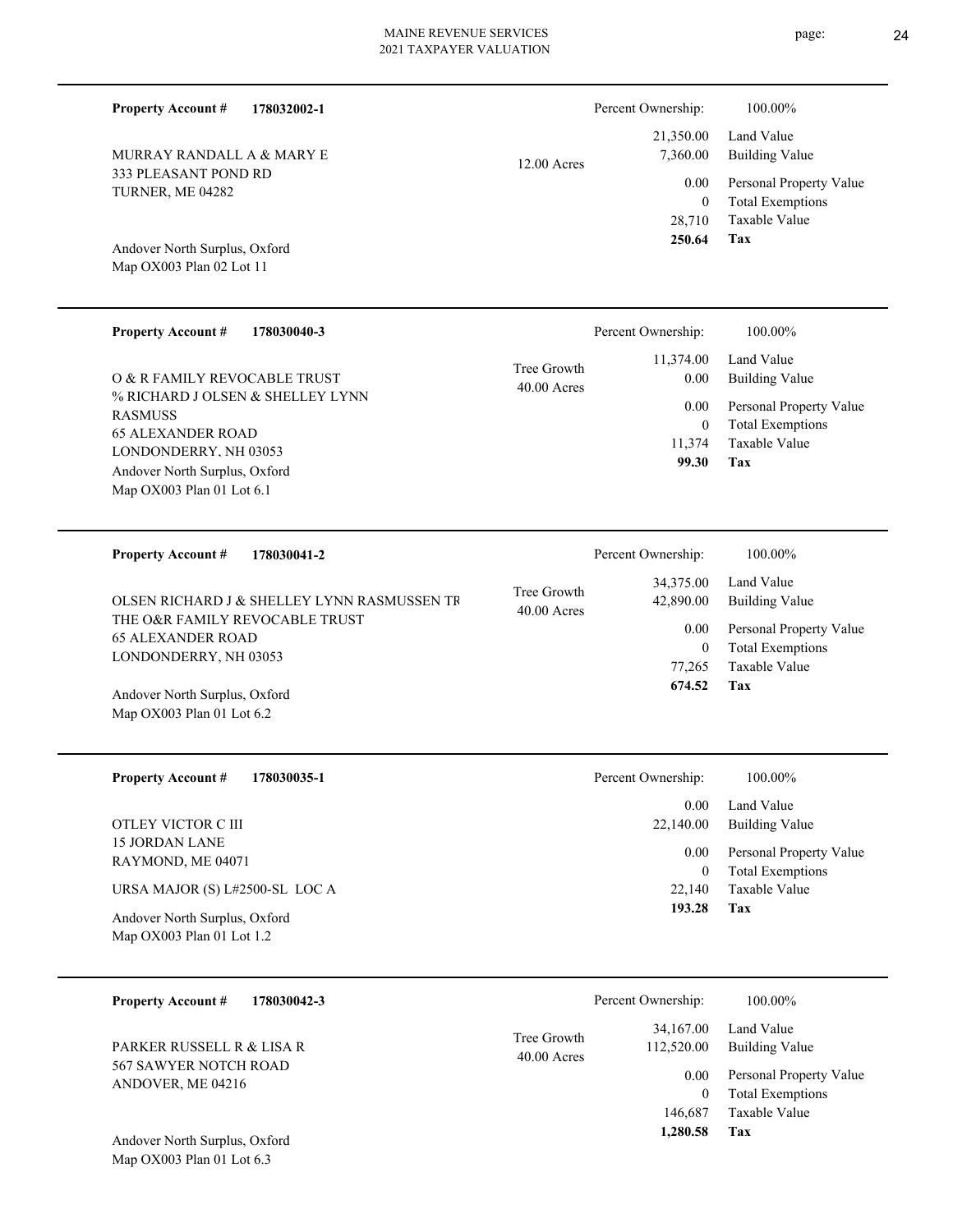| <b>Property Account #</b><br>178030043-2                                                                         |                              | Percent Ownership:                       | 100.00%                                                                    |
|------------------------------------------------------------------------------------------------------------------|------------------------------|------------------------------------------|----------------------------------------------------------------------------|
| PARKER RUSSELL R & LISA R                                                                                        | Tree Growth<br>$40.00$ Acres | 34,587.00<br>176,580.00                  | Land Value<br><b>Building Value</b>                                        |
| 567 SAWYER NOTCH ROAD<br>ANDOVER, ME 04216                                                                       |                              | 0.00<br>25,000<br>186,167                | Personal Property Value<br><b>Total Exemptions</b><br>Taxable Value        |
| Andover North Surplus, Oxford<br>Map OX003 Plan 01 Lot 6.4<br>Homestead Exemption \$25000                        |                              | 1,625.24                                 | Tax                                                                        |
| <b>Property Account #</b><br>178030044-2                                                                         |                              | Percent Ownership:                       | 100.00%                                                                    |
| PARKER RUSSELL R & LISA R                                                                                        | Tree Growth<br>46.00 Acres   | 13,426.00<br>0.00                        | Land Value<br><b>Building Value</b>                                        |
| 567 SAWYER NOTCH ROAD<br>ANDOVER, ME 04216<br>Andover North Surplus, Oxford<br>Map OX003 Plan 01 Lot 4.1 4.2 6.5 |                              | 0.00<br>$\mathbf{0}$<br>13,426<br>117.21 | Personal Property Value<br><b>Total Exemptions</b><br>Taxable Value<br>Tax |
|                                                                                                                  |                              |                                          |                                                                            |
| <b>Property Account #</b><br>178030019-1                                                                         |                              | Percent Ownership:                       | 100.00%                                                                    |
| PLOWMAN MARK R                                                                                                   | 0.84 Acres                   | 11,040.00<br>40,560.00                   | Land Value<br><b>Building Value</b>                                        |
| 219 CONANT STREET<br>WESTBROOK, ME 04092-2206                                                                    |                              | 0.00<br>$\mathbf{0}$<br>51,600           | Personal Property Value<br><b>Total Exemptions</b><br>Taxable Value        |
| Andover North Surplus, Oxford<br>Map OX003 Plan 01 Lot 14.2                                                      |                              | 450.47                                   | Tax                                                                        |
| Property Account #<br>178032009-1                                                                                |                              | Percent Ownership:                       | $100.00\%$                                                                 |
| QUIGG MICHAEL C & REBECCA K                                                                                      |                              | 13,930.00<br>17,940.00                   | Land Value<br><b>Building Value</b>                                        |
| <b>644 BERRYS MILLS</b><br>WEST BATH, ME 04530                                                                   | 1.50 Acres                   | 0.00<br>$\mathbf{0}$<br>31,870<br>278.23 | Personal Property Value<br><b>Total Exemptions</b><br>Taxable Value<br>Tax |
| Andover North Surplus, Oxford<br>Map OX003 Plan 02 Lot 3 3.1                                                     |                              |                                          |                                                                            |
| <b>Property Account #</b><br>178030052-1                                                                         |                              | Percent Ownership:                       | 100.00%                                                                    |
| <b>RICE BRENDA M</b>                                                                                             | 2.04 Acres                   | 12,880.00<br>0.00                        | Land Value<br><b>Building Value</b>                                        |
| <b>4 HENNESSEY AVE</b><br>BRUNSWICK, ME 04011                                                                    |                              | 0.00<br>$\overline{0}$<br>12,880         | Personal Property Value<br><b>Total Exemptions</b><br>Taxable Value        |

**Tax 112.44**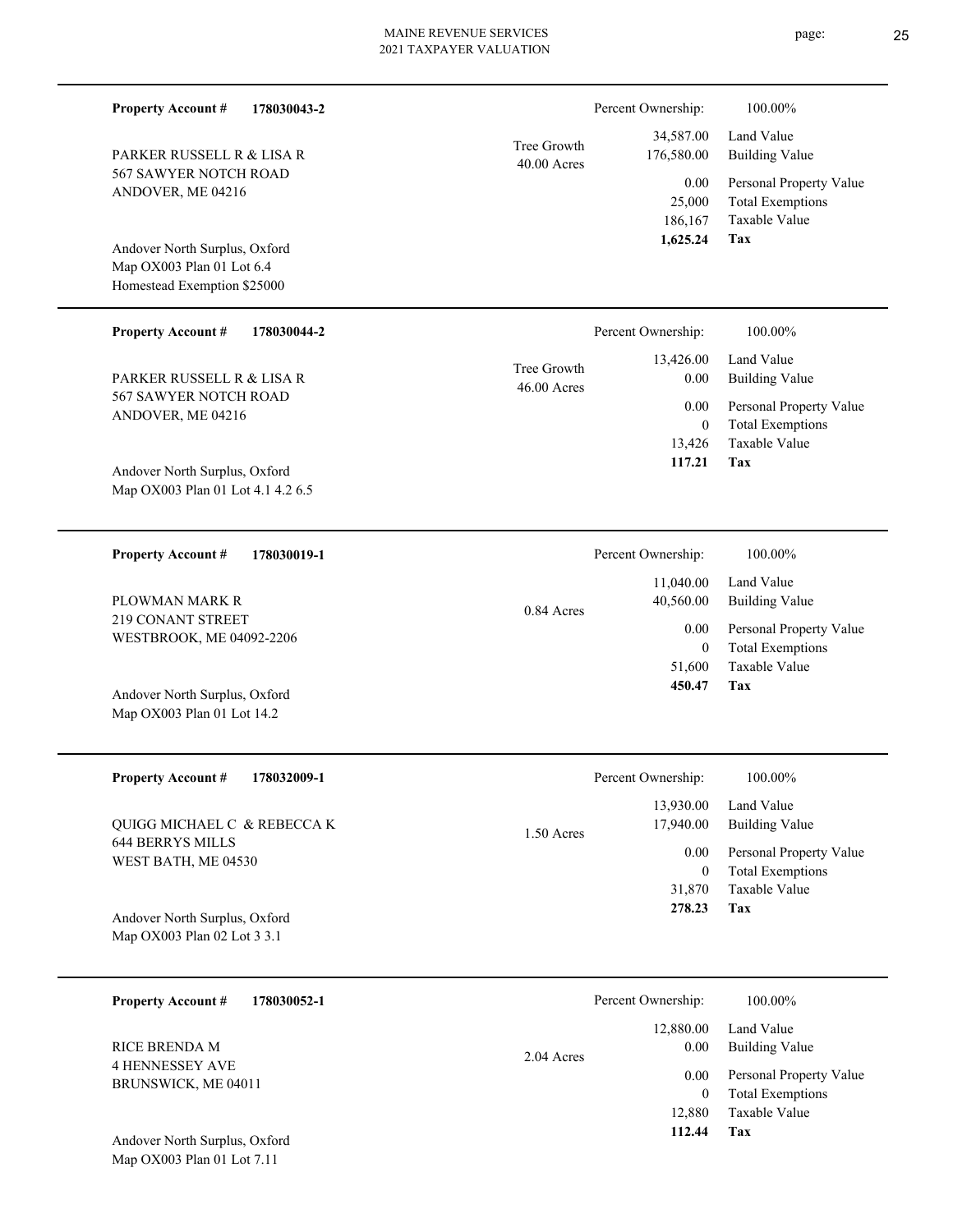| 178032021-1<br><b>Property Account #</b>                 |              | Percent Ownership:         | 100.00%                                  |
|----------------------------------------------------------|--------------|----------------------------|------------------------------------------|
| SPRING GERALD J & SARAH P                                | 1.00 Acres   | 12,000.00<br>0.00          | Land Value<br><b>Building Value</b>      |
| <b>42 DAY ROAD</b><br>DURHAM, ME 04222                   |              | 0.00                       | Personal Property Value                  |
|                                                          |              | $\boldsymbol{0}$<br>12,000 | <b>Total Exemptions</b><br>Taxable Value |
| Andover North Surplus, Oxford<br>Map OX003 Plan 02 Lot 8 |              | 104.76                     | Tax                                      |
| <b>Property Account #</b><br>178032022-1                 |              | Percent Ownership:         | 100.00%                                  |
| SPRING GERALD J & SARAH P                                |              | 12,000.00<br>0.00          | Land Value<br><b>Building Value</b>      |
| 42 DAY ROAD<br>DURHAM, ME 04222                          | $1.00$ Acres | 0.00                       | Personal Property Value                  |
|                                                          |              | $\mathbf{0}$<br>12,000     | <b>Total Exemptions</b><br>Taxable Value |
| Andover North Surplus, Oxford                            |              | 104.76                     | Tax                                      |
| Map OX003 Plan 02 Lot 1.413                              |              |                            |                                          |
| <b>Property Account #</b><br>178030021-3                 |              | Percent Ownership:         | 100.00%                                  |
|                                                          |              |                            |                                          |
| <b>SWAIN ROSS</b>                                        | Tree Growth  | 72,368.00<br>0.00          | Land Value<br><b>Building Value</b>      |
| <b>416 EAST ANDOVER ROAD</b><br>EAST ANDOVER, ME 04226   | 219.00 Acres | 0.00                       | Personal Property Value                  |
|                                                          |              | $\mathbf{0}$<br>72,368     | <b>Total Exemptions</b><br>Taxable Value |
| Andover North Surplus, Oxford                            |              | 631.77                     | Tax                                      |
| Map OX003 Plan 01 Lot 11.1                               |              |                            |                                          |
| <b>Property Account #</b><br>178030022-2                 |              | Percent Ownership:         | 100.00%                                  |
| <b>SWAN KAREN</b>                                        |              | 6,000.00<br>12,510.00      | Land Value<br><b>Building Value</b>      |
| PO BOX 74<br>ANDOVER, ME 04216                           | 0.25 Acres   | 0.00                       | Personal Property Value                  |
|                                                          |              | $\boldsymbol{0}$<br>18,510 | <b>Total Exemptions</b><br>Taxable Value |
| Andover North Surplus, Oxford<br>Map OX003 Plan 01 Lot 9 |              | 161.59                     | Tax                                      |

APPALACHIAN NATIONAL SCENIC TRAIL PO BOX 50 HARPERS FERRY, WV 25425 USA C 1650 LOC E UNITED STATES OF AMERICA

Map OX003 Plan 01 Lot 19 Exempt Property Andover North Surplus, Oxford **Tax 0.00**

 0 17,830

0.00

17,830.00

Taxable Value Total Exemptions Personal Property Value

Building Value

0.00 Land Value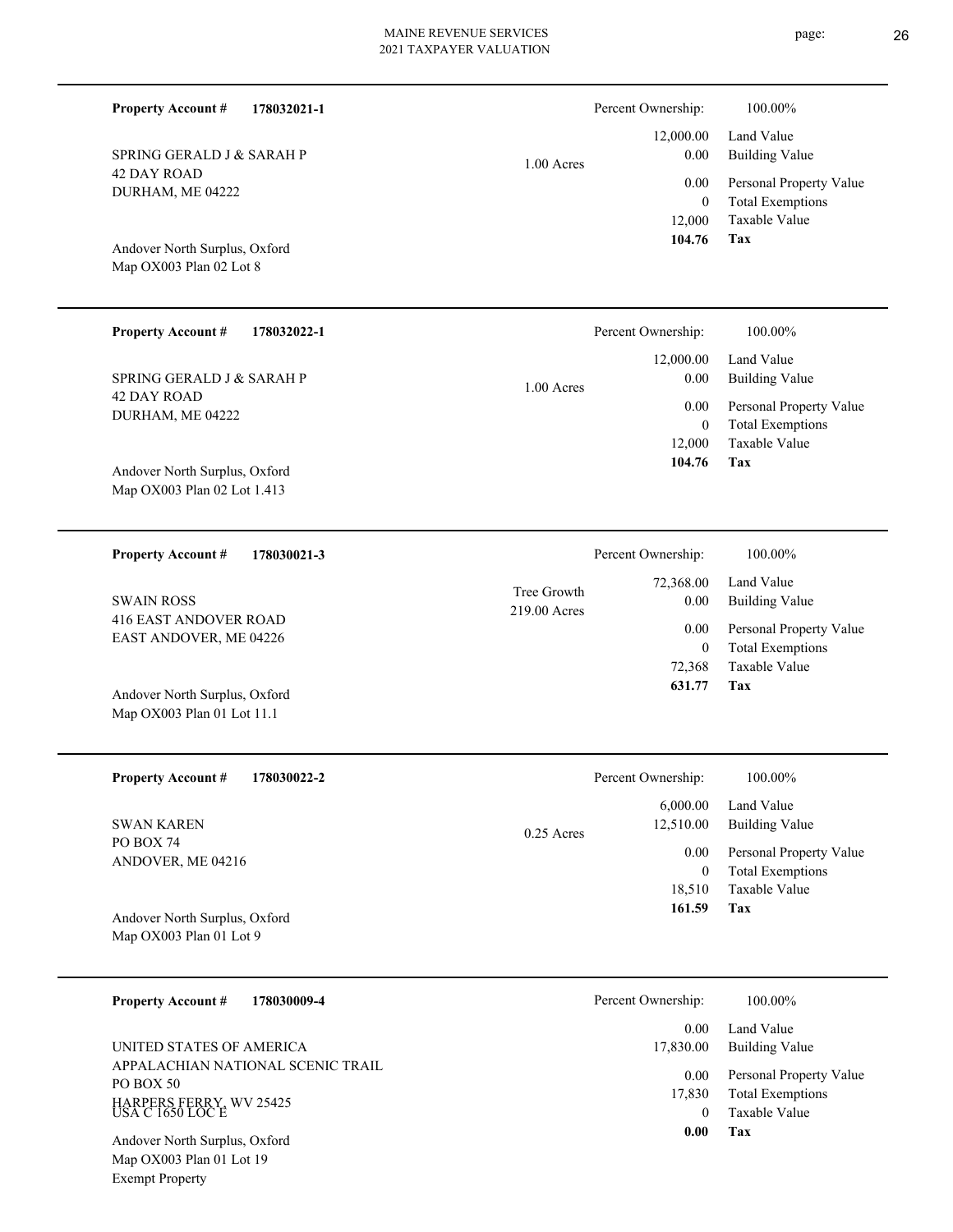|                                                                                       |             | <b>MAINE REVENUE SERVICES</b><br>2021 TAXPAYER VALUATION |                                     | page:<br>27                                                         |
|---------------------------------------------------------------------------------------|-------------|----------------------------------------------------------|-------------------------------------|---------------------------------------------------------------------|
| <b>Property Account #</b>                                                             | 178030030-1 |                                                          | Percent Ownership:                  | 100.00%                                                             |
| UNITED STATES OF AMERICA                                                              |             | 1,356.00 Acres                                           | 1,285,260.00<br>$0.00\,$            | Land Value<br><b>Building Value</b>                                 |
| APPALACHIAN NATIONAL SCENIC TRAIL<br>PO BOX 50<br>HARPERS FERRY, WV 25425             |             |                                                          | 0.00<br>1,285,260<br>$\overline{0}$ | Personal Property Value<br><b>Total Exemptions</b><br>Taxable Value |
| Andover North Surplus, Oxford<br>Map OX003 Plan 01 Lot 19<br><b>Exempt Property</b>   |             |                                                          | 0.00                                | Tax                                                                 |
| <b>Property Account #</b>                                                             | 178030031-1 |                                                          | Percent Ownership:                  | 100.00%                                                             |
| UNITED STATES OF AMERICA                                                              |             | 485.00 Acres                                             | 423,400.00<br>$0.00\,$              | Land Value<br><b>Building Value</b>                                 |
| APPALACHIAN NATIONAL SCENIC TRAIL<br>PO BOX 50<br>HARPERS FERRY, WV 25425             |             |                                                          | 0.00<br>423,400<br>$\theta$         | Personal Property Value<br><b>Total Exemptions</b><br>Taxable Value |
| Andover North Surplus, Oxford<br>Map OX003 Plan 01 Lot 18<br><b>Exempt Property</b>   |             |                                                          | 0.00                                | Tax                                                                 |
| <b>Property Account #</b>                                                             | 178030032-1 |                                                          | Percent Ownership:                  | 100.00%                                                             |
| UNITED STATES OF AMERICA                                                              |             | 162.00 Acres                                             | 148,850.00<br>0.00                  | Land Value<br><b>Building Value</b>                                 |
| APPALACHIAN NATIONAL SCENIC TRAIL<br>PO BOX 50<br>HARPERS FERRY, WV 25425             |             |                                                          | 0.00<br>148,850<br>$\theta$         | Personal Property Value<br><b>Total Exemptions</b><br>Taxable Value |
| Andover North Surplus, Oxford<br>Map OX003 Plan 01 Lot 21<br><b>Exempt Property</b>   |             |                                                          | 0.00                                | Tax                                                                 |
| <b>Property Account #</b>                                                             | 178030033-1 |                                                          | Percent Ownership:                  | 100.00%                                                             |
| UNITED STATES OF AMERICA                                                              |             | 135.32 Acres                                             | 126,170.00<br>0.00                  | Land Value<br><b>Building Value</b>                                 |
| APPALACHIAN NATIONAL SCENIC TRAIL<br>PO BOX 50<br>HARPERS FERRY, WV 25425             |             |                                                          | 0.00<br>126,170<br>$\mathbf{0}$     | Personal Property Value<br><b>Total Exemptions</b><br>Taxable Value |
| Andover North Surplus, Oxford<br>Map OX003 Plan 01 Lot 13.1<br><b>Exempt Property</b> |             |                                                          | 0.00                                | Tax                                                                 |
| <b>Property Account #</b>                                                             | 178030012-5 |                                                          | Percent Ownership:                  | 100.00%                                                             |
| URSA MAJOR LLC                                                                        |             | Tree Growth                                              | 3,503,248.00<br>0.00                | Land Value<br><b>Building Value</b>                                 |
| $%$ AFM<br>PO BOX 978<br>FARMINGTON, ME 04938                                         |             | 12,031.50 Acres                                          | 0.00<br>$\mathbf{0}$                | Personal Property Value<br><b>Total Exemptions</b>                  |

**Tax**

3,503,248

 **30,583.36**

Taxable Value

Map OX003 Plan 01 Lot 1.1 1.2 1.3 3 20 Andover North Surplus, Oxford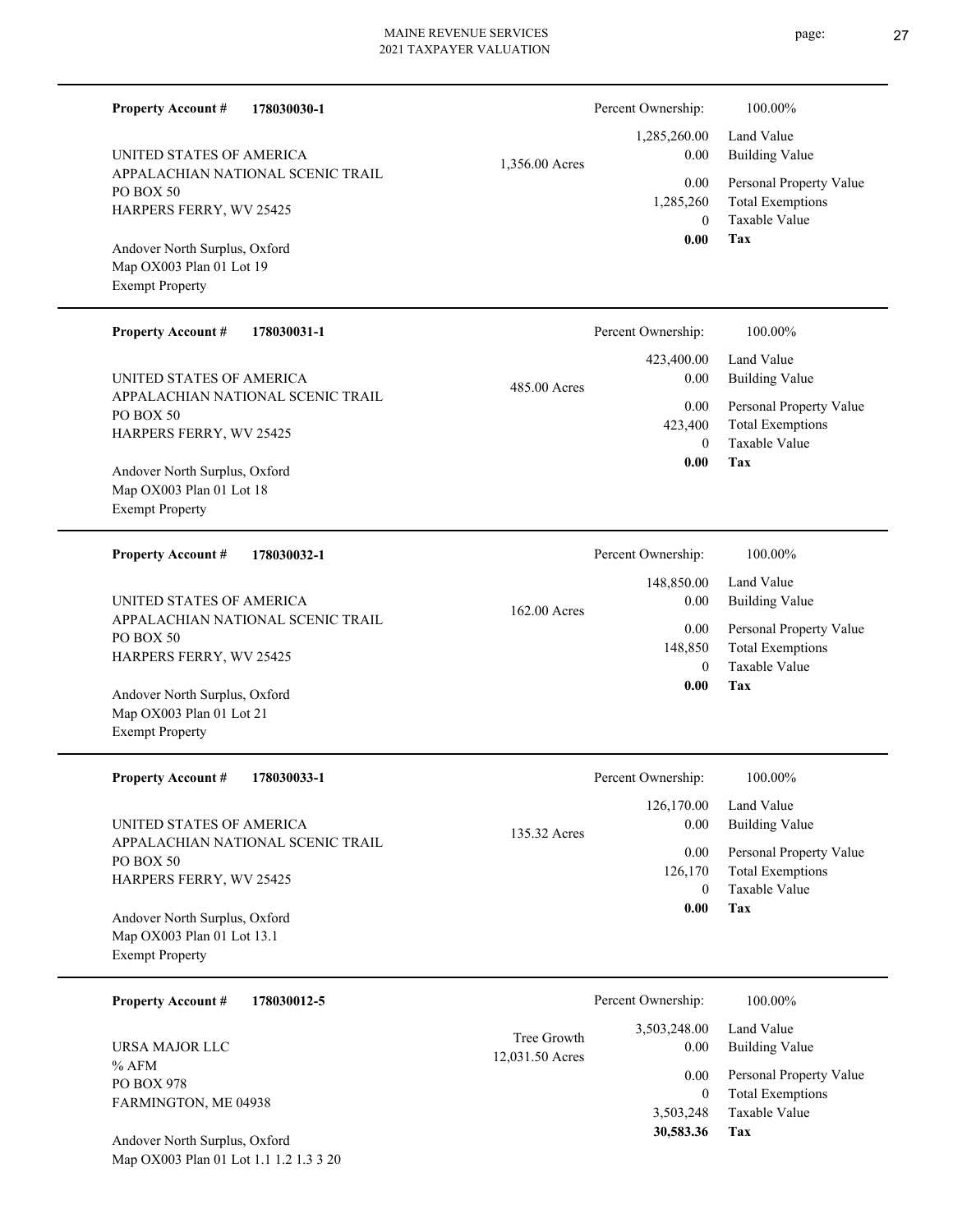| 178030001-5<br><b>Property Account #</b> |                             | Percent Ownership: | 100.00%                                            |
|------------------------------------------|-----------------------------|--------------------|----------------------------------------------------|
| WILSON DAVID W & SHERRI P                | Tree Growth<br>134.00 Acres | 40,944.00<br>0.00  | Land Value<br><b>Building Value</b>                |
| 425 SUMMER ST<br>LANESBOROUGH, MA 01237  |                             | 0.00               | Personal Property Value<br><b>Total Exemptions</b> |
| Andover North Surplus, Oxford            |                             | 40,944<br>357.44   | Taxable Value<br>Tax                               |

Map OX003 Plan 01 Lot 14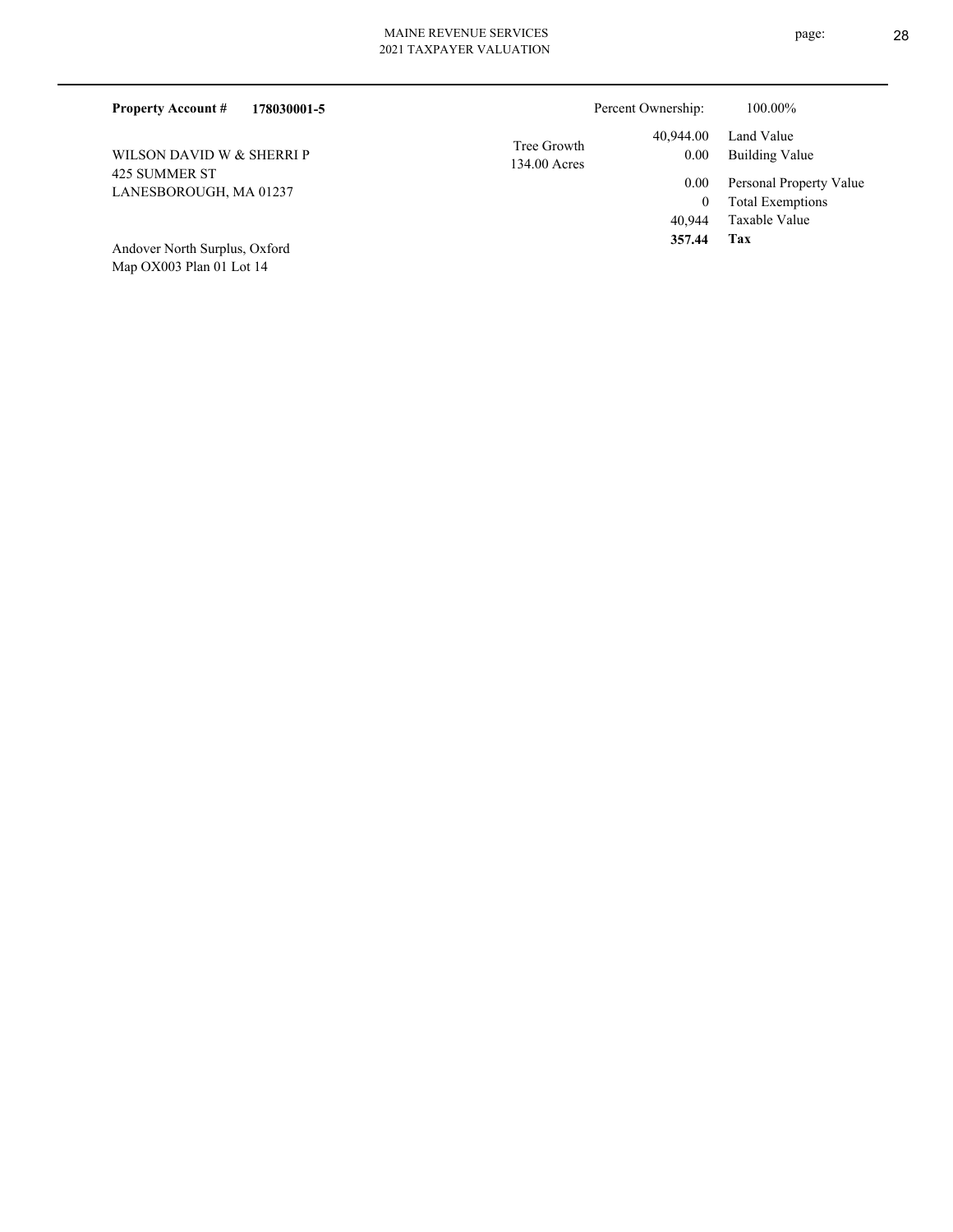**Totals for: Andover North Surplus, Oxford**

 **16,831.14 acres**

 **7,170,128.00 Land Value 1,468,860.00 Building Value 0.00 Personal Property Value 2,309,660.00 Total Exemptions 55,255 Tax Taxable Value 6,329,328.00**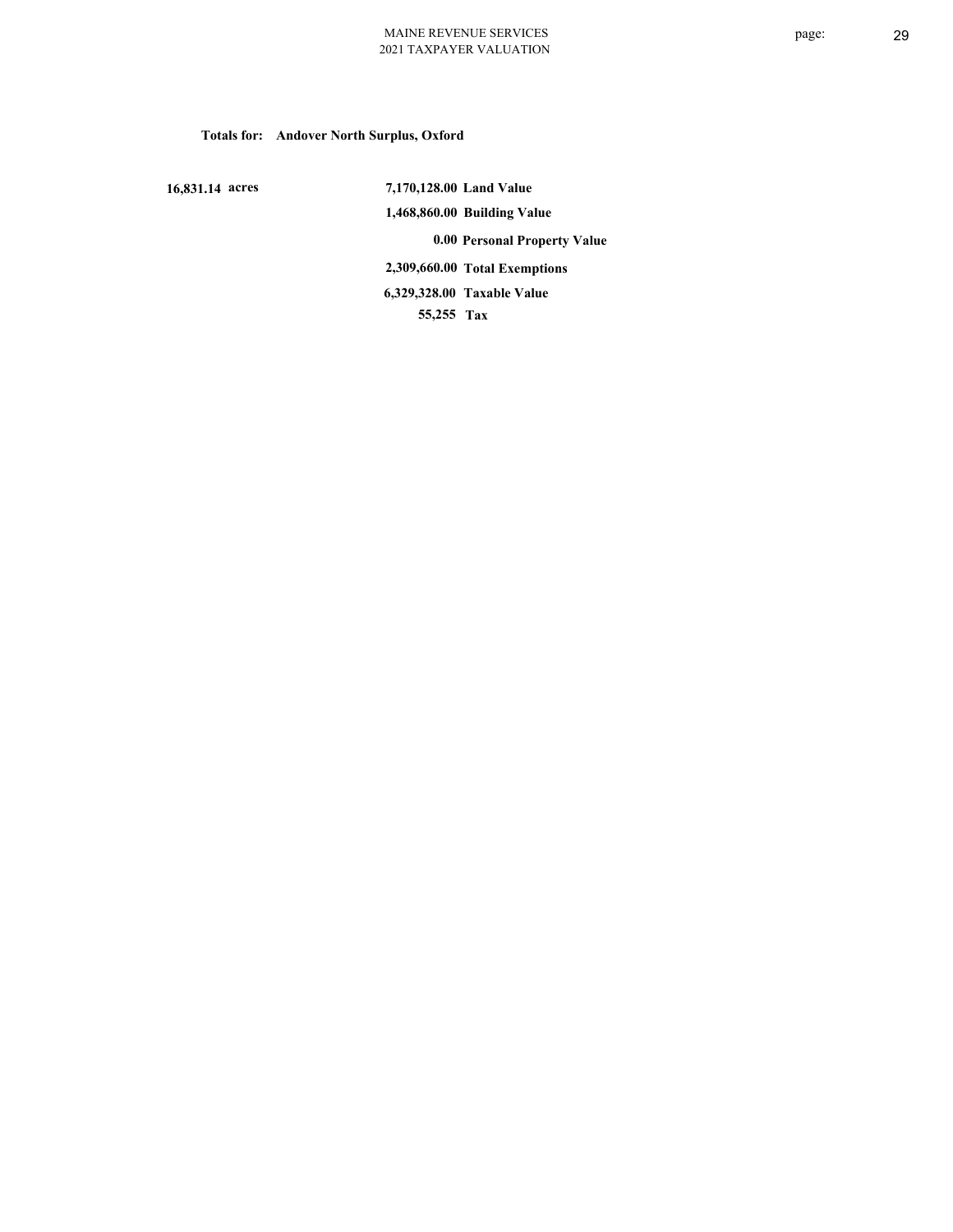| 178040001-5<br><b>Property Account #</b>                                          | Percent Ownership:                       | 100.00%                                                            |
|-----------------------------------------------------------------------------------|------------------------------------------|--------------------------------------------------------------------|
| BIELAT JOHN GARY & BETH ANN                                                       | 51,928.00<br>Tree Growth<br>0.00         | Land Value<br><b>Building Value</b>                                |
| P.O BOX 255<br>ANDOVER, ME 04216                                                  | 143.00 Acres<br>0.00<br>$\boldsymbol{0}$ | Personal Property Value<br><b>Total Exemptions</b>                 |
| Andover West Surplus, Oxford<br>Map OX004 Plan 01 Lot 2                           | 51,928<br>453.33                         | Taxable Value<br><b>Tax</b>                                        |
| <b>Property Account #</b><br>178040003-3                                          | Percent Ownership:                       | 100.00%                                                            |
| <b>COTE TIMOTHY</b>                                                               | 0.00<br>28,470.00                        | Land Value<br><b>Building Value</b>                                |
| PO BOX 44<br>MINOT, ME 04258                                                      | 0.00<br>$\mathbf{0}$                     | Personal Property Value<br><b>Total Exemptions</b>                 |
| PUBLIC LANDS L LOC A                                                              | 28,470                                   | Taxable Value                                                      |
| Andover West Surplus, Oxford<br>Map OX004 Plan 01 Lot 1                           | 248.54                                   | <b>Tax</b>                                                         |
| <b>Property Account #</b><br>178040002-1                                          | Percent Ownership:                       | 100.00%                                                            |
| <b>MAINE STATE OF</b>                                                             | 0.00<br>0.00                             | Land Value<br><b>Building Value</b>                                |
| <b>BUREAU OF PARKS &amp; LANDS</b><br>AUGUSTA, ME 04330                           | 0.00<br>$\mathbf{0}$                     | Personal Property Value<br><b>Total Exemptions</b>                 |
| FORMER ELDRIDGE LEASE LOC B                                                       | $\mathbf{0}$                             | Taxable Value                                                      |
| Andover West Surplus, Oxford<br>Map OX004 Plan 01 Lot 1<br><b>Exempt Property</b> | 0.00                                     | Tax                                                                |
| <b>Property Account #</b><br>178040004-1                                          | Percent Ownership:                       | 100.00%                                                            |
| <b>MAINE STATE OF</b>                                                             | 5,463,780.00<br>0.00<br>6,408.70 Acres   | Land Value<br><b>Building Value</b>                                |
| DEPT OF CONS-PARKS & LANDS<br>22 SHS<br>AUGUSTA, ME 04333                         | 0.00<br>5,463,780                        | Personal Property Value<br><b>Total Exemptions</b><br>$T = 11.371$ |

Map OX004 Plan 01 Lot 1 Exempt Property Andover West Surplus, Oxford **Tax 0.00**

0

Taxable Value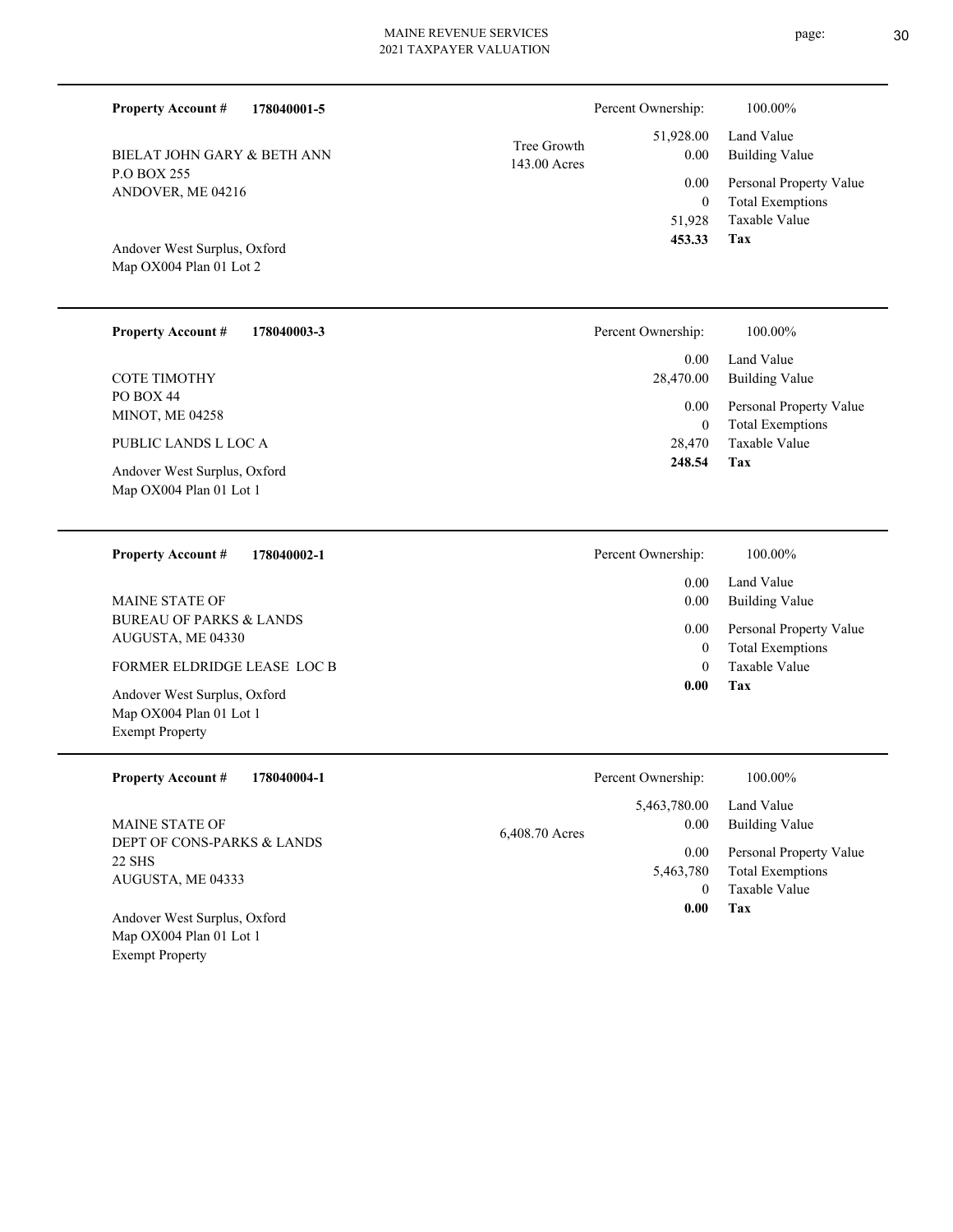# **Totals for: Andover West Surplus, Oxford**

 **6,551.70 acres**

 **5,515,708.00 Land Value 28,470.00 Building Value 0.00 Personal Property Value 5,463,780.00 Total Exemptions 702 Tax Taxable Value 80,398.00**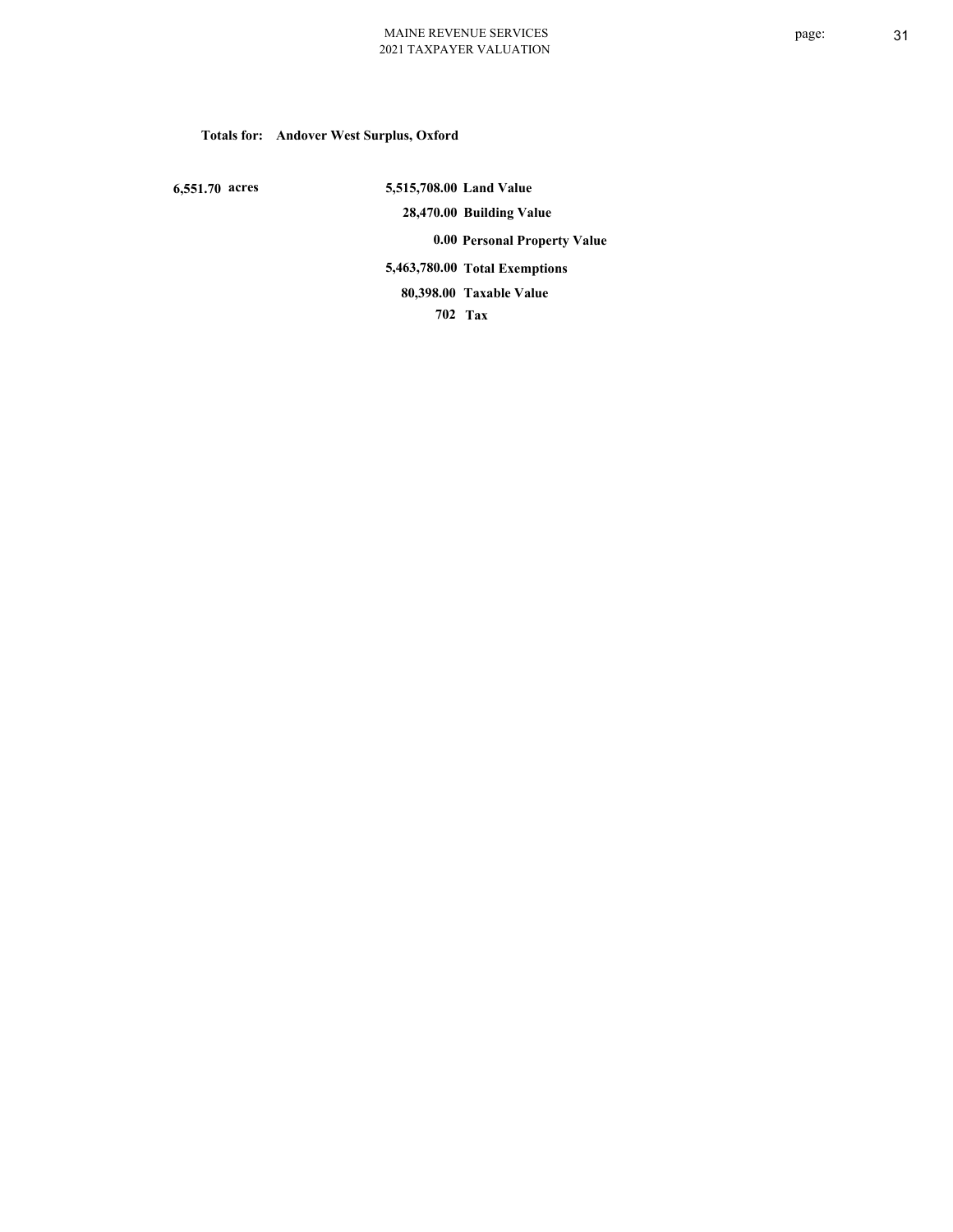| <b>Property Account #</b><br>178180132-2                                                                                                                                   | Percent Ownership:                                                | 100.00%                                                                                                                  |
|----------------------------------------------------------------------------------------------------------------------------------------------------------------------------|-------------------------------------------------------------------|--------------------------------------------------------------------------------------------------------------------------|
| ABEL MICHAEL & SHARON & TIMOTHY CHADWICK<br>790 CENTER ROAD<br>LYNDBOROUGH, NH 03082<br>SIX RIVERS LLLP L810<br>Township C, Oxford<br>Map OX005 Plan 01 Lot 11             | 0.00<br>47,380.00<br>0.00<br>$\boldsymbol{0}$<br>47,380<br>413.63 | Land Value<br><b>Building Value</b><br>Personal Property Value<br><b>Total Exemptions</b><br>Taxable Value<br><b>Tax</b> |
| <b>Property Account #</b><br>178180004-2                                                                                                                                   | Percent Ownership:                                                | 100.00%                                                                                                                  |
| <b>BAIRD R. ELIZABETH</b><br><b>233 PIKES HILL ROAD</b><br>NORWAY, ME 04268<br>SIX RIVERS LLLP L611 LOC T<br>Township C, Oxford<br>Map OX005 Plan 01 Lot 7                 | 0.00<br>3,020.00<br>0.00<br>$\boldsymbol{0}$<br>3,020<br>26.36    | Land Value<br><b>Building Value</b><br>Personal Property Value<br><b>Total Exemptions</b><br>Taxable Value<br>Tax        |
| <b>Property Account #</b><br>178180022-3                                                                                                                                   | Percent Ownership:                                                | 100.00%                                                                                                                  |
| BELANGER GAIL & APRIL RICHARD<br>%APRIL RICHARD<br><b>PO BOX 201</b><br>PERU, ME 04290-0201<br>SIX RIVERS LLLP L603 LOC K<br>Township C, Oxford<br>Map OX005 Plan 01 Lot 1 | 0.00<br>11,020.00<br>0.00<br>$\boldsymbol{0}$<br>11,020<br>96.20  | Land Value<br><b>Building Value</b><br>Personal Property Value<br><b>Total Exemptions</b><br>Taxable Value<br>Tax        |
| <b>Property Account #</b><br>178180088-5                                                                                                                                   | Percent Ownership:                                                | 100.00%                                                                                                                  |
| BROOKFIELD WHITE PINES HYDRO LLC                                                                                                                                           | 0.00<br>5,660.00                                                  | Land Value<br><b>Building Value</b>                                                                                      |

%PAUL BRENTON 200 DONALD LYNCH BLVD, STE 300 MARLBOROUGH, MA 01752 SIX RIVERS LLLP L599 LOC C

Map OX005 Plan 01 Lot 1 Township C, Oxford

| 178180131-3<br><b>Property Account #</b>                                           | Percent Ownership:                        | 100.00%                                                             |
|------------------------------------------------------------------------------------|-------------------------------------------|---------------------------------------------------------------------|
| BROOKFIELD WHITE PINES HYDRO LLC<br>%PAUL BRENTON                                  | 1,936,320.00<br>232,660.00<br>15.15 Acres | Land Value<br>Building Value                                        |
| 200 DONALD LYNCH BLVD, STE 300<br>MARLBOROUGH, MA 01752<br>MIDDLE DAM & GATE HOUSE | 0.00<br>$\Omega$<br>2,168,980             | Personal Property Value<br><b>Total Exemptions</b><br>Taxable Value |
| Township C, Oxford<br>Map OX005 Plan 01 Lot 11.1 12.1                              | 18,935.20                                 | Tax                                                                 |

| 0.00  | Personal Property Value |
|-------|-------------------------|
| 0     | <b>Total Exemptions</b> |
| 5,660 | Taxable Value           |
| 49.41 | Tax                     |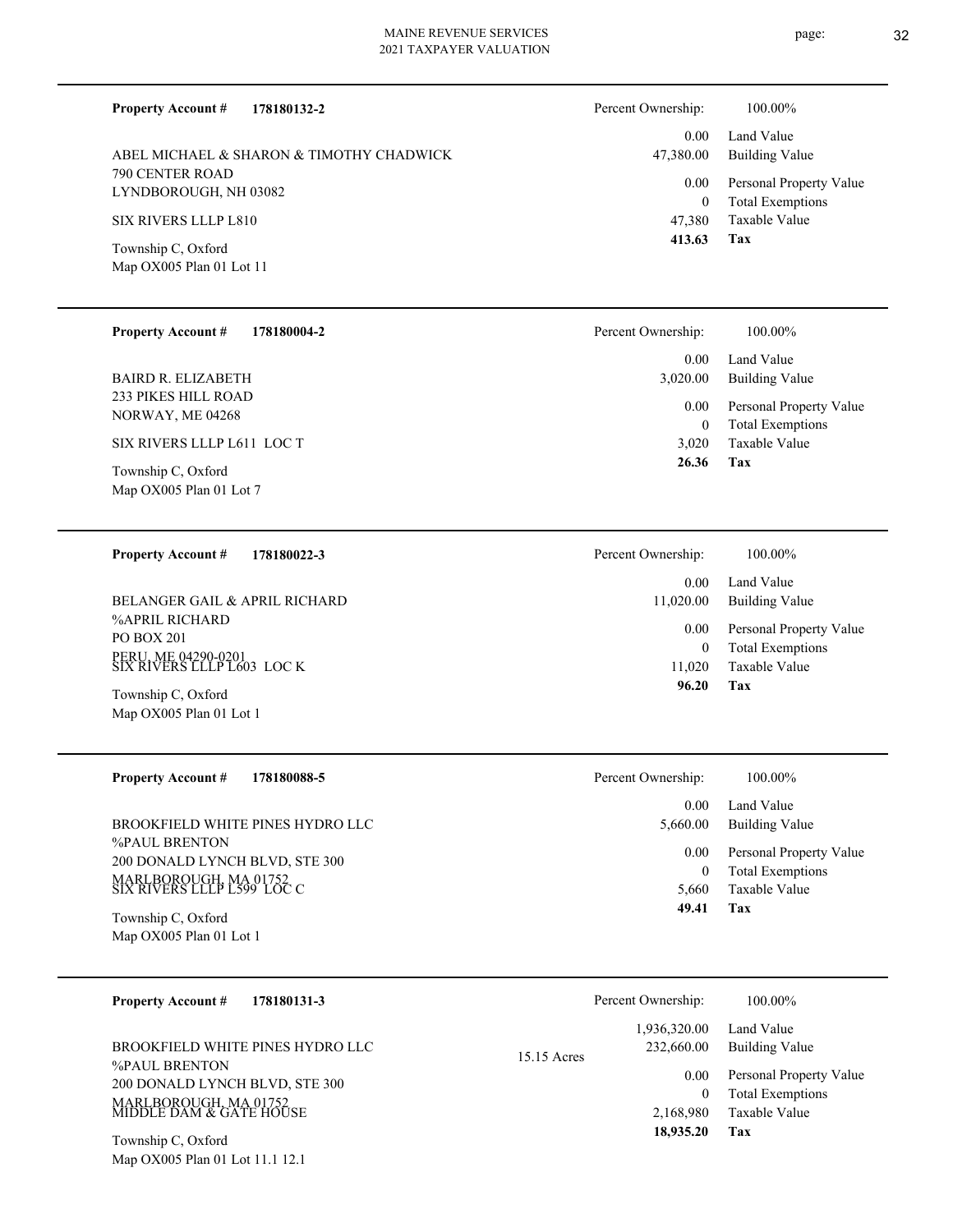page: 33

| <b>Property Account #</b>                     | 178180010-1 | Percent Ownership: | 100.00%                 |
|-----------------------------------------------|-------------|--------------------|-------------------------|
|                                               |             | 0.00               | Land Value              |
| BROOMHALL SCOTT & JOANN                       |             | 25,830.00          | <b>Building Value</b>   |
| 202 ISTHMUS RD                                |             | 0.00               | Personal Property Value |
| RUMFORD, ME 04276                             |             | $\mathbf{0}$       | <b>Total Exemptions</b> |
| SIX RIVERS LLLP L610 LOC S                    |             | 25,830             | Taxable Value           |
|                                               |             | 225.50             | Tax                     |
| Township C, Oxford<br>Map OX005 Plan 01 Lot 1 |             |                    |                         |
|                                               |             |                    |                         |
|                                               |             |                    |                         |
| <b>Property Account #</b>                     | 178180087-1 | Percent Ownership: | 100.00%                 |
|                                               |             | 0.00               | Land Value              |
| <b>BROUGHTON CHRISTOPHER PETER</b>            |             | 75,000.00          | <b>Building Value</b>   |
| <b>222 PENOBSCOT STREET</b>                   |             | 0.00               | Personal Property Value |
| RUMFORD, ME 04276                             |             | $\mathbf{0}$       | <b>Total Exemptions</b> |
| SIX RIVERS LLLP L613 LOC V                    |             | 75,000             | Taxable Value           |
| m 1' a o c 1                                  |             | 654.75             | Tax                     |

Map OX005 Plan 01 Lot 1 Township C, Oxford

| 178180029-2<br><b>Property Account #</b>      | Percent Ownership:     | 100.00%                                            |
|-----------------------------------------------|------------------------|----------------------------------------------------|
| CARVER BARRY & LINDA GILBERT CARVER           | 0.00<br>44,580.00      | Land Value<br><b>Building Value</b>                |
| 420 GROVER HILL RD.<br>BETHEL, ME 04217       | 0.00<br>$\overline{0}$ | Personal Property Value<br><b>Total Exemptions</b> |
| SIX RIVERS LLLP L604 LOC L                    | 44.580                 | Taxable Value                                      |
| Township C, Oxford<br>Map OX005 Plan 01 Lot 1 | 389.18                 | Tax                                                |

| <b>Property Account #</b><br>178180001-2                                     | 100.00%<br>Percent Ownership:                                                         |  |
|------------------------------------------------------------------------------|---------------------------------------------------------------------------------------|--|
|                                                                              | Land Value<br>0.00                                                                    |  |
| CONNELL MARSHA & FAITH                                                       | 23,830.00<br>Building Value                                                           |  |
| <b>74 SO PLEASANT ST</b><br>BRADFORD, MA 01835<br>SIX RIVERS LLLP L598 LOC F | Personal Property Value<br>0.00<br><b>Total Exemptions</b><br>Taxable Value<br>23,830 |  |
| Township C, Oxford<br>Map OX005 Plan 01 Lot 1                                | Tax<br>208.04                                                                         |  |

| 178180006-4<br><b>Property Account #</b> | Percent Ownership: | 100.00%                                            |
|------------------------------------------|--------------------|----------------------------------------------------|
|                                          | 0.00               | Land Value                                         |
| <b>COSTELLO DEBORAH R</b>                | 18,410.00          | Building Value                                     |
| PO BOX 1452<br>BETHEL, ME 04217-1452     | 0.00<br>0          | Personal Property Value<br><b>Total Exemptions</b> |
| SIX RIVERS LLLP L602 LOC J               | 18.410             | Taxable Value                                      |
| Township $\cap$ Oxford                   | 160.72             | Tax                                                |

Map OX005 Plan 01 Lot 1 Township C, Oxford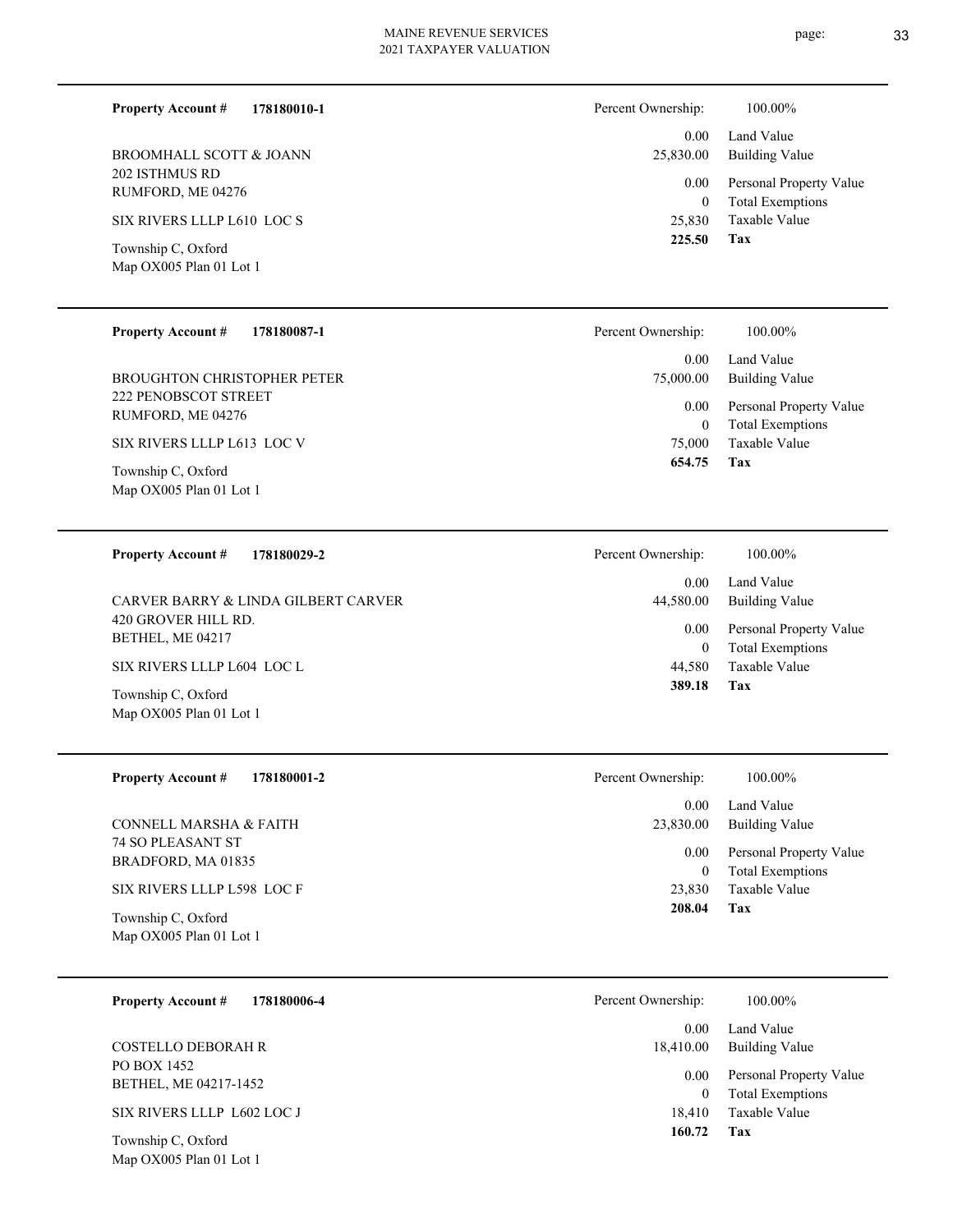| <b>Property Account #</b><br>178180013-1                                                     | Percent Ownership:                                        | 100.00%                                                                                                    |
|----------------------------------------------------------------------------------------------|-----------------------------------------------------------|------------------------------------------------------------------------------------------------------------|
| CRONIN DAPHNE ET AL<br><b>BOX 22</b><br>ANDOVER, ME 04216-0022<br>SIX RIVERS LLLP L601 LOC I | 0.00<br>113,480.00<br>0.00<br>$\boldsymbol{0}$<br>113,480 | Land Value<br><b>Building Value</b><br>Personal Property Value<br><b>Total Exemptions</b><br>Taxable Value |
| Township C, Oxford<br>Map OX005 Plan 01 Lot 1                                                | 990.68                                                    | Tax                                                                                                        |
| <b>Property Account #</b><br>178180017-2                                                     | Percent Ownership:                                        | 100.00%                                                                                                    |
| CRUTCHFIELD DAVID & KATHERINE<br><b>465 CARTHAGE ROAD</b><br>CARTHAGE, ME 04224              | 0.00<br>18,560.00<br>0.00<br>$\boldsymbol{0}$             | Land Value<br><b>Building Value</b><br>Personal Property Value<br><b>Total Exemptions</b>                  |
| SIX RIVERS LLLP L589 LOC B                                                                   | 18,560<br>162.03                                          | Taxable Value<br>Tax                                                                                       |
| Township C, Oxford<br>Map OX005 Plan 01 Lot 1                                                |                                                           |                                                                                                            |
| 178180026-2<br><b>Property Account #</b>                                                     | Percent Ownership:                                        | 100.00%                                                                                                    |
| <b>DION TAYLOR</b>                                                                           | 0.00<br>15,440.00                                         | Land Value<br><b>Building Value</b>                                                                        |
| 503 KENNEBUNK ROAD<br>ALFRED, ME 04002                                                       | 0.00<br>$\mathbf{0}$                                      | Personal Property Value<br><b>Total Exemptions</b>                                                         |
| SIX RIVERS LLLP L615                                                                         | 15,440<br>134.79                                          | Taxable Value<br>Tax                                                                                       |
| Township C, Oxford<br>Map OX005 Plan 01 Lot 1                                                |                                                           |                                                                                                            |
| <b>Property Account #</b><br>178180137-1                                                     | Percent Ownership:                                        | 100.00%                                                                                                    |
| DURSO CARMEN & ZUFFANTE ROSANNE                                                              | 163,430.00<br>130,440.00<br>3.34 Acres                    | Land Value<br><b>Building Value</b>                                                                        |
| 175 FEDERAL STREET<br>BOSTON, MA 02110                                                       | 0.00<br>$\mathbf{0}$                                      | Personal Property Value<br><b>Total Exemptions</b>                                                         |
| Township C, Oxford                                                                           | 293,870<br>2,565.49                                       | Taxable Value<br>Tax                                                                                       |
| Map OX005 Plan 01 Lot 12.3                                                                   |                                                           |                                                                                                            |
| <b>Property Account #</b><br>178180004P-2                                                    | Percent Ownership:                                        | 100.00%                                                                                                    |
| EBONY'S ADVENTURE LLC DBA SOUTH ARM CAMPG                                                    | 0.00<br>0.00                                              | Land Value<br><b>Building Value</b>                                                                        |
| % ROBERT THOMPSON<br>3 GOLF VIEW DR<br>NANTUCKET, MA 02554                                   | 22,000.00<br>$\bf{0}$<br>22,000<br>192.06                 | Personal Property Value<br><b>Total Exemptions</b><br>Taxable Value<br>Tax                                 |
| Township C, Oxford<br>Map OX005 Plan 01 Lot 1                                                |                                                           |                                                                                                            |
|                                                                                              |                                                           |                                                                                                            |
|                                                                                              |                                                           |                                                                                                            |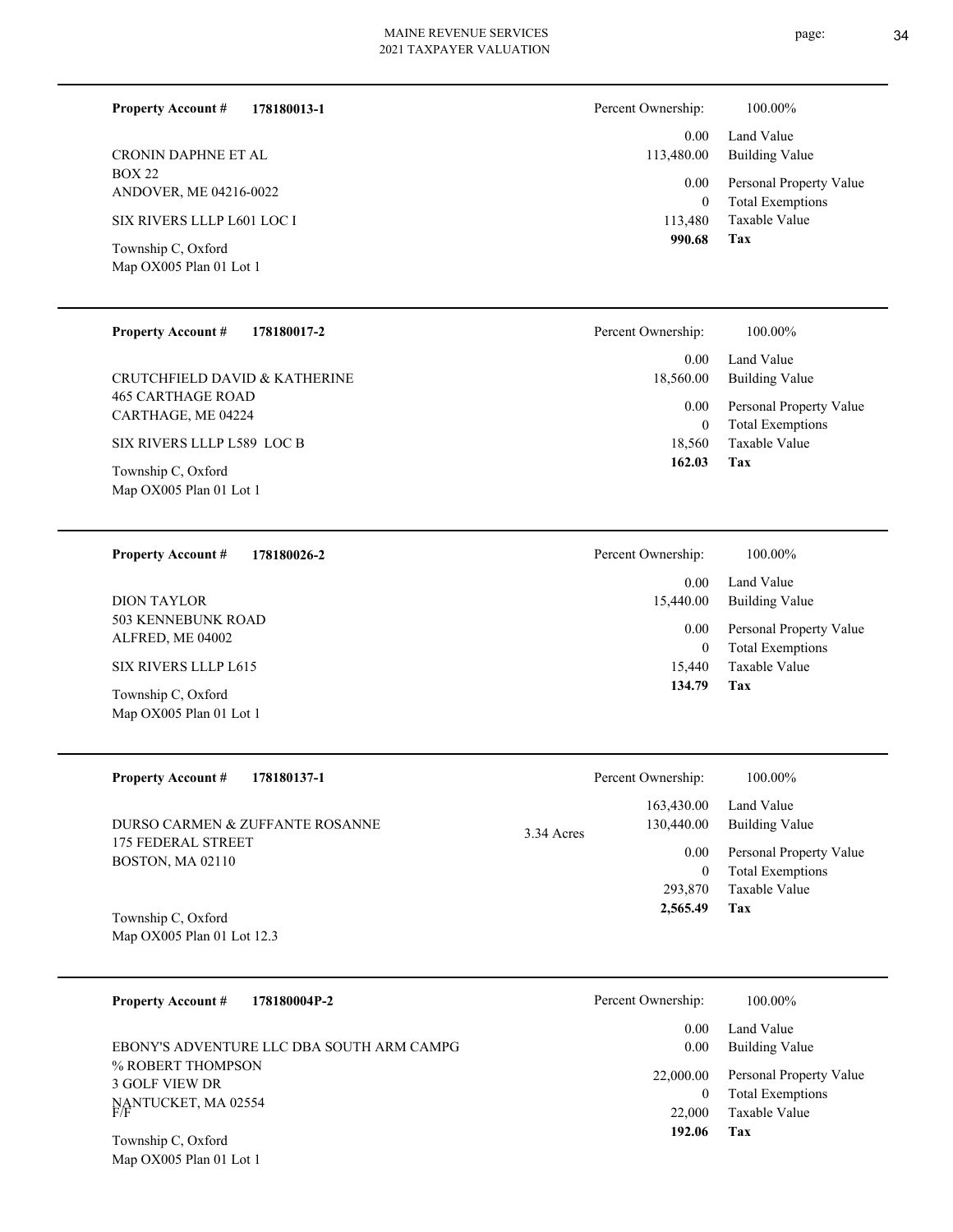Map OX005 Plan 01 Lot 1

Map OX005 Plan 01 Lot 1

| 178180018-2<br><b>Property Account #</b>          | Percent Ownership: | 100.00%                 |
|---------------------------------------------------|--------------------|-------------------------|
| EBONY'S ADVENTURE LLC DBA SOUTH ARM CAMPG         | 0.00               | Land Value              |
| % ROBERT THOMPSON                                 | 142,330.00         | Building Value          |
| <b>3 GOLF VIEW DR</b>                             | 0.00               | Personal Property Value |
| NANTUCKET, MA 02554<br>SIX RIVERS LLLP L748 LOC A | 0                  | <b>Total Exemptions</b> |
| Township C, Oxford                                | 142,330            | Taxable Value           |
| Map OX005 Plan 01 Lot 1                           | 1,242.54           | Tax                     |

| <b>Property Account #</b><br>178180121-3              | Percent Ownership: | 100.00%                                            |
|-------------------------------------------------------|--------------------|----------------------------------------------------|
|                                                       | 0.00               | Land Value                                         |
| FARNUM MARK                                           | 60,300.00          | Building Value                                     |
| 50 TUPELO ROAD<br>MARSHFIELD, MA 02050                | 0.00<br>0          | Personal Property Value<br><b>Total Exemptions</b> |
| STEPHEN PHILLIPS MEMORIAL SCHOLARSHIP FUND L781 LOC A | 60,300             | Taxable Value                                      |
| Township C, Oxford<br>Map $OX005$ Plan 01 Lot 3       | 526.42             | Tax                                                |

**178180020-2 Tax** Taxable Value Total Exemptions Personal Property Value Building Value Land Value 108 KENNEBEC TRAIL TURNER, ME 04282 **Property Account #** Township C, Oxford SIX RIVERS LLLP L614 LOC W GALLANT ZACHARY & KENNETH 33,080 0  **288.79** 0.00 33,080.00 0.00 Percent Ownership:  $100.00\%$ 

| <b>Property Account #</b><br>178180014-3      | Percent Ownership: | 100.00%                                            |
|-----------------------------------------------|--------------------|----------------------------------------------------|
|                                               | 0.00               | Land Value                                         |
| <b>GIROUX GARY E</b>                          | 58,110.00          | <b>Building Value</b>                              |
| <b>33 LANCASTER ST</b><br>DIXFIELD, ME 04224  | 0.00<br>0          | Personal Property Value<br><b>Total Exemptions</b> |
| SIX RIVERS LLLP L790 LOC O                    | 58,110             | Taxable Value                                      |
| Township C, Oxford<br>Map OX005 Plan 01 Lot 1 | 507.30             | Tax                                                |

| <b>Property Account #</b><br>178180015-3      | Percent Ownership: | 100.00%                                            |
|-----------------------------------------------|--------------------|----------------------------------------------------|
|                                               | 0.00               | Land Value                                         |
| <b>GOODWIN WILLIAM JR &amp; RYAN</b>          | 56,170.00          | Building Value                                     |
| 1335 AMOSTOWN ROAD<br>W SPRINGFIELD, MA 01089 | 0.00<br>0          | Personal Property Value<br><b>Total Exemptions</b> |
| SIX RIVERS LLLP L617 LOC X                    | 56,170             | Taxable Value                                      |
| Township C, Oxford                            | 490.36             | Tax                                                |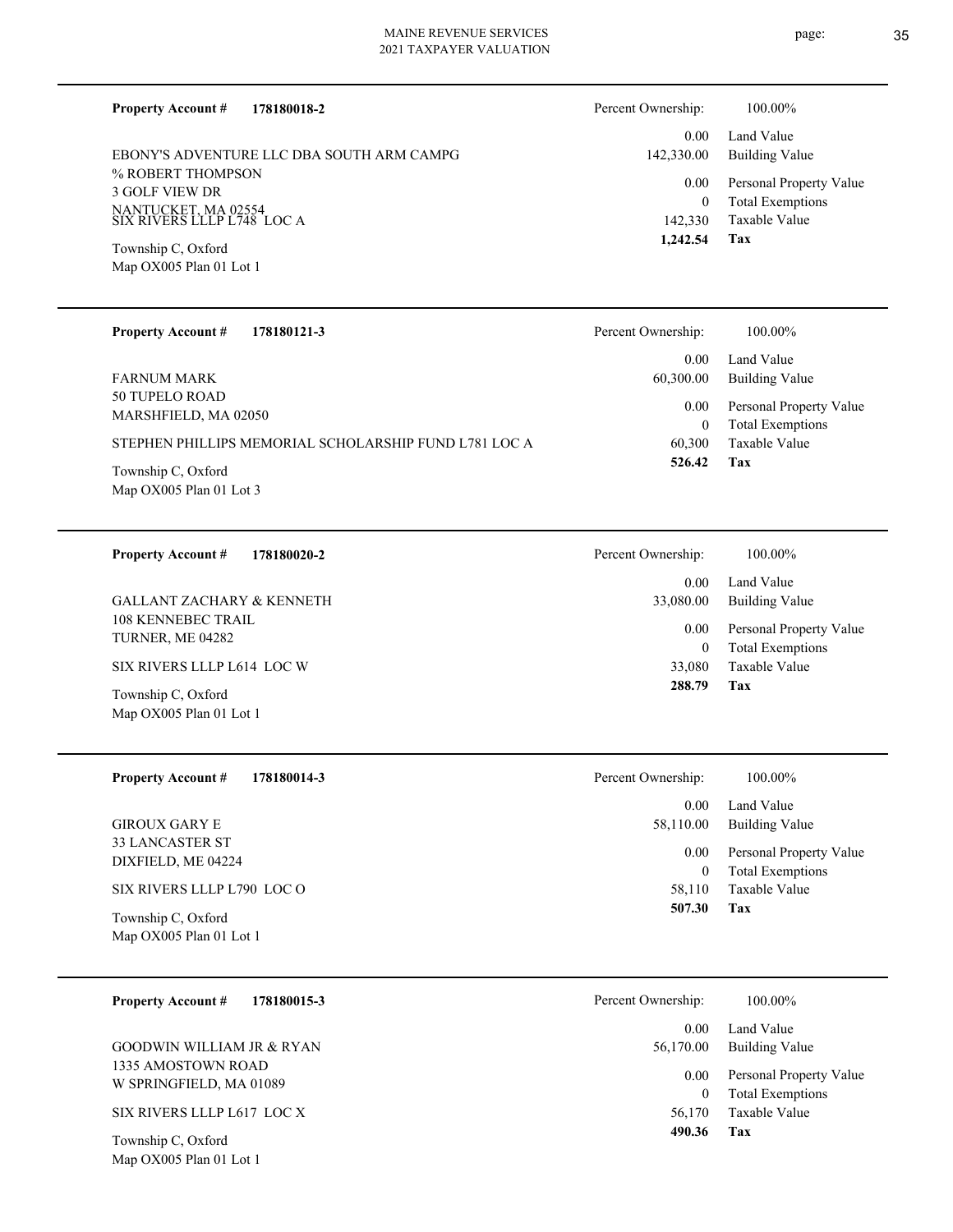| <b>Property Account #</b><br><b>GOULETTE JONATHON &amp; ASHLEE</b><br><b>65 GREEN STREET</b><br>DANVERS, MA 01923<br>Township C, Oxford<br>Map OX005 Plan 01 Lot 3.2                 | 178180141-1 | Percent Ownership:<br>183,490.00<br>3.49 Acres | 0.00<br>0.00<br>$\mathbf{0}$<br>183,490<br>1,601.87<br>Tax | 100.00%<br>Land Value<br><b>Building Value</b><br>Personal Property Value<br><b>Total Exemptions</b><br><b>Taxable Value</b> |
|--------------------------------------------------------------------------------------------------------------------------------------------------------------------------------------|-------------|------------------------------------------------|------------------------------------------------------------|------------------------------------------------------------------------------------------------------------------------------|
| <b>Property Account #</b><br>HAM ELIZABETH & JAMES WHITNEY<br>145 PORK PT RD<br>BOWDOINHAM, ME 04008<br>SIX RIVERS LLLP L621 LOC AA<br>Township C, Oxford<br>Map OX005 Plan 01 Lot 1 | 178180008-1 | Percent Ownership:<br>36,520.00                | 0.00<br>0.00<br>$\mathbf{0}$<br>36,520<br>318.82<br>Tax    | 100.00%<br>Land Value<br><b>Building Value</b><br>Personal Property Value<br><b>Total Exemptions</b><br><b>Taxable Value</b> |
| <b>Property Account #</b><br><b>JOBIN-LEEDS GREG &amp; MARIA</b><br><b>BOX 390109</b><br>CAMBRIDGE, MA 02139                                                                         | 178180124-1 | Percent Ownership:<br>59,430.00                | 0.00<br>0.00<br>$\boldsymbol{0}$                           | 100.00%<br>Land Value<br><b>Building Value</b><br>Personal Property Value<br><b>Total Exemptions</b>                         |

SIX RIVERS LLLP L792 LOC A

Map OX005 Plan 01 Lot 1 Township C, Oxford

| <b>Property Account #</b><br>178180007-2       | Percent Ownership: | 100.00%                                            |
|------------------------------------------------|--------------------|----------------------------------------------------|
|                                                | 0.00               | Land Value                                         |
| KENT JEFFERY A & SCOTT P                       | 84,790.00          | Building Value                                     |
| 83 SHRINE ROAD<br>NORWELL, MA 02061            | 0.00<br>0          | Personal Property Value<br><b>Total Exemptions</b> |
| UWP L6 LOC E                                   | 84.790             | Taxable Value                                      |
| Township C, Oxford<br>Map OX005 Plan 01 Lot 11 | 740.22             | Tax                                                |

**Tax 518.82**

59,430 Taxable Value

| 178180006P-2<br><b>Property Account #</b>           | Percent Ownership: | 100.00%                 |
|-----------------------------------------------------|--------------------|-------------------------|
|                                                     | 0.00               | Land Value              |
| LAKEWOOD CAMPS                                      | 0.00               | Building Value          |
| % MAUREEN & WHITNEY CARTER<br>PO BOX 573            | 3,870.00           | Personal Property Value |
|                                                     |                    | <b>Total Exemptions</b> |
| GARDINER, ME 04345-0573<br>F/F                      | 3.870              | Taxable Value           |
| $T_{\alpha}$ $\ldots$ as $\alpha$ $\alpha$ $\alpha$ | 33.79              | Tax                     |

Map OX005 Township C, Oxford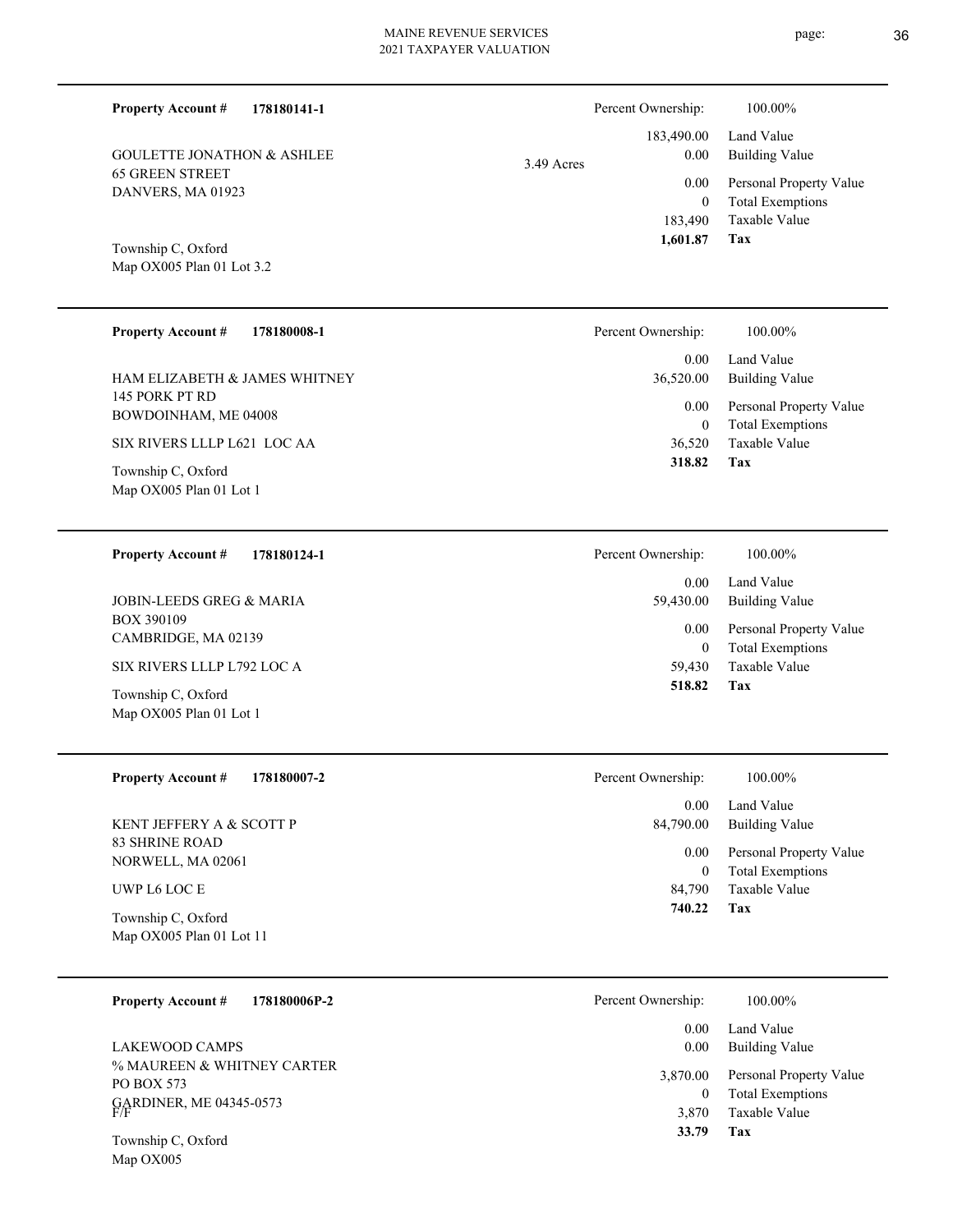**178180030-2 Property Account #**

% MAUREEN & WHITNEY CARTER PO BOX 573 GARDINER, ME 04345-0573 UWP L LOC C LAKEWOOD CAMPS

Map OX005 Plan 01 Lot 11 Township C, Oxford

### **178180032-3 Property Account #**

% MAUREEN & WHITNEY CARTER PO BOX 573 GARDINER, ME 04345-0573 UWP L5 LOC P, DAM LAKEWOOD CAMPS

Map OX005 Plan 01 Lot 11 Township C, Oxford

### **178180129-2 Property Account #**

% MAUREEN & WHITNEY CARTER PO BOX 573 GARDINER, ME 04345-0573 SIX RIVERS LLLP LOC G BOATHOUSE 810 LAKEWOOD CAMPS

Map OX005 Plan 01 Lot 1 Township C, Oxford

### **178180123-1 Tax 284.42** Taxable Value Total Exemptions Personal Property Value Building Value Land Value % WALTER M LAMONT SR PO BOX 10 LINCOLNVILLE, ME 04849 **Property Account #** Map OX005 Plan 01 Lot 9 Township C, Oxford LAMONT H BLAIR JR TRUST 32,580 0 32,580.00 0.00 0.00  $1.50A$ Percent Ownership:  $100.00\%$

**178180025-2** Taxable Value Total Exemptions Personal Property Value Building Value Land Value PO BOX 169 HANOVER, ME 04237 **Property Account #** PINGREE L593 LOC 4 LAPHAM BARBARA 45,000 0 0.00 45,000.00 0.00 Percer

Map OX005 Plan 01 Lot 7 Township C, Oxford

| Percent Ownership: | 100.00%                 |
|--------------------|-------------------------|
| 0.00               | Land Value              |
| 202,230.00         | Building Value          |
| 0.00               | Personal Property Value |
| 0                  | <b>Total Exemptions</b> |
| 202,230            | Taxable Value           |
| 1,765.47           | Tax                     |

| Percent Ownership:    | 100.00%                             |
|-----------------------|-------------------------------------|
| $0.00 -$<br>72,820.00 | Land Value<br><b>Building Value</b> |
| $0.00\,$              | Personal Property Value             |
| 0                     | <b>Total Exemptions</b>             |
| 72,820                | Taxable Value                       |
| 635.72                | Tax                                 |

| Percent Ownership:   | 100.00%                                            |
|----------------------|----------------------------------------------------|
| $0.00 -$<br>2,730.00 | Land Value<br>Building Value                       |
| $0.00\,$<br>0        | Personal Property Value<br><b>Total Exemptions</b> |
| 2,730                | Taxable Value                                      |
| 23.83                | Tax                                                |

|       | Percent Ownership: | 100.00%                 |
|-------|--------------------|-------------------------|
|       |                    | 32,580.00 Land Value    |
| Acres | 0.00               | Building Value          |
|       | $0.00\,$           | Personal Property Value |
|       | 0                  | <b>Total Exemptions</b> |
|       |                    | 32,580 Taxable Value    |

| 100.00%                                                                    |
|----------------------------------------------------------------------------|
| Land Value<br>Building Value                                               |
| Personal Property Value<br><b>Total Exemptions</b><br>Taxable Value<br>Tax |
|                                                                            |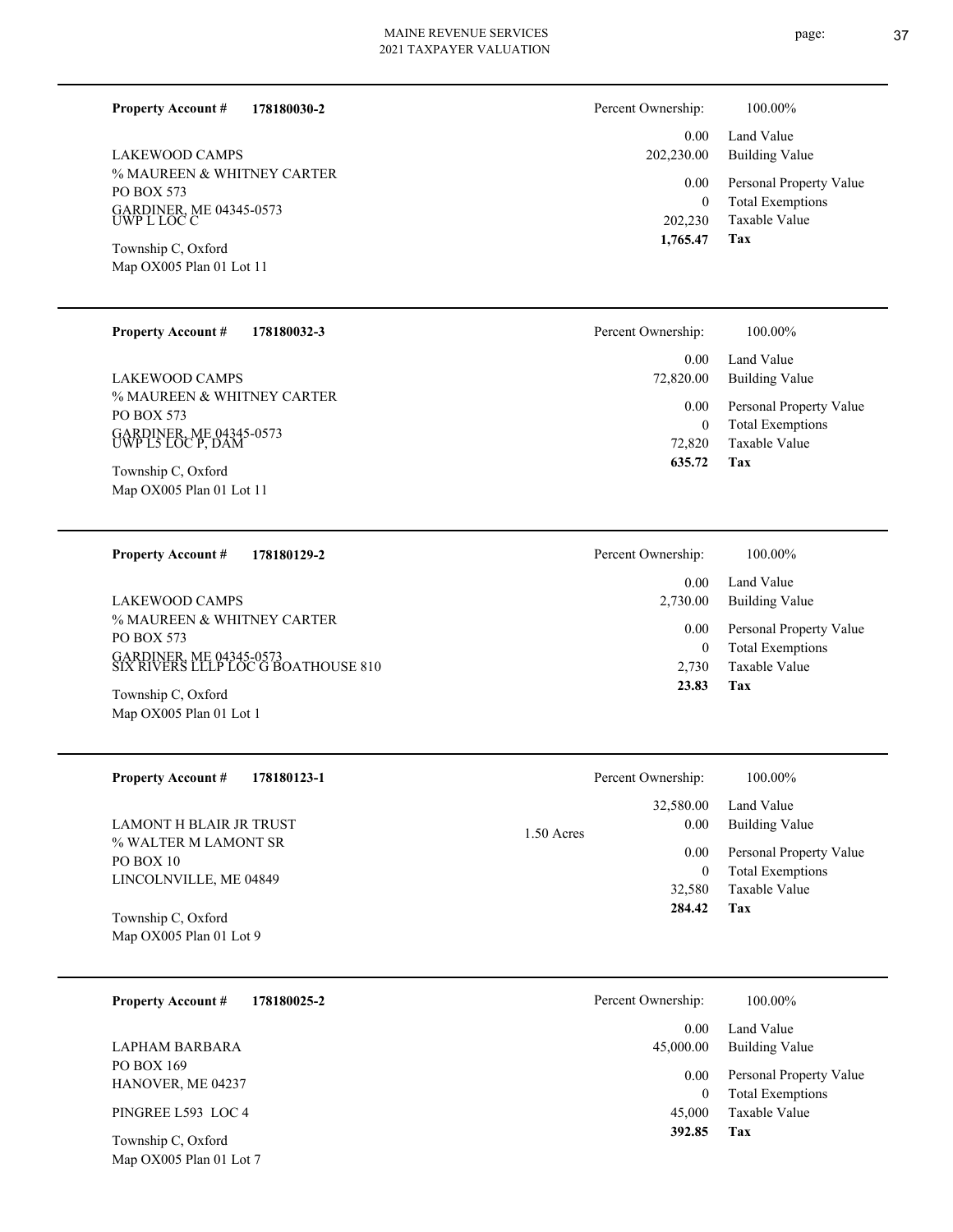| <b>Property Account #</b><br>178180134-2         | Percent Ownership:               | 100.00%                                                             |
|--------------------------------------------------|----------------------------------|---------------------------------------------------------------------|
| LAWSON MATTHEW L & MAUREEN FLANAGAN              | 152,830.00<br>0.00<br>5.60 Acres | Land Value<br><b>Building Value</b>                                 |
| 2801 APPLETON RIDGE RD<br>APPLETON, ME 04862     | 0.00<br>$\mathbf{0}$<br>152,830  | Personal Property Value<br><b>Total Exemptions</b><br>Taxable Value |
| Township C, Oxford<br>Map OX005 Plan 01 Lot 12.2 | 1,334.21                         | Tax                                                                 |
| <b>Property Account #</b><br>178180091-1         | Percent Ownership:               | 100.00%                                                             |
| <b>LOWELL FRANK &amp; ROBERT</b>                 | 0.00<br>79,850.00                | Land Value<br><b>Building Value</b>                                 |
| 114 BRANCH RD<br><b>NEWRY, ME 04261</b>          | 0.00<br>$\mathbf{0}$             | Personal Property Value<br><b>Total Exemptions</b>                  |
| PINGREE L594 LOC 5<br>Township C, Oxford         | 79,850<br>697.09                 | <b>Taxable Value</b><br>Tax                                         |
| Map OX005 Plan 01 Lot 8                          |                                  |                                                                     |
| 178180086-2<br><b>Property Account #</b>         | Percent Ownership:               | 100.00%                                                             |
| <b>LYCZAK JOHN</b>                               | 0.00<br>29,970.00                | Land Value<br><b>Building Value</b>                                 |
| %MICHAEL LYCZAK<br>24 SERENITY WAY               | 0.00<br>$\mathbf{0}$             | Personal Property Value<br><b>Total Exemptions</b>                  |
| BARRINGTON, NH 03825<br>PINGREE L590 LOC 1       | 29,970<br>261.64                 | <b>Taxable Value</b><br>Tax                                         |
| Township C, Oxford<br>Map OX005 Plan 01 Lot 4    |                                  |                                                                     |
| <b>Property Account #</b><br>178180125-1         | Percent Ownership:               | 100.00%                                                             |
| MACDONNELL CRAIG                                 | 0.00<br>72,240.00                | Land Value<br><b>Building Value</b>                                 |
| 800 OLD RD TO 9 ACRE<br>CONCORD, MA 01742        | 0.00<br>$\boldsymbol{0}$         | Personal Property Value<br><b>Total Exemptions</b>                  |
| SIX RIVERS LLLPL620 LOC B                        | 72,240<br>630.66                 | Taxable Value<br>Tax                                                |
| Township C, Oxford<br>Map OX005 Plan 01 Lot 1    |                                  |                                                                     |
| <b>Property Account #</b><br>178180139-1         | Percent Ownership:               | 100.00%                                                             |
| MAINE STATE OF                                   | 151,110.00<br>0.00<br>3.10 Acres | Land Value<br><b>Building Value</b>                                 |
| DEPT OF CONS-PARKS & LANDS<br>22 SHS             | 0.00<br>151,110                  | Personal Property Value<br><b>Total Exemptions</b>                  |
| AUGUSTA, ME 04333<br>BOAT LAUNCH                 | $\mathbf{0}$<br>0.00             | Taxable Value<br>Tax                                                |
| Township C, Oxford<br>Map OX005 Plan 01 Lot 1.5  |                                  |                                                                     |

Exempt Property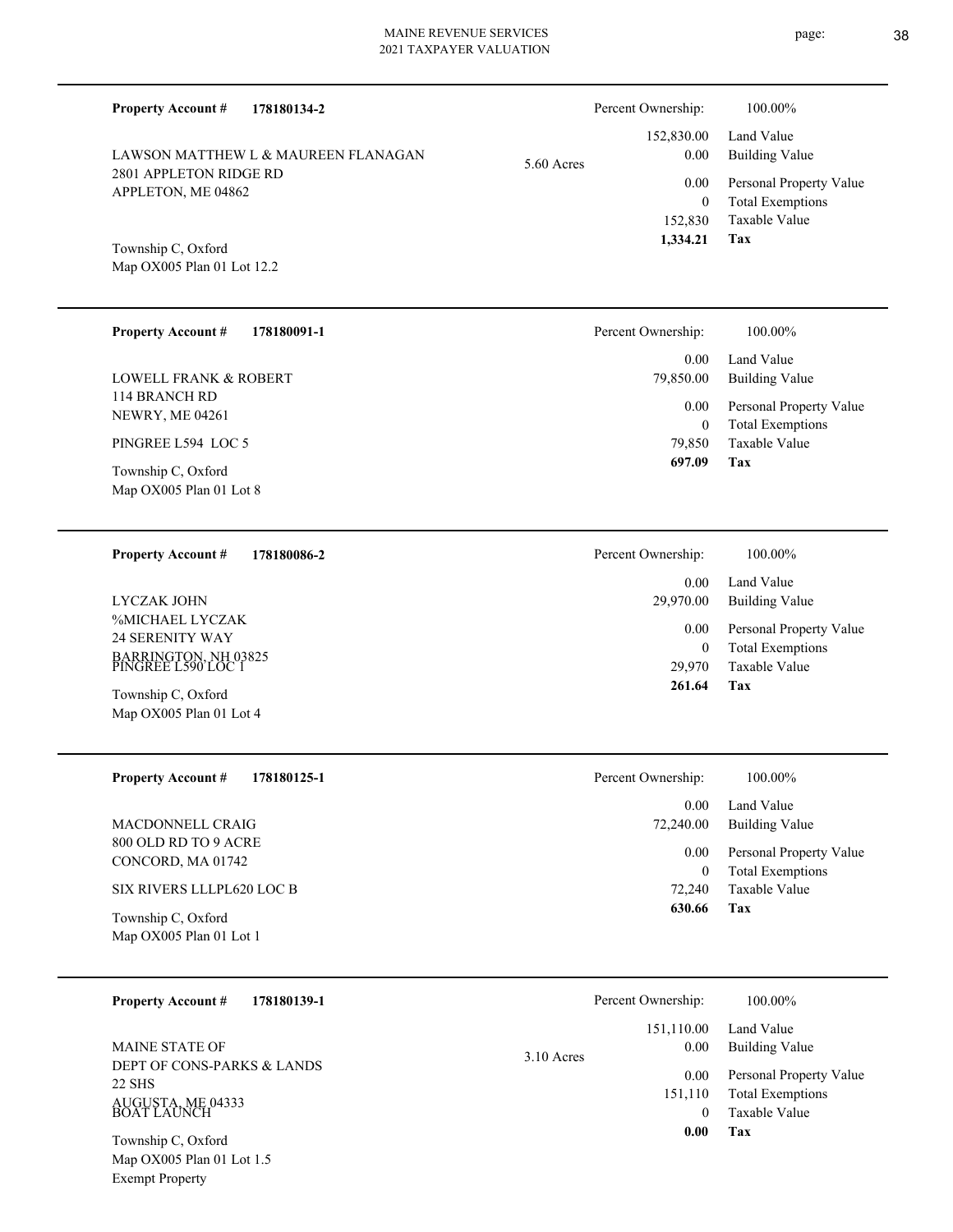L

 $\overline{\phantom{0}}$ 

L

page: 39

| <b>Property Account #</b><br>178180122-1              | Percent Ownership:         | 100.00%                                            |
|-------------------------------------------------------|----------------------------|----------------------------------------------------|
| MCDONALD PAULA J & DAVID F                            | 0.00<br>58,320.00          | Land Value<br><b>Building Value</b>                |
| 183 GUNSTOCK HILL RD<br>GILFORD, NH 03246             | 0.00                       | Personal Property Value                            |
| STEPHEN PHILLIPS MEMORIAL SCHOLARSHIP FUND L782 LOC B | $\boldsymbol{0}$<br>58,320 | <b>Total Exemptions</b><br>Taxable Value           |
| Township C, Oxford                                    | 509.13                     | Tax                                                |
| Map OX005 Plan 01 Lot 3                               |                            |                                                    |
|                                                       |                            |                                                    |
| <b>Property Account #</b><br>178180027-2              | Percent Ownership:         | 100.00%                                            |
| MCGILL JOAN K TRUSTEE                                 | 0.00<br>53,580.00          | Land Value<br><b>Building Value</b>                |
| JOAN K MCGILL REVOCABLE TRUST                         | 0.00                       | Personal Property Value                            |
| 99 GROVER BRIDGE RD                                   | $\mathbf{0}$               | <b>Total Exemptions</b>                            |
| CARTHAGE, ME 04224<br>PINGREE L592 LOC 3              | 53,580<br>467.75           | Taxable Value<br>Tax                               |
| Township C, Oxford<br>Map OX005 Plan 01 Lot 6         |                            |                                                    |
|                                                       |                            |                                                    |
| 178180023-2<br><b>Property Account #</b>              | Percent Ownership:         | 100.00%                                            |
|                                                       | 0.00                       | Land Value                                         |
| MILLS RICHARD<br>PO BOX 395                           | 21,990.00                  | <b>Building Value</b>                              |
| 103 WENTZEL RD                                        | 0.00<br>$\mathbf{0}$       | Personal Property Value<br><b>Total Exemptions</b> |
| ANDOVER, ME 04216-0395<br>UWP L3 LOC B                | 21,990<br>191.97           | Taxable Value<br>Tax                               |
| Township C, Oxford<br>Map OX005 Plan 01 Lot 15        |                            |                                                    |
|                                                       |                            |                                                    |
| <b>Property Account #</b><br>178180031-2              | Percent Ownership:         | 100.00%                                            |
|                                                       | 0.00                       | Land Value                                         |
| NICOLS JAMES & CARLENE<br>PO BOX 12                   | 31,640.00<br>0.00          | <b>Building Value</b>                              |
| MEXICO, ME 04257                                      | $\overline{0}$             | Personal Property Value<br><b>Total Exemptions</b> |
| SIX RIVERS LLLP L597 616 LOC BB & E                   | 31,640<br>276.22           | Taxable Value<br>Tax                               |
| Township C, Oxford<br>Map OX005 Plan 01 Lot 1         |                            |                                                    |
|                                                       |                            |                                                    |
| <b>Property Account #</b><br>178180094-1              | Percent Ownership:         | 100.00%                                            |
|                                                       | 0.00                       | Land Value                                         |
| <b>OLIVER THOMAS</b><br><b>3 SAWYER RD</b>            | 57,830.00                  | <b>Building Value</b>                              |
| POLAND, ME 04274                                      | 0.00<br>$\overline{0}$     | Personal Property Value<br><b>Total Exemptions</b> |
| SIX RIVERS LLLP L605 LOC M                            | 57,830                     | Taxable Value                                      |
| Township C, Oxford                                    | 504.86                     | Tax                                                |
| Map OX005 Plan 01 Lot 1                               |                            |                                                    |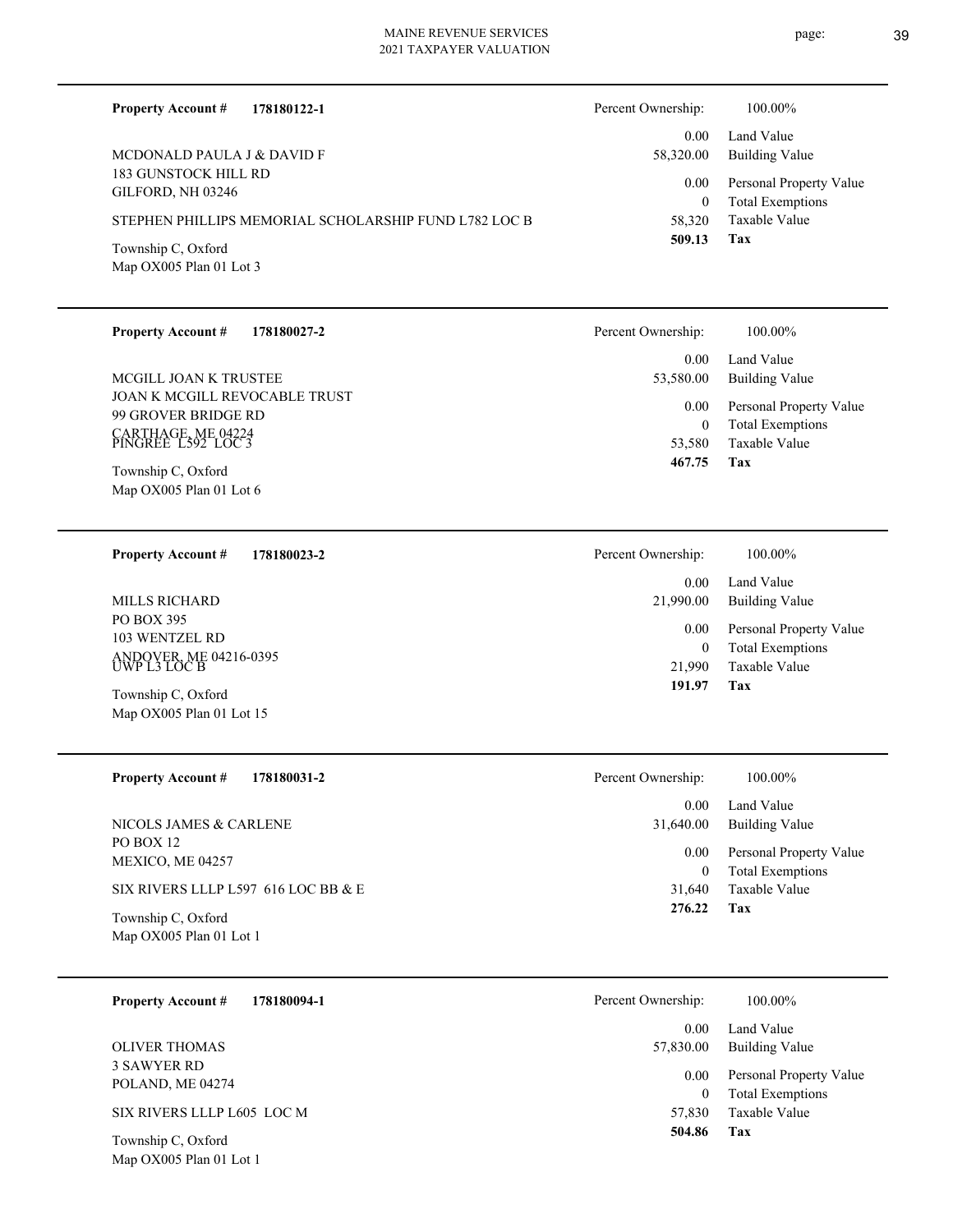page: 40

**Tax 591.32**

Taxable Value 67,734 0 Total Exemptions 0.00 Personal Property Value

| 178180126-1<br><b>Property Account #</b>                                           | Percent Ownership:                               | 100.00%                                            |
|------------------------------------------------------------------------------------|--------------------------------------------------|----------------------------------------------------|
| OXFORD COUNTY COMMISSIONERS                                                        | 0.00<br>4,250.00                                 | Land Value<br><b>Building Value</b>                |
| PO BOX 179<br>SO PARIS, ME 04281-0179                                              | 0.00                                             | Personal Property Value                            |
| PINGREE LOC 595                                                                    | 4,250<br>$\mathbf{0}$                            | <b>Total Exemptions</b><br>Taxable Value           |
| Township C, Oxford<br>Map OX005 Plan 01 Lot 1<br><b>Exempt Property</b>            | 0.00                                             | <b>Tax</b>                                         |
| <b>Property Account #</b><br>178180005-2                                           | Percent Ownership:                               | 100.00%                                            |
| PATRICK WILLIAM G                                                                  | 0.00<br>36,380.00                                | Land Value<br><b>Building Value</b>                |
| 1160 HUNTS CORNER ROAD<br>ALBANY TWP, ME 04217                                     | 0.00<br>$\mathbf{0}$                             | Personal Property Value<br><b>Total Exemptions</b> |
| PINGREE L591 LOC 2                                                                 | 36,380                                           | Taxable Value                                      |
| Township C, Oxford<br>Map OX005 Plan 01 Lot 5                                      | 317.60                                           | <b>Tax</b>                                         |
| <b>Property Account #</b><br>178180019-2                                           | Percent Ownership:                               | 100.00%                                            |
| PERREAULT AARON & TANYA                                                            | 0.00<br>78,900.00                                | Land Value<br><b>Building Value</b>                |
| PO BOX 443<br>DIXFIELD, ME 04224                                                   | 0.00                                             | Personal Property Value                            |
| SIX RIVERS LLLP L612 LOC U                                                         | $\mathbf{0}$<br>78,900                           | <b>Total Exemptions</b><br>Taxable Value           |
| Township C, Oxford<br>Map OX005 Plan 01 Lot 1                                      | 688.80                                           | Tax                                                |
| <b>Property Account #</b><br>178180038-3                                           | Percent Ownership:                               | 100.00%                                            |
|                                                                                    | 641,042.00<br>Tree Growth                        | Land Value                                         |
| PHILLIPS ARTICLE 8 LLC<br>% SEVEN ISLANDS LAND COMPANY                             | 0.00<br>2,189.00 Acres                           | <b>Building Value</b>                              |
| PO BOX 1168                                                                        | 0.00<br>$\boldsymbol{0}$                         | Personal Property Value<br><b>Total Exemptions</b> |
| BANGOR, ME 04402-1168                                                              | 641,042                                          | Taxable Value                                      |
| Township C, Oxford<br>Map OX005 Plan 01 Lot 1.2 2                                  | 5,596.30                                         | <b>Tax</b>                                         |
| 178180136-5<br><b>Property Account #</b>                                           | Percent Ownership:                               | 100.00%                                            |
| POND IN THE RIVER LLC<br>$210 \overline{\Omega}$ Department of $\overline{\Omega}$ | 67,734.00<br>Tree Growth<br>0.00<br>171.00 Acres | Land Value<br><b>Building Value</b>                |

Map OX005 Plan 01 Lot 1.3

210 OLD PICKARD ROAD CONCORD, MA 01742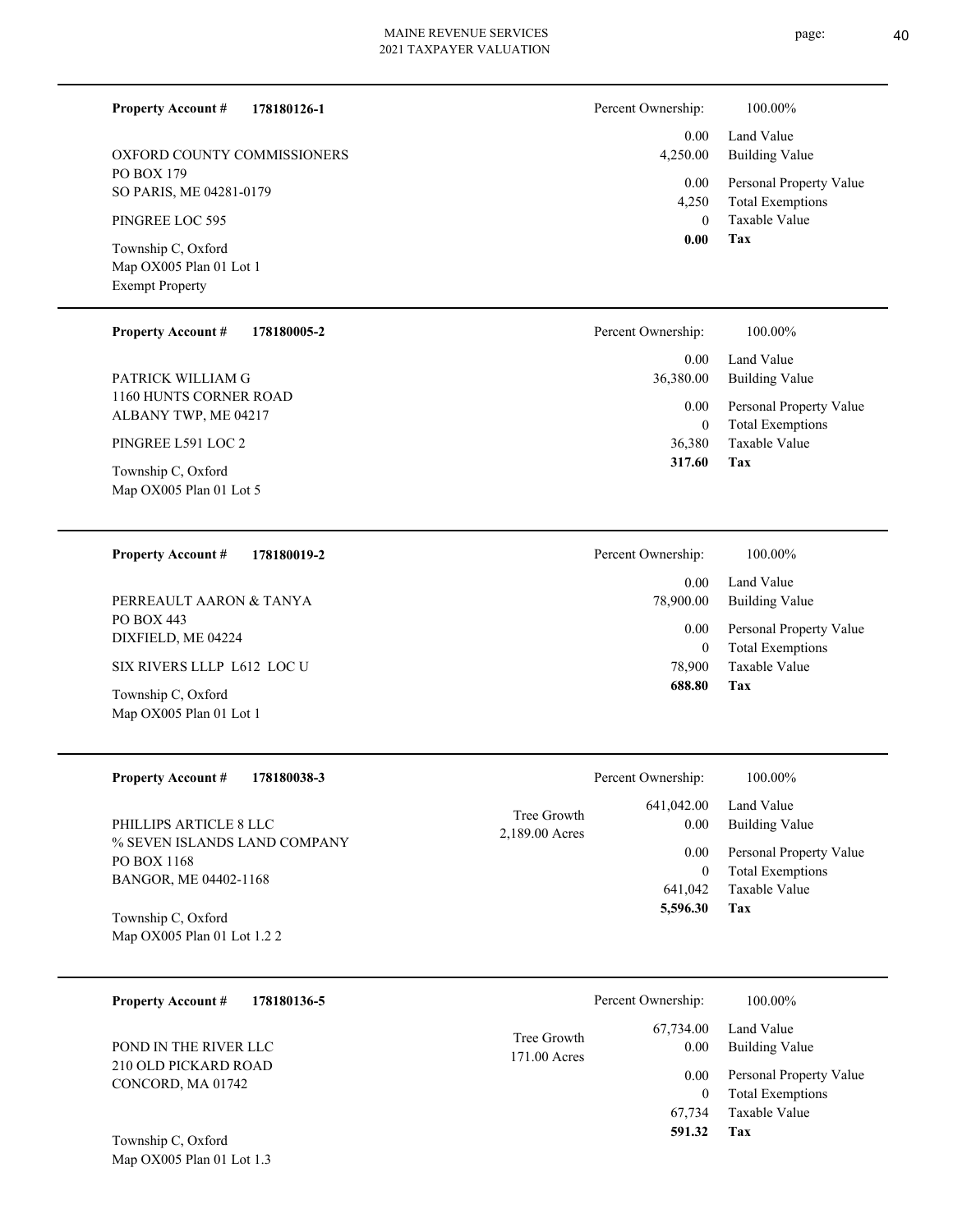| <b>Property Account #</b>                      | 178180011-3 | Percent Ownership: | 100.00%                                            |
|------------------------------------------------|-------------|--------------------|----------------------------------------------------|
|                                                |             | 0.00               | Land Value                                         |
| PREBLE JOHN & DEBORAH                          |             | 97,930.00          | Building Value                                     |
| 69 ANDOVER RD<br><b>RUMFORD, ME 04276-4000</b> |             | 0.00<br>$\theta$   | Personal Property Value<br><b>Total Exemptions</b> |
| SIX RIVERS LLLP L609 LOC R                     |             | 97.930             | Taxable Value                                      |
| Township C, Oxford<br>Map OX005 Plan 01 Lot 1  |             | 854.93             | Tax                                                |

| <b>Property Account #</b><br>178180133-1                       |                               | Percent Ownership:     | $100.00\%$                                         |
|----------------------------------------------------------------|-------------------------------|------------------------|----------------------------------------------------|
| RANGELEY LAKES HERITAGE TRUST                                  | Tree Growth<br>$120.00$ Acres | 28,794.00<br>0.00      | Land Value<br><b>Building Value</b>                |
| 2424 MAIN ST<br>RANGELEY, ME 04970-4024                        |                               | 0.00<br>$\overline{0}$ | Personal Property Value<br><b>Total Exemptions</b> |
|                                                                |                               | 28,794                 | Taxable Value                                      |
| Township C, Oxford<br>Map OX005 Plan 01 Lot 11.1 12.1 15 16 17 |                               | 251.37                 | Tax                                                |
|                                                                |                               |                        |                                                    |

| <b>Property Account #</b><br>178180083-3       | Percent Ownership: | 100.00%                                            |
|------------------------------------------------|--------------------|----------------------------------------------------|
|                                                | 0.00               | Land Value                                         |
| RICHARDS PHILLIP D II                          | 10,130.00          | Building Value                                     |
| 138 TRUE HILL ROAD-<br><b>STRONG, ME 04983</b> | 0.00<br>0          | Personal Property Value<br><b>Total Exemptions</b> |
| SIX RIVERS LLLP L596 LOC D                     | 10,130             | Taxable Value                                      |
| Township C, Oxford<br>Map OX005 Plan 01 Lot 1  | 88.43              | Tax                                                |

| <b>Property Account #</b><br>178180028-1               | Percent Ownership:   | 100.00%                                            |
|--------------------------------------------------------|----------------------|----------------------------------------------------|
|                                                        | 0.00                 | Land Value                                         |
| RICHARDSON LESTER                                      | 70,690.00            | <b>Building Value</b>                              |
| 400 EAST ANDOVER ROAD<br><b>EAST ANDOVER, ME 04226</b> | 0.00<br>$\mathbf{0}$ | Personal Property Value<br><b>Total Exemptions</b> |
| SIX RIVERS LLLP L618 LOC Y                             | 70.690               | Taxable Value                                      |
| Township C, Oxford<br>Map OX005 Plan 01 Lot 1          | 617.12               | Tax                                                |

| 178180135-4<br><b>Property Account #</b>          | Percent Ownership:                               | 100.00%                                                 |
|---------------------------------------------------|--------------------------------------------------|---------------------------------------------------------|
| ROGERS LYDIA & BURT ADELMAN TTEE                  | 46,231.00<br>Tree Growth<br>0.00<br>169.00 Acres | Land Value<br>Building Value                            |
| 210 OLD PICKARD RD<br>CONCORD, MA 01742           | 0.00                                             | Personal Property Value<br><b>Total Exemptions</b><br>0 |
|                                                   | 46.231                                           | Taxable Value                                           |
| Township C, Oxford<br>Map $OX005$ Plan 01 Lot 1.4 | 403.60                                           | Tax                                                     |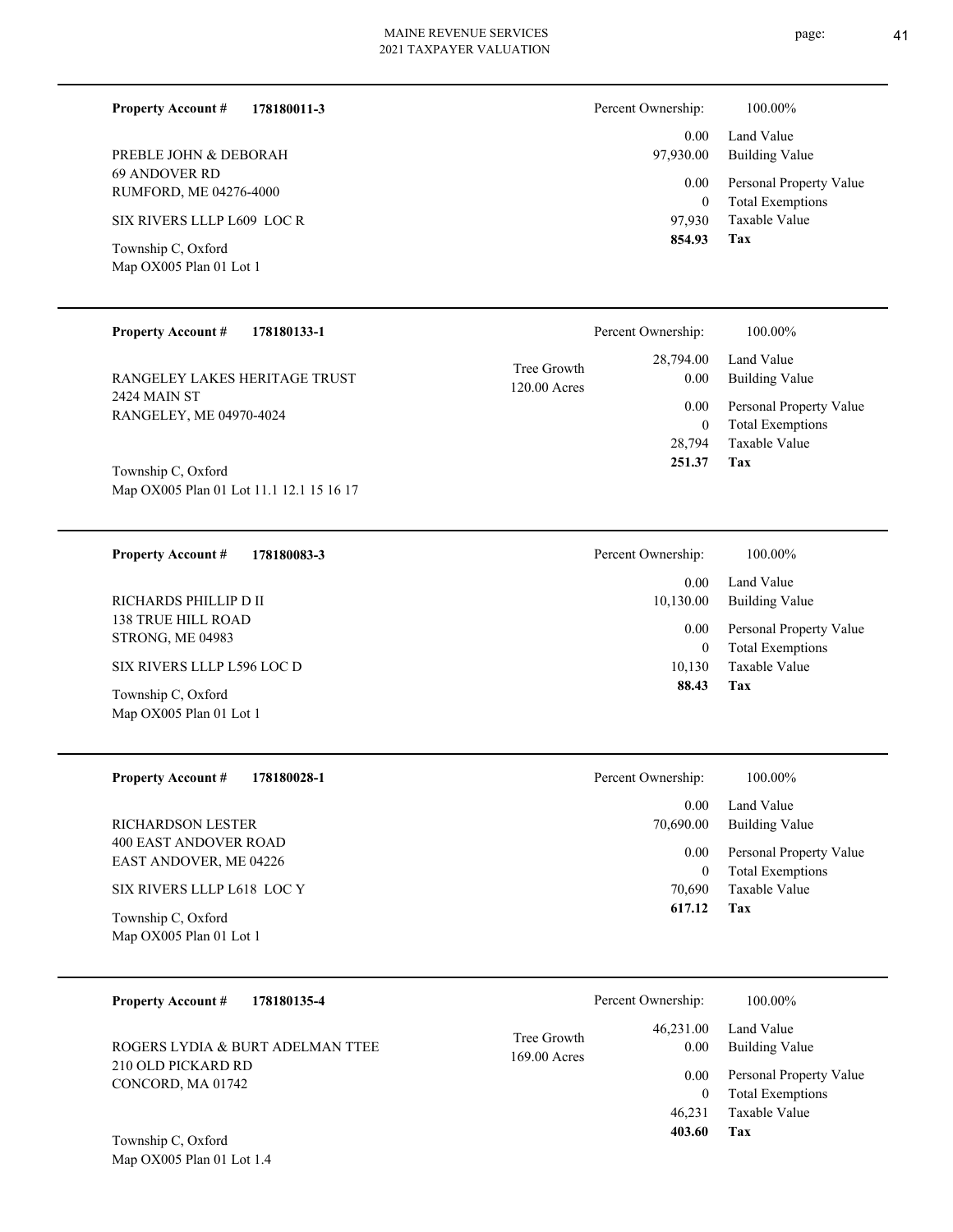### **178180084-4 Property Account #**

6768 US HIGHWAY WEST LURAY, VA 22835 SCHATZ WYNELL CATRER

SIX RIVERS LLLP L619 LOC Z

Map OX005 Plan 01 Lot 1 Township C, Oxford

### **178180138-1 Property Account #**

SCHOLARSHIP RESEARCH INSTITUTE 75 WASHINGTON AVE, STE 2E PORTLAND, ME 04101 SENATOR GEORGE MITCHELL

Map OX005 Plan 01 Lot 12.4 Township C, Oxford

**178180140-1 Property Account #**

& THEA DUNN 30 LITTLEFIELD ROAD STANDISH, ME 04084 SHAW BRIAN & DARIANE & MICHAEL

Map OX005 Plan 01 Lot 3.1 Township C, Oxford

**178180033-2 Property Account #**

112 BROADWAY BANGOR, ME 04401 SIX RIVERS LLLP

Map OX005 Plan 01 Lot 1 Township C, Oxford

| 178180052-2<br><b>Property Account #</b> | Percent Ownership:                 | 100.00%                                            |
|------------------------------------------|------------------------------------|----------------------------------------------------|
| <b>SIX RIVERS LLLP</b>                   | 127,240.00<br>0.00<br>$2.16$ Acres | Land Value<br>Building Value                       |
| 112 BROADWAY<br>BANGOR, ME 04401         | 0.00<br>$\overline{0}$             | Personal Property Value<br><b>Total Exemptions</b> |
| Township $\Gamma$ Oxford                 | 127,240<br>1,110.81                | Taxable Value<br>Tax                               |

Map OX005 Plan 01 Lot 4 Township C, Oxford

| Percent Ownership:    | 100.00%                             |
|-----------------------|-------------------------------------|
| $0.00 -$<br>59,260.00 | Land Value<br><b>Building Value</b> |
| $0.00\,$              | Personal Property Value             |
| $^{(1)}$              | <b>Total Exemptions</b>             |
| 59,260                | Taxable Value                       |
| 517.34                | Tax                                 |

|            | Percent Ownership: | 100.00%                 |
|------------|--------------------|-------------------------|
|            | 156,530.00         | Land Value              |
| 2.96 Acres | 0.00               | Building Value          |
|            | 0.00               | Personal Property Value |
|            | 0                  | <b>Total Exemptions</b> |
|            | 156,530            | Taxable Value           |
|            | 1,366.51           | Tax                     |

|              | Percent Ownership: | 100.00%                 |
|--------------|--------------------|-------------------------|
|              | 189,800.00         | Land Value              |
| $3.46$ Acres | 26,400.00          | Building Value          |
|              | 0.00               | Personal Property Value |
|              | 0                  | <b>Total Exemptions</b> |
|              | 216,200            | Taxable Value           |
|              | 1,887.43           | Tax                     |
|              |                    |                         |

|                                | Percent Ownership:                   | 100.00%                                                                    |
|--------------------------------|--------------------------------------|----------------------------------------------------------------------------|
| Tree Growth<br>21,167.15 Acres | 11,202,677.00<br>0.00                | Land Value<br><b>Building Value</b>                                        |
|                                | 0.00<br>0<br>11,202,677<br>97,799.37 | Personal Property Value<br><b>Total Exemptions</b><br>Taxable Value<br>Tax |

**Tax 1,366.51**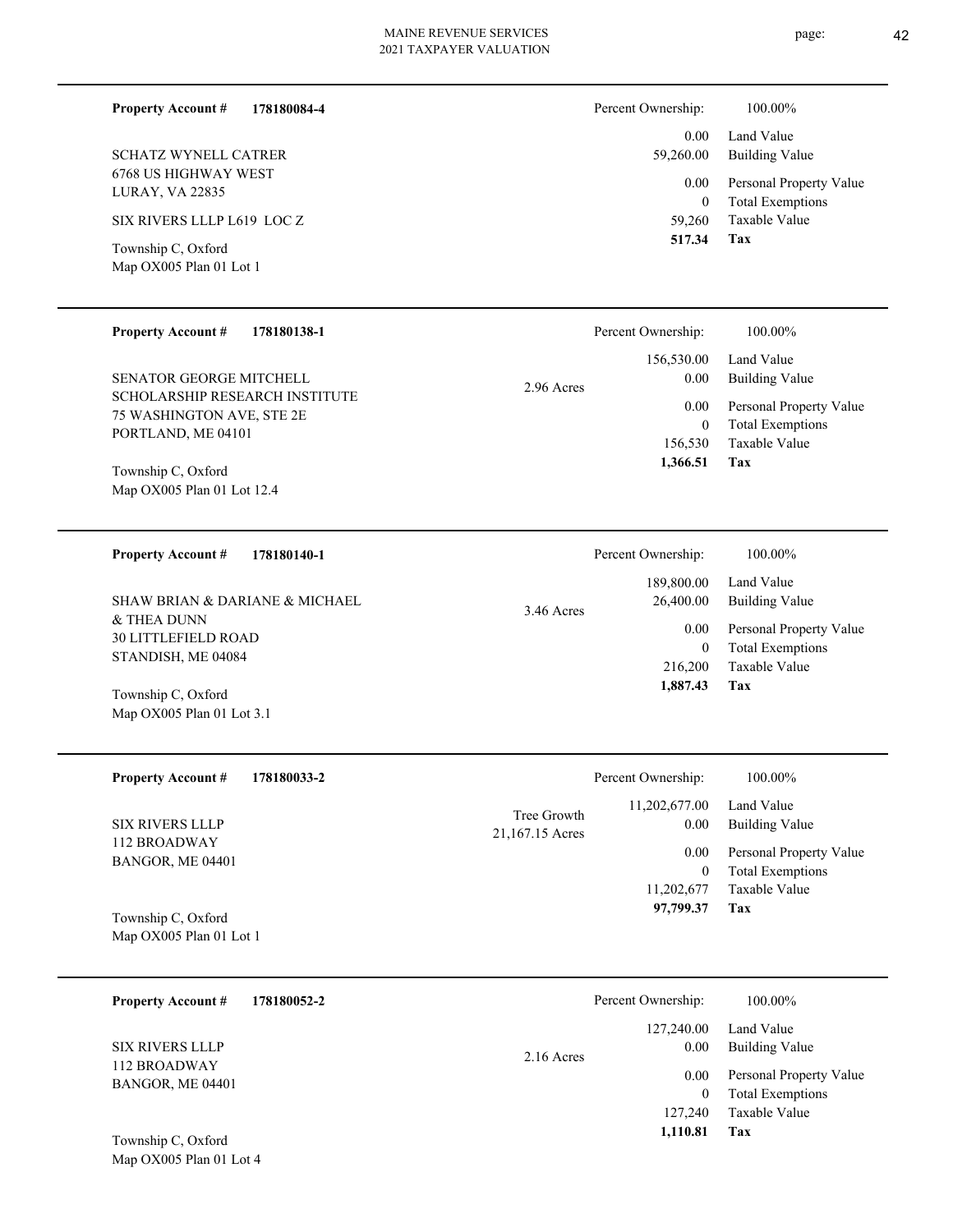| <b>Property Account #</b> | 178180053-2 |              | Percent Ownership: | 100.00%                                            |
|---------------------------|-------------|--------------|--------------------|----------------------------------------------------|
|                           |             |              | 128,030.00         | Land Value                                         |
| SIX RIVERS LLLP           |             | 4.40 Acres   | 0.00               | <b>Building Value</b>                              |
| 112 BROADWAY              |             |              | 0.00               |                                                    |
| BANGOR, ME 04401          |             |              | $\mathbf{0}$       | Personal Property Value<br><b>Total Exemptions</b> |
|                           |             |              | 128,030            | Taxable Value                                      |
|                           |             |              | 1,117.70           | Tax                                                |
| Township C, Oxford        |             |              |                    |                                                    |
| Map OX005 Plan 01 Lot 5   |             |              |                    |                                                    |
|                           |             |              |                    |                                                    |
| <b>Property Account #</b> | 178180058-2 |              | Percent Ownership: | 100.00%                                            |
|                           |             |              | 102,890.00         | Land Value                                         |
| SIX RIVERS LLLP           |             |              | 0.00               | <b>Building Value</b>                              |
| 112 BROADWAY              |             | $0.75$ Acres |                    |                                                    |
| BANGOR, ME 04401          |             |              | 0.00               | Personal Property Value                            |
|                           |             |              | $\mathbf{0}$       | <b>Total Exemptions</b>                            |
|                           |             |              | 102,890            | Taxable Value                                      |
| T 1' CO C 1               |             |              | 898.23             | Tax                                                |

Map OX005 Plan 01 Lot 6 Township C, Oxford

**178180063-2 Property Account #**

112 BROADWAY BANGOR, ME 04401 SIX RIVERS LLLP

Map OX005 Plan 01 Lot 7 Township C, Oxford

| 178180068-2<br><b>Property Account #</b> | Percent Ownership:   | 100.00%                 |
|------------------------------------------|----------------------|-------------------------|
|                                          | 127,860.00           | Land Value              |
| <b>SIX RIVERS LLLP</b>                   | 0.00<br>$4.20$ Acres | <b>Building Value</b>   |
| 112 BROADWAY<br>BANGOR, ME 04401         | 0.00                 | Personal Property Value |
|                                          | $\overline{0}$       | <b>Total Exemptions</b> |
|                                          | 127,860              | Taxable Value           |
| Township C, Oxford                       | 1,116.22             | Tax                     |
| Map OX005 Plan 01 Lot 8                  |                      |                         |

1.65 Acres

| 178180002-2<br><b>Property Account #</b>    | Percent Ownership: | 100.00%                                            |
|---------------------------------------------|--------------------|----------------------------------------------------|
|                                             | 0.00               | Land Value                                         |
| SMALL SAMUEL & JENNIFER                     | 24,550.00          | <b>Building Value</b>                              |
| <b>44 PORTER RD</b><br>WEST PARIS, ME 04289 | 0.00<br>$\Omega$   | Personal Property Value<br><b>Total Exemptions</b> |
| SIX RIVERS LLLP L600 LOC H                  | 24,550             | Taxable Value                                      |
| Township C, Oxford                          | 214.32             | Tax                                                |

Map OX005 Plan 01 Lot 1

**Tax**

 126,540  $\boldsymbol{0}$ 

 126,540.00 0.00 0.00

Percent Ownership:  $100.00\%$ 

 **1,104.69**

Taxable Value Total Exemptions Personal Property Value

Building Value Land Value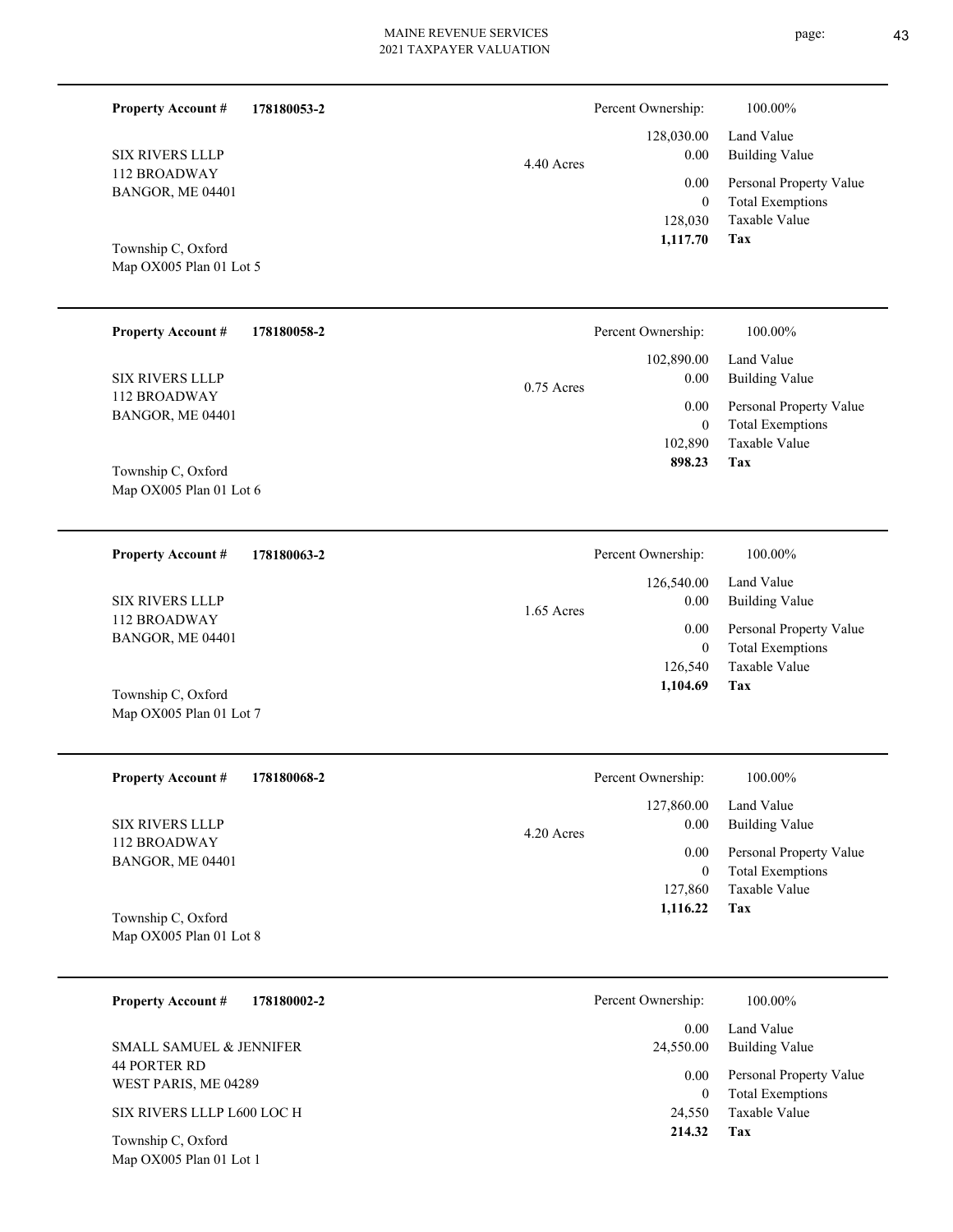| <b>Property Account #</b><br>178180043-3                                               |                               | Percent Ownership:                | 100.00%                                                                    |
|----------------------------------------------------------------------------------------|-------------------------------|-----------------------------------|----------------------------------------------------------------------------|
| STEPHEN PHILLIPS MEMORIAL SCHOLARSHIP FUND                                             | Tree Growth<br>2,490.96 Acres | 1,003,260.19<br>0.00              | Land Value<br><b>Building Value</b>                                        |
| % SEVEN ISLANDS LAND CO<br>PO BOX 1168<br>BANGOR, ME 04402-1168                        |                               | 0.00<br>$\mathbf{0}$<br>1,003,260 | Personal Property Value<br><b>Total Exemptions</b><br><b>Taxable Value</b> |
| Township C, Oxford<br>Map OX005 Plan 01 Lot 1.1 3                                      |                               | 8,758.46                          | Tax                                                                        |
| <b>Property Account #</b><br>178180012P-1                                              |                               | Percent Ownership:                | 100.00%                                                                    |
| TAYLOR DAVID & DIANNE TAYLOR MOORE                                                     |                               | 0.00<br>0.00                      | Land Value<br><b>Building Value</b>                                        |
| 1743 SLATE LEDGE ROAD<br>WATERFORD, VT 05819<br>F/F                                    |                               | 2,340.00<br>$\overline{0}$        | Personal Property Value<br><b>Total Exemptions</b><br>Taxable Value        |
| Township C, Oxford<br>Map OX005                                                        |                               | 2,340<br>20.43                    | Tax                                                                        |
| <b>Property Account #</b><br>178180021-2                                               |                               | Percent Ownership:                | 100.00%                                                                    |
| TAYLOR DAVID ALAN & DIANNE TAYLOR MOORE                                                | $1.75$ Acres                  | 58,520.00<br>126,790.00           | Land Value<br><b>Building Value</b>                                        |
| <b>TRUSTEES</b><br>1743 SLATE LEDGE ROAD<br>WATERFORD, VT 05819                        |                               | 0.00<br>$\overline{0}$            | Personal Property Value<br><b>Total Exemptions</b>                         |
| Township C, Oxford<br>Map OX005 Plan 01 Lot 10                                         |                               | 185,310<br>1,617.76               | <b>Taxable Value</b><br>Tax                                                |
| <b>Property Account #</b><br>178180085-1                                               |                               | Percent Ownership:                | 100.00%                                                                    |
| THURSTON MARK<br>258 N MAIN ST                                                         |                               | 1,500.00<br>17,210.00             | Land Value<br><b>Building Value</b>                                        |
| ANDOVER, ME 04216                                                                      |                               | 0.00<br>$\boldsymbol{0}$          | Personal Property Value<br><b>Total Exemptions</b>                         |
| SIX RIVERS LLLP L606 LOC N<br>Township C, Oxford<br>Map OX005 Plan 01 Lot 1            |                               | 18,710<br>163.34                  | Taxable Value<br>Tax                                                       |
| <b>Property Account #</b><br>178180015P-1                                              |                               | Percent Ownership:                | 100.00%                                                                    |
| UNION WATER POWER CO                                                                   |                               | 0.00<br>0.00                      | Land Value<br><b>Building Value</b>                                        |
| CO AVANGRID MANAGEMENT CO LOCAL TAX<br>ONE CITY CENTER 5TH FLOOR<br>$TT$ ANID ME 04101 |                               | 1,270.00<br>$\overline{0}$        | Personal Property Value<br><b>Total Exemptions</b>                         |

**Tax 11.09**

1,270 Taxable Value

Map OX005 Township C, Oxford

PORTLAND, ME 04101 MIDDLE DAM

page: 44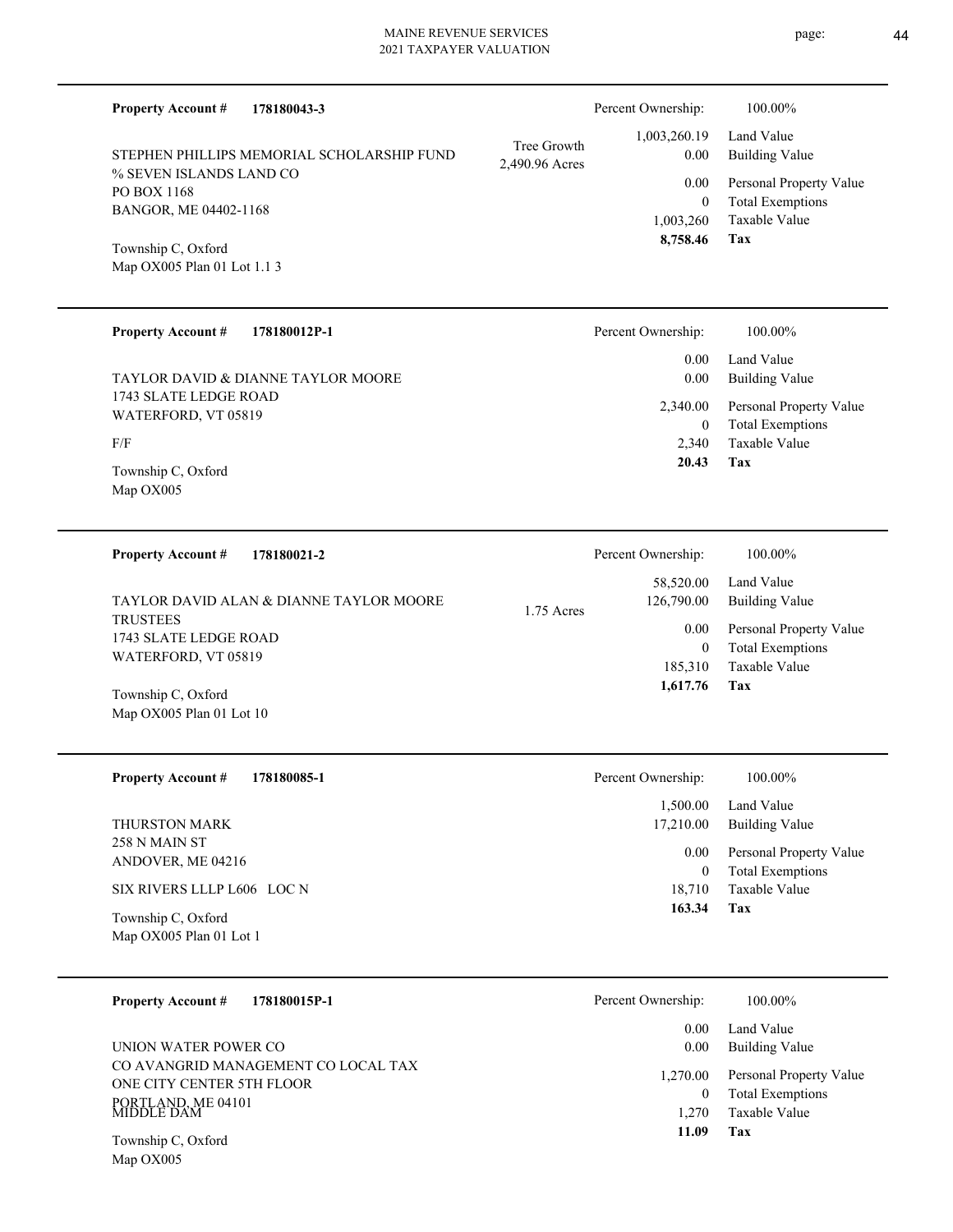| 178180089-1<br><b>Property Account #</b>                                                                                                                                          |                            | Percent Ownership:                                                         | 100.00%                                                                                                                  |
|-----------------------------------------------------------------------------------------------------------------------------------------------------------------------------------|----------------------------|----------------------------------------------------------------------------|--------------------------------------------------------------------------------------------------------------------------|
| UNION WATER POWER CO<br>C/O AVANGRID MANAGEMENT CO LOCAL TAX<br>5TH FLOOR ONE CITY CENTER<br>PORTLAND, ME 04101<br>DAM<br>Township C, Oxford<br>Map OX005 Plan 01 Lot 11 12       | Tree Growth<br>73.21 Acres | 408,345.00<br>87,680.00<br>0.00<br>$\boldsymbol{0}$<br>496,025<br>4,330.30 | Land Value<br><b>Building Value</b><br>Personal Property Value<br><b>Total Exemptions</b><br>Taxable Value<br>Tax        |
| <b>Property Account #</b><br>178180116-1                                                                                                                                          |                            | Percent Ownership:                                                         | 100.00%                                                                                                                  |
| UNITED STATES OF AMERICA<br>APPALACHIAN NATIONAL SCENIC TRAIL<br>PO BOX 50<br>HARPERS FERRY, WV 25425<br>Township C, Oxford<br>Map OX005 Plan 01 Lot 13<br><b>Exempt Property</b> | 39.74 Acres                | 67,560.00<br>0.00<br>0.00<br>67,560<br>$\mathbf{0}$<br>0.00                | Land Value<br><b>Building Value</b><br>Personal Property Value<br><b>Total Exemptions</b><br>Taxable Value<br>Tax        |
| <b>Property Account #</b><br>178180119-1                                                                                                                                          |                            | Percent Ownership:                                                         | 100.00%                                                                                                                  |
| UNITED STATES OF AMERICA<br>APPALACHIAN NATIONAL SCENIC TRAIL<br>PO BOX 50<br>HARPERS FERRY, WV 25425<br>Township C, Oxford<br>Map OX005 Plan 01 Lot 14<br><b>Exempt Property</b> | 358.88 Acres               | 610,100.00<br>0.00<br>0.00<br>610,100<br>$\mathbf{0}$<br>0.00              | Land Value<br><b>Building Value</b><br>Personal Property Value<br><b>Total Exemptions</b><br>Taxable Value<br>Tax        |
| Property Account # 178180090-1                                                                                                                                                    |                            | Percent Ownership:                                                         | 100.00%                                                                                                                  |
| VIRGIN PERRY<br>PO BOX 43<br>WEST PERU, ME 04290<br>SIX RIVERS LLLP L607 LOC P<br>Township C, Oxford<br>Map OX005 Plan 01 Lot 1                                                   |                            | 0.00<br>80,190.00<br>0.00<br>$\mathbf{0}$<br>80,190<br>700.06              | Land Value<br><b>Building Value</b><br>Personal Property Value<br><b>Total Exemptions</b><br>Taxable Value<br><b>Tax</b> |
| <b>Property Account #</b><br>178180016-2                                                                                                                                          |                            | Percent Ownership:<br>0.00                                                 | 100.00%<br>Land Value                                                                                                    |

**Tax 271.94**

 31,150 0 0.00

31,150.00 Building Value

Taxable Value Total Exemptions Personal Property Value

%LUCAS HARTFORD PO BOX 134 BRYANT POND, ME 04219 UWP L1 LOC A WILLY THE WORMER LLC

Map OX005 Plan 01 Lot 12 Township C, Oxford

page: 45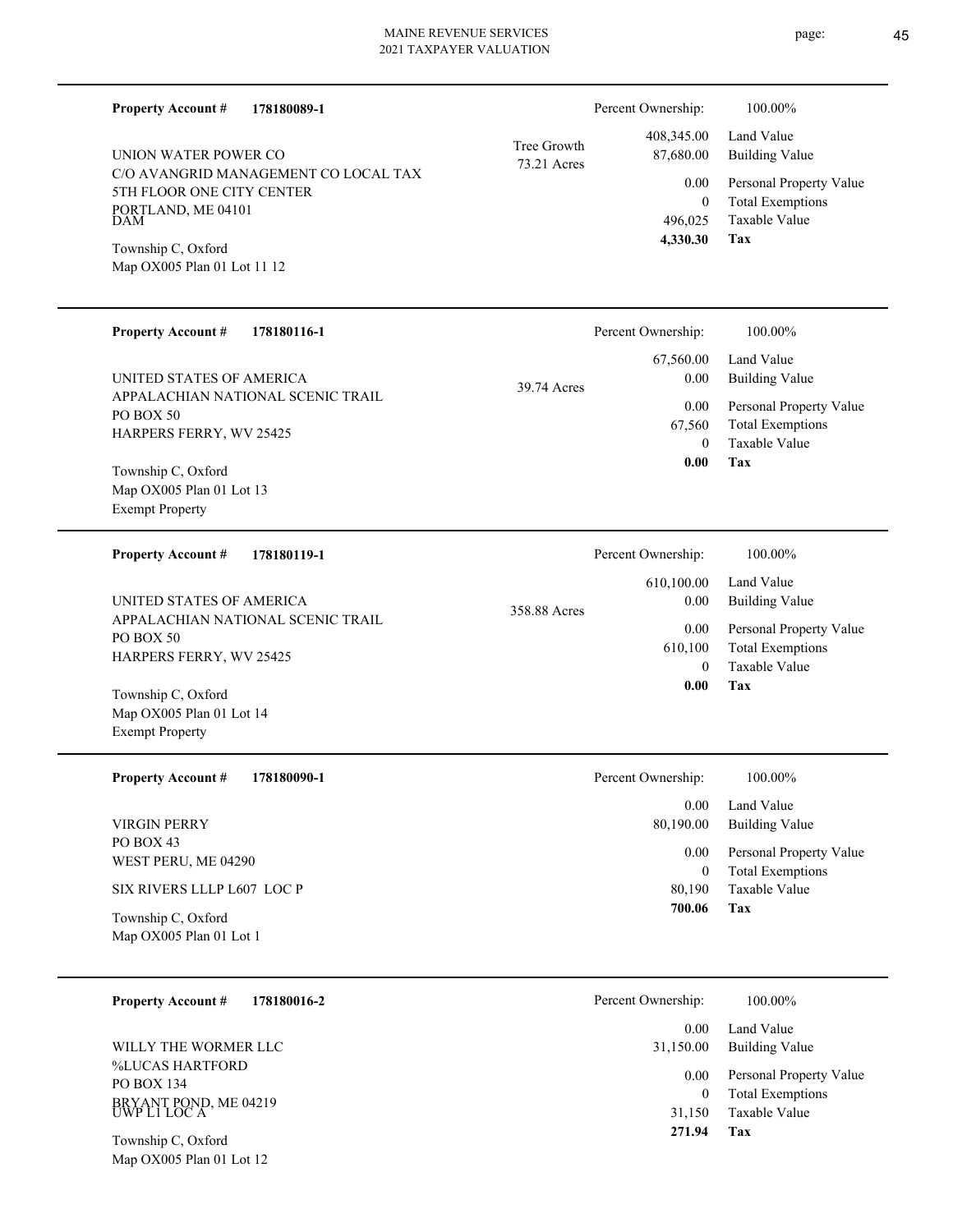| 178180093-2<br><b>Property Account #</b>        | Percent Ownership: | 100.00%                                            |
|-------------------------------------------------|--------------------|----------------------------------------------------|
|                                                 | 0.00               | Land Value                                         |
| <b>WITT NICOLE E</b>                            | 60,560.00          | Building Value                                     |
| <b>360 WALKER HILL ROAD</b><br>WILTON, ME 04294 | 0.00<br>0          | Personal Property Value<br><b>Total Exemptions</b> |
| SIX RIVERS LLLP L608 LOC O                      | 60,560             | Taxable Value                                      |
| Township C, Oxford<br>Map OX005 Plan 01 Lot 1   | 528.69             | Tax                                                |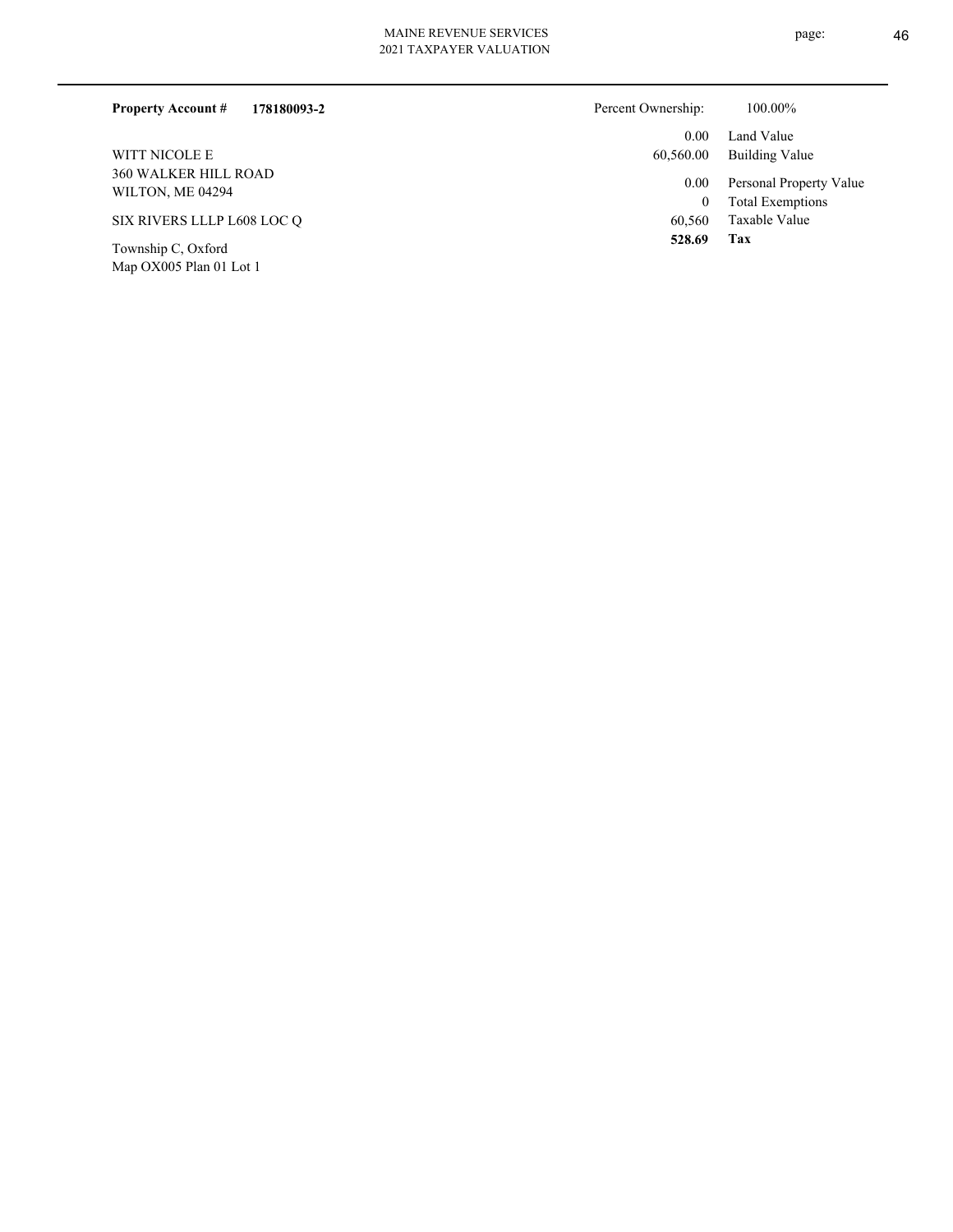# **Totals for: Township C, Oxford**

 **26,832.45 acres**

 **17,714,413.19 Land Value 2,836,310.00 Building Value 29,480.00 Personal Property Value 833,020.00 Total Exemptions 172,393 Tax Taxable Value 19,747,183.19**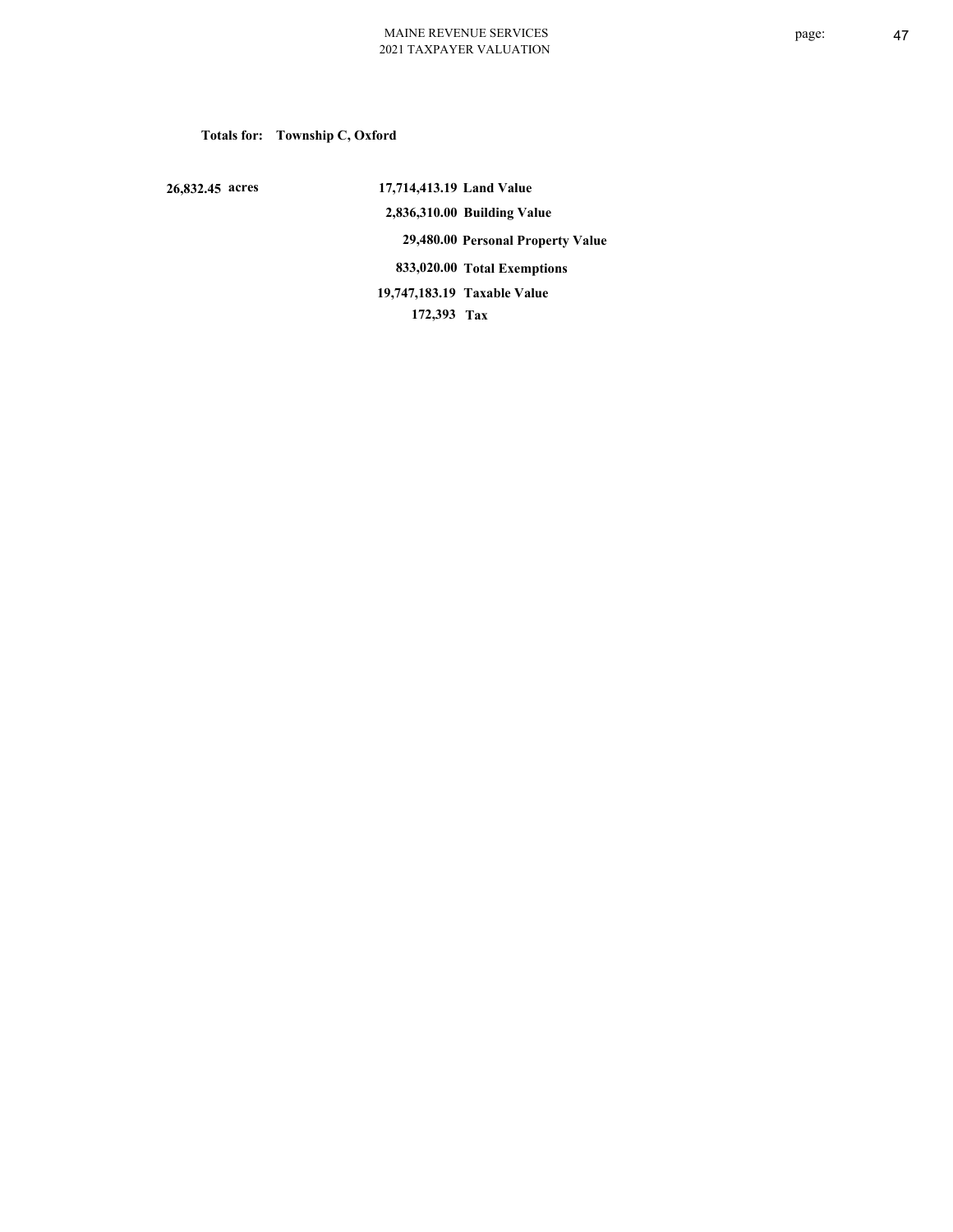page: 48

| <b>Property Account #</b>                    | 178070020-3 | Percent Ownership: | 100.00%                                            |
|----------------------------------------------|-------------|--------------------|----------------------------------------------------|
|                                              |             | 0.00               | Land Value                                         |
| <b>ANDERSON JANET</b>                        |             | 28,140.00          | Building Value                                     |
| 83 CONVENE RD<br>SEBAGO, ME 04029            |             | 0.00<br>$\theta$   | Personal Property Value<br><b>Total Exemptions</b> |
| SIX RIVERS LLLP L764 LOC F                   |             | 28,140             | Taxable Value                                      |
| C Surplus, Oxford<br>Map OX006 Plan 01 Lot 1 |             | 245.66             | Tax                                                |

| <b>Property Account #</b><br>178070001-2                       | Percent Ownership:                     | 100.00%                                                 |
|----------------------------------------------------------------|----------------------------------------|---------------------------------------------------------|
| KELLEY GERALDINE RUTH PERSONAL REP<br><b>66 KING HILL ROAD</b> | 0.00 <sub>1</sub><br>41,020.00<br>0.00 | Land Value<br>Building Value<br>Personal Property Value |
| SOUTH PARIS, ME 04281<br>SIX RIVERS LLLP L623 LOC A            | $\mathbf{0}$<br>41,020<br>358.10       | <b>Total Exemptions</b><br>Taxable Value<br>Tax         |
| C Surplus, Oxford<br>Map OX006 Plan 01 Lot 1                   |                                        |                                                         |
| <b>Property Account #</b><br>178070023-1                       | Percent Ownership:                     | 100.00%                                                 |

|                                                            | 0.00                       | Land Value                                                          |
|------------------------------------------------------------|----------------------------|---------------------------------------------------------------------|
| <b>LAWSON ROBERT &amp; MATTHEW</b>                         | 39,940.00                  | <b>Building Value</b>                                               |
| PO BOX 156<br>YORK, ME 03909<br>SIX RIVERS LLLP L629 LOC I | 0.00<br>$\theta$<br>39,940 | Personal Property Value<br><b>Total Exemptions</b><br>Taxable Value |
| C Surplus, Oxford<br>Map OX006 Plan 01 Lot 1               | 348.68                     | Tax                                                                 |

| <b>Property Account #</b><br>178070002-1     | 100.00%<br>Percent Ownership:                                          |  |
|----------------------------------------------|------------------------------------------------------------------------|--|
|                                              | Land Value<br>0.00                                                     |  |
| LITTLEHALE MATTHEW                           | 18,390.00<br>Building Value                                            |  |
| <b>PO BOX 188</b><br>ANDOVER, ME 04216       | Personal Property Value<br>0.00<br><b>Total Exemptions</b><br>$\theta$ |  |
| SIX RIVERS LLLP L625 LOC C                   | Taxable Value<br>18,390                                                |  |
| C Surplus, Oxford<br>Map OX006 Plan 01 Lot 1 | 160.54<br>Tax                                                          |  |
|                                              |                                                                        |  |

| 178070015-3<br><b>Property Account #</b>                                             | Percent Ownership:  | 100.00%                                                             |
|--------------------------------------------------------------------------------------|---------------------|---------------------------------------------------------------------|
|                                                                                      | 0.00                | Land Value                                                          |
| MILLS RICHARD                                                                        | 53,790.00           | Building Value                                                      |
| PO BOX 395<br>103 WENTZEL RD<br>ANDOVER, ME 04216-0395<br>SIX RIVERS LLLP L624 LOC B | 0.00<br>0<br>53,790 | Personal Property Value<br><b>Total Exemptions</b><br>Taxable Value |
| C Surplus, Oxford                                                                    | 469.59              | Tax                                                                 |

Map OX006 Plan 01 Lot 1

 $\overline{\phantom{0}}$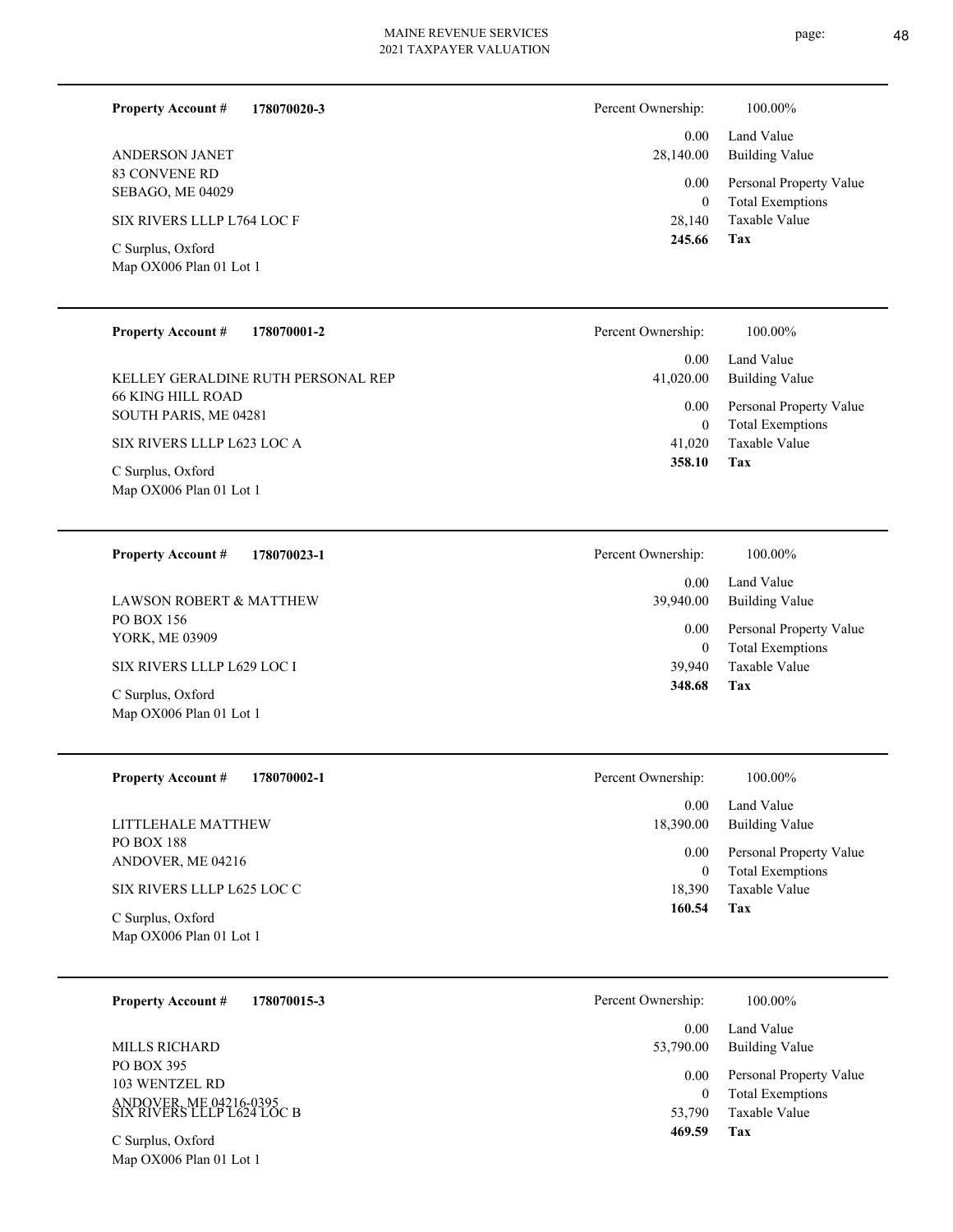**178070003-1 Property Account #**

%ROBERT LOWELL PO BOX 69 BETHEL, ME 04217 MOOSE VALLEY CAMP ASSOCIATION

SIX RIVERS LLLP L626 LOC E

Map OX006 Plan 01 Lot 1 C Surplus, Oxford

| <b>Property Account #</b> | 178070022-3 |
|---------------------------|-------------|
|                           |             |

32 HALL HILL RD RUMFORD, ME 04276 NICOLS SCOTT

# SIX RIVERS LLLP L630 LOC H

Map OX006 Plan 01 Lot 1 C Surplus, Oxford

### **178070016-2 Property Account #**

2424 MAIN ST RANGELEY, ME 04970-4024 RANGELEY LAKES HERITAGE TRUST

Map OX006 Plan 01 Lot 3 C Surplus, Oxford

| <b>Property Account #</b><br>178070001P-3                                                 | Percent Ownership:     | 100.00%                                                             |
|-------------------------------------------------------------------------------------------|------------------------|---------------------------------------------------------------------|
| SAP HOUND MAPLE COMPANY LLC                                                               | 0.00<br>0.00           | Land Value<br>Building Value                                        |
| NATHAN ST. SAVIOUR<br><b>PO BOX 124</b><br>BROWNFIELD, ME 04010<br>Maple Syrup Evaporator | 6,000.00<br>0<br>6.000 | Personal Property Value<br><b>Total Exemptions</b><br>Taxable Value |
| C Surplus, Oxford<br>Map OX006 Plan 01 Lot 1                                              | 52.38                  | Tax                                                                 |

| 178070024-3<br><b>Property Account #</b>                                                      | Percent Ownership: | 100.00%                                                             |
|-----------------------------------------------------------------------------------------------|--------------------|---------------------------------------------------------------------|
|                                                                                               | 0.00               | Land Value                                                          |
| SAP HOUND MAPLE COMPANY LLC                                                                   | 5,960.00           | Building Value                                                      |
| NATHAN ST. SAVIOUR<br><b>PO BOX 124</b><br>BROWNFIELD, ME 04010<br>SIX RIVERS LLLP L622 LOC G | 0.00<br>5.960      | Personal Property Value<br><b>Total Exemptions</b><br>Taxable Value |
|                                                                                               | 52.03              | Tax                                                                 |

Map OX006 Plan 01 Lot 1 C Surplus, Oxford

| Percent Ownership:    | 100.00%                                            |
|-----------------------|----------------------------------------------------|
| $0.00 -$<br>52,440.00 | Land Value<br><b>Building Value</b>                |
| $0.00\,$<br>0         | Personal Property Value<br><b>Total Exemptions</b> |
| 52,440                | Taxable Value                                      |
| 457.80                | Tax                                                |

| Percent Ownership:    | 100.00%                                            |
|-----------------------|----------------------------------------------------|
| $0.00 -$<br>13,460.00 | Land Value<br>Building Value                       |
| $0.00\,$<br>0         | Personal Property Value<br><b>Total Exemptions</b> |
| 13,460                | Taxable Value                                      |
| 117.51                | Tax                                                |

|               | Percent Ownership: | 100.00%                 |
|---------------|--------------------|-------------------------|
| $15.00$ Acres |                    | 23,900.00 Land Value    |
|               | 0.00               | <b>Building Value</b>   |
|               | 0.00               | Personal Property Value |
|               | $\theta$           | <b>Total Exemptions</b> |
|               |                    | 23,900 Taxable Value    |
|               | 208.65             | Tax                     |
|               |                    |                         |

| Percent Ownership:   | 100.00%                                                         |
|----------------------|-----------------------------------------------------------------|
| $0.00 -$<br>$0.00\,$ | Land Value<br>Building Value                                    |
| 6,000.00<br>$\theta$ | Personal Property Value<br><b>Total Exemptions</b><br>- - - - - |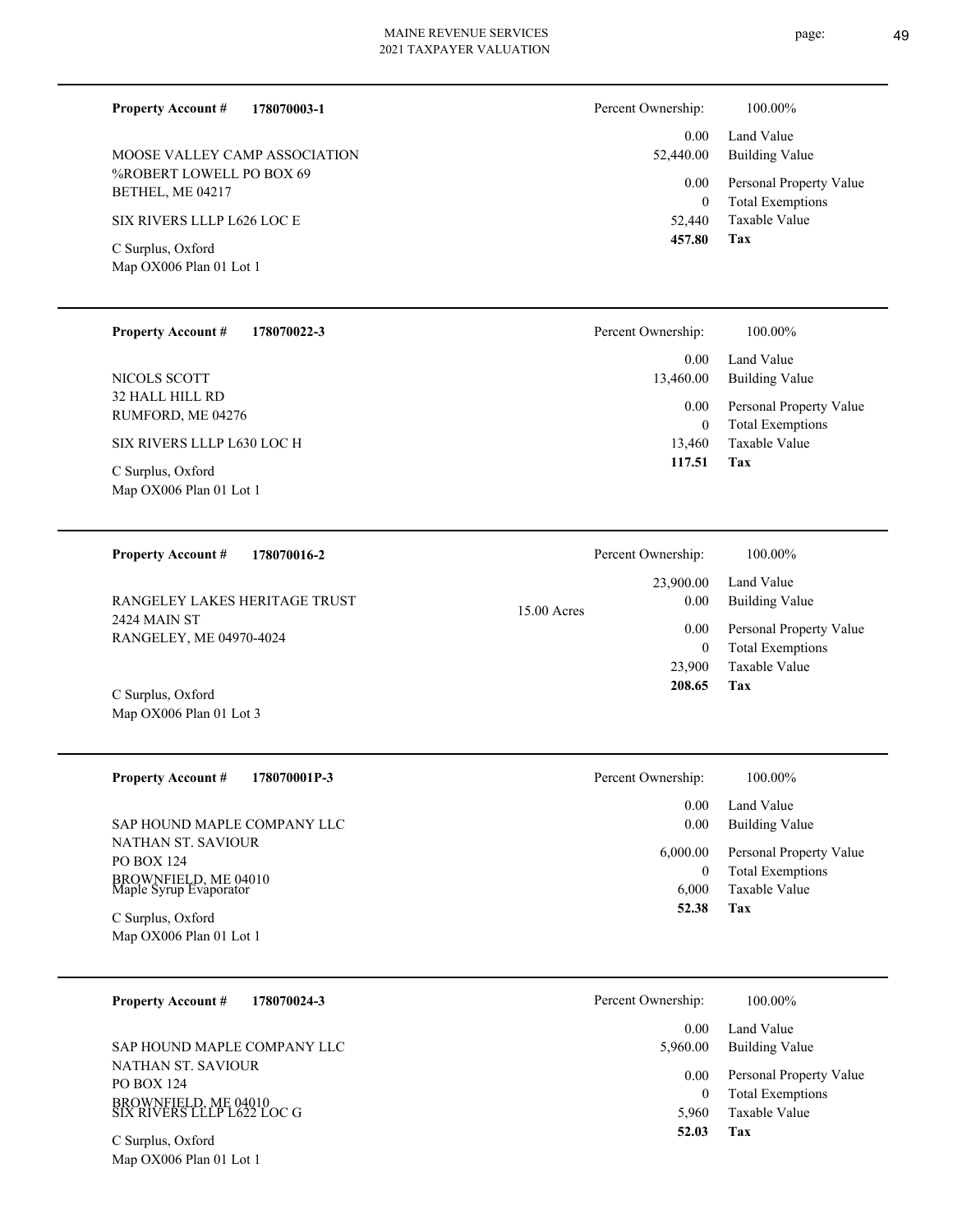### **178070004-2 Property Account #**

% STEPHEN HOPKINS 214 HOLMES ROAD SCARBOROUGH, ME 04074 SIX RIVERS LLLP L627 LOC D SAWYER VALLEY CAMP ASSOCIATION

Map OX006 Plan 01 Lot 1 C Surplus, Oxford

| Percent Ownership: | 100.00%                                    |
|--------------------|--------------------------------------------|
|                    | 0.00 Land Value<br>5,170.00 Building Value |
|                    | 0.00 Personal Property Value               |
| 0                  | <b>Total Exemptions</b>                    |
|                    | 5,170 Taxable Value                        |

### **Tax 45.13**

| <b>Property Account #</b><br>178070005-2 | Percent Ownership:                                     | 100.00%                                                 |
|------------------------------------------|--------------------------------------------------------|---------------------------------------------------------|
| <b>SIX RIVERS LLLP</b>                   | 3,694,635.00<br>Tree Growth<br>0.00<br>10,925.57 Acres | Land Value<br>Building Value                            |
| 112 BROADWAY<br>BANGOR, ME 04401         | 0.00                                                   | Personal Property Value<br><b>Total Exemptions</b><br>0 |
|                                          | 3,694,635                                              | Taxable Value                                           |
| C Surplus, Oxford                        | 32,254.16                                              | Tax                                                     |

Map OX006 Plan 01 Lot 1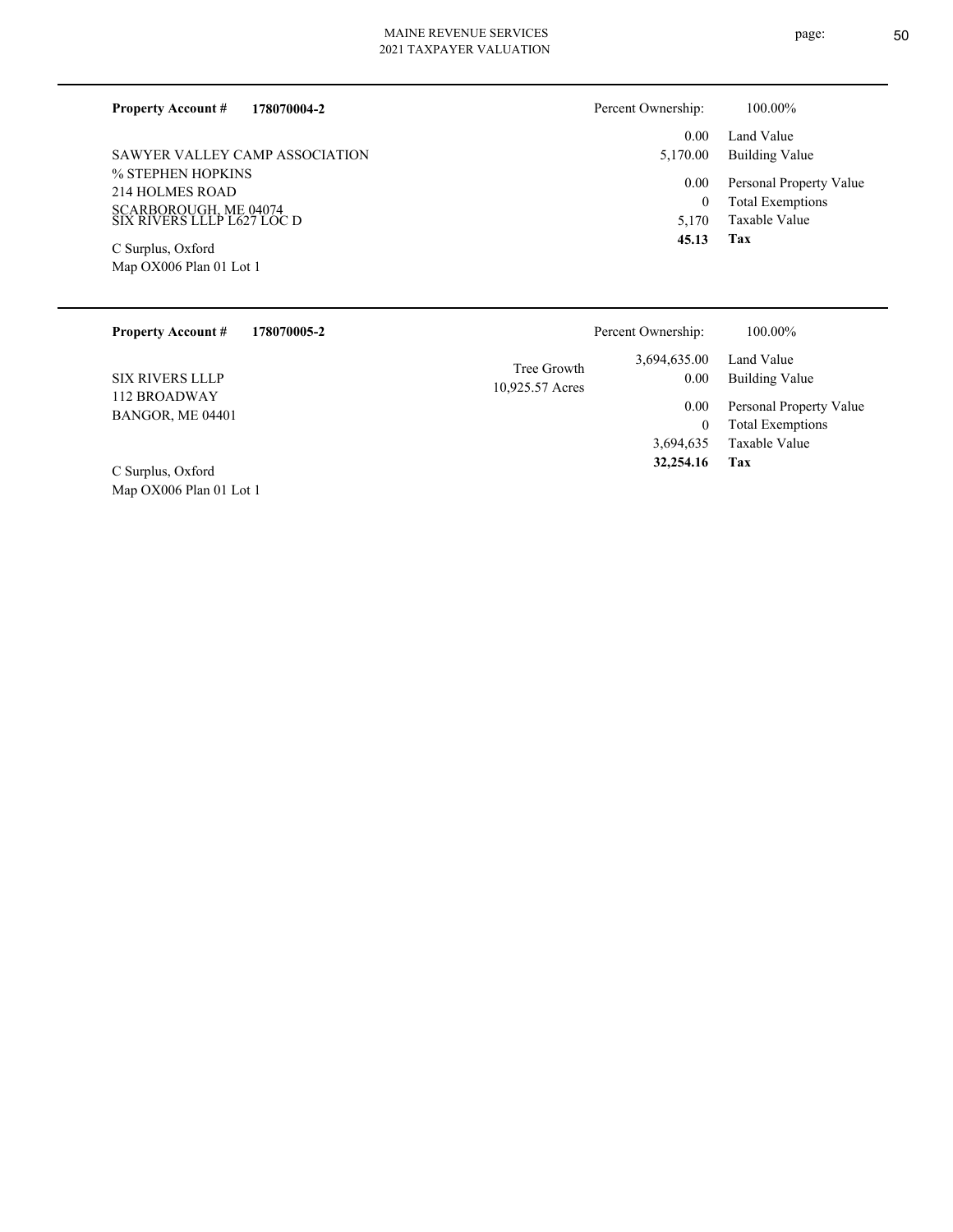# **Totals for: C Surplus, Oxford**

 **10,940.57 acres**

 **3,718,535.00 Land Value 258,310.00 Building Value 6,000.00 Personal Property Value 0.00 Total Exemptions 34,770 Tax Taxable Value 3,982,845.00**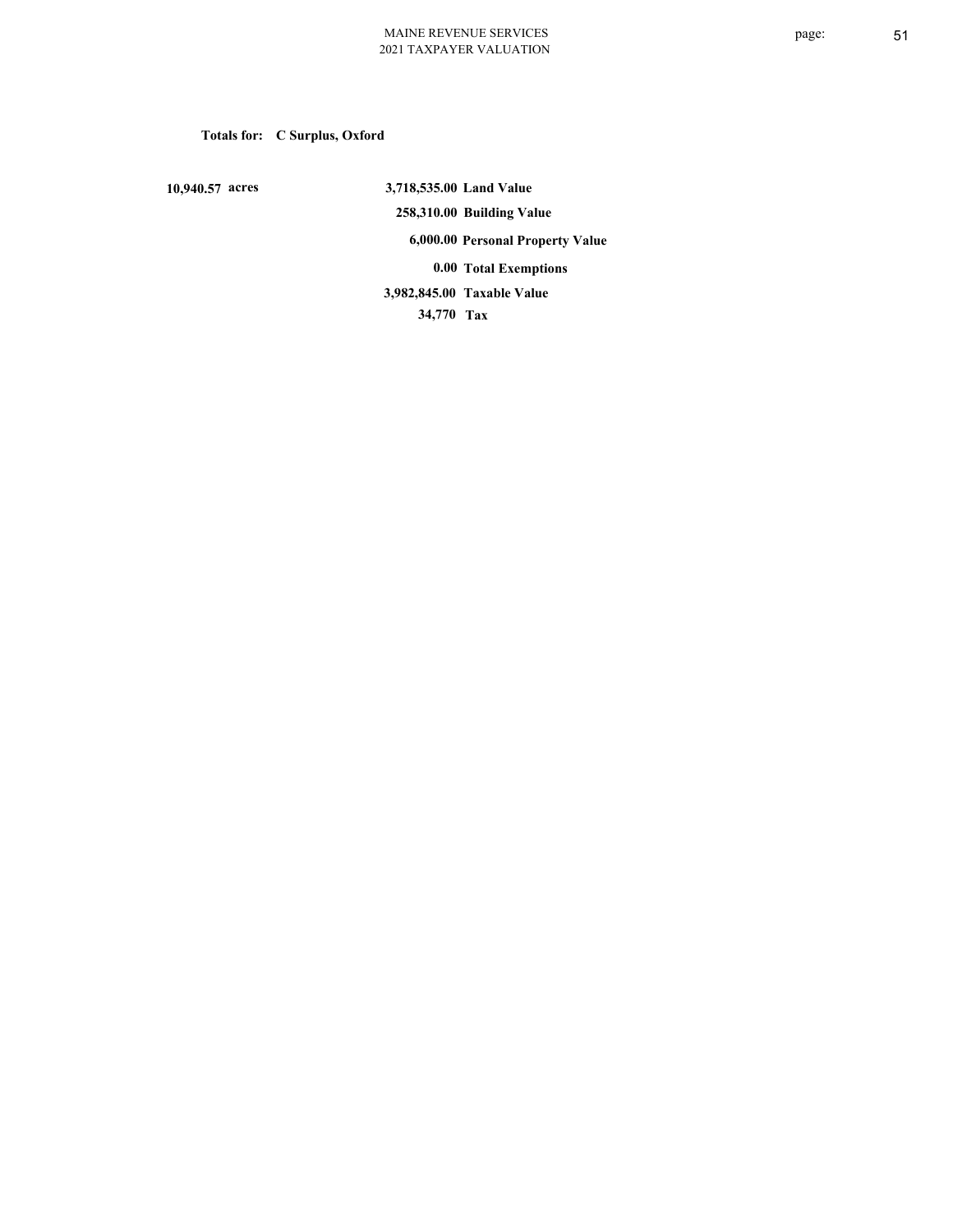| <b>Property Account #</b><br>178160019-3      | Percent Ownership:         | 100.00%                                            |
|-----------------------------------------------|----------------------------|----------------------------------------------------|
|                                               | 0.00                       | Land Value                                         |
| ALLEN JILL B                                  | 55,650.00                  | Building Value                                     |
| PO BOX 1738<br>CLARKSVILLE, VA 23927          | $0.00\,$<br>$\overline{0}$ | Personal Property Value<br><b>Total Exemptions</b> |
| UWP L1 LOC 8                                  | 55,650                     | Taxable Value                                      |
| T4 R1 WBKP, Oxford<br>Map OX007 Plan 01 Lot 8 | 485.82                     | Tax                                                |
|                                               |                            |                                                    |

| <b>Property Account #</b><br>178160091-2          | Percent Ownership: | 100.00%                                            |
|---------------------------------------------------|--------------------|----------------------------------------------------|
|                                                   | 0.00               | Land Value                                         |
| <b>BEAN PAUL</b>                                  | 0.00               | <b>Building Value</b>                              |
| <b>28 PRESIDIS WAY</b><br>FALMOUTH, ME 04105      | 0.00<br>0          | Personal Property Value<br><b>Total Exemptions</b> |
| UWP L9                                            | $\Omega$           | Taxable Value                                      |
| T4 R1 WBKP, Oxford<br>Map $OX007$ Plan 01 Lot 8 9 | Tax<br>0.00        |                                                    |
|                                                   |                    |                                                    |

| <b>Property Account #</b>                       | 178160008-2 | Percent Ownership: | 100.00%                                            |
|-------------------------------------------------|-------------|--------------------|----------------------------------------------------|
|                                                 |             | 0.00               | Land Value                                         |
| <b>BERUBE SUE</b>                               |             | 16,340.00          | Building Value                                     |
| <b>26 LAUREL DR</b><br>BEDFORD, NH 03110        |             | 0.00<br>0          | Personal Property Value<br><b>Total Exemptions</b> |
| <b>UWP L22 LOC 22</b>                           |             | 16,340             | Taxable Value                                      |
| T4 R1 WBKP, Oxford<br>Map $OX007$ Plan 01 Lot 9 |             | 142.65             | Tax                                                |

| <b>Property Account #</b><br>178160012-6      | Percent Ownership:     | 100.00%                                            |
|-----------------------------------------------|------------------------|----------------------------------------------------|
|                                               | 0.00                   | Land Value                                         |
| <b>BOWEN EARL W</b>                           | 254,470.00             | <b>Building Value</b>                              |
| PO BOX 383<br>CHARLEMONT, MA 01339            | 0.00<br>$\overline{0}$ | Personal Property Value<br><b>Total Exemptions</b> |
| <b>UWP L21 LOC 28</b>                         | 254,470                | Taxable Value                                      |
| T4 R1 WBKP, Oxford<br>Map OX007 Plan 01 Lot 9 | 2,221.52               | Tax                                                |
|                                               |                        |                                                    |

| 178160003-2<br><b>Property Account #</b>        | Percent Ownership:<br>100.00%                                   |  |
|-------------------------------------------------|-----------------------------------------------------------------|--|
|                                                 | Land Value<br>0.00                                              |  |
| BRIGGS JOHN H                                   | Building Value<br>255,700.00                                    |  |
| <b>19 POPLAR RIDGE RD</b><br>FALMOUTH, ME 04105 | Personal Property Value<br>0.00<br><b>Total Exemptions</b><br>0 |  |
| SIX RIVERS LLLP L 558 LOC D                     | Taxable Value<br>255,700                                        |  |
| T4 R1 WBKP, Oxford                              | 2,232.26<br>Tax                                                 |  |

Map OX007 Plan 01 Lot 3

page: 52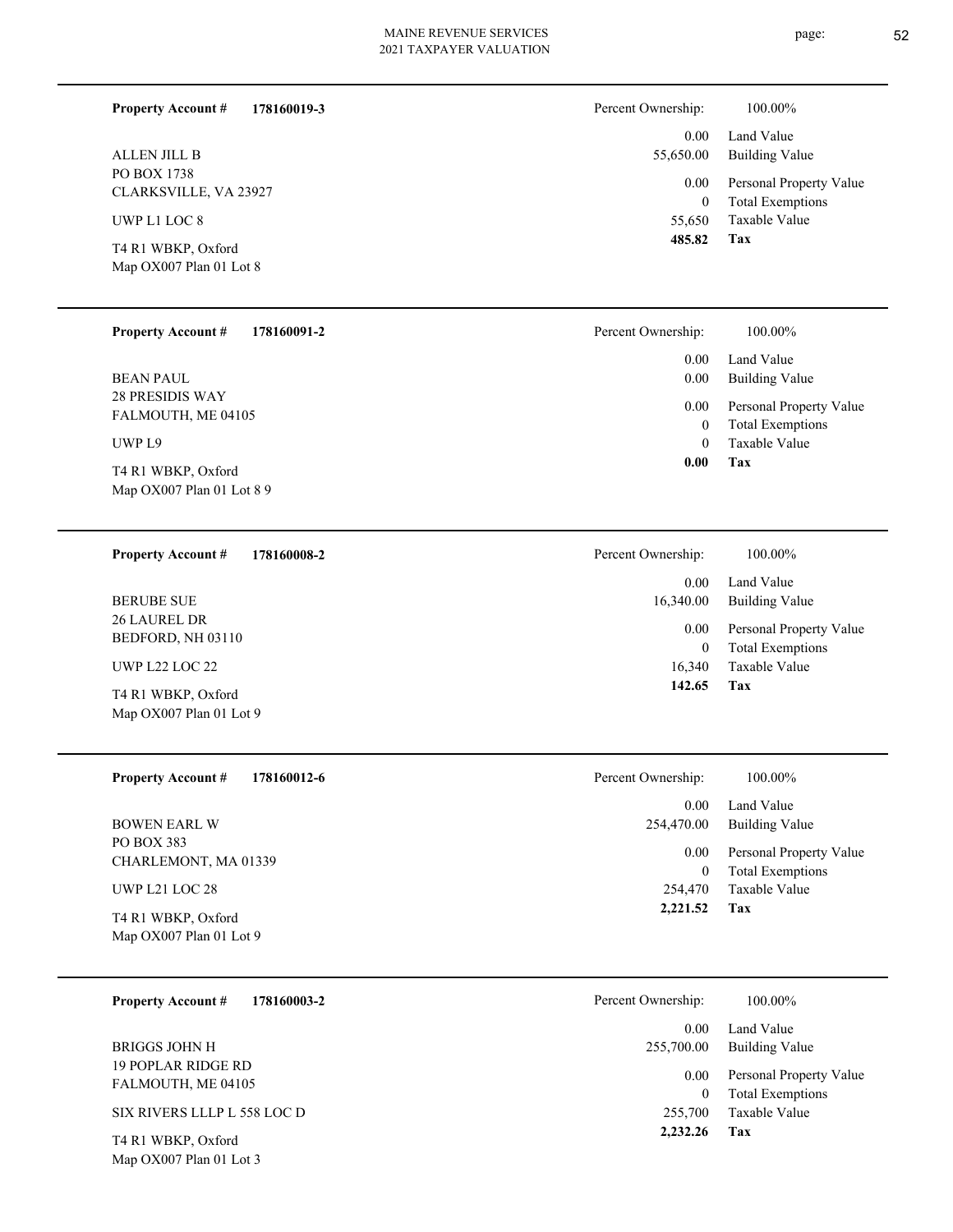**Property Account #**

%PAUL BRENTON 200 DONALD LYNCH BLVD, STE 300 MARLBOROUGH, MA 01752 UPPER DAM BROOKFIELD WHITE PINES HYDRO LLC

**178160099-3**

Map OX007 Plan 01 Lot 9.1 29.1 T4 R1 WBKP, Oxford

| 178160023-2 |
|-------------|
|             |

13 FOREST HILLS RD SOUTH PARIS, ME 04281-6036 BROWN DAVID

UWP L13 LOC 12

Map OX007 Plan 01 Lot 8 T4 R1 WBKP, Oxford

### **178160005-2 Property Account #**

PO BOX 51 PARIS, ME 04271 BURMEISTER WILLIAM R REV TRUST

BIF II US RENEWABLE 25 LOC 27

Map OX007 Plan 01 Lot 9 T4 R1 WBKP, Oxford

Map OX007 Plan 01 Lot 9

| <b>Property Account #</b><br>178162003-1                                       | Percent Ownership:  | 100.00%                                                             |
|--------------------------------------------------------------------------------|---------------------|---------------------------------------------------------------------|
| CENTRAL MAINE POWER COMPANY                                                    | 14,600.00<br>0.00   | Land Value<br>Building Value                                        |
| %AVINGRID MANAGEMENT COMPANY-LOCAL<br><b>TAX</b><br>ONE CITY CENTER, 5TH FLOOR | 0.00<br>0<br>14.600 | Personal Property Value<br><b>Total Exemptions</b><br>Taxable Value |
| PORTLAND, ME 04101<br>T4 R1 WBKP, Oxford<br>Map $OX007$ Plan 01 Lot 00         | 127.46              | Tax                                                                 |

| 178160072-2<br><b>Property Account #</b>  | Percent Ownership: | 100.00%                                            |
|-------------------------------------------|--------------------|----------------------------------------------------|
|                                           | 0.00               | Land Value                                         |
| CLARK CHAD P & CAROL P<br>274 GORDEN ROAD | 47,970.00          | Building Value                                     |
| READFIELD, ME 04355                       | 0.00<br>0          | Personal Property Value<br><b>Total Exemptions</b> |
| BIF II US RENEWABLE L27 LOC 18            | 47.970             | Taxable Value                                      |
| T4 R1 WBKP, Oxford                        | 418.78             | Tax                                                |

|               | Percent Ownership:          | 100.00%                             |
|---------------|-----------------------------|-------------------------------------|
| $20.80$ Acres | 21,168,100.00<br>171,650.00 | Land Value<br><b>Building Value</b> |
|               | 0.00                        | Personal Property Value             |
|               | $\theta$                    | <b>Total Exemptions</b>             |
|               | 21,339,750                  | Taxable Value                       |
|               | 186,296.02                  | Tax                                 |

| 100.00%                                                                    |
|----------------------------------------------------------------------------|
| Land Value<br>Building Value                                               |
| Personal Property Value<br><b>Total Exemptions</b><br>Taxable Value<br>Tax |
|                                                                            |

| Percent Ownership: | 100.00%                 |
|--------------------|-------------------------|
| $0.00 -$           | Land Value              |
| 39,820.00          | Building Value          |
| $0.00\,$           | Personal Property Value |
| 0                  | <b>Total Exemptions</b> |
| 39,820             | Taxable Value           |
| 347.63             | Tax                     |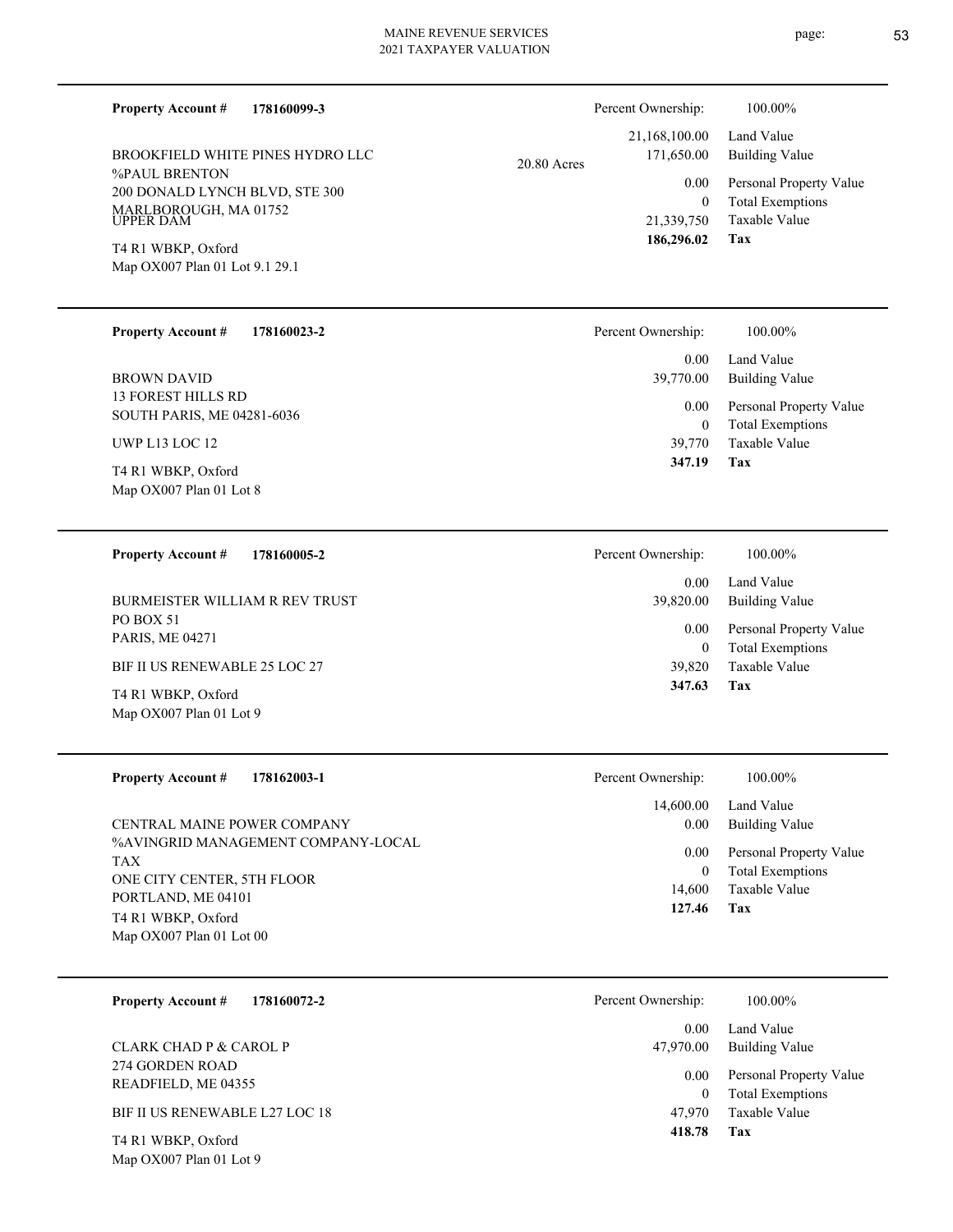| <b>Property Account #</b><br>178160004-2           | Percent Ownership:          | 100.00%                                            |
|----------------------------------------------------|-----------------------------|----------------------------------------------------|
| COOKE ELIZABETH & JAMES, & SZATMARI SANDOR.        | 0.00<br>133,400.00          | Land Value<br><b>Building Value</b>                |
| <b>1 HACKMATACK LN</b><br>HALLOWELL, ME 04347-3005 | 0.00                        | Personal Property Value                            |
| <b>UWP L23 LOC 17</b>                              | $\boldsymbol{0}$<br>133,400 | <b>Total Exemptions</b><br>Taxable Value           |
| T4 R1 WBKP, Oxford                                 | 1,164.58                    | Tax                                                |
| Map OX007 Plan 01 Lot 9                            |                             |                                                    |
|                                                    |                             |                                                    |
| <b>Property Account #</b><br>178160029-2           | Percent Ownership:          | 100.00%                                            |
| DENMAN JOHN E & DARYL                              | 0.00<br>21,270.00           | Land Value<br><b>Building Value</b>                |
| 84 WASHINGTON ROAD<br>RYE, NH 03870-2440           | 0.00                        | Personal Property Value                            |
| FPL L24 LOC 26                                     | $\boldsymbol{0}$<br>21,270  | <b>Total Exemptions</b><br><b>Taxable Value</b>    |
| T4 R1 WBKP, Oxford                                 | 185.69                      | Tax                                                |
| Map OX007 Plan 01 Lot 9                            |                             |                                                    |
|                                                    |                             |                                                    |
| <b>Property Account #</b><br>178160006-1           | Percent Ownership:          | 100.00%                                            |
| DENNETT RALPH G                                    | 0.00<br>36,360.00           | Land Value<br><b>Building Value</b>                |
| 21 RALEIGH WAY                                     | 0.00                        | Personal Property Value                            |
| PORTSMOUTH, NH 03801<br>UWP L2 LOC 7               | $\boldsymbol{0}$<br>36,360  | <b>Total Exemptions</b><br><b>Taxable Value</b>    |
| T4 R1 WBKP, Oxford                                 | 317.42                      | Tax                                                |
| Map OX007 Plan 01 Lot 8                            |                             |                                                    |
|                                                    |                             |                                                    |
| <b>Property Account #</b><br>178160015-3           | Percent Ownership:          | 100.00%                                            |
|                                                    | 0.00                        | Land Value                                         |
| DUBE RONALD RICHARD & ROBERT<br>31 MILL ST         | 35,990.00                   | <b>Building Value</b>                              |
| GORHAM, NH 03581-1336                              | 0.00<br>$\boldsymbol{0}$    | Personal Property Value<br><b>Total Exemptions</b> |
| UWP L4 LOC 5                                       | 35,990<br>314.19            | Taxable Value<br>Tax                               |
| T4 R1 WBKP, Oxford<br>Map OX007 Plan 01 Lot 8      |                             |                                                    |
| 178160018-2<br><b>Property Account #</b>           | Percent Ownership:          | 100.00%                                            |

|                                           | 0.00              | Land Value                                         |
|-------------------------------------------|-------------------|----------------------------------------------------|
| EBONY'S ADVENTURE LLC DBA SOUTH ARM CAMPG | 22,780.00         | Building Value                                     |
| % ROBERT THOMPSON<br>3 GOLF VIEW DR       | 0.00 <sub>1</sub> | Personal Property Value<br><b>Total Exemptions</b> |
| NANTUCKET, MA 02554<br>PUBLIC LANDS LOC M | 22.780            | Taxable Value                                      |
| T4 R1 WBKP, Oxford                        | 198.87            | Tax                                                |

Map OX007 Plan 01 Lot 12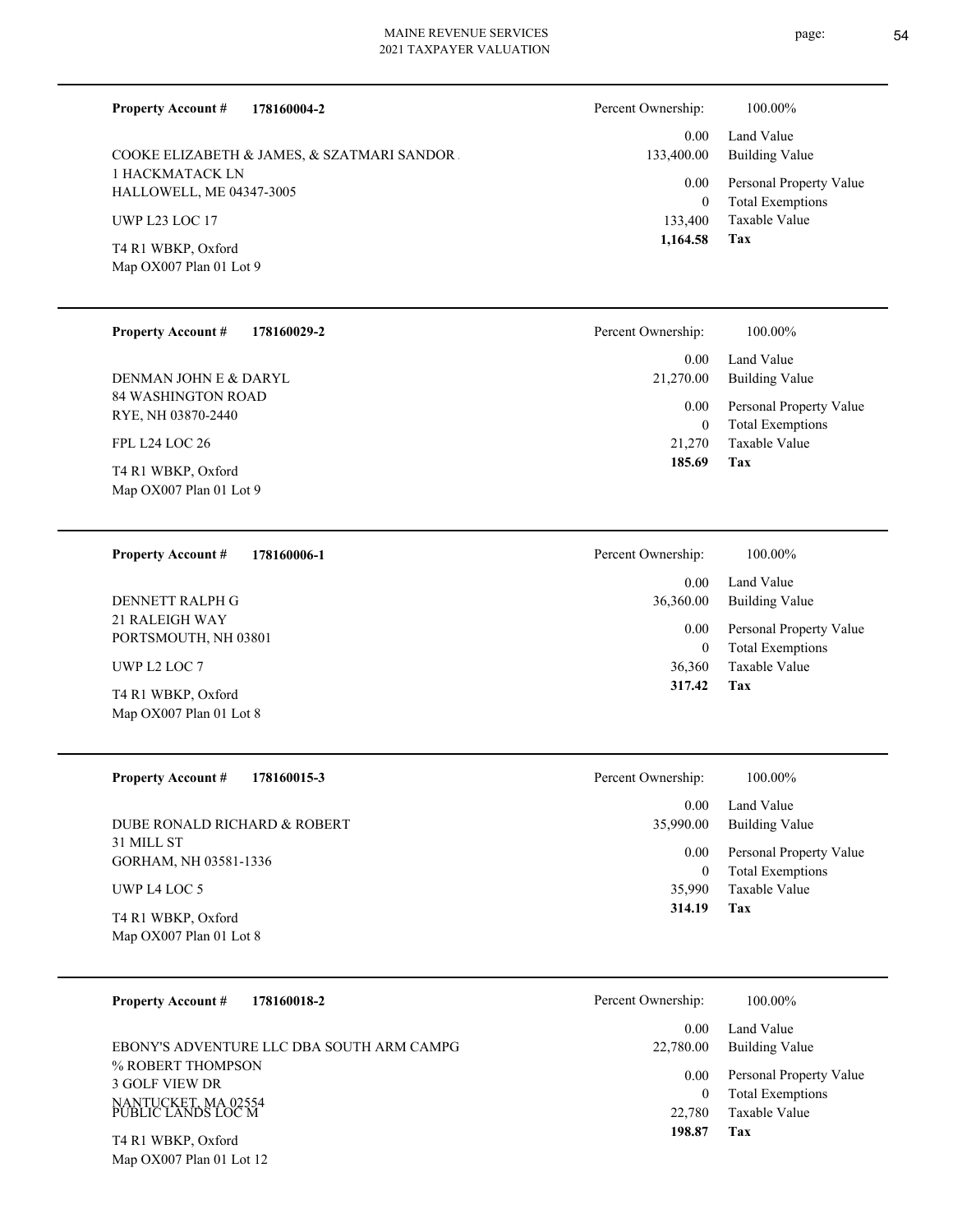page: 55

| <b>Property Account #</b><br>178160094-2                        | Percent Ownership:         | 100.00%                                            |
|-----------------------------------------------------------------|----------------------------|----------------------------------------------------|
| EBONY'S ADVENTURE LLC DBA SOUTH ARM CAMPG                       | 0.00<br>0.00               | Land Value<br><b>Building Value</b>                |
| % ROBERT THOMPSON<br><b>3 GOLF VIEW DR</b>                      | 0.00                       | Personal Property Value                            |
| NANTUCKET, MA 02554<br>SEVEN ISLANDS 564                        | $\overline{0}$<br>$\theta$ | <b>Total Exemptions</b><br><b>Taxable Value</b>    |
| T4 R1 WBKP, Oxford                                              | 0.00                       | Tax                                                |
| Map OX007 Plan 01 Lot 3                                         |                            |                                                    |
| <b>Property Account #</b><br>178160014-2                        | Percent Ownership:         | 100.00%                                            |
| <b>ELDREDGE SCOTT W</b>                                         | 0.00<br>55,090.00          | Land Value<br><b>Building Value</b>                |
| PO BOX 69<br>CAPE NEDDICK, ME 03902                             | 0.00<br>$\overline{0}$     | Personal Property Value<br><b>Total Exemptions</b> |
| <b>UWP L20 LOC 25</b>                                           | 55,090                     | Taxable Value                                      |
| T4 R1 WBKP, Oxford<br>Map OX007 Plan 01 Lot 9                   | 480.94                     | Tax                                                |
|                                                                 |                            |                                                    |
| <b>Property Account #</b><br>178160001-3                        | Percent Ownership:         | 100.00%                                            |
| FISHER ERIC J TRUSTEE                                           | 0.00<br>48,770.00          | Land Value<br><b>Building Value</b>                |
| ERIC J FISHER REVOCABLE TRUST OF 2013<br><b>3 GERRISH DRIVE</b> | 0.00                       | Personal Property Value                            |
| DURHAM, NH 03824<br>UWP L16 LOC 16                              | $\overline{0}$<br>48,770   | <b>Total Exemptions</b><br><b>Taxable Value</b>    |
| T4 R1 WBKP, Oxford                                              | 425.76                     | Tax                                                |
| Map OX007 Plan 01 Lot 8                                         |                            |                                                    |
| <b>Property Account #</b><br>178160013-2                        | Percent Ownership:         | 100.00%                                            |
| <b>GALLANT BARBARA</b>                                          | 0.00<br>26,620.00          | Land Value<br><b>Building Value</b>                |
| 928 SUNDAY RIVER RD                                             | 0.00                       | Personal Property Value                            |
| NEWRY, ME 04261-3035<br>UWP L12 LOC 11                          | $\boldsymbol{0}$<br>26,620 | <b>Total Exemptions</b><br>Taxable Value           |
| T4 R1 WBKP, Oxford                                              | 232.39                     | Tax                                                |
| Map OX007 Plan 01 Lot 8                                         |                            |                                                    |
| 178160009-2<br><b>Property Account #</b>                        | Percent Ownership:         | 100.00%                                            |
|                                                                 | 0.00                       | Land Value                                         |
| GRIFFITHS SAMUEL E IV, LYNN KELLY & CAROLINE<br>PO BOX 142      | 116,730.00<br>0.00         | <b>Building Value</b><br>Personal Property Value   |
| CARVERSVILLE, PA 18913                                          | $\overline{0}$             | <b>Total Exemptions</b>                            |
| PUBLIC LANDS L7 LOC K                                           | 116,730<br>1,019.05        | Taxable Value<br>Tax                               |
| T4 R1 WBKP, Oxford<br>Map OX007 Plan 01 Lot 4                   |                            |                                                    |
|                                                                 |                            |                                                    |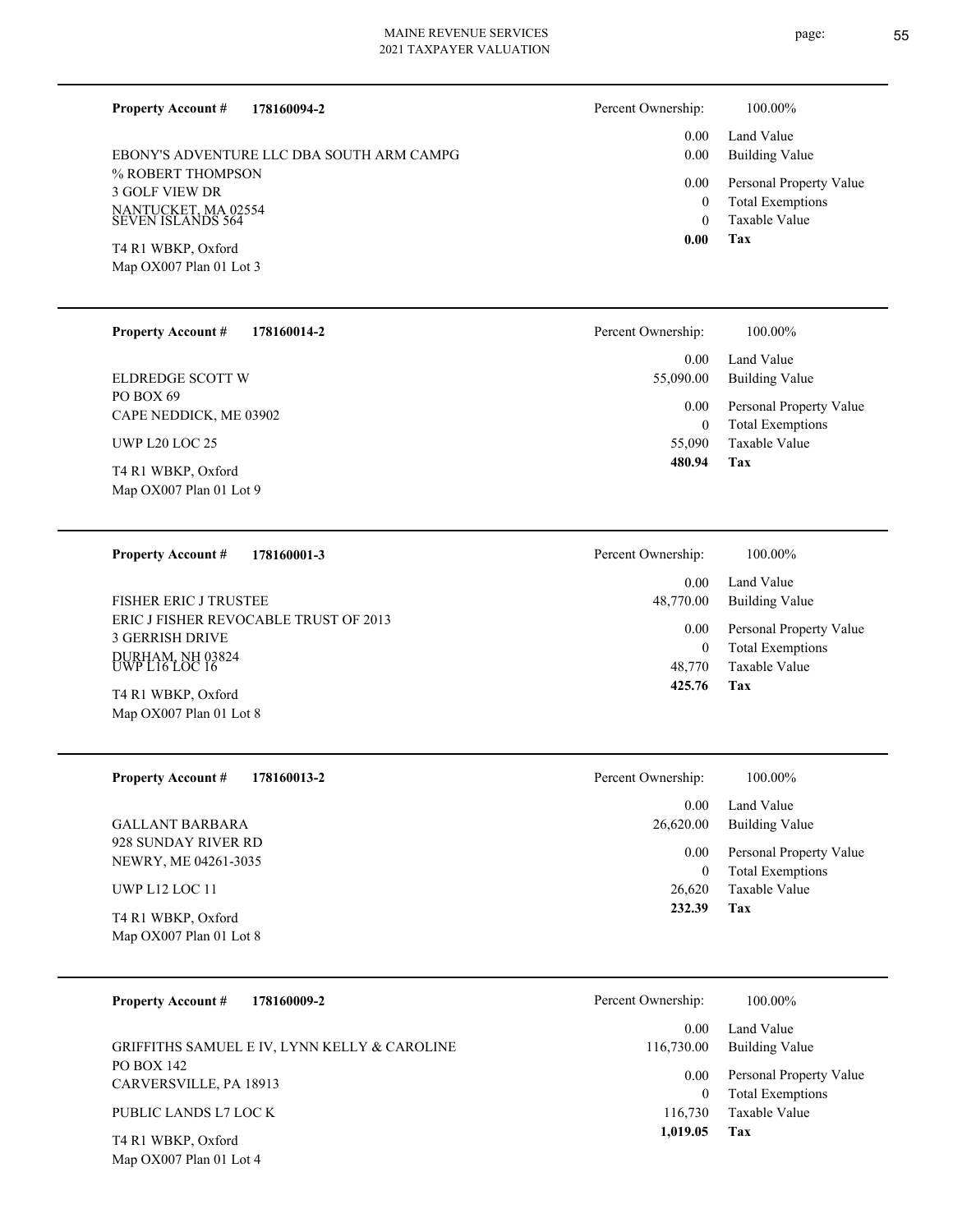**178160016-2 Property Account #**

MATTHEW & CHRISTOPHER 145 PENFIELD HILL ROAD PORTLAND, CT 06480 PUBLIC LANDS L3 LOC H GUILMETTE PAUL M DANIEL P

Map OX007 Plan 01 Lot 1 T4 R1 WBKP, Oxford

**178160017-2 Property Account #**

28 RIVER RD HAVERHILL, MA 01830 HARRIS LYDIA

UWP L5 LOC 4

Map OX007 Plan 01 Lot 8 T4 R1 WBKP, Oxford

### **178160095-6 Property Account #**

760 BROCKWAY ROAD HOPKINTON, NH 03229 HART JOHN E & DEBORAH T

UNION WATER POWER 28 LOC 20

Map OX007 Plan 01 Lot 9 T4 R1 WBKP, Oxford

**178160084-1 Property Account #**

116 LOON LAKE ROAD RANGELEY, ME 04970-4238 HENDERSON MORRIS & LINDA

SIX RIVERS LLLP L785 LOC N

Map OX007 Plan 01 Lot 13 T4 R1 WBKP, Oxford

### **178160021-1 Property Account #**

7105 OLD STAGE ROAD ROCKVILLE, MD 20852 LAKE W ANTHONY K & ANTONIA P

### PUBLIC LANDS L6 LOC J

Map OX007 Plan 01 Lot 1 T4 R1 WBKP, Oxford

| Percent Ownership: | 100.00%                 |
|--------------------|-------------------------|
| $0.00 -$           | Land Value              |
| 51,350.00          | Building Value          |
| $0.00\,$           | Personal Property Value |
| 0                  | <b>Total Exemptions</b> |
| 51,350             | Taxable Value           |
| 448.29             | Tax                     |

| Percent Ownership: | 100.00%                                            |
|--------------------|----------------------------------------------------|
| 0.00<br>35,140.00  | Land Value<br>Building Value                       |
| 0.00<br>0          | Personal Property Value<br><b>Total Exemptions</b> |
| 35,140             | Taxable Value                                      |
| 306.77             | Tax                                                |

| Percent Ownership:    | 100.00%                                            |
|-----------------------|----------------------------------------------------|
| $0.00 -$<br>85,050.00 | Land Value<br>Building Value                       |
| $0.00\,$<br>0         | Personal Property Value<br><b>Total Exemptions</b> |
|                       | 85,050 Taxable Value                               |
| 742.49                | Tax                                                |

| Percent Ownership:    | 100.00%                                            |
|-----------------------|----------------------------------------------------|
| $0.00 -$<br>65,460.00 | Land Value<br>Building Value                       |
| $0.00\,$<br>0         | Personal Property Value<br><b>Total Exemptions</b> |
| 65,460                | Taxable Value                                      |
| 571.47                | Tax                                                |

| Percent Ownership: | 100.00% |
|--------------------|---------|
|--------------------|---------|

| 0.00<br>98,820.00 | Land Value<br><b>Building Value</b> |
|-------------------|-------------------------------------|
| $0.00 -$          | Personal Property Value             |
| 0                 | <b>Total Exemptions</b>             |
| 98.820            | Taxable Value                       |
| 862.70            | Tax                                 |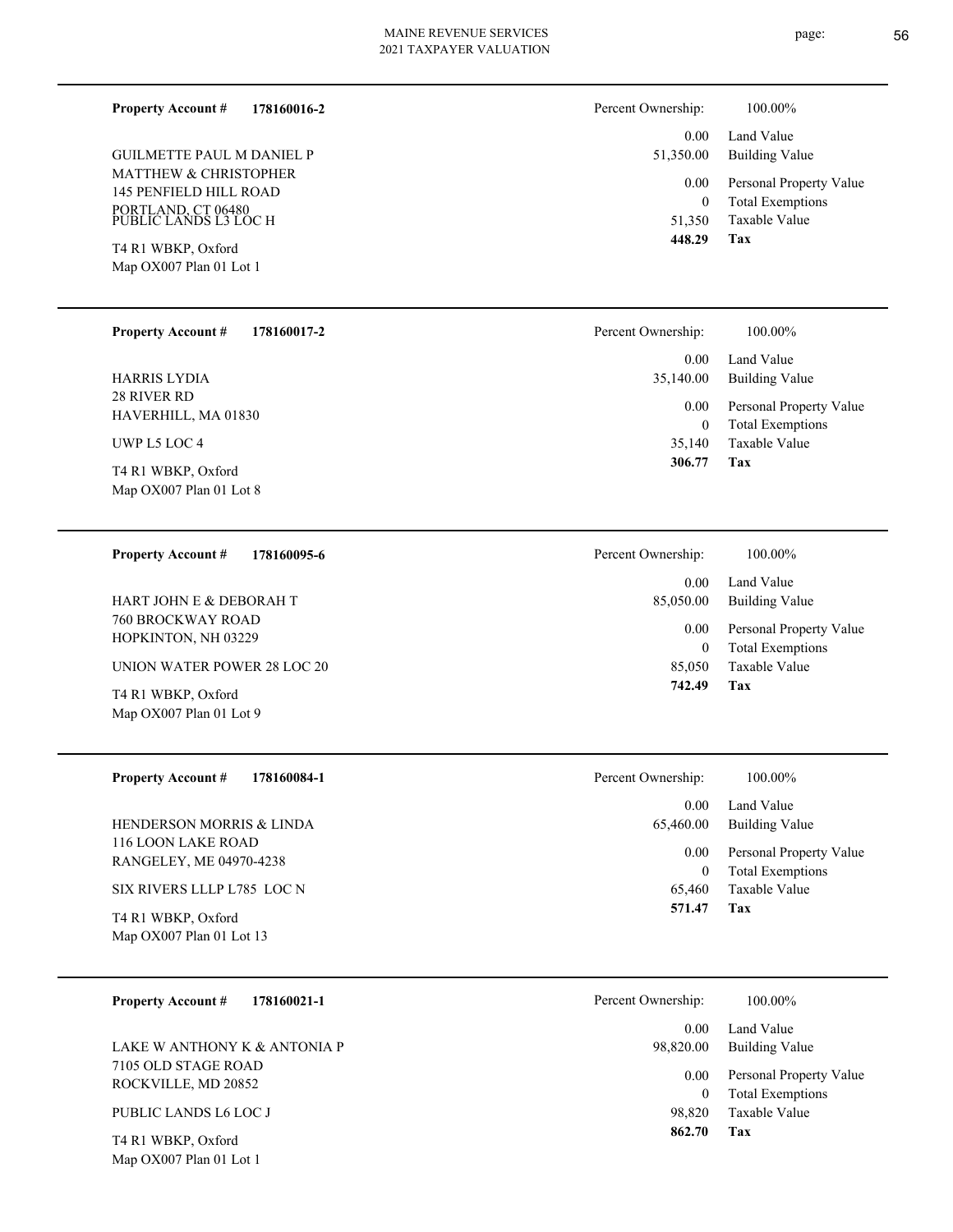page: 57

| 178160026-2<br><b>Property Account #</b><br>LANKEN MARY J & PAUL N<br>404 MAPLEWOOD AVE<br>MERION STATION, PA 19066<br>UWP L10 LOC 9<br>T4 R1 WBKP, Oxford<br>Map OX007 Plan 01 Lot 8                                            |                | Percent Ownership:<br>0.00<br>96,130.00<br>0.00<br>$\boldsymbol{0}$<br>96,130<br>839.21     | 100.00%<br>Land Value<br><b>Building Value</b><br>Personal Property Value<br><b>Total Exemptions</b><br><b>Taxable Value</b><br>Tax |
|----------------------------------------------------------------------------------------------------------------------------------------------------------------------------------------------------------------------------------|----------------|---------------------------------------------------------------------------------------------|-------------------------------------------------------------------------------------------------------------------------------------|
| <b>Property Account #</b><br>178160067-2<br><b>MAINE STATE OF</b><br><b>BUREAU OF PARKS &amp; LANDS</b><br>AUGUSTA, ME 04333<br>PUBLIC LANDS L2 LOC G<br>T4 R1 WBKP, Oxford<br>Map OX007 Plan 01 Lot 1<br><b>Exempt Property</b> |                | Percent Ownership:<br>0.00<br>17,050.00<br>0.00<br>17,050<br>$\mathbf{0}$<br>0.00           | 100.00%<br>Land Value<br><b>Building Value</b><br>Personal Property Value<br><b>Total Exemptions</b><br>Taxable Value<br>Tax        |
| <b>Property Account #</b><br>178160075-1<br><b>MAINE STATE OF</b><br>DEPT OF CONS-PARKS & LANDS<br><b>22 SHS</b><br>AUGUSTA, ME 04333<br>T4 R1 WBKP, Oxford<br>Map OX007 Plan 01 Lot 1<br><b>Exempt Property</b>                 | 3,458.08 Acres | Percent Ownership:<br>6,701,660.00<br>0.00<br>0.00<br>6,701,660<br>$\overline{0}$<br>0.00   | 100.00%<br>Land Value<br><b>Building Value</b><br>Personal Property Value<br><b>Total Exemptions</b><br>Taxable Value<br>Tax        |
| <b>Property Account #</b><br>178160082-1<br><b>MAINE STATE OF</b><br>DEPT OF CONS-PARKS & LANDS<br><b>22 SHS</b><br>AUGUSTA, ME 04333<br>T4 R1 WBKP, Oxford<br>Map OX007 Plan 01 Lot 11<br><b>Exempt Property</b>                | 270.00 Acres   | Percent Ownership:<br>1,908,180.00<br>0.00<br>0.00<br>1,908,180<br>$\overline{0}$<br>0.00   | 100.00%<br>Land Value<br><b>Building Value</b><br>Personal Property Value<br><b>Total Exemptions</b><br>Taxable Value<br>Tax        |
| 178162001-1<br><b>Property Account #</b><br><b>MAINE STATE OF</b><br>DEPT OF CONS-PARKS & LANDS<br><b>22 SHS</b><br>AUGUSTA, ME 04333<br>T4 R1 WBKP, Oxford<br>Map OX007 Plan 01 Lot 4 12<br><b>Exempt Property</b>              | 9,349.00 Acres | Percent Ownership:<br>22,846,750.00<br>0.00<br>0.00<br>22,846,750<br>$\overline{0}$<br>0.00 | 100.00%<br>Land Value<br><b>Building Value</b><br>Personal Property Value<br><b>Total Exemptions</b><br>Taxable Value<br><b>Tax</b> |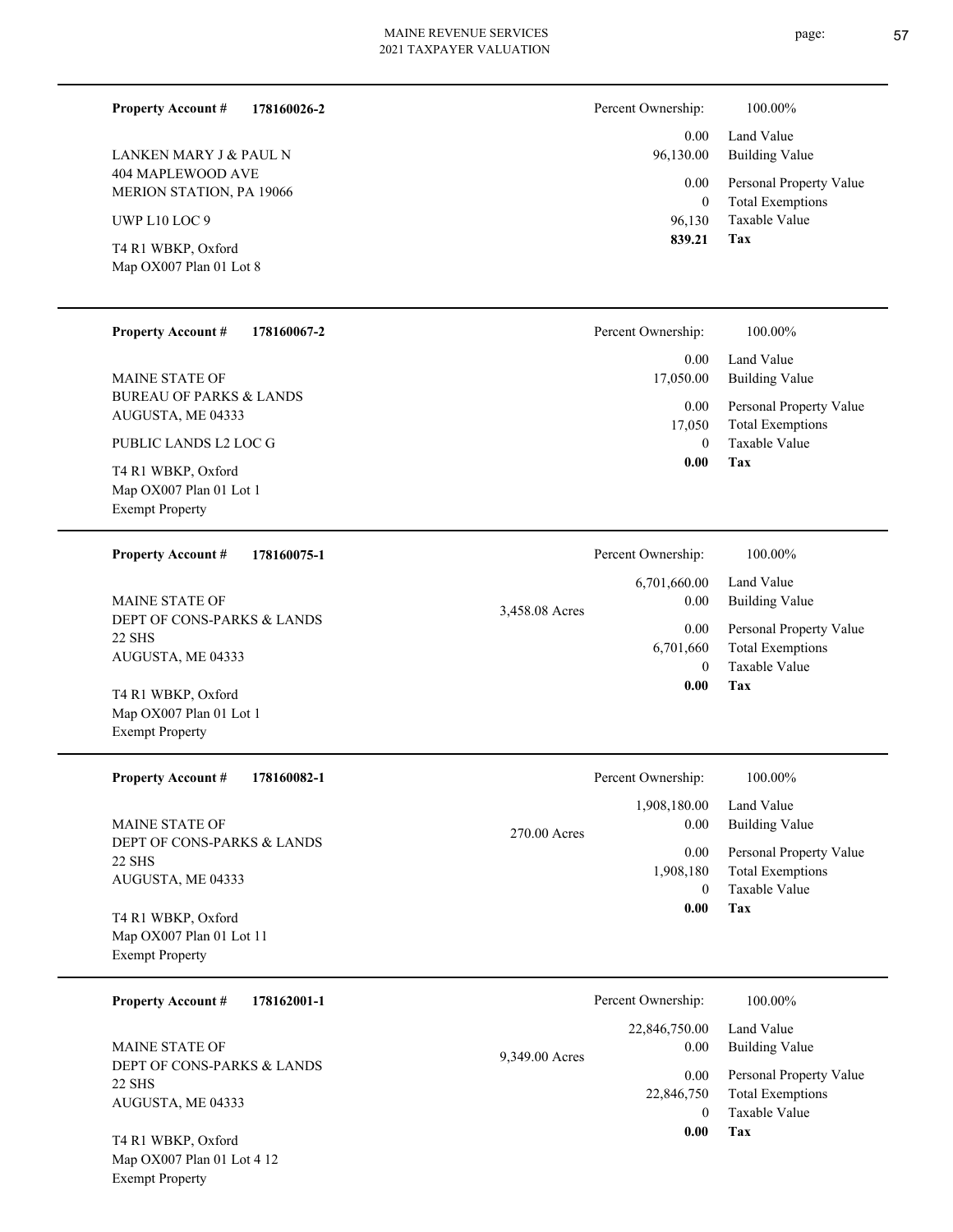page: 58

| <b>Property Account #</b><br>178160085-1 | Percent Ownership: | 100.00%                 |
|------------------------------------------|--------------------|-------------------------|
|                                          | 0.00               | Land Value              |
| <b>MEDINA SARAH</b>                      | 65,250.00          | <b>Building Value</b>   |
| 329 WESTERN AVE                          | 0.00               | Personal Property Value |
| DIXMONT, ME 04932-3605                   | $\theta$           | <b>Total Exemptions</b> |
| SIX RIVERS LLLP L788 LOC O               | 65,250             | Taxable Value           |
| T4 R1 WBKP, Oxford                       | 569.63             | <b>Tax</b>              |
| Map OX007 Plan 01 Lot 10                 |                    |                         |
| <b>Property Account #</b><br>178160098-1 | Percent Ownership: | 100.00%                 |
|                                          | 0.00               | Land Value              |
| MEFFERT WILLIAM I & CECILIA              | 189,450.00         | <b>Building Value</b>   |
| 2040 FOAL LN                             | 0.00               | Personal Property Value |
| CHARLOTTESVILLE, VA 22901-8850           | $\mathbf{0}$       | <b>Total Exemptions</b> |
| SIX RIVERS LLLP L804 LOC P               | 189,450            | Taxable Value           |

Map OX007 Plan 01 Lot 2 T4 R1 WBKP, Oxford

**178160010-1 Property Account #**

PO BOX 317 OQUOSSOC, ME 04964 MILLER WESLEY JR

PUBLIC LANDS L5 LOC I

Map OX007 Plan 01 Lot 1

**178160065-3 Property Account #**

MICHAEL D MOONEY REV TRUST PO BOX 392 MELVIN VILLAGE, NH 03850-0392 SIX RIVERS LLLP 557 LOC C MOONEY MICHAEL TRUSTEE

Map OX007 Plan 01 Lot 3 T4 R1 WBKP, Oxford

| <b>Property Account #</b>                                  | 178160030-1 | Percent Ownership: | 100.00%                                            |
|------------------------------------------------------------|-------------|--------------------|----------------------------------------------------|
|                                                            |             | 0.00               | Land Value                                         |
| <b>MOZISEK LARRY P</b>                                     |             | 35,590.00          | Building Value                                     |
| 363 MADISON AVE<br><b>BERLIN, NH 03570</b>                 |             | 0.00<br>0          | Personal Property Value<br><b>Total Exemptions</b> |
| UWP L3 LOC $6$                                             |             | 35,590             | Taxable Value                                      |
| $TA$ D <sub>1</sub> WD <sub>K</sub> D $Ov$ <sub>ford</sub> |             | 310.70             | Tax                                                |

T4 R1 WBKP, Oxford

Map OX007 Plan 01 Lot 8 T4 R1 WBKP, Oxford

| $0.00 -$  | Land Value              |
|-----------|-------------------------|
| 65,250.00 | <b>Building Value</b>   |
| $0.00\,$  | Personal Property Value |
| 0         | <b>Total Exemptions</b> |
| 65,250    | Taxable Value           |
| 569.63    | Tax                     |
|           |                         |

**Tax** Taxable Value Total Exemptions Personal Property Value Building Value Land Value 29,480 0  **257.36** 0.00 29,480.00 0.00 Percent Ownership:  $100.00\%$ 

**Tax**

 **1,653.90**

| 793.47                | Tax                          |
|-----------------------|------------------------------|
| 90,890                | Taxable Value                |
| 0                     | <b>Total Exemptions</b>      |
| $0.00\,$              | Personal Property Value      |
| $0.00 -$<br>90,890.00 | Land Value<br>Building Value |
| Percent Ownership:    | 100.00%                      |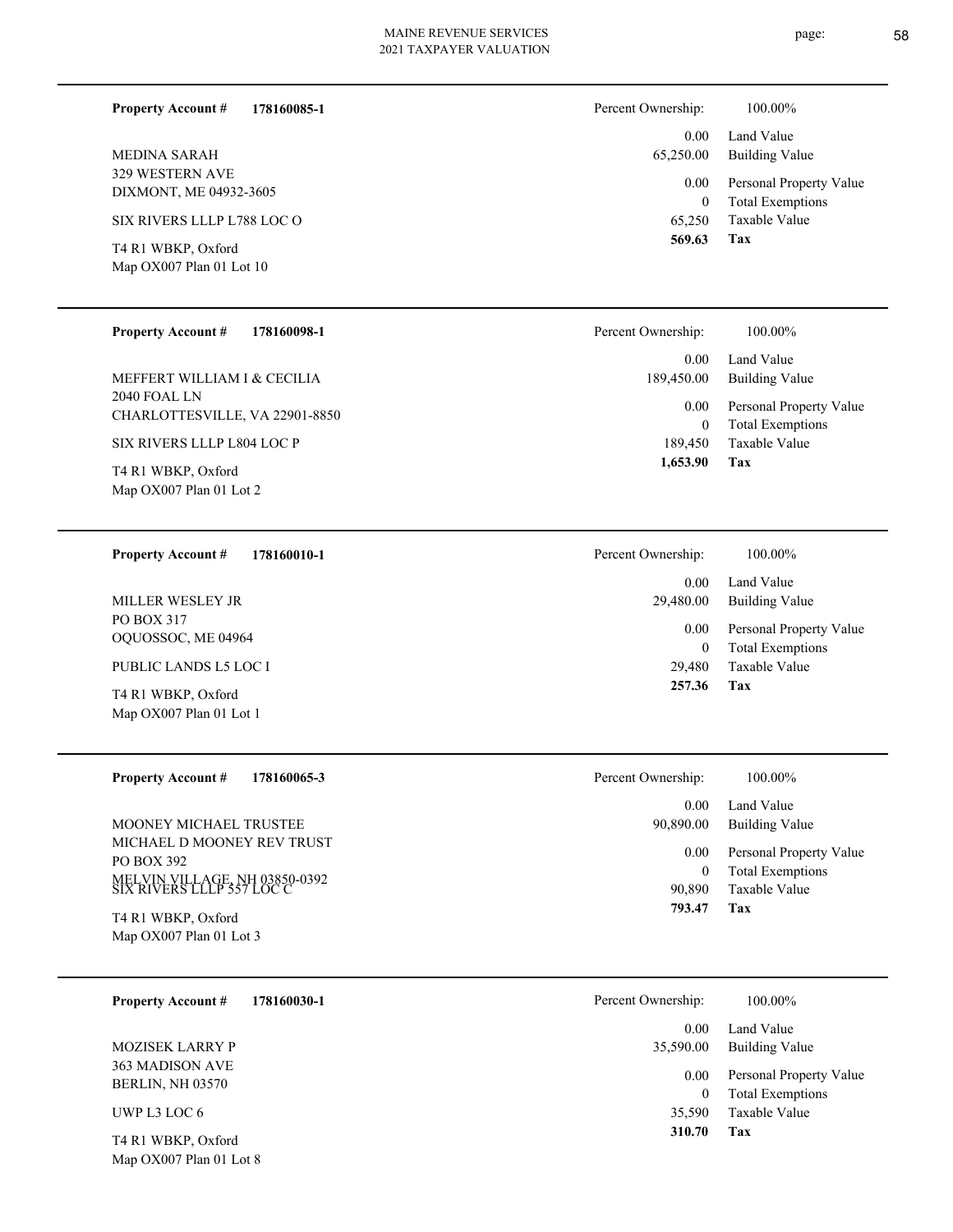| <b>Property Account #</b><br>178160032-2        | Percent Ownership:                                                         | 100.00%               |  |
|-------------------------------------------------|----------------------------------------------------------------------------|-----------------------|--|
|                                                 | 0.00 <sub>1</sub>                                                          | Land Value            |  |
| PEARSON BENJAMIN X                              | 64,440.00                                                                  | <b>Building Value</b> |  |
| 216 ROSS RD<br>DURHAM, ME 04222                 | Personal Property Value<br>$0.00\,$<br><b>Total Exemptions</b><br>$\theta$ |                       |  |
| SIX RIVERS LLLP L 555 LOC A                     | 64,440                                                                     | Taxable Value         |  |
| T4 R1 WBKP, Oxford<br>Map $OX007$ Plan 01 Lot 3 | 562.56                                                                     | Tax                   |  |
|                                                 |                                                                            |                       |  |
| <b>Property Account #</b><br>178160066-1        | Percent Ownership:                                                         | 100.00%               |  |

162 LONG HILL RD GRAY, ME 04039-9579 PEDERSEN DAVID & LUCY

UWP L8 LOC 2

Map OX007 Plan 01 Lot 8 T4 R1 WBKP, Oxford

**178160027-3 Property Account #**

659 MOUNT MORIAH ROAD PELL CITY, AL 35125 PINARD ROBERT A

PUBLIC LANDS L8 LOC L

Map OX007 Plan 01 Lot 4 T4 R1 WBKP, Oxford

Map OX007 Plan 01 Lot 3

| Percent Ownership: | 100.00%                 |
|--------------------|-------------------------|
| 0.00               | Land Value              |
| 39,090.00          | Building Value          |
| 0.00               | Personal Property Value |
| 0                  | <b>Total Exemptions</b> |

**Tax**

 28,000 0

0.00

28,000.00

 **244.44**

0.00 Land Value

Taxable Value Total Exemptions Personal Property Value

Building Value

| 39,090 | Taxable Value |
|--------|---------------|
| 341.26 | Tax           |

| <b>Property Account #</b><br>178162002-1 | Percent Ownership:                                | 100.00%                      |
|------------------------------------------|---------------------------------------------------|------------------------------|
| RANGELEY LAKES HERITAGE TRUST            | 21,471.00<br>Tree Growth<br>0.00<br>$44.00$ Acres | Land Value<br>Building Value |
| 2424 MAIN ST<br>RANGELEY, ME 04970-4024  | 0.00                                              | Personal Property Value      |
|                                          | 0                                                 | <b>Total Exemptions</b>      |
|                                          | 21.471                                            | Taxable Value                |
| T4 R1 WBKP, Oxford                       | 187.44                                            | Tax                          |
| Map OX007 Plan 01 Lot 8.1 9.1 8.2        |                                                   |                              |

| 178160068-3<br><b>Property Account #</b>                                                                | Percent Ownership: | 100.00%                                                             |
|---------------------------------------------------------------------------------------------------------|--------------------|---------------------------------------------------------------------|
|                                                                                                         | 0.00               | Land Value                                                          |
| RICHARDSON LAKE CAMP TRUST                                                                              | 78,270.00          | Building Value                                                      |
| C/O JOHN THURSTON<br><b>206 HOOPER LEDGE ROAD</b><br>SOUTH PARIS, ME 04281<br>SIX RIVERS LLLP 556 LOC B | 0.00<br>78,270     | Personal Property Value<br><b>Total Exemptions</b><br>Taxable Value |
| T4 R1 WBKP, Oxford                                                                                      | 683.30             | Tax                                                                 |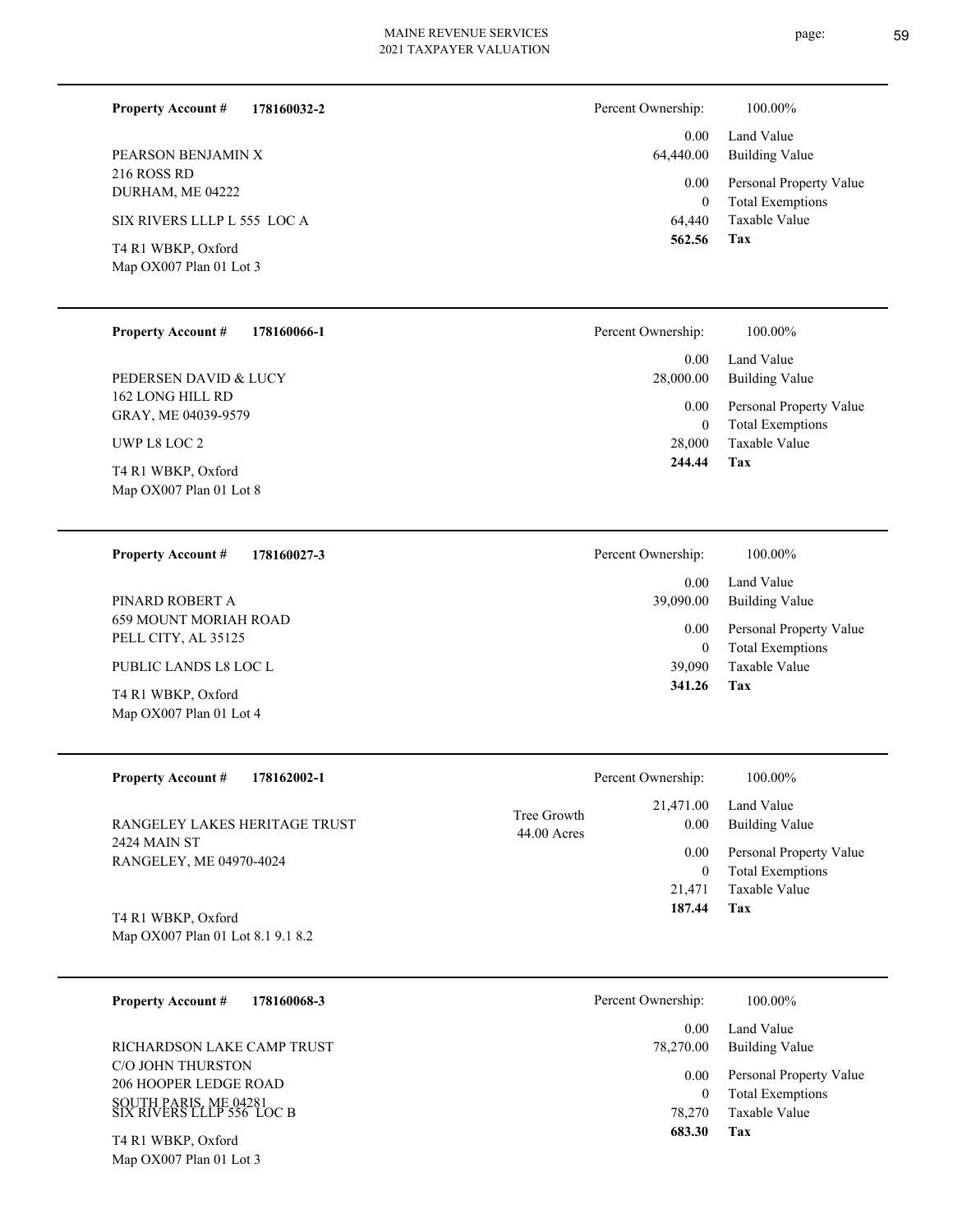**178160007-3**

**Property Account #**

Percent Ownership:  $100.00\%$ 

| RICHARDSON LAKE, LLC<br>39 5TH AVENUE PH<br>#15 A<br>NEW YORK, NY 10003<br>T4 R1 WBKP, Oxford<br>Map OX007 Plan 01 Lot 1.2<br>178160028-4<br><b>Property Account #</b><br>SAFERSTEIN SUSAN & STEPHEN COMEAU<br><b>36 PHEASANT WAY</b><br>SOUTH BURLINGSTON, VT 05403 | 357,100.00<br>400,040.00<br>7.53 Acres<br>0.00<br>757,140<br>6,609.83<br>Percent Ownership:<br>0.00<br>80,960.00<br>0.00 | Land Value<br><b>Building Value</b><br>Personal Property Value<br><b>Total Exemptions</b><br>$\boldsymbol{0}$<br>Taxable Value<br>Tax<br>100.00%<br>Land Value<br><b>Building Value</b><br>Personal Property Value<br><b>Total Exemptions</b><br>$\boldsymbol{0}$ |
|----------------------------------------------------------------------------------------------------------------------------------------------------------------------------------------------------------------------------------------------------------------------|--------------------------------------------------------------------------------------------------------------------------|-------------------------------------------------------------------------------------------------------------------------------------------------------------------------------------------------------------------------------------------------------------------|
| <b>UWP L19 LOC 24</b><br>T4 R1 WBKP, Oxford<br>Map OX007 Plan 01 Lot 9                                                                                                                                                                                               | 80,960<br>706.78                                                                                                         | Taxable Value<br>Tax                                                                                                                                                                                                                                              |
| 178160055-2<br><b>Property Account #</b><br><b>SIX RIVERS LLLP</b><br>112 BROADWAY<br>BANGOR, ME 04401<br>T4 R1 WBKP, Oxford<br>Map OX007 Plan 01 Lot 2 3 10 13                                                                                                      | Percent Ownership:<br>2,806,893.00<br>Tree Growth<br>0.00<br>6,675.06 Acres<br>0.00<br>2,806,893<br>24,504.18            | 100.00%<br>Land Value<br><b>Building Value</b><br>Personal Property Value<br><b>Total Exemptions</b><br>$\boldsymbol{0}$<br>Taxable Value<br>Tax                                                                                                                  |
| <b>Property Account #</b><br>178160002-5<br>ST JOHN WILLIAM H<br><b>369 SCHOOL STREET</b><br>WELD, ME 04285<br>UWP L15 LOC 14<br>T4 R1 WBKP, Oxford<br>Map OX007 Plan 01 Lot 8                                                                                       | Percent Ownership:<br>0.00<br>23,160.00<br>0.00<br>23,160<br>202.19                                                      | 100.00%<br>Land Value<br><b>Building Value</b><br>Personal Property Value<br><b>Total Exemptions</b><br>$\boldsymbol{0}$<br>Taxable Value<br>Tax                                                                                                                  |
| <b>Property Account #</b><br>178160033-2<br>STEPHEN PHILLIPS MEMORIAL PRESERVE LLC<br>C/O LORING WOLCOTT & COOLIDGE TRUST<br><b>230 CONGRESS STREET</b><br>BOSTON, MA 02110<br>OPEN SPACE 413 AC<br>T4 R1 WBKP, Oxford<br>Map OX007 Plan 01 Lot 6 7                  | Percent Ownership:<br>236,881.00<br>80,840.00<br>417.00 Acres<br>0.00<br>317,721<br>2,773.70                             | 100.00%<br>Land Value<br><b>Building Value</b><br>Personal Property Value<br><b>Total Exemptions</b><br>$\boldsymbol{0}$<br>Taxable Value<br>Tax                                                                                                                  |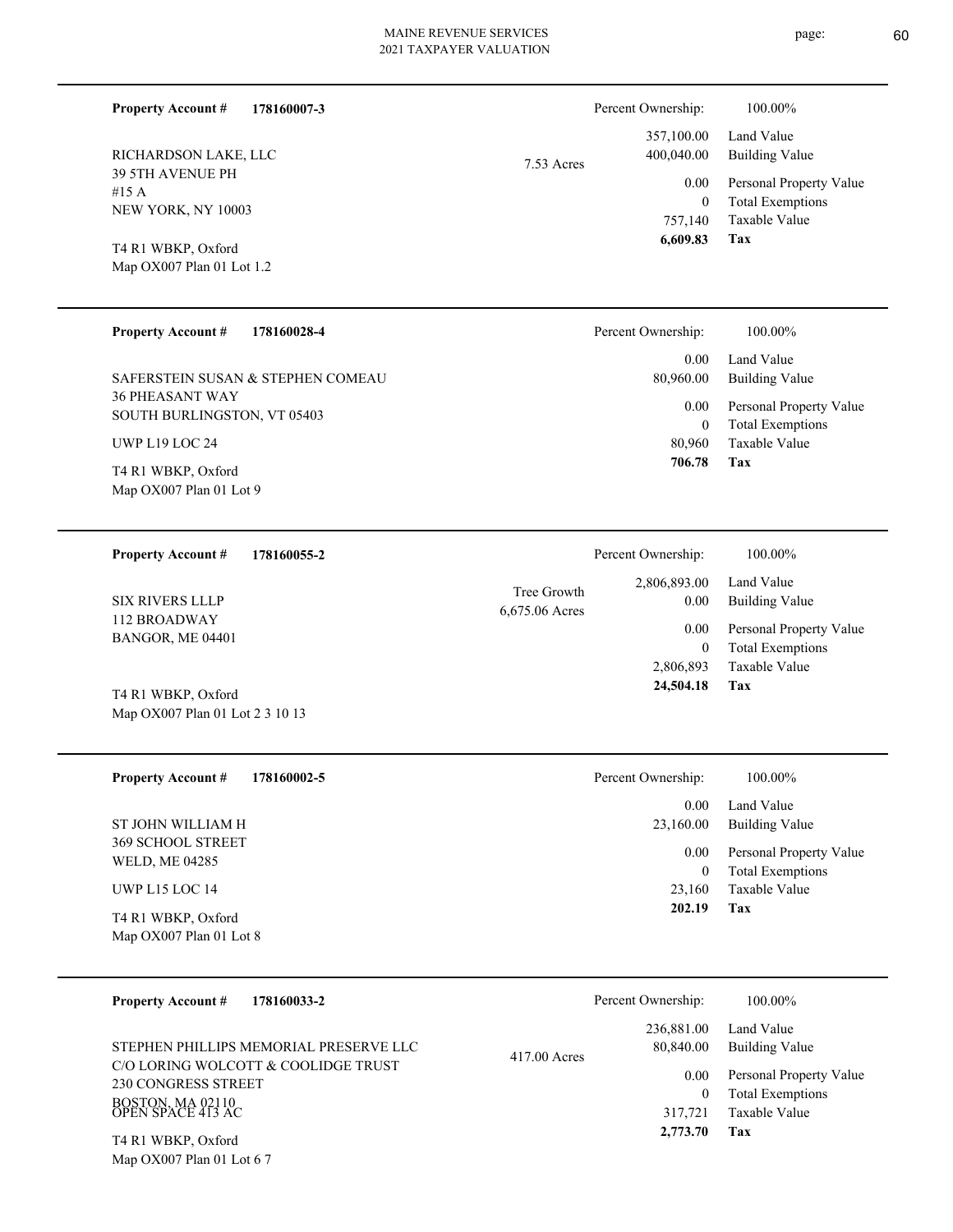| <b>Property Account #</b>                       | 178160077-3                            |                    | Percent Ownership:                  | 100.00%                                            |
|-------------------------------------------------|----------------------------------------|--------------------|-------------------------------------|----------------------------------------------------|
| STEPHEN PHILLIPS MEMORIAL PRESERVE LLC          | 210.00 Acres                           | 107,100.00<br>0.00 | Land Value<br><b>Building Value</b> |                                                    |
| 230 CONGRESS STREET                             | C/O LORING WOLCOTT & COOLIDGE TRUST    |                    | 0.00<br>$\mathbf{0}$                | Personal Property Value<br><b>Total Exemptions</b> |
| BOSTON, MA 02110<br>OPEN SPACE 210 AC           |                                        |                    | 107,100<br>934.98                   | Taxable Value                                      |
| T4 R1 WBKP, Oxford<br>Map OX007 Plan 01 Lot 5   |                                        |                    |                                     | Tax                                                |
|                                                 |                                        |                    |                                     |                                                    |
| <b>Property Account #</b>                       | 178160079-3                            |                    | Percent Ownership:                  | 100.00%                                            |
|                                                 | STEPHEN PHILLIPS MEMORIAL PRESERVE LLC | 588.00 Acres       | 317,780.00<br>0.00                  | Land Value<br><b>Building Value</b>                |
| 230 CONGRESS STREET                             | C/O LORING WOLCOTT & COOLIDGE TRUST    |                    | 0.00<br>$\mathbf{0}$                | Personal Property Value<br><b>Total Exemptions</b> |
| BOSTON, MA 02110<br>OPEN SPACE 578 AC           |                                        |                    | 317,780<br>2,774.22                 | <b>Taxable Value</b><br>Tax                        |
| T4 R1 WBKP, Oxford<br>Map OX007 Plan 01 Lot 1.1 |                                        |                    |                                     |                                                    |
|                                                 |                                        |                    |                                     |                                                    |
| <b>Property Account #</b>                       | 178160022-2                            |                    | Percent Ownership:                  | 100.00%                                            |
| <b>SULLIVAN JOHN</b>                            |                                        |                    | 0.00<br>42,830.00                   | Land Value<br><b>Building Value</b>                |
| P.O BOX 177<br>CAPE NEDDICK, ME 03902           |                                        |                    | 0.00<br>$\mathbf{0}$                | Personal Property Value<br><b>Total Exemptions</b> |
| UWP L14 LOC 13                                  |                                        |                    | 42,830<br>373.91                    | Taxable Value<br>Tax                               |
| T4 R1 WBKP, Oxford<br>Map OX007 Plan 01 Lot 8   |                                        |                    |                                     |                                                    |
|                                                 |                                        |                    |                                     |                                                    |
| <b>Property Account #</b>                       | 178160031-2                            |                    | Percent Ownership:                  | 100.00%                                            |
| <b>SWAIN PETER</b>                              |                                        |                    | 0.00<br>54,170.00                   | Land Value<br><b>Building Value</b>                |
| 26 SHADOW FARM WAY<br>WAKEFIELD, RI 02879-3631  |                                        |                    | 0.00<br>$\mathbf{0}$                | Personal Property Value<br><b>Total Exemptions</b> |
| BIF II US RENEWABLE L26 LOC 19                  |                                        |                    | 54,170                              | Taxable Value                                      |
| T4 R1 WBKP, Oxford<br>Map OX007 Plan 01 Lot 9   |                                        |                    | 472.90                              | Tax                                                |
|                                                 |                                        |                    |                                     |                                                    |
| <b>Property Account #</b>                       | 178162004-3                            |                    | Percent Ownership:                  | 100.00%                                            |
| THE UNION WATER POWER COMPANY                   |                                        | $0.20$ Acres       | 170.00<br>0.00                      | Land Value<br><b>Building Value</b>                |
| <b>83 EDISON DRIVE</b><br>AUGUSTA, ME 04336     |                                        |                    | 0.00<br>$\mathbf{0}$                | Personal Property Value<br><b>Total Exemptions</b> |
|                                                 |                                        |                    | 170<br>1.48                         | Taxable Value<br><b>Tax</b>                        |
|                                                 |                                        |                    |                                     |                                                    |

Map OX007 Plan 01 Lot 29.11 T4 R1 WBKP, Oxford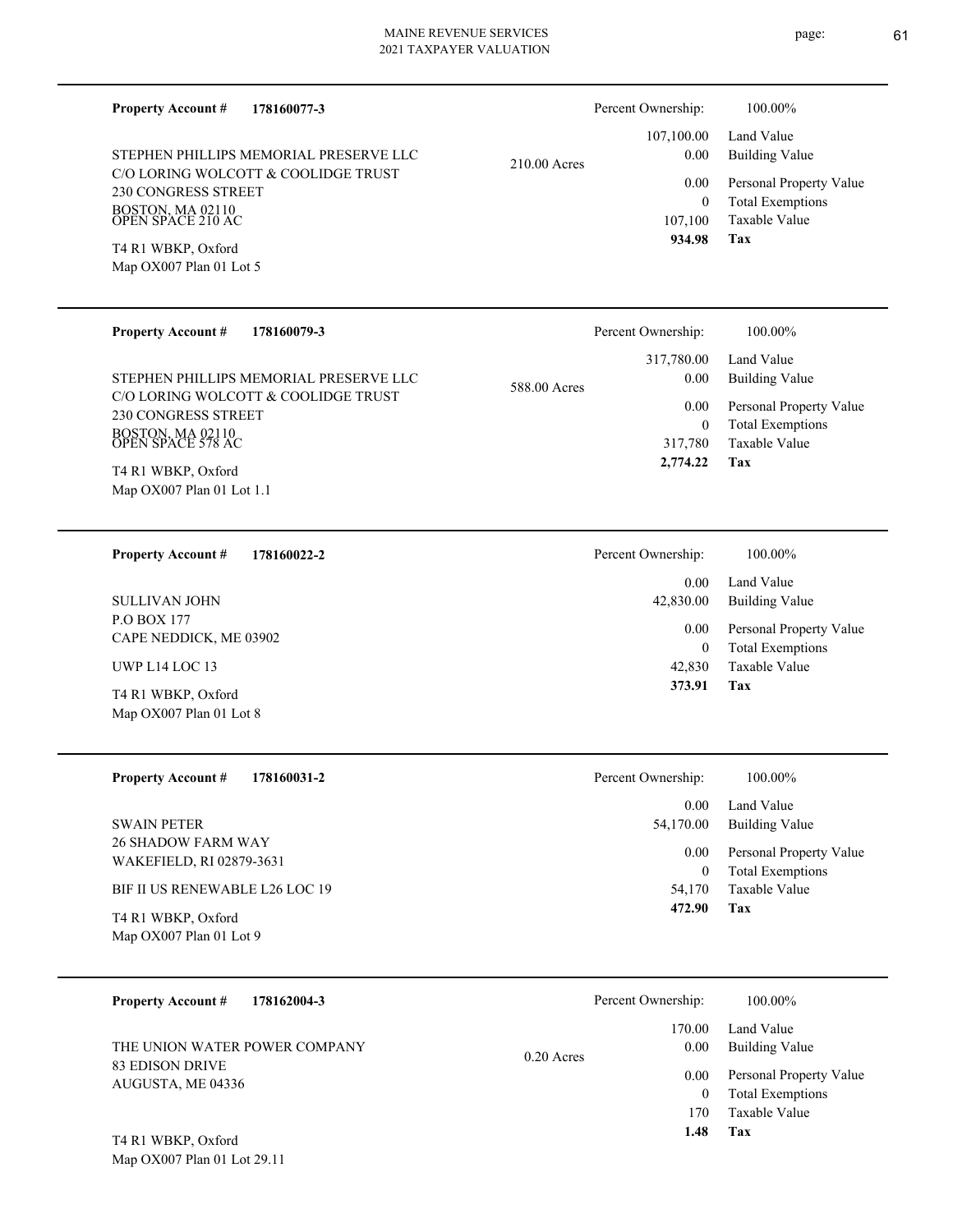**Tax 17.72**

2,030 Taxable Value 0 Total Exemptions

| <b>Property Account #</b>                     | 178160024-4 | Percent Ownership:       | 100.00%                                            |
|-----------------------------------------------|-------------|--------------------------|----------------------------------------------------|
|                                               |             | 0.00                     | Land Value                                         |
| <b>TILTON MERLE S</b>                         |             | 74,610.00                | <b>Building Value</b>                              |
| 1491 EAST SIDE RIVER ROAD<br>DUMMER, NH 03588 |             | $0.00\,$<br>$\mathbf{0}$ | Personal Property Value<br><b>Total Exemptions</b> |
| UWP L18 LOC 23, DAM                           |             | 74,610                   | Taxable Value                                      |
| T4 R1 WBKP, Oxford<br>Map OX007 Plan 01 Lot 9 |             | 651.35                   | Tax                                                |
|                                               |             |                          |                                                    |

| <b>Property Account #</b><br>178160083-4                                                                                | Percent Ownership:                     | 100.00%                                                                    |
|-------------------------------------------------------------------------------------------------------------------------|----------------------------------------|----------------------------------------------------------------------------|
|                                                                                                                         | 0.00                                   | Land Value                                                                 |
| TILTON MERLE S                                                                                                          | 3,520.00                               | <b>Building Value</b>                                                      |
| 1491 EAST SIDE RIVER ROAD<br>DUMMER, NH 03588<br><b>UWP L18 LOC 21</b><br>T4 R1 WBKP, Oxford<br>Map OX007 Plan 01 Lot 9 | 0.00<br>$\mathbf{0}$<br>3,520<br>30.73 | Personal Property Value<br><b>Total Exemptions</b><br>Taxable Value<br>Tax |
| <b>Property Account #</b><br>178160018P-1                                                                               | Percent Ownership:                     | 100.00%                                                                    |
|                                                                                                                         | 0.00                                   | Land Value                                                                 |
| UNION WATER POWER CO                                                                                                    | 0.00                                   | <b>Building Value</b>                                                      |
| CO AVANGRID MANAGEMENT CO LOCAL TAX<br>$\alpha$ ur $\alpha$ rny $\alpha$ rnigen $\epsilon$ gu et $\alpha$ on            | 2,030.00                               | Personal Property Value                                                    |

Map OX007 T4 R1 WBKP, Oxford

Map OX007 Plan 01 Lot 8

PORTLAND, ME 04101 UPPER DAM

ONE CITY CENTER 5TH FLOOR

| <b>Property Account #</b><br>178160069-1                                                                                                                                  | Percent Ownership:                                                                                           | 100.00%                                                                                                    |
|---------------------------------------------------------------------------------------------------------------------------------------------------------------------------|--------------------------------------------------------------------------------------------------------------|------------------------------------------------------------------------------------------------------------|
| UNION WATER POWER CO<br>C/O AVANGRID MANAGEMENT CO LOCAL TAX<br>5TH FLOOR ONE CITY CENTER<br>PORTLAND, ME 04101<br>DAM<br>T4 R1 WBKP, Oxford<br>Map OX007 Plan 01 Lot 8 9 | 978,824.00<br>Tree Growth<br>149,240.00<br>184.46 Acres<br>0.00<br>$\boldsymbol{0}$<br>1,128,064<br>9,848.00 | Land Value<br>Building Value<br>Personal Property Value<br><b>Total Exemptions</b><br>Taxable Value<br>Tax |

| 178160070-3<br><b>Property Account #</b> | Percent Ownership:<br>100.00%                                          |  |
|------------------------------------------|------------------------------------------------------------------------|--|
|                                          | Land Value<br>0.00                                                     |  |
| <b>VERRILLO LEWIS</b>                    | Building Value<br>57,680.00                                            |  |
| 56 FALL LANE<br>PORTLAND, ME 04103       | Personal Property Value<br>0.00<br><b>Total Exemptions</b><br>$\theta$ |  |
| UWP L <sub>17</sub> LOC 15               | Taxable Value<br>57,680                                                |  |
| T4 R1 WBKP, Oxford                       | Tax<br>503.55                                                          |  |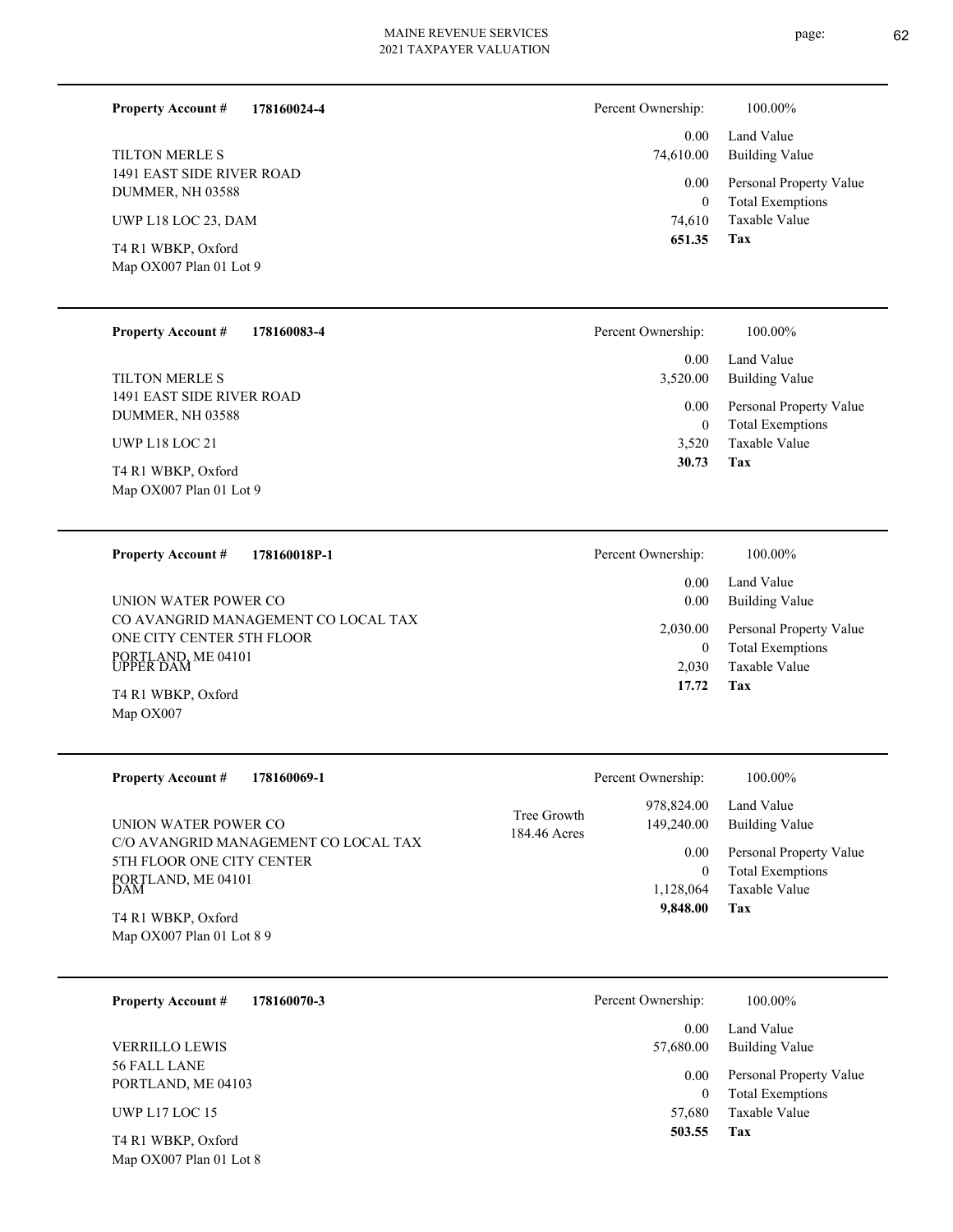| 178160071-2<br><b>Property Account #</b> | Percent Ownership:         | 100.00%                                            |
|------------------------------------------|----------------------------|----------------------------------------------------|
|                                          | 0.00                       | Land Value                                         |
| WHITE LINWOOD E & MARY JEAN TRUSTEES     | 100,660.00                 | Building Value                                     |
| 15 CEDAR ST<br><b>ORONO, ME 04473</b>    | $0.00\,$<br>$\overline{0}$ | Personal Property Value<br><b>Total Exemptions</b> |
| UWP L11 LOC 10                           | 100,660                    | Taxable Value                                      |
| T4 R1 WBKP, Oxford                       | 878.76                     | Tax                                                |
| Map OX007 Plan 01 Lot 8                  |                            |                                                    |
| <b>Property Account #</b><br>178160096-2 | Percent Ownership:         | 100.00%                                            |

414 BUTTONBALL LANE GLASTONBURY, CT 06033 WHITE MARK W & ELLEN B

UWP UPPER DAM, ISLAND LOC P

Map OX007 Plan 01 Lot 9 T4 R1 WBKP, Oxford

| Ownership: | 100.00%                 |
|------------|-------------------------|
| 0.00       | Land Value              |
| 60,680.00  | Building Value          |
| $0.00\,$   | Personal Property Value |
| 0          | <b>Total Exemptions</b> |
| 60.680     | Taxable Value           |
| 529.74     | Tax                     |

| 178160020-2<br><b>Property Account #</b>        | Percent Ownership:<br>100.00%                                          |
|-------------------------------------------------|------------------------------------------------------------------------|
|                                                 | Land Value<br>0.00                                                     |
| WHITTIER G DOUGLAS & CAROL B                    | Building Value<br>50,280.00                                            |
| <b>283 MEMORIAL DRIVE</b><br>WINTHROP, ME 04364 | Personal Property Value<br>0.00<br><b>Total Exemptions</b><br>$\Omega$ |
| UWP L6 LOC 3                                    | Taxable Value<br>50,280                                                |
| T4 R1 WBKP, Oxford                              | 438.94<br>Tax                                                          |
| Map OX007 Plan 01 Lot 8                         |                                                                        |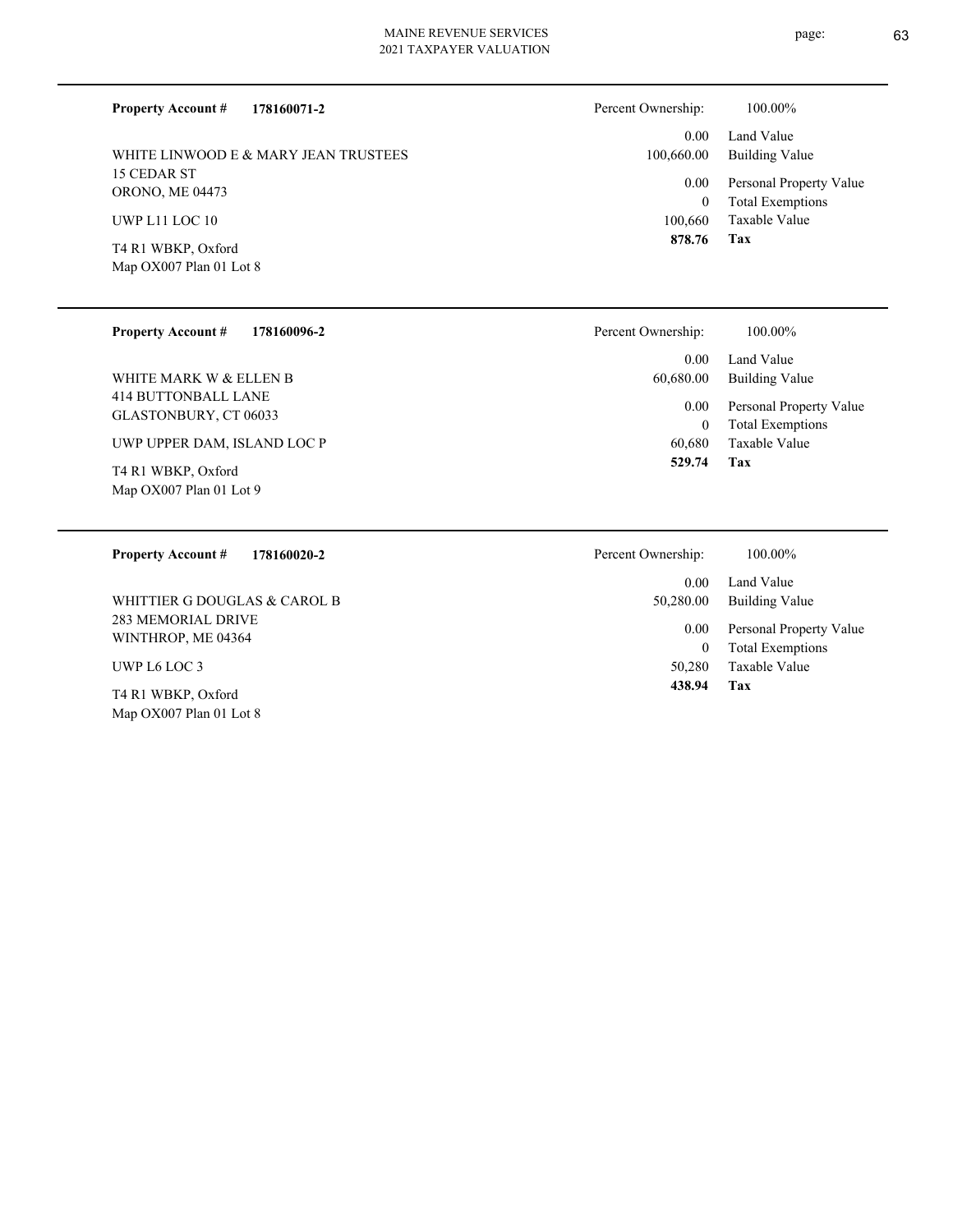# **Totals for: T4 R1 WBKP, Oxford**

 **21,224.13 acres**

 **57,465,509.00 Land Value 3,626,510.00 Building Value 2,030.00 Personal Property Value 31,473,640.00 Total Exemptions 258,586 Tax Taxable Value 29,620,409.00**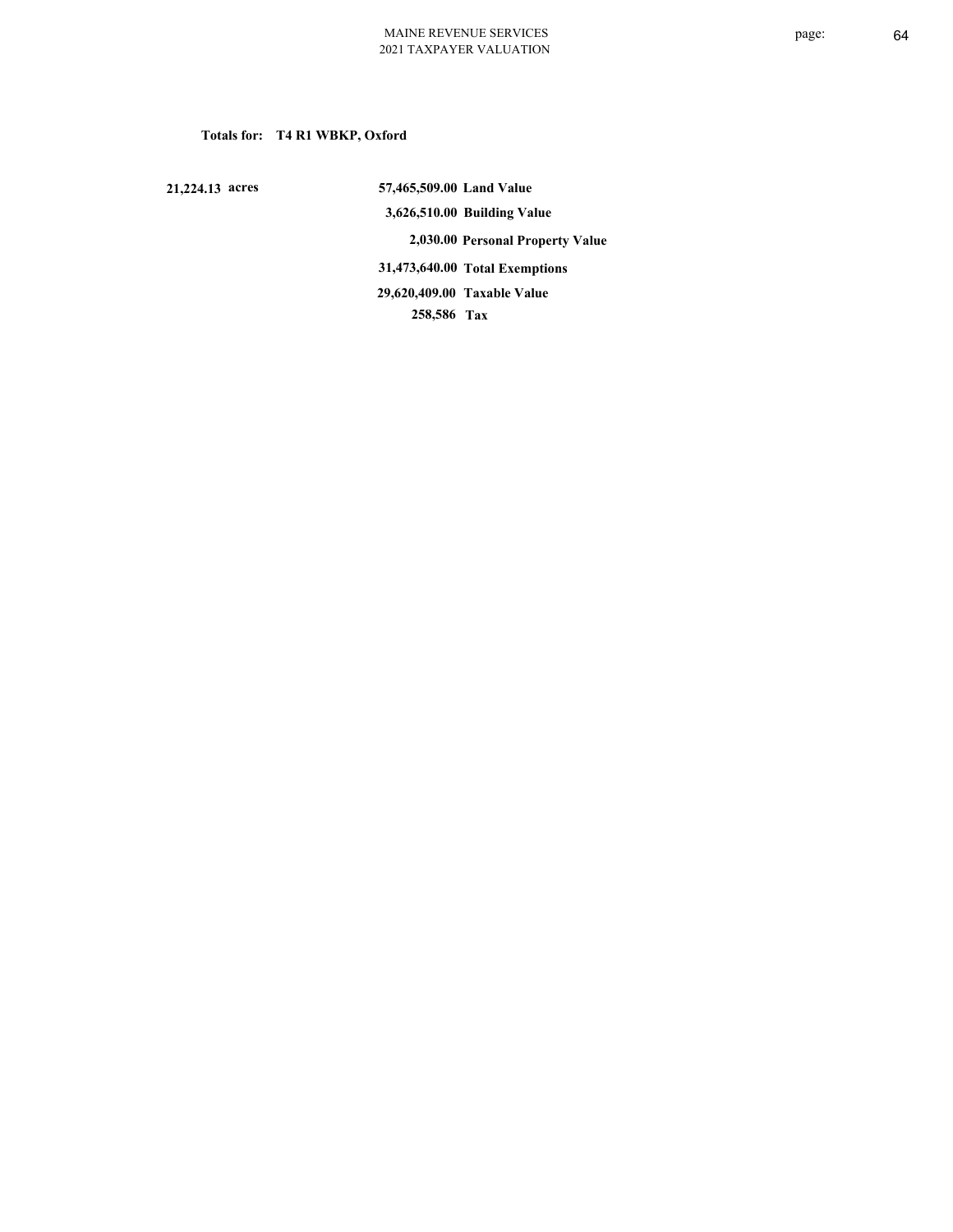**178010001-4 Property Account #**

214 PROSPECT STREET WESTBROOK, ME 04092-2648 ANTHONY THOMAS E & JOHN R BEAUDOIN

PUBLIC LANDS L1W LOC S

Map OX008 Plan 03 Lot 1 T4 R2 WBKP, Oxford

| Percent Ownership: | 100.00%                 |
|--------------------|-------------------------|
| 0.00               | Land Value              |
| 26,920.00          | <b>Building Value</b>   |
| 0.00               | Personal Property Value |
| 0                  | <b>Total Exemptions</b> |
| 26,920             | Taxable Value           |
| 235.01             | Tax                     |

| <b>Property Account #</b><br>178010075-1 | Percent Ownership:             | 100.00%                                            |
|------------------------------------------|--------------------------------|----------------------------------------------------|
| ARTANDI SUSAN & CATHI RAGSDALE           | 237,200.00<br>235,230.00       | Land Value<br>Building Value                       |
| 35 HARDY DR<br>PRINCETON, NJ 08540       | 1.32 Acres<br>0.00<br>$\theta$ | Personal Property Value<br><b>Total Exemptions</b> |
|                                          | 472,430                        | Taxable Value                                      |
| T4 R2 WBKP, Oxford                       | 4,124.31                       | Tax                                                |
| Map $OX008$ Plan 05 Lot 3                |                                |                                                    |

**178010092-2 Tax** Taxable Value Total Exemptions Personal Property Value Building Value Land Value 35 HARDY DR PRINCETON, NJ 08540 **Property Account #** T4 R2 WBKP, Oxford ARTANDI SUSAN & CATHI RAGSDALE 228,590 0  **1,995.59** 228,590.00 0.00 0.00 1.85 Acres Percent Ownership:  $100.00\%$ 

Map OX008 Plan 04 Lot 7.4

| <b>Property Account #</b><br>178010002-1 | Percent Ownership:        | 100.00%                 |
|------------------------------------------|---------------------------|-------------------------|
|                                          | 221,950.00                | Land Value              |
| BACHMAN LEONARD ET AL                    | 97,860.00<br>$0.90$ Acres | Building Value          |
| 8100 CONNECTICUT AVE APT 1512            | 0.00                      | Personal Property Value |
| CHEVY CHASE, MD 20815                    | $\theta$                  | <b>Total Exemptions</b> |
|                                          | 319,810                   | Taxable Value           |
| T4 R2 WBKP, Oxford                       | 2,791.94                  | Tax                     |
| Map OX008 Plan 02 Lot 2                  |                           |                         |

| <b>Property Account #</b><br>178010037-2     | Percent Ownership:                    | 100.00%                                            |
|----------------------------------------------|---------------------------------------|----------------------------------------------------|
| BARNING BENJAMIN Z & SARAH E                 | 299,520.00<br>83,460.00<br>2.47 Acres | Land Value<br>Building Value                       |
| <b>44 BIRCH TERRACE</b><br>OAKDALE, CT 06370 | 0.00<br>$\overline{0}$                | Personal Property Value<br><b>Total Exemptions</b> |
| T4 R2 WBKP, Oxford                           | 382,980<br>3,343.42                   | Taxable Value<br>Tax                               |

Map OX008 Plan 04 Lot 6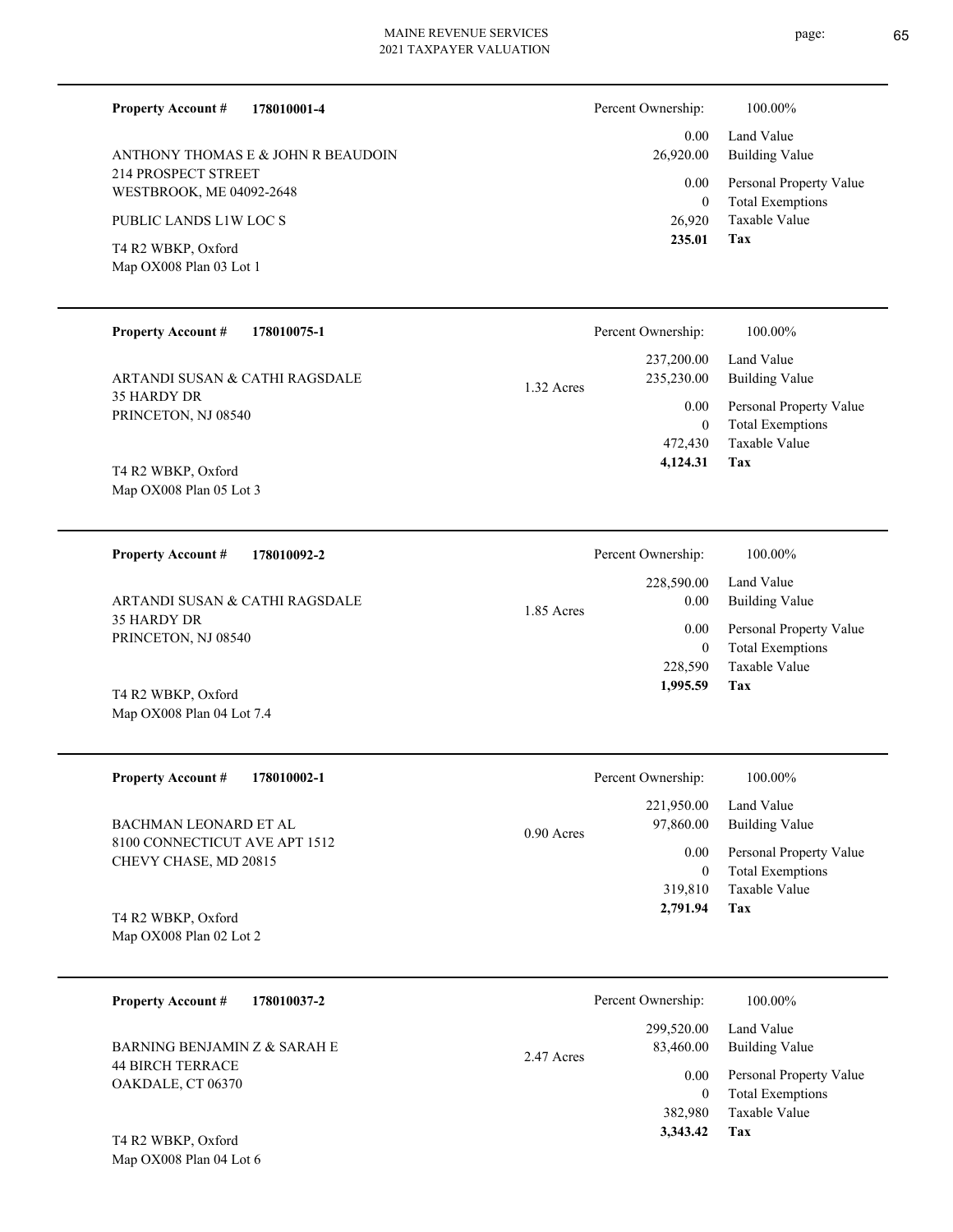page: 66

**Tax 2,943.23**

337,140 Taxable Value

| 178010017-3<br><b>Property Account #</b>                                                                                       | Percent Ownership:                                            | 100.00%                                                                                                    |
|--------------------------------------------------------------------------------------------------------------------------------|---------------------------------------------------------------|------------------------------------------------------------------------------------------------------------|
| <b>BAUER EVAN</b><br>PO BOX 307<br>ROXBURY, VT 05669<br>PUBLIC LANDS L8 LOC D<br>T4 R2 WBKP, Oxford<br>Map OX008 Plan 03 Lot 3 | 0.00<br>29,130.00<br>0.00<br>$\mathbf{0}$<br>29,130<br>254.30 | Land Value<br>Building Value<br>Personal Property Value<br><b>Total Exemptions</b><br>Taxable Value<br>Tax |
|                                                                                                                                |                                                               |                                                                                                            |

| <b>Property Account #</b><br>178010005-3                                              | Percent Ownership:                             | 100.00%                                                                                            |
|---------------------------------------------------------------------------------------|------------------------------------------------|----------------------------------------------------------------------------------------------------|
| <b>BAYROOT LLC</b>                                                                    | 3,413,087.00<br>Tree Growth<br>11,634.75 Acres | Land Value<br><b>Building Value</b><br>0.00                                                        |
| % WAGNER FOREST MANAGEMENT<br>150 ORFORD ROAD<br>LYME, NH 03768<br>T4 R2 WBKP, Oxford | 3,413,087<br>29,796.25                         | 0.00<br>Personal Property Value<br><b>Total Exemptions</b><br>$\mathbf{0}$<br>Taxable Value<br>Tax |
| Map OX008 Plan 01 Lot 1 7 Plan 02 Lot 11 12                                           |                                                |                                                                                                    |
| <b>Property Account #</b><br>178010003-1                                              | Percent Ownership:                             | 100.00%                                                                                            |
| BECKWITH JAMES J & NICHOLE                                                            | 239,220.00<br>97,920.00<br>2.17 Acres          | Land Value<br>Building Value                                                                       |
| 120 DENMARK ST<br><b>BERLIN, NH 03570</b>                                             |                                                | 0.00<br>Personal Property Value<br><b>Total Exemptions</b><br>0                                    |

Map OX008 Plan 04 Lot 2 T4 R2 WBKP, Oxford

| <b>Property Account #</b><br>178010094-3                  | Percent Ownership:                     | 100.00%                                            |
|-----------------------------------------------------------|----------------------------------------|----------------------------------------------------|
| BRIGGS JEFFREY P & CHARLENE A TRUSTEES<br>%JEFFREY BRIGGS | 509,640.00<br>404,260.00<br>8.23 Acres | Land Value<br>Building Value                       |
| 164 W CANTON STREET UNIT#1<br><b>BOSTON, MA 02118</b>     | 0.00<br>0                              | Personal Property Value<br><b>Total Exemptions</b> |
|                                                           | 913,900<br>7.978.35                    | Taxable Value<br>Tax                               |
| T4 R2 WBKP, Oxford<br>Map $OX008$ Plan 04 Lot 7.2         |                                        |                                                    |

| 178010019-4<br><b>Property Account #</b> | Percent Ownership:                       | 100.00%                                            |
|------------------------------------------|------------------------------------------|----------------------------------------------------|
| BROWN TIMOTHY & MARY ANN R               | 237,360.00<br>139,050.00<br>$1.50$ Acres | Land Value<br>Building Value                       |
| PO BOX 5439<br>OQUOSSOC, ME 04964        | 0.00<br>0                                | Personal Property Value<br><b>Total Exemptions</b> |
|                                          | 376,410                                  | Taxable Value                                      |
| T4 R2 WBKP, Oxford                       | 3,286.06                                 | Tax                                                |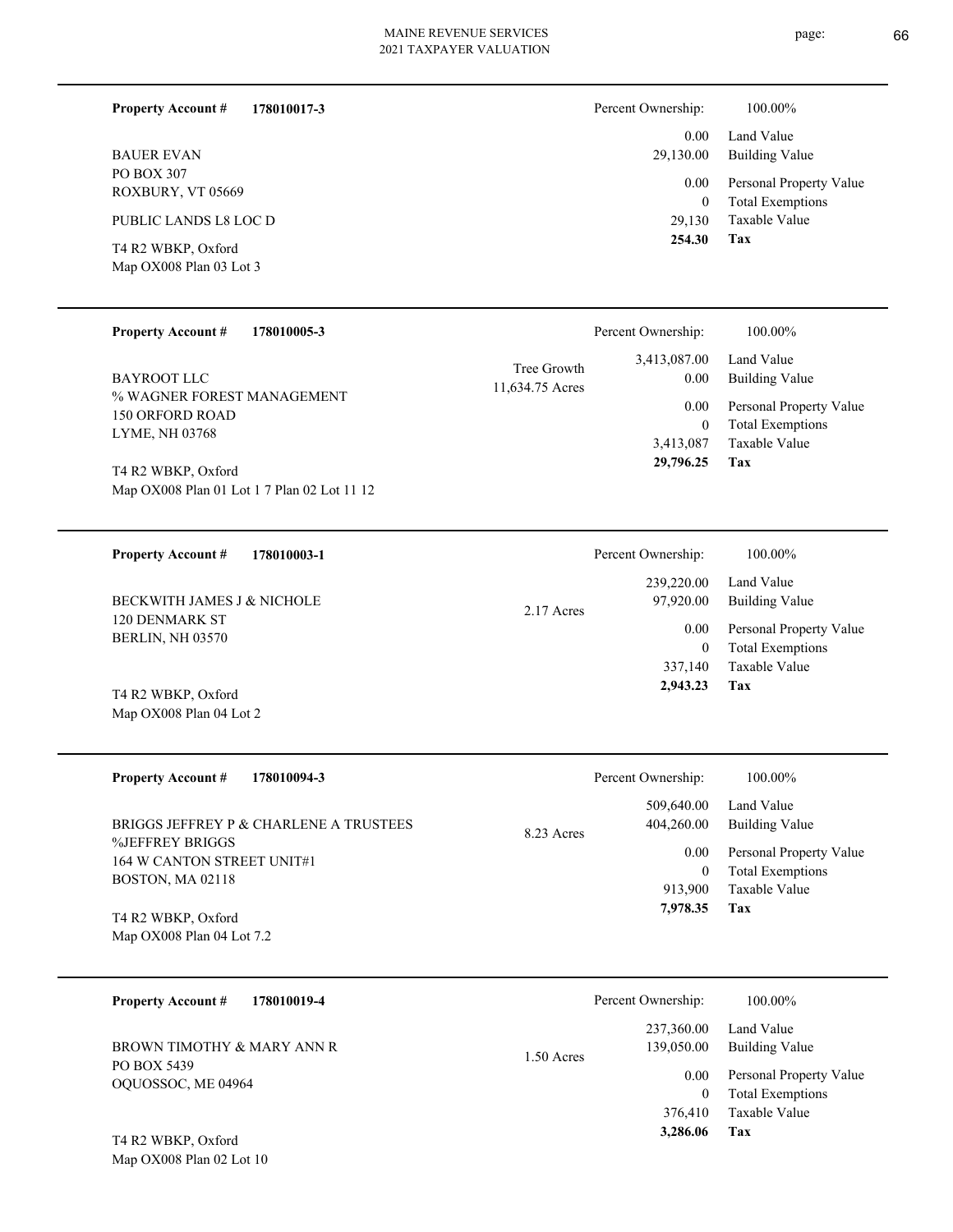**178010009-1 Property Account #**

%AVANGRID MANAGEMENT COMPANY-LOCAL TA ONE CITY CENTER, 5TH FLOOR PORTLAND, ME 04101 DISTRIBUTION SYSTEM Map OX008 T4 R2 WBKP, Oxford CENTRAL MAINE POWER CO

| Percent Ownership: | 100.00%                 |
|--------------------|-------------------------|
| 402,760.00         | Land Value              |
| 0.00               | Building Value          |
| $0.00\,$           | Personal Property Value |
| 0                  | <b>Total Exemptions</b> |
| 402,760            | Taxable Value           |
| 3,516.09           | Tax                     |

| <b>Property Account #</b><br>178010072-3    | Percent Ownership:   | 100.00%                 |
|---------------------------------------------|----------------------|-------------------------|
|                                             | 112,970.00           | Land Value              |
| CHAPIN JAMES W & GARETT BROWN TRUSTEES      | 0.00<br>$0.80$ Acres | Building Value          |
| <b>GARRETT BROWN</b><br>828 RICHMOND STREET | 0.00                 | Personal Property Value |
| EL CERRITO, CA 94530                        | $\mathbf{0}$         | <b>Total Exemptions</b> |
|                                             | 112,970              | Taxable Value           |
| T4 R2 WBKP, Oxford                          | 986.23               | Tax                     |
| Map OX008 Plan 05 Lot 7                     |                      |                         |

**178010076-2 Tax** Taxable Value Total Exemptions Personal Property Value Building Value Land Value GARRETT BROWN 828 RICHMOND STREET EL CERRITO, CA 94530 **Property Account #** Map OX008 Plan 05 Lot 6 T4 R2 WBKP, Oxford CHAPIN JAMES W & GARETT BROWN TRUSTEES 225,390 0  **1,967.65** 225,390.00 0.00 0.00 1.19 Acres Percent Ownership:  $100.00\%$ 

| <b>Property Account #</b><br>178010078-1                       | Percent Ownership:                     | 100.00%                             |
|----------------------------------------------------------------|----------------------------------------|-------------------------------------|
| CHAPIN JAMES W & GARETT BROWN TRUSTEES<br><b>GARRETT BROWN</b> | 243,760.00<br>127,410.00<br>1.44 Acres | Land Value<br><b>Building Value</b> |
| 828 RICHMOND STREET                                            |                                        | Personal Property Value<br>0.00     |
| EL CERRITO, CA 94530                                           |                                        | <b>Total Exemptions</b>             |
|                                                                | 371,170                                | Taxable Value                       |
| T4 R2 WBKP, Oxford                                             | 3,240.31                               | Tax                                 |
| Map $OX008$ Plan 05 Lot 5                                      |                                        |                                     |

| <b>Property Account #</b><br>178010074-1                                | Percent Ownership:                       | 100.00%                                                             |
|-------------------------------------------------------------------------|------------------------------------------|---------------------------------------------------------------------|
| CHAPIN MARGARET C & ANDREW M TRUSTEES<br>% JAMES CHAPIN, BESSEMER TRUST | 243,920.00<br>338,270.00<br>$1.62$ Acres | Land Value<br>Building Value                                        |
| 101 CALIFORNIA STREET STE 2500<br>SAN FRANCISCO, CA 94111               | 0.00<br>$\mathbf{0}$<br>582,190          | Personal Property Value<br><b>Total Exemptions</b><br>Taxable Value |
| T4 R2 WBKP, Oxford<br>Map OX008 Plan 05 Lot 8                           | 5,082.52                                 | Tax                                                                 |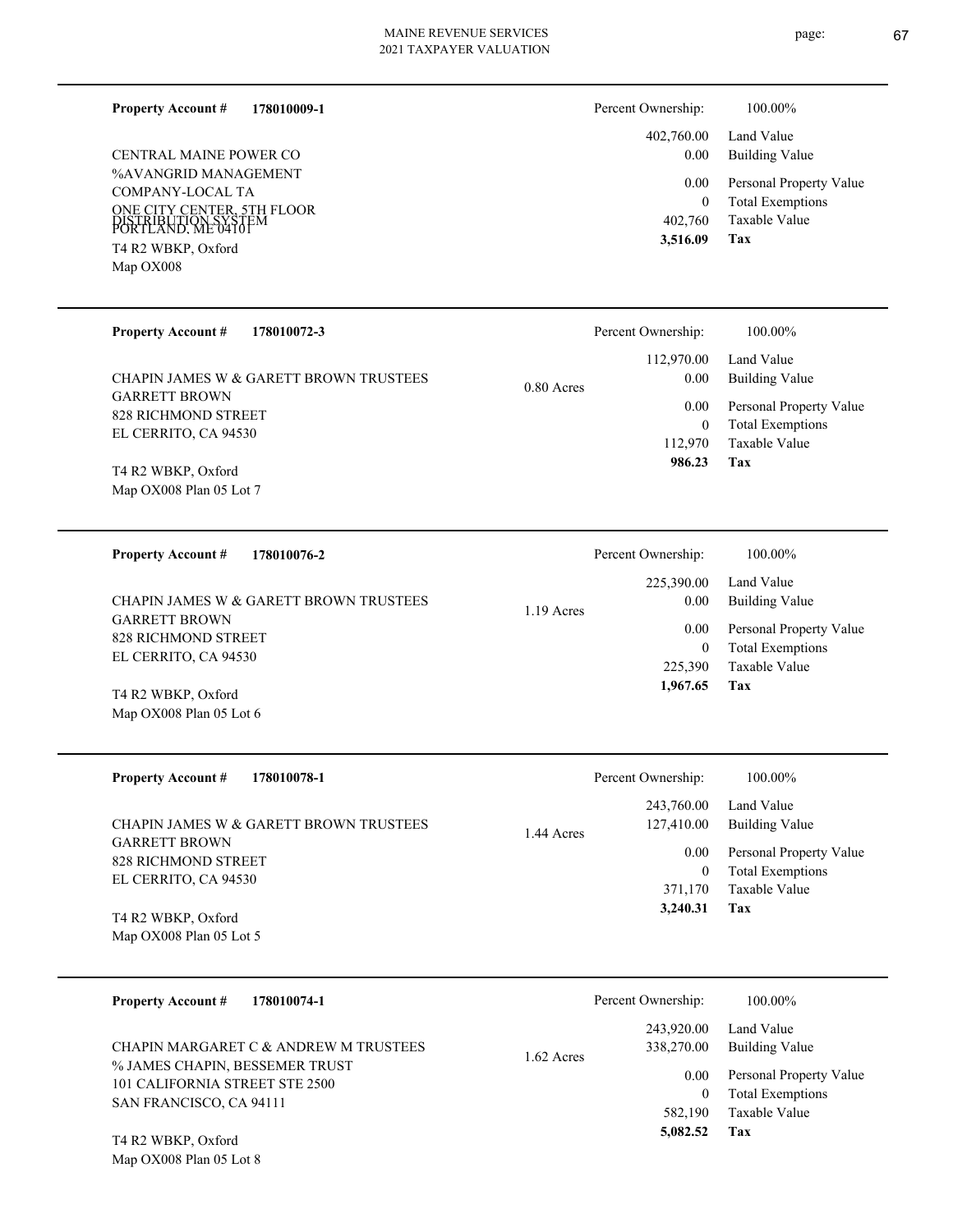Total Exemptions Personal Property Value Building Value Land Value 0 277,070.00 316,630.00 0.00 2.64 Acres Percent Ownership:  $100.00\%$ 

Map OX008 Plan 04 Lot 7.7 T4 R2 WBKP, Oxford

CLARK CURTIS W & LORI J

39 BRADLEY LANE STOW, MA 01775

**Property Account #**

**178010113-4**

| <b>Property Account #</b><br>178010099-3                 | Percent Ownership:                     | 100.00%                                                             |
|----------------------------------------------------------|----------------------------------------|---------------------------------------------------------------------|
| <b>CLOUTIER KAREN A</b>                                  | 276,280.00<br>352,780.00<br>1.71 Acres | Land Value<br>Building Value                                        |
| <b>15 CIDER HILL LANE</b><br><b>CUMBERLAND, ME 04021</b> | 0.00<br>$\mathbf{0}$<br>629,060        | Personal Property Value<br><b>Total Exemptions</b><br>Taxable Value |
| T4 R2 WBKP, Oxford<br>Map $OX008$ Plan 04 Lot 8.1        | 5,491.69                               | Tax                                                                 |

| 178010048-2<br><b>Property Account #</b>      | 100.00%<br>Percent Ownership:                                                |  |
|-----------------------------------------------|------------------------------------------------------------------------------|--|
|                                               | Land Value<br>0.00                                                           |  |
| COLE RICHARD T                                | 41,520.00<br>Building Value                                                  |  |
| <b>39 HOLMES BROOK</b><br>WINTHROP, ME 04364  | Personal Property Value<br>0.00<br><b>Total Exemptions</b><br>$\overline{0}$ |  |
| PUBLIC LANDS L6 LOC CC                        | Taxable Value<br>41,520                                                      |  |
| T4 R2 WBKP, Oxford<br>Map OX008 Plan 03 Lot 2 | Tax<br>362.47                                                                |  |

| <b>Property Account #</b><br>178010071-2                                                       | Percent Ownership:                | 100.00%                                            |
|------------------------------------------------------------------------------------------------|-----------------------------------|----------------------------------------------------|
| DAILEY FRED JR & BARBARA S TRUSTEES<br>2601 ROBERT OLIVER AVENUE<br>FERNANDINA BEACH, FL 32034 | 51,970.00<br>0.00<br>$0.60$ Acres | Land Value<br>Building Value                       |
|                                                                                                | 0.00<br>0                         | Personal Property Value<br><b>Total Exemptions</b> |
| T4 R2 WBKP, Oxford                                                                             | 51,970<br>453.70                  | Taxable Value<br>Tax                               |
| Map OX008 Plan 05 Lot 12                                                                       |                                   |                                                    |

| 178010014-2<br><b>Property Account #</b>          | Percent Ownership: | 100.00%                                            |
|---------------------------------------------------|--------------------|----------------------------------------------------|
|                                                   | 0.00               | Land Value                                         |
| <b>DUKESHIRE MARK</b>                             | 25,770.00          | Building Value                                     |
| <b>19 BOLIC STREET</b><br><b>NASHUA, NH 03062</b> | 0.00<br>0          | Personal Property Value<br><b>Total Exemptions</b> |
| PUBLIC LANDS L7 LOC Q                             | 25,770             | Taxable Value                                      |
| T4 R2 WBKP, Oxford<br>Map OX008 Plan 03 Lot 3     | 224.97<br>Tax      |                                                    |

page: 68

**Tax**

593,700

 **5,183.00**

Taxable Value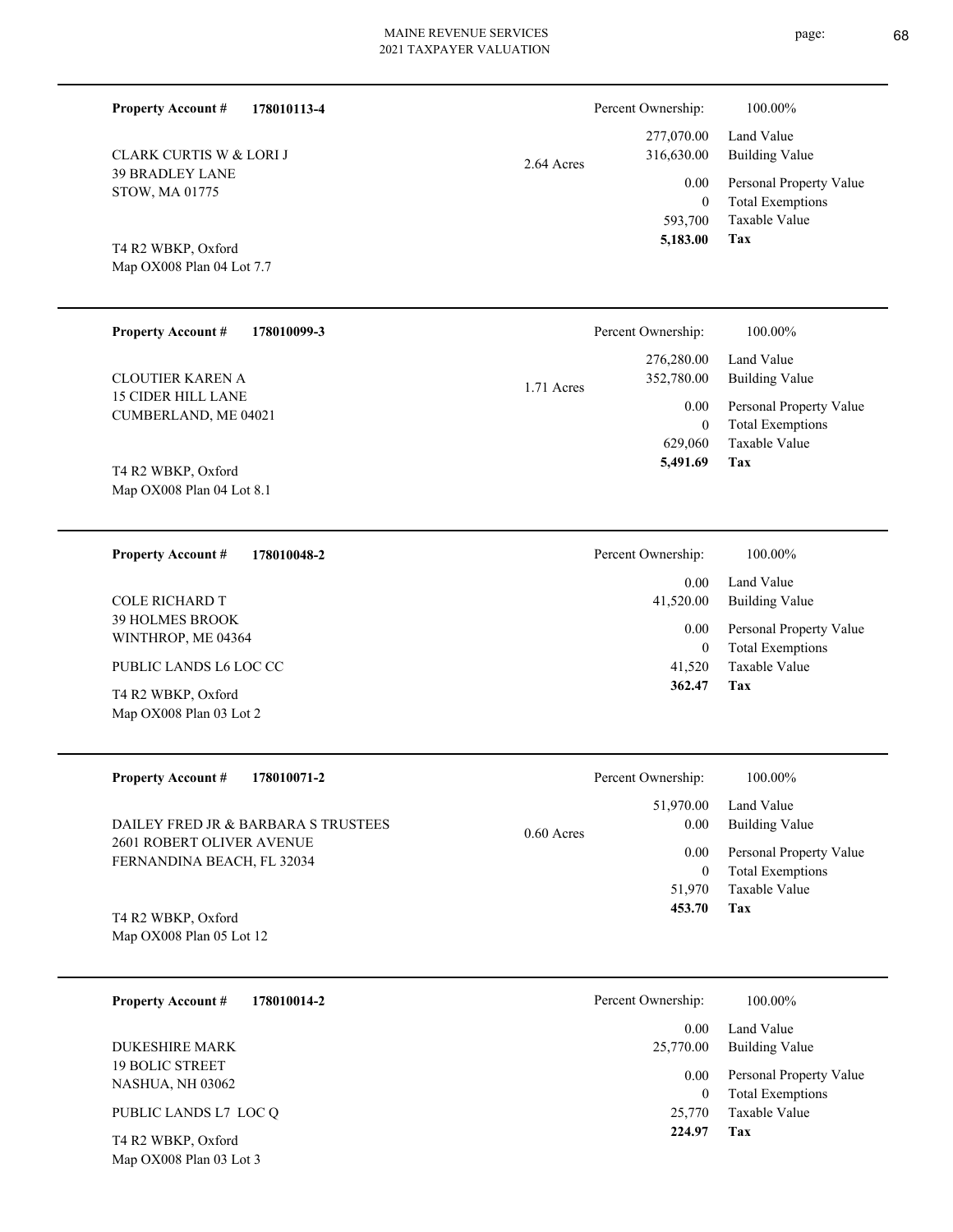**178010068-2**

257 YORK HILL ROAD NEW SHARON, ME 04955 DUNCAN JOHN F & PENELOPE C

PUBLIC LANDS L9W LOC DD

Map OX008 Plan 03 Lot 1 T4 R2 WBKP, Oxford

**Property Account #**

### **178010036-2 Property Account #**

% HARLIE HAINES 19 BABB ROAD AVON, ME 04966 PUBLIC LANDS L13W LOC A EAST RICHARDSON ROD & GUN CLUB

Map OX008 Plan 03 Lot 1 T4 R2 WBKP, Oxford

**178010015-3 Tax** Taxable Value Total Exemptions Value Building Value Land Value 33 CURTIS ST READING, MA 01867 **Property Account #** FAGAN JOHN H JR & BARBARA C TRUSTEES 297,030 0  **2,593.07** 232,420.00 64,610.00 0.00 0.98 Acres Percent Ownership:  $100.00\%$ 

Map OX008 Plan 02 Lot 23 T4 R2 WBKP, Oxford

| <b>Property Account #</b><br>178010035-2        | Percent Ownership:<br>100.00%                                                |  |
|-------------------------------------------------|------------------------------------------------------------------------------|--|
| FITZGERALD EDWARD L & CHERYL L                  | Land Value<br>0.00<br>Building Value<br>47,700.00                            |  |
| <b>42 HANCOCK POND ROAD</b><br>SEBAGO, ME 04029 | Personal Property Value<br>0.00<br><b>Total Exemptions</b><br>$\overline{0}$ |  |
| PUBLIC LANDS L6W LOC W                          | Taxable Value<br>47,700                                                      |  |
| T4 R2 WBKP, Oxford<br>Map OX008 Plan 03 Lot 1   | 416.42<br>Tax                                                                |  |

| 178010018-1<br><b>Property Account #</b>           | Percent Ownership:        | 100.00%                 |
|----------------------------------------------------|---------------------------|-------------------------|
|                                                    | 186,880.00                | Land Value              |
| FRITZ ROBERT D                                     | 67,780.00<br>$1.00$ Acres | <b>Building Value</b>   |
| 61 FREEDOM BOULEVARD<br>WEST BRANDY WINE, PA 19320 | 0.00                      | Personal Property Value |
|                                                    |                           | <b>Total Exemptions</b> |
|                                                    | 254,660                   | Taxable Value           |
| T4 R2 WBKP, Oxford                                 | 2,223.18                  | Tax                     |

Map OX008 Plan 05 Lot 13 14

| Percent Ownership:    | 100.00%                                            |
|-----------------------|----------------------------------------------------|
| $0.00 -$<br>53,690.00 | Land Value<br><b>Building Value</b>                |
| $0.00\,$<br>0         | Personal Property Value<br><b>Total Exemptions</b> |
| 53,690                | Taxable Value                                      |
| 468.71                | Tax                                                |

| ercent Ownership: | 100.00%               |
|-------------------|-----------------------|
| 232,420.00        | Land Value            |
| 64,610.00         | <b>Building Value</b> |
| $0.00\,$          | Personal Property     |
| ⌒                 | — 1 — <sup>1</sup>    |

**Tax**

 18,210 0

 0.00 18,210.00

Percent Ownership:  $100.00\%$ 

0.00

 **158.97**

Taxable Value Total Exemptions Personal Property Value

Building Value Land Value

|              | . <u>.</u>            |
|--------------|-----------------------|
|              | 297,030 Taxable Value |
| 2,593.07 Tax |                       |
|              |                       |
|              |                       |
|              |                       |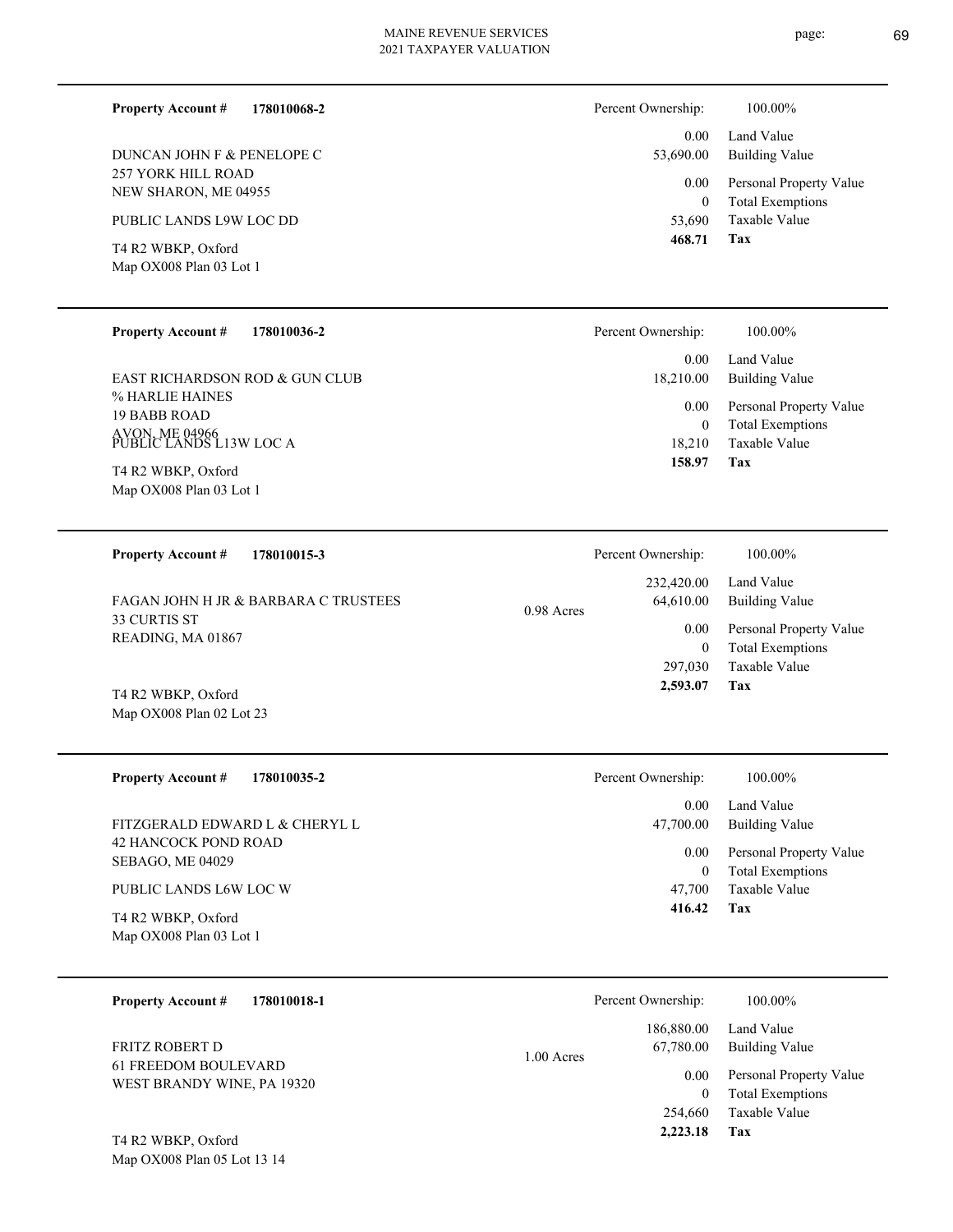0.98 Acres

**178010012-3 Property Account #**

115 OLD MILL ROAD SOUTH BERWICK, ME 03908 GAGNON MARK D & SANDRA L

Map OX008 Plan 02 Lot 22 T4 R2 WBKP, Oxford

Map OX008 Plan 04 Lot 5

| <b>Property Account #</b><br>178010016-4 | Percent Ownership: | 100.00%                 |
|------------------------------------------|--------------------|-------------------------|
|                                          | 230,090.00         | Land Value              |
| <b>GELLER KEEVIN TTEE</b>                | 0.00<br>1.33 Acres | <b>Building Value</b>   |
| <b>PO BOX 280</b>                        | 0.00               | Personal Property Value |
| <b>SHARON, MA 02067</b>                  | $\mathbf{0}$       | <b>Total Exemptions</b> |
|                                          | 230,090            | Taxable Value           |
| T4 R2 WBKP, Oxford                       | 2,008.69           | Tax                     |
| Map OX008 Plan 02 Lot 19                 |                    |                         |
|                                          |                    |                         |

| 178010050-4<br><b>Property Account #</b>          | Percent Ownership:   | 100.00%                                            |
|---------------------------------------------------|----------------------|----------------------------------------------------|
|                                                   | 0.00                 | Land Value                                         |
| GRASSI SALLY S & ANTHONY P                        | 84,310.00            | Building Value                                     |
| <b>363 BELFAST ROAD</b><br>CAMDEN, ME 04843       | 0.00<br>$\mathbf{0}$ | Personal Property Value<br><b>Total Exemptions</b> |
| PUBLIC LANDS L5 LOC C                             | 84.310               | Taxable Value                                      |
| T4 R2 WBKP, Oxford<br>Map $OX008$ Plan 03 Lot 1 3 | 736.03               | Tax                                                |

| <b>Property Account #</b><br>178012010-2         | Percent Ownership:         | 100.00%                 |
|--------------------------------------------------|----------------------------|-------------------------|
|                                                  | 237,680.00                 | Land Value              |
| <b>HAYES DAVID &amp; ELISE</b>                   | 143,960.00<br>$1.12$ Acres | Building Value          |
| <b>18 HILLTOP DRIVE</b><br>FRANKLIN, CT 06254    | 0.00                       | Personal Property Value |
|                                                  | $\bf{0}$                   | <b>Total Exemptions</b> |
|                                                  | 381,640                    | Taxable Value           |
| T4 R2 WBKP, Oxford<br>Map $OX008$ Plan 02 Lot 21 | 3,331.72                   | Tax                     |

| <b>Property Account #</b><br>178010021-3                                             | Percent Ownership:                      | 33.33%                                   |
|--------------------------------------------------------------------------------------|-----------------------------------------|------------------------------------------|
| <b>HENDRICKSON KAREN J</b><br>27 SKILLINGS WOOD ROAD<br><b>TURNER, ME 04282-4603</b> | 126,104.06<br>32,173.45<br>$6.40$ Acres | Land Value<br>Building Value             |
|                                                                                      | 0.00                                    | Personal Property Value                  |
|                                                                                      | 0<br>158,278                            | <b>Total Exemptions</b><br>Taxable Value |
| T4 R2 WBKP, Oxford                                                                   | 1,381.76                                | Tax                                      |

**Tax**

 340,100 0

0.00

Percent Ownership:  $100.00\%$ 

 225,640.00 114,460.00

 **2,969.07**

Taxable Value Total Exemptions Personal Property Value

Building Value Land Value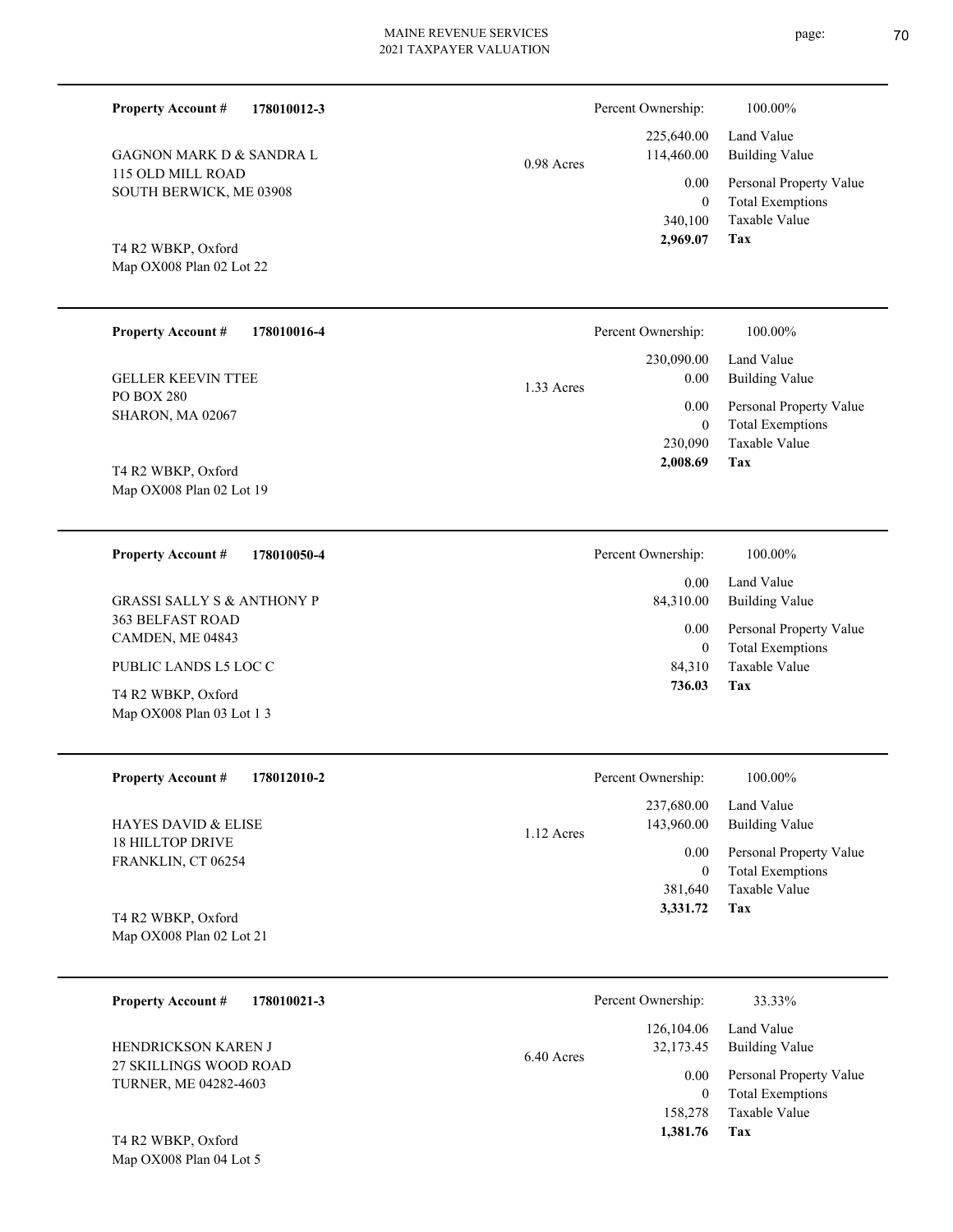| <b>Property Account #</b>                                                                                                                                | 178010021-2 |            | Percent Ownership:                                                      | 33.34%                                                                                                                   |
|----------------------------------------------------------------------------------------------------------------------------------------------------------|-------------|------------|-------------------------------------------------------------------------|--------------------------------------------------------------------------------------------------------------------------|
| <b>HENDRICKSON SUSAN</b><br>% CAROLINE AHERN<br><b>40750 TANKERVILLE ROAD</b><br>LOVETTSVILLE, VA 20182<br>T4 R2 WBKP, Oxford<br>Map OX008 Plan 04 Lot 5 |             | 6.40 Acres | 126, 141.89<br>32,183.10<br>0.00<br>$\mathbf{0}$<br>158,325<br>1,382.18 | Land Value<br><b>Building Value</b><br>Personal Property Value<br><b>Total Exemptions</b><br><b>Taxable Value</b><br>Tax |
| <b>Property Account #</b>                                                                                                                                | 178010010-2 |            | Percent Ownership:                                                      | 100.00%                                                                                                                  |
| HIGGINS JOHN M & WILLIAM E<br><b>12 LYNDON WAY</b>                                                                                                       |             |            | 0.00<br>14,620.00<br>0.00                                               | Land Value<br><b>Building Value</b><br>Personal Property Value                                                           |
| KITTERY, ME 03904<br>PUBLIC LANDS L11W LOC Z                                                                                                             |             |            | $\mathbf{0}$<br>14,620                                                  | <b>Total Exemptions</b><br><b>Taxable Value</b>                                                                          |
| T4 R2 WBKP, Oxford<br>Map OX008 Plan 03 Lot 1                                                                                                            |             |            | 127.63                                                                  | Tax                                                                                                                      |
| <b>Property Account #</b>                                                                                                                                | 178010022-1 |            | Percent Ownership:                                                      | 100.00%                                                                                                                  |
| HINES GORDON H JR ET AL                                                                                                                                  |             | 1.14 Acres | 237,050.00<br>78,120.00                                                 | Land Value<br><b>Building Value</b>                                                                                      |
| 265 SOUTH RD<br>NEW HARTFORD, CT 06057                                                                                                                   |             |            | 0.00<br>$\theta$<br>315,170                                             | Personal Property Value<br><b>Total Exemptions</b><br><b>Taxable Value</b>                                               |

Map OX008 Plan 02 Lot 25 T4 R2 WBKP, Oxford

| <b>Property Account #</b><br>178010030-4                                                  | Percent Ownership:                       | 100.00%                                            |
|-------------------------------------------------------------------------------------------|------------------------------------------|----------------------------------------------------|
| HINES MEREDITH A & ANDREW EVAN WILLIAMS<br>162 HIGHLAND AVENUE<br>SLEEPY HOLLOW, NY 10591 | 237,070.00<br>138,890.00<br>$1.16$ Acres | Land Value<br>Building Value                       |
|                                                                                           | 0.00                                     | Personal Property Value<br><b>Total Exemptions</b> |
|                                                                                           | 375,960                                  | Taxable Value                                      |
| T4 R2 WBKP, Oxford                                                                        | 3,282.13                                 | Tax                                                |

Map OX008 Plan 02 Lot 26

Map OX008 Plan 04 Lot 7.5

| <b>Property Account #</b><br>178010091-1     | Percent Ownership: | 100.00%                 |
|----------------------------------------------|--------------------|-------------------------|
|                                              | 226,730.00         | Land Value              |
| HOFMANN PHILIP A                             | 0.00<br>1.94 Acres | Building Value          |
| 211 EAST 70TH STREET<br><b>APARTMENT 20A</b> | 0.00               | Personal Property Value |
| NEW YORK, NY 10021                           | $\theta$           | <b>Total Exemptions</b> |
|                                              | 226,730            | Taxable Value           |
| T4 R2 WBKP, Oxford                           | 1,979.35           | Tax                     |

page: 71

**Tax 2,751.43**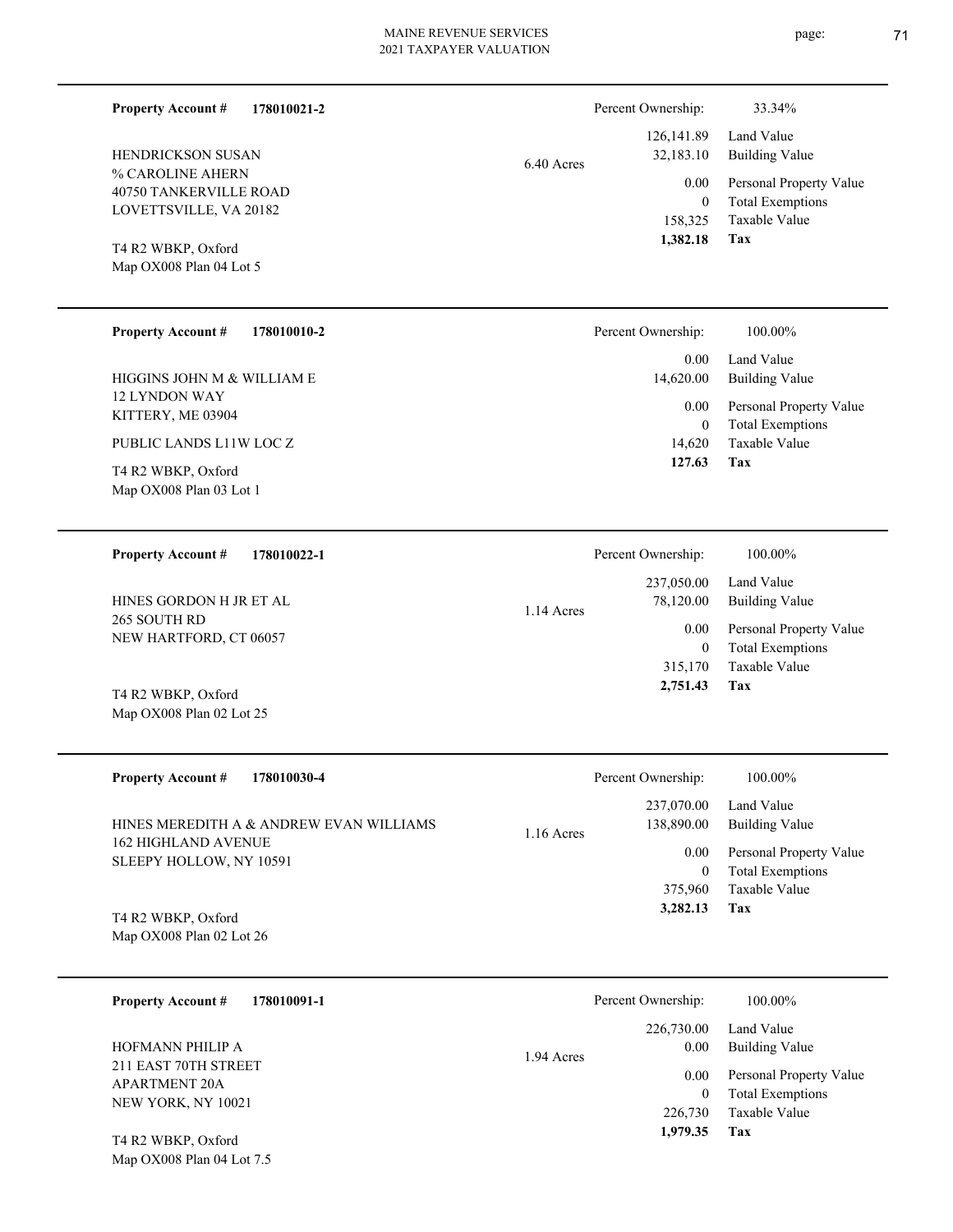| <b>Property Account #</b>  | 2.40 Acres  | Percent Ownership: | 100.00%                 |
|----------------------------|-------------|--------------------|-------------------------|
| 178010077-2                |             | 25,190.00          | Land Value              |
| HOFMANN REALTY COMPANY LLC |             | 14,190.00          | <b>Building Value</b>   |
| 1001 COUNTRY CLUB ROAD     |             | 0.00               | Personal Property Value |
| WEST CHESTER, PA 19382     |             | $\boldsymbol{0}$   | <b>Total Exemptions</b> |
| T4 R2 WBKP, Oxford         |             | 39,380             | Taxable Value           |
| Map OX008 Plan 05 Lot 11   |             | 343.79             | <b>Tax</b>              |
| <b>Property Account #</b>  | 27.81 Acres | Percent Ownership: | 100.00%                 |
| 178010080-2                |             | 262,280.00         | Land Value              |
| HOFMANN REALTY COMPANY LLC |             | 0.00               | <b>Building Value</b>   |
| 1001 COUNTRY CLUB ROAD     |             | 0.00               | Personal Property Value |
| WEST CHESTER, PA 19382     |             | $\boldsymbol{0}$   | <b>Total Exemptions</b> |
| T4 R2 WBKP, Oxford         |             | 262,280            | Taxable Value           |
| Map OX008 Plan 04 Lot 7    |             | 2,289.70           | Tax                     |
| <b>Property Account #</b>  | 10.20 Acres | Percent Ownership: | 100.00%                 |
| 178010095-2                |             | 249,580.00         | Land Value              |
| HOFMANN REALTY COMPANY LLC |             | 0.00               | <b>Building Value</b>   |
| 1001 COUNTRY CLUB ROAD     |             | 0.00               | Personal Property Value |
| WEST CHESTER, PA 19382     |             | $\mathbf{0}$       | <b>Total Exemptions</b> |
| T4 R2 WBKP, Oxford         |             | 249,580            | Taxable Value           |
| Map OX008 Plan 04 Lot 7.1  |             | 2,178.83           | Tax                     |
| <b>Property Account #</b>  | 4.49 Acres  | Percent Ownership: | 100.00%                 |
| 178010097-2                |             | 336,210.00         | Land Value              |
| HOFMANN REALTY COMPANY LLC |             | 0.00               | <b>Building Value</b>   |
| 1001 COUNTRY CLUB ROAD     |             | 0.00               | Personal Property Value |
| WEST CHESTER, PA 19382     |             | $\mathbf{0}$       | <b>Total Exemptions</b> |
| T4 R2 WBKP, Oxford         |             | 336,210            | Taxable Value           |
| Map OX008 Plan 04 Lot 7.6  |             | 2,935.11           | Tax                     |
| <b>Property Account #</b>  | Tree Growth | Percent Ownership: | 100.00%                 |
| 178010106-2                |             | 14,208.00          | Land Value              |

|                              | Percent Ownership: | 100.00%                 |
|------------------------------|--------------------|-------------------------|
| Tree Growth<br>$48.00$ Acres |                    | 14,208.00 Land Value    |
|                              | 0.00               | <b>Building Value</b>   |
|                              | 0.00               | Personal Property Value |
|                              | 0                  | <b>Total Exemptions</b> |
|                              | 14,208             | Taxable Value           |
|                              | 124.04             | Tax                     |
|                              |                    |                         |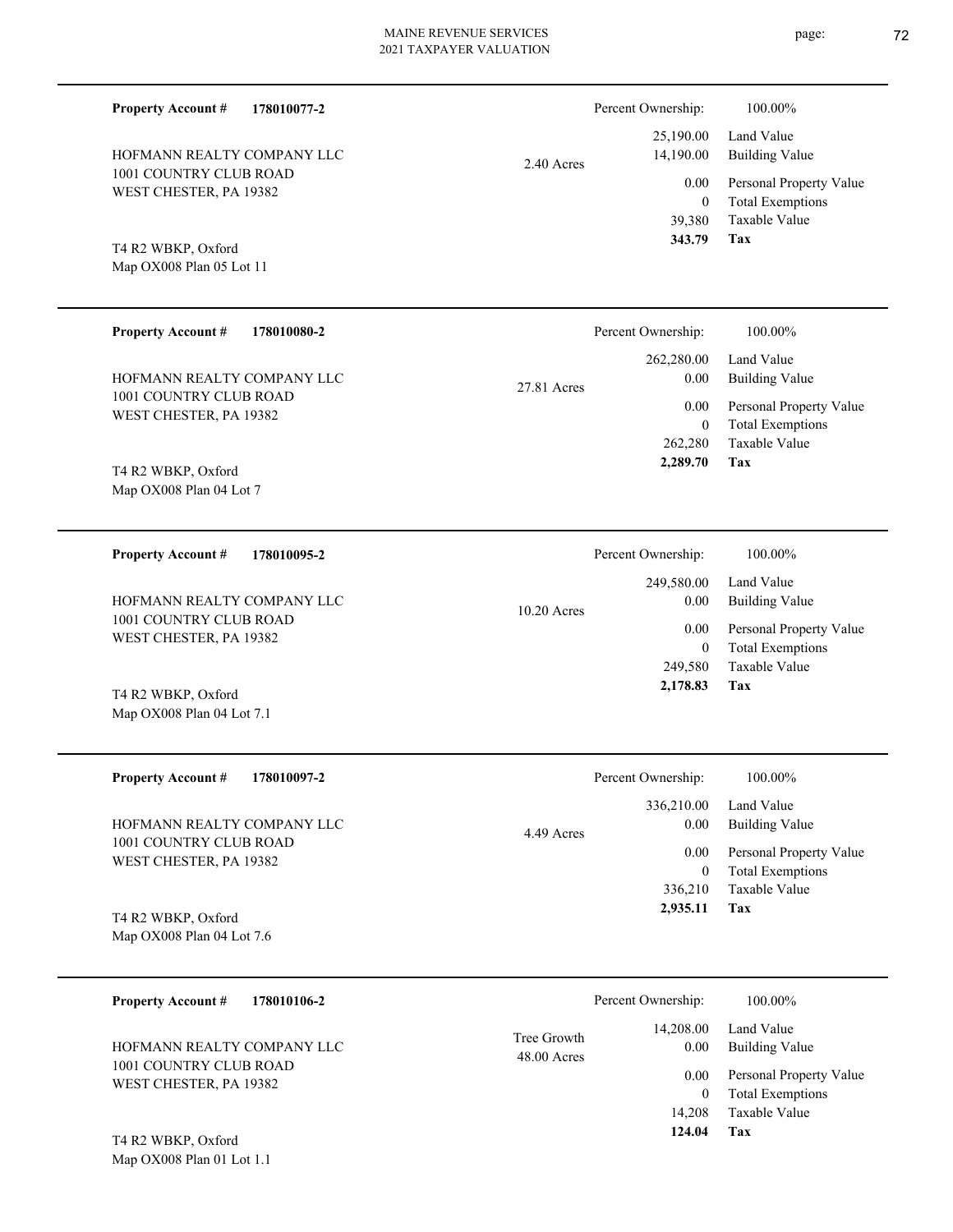| <b>Property Account #</b><br>178010112-2                       |                            | Percent Ownership:                | 100.00%                                            |
|----------------------------------------------------------------|----------------------------|-----------------------------------|----------------------------------------------------|
| HOFMANN REALTY COMPANY LLC                                     | Tree Growth<br>35.00 Acres | 11,424.00<br>0.00                 | Land Value<br><b>Building Value</b>                |
| 1001 COUNTRY CLUB ROAD<br>WEST CHESTER, PA 19382               |                            | 0.00                              | Personal Property Value                            |
| T4 R2 WBKP, Oxford<br>Map OX008 Plan 01 Lot 1.12               |                            | $\overline{0}$<br>11,424<br>99.73 | <b>Total Exemptions</b><br>Taxable Value<br>Tax    |
| <b>Property Account #</b><br>178010021-5                       |                            | Percent Ownership:                | 33.33%                                             |
| JAMES & SHERYL MILLS LIVING TRUST                              | 6.40 Acres                 | 126,104.06<br>32,173.45           | Land Value<br><b>Building Value</b>                |
| % JAMES E & SHERYL A CO TRUSTEES<br>12413 98TH AVENUE COURT NW |                            | 0.00<br>$\overline{0}$            | Personal Property Value<br><b>Total Exemptions</b> |
| GIG HARBOR, WA 98329                                           |                            | 158,278                           | Taxable Value                                      |
| T4 R2 WBKP, Oxford<br>Map OX008 Plan 04 Lot 5                  |                            | 1,381.76                          | Tax                                                |
|                                                                |                            |                                   |                                                    |
| <b>Property Account #</b><br>178012006-4                       |                            | Percent Ownership:                | 100.00%                                            |
| <b>JOHNSON ERIC</b>                                            |                            | 226,610.00<br>0.00                | Land Value<br><b>Building Value</b>                |
| 12 WOODWARD STREET<br>BERLIN, NH 03570                         | 1.80 Acres                 | 0.00                              | Personal Property Value                            |
|                                                                |                            | $\theta$<br>226,610               | <b>Total Exemptions</b><br>Taxable Value           |
| T4 R2 WBKP, Oxford                                             |                            | 1,978.31                          | Tax                                                |
| Map OX008 Plan 04 Lot 7.42                                     |                            |                                   |                                                    |
| <b>Property Account #</b><br>178010096-4                       |                            | Percent Ownership:                | $100.00\%$                                         |
| JOHNSON ERIC M & LOUISE A                                      |                            | 256,640.00<br>219,130.00          | Land Value<br><b>Building Value</b>                |
| 12 WOODWARD STREET                                             | 1.40 Acres                 | 0.00                              | Personal Property Value                            |
| BERLIN, NH 03570                                               |                            | $\boldsymbol{0}$<br>475,770       | <b>Total Exemptions</b><br>Taxable Value           |
| T4 R2 WBKP, Oxford                                             |                            | 4,153.47                          | Tax                                                |
| Map OX008 Plan 05 Lot 10                                       |                            |                                   |                                                    |
| <b>Property Account #</b><br>178010025-2                       |                            | Percent Ownership:                | 100.00%                                            |
| JOHNSON LOIS W TRUSTEE LOIS W JOHNSON REV TR                   |                            | 212,720.00<br>88,850.00           | Land Value<br><b>Building Value</b>                |
| PO BOX 360<br>PETERBOROUGH, NH 03458                           | 0.90 Acres                 | 0.00                              | Personal Property Value                            |
|                                                                |                            | $\boldsymbol{0}$<br>301,570       | <b>Total Exemptions</b><br>Taxable Value           |

**Tax 2,632.71**

Map OX008 Plan 02 Lot 1 T4 R2 WBKP, Oxford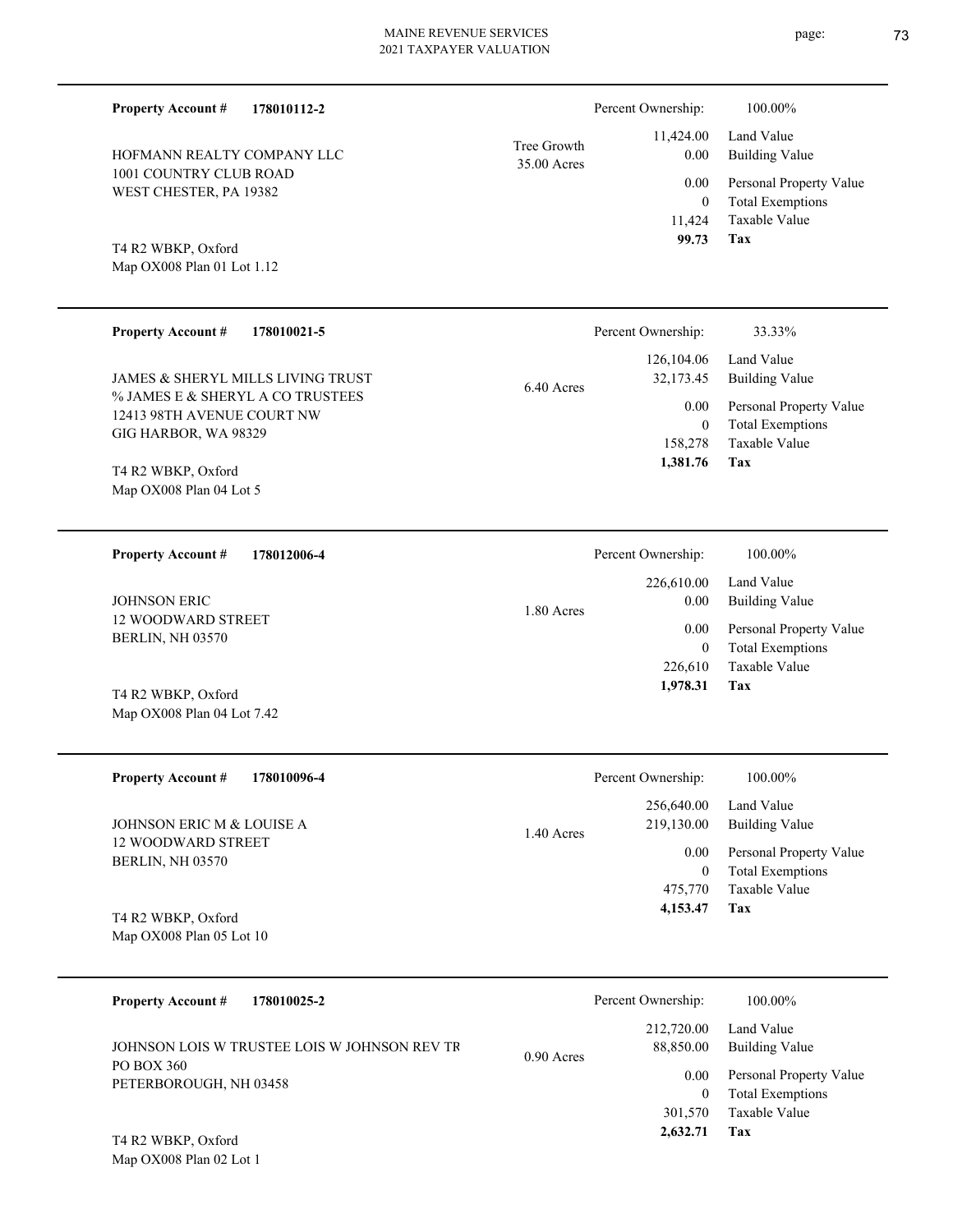**178010098-1** KELLER ADAM M & MARCIA P 1.13 Acres **178010054-2** Percent Ownership:  $100.00\%$ 

1.11 Acres

4415 DONNY MARTEL WAY TEWKSBURY, MA 01876 KRAUSE ANDREW E & DANIELLE M

Map OX008 Plan 02 Lot 24 T4 R2 WBKP, Oxford

STONEY BATTER TRUST 16 HANCOCK STREET NEWBURYPORT, MA 01950

Map OX008 Plan 05 Lot 9 T4 R2 WBKP, Oxford

**Property Account #**

**Property Account #**

**178010111-3 Property Account #**

11 NORMANDY BLVD W MORRISTOWN, NJ 07960 LEITNER DAVID & ROBIN

Map OX008 Plan 04 Lot 7.31 T4 R2 WBKP, Oxford

| <b>Property Account #</b><br>178012007-2  | Percent Ownership:         | 100.00%                 |
|-------------------------------------------|----------------------------|-------------------------|
|                                           | 237,540.00                 | Land Value              |
| LEONARD J WILLIAM & CLARICE D             | 230,900.00<br>$1.71$ Acres | Building Value          |
| <b>22465 ELLIS RD</b><br>AVENUE, MD 20609 | 0.00                       | Personal Property Value |
|                                           | $\overline{0}$             | <b>Total Exemptions</b> |
|                                           | 468,440                    | Taxable Value           |
| T4 R2 WBKP, Oxford                        | 4,089.48                   | Tax                     |
| Map OX008 Plan 04 Lot 7.53                |                            |                         |

| 178010028P-1<br><b>Property Account #</b> | Percent Ownership:                  | 100.00%                                                             |
|-------------------------------------------|-------------------------------------|---------------------------------------------------------------------|
| LESSARD LOUIS INC                         | 0.00<br>0.00                        | Land Value<br><b>Building Value</b>                                 |
| PO BOX 1289<br>RANGELEY, ME 04970         | 2,367,272.00<br>2,282,672<br>84,600 | Personal Property Value<br><b>Total Exemptions</b><br>Taxable Value |
| T4 R2 WBKP, Oxford                        | 738.56                              | Tax                                                                 |

Map OX008 Plan 01 Lot 1 BETE \$2282672

| Percent Ownership: | 100.00%                 |
|--------------------|-------------------------|
| 246,720.00         | Land Value              |
| 209,540.00         | <b>Building Value</b>   |
| 0.00               | Personal Property Value |
| 0                  | <b>Total Exemptions</b> |
| 456,260            | Taxable Value           |
| 3,983.15           | Tax                     |

|            | Percent Ownership:            | 100.00%                 |
|------------|-------------------------------|-------------------------|
|            | 245,790.00 Land Value<br>0.00 | <b>Building Value</b>   |
| 2.34 Acres | 0.00                          | Personal Property Value |
|            | 0                             | <b>Total Exemptions</b> |
|            | 245,790                       | Taxable Value           |
|            | 2,145.75                      | Tax                     |

**Tax**

 299,460 0

0.00

 233,530.00 65,930.00

 **2,614.29**

Taxable Value Total Exemptions Personal Property Value

Building Value Land Value

|          | Percent Ownership: | 100.00%                 |
|----------|--------------------|-------------------------|
|          | 237,540.00         | Land Value              |
| 71 Acres | 230,900.00         | Building Value          |
|          | 0.00               | Personal Property Value |
|          | $\theta$           | <b>Total Exemptions</b> |
|          | 468,440            | Taxable Value           |
|          | 4,089.48           | Tax                     |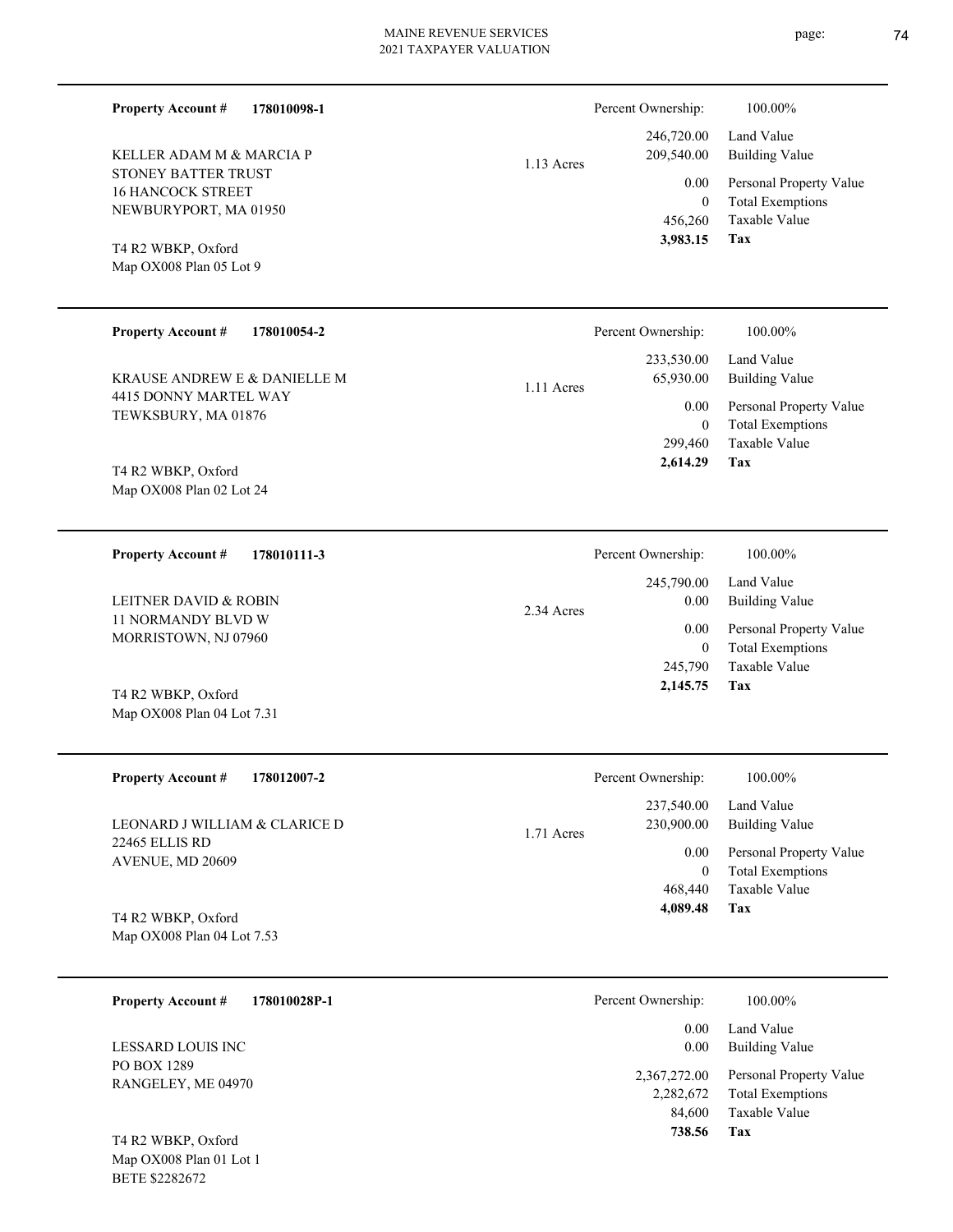page: 75

| <b>Property Account #</b><br>178012008-1      | Percent Ownership:                    | 100.00%                                                                      |
|-----------------------------------------------|---------------------------------------|------------------------------------------------------------------------------|
| LESSARD LOUIS INC                             | 218,160.00                            | Land Value<br>0.00<br><b>Building Value</b>                                  |
| PO BOX 1289<br>RANGELEY, ME 04970             |                                       | Personal Property Value<br>0.00<br><b>Total Exemptions</b><br>$\overline{0}$ |
| BAYROOT L6010                                 | 218,160                               | Taxable Value                                                                |
| T4 R2 WBKP, Oxford<br>Map OX008 Plan 01 Lot 1 | 1,904.54                              | Tax                                                                          |
| <b>Property Account #</b><br>178010058-1      | Percent Ownership:                    | 100.00%                                                                      |
| LEWIS WILLIAM W & SUSAN W                     | 233,750.00<br>74,130.00<br>1.38 Acres | Land Value<br><b>Building Value</b>                                          |
| 2447 FAIRBREEZE DR<br>KATY, TX 77494          |                                       | Personal Property Value<br>0.00                                              |
|                                               | 307,880                               | <b>Total Exemptions</b><br>$\boldsymbol{0}$<br>Taxable Value                 |
| T4 R2 WBKP, Oxford<br>Map OX008 Plan 02 Lot 4 | 2,687.79                              | Tax                                                                          |
| <b>Property Account #</b><br>178010083-2      | Percent Ownership:                    | 100.00%                                                                      |
|                                               | 113,440.00                            | Land Value                                                                   |
| LEWIS WILLIAM W ET AL<br>2447 FAIRBREEZE DR   | 1.56 Acres                            | <b>Building Value</b><br>0.00<br>Personal Property Value<br>0.00             |
| KATY, TX 77494                                | 113,440                               | <b>Total Exemptions</b><br>$\boldsymbol{0}$<br>Taxable Value                 |
| T4 R2 WBKP, Oxford                            |                                       | 990.33<br>Tax                                                                |
| Map OX008 Plan 02 Lot 5                       |                                       |                                                                              |
| <b>Property Account #</b><br>178010062-3      | Percent Ownership:                    | 100.00%                                                                      |
| <b>MAGALLOWAY LLC</b>                         | 126,530.00<br>32,270.00               | Land Value<br><b>Building Value</b>                                          |
| <b>3 FOREST CIRCLE</b><br>JAY, ME 04239       | 3.54 Acres                            | 0.00<br>Personal Property Value                                              |
|                                               | 158,800                               | <b>Total Exemptions</b><br>$\boldsymbol{0}$<br>Taxable Value                 |
| T4 R2 WBKP, Oxford                            | 1,386.32                              | Tax                                                                          |
| Map OX008 Plan 03 Lot 1.8                     |                                       |                                                                              |
| 178012001-2<br><b>Property Account #</b>      | Percent Ownership:                    | 100.00%                                                                      |
| <b>MAINE STATE OF</b>                         | 22,400.00<br>175,020.00<br>0.89 Acres | Land Value<br><b>Building Value</b>                                          |
| DEPT OF CONSERVATION<br>22 SHS                | 197,420                               | Personal Property Value<br>0.00<br><b>Total Exemptions</b>                   |
| AUGUSTA, ME 04333<br>MEAD L5220 LOC F         |                                       | Taxable Value<br>$\overline{0}$                                              |
| T4 R2 WBKP, Oxford<br>Map OX008 Plan 01 Lot 1 |                                       | 0.00<br>Tax                                                                  |
| <b>Exempt Property</b>                        |                                       |                                                                              |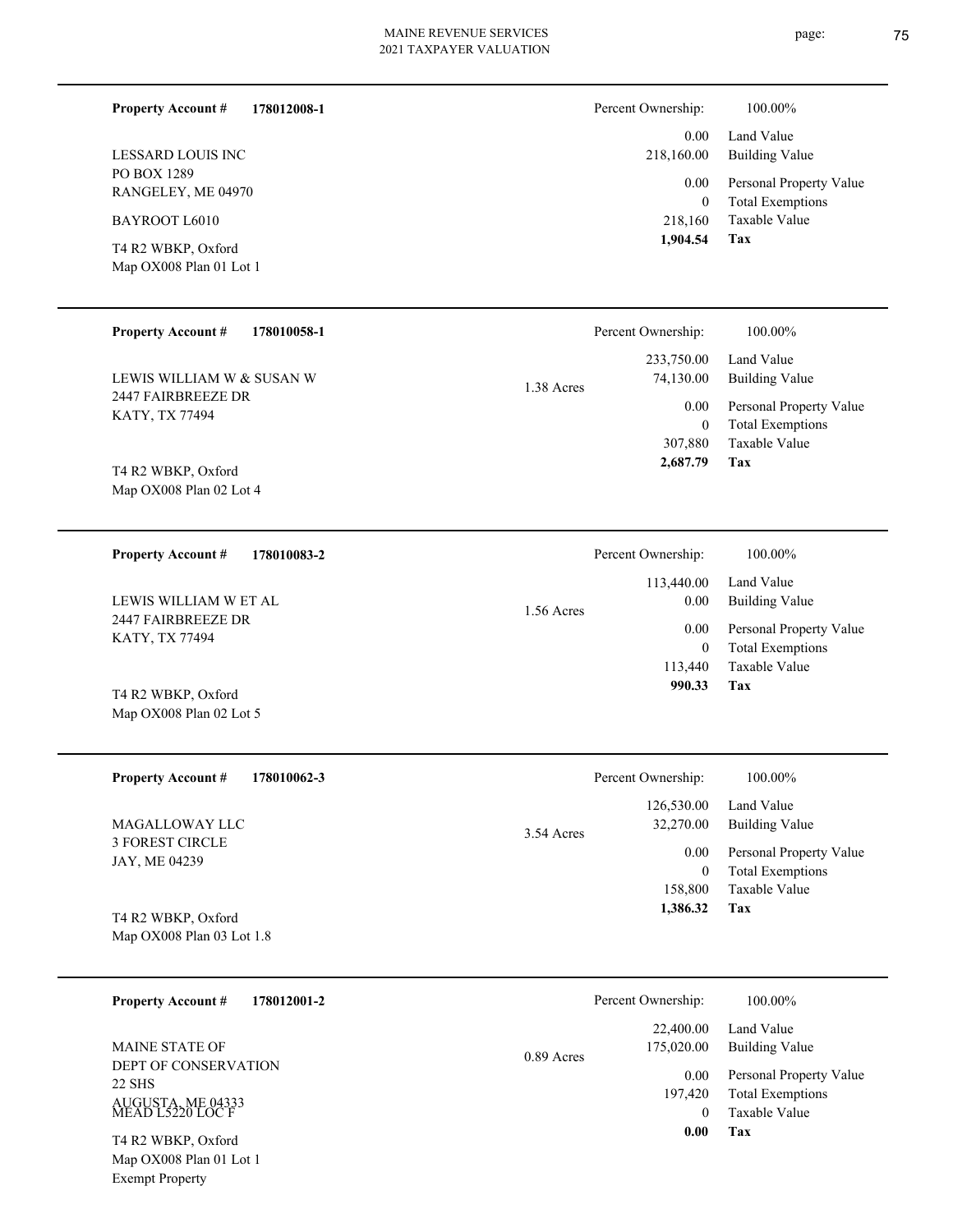| 178012003-1<br><b>Property Account #</b>                                    |                           | Percent Ownership:                 | 100.00%                                                             |
|-----------------------------------------------------------------------------|---------------------------|------------------------------------|---------------------------------------------------------------------|
| MAINE STATE OF                                                              | 7,925.99 Acres            | 11,469,850.00<br>0.00              | Land Value<br><b>Building Value</b>                                 |
| DEPT OF CONS-PARKS & LANDS<br><b>22 SHS</b><br>AUGUSTA, ME 04333            |                           | 0.00<br>11,469,850<br>$\mathbf{0}$ | Personal Property Value<br><b>Total Exemptions</b><br>Taxable Value |
| T4 R2 WBKP, Oxford<br>Map OX008 Plan 03 Lot 1 2 3<br><b>Exempt Property</b> |                           | 0.00                               | Tax                                                                 |
| <b>Property Account #</b><br>178010061-3                                    |                           | Percent Ownership:                 | 100.00%                                                             |
| MCGINLEY CLAUDE E & AUDREY A ARGUIN                                         |                           | 0.00<br>50,150.00                  | Land Value<br><b>Building Value</b>                                 |
| 465 SCHOOL ST<br>SANFORD, ME 04073                                          |                           | 0.00<br>$\boldsymbol{0}$           | Personal Property Value<br><b>Total Exemptions</b>                  |
| PUBLIC LANDS L7W LOC X<br>T4 R2 WBKP, Oxford                                |                           | 50,150<br>437.81                   | Taxable Value<br>Tax                                                |
| Map OX008 Plan 03 Lot 1                                                     |                           |                                    |                                                                     |
| <b>Property Account #</b><br>178010081-1                                    |                           | Percent Ownership:                 | 100.00%                                                             |
| MCGUCKIN PARTNERSHIP                                                        | 1.39 Acres                | 223,010.00<br>258,410.00           | Land Value<br><b>Building Value</b>                                 |
| <b>412 FOULKEWAYS</b><br>GWYNEDD, PA 19436                                  |                           | 0.00<br>$\boldsymbol{0}$           | Personal Property Value<br><b>Total Exemptions</b>                  |
| T4 R2 WBKP, Oxford<br>Map OX008 Plan 05 Lot 4                               |                           | 481,420<br>4,202.80                | Taxable Value<br>Tax                                                |
| <b>Property Account #</b><br>178010084-2                                    |                           | Percent Ownership:                 | 100.00%                                                             |
| MCLELLAN ROBERT S IV & SUSAN 1999 FAM TRUST                                 | Tree Growth<br>2.50 Acres | 585.00<br>0.00                     | Land Value<br><b>Building Value</b>                                 |
| 2 HAMPTON LANE<br>ANDOVER, MA 01810-4302                                    |                           | 0.00<br>$\boldsymbol{0}$           | Personal Property Value<br><b>Total Exemptions</b>                  |
| T4 R2 WBKP, Oxford<br>Map OX008 Plan 01 Lot 7.2                             |                           | 585<br>5.11                        | Taxable Value<br>Tax                                                |
| <b>Property Account #</b><br>178010055-2                                    |                           | Percent Ownership:                 | 100.00%                                                             |
| MCMILLAN DAVID & THERESA GUEN-MURRAY                                        |                           | 136,190.00<br>34,740.00            | Land Value<br><b>Building Value</b>                                 |
| 2252 MAIN STREET<br>RANGELEY, ME 04970                                      | 2.00 Acres                | 0.00<br>$\mathbf{0}$               | Personal Property Value<br><b>Total Exemptions</b>                  |
| T4 R2 WBKP, Oxford                                                          |                           | 170,930<br>1,492.22                | Taxable Value<br>Tax                                                |
| Man $OY008$ Plan 03 Lot 1.3                                                 |                           |                                    |                                                                     |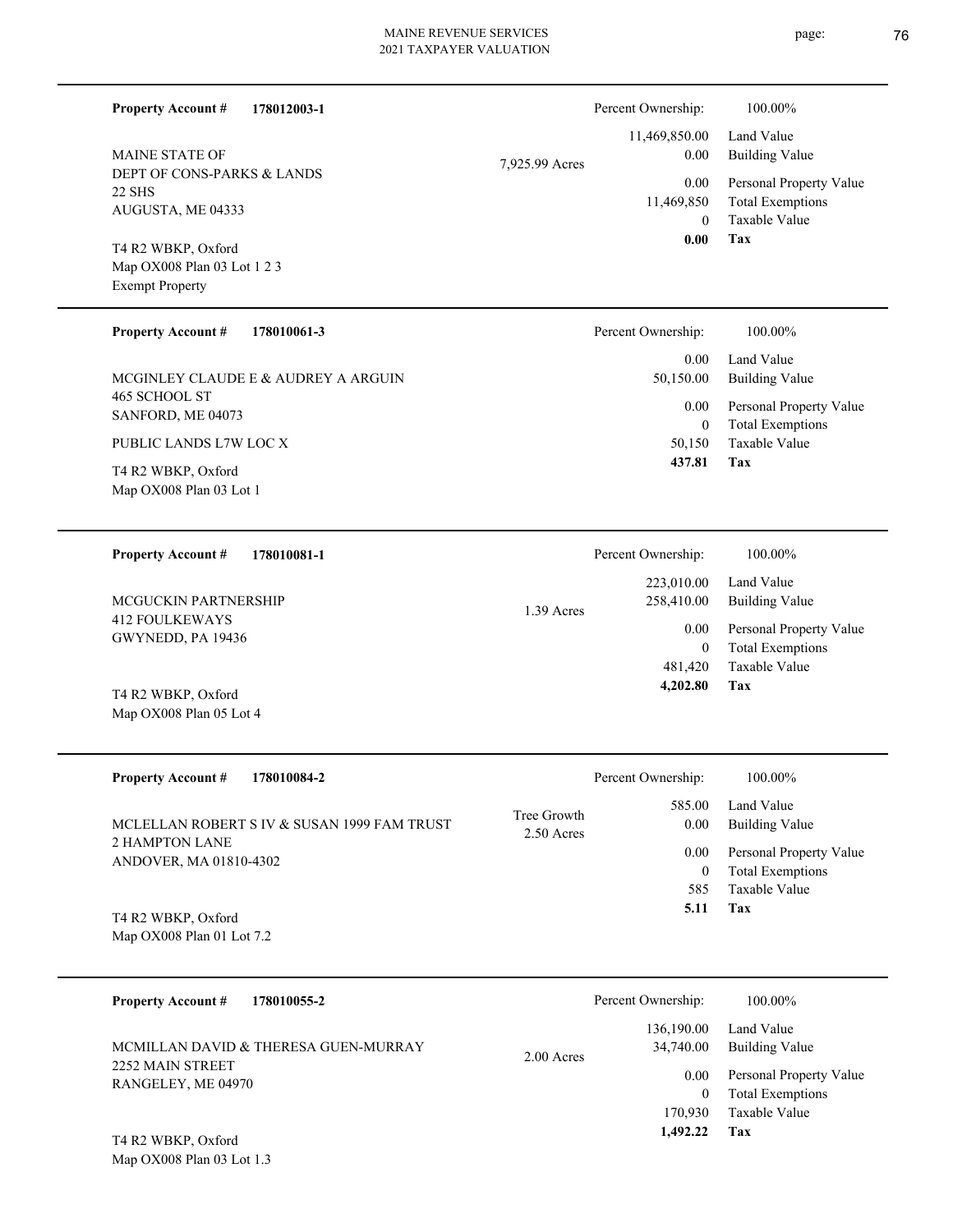| <b>Property Account #</b><br>178012005-5                                                                                            |             | Percent Ownership:                              | 100.00%                                                                    |
|-------------------------------------------------------------------------------------------------------------------------------------|-------------|-------------------------------------------------|----------------------------------------------------------------------------|
| MOODY WAYNE & LAUREN                                                                                                                | 6.90 Acres  | 447,900.00<br>678,810.00                        | Land Value<br><b>Building Value</b>                                        |
| <b>48 WAYLEN DRIVE</b><br>AUBURN, ME 04210<br>T4 R2 WBKP, Oxford<br>Map OX008 Plan 04 Lot 9.2                                       |             | 0.00<br>$\mathbf{0}$<br>1,126,710<br>9,836.18   | Personal Property Value<br><b>Total Exemptions</b><br>Taxable Value<br>Tax |
|                                                                                                                                     |             |                                                 |                                                                            |
| <b>Property Account #</b><br>178010034-1                                                                                            |             | Percent Ownership:                              | 100.00%                                                                    |
| MOONAHANIS INC                                                                                                                      | 25.00 Acres | 454,980.00<br>90,390.00                         | Land Value<br><b>Building Value</b>                                        |
| C/O CRAIG ANDERSON<br>238 SOUTH HILL RD<br>NEW BOSTON, NH 03070<br>OPEN SPACE -50%<br>T4 R2 WBKP, Oxford<br>Map OX008 Plan 01 Lot 4 |             | 0.00<br>$\boldsymbol{0}$<br>545,370<br>4,761.08 | Personal Property Value<br><b>Total Exemptions</b><br>Taxable Value<br>Tax |
| <b>Property Account #</b><br>178010027-4                                                                                            |             | Percent Ownership:                              | 100.00%                                                                    |
| MORTON SCOTT H & NANCY S                                                                                                            | 1.07 Acres  | 186,940.00<br>96,820.00                         | Land Value<br><b>Building Value</b>                                        |
| PO BOX 592<br>RANGELEY, ME 04970                                                                                                    |             | 0.00<br>$\mathbf{0}$<br>283,760                 | Personal Property Value<br><b>Total Exemptions</b><br>Taxable Value        |
| T4 R2 WBKP, Oxford<br>Map OX008 Plan 02 Lot 8                                                                                       |             | 2,477.22                                        | Tax                                                                        |
| <b>Property Account #</b><br>178010060-1                                                                                            |             | Percent Ownership:                              | 100.00%                                                                    |
| MURPHY JAMES & CAROLINE S                                                                                                           | 2.20 Acres  | 271,260.00<br>96,730.00                         | Land Value<br><b>Building Value</b>                                        |
| 25 BELMONT ST<br>BRUNSWICK, ME 04011                                                                                                |             | 0.00<br>$\bf{0}$<br>367,990<br>3,212.55         | Personal Property Value<br><b>Total Exemptions</b><br>Taxable Value<br>Tax |
| T4 R2 WBKP, Oxford<br>Map OX008 Plan 02 Lot 29 31.1                                                                                 |             |                                                 |                                                                            |
| <b>Property Account #</b><br>178010023-1                                                                                            |             | Percent Ownership:                              | 100.00%                                                                    |
| MUZZEY TERESA L & ROBERT W                                                                                                          | 1.47 Acres  | 233,830.00<br>123,490.00                        | Land Value<br><b>Building Value</b>                                        |
| PO BOX 1554                                                                                                                         |             |                                                 |                                                                            |

Map OX008 Plan 04 Lot 1 T4 R2 WBKP, Oxford

VENICE, FL 34284

page: 77

**Tax**

 357,320  **3,119.40**

Taxable Value 0 Total Exemptions 0.00 Personal Property Value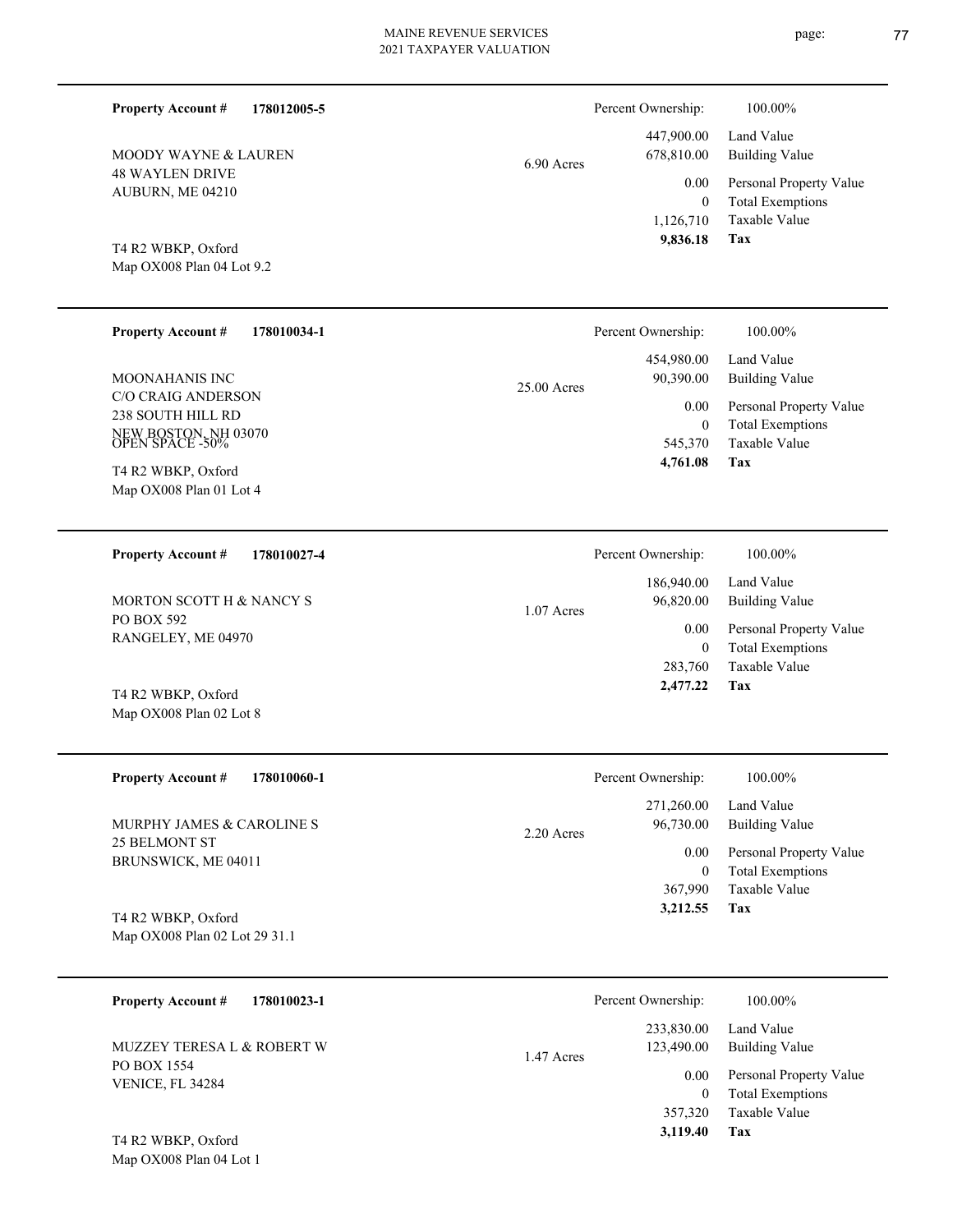| 178010008-6<br><b>Property Account #</b>              |              | Percent Ownership:        | 100.00%                                            |
|-------------------------------------------------------|--------------|---------------------------|----------------------------------------------------|
| NELSON MARY E &THOMAS E WIELACHOWSKI & LIN            | $1.10$ Acres | 233,170.00<br>75,240.00   | Land Value<br><b>Building Value</b>                |
| & JOHN HAGGERTY                                       |              | 0.00                      | Personal Property Value                            |
| <b>86 GAY RILL ROAD</b><br>UNCASVILLE, CT 06382       |              | $\overline{0}$            | <b>Total Exemptions</b>                            |
|                                                       |              | 308,410<br>2,692.42       | Taxable Value<br>Tax                               |
| T4 R2 WBKP, Oxford<br>Map OX008 Plan 02 Lot 3         |              |                           |                                                    |
|                                                       |              |                           |                                                    |
| <b>Property Account #</b><br>178010107-3              |              | Percent Ownership:        | 100.00%                                            |
|                                                       |              | 331,440.00                | Land Value                                         |
| NEUMANN MICHAEL<br><b>30 OLEANDER DRIVE</b>           | 3.58 Acres   | 0.00                      | <b>Building Value</b>                              |
| NORTHPORT, NY 11768                                   |              | 0.00                      | Personal Property Value                            |
|                                                       |              | $\overline{0}$<br>331,440 | <b>Total Exemptions</b><br><b>Taxable Value</b>    |
| T4 R2 WBKP, Oxford                                    |              | 2,893.47                  | Tax                                                |
| Map OX008 Plan 02 Lot 31                              |              |                           |                                                    |
| <b>Property Account #</b><br>178010110-3              |              | Percent Ownership:        | 100.00%                                            |
|                                                       |              | 237,810.00                | Land Value                                         |
| <b>OSCAR T HEBERT TRUST</b>                           | 2.03 Acres   | 419,450.00                | <b>Building Value</b>                              |
| % OSCAR T HEBERT TRUSTEE<br>325 VICTORY HIGHWAY       |              | 0.00                      | Personal Property Value                            |
| WEST GREENWICH, RI 02817                              |              | $\overline{0}$            | <b>Total Exemptions</b><br><b>Taxable Value</b>    |
|                                                       |              | 657,260<br>5,737.88       | Tax                                                |
| T4 R2 WBKP, Oxford<br>Map OX008 Plan 04 Lot 7.41 7.51 |              |                           |                                                    |
|                                                       |              |                           |                                                    |
| <b>Property Account #</b><br>178010029P-1             |              | Percent Ownership:        | 100.00%                                            |
|                                                       |              | 0.00                      | Land Value                                         |
| PASCAL LESSARD INC<br>PO BOX 1289                     |              | 0.00                      | <b>Building Value</b>                              |
| RANGELEY, ME 04970                                    |              | 728,000.00<br>728,000     | Personal Property Value<br><b>Total Exemptions</b> |
|                                                       |              | $\overline{0}$            | Taxable Value                                      |
| T4 R2 WBKP, Oxford                                    |              | 0.00                      | Tax                                                |
| Map OX008                                             |              |                           |                                                    |
| <b>BETE \$728000</b>                                  |              |                           |                                                    |
| <b>Property Account #</b><br>178010028-3              |              | Percent Ownership:        | 100.00%                                            |
| PATON KEVIN & BONNIE                                  |              | 0.00<br>18,880.00         | Land Value<br><b>Building Value</b>                |
| 28 GARDEN ST                                          |              | 0.00                      | Personal Property Value                            |
| SHARON, MA 02067                                      |              | $\mathbf{0}$              | <b>Total Exemptions</b>                            |
| PUBLIC LANDS L9 LOC AA                                |              | 18,880<br>164.82          | Taxable Value<br>Tax                               |
| $TA$ D2 WBVD $Ov$ ford                                |              |                           |                                                    |

Map OX008 Plan 03 Lot 3 T4 R2 WBKP, Oxford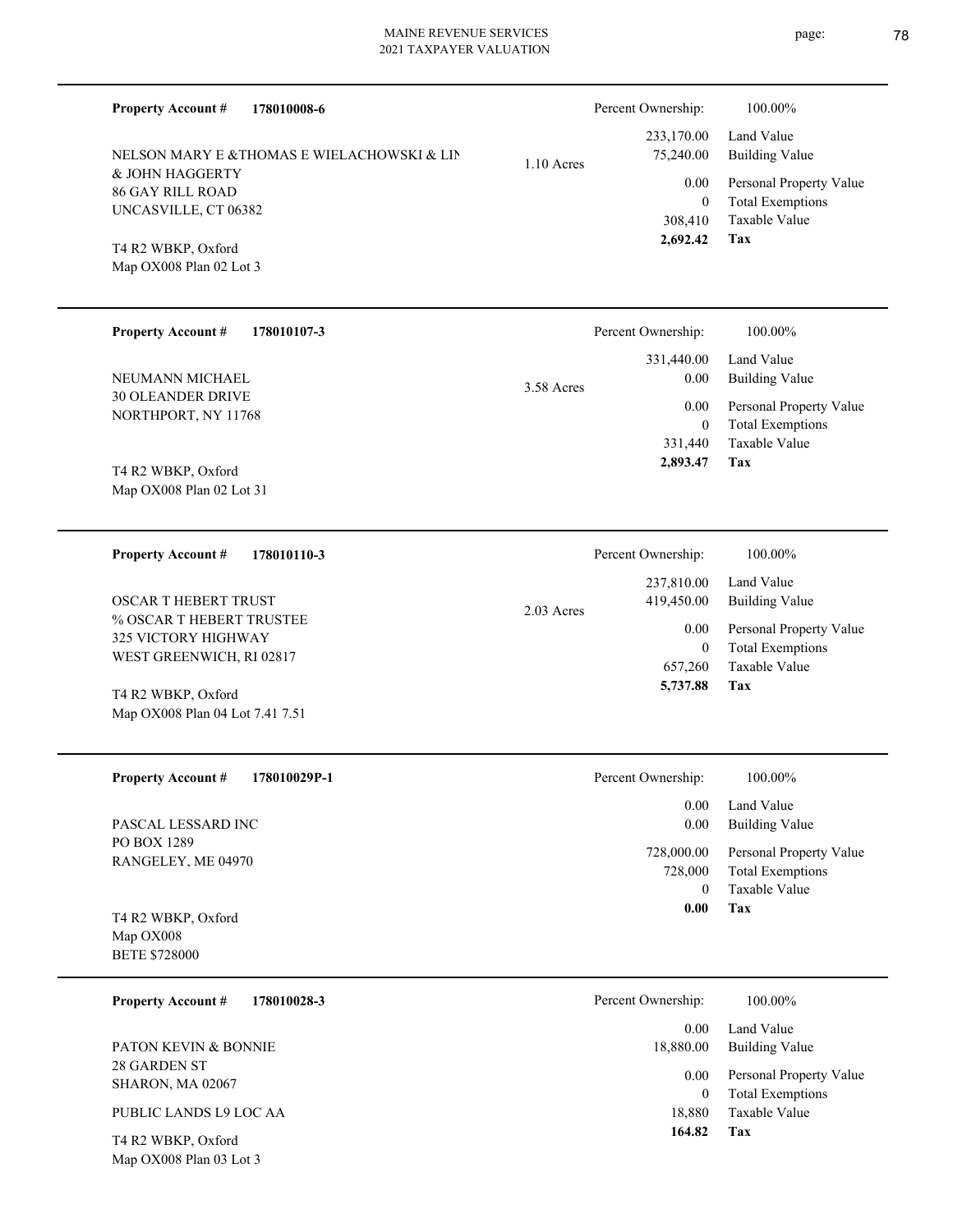15 DEVONSHIRE PLACE ANDOVER, MA 01810 PAYNE JAY HARRY & CINDY K

**178012017-1**

# 1.23 Acres

|            | 233,630.00 Land Value        |
|------------|------------------------------|
| 126,030.00 | Building Value               |
|            | 0.00 Personal Property Value |
| $\theta$   | <b>Total Exemptions</b>      |
|            | 359,660 Taxable Value        |
| 3,139.83   | Tax                          |

Percent Ownership:  $100.00\%$ 

Map OX008 Plan 02 Lot 20 T4 R2 WBKP, Oxford

Map OX008 Plan 02 Lot 27

Map OX008 Plan 04 Lot 7.3

**Property Account #**

| <b>Property Account #</b><br>178012004-1             | Percent Ownership:                     | 100.00%                             |
|------------------------------------------------------|----------------------------------------|-------------------------------------|
| PERKINS KENNETH E & ALISON<br><b>66 SOUTH STREET</b> | 250,270.00<br>244,650.00<br>2.28 Acres | Land Value<br><b>Building Value</b> |
|                                                      | 0.00                                   | Personal Property Value             |
| GORHAM, ME 04038                                     | $\mathbf{0}$                           | <b>Total Exemptions</b>             |
|                                                      | 494,920                                | Taxable Value                       |
| T4 R2 WBKP, Oxford                                   | 4,320.65                               | Tax                                 |
| Map OX008 Plan 04 Lot 7.8                            |                                        |                                     |

**178010066-4 Tax** Taxable Value Total Exemptions Personal Property Value Building Value Land Value 121 HURON AVENUE CAMBRIDGE, MA 02138 **Property Account #** T4 R2 WBKP, Oxford PERRY ELIZABETH J & NARA DILLON 470,990 0  **4,111.74** 237,230.00 233,760.00 0.00 1.35 Acres Percent Ownership:  $100.00\%$ 

| <b>Property Account #</b><br>178012018-1                    | Percent Ownership:                     | 100.00%                                                             |
|-------------------------------------------------------------|----------------------------------------|---------------------------------------------------------------------|
| PHILBRICK CHRISTOPHER R & TAMI M                            | 252,260.00<br>461,840.00<br>2.32 Acres | Land Value<br>Building Value                                        |
| 201 PLEASANT ISLAND ROAD<br>PO BOX 60<br>OQUOSSOC, ME 04964 | 0.00<br>$\overline{0}$<br>714.100      | Personal Property Value<br><b>Total Exemptions</b><br>Taxable Value |
| T4 R2 WBKP, Oxford<br>Map OX008 Plan 04 Lot 7.311           | 6.234.09                               | Tax                                                                 |

| 178012019-3<br><b>Property Account #</b>                     | Percent Ownership:               | 100.00%                                                             |
|--------------------------------------------------------------|----------------------------------|---------------------------------------------------------------------|
| PHILBRICK CHRISTOPHER R & TAMI M<br>201 PLEASANT ISLAND ROAD | 227,890.00<br>0.00<br>1.79 Acres | Land Value<br>Building Value                                        |
| PO BOX 60<br>OQUOSSOC, ME 04964                              | 0.00<br>$\theta$<br>227,890      | Personal Property Value<br><b>Total Exemptions</b><br>Taxable Value |
| T4 R2 WBKP, Oxford                                           | 1,989.48                         | Tax                                                                 |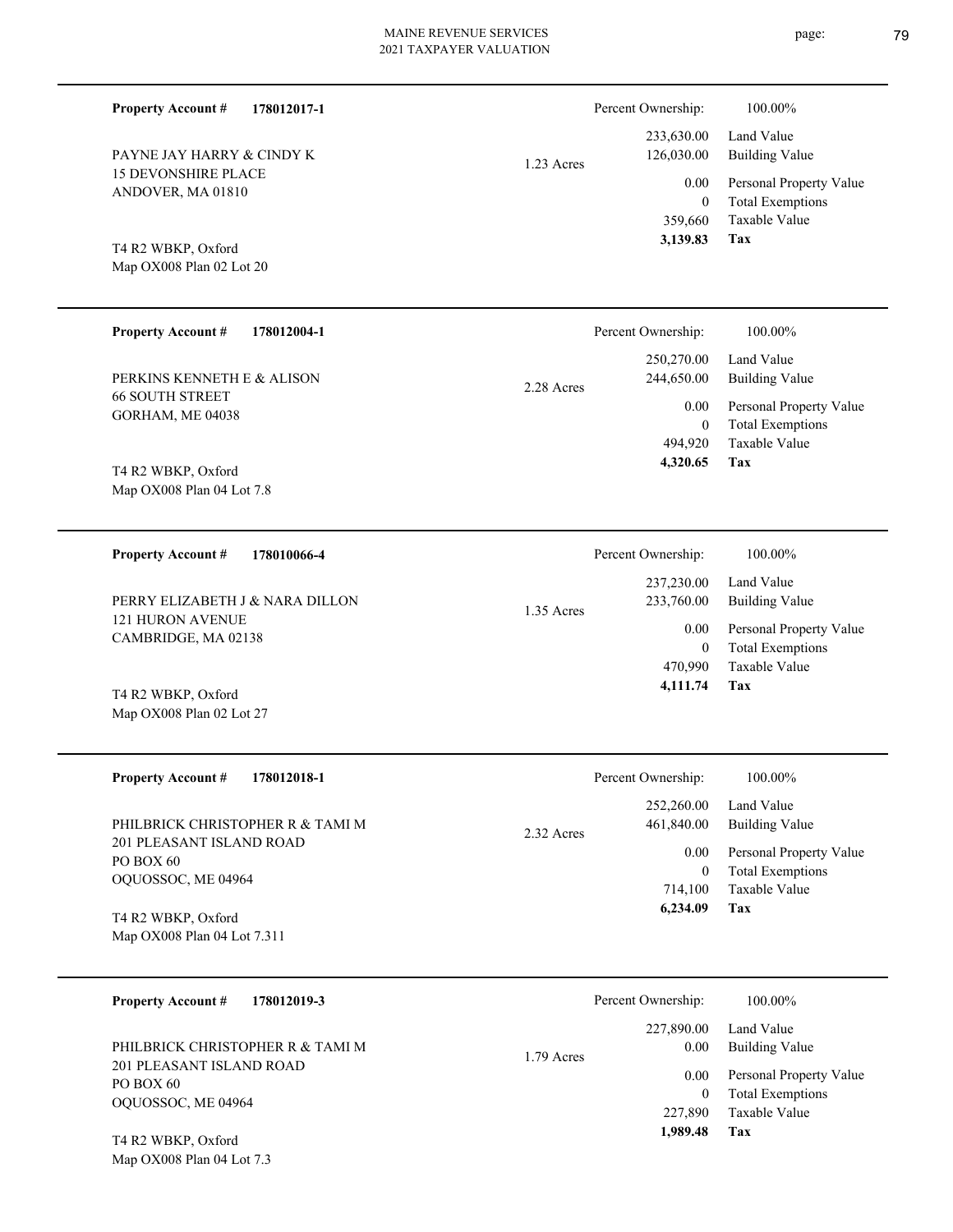| <b>Property Account #</b><br>178010039-3 |                            | Percent Ownership:        | 100.00%                                            |
|------------------------------------------|----------------------------|---------------------------|----------------------------------------------------|
| PIAMPIANO BRENDA T                       | Tree Growth<br>19.75 Acres | 149,200.50<br>126,980.00  | Land Value<br><b>Building Value</b>                |
| 3 HIGH STREET<br>BRUNSWICK, ME 04011     |                            | 0.00<br>$\mathbf{0}$      | Personal Property Value<br><b>Total Exemptions</b> |
| T4 R2 WBKP, Oxford                       |                            | 276,181<br>2,411.06       | Taxable Value<br>Tax                               |
| Map OX008 Plan 04 Lot 4 9                |                            |                           |                                                    |
| <b>Property Account #</b><br>178010102-2 |                            | Percent Ownership:        | 100.00%                                            |
| PLEASANT ISLAND ASSOCIATION              | 1.23 Acres                 | 3,690.00<br>0.00          | Land Value<br><b>Building Value</b>                |
| % GORDON HALEY<br>PO BOX 415             |                            | 0.00                      | Personal Property Value                            |
| RANGELEY, ME 04970                       |                            | $\boldsymbol{0}$<br>3,690 | <b>Total Exemptions</b><br>Taxable Value           |
| T4 R2 WBKP, Oxford                       |                            | 32.21                     | Tax                                                |
| Map OX008 Plan 05 Lot 15                 |                            |                           |                                                    |
|                                          |                            |                           |                                                    |
| 178012014-1<br><b>Property Account #</b> |                            | Percent Ownership:        | 100.00%                                            |
| PLEASANT ISLAND ASSOCIATION              | $0.92$ Acres               | 2,116.00<br>0.00          | Land Value<br><b>Building Value</b>                |
| % GORDON HALEY<br>PO BOX 415             |                            | 0.00                      | Personal Property Value                            |
| RANGELEY, ME 04970                       |                            | $\boldsymbol{0}$<br>2,116 | <b>Total Exemptions</b><br>Taxable Value           |
| T4 R2 WBKP, Oxford                       |                            | 18.47                     | Tax                                                |
| Map OX008 Plan 04 Lot 7.9                |                            |                           |                                                    |
|                                          |                            |                           |                                                    |
| <b>Property Account #</b><br>178012015-1 |                            | Percent Ownership:        | 100.00%                                            |
| PLEASANT ISLAND ASSOCIATION              |                            | 1,610.00                  | Land Value                                         |
| % GORDON HALEY                           | 0.70 Acres                 | 0.00                      | <b>Building Value</b>                              |
| PO BOX 415                               |                            | 0.00<br>$\boldsymbol{0}$  | Personal Property Value<br><b>Total Exemptions</b> |
| RANGELEY, ME 04970                       |                            | 1,610                     | Taxable Value                                      |
| T4 R2 WBKP, Oxford                       |                            | 14.06                     | <b>Tax</b>                                         |
| Map OX008 Plan 04 Lot 1.14               |                            |                           |                                                    |
|                                          |                            |                           |                                                    |
| <b>Property Account #</b><br>178012016-1 |                            | Percent Ownership:        | 100.00%                                            |

1.72 Acres

% GORDON HALEY PO BOX 415 RANGELEY, ME 04970 PLEASANT ISLAND ASSOCIATION

Map OX008 Plan 04 Lot 1.13 T4 R2 WBKP, Oxford

| $0.00\,$ | Personal Property Value               |
|----------|---------------------------------------|
| 0        | <b>Total Exemptions</b>               |
| 3,956    | - Taxable Value                       |
| 34.54    | Tax                                   |
| $0.00\,$ | 3,956.00 Land Value<br>Building Value |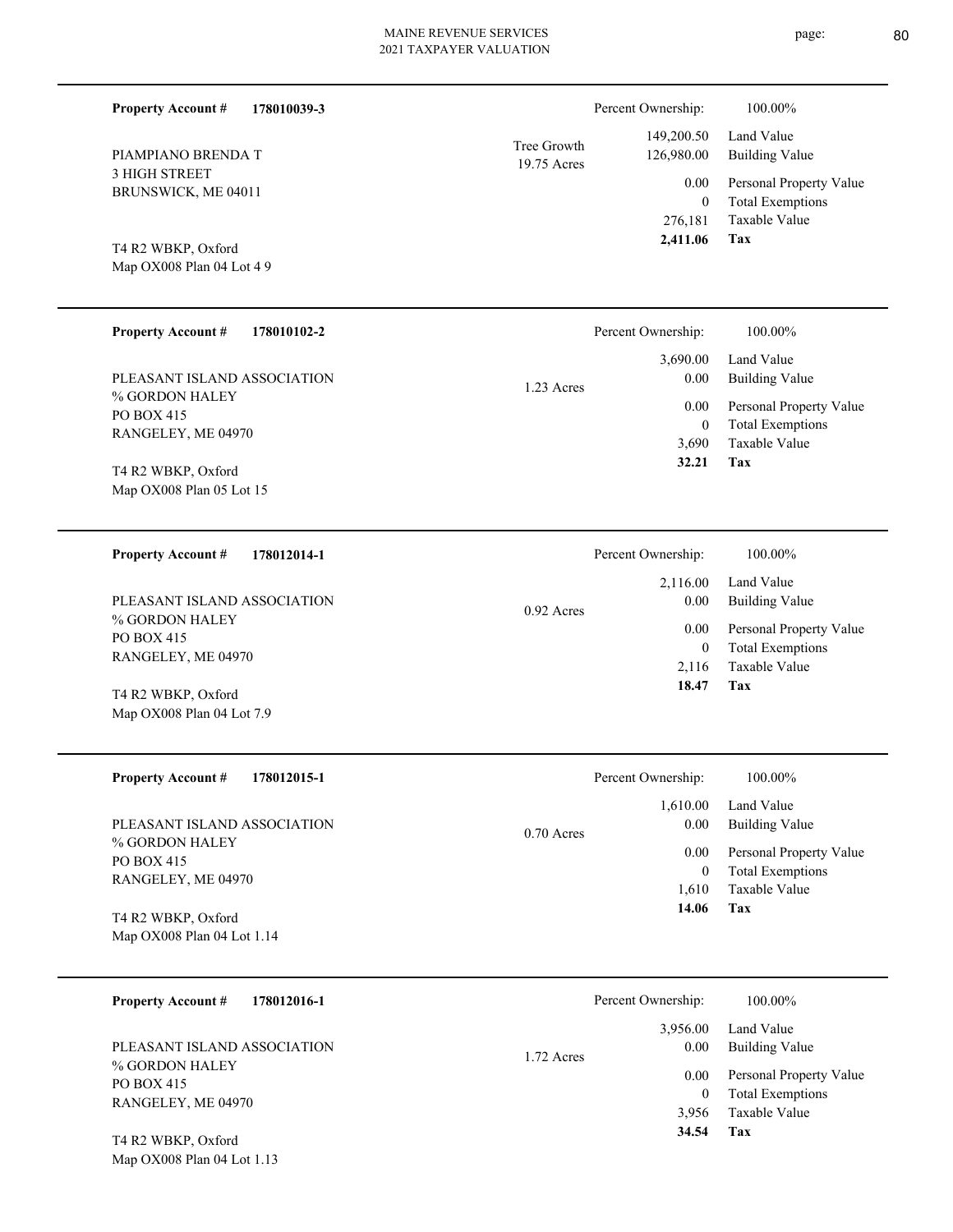4.56 Acres

**178010101-1 Property Account #**

%GORDON HALEY PO BOX 415 RANGELEY, ME 04970 ROW PLEASANT ISLAND ESTATES ASSOC

Map OX008 Plan 04 Lot 9.1 T4 R2 WBKP, Oxford

#### **178010013-3 Tax** Taxable Value Total Exemptions Personal Property Value Building Value Land Value PO BOX 28 OQUOSSOC, ME 04964 **Property Account #** T4 R2 WBKP, Oxford PUTNEY SHARON & SARAH E BORGGAARD GLASFEL 291,690 0  **2,546.45** 233,710.00 57,980.00 0.00 1.32 Acres Percent Ownership:  $100.00\%$

Map OX008 Plan 02 Lot 13

**178010007-3 Tax** Taxable Value Total Exemptions Personal Property Value Building Value Land Value 2424 MAIN ST RANGELEY, ME 04970-4024 **Property Account #** Map OX008 Plan 01 Lot 1.4 T4 R2 WBKP, Oxford RANGELEY LAKES HERITAGE TRUST RANGELEY LAKES HERITAGE TRUST 463,740 0  **4,048.45** 0.00 463,740.00 0.00 Percent Ownership:  $100.00\%$ 

| <b>Property Account #</b><br>178010108-1                                                         | Percent Ownership:                                  | 100.00%                                                             |
|--------------------------------------------------------------------------------------------------|-----------------------------------------------------|---------------------------------------------------------------------|
| RANGELEY LAKES HERITAGE TRUST                                                                    | 363,003.00<br>Tree Growth<br>0.00<br>1,272.00 Acres | Land Value<br><b>Building Value</b>                                 |
| 2424 MAIN ST<br>RANGELEY, ME 04970-4024                                                          | 0.00<br>363,003<br>$\Omega$                         | Personal Property Value<br><b>Total Exemptions</b><br>Taxable Value |
| T4 R2 WBKP, Oxford<br>Map OX008 Plan 01 Lot 1.2 Plan 02 Lot 32<br>Charitable Organization exempt | 0.00                                                | Tax                                                                 |
| 178012011-1<br><b>Property Account #</b>                                                         | Percent Ownership:                                  | 100.00%                                                             |

| Tree Growth<br>RANGELEY LAKES HERITAGE TRUST<br>125.08 Acres<br>2424 MAIN ST<br>RANGELEY, ME 04970-4024 | 668,124.44<br>0.00 | Land Value<br>Building Value |
|---------------------------------------------------------------------------------------------------------|--------------------|------------------------------|
|                                                                                                         |                    | 0.00 Personal Property Value |
|                                                                                                         | $\theta$           | <b>Total Exemptions</b>      |
|                                                                                                         | 668.124            | Taxable Value                |
| T4 R2 WBKP, Oxford                                                                                      | 5,832.73           | Tax                          |

Map OX008 Plan 01 Lot 1.4

page: 81

**Tax**

 18,675 0

 18,675.00 0.00 0.00

Percent Ownership:  $100.00\%$ 

 **163.03**

Taxable Value Total Exemptions Personal Property Value

Building Value Land Value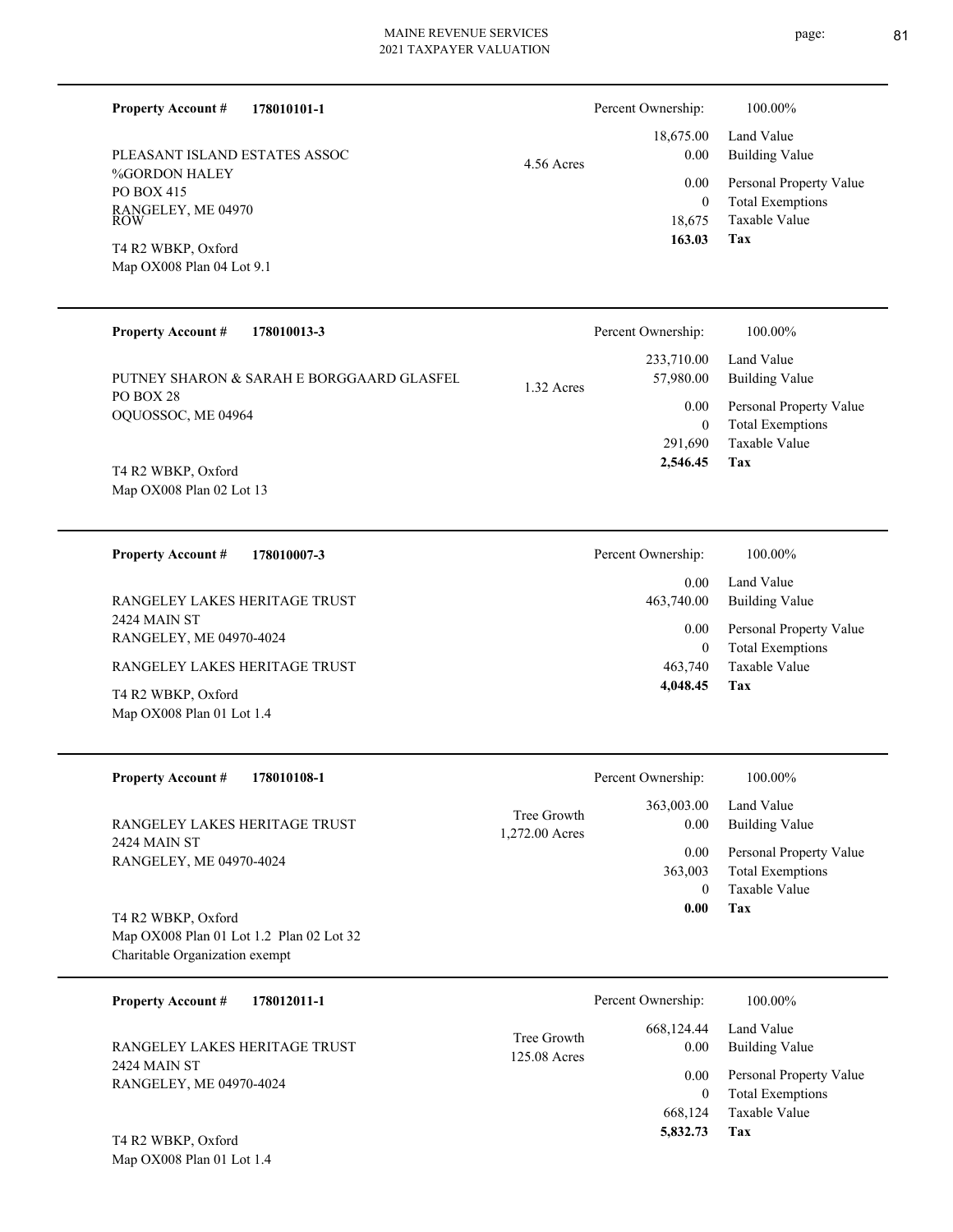| <b>Property Account #</b><br>178012012-1               |                            | Percent Ownership:                            | $100.00\%$                                                                 |
|--------------------------------------------------------|----------------------------|-----------------------------------------------|----------------------------------------------------------------------------|
| RANGELEY LAKES HERITAGE TRUST                          | Tree Growth<br>13.30 Acres | 3,112.20<br>0.00                              | Land Value<br><b>Building Value</b>                                        |
| <b>2424 MAIN ST</b><br>RANGELEY, ME 04970-4024         |                            | 0.00<br>$\overline{0}$                        | Personal Property Value<br><b>Total Exemptions</b><br>Taxable Value        |
| T4 R2 WBKP, Oxford<br>Map OX008 Plan 01 Lot 7.3        |                            | 3,112<br>27.17                                | Tax                                                                        |
| <b>Property Account #</b><br>178010024-3               |                            | Percent Ownership:                            | 100.00%                                                                    |
| <b>RAY JANET</b>                                       | 2.34 Acres                 | 378,780.00<br>214,720.00                      | Land Value<br><b>Building Value</b>                                        |
| 13 OLD PINE ISLAND RD<br>NEWBURY, MA 01951             |                            | 0.00<br>$\overline{0}$                        | Personal Property Value<br><b>Total Exemptions</b>                         |
| T4 R2 WBKP, Oxford<br>Map OX008 Plan 02 Lot 6 7        |                            | 593,500<br>5,181.26                           | Taxable Value<br>Tax                                                       |
| <b>Property Account #</b><br>178010020-2               |                            | Percent Ownership:                            | 100.00%                                                                    |
| RICHARDSON LAKE, LLC                                   | 1.98 Acres                 | 169,880.00<br>155,460.00                      | Land Value<br><b>Building Value</b>                                        |
| <b>39 5TH AVENUE PH</b><br>#15 A<br>NEW YORK, NY 10003 |                            | 0.00<br>$\overline{0}$<br>325,340<br>2,840.22 | Personal Property Value<br><b>Total Exemptions</b><br>Taxable Value<br>Tax |
| T4 R2 WBKP, Oxford<br>Map OX008 Plan 03 Lot 3.2        |                            |                                               |                                                                            |
| 178010089-1<br><b>Property Account #</b>               |                            | Percent Ownership:                            | 100.00%                                                                    |
| RIESS FRANCIS A & NORMA E                              | 1.39 Acres                 | 237,260.00<br>216,590.00                      | Land Value<br><b>Building Value</b>                                        |
| % RIESS HUNTLEY<br>14 ORTON LANE                       |                            | 0.00                                          | Personal Property Value                                                    |
| WOODBURY, CT 06798                                     |                            | $\overline{0}$<br>453,850                     | <b>Total Exemptions</b><br>Taxable Value                                   |
| T4 R2 WBKP, Oxford<br>Map OX008 Plan 05 Lot 2          |                            | 3,962.11                                      | Tax                                                                        |
| <b>Property Account #</b><br>178010033-2               |                            | Percent Ownership:                            | 100.00%                                                                    |
| ROACH KEVIN T & MAUREEN M                              | 2.68 Acres                 | 256,440.00<br>171,440.00                      | Land Value<br><b>Building Value</b>                                        |
| 22 OLD OSCALETA ROAD<br>SOUTH SALEM, NY 10590          |                            | 0.00<br>$\overline{0}$<br>427,880             | Personal Property Value<br><b>Total Exemptions</b><br>Taxable Value        |

**Tax 3,735.39**

Map OX008 Plan 04 Lot 3 T4 R2 WBKP, Oxford

page: 82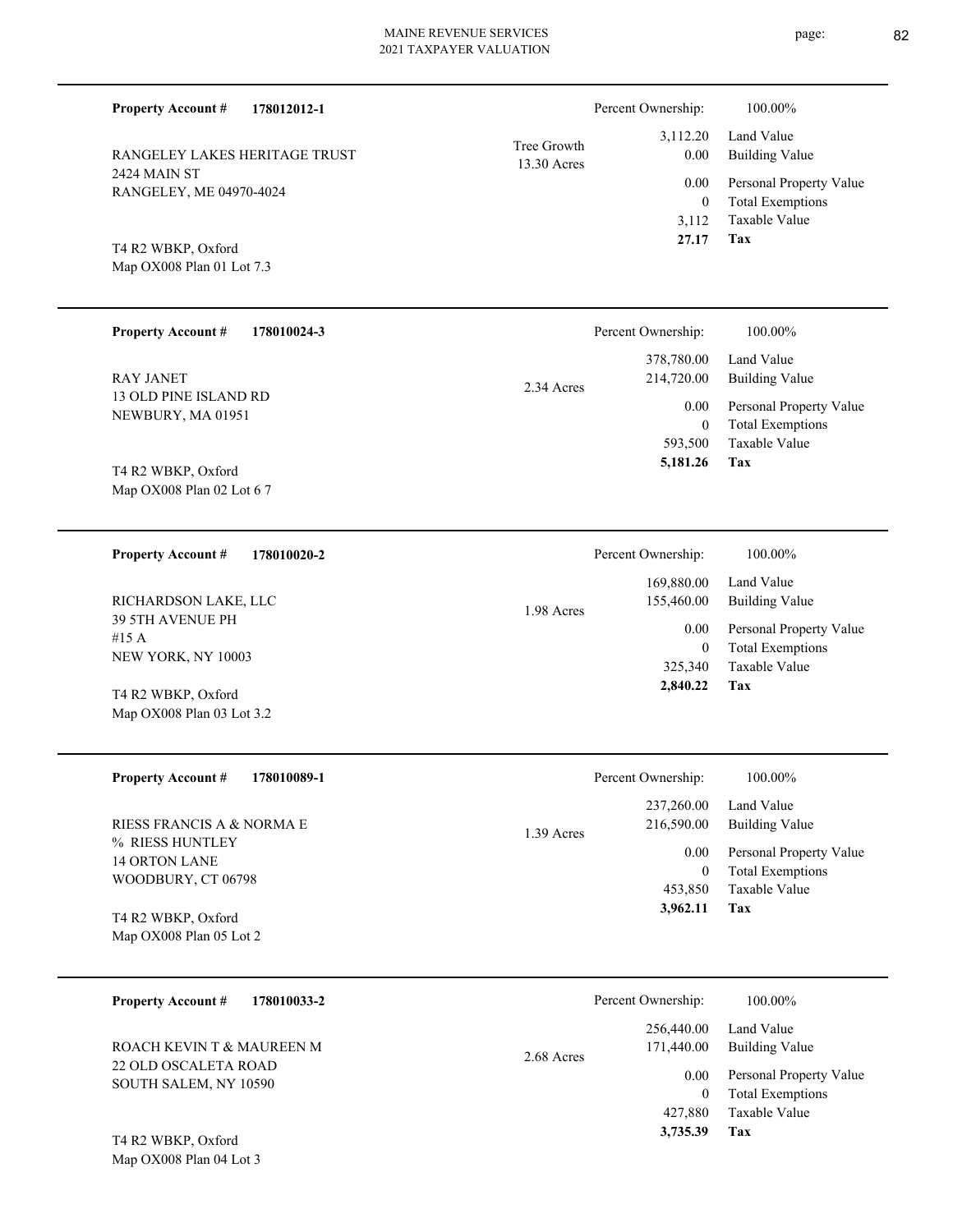| <b>Property Account #</b><br>178012009-1                 | Percent Ownership:                          | 100.00%                                                                    |
|----------------------------------------------------------|---------------------------------------------|----------------------------------------------------------------------------|
| <b>SAARI RICHARD &amp; CARRIE</b>                        | 226,810.00<br>295,720.00<br>1.53 Acres      | Land Value<br><b>Building Value</b>                                        |
| <b>142 BABOOSIC LAKE ROAD</b><br>MERRIMACK, NH 03054     | 0.00<br>$\mathbf{0}$<br>522,530<br>4,561.69 | Personal Property Value<br><b>Total Exemptions</b><br>Taxable Value<br>Tax |
| T4 R2 WBKP, Oxford<br>Map OX008 Plan 02 Lot 9            |                                             |                                                                            |
| <b>Property Account #</b><br>178010049-1                 | Percent Ownership:                          | 100.00%                                                                    |
| <b>SCHEFFLER DAVID B</b>                                 | 0.00<br>7,120.00                            | Land Value<br><b>Building Value</b>                                        |
| 12 PHEASANT HILL RD<br>CAPE ELIZABETH, ME 04107          | 0.00                                        | Personal Property Value                                                    |
| MEAD L#5014 LOC FF                                       | $\mathbf{0}$<br>7,120                       | <b>Total Exemptions</b><br>Taxable Value                                   |
| T4 R2 WBKP, Oxford<br>Map OX008 Plan 01 Lot 1            | 62.16                                       | Tax                                                                        |
| <b>Property Account #</b><br>178010088-2                 | Percent Ownership:                          | 100.00%                                                                    |
| SENCINDIVER MICHAEL V & LAURA W                          | 236,940.00<br>186,920.00<br>1.01 Acres      | Land Value<br><b>Building Value</b>                                        |
| 717 MAIN ST<br>RIVERTON, NJ 08077                        | 0.00<br>$\mathbf{0}$<br>423,860             | Personal Property Value<br><b>Total Exemptions</b><br>Taxable Value        |
| T4 R2 WBKP, Oxford<br>Map OX008 Plan 05 Lot 1            | 3,700.30                                    | <b>Tax</b>                                                                 |
| <b>Property Account #</b><br>178010051-2                 | Percent Ownership:                          | 100.00%                                                                    |
| SMILOW DAVID, TRACEY, CATHERINE,                         | 0.00<br>44,310.00                           | Land Value<br><b>Building Value</b>                                        |
| NINA & CLAIRE<br>39 5TH AVENUE PH                        | 0.00<br>$\mathbf{0}$                        | Personal Property Value<br><b>Total Exemptions</b>                         |
| NEW YORK, NY 10003-4339<br>PUBLIC LANDS L2W LOC T ID#135 | 44,310<br>386.83                            | Taxable Value<br>Tax                                                       |
| T4 R2 WBKP, Oxford<br>Map OX008 Plan 03 Lot 1            |                                             |                                                                            |
| <b>Property Account #</b><br>178010063-2                 | Percent Ownership:                          | 100.00%                                                                    |
| <b>SPASH MARY L</b>                                      | 236,510.00<br>100,510.00<br>1.58 Acres      | Land Value<br><b>Building Value</b>                                        |
| 921D RIDGEFIELD CIR                                      |                                             | 1 <sub>n</sub>                                                             |

CLINTON, MA 01510

Map OX008 Plan 02 Lot 28 T4 R2 WBKP, Oxford

**Tax**

 337,020  **2,942.18**

Taxable Value 0 Total Exemptions 0.00 Personal Property Value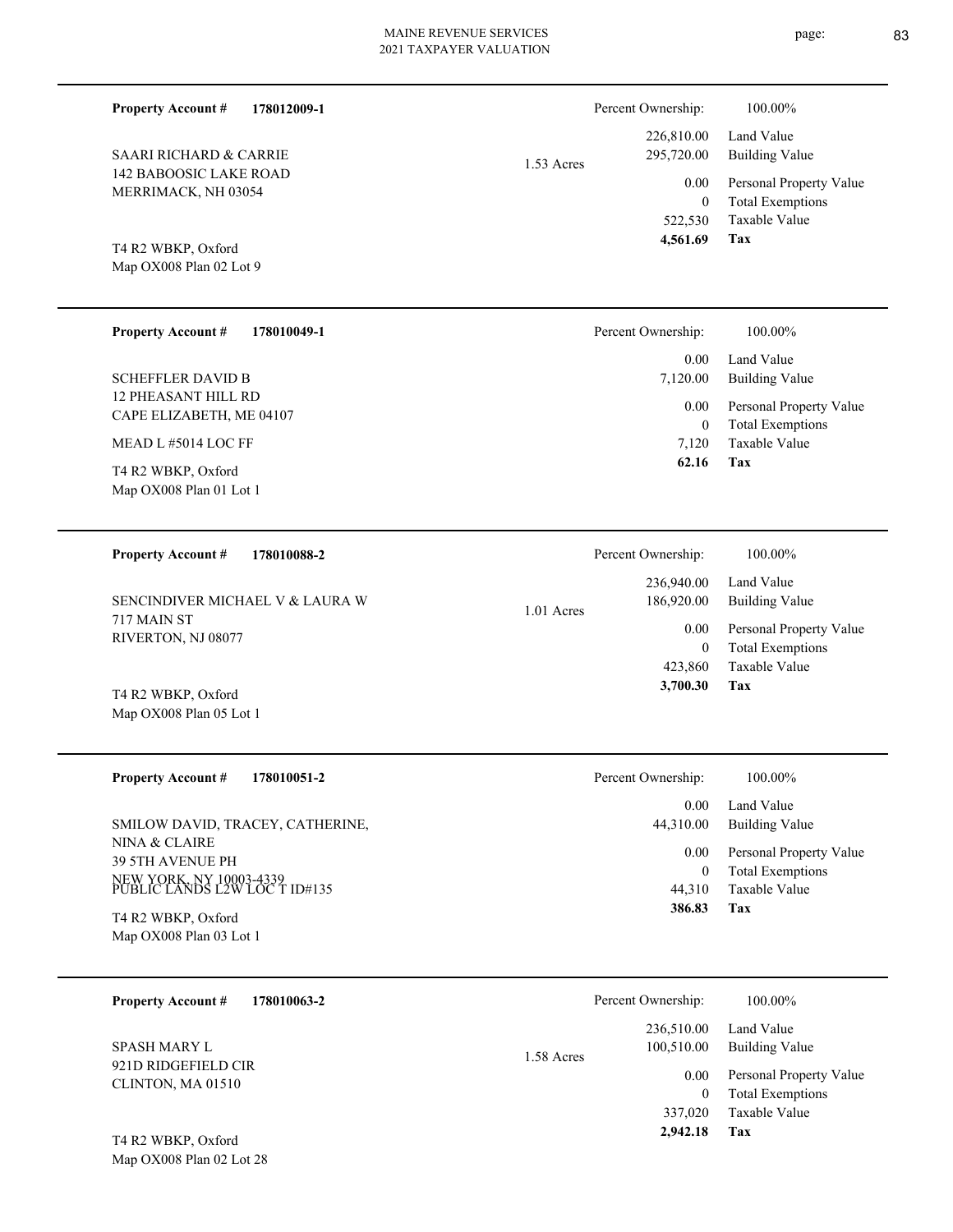**178010032-2**

PO BOX 52 SO STRAFFORD, VT 05070 ST PETER RICKY C & SHIRLEY A

PUBLIC LANDS L12W LOC BB

Map OX008 Plan 03 Lot 1 T4 R2 WBKP, Oxford

**Property Account #**

#### Total Exemptions Personal Property Value Building Value Land Value 0 0.00 12,140.00 0.00 Percent Ownership:  $100.00\%$

Taxable Value 12,140

#### **Tax 105.98**

| <b>Property Account #</b><br>178010105-1           |            | Percent Ownership:       | 100.00%                                            |
|----------------------------------------------------|------------|--------------------------|----------------------------------------------------|
| <b>STEMLAND ROLLAND</b>                            | 7.51 Acres | 603,420.00<br>342,020.00 | Land Value<br>Building Value                       |
| 1452 GLEASONS LANDING DRIVE<br>ST HELENA, SC 29920 |            | 0.00<br>0                | Personal Property Value<br><b>Total Exemptions</b> |
|                                                    |            | 945,440                  | Taxable Value                                      |
| T4 R2 WBKP, Oxford                                 |            | 8,253.69                 | Tax                                                |

Map OX008 Plan 02 Lot 14 15 16 17 18 T4 R2 WBKP,

| 178010104-2<br><b>Property Account #</b>                                             | Percent Ownership:              | 100.00%                                            |
|--------------------------------------------------------------------------------------|---------------------------------|----------------------------------------------------|
| STEMLAND ROLLAND ROY TTE                                                             | 15,060.00<br>0.00<br>4.60 Acres | Land Value<br>Building Value                       |
| & CATHARINE AINSLIE TTE<br>1452 GLEASONS LANDING DRIVE<br>ST HELENA ISLAND, SC 29920 | 0.00<br>$\bf{0}$                | Personal Property Value<br><b>Total Exemptions</b> |
|                                                                                      | 15,060                          | Taxable Value                                      |
| T4 R2 WBKP, Oxford                                                                   | 131.47                          | Tax                                                |
| Map $OX008$ Plan 02 Lot 30                                                           |                                 |                                                    |

| <b>Property Account #</b><br>178010038-3                   | Percent Ownership:    | 100.00%                                  |
|------------------------------------------------------------|-----------------------|------------------------------------------|
|                                                            | 7.140.00              | Land Value                               |
| STEPHEN PHILLIPS MEMORIAL PRESERVE LLC                     | 0.00<br>$14.00$ Acres | Building Value                           |
| C/O LORING WOLCOTT & COOLIDGE TRUST<br>230 CONGRESS STREET | 0.00                  | Personal Property Value                  |
| BOSTON, MA 02110<br>OPEN SPACE 14 AC                       | 7.140                 | <b>Total Exemptions</b><br>Taxable Value |
| T4 R2 WBKP, Oxford                                         | 62.33                 | Tax                                      |
| Map OX008 Plan 01 Lot 3                                    |                       |                                          |

| 178010040-3<br><b>Property Account #</b>                                                                                                                             | Percent Ownership:                                                              | 100.00%                                                                                                    |
|----------------------------------------------------------------------------------------------------------------------------------------------------------------------|---------------------------------------------------------------------------------|------------------------------------------------------------------------------------------------------------|
| STEPHEN PHILLIPS MEMORIAL PRESERVE LLC<br>C/O LORING WOLCOTT & COOLIDGE TRUST<br>230 CONGRESS STREET<br>BOSTON, MA 02110<br>OPEN SPACE 1369 AC<br>T4 R2 WBKP, Oxford | 698,190.00<br>0.00<br>3.051.00 Acres<br>0.00<br>$\bf{0}$<br>698.190<br>6,095.20 | Land Value<br>Building Value<br>Personal Property Value<br><b>Total Exemptions</b><br>Taxable Value<br>Tax |

Map OX008 Plan 03 Lot 1.1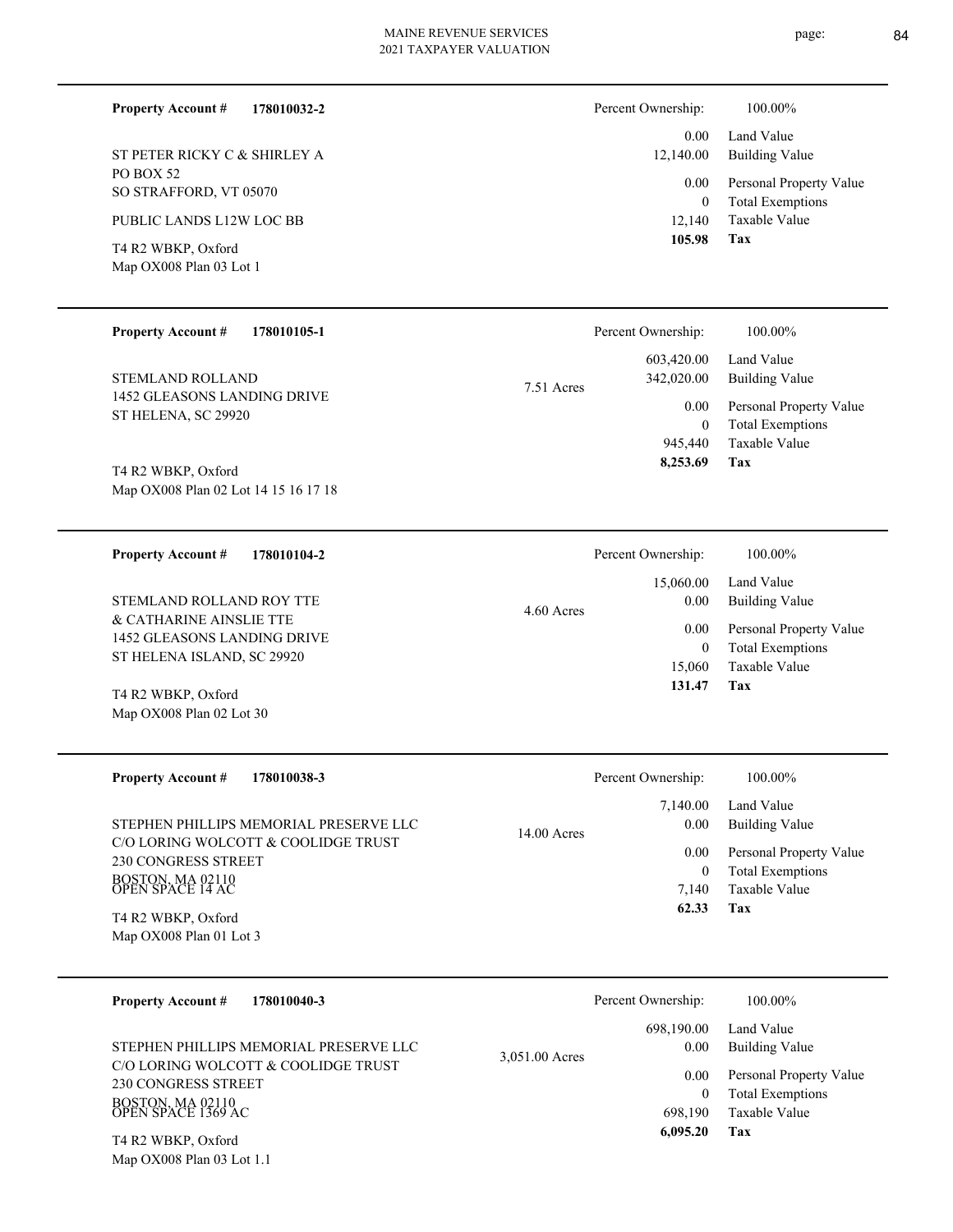page: 85

| <b>Property Account #</b><br>178010004-3                             | Percent Ownership:       | 100.00%                                            |
|----------------------------------------------------------------------|--------------------------|----------------------------------------------------|
| <b>SUTTON JON &amp; PENNY PERCIVAL</b>                               | 0.00<br>26,540.00        | Land Value<br><b>Building Value</b>                |
| PO BOX 190                                                           | 0.00                     | Personal Property Value                            |
| ANDOVER, ME 04216                                                    | $\overline{0}$           | <b>Total Exemptions</b>                            |
| PUBLIC LANDS L5W LOC V                                               | 26,540                   | Taxable Value                                      |
| T4 R2 WBKP, Oxford                                                   | 231.69                   | <b>Tax</b>                                         |
| Map OX008 Plan 03 Lot 1                                              |                          |                                                    |
|                                                                      |                          |                                                    |
| <b>Property Account #</b><br>178010114-2                             | Percent Ownership:       | 100.00%                                            |
|                                                                      | 240,280.00               | Land Value                                         |
| <b>SWEARINGEN BROOKE &amp; MARLENE</b><br><b>4 BUSHCLIFF TERRACE</b> | 374,370.00<br>1.90 Acres | <b>Building Value</b>                              |
| WINCHESTER, MA 01890                                                 | 0.00<br>$\bf{0}$         | Personal Property Value<br><b>Total Exemptions</b> |
|                                                                      | 614,650                  | Taxable Value                                      |
| T4 R2 WBKP, Oxford                                                   | 5,365.89                 | Tax                                                |
| Map OX008 Plan 04 Lot 7.52                                           |                          |                                                    |
|                                                                      |                          |                                                    |
| <b>Property Account #</b><br>178010090-1                             | Percent Ownership:       | 100.00%                                            |
| TREMBLAY GABRIEL & KATHERINE                                         | 416,000.00<br>190,700.00 | Land Value<br><b>Building Value</b>                |
| PO BOX 231                                                           | 3.71 Acres<br>0.00       | Personal Property Value                            |
| WOLFEBORO, NH 03894                                                  | $\mathbf{0}$             | <b>Total Exemptions</b>                            |
|                                                                      | 606,700                  | Taxable Value                                      |
| T4 R2 WBKP, Oxford                                                   | 5,296.49                 | Tax                                                |
| Map OX008 Plan 04 Lot 8                                              |                          |                                                    |
|                                                                      |                          |                                                    |
| <b>Property Account #</b><br>178010103-2                             | Percent Ownership:       | 100.00%                                            |
| WHITFIELD DOUGLAS & HEATHER                                          | 0.00<br>2,090.00         | Land Value<br><b>Building Value</b>                |
| <b>264 CROSBIE STREET</b>                                            | 0.00                     |                                                    |
| MANCHESTER, NH 03104                                                 | $\boldsymbol{0}$         | Personal Property Value<br><b>Total Exemptions</b> |
| PUBLIC LANDS L02AW 010W                                              | 2,090                    | Taxable Value                                      |
| T4 R2 WBKP, Oxford                                                   | 18.25                    | Tax                                                |
| Map OX008 Plan 03 Lot 1                                              |                          |                                                    |
|                                                                      |                          |                                                    |
| 178010056-1<br><b>Property Account #</b>                             | Percent Ownership:       | $100.00\%$                                         |
|                                                                      | 0.00                     | Land Value                                         |
| WILSON FRANK C JR<br>376 BLACKSTRAP ST                               | 40,110.00                | <b>Building Value</b>                              |
| FALMOUTH, ME 04105                                                   | 0.00<br>$\mathbf{0}$     | Personal Property Value<br><b>Total Exemptions</b> |
| PUBLIC LANDS L4 LOC B                                                | 40,110                   | Taxable Value                                      |
| T4 R2 WBKP, Oxford                                                   | 350.16                   | Tax                                                |
| Map OX008 Plan 03 Lot 3                                              |                          |                                                    |
|                                                                      |                          |                                                    |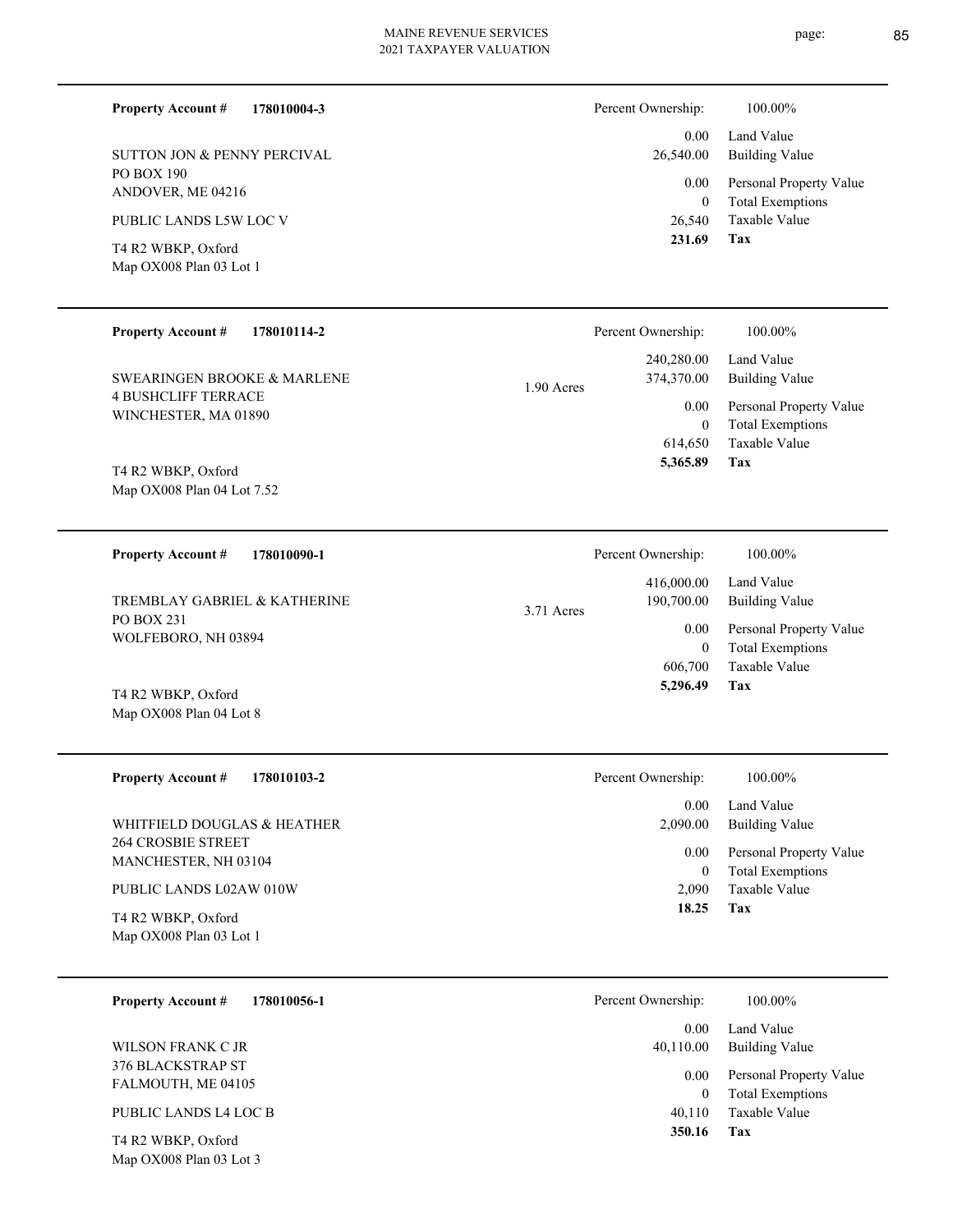| 178010086-3<br><b>Property Account #</b> | Percent Ownership:                      | 100.00%                                            |
|------------------------------------------|-----------------------------------------|----------------------------------------------------|
| WISSMAN JUSTIN R & AMY M                 | 40,960.00<br>120,460.00<br>$4.50$ Acres | Land Value<br>Building Value                       |
| PO Box 7<br>NORTH CARVER, MA 02355-0007  | 0.00                                    | Personal Property Value<br><b>Total Exemptions</b> |
| $TA$ D $\gamma$ WDVD $Ov$ ford           | 161.420<br>1.409.20                     | Taxable Value<br>Tax                               |

Map OX008 Plan 01 Lot 7.1 T4 R2 WBKP, Oxford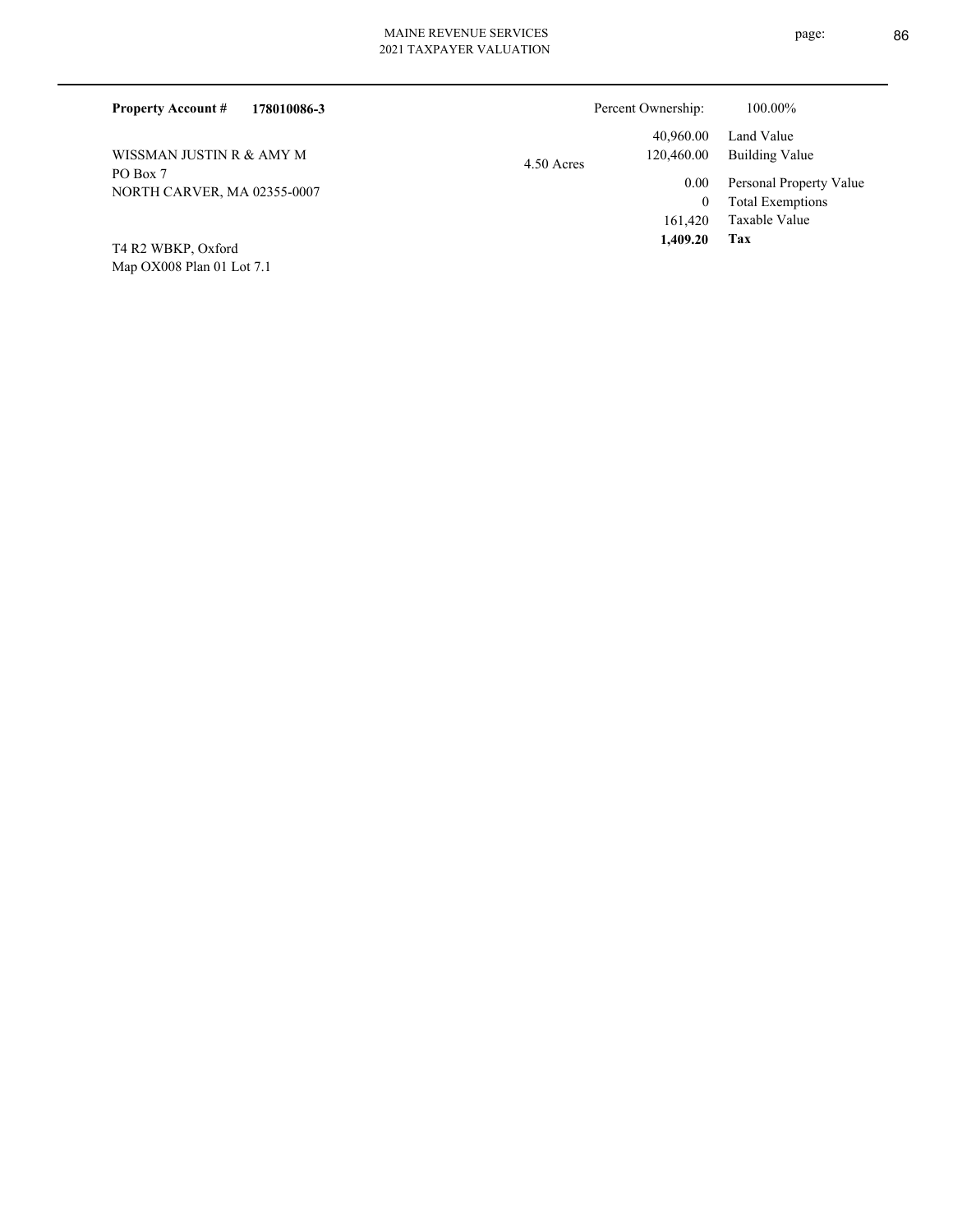## **Totals for: T4 R2 WBKP, Oxford**

 **24,349.41 acres**

 **33,106,271.15 Land Value 10,726,520.00 Building Value 3,095,272.00 Personal Property Value 15,040,945.00 Total Exemptions 278,375 Tax Taxable Value 31,887,118.15**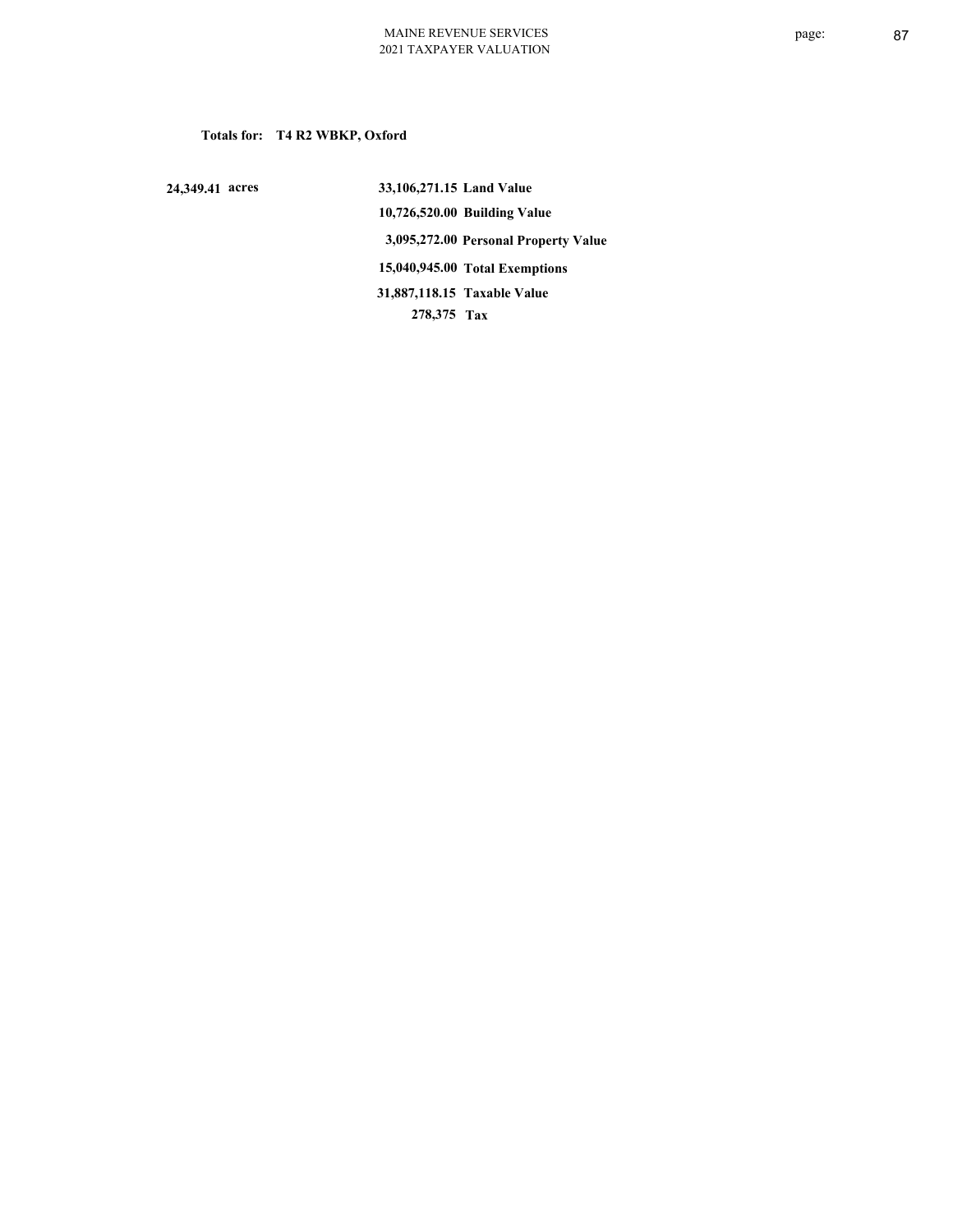| 178090044-1<br><b>Property Account #</b>                                | Percent Ownership:   | 100.00%                                            |
|-------------------------------------------------------------------------|----------------------|----------------------------------------------------|
| <b>BORDICK MICHAEL</b><br>16626 YORK ROAD                               | 0.00<br>34,830.00    | Land Value<br><b>Building Value</b>                |
| MONKTON, MD 21111-1017                                                  | 0.00<br>$\theta$     | Personal Property Value<br><b>Total Exemptions</b> |
| <b>SIX RIVERS LLLP L806</b>                                             | 34,830               | <b>Taxable Value</b>                               |
| T4 R3 WBKP, Oxford<br>Map OX009 Plan 01 Lot 1                           | 304.07               | <b>Tax</b>                                         |
| <b>Property Account #</b><br>178090001-1                                | Percent Ownership:   | 100.00%                                            |
|                                                                         | 188,430.00           | Land Value                                         |
| CENTRAL MAINE POWER CO<br>%AVANGRID MANAGEMENT                          | 0.00                 | <b>Building Value</b>                              |
| COMPANY-LOCAL TA                                                        | 0.00                 | Personal Property Value                            |
| ONE CITY CENTER, 5TH FLOOR<br>DISTRIBUTION SYSTEM<br>PORTLAND. ME 04101 | $\theta$<br>188,430  | <b>Total Exemptions</b><br>Taxable Value           |
| T4 R3 WBKP, Oxford                                                      | 1,644.99             | Tax                                                |
| Map OX009 Plan 01 Lot 3                                                 |                      |                                                    |
|                                                                         |                      |                                                    |
| <b>Property Account #</b><br>178090030-2                                | Percent Ownership:   | 100.00%                                            |
| <b>CHILVERS MAURICE</b>                                                 | 0.00<br>17,740.00    | Land Value<br><b>Building Value</b>                |
| 2215 WATERPOINT PLACE<br>VIRGINIA BEACH, VA 23455-2262                  | 0.00<br>$\mathbf{0}$ | Personal Property Value<br><b>Total Exemptions</b> |
| SIX RIVERS LLLP LOC C L584                                              | 17,740               | <b>Taxable Value</b>                               |
| T4 R3 WBKP, Oxford                                                      | 154.87               | Tax                                                |

| <b>Property Account #</b><br>178090004-3                                 | Percent Ownership:         | 100.00%                                                             |
|--------------------------------------------------------------------------|----------------------------|---------------------------------------------------------------------|
|                                                                          | 0.00                       | Land Value                                                          |
| <b>CORMIER GREG</b>                                                      | 81,370.00                  | <b>Building Value</b>                                               |
| <b>39 FRANKLIN ST</b><br>RUMFORD, ME 04276<br>SIX RIVERS LLLP LOC J L581 | 0.00<br>$\theta$<br>81,370 | Personal Property Value<br><b>Total Exemptions</b><br>Taxable Value |
| T4 R3 WBKP, Oxford<br>Map OX009 Plan 01 Lot 1                            | 710.36                     | Tax                                                                 |

| <b>Property Account #</b><br>178090045-3        | Percent Ownership: | 100.00%                                            |
|-------------------------------------------------|--------------------|----------------------------------------------------|
|                                                 | 0.00               | Land Value                                         |
| DESQUENNE LUC A & JESSICA LK                    | 100,010.00         | Building Value                                     |
| 25 CROWELL ROAD<br>EAST FALMOUTH, MA 02536-6104 | 0.00<br>$\theta$   | Personal Property Value<br><b>Total Exemptions</b> |
| SIX RIVERS LLLP L808                            | 100.010            | Taxable Value                                      |
| $T_A D2 W D V D$                                | 873.09             | Tax                                                |

Map OX009 Plan 01 Lot 2

## SIX RIVERS LLLP L808

Map OX009 Plan 01 Lot 5.4 T4 R3 WBKP, Oxford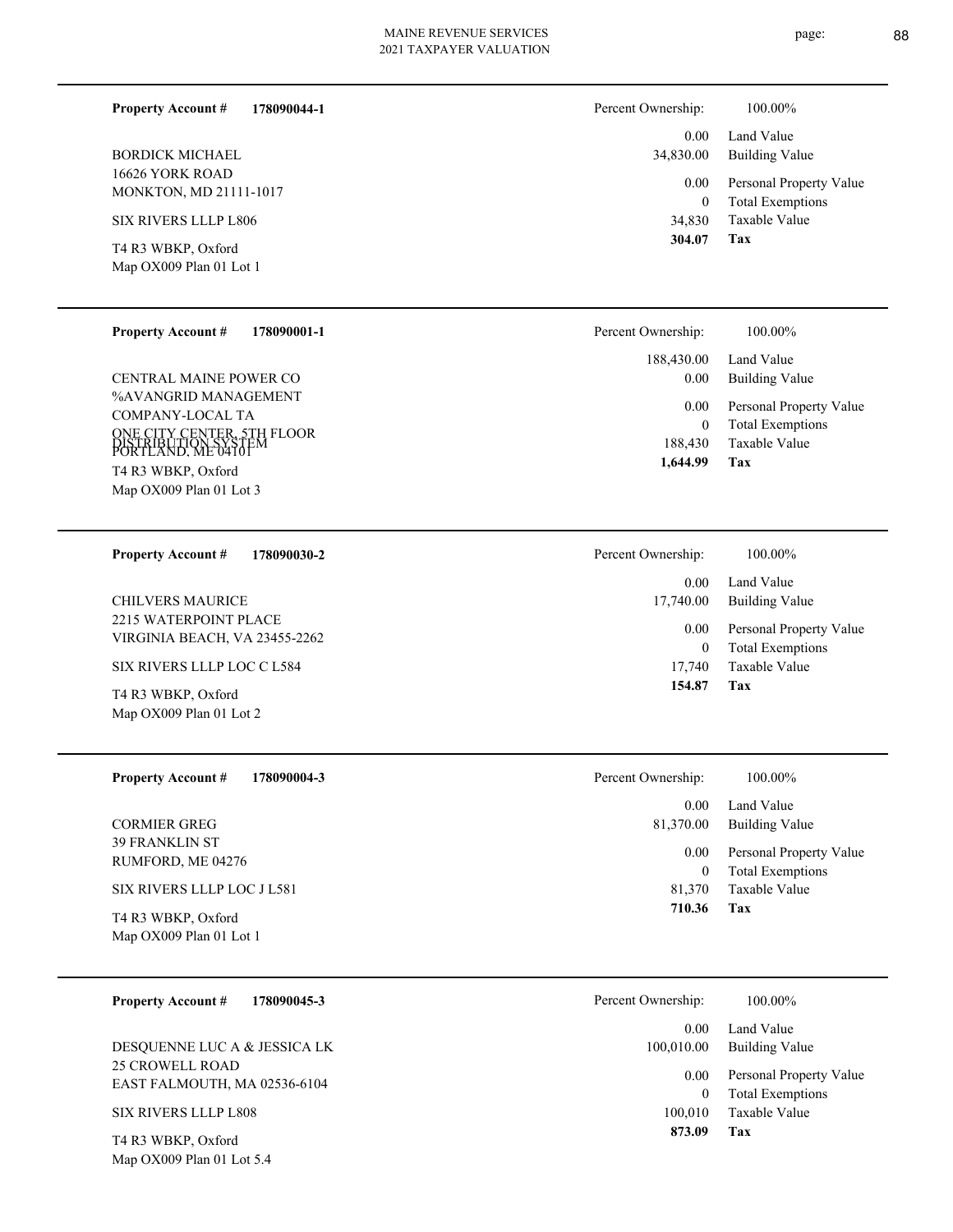6354 EAST QUARRY DR ELBERTA, AL 36530 EASTLACK CLAYTON & JOYCE

T4 R3 WBKP, Oxford

| <b>Property Account #</b> | 178090006-2 |
|---------------------------|-------------|
|                           |             |

% STEVEN H MYLES 3 WOODSPELL ROAD SCARBOROUGH, ME 04074 SIX RIVERS LLLP LOC E L579 FANJOY CAMPS LLC

Map OX009 Plan 01 Lot 2 T4 R3 WBKP, Oxford

**178090042-2 Property Account #**

8 RIVERVIEW DRIVE APT A NORTH BERWICK, ME 03906 SIX RIVERS LLLP 797 LOC O HUGHES RUSSELL & DEBORAH

Map OX009 Plan 01 Lot 1 T4 R3 WBKP, Oxford

Map OX009 Plan 01 Lot 5.4

| <b>Property Account #</b><br>178090033-1       | Percent Ownership: | 100.00%                                            |
|------------------------------------------------|--------------------|----------------------------------------------------|
|                                                | 0.00               | Land Value                                         |
| J & S LOGGING                                  | 36,910.00          | <b>Building Value</b>                              |
| PO BOX 565<br>RANGELEY, ME 04970-0565          | 0.00<br>0          | Personal Property Value<br><b>Total Exemptions</b> |
| SIX RIVERS LLLP LOC A L750 (LOGGING OPERATION) | 36,910             | Taxable Value                                      |
| T4 R3 WBKP, Oxford<br>Map OX009 Plan 01 Lot 2  | 322.22             | Tax                                                |

| 178090008-2<br><b>Property Account #</b>             | Percent Ownership: | 100.00%                                            |
|------------------------------------------------------|--------------------|----------------------------------------------------|
| <b>JOHNSON ALEX</b>                                  | 0.00<br>61,070.00  | Land Value<br><b>Building Value</b>                |
| <b>30 SPICE HILL DRIVE</b><br>EAST HAMPTON, CT 06424 | 0.00<br>$\Omega$   | Personal Property Value<br><b>Total Exemptions</b> |
| SIX RIVERS LLLP L775 LOC H                           | 61,070             | Taxable Value                                      |
| T4 R3 WBKP, Oxford                                   | 533.14             | Tax                                                |

**178090039-4 Property Account #**

SIX RIVERS LLLP 7861 LOC N

Map OX009 Plan 01 Lot 1

| 72,650.00 | <b>Building Value</b>   |
|-----------|-------------------------|
| $0.00\,$  | Personal Property Value |
| 0         | <b>Total Exemptions</b> |
| 72,650    | Taxable Value           |
| 634.23    | Tax                     |

| Percent Ownership: | 100.00%                 |
|--------------------|-------------------------|
| $0.00 -$           | Land Value              |
| 119,690.00         | <b>Building Value</b>   |
| $0.00\,$           | Personal Property Value |
| 0                  | <b>Total Exemptions</b> |
| 119.690            | Taxable Value           |
| 1,044.89           | Tax                     |

| Percent Ownership: | 100.00%                 |
|--------------------|-------------------------|
| $0.00 -$           | Land Value              |
| 27,120.00          | Building Value          |
| $0.00\,$           | Personal Property Value |
| 0                  | <b>Total Exemptions</b> |
| 27,120             | Taxable Value           |
| 236.76             | Tax                     |

| ercent Ownership:  | 100.00%                                            |
|--------------------|----------------------------------------------------|
|                    | 0.00 Land Value<br>36,910.00 Building Value        |
| $0.00\,$<br>$_{0}$ | Personal Property Value<br><b>Total Exemptions</b> |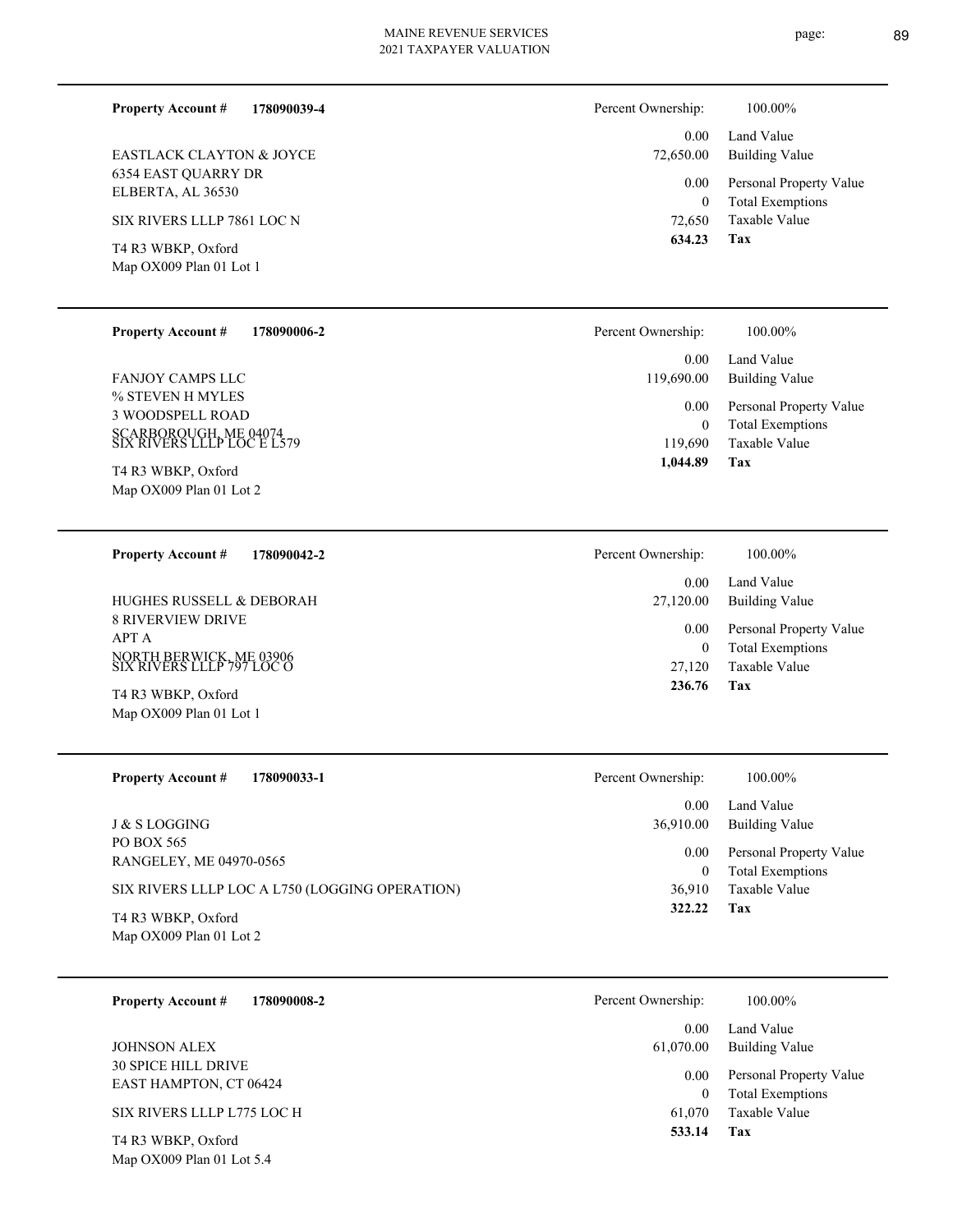**178090009-1**

**Property Account #**

page: 90

Percent Ownership: 100.00%

| KENNEBAGO LAKE CAMP OWNERS ASSOC                        |                            | 0.00<br>60,200.00        | Land Value<br><b>Building Value</b>                |
|---------------------------------------------------------|----------------------------|--------------------------|----------------------------------------------------|
| PO BOX 18<br>OQUOSSOC, ME 04964                         |                            | 0.00<br>$\boldsymbol{0}$ | Personal Property Value<br><b>Total Exemptions</b> |
| PHILLIPS FAMILY TRUSTS LOC K L586 & 777                 |                            | 60,200<br>525.55         | Taxable Value<br>Tax                               |
| T4 R3 WBKP, Oxford<br>Map OX009 Plan 01 Lot 5           |                            |                          |                                                    |
| <b>Property Account #</b><br>178090041-2                |                            | Percent Ownership:       | 100.00%                                            |
| KING BRUCE W JR & JOEL P SLAGER                         |                            | 0.00<br>36,680.00        | Land Value<br><b>Building Value</b>                |
| 36 LISH'S COVE ROAD<br>HARPSWELL, ME 04079              |                            | 0.00<br>$\boldsymbol{0}$ | Personal Property Value<br><b>Total Exemptions</b> |
| STEPHEN PHILLIPS MEMORIAL SCHOLARSHIP FUND 791 LOC M    |                            | 36,680<br>320.22         | Taxable Value<br>Tax                               |
| T4 R3 WBKP, Oxford<br>Map OX009 Plan 01 Lot 4           |                            |                          |                                                    |
| <b>Property Account #</b><br>178090034-1                |                            | Percent Ownership:       | 100.00%                                            |
| <b>MAINE STATE OF</b>                                   | 1.50 Acres                 | 17,940.00<br>0.00        | Land Value<br><b>Building Value</b>                |
| <b>BUREAU OF PARKS &amp; LANDS</b><br>AUGUSTA, ME 04333 |                            | 0.00                     | Personal Property Value                            |
|                                                         |                            | 17,940<br>$\theta$       | <b>Total Exemptions</b><br>Taxable Value           |
| T4 R3 WBKP, Oxford                                      |                            | 0.00                     | Tax                                                |
| Map OX009 Plan 01 Lot 5.2<br><b>Exempt Property</b>     |                            |                          |                                                    |
| <b>Property Account #</b><br>178090035-2                |                            | Percent Ownership:       | 100.00%                                            |
| MCLELLAN ROBERT S IV & SUSAN 1999 FAM TRUST             | Tree Growth<br>30.00 Acres | 5,997.00                 | Land Value<br>0.00 Building Value                  |
| 2 HAMPTON LANE<br>ANDOVER, MA 01810-4302                |                            | 0.00<br>$\boldsymbol{0}$ | Personal Property Value<br><b>Total Exemptions</b> |
|                                                         |                            | 5,997                    | Taxable Value                                      |
| T4 R3 WBKP, Oxford<br>Map OX009 Plan 01 Lot 6           |                            | 52.35                    | Tax                                                |
| <b>Property Account #</b><br>178090043-2                |                            | Percent Ownership:       | 100.00%                                            |
| MCLELLAN ROBERT S IV & SUSAN TRUSTEES                   | 1.00 Acres                 | 23,000.00<br>203,640.00  | Land Value<br><b>Building Value</b>                |
| R&S MAINE NOMINEE REALTY TRUST<br>2 HAMPTON LANE        |                            | 0.00<br>$\overline{0}$   | Personal Property Value<br><b>Total Exemptions</b> |
| ANDOVER, MA 01810                                       |                            | 226,640                  | Taxable Value                                      |
|                                                         |                            |                          |                                                    |
| T4 R3 WBKP, Oxford<br>Map OX009 Plan 01 Lot 6.2         |                            | 1,978.57                 | Tax                                                |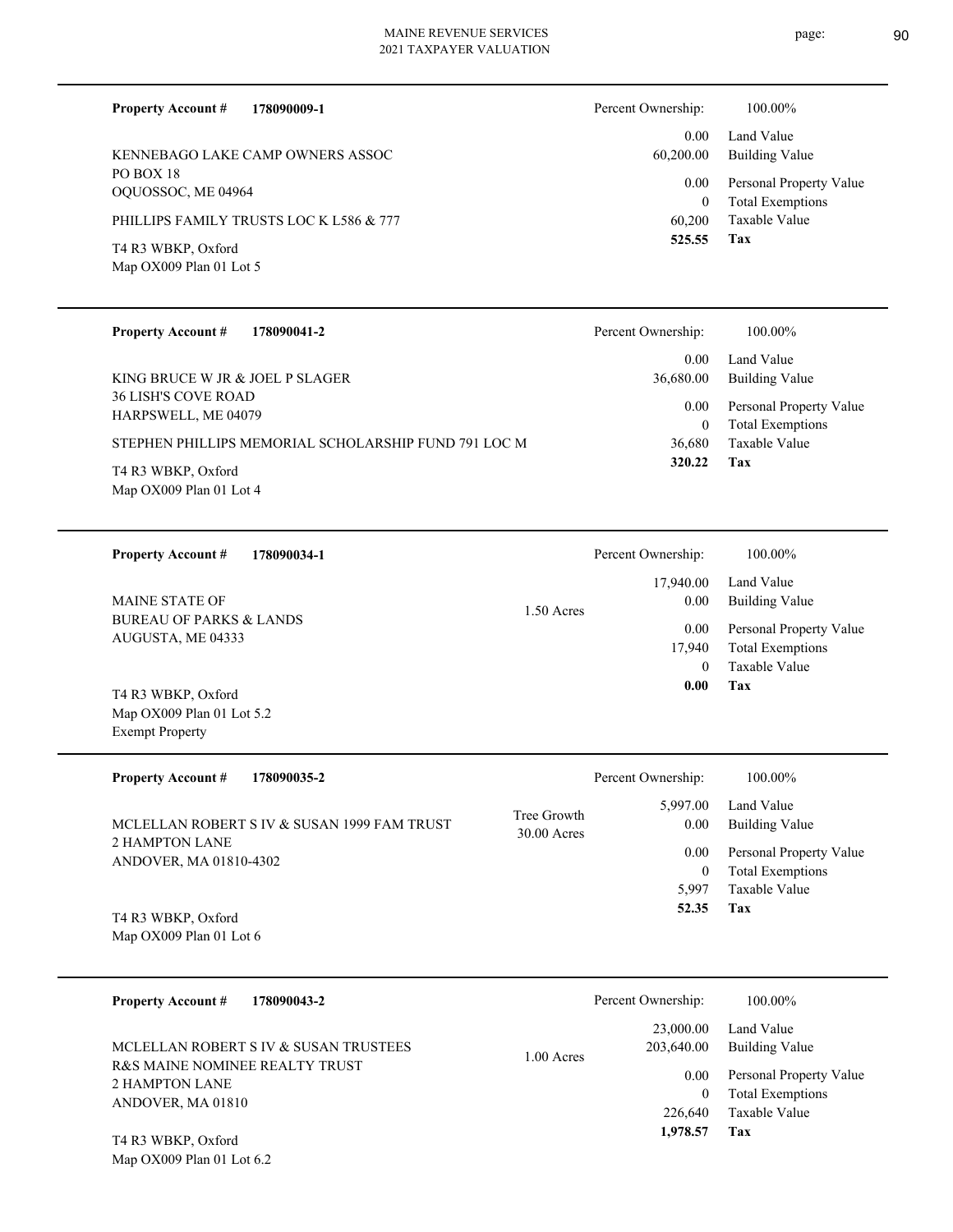page: 91

| <b>Property Account #</b>                          | 178090038-2                                          |                               | Percent Ownership:        | 100.00%                                            |
|----------------------------------------------------|------------------------------------------------------|-------------------------------|---------------------------|----------------------------------------------------|
|                                                    |                                                      |                               | 0.00                      | Land Value                                         |
| PHILBRICK STEPHEN & FERNLYN<br>PO BOX 332          |                                                      |                               | 32,440.00                 | <b>Building Value</b>                              |
| OQUOSSOC, ME 04964                                 |                                                      |                               | 0.00<br>$\mathbf{0}$      | Personal Property Value<br><b>Total Exemptions</b> |
|                                                    | STEPHEN PHILLIPS MEMORIAL SCHOLARSHIP FUND 787 LOC L |                               | 32,440                    | Taxable Value                                      |
| T4 R3 WBKP, Oxford                                 |                                                      |                               | 283.20                    | <b>Tax</b>                                         |
| Map OX009 Plan 01 Lot 4                            |                                                      |                               |                           |                                                    |
|                                                    |                                                      |                               |                           |                                                    |
| Property Account #                                 | 178090015-3                                          |                               | Percent Ownership:        | 100.00%                                            |
|                                                    |                                                      | Tree Growth                   | 120,484.00                | Land Value                                         |
| PHILLIPS 1973 - MPC LLC                            |                                                      | 330.00 Acres                  | $0.00\,$                  | <b>Building Value</b>                              |
| % SEVEN ISLANDS LAND COMPANY<br><b>PO BOX 1168</b> |                                                      |                               | 0.00                      | Personal Property Value                            |
| BANGOR, ME 04401-11                                |                                                      |                               | $\overline{0}$<br>120,484 | <b>Total Exemptions</b><br>Taxable Value           |
| T4 R3 WBKP, Oxford                                 |                                                      |                               | 1,051.83                  | Tax                                                |
| Map OX009 Plan 01 Lot 5                            |                                                      |                               |                           |                                                    |
|                                                    |                                                      |                               |                           |                                                    |
| <b>Property Account #</b>                          | 178092003-2                                          |                               | Percent Ownership:        | 100.00%                                            |
|                                                    |                                                      |                               | 333,307.00                | Land Value                                         |
| PHILLIPS 1973 - MPC LLC                            |                                                      | Tree Growth<br>1,091.00 Acres | $0.00\,$                  | <b>Building Value</b>                              |
| % SEVEN ISLANDS LAND COMPANY<br>PO BOX 1168        |                                                      |                               | 0.00                      | Personal Property Value                            |
| BANGOR, ME 04401-11                                |                                                      |                               | $\overline{0}$<br>333,307 | <b>Total Exemptions</b><br>Taxable Value           |
| T4 R3 WBKP, Oxford                                 |                                                      |                               | 2,909.77                  | Tax                                                |
| Map OX009 Plan 01 Lot 2.1                          |                                                      |                               |                           |                                                    |
|                                                    |                                                      |                               |                           |                                                    |
| <b>Property Account #</b>                          | 178092001-3                                          |                               | Percent Ownership:        | 100.00%                                            |
|                                                    |                                                      |                               | 23,790.00                 | Land Value                                         |
| <b>RAY RONALD</b>                                  |                                                      | 1.93 Acres                    | 96,300.00                 | <b>Building Value</b>                              |
| PO BOX 5422<br>OQUOSSOC, ME 04964                  |                                                      |                               | 0.00                      | Personal Property Value                            |
|                                                    |                                                      |                               | 25,000<br>95,090          | <b>Total Exemptions</b><br><b>Taxable Value</b>    |
|                                                    |                                                      |                               | 830.14                    | Tax                                                |
| T4 R3 WBKP, Oxford<br>Map OX009 Plan 01 Lot 5.3    |                                                      |                               |                           |                                                    |
| Homestead Exemption \$25000                        |                                                      |                               |                           |                                                    |
| <b>Property Account #</b>                          | 178090007-1                                          |                               | Percent Ownership:        | 100.00%                                            |
|                                                    |                                                      |                               | 0.00                      | Land Value                                         |
| <b>SCRIBNER BERNARD</b>                            |                                                      |                               | 25,530.00                 | <b>Building Value</b>                              |
| 205 BRETT HILL RD                                  |                                                      |                               | 0.00                      | Personal Property Value                            |
| SOUTH PARIS, ME 04281                              |                                                      |                               | $\overline{0}$            | <b>Total Exemptions</b>                            |
| PHILLIPS FAMILY TRUSTS LOC D L784                  |                                                      |                               | 25,530<br>222.88          | Taxable Value<br>Tax                               |
| T4 R3 WBKP, Oxford<br>Map OX009 Plan 01 Lot 5      |                                                      |                               |                           |                                                    |
|                                                    |                                                      |                               |                           |                                                    |
|                                                    |                                                      |                               |                           |                                                    |
|                                                    |                                                      |                               |                           |                                                    |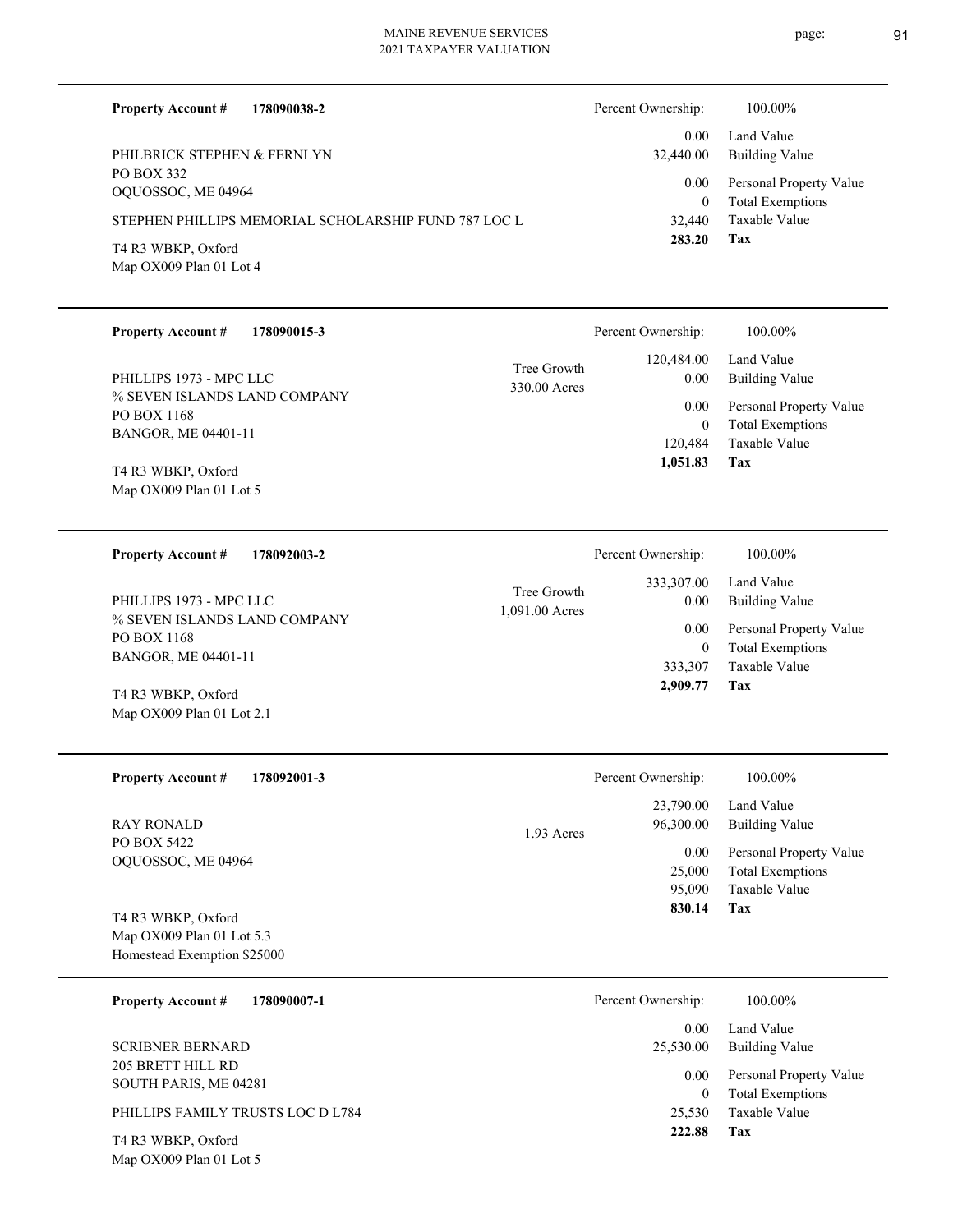| <b>Property Account #</b><br><b>SIX RIVERS LLLP</b><br>112 BROADWAY<br>BANGOR, ME 04401<br>T4 R3 WBKP, Oxford | 178090010-2 | Tree Growth<br>18,814.00 Acres | Percent Ownership:<br>5,929,258.00<br>0.00<br>0.00<br>$\mathbf{0}$<br>5,929,258<br>51,762.42 | 100.00%<br>Land Value<br><b>Building Value</b><br>Personal Property Value<br><b>Total Exemptions</b><br>Taxable Value<br>Tax |
|---------------------------------------------------------------------------------------------------------------|-------------|--------------------------------|----------------------------------------------------------------------------------------------|------------------------------------------------------------------------------------------------------------------------------|
| Map OX009 Plan 01 Lot 1 2                                                                                     |             |                                |                                                                                              |                                                                                                                              |
| <b>Property Account #</b><br><b>SIX RIVERS LLLP</b>                                                           | 178092004-1 |                                | Percent Ownership:<br>11,400.00<br>0.00                                                      | 100.00%<br>Land Value<br><b>Building Value</b>                                                                               |
| 112 BROADWAY<br>BANGOR, ME 04401<br>T4 R3 WBKP, Oxford                                                        |             | $0.90$ Acres                   | 0.00<br>$\mathbf{0}$<br>11,400<br>99.52                                                      | Personal Property Value<br><b>Total Exemptions</b><br>Taxable Value<br>Tax                                                   |
| Map OX009 Plan 01 Lot 5.5                                                                                     |             |                                |                                                                                              |                                                                                                                              |
| <b>Property Account #</b>                                                                                     | 178092005-1 |                                | Percent Ownership:<br>12,090.00                                                              | 100.00%<br>Land Value                                                                                                        |
| <b>SIX RIVERS LLLP</b>                                                                                        |             | 1.10 Acres                     | 0.00                                                                                         | <b>Building Value</b>                                                                                                        |
| 112 BROADWAY<br>BANGOR, ME 04401<br>T4 R3 WBKP, Oxford                                                        |             |                                | 0.00<br>$\overline{0}$<br>12,090<br>105.55                                                   | Personal Property Value<br><b>Total Exemptions</b><br>Taxable Value<br>Tax                                                   |
| Map OX009 Plan 01 Lot 5.4                                                                                     |             |                                |                                                                                              |                                                                                                                              |

| <b>Property Account #</b><br>178090020-3                              | Percent Ownership:                                  | $100.00\%$                                                             |
|-----------------------------------------------------------------------|-----------------------------------------------------|------------------------------------------------------------------------|
| STEPHEN PHILLIPS MEMORIAL SCHOLARSHIP FUND<br>% SEVEN ISLANDS LAND CO | 319,914.00<br>Tree Growth<br>0.00<br>1,067.00 Acres | Land Value<br><b>Building Value</b>                                    |
| PO BOX 1168                                                           | 0.00                                                | Personal Property Value<br><b>Total Exemptions</b><br>$\boldsymbol{0}$ |
| BANGOR, ME 04402-1168                                                 | 319.914                                             | Taxable Value                                                          |
| T4 R3 WBKP, Oxford                                                    | 2,792.85                                            | Tax                                                                    |
| Map OX009 Plan 01 Lot 1.1 4                                           |                                                     |                                                                        |

| 178090003-3<br><b>Property Account #</b>      | Percent Ownership:<br>100.00%                                   |  |
|-----------------------------------------------|-----------------------------------------------------------------|--|
|                                               | Land Value<br>0.00                                              |  |
| <b>TIKANDER NEIL</b>                          | Building Value<br>26,580.00                                     |  |
| 81A STEARNS HILL RD<br>WEST PARIS, ME 04289   | Personal Property Value<br>0.00<br><b>Total Exemptions</b><br>0 |  |
| SIX RIVERS LLLP LOC F L580                    | Taxable Value<br>26,580                                         |  |
| T4 R3 WBKP, Oxford<br>Map OX009 Plan 01 Lot 1 | 232.04<br>Tax                                                   |  |

page: 92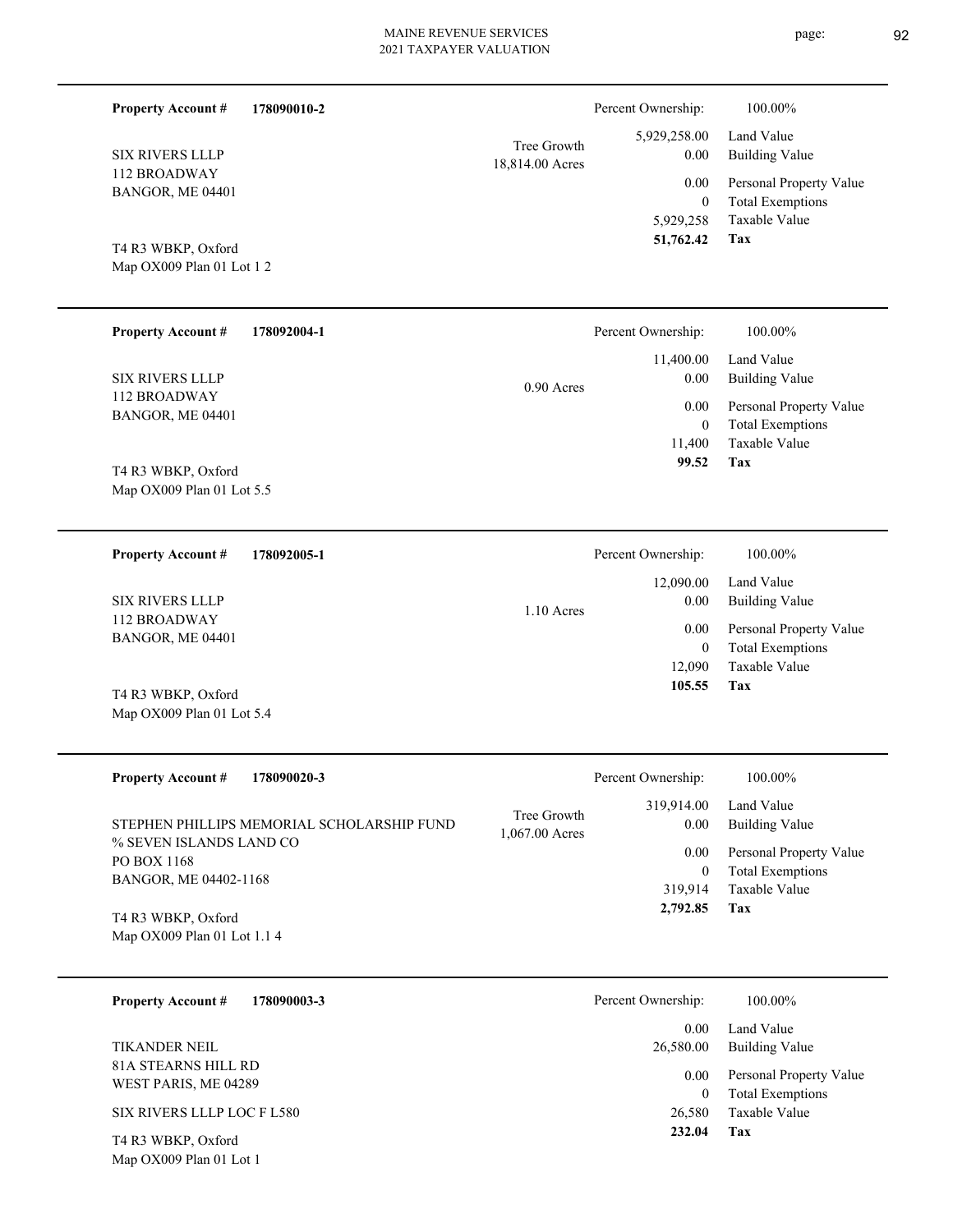page: 93

| 178090005-2<br><b>Property Account #</b>        | Percent Ownership: | 100.00%                                            |
|-------------------------------------------------|--------------------|----------------------------------------------------|
|                                                 | 0.00               | Land Value                                         |
| <b>TULLOS JOHN</b>                              | 94,920.00          | Building Value                                     |
| PO BOX 1157<br>RANGELEY, ME 04970               | 0.00<br>$\bf{0}$   | Personal Property Value<br><b>Total Exemptions</b> |
| PHILLIPS FAMILY TRUSTS LOC I #776               | 94.920             | Taxable Value                                      |
| T4 R3 WBKP, Oxford<br>Map $OX009$ Plan 01 Lot 5 | 828.65             | Tax                                                |

| <b>Property Account #</b><br>178090040-3 | Percent Ownership:                 | 100.00%                                            |
|------------------------------------------|------------------------------------|----------------------------------------------------|
| WISSMAN JUSTIN R & AMY M                 | 3.400.00<br>0.00                   | Land Value<br><b>Building Value</b>                |
| PO Box 7<br>NORTH CARVER, MA 02355-0007  | 2.00 Acres<br>0.00<br>$\mathbf{0}$ | Personal Property Value<br><b>Total Exemptions</b> |
|                                          | 3,400                              | Taxable Value                                      |
| T4 R3 WBKP, Oxford                       | 29.68                              | Tax                                                |
| Map $OX009$ Plan 01 Lot 6.1              |                                    |                                                    |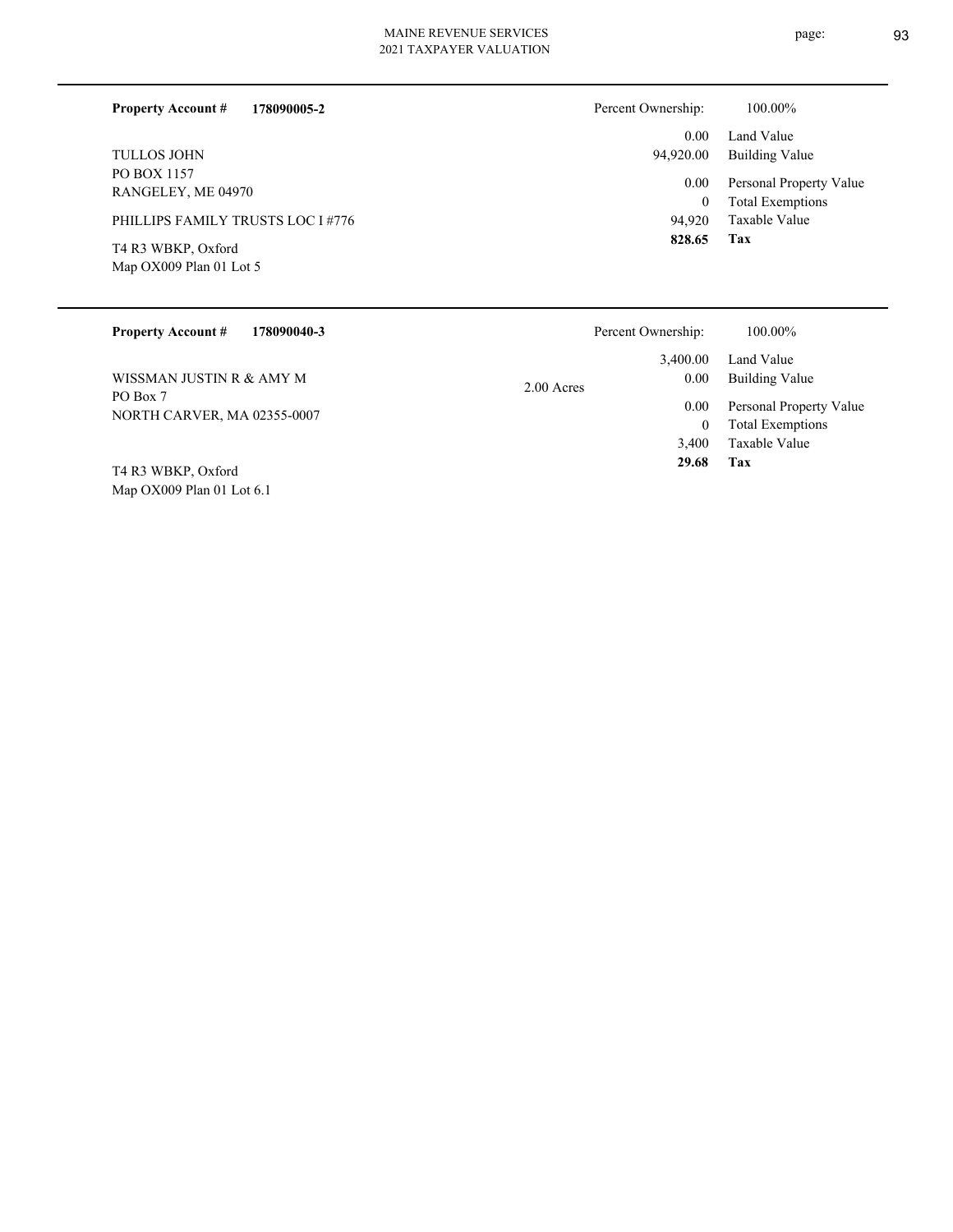## **Totals for: T4 R3 WBKP, Oxford**

 **21,340.43 acres**

 **6,989,010.00 Land Value 1,127,680.00 Building Value 0.00 Personal Property Value 42,940.00 Total Exemptions 70,484 Tax Taxable Value 8,073,750.00**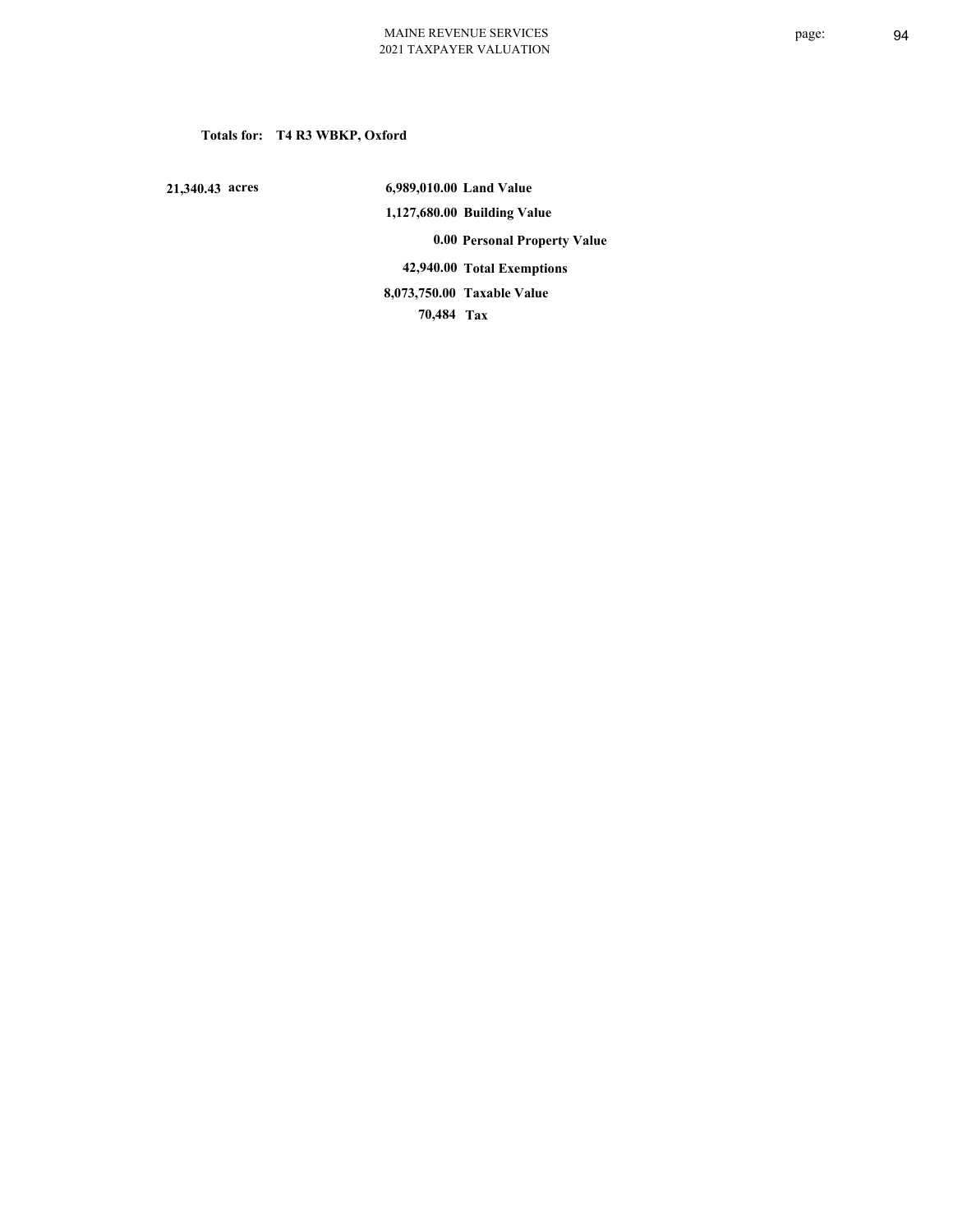page: 95

| <b>Property Account #</b>                            | 178140084-1                                                 |                                | Percent Ownership:           | 100.00%                                          |
|------------------------------------------------------|-------------------------------------------------------------|--------------------------------|------------------------------|--------------------------------------------------|
|                                                      | AZISCOOS LAKE WILDERNESS CAMPING                            |                                | 0.00<br>0.00                 | Land Value<br><b>Building Value</b>              |
| PO BOX 1036<br>RANGELEY, ME 04970-1036               |                                                             |                                | 0.00                         | Personal Property Value                          |
| <b>MEAD 5098</b>                                     |                                                             |                                | $\boldsymbol{0}$<br>$\theta$ | <b>Total Exemptions</b><br>Taxable Value         |
| T5 R3 WBKP, Oxford                                   |                                                             |                                | 0.00                         | Tax                                              |
| Map OX010 Plan 01 Lot 2                              |                                                             |                                |                              |                                                  |
|                                                      |                                                             |                                |                              |                                                  |
| <b>Property Account #</b>                            | 178140001-3                                                 |                                | Percent Ownership:           | 100.00%                                          |
| <b>BAYROOT LLC</b>                                   |                                                             |                                | 0.00<br>2,090.00             | Land Value<br><b>Building Value</b>              |
| % WAGNER FOREST MANAGEMENT<br><b>150 ORFORD ROAD</b> |                                                             |                                | 0.00                         | Personal Property Value                          |
| LYME, NH 03768<br>BAYROOT LLC 5136                   |                                                             |                                | $\mathbf{0}$<br>2,090        | <b>Total Exemptions</b><br>Taxable Value         |
| T5 R3 WBKP, Oxford                                   |                                                             |                                | 18.25                        | Tax                                              |
| Map OX010 Plan 04 Lot 19 20                          |                                                             |                                |                              |                                                  |
|                                                      |                                                             |                                |                              |                                                  |
| <b>Property Account #</b>                            | 178140007-3                                                 |                                | Percent Ownership:           | 100.00%                                          |
| <b>BAYROOT LLC</b>                                   |                                                             | Tree Growth<br>20,632.72 Acres | 7,383,439.00<br>0.00         | Land Value<br><b>Building Value</b>              |
| % WAGNER FOREST MANAGEMENT<br><b>150 ORFORD ROAD</b> |                                                             |                                | 0.00                         | Personal Property Value                          |
| LYME, NH 03768<br>P04 35 37 39-49 P05 1-14           |                                                             |                                | $\mathbf{0}$<br>7,383,439    | <b>Total Exemptions</b><br>Taxable Value         |
| T5 R3 WBKP, Oxford                                   |                                                             |                                | 64,457.42                    | Tax                                              |
|                                                      | Map OX010 Plan 01 Lot 1 2 3 4 Plan 02 Lot 11 Plan 03 Lot 30 |                                |                              |                                                  |
|                                                      | Plan 04 Lot 15 16 17 18 19 20 21 24 25 26 27 29 30 32 33    |                                |                              |                                                  |
| <b>Property Account #</b>                            | 178142003-2                                                 |                                | Percent Ownership:           | 100.00%                                          |
| <b>BAYROOT LLC</b>                                   |                                                             |                                | 0.00<br>0.00                 | Land Value                                       |
| % WAGNER FOREST MANAGEMENT                           |                                                             |                                | 0.00                         | <b>Building Value</b><br>Personal Property Value |
| 150 ORFORD ROAD                                      |                                                             |                                | $\mathbf{0}$                 | <b>Total Exemptions</b>                          |
| LYME, NH 03768<br>BAYROOT L 6016                     |                                                             |                                | $\mathbf{0}$                 | <b>Taxable Value</b><br>Tax                      |
| T5 R3 WBKP, Oxford<br>Map OX010 Plan 01 Lot 1        |                                                             |                                | 0.00                         |                                                  |
|                                                      |                                                             |                                |                              |                                                  |
| <b>Property Account #</b>                            | 178142004-2                                                 |                                | Percent Ownership:           | 100.00%                                          |
|                                                      |                                                             |                                | 0.00                         | Land Value                                       |
| <b>BLUETREE LAND HOLDINGS LLC</b>                    |                                                             |                                | 0.00                         | <b>Building Value</b>                            |

**Tax 0.00**

0

Taxable Value 0 Total Exemptions 0.00 Personal Property Value

Map OX010 Plan 01 Lot 1 T5 R3 WBKP, Oxford

BAYROOT L 6015

PO BOX 160 LYME, NH 03768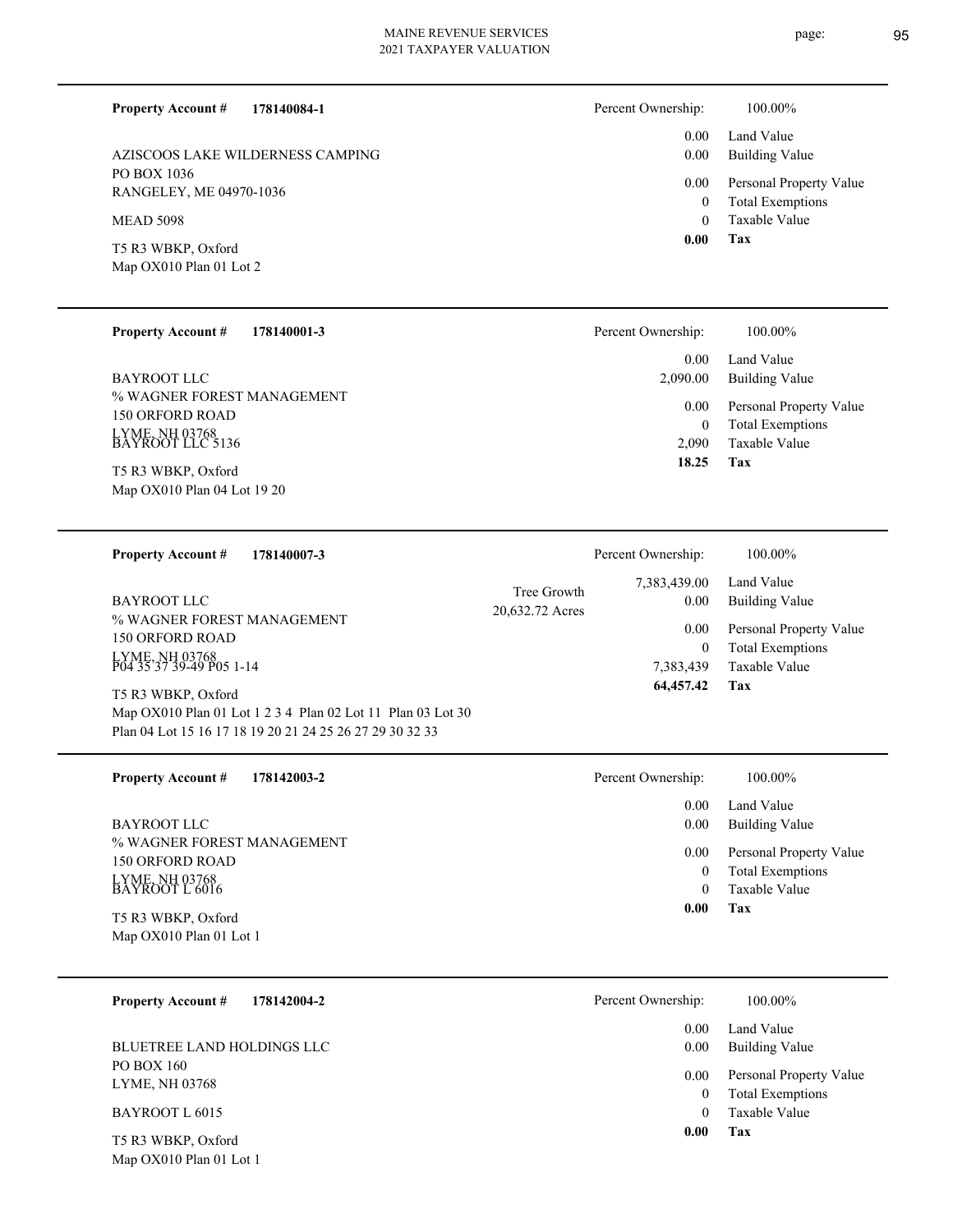0.38 Acres

365 ELM STREET LIMERICK, ME 04048

BOUCHER FRANK L & SHIRLEY

**178140038-2**

Map OX010 Plan 02 Lot 10 T5 R3 WBKP, Oxford

**Property Account #**

| <b>Property Account #</b><br>178140048-3                                                      | Percent Ownership:                                                     | 100.00%                                                                                                    |
|-----------------------------------------------------------------------------------------------|------------------------------------------------------------------------|------------------------------------------------------------------------------------------------------------|
| BROWN CLAYTON M TRUSTEE<br><b>BROWN FAMILY TRUST</b><br>28 FERNALD ROAD<br>FREEPORT, ME 04032 | 139,630.00<br>29,140.00<br>$1.70$ Acres<br>0.00<br>168,770<br>1,473.36 | Land Value<br>Building Value<br>Personal Property Value<br><b>Total Exemptions</b><br>Taxable Value<br>Tax |
| T5 R3 WBKP, Oxford<br>Map OX010 Plan 04 Lot 34                                                |                                                                        |                                                                                                            |

| 178140012-1<br><b>Property Account #</b> | Percent Ownership:        | 100.00%                 |
|------------------------------------------|---------------------------|-------------------------|
|                                          | 122,360.00                | Land Value              |
| BURNELL DOUGLAS & KATHRYN                | 49.190.00<br>$0.79$ Acres | Building Value          |
| <b>234 HILLSIDE AVENUE</b>               | 0.00                      | Personal Property Value |
| CONWAY, NH 03818-6013                    | 0                         | <b>Total Exemptions</b> |
|                                          | 171.550                   | Taxable Value           |
| T5 R3 WBKP, Oxford                       | 1.497.63                  | Tax                     |

| <b>Property Account #</b><br>178140037-3  | Percent Ownership:                      | 100.00%                                            |
|-------------------------------------------|-----------------------------------------|----------------------------------------------------|
| CARY STEPHEN W & SANDRA A                 | 179,040.00<br>31,190.00<br>$1.50$ Acres | Land Value<br>Building Value                       |
| 897 BLISS RD<br>WHITE RIVER JCT, VT 05001 | 0.00<br>0                               | Personal Property Value<br><b>Total Exemptions</b> |
| T5 R3 WRKP Oxford                         | 210.230<br>1,835.31                     | Taxable Value<br>Tax                               |

Map OX010 Plan 03 Lot 1 T5 R3 WBKP, Oxford

Map OX010 Plan 04 Lot 23

| 178140042-7<br><b>Property Account #</b>    | Percent Ownership:                      | 100.00%                                            |
|---------------------------------------------|-----------------------------------------|----------------------------------------------------|
| CIARAMITARO JULIE TTE                       | 143,410.00<br>29,540.00<br>$1.50$ Acres | Land Value<br>Building Value                       |
| <b>22 LAUREL ST</b><br>GLOUCESTER, MA 01930 | 0.00<br>0                               | Personal Property Value<br><b>Total Exemptions</b> |
|                                             | 172,950                                 | Taxable Value                                      |
| T5 R3 WBKP, Oxford                          | 1,509.85                                | Tax                                                |

Map OX010 Plan 03 Lot 5



 68,800.00 17,870.00

Percent Ownership:  $100.00\%$ 

Building Value Land Value

| Percent Ownership:      | 100.00%                   |
|-------------------------|---------------------------|
| 122,360.00<br>49,190.00 | Land Value<br>Building Va |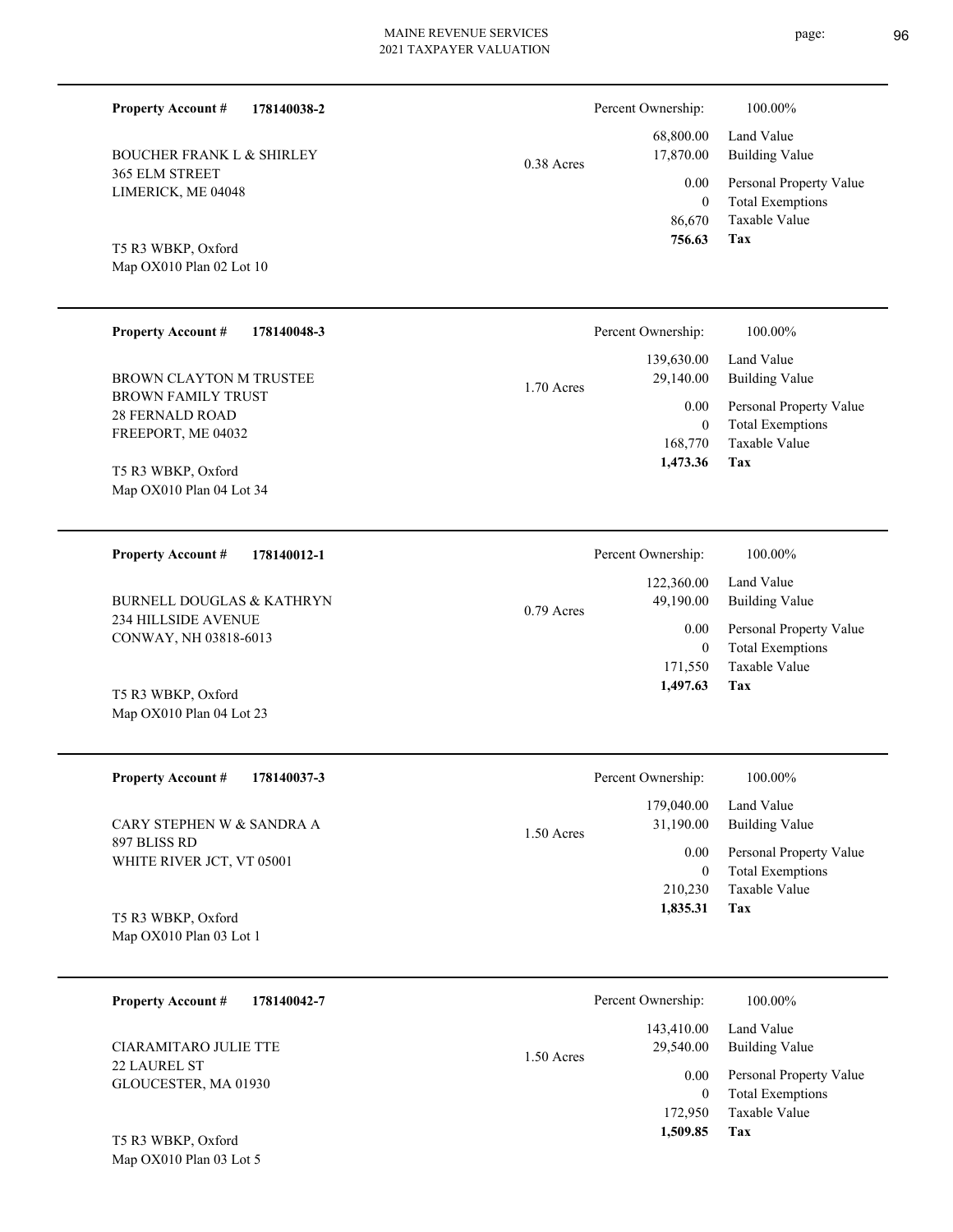434 BOLSTERS MILLS ROAD HARRISON, ME 04040-3811 COLBURN JAMES W & JUDITH E 1.58 Acres

## Land Value 0 179,040.00 18,020.00 0.00 Percent Ownership:  $100.00\%$

| 179,040.00<br>18,020.00 | Land Value<br><b>Building Value</b> |
|-------------------------|-------------------------------------|
| $0.00\,$                | Personal Property Value             |
| 0                       | <b>Total Exemptions</b>             |
| 197,060                 | Taxable Value                       |
| 1,720.33                | Tax                                 |

Map OX010 Plan 03 Lot 2 T5 R3 WBKP, Oxford

Map OX010 Plan 02 Lot 23

**Property Account #**

**178140019-2**

| <b>Property Account #</b><br>178140006-3                               | Percent Ownership:                      | 100.00%                                                             |
|------------------------------------------------------------------------|-----------------------------------------|---------------------------------------------------------------------|
| CONNOLLY RICHARD F TRUSTEE                                             | 71,380.00<br>129,670.00<br>$0.27$ Acres | Land Value<br>Building Value                                        |
| RICHARD F CONNOLLY TRUST<br>241 BASSETT HILL RD<br>HOPKINTON, NH 03229 | $0.00\,$<br>0<br>201,050                | Personal Property Value<br><b>Total Exemptions</b><br>Taxable Value |
| T5 R3 WBKP, Oxford<br>Map OX010 Plan 02 Lot 8                          | 1,755.17                                | Tax                                                                 |

| 178140040-2<br><b>Property Account #</b>  | Percent Ownership:        | 100.00%                 |
|-------------------------------------------|---------------------------|-------------------------|
|                                           | 134,740.00                | Land Value              |
| COSTELLO DONALD G TRUSTEE                 | 94,970.00<br>$1.21$ Acres | Building Value          |
| % CORY COSTELLO<br><b>12 PASTURE LANE</b> | 0.00                      | Personal Property Value |
| THORNTON, NH 03285                        | 0                         | <b>Total Exemptions</b> |
|                                           | 229,710                   | Taxable Value           |
| T5 R3 WBKP, Oxford                        | 2,005.37                  | Tax                     |

| <b>Property Account #</b><br>178140014-1            | Percent Ownership:                       | 100.00%                      |
|-----------------------------------------------------|------------------------------------------|------------------------------|
| COUTURE ARTHUR R & BRENDA A                         | 162,790.00<br>200,930.00<br>$1.50$ Acres | Land Value<br>Building Value |
| <b>155 SWEDEN STREET</b><br><b>BERLIN, NH 03570</b> | 0.00                                     | Personal Property Value      |
|                                                     | 0                                        | <b>Total Exemptions</b>      |
|                                                     | 363,720                                  | Taxable Value                |
| T5 R3 WBKP, Oxford                                  | 3,175.28                                 | Tax                          |
| Map OX010 Plan 03 Lot 3                             |                                          |                              |

| 178140058-2<br><b>Property Account #</b>          | Percent Ownership: | 100.00%                                            |
|---------------------------------------------------|--------------------|----------------------------------------------------|
| CUTRONE PETER, SCOTT PIPER, & ALAN BONTAITES      | 0.00<br>3.340.00   | Land Value<br>Building Value                       |
| 337 SHORE RD<br>DENMARK, ME 04022                 | 0.00<br>$\theta$   | Personal Property Value<br><b>Total Exemptions</b> |
| <b>MEAD L 5152</b>                                | 3.340              | Taxable Value                                      |
| T5 R3 WBKP, Oxford<br>Map OX010 Plan 04 Lot 24 25 | 29.16              | Tax                                                |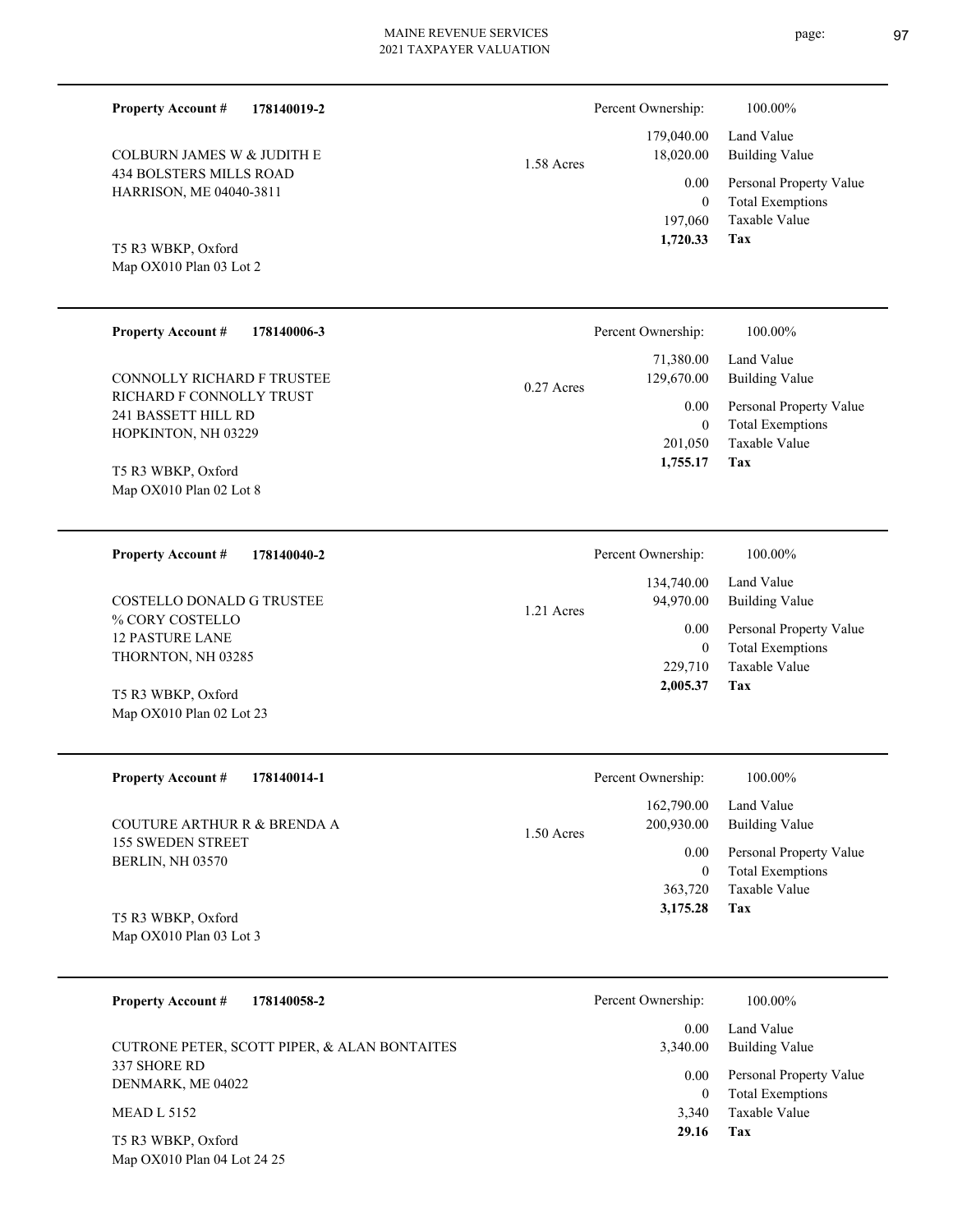**178140004-3** DAVID B FREEDMAN REVOCABLE TRUST

% DAVID B FREEDMAN TRUSTEE 317 WALNUT LOOP SILVER LAKE, NH 03875

Map OX010 Plan 02 Lot 17 T5 R3 WBKP, Oxford

Map OX010 Plan 01 Lot 1.1

Map OX010 Plan 03 Lot 28 29

**Property Account #**

| <b>Property Account #</b>         | 178140033-1 |                            | Percent Ownership:      | 100.00%                                            |
|-----------------------------------|-------------|----------------------------|-------------------------|----------------------------------------------------|
| <b>DAVIS JEFF</b>                 |             | Tree Growth<br>22.72 Acres | 119,280.00<br>48,780.00 | Land Value<br>Building Value                       |
| 2989 US RT 2<br>HANOVER, ME 04237 |             |                            | 0.00<br>$\theta$        | Personal Property Value<br><b>Total Exemptions</b> |
|                                   |             |                            | 168,060                 | Taxable Value                                      |
| T5 R3 WBKP, Oxford                |             |                            | 1,467.16                | Tax                                                |

0.46 Acres

**178140020-2 Tax** Taxable Value Total Exemptions Personal Property Value Building Value Land Value 56 DESERT ROAD FREEPORT, ME 04032 **Property Account #** T5 R3 WBKP, Oxford DOWLING SARAH PER REP 199,700 0  **1,743.38** 187,440.00 12,260.00 0.00 4.90 Acres Percent Ownership:  $100.00\%$ 

| <b>Property Account #</b><br>178140021-1 | Percent Ownership:                     | 100.00%                                  |
|------------------------------------------|----------------------------------------|------------------------------------------|
| DRAPER HOWARD C                          | 70,860.00<br>16,690.00<br>$0.39$ Acres | Land Value<br>Building Value             |
| 49 BROWN RD<br>W BALDWIN, ME 04091-9743  | 0.00                                   | Personal Property Value                  |
|                                          | $\boldsymbol{0}$<br>87,550             | <b>Total Exemptions</b><br>Taxable Value |
| T5 R3 WBKP, Oxford                       | 764.31                                 | Tax                                      |
| Map $OX010$ Plan 02 Lot 16               |                                        |                                          |

| 178140044-2<br><b>Property Account #</b>        | Percent Ownership:               | 100.00%                                            |
|-------------------------------------------------|----------------------------------|----------------------------------------------------|
| DRISCOLL SUE L TRUSTEE                          | 135,610.00<br>73,180.00          | Land Value<br><b>Building Value</b>                |
| 529 BROOMSTICK HILL ROAD<br>LITTLETON, NH 03561 | $1.20$ Acres<br>0.00<br>$\theta$ | Personal Property Value<br><b>Total Exemptions</b> |
|                                                 | 208,790                          | Taxable Value                                      |
| T5 R3 WBKP, Oxford                              | 1,822.74                         | Tax                                                |

Map OX010 Plan 04 Lot 21

**Tax**

 101,510 0

 70,280.00 31,230.00 0.00

Percent Ownership:  $100.00\%$ 

 **886.18**

Taxable Value Total Exemptions Personal Property Value

Building Value Land Value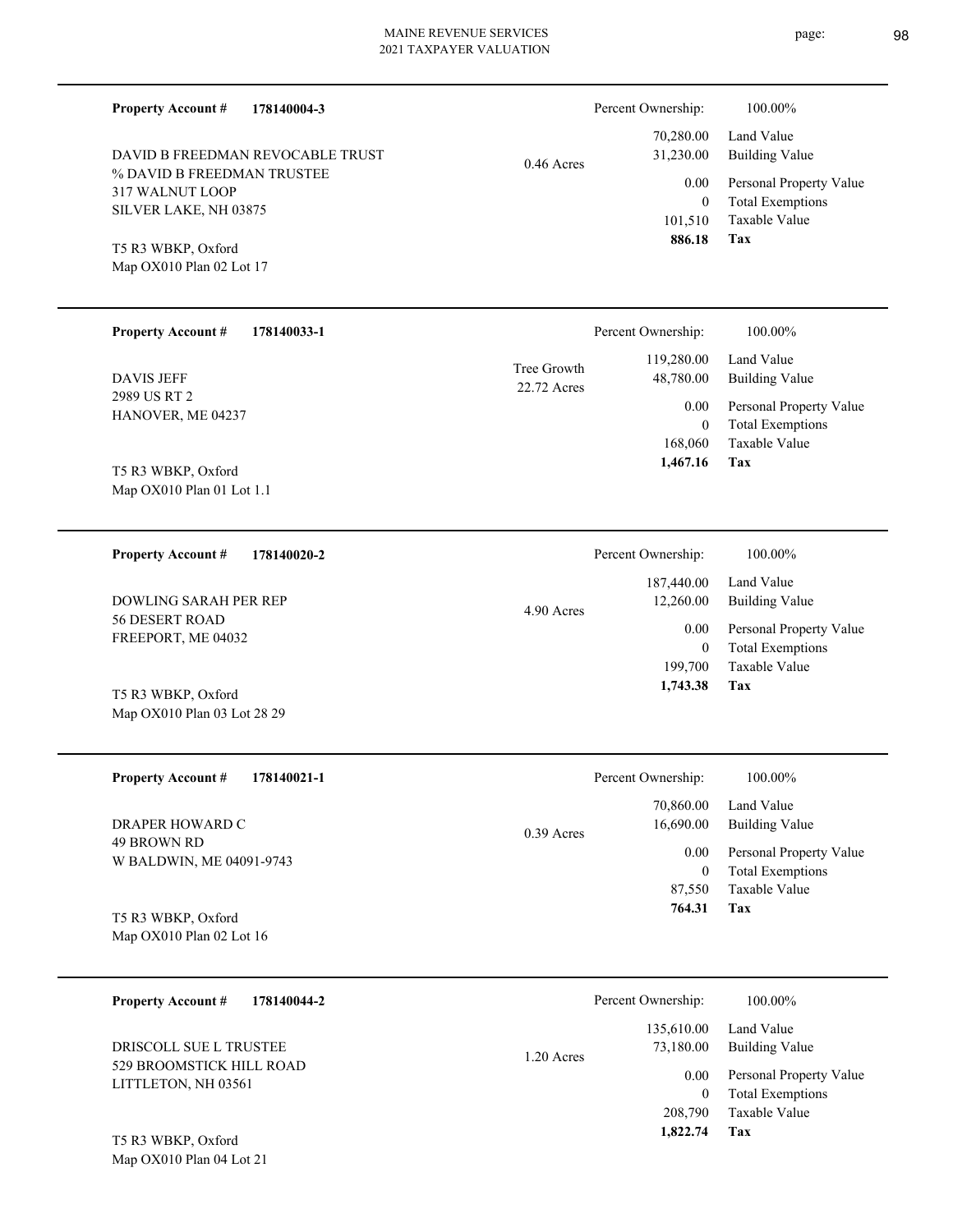▃

|--|

| <b>Property Account #</b><br>178140083-2                                             |              | Percent Ownership:              | 100.00%                                                                    |
|--------------------------------------------------------------------------------------|--------------|---------------------------------|----------------------------------------------------------------------------|
| DRISCOLL SUE L TRUSTEE                                                               | $1.26$ Acres | 139,250.00<br>2,560.00          | Land Value<br><b>Building Value</b>                                        |
| 529 BROOMSTICK HILL ROAD<br>LITTLETON, NH 03561                                      |              | 0.00<br>$\mathbf{0}$<br>141,810 | Personal Property Value<br><b>Total Exemptions</b><br><b>Taxable Value</b> |
| T5 R3 WBKP, Oxford<br>Map OX010 Plan 04 Lot 22                                       |              | 1,238.00                        | Tax                                                                        |
| <b>Property Account #</b><br>178140018-3                                             |              | Percent Ownership:              | 100.00%                                                                    |
| DUPONT CHRISTOPHER R                                                                 | $0.25$ Acres | 56,000.00<br>47,040.00          | Land Value<br><b>Building Value</b>                                        |
| <b>3 MILL STREET</b><br><b>GORHAM, NH 03581</b>                                      |              | 0.00<br>$\mathbf{0}$            | Personal Property Value<br><b>Total Exemptions</b>                         |
| T5 R3 WBKP, Oxford<br>Map OX010 Plan 02 Lot 5                                        |              | 103,040<br>899.54               | Taxable Value<br>Tax                                                       |
| <b>Property Account #</b><br>178140024-1                                             |              | Percent Ownership:              | 100.00%                                                                    |
| <b>DUPREY STEPHEN</b>                                                                |              | 0.00<br>5,090.00                | Land Value<br><b>Building Value</b>                                        |
| %FOXFIRE PROPERTY MGT.<br>PO BOX 1438<br>CONCORD, NH 03303-1438<br>BAYROOT LLC L5140 |              | 0.00<br>$\overline{0}$          | Personal Property Value<br><b>Total Exemptions</b>                         |
| T5 R3 WBKP, Oxford                                                                   |              | 5,090<br>44.44                  | <b>Taxable Value</b><br>Tax                                                |
| Map OX010 Plan 04 Lot 27                                                             |              |                                 |                                                                            |
| <b>Property Account #</b><br>178140023-1                                             |              | Percent Ownership:              | 100.00%                                                                    |
| DUPREY STEPHEN ET AL                                                                 |              | 136,730.00<br>58,350.00         | Land Value<br><b>Building Value</b>                                        |
| %FOXFIRE PROPERTY MGT.<br>PO BOX 1438                                                | 1.05 Acres   | 0.00<br>$\boldsymbol{0}$        | Personal Property Value<br><b>Total Exemptions</b>                         |
| CONCORD, NH 03302-1438                                                               |              | 195,080<br>1,703.05             | <b>Taxable Value</b><br>Tax                                                |
| T5 R3 WBKP, Oxford<br>Map OX010 Plan 04 Lot 28                                       |              |                                 |                                                                            |
| 178140066-2<br><b>Property Account #</b>                                             |              | Percent Ownership:              | 100.00%                                                                    |
| <b>ELLIS TODD S</b>                                                                  | 0.92 Acres   | 135,920.00<br>24,430.00         | Land Value<br><b>Building Value</b>                                        |
| 293 MAIN STREET<br>SAUGUS, MA 01906                                                  |              | 0.00<br>$\boldsymbol{0}$        | Personal Property Value<br><b>Total Exemptions</b>                         |
| T5 R3 WBKP, Oxford<br>Map OX010 Plan 03 Lot 17                                       |              | 160,350<br>1,399.86             | Taxable Value<br><b>Tax</b>                                                |
|                                                                                      |              |                                 |                                                                            |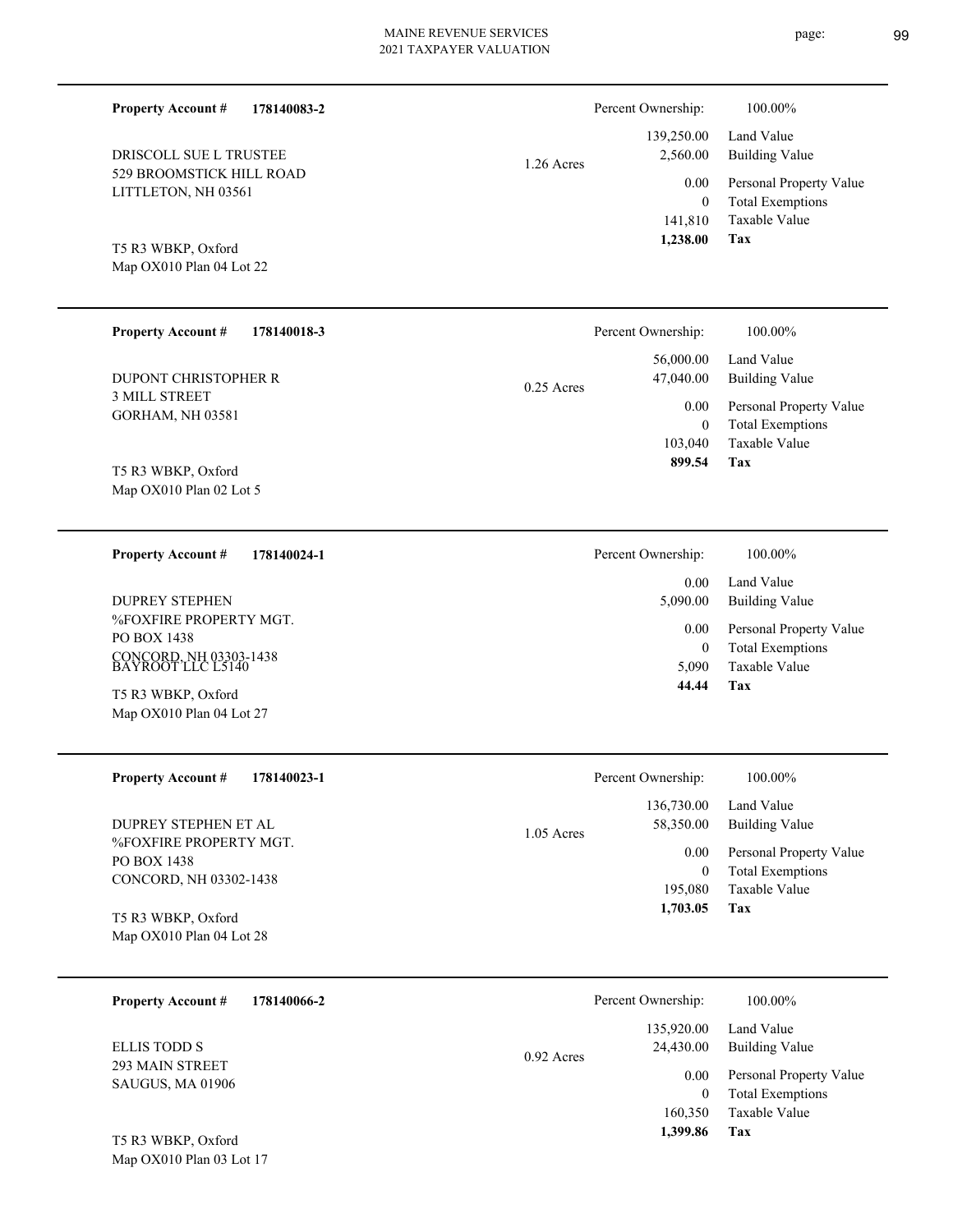$\overline{\phantom{0}}$ 

| <b>Property Account #</b><br>178140043-3       |              | Percent Ownership:       | 100.00%                                            |
|------------------------------------------------|--------------|--------------------------|----------------------------------------------------|
| <b>FERRIS DAVID P</b>                          | 1.42 Acres   | 141,760.00<br>19,630.00  | Land Value<br><b>Building Value</b>                |
| 24 WOODRIDGE ROAD<br>DURHAM, NH 03824          |              | 0.00<br>$\overline{0}$   | Personal Property Value<br><b>Total Exemptions</b> |
| T5 R3 WBKP, Oxford<br>Map OX010 Plan 04 Lot 35 |              | 161,390<br>1,408.93      | Taxable Value<br>Tax                               |
|                                                |              |                          |                                                    |
| <b>Property Account #</b><br>178140026-3       |              | Percent Ownership:       | 100.00%                                            |
| FERRIS NEAL W TRUSTEE & DAVID PAUL FERRIS      | 1.30 Acres   | 143,240.00<br>19,520.00  | Land Value<br><b>Building Value</b>                |
| 24 WOODRIDGE RD<br>DURHAM, NH 03824            |              | 0.00<br>$\overline{0}$   | Personal Property Value<br><b>Total Exemptions</b> |
| T5 R3 WBKP, Oxford                             |              | 162,760<br>1,420.89      | Taxable Value<br>Tax                               |
| Map OX010 Plan 04 Lot 36                       |              |                          |                                                    |
| <b>Property Account #</b><br>178142005-2       |              | Percent Ownership:       | 100.00%                                            |
| FULTON EDWARD & DEBRA A                        | 1.30 Acres   | 167,370.00<br>124,280.00 | Land Value<br><b>Building Value</b>                |
| 245 HIGHLAND PARK ROAD<br>FRYEBURG, ME 04037   |              | 0.00<br>$\overline{0}$   | Personal Property Value<br><b>Total Exemptions</b> |
| T5 R3 WBKP, Oxford                             |              | 291,650<br>2,546.10      | <b>Taxable Value</b><br>Tax                        |
| Map OX010 Plan 03 Lot 20                       |              |                          |                                                    |
| <b>Property Account #</b><br>178140029-2       |              | Percent Ownership:       | 100.00%                                            |
| <b>GAMBLE MARTHA D</b>                         | 1.40 Acres   | 150,830.00<br>55,630.00  | Land Value<br><b>Building Value</b>                |
| 60 SWEET RD<br>CAMBRIDGE, VT 05444             |              | 0.00<br>$\boldsymbol{0}$ | Personal Property Value<br><b>Total Exemptions</b> |
| T5 R3 WBKP, Oxford                             |              | 206,460<br>1,802.40      | Taxable Value<br>Tax                               |
| Map OX010 Plan 03 Lot 13                       |              |                          |                                                    |
| <b>Property Account #</b><br>178140030-3       |              | Percent Ownership:       | 100.00%                                            |
| <b>GOSS GAIL D</b>                             | $0.25$ Acres | 61,290.00<br>36,040.00   | Land Value<br><b>Building Value</b>                |
| 1271 SHADOWLAWN DRIVE<br>NAPLES, FL 34104      |              | 0.00<br>$\mathbf{0}$     | Personal Property Value<br><b>Total Exemptions</b> |
| T5 R3 WBKP, Oxford                             |              | 97,330<br>849.69         | Taxable Value<br>Tax                               |
| Map OX010 Plan 02 Lot 2                        |              |                          |                                                    |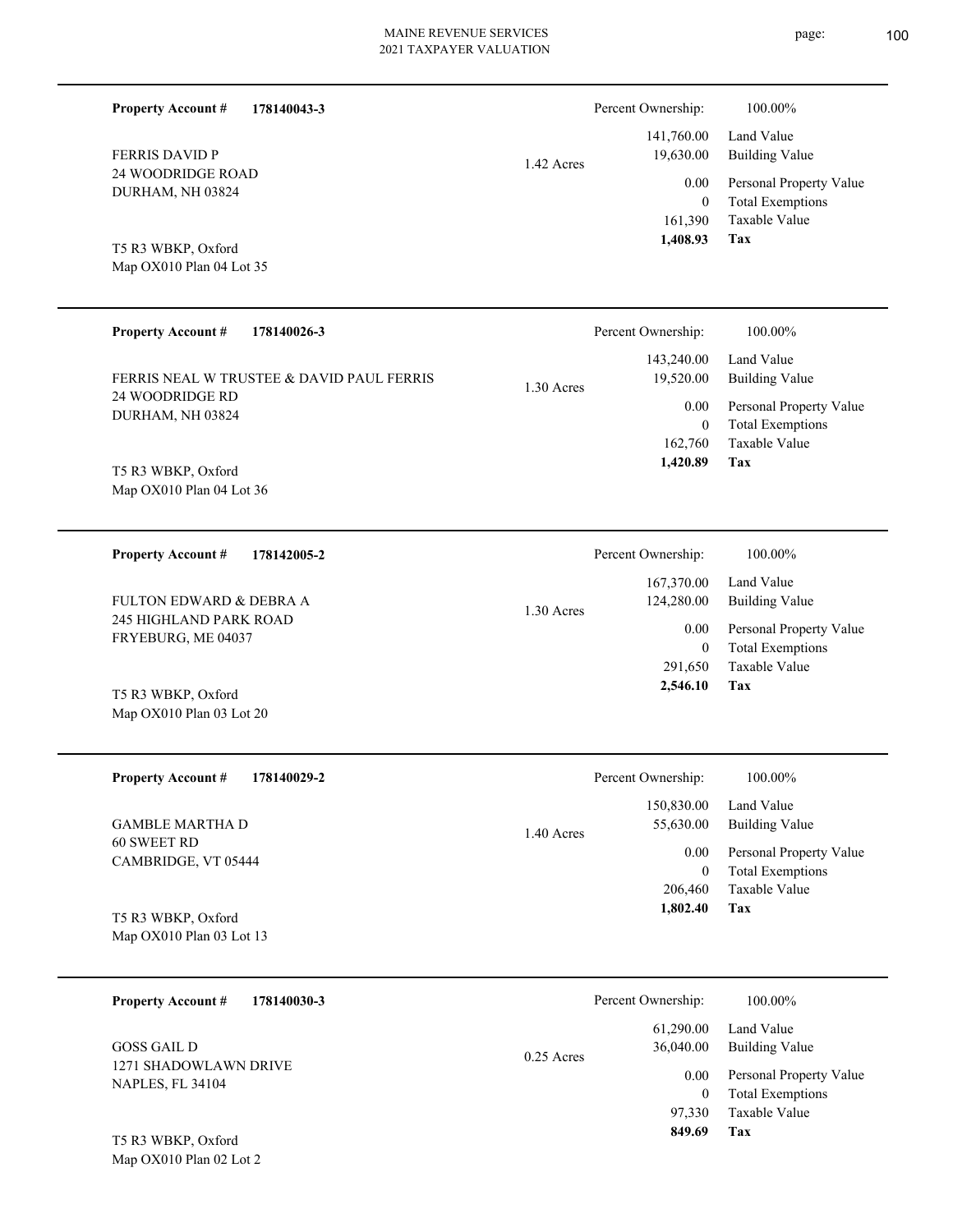| <b>Property Account #</b><br>178140032-2                       |              | Percent Ownership:          | 100.00%                                            |
|----------------------------------------------------------------|--------------|-----------------------------|----------------------------------------------------|
| <b>GUILD GREGORY H JR &amp; KOTOB MOHAMED</b>                  | 0.80 Acres   | 125,490.00<br>41,440.00     | Land Value<br><b>Building Value</b>                |
| 567 CHESNUT STREET<br>ASHLAND, MA 01721                        |              | 0.00                        | Personal Property Value<br><b>Total Exemptions</b> |
|                                                                |              | $\boldsymbol{0}$<br>166,930 | Taxable Value                                      |
| T5 R3 WBKP, Oxford                                             |              | 1,457.30                    | Tax                                                |
| Map OX010 Plan 03 Lot 23                                       |              |                             |                                                    |
|                                                                |              |                             |                                                    |
| <b>Property Account #</b><br>178140034-3                       |              | Percent Ownership:          | 100.00%                                            |
| HADDEN HAROLD F JR & VALERIE HADDEN MAYER                      | 0.83 Acres   | 127,330.00<br>23,280.00     | Land Value<br><b>Building Value</b>                |
| RR1 BOX 99<br>JACKSON, NH 03846                                |              | 0.00                        | Personal Property Value                            |
|                                                                |              | $\mathbf{0}$<br>150,610     | <b>Total Exemptions</b><br>Taxable Value           |
| T5 R3 WBKP, Oxford                                             |              | 1,314.83                    | Tax                                                |
| Map OX010 Plan 04 Lot 26                                       |              |                             |                                                    |
|                                                                |              |                             |                                                    |
| 178140053-3<br><b>Property Account #</b>                       |              | Percent Ownership:          | 100.00%                                            |
| HASKELL FAMILY LIVING TRUST                                    |              | 65,690.00<br>0.00           | Land Value<br><b>Building Value</b>                |
| % ERNEST III & SALLY SAWYER HASKELL                            | $0.50$ Acres | 0.00                        | Personal Property Value                            |
| <b>TRUS</b><br>72 SANFORD CORSSING ROAD                        |              | $\mathbf{0}$                | <b>Total Exemptions</b>                            |
| WEST BATH, ME 04530                                            |              | 65,690<br>573.47            | Taxable Value<br>Tax                               |
| T5 R3 WBKP, Oxford<br>Map OX010 Plan 03 Lot 31                 |              |                             |                                                    |
|                                                                |              |                             |                                                    |
| 178140052-2<br><b>Property Account #</b>                       |              | Percent Ownership:          | 100.00%                                            |
|                                                                |              | 59,000.00                   | Land Value                                         |
| HASKELL SALLY S; JENNIFER S SUMMERS;<br>SANDRA D SIKES CARBONE | 0.25 Acres   | 23,630.00                   | <b>Building Value</b>                              |
| 72 SANFORD CROSSING RD                                         |              | 0.00<br>$\bf{0}$            | Personal Property Value<br><b>Total Exemptions</b> |
| WEST BATH, ME 04530                                            |              | 82,630                      | Taxable Value                                      |
| T5 R3 WBKP, Oxford                                             |              | 721.36                      | Tax                                                |
| Map OX010 Plan 02 Lot 1                                        |              |                             |                                                    |
| <b>Property Account #</b><br>178142006-1                       |              | Percent Ownership:          | 100.00%                                            |
|                                                                |              | 159,240.00                  | Land Value                                         |
| HODSDON PAUL C & LUCILLE R<br><b>67 ROBERTS RD</b>             | 1.15 Acres   | 99,040.00                   | <b>Building Value</b>                              |
| NORWAY, ME 04268                                               |              | 0.00<br>$\mathbf{0}$        | Personal Property Value<br><b>Total Exemptions</b> |

**Tax 2,254.78**

258,280 Taxable Value

Map OX010 Plan 03 Lot 27 T5 R3 WBKP, Oxford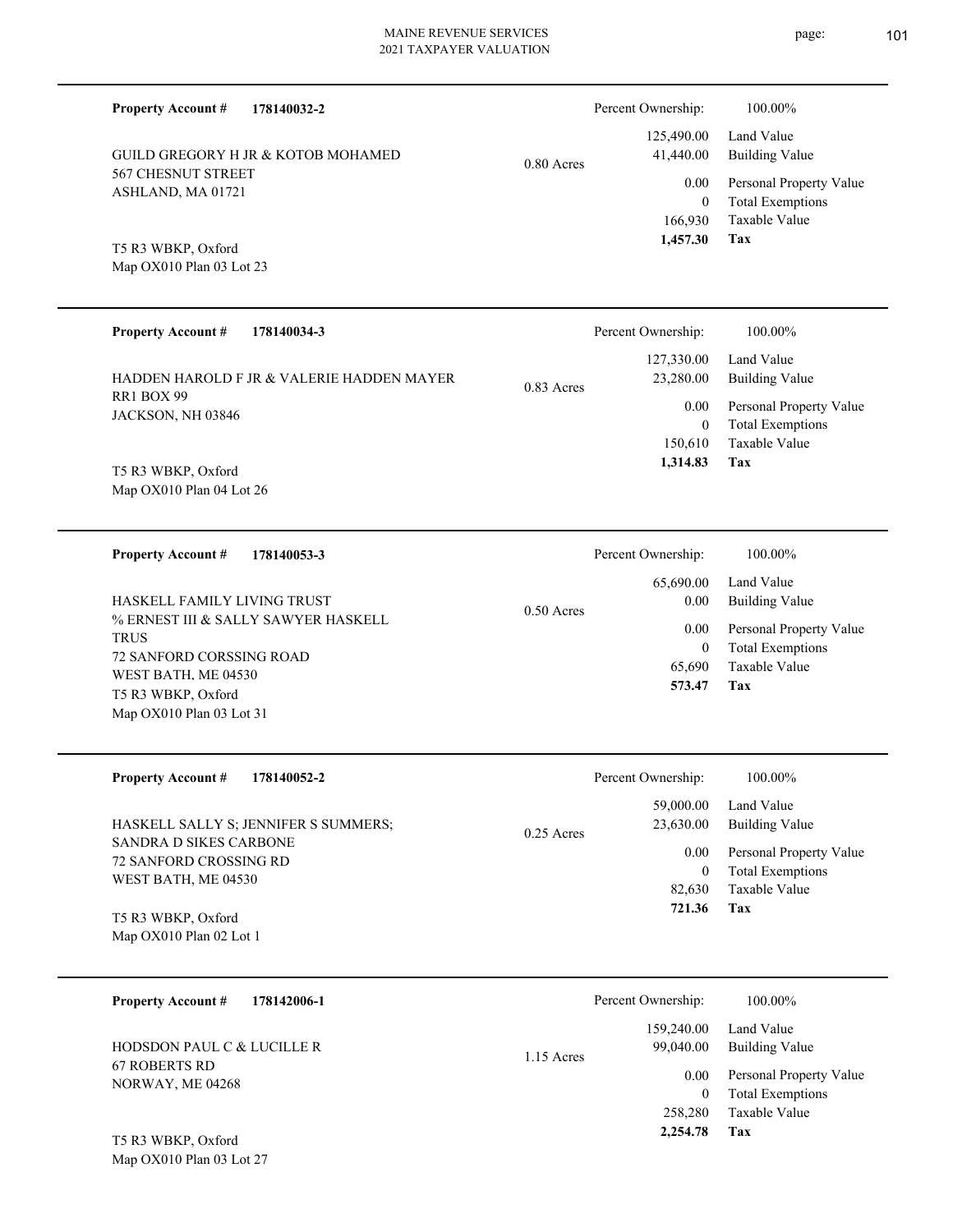Percent Ownership:  $100.00\%$ 

0.27 Acres

0.27 Acres

|            | $1,214.69$ Tax |                              |
|------------|----------------|------------------------------|
|            |                | 139,140 Taxable Value        |
|            | $\Omega$       | <b>Total Exemptions</b>      |
|            |                | 0.00 Personal Property Value |
| 1.12 Acres | 0.00           | Building Value               |
|            |                | 139,140.00 Land Value        |

**Tax**

**Tax**

Taxable Value Total Exemptions Personal Property Value

Building Value Land Value

 59,200 0

 59,200.00 0.00 0.00

Percent Ownership:  $100.00\%$ 

 **516.82**

 101,430 0

0.00

Percent Ownership:  $100.00\%$ 

 61,200.00 40,230.00

 **885.48**

Taxable Value Total Exemptions Personal Property Value

Building Value Land Value

Map OX010 Plan 05 Lot 8 T5 R3 WBKP, Oxford

PO BOX 596 KIMBALL ERIC O

**Property Account #**

JACKSON, NH 03846

Map OX010 Plan 02 Lot 6 T5 R3 WBKP, Oxford

**178140050-4 Property Account #**

PO BOX 596 JACKSON, NH 03846 KIMBALL KENNETH D & SARAH F TRUSTEES

**178140049-2**

Map OX010 Plan 02 Lot 7 T5 R3 WBKP, Oxford

Map OX010 Plan 02 Lot 13

| <b>Property Account #</b><br>178140041-2                                                                                                                                                  | Percent Ownership:                                                         | 100.00%                                                                                                    |
|-------------------------------------------------------------------------------------------------------------------------------------------------------------------------------------------|----------------------------------------------------------------------------|------------------------------------------------------------------------------------------------------------|
| LANDRY FAMILY REVOCABLE TRUST<br>% RICHARD R & CHRISTINE LANDRY<br><b>TRUSTEES</b><br>1900 HUTCHINS STREET<br><b>BERLIN. NH 03570</b><br>T5 R3 WBKP, Oxford<br>Map $OX010$ Plan 02 Lot 18 | 85,810.00<br>44,030.00<br>$0.53$ Acres<br>0.00<br>0<br>129,840<br>1,133.50 | Land Value<br>Building Value<br>Personal Property Value<br><b>Total Exemptions</b><br>Taxable Value<br>Tax |

| 178140078-3<br><b>Property Account #</b>                                                                                      | Percent Ownership:                                                    | 100.00%                                                                                                    |
|-------------------------------------------------------------------------------------------------------------------------------|-----------------------------------------------------------------------|------------------------------------------------------------------------------------------------------------|
| LANDRY RICHARD R & CHRISTINE L TRUSTEES<br>% LANDRY FAMILY REVOCABLE TRUST<br><b>1900 HUTCHINS STREET</b><br>BERLIN, NH 03570 | 79,050.00<br>80,790.00<br>$0.43$ Acres<br>0.00<br>159,840<br>1.395.40 | Land Value<br>Building Value<br>Personal Property Value<br><b>Total Exemptions</b><br>Taxable Value<br>Tax |
| T5 R3 WBKP, Oxford                                                                                                            |                                                                       |                                                                                                            |

#### **178140051-4 Property Account #**

31 EDGERLY SCHOOL ROAD MEREDITH, NH 03253 HOOD KENNETH P & LESLIE A page: 102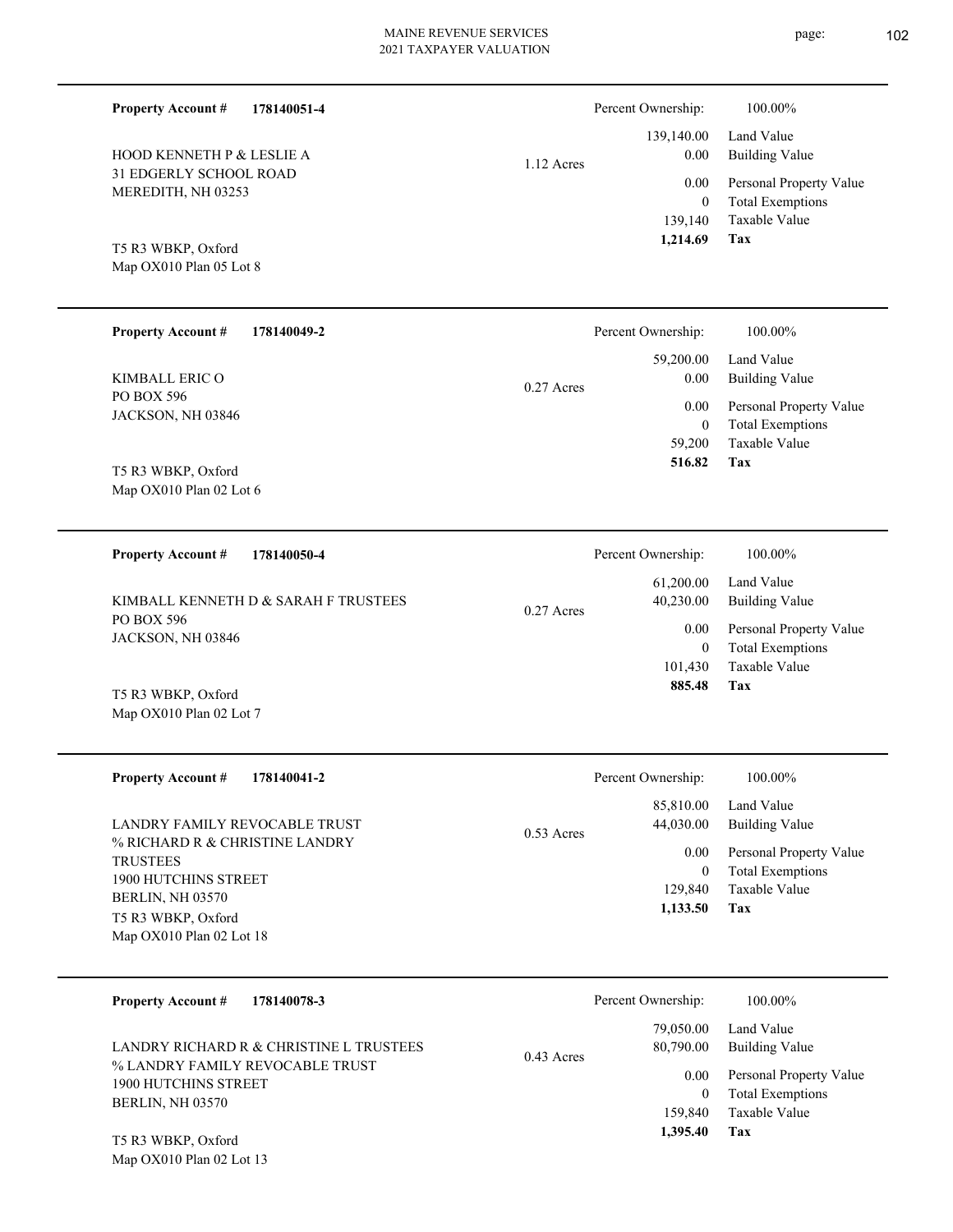Percent Ownership:  $100.00\%$ 

**Tax 1,533.95**

| <b>LORDEN DOROTHY A &amp; DENNIS</b>                                   | 0.40 Acres   | 77,050.00<br>44,180.00      | Land Value<br><b>Building Value</b>                |
|------------------------------------------------------------------------|--------------|-----------------------------|----------------------------------------------------|
| <b>4 SCRIBNER RD</b><br>TILTON, NH 03276                               |              | 0.00                        | Personal Property Value                            |
|                                                                        |              | $\boldsymbol{0}$<br>121,230 | <b>Total Exemptions</b><br>Taxable Value           |
| T5 R3 WBKP, Oxford<br>Map OX010 Plan 02 Lot 14                         |              | 1,058.34                    | Tax                                                |
|                                                                        |              |                             |                                                    |
| <b>Property Account #</b><br>178140045-2                               |              | Percent Ownership:          | 100.00%                                            |
| LUTOVSKY ALEKSANDRA                                                    |              | 77,470.00<br>45,290.00      | Land Value<br><b>Building Value</b>                |
| 204 S MAIN AVE                                                         | $0.39$ Acres | 0.00                        | Personal Property Value                            |
| LAKE PLACID, FL 33852-1810                                             |              | $\boldsymbol{0}$            | <b>Total Exemptions</b>                            |
|                                                                        |              | 122,760<br>1,071.69         | Taxable Value<br>Tax                               |
| T5 R3 WBKP, Oxford<br>Map OX010 Plan 02 Lot 21                         |              |                             |                                                    |
|                                                                        |              |                             |                                                    |
| 178140077-2<br><b>Property Account #</b>                               |              | Percent Ownership:          | 100.00%                                            |
|                                                                        |              | 187,250.00                  | Land Value                                         |
| MACKENZIE LAURA S TRUSTEE & NORTHEAST PRIV.<br>AUGER IRREVOCABLE TRUST | 2.36 Acres   | 68,160.00                   | <b>Building Value</b>                              |
| <b>439 UNION STREET</b>                                                |              | 0.00<br>$\boldsymbol{0}$    | Personal Property Value<br><b>Total Exemptions</b> |
| MILLIS, MA 02054                                                       |              | 255,410                     | Taxable Value                                      |
| T5 R3 WBKP, Oxford                                                     |              | 2,229.73                    | Tax                                                |
| Map OX010 Plan 02 Lot 24                                               |              |                             |                                                    |
| <b>Property Account #</b><br>178142002-1                               |              | Percent Ownership:          | 100.00%                                            |
|                                                                        |              | 0.00                        | Land Value                                         |
| MAINE STATE MUSEUM<br><b>LMA BLDG STATION 83</b>                       |              |                             | 0.00 Building Value                                |
| AUGUSTA, ME 04333                                                      |              | 0.00<br>$\boldsymbol{0}$    | Personal Property Value<br><b>Total Exemptions</b> |
| MEAD L 5148 LOC A                                                      |              | $\overline{0}$              | Taxable Value                                      |
| T5 R3 WBKP, Oxford                                                     |              | 0.00                        | Tax                                                |
| Map OX010 Plan 01 Lot 2<br><b>Exempt Property</b>                      |              |                             |                                                    |
| <b>Property Account #</b><br>178140036-3                               |              | Percent Ownership:          | 100.00%                                            |
|                                                                        |              | 175,710.00                  | Land Value                                         |
| <b>MARION HAMBRICK EWENS TRUST</b>                                     | 2.25 Acres   | 0.00                        | <b>Building Value</b>                              |
| JONATHAN HOLLAND HAMBRICK TRUSTEE<br>9605 CRAGMONT DRIVE               |              | 0.00                        | Personal Property Value                            |
| HENRICO, VA 23229                                                      |              | $\boldsymbol{0}$<br>175,710 | <b>Total Exemptions</b><br>Taxable Value           |

Map OX010 Plan 03 Lot 9 10 T5 R3 WBKP, Oxford

**178140081-1**

**Property Account #**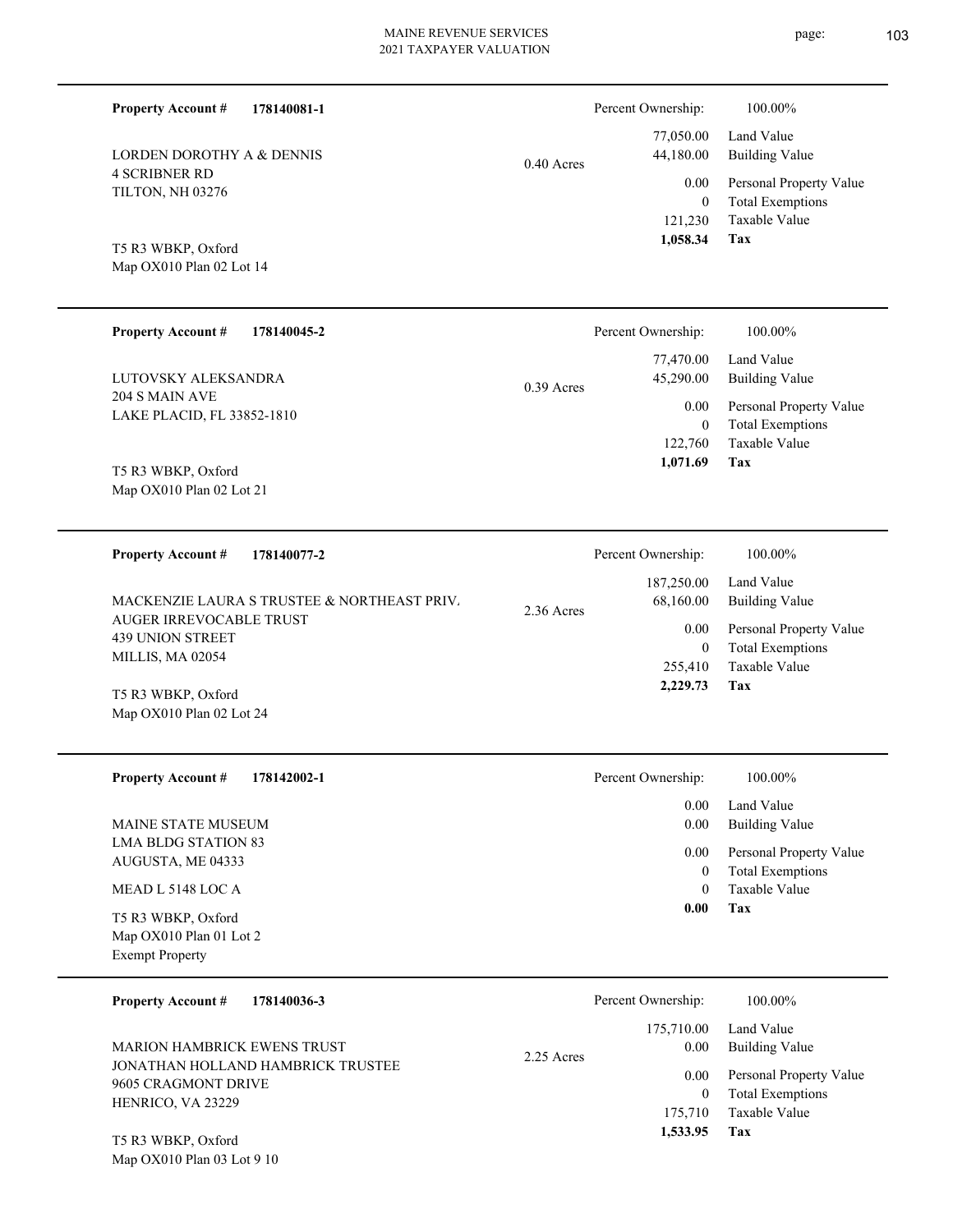▃

| <b>Property Account #</b><br>MILBERGER AARON & KRISTIN<br>24 MILL ROAD<br>CUMBERLAND, ME 04021<br>T5 R3 WBKP, Oxford<br>Map OX010 Plan 03 Lot 14                    | 178140002-2                                                | $1.50$ Acres | Percent Ownership:<br>142,960.00<br>45,230.00<br>0.00<br>$\mathbf{0}$<br>188,190<br>1,642.90  | 100.00%<br>Land Value<br><b>Building Value</b><br>Personal Property Value<br><b>Total Exemptions</b><br>Taxable Value<br>Tax |
|---------------------------------------------------------------------------------------------------------------------------------------------------------------------|------------------------------------------------------------|--------------|-----------------------------------------------------------------------------------------------|------------------------------------------------------------------------------------------------------------------------------|
| <b>Property Account #</b><br>3314 F 5/8 ROAD<br>CLIFTON, CO 81520-1111<br>T5 R3 WBKP, Oxford<br>Map OX010 Plan 03 Lot 22                                            | 178140065-4<br>MILLER ADELE K & GAIL M WRAY & RACHEL JOHNS | $0.87$ Acres | Percent Ownership:<br>131,310.00<br>29,460.00<br>0.00<br>$\mathbf{0}$<br>160,770<br>1,403.52  | 100.00%<br>Land Value<br><b>Building Value</b><br>Personal Property Value<br><b>Total Exemptions</b><br>Taxable Value<br>Tax |
| <b>Property Account #</b><br>MILLSFIELD SPORTSMAN CLUB INC<br>% PAUL L'HEUREUX<br>42 DUSTIN ST<br>BERLIN, NH 03570<br>T5 R3 WBKP, Oxford<br>Map OX010 Plan 02 Lot 4 | 178140047-1                                                | $0.22$ Acres | Percent Ownership:<br>54,400.00<br>22,280.00<br>0.00<br>$\boldsymbol{0}$<br>76,680<br>669.42  | 100.00%<br>Land Value<br><b>Building Value</b><br>Personal Property Value<br><b>Total Exemptions</b><br>Taxable Value<br>Tax |
| <b>Property Account #</b><br>MITTICA GERALD R & JUDITH A<br>324 PLEASANT VALLEY ROAD<br>SPRINGFIELD, VT 05156<br>T5 R3 WBKP, Oxford<br>Map OX010 Plan 04 Lot 32     | 178140015-2                                                | 1.23 Acres   | Percent Ownership:<br>147,160.00<br>52,450.00<br>0.00<br>$\mathbf{0}$<br>199,610<br>1,742.60  | 100.00%<br>Land Value<br><b>Building Value</b><br>Personal Property Value<br><b>Total Exemptions</b><br>Taxable Value<br>Tax |
| <b>Property Account #</b><br>MOONEY STEPHEN E<br>876 MILAN HILL RD<br><b>MILAN, NH 03588</b><br>T5 R3 WBKP, Oxford<br>Map OX010 Plan 03 Lot 16.2                    | 178140022-2                                                | $0.55$ Acres | Percent Ownership:<br>80,030.00<br>44,820.00<br>0.00<br>$\overline{0}$<br>124,850<br>1,089.94 | 100.00%<br>Land Value<br><b>Building Value</b><br>Personal Property Value<br><b>Total Exemptions</b><br>Taxable Value<br>Tax |

page: 104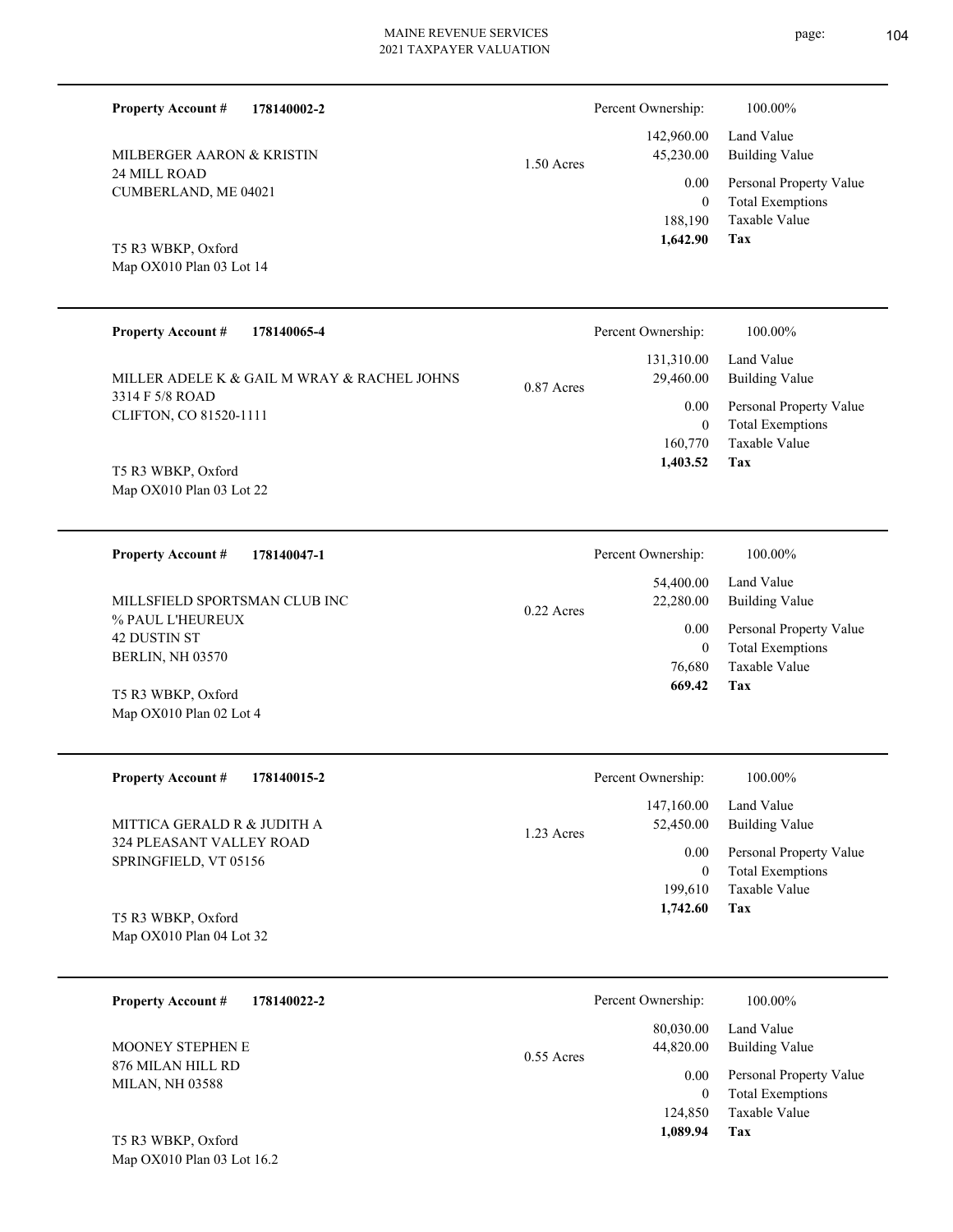**178140027-2 Tax** Taxable Value Total Exemptions Personal Property Value Building Value Land Value PO BOX 1015 BETHEL, ME 04217 **Property Account #** Map OX010 Plan 04 Lot 38 T5 R3 WBKP, Oxford MORIN JEREMY J & JEREMY P FREDETTE 173,740 0  **1,516.75** 155,040.00 18,700.00 0.00 1.20 Acres Percent Ownership:  $100.00\%$ **178140017-4** 66,340 0  **579.15** 52,800.00 13,540.00 0.00 0.21 Acres **178140003-2** 21,860 0  **190.84** 0.00 21,860.00 0.00 **178140063-2** 266,750 0  **2,328.73** 229,300.00 37,450.00 0.00 3.00 Acres

| <b>Property Account #</b><br>178140017-4<br>MORSE SETH E<br>29 CHAPEL ROAD<br><b>WELLS, ME 04090</b><br>T5 R3 WBKP, Oxford<br>Map OX010 Plan 02 Lot 3                                 | 100.00%<br>Percent Ownership:<br>Land Value<br>52,800.00<br>13,540.00<br><b>Building Value</b><br>$0.21$ Acres<br>Personal Property Value<br>0.00<br><b>Total Exemptions</b><br>$\mathbf{0}$<br>Taxable Value<br>66,340<br>Tax<br>579.15        |
|---------------------------------------------------------------------------------------------------------------------------------------------------------------------------------------|-------------------------------------------------------------------------------------------------------------------------------------------------------------------------------------------------------------------------------------------------|
| <b>Property Account #</b><br>178140003-2<br>MORSE STEVEN W JR<br>29 SIMPSON BEACH RD<br>AUBURN, ME 04210<br>BAYROOT LLC L 5137 LOC B<br>T5 R3 WBKP, Oxford<br>Map OX010 Plan 01 Lot 1 | 100.00%<br>Percent Ownership:<br>Land Value<br>0.00<br>21,860.00<br><b>Building Value</b><br>Personal Property Value<br>0.00<br><b>Total Exemptions</b><br>$\boldsymbol{0}$<br>Taxable Value<br>21,860<br>190.84<br>Tax                         |
| <b>Property Account #</b><br>178140063-2<br>NAULT MICHAEL E & SHARYN L<br><b>6 SHEPERDS LN</b><br>NORTH HAMPTON, NH 03862-2132<br>T5 R3 WBKP, Oxford<br>Map OX010 Plan 03 Lot 6 7     | Percent Ownership:<br>100.00%<br>Land Value<br>229,300.00<br>37,450.00<br><b>Building Value</b><br>3.00 Acres<br>Personal Property Value<br>0.00<br><b>Total Exemptions</b><br>$\boldsymbol{0}$<br>Taxable Value<br>266,750<br>Tax<br>2,328.73  |
| 178140073-1<br><b>Property Account #</b><br>NOLIN RICHARD H<br>826 PLAUSAWA HILL RD<br>PEMBROKE, NH 03275<br>T5 R3 WBKP, Oxford<br>Map OX010 Plan 03 Lot 16.1                         | Percent Ownership:<br>100.00%<br>Land Value<br>80,070.00<br><b>Building Value</b><br>36,450.00<br>0.58 Acres<br>Personal Property Value<br>$0.00\,$<br><b>Total Exemptions</b><br>$\overline{0}$<br>Taxable Value<br>116,520<br>1,017.22<br>Tax |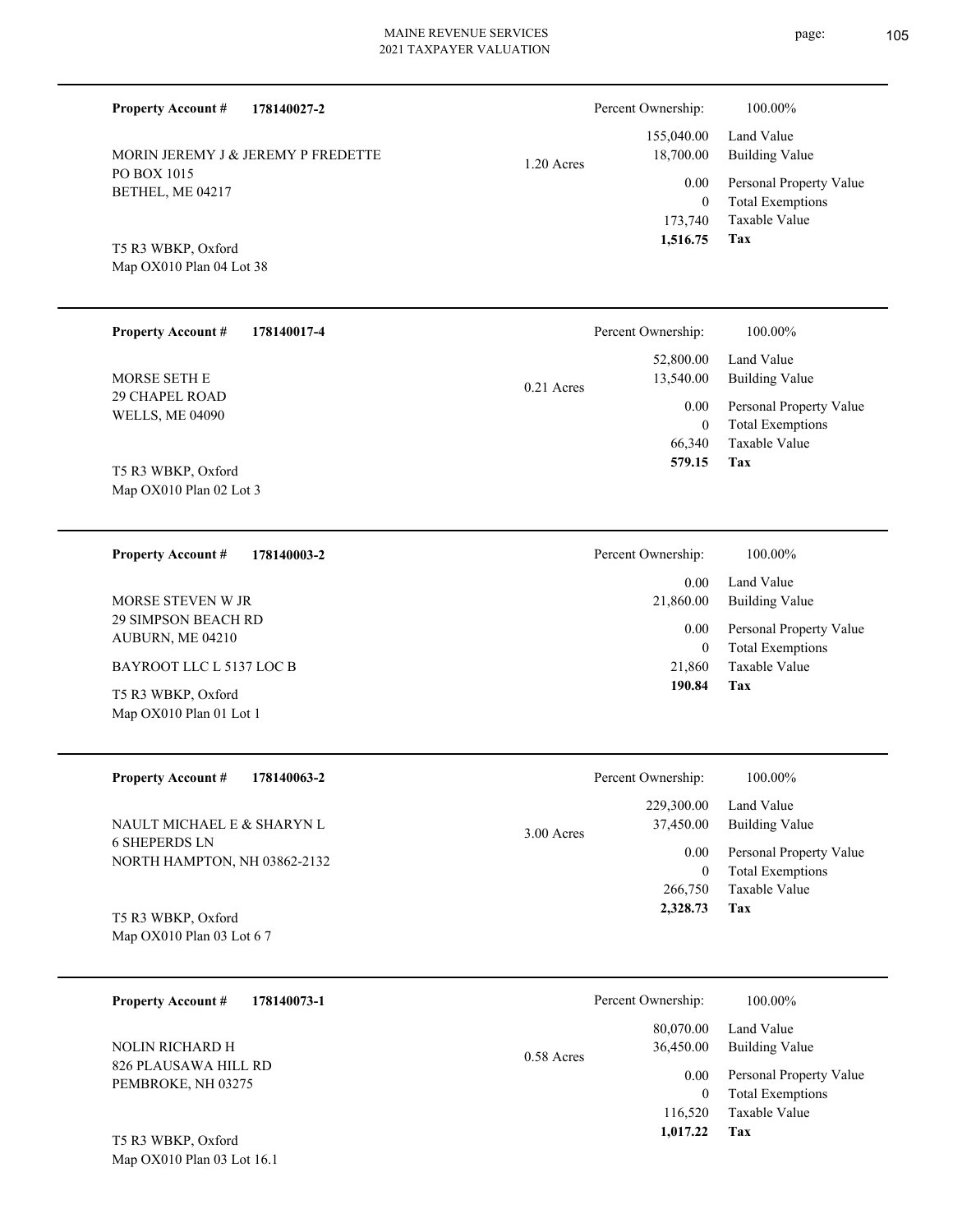**178140028-4**

**Property Account #**

Percent Ownership:  $100.00\%$ 

| NOREIKA FRANK J JR & STACY L<br><b>41 PATRIOT WAY</b><br>DURHAM, ME 04222<br>T5 R3 WBKP, Oxford<br>Map OX010 Plan 03 Lot 8 | 1.21 Acres   | 150,670.00<br>53,530.00<br>0.00<br>$\boldsymbol{0}$<br>204,200<br>1,782.67 | Land Value<br><b>Building Value</b><br>Personal Property Value<br><b>Total Exemptions</b><br>Taxable Value<br>Tax |
|----------------------------------------------------------------------------------------------------------------------------|--------------|----------------------------------------------------------------------------|-------------------------------------------------------------------------------------------------------------------|
| <b>Property Account #</b><br>178140056-1                                                                                   |              | Percent Ownership:                                                         | 100.00%                                                                                                           |
| PERKINS RICHARD REVOCABLE TRUST<br>PO BOX 154                                                                              | $1.10$ Acres | 179,040.00<br>26,010.00                                                    | Land Value<br><b>Building Value</b>                                                                               |
| HAMPTON, NH 03843                                                                                                          |              | 0.00<br>$\boldsymbol{0}$<br>205,050<br>1,790.09                            | Personal Property Value<br><b>Total Exemptions</b><br><b>Taxable Value</b><br>Tax                                 |
| T5 R3 WBKP, Oxford<br>Map OX010 Plan 04 Lot 31                                                                             |              |                                                                            |                                                                                                                   |
| 178140013-3<br><b>Property Account #</b>                                                                                   |              | Percent Ownership:                                                         | 100.00%                                                                                                           |
| RHODE JOHN R                                                                                                               | 0.97 Acres   | 145,330.00<br>43,990.00                                                    | Land Value<br><b>Building Value</b>                                                                               |
| 17 ROWAYTON AVE<br>NORWALK, CT 06853                                                                                       |              | 0.00<br>$\boldsymbol{0}$<br>189,320<br>1,652.76                            | Personal Property Value<br><b>Total Exemptions</b><br>Taxable Value<br>Tax                                        |
| T5 R3 WBKP, Oxford<br>Map OX010 Plan 05 Lot 7                                                                              |              |                                                                            |                                                                                                                   |
| <b>Property Account #</b><br>178140060-3                                                                                   |              | Percent Ownership:                                                         | 100.00%                                                                                                           |
| ROSENBERG DAVID                                                                                                            | 0.49 Acres   | 78,400.00<br>18,010.00                                                     | Land Value<br><b>Building Value</b>                                                                               |
| 2605 REGIS DR<br>BOULDER, CO 80305-5322                                                                                    |              | 0.00<br>$\boldsymbol{0}$                                                   | Personal Property Value<br><b>Total Exemptions</b>                                                                |
| T5 R3 WBKP, Oxford<br>Map OX010 Plan 02 Lot 22                                                                             |              | 96,410<br>841.66                                                           | Taxable Value<br>Tax                                                                                              |
| <b>Property Account #</b><br>178140057-2                                                                                   |              | Percent Ownership:                                                         | 100.00%                                                                                                           |
| SHEA DANA J SR & JULIE L                                                                                                   | 0.78 Acres   | 123,010.00<br>50,350.00                                                    | Land Value<br><b>Building Value</b>                                                                               |
| <b>196 DERBY BARN ROAD</b><br><b>HIRAM, ME 04041</b><br>T5 R3 WBKP, Oxford                                                 |              | 0.00<br>$\boldsymbol{0}$<br>173,360<br>1,513.43                            | Personal Property Value<br><b>Total Exemptions</b><br>Taxable Value<br>Tax                                        |
| Map OX010 Plan 02 Lot 19 20                                                                                                |              |                                                                            |                                                                                                                   |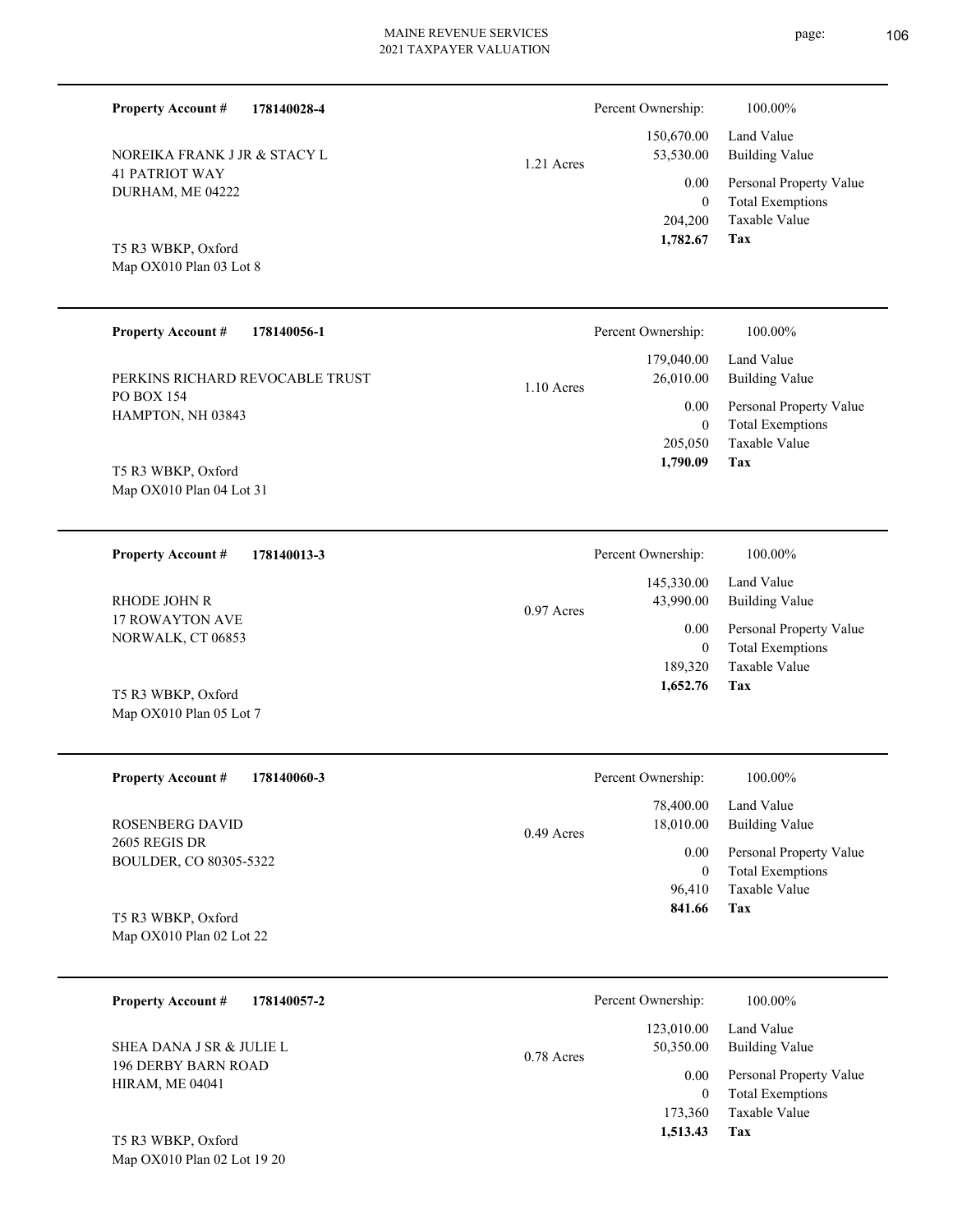| 178140046-2<br><b>Property Account #</b> | Percent Ownership:         | 100.00%                 |
|------------------------------------------|----------------------------|-------------------------|
|                                          | 179,920.00                 | Land Value              |
| SMITH DONALD C & BLUE K                  | 141,180.00<br>$2.55$ Acres | <b>Building Value</b>   |
| 8 WILD ROSE LANE                         | 0.00                       | Personal Property Value |
| SCARBOROUGH, ME 04074                    | $\mathbf{0}$               | Total Exemptions        |
|                                          | 321,100                    | Taxable Value           |
| T5 R3 WBKP, Oxford                       | 2,803.20                   | Tax                     |
| Map OX010 Plan 03 Lot 11 12              |                            |                         |

| <b>Property Account #</b><br>178140069-4                                                         | Percent Ownership:                              | 100.00%                                                 |
|--------------------------------------------------------------------------------------------------|-------------------------------------------------|---------------------------------------------------------|
| SMITH GORDON L & SUSAN W TRUSTEES<br>& MICHAEL B & AMY M METCALF TRUSTEES<br>593 NEW BOSTON ROAD | 119,570.00<br>18,480.00<br>$0.70$ Acres<br>0.00 | Land Value<br>Building Value<br>Personal Property Value |
| BEDFORD, NH 03110                                                                                | $\theta$<br>138,050<br>1,205.18                 | <b>Total Exemptions</b><br>Taxable Value<br>Tax         |
| T5 R3 WBKP, Oxford<br>Map OX010 Plan 03 Lot 24                                                   |                                                 |                                                         |

| 178140031-3<br><b>Property Account #</b> | Percent Ownership:      | 100.00%                 |
|------------------------------------------|-------------------------|-------------------------|
|                                          | 139,370.00              | Land Value              |
| SMITH KIMBERLY ET AL                     | 29,460.00<br>1.40 Acres | Building Value          |
| 605 BOROUGH RD                           | 0.00                    | Personal Property Value |
| PEMBROKE, NH 03275                       | $\mathbf{0}$            | <b>Total Exemptions</b> |
|                                          | 168,830                 | Taxable Value           |
| T5 R3 WBKP, Oxford                       | 1,473.89                | Tax                     |
| Map $OX010$ Plan 03 Lot 15               |                         |                         |

| <b>Property Account #</b><br>178140005-2                                | Percent Ownership:                      | 100.00%                      |
|-------------------------------------------------------------------------|-----------------------------------------|------------------------------|
| SMITH MICHAEL T & MAUREEN M<br>721 NOTCH ROAD<br><b>HIRAM, ME 04041</b> | 139,470.00<br>22,440.00<br>$1.50$ Acres | Land Value<br>Building Value |
|                                                                         | 0.00                                    | Personal Property Value      |
|                                                                         | 0                                       | <b>Total Exemptions</b>      |
|                                                                         | 161.910                                 | Taxable Value                |
| T5 R3 WBKP, Oxford                                                      | 1,413.47                                | Tax                          |
| Map OX010 Plan 03 Lot 4                                                 |                                         |                              |

| 178140068-3<br><b>Property Account #</b>                                | Percent Ownership:                                                              | 100.00%                                            |
|-------------------------------------------------------------------------|---------------------------------------------------------------------------------|----------------------------------------------------|
| SODERBERG DUFF O TRUSTEE                                                | Land Value<br>126,530.00<br><b>Building Value</b><br>101,420.00<br>$0.81$ Acres |                                                    |
| SODERBERG IRREVOCABLE TRUST<br>2101-A CREEK ROAD<br>BALTIMORE, MD 21219 | 0.00<br>$\theta$                                                                | Personal Property Value<br><b>Total Exemptions</b> |
| T5 R3 WBKP, Oxford                                                      | 227,950<br>1,990.00                                                             | Taxable Value<br>Tax                               |

Map OX010 Plan 05 Lot 4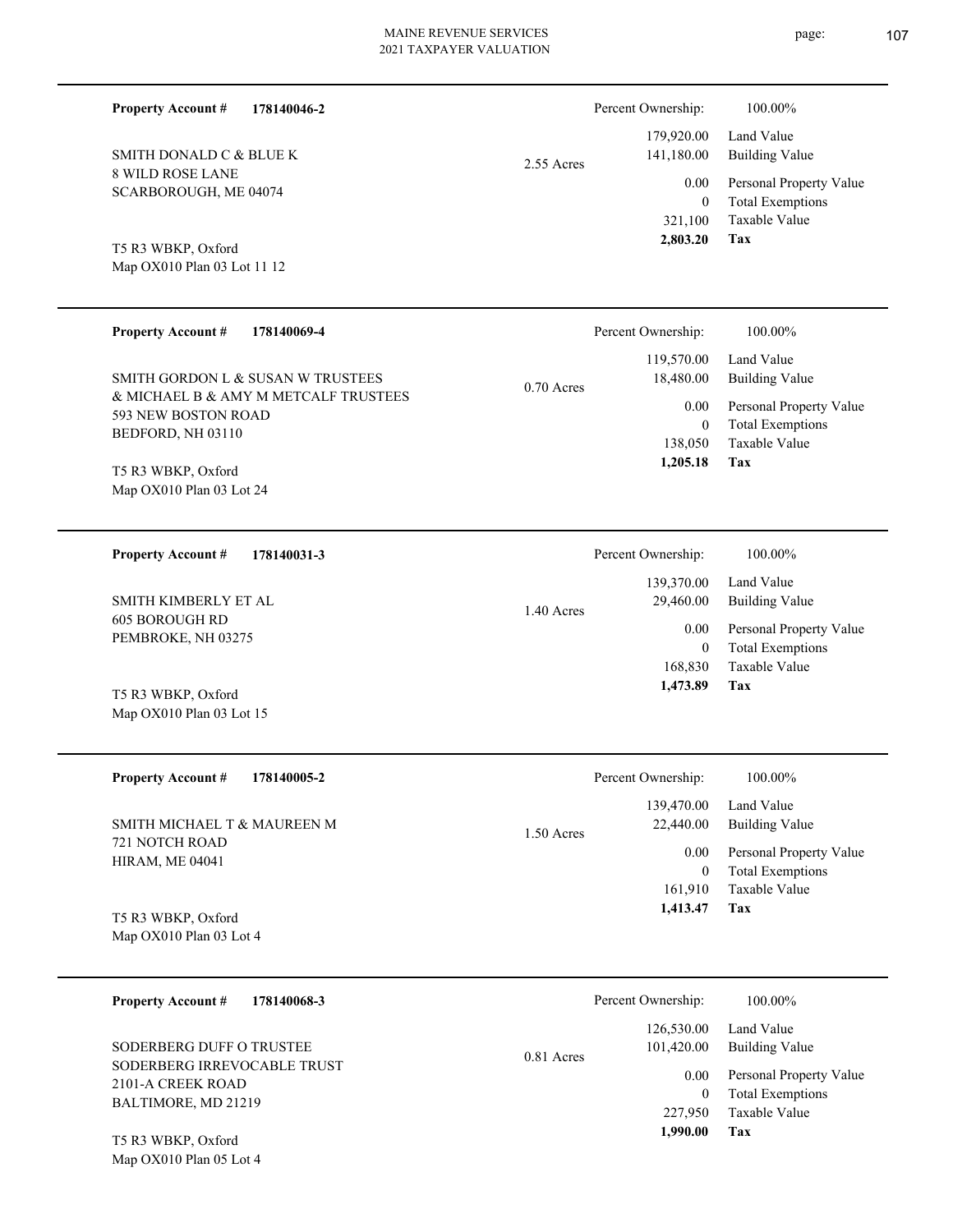**178140061-2**

24 RIVERVIEW DRIVE BRIDGEWATER, MA 02324-1932 ST JAMES BRUCE

MEAD L 5154

**Property Account #**

Map OX010 Plan 04 Lot 41 T5 R3 WBKP, Oxford

Map OX010 Plan 05 Lot 3

| Percent Ownership: | 100.00%                                     |
|--------------------|---------------------------------------------|
|                    | 0.00 Land Value<br>24,980.00 Building Value |
| 0.00               | Personal Property Value                     |

| 0      | <b>Total Exemptions</b> |
|--------|-------------------------|
| 24,980 | Taxable Value           |

#### **Tax 218.08**

| <b>Property Account #</b><br>178140080-2        | Percent Ownership:                     | 100.00%                                            |
|-------------------------------------------------|----------------------------------------|----------------------------------------------------|
| STITSON RHONDA & DEAN                           | 66,400.00<br>19,190.00<br>$0.36$ Acres | Land Value<br>Building Value                       |
| 85 PARSONSFIELD RD<br>LIMERICK, ME 04048        | 0.00<br>0                              | Personal Property Value<br><b>Total Exemptions</b> |
|                                                 | 85,590                                 | Taxable Value                                      |
| T5 R3 WBKP, Oxford<br>Map $OX010$ Plan 02 Lot 9 | 747.20                                 | Tax                                                |

| 178140054-2<br><b>Property Account #</b>      | Percent Ownership:                      | 100.00%                      |
|-----------------------------------------------|-----------------------------------------|------------------------------|
| TERRY JAMES F & HEATHER N                     | 132,830.00<br>23,660.00<br>$0.89$ Acres | Land Value<br>Building Value |
| 197 HOLLY RIDGE LANE<br>CONWAY, NH 03818-7225 | 0.00                                    | Personal Property Value      |
|                                               | 0                                       | <b>Total Exemptions</b>      |
|                                               | 156,490                                 | Taxable Value                |
| T5 R3 WBKP, Oxford                            | 1,366.16                                | Tax                          |

| <b>Property Account #</b><br>178140016-4         | Percent Ownership:                       | 100.00%                                            |
|--------------------------------------------------|------------------------------------------|----------------------------------------------------|
| TOOMEY JOHN E & LAURIE J                         | 142,990.00<br>173,950.00<br>$0.90$ Acres | Land Value<br>Building Value                       |
| <b>20 HIGHVIEW DRIVE</b><br>UXBRIDGE, MA 01569   | 0.00<br>$\bf{0}$                         | Personal Property Value<br><b>Total Exemptions</b> |
|                                                  | 316,940                                  | Taxable Value                                      |
| T5 R3 WBKP, Oxford<br>Map $OX010$ Plan 03 Lot 21 | 2,766.89                                 | Tax                                                |

| 178140067-3<br><b>Property Account #</b>                                        | Percent Ownership:                     | 100.00%                                                             |
|---------------------------------------------------------------------------------|----------------------------------------|---------------------------------------------------------------------|
| TRAFFORD JAMIE & CODY WALKER<br><b>316 SCHELLINGER ROAD</b><br>POLAND, ME 04274 | 68,800.00<br>52,050.00<br>$0.37$ Acres | Land Value<br>Building Value                                        |
|                                                                                 | 0.00<br>$\mathbf{0}$<br>120,850        | Personal Property Value<br><b>Total Exemptions</b><br>Taxable Value |
| T5 R3 WBKP, Oxford                                                              | 1,055.02                               | Tax                                                                 |

Map OX010 Plan 02 Lot 15

page: 108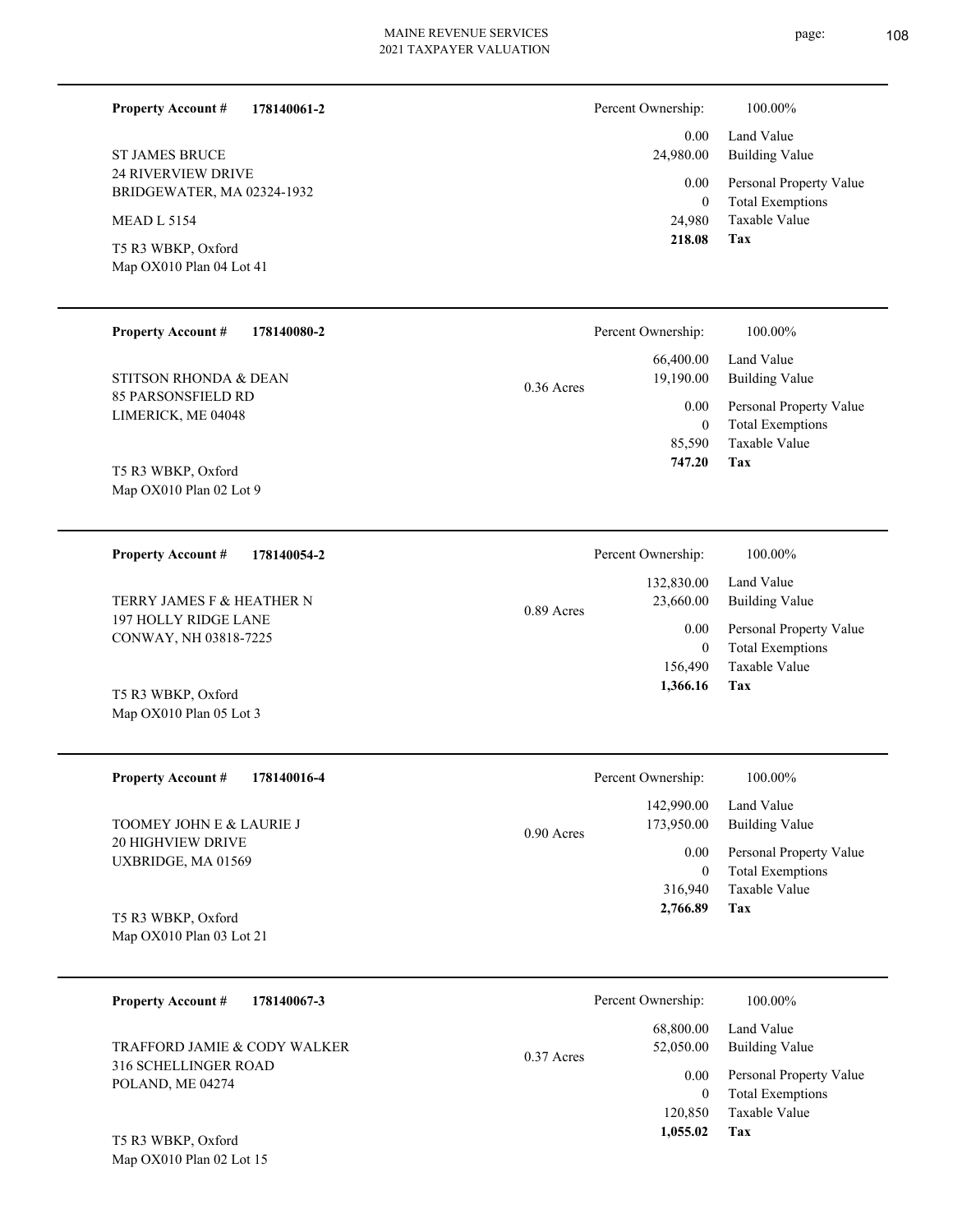L

| <b>Property Account #</b><br>178140059-3        | Percent Ownership:                     | 100.00%                                  |
|-------------------------------------------------|----------------------------------------|------------------------------------------|
| <b>VANUCCHI RORY S</b>                          | 213,860.00<br>119,570.00<br>2.00 Acres | Land Value<br><b>Building Value</b>      |
| 1221 HILLSBORO MILE #38C<br>HILLSBORO, FL 33062 | $0.00\,$                               | Personal Property Value                  |
|                                                 | $\mathbf{0}$<br>333,430                | <b>Total Exemptions</b><br>Taxable Value |
| T5 R3 WBKP, Oxford                              | 2,910.84                               | Tax                                      |
| Map OX010 Plan 03 Lot 18 19                     |                                        |                                          |
|                                                 |                                        |                                          |
| <b>Property Account #</b><br>178140055-6        | Percent Ownership:                     | $100.00\%$                               |

| WRIGHT KAREN P & NATHAN B ET AL                | 213,040.00<br>23,600.00<br>$1.70$ Acres | Land Value<br>Building Value            |
|------------------------------------------------|-----------------------------------------|-----------------------------------------|
| <b>2097 INTERVALE ROAD</b><br>BETHEL, ME 04217 | 0.00                                    | Personal Property Value                 |
|                                                |                                         | <b>Total Exemptions</b><br>$\mathbf{0}$ |
|                                                | 236,640                                 | Taxable Value                           |
| T5 R3 WBKP, Oxford                             | 2,065.87                                | Tax                                     |
| Map OX010 Plan 03 Lot 25 26                    |                                         |                                         |
|                                                |                                         |                                         |

| 178140035-4<br><b>Property Account #</b>      | Percent Ownership:         | 100.00%                 |
|-----------------------------------------------|----------------------------|-------------------------|
|                                               | 73,900.00                  | Land Value              |
| YOUNG EARL A                                  | 122,860.00<br>$0.35$ Acres | Building Value          |
| 126 HATHAWAY HILL ROAD<br>LIVERMORE, ME 04253 | 0.00                       | Personal Property Value |
|                                               | $\bf{0}$                   | <b>Total Exemptions</b> |
|                                               | 196,760                    | Taxable Value           |
| T5 R3 WBKP, Oxford                            | 1,717.71                   | Tax                     |
| Map $OX010$ Plan 02 Lot 12                    |                            |                         |

page: 109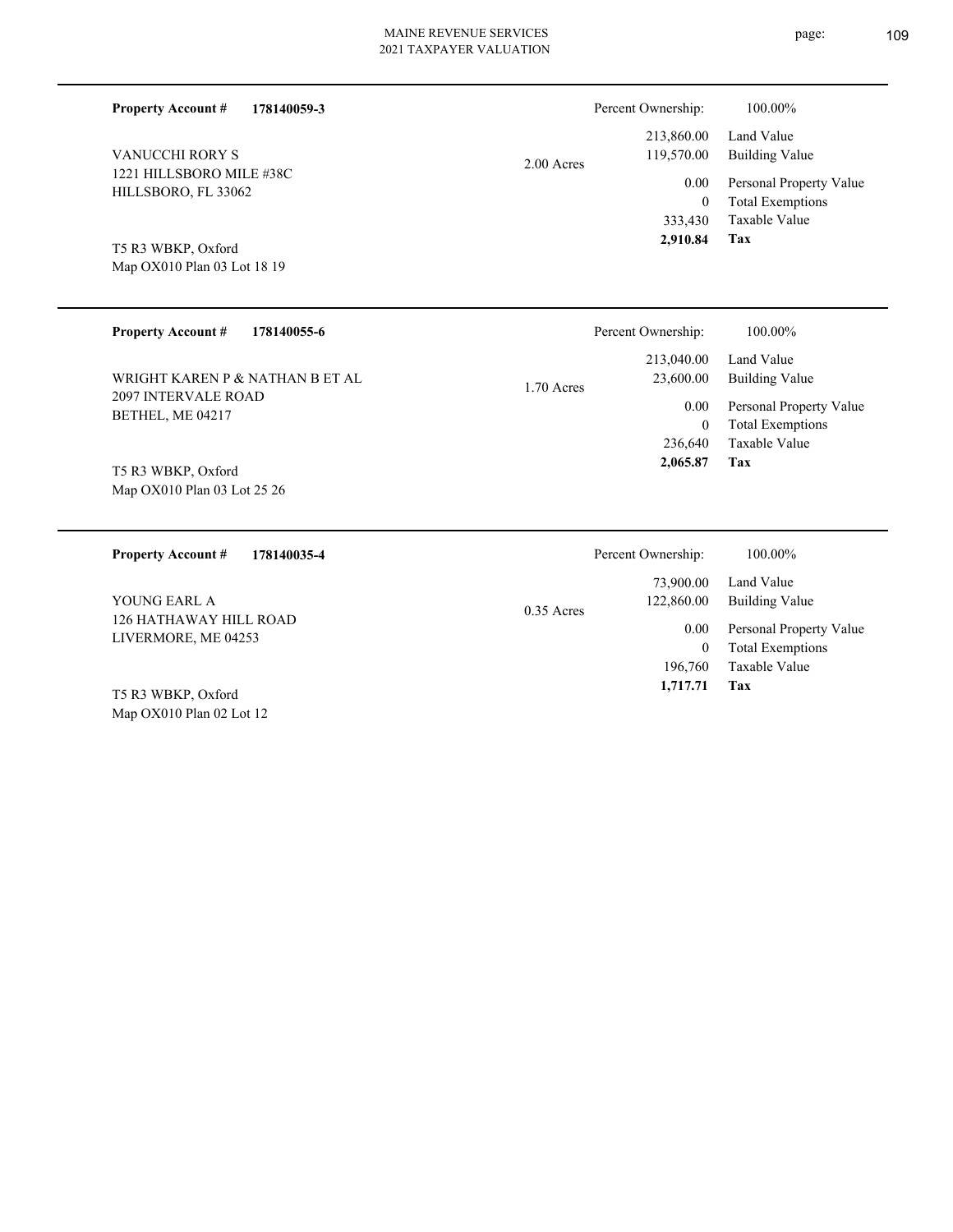# **Totals for: T5 R3 WBKP, Oxford**

 **20,720.96 acres**

 **15,145,319.00 Land Value 3,077,700.00 Building Value 0.00 Personal Property Value 0.00 Total Exemptions**

**Taxable Value 18,223,019.00**

 **159,087 Tax**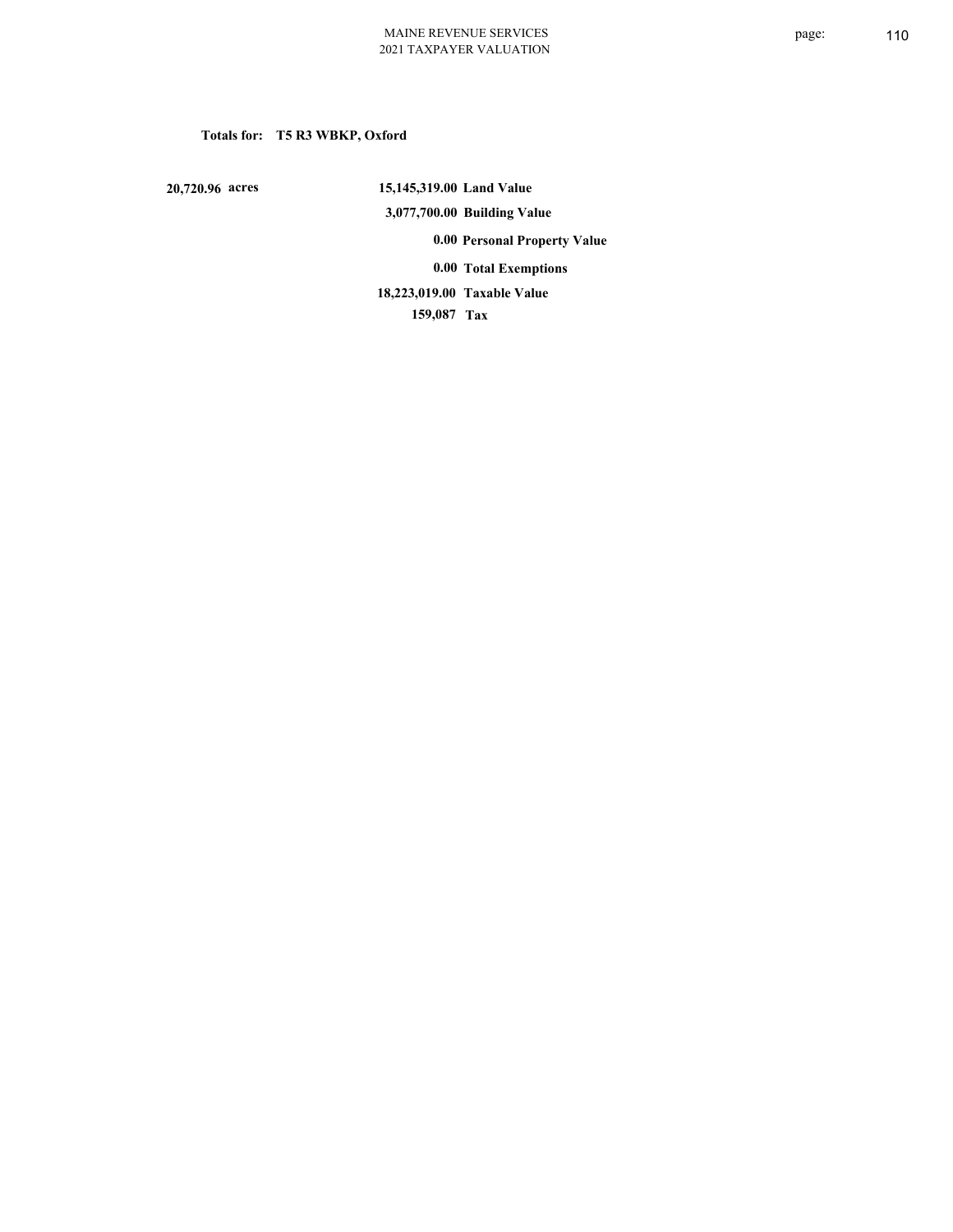| 178190019-3<br><b>Property Account #</b>         | Percent Ownership: | 100.00%                                            |
|--------------------------------------------------|--------------------|----------------------------------------------------|
|                                                  | 0.00               | Land Value                                         |
| <b>BRETT RONALD</b>                              | 47,060.00          | <b>Building Value</b>                              |
| <b>46 TUELLTOWN ROAD</b><br>WEST PARIS, ME 04289 | 0.00<br>0          | Personal Property Value<br><b>Total Exemptions</b> |
| SIX RIVERS LLLP 758 LOC D                        | 47,060             | Taxable Value                                      |
| T4 R4 WBKP, Oxford<br>Map OX011 Plan 01 Lot 1    | 410.83             | Tax                                                |
|                                                  |                    |                                                    |

| <b>Property Account #</b><br>178190020-4                                                    | Percent Ownership:             | 100.00%                                                             |
|---------------------------------------------------------------------------------------------|--------------------------------|---------------------------------------------------------------------|
|                                                                                             | 0.00                           | Land Value                                                          |
| COTE JAMES M                                                                                | 26,440.00                      | Building Value                                                      |
| PO BOX 245<br>FARMINGTON, ME 04938<br>STEPHEN PHILLIPS MEMORIAL SCHOLARSHIP FUND L631 LOC G | $0.00\,$<br>$\theta$<br>26,440 | Personal Property Value<br><b>Total Exemptions</b><br>Taxable Value |
| T4 R4 WBKP, Oxford<br>Map OX011 Plan 01 Lot 2                                               | 230.82                         | Tax                                                                 |

| 178190017-3<br><b>Property Account #</b>          | 100.00%<br>Percent Ownership:                              |  |
|---------------------------------------------------|------------------------------------------------------------|--|
|                                                   | Land Value<br>0.00                                         |  |
| <b>FOSTER DONALD FII</b>                          | 26,450.00<br>Building Value                                |  |
| <b>28 RIVER ROAD</b><br>LIVERMORE FALLS, ME 04254 | Personal Property Value<br>0.00<br><b>Total Exemptions</b> |  |
| SIX RIVERS LLLP 759 LOC C                         | Taxable Value<br>26,450                                    |  |
| T4 R4 WBKP, Oxford<br>Map OX011 Plan 01 Lot 1     | Tax<br>230.91                                              |  |

| <b>Property Account #</b><br>178192001-1                     | Percent Ownership: | 100.00%                 |
|--------------------------------------------------------------|--------------------|-------------------------|
|                                                              | 0.00               | Land Value              |
| <b>MAINE STATE OF</b>                                        | 2,500.00           | Building Value          |
| INLAND FISHERIES & WILDLIFE<br><b>41 STATE HOUSE STATION</b> | 0.00               | Personal Property Value |
| AUGUSTA, ME 04333<br>SIX RIVERS LLLP L 587 LOC B             | 2,500              | <b>Total Exemptions</b> |
|                                                              | 0.00               | Taxable Value<br>Tax    |
| T4 R4 WBKP, Oxford                                           |                    |                         |
| Map OX011 Plan 01 Lot 1                                      |                    |                         |
| <b>Exempt Property</b>                                       |                    |                         |

| 178190012-4<br><b>Property Account #</b>                | Percent Ownership:<br>100.00%                                   |  |
|---------------------------------------------------------|-----------------------------------------------------------------|--|
|                                                         | Land Value<br>0.00                                              |  |
| MARTIN DAVID JR. & KEENAN                               | Building Value<br>43,090.00                                     |  |
| 253 RIDGE RD<br>PERU, ME 04290                          | Personal Property Value<br>0.00<br><b>Total Exemptions</b><br>0 |  |
| SIX RIVERS LLLP LOC A L761                              | Taxable Value<br>43,090                                         |  |
| $T_{\rm A}$ D $\rm A}$ Winter $\Omega$ $\Omega$ $\rm I$ | 376.18<br>Tax                                                   |  |

Map OX011 Plan 01 Lot 1 T4 R4 WBKP, Oxford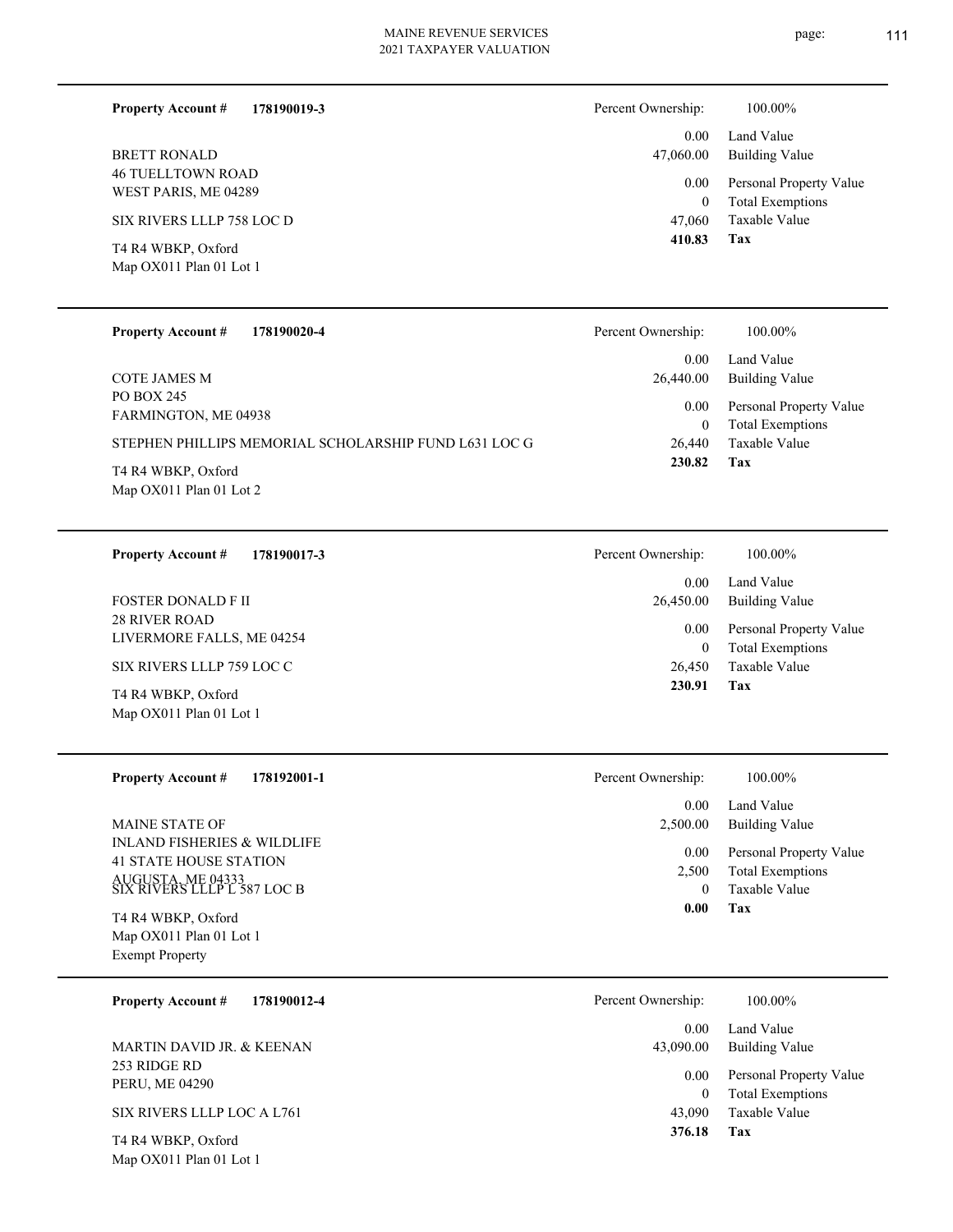| <b>Property Account #</b><br>178190016-3              | Percent Ownership: | 100.00%                                            |
|-------------------------------------------------------|--------------------|----------------------------------------------------|
| PHILBRICK STEPHEN & FERNLYN                           | 0.00<br>41,120.00  | Land Value<br>Building Value                       |
| PO BOX 332<br>OQUOSSOC, ME 04964                      | 0.00<br>0          | Personal Property Value<br><b>Total Exemptions</b> |
| STEPHEN PHILLIPS MEMORIAL SCHOLARSHIP FUND LOC A L588 | 41.120             | Taxable Value                                      |
| T4 R4 WBKP, Oxford<br>Map OX011 Plan 01 Lot 2         | 358.98             | Tax                                                |

| <b>Property Account #</b><br>178190001-2                                                                                       |                 | Percent Ownership: | 100.00%                 |
|--------------------------------------------------------------------------------------------------------------------------------|-----------------|--------------------|-------------------------|
|                                                                                                                                | Tree Growth     | 7,368,450.00       | Land Value              |
| <b>SIX RIVERS LLLP</b>                                                                                                         | 25,574.90 Acres | $0.00\,$           | <b>Building Value</b>   |
| 112 BROADWAY                                                                                                                   |                 | 0.00               | Personal Property Value |
| BANGOR, ME 04401                                                                                                               |                 | $\overline{0}$     | <b>Total Exemptions</b> |
|                                                                                                                                |                 | 7,368,450          | Taxable Value           |
|                                                                                                                                |                 | 64,326.57          | Tax                     |
| T4 R4 WBKP, Oxford                                                                                                             |                 |                    |                         |
| Map OX011 Plan 01 Lot 1                                                                                                        |                 |                    |                         |
|                                                                                                                                |                 |                    |                         |
| <b>Property Account #</b><br>178190006-3                                                                                       |                 | Percent Ownership: | 100.00%                 |
|                                                                                                                                |                 | 440,513.00         | Land Value              |
| STEPHEN PHILLIPS MEMORIAL SCHOLARSHIP FUND                                                                                     | Tree Growth     | 0.00               | <b>Building Value</b>   |
| % SEVEN ISLANDS LAND CO                                                                                                        | 1,389.66 Acres  |                    |                         |
| PO BOX 1168                                                                                                                    |                 | $0.00\,$           | Personal Property Value |
| BANGOR, ME 04402-1168                                                                                                          |                 | $\theta$           | <b>Total Exemptions</b> |
|                                                                                                                                |                 | 440,513            | Taxable Value           |
| $T_{\rm{1}}$ D <sub>1</sub> $\rm{1}$ $\rm{1}$ $\rm{1}$ $\rm{1}$ $\rm{1}$ $\rm{1}$ $\rm{1}$ $\rm{1}$ $\rm{1}$ $\rm{1}$ $\rm{1}$ |                 | 3,845.68           | Tax                     |

Map OX011 Plan 01 Lot 2 T4 R4 WBKP, Oxford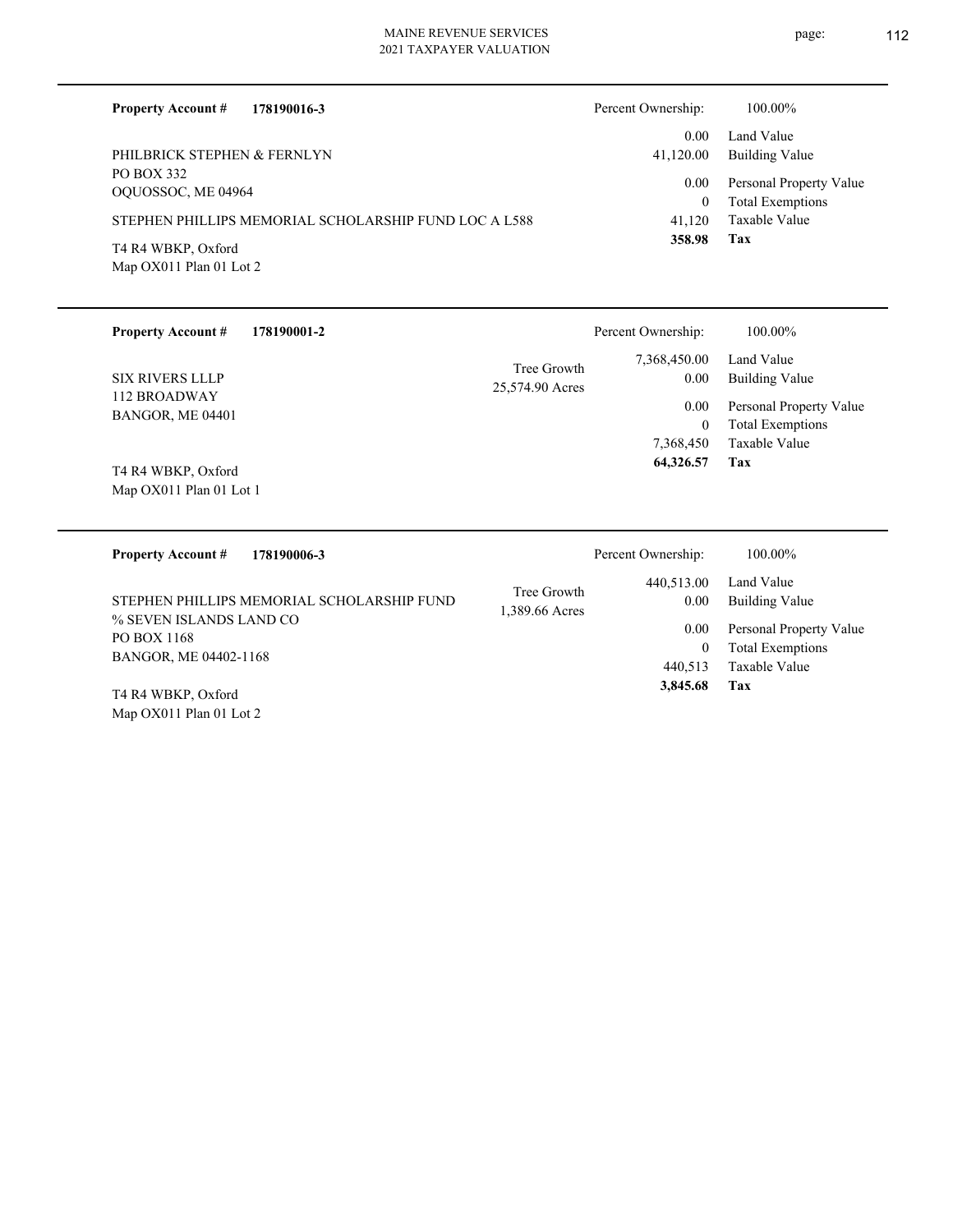# **Totals for: T4 R4 WBKP, Oxford**

 **26,964.56 acres**

 **7,808,963.00 Land Value 186,660.00 Building Value 0.00 Personal Property Value 2,500.00 Total Exemptions 69,780 Tax Taxable Value 7,993,123.00**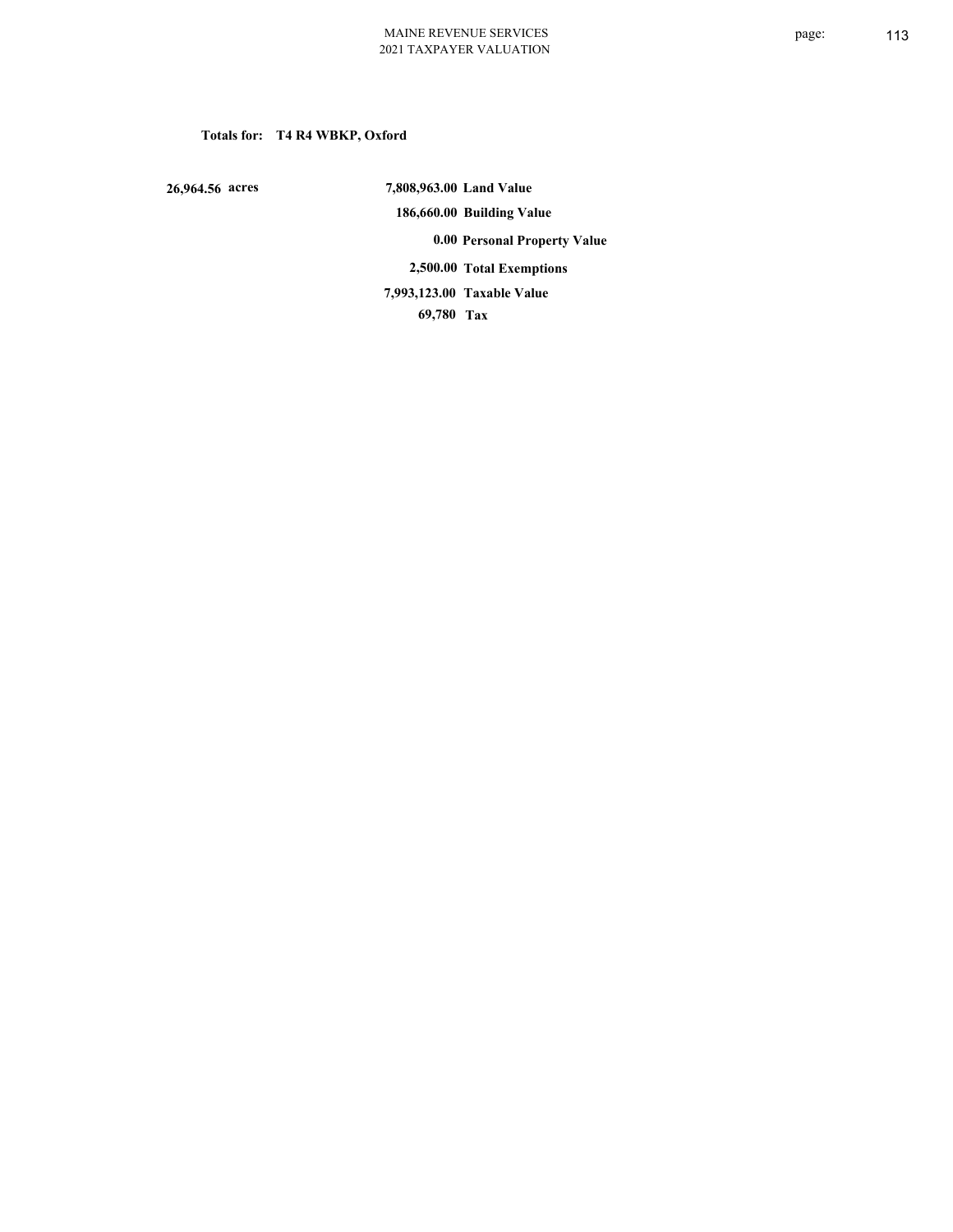**178100001-2 Property Account #**

JAMES MCKAY & MIKE KENNEY 829 BALD HILL RD NEW GLOUCESTER, ME 04260-3238 BAYROOT LLC 5076 LOC R ALLEN FREDERICK, JAMES KENNEY,

Map OX012 Plan 01 Lot 1 T5 R4 WBKP, Oxford

| 178100018-2 |
|-------------|
|             |

BOX 62 MORGAN, VT 05853 AUSTIN SHAWN & KIM GORDON

MEAD 5093 LOC B FLINT ISLAND

Map OX012 Plan 01 Lot 1 T5 R4 WBKP, Oxford

#### **178100027-1 Property Account #**

PO BOX 1036 RANGELEY, ME 04970-1036 AZISCOOS LAKE WILDERNESS CAMPING

MEAD 5098 LOC W

Map OX012 Plan 01 Lot 1 T5 R4 WBKP, Oxford

**178100021-1 Property Account #**

232 WEBBERBROOK RD OXFORD, ME 04270 BAKER PERRY J

# MEAD L5077 LOC G

Map OX012 Plan 01 Lot 1 T5 R4 WBKP, Oxford

| <b>Property Account #</b> | 178100004-3 |
|---------------------------|-------------|
|---------------------------|-------------|

% WAGNER FOREST MANAGEMENT 150 ORFORD ROAD LYME, NH 03768 BAYROOT LLC

Map OX012 Plan 01 Lot 1 2 3 5 T5 R4 WBKP, Oxford

| Percent Ownership: | 100.00%                                            |
|--------------------|----------------------------------------------------|
| 31,070.00          | 0.00 Land Value<br>Building Value                  |
| $0.00\,$<br>0      | Personal Property Value<br><b>Total Exemptions</b> |
|                    | 31,070 Taxable Value                               |
| 271.24             | Tax                                                |

| Percent Ownership:    | 100.00%                                            |
|-----------------------|----------------------------------------------------|
| $0.00 -$<br>30,250.00 | Land Value<br>Building Value                       |
| 0.00<br>0             | Personal Property Value<br><b>Total Exemptions</b> |
| 30,250                | Taxable Value                                      |
| 264.08                | Tax                                                |

| Percent Ownership: | 100.00%                                            |
|--------------------|----------------------------------------------------|
| 1,850.00           | 0.00 Land Value<br>Building Value                  |
| $0.00\,$<br>0      | Personal Property Value<br><b>Total Exemptions</b> |
|                    | 1,850 Taxable Value                                |
| 16.15              | Tax                                                |

| Percent Ownership:    | 100.00%                      |
|-----------------------|------------------------------|
| $0.00 -$<br>27,720.00 | Land Value<br>Building Value |
| $0.00\,$              | Personal Property Value      |
| $^{(1)}$              | <b>Total Exemptions</b>      |
| 27,720                | Taxable Value                |
| 242.00                | Tax                          |

|                                | Percent Ownership: | 100.00%                 |
|--------------------------------|--------------------|-------------------------|
|                                | 9,473,249.00       | Land Value              |
| Tree Growth<br>25,291.27 Acres | 0.00               | <b>Building Value</b>   |
|                                | 0.00               | Personal Property Value |
|                                | $\Omega$           | <b>Total Exemptions</b> |
|                                | 9.473.249          | Taxable Value           |
|                                | 82,701.46          | Tax                     |
|                                |                    |                         |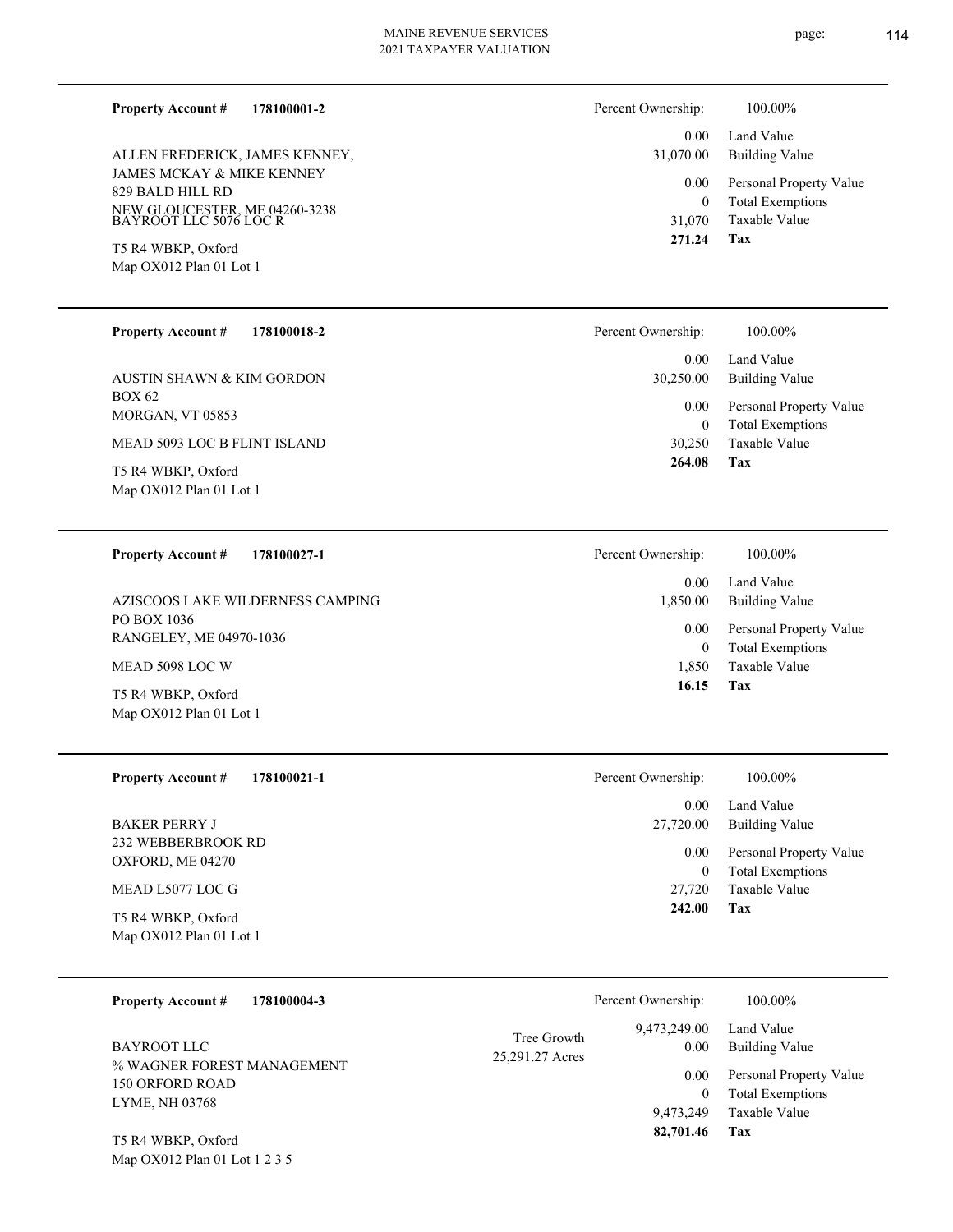| 2021 TAXPAYER VALUATION |                    |                         |
|-------------------------|--------------------|-------------------------|
|                         | Percent Ownership: | 100.00%                 |
|                         | 230,440.00         | Land Value              |
|                         | 59,100.00          | <b>Building Value</b>   |
|                         | 0.00               | Personal Property Value |
|                         | $\mathbf{0}$       | <b>Total Exemptions</b> |
|                         | 289,540            | Taxable Value           |
|                         | 2,527.68           | Tax                     |
|                         |                    |                         |
|                         |                    |                         |
|                         | 1.72 Acres         |                         |

| <b>Property Account #</b><br>178100022-4              | Percent Ownership:          | 25.00%                                             |
|-------------------------------------------------------|-----------------------------|----------------------------------------------------|
| <b>BLODGETT RANDALL S &amp;</b>                       | 45,487.50<br>36,687.50      | Land Value<br>Building Value                       |
| ZACHARY R<br>137 RICHMOND RD<br><b>TROY, NH 03465</b> | 1.77 Acres<br>$0.00\,$<br>0 | Personal Property Value<br><b>Total Exemptions</b> |
| T5 R4 WBKP, Oxford<br>Map OX012 Plan 02 Lot 20        | 82,175<br>717.39            | Taxable Value<br>Tax                               |

| 178100012-2<br><b>Property Account #</b> | Percent Ownership:       | 100.00%                 |
|------------------------------------------|--------------------------|-------------------------|
|                                          | 231,520.00               | Land Value              |
| BLUE BOAT REALTY LLC                     | 123,270.00<br>1.74 Acres | Building Value          |
| ATTN: ADAIR C MCDEVITT<br>427 SOUTH ROAD | 0.00                     | Personal Property Value |
| RYE, NH 03870-2516                       |                          | <b>Total Exemptions</b> |
|                                          | 354,790                  | Taxable Value           |
| T5 R4 WBKP, Oxford                       | 3,097.32                 | Tax                     |
| Map $OX012$ Plan 02 Lot 3                |                          |                         |

| <b>Property Account #</b><br>178100007-2 | Percent Ownership:                      | 100.00%                                            |
|------------------------------------------|-----------------------------------------|----------------------------------------------------|
| BOSEBUCK MOUNTAIN CLUB INC               | 191,290.00<br>501,060.00<br>15.22 Acres | Land Value<br>Building Value                       |
| PO BOX 270<br><b>ERROL, NH 03579</b>     | 0.00<br>$\bf{0}$                        | Personal Property Value<br><b>Total Exemptions</b> |
|                                          | 692,350                                 | Taxable Value                                      |
| T5 R4 WBKP, Oxford                       | 6.044.22                                | Tax                                                |

**Tax**

 29,370 0

29,370.00

 0.00 0.00

Percent Ownership:  $100.00\%$ 

 **256.40**

Taxable Value Total Exemptions Personal Property Value

Building Value Land Value

Map OX012 Plan 01 Lot 4

| <b>Property Account #</b> | 178100007P-4 |
|---------------------------|--------------|
|---------------------------|--------------|

PO BOX 270 ERROL, NH 03579 BOSEBUCK MOUNTAIN CLUB INC

F/F

Map OX012 T5 R4 WBKP, Oxford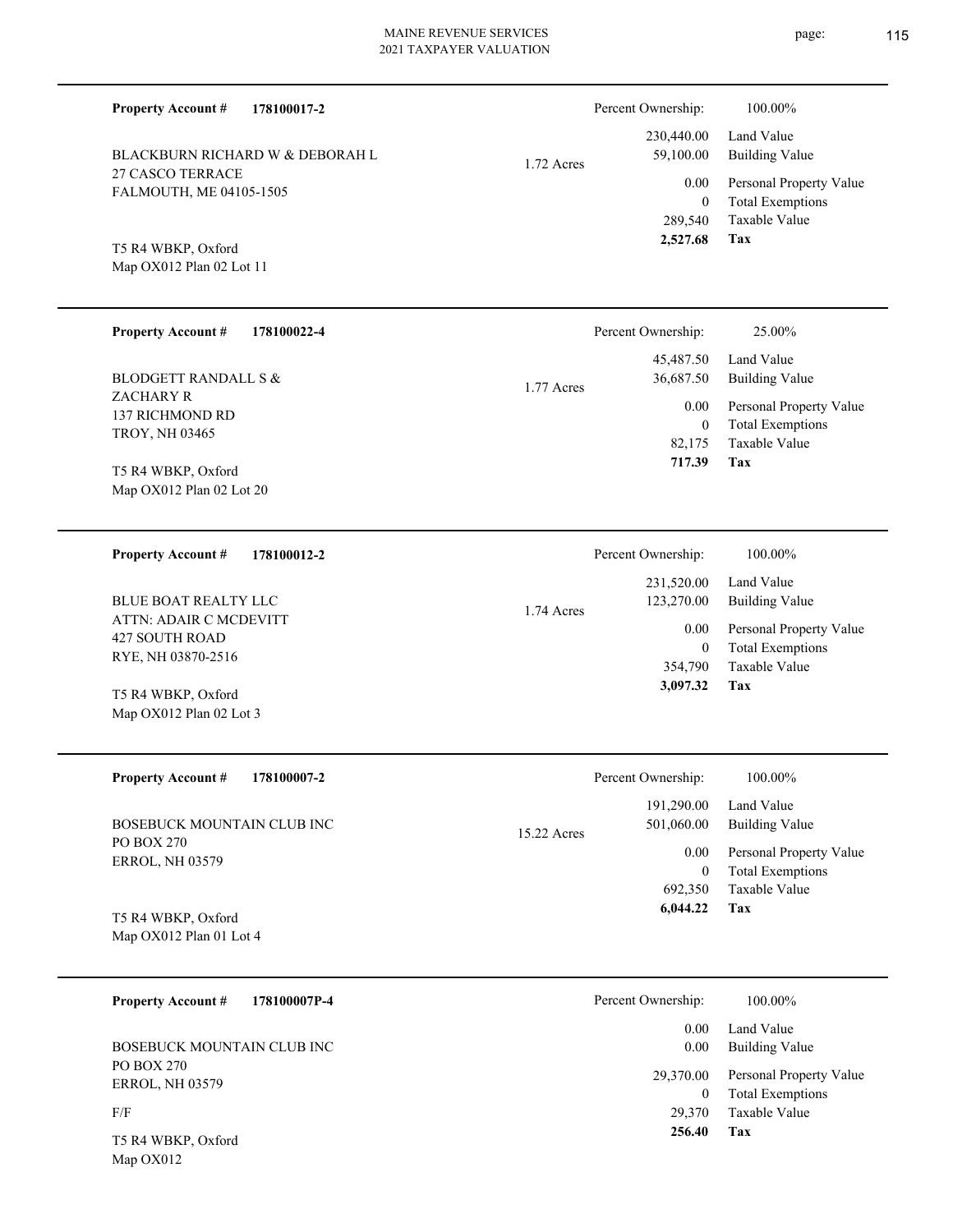**Tax 1,025.51**

| 178100006-1<br><b>Property Account #</b>      | Percent Ownership:   | $100.00\%$                                         |
|-----------------------------------------------|----------------------|----------------------------------------------------|
|                                               | 0.00                 | Land Value                                         |
| <b>CHABOT GERARD</b>                          | 24,690.00            | <b>Building Value</b>                              |
| 154 BRIDGE ST<br>BERLIN, NH 03570             | 0.00<br>$\mathbf{0}$ | Personal Property Value<br><b>Total Exemptions</b> |
| MEAD L 5079 LOC F                             | 24,690               | Taxable Value                                      |
| T5 R4 WBKP, Oxford<br>Map OX012 Plan 01 Lot 1 | 215.54               | Tax                                                |

| <b>Property Account #</b><br>178102004-1           | Percent Ownership:                    | 100.00%                                                             |
|----------------------------------------------------|---------------------------------------|---------------------------------------------------------------------|
| DEMERS CAROLYN C & DAVID S                         | 286,420.00<br>64,890.00<br>3.92 Acres | Land Value<br><b>Building Value</b>                                 |
| <b>124 SUGAR GROVE LANE</b><br>STRAFFORD, VT 05072 | 0.00<br>$\mathbf{0}$<br>351,310       | Personal Property Value<br><b>Total Exemptions</b><br>Taxable Value |
| T5 R4 WBKP, Oxford<br>Map OX012 Plan 02 Lot 6      | 3,066.94                              | Tax                                                                 |
| <b>Property Account #</b><br>178100009-4           | Percent Ownership:                    | 100.00%                                                             |
|                                                    | 0.00                                  | Land Value                                                          |
| <b>EMERSON BRIAN</b>                               | 117,470.00                            | <b>Building Value</b>                                               |
| <b>3 WEST STREET</b><br>GROVETON, NH 03582         | 0.00<br>$\mathbf{0}$                  | Personal Property Value<br><b>Total Exemptions</b>                  |
| MEAD L 5081 LOC K                                  | 117,470                               | Taxable Value                                                       |

| <b>Property Account #</b><br>178100026-3 | Percent Ownership:        | 100.00%                 |
|------------------------------------------|---------------------------|-------------------------|
|                                          | 216,560.00                | Land Value              |
| HIGGINS PATRICIA M & WILLIAM             | 84,130.00<br>$1.67$ Acres | <b>Building Value</b>   |
| 2 PEQUOT DRIVE                           | 0.00                      | Personal Property Value |
| CHARLESTOWN, RI 02813                    | $\mathbf{0}$              | <b>Total Exemptions</b> |
|                                          | 300,690                   | Taxable Value           |
| T5 R4 WBKP, Oxford                       | 2,625.02                  | Tax                     |
| Map $OX012$ Plan 02 Lot 10               |                           |                         |

| 178100015-3<br><b>Property Account #</b>      | Percent Ownership:      | 100.00%                 |
|-----------------------------------------------|-------------------------|-------------------------|
|                                               | 271,800.00              | Land Value              |
| LEWELLEN ARTHUR S                             | 96,580.00<br>1.88 Acres | <b>Building Value</b>   |
| 1254 NEW HAMPTON ROAD<br>SANBORNTON, NH 03269 | 0.00                    | Personal Property Value |
|                                               | 0                       | <b>Total Exemptions</b> |
|                                               | 368,380                 | Taxable Value           |
| $T_{\rm c}$ D $\ell$ Winter $\alpha$ $\ell$ 1 | 3,215.96                | Tax                     |

Map OX012 Plan 02 Lot 19 T5 R4 WBKP, Oxford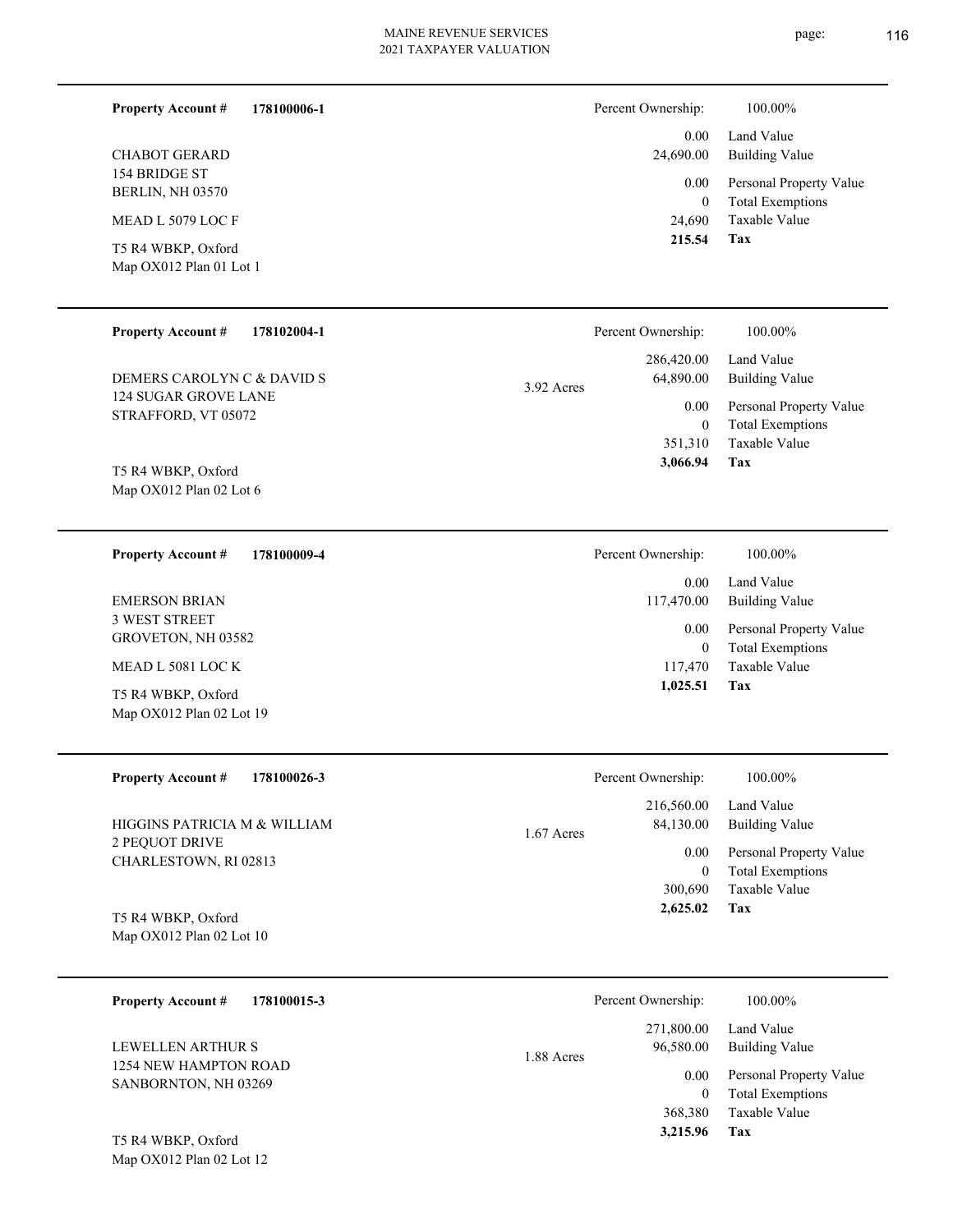| <b>Property Account #</b><br>178100023-3          | Percent Ownership:        | 100.00%                                            |
|---------------------------------------------------|---------------------------|----------------------------------------------------|
| LITTLEFIELD CHRIS & CAPRICE & RICHARD & ERIN V    | 0.00<br>24,070.00         | Land Value<br><b>Building Value</b>                |
| <b>63 GROVER ROAD</b><br>ALBANY TWP, ME 04217     | 0.00                      | Personal Property Value                            |
| MEAD L 5096 LOC C                                 | $\overline{0}$<br>24,070  | <b>Total Exemptions</b><br>Taxable Value           |
| T5 R4 WBKP, Oxford<br>Map OX012 Plan 01 Lot 1     | 210.13                    | Tax                                                |
| <b>Property Account #</b><br>178100013-4          | Percent Ownership:        | 100.00%                                            |
|                                                   | 225,100.00                | Land Value                                         |
| MACNALLY CHERYL A & MARK H                        | 37,460.00<br>4.44 Acres   | <b>Building Value</b>                              |
| PO BOX 484<br>MONUMENT BEACH, MA 02553            | 0.00<br>$\overline{0}$    | Personal Property Value<br><b>Total Exemptions</b> |
|                                                   | 262,560                   | Taxable Value                                      |
| T5 R4 WBKP, Oxford                                | 2,292.15                  | Tax                                                |
| Map OX012 Plan 01 Lot 8                           |                           |                                                    |
| <b>Property Account #</b><br>178102002-1          | Percent Ownership:        | 100.00%                                            |
| MAINE STATE OF (IF&W)                             | 0.00<br>17,050.00         | Land Value<br><b>Building Value</b>                |
| <b>INLAND FISHERIES &amp; WILDLIFE</b><br>41 SHS  | 0.00                      | Personal Property Value                            |
| AUGUSTA, ME 04333<br>MEAD L 5089 LOC S            | 17,050<br>$\theta$        | <b>Total Exemptions</b><br>Taxable Value           |
| T5 R4 WBKP, Oxford                                | 0.00                      | Tax                                                |
| Map OX012 Plan 01 Lot 1<br><b>Exempt Property</b> |                           |                                                    |
|                                                   |                           |                                                    |
| <b>Property Account #</b><br>178100019-3          | Percent Ownership:        | 100.00%                                            |
| MAXFIELD DONOVAN J & BARBARA J                    | 132,090.00<br>74,510.00   | Land Value<br><b>Building Value</b>                |
| <b>38 PATRIOT WAY</b>                             | 0.94 Acres<br>0.00        | Personal Property Value                            |
| DURHAM, ME 04222                                  | $\overline{0}$<br>206,600 | <b>Total Exemptions</b><br>Taxable Value           |
| T5 R4 WBKP, Oxford                                | 1,803.62                  | Tax                                                |
| Map OX012 Plan 01 Lot 6                           |                           |                                                    |
| <b>Property Account #</b><br>178100016-3          | Percent Ownership:        | 100.00%                                            |
| NELSON ERIC L                                     | 0.00<br>24,060.00         | Land Value<br><b>Building Value</b>                |
| <b>165 QUAKER RIDGE ROAD</b><br>CASCO, ME 04015   | 0.00                      | Personal Property Value                            |

MEAD 5091 LOC T

Map OX012 Plan 01 Lot 1 T5 R4 WBKP, Oxford

| 4,060.00 | Building Value          |
|----------|-------------------------|
| $0.00 -$ | Personal Property Value |
| 0        | <b>Total Exemptions</b> |
| 24,060   | Taxable Value           |
| 210.04   | Tax                     |
|          |                         |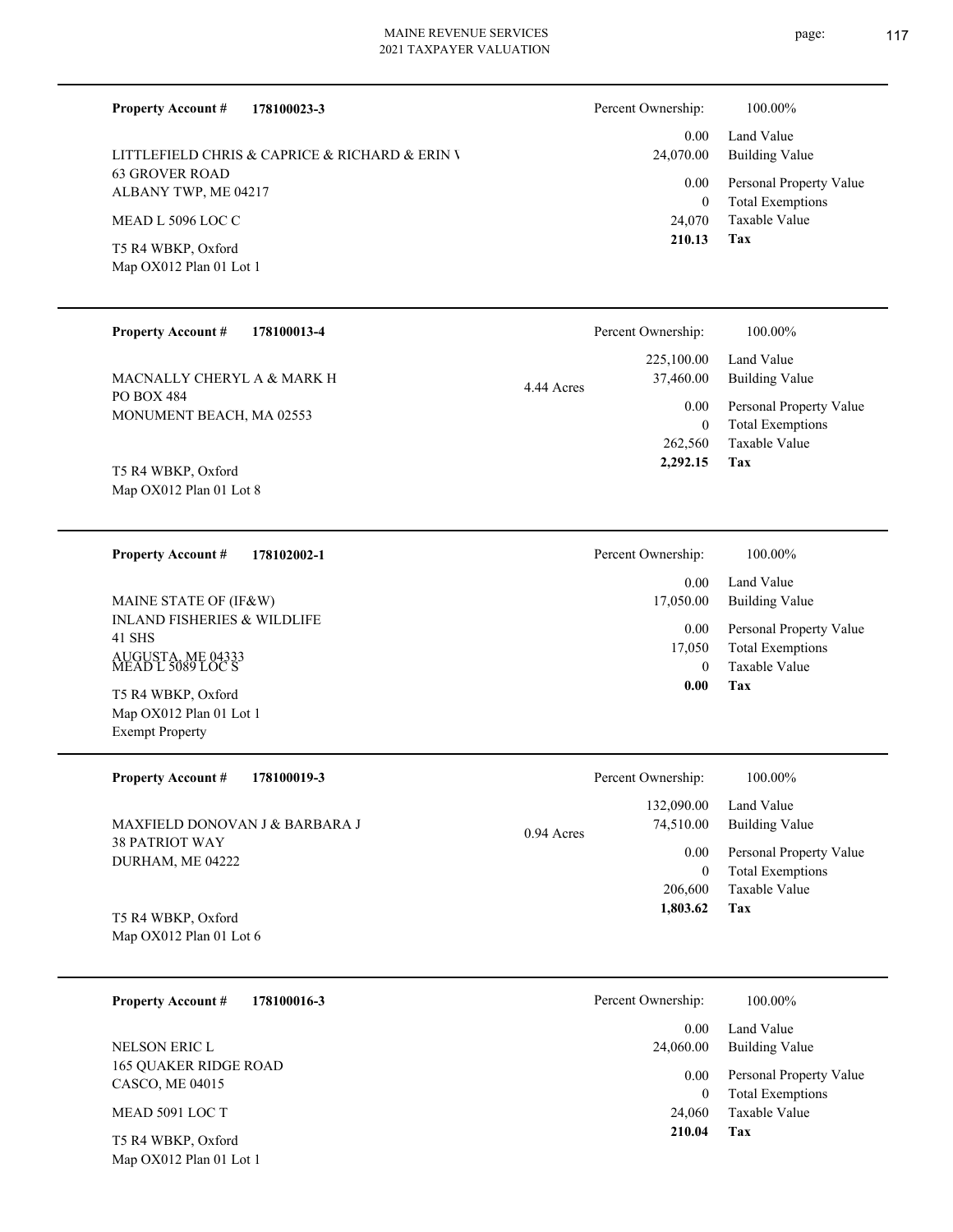| <b>Property Account #</b><br>178102005-1                                               | Percent Ownership:                          | 100.00%                                                                    |
|----------------------------------------------------------------------------------------|---------------------------------------------|----------------------------------------------------------------------------|
| OPPENHEIM WILLIAM JR & ELLEN                                                           | 245,850.00<br>33,550.00<br>2.97 Acres       | Land Value<br><b>Building Value</b>                                        |
| PO BOX 47<br>OQUOSSOC, ME 04964-0047                                                   | 0.00<br>$\mathbf{0}$<br>279,400<br>2,439.16 | Personal Property Value<br><b>Total Exemptions</b><br>Taxable Value<br>Tax |
| T5 R4 WBKP, Oxford<br>Map OX012 Plan 02 Lot 16                                         |                                             |                                                                            |
| <b>Property Account #</b><br>178100008-2                                               | Percent Ownership:                          | 100.00%                                                                    |
| OUR SIDE OF THE MOUNTAIN LLC                                                           | 0.00<br>20,510.00                           | Land Value<br><b>Building Value</b>                                        |
| <b>C/O CHARLES PIERCE</b><br>1 HACKMATACK WAY<br>GORHAM, ME 04038<br>MEAD L 5080 LOC P | 0.00<br>$\mathbf{0}$                        | Personal Property Value<br><b>Total Exemptions</b>                         |
| T5 R4 WBKP, Oxford<br>Map OX012 Plan 01 Lot 1                                          | 20,510<br>179.05                            | <b>Taxable Value</b><br>Tax                                                |
| <b>Property Account #</b><br>178100003-2                                               | Percent Ownership:                          | 100.00%                                                                    |
| PARMACHENEE BELLE LLC                                                                  | 272,570.00<br>96,000.00<br>2.82 Acres       | Land Value<br><b>Building Value</b>                                        |
| % PETER B HUBBELL<br>123 MAPLE AVENUE<br>GREENWICH, CT 06830                           | 0.00<br>$\mathbf{0}$<br>368,570             | Personal Property Value<br><b>Total Exemptions</b><br><b>Taxable Value</b> |
| T5 R4 WBKP, Oxford<br>Map OX012 Plan 02 Lot 5                                          | 3,217.62                                    | Tax                                                                        |
| <b>Property Account #</b><br>178100024-4                                               | Percent Ownership:                          | 100.00%                                                                    |
| PARMACHENEE CLUB LLC                                                                   | 0.00<br>75,280.00                           | Land Value<br><b>Building Value</b>                                        |
| 7 FERRY ROAD<br>SCARBOROUGH, ME 04074                                                  | 0.00<br>$\boldsymbol{0}$                    | Personal Property Value<br><b>Total Exemptions</b>                         |
| MEAD L 5097 LOC N                                                                      | 75,280<br>657.19                            | Taxable Value<br>Tax                                                       |
| T5 R4 WBKP, Oxford<br>Map OX012 Plan 02 Lot 4 4.1                                      |                                             |                                                                            |
| 178100022-6<br><b>Property Account #</b>                                               | Percent Ownership:                          | 75.00%                                                                     |
| PERRY PETER P<br>$DQ$ $DQV$ $Q27$                                                      | 136,462.50<br>110,062.50<br>1.77 Acres      | Land Value<br><b>Building Value</b>                                        |

PO BOX 827 RANGELEY, ME 04970

Map OX012 Plan 02 Lot 20 T5 R4 WBKP, Oxford

page: 118

**Tax**

 246,525  **2,152.16**

Taxable Value 0 Total Exemptions 0.00 Personal Property Value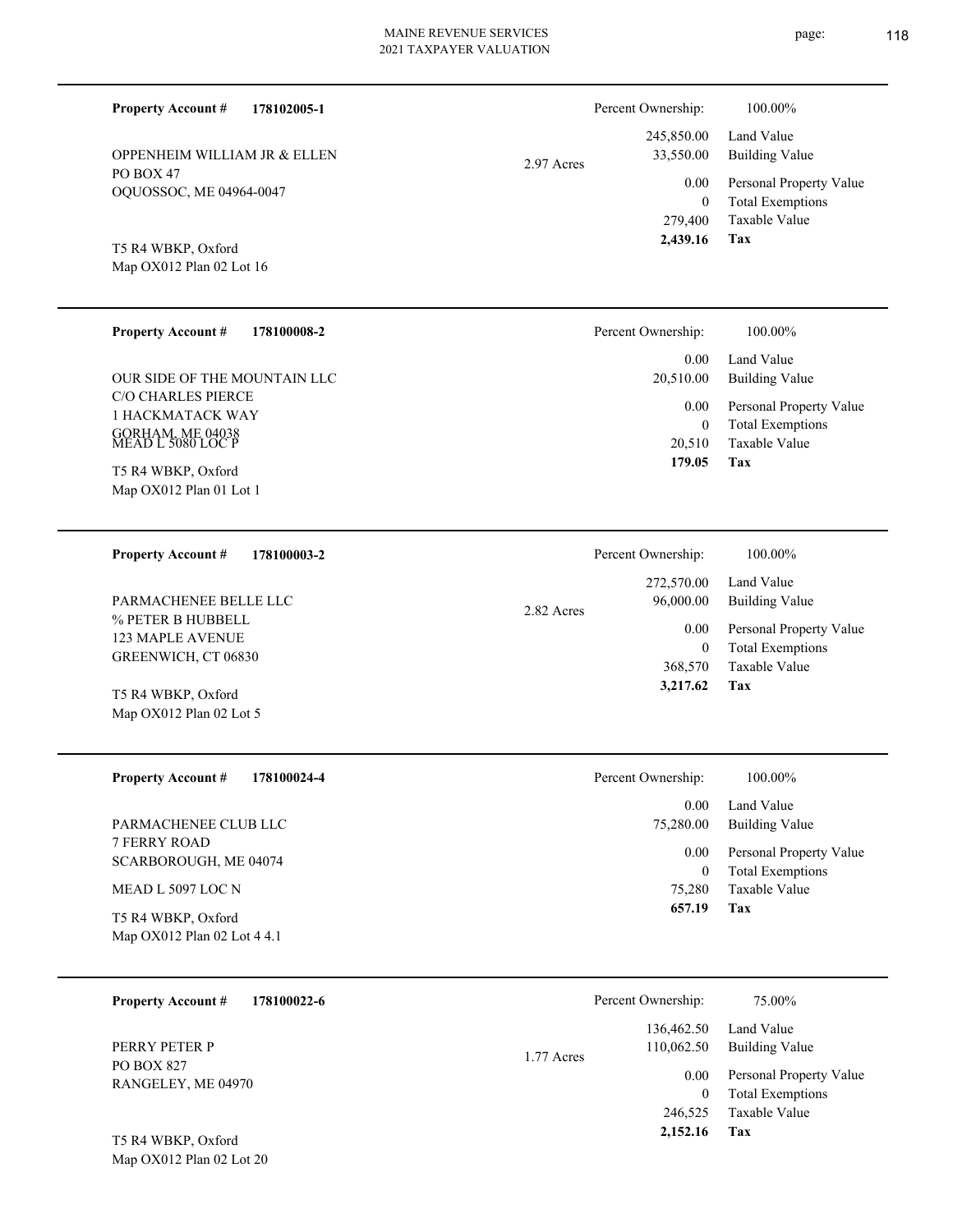**178100010-5**

| RAY STEPHEN               |
|---------------------------|
| <b>61 WOOD RIVER LANE</b> |
| WEST GREENWICH, RI 02817  |
|                           |
| MEAD 5082 LOC Q           |

Map OX012 Plan 01 Lot 1 T5 R4 WBKP, Oxford

**Property Account #**

| Percent Ownership: | 100.00%                                            |
|--------------------|----------------------------------------------------|
| 97,430.00          | 0.00 Land Value<br>Building Value                  |
| $0.00\,$<br>0      | Personal Property Value<br><b>Total Exemptions</b> |
|                    | 97,430 Taxable Value                               |

| <b>Property Account #</b><br>178102003-3          |                              | Percent Ownership:     | 100.00%                                            |
|---------------------------------------------------|------------------------------|------------------------|----------------------------------------------------|
| ROBIE NEIL & JANENE                               | Tree Growth<br>$11.80$ Acres | 87,046.80<br>41,220.00 | Land Value<br>Building Value                       |
| 189 INDIAN POND ROAD<br>PIERMONT, NH 03779        |                              | 0.00<br>$\mathbf{0}$   | Personal Property Value<br><b>Total Exemptions</b> |
|                                                   |                              | 128,267                | Taxable Value                                      |
| T5 R4 WBKP, Oxford<br>Map $OX012$ Plan 01 Lot 4.1 |                              | 1,119.77               | Tax                                                |

| 178100014-2<br><b>Property Account #</b>   | Percent Ownership:                      | 100.00%                                            |
|--------------------------------------------|-----------------------------------------|----------------------------------------------------|
| ROMANO ROBERT J JR & PATRICIA A            | 146,540.00<br>67,650.00<br>$1.00$ Acres | Land Value<br>Building Value                       |
| 62 MOUNT VERNON ROAD<br>COLUMBIA, NJ 07832 | 0.00<br>0                               | Personal Property Value<br><b>Total Exemptions</b> |
|                                            | 214,190                                 | Taxable Value                                      |
| T5 R4 WBKP, Oxford                         | 1,869.88                                | Tax                                                |
| Map OX012 Plan 01 Lot 7                    |                                         |                                                    |

**Tax 850.56**

page: 119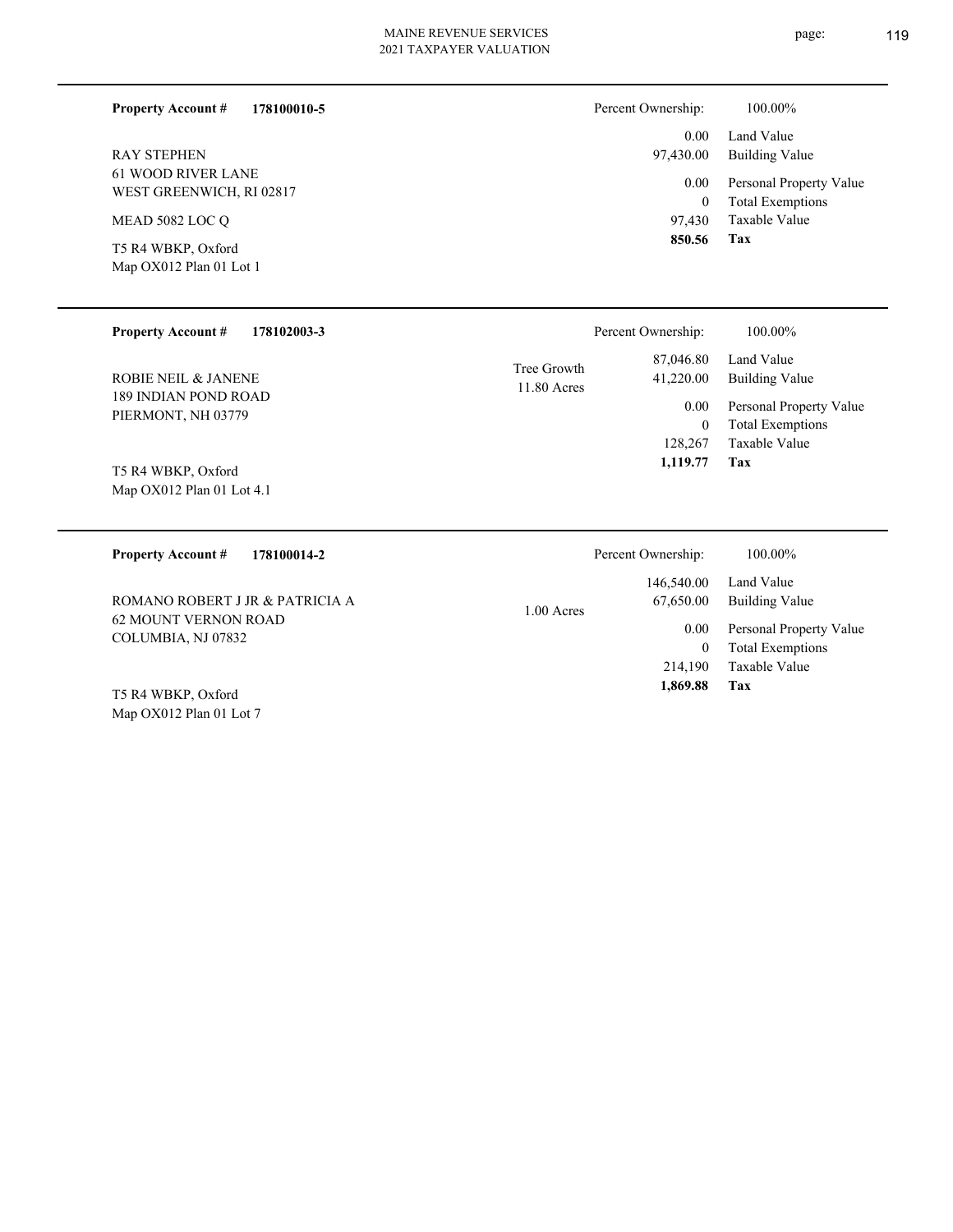# **Totals for: T5 R4 WBKP, Oxford**

 **25,343.16 acres**

 **12,192,425.80 Land Value 1,917,620.00 Building Value 29,370.00 Personal Property Value 17,050.00 Total Exemptions 123,288 Tax Taxable Value 14,122,365.80**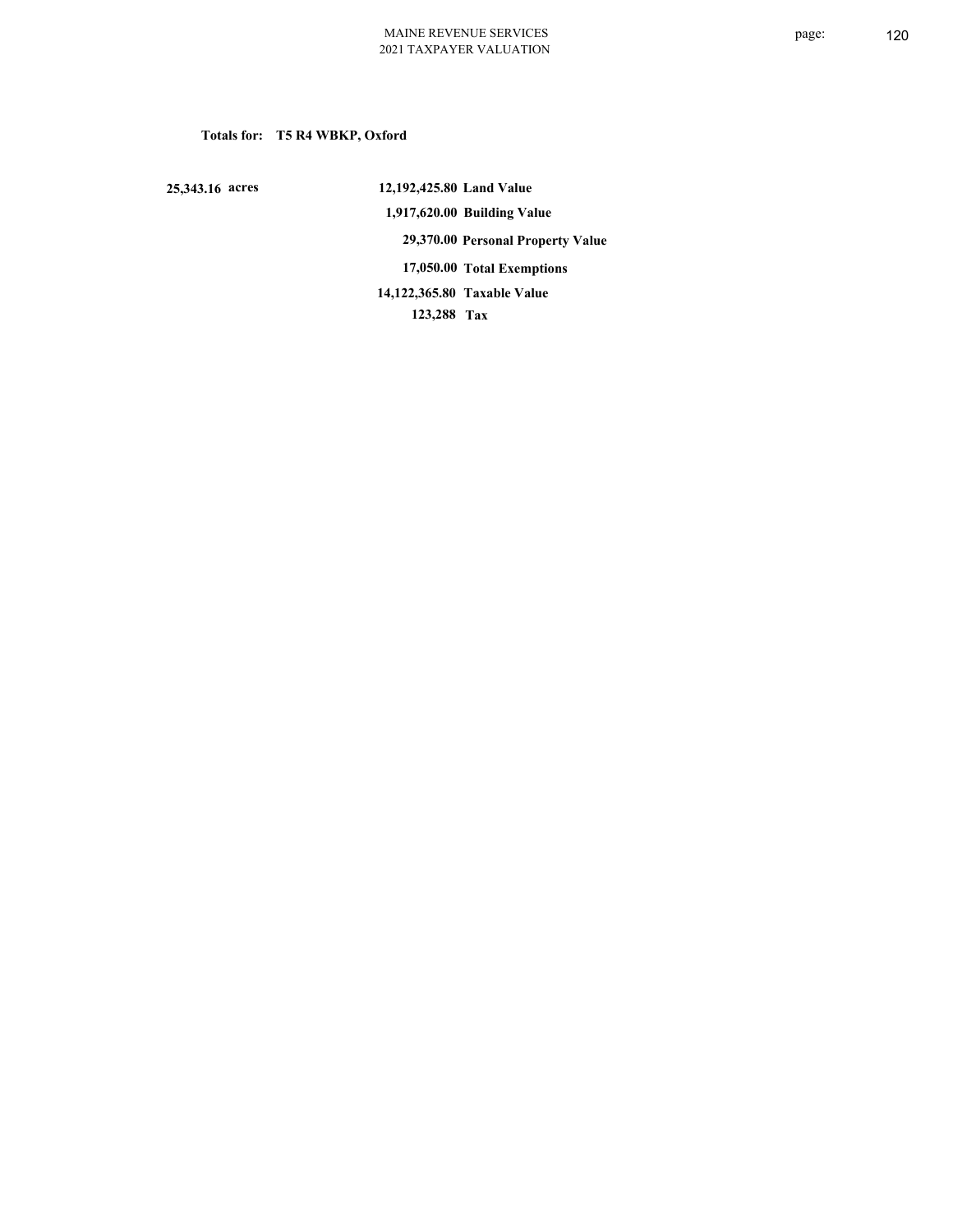page: 121

| <b>Property Account #</b><br>178130017-1             | Percent Ownership:         | 100.00%                                            |
|------------------------------------------------------|----------------------------|----------------------------------------------------|
| <b>BROWN PETER</b>                                   | 0.00<br>25,570.00          | Land Value<br><b>Building Value</b>                |
| 89 THAYER RD<br>SOUTH PARIS, ME 04281                | 0.00<br>$\overline{0}$     | Personal Property Value<br><b>Total Exemptions</b> |
| SIX RIVERS LLLP L799 LOC A                           | 25,570                     | Taxable Value                                      |
| T4 R5 WBKP, Oxford<br>Map OX013 Plan 01 Lot 2        | 223.23                     | Tax                                                |
| <b>Property Account #</b><br>178130018-3             | Percent Ownership:         | 100.00%                                            |
| <b>GOODWIN CHRISTOPHER</b>                           | 0.00<br>37,030.00          | Land Value<br><b>Building Value</b>                |
| <b>636 US ROUTE ONE</b><br>PEMBROKE, ME 04666        | 0.00<br>$\overline{0}$     | Personal Property Value<br><b>Total Exemptions</b> |
| SIX RIVERS LLLP L798 LOC B                           | 37,030<br>323.27           | <b>Taxable Value</b><br>Tax                        |
| T4 R5 WBKP, Oxford<br>Map OX013 Plan 01 Lot 2        |                            |                                                    |
| <b>Property Account #</b><br>178130016-2             | Percent Ownership:         | 100.00%                                            |
| <b>LOWER BLACK POND GROUP</b>                        | 0.00<br>26,310.00          | Land Value<br><b>Building Value</b>                |
| % RICK ALBERT<br><b>42 LAFAYETTE STREET</b>          | 0.00                       | Personal Property Value                            |
| AUGUSTA, ME 04330<br>IP LEASE#2503-SL LOC A SITE 106 | $\boldsymbol{0}$<br>26,310 | <b>Total Exemptions</b><br><b>Taxable Value</b>    |
| T4 R5 WBKP, Oxford<br>Map OX013 Plan 01 Lot 1        | 229.69                     | Tax                                                |
| <b>Property Account #</b><br>178130020-1             | Percent Ownership:         | 100.00%                                            |
| MORRILL STEVEN A JR & STEVEN A SR                    | 0.00<br>42,590.00          | Land Value<br><b>Building Value</b>                |
| PO BOX 645<br>RANGELEY, ME 04974                     | 0.00<br>$\boldsymbol{0}$   | Personal Property Value<br><b>Total Exemptions</b> |
| SIX RIVERS LLLP L352 LOC D                           | 42,590                     | Taxable Value                                      |
| T4 R5 WBKP, Oxford<br>Map OX013 Plan 01 Lot 2        | 371.81                     | Tax                                                |
| 178130026-1<br><b>Property Account #</b>             | Percent Ownership:         | 100.00%                                            |
|                                                      | 0.00                       | Land Value                                         |

36 ALLEN RD BERLIN, MA 01503-1022 MURPHY ANTHONY

URSA MAJOR 0903059-SL 970-002

Map OX013 Plan 01 Lot 1 T4 R5 WBKP, Oxford

| 28,970.00 | 0.00 Land Value<br>Building Value |
|-----------|-----------------------------------|
| $0.00\,$  | Personal Property Value           |
| 0         | <b>Total Exemptions</b>           |
| 28,970    | Taxable Value                     |
| 252.91    | Tax                               |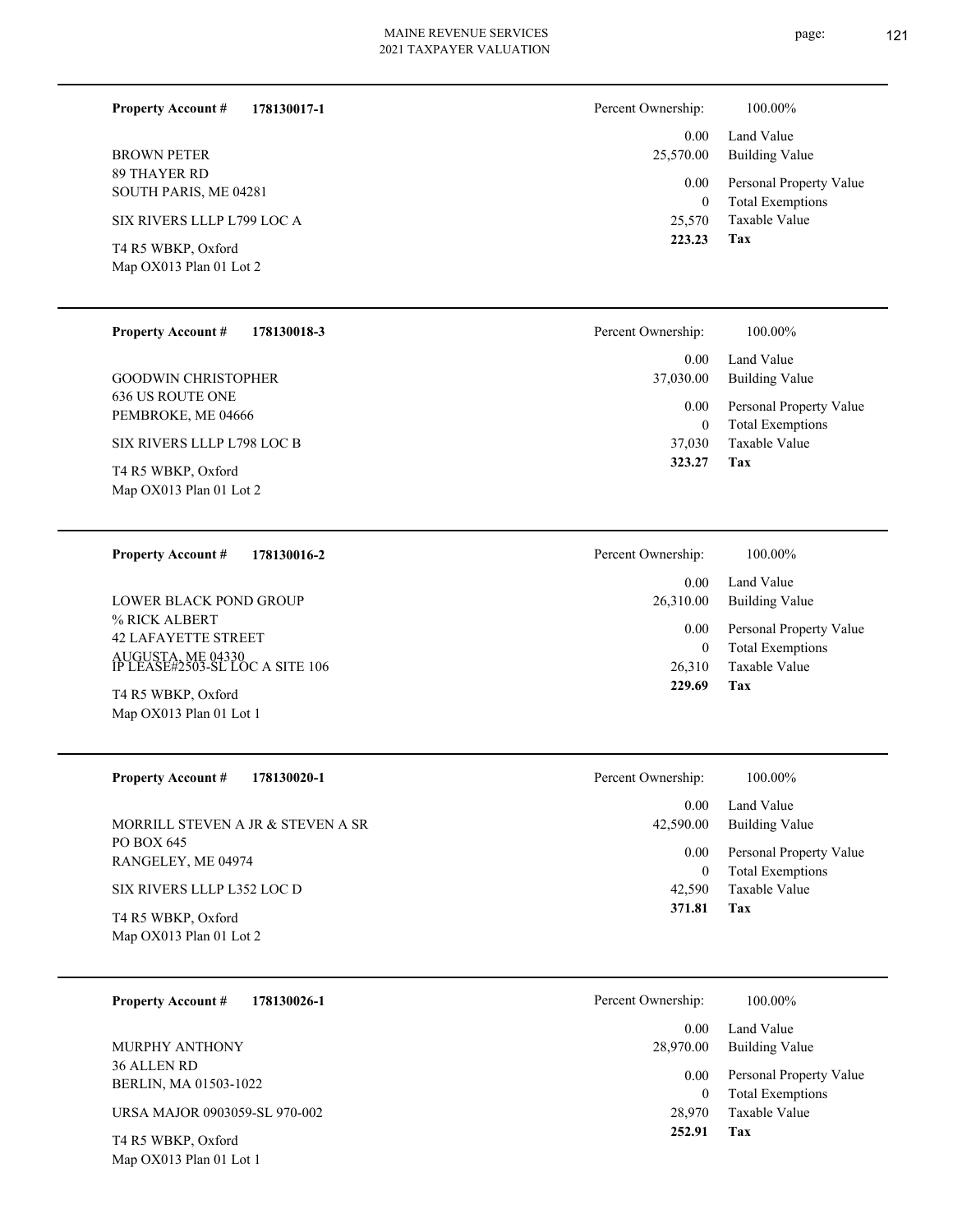**Tax 221.74**

25,400 Taxable Value 0 Total Exemptions 0.00 Personal Property Value

| 178130025-1<br><b>Property Account #</b>      | Percent Ownership:     | 100.00%                                            |
|-----------------------------------------------|------------------------|----------------------------------------------------|
|                                               | 0.00 <sub>1</sub>      | Land Value                                         |
| <b>SCRIBNER BERNARD</b>                       | 29,640.00              | Building Value                                     |
| 205 BRETT HILL RD<br>SOUTH PARIS, ME 04281    | 0.00<br>$\overline{0}$ | Personal Property Value<br><b>Total Exemptions</b> |
| URSA MAJOR ME 03903060-SL 970-003             | 29,640                 | Taxable Value                                      |
| T4 R5 WBKP, Oxford<br>Map OX013 Plan 01 Lot 1 | 258.76                 | Tax                                                |

| <b>Property Account #</b><br>178130003-2      | Percent Ownership:                                     | 100.00%                                            |
|-----------------------------------------------|--------------------------------------------------------|----------------------------------------------------|
| <b>SIX RIVERS LLLP</b>                        | 4,043,229.00<br>Tree Growth<br>0.00<br>13,738.00 Acres | Land Value<br><b>Building Value</b>                |
| 112 BROADWAY<br>BANGOR, ME 04401              | 0.00<br>$\mathbf{0}$                                   | Personal Property Value<br><b>Total Exemptions</b> |
|                                               | 4,043,229                                              | Taxable Value                                      |
| T4 R5 WBKP, Oxford<br>Map OX013 Plan 01 Lot 2 | 35,297.39                                              | Tax                                                |
| <b>Property Account #</b><br>178130019-1      | Percent Ownership:                                     | 100.00%                                            |
|                                               | 0.00                                                   | Land Value                                         |
| SPAULDING MICHAEL & SAMMIE W                  | 25,400.00                                              | <b>Building Value</b>                              |
| 14 ARBOR WAY                                  |                                                        |                                                    |

RANGELEY, ME 04970 SIX RIVERS LLLP L805 LOC C

Map OX013 Plan 01 Lot 1 T4 R5 WBKP, Oxford

| <b>Property Account #</b><br>178130001-5      |                               | Percent Ownership:   | 100.00%                                            |
|-----------------------------------------------|-------------------------------|----------------------|----------------------------------------------------|
| URSA MAJOR LLC<br>% AFM                       | Tree Growth<br>6,923.05 Acres | 2,172,479.00<br>0.00 | Land Value<br>Building Value                       |
| <b>PO BOX 978</b>                             |                               | 0.00<br>0            | Personal Property Value<br><b>Total Exemptions</b> |
| FARMINGTON, ME 04938                          |                               | 2,172,479            | Taxable Value                                      |
| T4 R5 WBKP, Oxford<br>Map OX013 Plan 01 Lot 1 |                               | 18,965.74            | Tax                                                |

| <b>Property Account #</b><br>178130022-1               | Percent Ownership: | 100.00%                                  |
|--------------------------------------------------------|--------------------|------------------------------------------|
| US CUSTOM & BORDER PATROL                              | 0.00<br>0.00       | Land Value<br><b>Building Value</b>      |
| ATTN TERRY STUARD<br>150 WEST PARK WAY                 | 0.00               | Personal Property Value                  |
| EULESS, TX 76040-3962<br>URSA MAJOR LEASE#ME0904055-CM |                    | <b>Total Exemptions</b><br>Taxable Value |
| T4 R5 WBKP, Oxford                                     | 0.00               | Tax                                      |

Map OX013 Plan 01 Lot 1 Exempt Property

page: 122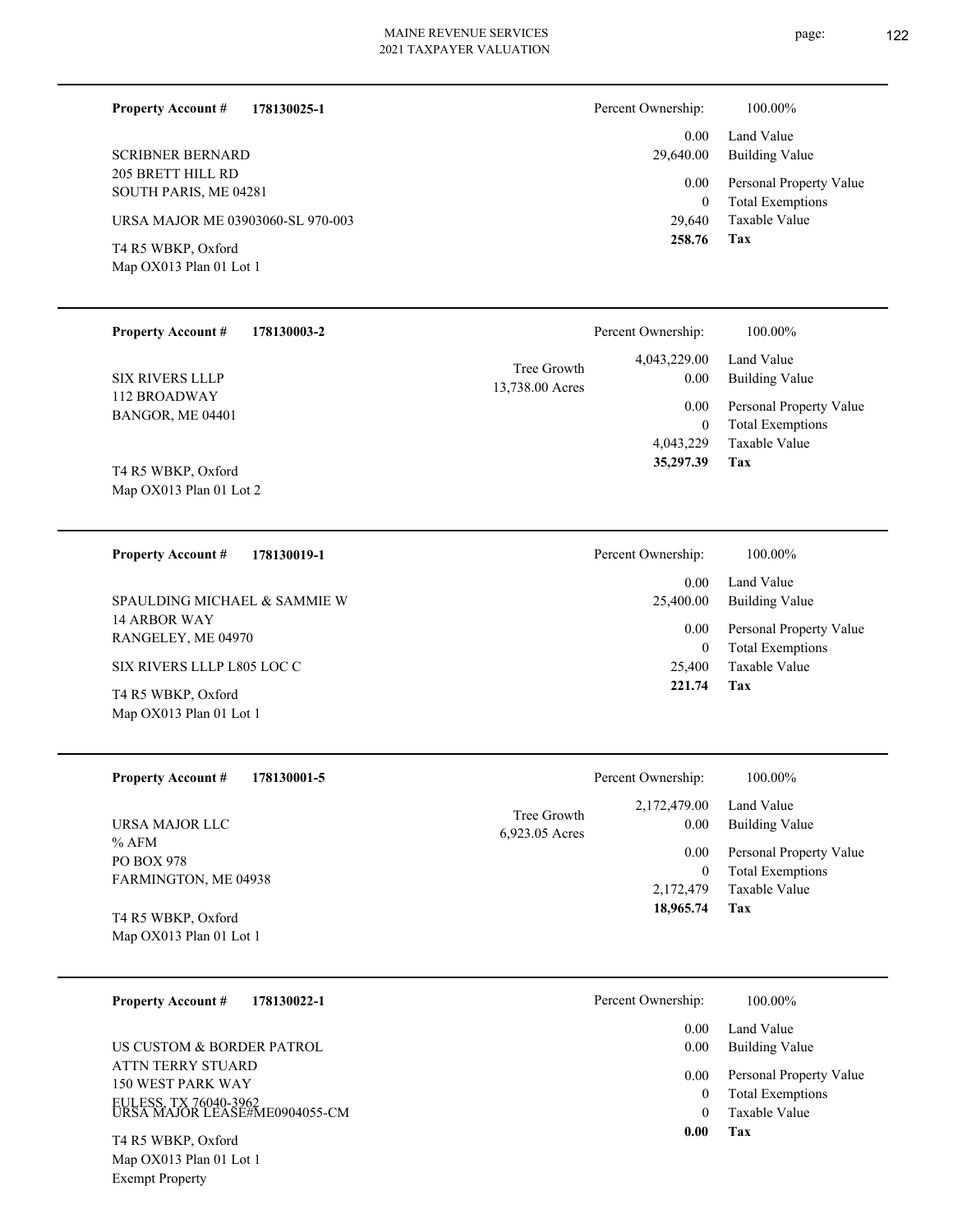# **Totals for: T4 R5 WBKP, Oxford**

 **20,661.05 acres**

 **6,215,708.00 Land Value 215,510.00 Building Value 0.00 Personal Property Value 0.00 Total Exemptions Taxable Value 6,431,218.00**

 **56,145 Tax**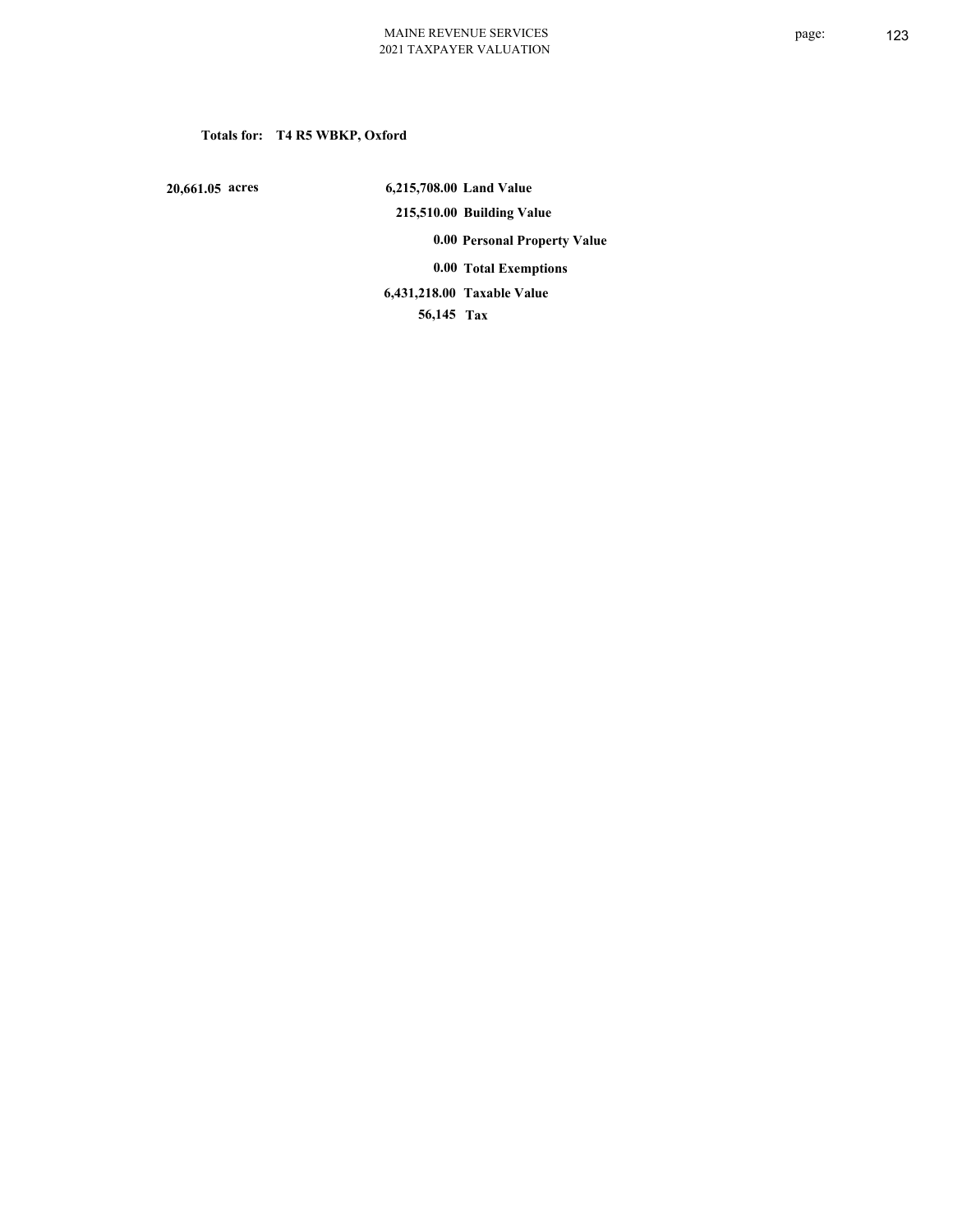| <b>Property Account #</b><br>178150001-3      |                 | Percent Ownership:   | 100.00%                                  |
|-----------------------------------------------|-----------------|----------------------|------------------------------------------|
|                                               | Tree Growth     | 6,445,094.00         | Land Value                               |
| BAYROOT LLC                                   | 22,802.00 Acres | 0.00                 | <b>Building Value</b>                    |
| % WAGNER FOREST MANAGEMENT                    |                 | 0.00                 | Personal Property Value                  |
| 150 ORFORD ROAD                               |                 | $\theta$             | <b>Total Exemptions</b>                  |
| <b>LYME, NH 03768</b>                         |                 | 6,445,094            | Taxable Value                            |
| T5 R5 WBKP, Oxford                            |                 | 56,265.67            | Tax                                      |
| Map OX014 Plan 01 Lot 1                       |                 |                      |                                          |
|                                               |                 |                      |                                          |
| <b>Property Account #</b><br>178150015-3      |                 | Percent Ownership:   | 100.00%                                  |
|                                               |                 | 0.00                 | Land Value                               |
| <b>BAYROOT LLC</b>                            |                 | 0.00                 | <b>Building Value</b>                    |
|                                               |                 |                      |                                          |
| % WAGNER FOREST MANAGEMENT                    |                 |                      |                                          |
| 150 ORFORD ROAD                               |                 | 0.00                 | Personal Property Value                  |
|                                               |                 | $\theta$<br>$\theta$ | <b>Total Exemptions</b><br>Taxable Value |
| LYME, NH 03768<br>MEAD LOC A                  |                 | 0.00                 | Tax                                      |
| T5 R5 WBKP, Oxford<br>Map OX014 Plan 01 Lot 1 |                 |                      |                                          |

| 178150008-3<br><b>Property Account #</b>       | Percent Ownership:                      | 100.00%                                            |
|------------------------------------------------|-----------------------------------------|----------------------------------------------------|
| POLAND PROPERTY MANAGEMENT LLC                 | 83,170.00<br>109.580.00<br>$2.62$ Acres | Land Value<br>Building Value                       |
| <b>4 SPRING WATER ROAD</b><br>POLAND, ME 04274 | 0.00<br>$\theta$                        | Personal Property Value<br><b>Total Exemptions</b> |
|                                                | 192,750                                 | Taxable Value                                      |
| T5 R5 WBKP, Oxford                             | 1,682.71                                | Tax                                                |

| <b>Property Account #</b><br>178150004-3  | Percent Ownership:       | 100.00%                 |
|-------------------------------------------|--------------------------|-------------------------|
|                                           | 89,850.00                | Land Value              |
| VERRILL PATRICIA S & D BRUCE              | 123,200.00<br>2.44 Acres | Building Value          |
| 254 VALLEY ROAD<br>CHESTERVILLE, ME 04938 | 0.00                     | Personal Property Value |
|                                           | 0                        | <b>Total Exemptions</b> |
|                                           | 213,050                  | Taxable Value           |
| T5 R5 WBKP, Oxford                        | 1,859.93                 | Tax                     |

Map OX014 Plan 01 Lot 1.1

Map OX014 Plan 01 Lot 1.2

| 178150016-1<br><b>Property Account #</b>                                  |                              | Percent Ownership: | 100.00%                                            |
|---------------------------------------------------------------------------|------------------------------|--------------------|----------------------------------------------------|
| VERRILL PATRICIA S & D BRUCE<br>254 VALLEY ROAD<br>CHESTERVILLE, ME 04938 | Tree Growth<br>$29.00$ Acres | 6,786.00<br>0.00   | Land Value<br><b>Building Value</b>                |
|                                                                           |                              | 0.00<br>0          | Personal Property Value<br><b>Total Exemptions</b> |
| T5 R5 WRKP Oxford                                                         |                              | 6.786<br>59.24     | Taxable Value<br>Tax                               |

Map OX014 Plan 01 Lot 1.3 T5 R5 WBKP, Oxford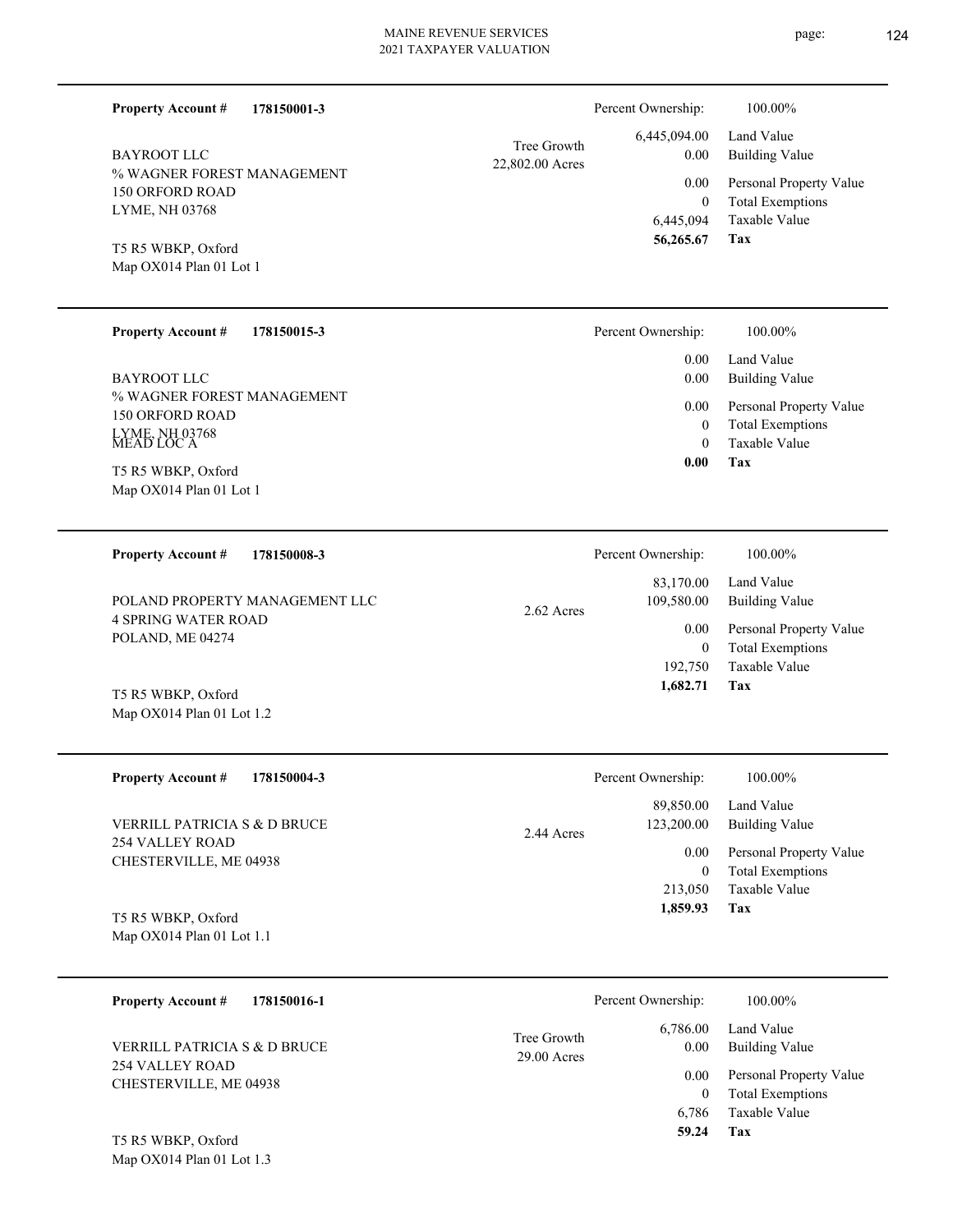# **Totals for: T5 R5 WBKP, Oxford**

 **22,836.06 acres**

 **6,624,900.00 Land Value 232,780.00 Building Value 0.00 Personal Property Value 0.00 Total Exemptions**

**Taxable Value 6,857,680.00**

 **59,868 Tax**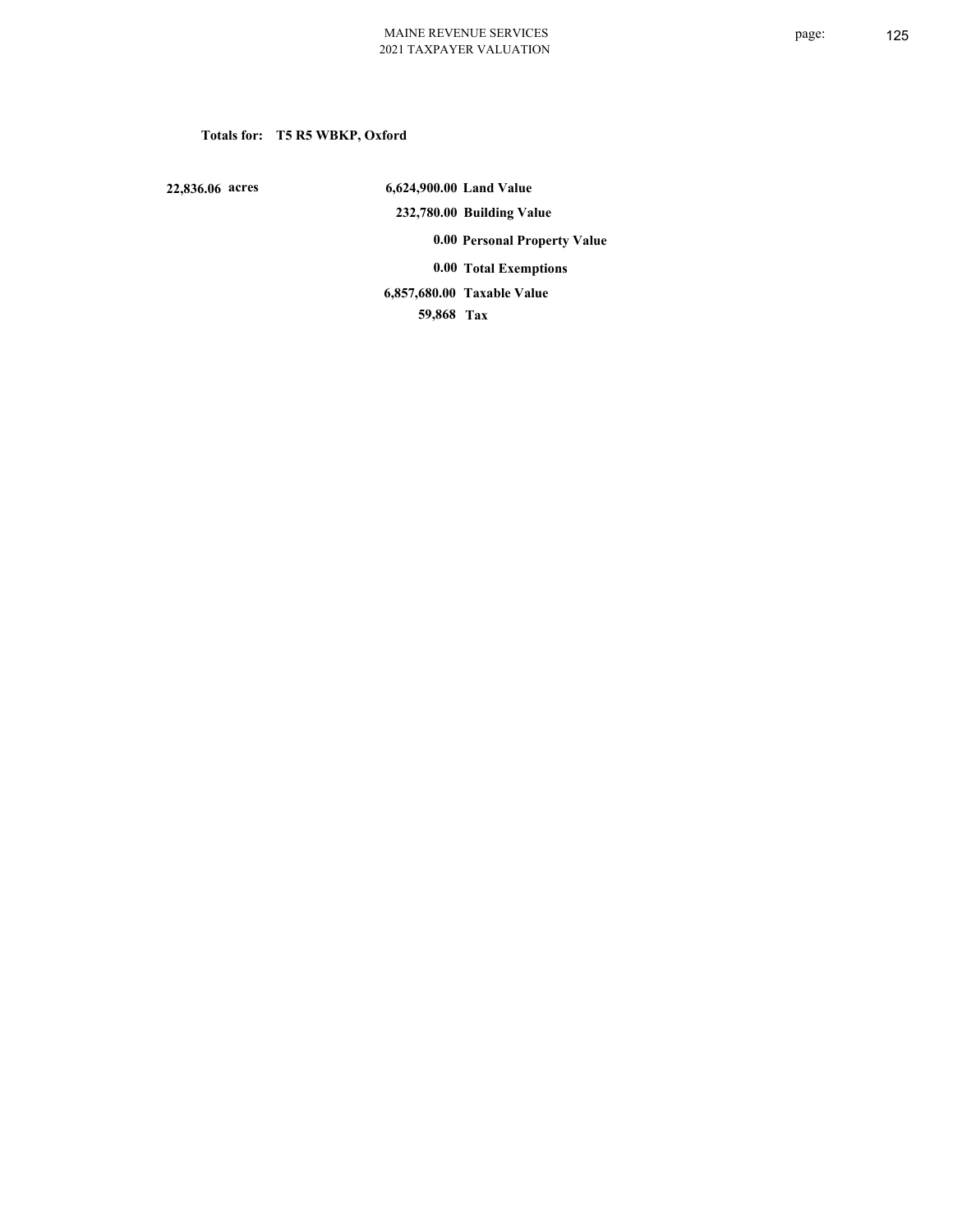**178060008-2 Property Account #**

%RICHARD POTVIN 250 CENTER ST STE 207 AUBURN, ME 04210 URSA MAJOR (S) 3033 LOC A ABBIE POND ASSOC INC

Map OX015 Plan 01 Lot 1 T4 R6 WBKP, Oxford

| <b>Property Account #</b> | 178060006-1 |
|---------------------------|-------------|
|---------------------------|-------------|

% STEVE HARDY 141 HALL HILL RD RUMFORD, ME 04276 URSA MAJOR (S) 2181 LOC B L5 BOWMANTOWN IRREGULARS

Map OX015 Plan 01 Lot 1 T4 R6 WBKP, Oxford

**178060015-1 Property Account #**

PO BOX 172 STRATTON, ME 04982-0172 BUTLER MICHAEL

URSA MAJOR ME 0903062-SL 970-009

Map OX015 Plan 01 Lot 1 T4 R6 WBKP, Oxford

**178060014-1 Property Account #**

83 E MAIN ST SO PARIS, ME 04281 GAY ERNIE JR

URSA MAJOR ME 0903061-SL 970-004

Map OX015 Plan 01 Lot 1 T4 R6 WBKP, Oxford

**178060013-2 Property Account #**

250 CENTRE STREET BATH, ME 04530 LONDON ERIC

URSA MAJOR (S) 2859 LOC E

Map OX015 Plan 01 Lot 1 T4 R6 WBKP, Oxford

| 100.00%                                               |
|-------------------------------------------------------|
| 0.00 Land Value<br>16,650.00<br><b>Building Value</b> |
| Personal Property Value<br>$0.00\,$                   |
| <b>Total Exemptions</b>                               |
| 16.650 Taxable Value                                  |
|                                                       |

**Tax 145.35**

| Percent Ownership:    | 100.00%                                            |
|-----------------------|----------------------------------------------------|
| $0.00 -$<br>11,850.00 | Land Value<br>Building Value                       |
| $0.00\,$<br>0         | Personal Property Value<br><b>Total Exemptions</b> |
| 11,850                | Taxable Value                                      |
| 103.45                | Tax                                                |

| Percent Ownership:    | 100.00%                                            |
|-----------------------|----------------------------------------------------|
| $0.00 -$<br>46,150.00 | Land Value<br>Building Value                       |
| $0.00\,$<br>0         | Personal Property Value<br><b>Total Exemptions</b> |
| 46,150                | Taxable Value                                      |
| 402.89                | Tax                                                |

| Percent Ownership: | 100.00%                 |
|--------------------|-------------------------|
| 0.00               | Land Value              |
| 40,860.00          | <b>Building Value</b>   |
| $0.00\,$           | Personal Property Value |
| $^{(1)}$           | <b>Total Exemptions</b> |
| 40,860             | Taxable Value           |
| 356.71             | Tax                     |

| Percent Ownership: | 100.00%                 |
|--------------------|-------------------------|
| 0.00               | Land Value              |
| 20,800.00          | Building Value          |
| 0.00               | Personal Property Value |
| 0                  | <b>Total Exemptions</b> |
| 20,800             | Taxable Value           |
| 181.58             | Tax                     |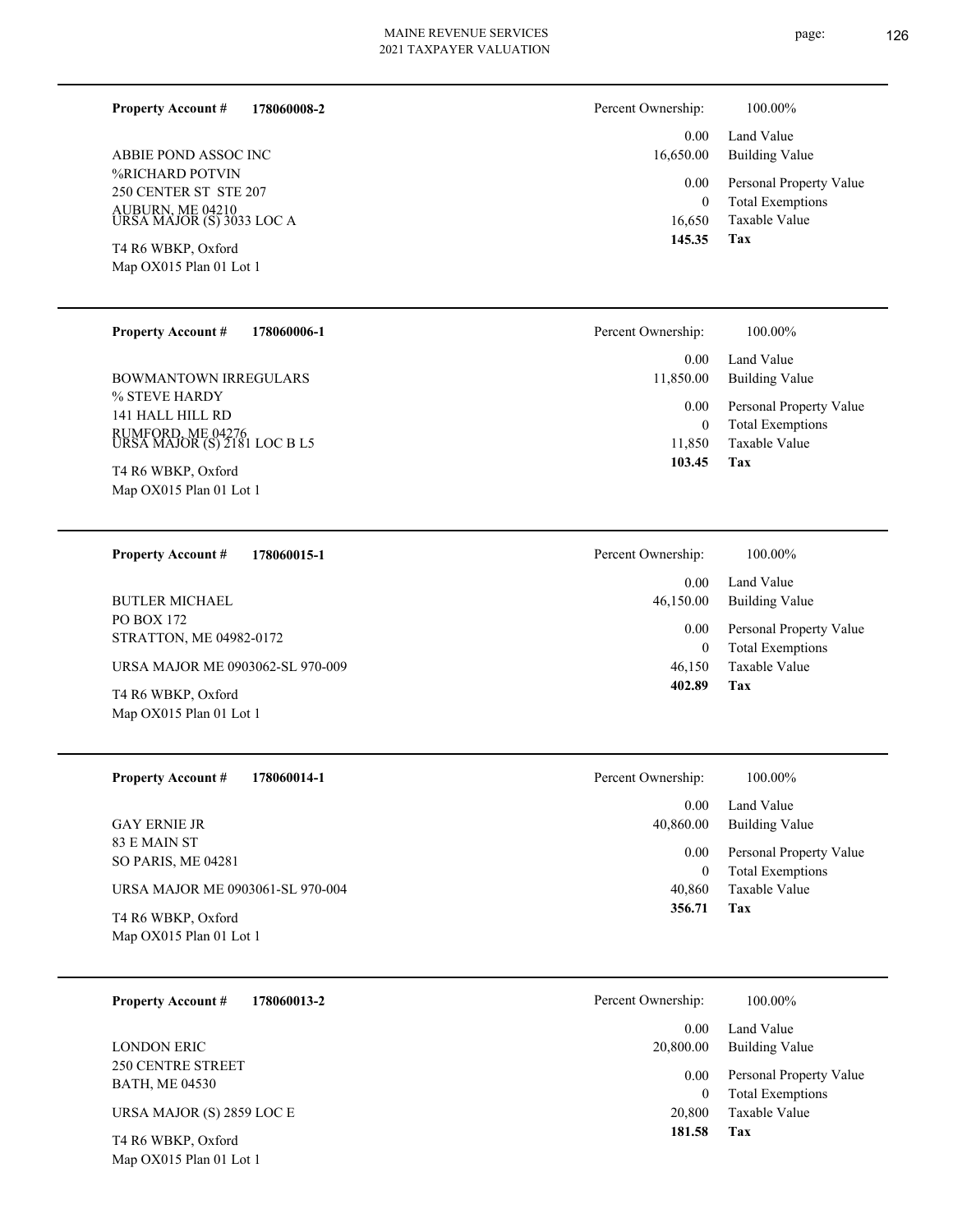#### **178060009-2 Property Account #**

% JOEL POMEROY 35 WALKER HILL ROAD WILTON, ME 04294-4620 URSA MAJOR (S) LOC D #2490-SL L82 SEVEN POND MEN'S CLUB

Map OX015 Plan 01 Lot 1 T4 R6 WBKP, Oxford

Map OX015 Plan 01 Lot 1

| Percent Ownership: | 100.00%    |
|--------------------|------------|
| $0.00 -$           | Land Value |

| 221.74 | Tax                          |
|--------|------------------------------|
| 25,400 | Taxable Value                |
| 0      | <b>Total Exemptions</b>      |
|        | 0.00 Personal Property Value |
|        | 25,400.00 Building Value     |
|        | $0.00$ Land Value            |

| <b>Property Account #</b><br>178060001-5             |                                | Percent Ownership:        | 100.00%                                            |
|------------------------------------------------------|--------------------------------|---------------------------|----------------------------------------------------|
| URSA MAJOR LLC                                       | Tree Growth<br>22,209.19 Acres | 6,299,102.00<br>13,000.00 | Land Value<br>Building Value                       |
| $%$ AFM<br><b>PO BOX 978</b><br>FARMINGTON, ME 04938 |                                | 0.00<br>$\theta$          | Personal Property Value<br><b>Total Exemptions</b> |
| T4 R6 WBKP, Oxford                                   |                                | 6,312,102<br>55,104.65    | Taxable Value<br>Tax                               |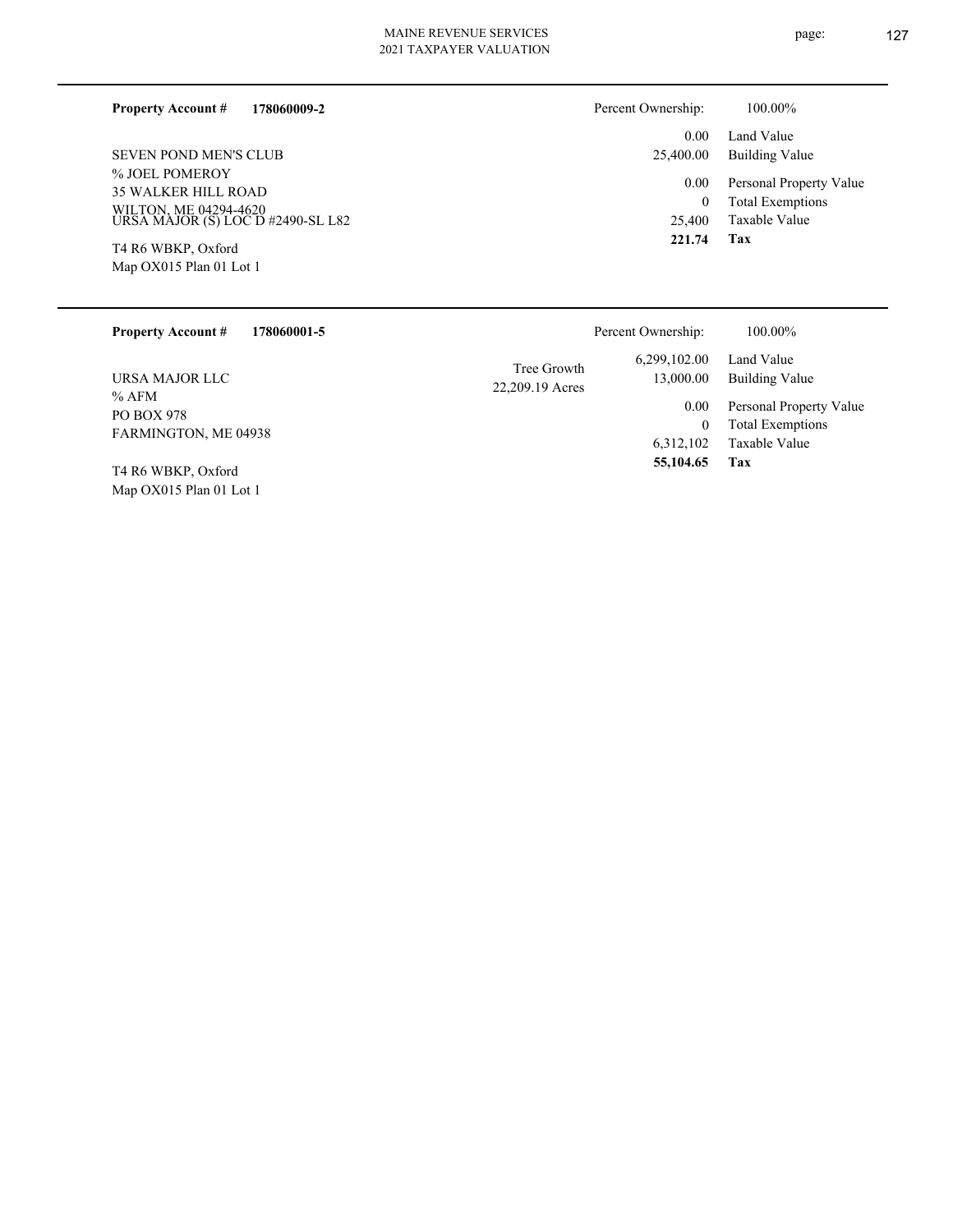# **Totals for: T4 R6 WBKP, Oxford**

 **22,209.19 acres**

 **6,299,102.00 Land Value 174,710.00 Building Value 0.00 Personal Property Value 0.00 Total Exemptions Taxable Value 6,473,812.00**

 **56,516 Tax**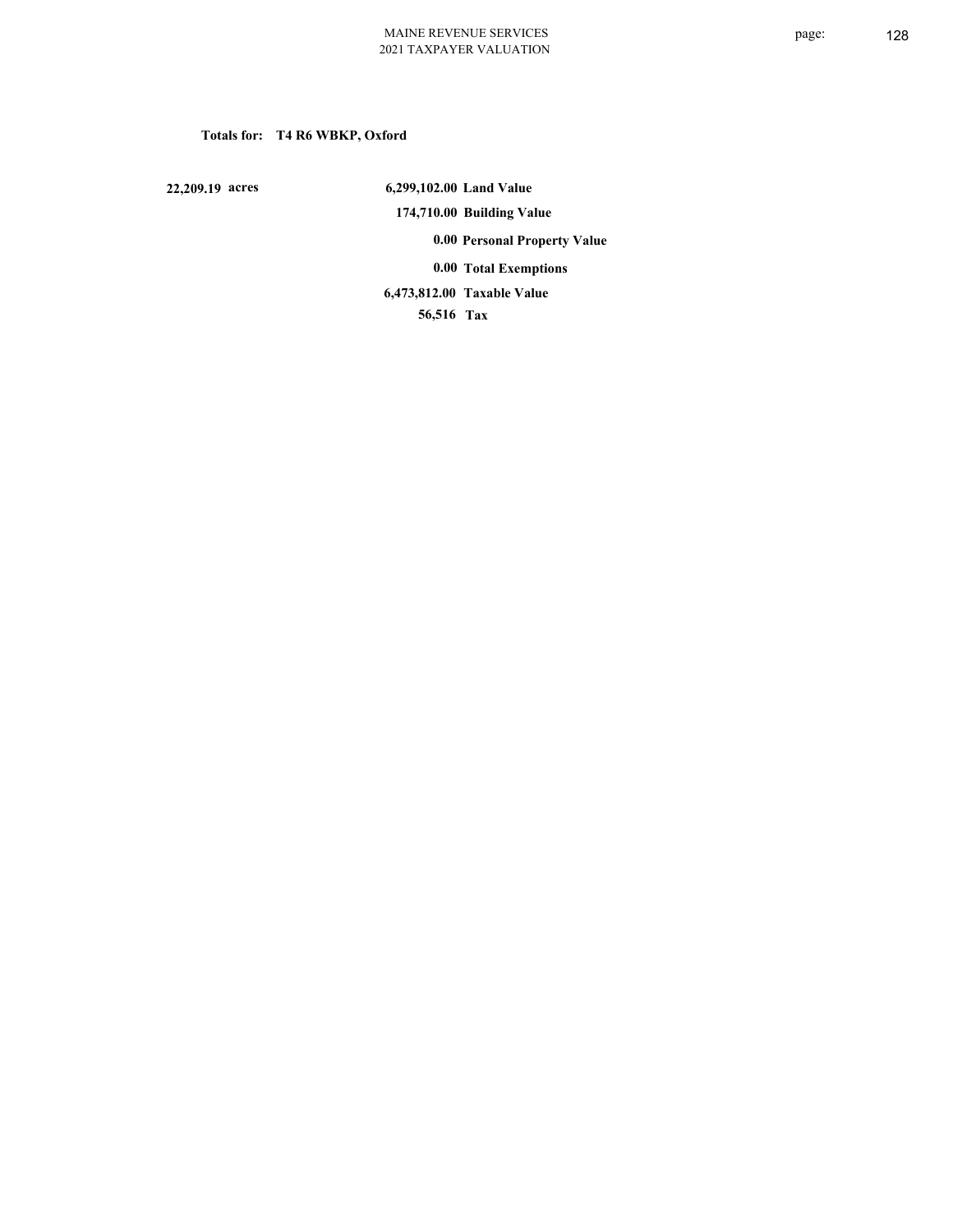| <b>Property Account #</b><br>178020025-4            |                             | Percent Ownership:                           | 100.00%                                                                    |
|-----------------------------------------------------|-----------------------------|----------------------------------------------|----------------------------------------------------------------------------|
| 3H HARDWOODS LLC                                    | 23.00 Acres                 | 30,700.00<br>0.00                            | Land Value<br><b>Building Value</b>                                        |
| <b>63 SUGAR ROCK ROAD</b><br>ALBANY, ME 04217       |                             | 0.00<br>$\boldsymbol{0}$<br>30,700           | Personal Property Value<br><b>Total Exemptions</b><br>Taxable Value        |
| Albany, Oxford<br>Map OX016 Plan 01 Lot 163 164 165 |                             | 268.01                                       | Tax                                                                        |
| <b>Property Account #</b><br>178020143-2            |                             | Percent Ownership:                           | 100.00%                                                                    |
| <b>3H HARDWOODS LLC</b>                             | Tree Growth<br>269.00 Acres | 87,838.00<br>0.00                            | Land Value<br><b>Building Value</b>                                        |
| <b>63 SUGAR ROCK ROAD</b><br>ALBANY, ME 04217       |                             | 0.00<br>$\boldsymbol{0}$<br>87,838<br>766.83 | Personal Property Value<br><b>Total Exemptions</b><br>Taxable Value<br>Tax |
| Albany, Oxford<br>Map OX016 Plan 01 Lot 161         |                             |                                              |                                                                            |
| <b>Property Account #</b><br>178020231-2            |                             | Percent Ownership:                           | 100.00%                                                                    |
| 3H HARDWOODS LLC                                    | Tree Growth<br>26.43 Acres  | 28,582.90<br>65,970.00                       | Land Value<br><b>Building Value</b>                                        |
| <b>63 SUGAR ROCK ROAD</b><br>ALBANY, ME 04217       |                             | 0.00<br>$\overline{0}$                       | Personal Property Value<br><b>Total Exemptions</b>                         |
| Albany, Oxford<br>Map OX016 Plan 02 Lot 14 15 21    |                             | 94,553<br>825.45                             | Taxable Value<br>Tax                                                       |
| <b>Property Account #</b><br>178020232-2            |                             | Percent Ownership:                           | 100.00%                                                                    |
| 3H HARDWOODS LLC                                    | Tree Growth<br>54.00 Acres  | 41,310.00<br>168,950.00                      | Land Value<br><b>Building Value</b>                                        |
| <b>63 SUGAR ROCK ROAD</b><br>ALBANY, ME 04217       |                             | 0.00<br>$\overline{0}$                       | Personal Property Value<br><b>Total Exemptions</b>                         |
| Albany, Oxford<br>Map OX016 Plan 02 Lot 6.1 6.2     |                             | 210,260<br>1,835.57                          | Taxable Value<br>Tax                                                       |
| <b>Property Account #</b><br>178020446-3            |                             | Percent Ownership:                           | 100.00%                                                                    |
| 3H HARDWOODS LLC                                    | Tree Growth                 | 21,029.60<br>70,640.00                       | Land Value<br><b>Building Value</b>                                        |
| <b>63 SUGAR ROCK ROAD</b><br>ALBANY, ME 04217       | 17.42 Acres                 | 0.00<br>$\overline{0}$                       | Personal Property Value<br><b>Total Exemptions</b>                         |
| $\Lambda$ lleanse Oscfond                           |                             | 91,670<br>800.28                             | Taxable Value<br><b>Tax</b>                                                |

Map OX016 Plan 02 Lot 7 10.1 19 20 Albany, Oxford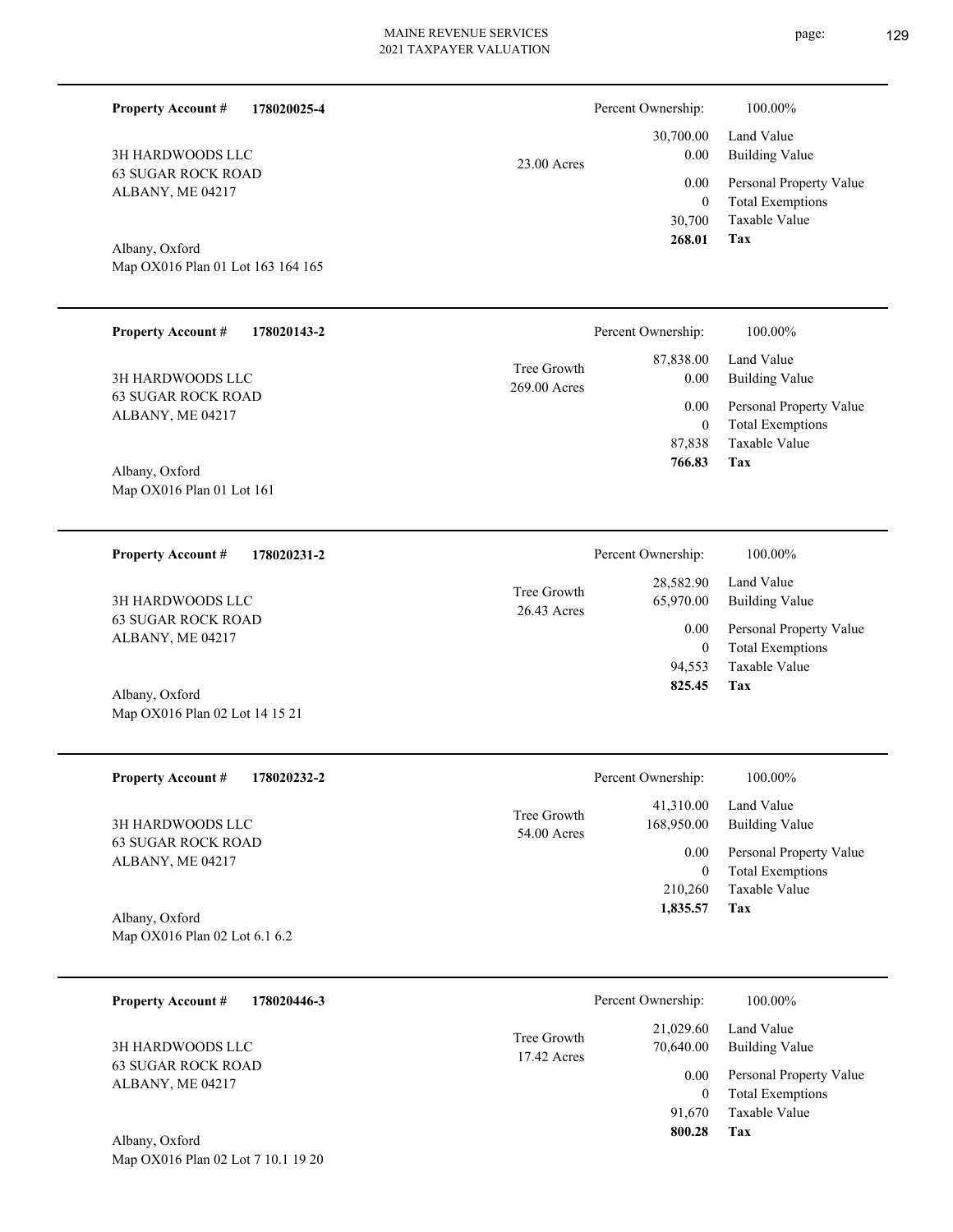| 178020744-3<br><b>Property Account #</b>         |                            | Percent Ownership:          | 100.00%                                         |
|--------------------------------------------------|----------------------------|-----------------------------|-------------------------------------------------|
| 3H HARDWOODS LLC                                 | 1.75 Acres                 | 12,640.00<br>58,900.00      | Land Value<br><b>Building Value</b>             |
| <b>63 SUGAR ROCK ROAD</b><br>ALBANY, ME 04217    |                            | 0.00                        | Personal Property Value                         |
|                                                  |                            | $\mathbf{0}$<br>71,540      | <b>Total Exemptions</b><br>Taxable Value        |
| Albany, Oxford<br>Map OX016 Plan 02 Lot 6.11     |                            | 624.54                      | Tax                                             |
|                                                  |                            |                             |                                                 |
| <b>Property Account #</b><br>178022112-2         |                            | Percent Ownership:          | 100.00%                                         |
| 3H HARDWOODS LLC                                 | Tree Growth<br>79.00 Acres | 21,614.00<br>0.00           | Land Value<br><b>Building Value</b>             |
| <b>63 SUGAR ROCK ROAD</b><br>ALBANY, ME 04217    |                            | 0.00                        | Personal Property Value                         |
|                                                  |                            | $\overline{0}$<br>21,614    | <b>Total Exemptions</b><br><b>Taxable Value</b> |
| Albany, Oxford<br>Map OX016 Plan 02 Lot 93.2     |                            | 188.69                      | Tax                                             |
|                                                  |                            |                             |                                                 |
| <b>Property Account #</b><br>178020546-5         |                            | Percent Ownership:          | 100.00%                                         |
| 76 SONGO LLC                                     |                            | 109,260.00<br>109,250.00    | Land Value<br><b>Building Value</b>             |
| <b>10 WESTRIDGE DRIVE</b><br>HAMPTOM, NH 03842   | 0.64 Acres                 | 0.00                        | Personal Property Value                         |
|                                                  |                            | $\overline{0}$<br>218,510   | <b>Total Exemptions</b><br>Taxable Value        |
| Albany, Oxford<br>Map OX016 Plan 08 Lot 27 29 33 |                            | 1,907.59                    | Tax                                             |
|                                                  |                            |                             |                                                 |
| <b>Property Account #</b><br>178022138-2         |                            | Percent Ownership:          | 100.00%                                         |
| 86 MORNING STAR LLC                              |                            | 180,090.00<br>71,470.00     | Land Value<br><b>Building Value</b>             |
| % ROBERT GIOVANNINI<br><b>48 DEERING ST</b>      | 2.80 Acres                 | 0.00                        | Personal Property Value                         |
| PORTLAND, ME 04101                               |                            | $\boldsymbol{0}$<br>251,560 | <b>Total Exemptions</b><br>Taxable Value        |
| Albany, Oxford<br>Map OX016 Plan 06 Lot 10.111   |                            | 2,196.12                    | Tax                                             |
|                                                  |                            |                             |                                                 |
| <b>Property Account #</b><br>178020282-2         |                            | Percent Ownership:          | 100.00%                                         |
| ABBY DEAN R                                      |                            | 127,970.00<br>232,050.00    | Land Value<br><b>Building Value</b>             |
| PO BOX 21<br>NORTH WATERFORD, ME 04267-0021      | 2.07 Acres                 | 0.00                        | Personal Property Value                         |
|                                                  |                            | 25,000<br>335,020           | <b>Total Exemptions</b><br>Taxable Value        |
| Albany, Oxford<br>Map OX016 Plan 03 Lot 13       |                            | 2,924.72                    | Tax                                             |

Homestead Exemption \$25000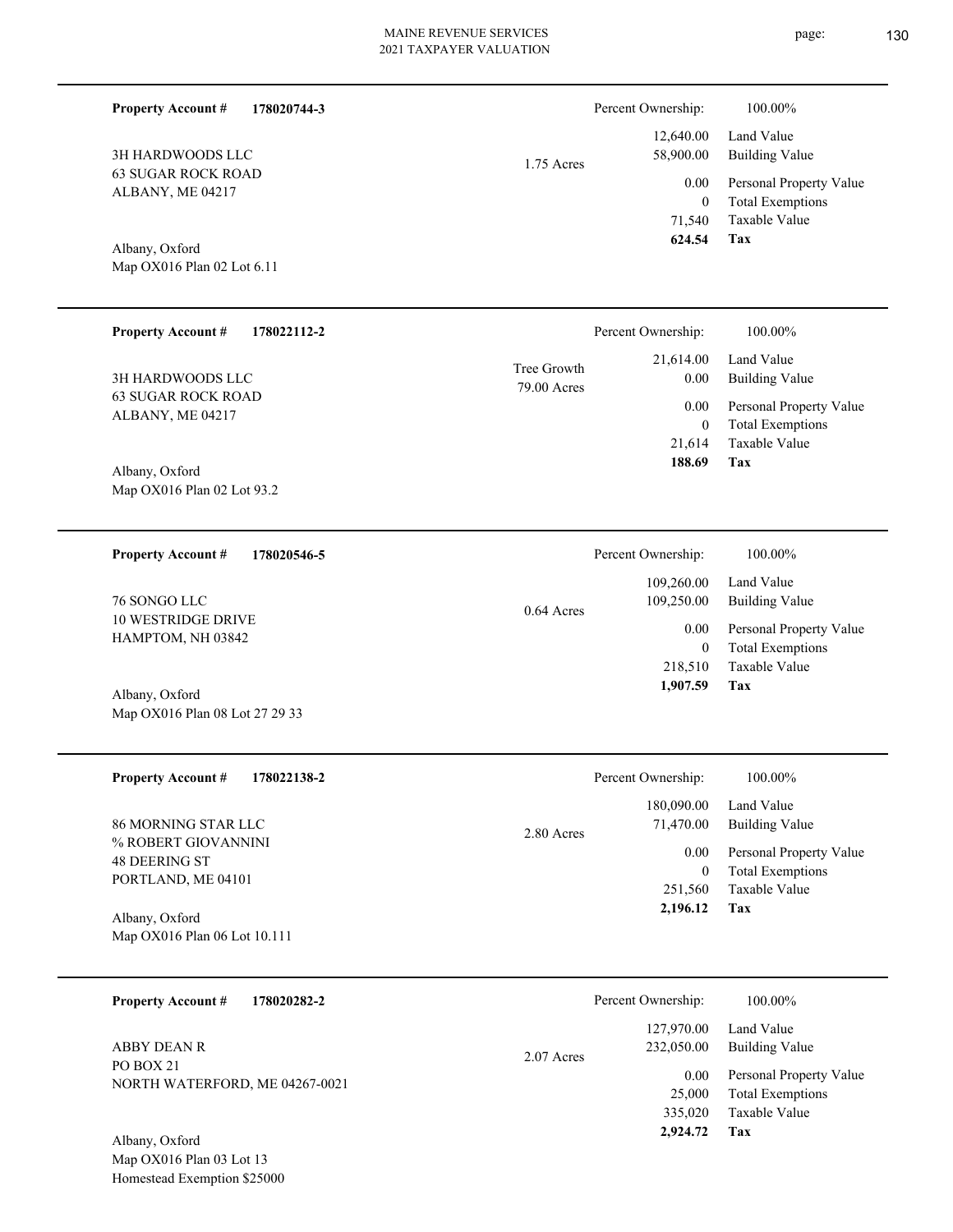| 178020756-3<br><b>Property Account #</b>                                 |               | Percent Ownership:             | 100.00%                                                             |
|--------------------------------------------------------------------------|---------------|--------------------------------|---------------------------------------------------------------------|
| ADAMS DOROTHY, ETHEL TURNER & SYLVIA SWAN                                | 79.70 Acres   | 78,900.00<br>0.00              | Land Value<br><b>Building Value</b>                                 |
| PO BOX 65<br>HANOVER, ME 04237                                           |               | 0.00<br>$\boldsymbol{0}$       | Personal Property Value<br><b>Total Exemptions</b>                  |
| Albany, Oxford<br>Map OX016 Plan 01 Lot 32.1                             |               | 78,900<br>688.80               | Taxable Value<br>Tax                                                |
| <b>Property Account #</b><br>178022142-1                                 |               | Percent Ownership:             | 100.00%                                                             |
| <b>ADAMS ROBIN L</b>                                                     | $10.02$ Acres | 30,670.00<br>151,530.00        | Land Value<br><b>Building Value</b>                                 |
| <b>37 WILEY ROAD</b><br>NORWAY, ME 04268-4309                            |               | 0.00<br>$\mathbf{0}$           | Personal Property Value<br><b>Total Exemptions</b>                  |
| Albany, Oxford<br>Map OX016 Plan 02 Lot 96.1                             |               | 182,200<br>1,590.61            | Taxable Value<br>Tax                                                |
| <b>Property Account #</b><br>178020102-2                                 |               | Percent Ownership:             | 100.00%                                                             |
| ALANSKAS JOHN R                                                          | 2.50 Acres    | 35,830.00<br>54,810.00         | Land Value<br><b>Building Value</b>                                 |
| 130 MAIN STREET<br>ALBANY TWP, ME 04217                                  |               | 0.00<br>25,000<br>65,640       | Personal Property Value<br><b>Total Exemptions</b><br>Taxable Value |
| Albany, Oxford<br>Map OX016 Plan 05 Lot 5<br>Homestead Exemption \$25000 |               | 573.04                         | Tax                                                                 |
| <b>Property Account #</b><br>178020752-3                                 |               | Percent Ownership:             | 100.00%                                                             |
| ALANSKAS MERIDETH A & STEVEN K                                           | 2.02 Acres    | 21,870.00<br>23,770.00         | Land Value<br><b>Building Value</b>                                 |
| 151 OLD WEST BETHEL ROAD<br>ALBANY TOWNSHIP, ME 04217                    |               | 0.00<br>$\mathbf{0}$<br>45,640 | Personal Property Value<br><b>Total Exemptions</b><br>Taxable Value |
| Albany, Oxford<br>Map OX016 Plan 01 Lot 60.7                             |               | 398.44                         | <b>Tax</b>                                                          |
| <b>Property Account #</b><br>178022004-1                                 |               | Percent Ownership:             | 100.00%                                                             |
| ALBANY IMPROVEMENT ASSOC                                                 | 1.02 Acres    | 12,020.00<br>48,330.00         | Land Value<br><b>Building Value</b>                                 |
| PO BOX 1213<br>BETHEL, ME 04217                                          |               | 0.00<br>60,350                 | Personal Property Value<br><b>Total Exemptions</b>                  |
| <b>TOWN HOUSE</b><br>Albany, Oxford                                      |               | $\overline{0}$<br>0.00         | Taxable Value<br>Tax                                                |
|                                                                          |               |                                |                                                                     |

Map OX016 Plan 01 Lot 129.11 130 Charitable Organization exempt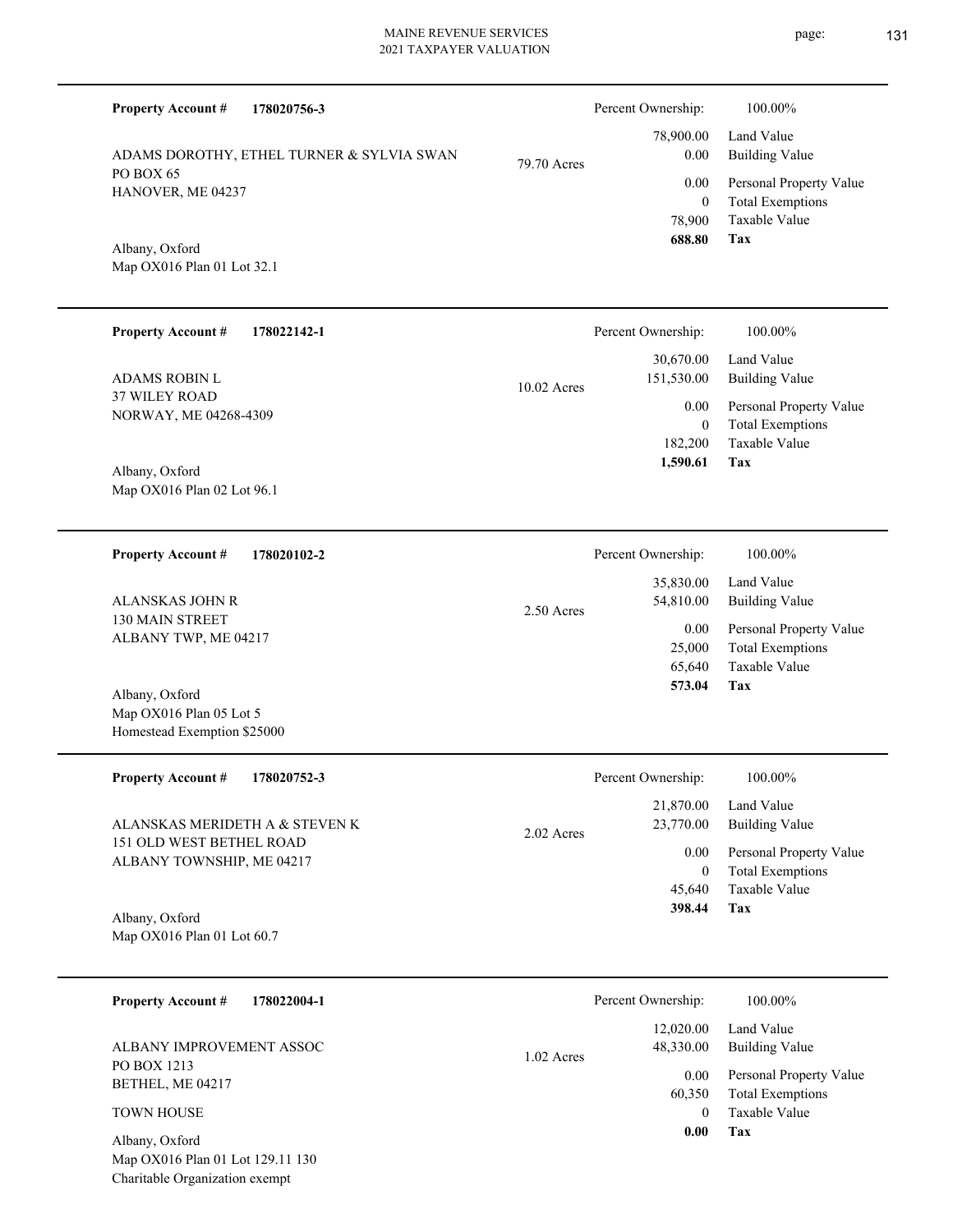page: 132

| <b>Property Account #</b><br>178020449-3                 |              | Percent Ownership:          | 100.00%                                            |
|----------------------------------------------------------|--------------|-----------------------------|----------------------------------------------------|
| ALLEN WILLIAM S TRUSTEE                                  | $0.79$ Acres | 142,570.00<br>112,270.00    | Land Value<br><b>Building Value</b>                |
| SONGO POND TRUST<br>PO BOX 563                           |              | 0.00                        | Personal Property Value                            |
| BETHEL, ME 04217                                         |              | $\boldsymbol{0}$<br>254,840 | <b>Total Exemptions</b><br>Taxable Value           |
| Albany, Oxford                                           |              | 2,224.75                    | Tax                                                |
| Map OX016 Plan 08 Lot 16                                 |              |                             |                                                    |
|                                                          |              |                             |                                                    |
| <b>Property Account #</b><br>178020153-2                 |              | Percent Ownership:          | 100.00%                                            |
| ALOISIO JOSEPH & ALISON                                  |              | 93,000.00<br>92,340.00      | Land Value<br><b>Building Value</b>                |
| 786 SONGO POND RD                                        | 0.27 Acres   | 0.00                        | Personal Property Value                            |
| ALBANY TWP, ME 04217                                     |              | 25,000                      | <b>Total Exemptions</b>                            |
|                                                          |              | 160,340<br>1,399.77         | Taxable Value<br>Tax                               |
| Albany, Oxford<br>Map OX016 Plan 08 Lot 8                |              |                             |                                                    |
| Homestead Exemption \$25000                              |              |                             |                                                    |
| <b>Property Account #</b><br>178022096-1                 |              | Percent Ownership:          | 100.00%                                            |
|                                                          |              | 23,190.00                   | Land Value                                         |
| ALOISIO JOSEPH JR & ALISON B<br>786 SONGO POND RD        | 1.22 Acres   | 222,500.00                  | <b>Building Value</b>                              |
| ALBANY TWP, ME 04217                                     |              | 0.00<br>$\mathbf{0}$        | Personal Property Value<br><b>Total Exemptions</b> |
|                                                          |              | 245,690<br>2,144.87         | Taxable Value<br>Tax                               |
| Albany, Oxford<br>Map OX016 Plan 01 Lot 94.51            |              |                             |                                                    |
|                                                          |              |                             |                                                    |
| 178020741-1<br><b>Property Account #</b>                 |              | Percent Ownership:          | 100.00%                                            |
|                                                          |              | 13,280.00                   | Land Value                                         |
| ANDERSON KEITH J & ELLA T BUTTON<br>354 FIVE KEZARS ROAD | 2.50 Acres   | 0.00<br>0.00                | <b>Building Value</b><br>Personal Property Value   |
| WATERFORD, ME 04088                                      |              | $\mathbf{0}$                | <b>Total Exemptions</b>                            |
|                                                          |              | 13,280<br>115.93            | Taxable Value<br>Tax                               |
| Albany, Oxford<br>Map OX016 Plan 03 Lot 21.1             |              |                             |                                                    |
|                                                          |              |                             |                                                    |
| <b>Property Account #</b><br>178020641-2                 |              | Percent Ownership:          | 100.00%                                            |
|                                                          |              | 45,150.00                   | Land Value                                         |
| ANDERSON PETER C & PAMELA V<br><b>45 FOREST RD</b>       | 40.00 Acres  | 0.00                        | <b>Building Value</b>                              |
| CAPE ELIZABETH, ME 04107                                 |              | 0.00<br>$\overline{0}$      | Personal Property Value<br><b>Total Exemptions</b> |
|                                                          |              | 45,150                      | Taxable Value                                      |
| Albany, Oxford                                           |              | 394.16                      | Tax                                                |
| Map OX016 Plan 01 Lot 137.10                             |              |                             |                                                    |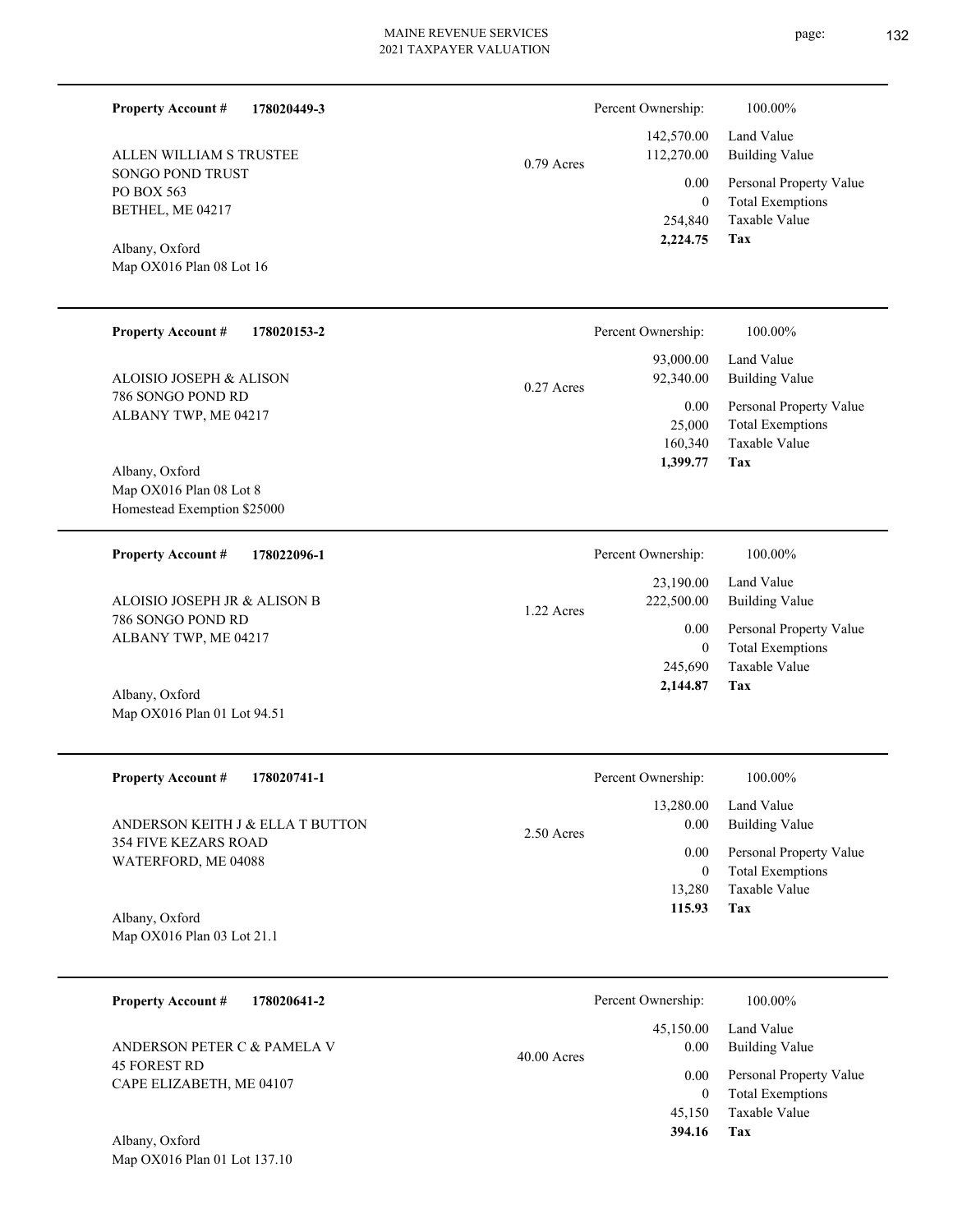| <b>Property Account #</b><br>178022038-1          |              | Percent Ownership:                         | 100.00%                                                                    |
|---------------------------------------------------|--------------|--------------------------------------------|----------------------------------------------------------------------------|
| ANDRADE DANIEL & GRACIELA                         | 3.00 Acres   | 24,700.00<br>5,950.00                      | Land Value<br><b>Building Value</b>                                        |
| 21 SOUTH TERRACE<br>BEVERLY, MA 01915             |              | 0.00<br>$\boldsymbol{0}$<br>30,650         | Personal Property Value<br><b>Total Exemptions</b><br>Taxable Value        |
| Albany, Oxford<br>Map OX016 Plan 01 Lot 94.6      |              | 267.57                                     | Tax                                                                        |
| <b>Property Account #</b><br>178020119-4          |              | Percent Ownership:                         | 100.00%                                                                    |
| ANDREWS CLIFFORD D & CHRISTINA P                  | 0.44 Acres   | 89,830.00<br>51,180.00                     | Land Value<br><b>Building Value</b>                                        |
| 24 SHORT BENNETT ROAD<br>NEW GLOUCESTER, ME 04260 |              | 0.00<br>$\bf{0}$<br>141,010<br>1,231.02    | Personal Property Value<br><b>Total Exemptions</b><br>Taxable Value<br>Tax |
| Albany, Oxford<br>Map OX016 Plan 03 Lot 10        |              |                                            |                                                                            |
| <b>Property Account #</b><br>178020014-1          |              | Percent Ownership:                         | 100.00%                                                                    |
| ANDREWS DEANNA A                                  | $0.09$ Acres | 1,920.00<br>0.00                           | Land Value<br><b>Building Value</b>                                        |
| <b>CHICOINE AVE</b><br>AUBURN, ME 04210           |              | 0.00<br>$\boldsymbol{0}$<br>1,920<br>16.76 | Personal Property Value<br><b>Total Exemptions</b><br>Taxable Value<br>Tax |
| Albany, Oxford<br>Map OX016 Plan 08 Lot 11        |              |                                            |                                                                            |
| <b>Property Account #</b><br>178020015-1          |              | Percent Ownership:                         | 100.00%                                                                    |
| ANDREWS LINWOOD C                                 | 105.00 Acres | 61,000.00<br>40,600.00                     | Land Value<br><b>Building Value</b>                                        |
| <b>89 CHICOINE AVENUE</b><br>AUBURN, ME 04210     |              | 0.00<br>$\bf{0}$                           | Personal Property Value<br><b>Total Exemptions</b>                         |
| <b>OPEN SPACE 103 ACRES</b><br>Albany, Oxford     |              | 101,600<br>886.97                          | Taxable Value<br>Tax                                                       |
| Map OX016 Plan 01 Lot 155 156.1                   |              |                                            |                                                                            |
| 178020016-1<br><b>Property Account #</b>          |              | Percent Ownership:                         | 100.00%                                                                    |
| ANDREWS LINWOOD C                                 | 35.00 Acres  | 22,500.00<br>0.00                          | Land Value<br><b>Building Value</b>                                        |
| 89 CHICOINE AVENUE<br>AUBURN, ME 04210            |              | 0.00<br>$\boldsymbol{0}$                   | Personal Property Value<br><b>Total Exemptions</b>                         |
| OPEN SPACE 35 AC                                  |              | 22,500<br>196.43                           | Taxable Value<br>Tax                                                       |
| Albany, Oxford<br>Map OX016 Plan 01 Lot 128       |              |                                            |                                                                            |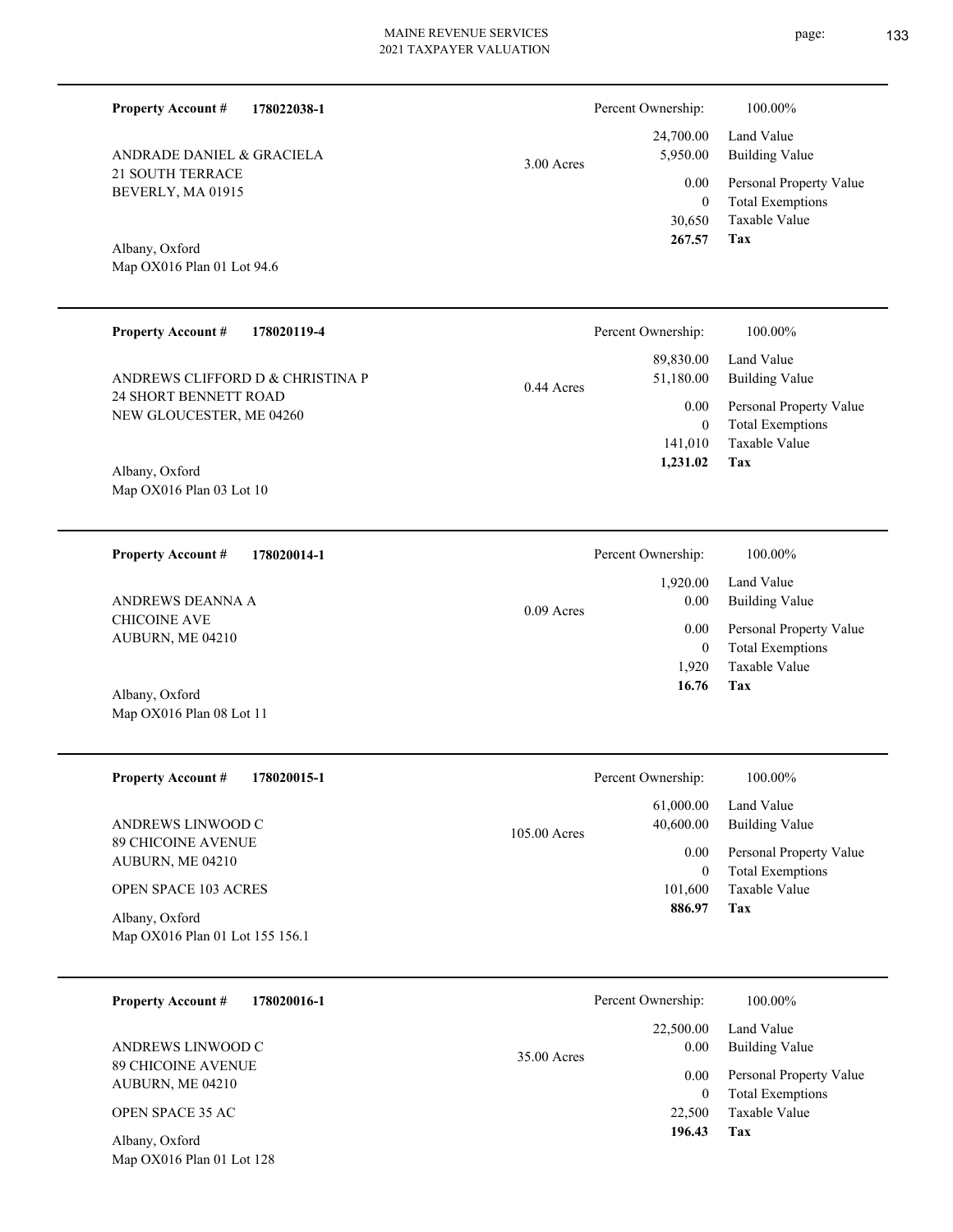| <b>Property Account #</b><br>178022013-3                                                                   |               | Percent Ownership:                    | 100.00%                                                                    |
|------------------------------------------------------------------------------------------------------------|---------------|---------------------------------------|----------------------------------------------------------------------------|
| ANGELL JEREMY S                                                                                            | 5.00 Acres    | 26,400.00<br>156,500.00               | Land Value<br><b>Building Value</b>                                        |
| <b>18 PICNIC HILL ROAD</b><br>ALBANY TWP, ME 04217                                                         |               | 0.00<br>$\overline{0}$<br>182,900     | Personal Property Value<br><b>Total Exemptions</b><br>Taxable Value        |
| Albany, Oxford<br>Map OX016 Plan 02 Lot 42.12 42.2                                                         |               | 1,596.72                              | Tax                                                                        |
| <b>Property Account #</b><br>178022059-2                                                                   |               | Percent Ownership:                    | 100.00%                                                                    |
| <b>ANGELL VERA A</b>                                                                                       | $20.00$ Acres | 39,150.00<br>134,980.00               | Land Value<br><b>Building Value</b>                                        |
| 21 PICNIC HILL RD<br>ALBANY, ME 04217                                                                      |               | 0.00<br>31,000<br>143,130<br>1,249.52 | Personal Property Value<br><b>Total Exemptions</b><br>Taxable Value<br>Tax |
| Albany, Oxford<br>Map OX016 Plan 02 Lot 34.2<br>Homestead Exemption \$25000; Veteran Exemption \$6000      |               |                                       |                                                                            |
| 178020606-4<br><b>Property Account #</b>                                                                   |               | Percent Ownership:                    | 100.00%                                                                    |
| ANGEVINE F SCOTT                                                                                           | 1.50 Acres    | 23,430.00<br>44,180.00                | Land Value<br><b>Building Value</b>                                        |
| 261 HUTCHINSON POND ROAD<br>ALBANY TWP, ME 04217                                                           |               | 0.00<br>$\overline{0}$<br>67,610      | Personal Property Value<br><b>Total Exemptions</b><br>Taxable Value        |
| Albany, Oxford<br>Map OX016 Plan 02 Lot 192.21                                                             |               | 590.24                                | Tax                                                                        |
| <b>Property Account #</b><br>178020789-4                                                                   |               | Percent Ownership:                    | 100.00%                                                                    |
| ANTELL MARK R & KARLA J                                                                                    | 6.30 Acres    | 27,510.00<br>145,330.00               | Land Value<br><b>Building Value</b>                                        |
| <b>46 WATERHOUSE LANE</b><br>ALBANY TOWNSHIP, ME 04217                                                     |               | 0.00<br>31,000<br>141,840<br>1,238.26 | Personal Property Value<br><b>Total Exemptions</b><br>Taxable Value<br>Tax |
| Albany, Oxford<br>Map OX016 Plan 02 Lot 59.1<br>Homestead Exemption \$25000; Veteran Exemption (NR) \$6000 |               |                                       |                                                                            |
| <b>Property Account #</b><br>178020705-2                                                                   |               | Percent Ownership:                    | 100.00%                                                                    |
| ARCHIBALD CHRISTINE A & ROBERT T                                                                           | 41.49 Acres   | 27,680.00<br>2,240.00                 | Land Value<br><b>Building Value</b>                                        |
| 117 CINDERELLA TERRACE<br>MARSTON MILLS, MA 02648                                                          |               | 0.00<br>$\overline{0}$                | Personal Property Value<br><b>Total Exemptions</b>                         |
| OPEN SPACE 40.49 AC                                                                                        |               | 29,920<br>261.20                      | Taxable Value<br>Tax                                                       |
| Albany, Oxford<br>Map OX016 Plan 02 Lot 137.11                                                             |               |                                       |                                                                            |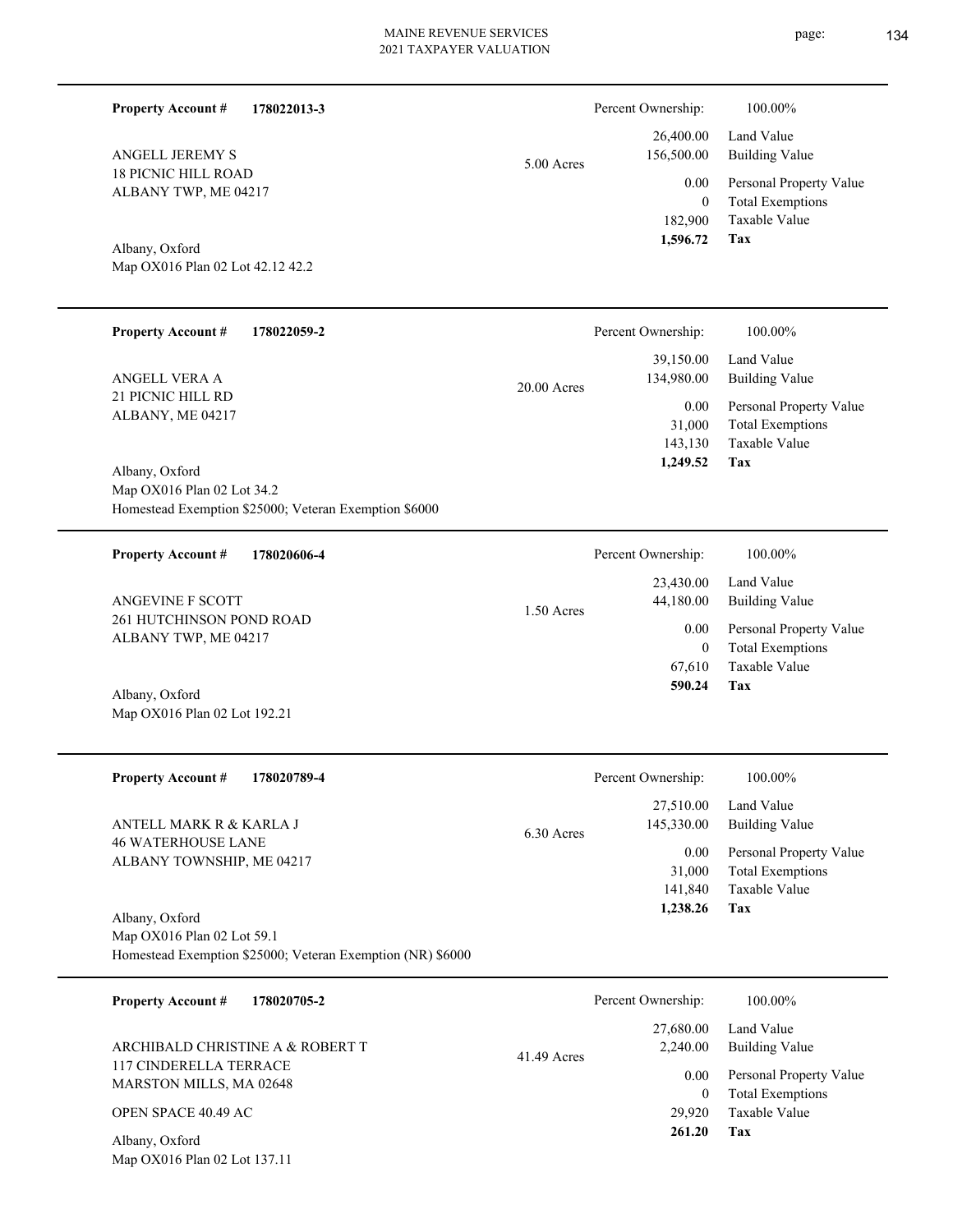3.00 Acres

Map OX016 Plan 01 Lot 146 Albany, Oxford

KENNEBUNK, ME 04043

ARSENAULT DAVID & KARIN

90 EMMONS RD

**Property Account #**

**178020724-1**

| <b>Property Account #</b><br>178020018-2 | Percent Ownership:                     | 100.00%                                            |
|------------------------------------------|----------------------------------------|----------------------------------------------------|
| <b>AVERY EILEEN &amp; DANIEL</b>         | 57,150.00<br>32,140.00<br>$0.46$ Acres | Land Value<br>Building Value                       |
| 122 SCHOOL ST<br>BLOOMFIELD, CT 06002    | 0.00<br>$\theta$                       | Personal Property Value<br><b>Total Exemptions</b> |
|                                          | 89,290                                 | Taxable Value                                      |
| 4.11<br>$\sim$ $\sim$ 1                  | 779.50                                 | Tax                                                |

Map OX016 Plan 03 Lot 16 Albany, Oxford

Map OX016 Plan 01 Lot 81

**178020020-2 Tax** Taxable Value Total Exemptions Personal Property Value Building Value Land Value % ROBERT AYLWARD 19 GREAT HILL RD EAST HARTFORD, CT 06108 **Property Account #** Albany, Oxford AYLWARD EVELYN ESTATE OF 19,120 0  **166.92** 19,120.00 0.00 0.00 15.00 Acres Percent Ownership:  $100.00\%$ 

| <b>Property Account #</b><br>178020557-2 | Percent Ownership:               | 100.00%                                            |
|------------------------------------------|----------------------------------|----------------------------------------------------|
| BAGLEY DONALD & NANCY<br>24 BALSAM LANE  | 8,520.00<br>0.00<br>$0.49$ Acres | Land Value<br><b>Building Value</b>                |
| CLAREMONT, NH 03743                      | 0.00<br>$\bf{0}$                 | Personal Property Value<br><b>Total Exemptions</b> |
|                                          | 8.520                            | Taxable Value                                      |
| Albany, Oxford                           | 74.38                            | Tax                                                |
| Map $OX016$ Plan 08 Lot 25               |                                  |                                                    |

**178020558-2 Tax** Taxable Value Total Exemptions Personal Property Value Building Value Land Value 24 BALSAM LANE CLAREMONT, NH 03743 **Property Account #** BAGLEY DONALD & NANCY 158,680 0  **1,385.28** 82,360.00 76,320.00 0.00 0.20 Acres Percent Ownership:  $100.00\%$ 

Map OX016 Plan 08 Lot 24 Albany, Oxford

**Tax**

 13,700 0

 13,700.00 0.00 0.00

Percent Ownership: 100.00%

 **119.60**

Taxable Value Total Exemptions Personal Property Value

Building Value Land Value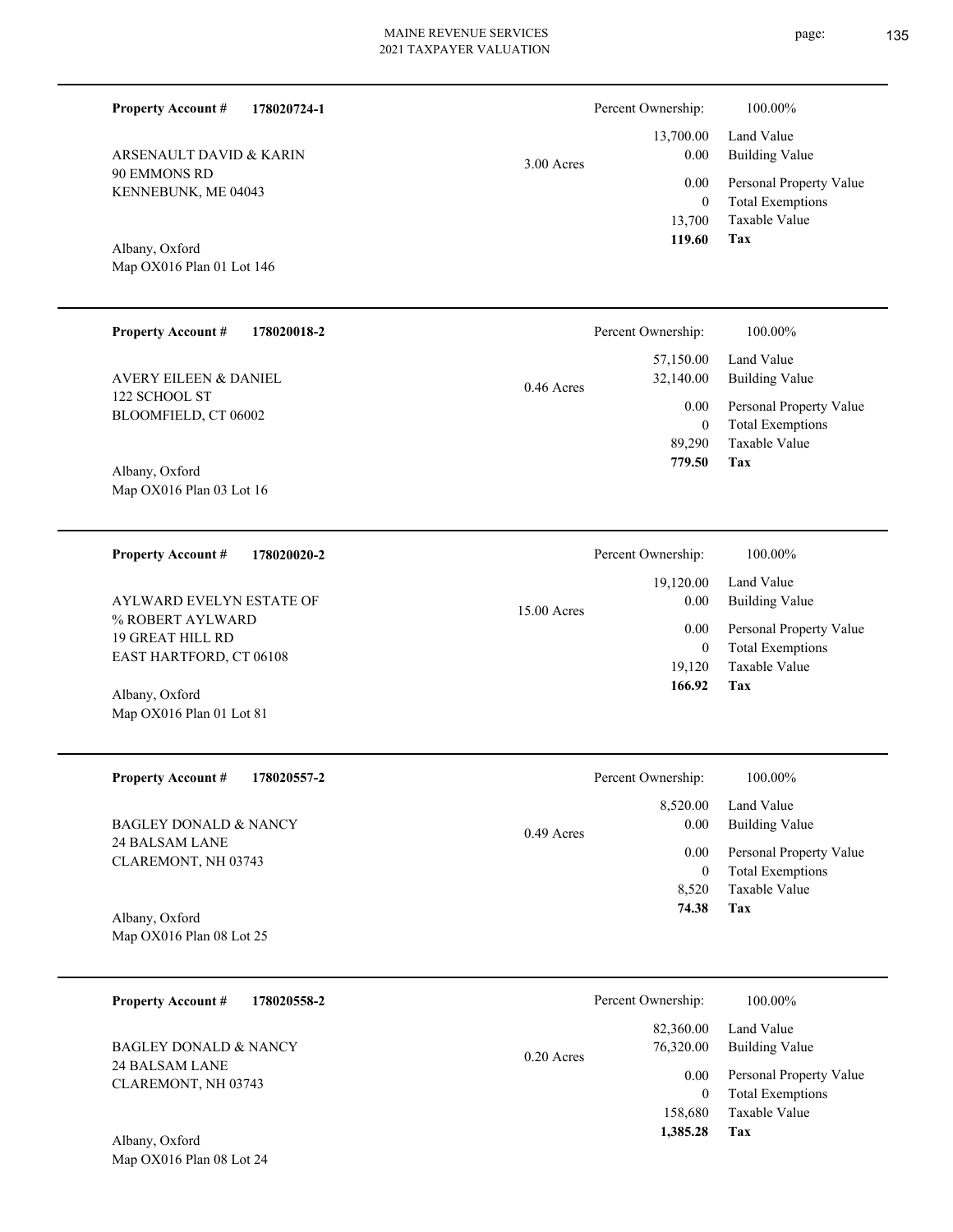**178020024-4 Tax** Taxable Value Total Exemptions Personal Property Value Building Value Land Value 74 SOUTH SHORE LANE ALBANY TWP, ME 04217 Map OX016 Plan 08 Lot 26 29.1 33.1 Homestead Exemption \$25000; Veteran Exemption (NR) \$6000 BAGLEY IDA MAE, ROBERT W & ELIZABETH M 133,170 31,000  **1,162.57** 109,290.00 54,880.00 0.00 0.87 Acres Percent Ownership:  $100.00\%$ **178020339-3 Tax** Taxable Value Total Exemptions Personal Property Value Building Value Land Value 1141 WESTDISE LAKE RD MAIDSTONE, VT 05905 Map OX016 Plan 02 Lot 33 BARKER BRUCE W & JANICE L TRUSTEE 57,900 0  **505.47** 57,900.00 0.00 0.00 55.00 Acres Percent Ownership: 100.00% **178020028-1** Land Value 22,200.00 Percent Ownership:  $100.00\%$ 

BOX 1 STONEHAM, ME 04231 BARKER CARLTON F JR & THOMAS E

Map OX016 Plan 02 Lot 81 Albany, Oxford

**Property Account #**

Albany, Oxford

**Property Account #**

Albany, Oxford

**Property Account #**

| <b>Property Account #</b><br>178020762-1 | Percent Ownership:                  | 100.00%                             |
|------------------------------------------|-------------------------------------|-------------------------------------|
| BARKER CARLTON F JR & THOMAS E           | 137,170.00<br>0.00<br>$24.60$ Acres | Land Value<br><b>Building Value</b> |
| BOX 1<br>STONEHAM, ME 04231              | 0.00                                | Personal Property Value             |
|                                          | $\bf{0}$                            | <b>Total Exemptions</b>             |
|                                          | 137,170                             | Taxable Value                       |
| Albany, Oxford                           | 1,197.49                            | Tax                                 |

13.00 Acres

Map OX016 Plan 02 Lot 84.1

Map OX016 Plan 01 Lot 112 113

| 178020352-5<br><b>Property Account #</b> | Percent Ownership:                     | 100.00%                                                             |
|------------------------------------------|----------------------------------------|---------------------------------------------------------------------|
| BARNARD RICHARD<br>1121 SONGO POND ROAD  | 32,400.00<br>4,890.00<br>$25.00$ Acres | Land Value<br>Building Value                                        |
| ROUTE 5 & 35<br>ALBANY TWP, ME 04217     | 0.00<br>$\theta$<br>37,290             | Personal Property Value<br><b>Total Exemptions</b><br>Taxable Value |
| Albany, Oxford                           | 325.54                                 | Tax                                                                 |

**Tax**

 22,200 0

 0.00 0.00

 **193.81**

Taxable Value Total Exemptions Personal Property Value

Building Value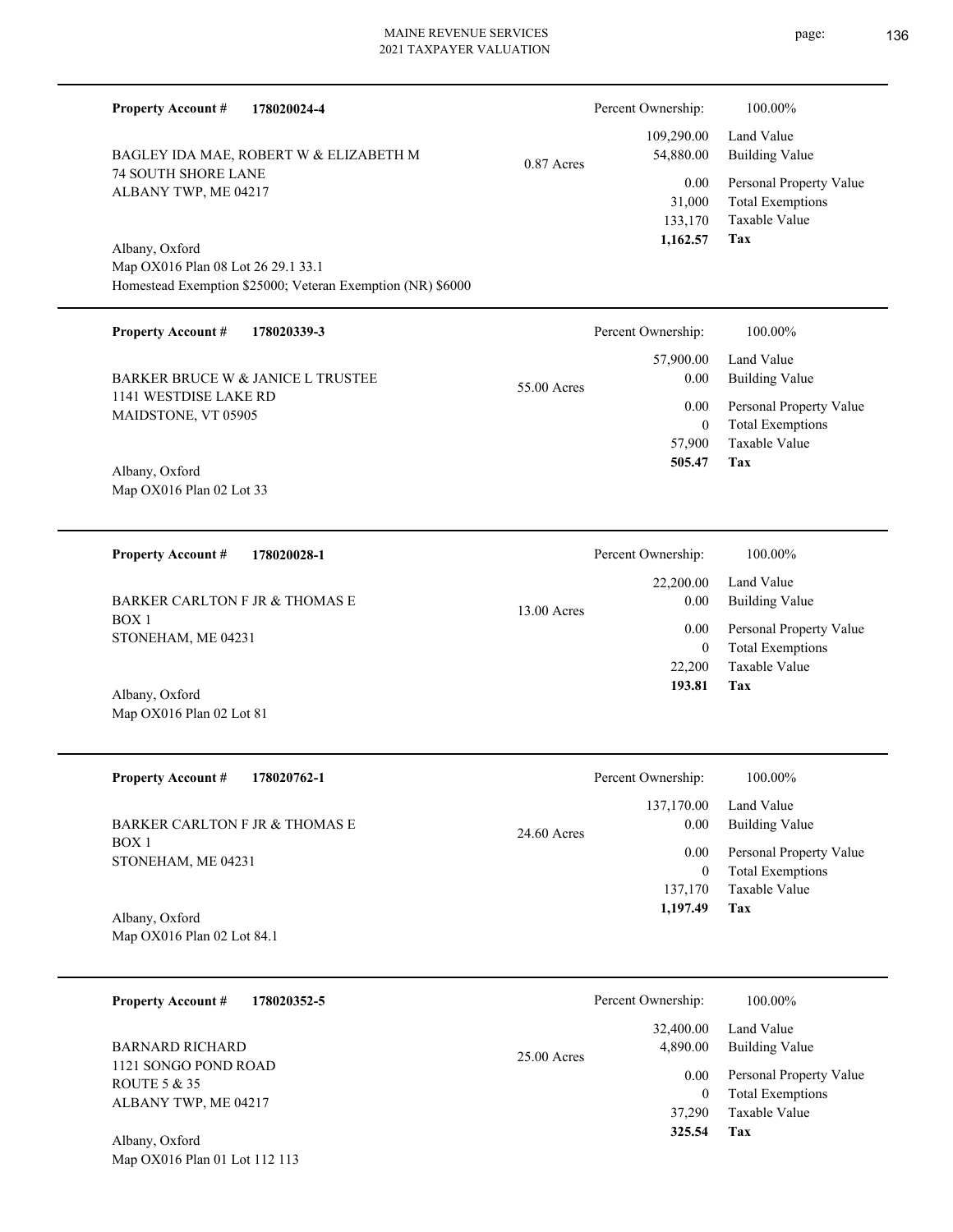| <b>Property Account #</b><br>178020684-2                                     |               | Percent Ownership:                    | 100.00%                                                                           |
|------------------------------------------------------------------------------|---------------|---------------------------------------|-----------------------------------------------------------------------------------|
| BARTLEET ANDREW & CAROLINE BLAIR-SMITH                                       | $2.06$ Acres  | 23,900.00<br>102,030.00               | Land Value<br><b>Building Value</b>                                               |
| <b>103 PATTE BROOK RD</b><br>ALBANY TWP, ME 04217                            |               | 0.00<br>25,000<br>100,930<br>881.12   | Personal Property Value<br><b>Total Exemptions</b><br><b>Taxable Value</b><br>Tax |
| Albany, Oxford<br>Map OX016 Plan 01 Lot 47.1<br>Homestead Exemption \$25000  |               |                                       |                                                                                   |
| <b>Property Account #</b><br>178022057-6                                     |               | Percent Ownership:                    | 100.00%                                                                           |
| <b>BARTLETT CHARLES N &amp; KATELYN</b>                                      | 1.00 Acres    | 182,110.00<br>252,770.00              | Land Value<br><b>Building Value</b>                                               |
| <b>18 BARBARA ROAD</b><br>DANVERS, MA 01923                                  |               | 0.00<br>$\mathbf{0}$                  | Personal Property Value<br><b>Total Exemptions</b>                                |
| Albany, Oxford<br>Map OX016 Plan 06 Lot 8                                    |               | 434,880<br>3,796.50                   | <b>Taxable Value</b><br>Tax                                                       |
| <b>Property Account #</b><br>178022147-1                                     |               | Percent Ownership:                    | 100.00%                                                                           |
| <b>BARTLETT CHARLES N &amp; KATELYN</b>                                      | $0.06$ Acres  | 3,840.00<br>0.00                      | Land Value<br><b>Building Value</b>                                               |
| <b>18 BARBARA ROAD</b><br>DANVERS, MA 01923                                  |               | 0.00<br>$\mathbf{0}$                  | Personal Property Value<br><b>Total Exemptions</b>                                |
| Albany, Oxford<br>Map OX016 Plan 06 Lot 9.11                                 |               | 3,840<br>33.52                        | <b>Taxable Value</b><br>Tax                                                       |
| <b>Property Account #</b><br>178022054-1                                     |               | Percent Ownership:                    | 100.00%                                                                           |
| <b>BARTON BRETT &amp; BETH</b>                                               | 4.00 Acres    | 25,550.00<br>114,110.00               | Land Value<br><b>Building Value</b>                                               |
| <b>40 WARDWELL RD</b><br>ALBANY, ME 04217                                    |               | 0.00<br>25,000<br>114,660<br>1,000.98 | Personal Property Value<br><b>Total Exemptions</b><br>Taxable Value<br>Tax        |
| Albany, Oxford<br>Map OX016 Plan 02 Lot 180.1<br>Homestead Exemption \$25000 |               |                                       |                                                                                   |
| 178020032-2<br><b>Property Account #</b>                                     |               | Percent Ownership:                    | 100.00%                                                                           |
| <b>BARTON FRANKLIN</b>                                                       | $20.00$ Acres | 37,150.00<br>97,730.00                | Land Value<br><b>Building Value</b>                                               |
| 602 HUNTS CORNER RD<br>ALBANY TWP, ME 04217                                  |               | 0.00<br>$\mathbf{0}$                  | Personal Property Value<br><b>Total Exemptions</b>                                |

Map OX016 Plan 02 Lot 180 Albany, Oxford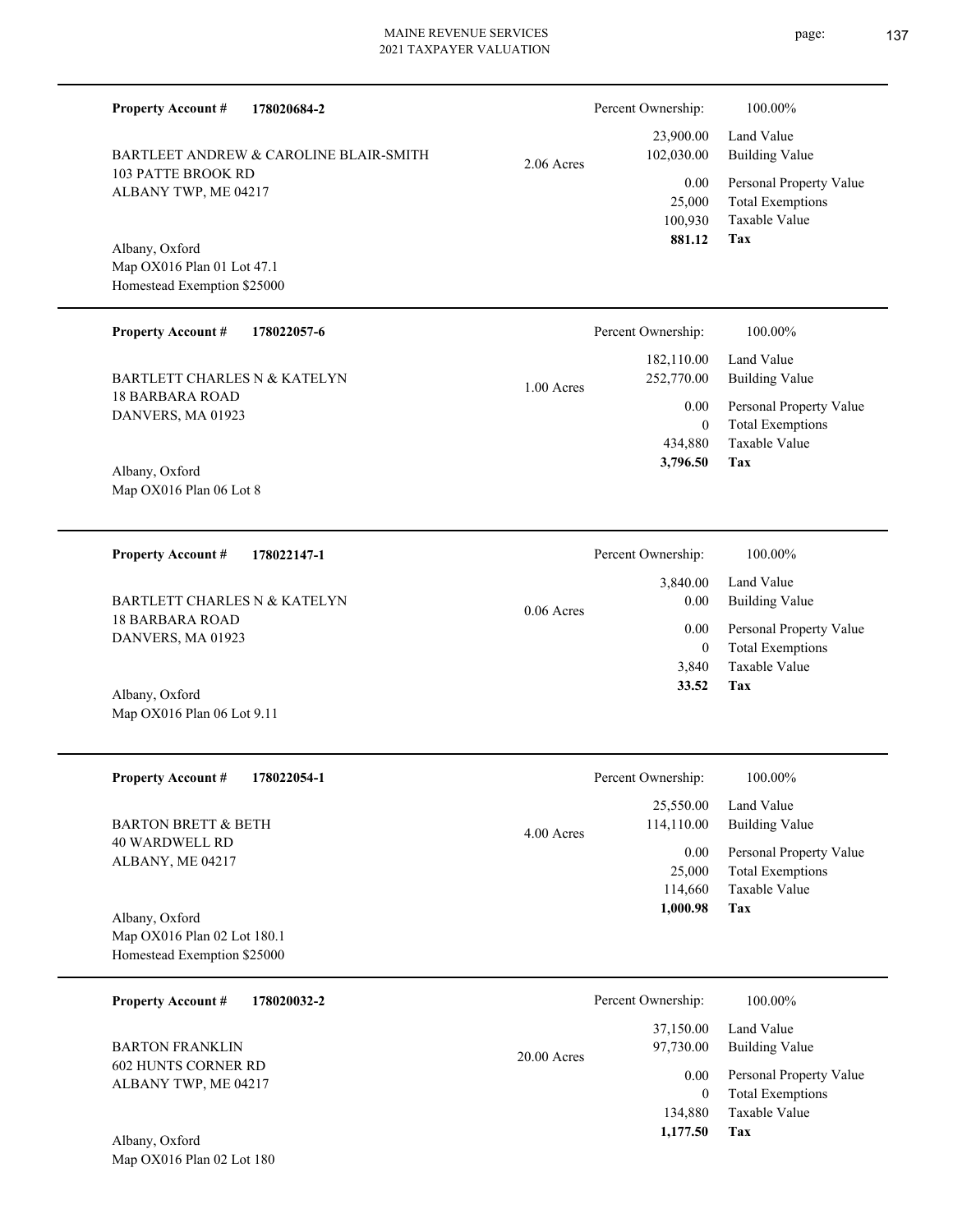| <b>Property Account #</b><br>178020031-1                                      |             | Percent Ownership:                    | 100.00%                                                                    |
|-------------------------------------------------------------------------------|-------------|---------------------------------------|----------------------------------------------------------------------------|
| <b>BARTON FRANKLIN ET AL</b>                                                  | 63.00 Acres | 64,700.00<br>0.00                     | Land Value<br><b>Building Value</b>                                        |
| 602 HUNTS CORNER RD<br>ALBANY TWP, ME 04217                                   |             | 0.00<br>$\boldsymbol{0}$<br>64,700    | Personal Property Value<br><b>Total Exemptions</b><br>Taxable Value        |
| Albany, Oxford<br>Map OX016 Plan 02 Lot 107.2                                 |             | 564.83                                | Tax                                                                        |
| <b>Property Account #</b><br>178022055-1                                      |             | Percent Ownership:                    | 100.00%                                                                    |
| <b>BARTON JAMES A &amp; DOLORES J</b>                                         | 10.00 Acres | 30,650.00<br>251,440.00               | Land Value<br><b>Building Value</b>                                        |
| 62 BARTON RD<br>ALBANY TWP, ME 04217-6518                                     |             | 0.00<br>25,000<br>257,090<br>2,244.40 | Personal Property Value<br><b>Total Exemptions</b><br>Taxable Value<br>Tax |
| Albany, Oxford<br>Map OX016 Plan 02 Lot 107.22<br>Homestead Exemption \$25000 |             |                                       |                                                                            |
| <b>Property Account #</b><br>178020779-2                                      |             | Percent Ownership:                    | 100.00%                                                                    |
| <b>BEALS ERICT</b>                                                            | 1.40 Acres  | 12,340.00<br>0.00                     | Land Value<br><b>Building Value</b>                                        |
| 7 EMMONS RIDGE ROAD<br>LYMAN, ME 04002                                        |             | 0.00<br>$\mathbf{0}$<br>12,340        | Personal Property Value<br><b>Total Exemptions</b><br>Taxable Value        |
| Albany, Oxford<br>Map OX016 Plan 03 Lot 6.1                                   |             | 107.73                                | Tax                                                                        |
| <b>Property Account #</b><br>178020036-1                                      |             | Percent Ownership:                    | $100.00\%$                                                                 |
| <b>BEAN MAUDE M HEIRS</b>                                                     | 2.25 Acres  | 13,060.00<br>12,660.00                | Land Value<br><b>Building Value</b>                                        |
| % ALLAN GIBBS<br>178 OLD BURLEY STREET<br>DANVERS, MA 01923                   |             | 0.00<br>$\mathbf{0}$<br>25,720        | Personal Property Value<br><b>Total Exemptions</b><br>Taxable Value        |
| Albany, Oxford<br>Map OX016 Plan 02 Lot 51                                    |             | 224.54                                | <b>Tax</b>                                                                 |
| <b>Property Account #</b><br>178022141-1                                      |             | Percent Ownership:                    | 100.00%                                                                    |
| BEAR MOUNTAIN HOLDINGS LLC                                                    | 1.00 Acres  | 21,000.00<br>5,800.00                 | Land Value<br><b>Building Value</b>                                        |
| PO BOX 701<br>BETHEL, ME 04217                                                |             | 0.00<br>$\mathbf{0}$<br>26,800        | Personal Property Value<br><b>Total Exemptions</b><br>Taxable Value        |
| $Albony$ Oxford                                                               |             | 233.96                                | <b>Tax</b>                                                                 |

Map OX016 Plan 01 Lot 61.42 Albany, Oxford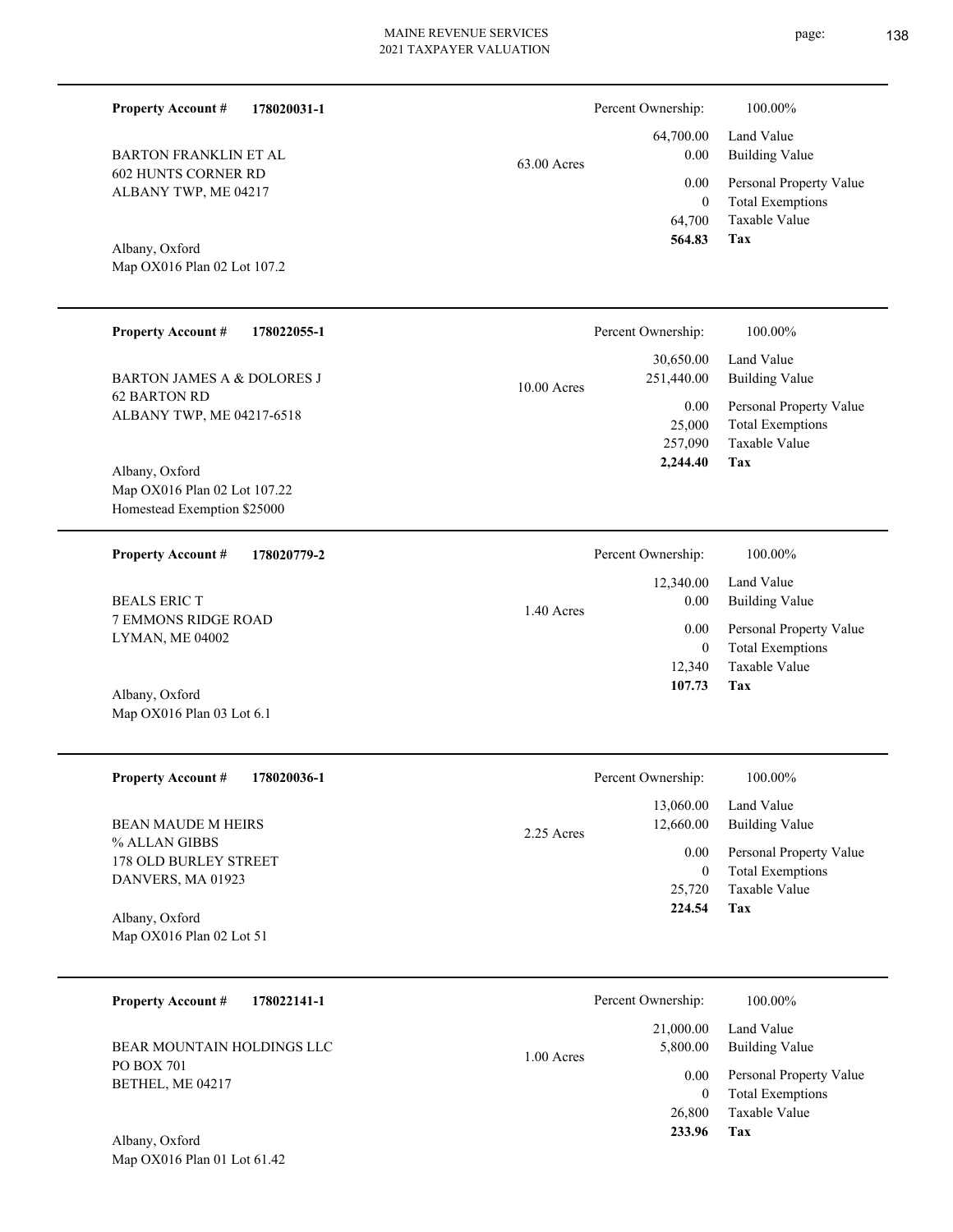0.95 Acres Percent Ownership:  $100.00\%$ 

928 HUNTS CORNER ROAD ALBANY TWP, ME 04217 BEATRICE LAUREN

**Property Account #**

**178020502-4**

Map OX016 Plan 02 Lot 101.2 Albany, Oxford

Map OX016 Plan 01 Lot 45

| <b>Property Account #</b><br>178020527-3      | Percent Ownership:         | 100.00%                 |
|-----------------------------------------------|----------------------------|-------------------------|
|                                               | 40,550.00                  | Land Value              |
| <b>BEATRICE LAUREN</b>                        | 21,860.00<br>$24.00$ Acres | <b>Building Value</b>   |
| 928 HUNTS CORNER ROAD<br>ALBANY TWP, ME 04217 | 0.00                       | Personal Property Value |
|                                               | $\mathbf{0}$               | <b>Total Exemptions</b> |
|                                               | 62.410                     | Taxable Value           |
| Albany, Oxford<br>Map OX016 Plan 02 Lot 184   | 544.84                     | Tax                     |
|                                               |                            |                         |

| 178020293-3<br><b>Property Account #</b> | Percent Ownership:  | 100.00%                 |
|------------------------------------------|---------------------|-------------------------|
|                                          | 92,500.00           | Land Value              |
| <b>BELL BENJAMIN</b>                     | 0.00<br>95.70 Acres | Building Value          |
| <b>40 LIBBY ROAD</b><br>LEEDS, ME 04263  | 0.00                | Personal Property Value |
|                                          | 0                   | <b>Total Exemptions</b> |
|                                          | 92,500              | Taxable Value           |
| Albany, Oxford                           | 807.53              | Tax                     |

| <b>Property Account #</b><br>178020268-3            | Percent Ownership:    | 100.00%                 |
|-----------------------------------------------------|-----------------------|-------------------------|
|                                                     | 45,150.00             | Land Value              |
| <b>BELL JAMES W</b>                                 | 0.00<br>$40.00$ Acres | Building Value          |
| <b>4 FRIENDSHIP DRIVE</b><br><b>SALEM, NH 03079</b> | 0.00                  | Personal Property Value |
|                                                     | $\mathbf{0}$          | <b>Total Exemptions</b> |
|                                                     | 45,150                | Taxable Value           |
| Albany, Oxford                                      | 394.16                | Tax                     |
| Map $OX016$ Plan 02 Lot 95                          |                       |                         |

| <b>Property Account #</b><br>178020038-2         | Percent Ownership:                     | 100.00%                                            |
|--------------------------------------------------|----------------------------------------|----------------------------------------------------|
| <b>BENNETT DAVID ALAN</b>                        | 90,380.00<br>102,930.00<br>84.39 Acres | Land Value<br><b>Building Value</b>                |
| <b>753 HUNTS CORNER ROAD</b><br>ALBANY, ME 04217 | 0.00<br>$\theta$                       | Personal Property Value<br><b>Total Exemptions</b> |
|                                                  | 193,310<br>1,687.60                    | Taxable Value<br>Tax                               |
| Albany, Oxford                                   |                                        |                                                    |

Map OX016 Plan 02 Lot 111 112 114

**Tax**

 101,800 0

0.00

 22,760.00 79,040.00

 **888.71**

Taxable Value Total Exemptions Personal Property Value

Building Value Land Value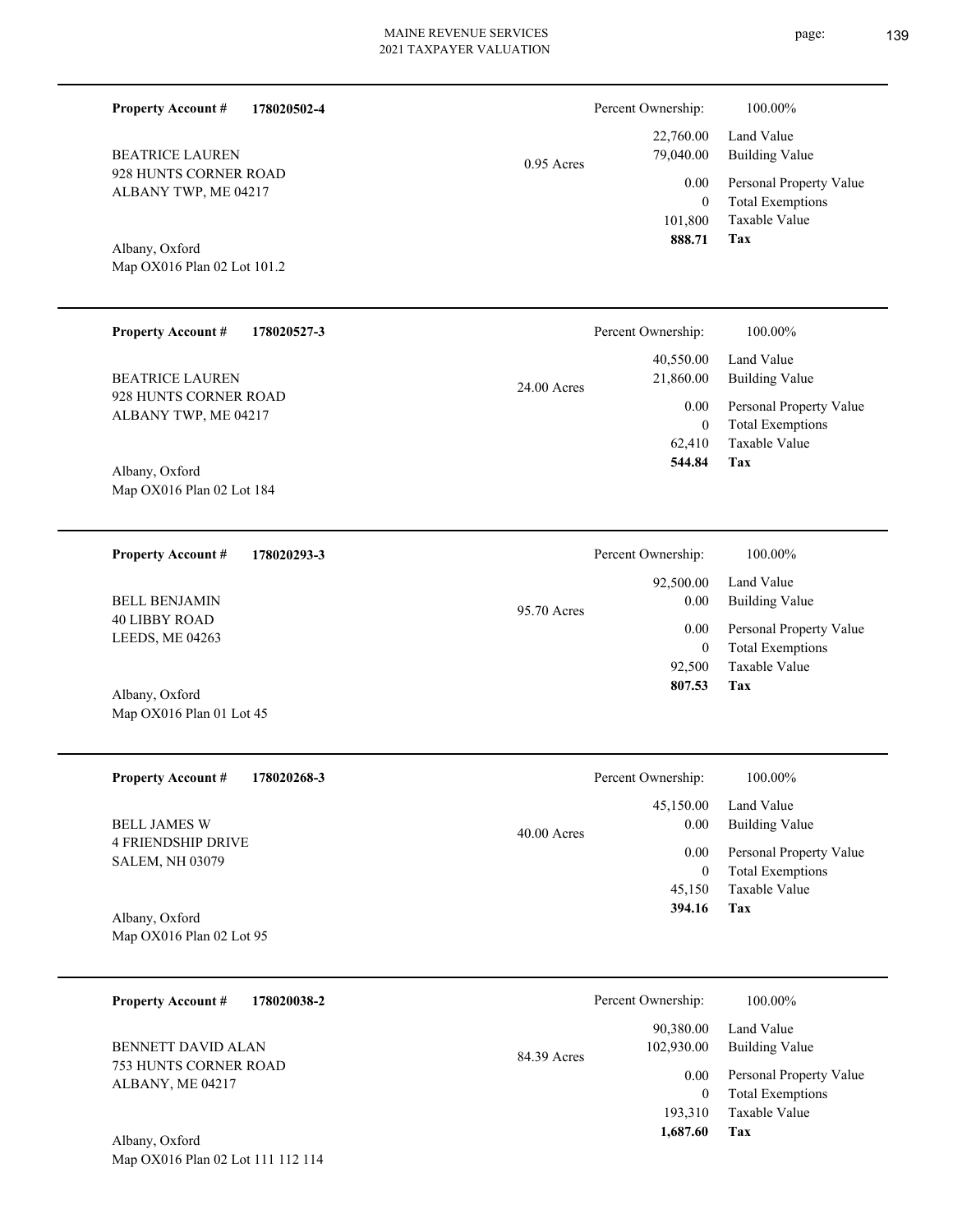|               | Percent Ownership: | 100.00%                 |
|---------------|--------------------|-------------------------|
|               |                    | 44,370.00 Land Value    |
| $27.90$ Acres | 31,680.00          | Building Value          |
|               | 0.00               | Personal Property Value |
|               | $\theta$           | <b>Total Exemptions</b> |
|               |                    | 76,050 Taxable Value    |
|               | 663.92             | Tax                     |

Map OX016 Plan 01 Lot 137.11 Albany, Oxford

N CHELMSFORD, MA 01863-1820

25 LOVETT LN

**Property Account #**

BENNETT LEROY C JR

**178020642-3**

| <b>Property Account #</b><br>178020007P-2 | Percent Ownership:       | 100.00%                                            |
|-------------------------------------------|--------------------------|----------------------------------------------------|
|                                           | 0.00                     | Land Value                                         |
| BETHEL COMMODORE CORP                     | 0.00                     | <b>Building Value</b>                              |
| PO BOX 49<br>BETHEL, ME 04217             | 2,110.00<br>$\mathbf{0}$ | Personal Property Value<br><b>Total Exemptions</b> |
| F/F                                       | 2.110                    | Taxable Value                                      |
| Albany, Oxford<br>Map $OX016$             | 18.42                    | Tax                                                |

| 178020227-1<br><b>Property Account #</b> | Percent Ownership:                      | 100.00%                      |
|------------------------------------------|-----------------------------------------|------------------------------|
| BETHEL COMMODORE CORP<br>PO BOX 49       | 323,610.00<br>44,520.00<br>$2.25$ Acres | Land Value<br>Building Value |
| BETHEL, ME 04217                         | 0.00                                    | Personal Property Value      |
|                                          | 0                                       | <b>Total Exemptions</b>      |
|                                          | 368,130                                 | Taxable Value                |
| Albany, Oxford                           | 3,213.77                                | Tax                          |

| <b>Property Account #</b><br>178020328-5 | Percent Ownership:   | 100.00%                 |
|------------------------------------------|----------------------|-------------------------|
|                                          | 8,550.00             | Land Value              |
| <b>BLAISDELL BRENDA J</b>                | 0.00<br>$0.90$ Acres | Building Value          |
| 186 FLAT ROAD<br>BETHEL, ME 04217        | 0.00                 | Personal Property Value |
|                                          | $\mathbf{0}$         | <b>Total Exemptions</b> |
|                                          | 8.550                | Taxable Value           |
| Albany, Oxford                           | 74.64                | Tax                     |

Map OX016 Plan 08 Lot 12

Map OX016 Plan 09 Lot 13

| 178020156-3<br><b>Property Account #</b> | Percent Ownership: |           | 100.00%                 |
|------------------------------------------|--------------------|-----------|-------------------------|
|                                          |                    | 14,550.00 | Land Value              |
| <b>BLAISDELL MACY J</b>                  | 4.00 Acres         | 0.00      | <b>Building Value</b>   |
| 186 FLAT RD<br>BETHEL, ME 04217          |                    | 0.00      | Personal Property Value |
|                                          |                    |           | <b>Total Exemptions</b> |
|                                          |                    | 14,550    | Taxable Value           |
| Albany Oxford                            |                    | 127.02    | Tax                     |

Map OX016 Plan 01 Lot 91 Albany, Oxford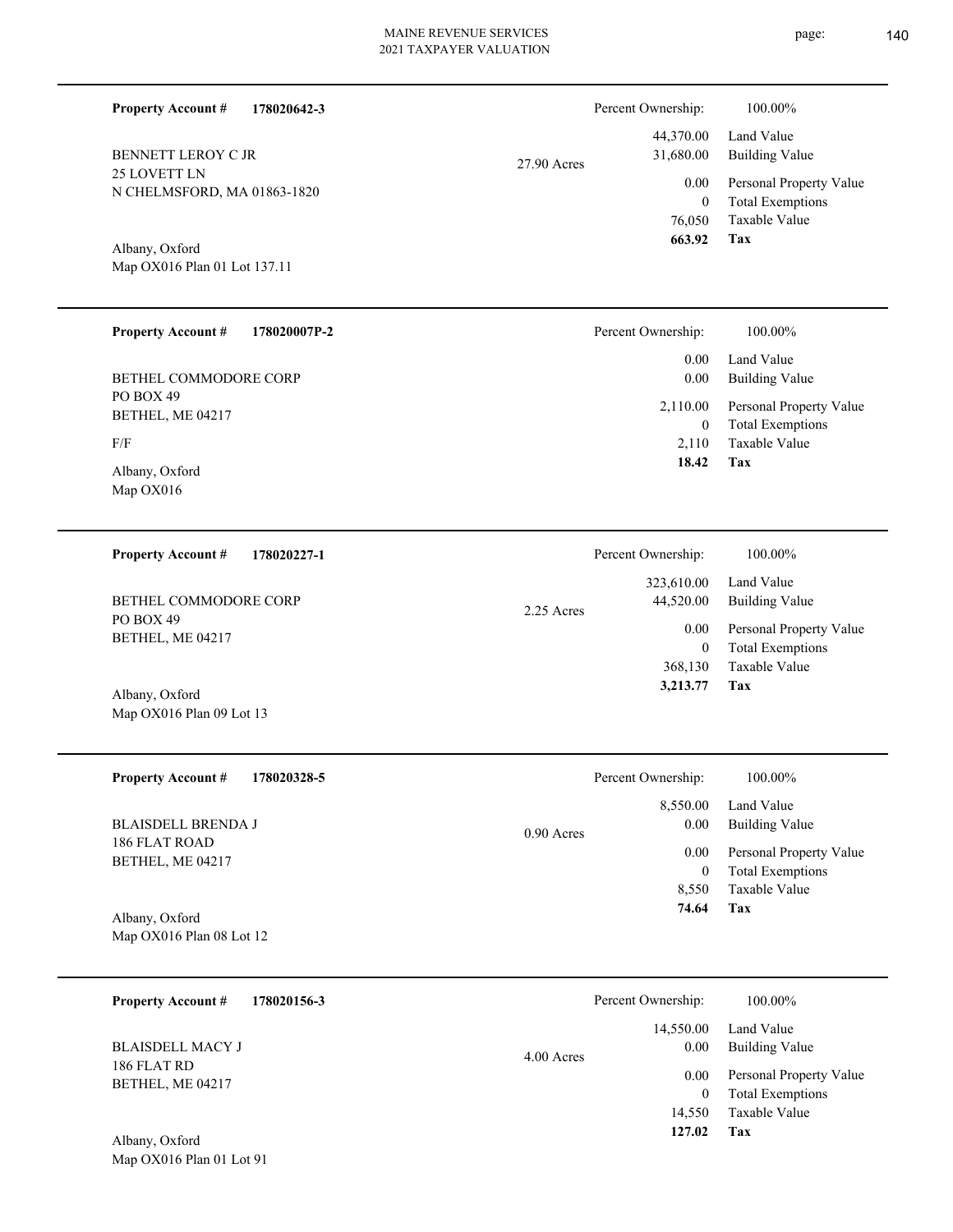**178020323-1**

**Property Account #**

Percent Ownership:  $100.00\%$ 

page:

| <b>BLAKE E G &amp; SON INC</b><br>107 INTERVALE RD<br>BETHEL, ME 04217<br>Albany, Oxford<br>Map OX016 Plan 01 Lot 9 | 29.60 Acres | 29,050.00<br>0.00<br>0.00<br>$\boldsymbol{0}$<br>29,050<br>253.61 | Land Value<br><b>Building Value</b><br>Personal Property Value<br><b>Total Exemptions</b><br>Taxable Value<br>Tax |
|---------------------------------------------------------------------------------------------------------------------|-------------|-------------------------------------------------------------------|-------------------------------------------------------------------------------------------------------------------|
| <b>Property Account #</b><br>178020042-3                                                                            |             | Percent Ownership:                                                | 100.00%                                                                                                           |
| <b>BLAKE LEE J</b><br>1129 WEEKS MILL ROAD<br>AUGUSTA, ME 04330                                                     | 1.80 Acres  | 104,740.00<br>45,550.00<br>0.00                                   | Land Value<br><b>Building Value</b><br>Personal Property Value                                                    |
| Albany, Oxford<br>Map OX016 Plan 08 Lot 21 22                                                                       |             | $\boldsymbol{0}$<br>150,290<br>1,312.03                           | <b>Total Exemptions</b><br>Taxable Value<br><b>Tax</b>                                                            |
| <b>Property Account #</b><br>178020426-3                                                                            |             | Percent Ownership:                                                | 100.00%                                                                                                           |
| <b>BOIS RAYMOND L &amp; GAIL M TRUSTEES</b>                                                                         | 0.56 Acres  | 19,880.00<br>23,380.00                                            | Land Value<br><b>Building Value</b>                                                                               |
| 35 S DENNIS ROAD<br>SOUTH YARMOUTH, MA 02664<br>Albany, Oxford                                                      |             | 0.00<br>$\mathbf{0}$<br>43,260<br>377.66                          | Personal Property Value<br><b>Total Exemptions</b><br>Taxable Value<br><b>Tax</b>                                 |
| Map OX016 Plan 04 Lot 5.2                                                                                           |             |                                                                   |                                                                                                                   |
| <b>Property Account #</b><br>178020749-3                                                                            |             | Percent Ownership:                                                | 100.00%                                                                                                           |
| <b>BOND JUDY KAY</b>                                                                                                | Tree Growth | 11,720.00<br>0.00                                                 | Land Value<br><b>Building Value</b>                                                                               |
| 21 MEADOWLAKE CIRCLE N<br>LAKE PLACID, FL 33852-7076                                                                | 40.00 Acres | 0.00<br>$\boldsymbol{0}$<br>11,720                                | Personal Property Value<br><b>Total Exemptions</b><br>Taxable Value                                               |
| Albany, Oxford<br>Map OX016 Plan 02 Lot 137.25                                                                      |             | 102.32                                                            | Tax                                                                                                               |
| <b>Property Account #</b><br>178020594-3                                                                            |             | Percent Ownership:                                                | 100.00%                                                                                                           |
| BRANDRISS MARJORIE C & DAVID M KRISTOL                                                                              | 1.25 Acres  | 129,360.00<br>242,560.00                                          | Land Value<br><b>Building Value</b>                                                                               |
| <b>3 LINDEN PLACE</b><br><b>SUMMIT, NJ 07901</b>                                                                    |             | 0.00<br>$\boldsymbol{0}$<br>371,920                               | Personal Property Value<br><b>Total Exemptions</b><br>Taxable Value                                               |
| Albany, Oxford<br>Map OX016 Plan 10 Lot 3 3.1                                                                       |             | 3,246.86                                                          | <b>Tax</b>                                                                                                        |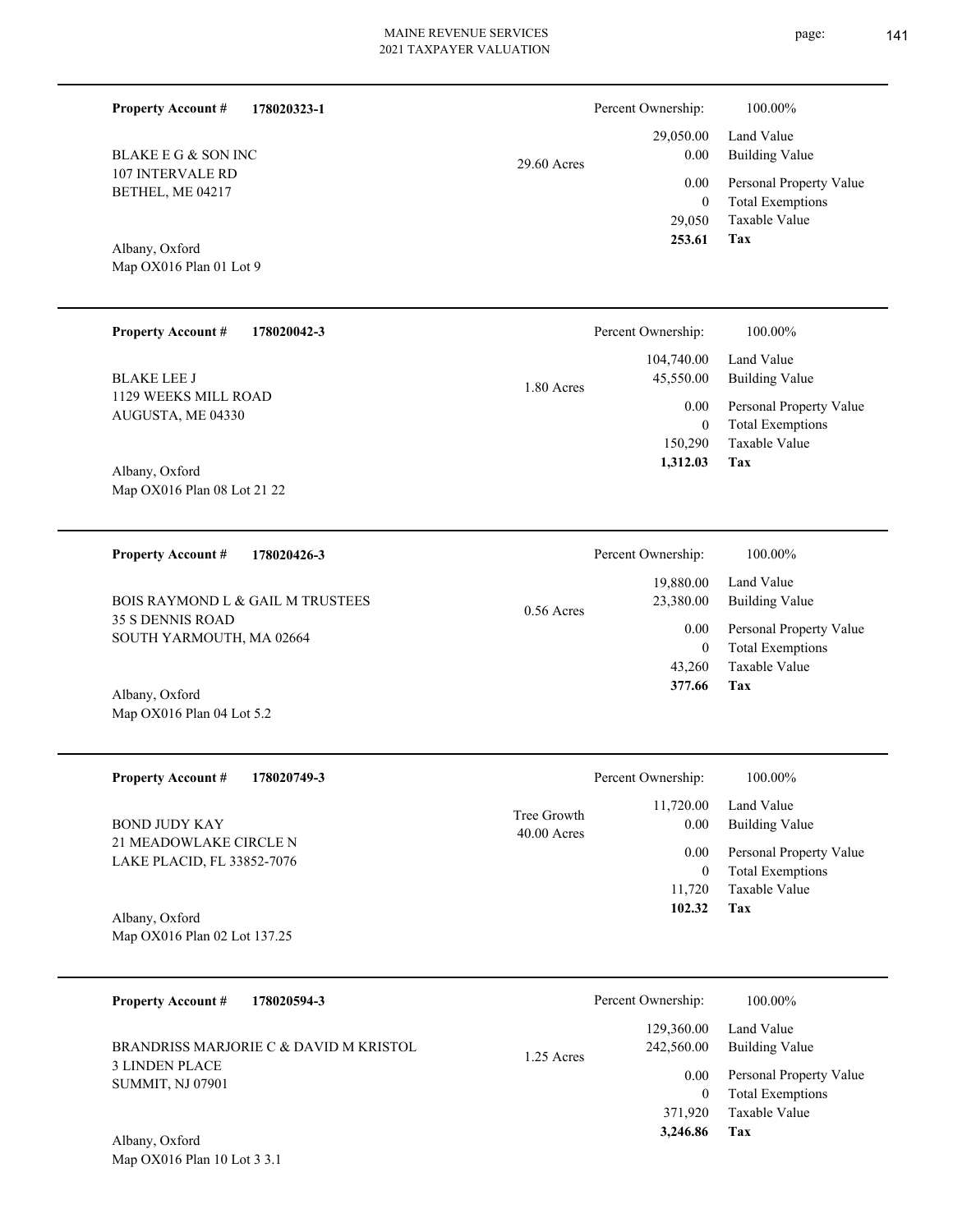| <b>Property Account #</b><br>178020559-3                     |             | Percent Ownership:                         | 100.00%                                                                    |
|--------------------------------------------------------------|-------------|--------------------------------------------|----------------------------------------------------------------------------|
| <b>BRETON DAVID ANTHONY</b>                                  | 2.70 Acres  | 13,450.00<br>0.00                          | Land Value<br><b>Building Value</b>                                        |
| <b>76 WILLETT ROAD</b><br>BRIDGTON, ME 04009                 |             | 0.00<br>$\boldsymbol{0}$<br>13,450         | Personal Property Value<br><b>Total Exemptions</b><br>Taxable Value        |
| Albany, Oxford<br>Map OX016 Plan 01 Lot 28                   |             | 117.42                                     | Tax                                                                        |
| <b>Property Account #</b><br>178022060-3                     |             | Percent Ownership:                         | 100.00%                                                                    |
| BRETON JODY O                                                | 25.00 Acres | 32,400.00<br>1,080.00                      | Land Value<br><b>Building Value</b>                                        |
| PO BOX 74<br>FREEPORT, ME 04032-0074                         |             | 0.00<br>$\overline{0}$<br>33,480<br>292.28 | Personal Property Value<br><b>Total Exemptions</b><br>Taxable Value<br>Tax |
| Albany, Oxford<br>Map OX016 Plan 01 Lot 25.3                 |             |                                            |                                                                            |
| <b>Property Account#</b><br>178020560-2                      |             | Percent Ownership:                         | 100.00%                                                                    |
| BRETON JODY O & DAVID K                                      | 8.70 Acres  | 18,550.00<br>0.00                          | Land Value<br><b>Building Value</b>                                        |
| P.O. BOX 74<br>FREEPORT, ME 04032                            |             | 0.00<br>$\boldsymbol{0}$                   | Personal Property Value<br><b>Total Exemptions</b>                         |
| Albany, Oxford<br>Map OX016 Plan 01 Lot 27                   |             | 18,550<br>161.94                           | Taxable Value<br>Tax                                                       |
| <b>Property Account #</b><br>178022117-3                     |             | Percent Ownership:                         | 100.00%                                                                    |
| BROOKS MARGARET L                                            | 4.58 Acres  | 15,040.00<br>0.00                          | Land Value<br><b>Building Value</b>                                        |
| 108 BLUE CRAB LANE<br>CHARLESTON, SC 04492<br>Albany, Oxford |             | 0.00<br>$\mathbf{0}$<br>15,040<br>131.30   | Personal Property Value<br><b>Total Exemptions</b><br>Taxable Value<br>Tax |
| Map OX016 Plan 02 Lot 163.2                                  |             |                                            |                                                                            |
| <b>Property Account #</b><br>178022118-3                     |             | Percent Ownership:                         | 100.00%                                                                    |
| <b>BROOKS MARGARET L</b>                                     | 6.80 Acres  | 16,930.00<br>0.00                          | Land Value<br><b>Building Value</b>                                        |
| 108 BLUE CRAB LANE<br>CHARLESTON, SC 04492                   |             | 0.00<br>$\mathbf{0}$<br>16,930<br>147.80   | Personal Property Value<br><b>Total Exemptions</b><br>Taxable Value<br>Tax |
| Albany, Oxford<br>Map OX016 Plan 02 Lot 163.1                |             |                                            |                                                                            |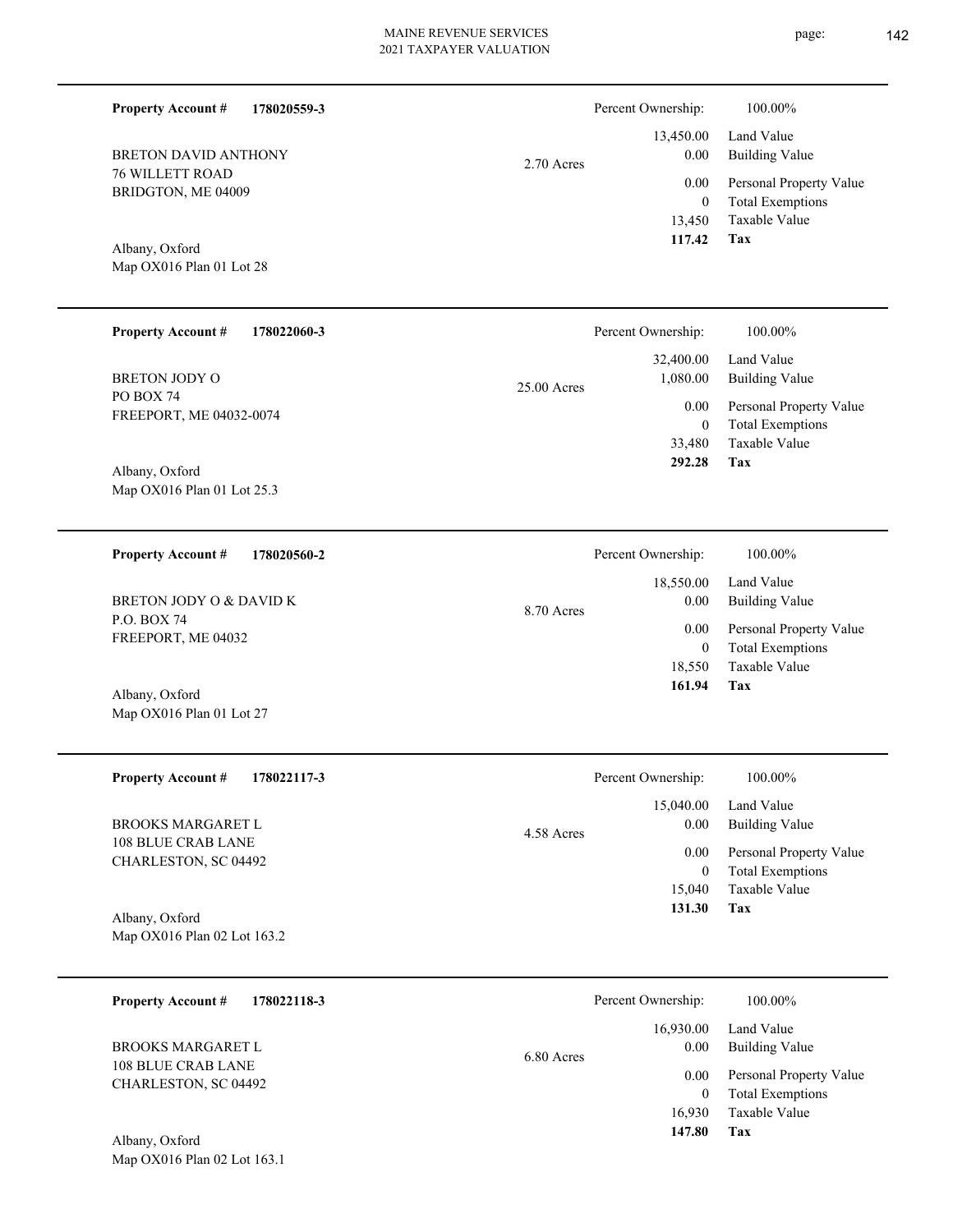| <b>Property Account #</b><br>178022152-1                                |                            | Percent Ownership:<br>12,940.00          | 100.00%<br>Land Value                                                             |
|-------------------------------------------------------------------------|----------------------------|------------------------------------------|-----------------------------------------------------------------------------------|
| <b>BROOKS MARGARET L</b><br><b>108 BLUE CRAB LANE</b>                   | $2.10$ Acres               | 0.00<br>0.00                             | <b>Building Value</b><br>Personal Property Value                                  |
| CHARLESTON, SC 04492                                                    |                            | $\mathbf{0}$<br>12,940<br>112.97         | <b>Total Exemptions</b><br>Taxable Value<br>Tax                                   |
| Albany, Oxford<br>Map OX016 Plan 02 Lot 160.5                           |                            |                                          |                                                                                   |
| <b>Property Account #</b><br>178020051-1                                |                            | Percent Ownership:                       | 100.00%                                                                           |
| BROOKS RICHARD A SR & SHEILA M                                          | 4.00 Acres                 | 12,320.00<br>15,990.00                   | Land Value<br><b>Building Value</b>                                               |
| % RICHARD BROOKS JR<br><b>18 LINDEN STREET</b><br>SOMERSWORTH, NH 03878 |                            | 0.00<br>$\mathbf{0}$<br>28,310<br>247.15 | Personal Property Value<br><b>Total Exemptions</b><br>Taxable Value<br><b>Tax</b> |
| Albany, Oxford<br>Map OX016 Plan 02 Lot 70                              |                            |                                          |                                                                                   |
| <b>Property Account #</b><br>178020204-3                                |                            | Percent Ownership:                       | 100.00%                                                                           |
| <b>BROWN DEIDRA G PR</b>                                                | 1.00 Acres                 | 21,000.00<br>67,960.00                   | Land Value<br><b>Building Value</b>                                               |
| ESTATE OF JOHN GROVER<br>PO BOX 632<br>BETHEL, ME 04217                 |                            | 0.00<br>$\mathbf{0}$                     | Personal Property Value<br><b>Total Exemptions</b>                                |
| Albany, Oxford                                                          |                            | 88,960<br>776.62                         | Taxable Value<br><b>Tax</b>                                                       |
| Map OX016 Plan 02 Lot 144                                               |                            |                                          |                                                                                   |
| <b>Property Account #</b><br>178020215-3                                |                            | Percent Ownership:                       | 100.00%                                                                           |
| <b>BROWN DEIDRA G PR</b>                                                | 2.50 Acres                 | 13,280.00<br>0.00                        | Land Value<br><b>Building Value</b>                                               |
| <b>ESTATE OF JOHN GROVER</b><br>PO BOX 632                              |                            | 0.00<br>$\boldsymbol{0}$                 | Personal Property Value<br><b>Total Exemptions</b>                                |
| BETHEL, ME 04217<br>Albany, Oxford<br>Map OX016 Plan 03 Lot 1           |                            | 13,280<br>115.93                         | <b>Taxable Value</b><br>Tax                                                       |
| 178020064-1<br><b>Property Account #</b>                                |                            | Percent Ownership:                       | 100.00%                                                                           |
| <b>BROWN HARRY W TRUSTEE</b>                                            | Tree Growth<br>63.45 Acres | 17,490.00<br>0.00                        | Land Value<br><b>Building Value</b>                                               |
| 1220 PARADISE WAY<br>VENICE, FL 34285                                   |                            | 0.00<br>$\boldsymbol{0}$                 | Personal Property Value<br><b>Total Exemptions</b>                                |
| Albany, Oxford<br>Map OX016 Plan 02 Lot 74                              |                            | 17,490<br>152.69                         | Taxable Value<br><b>Tax</b>                                                       |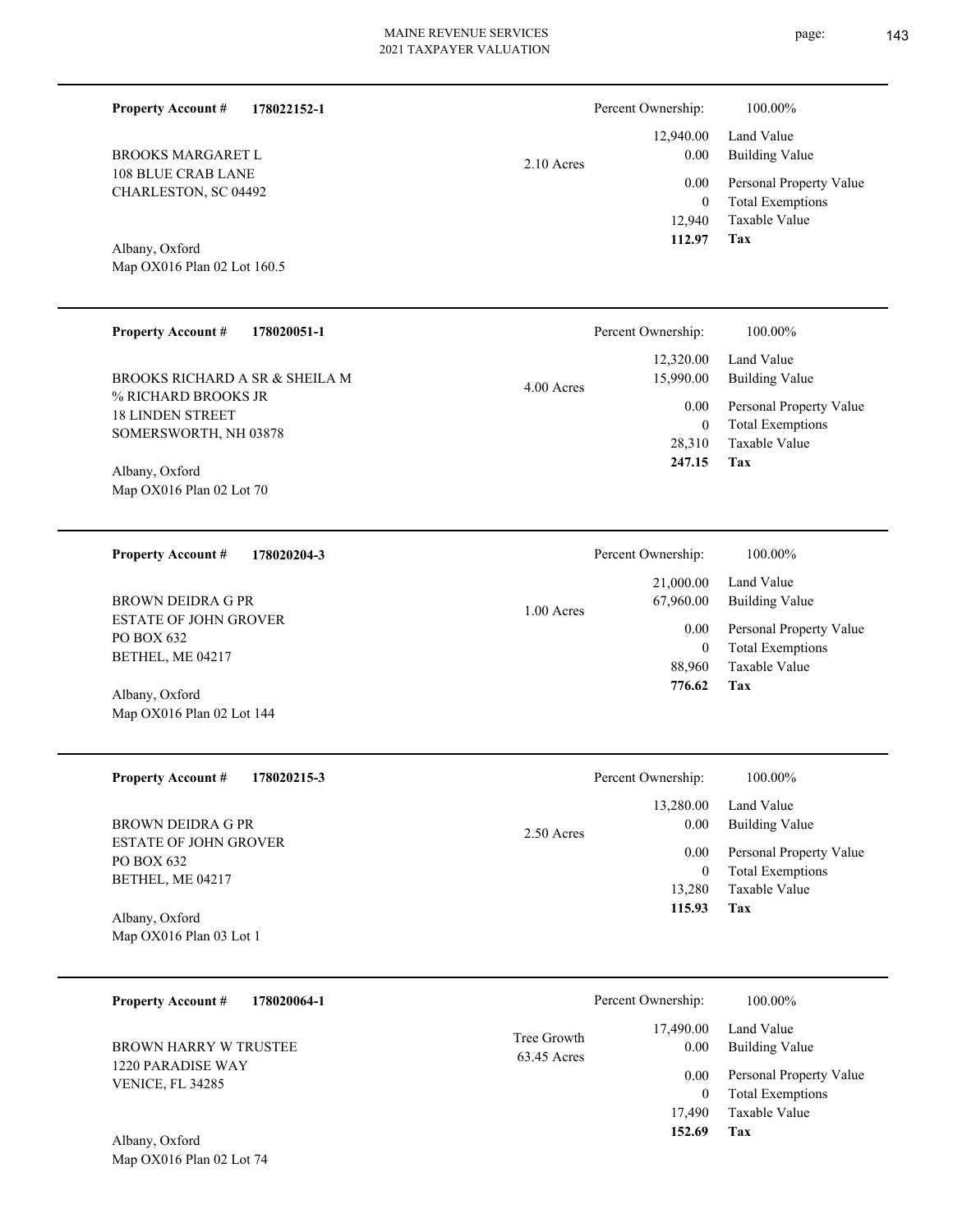Map OX016 Plan 02 Lot 88 138 BROWN HARRY W TRUSTEE  **700.16** 243 **178020772-3** BRUNS RICHARD SCOTT & R SCOTT BRUNS 10,680 0  **93.24** 10,680.00 0.00 0.00 0.80 Acres Percent Ownership: 100.00%

2.00 Acres

Map OX016 Plan 02 Lot 154.15 Albany, Oxford

AUGUSTA, ME 04332-0983

1220 PARADISE WAY VENICE, FL 34285

Albany, Oxford

**Property Account #**

PO BOX 983

**Property Account #**

**178020076-1**

**178020196-3 Property Account #**

73 PICNIC HILL ROAD ALBANY TOWNSHIP, ME 04217 BUCK ANDREW J & EMILY S

Map OX016 Plan 02 Lot 34 Albany, Oxford

**178020507-2 Property Account #**

PO BOX 686 BETHEL, ME 04217 BUCK CAERI LEEANN

Map OX016 Plan 01 Lot 58 Albany, Oxford

| 178022045-1<br><b>Property Account #</b> | Percent Ownership:                   | 100.00%                             |
|------------------------------------------|--------------------------------------|-------------------------------------|
| BUCK LEO C SR & PAMELA J<br>PO BOX 593   | 22,580.00<br>28,080.00<br>2.86 Acres | Land Value<br><b>Building Value</b> |
| BETHEL, ME 04217                         | 0.00                                 | Personal Property Value             |
|                                          | 25,000                               | <b>Total Exemptions</b>             |
|                                          | 25,660                               | Taxable Value                       |
| Albany, Oxford                           | 224.01                               | Tax                                 |

|                             | Percent Ownership: | 100.00%                                       |
|-----------------------------|--------------------|-----------------------------------------------|
| Tree Growth<br>243.00 Acres | 0.00               | 80,202.00 Land Value<br><b>Building Value</b> |
|                             | $0.00\,$           | Personal Property Value                       |
|                             | 0                  | <b>Total Exemptions</b>                       |
|                             |                    | 80.202 Taxable Value                          |
|                             | 700.16             | Tax                                           |

Personal Property Value Building Value Land Value 21,850.00 7,660.00 0.00 Percent Ownership:  $100.00\%$ 

**Tax**

Taxable Value Total Exemptions Personal Property Value

Building Value Land Value

| v.vv       | relations report of the |
|------------|-------------------------|
| 0          | <b>Total Exemptions</b> |
| 29.510     | Taxable Value           |
| 257.62 Tax |                         |
|            |                         |

|              | Percent Ownership:                   | 100.00%                                                                    |
|--------------|--------------------------------------|----------------------------------------------------------------------------|
| $1.00$ Acres | 0.00                                 | $12,000.00$ Land Value<br>Building Value                                   |
|              | 0.00<br>$\bf{0}$<br>12,000<br>104.76 | Personal Property Value<br><b>Total Exemptions</b><br>Taxable Value<br>Tax |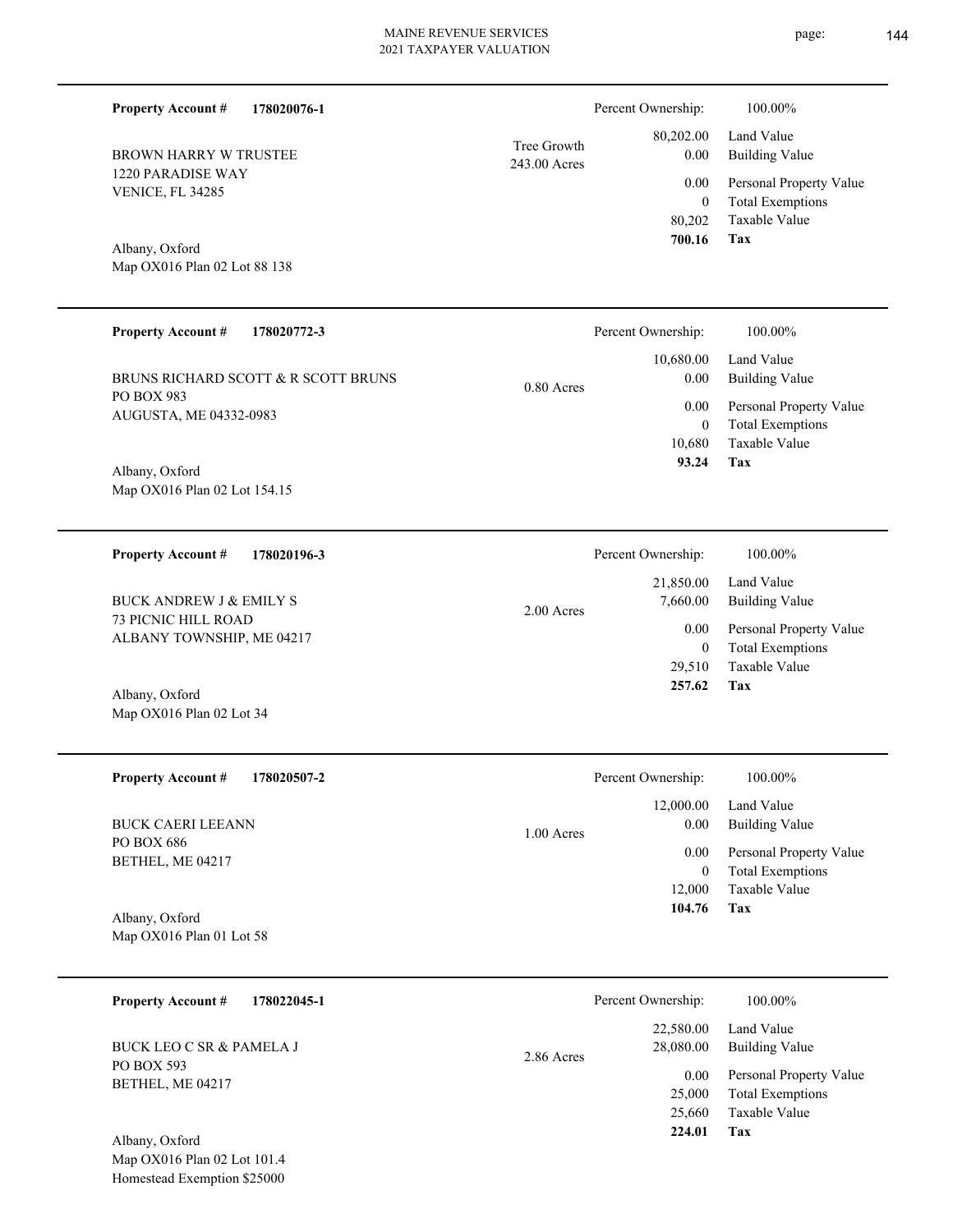| <b>Property Account #</b><br>178020617-2                                     |              | Percent Ownership:                       | 100.00%                                                                    |
|------------------------------------------------------------------------------|--------------|------------------------------------------|----------------------------------------------------------------------------|
| <b>BUCK ROSE M &amp; EARL G HOPKINS</b>                                      | 1.15 Acres   | 23,130.00<br>105,230.00                  | Land Value<br><b>Building Value</b>                                        |
| 1275 CROOKED RIVER CAUSEWAY<br>ALBANY TWP, ME 04217                          |              | 0.00<br>25,000<br>103,360                | Personal Property Value<br><b>Total Exemptions</b><br>Taxable Value        |
| Albany, Oxford<br>Map OX016 Plan 01 Lot 148.2<br>Homestead Exemption \$25000 |              | 902.33                                   | Tax                                                                        |
| <b>Property Account #</b><br>178020529-4                                     |              | Percent Ownership:                       | 100.00%                                                                    |
| <b>BUCK WAYNE F &amp; DEANA M</b>                                            | 40.28 Acres  | 45,390.00<br>0.00                        | Land Value<br><b>Building Value</b>                                        |
| 51 WYMAN HILL ROAD<br>RUMFORD, ME 04276                                      |              | 0.00<br>$\overline{0}$<br>45,390         | Personal Property Value<br><b>Total Exemptions</b><br>Taxable Value        |
| Albany, Oxford<br>Map OX016 Plan 02 Lot 104 104.1                            |              | 396.25                                   | Tax                                                                        |
| <b>Property Account #</b><br>178022114-2                                     |              | Percent Ownership:                       | 100.00%                                                                    |
| <b>BURRILL RICHARD S &amp; JILLIAN E</b>                                     | 4.13 Acres   | 14,660.00<br>0.00                        | Land Value<br><b>Building Value</b>                                        |
| 1498 HUNTS CORNER ROAD<br>ALBANY TOWNSHIP, ME 04217                          |              | 0.00<br>$\overline{0}$                   | Personal Property Value<br><b>Total Exemptions</b>                         |
| Albany, Oxford<br>Map OX016 Plan 01 Lot 150.51 151.1                         |              | 14,660<br>127.98                         | <b>Taxable Value</b><br>Tax                                                |
| <b>Property Account #</b><br>178020086-2                                     |              | Percent Ownership:                       | 100.00%                                                                    |
| <b>BUTTERS RANDALL J</b>                                                     | $0.34$ Acres | 59,480.00<br>54,210.00                   | Land Value<br><b>Building Value</b>                                        |
| PO BOX 126<br>STONEHAM, ME 04231                                             |              | 0.00<br>25,000<br>88,690<br>774.26       | Personal Property Value<br><b>Total Exemptions</b><br>Taxable Value<br>Tax |
| Albany, Oxford<br>Map OX016 Plan 03 Lot 9<br>Homestead Exemption \$25000     |              |                                          |                                                                            |
| <b>Property Account #</b><br>178020710-1                                     |              | Percent Ownership:                       | 100.00%                                                                    |
| <b>BUTTON ANDREW J ET AL</b>                                                 | 2.50 Acres   | 13,280.00<br>0.00                        | Land Value<br><b>Building Value</b>                                        |
| 50 BRACKETTS CROSS RD<br>LYNDEBOROUGH, NH 03082                              |              | 0.00<br>$\mathbf{0}$<br>13,280<br>115.93 | Personal Property Value<br><b>Total Exemptions</b><br>Taxable Value<br>Tax |
| Albany, Oxford                                                               |              |                                          |                                                                            |

Map OX016 Plan 03 Lot 21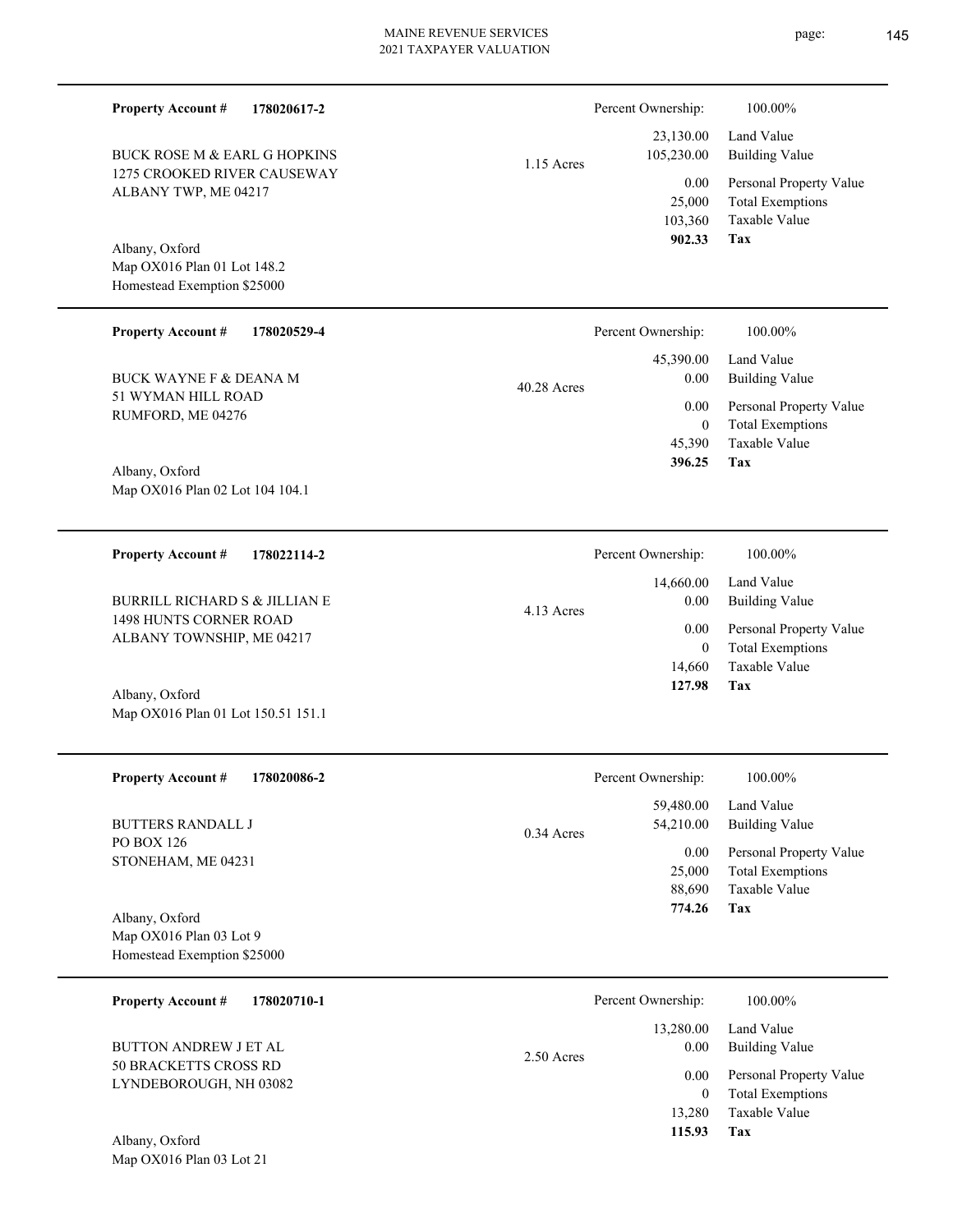Percent Ownership:  $100.00\%$ 

0.29 Acres

50 BRACKETTS CROSS RD LYNDEBOROUGH, NH 03082 BUTTON JAMES & DEBORAH P

**178020088-1**

Map OX016 Plan 03 Lot 19 Albany, Oxford

**Property Account #**

| <b>Property Account #</b><br>178022062-5        | Percent Ownership:                 | 100.00%                      |
|-------------------------------------------------|------------------------------------|------------------------------|
| CAIL RICHARD P & ELISABETH S                    | 176,720.00<br>0.00<br>$1.20$ Acres | Land Value<br>Building Value |
| <b>29 HARWOOD AVENUE</b><br>LITTLETON, MA 01460 | 0.00                               | Personal Property Value      |
|                                                 | $\mathbf{0}$                       | <b>Total Exemptions</b>      |
|                                                 | 176,720                            | Taxable Value                |
| Albany, Oxford                                  | 1,542.77                           | Tax                          |
| Map $OX016$ Plan 06 Lot 9.6                     |                                    |                              |

| 178020251-2<br><b>Property Account #</b>           | Percent Ownership:       | 100.00%                 |
|----------------------------------------------------|--------------------------|-------------------------|
|                                                    | 64,290.00                | Land Value              |
| CAIRNS CAROLYN J                                   | 29,230.00<br>60.75 Acres | Building Value          |
| <b>8 MT VIEW FARM DRIVE</b><br>WATERFORD, ME 04088 | 0.00                     | Personal Property Value |
|                                                    | 0                        | <b>Total Exemptions</b> |
|                                                    | 93.520                   | Taxable Value           |
| Albany, Oxford                                     | 816.43                   | Tax                     |
| Map OX016 Plan 02 Lot 171                          |                          |                         |

| <b>Property Account #</b><br>178020687-2      |                              | Percent Ownership:  | 100.00%                             |
|-----------------------------------------------|------------------------------|---------------------|-------------------------------------|
| CAMPBELL WAYNE M & TERESA A                   | Tree Growth<br>$40.00$ Acres | 26,096.00<br>260.00 | Land Value<br><b>Building Value</b> |
| 180 BURNT MILL ROAD<br><b>WELLS, ME 04090</b> |                              | 0.00                | Personal Property Value             |
|                                               |                              | $\overline{0}$      | <b>Total Exemptions</b>             |
|                                               |                              | 26,356              | Taxable Value                       |
| Albany, Oxford                                |                              | 230.09              | Tax                                 |
| Map OX016 Plan 02 Lot 137.10                  |                              |                     |                                     |

| 178020533-3<br><b>Property Account #</b>       | Percent Ownership:                    | 100.00%                                            |
|------------------------------------------------|---------------------------------------|----------------------------------------------------|
| <b>CARBONE MARK C</b>                          | 28,950.00<br>123,130.00<br>8.00 Acres | Land Value<br>Building Value                       |
| PO BOX 1379<br><b>INTERVALE, NH 03845-1379</b> | 0.00                                  | Personal Property Value<br><b>Total Exemptions</b> |
|                                                | 152,080                               | Taxable Value                                      |
| Albany, Oxford                                 | 1,327.66                              | Tax                                                |

Map OX016 Plan 02 Lot 113.1

**Tax**

 32,300 0

 32,300.00 0.00 0.00

 **281.98**

Taxable Value Total Exemptions Personal Property Value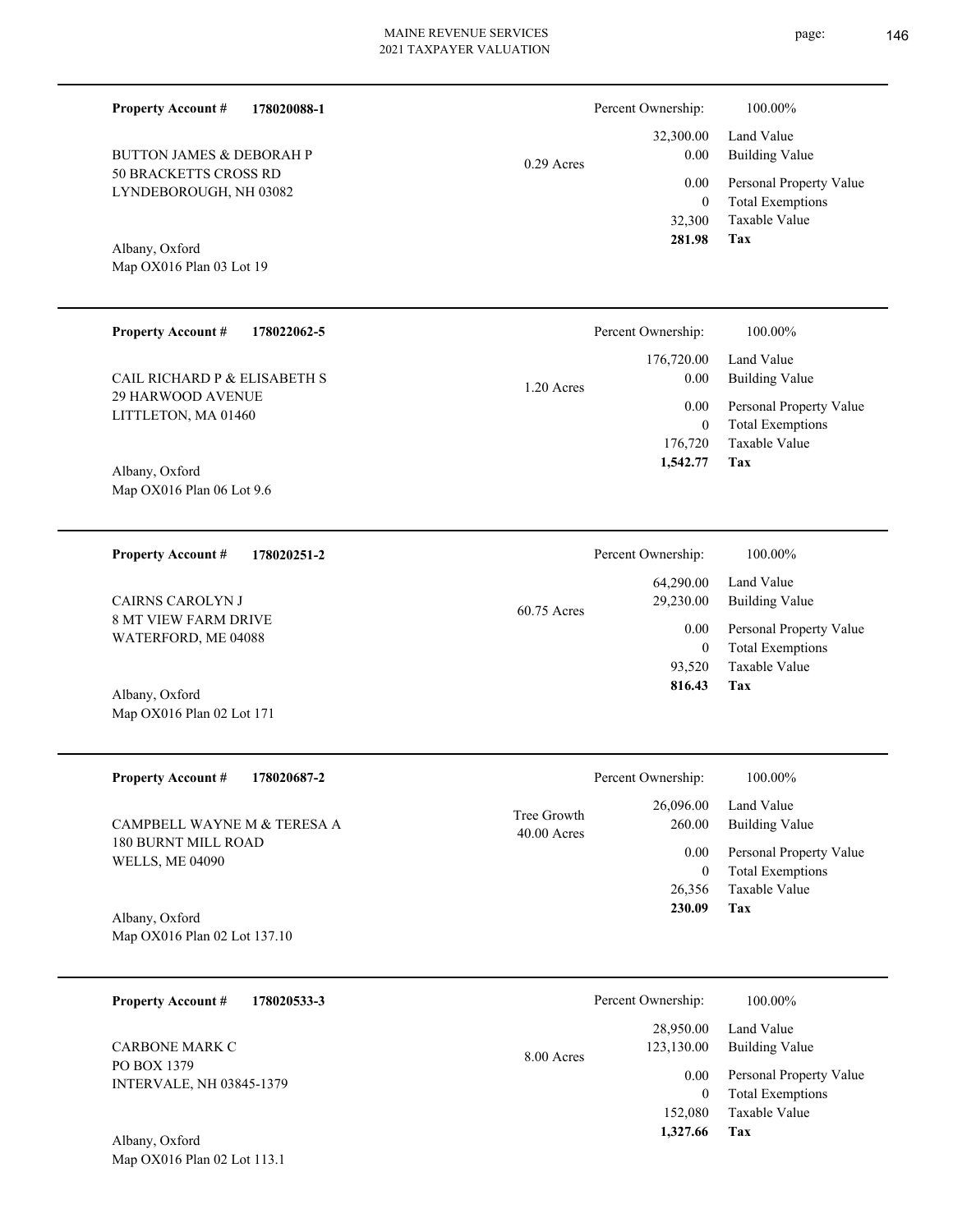86,360 25,000  **753.92** 25,890.00 85,470.00 6.75 Acres

Map OX016 Plan 03 Lot 4 5 Homestead Exemption \$25000 Albany, Oxford

32 GROVER ROAD ALBANY TWP, ME 04217

**Property Account #**

**178020111-3**

CARPENTER RICHARD E JR & DOREEN M

| <b>Property Account #</b><br>178020691-2 | Percent Ownership: | 100.00%                 |
|------------------------------------------|--------------------|-------------------------|
|                                          | 16,960.00          | Land Value              |
| CARPINO DYLAN CHRISTOPHER                | 0.00<br>6.84 Acres | Building Value          |
| 120 SUMMER ST                            | 0.00               | Personal Property Value |
| ROCKLAND, MA 02370                       |                    | <b>Total Exemptions</b> |
|                                          | 16.960             | Taxable Value           |
| $\Lambda$ 11. $\Lambda$ $\Gamma$ 1       | 148.06             | Tax                     |

Map OX016 Plan 02 Lot 137.5 Albany, Oxford

Map OX016 Plan 02 Lot 108 Homestead Exemption \$25000

**178020788-1 Tax** Taxable Value Total Exemptions Personal Property Value Building Value Land Value 137 HUTCHINSON POND ROAD ALBANY TWP, ME 04217 **Property Account #** Albany, Oxford CARR ALAN J SR & JULIE A 185,570 25,000  **1,620.03** 27,250.00 183,320.00 0.00 6.00 Acres Percent Ownership:  $100.00\%$ 

| <b>Property Account #</b><br>178020362-4      | Percent Ownership:                       | 100.00%                                            |
|-----------------------------------------------|------------------------------------------|----------------------------------------------------|
| CASSIDY THOMAS M & KAREN M                    | 34,010.00<br>250,120.00<br>$11.60$ Acres | Land Value<br><b>Building Value</b>                |
| 279 SAWIN HILL RD<br>ALBANY, ME 04217-6425    | 0.00<br>25,000                           | Personal Property Value<br><b>Total Exemptions</b> |
|                                               | 259,130<br>2,262.20                      | Taxable Value<br>Tax                               |
| Albany, Oxford<br>Map OX016 Plan 02 Lot 168.1 |                                          |                                                    |
| Homestead Exemption \$25000                   |                                          |                                                    |
|                                               |                                          |                                                    |

| 178020186-1<br><b>Property Account #</b>          |            | Percent Ownership:     | 100.00%                                            |
|---------------------------------------------------|------------|------------------------|----------------------------------------------------|
| CAUGHILL MARK L & DIANE G<br><b>15 RIVER ROAD</b> | 2.39 Acres | 22,180.00<br>40.420.00 | Land Value<br>Building Value                       |
| WINDHAM, ME 04062                                 |            | 0.00<br>0              | Personal Property Value<br><b>Total Exemptions</b> |
|                                                   |            | 62,600                 | Taxable Value                                      |
| Albany, Oxford                                    |            | 546.50                 | Tax                                                |

Map OX016 Plan 01 Lot 17.1

**Tax**

0.00

Percent Ownership: 100.00%

Taxable Value Total Exemptions Personal Property Value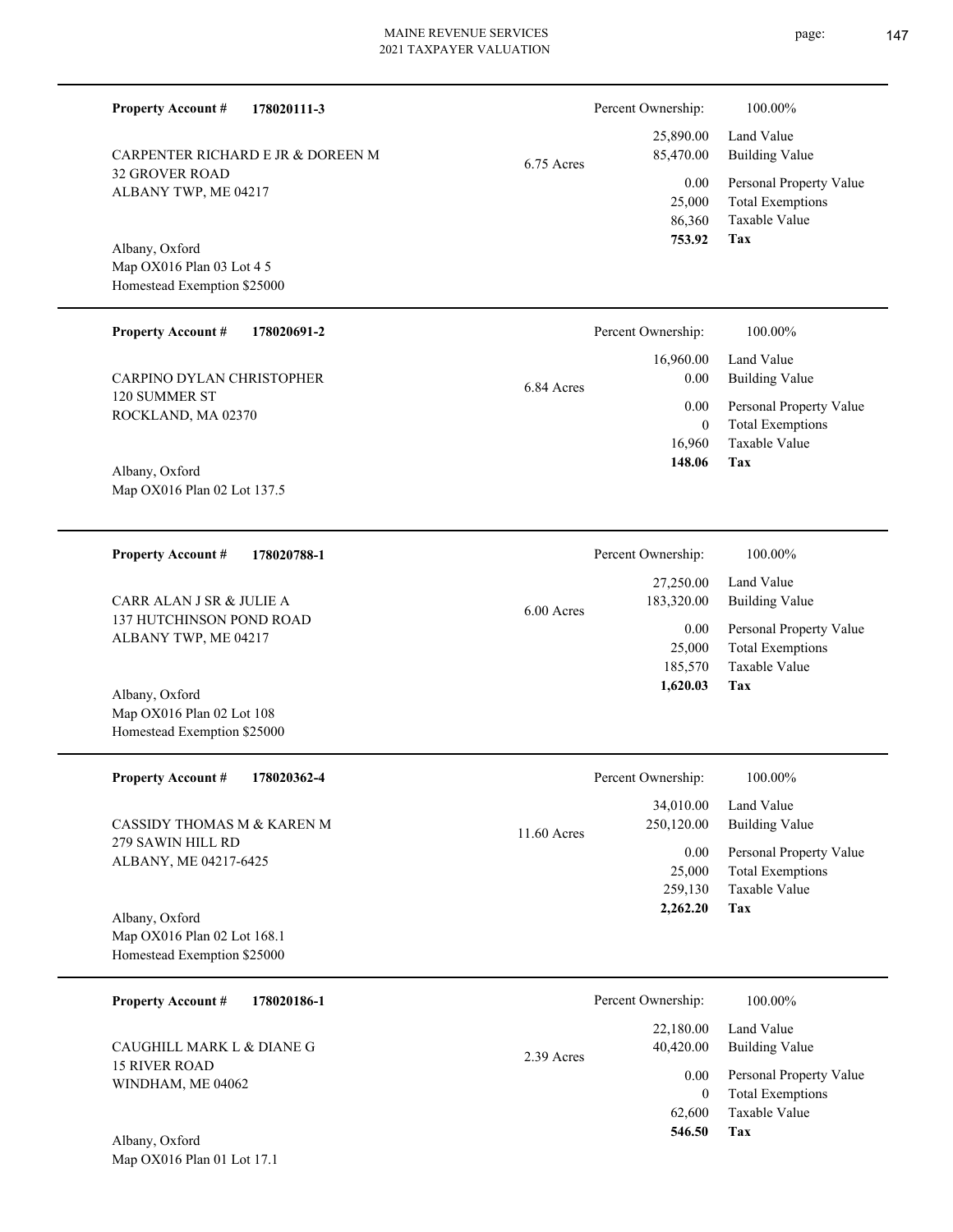| CAUGHILL MARK L & DIANE G<br><b>15 RIVER ROAD</b><br>WINDHAM, ME 04062<br>Albany, Oxford<br>Map OX016 Plan 01 Lot 15.6 15.7 | 59.40 Acres  | 61,640.00<br>0.00<br>0.00<br>$\boldsymbol{0}$<br>61,640<br>538.12 | Land Value<br><b>Building Value</b><br>Personal Property Value<br><b>Total Exemptions</b><br>Taxable Value<br>Tax |
|-----------------------------------------------------------------------------------------------------------------------------|--------------|-------------------------------------------------------------------|-------------------------------------------------------------------------------------------------------------------|
| <b>Property Account #</b><br>178020092-1                                                                                    |              | Percent Ownership:                                                | 100.00%                                                                                                           |
| CENTANNI ANGELO G & GRACE P ET AL<br>53 RAVINE AVE                                                                          | 19.00 Acres  | 27,300.00<br>0.00<br>0.00                                         | Land Value<br><b>Building Value</b>                                                                               |
| NUTLEY, NJ 07100                                                                                                            |              | $\boldsymbol{0}$<br>27,300<br>238.33                              | Personal Property Value<br><b>Total Exemptions</b><br>Taxable Value<br>Tax                                        |
| Albany, Oxford<br>Map OX016 Plan 01 Lot 136                                                                                 |              |                                                                   |                                                                                                                   |
| <b>Property Account #</b><br>178020093-1                                                                                    |              | Percent Ownership:                                                | 100.00%                                                                                                           |
| CENTRAL MAINE POWER CO                                                                                                      |              | 1,057,780.00<br>0.00                                              | Land Value<br><b>Building Value</b>                                                                               |
| %AVANGRID MANAGEMENT<br>COMPANY-LOCAL TA                                                                                    |              | 0.00                                                              | Personal Property Value                                                                                           |
| ONE CITY CENTER, 5TH FLOOR<br>DISTRIBUTION SYSTEM<br>PORTLAND, ME 04101                                                     |              | $\mathbf{0}$<br>1,057,780                                         | <b>Total Exemptions</b><br>Taxable Value                                                                          |
| Albany, Oxford<br>Map OX016                                                                                                 |              | 9,234.42                                                          | Tax                                                                                                               |
| <b>Property Account #</b><br>178020095-2                                                                                    |              | Percent Ownership:                                                | 100.00%                                                                                                           |
|                                                                                                                             |              | 68,400.00                                                         | Land Value                                                                                                        |
| CHADBOURNE TREE FARMS LLC<br>PO BOX 1750                                                                                    | $0.50$ Acres | $0.00\,$                                                          | <b>Building Value</b>                                                                                             |
| BETHEL, ME 04217-1750                                                                                                       |              | 0.00<br>$\boldsymbol{0}$                                          | Personal Property Value<br><b>Total Exemptions</b>                                                                |
|                                                                                                                             |              | 68,400                                                            | Taxable Value                                                                                                     |
| Albany, Oxford<br>Map OX016 Plan 07 Lot 32                                                                                  |              | 597.13                                                            | <b>Tax</b>                                                                                                        |
|                                                                                                                             |              |                                                                   |                                                                                                                   |

| 178020010-2<br><b>Property Account #</b>                |            | Percent Ownership:               | 100.00%                                                 |
|---------------------------------------------------------|------------|----------------------------------|---------------------------------------------------------|
| CHAMPAGNE JAMES R & LINDA V<br>212 HUTCHINSON POND ROAD | 5.27 Acres | 227,230.00<br>187,320.00<br>0.00 | Land Value<br>Building Value<br>Personal Property Value |
| ALBANY TOWNSHIP, ME 04217                               |            | 25,000<br>389.550<br>3,400.77    | <b>Total Exemptions</b><br>Taxable Value<br>Tax         |
| Albany, Oxford                                          |            |                                  |                                                         |

**178020677-1 Property Account #**

Percent Ownership:  $100.00\%$ 

Map OX016 Plan 11 Lot 2 Homestead Exemption \$25000 Alba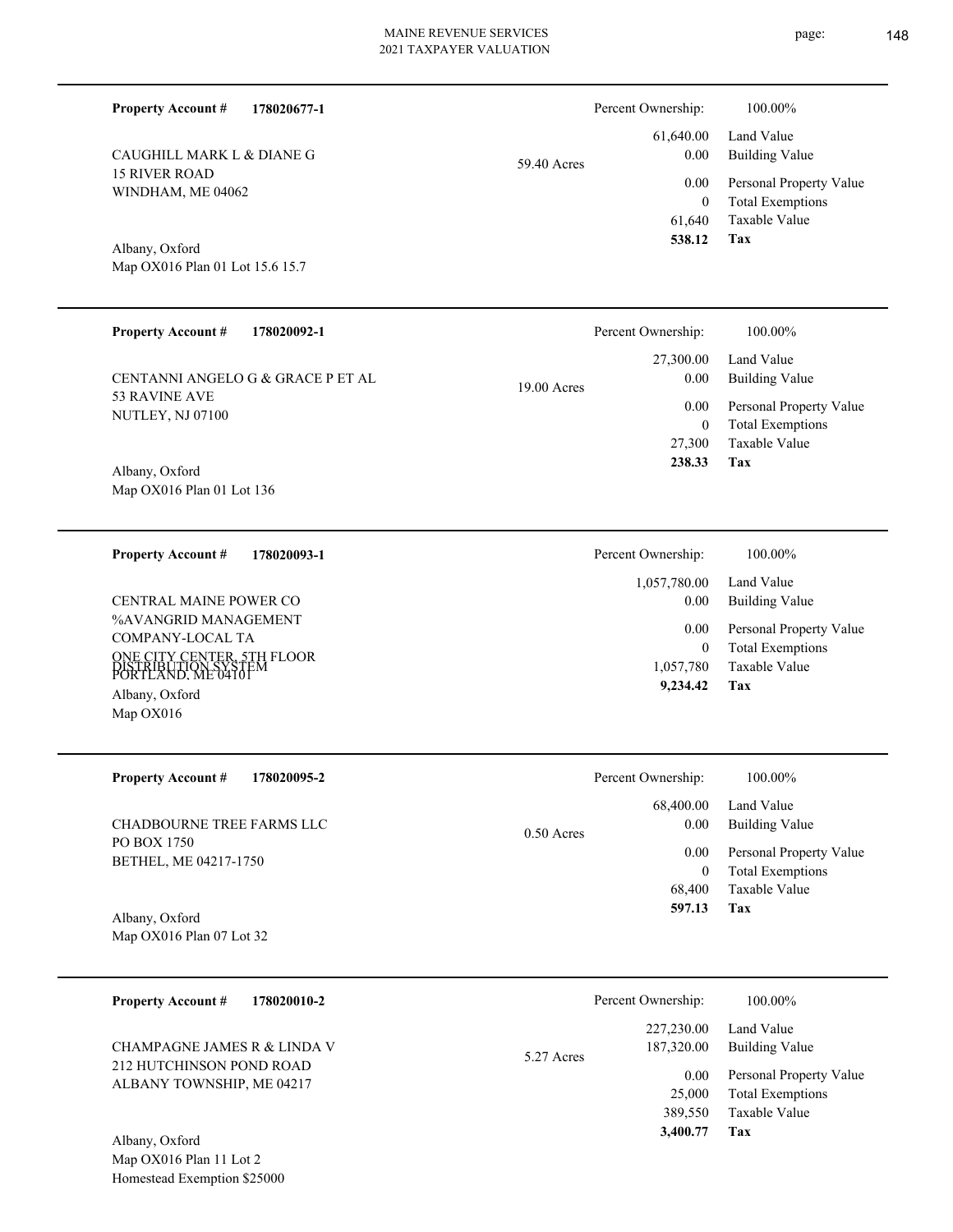| <b>Property Account #</b><br>178020131-2             |              | Percent Ownership:          | 100.00%                                            |
|------------------------------------------------------|--------------|-----------------------------|----------------------------------------------------|
| <b>CHAMPAGNE ROBERT L</b>                            | 1.86 Acres   | 150,670.00<br>275,350.00    | Land Value<br><b>Building Value</b>                |
| PO BOX 3793<br>PEABODY, MA 01961                     |              | 0.00                        | Personal Property Value                            |
|                                                      |              | $\overline{0}$<br>426,020   | <b>Total Exemptions</b><br>Taxable Value           |
| Albany, Oxford                                       |              | 3,719.15                    | Tax                                                |
| Map OX016 Plan 10 Lot 8.3                            |              |                             |                                                    |
|                                                      |              |                             |                                                    |
| <b>Property Account #</b><br>178020771-2             |              | Percent Ownership:          | 100.00%                                            |
| CHAPLIN RICHARD A & LINDA M TTEES                    | 1.46 Acres   | 29,590.00<br>171,690.00     | Land Value<br><b>Building Value</b>                |
| <b>45 HANSONVILLE ROAD</b><br><b>GONIC, NH 03839</b> |              | 0.00                        | Personal Property Value                            |
|                                                      |              | $\boldsymbol{0}$<br>201,280 | <b>Total Exemptions</b><br>Taxable Value           |
| Albany, Oxford                                       |              | 1,757.17                    | Tax                                                |
| Map OX016 Plan 01 Lot 12.2                           |              |                             |                                                    |
|                                                      |              |                             |                                                    |
| <b>Property Account #</b><br>178022016-2             |              | Percent Ownership:          | 100.00%                                            |
|                                                      |              | 11,400.00                   | Land Value                                         |
| <b>CHAPMAN DALE D</b><br>PO BOX 164                  | $0.92$ Acres | 0.00<br>0.00                | <b>Building Value</b><br>Personal Property Value   |
| NORTH WATERFORD, ME 04267-0164                       |              | $\overline{0}$              | <b>Total Exemptions</b>                            |
|                                                      |              | 11,400<br>99.52             | Taxable Value<br>Tax                               |
| Albany, Oxford<br>Map OX016 Plan 02 Lot 158.21       |              |                             |                                                    |
|                                                      |              |                             |                                                    |
| 178020117-4<br><b>Property Account #</b>             |              | Percent Ownership:          | $100.00\%$                                         |
|                                                      |              | 28,150.00                   | Land Value                                         |
| <b>CHAPMAN ROBERT A SR</b><br>PO BOX 64              | 20.00 Acres  | 0.00                        | <b>Building Value</b>                              |
| MILAN, NH 03588                                      |              | 0.00<br>$\boldsymbol{0}$    | Personal Property Value<br><b>Total Exemptions</b> |
|                                                      |              | 28,150                      | Taxable Value                                      |
| Albany, Oxford                                       |              | 245.75                      | Tax                                                |
| Map OX016 Plan 01 Lot 79.1                           |              |                             |                                                    |
| <b>Property Account #</b><br>178020295-4             |              | Percent Ownership:          | 100.00%                                            |
|                                                      |              | 14,360.00                   | Land Value                                         |
| CHAPMAN ROBERT A SR<br>PO BOX 64                     | 8.00 Acres   | 0.00                        | <b>Building Value</b>                              |
| <b>MILAN, NH 03588</b>                               |              | 0.00                        | Personal Property Value                            |

**Tax 125.36**

 14,360 0

Taxable Value Total Exemptions

Map OX016 Plan 01 Lot 80 Albany, Oxford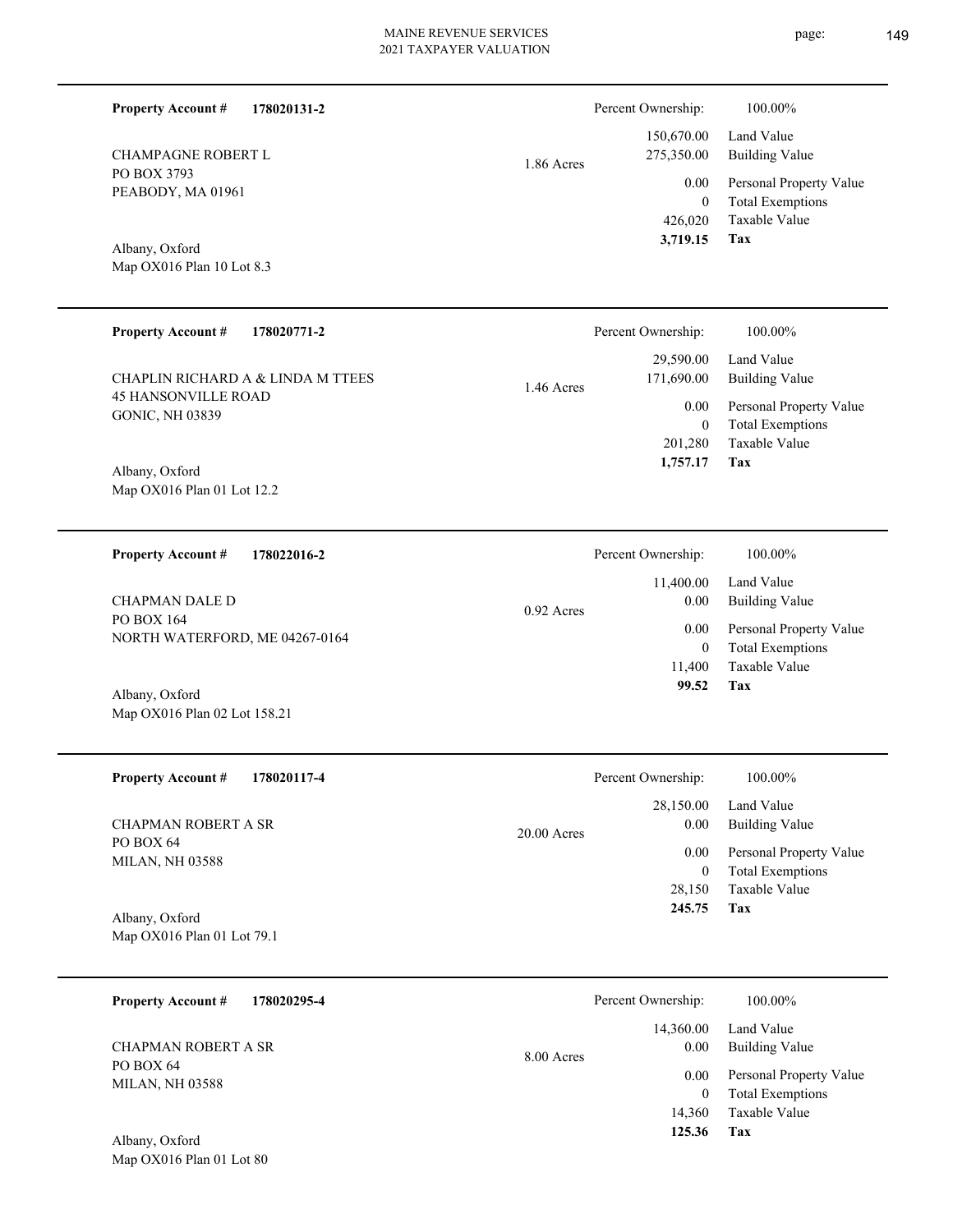| <b>Property Account #</b><br>178020743-2                                                                             |              | Percent Ownership:                                         | 100.00%                                                                                                           |
|----------------------------------------------------------------------------------------------------------------------|--------------|------------------------------------------------------------|-------------------------------------------------------------------------------------------------------------------|
| CHERKIS EDITH R<br><b>44 STEARNS ROAD</b><br>ALBANY TOWNSHIP, ME 04217-6440                                          | 5.50 Acres   | 26,830.00<br>9,130.00<br>0.00<br>25,000<br>10,960<br>95.68 | Land Value<br><b>Building Value</b><br>Personal Property Value<br><b>Total Exemptions</b><br>Taxable Value<br>Tax |
| Albany, Oxford<br>Map OX016 Plan 02 Lot 97.4 97.5<br>Homestead Exemption \$25000                                     |              |                                                            |                                                                                                                   |
| <b>Property Account #</b><br>178020101-3                                                                             |              | Percent Ownership:                                         | 100.00%                                                                                                           |
| CHOATE ELIZABETH C                                                                                                   | 212.00 Acres | 191,350.00<br>165,090.00                                   | Land Value<br><b>Building Value</b>                                                                               |
| PO BOX 36<br>NORTH WATERFORD, ME 04267<br>Albany, Oxford<br>Map OX016 Plan 02 Lot 172<br>Homestead Exemption \$25000 |              | 0.00<br>25,000<br>331,440<br>2,893.47                      | Personal Property Value<br><b>Total Exemptions</b><br>Taxable Value<br>Tax                                        |
| <b>Property Account #</b><br>178020819P-2                                                                            |              | Percent Ownership:                                         | 100.00%                                                                                                           |
| CHOATE ELIZABETH C                                                                                                   |              | 0.00<br>0.00                                               | Land Value<br><b>Building Value</b>                                                                               |
| PO BOX 36<br>NORTH WATERFORD, ME 04267<br>Albany, Oxford                                                             |              | 30,900.00<br>$\boldsymbol{0}$<br>30,900<br>269.76          | Personal Property Value<br><b>Total Exemptions</b><br>Taxable Value<br>Tax                                        |
| Map OX016 Plan 02 Lot 172                                                                                            |              |                                                            |                                                                                                                   |
| <b>Property Account #</b><br>178020464-3                                                                             |              | Percent Ownership:                                         | 100.00%                                                                                                           |
| CHRISTIANSEN JOHN T & JENNIFER                                                                                       | 1.00 Acres   | 21,000.00<br>37,150.00                                     | Land Value<br><b>Building Value</b>                                                                               |
| 325 HARRISON RD<br>NAPLES, ME 04055                                                                                  |              | 0.00<br>$\boldsymbol{0}$<br>58,150<br>507.65               | Personal Property Value<br><b>Total Exemptions</b><br>Taxable Value<br>Tax                                        |
| Albany, Oxford<br>Map OX016 Plan 04 Lot 3                                                                            |              |                                                            |                                                                                                                   |
| <b>Property Account #</b><br>178020106-1                                                                             |              | Percent Ownership:                                         | 100.00%                                                                                                           |
| <b>CLARK THOMAS M ET AL</b>                                                                                          | 0.69 Acres   | 9,420.00<br>0.00                                           | Land Value<br><b>Building Value</b>                                                                               |
| 1333 GRANITE CREEK RD<br>SANTA CRUZ, CA 95065<br>Albany, Oxford<br>Map OX016 Plan 03 Lot 20                          |              | 0.00<br>$\boldsymbol{0}$<br>9,420<br>82.24                 | Personal Property Value<br><b>Total Exemptions</b><br>Taxable Value<br>Tax                                        |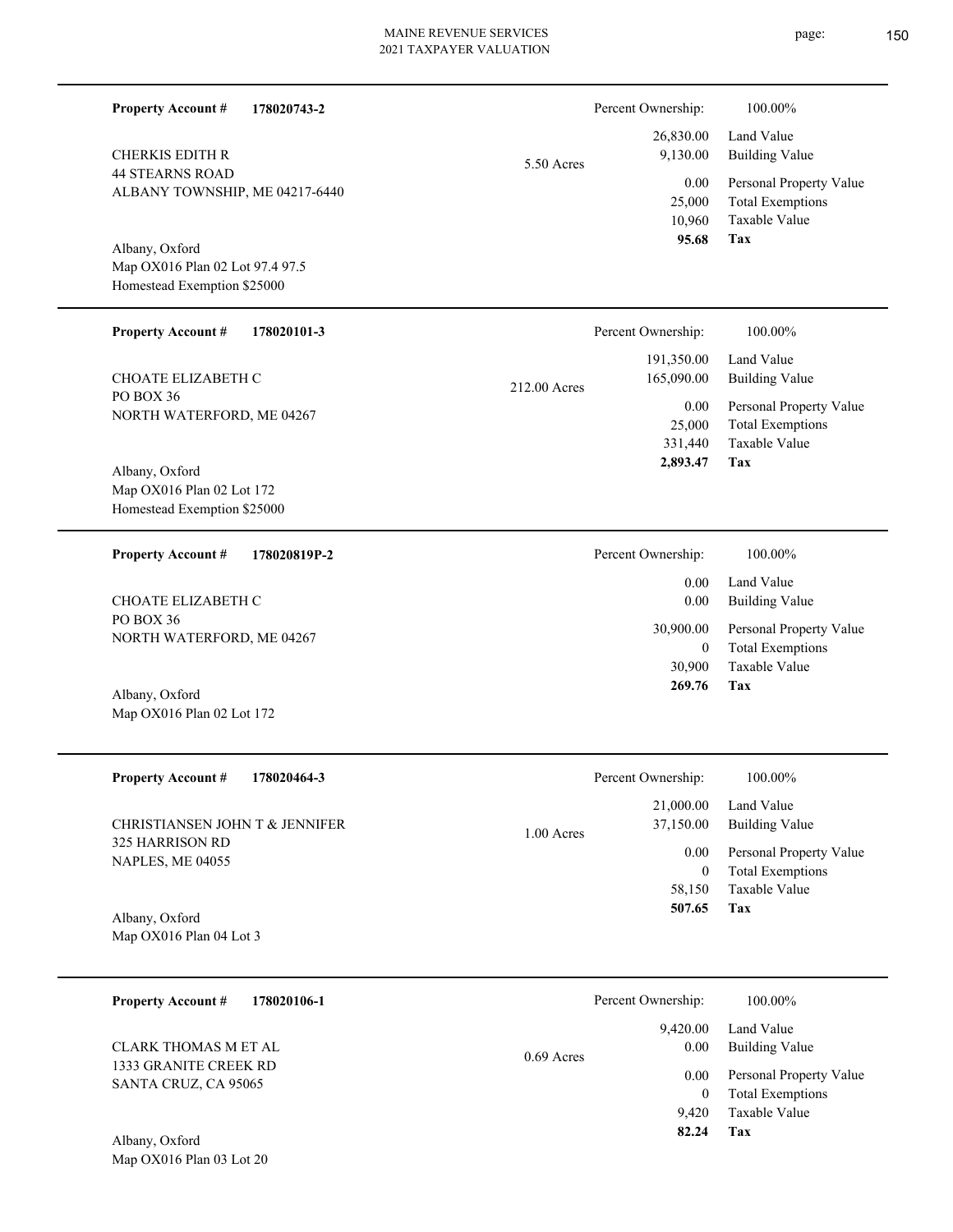| <b>Property Account #</b><br>178020162-2           |                            | Percent Ownership:                       | 100.00%                                                                           |
|----------------------------------------------------|----------------------------|------------------------------------------|-----------------------------------------------------------------------------------|
| <b>CLEAVES MICHAEL P</b>                           | $0.53$ Acres               | 14,380.00<br>41,150.00                   | Land Value<br><b>Building Value</b>                                               |
| <b>42 CENTRE AVENUE</b><br>ROCKLAND, MA 02370      |                            | 0.00<br>$\mathbf{0}$<br>55,530<br>484.78 | Personal Property Value<br><b>Total Exemptions</b><br>Taxable Value               |
| Albany, Oxford<br>Map OX016 Plan 02 Lot 107.12 189 |                            |                                          | Tax                                                                               |
| <b>Property Account #</b><br>178020037-6           |                            | Percent Ownership:                       | 100.00%                                                                           |
| <b>CLOUD NICOLE E</b>                              | $0.17$ Acres               | 15,680.00<br>81,720.00                   | Land Value<br><b>Building Value</b>                                               |
| 22 ASH LN<br>MILFORD, ME 04461                     |                            | 0.00<br>$\mathbf{0}$<br>97,400<br>850.30 | Personal Property Value<br><b>Total Exemptions</b><br>Taxable Value<br><b>Tax</b> |
| Albany, Oxford<br>Map OX016 Plan 01 Lot 76         |                            |                                          |                                                                                   |
| 178020552-6<br><b>Property Account #</b>           |                            | Percent Ownership:                       | 25.00%                                                                            |
| <b>COFFIN DALE</b>                                 | 2.70 Acres                 | 3,362.50<br>0.00                         | Land Value<br><b>Building Value</b>                                               |
| <b>266 BETHEL ROAD</b><br>WEST PARIS, ME 04289     |                            | 0.00<br>$\mathbf{0}$<br>3,363<br>29.35   | Personal Property Value<br><b>Total Exemptions</b><br>Taxable Value<br>Tax        |
| Albany, Oxford<br>Map OX016 Plan 07 Lot 4.1        |                            |                                          |                                                                                   |
| <b>Property Account #</b><br>178020145-3           |                            | Percent Ownership:                       | 100.00%                                                                           |
| <b>COFFIN DALE E</b>                               | 0.28 Acres                 | 100,000.00<br>47,830.00                  | Land Value<br><b>Building Value</b>                                               |
| 266 BETHEL ROAD<br>WEST PARIS, ME 04289            |                            | 0.00<br>$\bf{0}$<br>147,830<br>1,290.56  | Personal Property Value<br><b>Total Exemptions</b><br>Taxable Value<br>Tax        |
| Albany, Oxford<br>Map OX016 Plan 07 Lot 8          |                            |                                          |                                                                                   |
| <b>Property Account #</b><br>178022051-2           |                            | Percent Ownership:                       | 100.00%                                                                           |
| COFFREN TIMOTHY C & MELINDA BURTON                 | Tree Growth<br>14.68 Acres | 17,880.40<br>82,210.00                   | Land Value<br><b>Building Value</b>                                               |
| PO BOX 122<br>N WATERFORD, ME 04267-0122           |                            | 0.00<br>25,000<br>75,090<br>655.54       | Personal Property Value<br><b>Total Exemptions</b><br>Taxable Value<br><b>Tax</b> |
| Albany, Oxford                                     |                            |                                          |                                                                                   |

Map OX016 Plan 02 Lot 225.9 Homestead Exemption \$25000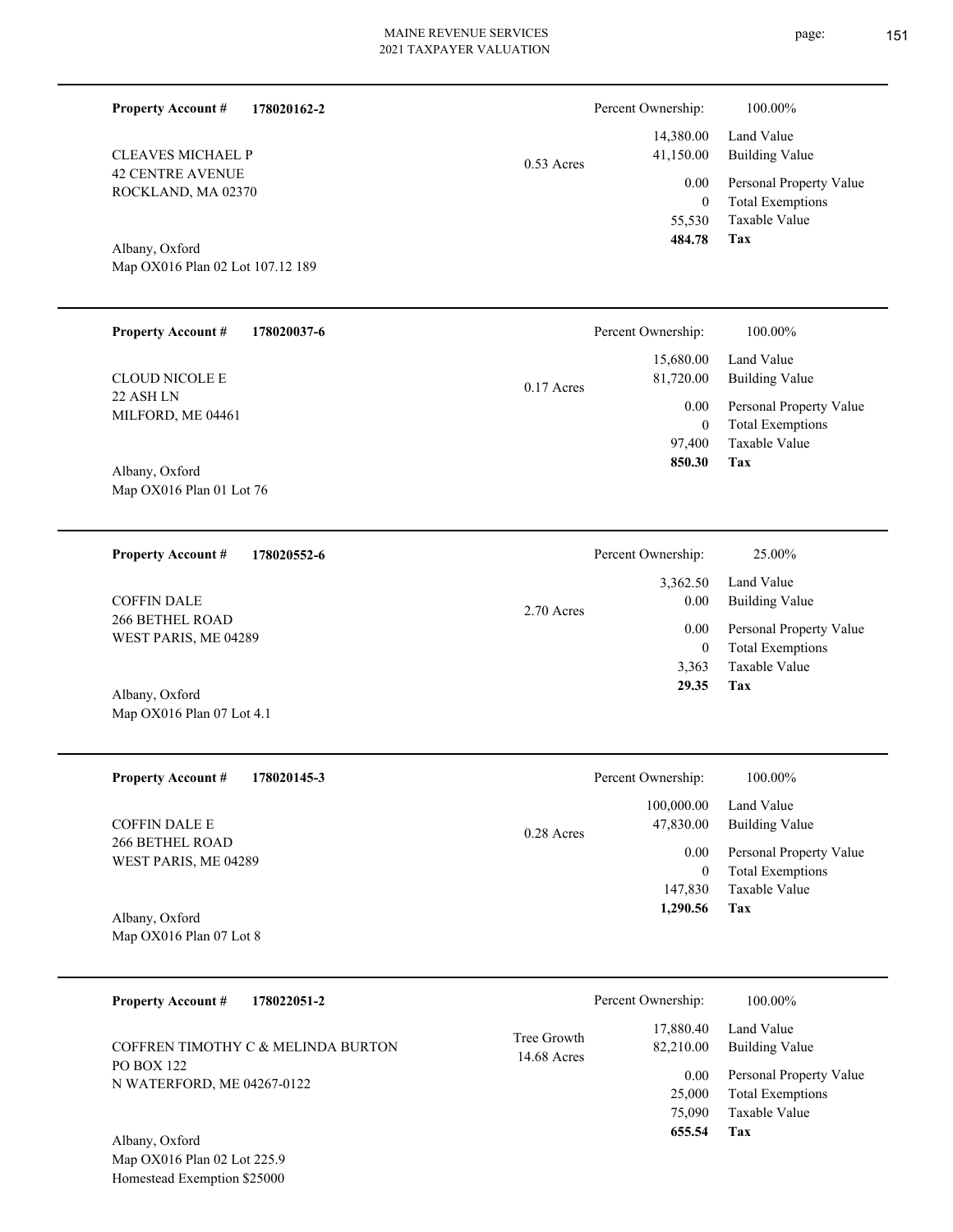| <b>Property Account #</b><br>178022145-1      |                            | Percent Ownership:             | 100.00%                                                             |
|-----------------------------------------------|----------------------------|--------------------------------|---------------------------------------------------------------------|
| <b>COLBY CARL</b><br>59 IRISH NEIGHBORHOOD    | 5.23 Acres                 | 15,600.00<br>750.00            | Land Value<br><b>Building Value</b>                                 |
| BETHEL, ME 04217                              |                            | 0.00<br>$\mathbf{0}$<br>16,350 | Personal Property Value<br><b>Total Exemptions</b><br>Taxable Value |
| Albany, Oxford<br>Map OX016 Plan 01 Lot 104.1 |                            | 142.74                         | <b>Tax</b>                                                          |
| <b>Property Account #</b><br>178020498-2      |                            | Percent Ownership:             | 100.00%                                                             |
| <b>COLE LAND MANAGERS INC</b>                 | Tree Growth<br>84.00 Acres | 23,520.00<br>0.00              | Land Value<br><b>Building Value</b>                                 |
| 105 WALNUT AVENUE<br>NORTH HAMPTON, NH 03862  |                            | 0.00<br>$\mathbf{0}$           | Personal Property Value<br><b>Total Exemptions</b>                  |
| Albany, Oxford<br>Map OX016 Plan 01 Lot 139   |                            | 23,520<br>205.33               | Taxable Value<br>Tax                                                |
| 178020764-3<br><b>Property Account #</b>      |                            | Percent Ownership:             | 100.00%                                                             |
| COLETTA MICHAEL A & JUDITH D                  | 6.00 Acres                 | 27,250.00<br>43,260.00         | Land Value<br><b>Building Value</b>                                 |
| 55 DARWIN STREET<br>WOONSOCKET, RI 02895-6313 |                            | 0.00<br>$\mathbf{0}$           | Personal Property Value<br><b>Total Exemptions</b>                  |
| Albany, Oxford                                |                            | 70,510<br>615.55               | Taxable Value<br>Tax                                                |
| Map OX016 Plan 02 Lot 109.2                   |                            |                                |                                                                     |
| <b>Property Account #</b><br>178020799-4      |                            | Percent Ownership:             | 100.00%                                                             |
| <b>COLLEY MICHAEL R</b>                       | 7.10 Acres                 | 17,190.00<br>0.00              | Land Value<br><b>Building Value</b>                                 |
| 25 ARUIO DRIVE<br>MOOSUP, CT 06354            |                            | 0.00<br>$\boldsymbol{0}$       | Personal Property Value<br><b>Total Exemptions</b>                  |
| Albany, Oxford                                |                            | 17,190<br>150.07               | Taxable Value<br>Tax                                                |
| Map OX016 Plan 01 Lot 137.1                   |                            |                                |                                                                     |
| <b>Property Account #</b><br>178020151-2      |                            | Percent Ownership:             | 100.00%                                                             |
| <b>COLLINS DANIEL H &amp; SUSAN L</b>         | $0.25$ Acres               | 17,000.00<br>61,040.00         | Land Value<br><b>Building Value</b>                                 |
| 25 TOWNE WAY<br>MARSHFIELD, MA 02050          |                            | 0.00<br>$\overline{0}$         | Personal Property Value<br><b>Total Exemptions</b>                  |
| Albany, Oxford                                |                            | 78,040<br>681.29               | Taxable Value<br>Tax                                                |
| Map OX016 Plan 07 Lot 36                      |                            |                                |                                                                     |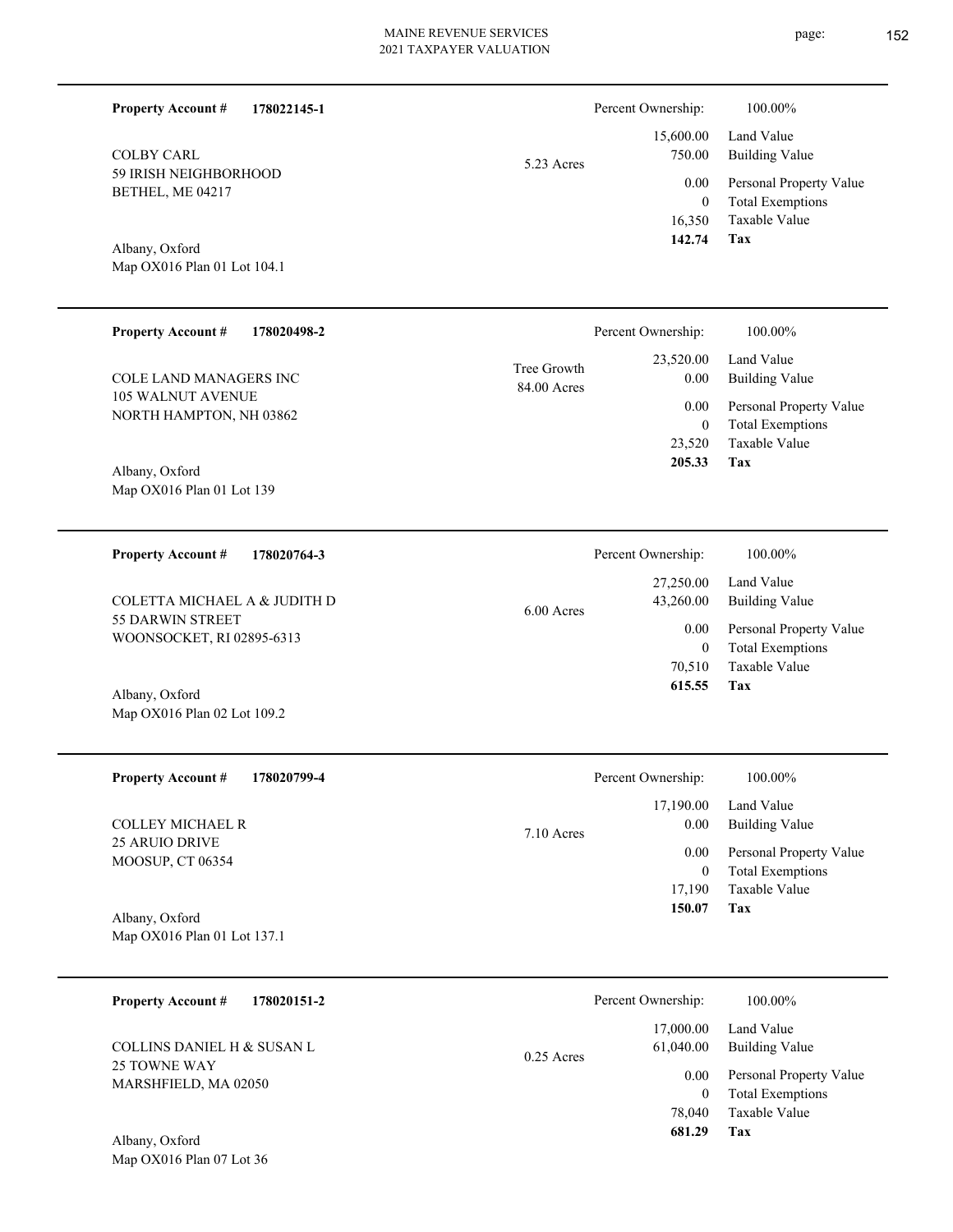1.40 Acres

**178020370-4**

1061 SONGO POND ROAD ALBANY TOWNSHIP, ME 04217-6201 CONERY ROBERT JR

Map OX016 Plan 01 Lot 109 Albany, Oxford

**Property Account #**

| <b>Property Account #</b><br>178020040-4                                                                                       | Percent Ownership:                                               | $100.00\%$                                                                                                 |
|--------------------------------------------------------------------------------------------------------------------------------|------------------------------------------------------------------|------------------------------------------------------------------------------------------------------------|
| <b>CONNELL ELIZABETH B TRUSTEE</b><br>ELIZABETH CONNELL LIVING TRUST<br><b>47 KNIGHT ROAD EXT</b><br>FRAMINGHAM, MA 01701-3739 | 236,470.00<br>135,280.00<br>$3.00$ Acres<br>0.00<br>0<br>371,750 | Land Value<br><b>Building Value</b><br>Personal Property Value<br><b>Total Exemptions</b><br>Taxable Value |
| Albany, Oxford<br>Map $OX016$ Plan 07 Lot 2                                                                                    | 3,245.38                                                         | Tax                                                                                                        |

**178020183-3 Tax** Taxable Value Total Exemptions Personal Property Value Building Value Land Value PO BOX 423 NEWBURY PORT, MA 01950 **Property Account #** Albany, Oxford CONNOR JODY 263,740 0  **2,302.45** 244,210.00 19,530.00 0.00 25.00 Acres Percent Ownership:  $100.00\%$ 

| <b>Property Account #</b><br>178020753-2 | Percent Ownership:                | 100.00%                                            |
|------------------------------------------|-----------------------------------|----------------------------------------------------|
| CONNOR JODY                              | 53,040.00<br>0.00<br>$0.20$ Acres | Land Value<br><b>Building Value</b>                |
| PO BOX 423<br>NEWBURY PORT, MA 01950     | 0.00<br>0                         | Personal Property Value<br><b>Total Exemptions</b> |
| Albany, Oxford                           | 53,040<br>463.04                  | Taxable Value<br>Tax                               |

Map OX016 Plan 02 Lot 198

Map OX016 Plan 02 Lot 86 87 88.1

| 178020052-2<br><b>Property Account #</b>  | Percent Ownership:                      | 100.00%                                                             |
|-------------------------------------------|-----------------------------------------|---------------------------------------------------------------------|
| CORREIA DANIEL A                          | 14,400.00<br>127,880.00<br>$0.22$ Acres | Land Value<br>Building Value                                        |
| 1 LAUREL GLADES<br>DOUGLAS, MA 01516-2831 | 0.00<br>142,280                         | Personal Property Value<br><b>Total Exemptions</b><br>Taxable Value |
| Albany, Oxford                            | 1,242.10                                | Tax                                                                 |

**Tax**

 14,210 0

 12,340.00 1,870.00 0.00

Percent Ownership:  $100.00\%$ 

 **124.05**

Taxable Value Total Exemptions Personal Property Value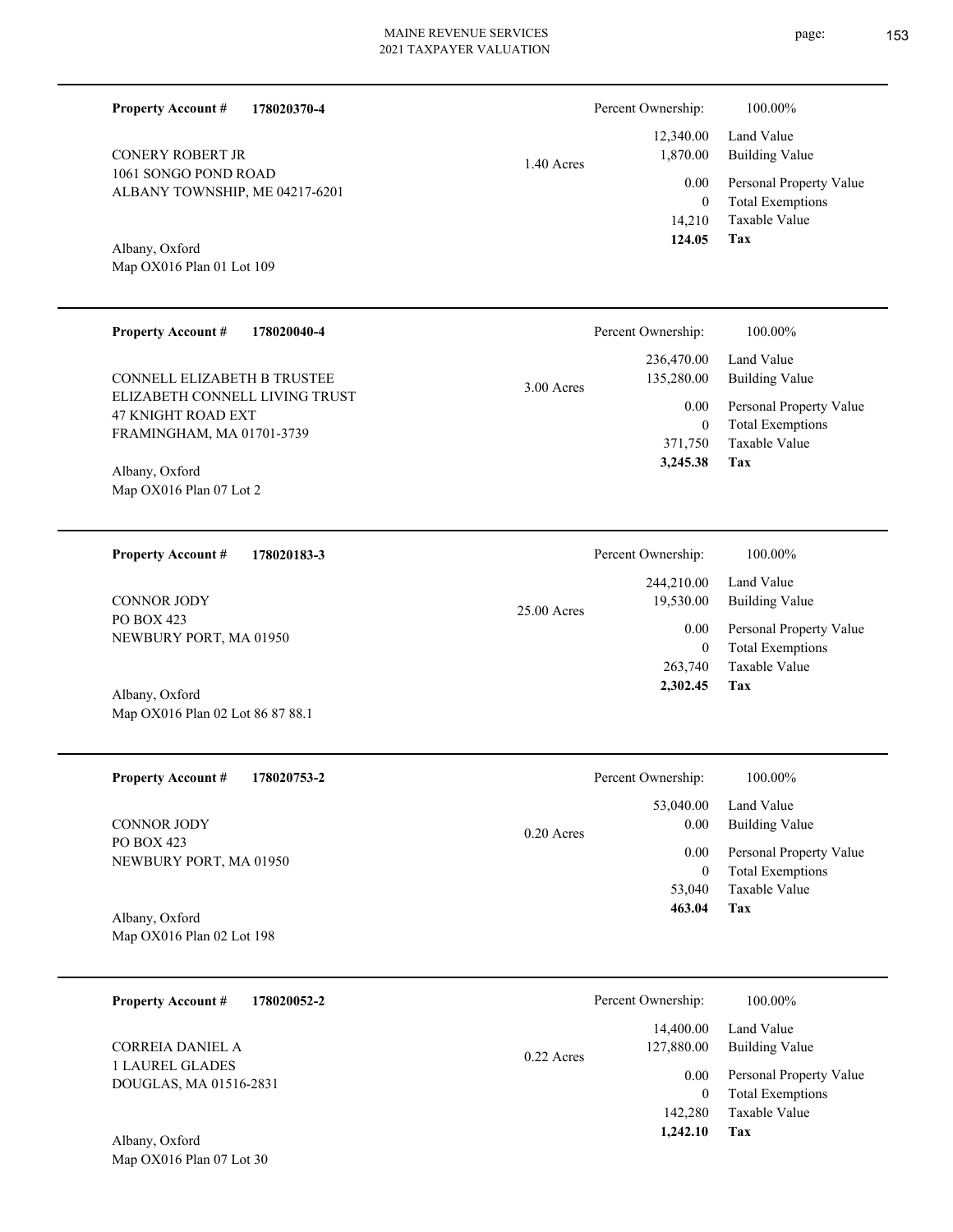| <b>Property Account #</b>                                                    | 178020808-5 |               | Percent Ownership:                         | 100.00%                                                                    |
|------------------------------------------------------------------------------|-------------|---------------|--------------------------------------------|----------------------------------------------------------------------------|
| <b>CORRIVEAU FERNAND F</b>                                                   |             | $14.50$ Acres | 23,480.00<br>6,270.00                      | Land Value<br><b>Building Value</b>                                        |
| <b>1556 HUNTS CORNER ROAD</b><br>ALBANY TOWNSHIP, ME 04217                   |             |               | 0.00<br>$\overline{0}$<br>29,750           | Personal Property Value<br><b>Total Exemptions</b><br>Taxable Value        |
| Albany, Oxford<br>Map OX016 Plan 02 Lot 102.1                                |             |               | 259.72                                     | Tax                                                                        |
| <b>Property Account #</b>                                                    | 178020711-1 |               | Percent Ownership:                         | 100.00%                                                                    |
| CORRIVEAU FERNAND F & HOLLE A                                                |             | 14.41 Acres   | 34,400.00<br>25,990.00                     | Land Value<br><b>Building Value</b>                                        |
| 1556 HUNTS CORNER RD<br>ALBANY TWP, ME 04217                                 |             |               | 0.00<br>25,000<br>35,390<br>308.95         | Personal Property Value<br><b>Total Exemptions</b><br>Taxable Value<br>Tax |
| Albany, Oxford<br>Map OX016 Plan 01 Lot 134.1<br>Homestead Exemption \$25000 |             |               |                                            |                                                                            |
| <b>Property Account #</b>                                                    | 178020120-1 |               | Percent Ownership:                         | 100.00%                                                                    |
| <b>CRAWFORD BERNARD</b>                                                      |             | 3.00 Acres    | 13,700.00<br>47,270.00                     | Land Value<br><b>Building Value</b>                                        |
| <b>1 BLACKSTRAP RD</b><br>FALMOUTH, ME 04105                                 |             |               | 0.00<br>$\theta$<br>60,970                 | Personal Property Value<br><b>Total Exemptions</b><br>Taxable Value        |
| Albany, Oxford<br>Map OX016 Plan 01 Lot 162                                  |             |               | 532.27                                     | Tax                                                                        |
| Property Account #                                                           | 178020662-1 |               | Percent Ownership:                         | $100.00\%$                                                                 |
| CROCKETT GEORGE L                                                            |             | 168.30 Acres  | 156,210.00<br>48,340.00                    | Land Value<br><b>Building Value</b>                                        |
| <b>44 RODRICK RD</b><br>NEWRY, ME 04261                                      |             |               | $0.00\,$<br>$\boldsymbol{0}$               | Personal Property Value<br><b>Total Exemptions</b>                         |
| Albany, Oxford<br>Map OX016 Plan 01 Lot 74 75.1 75.3                         |             |               | 204,550<br>1,785.72                        | Taxable Value<br>Tax                                                       |
| <b>Property Account #</b>                                                    | 178022103-1 |               | Percent Ownership:                         | 100.00%                                                                    |
| CROCKETT GEORGE L                                                            |             |               | 23,900.00<br>0.00                          | Land Value<br><b>Building Value</b>                                        |
| 44 RODRICK RD<br>NEWRY, ME 04261                                             |             | 15.00 Acres   | 0.00<br>$\overline{0}$<br>23,900<br>208.65 | Personal Property Value<br><b>Total Exemptions</b><br>Taxable Value<br>Tax |
| Albany, Oxford<br>Map OX016 Plan 01 Lot 70.1 77.1 78                         |             |               |                                            |                                                                            |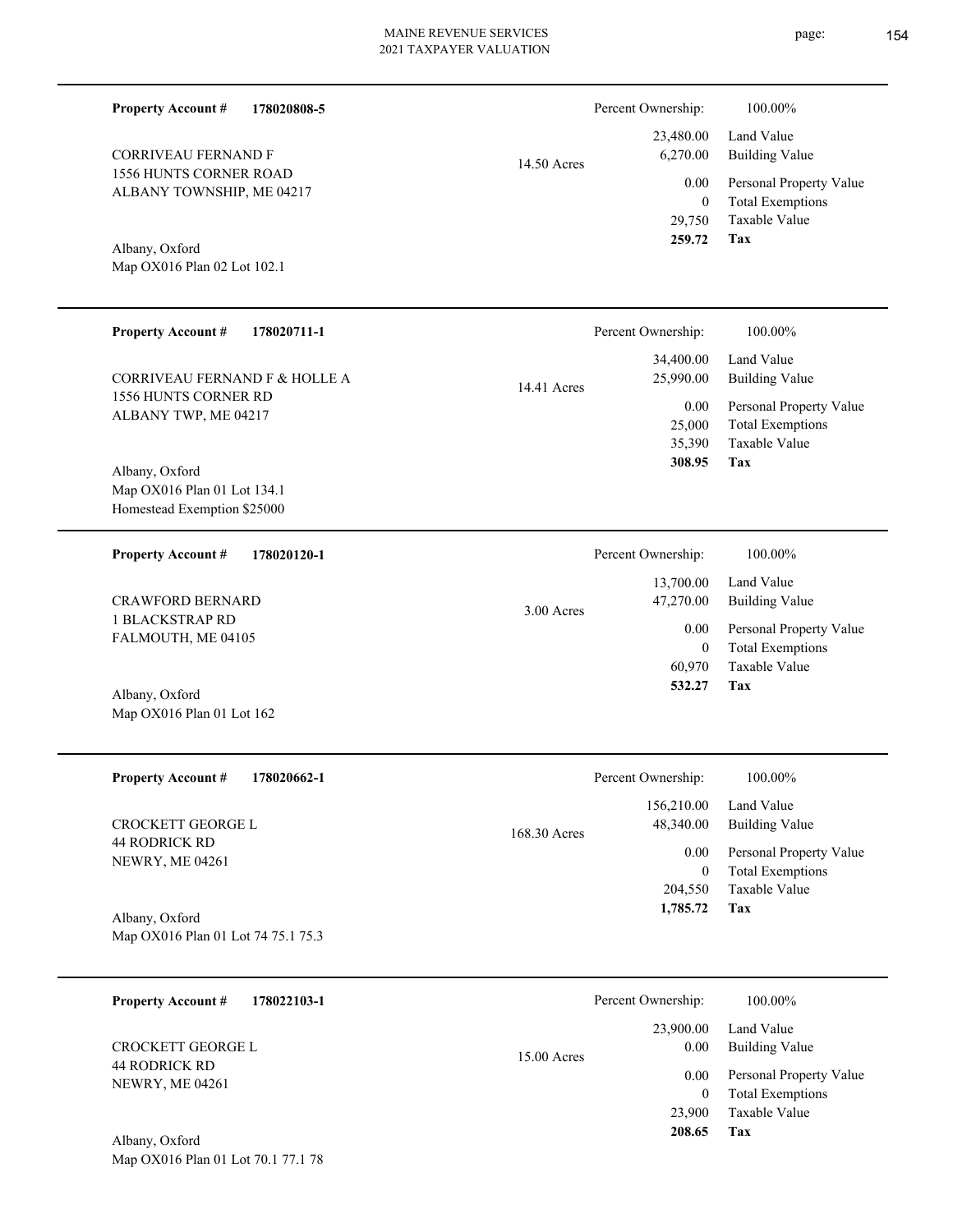2.80 Acres

**178020605-3**

PO BOX 701 BETHEL, ME 04217 CROCKETT JARROD S & GORDON D

## Map OX016 Plan 01 Lot 61.4 Albany, Oxford

**Property Account #**

| <b>Property Account #</b><br>178020508-2                                                                                          | Percent Ownership:                        | 100.00%                                                                           |
|-----------------------------------------------------------------------------------------------------------------------------------|-------------------------------------------|-----------------------------------------------------------------------------------|
| <b>CROKE DANIEL R</b>                                                                                                             | 26,400.00<br>119,920.00<br>5.00 Acres     | Land Value<br><b>Building Value</b>                                               |
| <b>100 DUNDEE ROAD</b><br>ALBANY TOWNSHIP, ME 04217<br>Albany, Oxford<br>Map OX016 Plan 02 Lot 169<br>Homestead Exemption \$25000 | $0.00\,$<br>25,000<br>121,320<br>1,059.12 | Personal Property Value<br><b>Total Exemptions</b><br>Taxable Value<br><b>Tax</b> |
| <b>Property Account #</b><br>178020122-1                                                                                          | Percent Ownership:                        | 100.00%                                                                           |
| <b>CROSS FAMILY PARTNERSHIP</b>                                                                                                   | 41,750.00<br>0.00<br>36.00 Acres          | Land Value<br><b>Building Value</b>                                               |
| 309 VERNON ST<br>BETHEL, ME 04217-4208                                                                                            | 0.00<br>$\overline{0}$                    | Personal Property Value<br><b>Total Exemptions</b>                                |
|                                                                                                                                   | 41,750<br>364.48                          | Taxable Value<br>Tax                                                              |
| Albany, Oxford<br>Map OX016 Plan 01 Lot 132                                                                                       |                                           |                                                                                   |
| <b>Property Account #</b><br>178020123-1                                                                                          | Percent Ownership:                        | 100.00%                                                                           |
|                                                                                                                                   | 79,250.00                                 | Land Value                                                                        |

309 VERNON ST BETHEL, ME 04217-4208 CROSS FAMILY PARTNERSHIP

Map OX016 Plan 01 Lot 39 40 Albany, Oxford

| 178020124-1<br><b>Property Account #</b> | Percent Ownership: |          | 100.00%                 |
|------------------------------------------|--------------------|----------|-------------------------|
|                                          |                    | 9,360.00 | Land Value              |
| <b>CROSS FAMILY PARTNERSHIP</b>          | $0.62$ Acres       | 0.00     | <b>Building Value</b>   |
| 309 VERNON ST                            |                    | 0.00     | Personal Property Value |
| BETHEL, ME 04217-4208                    |                    | 0        | <b>Total Exemptions</b> |
|                                          |                    | 9.360    | Taxable Value           |
| $\sim$ $\sim$ 1<br>4.11                  |                    | 81.71    | Tax                     |

80.12 Acres

Map OX016 Plan 01 Lot 135 Albany, Oxford

**Tax**

**Tax**

 82,630 0

 3,380.00 0.00

 **721.36**

Taxable Value Total Exemptions Personal Property Value

Building Value

 13,530 0

 13,530.00 0.00 0.00

Percent Ownership:  $100.00\%$ 

 **118.12**

Taxable Value Total Exemptions Personal Property Value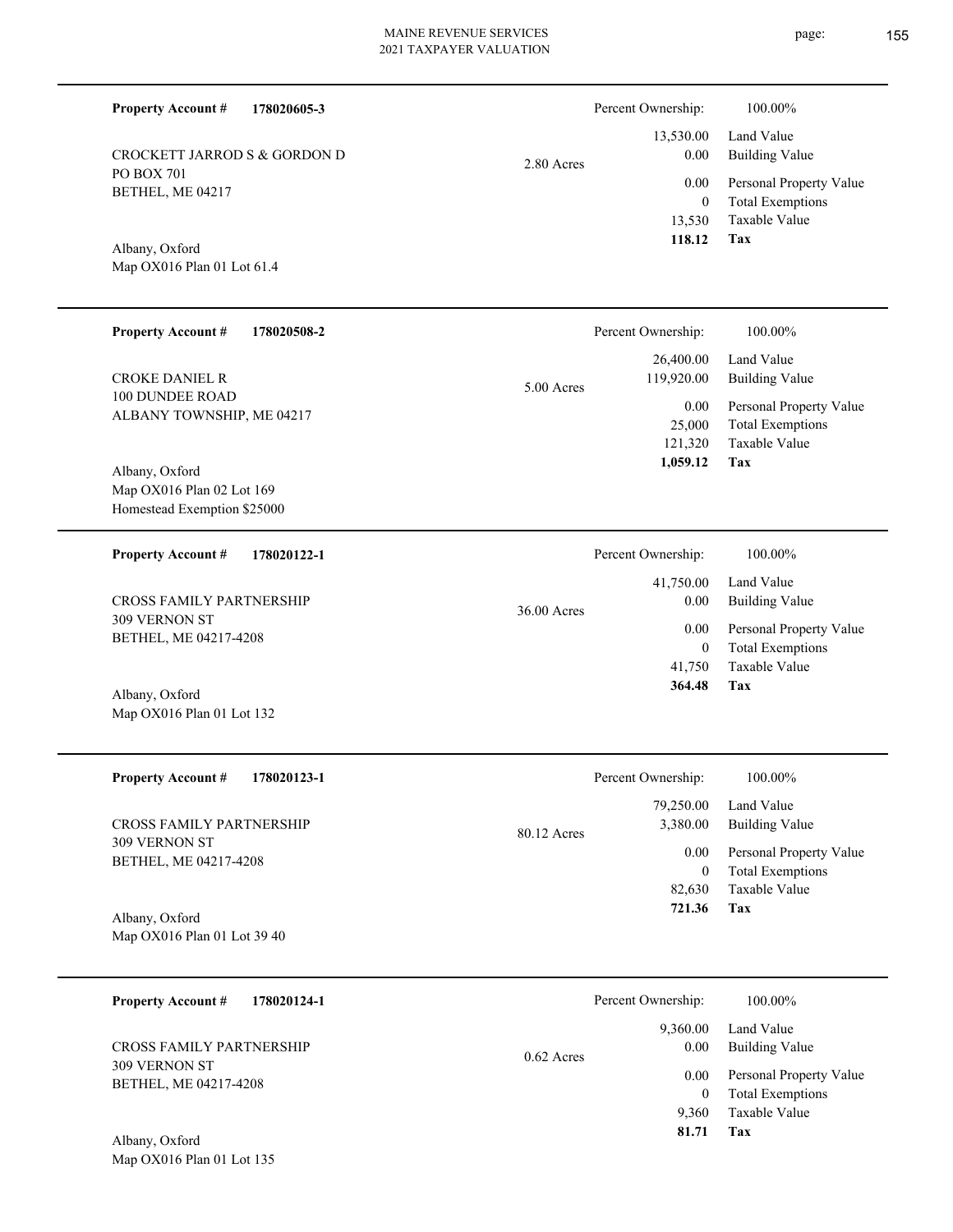**178020125-1**

| <b>CROSS FAMILY PARTNERSHIP</b>              | $0.60$ Acres | 181,300.00<br>79,760.00 |
|----------------------------------------------|--------------|-------------------------|
| 309 VERNON ST<br>BETHEL, ME 04217-4208       |              | 0.00                    |
|                                              |              | $\theta$<br>261,060     |
| $\lambda$ 11 $\lambda$ $\lambda$ $\lambda$ 1 |              | 2,279.05                |

Map OX016 Plan 06 Lot 15 Albany, Oxford

**Property Account #**

| <b>Property Account #</b><br>178020800-2                                                                                                                                     | Percent Ownership:                                                            | $100.00\%$                                                                                                        |
|------------------------------------------------------------------------------------------------------------------------------------------------------------------------------|-------------------------------------------------------------------------------|-------------------------------------------------------------------------------------------------------------------|
| CROWLEY JEAN P & KENNETH T PEASE<br>% KENNETH T PEASE<br>77 LANGE RD<br>ALBANY TWP, ME 04217<br>Albany, Oxford<br>Map OX016 Plan 01 Lot 15.81<br>Homestead Exemption \$25000 | 39,830.00<br>34,620.00<br>$20.80$ Acres<br>0.00<br>25,000<br>49,450<br>431.70 | Land Value<br><b>Building Value</b><br>Personal Property Value<br><b>Total Exemptions</b><br>Taxable Value<br>Tax |
| <b>Property Account #</b><br>178020021-1                                                                                                                                     | Percent Ownership:                                                            | 100.00%                                                                                                           |

|                             |               | 36,400.00 | Land Value              |
|-----------------------------|---------------|-----------|-------------------------|
| <b>CUMMINGS CANDACE B</b>   | $29.70$ Acres | 0.00      | Building Value          |
| 177 HUNTS CORNER RD         |               | 0.00      | Personal Property Value |
| WATERFORD, ME 04088         |               | 0         | <b>Total Exemptions</b> |
|                             |               | 36,400    | Taxable Value           |
| Albany, Oxford              |               | 317.77    | Tax                     |
| Map $OX016$ Plan 02 Lot 135 |               |           |                         |

| <b>Property Account #</b><br>178020458-3                                                                   | Percent Ownership:                                                        | 100.00%                                                                                             |
|------------------------------------------------------------------------------------------------------------|---------------------------------------------------------------------------|-----------------------------------------------------------------------------------------------------|
| <b>CUMMINGS DANIEL L PR</b><br><b>ESTATE OF STERLING A MILLS</b><br>PO BOX 4600<br>PORTLAND, ME 04112-4600 | 50,769.00<br>Tree Growth<br>0.00<br>$201.00$ Acres<br>0.00<br>0<br>50,769 | Land Value<br>Building Value<br>Personal Property Value<br><b>Total Exemptions</b><br>Taxable Value |
| Albany, Oxford<br>Map OX016 Plan 01 Lot 84 123                                                             | 443.21                                                                    | Tax                                                                                                 |

| 178020480-8<br><b>Property Account #</b>         | Percent Ownership:                 | 100.00%                                            |
|--------------------------------------------------|------------------------------------|----------------------------------------------------|
| <b>CUMMINGS JORDAN</b>                           | 112,300.00<br>0.00<br>119.00 Acres | Land Value<br>Building Value                       |
| 23 BRIDGTON RD<br><b>HARRISON, ME 04040-4231</b> | 0.00                               | Personal Property Value<br><b>Total Exemptions</b> |
| Albany Oxford                                    | 112,300<br>980.38                  | Taxable Value<br>Tax                               |

Map OX016 Plan 02 Lot 128 Albany, Oxford

**Tax**

Percent Ownership:  $100.00\%$ 

Taxable Value Total Exemptions Personal Property Value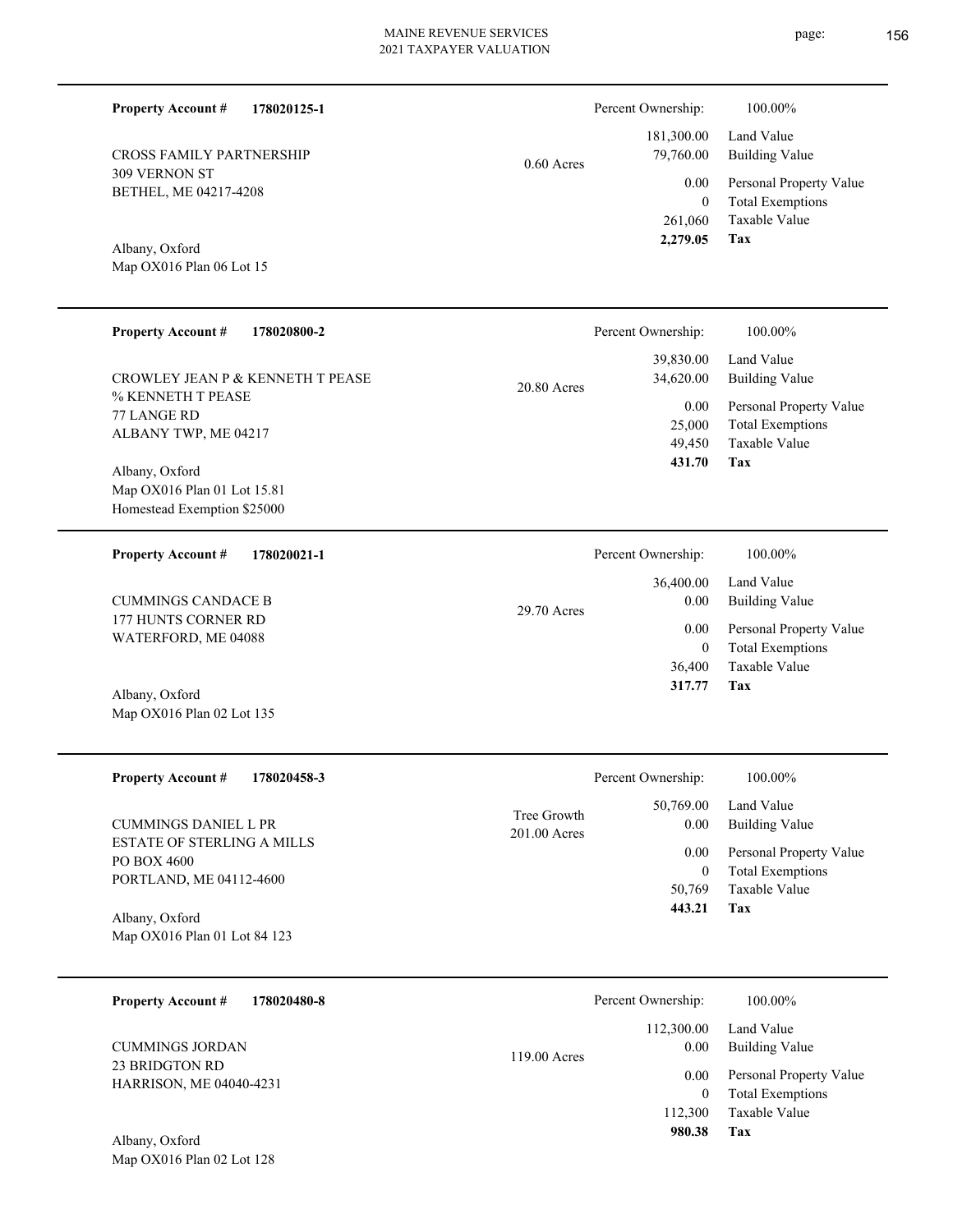| <b>Property Account #</b><br>178022068-1                                                                                                   |             | Percent Ownership:                          | 100.00%                                                                           |
|--------------------------------------------------------------------------------------------------------------------------------------------|-------------|---------------------------------------------|-----------------------------------------------------------------------------------|
| <b>CURRAN MARY E</b>                                                                                                                       | 7.00 Acres  | 17,100.00<br>0.00                           | Land Value<br><b>Building Value</b>                                               |
| <b>420 PINE STREET</b><br>RUMFORD, ME 04276                                                                                                |             | 0.00<br>$\mathbf{0}$<br>17,100<br>149.28    | Personal Property Value<br><b>Total Exemptions</b><br>Taxable Value<br>Tax        |
| Albany, Oxford<br>Map OX016 Plan 02 Lot 153.12                                                                                             |             |                                             |                                                                                   |
| <b>Property Account #</b><br>178020103-6                                                                                                   |             | Percent Ownership:                          | 100.00%                                                                           |
| DAME CHRISTINE A                                                                                                                           | 1.37 Acres  | 23,310.00<br>66,870.00                      | Land Value<br><b>Building Value</b>                                               |
| PO BOX 514<br>BETHEL, ME 04217                                                                                                             |             | 0.00<br>25,000<br>65,180<br>569.02          | Personal Property Value<br><b>Total Exemptions</b><br>Taxable Value<br>Tax        |
| Albany, Oxford<br>Map OX016 Plan 01 Lot 86.2<br>Homestead Exemption \$25000                                                                |             |                                             |                                                                                   |
| <b>Property Account #</b><br>178022086-1                                                                                                   |             | Percent Ownership:                          | 100.00%                                                                           |
| <b>DAVIE JAMES</b>                                                                                                                         | 65.00 Acres | 66,400.00<br>11,730.00                      | Land Value<br><b>Building Value</b>                                               |
| PO BOX 556<br>NORWAY, ME 04268                                                                                                             |             | 0.00<br>$\mathbf{0}$<br>78,130<br>682.07    | Personal Property Value<br><b>Total Exemptions</b><br>Taxable Value<br>Tax        |
| Albany, Oxford<br>Map OX016 Plan 02 Lot 1.1                                                                                                |             |                                             |                                                                                   |
| 178022040-3<br><b>Property Account #</b>                                                                                                   |             | Percent Ownership:                          | 100.00%                                                                           |
| <b>DAVIS ERIC B</b>                                                                                                                        | 7.00 Acres  | 17,100.00<br>0.00                           | Land Value<br><b>Building Value</b>                                               |
| 929 PROSPECT AVENUE<br>RUMFORD, ME 04276                                                                                                   |             | 0.00<br>$\bf{0}$<br>17,100<br>149.28        | Personal Property Value<br><b>Total Exemptions</b><br>Taxable Value<br>Tax        |
| Albany, Oxford<br>Map OX016 Plan 02 Lot 33.11                                                                                              |             |                                             |                                                                                   |
| <b>Property Account #</b><br>178020146-2                                                                                                   |             | Percent Ownership:                          | $100.00\%$                                                                        |
| DAVIS MICHAEL ET AL TRUSTEES                                                                                                               | 0.52 Acres  | 101,730.00<br>30,460.00                     | Land Value<br><b>Building Value</b>                                               |
| STANLEY E & MARGARET A DAVIS FAMILY<br><b>CAMP</b><br>55 PLEASANT STREET<br>NORWAY. ME 04268<br>Albany, Oxford<br>Map OX016 Plan 06 Lot 12 |             | 0.00<br>$\mathbf{0}$<br>132,190<br>1,154.02 | Personal Property Value<br><b>Total Exemptions</b><br>Taxable Value<br><b>Tax</b> |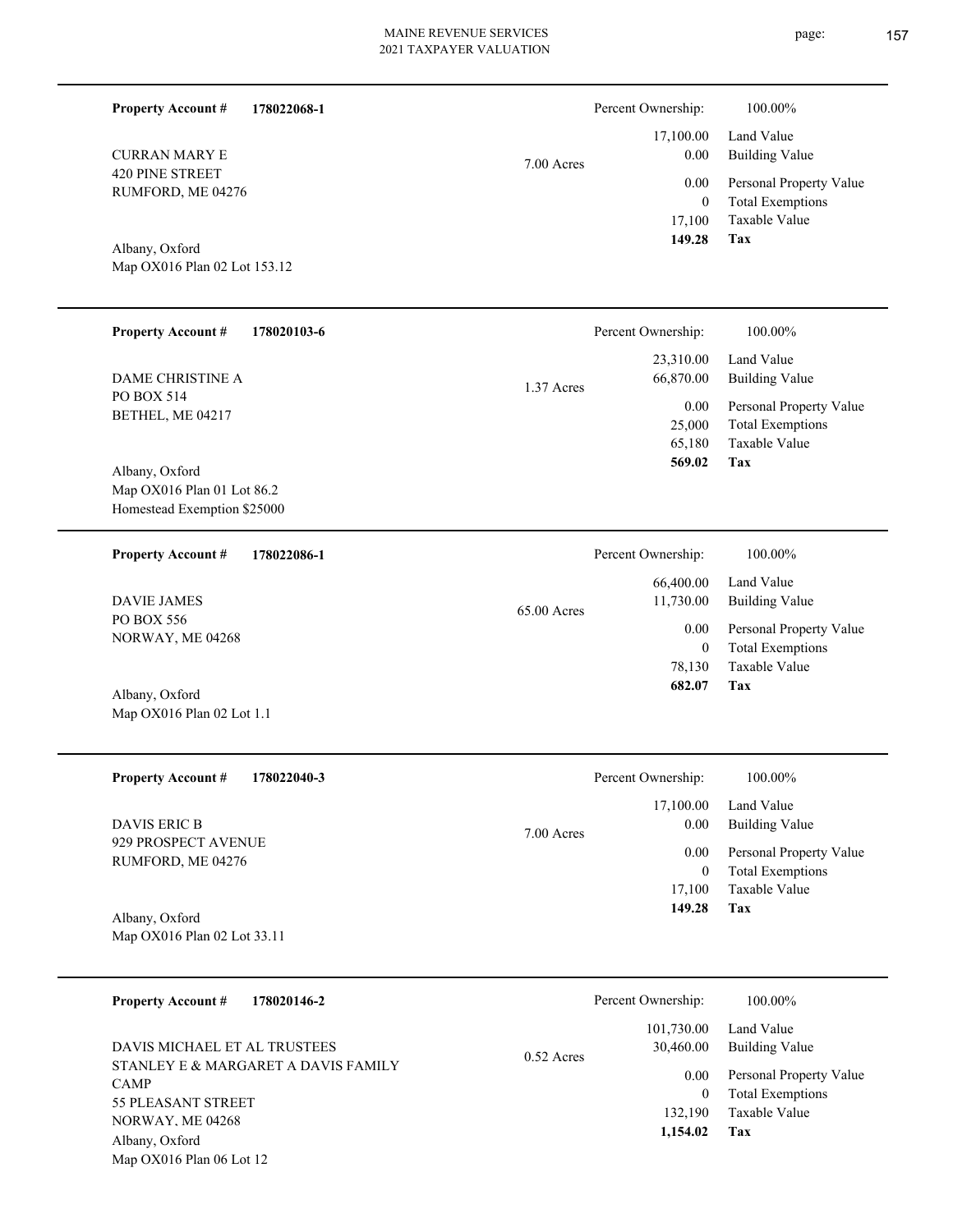**178020618-3 Property Account #**

STANLEY E & MARGARET A DAVIS FAMILY CAMP 55 PLEASANT STREET NORWAY, ME 04268 Map OX016 Plan 06 Lot 13 Albany, Oxford DAVIS MICHAEL ET AL TRUSTEES

# 3.25 Acres Percent Ownership:  $100.00\%$

**Tax** Taxable Value Total Exemptions Personal Property Value Building Value Land Value 13,910 0  **121.43** 13,910.00 0.00 0.00

| <b>Property Account #</b><br>178020823-2 |              | Percent Ownership: | 100.00%                 |
|------------------------------------------|--------------|--------------------|-------------------------|
|                                          |              | 13,020.00          | Land Value              |
| DAVIS MICHAEL ET AL TRUSTEES             | $2.20$ Acres | 0.00               | Building Value          |
| STANLEY E & MARGARET A DAVIS FAMILY      |              | 0.00               | Personal Property Value |
| <b>CAMP</b><br>55 PLEASANT STREET        |              | $\theta$           | <b>Total Exemptions</b> |
| NORWAY, ME 04268                         |              | 13.020             | Taxable Value           |
| Albany, Oxford                           |              | 113.66             | Tax                     |
| Map $OX016$ Plan 06 Lot 13.1             |              |                    |                         |

| 178020144-1<br><b>Property Account #</b>                          | Percent Ownership:                    | 100.00%                                            |
|-------------------------------------------------------------------|---------------------------------------|----------------------------------------------------|
| DAVIS NANCY & JAY JR<br>561 SONGO POND RD<br>ALBANY TWP, ME 04217 | 33,320.00<br>165,290.00<br>4.39 Acres | Land Value<br>Building Value                       |
|                                                                   | 0.00<br>25,000                        | Personal Property Value<br><b>Total Exemptions</b> |
|                                                                   | 173.610                               | Taxable Value                                      |
| Albany, Oxford                                                    | 1,515.62                              | Tax                                                |

| <b>Property Account #</b><br>178022074-2          | Percent Ownership:         | 100.00%                 |
|---------------------------------------------------|----------------------------|-------------------------|
|                                                   | 23,210.00                  | Land Value              |
| DAVIS THOMAS A & ANN E NICHOLSON                  | 205,800.00<br>$1.25$ Acres | Building Value          |
| <b>3 EARL DAVIS ROAD</b><br>BETHEL, ME 04214-6145 | 0.00                       | Personal Property Value |
|                                                   | $\mathbf{0}$               | <b>Total Exemptions</b> |
|                                                   | 229,010                    | Taxable Value           |
| Albany, Oxford                                    | 1,999.26                   | Tax                     |

Map OX016 Plan 06 Lot 13.11

Map OX016 Plan 01 Lot 10.2 Homestead Exemption \$25000

| 178020477-2<br><b>Property Account #</b>                                  |                              | Percent Ownership:       | 100.00%                                            |
|---------------------------------------------------------------------------|------------------------------|--------------------------|----------------------------------------------------|
| DEARDEN JAMES R & SONJA<br><b>2 STOWECROFT DRIVE</b><br>HAMPTON, NH 03842 | Tree Growth<br>$36.00$ Acres | 280,758.00<br>372,130.00 | Land Value<br><b>Building Value</b>                |
|                                                                           |                              | 0.00<br>0                | Personal Property Value<br><b>Total Exemptions</b> |
|                                                                           |                              | 652.888                  | Taxable Value                                      |
| $\sim$ $\sim$ 1<br>4.11                                                   |                              | 5.699.71                 | Tax                                                |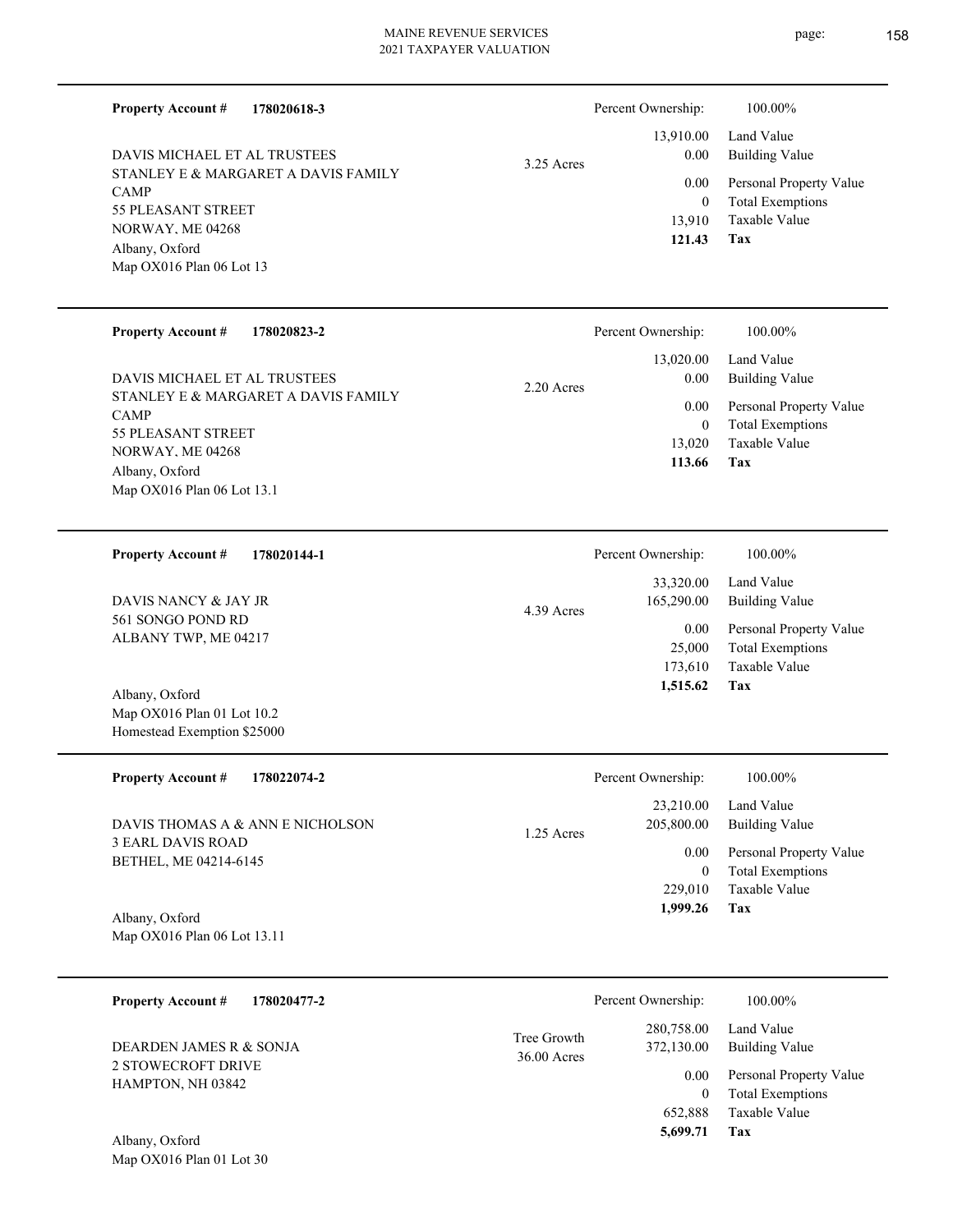0.80 Acres

PO BOX 791049 PAIA, HI 96779 DELEA NOAH

**Property Account #**

Map OX016 Plan 01 Lot 150.3 Albany, Oxford

**178020476-3**

| <b>Property Account #</b><br>178022155-1 | Percent Ownership:   | 100.00%                 |
|------------------------------------------|----------------------|-------------------------|
|                                          | 9,360.00             | Land Value              |
| <b>DELEA NOAH</b>                        | 0.00<br>$0.59$ Acres | <b>Building Value</b>   |
| PO BOX 791049<br>PAIA, HI 96779          | 0.00                 | Personal Property Value |
|                                          | 0                    | <b>Total Exemptions</b> |
|                                          | 9,360                | Taxable Value           |
| Albany, Oxford                           | 81.71                | Tax                     |
| Map OX016 Plan 01 Lot 134.11             |                      |                         |

| <b>Property Account #</b><br>178022140-1 | Percent Ownership:                | 100.00%                                            |
|------------------------------------------|-----------------------------------|----------------------------------------------------|
| DELLAVALLE LOUIS A JR                    | 12,090.00<br>0.00<br>$1.10$ Acres | Land Value<br>Building Value                       |
| 820 NORTH ROAD<br>BETHEL, ME 04217       | 0.00<br>0                         | Personal Property Value<br><b>Total Exemptions</b> |
| Albany, Oxford                           | 12.090<br>105.55                  | Taxable Value<br>Tax                               |

| <b>Property Account #</b><br>178022137-2 | Percent Ownership:   | 100.00%                 |
|------------------------------------------|----------------------|-------------------------|
|                                          | 510.00               | Land Value              |
| DENMAN JOHN E & DARYL                    | 0.00<br>$0.60$ Acres | Building Value          |
| 84 WASHINGTON ROAD                       | 0.00                 | Personal Property Value |
| RYE, NH 03870-2440                       | 0                    | <b>Total Exemptions</b> |
|                                          | 510                  | Taxable Value           |
| Albany, Oxford                           | 4.45                 | Tax                     |
| Map $OX016$ Plan 01 Lot 8.31             |                      |                         |

| 178020283-3<br><b>Property Account #</b>    | Percent Ownership:                | 100.00%                                                             |
|---------------------------------------------|-----------------------------------|---------------------------------------------------------------------|
| DEVORAK JAMES & LAUREN A                    | 90,500.00<br>0.00<br>$1.06$ Acres | Land Value<br><b>Building Value</b>                                 |
| <b>19 BUDD STREET</b><br>RANDOLPH, NJ 07869 | 0.00<br>90,500                    | Personal Property Value<br><b>Total Exemptions</b><br>Taxable Value |
| Albany, Oxford                              | 790.07                            | Tax                                                                 |

Map OX016 Plan 01 Lot 47.2

**Tax**

 26,660 0

 19,680.00 6,980.00 0.00

Percent Ownership:  $100.00\%$ 

 **232.74**

Taxable Value Total Exemptions Personal Property Value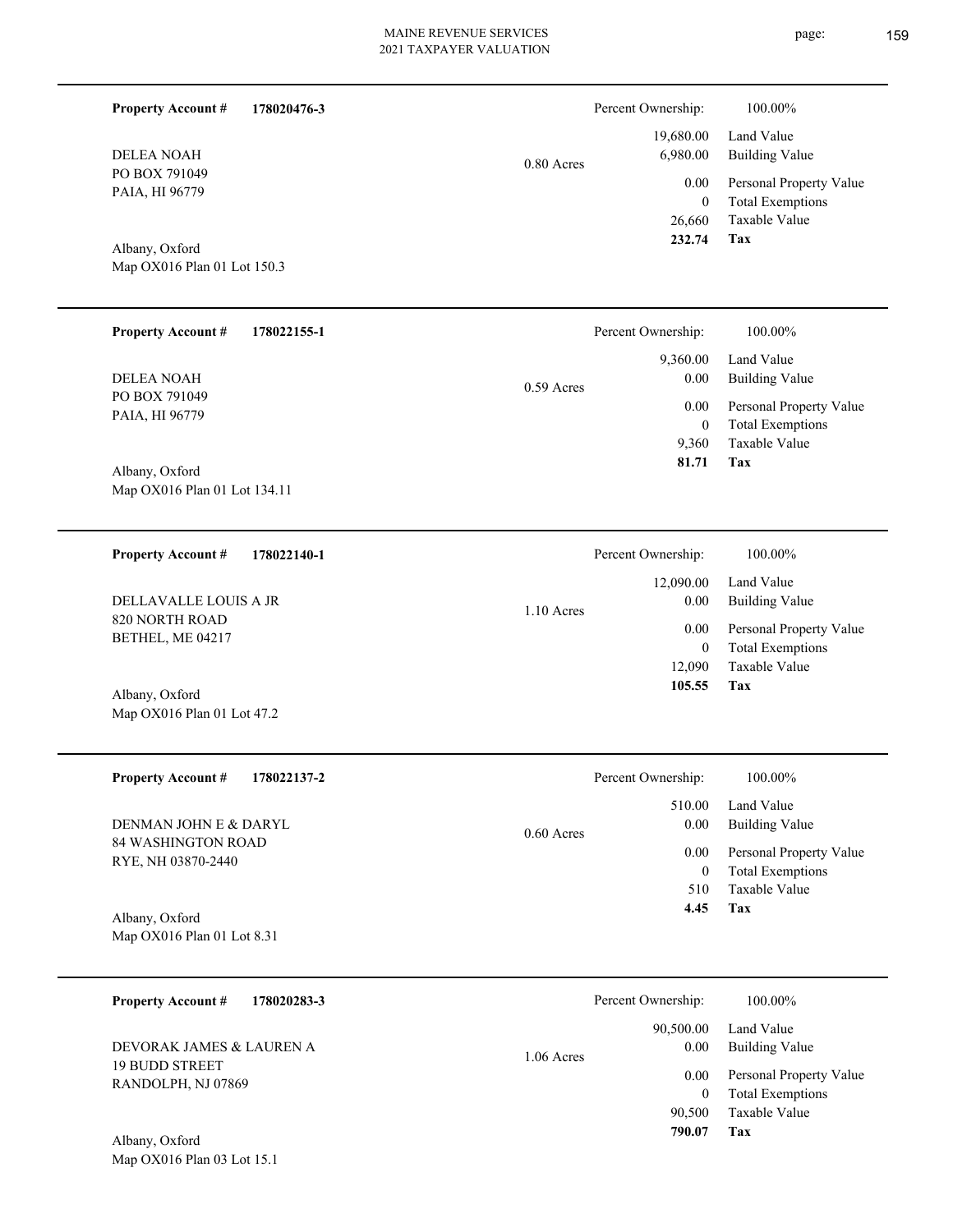| <b>Property Account #</b><br>178020623-2                                    |                            | Percent Ownership:                           | 100.00%                                                                    |
|-----------------------------------------------------------------------------|----------------------------|----------------------------------------------|----------------------------------------------------------------------------|
| DIGIOVANNI PAMELA R                                                         | 40.29 Acres                | 36,320.00<br>13,480.00                       | Land Value<br><b>Building Value</b>                                        |
| <b>63 WINDHAM RD</b><br>BISHOPVILLE, SC 29010                               |                            | 0.00<br>$\mathbf{0}$<br>49,800               | Personal Property Value<br><b>Total Exemptions</b><br>Taxable Value        |
| Albany, Oxford<br>Map OX016 Plan 02 Lot 3.2                                 |                            | 434.75                                       | <b>Tax</b>                                                                 |
| <b>Property Account #</b><br>178020526-2                                    |                            | Percent Ownership:                           | 100.00%                                                                    |
| DION RICHARD A & SANDRA S                                                   | $0.57$ Acres               | 102,750.00<br>137,900.00                     | Land Value<br><b>Building Value</b>                                        |
| PO BOX 86<br>N WATERFORD, ME 04267                                          |                            | 0.00<br>25,000<br>215,650<br>1,882.62        | Personal Property Value<br><b>Total Exemptions</b><br>Taxable Value<br>Tax |
| Albany, Oxford<br>Map OX016 Plan 03 Lot 15.2<br>Homestead Exemption \$25000 |                            |                                              |                                                                            |
| <b>Property Account #</b><br>178020815P-1                                   |                            | Percent Ownership:                           | 100.00%                                                                    |
| DIRECTV LLC                                                                 |                            | 0.00<br>0.00                                 | Land Value<br><b>Building Value</b>                                        |
| ATTN PROPERTY TAX DEPT<br>1010 PINE, 9E-L-01<br>ST. LOUIS, MO 63101         |                            | 0.00<br>$\overline{0}$<br>$\theta$           | Personal Property Value<br><b>Total Exemptions</b><br>Taxable Value        |
| Albany, Oxford<br>Map OX016                                                 |                            | 0.00                                         | Tax                                                                        |
| <b>Property Account #</b><br>178020820P-2                                   |                            | Percent Ownership:                           | 100.00%                                                                    |
| DISH NETWORK, LLC                                                           |                            | 0.00<br>0.00                                 | Land Value<br><b>Building Value</b>                                        |
| PO BOX 6623<br>ENGLEWOOD, CO 80155-6623                                     |                            | 4,661.17<br>$\boldsymbol{0}$<br>4,661        | Personal Property Value<br><b>Total Exemptions</b><br>Taxable Value        |
| Albany, Oxford<br>Map OX016                                                 |                            | 40.69                                        | Tax                                                                        |
| <b>Property Account #</b><br>178020748-3                                    |                            | Percent Ownership:                           | 100.00%                                                                    |
| DITULLIO CHARLES S                                                          | Tree Growth<br>40.00 Acres | 32,427.00<br>66,250.00                       | Land Value<br><b>Building Value</b>                                        |
| 50 ACCABONAC ROAD<br>EAST HAMPTON, NY 11937<br>Albany, Oxford               |                            | 0.00<br>$\boldsymbol{0}$<br>98,677<br>861.45 | Personal Property Value<br><b>Total Exemptions</b><br>Taxable Value<br>Tax |
| Map OX016 Plan 02 Lot 137.21                                                |                            |                                              |                                                                            |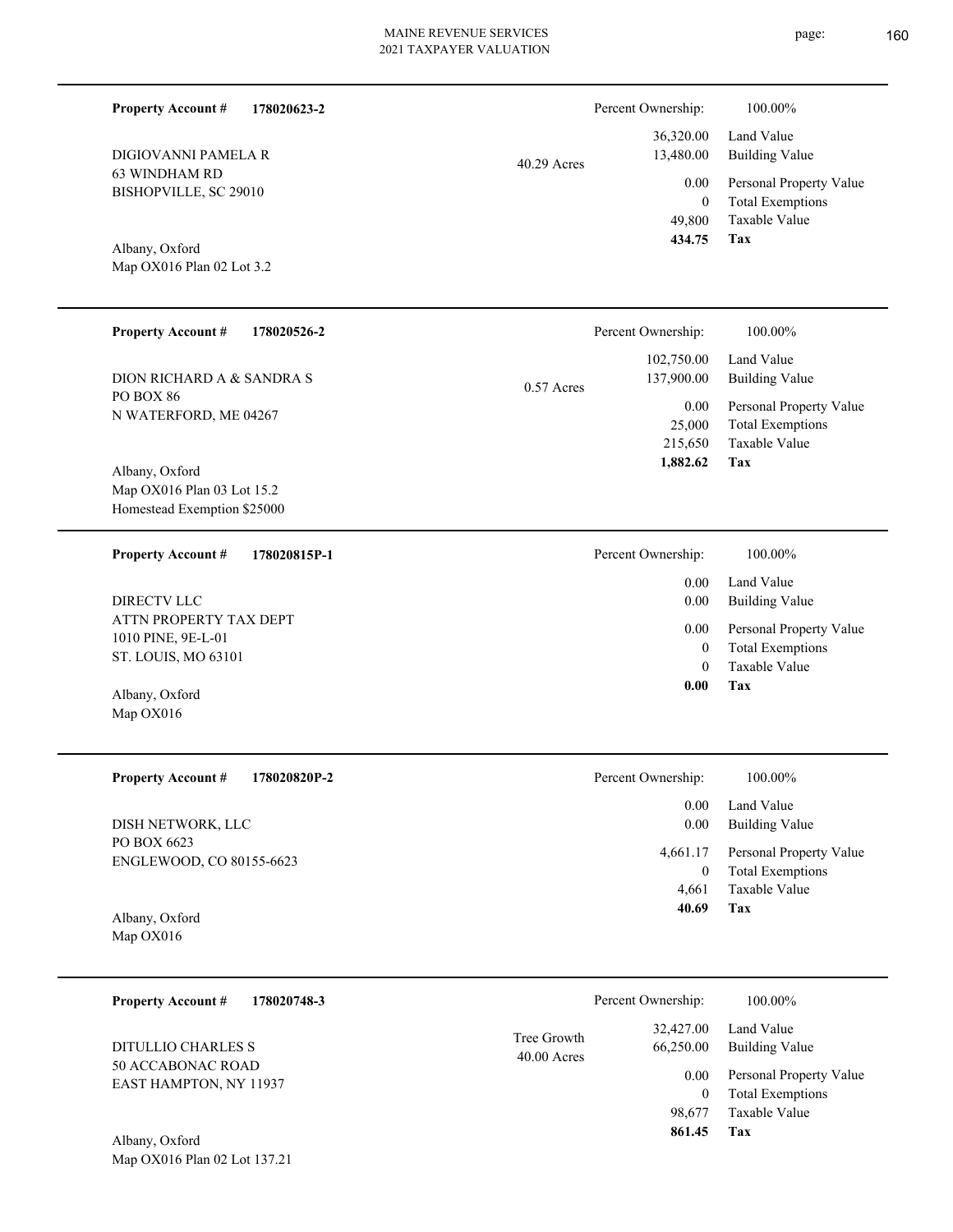28.16 Acres

23 CROWELL LANE VINEYARD HAVVEN, MA 02568 DONEGAN SAMUEL P & KATHERINE N

**178022154-1**

Map OX016 Plan 02 Lot 137.12 Albany, Oxford

**Property Account #**

| <b>Property Account #</b><br>178022084-4                    | Percent Ownership:<br>100.00%                                                                    |
|-------------------------------------------------------------|--------------------------------------------------------------------------------------------------|
| DONNELLY DENISE A                                           | 23,890.00<br>Land Value<br><b>Building Value</b><br>167,050.00<br>2.05 Acres                     |
| <b>49 MUD CITY ROAD</b><br>ALBANY TOWNSHIP, ME 04217        | 0.00<br>Personal Property Value<br>25,000<br><b>Total Exemptions</b><br>Taxable Value<br>165,940 |
| Albany, Oxford                                              | 1,448.66<br>Tax                                                                                  |
| Map $OX016$ Plan 01 Lot 3.11<br>Homestead Exemption \$25000 |                                                                                                  |
| <b>Property Account #</b><br>178020108-3                    | Percent Ownership:<br>100.00%                                                                    |
|                                                             | Land Value<br>3,070.00                                                                           |
| <b>DOOEN ANDREW A</b>                                       | <b>Building Value</b><br>1,910.00<br>$0.75$ Acres                                                |
| 47 RIDLEY LANE                                              | Personal Property Value<br>0.00                                                                  |
| LITCHFIELD, ME 04350                                        | <b>Total Exemptions</b><br>$\theta$                                                              |
|                                                             | Taxable Value<br>4,980                                                                           |

Map OX016 Plan 01 Lot 89 Albany, Oxford

| <b>Property Account #</b><br>178020152-3                    | Percent Ownership:   | 100.00%                 |
|-------------------------------------------------------------|----------------------|-------------------------|
|                                                             | 130,490.00           | Land Value              |
| DOORE RICHARD J & ROBERT L                                  | 0.00<br>140.40 Acres | <b>Building Value</b>   |
| <b>125 SILVER LAKE ROAD</b><br><b>HOLLIS, NH 03049-0403</b> | 0.00                 | Personal Property Value |
|                                                             | 0                    | <b>Total Exemptions</b> |
|                                                             | 130,490              | Taxable Value           |
| Albany, Oxford                                              | 1,139.18             | Tax                     |
| Map $OX016$ Plan 01 Lot 22                                  |                      |                         |

| 178020699-3<br><b>Property Account #</b> | Percent Ownership:              | 100.00%                                            |
|------------------------------------------|---------------------------------|----------------------------------------------------|
| <b>DOUGHERTY PHILLIP</b>                 | 13,530.00<br>0.00<br>2.80 Acres | Land Value<br>Building Value                       |
| PO BOX 642<br>BETHEL, ME 04217           | 0.00<br>$\Omega$                | Personal Property Value<br><b>Total Exemptions</b> |
|                                          | 13,530                          | Taxable Value                                      |
| Albany, Oxford                           | 118.12                          | Tax                                                |

Map OX016 Plan 01 Lot 61

**Tax**

 35,090 0

 35,090.00 0.00 0.00

Percent Ownership:  $100.00\%$ 

 **306.34**

**Tax 43.48**

Taxable Value Total Exemptions Personal Property Value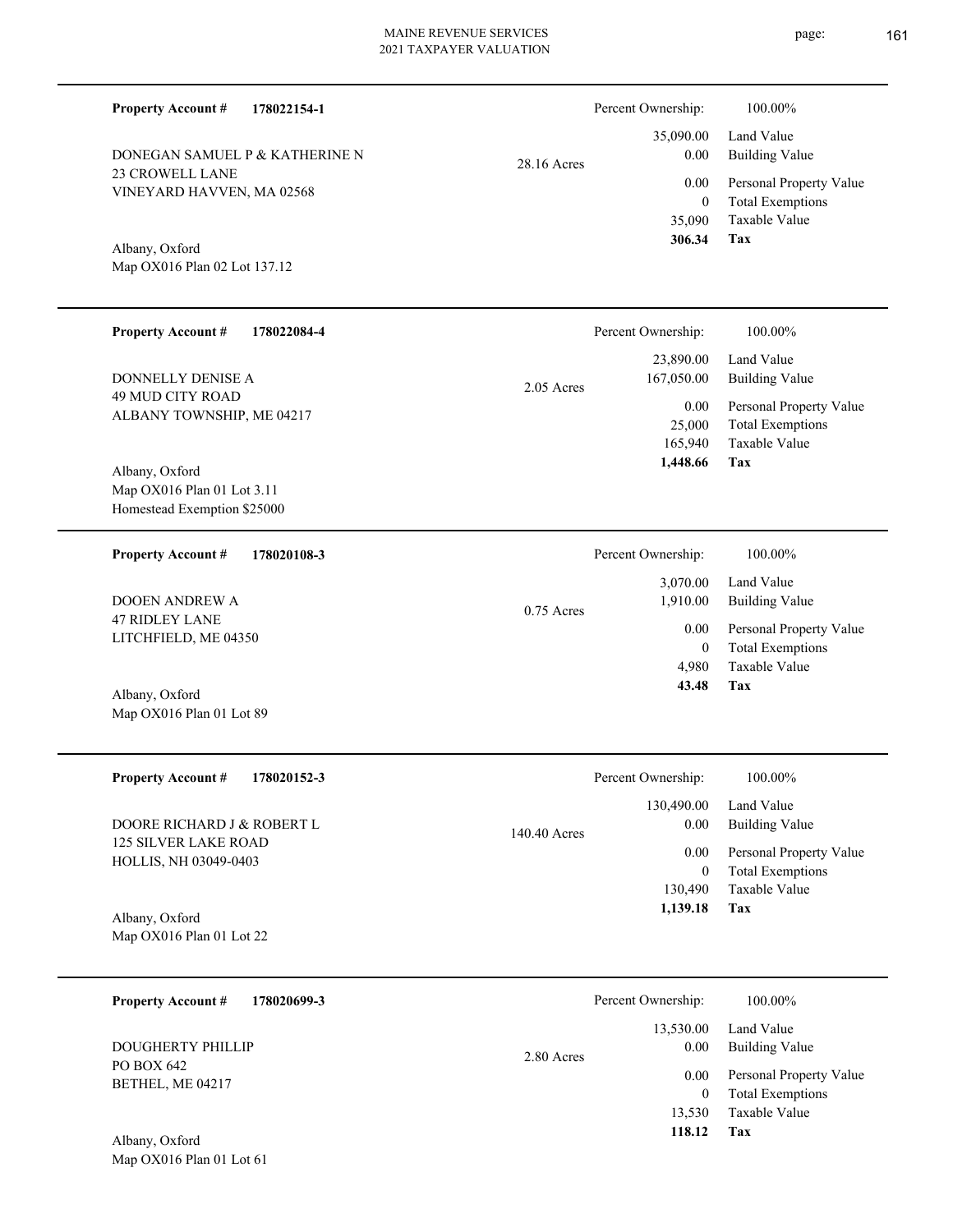3.00 Acres

127 BAKER RD ALBANY TWP, ME 04217-6122 DOUGLASS BRENT C & SHELLEY M

**178020336-2**

Map OX016 Plan 07 Lot 39 Albany, Oxford

**Property Account #**

| <b>Property Account #</b><br>178020537-3                                    | Percent Ownership:                                                   | 100.00%                                                                                             |
|-----------------------------------------------------------------------------|----------------------------------------------------------------------|-----------------------------------------------------------------------------------------------------|
| DOUGLASS BRENT C & SHELLEY M<br>127 BAKER RD<br>ALBANY TWP, ME 04217-6122   | 16,400.00<br>214,630.00<br>$0.22$ Acres<br>0.00<br>25,000<br>206,030 | Land Value<br>Building Value<br>Personal Property Value<br><b>Total Exemptions</b><br>Taxable Value |
| Albany, Oxford<br>Map $OX016$ Plan 07 Lot 16<br>Homestead Exemption \$25000 | 1,798.64                                                             | Tax                                                                                                 |
| 178020538-3<br><b>Property Account #</b>                                    | Percent Ownership:<br>500.00                                         | 100.00%<br>Land Value                                                                               |

0.02 Acres

127 BAKER RD ALBANY TWP, ME 04217-6122 DOUGLASS BRENT C & SHELLEY M

Map OX016 Plan 07 Lot 11 Albany, Oxford

| <b>Property Account #</b><br>178020838-1    | Percent Ownership:  | 100.00%                 |
|---------------------------------------------|---------------------|-------------------------|
|                                             | 75,750.00           | Land Value              |
| DOUGLASS RICHARD A INC                      | 0.00<br>76.00 Acres | Building Value          |
| 127 BAKER ROAD<br>ALBANY TWP, ME 04217-6122 | 0.00                | Personal Property Value |
|                                             | $\bf{0}$            | <b>Total Exemptions</b> |
|                                             | 75,750              | Taxable Value           |
| Albany, Oxford                              | 661.30              | Tax                     |
| Map OX016 Plan 01 Lot 144.1                 |                     |                         |

**178020346-3 Tax** Taxable Value Total Exemptions Personal Property Value Building Value Land Value PO BOX 114 NO WATERFORD, ME 04267-0114 **Property Account #** Albany, Oxford DOWNS DOUGLAS R 124,980 0  **1,091.08** 37,450.00 87,530.00 0.00 18.00 Acres Percent Ownership:  $100.00\%$ 

Map OX016 Plan 02 Lot 170



Taxable Value

**Tax**

32,860

 **286.87**

**Tax** Taxable Value Total Exemptions Personal Property Value Building Value 500 0  **4.37** 0.00 0.00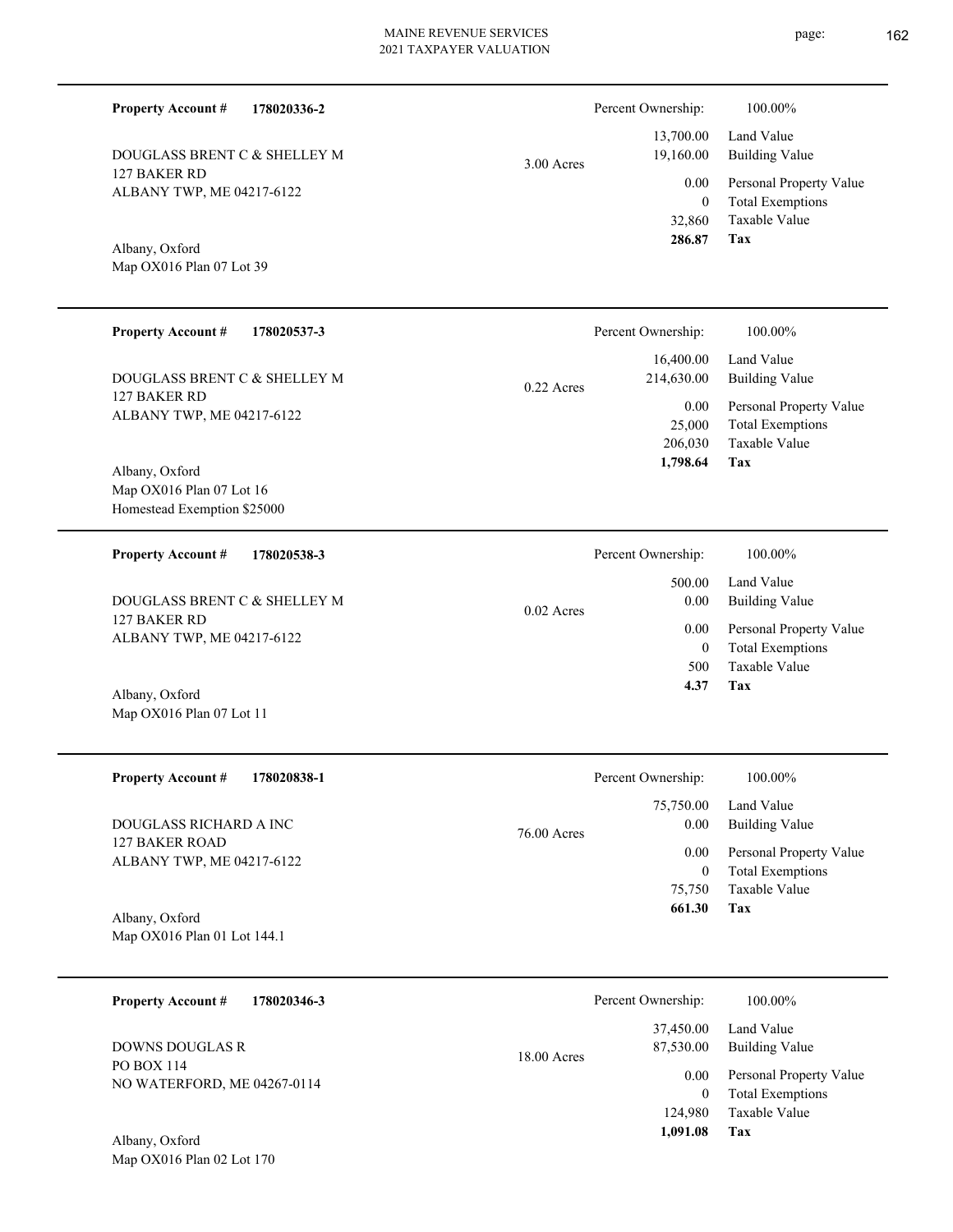| Percent Ownership:                  | 100.00%                                                                                 |
|-------------------------------------|-----------------------------------------------------------------------------------------|
| 45,150.00<br>40,600.00              | Land Value<br><b>Building Value</b>                                                     |
| 0.00<br>$\boldsymbol{0}$<br>85,750  | Personal Property Value<br><b>Total Exemptions</b><br>Taxable Value<br>Tax              |
|                                     |                                                                                         |
| Percent Ownership:                  | 100.00%                                                                                 |
| 130,350.00<br>66,780.00             | Land Value<br><b>Building Value</b>                                                     |
| 0.00<br>$\overline{0}$<br>197,130   | Personal Property Value<br><b>Total Exemptions</b><br>Taxable Value                     |
|                                     | Tax                                                                                     |
| Percent Ownership:                  | 100.00%                                                                                 |
| 21,420.00<br>61,750.00              | Land Value<br><b>Building Value</b>                                                     |
| 0.00<br>$\overline{0}$<br>83,170    | Personal Property Value<br><b>Total Exemptions</b><br>Taxable Value<br>Tax              |
|                                     |                                                                                         |
| Percent Ownership:                  | 100.00%                                                                                 |
| 72,460.00<br>83,050.00              | Land Value<br><b>Building Value</b>                                                     |
| 0.00<br>$\boldsymbol{0}$<br>155,510 | Personal Property Value<br><b>Total Exemptions</b><br>Taxable Value                     |
| 1,357.60                            | <b>Tax</b>                                                                              |
|                                     | $40.00$ Acres<br>748.60<br>0.84 Acres<br>1,720.94<br>1.49 Acres<br>726.07<br>0.11 Acres |

| 178020543-3<br><b>Property Account #</b>         | Percent Ownership:               | 100.00%                                  |
|--------------------------------------------------|----------------------------------|------------------------------------------|
| ELVIDGE JASON TTE                                | 8,040.00<br>0.00<br>$0.46$ Acres | Land Value<br>Building Value             |
| 17195 NORTH ROOSEVELT STREET<br>AUBURN, IL 62615 | 0.00                             | Personal Property Value                  |
|                                                  | $\Omega$<br>8.040                | <b>Total Exemptions</b><br>Taxable Value |
| Albany, Oxford                                   | 70.19                            | Tax                                      |

Map OX016 Plan 08 Lot 3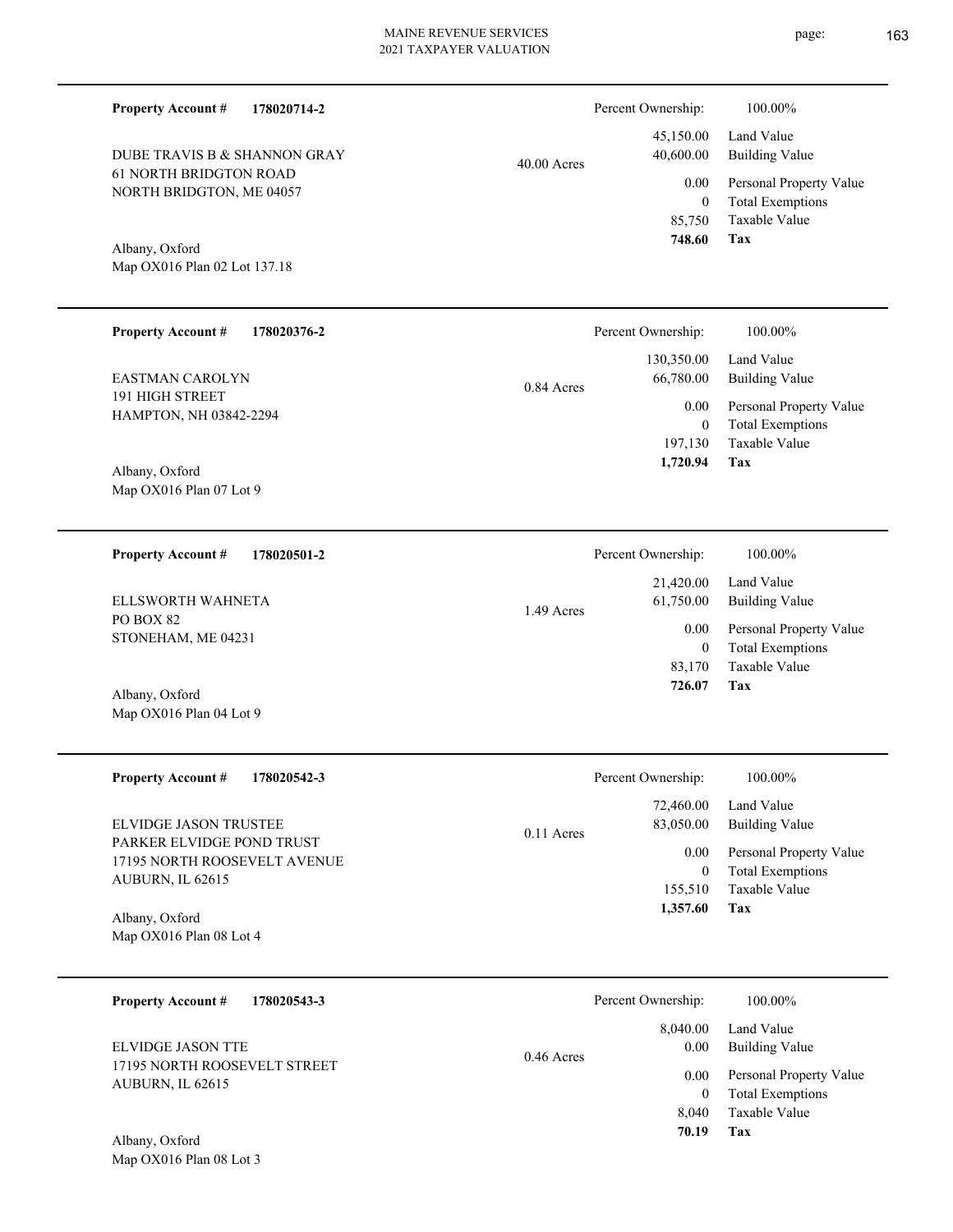| <b>Property Account #</b><br>178020578-4                         |                             | Percent Ownership:                       | 100.00%                                                                    |
|------------------------------------------------------------------|-----------------------------|------------------------------------------|----------------------------------------------------------------------------|
| EVANGELISTA JULIO                                                | 2.95 Acres                  | 22,660.00<br>41,490.00                   | Land Value<br><b>Building Value</b>                                        |
| 11 COOK ST UNIT B<br>LINCOLN, RI 02865                           |                             | 0.00<br>$\mathbf{0}$<br>64,150           | Personal Property Value<br><b>Total Exemptions</b><br>Taxable Value        |
| Albany, Oxford<br>Map OX016 Plan 02 Lot 46.2                     |                             | 560.03                                   | Tax                                                                        |
| <b>Property Account #</b><br>178020341-4                         |                             | Percent Ownership:                       | 100.00%                                                                    |
| <b>EVERETT TREE FARMS LLC</b>                                    | Tree Growth<br>184.00 Acres | 70,084.00<br>0.00                        | Land Value<br><b>Building Value</b>                                        |
| PO BOX 399<br>SOUTH PARIS, ME 04281                              |                             | 0.00<br>$\boldsymbol{0}$                 | Personal Property Value<br><b>Total Exemptions</b>                         |
| Albany, Oxford<br>Map OX016 Plan 01 Lot 2                        |                             | 70,084<br>611.83                         | Taxable Value<br>Tax                                                       |
| <b>Property Account #</b><br>178022023-2                         |                             | Percent Ownership:                       | 100.00%                                                                    |
| EVERETT TREE FARMS LLC                                           | Tree Growth<br>150.00 Acres | 59,539.00<br>0.00                        | Land Value<br><b>Building Value</b>                                        |
| PO BOX 399<br>SOUTH PARIS, ME 04281                              |                             | 0.00<br>$\boldsymbol{0}$<br>59,539       | Personal Property Value<br><b>Total Exemptions</b><br>Taxable Value        |
| Albany, Oxford<br>Map OX016 Plan 01 Lot 3                        |                             | 519.78                                   | Tax                                                                        |
| <b>Property Account #</b><br>178020777-4                         |                             | Percent Ownership:                       | 100.00%                                                                    |
| FALL SAWYER GRETCHEN                                             | 3.07 Acres                  | 24,760.00<br>130,070.00                  | Land Value<br><b>Building Value</b>                                        |
| 1204 HUNTS CORNER RD<br>ALBANY TWP, ME 04217                     |                             | 0.00<br>$\overline{0}$                   | Personal Property Value<br><b>Total Exemptions</b>                         |
| Albany, Oxford<br>Map OX016 Plan 02 Lot 36.1                     |                             | 154,830<br>1,351.67                      | Taxable Value<br><b>Tax</b>                                                |
| 178020713-3<br><b>Property Account #</b>                         |                             | Percent Ownership:                       | 100.00%                                                                    |
| <b>FARRIS JO-ANN R</b>                                           |                             | 21,430.00<br>7,740.00                    | Land Value<br><b>Building Value</b>                                        |
| 982 SONGO POND RD<br>ALBANY TWP, ME 04217-6204<br>Albany, Oxford | 1.50 Acres                  | 0.00<br>$\mathbf{0}$<br>29,170<br>254.65 | Personal Property Value<br><b>Total Exemptions</b><br>Taxable Value<br>Tax |
| Map OX016 Plan 01 Lot 86.3                                       |                             |                                          |                                                                            |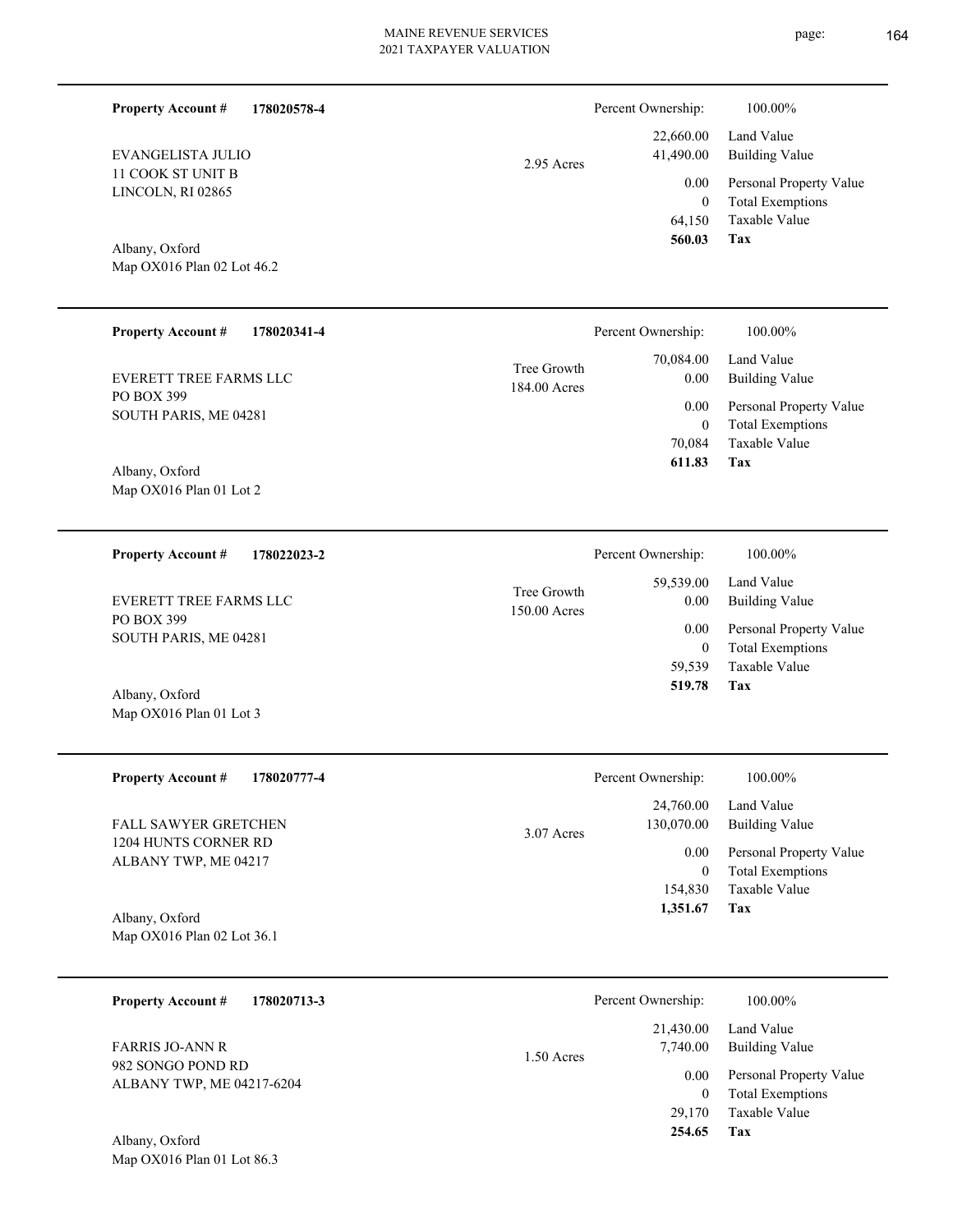165,990 25,000  **1,449.09** 0.00 3.90 Acres

0.08 Acres

0.23 Acres

788 SONGO POND ROAD ALBANY TWP, ME 04217 FOLSOM DONNA

Map OX016 Plan 02 Lot 84.13 Homestead Exemption \$25000

PO BOX 71

Albany, Oxford

**Property Account #**

STONEHAM, ME 04231

**Property Account #**

Map OX016 Plan 08 Lot 9.1 Albany, Oxford

**Property Account #**

FOLSOM DONNA L & ROBERT T SR

788 SONGO POND ROAD ALBANY TWP, ME 04217

Map OX016 Plan 08 Lot 9.3 Homestead Exemption \$25000; Veteran Exemption \$6000 Albany, Oxford

**178020027-1**

**178020601-2**

**178020175-1**

FILLEBROWN ANDREA B & CHARLES A III

| <b>Property Account #</b><br>178020804-1            | Percent Ownership:               | 100.00%                                                             |
|-----------------------------------------------------|----------------------------------|---------------------------------------------------------------------|
| FOLSOM ROBERT T SR & DONNA L<br>788 SONGO POND ROAD | 28,700.00<br>0.00<br>16.53 Acres | Land Value<br><b>Building Value</b>                                 |
| ALBANY TWP, ME 04217                                | 0.00<br>$\mathbf{0}$<br>28,700   | Personal Property Value<br><b>Total Exemptions</b><br>Taxable Value |
| Albany, Oxford<br>Map OX016 Plan 01 Lot 94.5        | 250.55                           | Tax                                                                 |
| <b>Property Account #</b><br>178020422-4            | Percent Ownership:               | 100.00%                                                             |

PO BOX 41 N. WATERFORD, ME 04267 FONTAINE CHRISTY & ALEX MACDONALD

Map OX016 Plan 02 Lot 164 Albany, Oxford

#### page: 165

| :S | 165,520.00                            | <b>Building Value</b>                                                      |
|----|---------------------------------------|----------------------------------------------------------------------------|
|    | 0.00<br>25,000<br>165,990<br>1,449.09 | Personal Property Value<br><b>Total Exemptions</b><br>Taxable Value<br>Tax |
|    | Percent Ownership:                    | 100.00%                                                                    |
|    |                                       |                                                                            |

25,470.00

Percent Ownership: 100.00%

Land Value

| $0.00\,$ | 46,460.00 Land Value<br>Building Value |
|----------|----------------------------------------|
|          | 0.00 Personal Property Value           |
| $\theta$ | <b>Total Exemptions</b>                |
|          | 46,460 Taxable Value                   |
| 405.60   | Tax                                    |

| 100.00%                                                                    |
|----------------------------------------------------------------------------|
| Land Value<br><b>Building Value</b>                                        |
| Personal Property Value<br><b>Total Exemptions</b><br>Taxable Value<br>Tax |
|                                                                            |

|            | Percent Ownership: | 100.00%                 |
|------------|--------------------|-------------------------|
|            | 17,880.00          | Land Value              |
| 7.92 Acres | 0.00               | <b>Building Value</b>   |
|            | 0.00               | Personal Property Value |
|            | $\theta$           | <b>Total Exemptions</b> |
|            | 17,880             | Taxable Value           |
|            | 156.09             | Tax                     |
|            |                    |                         |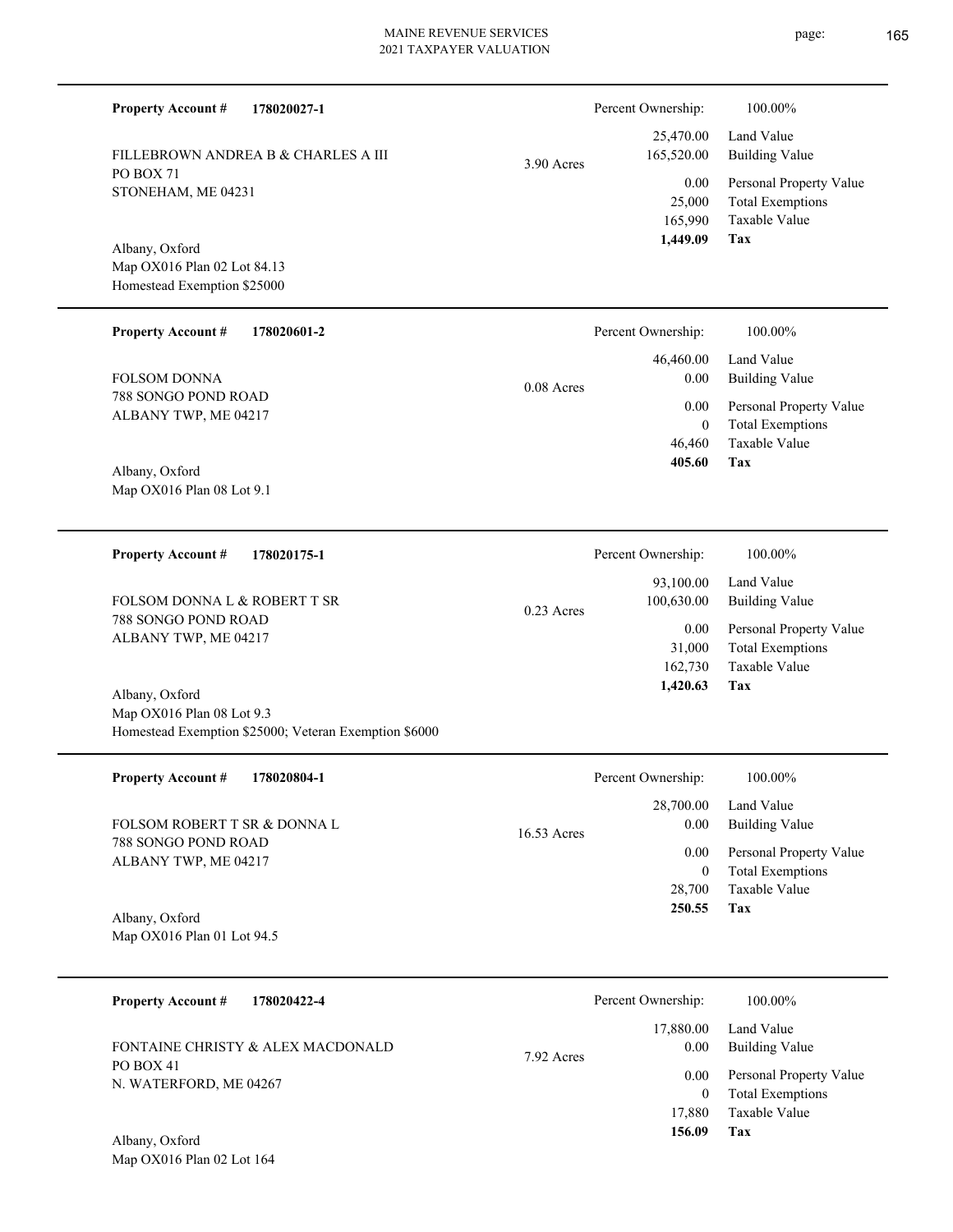FONTAINE MICHAEL F & RICHARD L 220.00 Acres

# Map OX016 Plan 01 Lot 125 Albany, Oxford

**Property Account #**

178 BIRCHCROFT ROAD LEOMINSTER, MA 01453

**Property Account #**

**178020128-2**

**178020177-2**

| <b>FOSS KEVIN D</b><br>5375 NW BUTLER AVE<br>REDMOND, OR 97756<br>Albany, Oxford<br>Map OX016 Plan 05 Lot 4 | 7.74 Acres    | 17,730.00<br>$0.00\,$<br>0.00<br>$\boldsymbol{0}$<br>17,730<br>154.78 | Land Value<br><b>Building Value</b><br>Personal Property Value<br><b>Total Exemptions</b><br>Taxable Value<br>Tax |
|-------------------------------------------------------------------------------------------------------------|---------------|-----------------------------------------------------------------------|-------------------------------------------------------------------------------------------------------------------|
| <b>Property Account #</b><br>178020473-3                                                                    |               | Percent Ownership:                                                    | 100.00%                                                                                                           |
| <b>FOSTER ANNMARIE</b>                                                                                      | $0.29$ Acres  | 12,100.00<br>81,970.00                                                | Land Value<br><b>Building Value</b>                                                                               |
| 599 SONGO POND ROAD<br>ALBANY TWP, ME 04217                                                                 |               | 0.00<br>$\mathbf{0}$<br>94,070                                        | Personal Property Value<br><b>Total Exemptions</b><br>Taxable Value                                               |
| Albany, Oxford<br>Map OX016 Plan 09 Lot 2                                                                   |               | 821.23                                                                | Tax                                                                                                               |
| <b>Property Account #</b><br>178020001-3                                                                    |               | Percent Ownership:                                                    | 100.00%                                                                                                           |
| <b>FOX TRAVIS P</b>                                                                                         | 0.59 Acres    | 20,360.00<br>32,720.00                                                | Land Value<br><b>Building Value</b>                                                                               |
| 513 MAINE STREET<br>STONEHAM, ME 04231                                                                      |               | 0.00<br>$\mathbf{0}$                                                  | Personal Property Value<br><b>Total Exemptions</b>                                                                |
| Albany, Oxford<br>Map OX016 Plan 04 Lot 6                                                                   |               | 53,080<br>463.39                                                      | Taxable Value<br>Tax                                                                                              |
| <b>Property Account #</b><br>178020640-1                                                                    |               | Percent Ownership:                                                    | 100.00%                                                                                                           |
| FRANCIS LEO L                                                                                               | $40.00$ Acres | 31,580.00<br>98,310.00                                                | Land Value<br><b>Building Value</b>                                                                               |
| 1278 CROOKED RIVER CAUSEWAY<br>ALBANY TWP, ME 04217                                                         |               | $0.00\,$<br>25,000                                                    | Personal Property Value<br><b>Total Exemptions</b>                                                                |

Map OX016 Plan 01 Lot 137.7 Homestead Exemption \$25000 Albany, Oxford

**Tax**

**Tax**

104,890

 **915.69**

Taxable Value

 232,760 0

0.00

Percent Ownership:  $100.00\%$ 

 166,020.00 66,740.00

 **2,031.99**

Percent Ownership: 100.00%

Taxable Value Total Exemptions Personal Property Value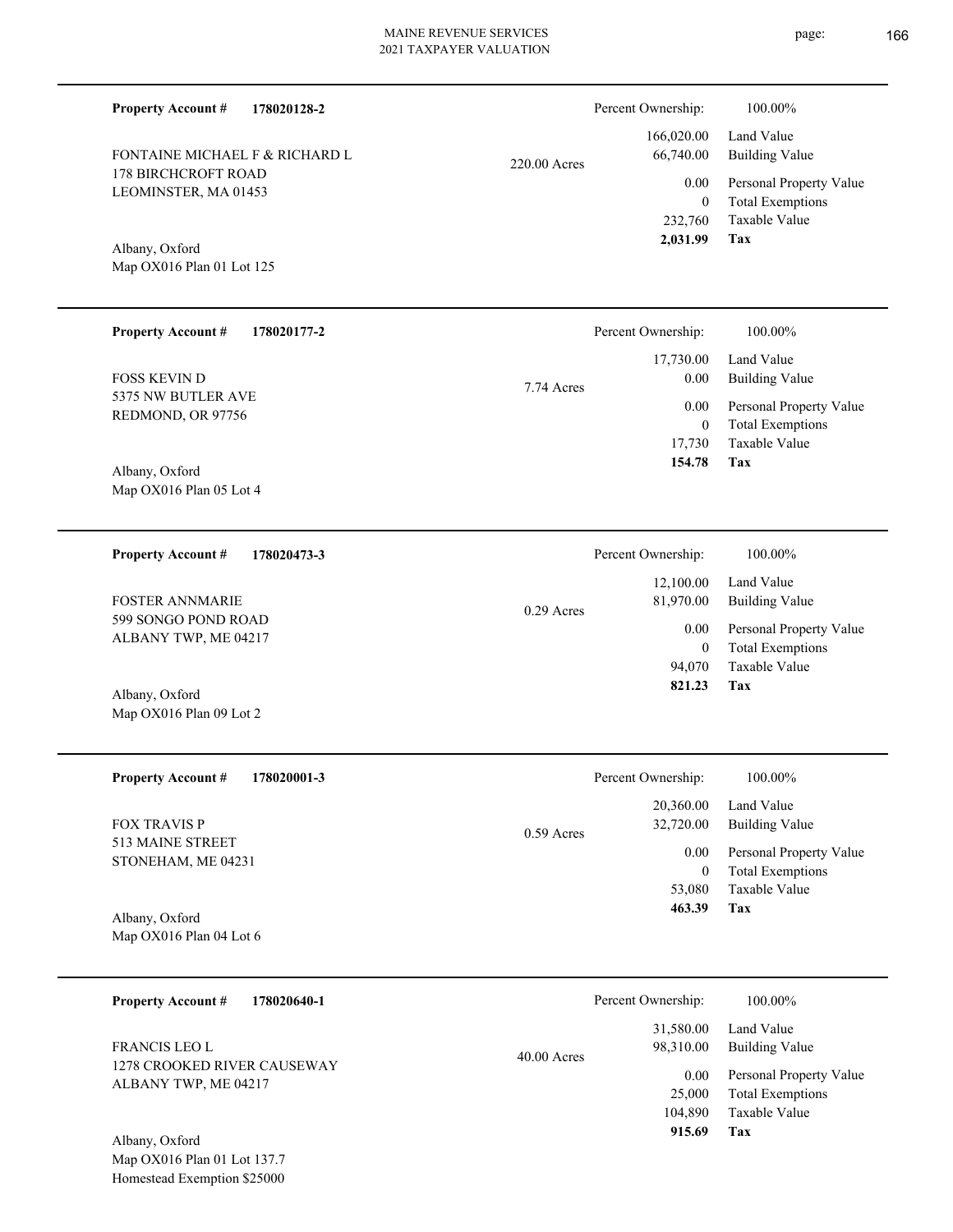Percent Ownership:  $100.00\%$ 

|               | 1,319.80   | Tax                                    |
|---------------|------------|----------------------------------------|
|               |            | 151,180 Taxable Value                  |
|               | $\Omega$   | <b>Total Exemptions</b>                |
|               |            | 0.00 Personal Property Value           |
| $25.00$ Acres | 109,780.00 | 41,400.00 Land Value<br>Building Value |
|               |            |                                        |

**Tax**

 164,910  **1,439.66**

Taxable Value 0 Total Exemptions

Map OX016 Plan 01 Lot 100.1 100.11 Albany, Oxford

FRANCOEUR DONALD R & HEIDI L

56 SEDGLY ROAD LIMINGTON, ME 04040

**Property Account #**

**178020596-4**

| <b>Property Account #</b><br>178020833-2                                         |              | Percent Ownership:        | 100.00%                                                             |
|----------------------------------------------------------------------------------|--------------|---------------------------|---------------------------------------------------------------------|
| <b>FREDETTE JEREMY</b><br><b>438 BAKER ROAD</b>                                  | $2.10$ Acres | 23,940.00<br>178,480.00   | Land Value<br><b>Building Value</b>                                 |
| ALBANY TOWNSHIP, ME 04217                                                        |              | 0.00<br>25,000<br>177,420 | Personal Property Value<br><b>Total Exemptions</b><br>Taxable Value |
| Albany, Oxford<br>Map OX016 Plan 01 Lot 98.1 98.2<br>Homestead Exemption \$25000 |              | 1,548.88                  | Tax                                                                 |
| <b>Property Account #</b><br>178020348-3                                         |              | Percent Ownership:        | 100.00%                                                             |
| FREDETTE JEREMY P                                                                | $0.57$ Acres | 18,360.00<br>86,400.00    | Land Value<br><b>Building Value</b>                                 |
| <b>149 BAKER ROAD</b><br>ALBANY TOWNSHIP, ME 04217                               |              | 0.00<br>$\theta$          | Personal Property Value<br><b>Total Exemptions</b>                  |
| Albany, Oxford<br>Map OX016 Plan 07 Lot 43                                       |              | 104,760<br>914.55         | <b>Taxable Value</b><br>Tax                                         |
| <b>Property Account #</b><br>178020377-3                                         |              | Percent Ownership:        | 100.00%                                                             |
| FRENETTE GILES & COLLEEN TRUSTEES                                                | $0.19$ Acres | 82,770.00<br>82,140.00    | Land Value<br><b>Building Value</b>                                 |
| <b>5-FRENS TRUST</b><br><b>71 CORBIN STREET</b>                                  |              | 0.00                      | Personal Property Value                                             |

Map OX016 Plan 06 Lot 1 1.1 Albany, Oxford

Map OX016 Plan 08 Lot 23

BERLIN, NH 03570

| Percent Ownership: | 100.00%                 |
|--------------------|-------------------------|
| 74,500.00          | Land Value              |
| 52,840.00          | Building Value          |
| 0.00               | Personal Property Value |
| 0                  | <b>Total Exemptions</b> |
| 127,340            | Taxable Value           |
| 1,111.68           | Tax                     |
|                    | $0.20$ Acres            |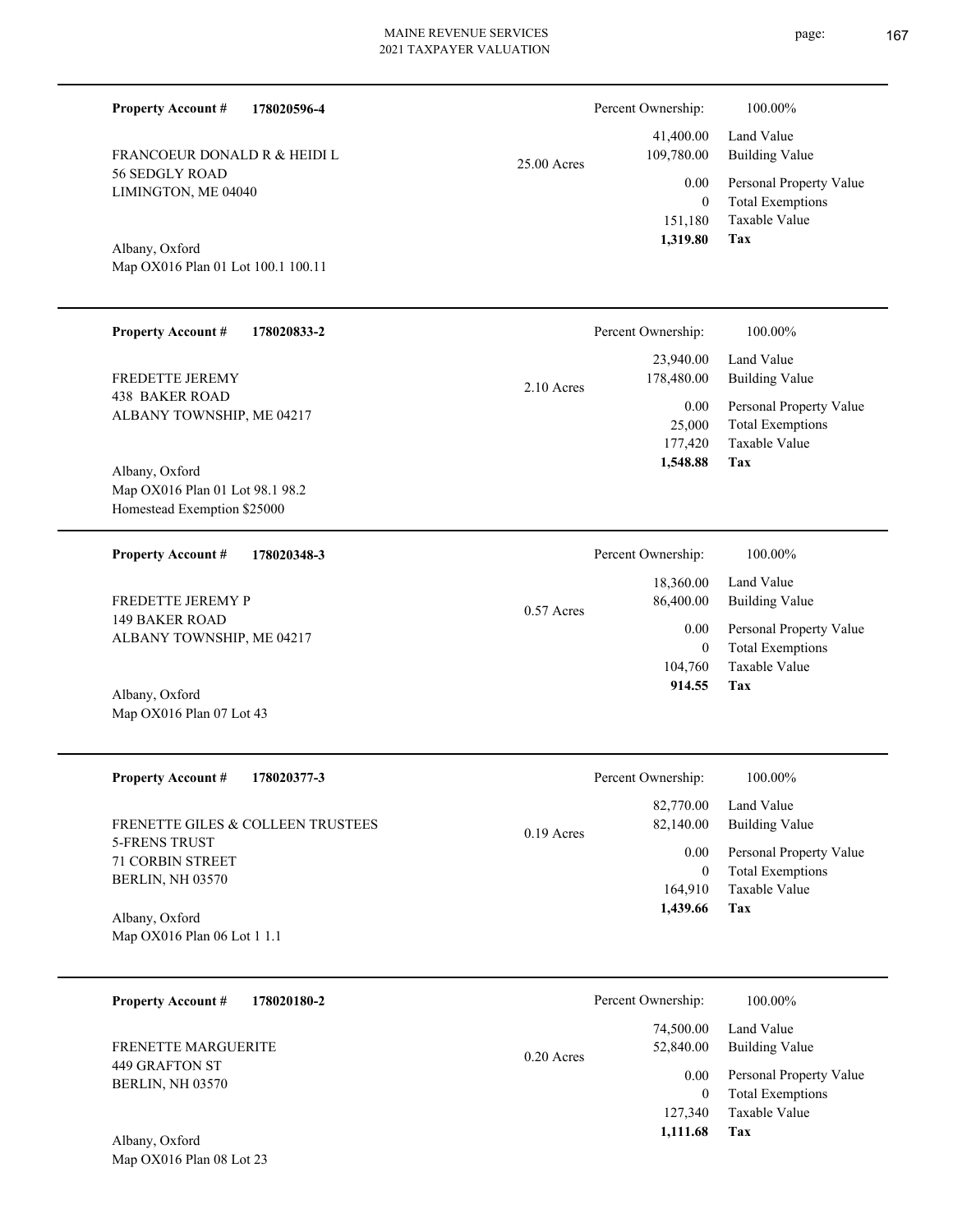| <b>Property Account #</b><br>178020483-3                                                                  |             | Percent Ownership:                                                     | 100.00%                                                                                                           |
|-----------------------------------------------------------------------------------------------------------|-------------|------------------------------------------------------------------------|-------------------------------------------------------------------------------------------------------------------|
| <b>FRIAS JOHN</b><br>PO BOX 1133<br>BETHEL, ME 04217-1133<br>Albany, Oxford<br>Map OX016 Plan 01 Lot 62.2 | 1.01 Acres  | 23,010.00<br>10,080.00<br>0.00<br>$\boldsymbol{0}$<br>33,090<br>288.88 | Land Value<br><b>Building Value</b><br>Personal Property Value<br><b>Total Exemptions</b><br>Taxable Value<br>Tax |
| <b>Property Account #</b><br>178022129-1                                                                  |             | Percent Ownership:                                                     | 100.00%                                                                                                           |
| FRIEL MATTHEW C                                                                                           | 29.14 Acres | 35,920.00<br>0.00                                                      | Land Value<br><b>Building Value</b>                                                                               |
| PO BOX 1135<br>BETHEL, ME 04217                                                                           |             | 0.00                                                                   | Personal Property Value                                                                                           |
|                                                                                                           |             | $\mathbf{0}$<br>35,920                                                 | <b>Total Exemptions</b><br>Taxable Value                                                                          |
| Albany, Oxford                                                                                            |             | 313.58                                                                 | Tax                                                                                                               |
| Map OX016 Plan 02 Lot 137.221                                                                             |             |                                                                        |                                                                                                                   |
| <b>Property Account #</b><br>178020213-2                                                                  |             | Percent Ownership:                                                     | 100.00%                                                                                                           |
|                                                                                                           |             | 52,240.00                                                              | Land Value                                                                                                        |
| <b>GABLE JOAN</b><br>853 FLAT RD                                                                          | 35.40 Acres | 298,820.00                                                             | <b>Building Value</b>                                                                                             |
| ALBANY TWP, ME 04217-6001                                                                                 |             | 0.00                                                                   | Personal Property Value                                                                                           |
|                                                                                                           |             | 31,000<br>320,060                                                      | <b>Total Exemptions</b><br>Taxable Value                                                                          |
| Albany, Oxford                                                                                            |             | 2,794.12                                                               | Tax                                                                                                               |
| Map OX016 Plan 01 Lot 3.21                                                                                |             |                                                                        |                                                                                                                   |
| Homestead Exemption \$25000; Veterans Widow/Child Exemption \$6000                                        |             |                                                                        |                                                                                                                   |

| <b>Property Account #</b><br>178022107-1    | Percent Ownership:                      | 100.00%                                            |
|---------------------------------------------|-----------------------------------------|----------------------------------------------------|
| <b>GARDNER SUSAN M</b>                      | 24,160.00<br>175,140.00<br>$2.36$ Acres | Land Value<br><b>Building Value</b>                |
| 769 SANGO POND ROAD<br>ALBANY TWP, ME 04217 | 0.00<br>0                               | Personal Property Value<br><b>Total Exemptions</b> |
|                                             | 199,300                                 | Taxable Value                                      |
| Albany, Oxford                              | 1,739.89                                | Tax                                                |
| Map OX016 Plan 01 Lot 32.111                |                                         |                                                    |

| 178022108-1<br><b>Property Account #</b>    | Percent Ownership:                | 100.00%                                            |
|---------------------------------------------|-----------------------------------|----------------------------------------------------|
| <b>GARDNER SUSAN M</b>                      | 45,860.00<br>0.00<br>$0.18$ Acres | Land Value<br><b>Building Value</b>                |
| 769 SANGO POND ROAD<br>ALBANY TWP, ME 04217 | 0.00<br>0                         | Personal Property Value<br><b>Total Exemptions</b> |
|                                             | 45,860                            | Taxable Value                                      |
| Albany, Oxford                              | 400.36                            | Tax                                                |
| Map $OX016$ Plan 08 Lot 6.1                 |                                   |                                                    |

L

—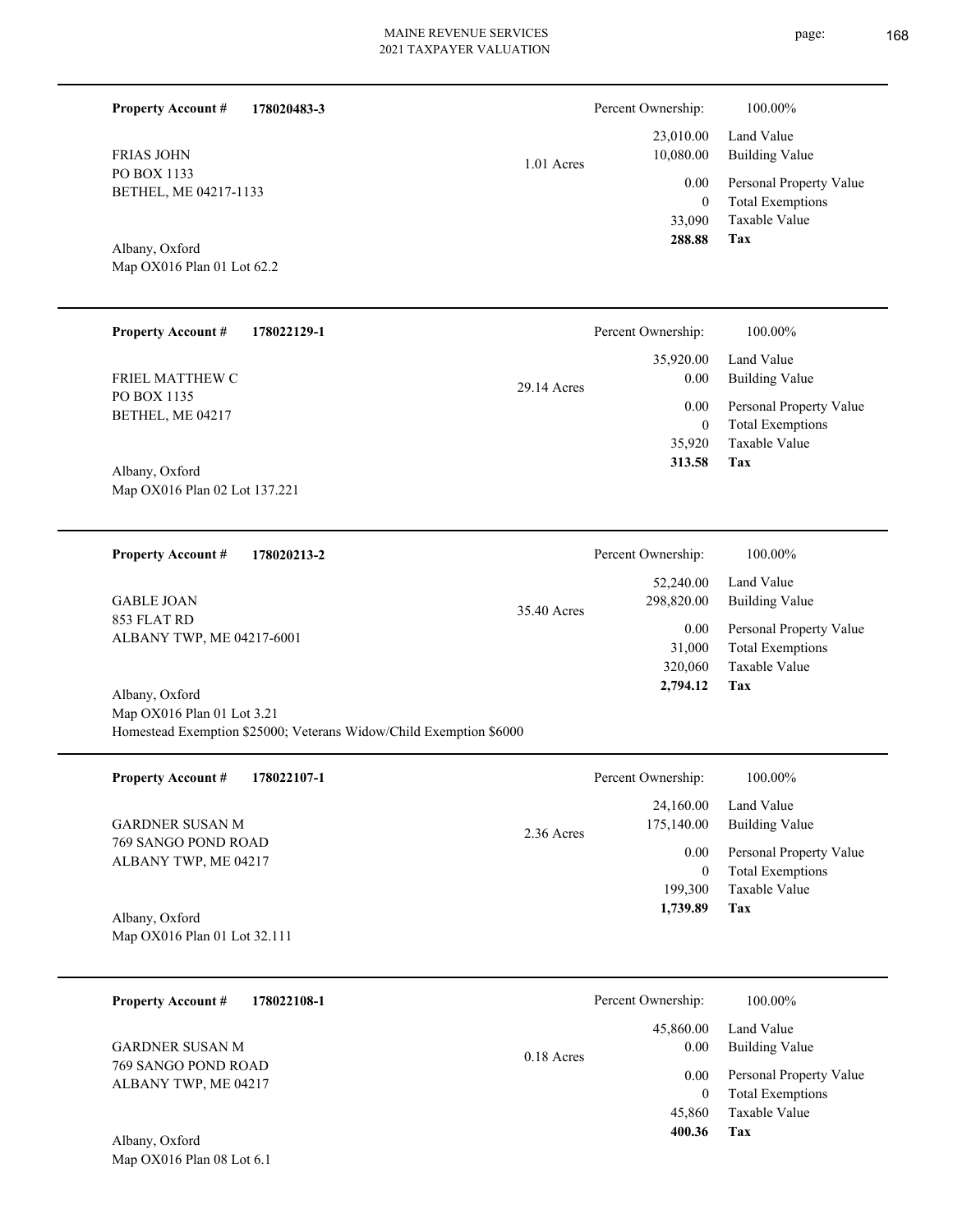| <b>Property Account #</b><br>178022136-1                                         |                            | Percent Ownership:                 | 100.00%                                                                           |
|----------------------------------------------------------------------------------|----------------------------|------------------------------------|-----------------------------------------------------------------------------------|
| <b>GAUDREAU CAROLYN S &amp; BRADLEY J</b>                                        | 2.57 Acres                 | 24,330.00<br>93,970.00             | Land Value<br><b>Building Value</b>                                               |
| 227 SHAMROCK RD<br>ALBANY TWP, ME 04217-6101                                     |                            | 0.00<br>25,000<br>93,300<br>814.51 | Personal Property Value<br><b>Total Exemptions</b><br>Taxable Value<br><b>Tax</b> |
| Albany, Oxford<br>Map OX016 Plan 01 Lot 8.12 8.41<br>Homestead Exemption \$25000 |                            |                                    |                                                                                   |
| <b>Property Account #</b><br>178020385-2                                         |                            | Percent Ownership:                 | 100.00%                                                                           |
| <b>GAYNOR MARY A &amp; MELISSA J POTTER</b>                                      | $0.33$ Acres               | 99,000.00<br>22,600.00             | Land Value<br><b>Building Value</b>                                               |
| <b>39 COLBERT ROAD E</b><br>WEST NEWTON, MA 02465                                |                            | 0.00<br>$\theta$<br>121,600        | Personal Property Value<br><b>Total Exemptions</b><br>Taxable Value               |
| Albany, Oxford<br>Map OX016 Plan 07 Lot 13                                       |                            | 1,061.57                           | Tax                                                                               |
| <b>Property Account #</b><br>178020515-3                                         |                            | Percent Ownership:                 | 100.00%                                                                           |
| GAYNOR MARY A & MELISSA J POTTER                                                 | 0.23 Acres                 | 41,000.00<br>$0.00\,$              | Land Value<br><b>Building Value</b>                                               |
| 39 COLBERT ROAD E<br>WEST NEWTON, MA 02465                                       |                            | 0.00<br>$\theta$                   | Personal Property Value<br><b>Total Exemptions</b>                                |
| LURC factor                                                                      |                            | 41,000<br>357.93                   | Taxable Value<br>Tax                                                              |
| Albany, Oxford<br>Map OX016 Plan 07 Lot 12                                       |                            |                                    |                                                                                   |
| <b>Property Account #</b><br>178020632-1                                         |                            | Percent Ownership:                 | 100.00%                                                                           |
| GEANNARIS GEORGE SOTO & LORRAINE                                                 | Tree Growth<br>81.00 Acres | 53,628.00<br>0.00                  | Land Value<br><b>Building Value</b>                                               |
| <b>11 SHERATON PARK</b><br>ARLINGTON, MA 02474                                   |                            | 0.00<br>$\overline{0}$             | Personal Property Value<br><b>Total Exemptions</b>                                |
| Albany, Oxford                                                                   |                            | 53,628<br>468.17                   | Taxable Value<br>Tax                                                              |
| Map OX016 Plan 01 Lot 137.3                                                      |                            |                                    |                                                                                   |
| <b>Property Account #</b><br>178022113-2                                         |                            | Percent Ownership:                 | 100.00%                                                                           |
| <b>GINSBURG TAYLOR S</b>                                                         | 29.42 Acres                | 41,660.00<br>104,060.00            | Land Value<br><b>Building Value</b>                                               |
| <b>58 HATSTAT ROAD</b><br>ALBANY TOWNSHIP, ME 04217                              |                            | 0.00<br>$\mathbf{0}$<br>145,720    | Personal Property Value<br><b>Total Exemptions</b><br>Taxable Value               |
|                                                                                  |                            | 1,272.14                           | <b>Tax</b>                                                                        |

Map OX016 Plan 02 Lot 125.3 Albany, Oxford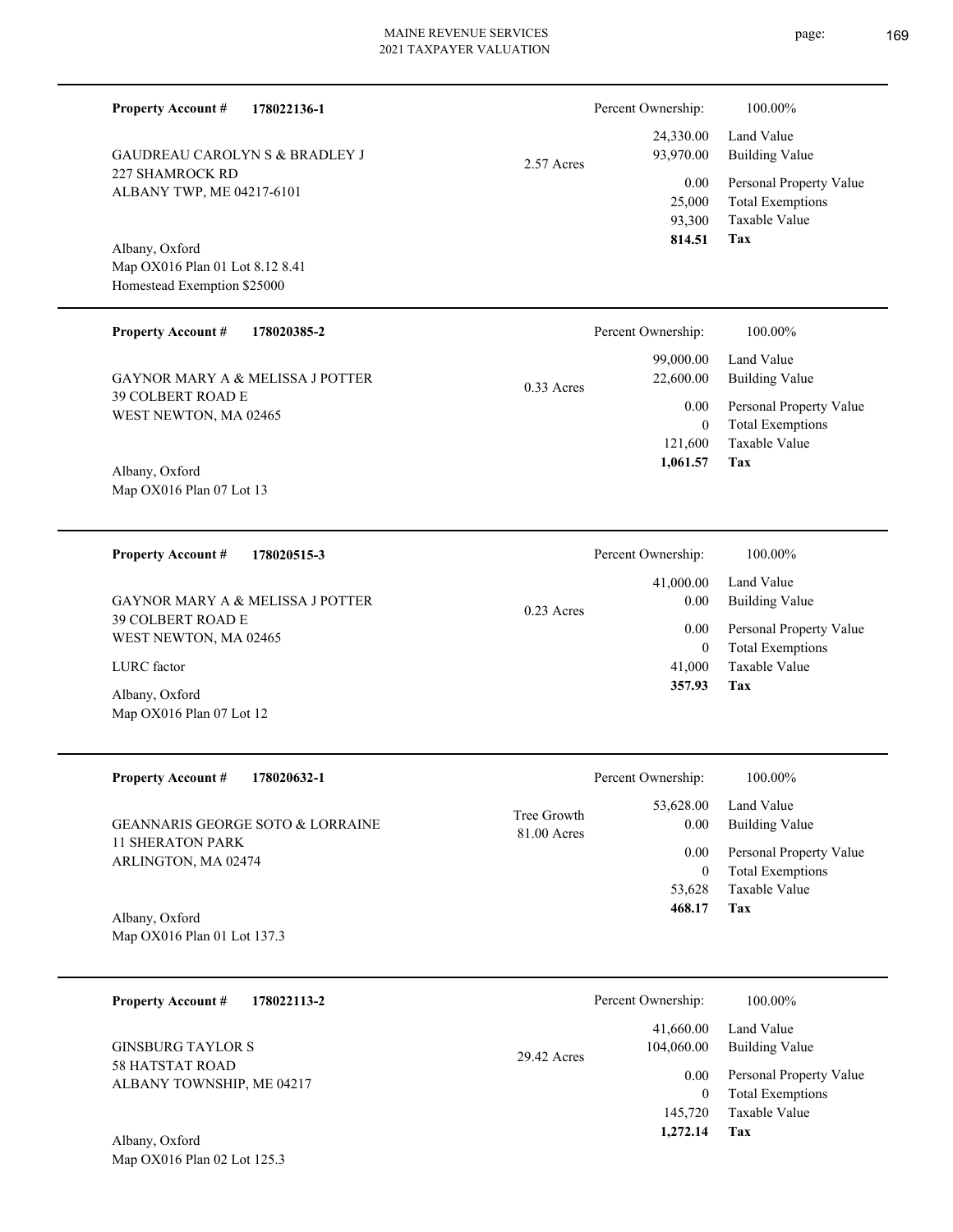**Tax 482.16**

| <b>Property Account #</b><br>178020188-2                   |              | Percent Ownership:                    | 100.00%                                                                    |
|------------------------------------------------------------|--------------|---------------------------------------|----------------------------------------------------------------------------|
| <b>GIROUARD HENRY L &amp; CLAIRE P</b>                     | $0.66$ Acres | 20,720.00<br>127,860.00               | Land Value<br><b>Building Value</b>                                        |
| 595 SONGO POND ROAD<br>ALBANY TWP, ME 04217                |              | 0.00<br>31,000<br>117,580<br>1,026.47 | Personal Property Value<br><b>Total Exemptions</b><br>Taxable Value<br>Tax |
| Albany, Oxford<br>Map OX016 Plan 09 Lot 3                  |              |                                       |                                                                            |
| Homestead Exemption \$25000; Veteran Exemption (NR) \$6000 |              |                                       |                                                                            |
| <b>Property Account #</b><br>178020326-4                   |              | Percent Ownership:                    | 100.00%                                                                    |
| <b>GOLAS PAUL TTE</b>                                      | 33.88 Acres  | 39,950.00<br>0.00                     | Land Value<br><b>Building Value</b>                                        |
| <b>6 CONNECK ROAD</b><br>BROOKLINE, NH 03033               |              | 0.00                                  | Personal Property Value                                                    |
|                                                            |              | $\mathbf{0}$<br>39,950                | <b>Total Exemptions</b><br>Taxable Value                                   |
| Albany, Oxford                                             |              | 348.76                                | Tax                                                                        |
| Map OX016 Plan 01 Lot 62.111                               |              |                                       |                                                                            |
| <b>Property Account #</b><br>178022073-6                   |              | Percent Ownership:                    | 100.00%                                                                    |
| <b>GOOD KEVIN B &amp; BRIAN A RENAUD</b>                   |              | 24,830.00<br>91,380.00                | Land Value<br><b>Building Value</b>                                        |
| 495 SOUTH MAIN STREET<br>WOONSOCKET, RI 02895              | 5.50 Acres   | 0.00<br>$\mathbf{0}$                  | Personal Property Value<br><b>Total Exemptions</b>                         |
|                                                            |              | 116,210<br>1,014.51                   | Taxable Value<br>Tax                                                       |
| Albany, Oxford<br>Map OX016 Plan 02 Lot 97.11              |              |                                       |                                                                            |
|                                                            |              |                                       |                                                                            |
| <b>Property Account #</b><br>178022009-5                   |              | Percent Ownership:                    | 100.00%                                                                    |
| <b>GORDON HARLEY</b>                                       | 0.60 Acres   | 18,360.00<br>11,030.00                | Land Value<br><b>Building Value</b>                                        |
| <b>28 PATTEE BROOK ROAD</b><br>ALBANY, ME 04217            |              | 0.00<br>$\boldsymbol{0}$              | Personal Property Value<br><b>Total Exemptions</b>                         |
|                                                            |              | 29,390<br>256.57                      | Taxable Value<br>Tax                                                       |
| Albany, Oxford<br>Map OX016 Plan 01 Lot 57                 |              |                                       |                                                                            |
|                                                            |              |                                       |                                                                            |
| <b>Property Account #</b><br>178020189-1                   |              | Percent Ownership:                    | 100.00%                                                                    |
| <b>GORDON KATHERINE</b>                                    | 1.93 Acres   | 25,790.00<br>29,440.00                | Land Value<br><b>Building Value</b>                                        |
| % PETER AND SUSAN GORDON<br>97 RABBIT LANE                 |              | 0.00                                  | Personal Property Value                                                    |
| BETHEL, ME 04217                                           |              | $\boldsymbol{0}$<br>55,230            | <b>Total Exemptions</b><br>Taxable Value                                   |

Map OX016 Plan 01 Lot 61.3

Albany, Oxford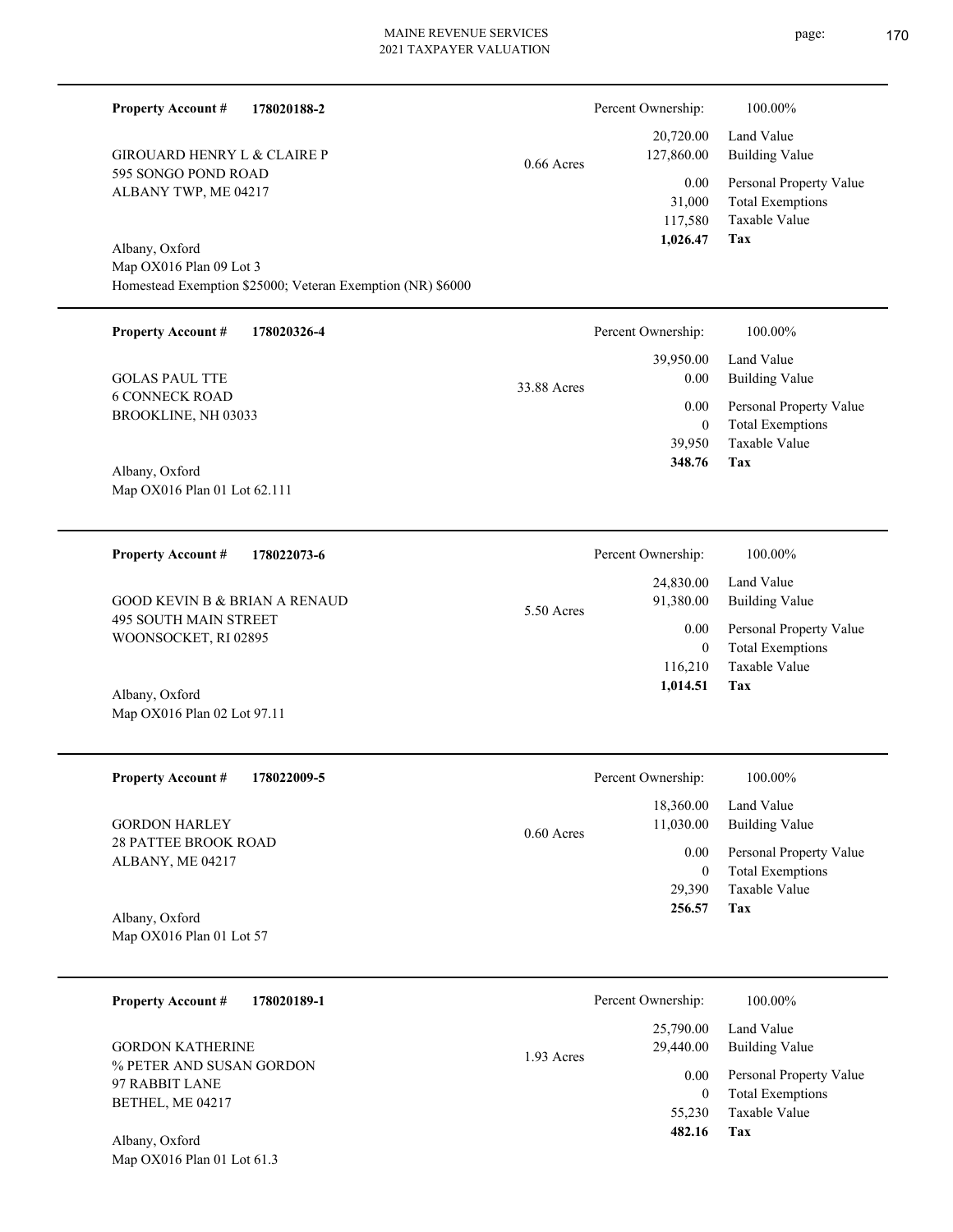| <b>Property Account #</b><br>178022101-1                                     |              | Percent Ownership:                           | 100.00%                                                                           |
|------------------------------------------------------------------------------|--------------|----------------------------------------------|-----------------------------------------------------------------------------------|
| <b>GORDON SUSAN M</b>                                                        | 3.40 Acres   | 14,040.00<br>0.00                            | Land Value<br><b>Building Value</b>                                               |
| 97 RABBIT LANE<br>BETHEL, ME 04217                                           |              | 0.00<br>$\boldsymbol{0}$<br>14,040<br>122.57 | Personal Property Value<br><b>Total Exemptions</b><br>Taxable Value<br><b>Tax</b> |
| Albany, Oxford<br>Map OX016 Plan 01 Lot 61.41                                |              |                                              |                                                                                   |
| <b>Property Account #</b><br>178020707-1                                     |              | Percent Ownership:                           | 100.00%                                                                           |
| <b>GORDON TRACY A</b>                                                        | 2.02 Acres   | 21,870.00<br>13,790.00                       | Land Value<br><b>Building Value</b>                                               |
| 625 HUNTS CORNER RD<br>ALBANY TWP, ME 04217                                  |              | 0.00<br>25,000<br>10,660<br>93.06            | Personal Property Value<br><b>Total Exemptions</b><br>Taxable Value<br>Tax        |
| Albany, Oxford<br>Map OX016 Plan 02 Lot 185.2<br>Homestead Exemption \$25000 |              |                                              |                                                                                   |
| <b>Property Account #</b><br>178020590-3                                     |              | Percent Ownership:                           | 100.00%                                                                           |
| <b>GORDON TRACY A &amp; MONICA S</b>                                         | $0.83$ Acres | 22,040.00<br>11,640.00                       | Land Value<br><b>Building Value</b>                                               |
| <b>625 HUNTS CORNER ROAD</b><br>ALBANY TWP, ME 04217                         |              | 0.00<br>$\overline{0}$<br>33,680             | Personal Property Value<br><b>Total Exemptions</b><br>Taxable Value               |
| Albany, Oxford<br>Map OX016 Plan 01 Lot 60.3                                 |              | 294.03                                       | Tax                                                                               |
| 178020689-1<br><b>Property Account #</b>                                     |              | Percent Ownership:                           | 100.00%                                                                           |
| GOTHING TENA L                                                               | 7.25 Acres   | 17,310.00<br>0.00                            | Land Value<br><b>Building Value</b>                                               |
| 9658 EASTDELL DRIVE<br>SANDY, UT 84092-3360                                  |              | 0.00<br>$\boldsymbol{0}$                     | Personal Property Value<br><b>Total Exemptions</b>                                |
| Albany, Oxford<br>Map OX016 Plan 02 Lot 137.6                                |              | 17,310<br>151.12                             | Taxable Value<br>Tax                                                              |
| <b>Property Account #</b><br>178020194-1                                     |              | Percent Ownership:                           | 100.00%                                                                           |
| <b>GOULD ACADEMY</b>                                                         |              | 106,780.00<br>500.00                         | Land Value<br><b>Building Value</b>                                               |
| PO BOX 860<br>BETHEL, ME 04217                                               | 0.82 Acres   | 0.00<br>$\overline{0}$<br>107,280<br>936.55  | Personal Property Value<br><b>Total Exemptions</b><br>Taxable Value<br>Tax        |
| Albany, Oxford<br>Map OX016 Plan 09 Lot 12                                   |              |                                              |                                                                                   |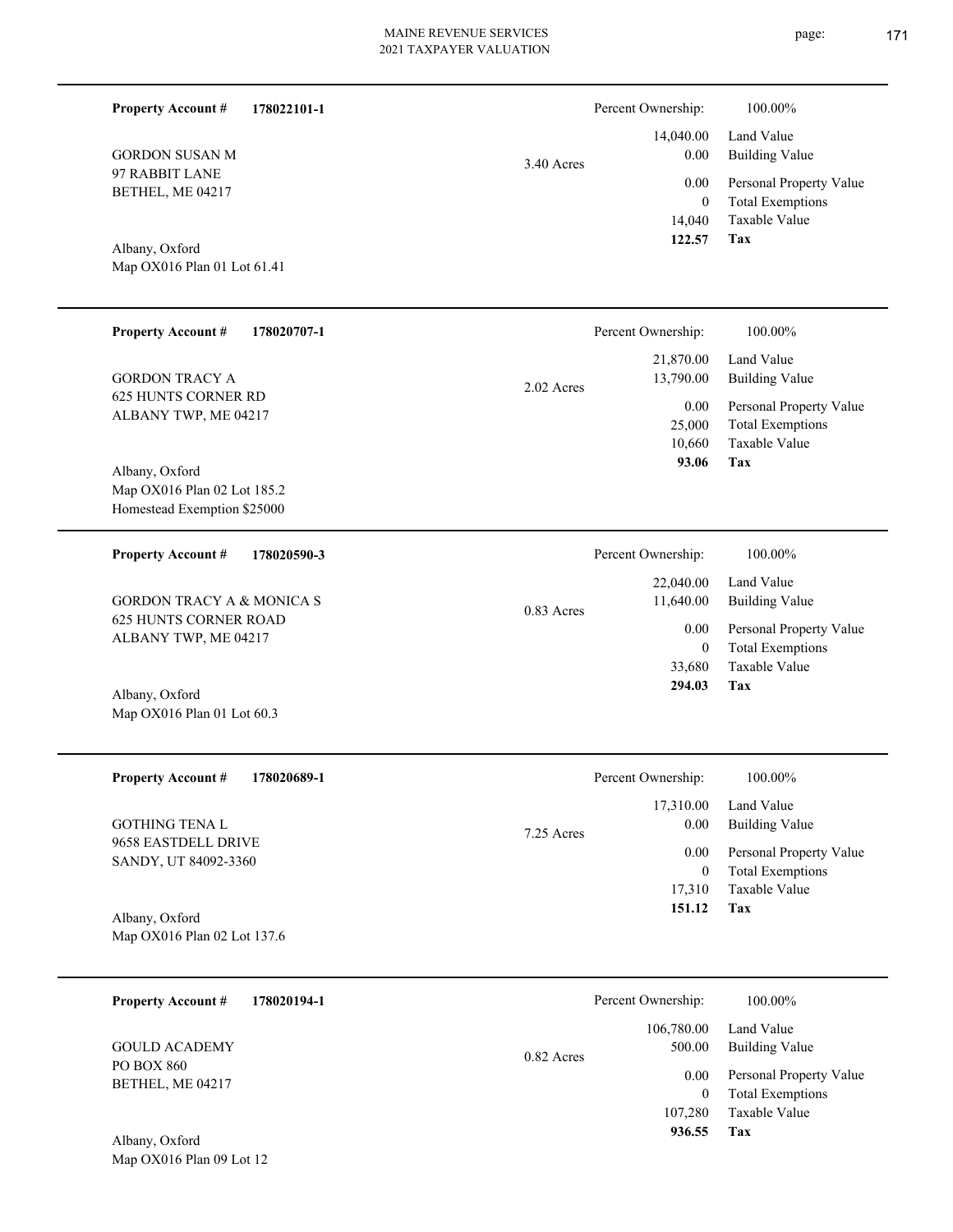21.61 Acres

Building Value Land Value

 29,520.00 0.00

Percent Ownership:  $100.00\%$ 

| PU BUA 800<br>BETHEL, ME 04217<br>Albany, Oxford<br>Map OX016 Plan 01 Lot 10.1 |                            | 0.00<br>$\boldsymbol{0}$<br>29,520<br>257.71 | Personal Property Value<br><b>Total Exemptions</b><br>Taxable Value<br>Tax |
|--------------------------------------------------------------------------------|----------------------------|----------------------------------------------|----------------------------------------------------------------------------|
| <b>Property Account #</b><br>178020676-9                                       |                            | Percent Ownership:                           | 100.00%                                                                    |
| <b>GRAY JOHN A JR</b>                                                          | Tree Growth<br>81.50 Acres | 22,921.40<br>0.00                            | Land Value<br><b>Building Value</b>                                        |
| PO BOX 3<br>BETHEL, ME 04217                                                   |                            | 0.00<br>$\boldsymbol{0}$<br>22,921<br>200.10 | Personal Property Value<br><b>Total Exemptions</b><br>Taxable Value<br>Tax |
| Albany, Oxford<br>Map OX016 Plan 01 Lot 15 15.1                                |                            |                                              |                                                                            |
| <b>Property Account #</b><br>178020174-1                                       |                            | Percent Ownership:                           | 100.00%                                                                    |
| <b>GRAY PETER R &amp; MARYBETH</b>                                             | 1.38 Acres                 | 21,320.00<br>77,110.00                       | Land Value<br><b>Building Value</b>                                        |
| 21 MATHER RD<br>MARSHFIELD, MA 02050                                           |                            | 0.00<br>$\boldsymbol{0}$<br>98,430<br>859.29 | Personal Property Value<br><b>Total Exemptions</b><br>Taxable Value<br>Tax |
| Albany, Oxford<br>Map OX016 Plan 02 Lot 75.2                                   |                            |                                              |                                                                            |
| <b>Property Account #</b><br>178020168-3                                       |                            | Percent Ownership:                           | 100.00%                                                                    |
| GREATER LOVELL LAND TRUST, INC.                                                | 4.00 Acres                 | 3,640.00<br>0.00                             | Land Value<br><b>Building Value</b>                                        |
| <b>PO BOX 225</b><br>LOVELL, ME 04051-0225                                     |                            | 0.00<br>$\overline{0}$<br>3,640              | Personal Property Value<br><b>Total Exemptions</b><br>Taxable Value        |
| Albany, Oxford<br>Map OX016 Plan 02 Lot 148                                    |                            | 31.78                                        | Tax                                                                        |
| <b>Property Account #</b><br>178020169-5                                       |                            | Percent Ownership:                           | 100.00%                                                                    |
| GREATER LOVELL LAND TRUST, INC.                                                | 34.00 Acres                | 10,010.00<br>0.00                            | Land Value<br><b>Building Value</b>                                        |
| <b>PO BOX 225</b>                                                              |                            |                                              |                                                                            |
| LOVELL, ME 04051-0225                                                          |                            | 0.00<br>$\overline{0}$                       | Personal Property Value                                                    |
| OPEN SPACE 34 AC                                                               |                            | 10,010                                       | <b>Total Exemptions</b><br>Taxable Value                                   |
| Albany, Oxford<br>Map OX016 Plan 02 Lot 146                                    |                            | 87.39                                        | Tax                                                                        |
|                                                                                |                            |                                              |                                                                            |

## **178020195-1 Property Account #**

PO BOX 860 BETHEL, ME 04217

GOULD ACADEMY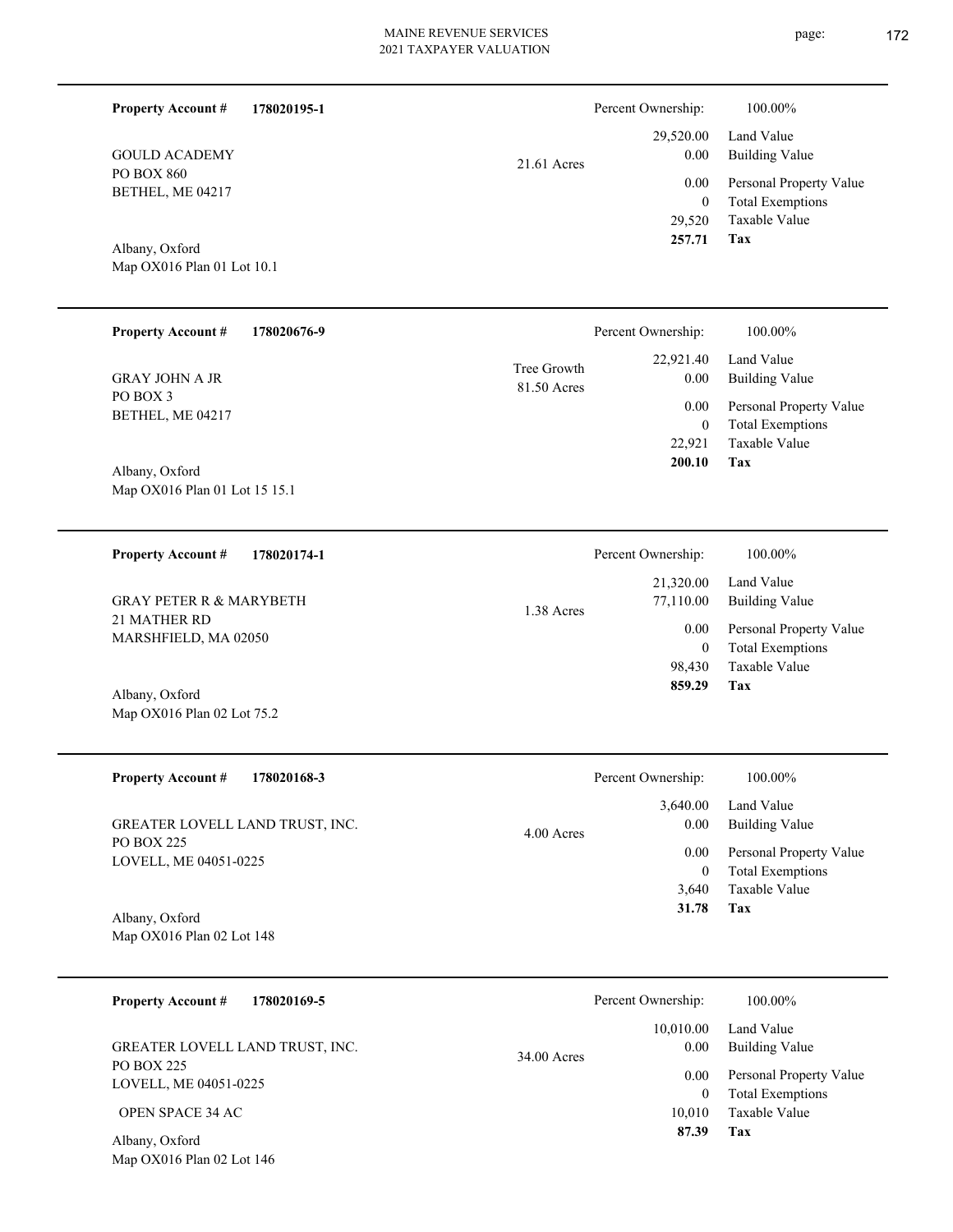| <b>Property Account #</b><br>178020170-3<br>GREATER LOVELL LAND TRUST, INC.<br><b>PO BOX 225</b><br>LOVELL, ME 04051-0225<br><b>OPEN SPACE 26 AC</b><br>Albany, Oxford<br>Map OX016 Plan 02 Lot 149   | 26.00 Acres                  | Percent Ownership:<br>1,660.00<br>0.00<br>0.00<br>$\bf{0}$<br>1,660<br>14.49                 | 100.00%<br>Land Value<br><b>Building Value</b><br>Personal Property Value<br><b>Total Exemptions</b><br>Taxable Value<br>Tax |
|-------------------------------------------------------------------------------------------------------------------------------------------------------------------------------------------------------|------------------------------|----------------------------------------------------------------------------------------------|------------------------------------------------------------------------------------------------------------------------------|
| <b>Property Account #</b><br>178020631-5<br><b>GREEN AMY R &amp; WARREN J BOUCHANAN</b><br><b>145 BURNHAM ROAD</b><br>TROY, ME 04987<br>Albany, Oxford<br>Map OX016 Plan 01 Lot 137.2                 | Tree Growth<br>$40.00$ Acres | Percent Ownership:<br>7,396.00<br>0.00<br>0.00<br>$\boldsymbol{0}$<br>7,396<br>64.57         | 100.00%<br>Land Value<br><b>Building Value</b><br>Personal Property Value<br><b>Total Exemptions</b><br>Taxable Value<br>Tax |
| <b>Property Account #</b><br>178020199-1<br><b>GREEN CLIFFORD &amp; AUDLEY</b><br><b>40 BATTERY STREET APT 202</b><br>BOSTON, MA 02109<br>Albany, Oxford<br>Map OX016 Plan 05 Lot 6                   | 3.25 Acres                   | Percent Ownership:<br>22,910.00<br>119,520.00<br>0.00<br>$\mathbf{0}$<br>142,430<br>1,243.41 | 100.00%<br>Land Value<br><b>Building Value</b><br>Personal Property Value<br><b>Total Exemptions</b><br>Taxable Value<br>Tax |
| <b>Property Account #</b><br>178020201-4<br>GREENLEAF FAMILY IRREVOCABLE TRUST<br>% SONDRA G WITHEY TRUSTEE<br><b>PO BOX 278</b><br>GREENWOOD, ME 04255<br>Albany, Oxford<br>Map OX016 Plan 07 Lot 19 | 0.28 Acres                   | Percent Ownership:<br>95,000.00<br>29,510.00<br>0.00<br>$\mathbf{0}$<br>124,510<br>1,086.97  | 100.00%<br>Land Value<br><b>Building Value</b><br>Personal Property Value<br><b>Total Exemptions</b><br>Taxable Value<br>Tax |
| <b>Property Account #</b><br>178020202-2<br><b>GREENLEAF NATHAN E PR</b><br><b>8 COLTON AVENUE</b><br>STOW, ME 04037<br>Albany, Oxford<br>Map OX016 Plan 07 Lot 20                                    | 0.23 Acres                   | Percent Ownership:<br>15,000.00<br>29,680.00<br>0.00<br>$\mathbf{0}$<br>44,680<br>390.06     | 100.00%<br>Land Value<br><b>Building Value</b><br>Personal Property Value<br><b>Total Exemptions</b><br>Taxable Value<br>Tax |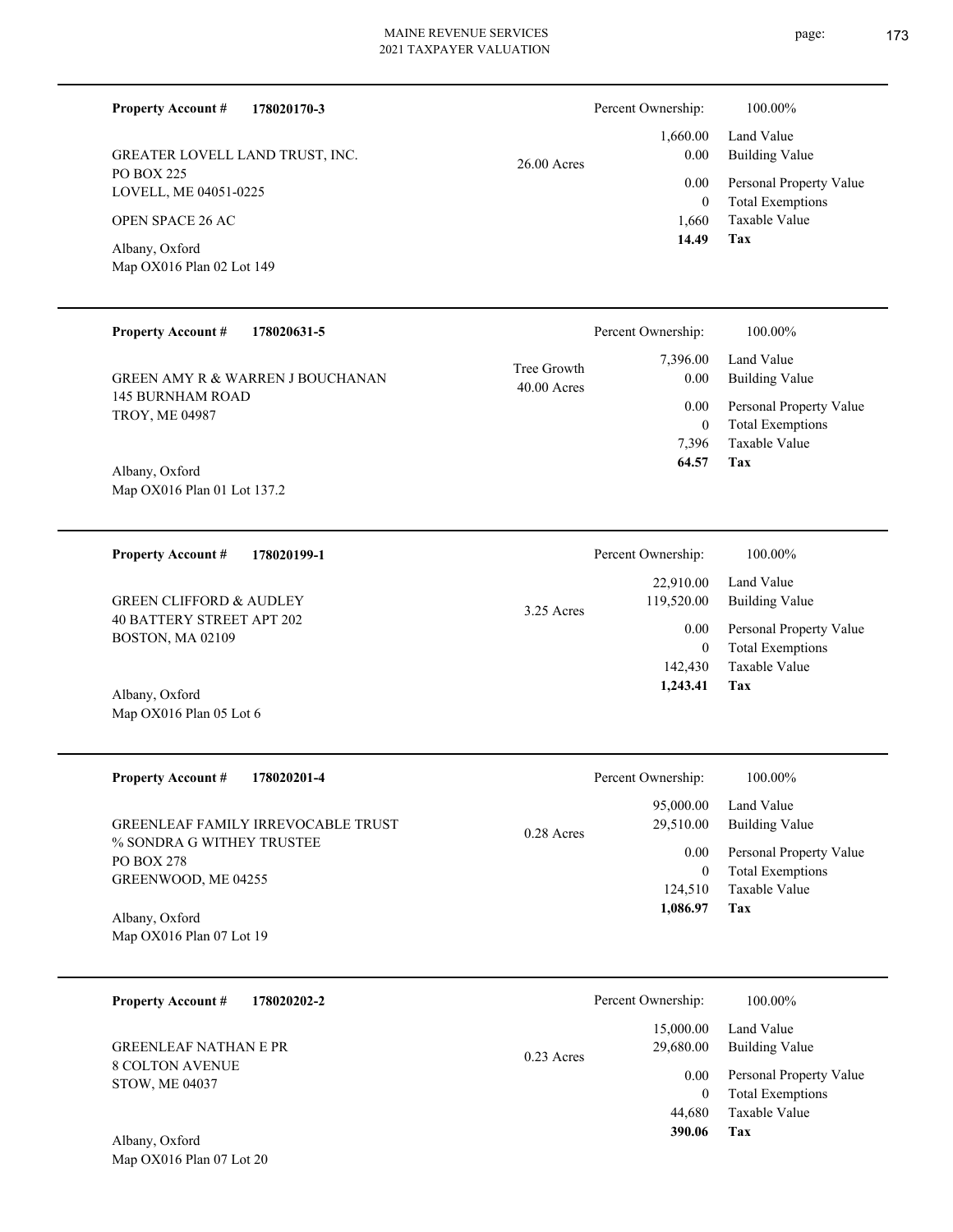| <b>Property Account #</b>                             | 178020058-5                                                |              | Percent Ownership:                         | 100.00%                                                                    |
|-------------------------------------------------------|------------------------------------------------------------|--------------|--------------------------------------------|----------------------------------------------------------------------------|
| <b>GRIFFIN PATRICK KEITH</b>                          |                                                            | 18.01 Acres  | 37,460.00<br>48,280.00                     | Land Value<br><b>Building Value</b>                                        |
| 202 SAWIN HILL ROAD<br>ALBANY TOWNSHIP, ME 04217-6434 |                                                            |              | 0.00<br>25,000<br>60,740<br>530.26         | Personal Property Value<br><b>Total Exemptions</b><br>Taxable Value<br>Tax |
| Albany, Oxford<br>Homestead Exemption \$25000         | Map OX016 Plan 02 Lot 157 158.22 160.12 160.13 160.3 160.7 |              |                                            |                                                                            |
| <b>Property Account #</b>                             | 178020360-5                                                |              | Percent Ownership:                         | 100.00%                                                                    |
| <b>GRIFFIN PATRICK KEITH</b>                          |                                                            | $0.50$ Acres | 8,520.00<br>4,150.00                       | Land Value<br><b>Building Value</b>                                        |
| 202 SAWIN HILL ROAD<br>ALBANY TOWNSHIP, ME 04217-6434 |                                                            |              | 0.00<br>$\overline{0}$<br>12,670<br>110.61 | Personal Property Value<br><b>Total Exemptions</b><br>Taxable Value<br>Tax |
| Albany, Oxford<br>Map OX016 Plan 02 Lot 166           |                                                            |              |                                            |                                                                            |
| <b>Property Account #</b>                             | 178022146-1                                                |              | Percent Ownership:                         | 100.00%                                                                    |
| <b>GRIFFIN PATRICK KEITH</b>                          |                                                            | 8.00 Acres   | 17,950.00<br>0.00                          | Land Value<br><b>Building Value</b>                                        |
| 202 SAWIN HILL ROAD<br>ALBANY TOWNSHIP, ME 04217-6434 |                                                            |              | 0.00<br>$\overline{0}$                     | Personal Property Value<br><b>Total Exemptions</b>                         |
| Albany, Oxford                                        |                                                            |              | 17,950<br>156.70                           | Taxable Value<br>Tax                                                       |
| Map OX016 Plan 02 Lot 158.23                          |                                                            |              |                                            |                                                                            |
| <b>Property Account #</b>                             | 178020430-5                                                |              | Percent Ownership:                         | $100.00\%$                                                                 |
| <b>GROVER RUPERT H</b>                                |                                                            | 50.00 Acres  | 42,920.00<br>$0.00\,$                      | Land Value<br><b>Building Value</b>                                        |
| <b>157 BARKER ROAD</b><br>BETHEL, ME 04217            |                                                            |              | $0.00\,$<br>$\mathbf{0}$<br>42,920         | Personal Property Value<br><b>Total Exemptions</b><br>Taxable Value        |
| Albany, Oxford<br>Map OX016 Plan 01 Lot 1             |                                                            |              | 374.69                                     | Tax                                                                        |
| <b>Property Account #</b>                             | 178020129-1                                                |              | Percent Ownership:                         | 100.00%                                                                    |
| <b>GUTTING FAMILY REVOCABLE TRUST</b>                 |                                                            |              | 9,360.00<br>45,370.00                      | Land Value<br><b>Building Value</b>                                        |
| PO BOX 180<br>STONEHAM, ME 04231                      |                                                            | 0.57 Acres   | 0.00<br>$\overline{0}$                     | Personal Property Value<br><b>Total Exemptions</b>                         |
| Albany, Oxford                                        |                                                            |              | 54,730<br>477.79                           | Taxable Value<br><b>Tax</b>                                                |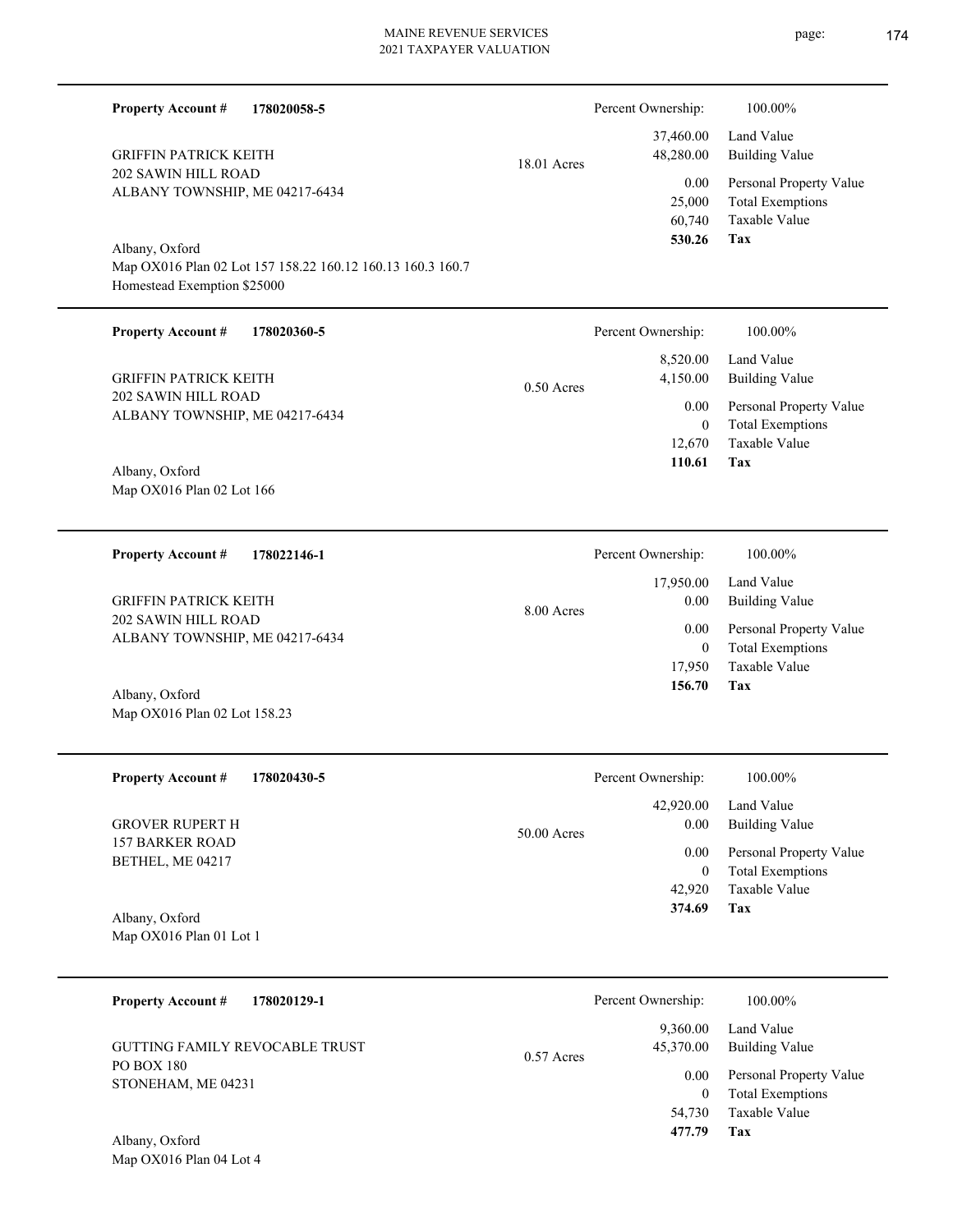**178020216-1**

GUTTING FAMILY REVOCABLE TRUST

PO BOX 180

Albany, Oxford

STONEHAM, ME 04231

Map OX016 Plan 04 Lot 5.1

**Property Account #**

1.25 Acres

| <b>Property Account #</b><br>178020061-4 |                             | Percent Ownership: | 100.00%                             |
|------------------------------------------|-----------------------------|--------------------|-------------------------------------|
| HALL CATHY A & JOHN H                    | Tree Growth<br>114.00 Acres | 35,331.00<br>0.00  | Land Value<br><b>Building Value</b> |
| <b>125 WORCESTER STREET</b>              |                             | 0.00               | Personal Property Value             |
| NORTH GRAFTON, MA 01535-1113             |                             | $\mathbf{0}$       | <b>Total Exemptions</b>             |
|                                          |                             | 35,331             | Taxable Value                       |
| Albany, Oxford                           |                             | 308.44             | Tax                                 |
| Map OX016 Plan 02 Lot 121                |                             |                    |                                     |
|                                          |                             |                    |                                     |
| <b>Property Account #</b><br>178020056-4 |                             | Percent Ownership: | 100.00%                             |
|                                          |                             | 31,500.00          | Land Value                          |
| <b>HALL MICHELLE A</b>                   |                             | 106,470.00         | <b>Building Value</b>               |
|                                          |                             |                    |                                     |
| <b>33 UNION STREET</b>                   | 11.00 Acres                 |                    |                                     |
| CAMDEN, ME 04843-2015                    |                             | 0.00               | Personal Property Value             |
|                                          |                             | $\mathbf{0}$       | <b>Total Exemptions</b>             |
|                                          |                             | 137,970            | Taxable Value                       |
| Albany, Oxford                           |                             | 1,204.48           | Tax                                 |

| <b>Property Account #</b><br>178020218-4                                | Percent Ownership:                            | 100.00%                                                                                   |
|-------------------------------------------------------------------------|-----------------------------------------------|-------------------------------------------------------------------------------------------|
| <b>HAMEL KENNETH PETER</b><br>% VALERIE HAMEL<br>1154 HUNTS CORNER ROAD | 8,040.00<br>41,800.00<br>$0.45$ Acres<br>0.00 | Land Value<br><b>Building Value</b><br>Personal Property Value<br><b>Total Exemptions</b> |
| ALBANY TWP, ME 04217<br>Albany, Oxford<br>Map $OX016$ Plan 07 Lot 38    | 49,840<br>435.10                              | Taxable Value<br>Tax                                                                      |

| <b>Property Account #</b><br>178022094-3                          | Percent Ownership:              | 100.00%                                                             |
|-------------------------------------------------------------------|---------------------------------|---------------------------------------------------------------------|
| <b>HAMEL KENNETH PETER</b>                                        | 12,310.00<br>0.00<br>1.37 Acres | Land Value<br>Building Value                                        |
| % VALERIE HAMEL<br>1154 HUNTS CORNER ROAD<br>ALBANY TWP, ME 04217 | 0.00<br>$\theta$<br>12.310      | Personal Property Value<br><b>Total Exemptions</b><br>Taxable Value |
| Albany, Oxford                                                    | 107.47                          | Tax                                                                 |

Map OX016 Plan 06 Lot 10.123

**Tax**

 207,960 0

0.00

Percent Ownership:  $100.00\%$ 

 21,210.00 186,750.00

 **1,815.49**

Taxable Value Total Exemptions Personal Property Value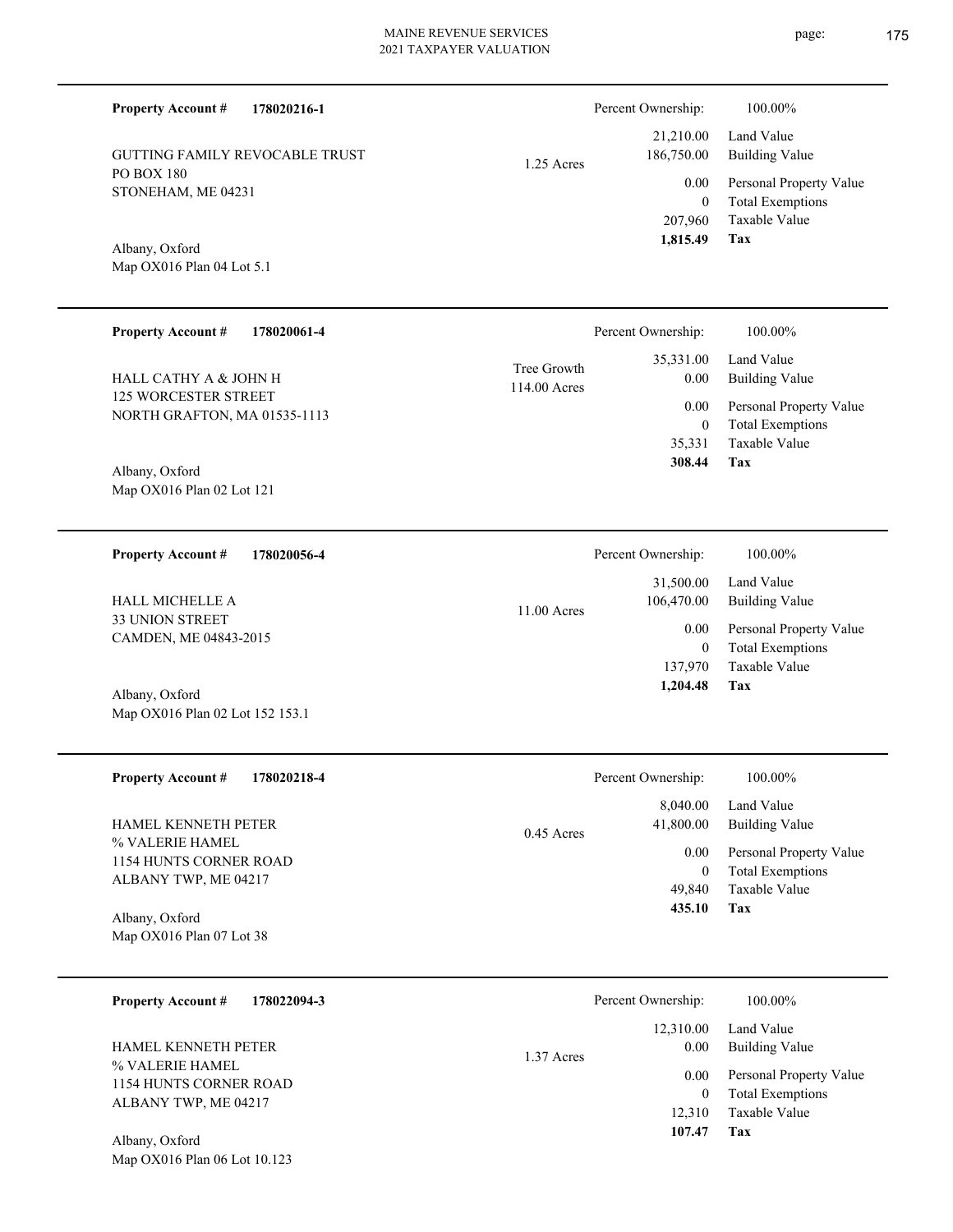1.46 Acres

**Tax** Taxable Value Total Exemptions Personal Property Value Building Value Land Value 167,490 0  **1,462.19** 23,390.00 144,100.00 0.00

Percent Ownership:  $100.00\%$ 

Map OX016 Plan 02 Lot 47 48 Albany, Oxford

125 BAKER ROAD ALBANY TWP, ME 04217

HAMEL VALERIE S

**Property Account #**

**178020544-4**

| <b>Property Account #</b><br>178020263-3        | Percent Ownership:      | 100.00%                 |
|-------------------------------------------------|-------------------------|-------------------------|
|                                                 | 12,850.00               | Land Value              |
| HAMILTON SCOTT G & LYNDA D<br>168 ALLEN HILL RD | 17,800.00<br>2.00 Acres | <b>Building Value</b>   |
|                                                 | 0.00                    | Personal Property Value |
| OXFORD, ME 04270                                | $\theta$                | <b>Total Exemptions</b> |
|                                                 | 30,650                  | Taxable Value           |
| Albany, Oxford                                  | 267.57                  | Tax                     |
| Map OX016 Plan 02 Lot 25.1 26                   |                         |                         |
|                                                 |                         |                         |

**178020832-2 Tax** Taxable Value Total Exemptions Personal Property Value Building Value Land Value 168 ALLEN HILL RD OXFORD, ME 04270 **Property Account #** Albany, Oxford HAMILTON SCOTT G & LYNDA D 21,000 0  **183.33** 21,000.00 0.00 0.00 1.00 Acres Percent Ownership:  $100.00\%$ 

| <b>Property Account #</b><br>178020400-1                                | Percent Ownership:   | 100.00%                 |
|-------------------------------------------------------------------------|----------------------|-------------------------|
|                                                                         | 8,040.00             | Land Value              |
| <b>HANNON ALICE M</b><br><b>37 ELIZABETH DRIVE</b><br>WINDHAM, ME 04062 | 0.00<br>$0.46$ Acres | Building Value          |
|                                                                         | 0.00                 | Personal Property Value |
|                                                                         | $\overline{0}$       | <b>Total Exemptions</b> |
|                                                                         | 8.040                | Taxable Value           |
| Albany, Oxford                                                          | 70.19                | Tax                     |
| Map $OX016$ Plan 01 Lot 82                                              |                      |                         |

| <b>Property Account #</b><br>178020173-6                                                                                      | Percent Ownership:                                                | 100.00%                                                                                                    |
|-------------------------------------------------------------------------------------------------------------------------------|-------------------------------------------------------------------|------------------------------------------------------------------------------------------------------------|
| HARDING ALPHA ANN & ZOIE OMEGA RIZZUTO<br>% ZOJE RIZZUTO<br><b>629 VANDERBILT AVE</b><br>BROOKLYN, NY 11238<br>Albany, Oxford | 11,400.00<br>0.00<br>$0.90$ Acres<br>0.00<br>0<br>11,400<br>99.52 | Land Value<br>Building Value<br>Personal Property Value<br><b>Total Exemptions</b><br>Taxable Value<br>Tax |

Map OX016 Plan 02 Lot 126

Map OX016 Plan 02 Lot 64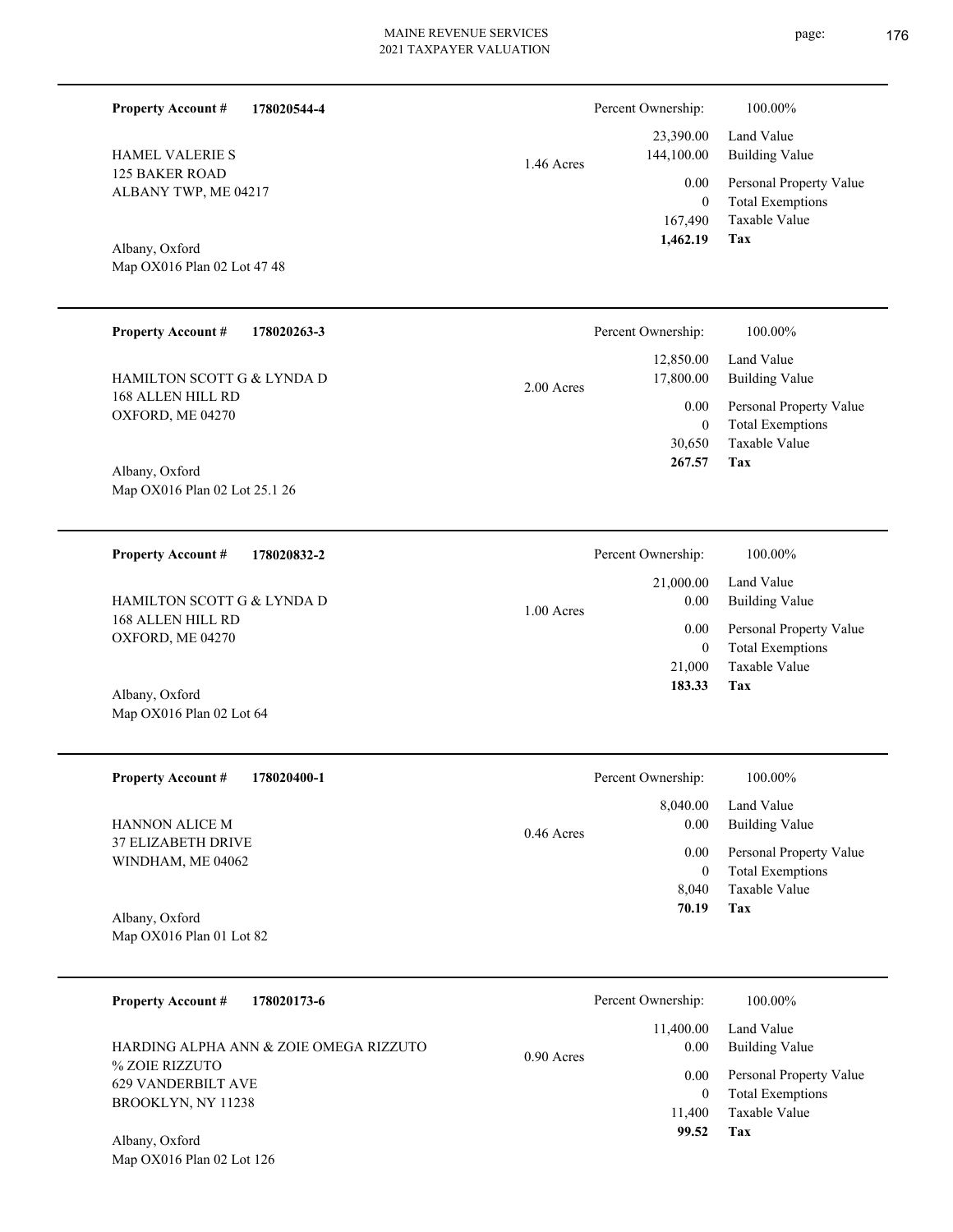| <b>Property Account #</b><br>178022033-5    |              | Percent Ownership:      | 100.00%                             |
|---------------------------------------------|--------------|-------------------------|-------------------------------------|
| HARDING ALPHA ANN & ZOIE OMEGA RIZZUTO      | 24.10 Acres  | 42,640.00<br>195,570.00 | Land Value<br><b>Building Value</b> |
| % ZOIE RIZZUTO<br><b>629 VANDERBILT AVE</b> |              | $0.00\,$                | Personal Property Value             |
| BROOKLYN, NY 11238                          |              | $\boldsymbol{0}$        | <b>Total Exemptions</b>             |
|                                             |              | 238,210                 | Taxable Value                       |
| Albany, Oxford                              |              | 2,079.57                | Tax                                 |
| Map OX016 Plan 02 Lot 125.2                 |              |                         |                                     |
|                                             |              |                         |                                     |
| <b>Property Account #</b><br>178022122-1    |              | Percent Ownership:      | 100.00%                             |
| HARMON ROBERT & LAURIE A HANSCOM HARMON     |              | 24,870.00<br>129,450.00 | Land Value<br><b>Building Value</b> |
| <b>65 JOHNSON ROAD</b>                      | 5.55 Acres   | 0.00                    | Personal Property Value             |
| ALBANY TOWNSHIP, ME 04217                   |              | 25,000                  | <b>Total Exemptions</b>             |
|                                             |              | 129,320                 | <b>Taxable Value</b>                |
| Albany, Oxford                              |              | 1,128.96                | Tax                                 |
| Map OX016 Plan 02 Lot 188.11                |              |                         |                                     |
| Homestead Exemption \$25000                 |              |                         |                                     |
| <b>Property Account #</b><br>178020164-4    |              | Percent Ownership:      | 100.00%                             |
| HARRINGTON MARY E & ALEXANDER J GRAVES      |              | 19,520.00<br>104,510.00 | Land Value<br><b>Building Value</b> |
| <b>139 BAKER ROAD</b>                       | $0.50$ Acres | $0.00\,$                | Personal Property Value             |
| ALBANY TWP, ME 04217                        |              | $\overline{0}$          | <b>Total Exemptions</b>             |
|                                             |              | 124,030                 | Taxable Value                       |
| Albany, Oxford                              |              | 1,082.78                | Tax                                 |
| Map OX016 Plan 07 Lot 41 42                 |              |                         |                                     |
|                                             |              |                         |                                     |
| <b>Property Account #</b><br>178020082-2    |              | Percent Ownership:      | 100.00%                             |
|                                             |              | 5,220.00                | Land Value                          |
| <b>HARTFORD BETH A</b>                      | $0.75$ Acres | 0.00                    | <b>Building Value</b>               |
| 838 HUNTS CORNER RD<br>ALBANY TWP, ME 04217 |              | 0.00                    | Personal Property Value             |
|                                             |              | $\boldsymbol{0}$        | <b>Total Exemptions</b>             |
|                                             |              | 5,220                   | Taxable Value                       |
| Albany, Oxford                              |              | 45.57                   | Tax                                 |
| Map OX016 Plan 02 Lot 115                   |              |                         |                                     |
| <b>Property Account #</b><br>178020083-2    |              | Percent Ownership:      | 100.00%                             |
|                                             |              | 26,400.00               | Land Value                          |
| HARTFORD BETH A                             |              | 44,410.00               | <b>Building Value</b>               |
| 838 HUNTS CORNER RD                         | 5.00 Acres   | 0.00                    | Personal Property Value             |
| ALBANY TWP, ME 04217                        |              | 25.000                  | Total Examptions                    |

**Tax**

 45,810 25,000

 **399.92**

Taxable Value Total Exemptions

Map OX016 Plan 02 Lot 97.6 98 Homestead Exemption \$25000 Albany, Oxford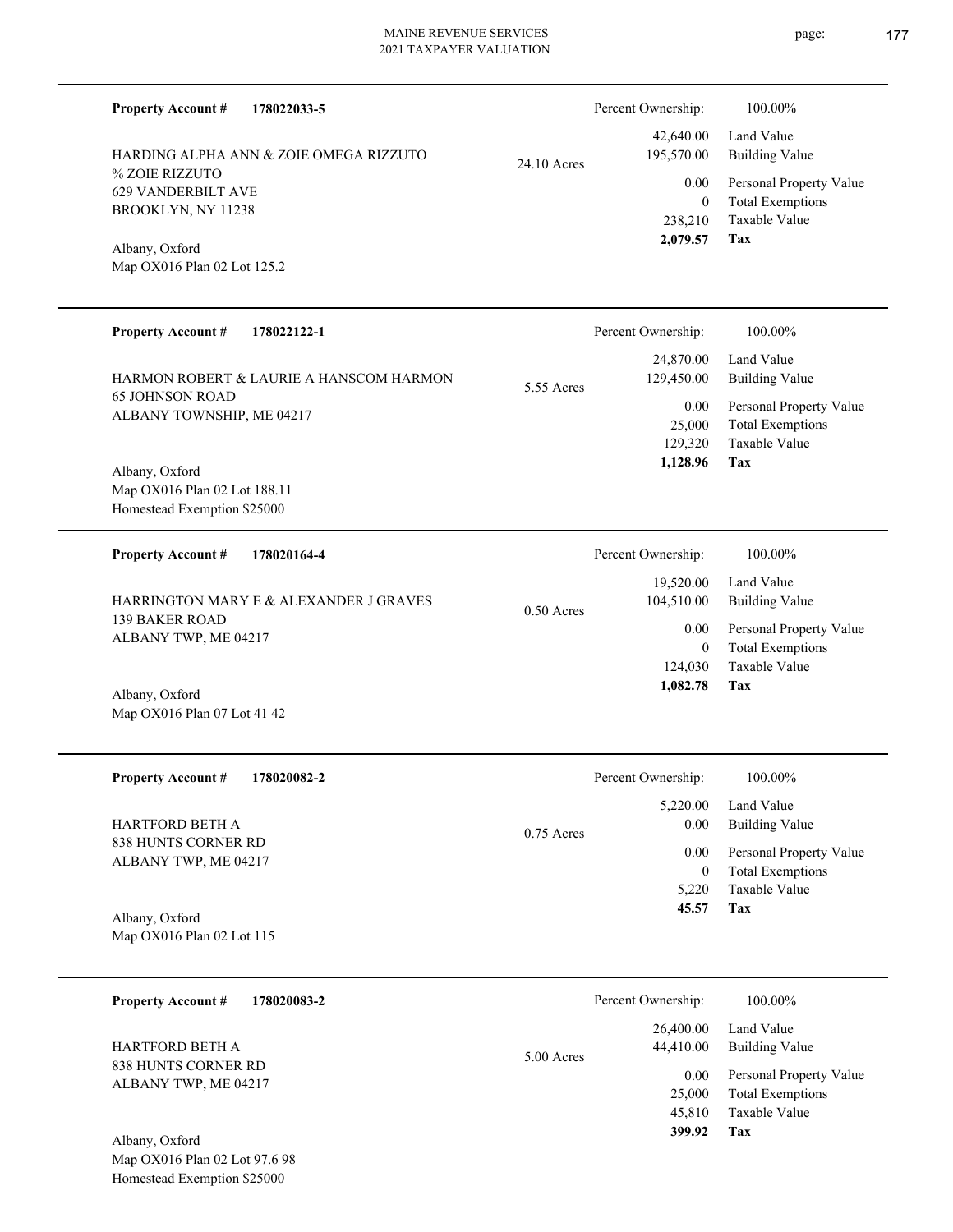1.97 Acres

838 HUNTS CORNER RD ALBANY TWP, ME 04217 HARTFORD BETH A

**Property Account #**

**178020615-3**

Map OX016 Plan 02 Lot 97.3 Albany, Oxford

| <b>Property Account #</b><br>178020158-4  | Percent Ownership: | 100.00%                 |
|-------------------------------------------|--------------------|-------------------------|
|                                           | 12,900.00          | Land Value              |
| <b>HASKELL STEPHEN E</b>                  | 0.00<br>2.06 Acres | <b>Building Value</b>   |
| 129 CHARLTON ROAD<br>WINCHESTER, VA 22602 | 0.00               | Personal Property Value |
|                                           | $\overline{0}$     | <b>Total Exemptions</b> |
|                                           | 12.900             | Taxable Value           |
| Albany, Oxford                            | 112.62             | Tax                     |
| Map $OX016$ Plan 02 Lot 12                |                    |                         |

**178020325-2 Tax** Taxable Value Total Exemptions Personal Property Value Building Value Land Value HATFIELD FAMILY LIVING TRUST 30 MOHAWK DRIVE ACTON, MA 01720 **Property Account #** Albany, Oxford HATFIELD RICHARD A & CATHERINE M TRUSTEES 96,150 0  **839.39** 96,150.00 0.00 0.00 100.00 Acres Percent Ownership:  $100.00\%$ 

| <b>Property Account #</b><br>178020230-2 | Percent Ownership:                      | 100.00%                                            |
|------------------------------------------|-----------------------------------------|----------------------------------------------------|
| <b>HATSTAT CHRIS E</b>                   | 23,690.00<br>40,890.00<br>$10.05$ Acres | Land Value<br>Building Value                       |
| 1 MAINE STREET<br>ALBANY TWP, ME 04217   | 0.00<br>$\theta$                        | Personal Property Value<br><b>Total Exemptions</b> |
|                                          | 64,580                                  | Taxable Value                                      |
| Albany, Oxford                           | 563.78                                  | Tax                                                |
| Map $OX016$ Plan 02 Lot 10               |                                         |                                                    |

| 178020256-3<br><b>Property Account #</b>                         | Percent Ownership:                 | 100.00%                                            |
|------------------------------------------------------------------|------------------------------------|----------------------------------------------------|
| <b>HATSTAT CHRIS E</b><br>1 MAINE STREET<br>ALBANY TWP, ME 04217 | 36,650.00<br>0.00<br>$30.00$ Acres | Land Value<br>Building Value                       |
|                                                                  | 0.00<br>0                          | Personal Property Value<br><b>Total Exemptions</b> |
| Albany, Oxford                                                   | 36,650<br>319.95                   | Taxable Value<br>Tax                               |

Map OX016 Plan 02 Lot 73

Map OX016 Plan 02 Lot 3

Percent Ownership:  $100.00\%$ 

| 6,240.00         | 23,820.00 Land Value<br>Building Value             |
|------------------|----------------------------------------------------|
| 0.00<br>$\theta$ | Personal Property Value<br><b>Total Exemptions</b> |
|                  | 30,060 Taxable Value                               |
| 262.42           | Tax                                                |

| Percent Ownership: | 100.00%                                |
|--------------------|----------------------------------------|
| $0.00\,$           | 96,150.00 Land Value<br>Building Value |
| $0.00\,$           | Personal Property Value                |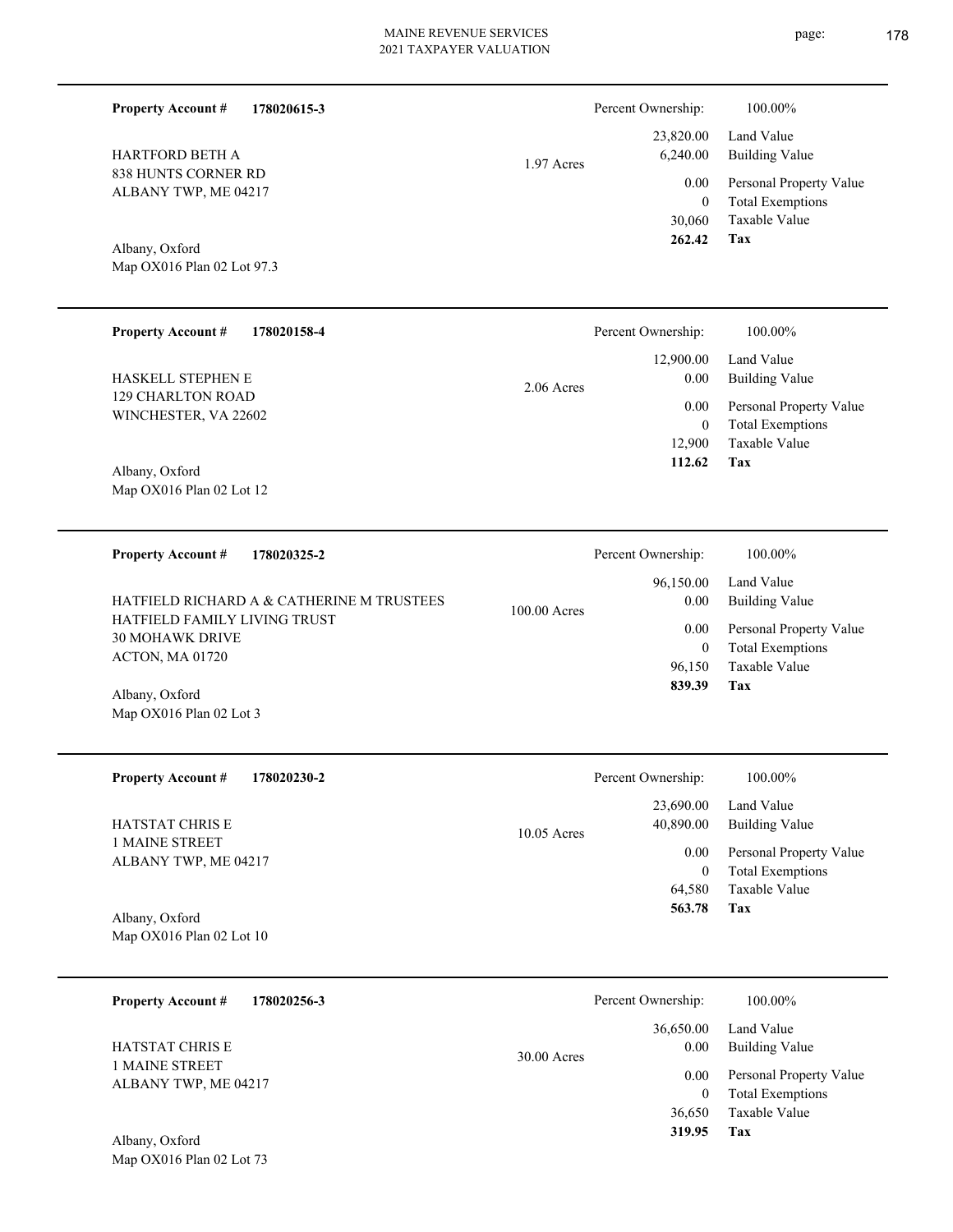| Land Value<br><b>Building Value</b><br>Personal Property Value<br><b>Total Exemptions</b><br>Taxable Value<br><b>Tax</b> |
|--------------------------------------------------------------------------------------------------------------------------|
| 100.00%<br>Land Value<br><b>Building Value</b>                                                                           |
| Personal Property Value<br><b>Total Exemptions</b><br>Taxable Value<br>Tax                                               |
| 100.00%<br>Land Value<br><b>Building Value</b>                                                                           |
| Personal Property Value<br><b>Total Exemptions</b><br>Taxable Value<br>Tax                                               |
| 100.00%                                                                                                                  |
| Land Value<br><b>Building Value</b>                                                                                      |
| Personal Property Value<br><b>Total Exemptions</b><br>Taxable Value<br>Tax                                               |
| 100.00%                                                                                                                  |
| Land Value<br><b>Building Value</b>                                                                                      |
|                                                                                                                          |
|                                                                                                                          |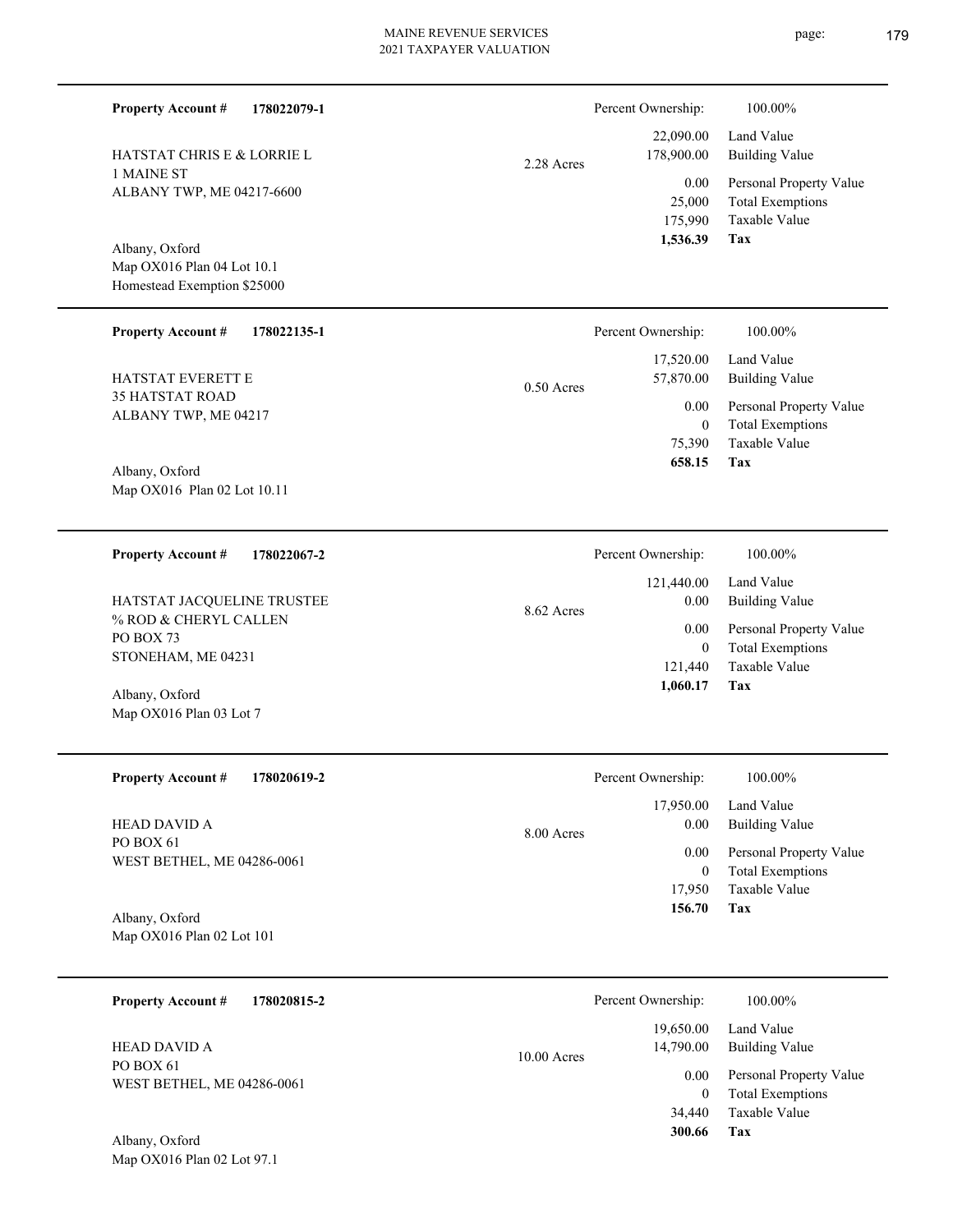| 178020552-5 | Percent Ownership: | 25.00%      |
|-------------|--------------------|-------------|
| $5^{\circ}$ |                    |             |
|             | 1,275.98           | Tax         |
|             | 146,160            | Taxable Val |
|             | U                  | Total Exemp |

2.70 Acres

PO BOX 61 WEST BETHEL, ME 04286-0061 HEAD DAVID A & FRANCES M

WEST BETHEL, ME 04286-0061

HEAD DAVID A & FRANCES M

Map OX016 Plan 07 Lot 5

**Property Account #**

**178020233-3**

Map OX016 Plan 07 Lot 4.1 Albany, Oxford

PO BOX 61

Albany, Oxford

**Property Account #**

**178020247-2 Property Account #**

PO BOX 744 BETHEL, ME 04217 HEAD JEREMY D

Map OX016 Plan 08 Lot 28 Homestead Exemption \$25000 Albany, Oxford

| <b>Property Account #</b><br>178020252-4                                        | Percent Ownership:                  | 100.00%                             |
|---------------------------------------------------------------------------------|-------------------------------------|-------------------------------------|
| HEALEY JAMES P & VICTORIA A CATALANO-HEALEY<br>5 SACHEM RD<br>BRISTOL, RI 02809 | 20,410.00<br>9,190.00<br>4.42 Acres | Land Value<br><b>Building Value</b> |
|                                                                                 | 0.00                                | Personal Property Value             |
|                                                                                 | 0                                   | <b>Total Exemptions</b>             |
|                                                                                 | 29,600                              | Taxable Value                       |
| Albany, Oxford                                                                  | 258.41                              | Tax                                 |

Map OX016 Plan 02 Lot 179.2

| 178022125-1<br><b>Property Account #</b>                                  | Percent Ownership:                       | 100.00%                                            |
|---------------------------------------------------------------------------|------------------------------------------|----------------------------------------------------|
| HEATH AIMEE E & JAMES A<br>413 SAWIN HILL RD<br>ALBANY TWP, ME 04217-6428 | 42,680.00<br>155,800.00<br>$26.51$ Acres | Land Value<br>Building Value                       |
|                                                                           | 0.00<br>25,000                           | Personal Property Value<br><b>Total Exemptions</b> |
| Albany, Oxford                                                            | 173,480<br>1,514.48                      | Taxable Value<br>Tax                               |

Map OX016 Plan 02 Lot 133 134 164.1 173.2 Homestead Exemption \$25000

|              | Percent Ownership:    | 100.00%                 |
|--------------|-----------------------|-------------------------|
|              | 109,010.00 Land Value |                         |
| $0.35$ Acres | 37,150.00             | Building Value          |
|              | 0.00                  | Personal Property Value |
|              | $\theta$              | <b>Total Exemptions</b> |
|              |                       | 146,160 Taxable Value   |
|              | 1,275.98              | Tax                     |

|            | Percent Ownership: | 100.00%                 |
|------------|--------------------|-------------------------|
|            | 23,300.00          | Land Value              |
| 3.70 Acres | 174,510.00         | <b>Building Value</b>   |
|            | 0.00               | Personal Property Value |
|            | 25,000             | <b>Total Exemptions</b> |
|            | 172,810            | Taxable Value           |
|            | 1,508.63           | Tax                     |

**Tax**

 3,363  $\boldsymbol{0}$ 

 3,362.50 0.00 0.00

 **29.35**

Taxable Value Total Exemptions Personal Property Value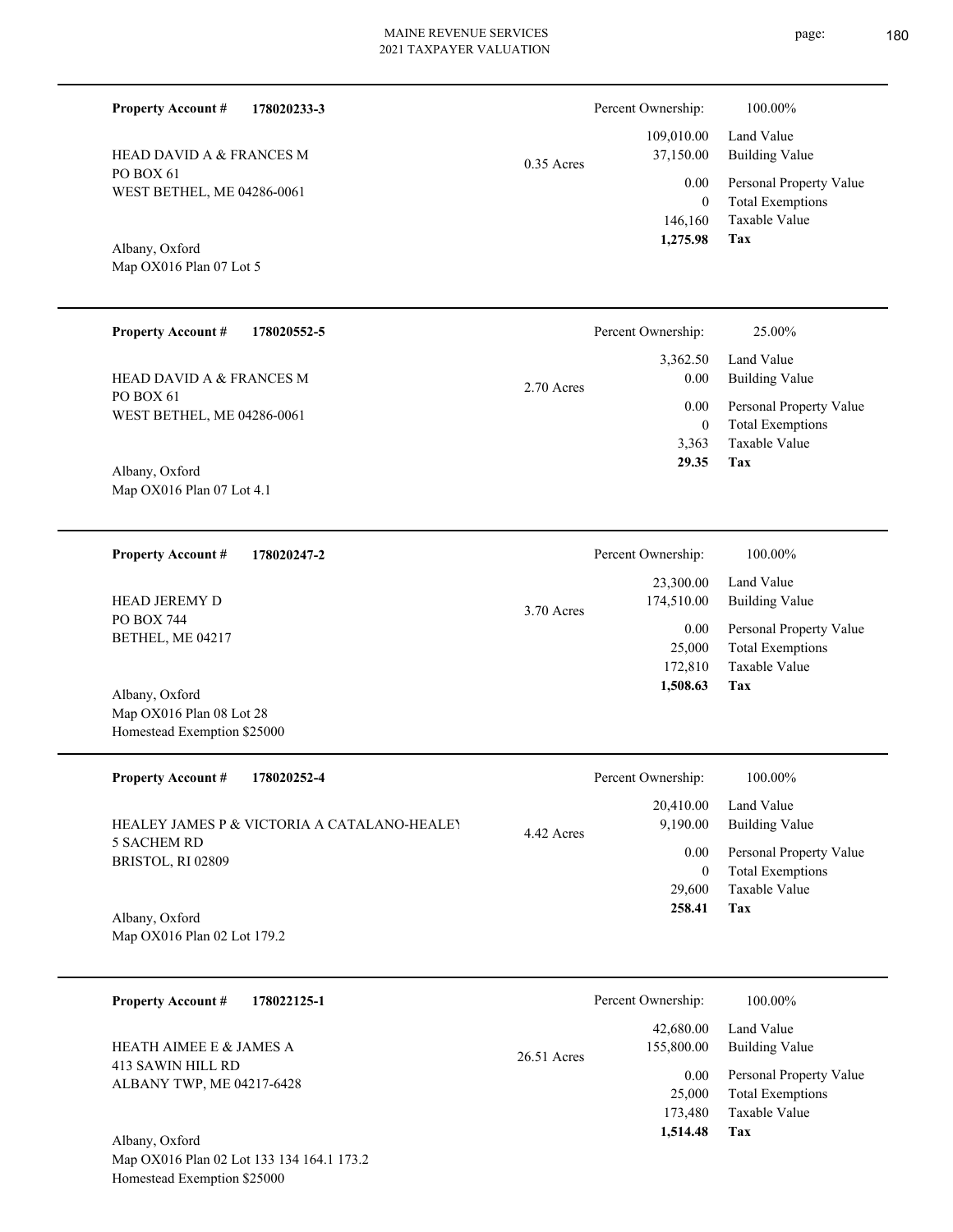Percent Ownership:  $100.00\%$ 

|               | $\mathbf{r}$ erective $\mathbf{r}$ where $\mathbf{r}$ | 1 0 0 1 0 0 7 0              |
|---------------|-------------------------------------------------------|------------------------------|
|               |                                                       | 33,390.00 Land Value         |
| $26.17$ Acres | 0.00                                                  | Building Value               |
|               |                                                       | 0.00 Personal Property Value |
|               | $\theta$                                              | <b>Total Exemptions</b>      |
|               |                                                       | 33,390 Taxable Value         |
|               | 291.49                                                | Tax                          |

**Tax 93.24**

ALBANY TWP, ME 04217

HEATH DUANE J & JOCELYN A

1 PATTE BROOK ROAD

**Property Account #**

**178020324-4**

Map OX016 Plan 01 Lot 60.1 Albany, Oxford

| <b>Property Account #</b><br>178022083-1<br><b>HEATH DUANE J &amp; JOCELYNN</b><br>1 PATTE BROOK RD<br>ALBANY TWP, ME 04217 | Percent Ownership:<br>100.00%<br>21,980.00<br>Land Value<br>142,990.00<br><b>Building Value</b><br>$2.15$ Acres<br>$0.00\,$<br>Personal Property Value |  |
|-----------------------------------------------------------------------------------------------------------------------------|--------------------------------------------------------------------------------------------------------------------------------------------------------|--|
| Albany, Oxford<br>Map $OX016$ Plan 01 Lot 60.8<br>Homestead Exemption \$25000                                               | <b>Total Exemptions</b><br>25,000<br>Taxable Value<br>139,970<br>Tax<br>1,221.94                                                                       |  |
| <b>Property Account #</b><br>178022156-1                                                                                    | Percent Ownership:<br>100.00%                                                                                                                          |  |
|                                                                                                                             | 10,680.00<br>Land Value                                                                                                                                |  |
| <b>HEATH JAMES A</b>                                                                                                        | 0.00<br><b>Building Value</b><br>$0.80$ Acres                                                                                                          |  |
| 413 SAWIN HILL ROAD                                                                                                         | 0.00<br>Personal Property Value                                                                                                                        |  |
| ALBANY TWP, ME 04217                                                                                                        | <b>Total Exemptions</b><br>$\left($                                                                                                                    |  |
|                                                                                                                             | Taxable Value<br>10,680                                                                                                                                |  |

Map OX016 Plan 02 Lot 135.3 Albany, Oxford

| <b>Property Account #</b><br>178020059-5        | Percent Ownership:         |                   | 100.00%                             |
|-------------------------------------------------|----------------------------|-------------------|-------------------------------------|
| HEATH TOBY W & JODELLE L<br>200 PAIGE HILL ROAD | Tree Growth<br>77.20 Acres | 22,016.00<br>0.00 | Land Value<br><b>Building Value</b> |
|                                                 |                            | 0.00              | Personal Property Value             |
| GOFFSTOWN, NH 03045                             |                            | $\mathbf{0}$      | <b>Total Exemptions</b>             |
|                                                 |                            | 22,016            | Taxable Value                       |
| Albany, Oxford                                  |                            | 192.20            | Tax                                 |
| Map OX016 Plan 02 Lot 181 182.1                 |                            |                   |                                     |

| <b>Property Account #</b><br>178020060-6                   |                            | Percent Ownership:        | 100.00%                                                 |
|------------------------------------------------------------|----------------------------|---------------------------|---------------------------------------------------------|
| <b>HEATH TOBY W &amp; JODELLE L</b><br>200 PAIGE HILL ROAD | Tree Growth<br>78.00 Acres | 21,840.00<br>0.00<br>0.00 | Land Value<br>Building Value<br>Personal Property Value |
| GOFFSTOWN, NH 03045                                        |                            | 21,840                    | <b>Total Exemptions</b><br>Taxable Value                |
| Albany, Oxford                                             |                            | 190.66                    | Tax                                                     |

Map OX016 Plan 02 Lot 173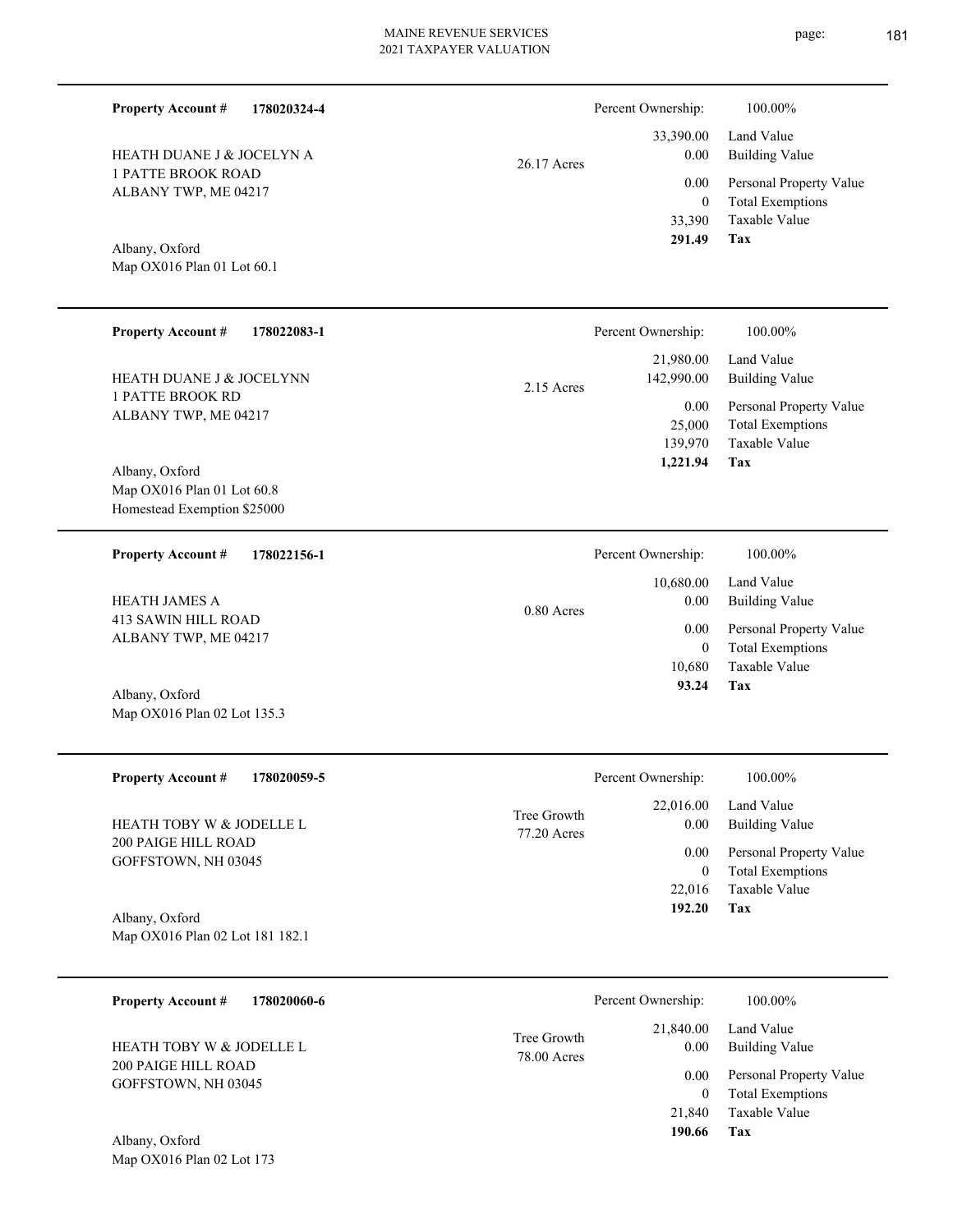| Tree Growth  |
|--------------|
| 178.00 Acres |
|              |

Map OX016 Plan 02 Lot 150.6 Albany, Oxford

Map OX016 Plan 02 Lot 150.1 151

200 PAIGE HILL ROAD GOFFSTOWN, NH 03045

HEATH TOBY W & JODELLE L

**Property Account #**

**178020068-5**

| <b>Property Account #</b><br>178020660-5        | Percent Ownership:                               | 100.00%                                            |
|-------------------------------------------------|--------------------------------------------------|----------------------------------------------------|
| HEATH TOBY W & JODELLE L<br>200 PAIGE HILL ROAD | 8,426.00<br>Tree Growth<br>0.00<br>$30.00$ Acres | Land Value<br><b>Building Value</b>                |
| GOFFSTOWN, NH 03045                             | 0.00<br>$\mathbf{0}$                             | Personal Property Value<br><b>Total Exemptions</b> |
|                                                 | 8,426                                            | Taxable Value                                      |
| Albany, Oxford<br>Map OX016 Plan 02 Lot 138.1   | 73.56                                            | Tax                                                |

| 178020802-6<br><b>Property Account #</b>   | Percent Ownership:                       | 100.00%                              |
|--------------------------------------------|------------------------------------------|--------------------------------------|
| HEATH TOBY W & JODELLE L                   | 45,080.00<br>Tree Growth<br>170.00 Acres | Land Value<br>Building Value<br>0.00 |
| 200 PAIGE HILL ROAD<br>GOFFSTOWN, NH 03045 |                                          | Personal Property Value<br>0.00      |
|                                            |                                          | <b>Total Exemptions</b><br>0         |
|                                            | 45,080                                   | Taxable Value                        |
| Albany, Oxford                             | 393.55                                   | Tax                                  |

| <b>Property Account #</b><br>178020241-2          | Percent Ownership:  | 100.00%                 |
|---------------------------------------------------|---------------------|-------------------------|
|                                                   | 79.410.00           | Land Value              |
| HENLEY RANDALL S & BARBARA<br>17 JUST RIGHT ACRES | 0.00<br>80.30 Acres | <b>Building Value</b>   |
| <b>PO BOX 157</b>                                 | 0.00                | Personal Property Value |
| WATERFORD, ME 04088                               | $\bf{0}$            | <b>Total Exemptions</b> |
|                                                   | 79.410              | Taxable Value           |
| Albany, Oxford                                    | 693.25              | Tax                     |
| Map OX016 Plan 02 Lot 165 167                     |                     |                         |

| 178020243-2<br><b>Property Account #</b>                                                                        | Percent Ownership:                                             | 100.00%                                                                                             |
|-----------------------------------------------------------------------------------------------------------------|----------------------------------------------------------------|-----------------------------------------------------------------------------------------------------|
| HERR JAY G & HOPE E TRUSTEES<br><b>HERR LIVING TRUST</b><br><b>1907 VENTRUA VILLAS</b><br>MT PLEASANT, SC 29464 | 174,830.00<br>129,790.00<br>1.40 Acres<br>0.00<br>0<br>304,620 | Land Value<br>Building Value<br>Personal Property Value<br><b>Total Exemptions</b><br>Taxable Value |
| Albany, Oxford                                                                                                  | 2,659.33                                                       | Tax                                                                                                 |

Map OX016 Plan 08 Lot 17

**Tax**

 50,481 0

 50,481.00 0.00 0.00

Percent Ownership:  $100.00\%$ 

 **440.70**

Taxable Value Total Exemptions Personal Property Value

Building Value Land Value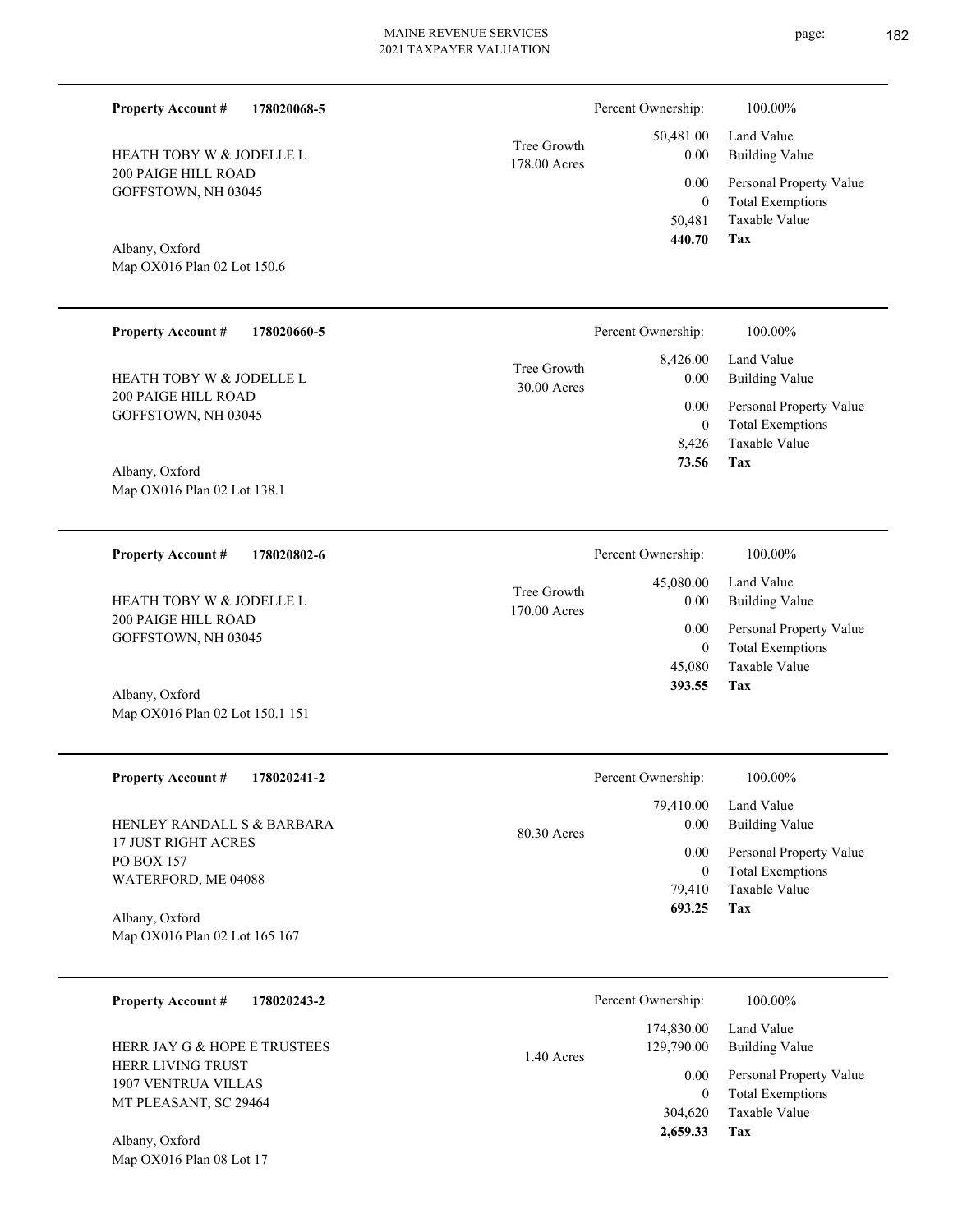| <b>Property Account #</b><br>178020759-2       |                            | Percent Ownership:         | 100.00%                                            |
|------------------------------------------------|----------------------------|----------------------------|----------------------------------------------------|
| <b>HEYWARD MARIA T TRUSTEE</b>                 | Tree Growth<br>41.19 Acres | 35,571.00<br>73,090.00     | Land Value<br><b>Building Value</b>                |
| THE HEYWARD TRUST<br><b>18 HOLTS POINT RD</b>  |                            | 0.00<br>$\mathbf{0}$       | Personal Property Value<br><b>Total Exemptions</b> |
| SANDOWN, NH 03873                              |                            | 108,661<br>948.61          | Taxable Value                                      |
| Albany, Oxford<br>Map OX016 Plan 02 Lot 137.8  |                            |                            | Tax                                                |
|                                                |                            |                            |                                                    |
| <b>Property Account #</b><br>178022028-2       |                            | Percent Ownership:         | 100.00%                                            |
| HICKEY JOSEPH M & DEBRA                        | Tree Growth<br>11.50 Acres | 15,011.50<br>0.00          | Land Value<br><b>Building Value</b>                |
| PO BOX 14<br>N HARTLAND, VT 05052-0014         |                            | 0.00                       | Personal Property Value                            |
|                                                |                            | $\boldsymbol{0}$<br>15,012 | <b>Total Exemptions</b><br>Taxable Value           |
| Albany, Oxford<br>Map OX016 Plan 02 Lot 225.5  |                            | 131.05                     | Tax                                                |
|                                                |                            |                            |                                                    |
| <b>Property Account #</b><br>178020639-3       |                            | Percent Ownership:         | 100.00%                                            |
| HICKEY MICHAEL W                               | 5.60 Acres                 | 26,910.00<br>79,290.00     | Land Value<br><b>Building Value</b>                |
| 226 CEDAR STREET<br>WEST BARNSTABLE, MA 02668  |                            | 0.00                       | Personal Property Value                            |
|                                                |                            | $\mathbf{0}$<br>106,200    | <b>Total Exemptions</b><br>Taxable Value           |
| Albany, Oxford<br>Map OX016 Plan 02 Lot 72.1   |                            | 927.13                     | Tax                                                |
|                                                |                            |                            |                                                    |
| <b>Property Account #</b><br>178020239-2       |                            | Percent Ownership:         | 100.00%                                            |
| <b>HILL GARY</b>                               |                            | 71,010.00<br>5,190.00      | Land Value<br><b>Building Value</b>                |
| 162 SAWIN HILL RD<br>NORTH WATERFORD, ME 04088 | 66.31 Acres                | 0.00                       | Personal Property Value                            |
|                                                |                            | $\overline{0}$<br>76,200   | <b>Total Exemptions</b><br>Taxable Value           |
| Albany, Oxford                                 |                            | 665.23                     | Tax                                                |
| Map OX016 Plan 02 Lot 168 168.2                |                            |                            |                                                    |
| <b>Property Account #</b><br>178020273-2       |                            | Percent Ownership:         | 100.00%                                            |
| <b>HILL GARY</b>                               |                            | 42,750.00<br>0.00          | Land Value<br><b>Building Value</b>                |
| 162 SAWIN HILL RD<br>NORTH WATERFORD, ME 04088 | 37.18 Acres                | 0.00                       | Personal Property Value                            |
|                                                |                            | $\overline{0}$             | <b>Total Exemptions</b>                            |

**Tax 373.21**

42,750 Taxable Value

Map OX016 Plan 02 Lot 160.1 Albany, Oxford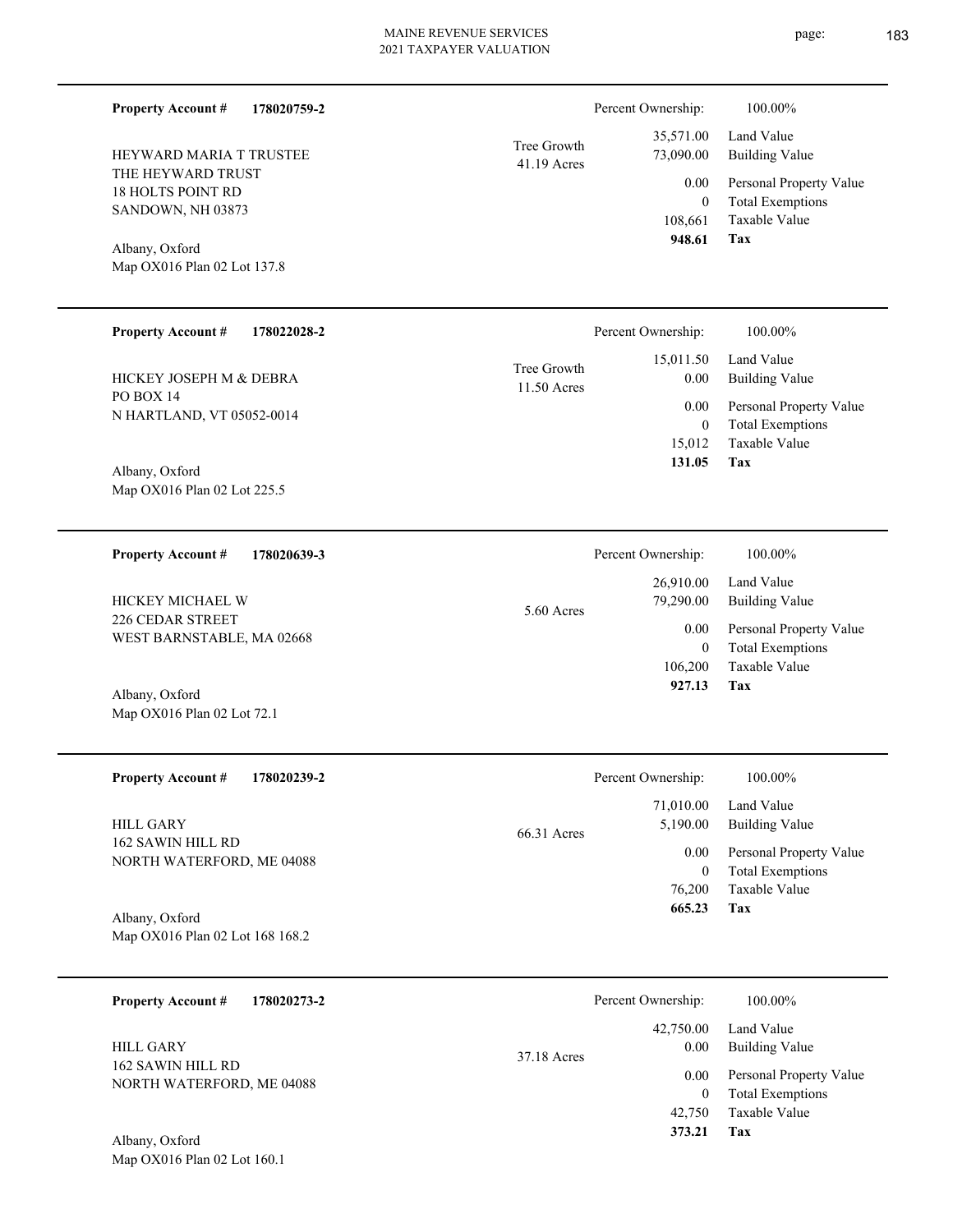page: 184

| <b>Property Account #</b><br>178020760-1       |                              | Percent Ownership:                          | 100.00%                                                                           |
|------------------------------------------------|------------------------------|---------------------------------------------|-----------------------------------------------------------------------------------|
| HILL GARY L & LORI J                           | $0.46$ Acres                 | 390.00<br>0.00                              | Land Value<br><b>Building Value</b>                                               |
| 162 SAWIN HILL RD<br>WATERFORD, ME 04088       |                              | 0.00<br>$\overline{0}$<br>390<br>3.40       | Personal Property Value<br><b>Total Exemptions</b><br>Taxable Value<br><b>Tax</b> |
| Albany, Oxford<br>Map OX016 Plan 02 Lot 160.2  |                              |                                             |                                                                                   |
| <b>Property Account #</b><br>178022069-3       |                              | Percent Ownership:                          | 100.00%                                                                           |
| HILL TIMOTHY<br>35 WOODSMAN LOOP ROAD          | 1.00 Acres                   | 23,000.00<br>13,890.00                      | Land Value<br><b>Building Value</b>                                               |
| ALBANY TOWNSHIP, ME 04217                      |                              | 0.00<br>$\mathbf{0}$                        | Personal Property Value<br><b>Total Exemptions</b>                                |
| Albany, Oxford<br>Map OX016 Plan 01 Lot 98.3   |                              | 36,890<br>322.05                            | Taxable Value<br>Tax                                                              |
| <b>Property Account #</b><br>178020728-1       |                              | Percent Ownership:                          | 100.00%                                                                           |
| HINDLE LINDA MARIE                             | Tree Growth<br>$40.00$ Acres | 32,648.00<br>69,280.00                      | Land Value<br><b>Building Value</b>                                               |
| 9 SAWMILL WAY<br>GEORGETOWN, MA 01833          |                              | 0.00<br>$\overline{0}$<br>101,928<br>889.83 | Personal Property Value<br><b>Total Exemptions</b><br>Taxable Value<br>Tax        |
| Albany, Oxford<br>Map OX016 Plan 02 Lot 137.15 |                              |                                             |                                                                                   |
| <b>Property Account #</b><br>178020005-2       |                              | Percent Ownership:                          | 100.00%                                                                           |
| HODGDON SHERRILL                               | 0.20 Acres                   | 5,400.00<br>3,490.00                        | Land Value<br><b>Building Value</b>                                               |
| <b>PO BOX 140</b><br>CONWAY, NH 03818          |                              | 0.00<br>$\mathbf{0}$                        | Personal Property Value<br><b>Total Exemptions</b>                                |
| Albany, Oxford                                 |                              | 8,890<br>77.61                              | Taxable Value<br>Tax                                                              |
| Map OX016 Plan 02 Lot 99                       |                              |                                             |                                                                                   |
| 178020006-2<br><b>Property Account #</b>       |                              | Percent Ownership:                          | 100.00%                                                                           |
| HODGDON SHERRILL                               |                              | 28,150.00<br>0.00                           | Land Value<br><b>Building Value</b>                                               |
| PO BOX 140<br>CONWAY, NH 03818                 | 20.00 Acres                  | 0.00<br>$\overline{0}$                      | Personal Property Value<br><b>Total Exemptions</b>                                |
|                                                |                              | 28,150<br>245.75                            | Taxable Value<br>Tax                                                              |
| Albany, Oxford<br>Map OX016 Plan 02 Lot 100    |                              |                                             |                                                                                   |
|                                                |                              |                                             |                                                                                   |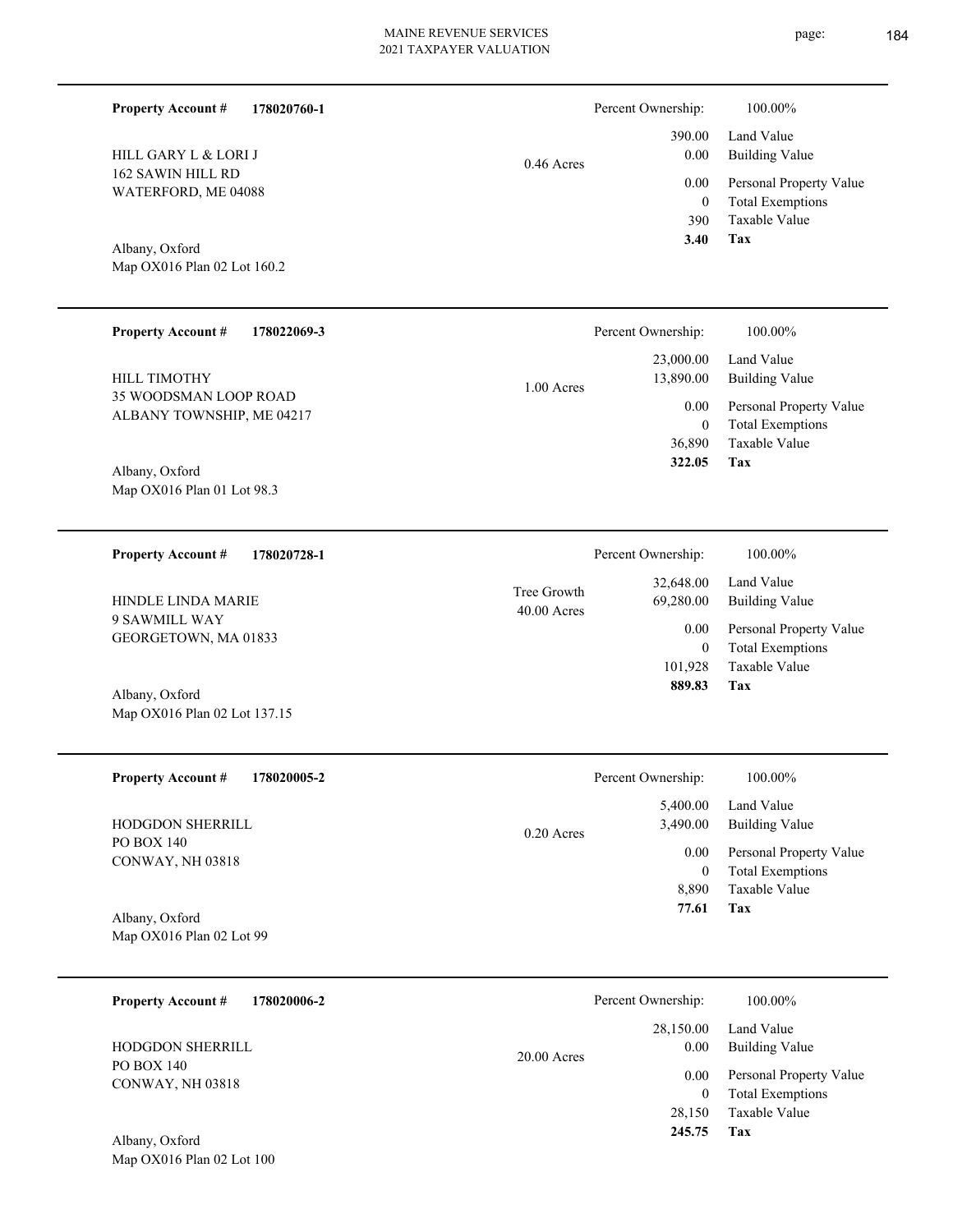page: 185

| <b>Property Account #</b><br>178022047-1                 |              | Percent Ownership:           | 100.00%                                            |
|----------------------------------------------------------|--------------|------------------------------|----------------------------------------------------|
| <b>HODGKINS JERRY</b>                                    | 30.00 Acres  | 36,650.00<br>$0.00\,$        | Land Value<br><b>Building Value</b>                |
| PO BOX 165<br>RUMFORD, ME 04276-0165                     |              | 0.00                         | Personal Property Value                            |
|                                                          |              | $\boldsymbol{0}$<br>36,650   | <b>Total Exemptions</b><br>Taxable Value           |
| Albany, Oxford                                           |              | 319.95                       | Tax                                                |
| Map OX016 Plan 01 Lot 79.11                              |              |                              |                                                    |
| <b>Property Account #</b><br>178020250-1                 |              | Percent Ownership:           | 100.00%                                            |
| HOLODYNSKY JONATHAN & ELAINE V                           | $1.50$ Acres | 163,660.00<br>37,060.00      | Land Value<br><b>Building Value</b>                |
| 26 SOUTH PENN HALL DRIVE<br>CHAMBERSBURG, PA 17201       |              | $0.00\,$                     | Personal Property Value                            |
|                                                          |              | $\boldsymbol{0}$<br>200,720  | <b>Total Exemptions</b><br>Taxable Value           |
| Albany, Oxford                                           |              | 1,752.29                     | Tax                                                |
| Map OX016 Plan 10 Lot 2                                  |              |                              |                                                    |
| <b>Property Account #</b><br>178020406-1                 |              | Percent Ownership:           | 100.00%                                            |
| HOOPER BARBARA & BRADLEY D                               | 18.90 Acres  | 36,220.00<br>73,640.00       | Land Value<br><b>Building Value</b>                |
| <b>103 ANDREWS ROAD</b><br>ALBANY TWP, ME 04217          |              | 0.00                         | Personal Property Value                            |
|                                                          |              | 25,000<br>84,860             | <b>Total Exemptions</b><br>Taxable Value           |
| Albany, Oxford                                           |              | 740.83                       | Tax                                                |
| Map OX016 Plan 01 Lot 157<br>Homestead Exemption \$25000 |              |                              |                                                    |
| <b>Property Account #</b><br>178022105-1                 |              | Percent Ownership:           | 100.00%                                            |
|                                                          |              | 24,700.00                    | Land Value                                         |
| HOOPER CHRISTOPHER E<br>77 ANDREWS ROAD                  | $3.00$ Acres | 125,310.00                   | <b>Building Value</b>                              |
| ALBANY TWP, ME 04217                                     |              | $0.00\,$<br>$\boldsymbol{0}$ | Personal Property Value<br><b>Total Exemptions</b> |
|                                                          |              | 150,010                      | Taxable Value                                      |
| Albany, Oxford<br>Map OX016 Plan 01 Lot 157.1            |              | 1,309.59                     | Tax                                                |
|                                                          |              |                              |                                                    |
| <b>Property Account #</b><br>178022030-1                 |              | Percent Ownership:           | 100.00%                                            |
| HORSLEY RICHARD A & JULIA A TABERMAN                     | 2.73 Acres   | 195,420.00<br>0.00           | Land Value<br><b>Building Value</b>                |
| <b>19 PARK LANE</b>                                      |              | 0.00                         | Personal Property Value                            |
| JAMAICA PLAIN, MA 02130                                  |              | $\overline{0}$<br>195,420    | <b>Total Exemptions</b><br>Taxable Value           |
| Albany, Oxford                                           |              | 1,706.02                     | Tax                                                |
| Map OX016 Plan 01 Lot 26.2                               |              |                              |                                                    |
|                                                          |              |                              |                                                    |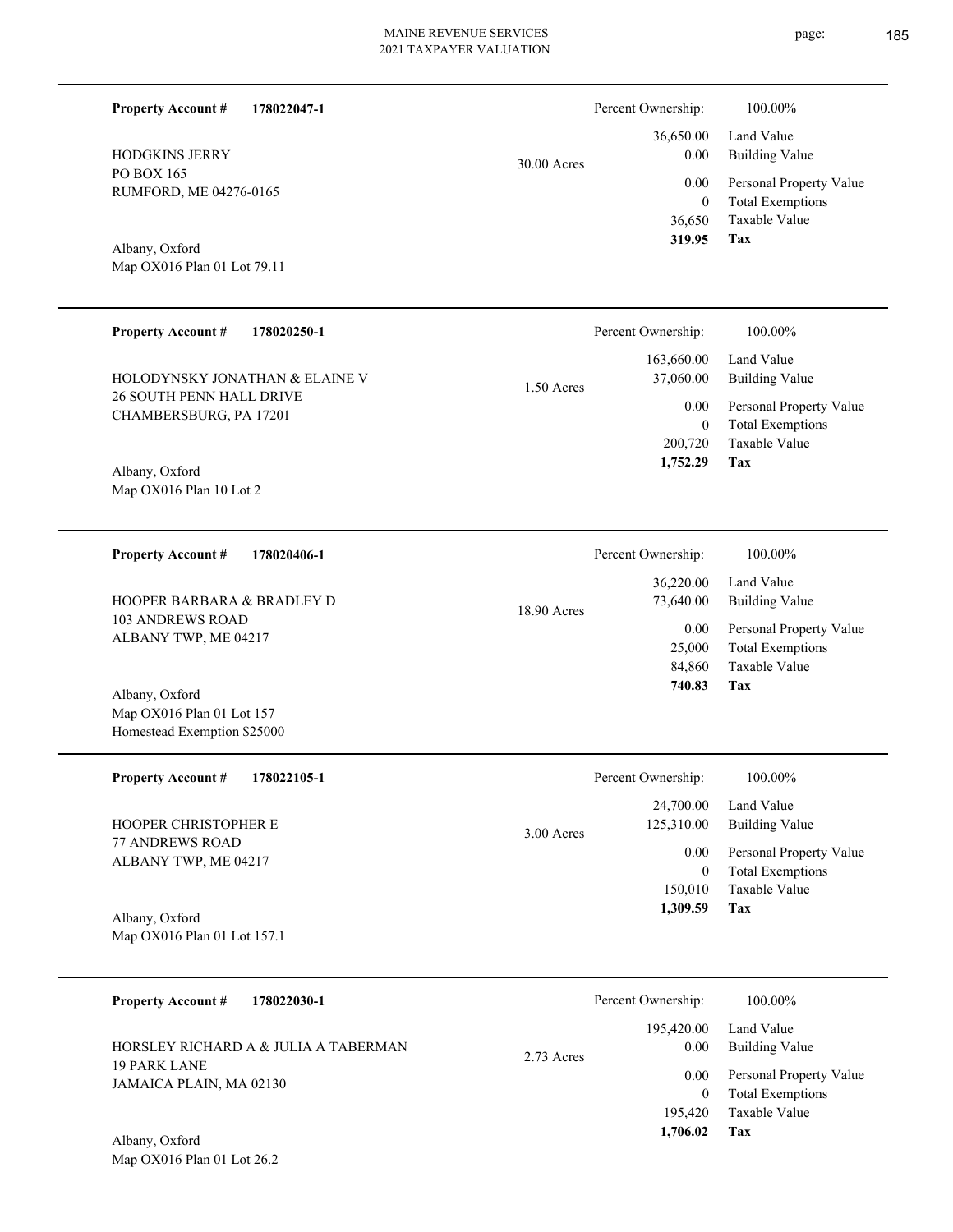| <b>Property Account #</b><br>178020371-5                                     |             | Percent Ownership:                         | 100.00%                                                                           |
|------------------------------------------------------------------------------|-------------|--------------------------------------------|-----------------------------------------------------------------------------------|
| HOWARD ANNA M                                                                | 2.82 Acres  | 24,550.00<br>61,680.00                     | Land Value<br><b>Building Value</b>                                               |
| 1068 SONGO POND RD<br>BETHEL, ME 04217-6205                                  |             | 0.00<br>$\mathbf{0}$<br>86,230<br>752.79   | Personal Property Value<br><b>Total Exemptions</b><br>Taxable Value<br><b>Tax</b> |
| Albany, Oxford<br>Map OX016 Plan 01 Lot 107                                  |             |                                            |                                                                                   |
| <b>Property Account #</b><br>178020829-1                                     |             | Percent Ownership:                         | 100.00%                                                                           |
| HOWARD FRANKLIN J & TERESA F                                                 | 12.00 Acres | 32,350.00<br>196,550.00                    | Land Value<br><b>Building Value</b>                                               |
| 12 BARTON RD<br>ALBANY TWP, ME 04217                                         |             | 0.00<br>25,000<br>203,900<br>1,780.05      | Personal Property Value<br><b>Total Exemptions</b><br>Taxable Value<br>Tax        |
| Albany, Oxford<br>Map OX016 Plan 02 Lot 114.1<br>Homestead Exemption \$25000 |             |                                            |                                                                                   |
| <b>Property Account #</b><br>178020803-1                                     |             | Percent Ownership:                         | 100.00%                                                                           |
| HOWARD MADELINE                                                              | 1.00 Acres  | 15,500.00<br>12,490.00                     | Land Value<br><b>Building Value</b>                                               |
| <b>13 WOODMANS LOOP</b><br>ALBANY TWP, ME 04217-6131                         |             | 0.00<br>25,000<br>2,990                    | Personal Property Value<br><b>Total Exemptions</b><br>Taxable Value               |
| Albany, Oxford<br>Map OX016 Plan 01 Lot 86.4<br>Homestead Exemption \$25000  |             | 26.10                                      | Tax                                                                               |
| <b>Property Account #</b><br>178020254-2                                     |             | Percent Ownership:                         | $100.00\%$                                                                        |
| <b>HOWARD PETER P JR</b>                                                     | 2.00 Acres  | 16,350.00<br>67,090.00                     | Land Value<br><b>Building Value</b>                                               |
| PO BOX 1234<br>BETHEL, ME 04217                                              |             | 0.00<br>$\overline{0}$                     | Personal Property Value<br><b>Total Exemptions</b>                                |
| Albany, Oxford<br>Map OX016 Plan 01 Lot 134.2                                |             | 83,440<br>728.43                           | Taxable Value<br>Tax                                                              |
|                                                                              |             |                                            |                                                                                   |
| <b>Property Account #</b><br>178020303-4                                     |             | Percent Ownership:                         | 100.00%                                                                           |
| HOWARD TERESA F ET AL                                                        | 1.00 Acres  | 23,230.00<br>0.00                          | Land Value<br><b>Building Value</b>                                               |
| <b>12 BARTON ROAD</b><br>ALBANY TWP, ME 04217<br>Albany, Oxford              |             | 0.00<br>$\overline{0}$<br>23,230<br>202.80 | Personal Property Value<br><b>Total Exemptions</b><br>Taxable Value<br>Tax        |
| Map OX016 Plan 09 Lot 6                                                      |             |                                            |                                                                                   |

 $\overline{\phantom{0}}$ 

page: 186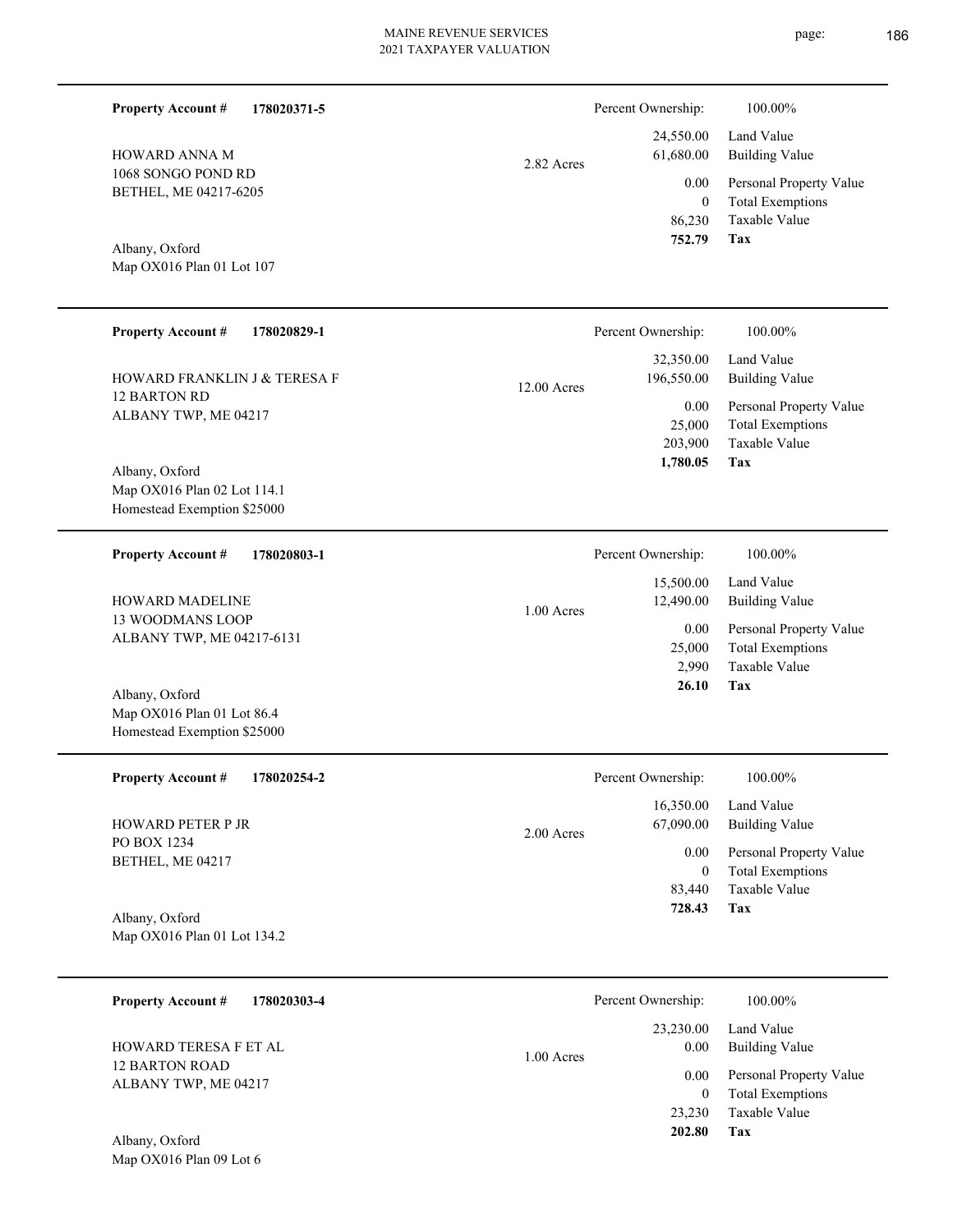| <b>Property Account #</b>                                                | 178020361-4 |              | Percent Ownership:                          | 100.00%                                                                    |
|--------------------------------------------------------------------------|-------------|--------------|---------------------------------------------|----------------------------------------------------------------------------|
| HOWE JOHN G DEBORAH M                                                    |             | $3.50$ Acres | 21,630.00<br>125,210.00                     | Land Value<br><b>Building Value</b>                                        |
| & THOMAS A<br>298 MCINTIRE ROAD<br>WATERFORD, ME 04088<br>Albany, Oxford |             |              | 0.00<br>$\mathbf{0}$<br>146,840<br>1,281.91 | Personal Property Value<br><b>Total Exemptions</b><br>Taxable Value<br>Tax |
| Map OX016 Plan 02 Lot 159                                                |             |              |                                             |                                                                            |
| <b>Property Account #</b>                                                | 178020628-1 |              | Percent Ownership:                          | 100.00%                                                                    |
| HOYT CHARLES M III & KAREN A                                             |             | 5.20 Acres   | 26,570.00<br>57,950.00                      | Land Value<br><b>Building Value</b>                                        |
| 36 CROSS ST<br>TOPSFIELD, MA 01983                                       |             |              | 0.00<br>$\mathbf{0}$                        | Personal Property Value<br><b>Total Exemptions</b>                         |
| Albany, Oxford                                                           |             |              | 84,520<br>737.86                            | Taxable Value<br>Tax                                                       |

**178020381-1 Tax** Taxable Value Total Exemptions Personal Property Value Building Value Land Value 13 RUST ROAD GORHAM, ME 04038-2036 **Property Account #** Albany, Oxford HOYT COLLEEN M 8,040  $\boldsymbol{0}$  **70.19** 8,040.00 0.00 0.00 0.44 Acres Percent Ownership:  $100.00\%$ 

| <b>Property Account #</b><br>178020007-6                    | Percent Ownership:                       | 100.00%                                            |
|-------------------------------------------------------------|------------------------------------------|----------------------------------------------------|
| HUFF JACOB M & KERI B STANDEVEN<br><b>724 VERNON STREET</b> | 36,600.00<br>136,430.00<br>$17.00$ Acres | Land Value<br><b>Building Value</b>                |
| ALBANY TWP, ME 04217                                        | 0.00<br>$\overline{0}$                   | Personal Property Value<br><b>Total Exemptions</b> |
|                                                             | 173,030                                  | Taxable Value                                      |
| Albany, Oxford                                              | 1,510.55                                 | Tax                                                |
| Map $OX016$ Plan 01 Lot 18                                  |                                          |                                                    |

| 178020839-1<br><b>Property Account #</b>         | Percent Ownership:                       | 100.00%                                            |
|--------------------------------------------------|------------------------------------------|----------------------------------------------------|
| HUNT DAVID A & ROBERTA S<br>1239 HUNTS CORNER RD | 33,280.00<br>145,930.00<br>$13.09$ Acres | Land Value<br><b>Building Value</b>                |
| ALBANY TWP, ME 04217                             | 0.00<br>25,000                           | Personal Property Value<br><b>Total Exemptions</b> |
| Albany, Oxford                                   | 154,210<br>1,346.25                      | Taxable Value<br>Tax                               |

Map OX016 Plan 01 Lot 158.2 Plan 02 Lot 50.1 Homestead Exemption \$25000

Map OX016 Plan 01 Lot 62.4

Map OX016 Plan 02 Lot 16 17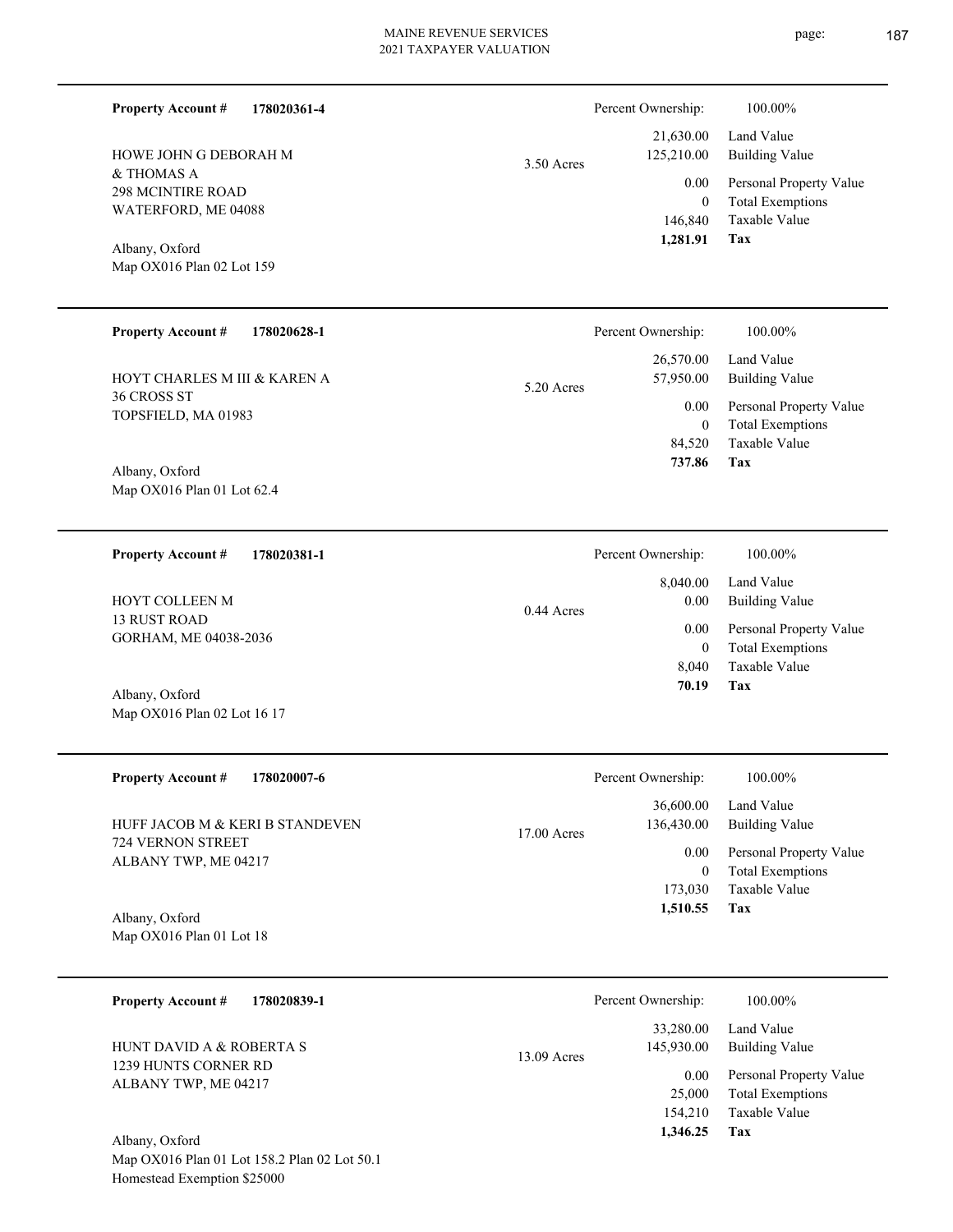L

page: 188

| <b>Property Account #</b><br>178020561-5               |              | Percent Ownership:                  | 100.00%                                                             |
|--------------------------------------------------------|--------------|-------------------------------------|---------------------------------------------------------------------|
| <b>HUNT DIANNE</b>                                     | $4.10$ Acres | 18,140.00<br>91,880.00              | Land Value<br><b>Building Value</b>                                 |
| <b>20 WATERHOUSE LANE</b><br>ALBANY TOWNSHIP, ME 04217 |              | 0.00<br>25,000<br>85,020            | Personal Property Value<br><b>Total Exemptions</b><br>Taxable Value |
| Albany, Oxford<br>Map OX016 Plan 02 Lot 49             |              | 742.22                              | Tax                                                                 |
| Homestead Exemption \$25000                            |              |                                     |                                                                     |
| <b>Property Account #</b><br>178022001-1               |              | Percent Ownership:                  | 100.00%                                                             |
| HUNTS CORNER CHURCH                                    | $0.60$ Acres | 20,360.00<br>168,220.00             | Land Value<br><b>Building Value</b>                                 |
| $\overline{\phantom{a}}$                               |              | $0.00\,$<br>188,580<br>$\mathbf{0}$ | Personal Property Value<br><b>Total Exemptions</b><br>Taxable Value |
| Albany, Oxford                                         |              | 0.00                                | Tax                                                                 |
| Map OX016 Plan 02 Lot 40<br>Religious exemption        |              |                                     |                                                                     |
| <b>Property Account #</b><br>178020429-4               |              | Percent Ownership:                  | 100.00%                                                             |
| HURD CHARLES R JR & DONNA L MALLAHY                    | $1.10$ Acres | 21,090.00<br>126,030.00             | Land Value<br><b>Building Value</b>                                 |
| PO BOX 613<br>BETHEL, ME 04217                         |              | $0.00\,$<br>$\mathbf{0}$            | Personal Property Value<br><b>Total Exemptions</b>                  |
|                                                        |              | 147,120<br>1,284.36                 | Taxable Value<br>Tax                                                |
| Albany, Oxford<br>Map OX016 Plan 01 Lot 106            |              |                                     |                                                                     |
| 178020191-3<br><b>Property Account #</b>               |              | Percent Ownership:                  | $50.00\%$                                                           |
| HUTCHINS WENDY                                         |              | 76,880.00<br>0.00                   | Land Value<br><b>Building Value</b>                                 |
| PO BOX 51<br>ANDOVER, ME 04216-0051                    | 213.00 Acres | 0.00                                | Personal Property Value                                             |
|                                                        |              | $\mathbf{0}$<br>76,880              | <b>Total Exemptions</b><br>Taxable Value                            |
| Albany, Oxford<br>Map OX016 Plan 01 Lot 31             |              | 671.16                              | Tax                                                                 |
| <b>Property Account #</b><br>178020192-2               |              | Percent Ownership:                  | 100.00%                                                             |
| HUTCHINS WENDY                                         | 0.29 Acres   | 98,500.00<br>34,780.00              | Land Value<br><b>Building Value</b>                                 |
| PO BOX 51<br>ANDOVER, ME 04216-0051                    |              | 0.00                                | Personal Property Value                                             |
| Albany, Oxford                                         |              | $\mathbf{0}$<br>133,280<br>1,163.53 | <b>Total Exemptions</b><br>Taxable Value<br>Tax                     |
| Map OX016 Plan 07 Lot 17                               |              |                                     |                                                                     |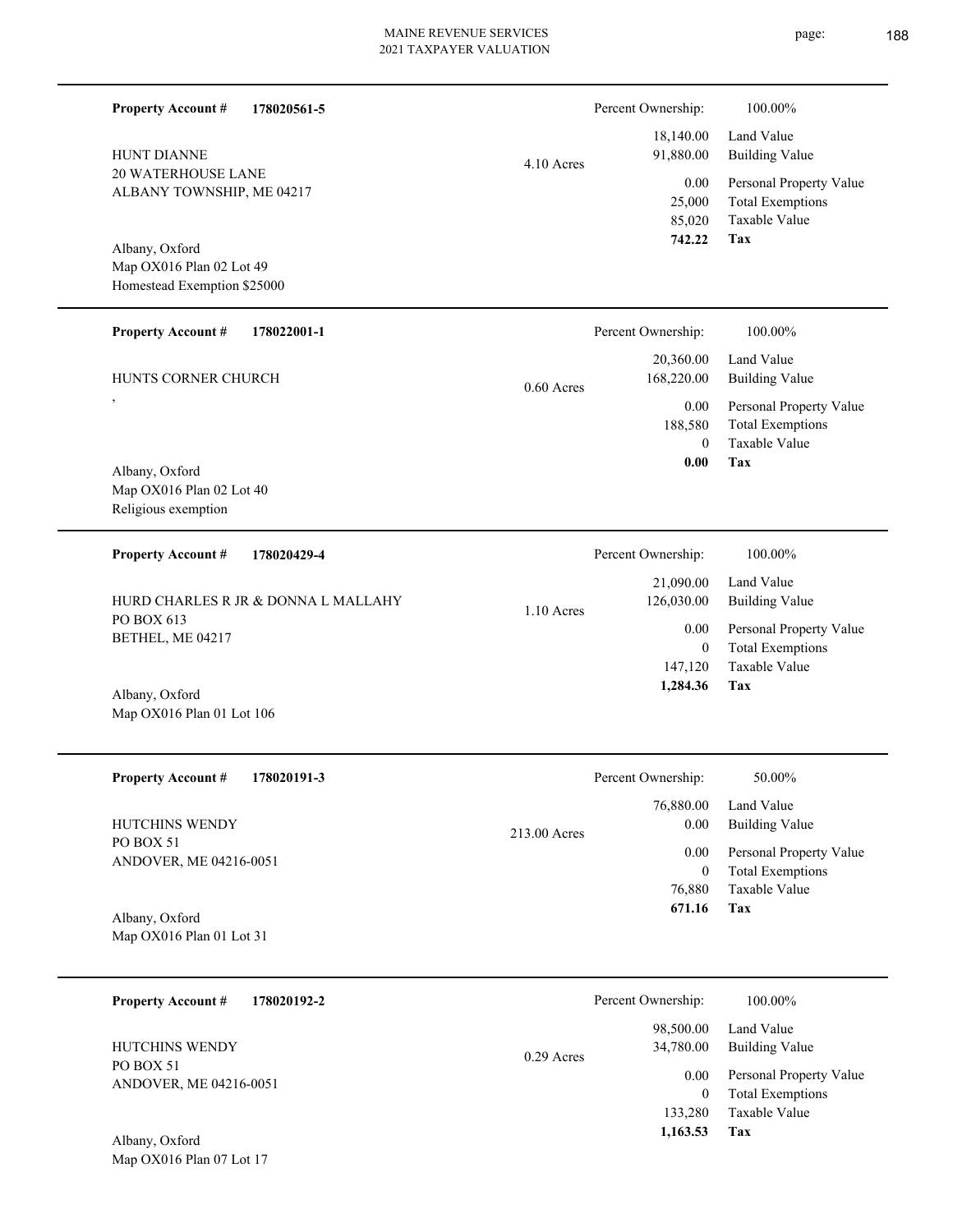**178020574-3**

**Property Account #**

Percent Ownership: 50.00%

| HUTCHINS WENDY<br>PO BOX 51<br>ANDOVER, ME 04216-0051<br>Albany, Oxford<br>Map OX016 Plan 01 Lot 63 63.1 | 9.30 Acres  | 9,530.00<br>0.00<br>0.00<br>$\mathbf{0}$<br>9,530<br>83.20        | Land Value<br><b>Building Value</b><br>Personal Property Value<br><b>Total Exemptions</b><br>Taxable Value<br>Tax |
|----------------------------------------------------------------------------------------------------------|-------------|-------------------------------------------------------------------|-------------------------------------------------------------------------------------------------------------------|
| <b>Property Account #</b><br>178020575-3                                                                 |             | Percent Ownership:                                                | 50.00%                                                                                                            |
| HUTCHINS WENDY<br>PO BOX 51<br>ANDOVER, ME 04216-0051<br>Albany, Oxford<br>Map OX016 Plan 01 Lot 64      | 99.00 Acres | 47,650.00<br>0.00<br>0.00<br>$\boldsymbol{0}$<br>47,650<br>415.98 | Land Value<br><b>Building Value</b><br>Personal Property Value<br><b>Total Exemptions</b><br>Taxable Value<br>Tax |
|                                                                                                          |             |                                                                   |                                                                                                                   |
| <b>Property Account #</b><br>178020264-1<br><b>INMAN ANTHONY H</b><br>3 SILVER DR #6<br>NASHUA, NH 03060 | 34.65 Acres | Percent Ownership:<br>40,600.00<br>0.00<br>0.00                   | 100.00%<br>Land Value<br><b>Building Value</b><br>Personal Property Value                                         |
| Albany, Oxford<br>Map OX016 Plan 02 Lot 185                                                              |             | $\overline{0}$<br>40,600<br>354.44                                | <b>Total Exemptions</b><br>Taxable Value<br>Tax                                                                   |
| <b>Property Account #</b><br>178020266-2                                                                 |             | Percent Ownership:                                                | 100.00%                                                                                                           |
| <b>INMAN BRIAN H &amp; ERICA L</b>                                                                       | 1.50 Acres  | 21,430.00<br>115,940.00                                           | Land Value<br><b>Building Value</b>                                                                               |
| 11 WHITETAIL RIDGE ROAD<br>BRIDGTON, ME 04009<br>Albany, Oxford<br>Map OX016 Plan 02 Lot 182.3           |             | 0.00<br>$\overline{0}$<br>137,370<br>1,199.24                     | Personal Property Value<br><b>Total Exemptions</b><br>Taxable Value<br>Tax                                        |
| <b>Property Account #</b><br>178020267-1                                                                 |             | Percent Ownership:                                                | 100.00%                                                                                                           |
| INMAN GARY M & GREGG L                                                                                   | 0.23 Acres  | 6,000.00<br>16,060.00                                             | Land Value<br><b>Building Value</b>                                                                               |
| 829 FLAT RD<br>ALBANY TWP, ME 04217<br>Albany, Oxford<br>Map OX016 Plan 02 Lot 197                       |             | 0.00<br>$\overline{0}$<br>22,060<br>192.58                        | Personal Property Value<br><b>Total Exemptions</b><br>Taxable Value<br>Tax                                        |
|                                                                                                          |             |                                                                   |                                                                                                                   |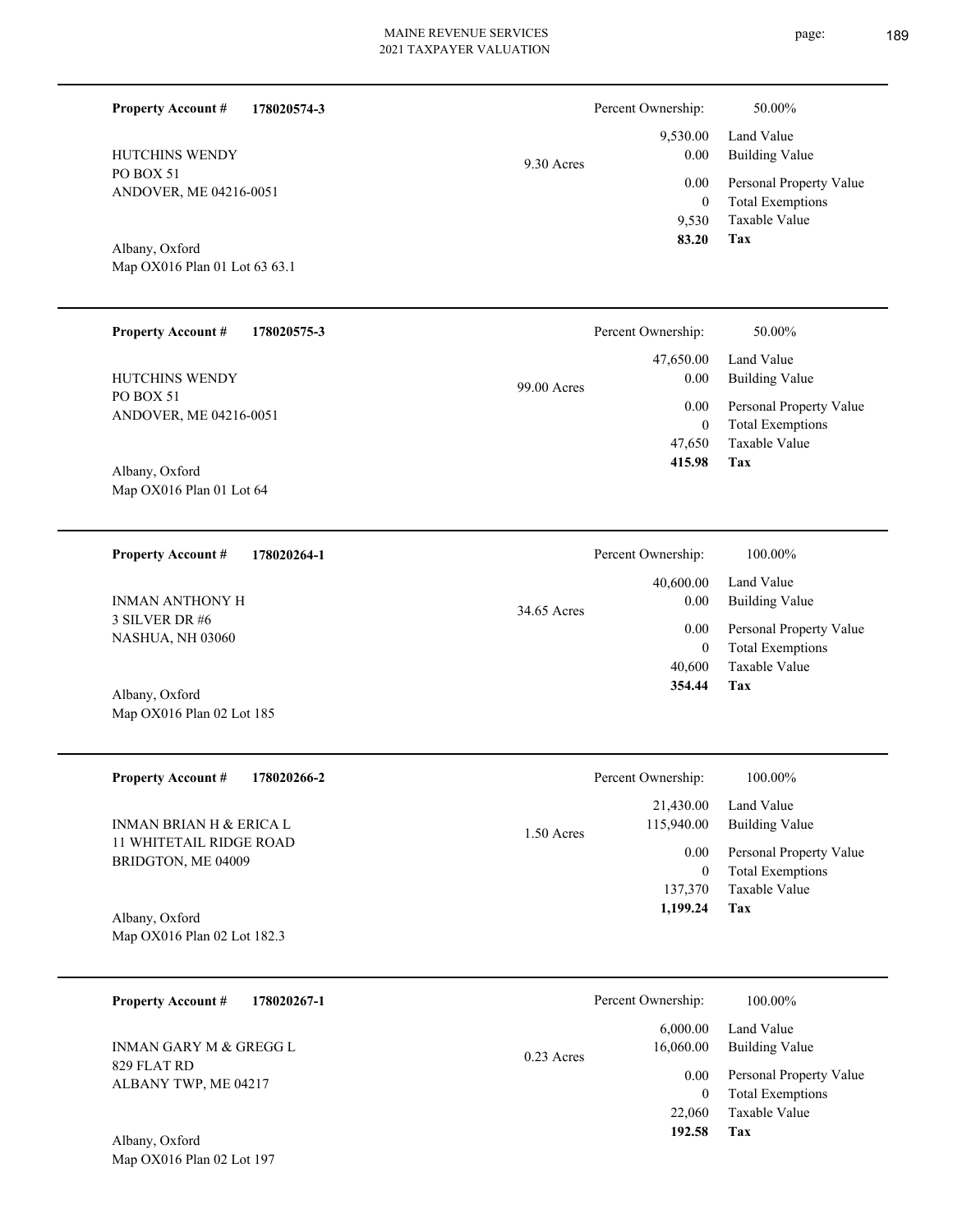829 FLAT RD ALBANY TWP, ME 04217 INMAN GARY M & LESLEY A ROWSE

**178020541-1**

Map OX016 Plan 01 Lot 4 Homestead Exemption \$25000 Albany, Oxford

**Property Account #**

| <b>Property Account #</b><br>178022012-1 | Percent Ownership:          | 100.00%                 |
|------------------------------------------|-----------------------------|-------------------------|
|                                          | 31,080.00                   | Land Value              |
| INMAN MICHAEL R & JUNE B                 | 164,810.00<br>$10.50$ Acres | Building Value          |
| 17 BARTON ROAD                           | 0.00                        | Personal Property Value |
| ALBANY TWP, ME 04217                     | $\overline{0}$              | <b>Total Exemptions</b> |
|                                          | 195,890                     | Taxable Value           |
| 4.11<br>$\sim$ $\sim$ $\sim$             | 1,710.12                    | Tax                     |

Map OX016 Plan 02 Lot 114.2 Albany, Oxford

**178020534-1 Property Account #**

17 BARTON ROAD ALBANY TWP, ME 04217 INMAN MICHAEL R ET AL

LESS 80 A MIN RTS (178020185)

Map OX016 Plan 02 Lot 55 107.11 Albany, Oxford

| <b>Property Account #</b> | 178020297-1 |
|---------------------------|-------------|
|---------------------------|-------------|

1006 VERNON STREET ALBANY TWP, ME 004217 ISHAM DONALD R & MARY M

Map OX016 Plan 01 Lot 69 Homestead Exemption \$25000 Albany, Oxford

| 178020572-1<br><b>Property Account #</b> | Percent Ownership:    | 100.00%                 |
|------------------------------------------|-----------------------|-------------------------|
|                                          | 64,230.00             | Land Value              |
| ISHAM DONALD R & MARY M                  | 0.00<br>$62.45$ Acres | <b>Building Value</b>   |
| 1006 VERNON STREET                       | 0.00                  | Personal Property Value |
| ALBANY TWP, ME 004217                    |                       | <b>Total Exemptions</b> |
|                                          | 64.230                | Taxable Value           |
| $\sqrt{11}$<br>$\sim$ $\sim$ 1           | 560.73                | Tax                     |

1.75 Acres

|              | Percent Ownership: | 100.00%                 |
|--------------|--------------------|-------------------------|
|              | 21,440.00          | Land Value              |
| $0.75$ Acres | 169,900.00         | Building Value          |
|              | 0.00               | Personal Property Value |
|              | 25,000             | <b>Total Exemptions</b> |
|              | 166,340            | Taxable Value           |
|              | 1,452.15           | Tax                     |

|                             | Percent Ownership: | 100.00%                 |
|-----------------------------|--------------------|-------------------------|
|                             |                    | 168,253.00 Land Value   |
| Tree Growth<br>603.00 Acres | 0.00               | Building Value          |
|                             | $0.00\,$           | Personal Property Value |
|                             | $\bf{0}$           | <b>Total Exemptions</b> |
|                             |                    | 168,253 Taxable Value   |
|                             | 1,468.85           | Tax                     |

**Tax**

 78,350 25,000

0.00

Percent Ownership:  $100.00\%$ 

 16,140.00 87,210.00

 **684.00**

Taxable Value Total Exemptions Personal Property Value

Building Value Land Value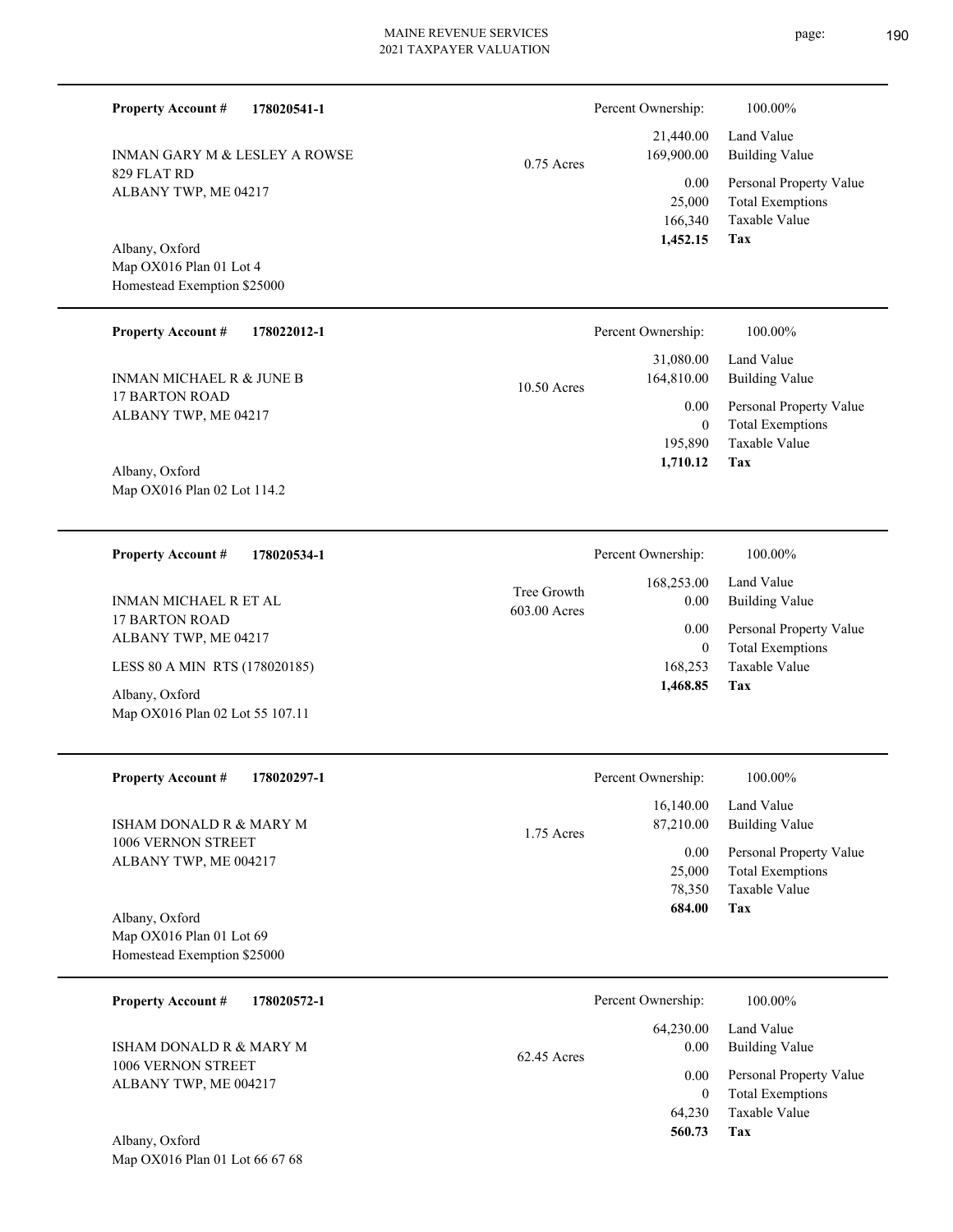| <b>Property Account #</b><br>178020150-3               |                            | Percent Ownership:          | 100.00%                                         |
|--------------------------------------------------------|----------------------------|-----------------------------|-------------------------------------------------|
| ISHAM LINDA, EDNA MCCARTHY, MARYBETH WHIT.             | 1.20 Acres                 | 12,170.00<br>21,800.00      | Land Value<br><b>Building Value</b>             |
| <b>&amp;MATHEW ISHAM</b><br>400 SEABURY DRIVE APT 2111 |                            | 0.00                        | Personal Property Value                         |
| BLOOMFIELD, CT 06002-2667                              |                            | $\overline{0}$<br>33,970    | <b>Total Exemptions</b><br>Taxable Value        |
| Albany, Oxford                                         |                            | 296.56                      | Tax                                             |
| Map OX016 Plan 01 Lot 65                               |                            |                             |                                                 |
| <b>Property Account #</b><br>178020133-2               |                            | Percent Ownership:          | 100.00%                                         |
| <b>J AN A'S HOLDINGS LLC</b>                           | $5.00$ Acres               | 26,400.00<br>17,380.00      | Land Value<br><b>Building Value</b>             |
| PO BOX 60<br>STONEHAM, ME 04231                        |                            | 0.00                        | Personal Property Value                         |
|                                                        |                            | $\overline{0}$<br>43,780    | <b>Total Exemptions</b><br>Taxable Value        |
| Albany, Oxford                                         |                            | 382.20                      | Tax                                             |
| Map OX016 Plan 02 Lot 154.2                            |                            |                             |                                                 |
| <b>Property Account #</b><br>178020517-4               |                            | Percent Ownership:          | 100.00%                                         |
| <b>J AN A'S HOLDINGS LLC</b>                           | 50.00 Acres                | 53,650.00<br>2,760.00       | Land Value<br><b>Building Value</b>             |
| PO BOX 60<br>STONEHAM, ME 04231                        |                            | 0.00                        | Personal Property Value                         |
|                                                        |                            | $\overline{0}$<br>56,410    | <b>Total Exemptions</b><br><b>Taxable Value</b> |
| Albany, Oxford                                         |                            | 492.46                      | Tax                                             |
| Map OX016 Plan 02 Lot 82                               |                            |                             |                                                 |
| <b>Property Account #</b><br>178022053-2               |                            | Percent Ownership:          | 50.00%                                          |
| JACKSON JEFFREY A & JULIE                              | Tree Growth<br>15.68 Acres | 16,834.50<br>104,660.00     | Land Value<br><b>Building Value</b>             |
| <b>309 EAST PUTNAM ROAD</b><br>PUTNAM, CT 06260        |                            | 0.00                        | Personal Property Value                         |
|                                                        |                            | $\boldsymbol{0}$<br>121,495 | <b>Total Exemptions</b><br>Taxable Value        |
| Albany, Oxford                                         |                            | 1,060.65                    | Tax                                             |
| Map OX016 Plan 02 Lot 225.3                            |                            |                             |                                                 |
| <b>Property Account #</b><br>178022053-3               |                            | Percent Ownership:          | 50.00%                                          |
| <b>JACKSON ROSS C</b>                                  | Tree Growth<br>15.68 Acres | 16,834.50<br>104,660.00     | Land Value<br><b>Building Value</b>             |
| % JEFFREY A & JULIE JACKSON<br>309 EAST PUTNAM ROAD    |                            | 0.00                        | Personal Property Value                         |
| PUTNAM, CT 06260                                       |                            | $\overline{0}$<br>121,495   | <b>Total Exemptions</b><br>Taxable Value        |
| $\Lambda$ lleans Orfand                                |                            | 1,060.65                    | Tax                                             |

Map OX016 Plan 02 Lot 225.3 Albany, Oxford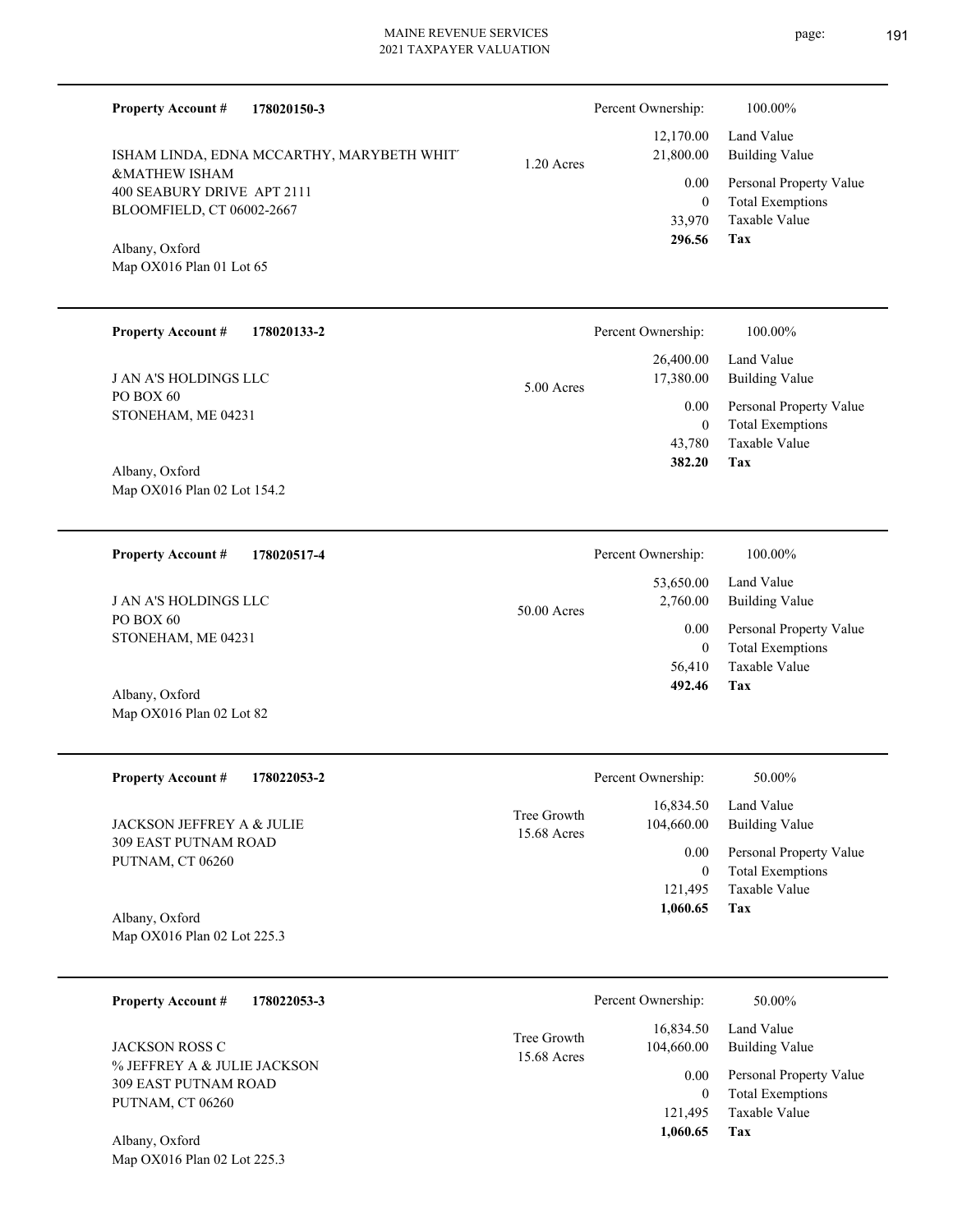| <b>Property Account #</b><br>178022132-2                    |                            | Percent Ownership:       | 100.00%                                            |
|-------------------------------------------------------------|----------------------------|--------------------------|----------------------------------------------------|
| JACQUES JULIE M & ROLAND A JR                               | 5.60 Acres                 | 15,910.00<br>16,800.00   | Land Value<br><b>Building Value</b>                |
| <b>19 MUD CITY ROAD</b><br>ALBANY TOWNSHIP, ME 04217        |                            | 0.00<br>$\mathbf{0}$     | Personal Property Value<br><b>Total Exemptions</b> |
|                                                             |                            | 32,710<br>285.56         | Taxable Value<br>Tax                               |
| Albany, Oxford<br>Map OX016 Plan 01 Lot 3.22                |                            |                          |                                                    |
|                                                             |                            |                          |                                                    |
| <b>Property Account #</b><br>178020272-2                    |                            | Percent Ownership:       | 100.00%                                            |
| JAGUSIAK NANCY PER REP                                      | 7.90 Acres                 | 175,050.00<br>131,710.00 | Land Value<br><b>Building Value</b>                |
| ESTATE OF JOHN JOSEPH JAGUSIAK<br><b>14 RIVERVIEW COURT</b> |                            | 0.00                     | Personal Property Value                            |
| OSIHING, NY 10562                                           |                            | $\mathbf{0}$<br>306,760  | <b>Total Exemptions</b><br>Taxable Value           |
| Albany, Oxford                                              |                            | 2,678.01                 | Tax                                                |
| Map OX016 Plan 10 Lot 12                                    |                            |                          |                                                    |
|                                                             |                            |                          |                                                    |
| <b>Property Account #</b><br>178022052-2                    |                            | Percent Ownership:       | 100.00%                                            |
| <b>JAMIESON JUDITH TTE</b>                                  | 14.60 Acres                | 23,560.00<br>0.00        | Land Value<br><b>Building Value</b>                |
| JUDITH JAMIESON REVOCABLE TRUST<br>107 BICKFORD ST          |                            | 0.00                     | Personal Property Value                            |
| LYNN, MA 01904                                              |                            | $\mathbf{0}$<br>23,560   | <b>Total Exemptions</b><br>Taxable Value           |
| Albany, Oxford                                              |                            | 205.68                   | Tax                                                |
| Map OX016 Plan 02 Lot 225.4                                 |                            |                          |                                                    |
|                                                             |                            |                          |                                                    |
| <b>Property Account #</b><br>178020834-3                    |                            | Percent Ownership:       | 100.00%                                            |
| JANARELLI MELANIE JEAN & ALLEN GARDNER GAD.                 | Tree Growth<br>41.00 Acres | 25,590.00<br>0.00        | Land Value<br><b>Building Value</b>                |
| 96 RIDGE ROAD<br>BOWDOINHAM, ME 04008                       |                            | 0.00                     | Personal Property Value                            |
|                                                             |                            | $\bf{0}$<br>25,590       | <b>Total Exemptions</b><br>Taxable Value           |
| Albany, Oxford                                              |                            | 223.40                   | Tax                                                |
| Map OX016 Plan 01 Lot 86.8                                  |                            |                          |                                                    |
| <b>Property Account #</b><br>178020274-1                    |                            | Percent Ownership:       | 100.00%                                            |
|                                                             |                            | 11,760.00                | Land Value                                         |
| JAYNES HOLLY A & STEVEN A SR<br><b>6 HIGH NOON AVE</b>      | $0.95$ Acres               | 0.00                     | <b>Building Value</b>                              |
| MERRIMACK, NH 03054                                         |                            | 0.00<br>$\boldsymbol{0}$ | Personal Property Value<br><b>Total Exemptions</b> |

Map OX016 Plan 02 Lot 46.1 Albany, Oxford

**Tax 102.66**

11,760

Taxable Value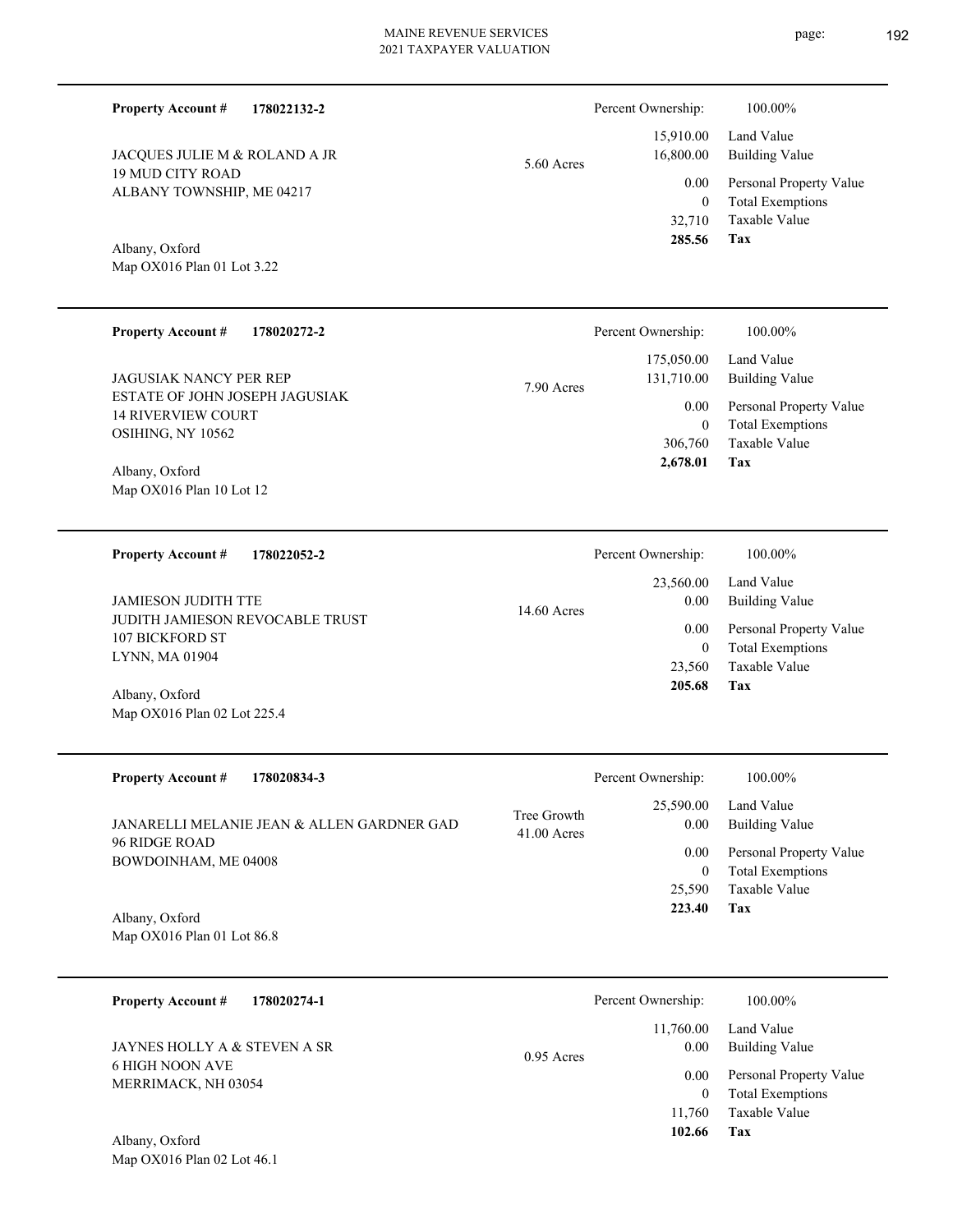613 SAWIN HILL RD ALBANY TWP, ME 04217-6432 JELLISON DENNIS R & KATHLEEN C

**178020387-4**

**178020402-2**

### Map OX016 Plan 02 Lot 90 Albany, Oxford

**Property Account #**

**Property Account #**

#### **Tax** Taxable Value Total Exemptions Personal Property Value Building Value Land Value 613 SAWIN HILL RD ALBANY TWP, ME 04217-6432 Map OX016 Plan 02 Lot 91 92 Albany, Oxford JELLISON DENNIS R & KATHLEEN C 32,190 0  **281.02** 32,190.00 0.00 0.00 24.75 Acres **178022031-1 Tax** Taxable Value Total Exemptions Personal Property Value Building Value Land Value 613 SAWIN HILL RD ALBANY TWP, ME 04217-6432 **Property Account #** Map OX016 Plan 02 Lot 92.2 Homestead Exemption \$25000 Albany, Oxford JELLISON DENNIS R & KATHLEEN C 289,780 25,000  **2,529.78** 46,800.00 267,980.00 0.00 29.00 Acres Percent Ownership:  $100.00\%$ **178020276-1** Total Exemptions Personal Property Value Building Value Land Value 75 VERNON ST BETHEL, ME 04217-4205 **Property Account #** JODREY ARLAN R 0 39,480.00 0.00 0.00 103.00 Acres Percent Ownership:  $50.00\%$

Map OX016 Plan 01 Lot 14 Albany, Oxford

| 178020107-2<br><b>Property Account #</b>     | Percent Ownership:                 | 100.00%                                            |
|----------------------------------------------|------------------------------------|----------------------------------------------------|
| <b>JODREY ELEANOR L</b>                      | 51,530.00<br>0.00<br>$47.50$ Acres | Land Value<br><b>Building Value</b>                |
| <b>75 VERNON ST</b><br>BETHEL, ME 04217-4205 | 0.00<br>0                          | Personal Property Value<br><b>Total Exemptions</b> |
| Albany Oxford                                | 51,530<br>449.86                   | Taxable Value<br>Tax                               |

Map OX016 Plan 01 Lot 20 Albany, Oxford



Percent Ownership:  $100.00\%$ 

**Tax**

39,480

 **344.66**

Taxable Value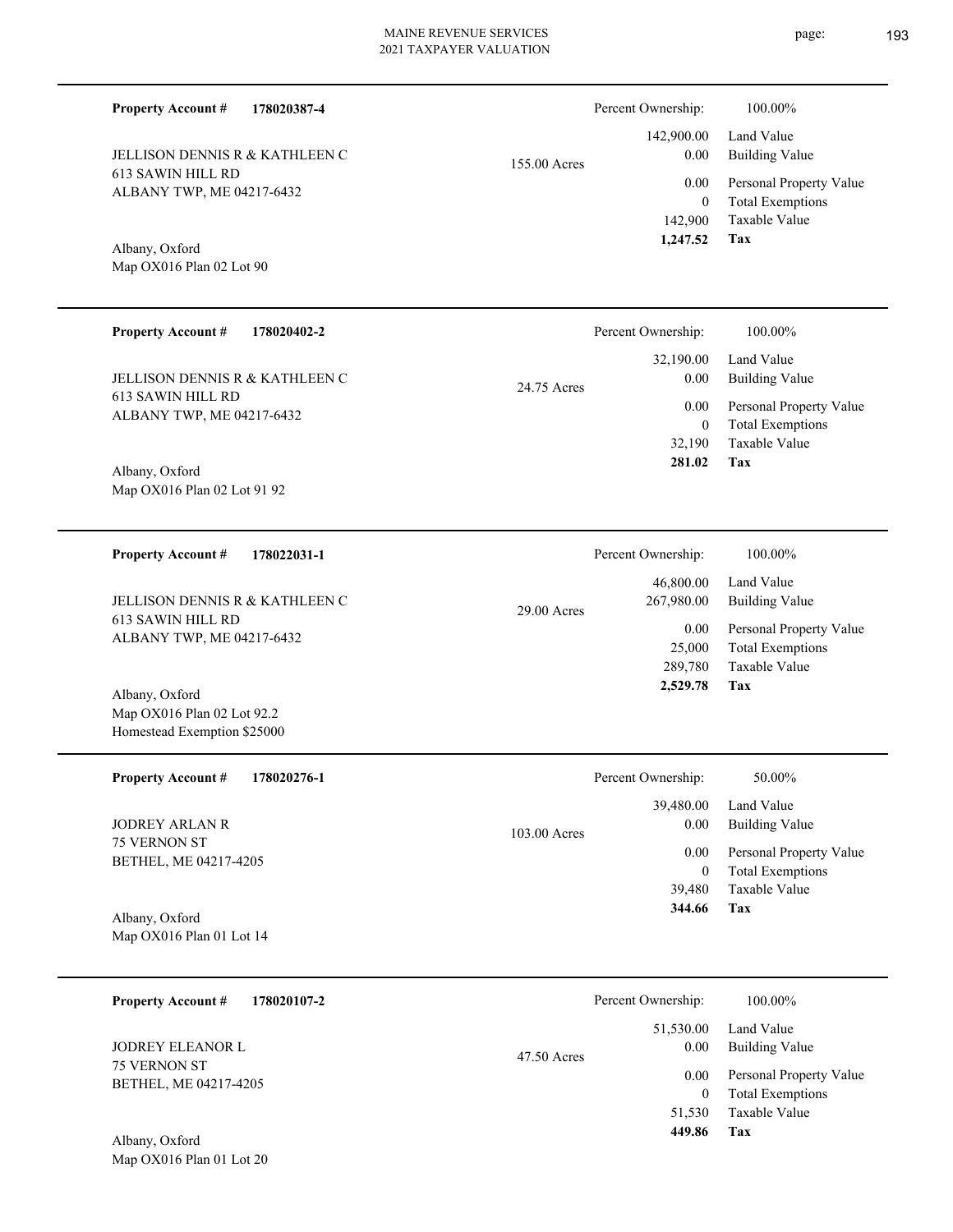| <b>Property Account #</b><br>178020275-1                         |             | Percent Ownership:                  | 100.00%                                                        |
|------------------------------------------------------------------|-------------|-------------------------------------|----------------------------------------------------------------|
| <b>JODREY ELEANOR L</b><br>75 VERNON ST<br>BETHEL, ME 04217-4205 | 16.47 Acres | 136,710.00<br>132,770.00<br>0.00    | Land Value<br><b>Building Value</b><br>Personal Property Value |
| Albany, Oxford                                                   |             | $\mathbf{0}$<br>269,480<br>2,352.56 | <b>Total Exemptions</b><br>Taxable Value<br>Tax                |
| Map OX016 Plan 08 Lot 20 30 31 32 62.116                         |             |                                     |                                                                |
| <b>Property Account #</b><br>178020279-1                         |             | Percent Ownership:                  | 100.00%                                                        |
| JOHNSON CAROLINE ET AL<br>241 SOUTH 6TH STREET                   | 1.98 Acres  | 184,420.00<br>38,620.00             | Land Value<br><b>Building Value</b>                            |
| <b>APARTMENT #1709</b><br>PHILADELPHIA, PA 19106                 |             | 0.00<br>$\mathbf{0}$                | Personal Property Value<br><b>Total Exemptions</b>             |
| Albany, Oxford<br>Map OX016 Plan 07 Lot 3 45                     |             | 223,040<br>1,947.14                 | Taxable Value<br>Tax                                           |
|                                                                  |             |                                     |                                                                |
| <b>Property Account #</b><br>178020525-3                         |             | Percent Ownership:                  | 100.00%                                                        |
| JOHNSON ELAINE, BRUCE E SMITH, RUSSELL A SMIT<br>LISA L ALLEN    | 0.64 Acres  | 18,720.00<br>93,260.00              | Land Value<br><b>Building Value</b>                            |
| 157 HARRISON RD<br>NORWAY, ME 04268                              |             | 0.00<br>$\mathbf{0}$                | Personal Property Value<br><b>Total Exemptions</b>             |
| Albany, Oxford<br>Map OX016 Plan 04 Lot 7                        |             | 111,980<br>977.59                   | Taxable Value<br>Tax                                           |
|                                                                  |             |                                     |                                                                |
| <b>Property Account #</b><br>178020280-2                         |             | Percent Ownership:                  | 100.00%                                                        |
| <b>JONES DAVID R</b>                                             | 6.50 Acres  | 202,970.00<br>60,930.00             | Land Value<br><b>Building Value</b>                            |
| PO BOX 678<br>BETHEL, ME 04217                                   |             | 0.00<br>$\mathbf{0}$                | Personal Property Value<br><b>Total Exemptions</b>             |
|                                                                  |             |                                     |                                                                |
| Albany, Oxford                                                   |             | 263,900<br>2,303.85                 | Taxable Value<br>Tax                                           |
| Map OX016 Plan 10 Lot 11                                         |             |                                     |                                                                |
| 178020210-4<br><b>Property Account #</b>                         |             | Percent Ownership:                  | 100.00%                                                        |
| JONES MARY G & LUKE T                                            |             | 25,240.00<br>0.00                   | Land Value<br><b>Building Value</b>                            |
| PO BOX 406<br>FRYEBURG, ME 04037                                 | 24.00 Acres | 0.00<br>$\mathbf{0}$                | Personal Property Value<br><b>Total Exemptions</b>             |
| Albany, Oxford                                                   |             | 25,240<br>220.35                    | Taxable Value<br>Tax                                           |
| Map OX016 Plan 02 Lot 85                                         |             |                                     |                                                                |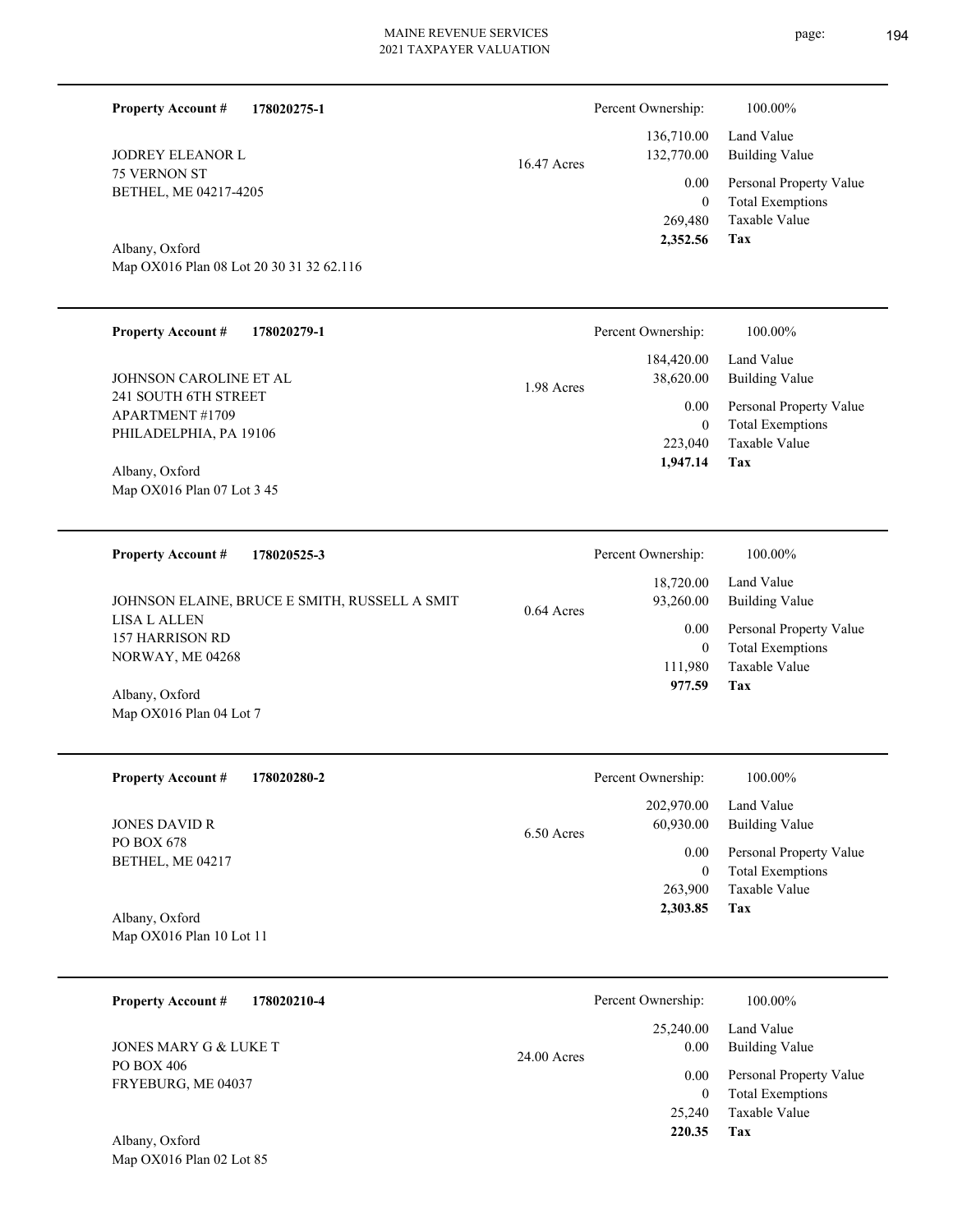| <b>Property Account #</b><br>178020212-4                                            |              | Percent Ownership:<br>113,350.00              | 100.00%<br>Land Value                                                      |
|-------------------------------------------------------------------------------------|--------------|-----------------------------------------------|----------------------------------------------------------------------------|
| JONES MARY G & LUKE T                                                               | 120.24 Acres | 0.00                                          | <b>Building Value</b>                                                      |
| PO BOX 406<br>FRYEBURG, ME 04037                                                    |              | 0.00<br>$\boldsymbol{0}$<br>113,350<br>989.55 | Personal Property Value<br><b>Total Exemptions</b><br>Taxable Value<br>Tax |
| Albany, Oxford<br>Map OX016 Plan 02 Lot 84.2 141 145                                |              |                                               |                                                                            |
| <b>Property Account #</b><br>178020281-1                                            |              | Percent Ownership:                            | 100.00%                                                                    |
| <b>JUDKINS DERWOOD</b>                                                              | $0.11$ Acres | 3,840.00<br>0.00                              | Land Value<br><b>Building Value</b>                                        |
| C/O D JUDKINS<br><b>287 HUNTS CORNER ROAD</b>                                       |              | 0.00<br>$\boldsymbol{0}$                      | Personal Property Value<br><b>Total Exemptions</b>                         |
| WATERFORD, ME 04088                                                                 |              | 3,840                                         | Taxable Value                                                              |
| Albany, Oxford<br>Map OX016 Plan 02 Lot 130.2                                       |              | 33.52                                         | Tax                                                                        |
| <b>Property Account #</b><br>178020285-3                                            |              | Percent Ownership:                            | 100.00%                                                                    |
| <b>KALLIS JOHN H</b><br>3951 HAMILTON CLUB CIR<br>SIESTA KEY, FL 34242-1109         | 0.38 Acres   | 111,000.00<br>128,310.00                      | Land Value<br><b>Building Value</b>                                        |
|                                                                                     |              | 0.00<br>$\boldsymbol{0}$                      | Personal Property Value<br><b>Total Exemptions</b>                         |
| Albany, Oxford                                                                      |              | 239,310<br>2,089.18                           | Taxable Value<br>Tax                                                       |
| Map OX016 Plan 09 Lot 9                                                             |              |                                               |                                                                            |
| <b>Property Account #</b><br>178020611-1                                            |              | Percent Ownership:                            | 100.00%                                                                    |
| KAVANAGH W TIMOTHY & LESLIE C                                                       | 2.47 Acres   | 24,250.00<br>118,420.00                       | Land Value<br><b>Building Value</b>                                        |
| 788 VERNON ST<br>ALBANY TWP, ME 04217                                               |              | 0.00<br>25,000<br>117,670<br>1,027.26         | Personal Property Value<br><b>Total Exemptions</b><br>Taxable Value<br>Tax |
| Albany, Oxford<br>Map OX016 Plan 01 Lot 156.21 156.3<br>Homestead Exemption \$25000 |              |                                               |                                                                            |
| <b>Property Account #</b><br>178020830-5                                            |              | Percent Ownership:                            | 100.00%                                                                    |
| KAVANAGH W TIMOTHY & LESLIE C                                                       | 6.88 Acres   | 28,000.00<br>187,270.00                       | Land Value<br><b>Building Value</b>                                        |
| 788 VERNON ST<br>ALBANY TWP, ME 04217<br>Albany, Oxford                             |              | 0.00<br>25,000<br>190,270<br>1,661.06         | Personal Property Value<br><b>Total Exemptions</b><br>Taxable Value<br>Tax |
| Map OX016 Plan 01 Lot 19.1                                                          |              |                                               |                                                                            |

Homestead Exemption \$25000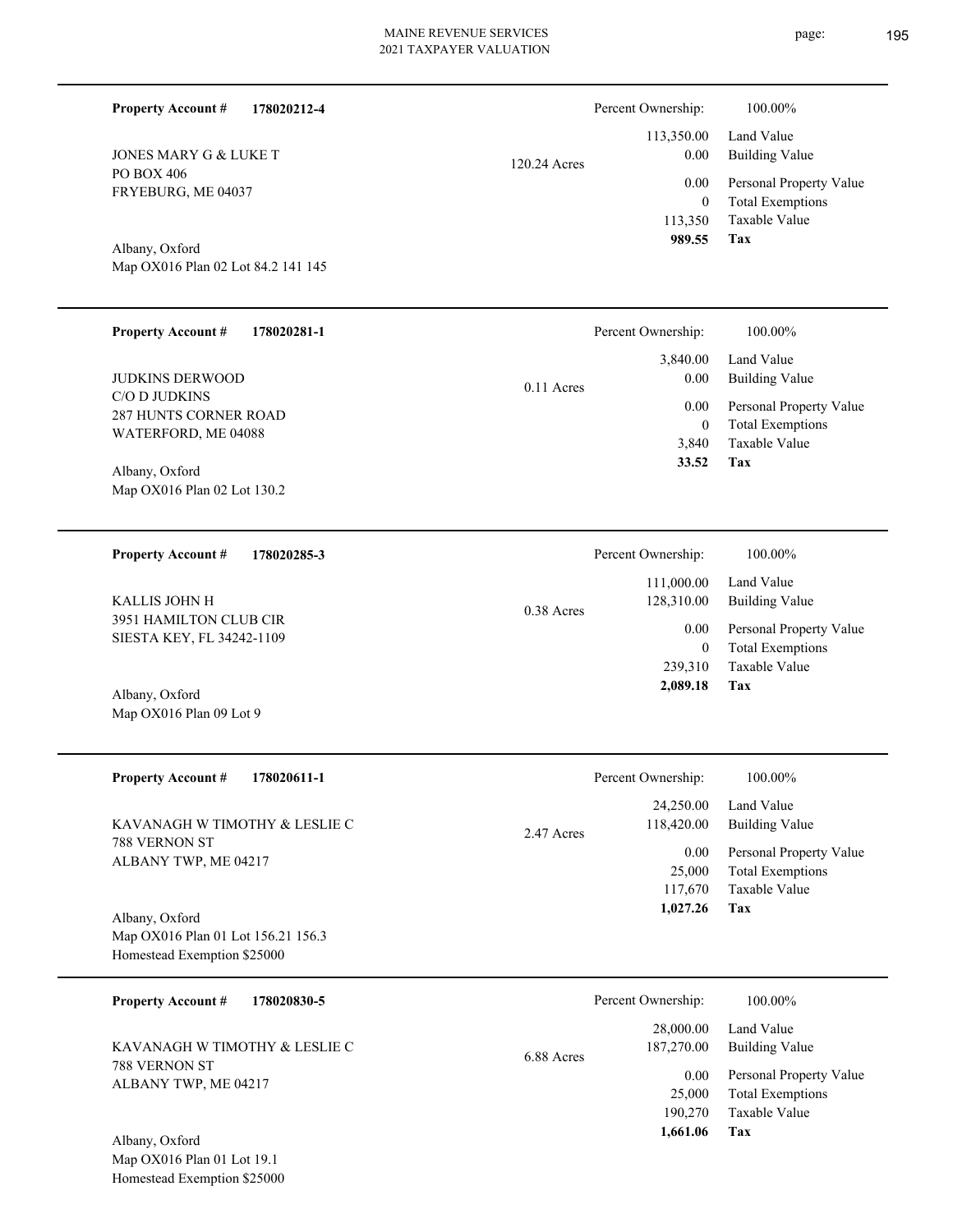| <b>Property Account #</b><br>178020181-2<br>KAVANAUGH WADE<br><b>76 OLD WEST BETHEL ROAD</b><br>ALBANY TOWNSHIP, ME 04217         | $0.25$ Acres | Percent Ownership:<br>17,000.00<br>132,840.00<br>0.00<br>25,000<br>124,840<br>1,089.85       | 100.00%<br>Land Value<br><b>Building Value</b><br>Personal Property Value<br><b>Total Exemptions</b><br>Taxable Value<br>Tax |
|-----------------------------------------------------------------------------------------------------------------------------------|--------------|----------------------------------------------------------------------------------------------|------------------------------------------------------------------------------------------------------------------------------|
| Albany, Oxford<br>Map OX016 Plan 01 Lot 101<br>Homestead Exemption \$25000                                                        |              |                                                                                              |                                                                                                                              |
| <b>Property Account #</b>                                                                                                         | 54.83 Acres  | Percent Ownership:                                                                           | 100.00%                                                                                                                      |
| 178020374-3                                                                                                                       |              | 57,760.00                                                                                    | Land Value                                                                                                                   |
| <b>KEACH SHIRLEY A</b>                                                                                                            |              | 0.00                                                                                         | <b>Building Value</b>                                                                                                        |
| <b>138 MERCER ROAD</b>                                                                                                            |              | 0.00                                                                                         | Personal Property Value                                                                                                      |
| NEW SHARON, ME 04955                                                                                                              |              | $\boldsymbol{0}$                                                                             | <b>Total Exemptions</b>                                                                                                      |
| Albany, Oxford                                                                                                                    |              | 57,760                                                                                       | Taxable Value                                                                                                                |
| Map OX016 Plan 01 Lot 94                                                                                                          |              | 504.24                                                                                       | Tax                                                                                                                          |
| <b>Property Account #</b>                                                                                                         | 3.00 Acres   | Percent Ownership:                                                                           | 100.00%                                                                                                                      |
| 178020019-4                                                                                                                       |              | 198,650.00                                                                                   | Land Value                                                                                                                   |
| KEENAN MONICA J & JAMES H                                                                                                         |              | 47,200.00                                                                                    | <b>Building Value</b>                                                                                                        |
| 2045 REYNOLDS STREET                                                                                                              |              | 0.00                                                                                         | Personal Property Value                                                                                                      |
| FALLS CHURCH, VA 22043                                                                                                            |              | $\mathbf{0}$                                                                                 | <b>Total Exemptions</b>                                                                                                      |
| Albany, Oxford                                                                                                                    |              | 245,850                                                                                      | Taxable Value                                                                                                                |
| Map OX016 Plan 10 Lot 7                                                                                                           |              | 2,146.27                                                                                     | Tax                                                                                                                          |
| <b>Property Account #</b>                                                                                                         | $0.60$ Acres | Percent Ownership:                                                                           | 100.00%                                                                                                                      |
| 178020286-1                                                                                                                       |              | 9,360.00                                                                                     | Land Value                                                                                                                   |
| KELLEY BLANCHE E ET AL                                                                                                            |              | 0.00                                                                                         | <b>Building Value</b>                                                                                                        |
| 82 MARILYN AVENUE                                                                                                                 |              | 0.00                                                                                         | Personal Property Value                                                                                                      |
| WESTBROOK, ME 04092                                                                                                               |              | $\mathbf{0}$                                                                                 | <b>Total Exemptions</b>                                                                                                      |
| Albany, Oxford                                                                                                                    |              | 9,360                                                                                        | Taxable Value                                                                                                                |
| Map OX016 Plan 02 Lot 147                                                                                                         |              | 81.71                                                                                        | Tax                                                                                                                          |
| <b>Property Account #</b><br>178020290-1<br>KENISTON DAVID R ET AL<br>229 BAKER RD<br>ALBANY TWP, ME 04217-6125<br>Albany, Oxford | 3.10 Acres   | Percent Ownership:<br>242,470.00<br>37,300.00<br>0.00<br>$\mathbf{0}$<br>279,770<br>2,442.39 | 100.00%<br>Land Value<br><b>Building Value</b><br>Personal Property Value<br><b>Total Exemptions</b><br>Taxable Value<br>Tax |

Map OX016 Plan 06 Lot 10.23 11

### page: 196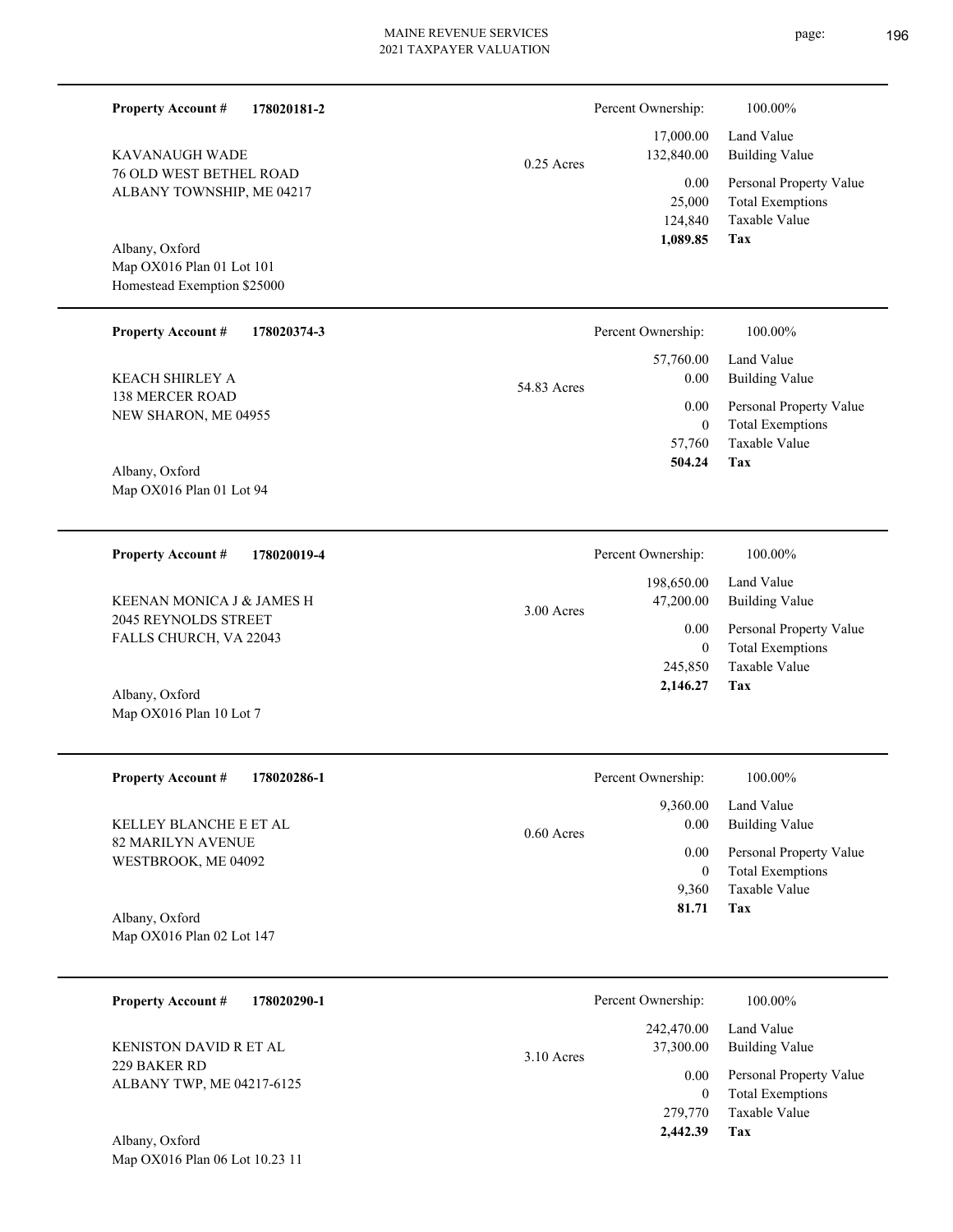5.53 Acres

11.63 Acres Tree Growth

Map OX016 Plan 06 Lot 10.22 Homestead Exemption \$25000 Albany, Oxford

ALBANY TWP, ME 04217-6125

KENISTON JOANNE P & DAVID R

229 BAKER ROAD

**Property Account #**

**178022087-1**

#### **178022049-3 Property Account #**

PO BOX 1302 159 CROOKED RIVER CAUSEWAY BETHEL, ME 04217 KENNAGH SCOTT & MICHELLE

Map OX016 Plan 02 Lot 225.1 Albany, Oxford

Map OX016 Plan 02 Lot 28

**178020296-4 Tax** Taxable Value Total Exemptions Personal Property Value Building Value Land Value KIMERLY G MAHAN 533 S BARNSTEAD RD CENTER BARNSTEAD, NH 03225 **Property Account #** Albany, Oxford KERR REBECCA G, DAVID H HUTCHINS & 7,540 0  **65.82** 6,000.00 1,540.00 0.00 0.23 Acres Percent Ownership:  $100.00\%$ 

| <b>Property Account #</b><br>178020053-2          | Percent Ownership:                      | 100.00%                                            |
|---------------------------------------------------|-----------------------------------------|----------------------------------------------------|
| <b>KETTINGER SUSAN B</b><br><b>39 JOSEPH ROAD</b> | 118,700.00<br>39,830.00<br>$1.00$ Acres | Land Value<br><b>Building Value</b>                |
| <b>SALEM, NH 03079</b>                            | 0.00<br>$\bf{0}$                        | Personal Property Value<br><b>Total Exemptions</b> |
|                                                   | 158,530                                 | Taxable Value                                      |
| Albany, Oxford                                    | 1,383.97                                | Tax                                                |

| <b>Property Account #</b><br>178020550-2         | Percent Ownership:                     | 100.00%                      |
|--------------------------------------------------|----------------------------------------|------------------------------|
| KEYBANK NATIONAL ASSOCIATION<br>4910 TIEDEMAN RD | 13,680.00<br>57,010.00<br>$0.17$ Acres | Land Value<br>Building Value |
| SUITE C                                          | 0.00                                   | Personal Property Value      |
| BROOKLYN, OH 44144                               | 0                                      | <b>Total Exemptions</b>      |
|                                                  | 70,690                                 | Taxable Value                |
| Albany, Oxford                                   | 617.12                                 | Tax                          |

Map OX016 Plan 01 Lot 90

**Tax** Taxable Value 197,590  **1,724.96**

0

0.00

Percent Ownership: 100.00%

**Tax**

 176,100 25,000

0.00

Percent Ownership:  $100.00\%$ 

 26,850.00 174,250.00

 **1,537.35**

 27,340.00 170,250.00 Taxable Value Total Exemptions Personal Property Value

Total Exemptions Personal Property Value

Building Value Land Value

Building Value Land Value

|          | 7,540<br>65.82     | Taxable Value<br>Tax    |
|----------|--------------------|-------------------------|
|          | Percent Ownership: | 100.00%                 |
|          | 118,700.00         | Land Value              |
| 00 Acres | 39,830.00          | <b>Building Value</b>   |
|          | 0.00               | Personal Property Value |
|          | 0                  | <b>Total Exemptions</b> |

Map OX016 Plan 06 Lot 7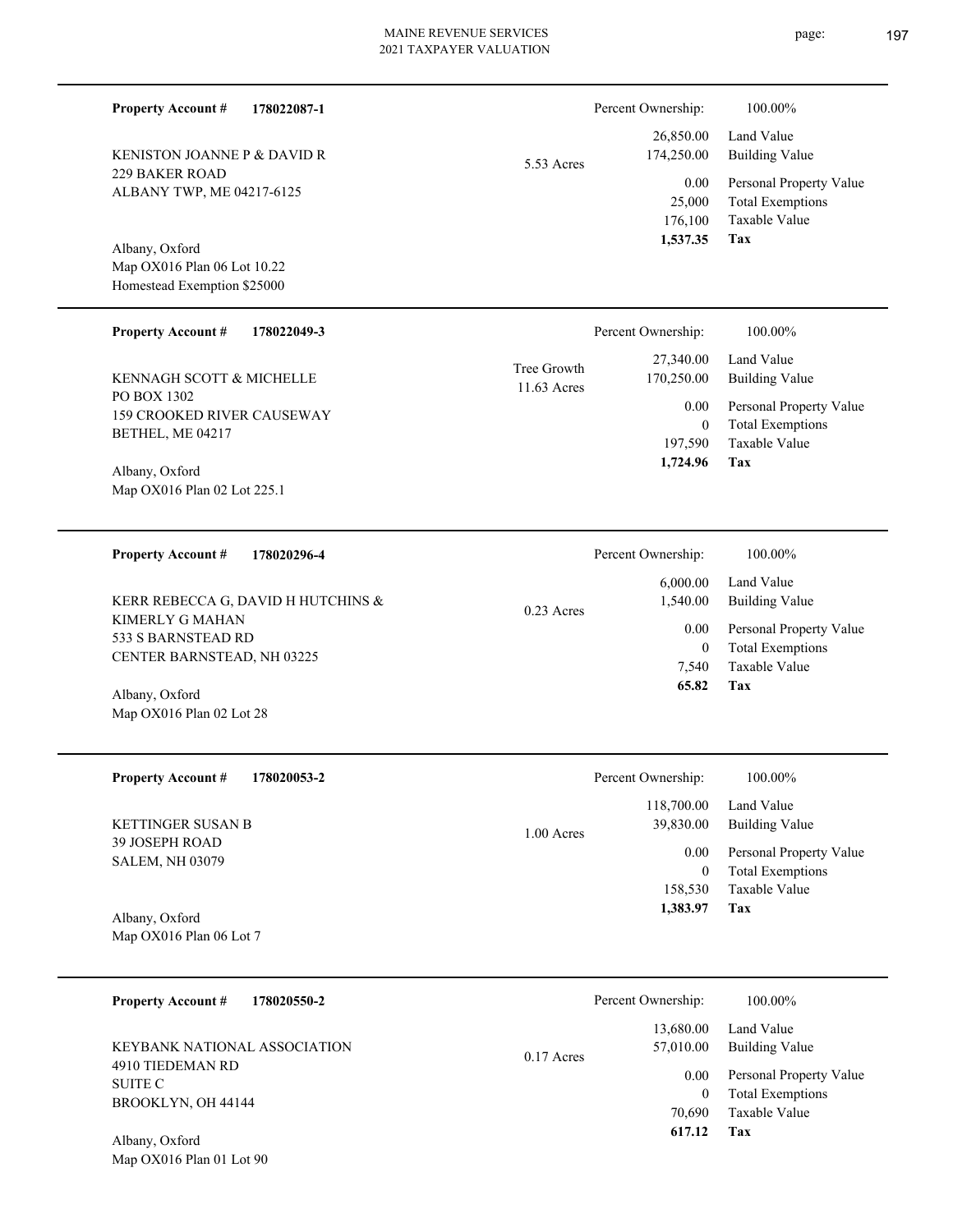| <b>Property Account #</b><br>178020307-1                                     |                             | Percent Ownership:                       | 100.00%                                                                                  |
|------------------------------------------------------------------------------|-----------------------------|------------------------------------------|------------------------------------------------------------------------------------------|
| KIMBALL DAVIS W                                                              | Tree Growth<br>219.00 Acres | 59,764.00<br>0.00                        | Land Value<br><b>Building Value</b>                                                      |
| 144 GROVER RD<br>WATERFORD, ME 04088                                         |                             | 0.00<br>$\mathbf{0}$<br>59,764<br>521.74 | Personal Property Value<br><b>Total Exemptions</b><br><b>Taxable Value</b><br><b>Tax</b> |
| Albany, Oxford<br>Map OX016 Plan 01 Lot 70                                   |                             |                                          |                                                                                          |
| <b>Property Account #</b><br>178020462-1                                     |                             | Percent Ownership:                       | 100.00%                                                                                  |
| KIMBALL DAVIS W                                                              | Tree Growth<br>245.00 Acres | 68,207.00<br>0.00                        | Land Value<br><b>Building Value</b>                                                      |
| 144 GROVER RD<br>WATERFORD, ME 04088                                         |                             | 0.00<br>$\mathbf{0}$                     | Personal Property Value<br><b>Total Exemptions</b>                                       |
| Albany, Oxford                                                               |                             | 68,207<br>595.45                         | Taxable Value<br>Tax                                                                     |
| Map OX016 Plan 02 Lot 22 23 24 27 67                                         |                             |                                          |                                                                                          |
| <b>Property Account #</b><br>178020321-1                                     |                             | Percent Ownership:                       | 100.00%                                                                                  |
| KIMBALL EVELYN                                                               | 18.30 Acres                 | 30,210.00<br>59,260.00                   | Land Value<br><b>Building Value</b>                                                      |
| PO BOX 114<br>BETHEL, ME 04217                                               |                             | 0.00<br>25,000<br>64,470                 | Personal Property Value<br><b>Total Exemptions</b><br>Taxable Value                      |
| Albany, Oxford<br>Map OX016 Plan 01 Lot 54 99<br>Homestead Exemption \$25000 |                             | 562.82                                   | Tax                                                                                      |
| <b>Property Account #</b><br>178020701-1                                     |                             | Percent Ownership:                       | $100.00\%$                                                                               |
| KIMBALL GEORGE T & GEORGE JR                                                 | 3.20 Acres                  | 24,870.00<br>8,410.00                    | Land Value<br><b>Building Value</b>                                                      |
| <b>14 PATTE BROOK ROAD</b><br>ALBANY TOWNSHIP, ME 04217-6130                 |                             | 0.00<br>25,000<br>8,280                  | Personal Property Value<br><b>Total Exemptions</b><br>Taxable Value                      |
| Albany, Oxford<br>Map OX016 Plan 01 Lot 61.5<br>Homestead Exemption \$25000  |                             | 72.28                                    | Tax                                                                                      |
| <b>Property Account #</b><br>178020474-4                                     |                             | Percent Ownership:                       | 100.00%                                                                                  |
| KIMBALL JAMES A                                                              | 2.00 Acres                  | 12,850.00<br>3,560.00                    | Land Value<br><b>Building Value</b>                                                      |
| % JOAN E KIMBALL<br>1420 HUNTS CORNER ROAD                                   |                             | 0.00<br>$\overline{0}$                   | Personal Property Value<br><b>Total Exemptions</b>                                       |
| ALBANY TOWNSHIP, ME 04217<br>$Albony$ Oxford                                 |                             | 16,410<br>143.26                         | Taxable Value<br>Tax                                                                     |

Map OX016 Plan 01 Lot 150.2 Albany, Oxford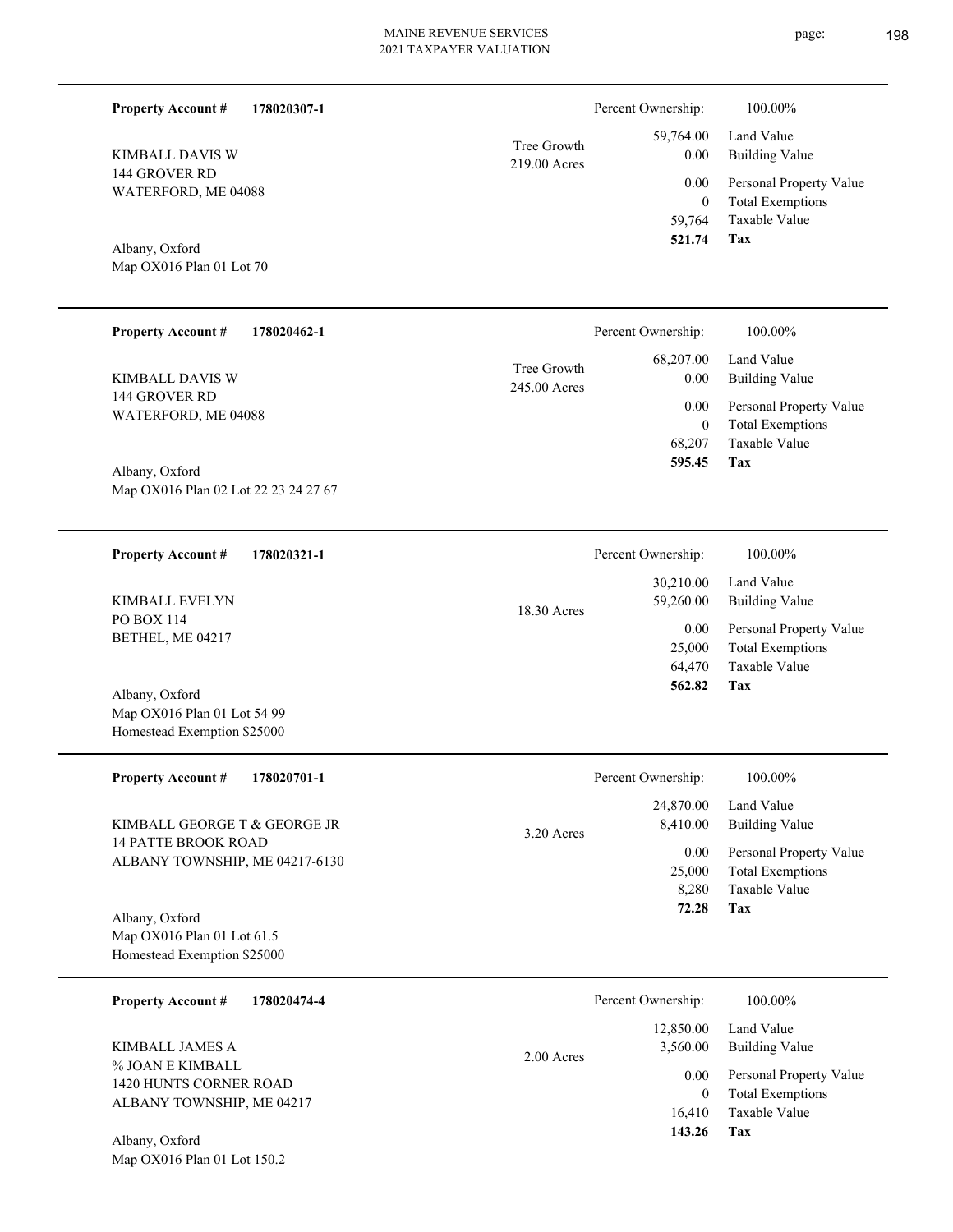| 34,606.00 |             |
|-----------|-------------|
| 0.00      | Tree Growth |
|           | 74.00 Acres |
| 0.00      |             |
|           |             |

ALBANY TWP, ME 04217 Albany, Oxford

**178020335-2**

Map OX016 Plan 01 Lot 150.1

Map OX016 Plan 01 Lot 60.4

1420 HUNTS CORNER RD

**Property Account #**

KIMBALL JOHN A

| <b>Property Account #</b><br>178020340-1                       | Percent Ownership:                                             | 100.00%                                                        |
|----------------------------------------------------------------|----------------------------------------------------------------|----------------------------------------------------------------|
| KIMBALL JOHN A<br>1420 HUNTS CORNER RD<br>ALBANY TWP, ME 04217 | 68,394.00<br>Tree Growth<br>378,330.00<br>151.80 Acres<br>0.00 | Land Value<br><b>Building Value</b><br>Personal Property Value |
|                                                                |                                                                | <b>Total Exemptions</b><br>$\mathbf{0}$                        |
|                                                                | 446,724                                                        | Taxable Value                                                  |
| Albany, Oxford                                                 | 3,899.90                                                       | Tax                                                            |
| Map $OX016$ Plan 01 Lot 149                                    |                                                                |                                                                |

**178020616-2 Tax** Taxable Value Total Exemptions Personal Property Value Building Value Land Value 1420 HUNTS CORNER RD ALBANY TWP, ME 04217 **Property Account #** Map OX016 Plan 01 Lot 148 Albany, Oxford KIMBALL JOHN A 20,510 0  **179.05** 20,510.00 0.00 0.00 70.00 Acres Tree Growth Percent Ownership:  $100.00\%$ 

| <b>Property Account #</b><br>178020670-1 | Percent Ownership:                       | 100.00%                              |  |
|------------------------------------------|------------------------------------------|--------------------------------------|--|
| KIMBALL JOHN A<br>1420 HUNTS CORNER RD   | 41,711.50<br>Tree Growth<br>145.50 Acres | Land Value<br>0.00<br>Building Value |  |
| ALBANY TWP, ME 04217                     |                                          | Personal Property Value<br>0.00      |  |
|                                          |                                          | <b>Total Exemptions</b><br>0         |  |
|                                          |                                          | Taxable Value<br>41,712              |  |
| Albany, Oxford                           |                                          | Tax<br>364.14                        |  |
| Map OX016 Plan 01 Lot 86.1               |                                          |                                      |  |

| <b>Property Account #</b><br>178020627-4                                | Percent Ownership:                                     | 100.00%                                                                                             |
|-------------------------------------------------------------------------|--------------------------------------------------------|-----------------------------------------------------------------------------------------------------|
| KIMBALL JOHN A & JOAN E<br>1420 HUNTS CORNER RD<br>ALBANY TWP, ME 04217 | 21,200.00<br>29,780.00<br>1.24 Acres<br>0.00<br>50,980 | Land Value<br>Building Value<br>Personal Property Value<br><b>Total Exemptions</b><br>Taxable Value |
| Albany, Oxford                                                          | 445.06                                                 | Tax                                                                                                 |

**Tax**

 34,606 0

Percent Ownership:  $100.00\%$ 

 **302.11**

Taxable Value Total Exemptions Personal Property Value

Building Value Land Value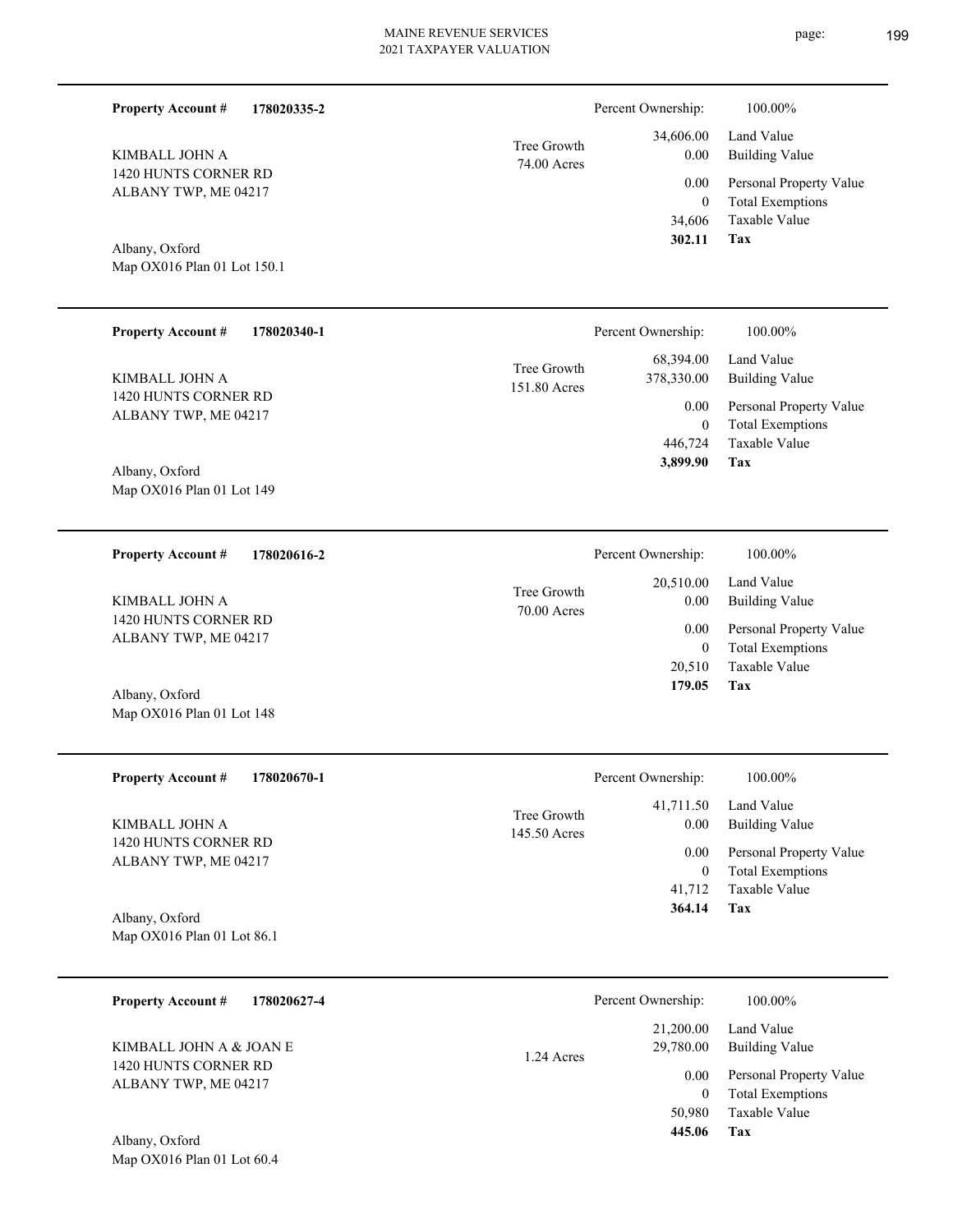2.10 Acres

1420 HUNTS CORNER RD ALBANY TWP, ME 04217 KIMBALL JOHN A & JOAN E

**Property Account #**

**178020798-4**

## Albany, Oxford

| <b>Property Account #</b><br>178020327-2                                                                                    |              | Percent Ownership:                                                    | 100.00%                                                                                                           |
|-----------------------------------------------------------------------------------------------------------------------------|--------------|-----------------------------------------------------------------------|-------------------------------------------------------------------------------------------------------------------|
| KIMBALL JOHN A & JOAN E TRUSTEES<br><b>J &amp; J KIMBALL FAMILY TRUST</b><br>1420 HUNTS CORNER ROAD<br>ALBANY TWP, ME 04217 | $0.91$ Acres | 250,750.00<br>127,390.00<br>$0.00\,$<br>25,000<br>353,140<br>3,082.91 | Land Value<br><b>Building Value</b><br>Personal Property Value<br><b>Total Exemptions</b><br>Taxable Value<br>Tax |
| Albany, Oxford<br>Map OX016 Plan 08 Lot 10<br>Homestead Exemption \$25000                                                   |              |                                                                       |                                                                                                                   |
| <b>Property Account #</b><br>178020149-3                                                                                    |              | Percent Ownership:                                                    | 100.00%                                                                                                           |
| KIMBALL RICHARD<br>16 HALLS WAY<br>NOTTINGHAM, NH 03290<br>Albany, Oxford                                                   | $0.15$ Acres | 4,680.00<br>0.00<br>$0.00\,$<br>$\boldsymbol{0}$<br>4,680<br>40.86    | Land Value<br><b>Building Value</b><br>Personal Property Value<br><b>Total Exemptions</b><br>Taxable Value<br>Tax |
| Map OX016 Plan 01 Lot 131                                                                                                   |              |                                                                       |                                                                                                                   |
| <b>Property Account #</b><br>178020347-2                                                                                    |              | Percent Ownership:                                                    | 100.00%                                                                                                           |
| KIMBALL RODNEY E<br><b>BOX 121</b><br>BETHEL, ME 04217<br>Albany, Oxford<br>Map OX016 Plan 01 Lot 121                       | 30.00 Acres  | 31,780.00<br>0.00<br>0.00<br>$\bf{0}$<br>31,780<br>277.44             | Land Value<br><b>Building Value</b><br>Personal Property Value<br><b>Total Exemptions</b><br>Taxable Value<br>Tax |
|                                                                                                                             |              |                                                                       |                                                                                                                   |
| <b>Property Account #</b><br>178020565-1                                                                                    |              | Percent Ownership:                                                    | 100.00%                                                                                                           |
| KIMBALL RODNEY E<br><b>BOX 121</b>                                                                                          | 7.67 Acres   | 26,670.00<br>122,570.00                                               | Land Value<br><b>Building Value</b>                                                                               |
| DETHEL ME 04217                                                                                                             |              | 0.00                                                                  | Personal Property Value                                                                                           |

Map OX016 Plan 01 Lot 150.5 151

Map OX016 Plan 01 Lot 62.113 62.12 Albany, Oxford

BETHEL, ME 04217



**Tax**

**Tax**

 149,240  $\boldsymbol{0}$ 

 **1,302.87**

Taxable Value Total Exemptions

 48,230 0

0.00

Percent Ownership:  $100.00\%$ 

 23,940.00 24,290.00

 **421.05**

Taxable Value Total Exemptions Personal Property Value

Building Value Land Value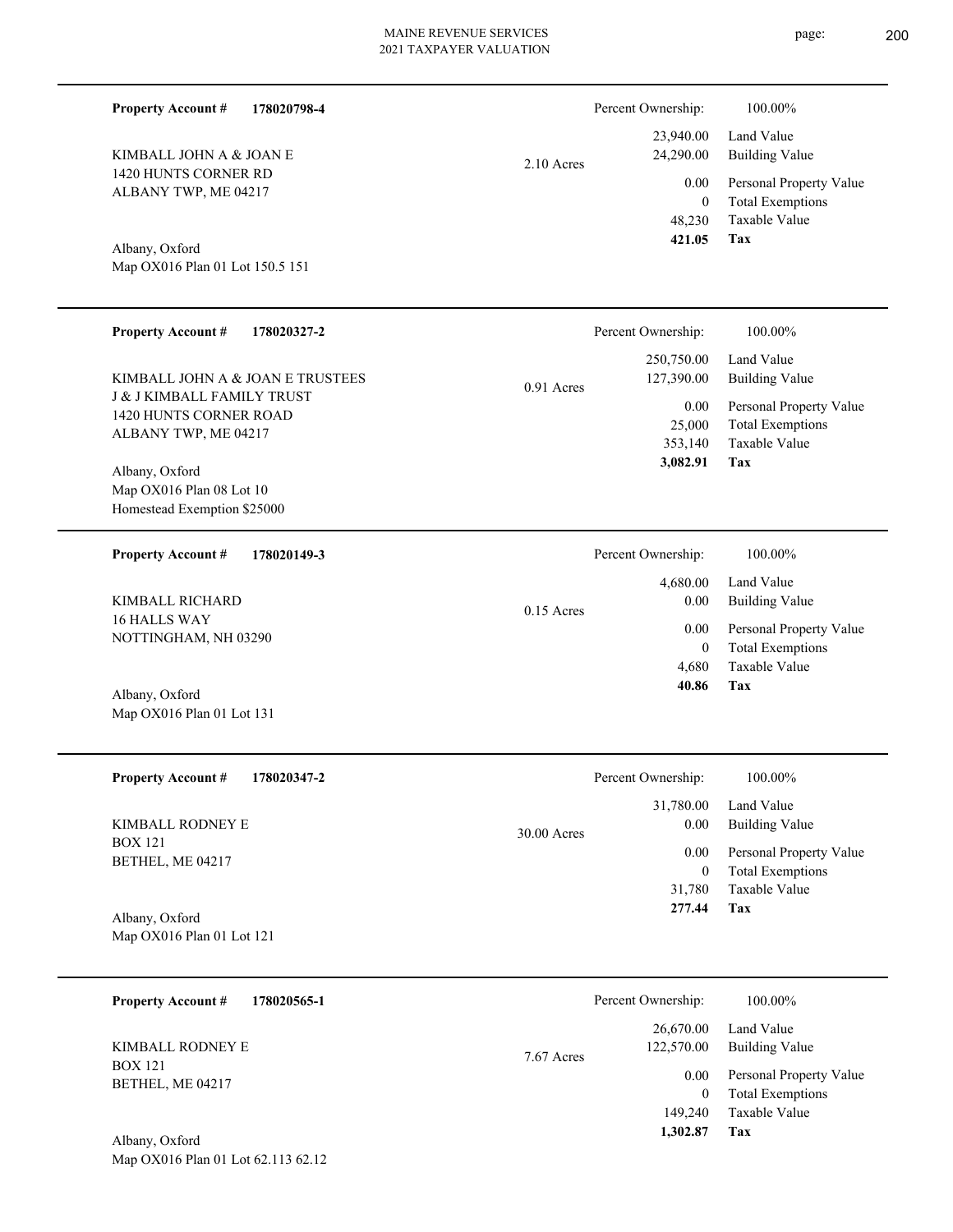BOX 121 BETHEL, ME 04217 KIMBALL RODNEY E

**Property Account #**

**178020835-2**

Map OX016 Plan 01 Lot 61.7 Albany, Oxford

| <b>Property Account #</b><br>178020029-2     | Percent Ownership:                      | 100.00%                                            |
|----------------------------------------------|-----------------------------------------|----------------------------------------------------|
| KOLB ELIZABETH E & RICHARD J                 | 100,000.00<br>38,240.00<br>$0.28$ Acres | Land Value<br><b>Building Value</b>                |
| 54 PINE HILL ROAD<br><b>NASHUA, NH 03036</b> | 0.00<br>$\mathbf{0}$                    | Personal Property Value<br><b>Total Exemptions</b> |
|                                              | 138.240                                 | Taxable Value                                      |
| Albany, Oxford                               | 1,206.84                                | Tax                                                |
| Map OX016 Plan 08 Lot 7                      |                                         |                                                    |

**178020651-2 Tax** Taxable Value Total Exemptions Personal Property Value Building Value Land Value 192 SKILLINGS RD BETHEL, ME 04217-3639 **Property Account #** Map OX016 Plan 01 Lot 8.2 Albany, Oxford KORHONEN TIMOTHY & JO-ANN M 12,600 0  **110.00** 12,600.00 0.00 0.00 45.00 Acres Tree Growth Percent Ownership:  $100.00\%$ 

| <b>Property Account #</b><br>178020466-2     | Percent Ownership:                      | 100.00%                                            |
|----------------------------------------------|-----------------------------------------|----------------------------------------------------|
| KORSAK MICHELLE & PIERCE JEANNE & POISSON EL | 163,220.00<br>46,810.00<br>$0.55$ Acres | Land Value<br>Building Value                       |
| 9 AMHERST ROAD<br>MERRIMACK, NH 03054        | 0.00                                    | Personal Property Value<br><b>Total Exemptions</b> |
|                                              | 210,030                                 | Taxable Value                                      |
| $\Lambda$ lhony Oyford                       | 1,833.56                                | Tax                                                |

Map OX016 Plan 08 Lot 5 Albany, Oxford

| 178020240-3<br><b>Property Account #</b>         | Percent Ownership:              | 100.00%                                            |
|--------------------------------------------------|---------------------------------|----------------------------------------------------|
| KOURI JOSHUA                                     | 15,700.00<br>0.00<br>5.35 Acres | Land Value<br><b>Building Value</b>                |
| <b>45 HORNBEAM LANE</b><br>CENTERVILLE, MA 02632 | 0.00<br>0                       | Personal Property Value<br><b>Total Exemptions</b> |
| Albany, Oxford                                   | 15,700<br>137.06                | Taxable Value<br>Tax                               |

Map OX016 Plan 02 Lot 163

|              | Percent Ownership: | 100.00%                 |
|--------------|--------------------|-------------------------|
|              |                    | $2,430.00$ Land Value   |
| $0.63$ Acres | 0.00               | Building Value          |
|              | $0.00\,$           | Personal Property Value |
|              | $\theta$           | <b>Total Exemptions</b> |
|              | 2.430              | Taxable Value           |
|              | 21.21              | Tax                     |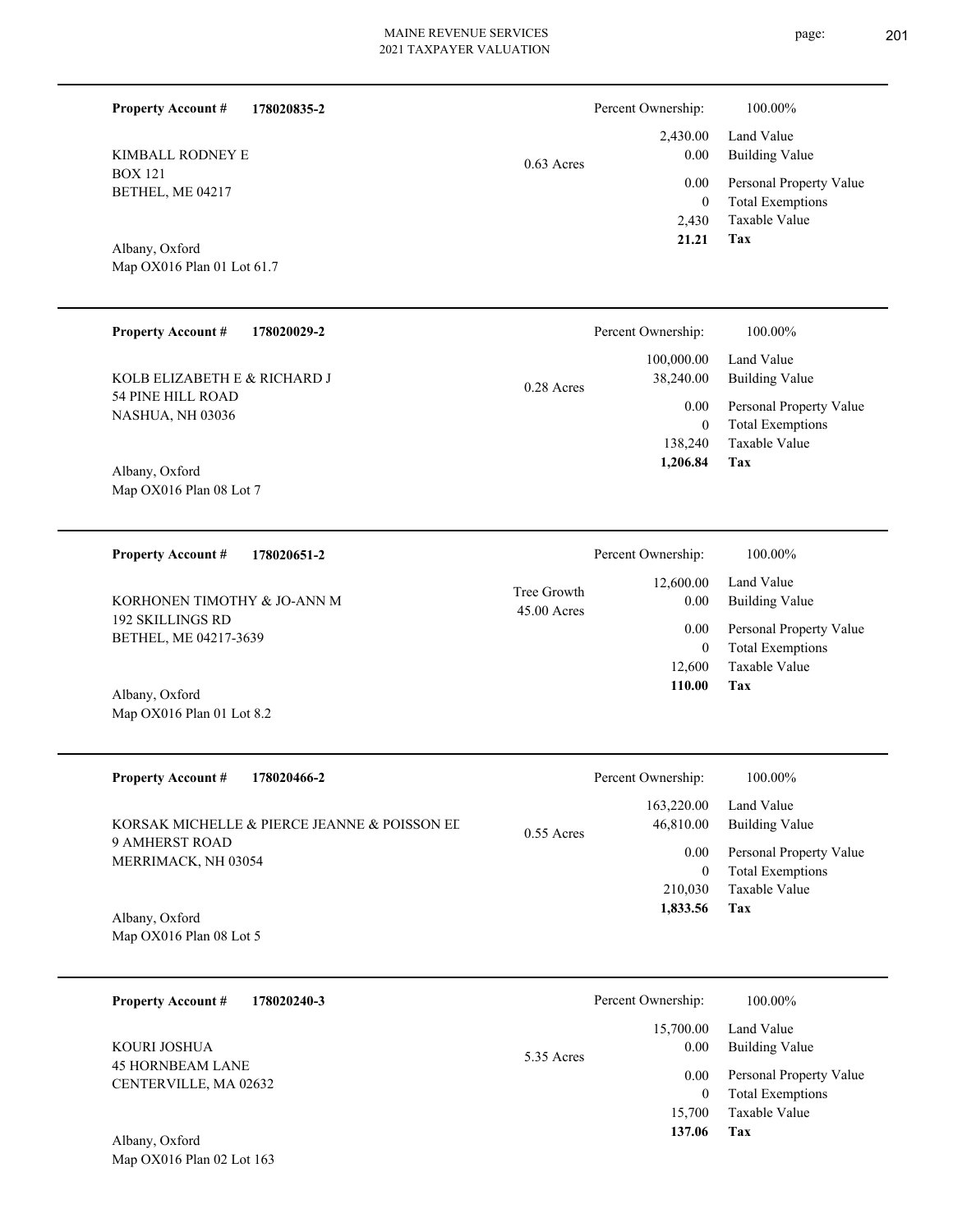**178022150-1**

**Property Account #**

Percent Ownership:  $100.00\%$ 

| KOURI JOSHUA<br><b>45 HORNBEAM LANE</b><br>CENTERVILLE, MA 02632<br>Albany, Oxford<br>Map OX016 Plan 02 Lot 135.1 136 137.121 137.9 160.8<br><b>Property Account #</b><br>178020367-1<br>LABRECQUE ROBERT D<br>146 CHAPEL HILL ROAD<br>WENTWORTH LOCATION, NH 03579 | 202.00 Acres<br>2.75 Acres | 182,850.00<br>0.00<br>0.00<br>$\boldsymbol{0}$<br>182,850<br>1,596.28<br>Percent Ownership:<br>16,990.00<br>11,980.00<br>0.00<br>$\boldsymbol{0}$ | Land Value<br><b>Building Value</b><br>Personal Property Value<br><b>Total Exemptions</b><br><b>Taxable Value</b><br>Tax<br>100.00%<br>Land Value<br><b>Building Value</b><br>Personal Property Value<br><b>Total Exemptions</b> |
|---------------------------------------------------------------------------------------------------------------------------------------------------------------------------------------------------------------------------------------------------------------------|----------------------------|---------------------------------------------------------------------------------------------------------------------------------------------------|----------------------------------------------------------------------------------------------------------------------------------------------------------------------------------------------------------------------------------|
| Albany, Oxford                                                                                                                                                                                                                                                      |                            | 28,970                                                                                                                                            | Taxable Value                                                                                                                                                                                                                    |
| Map OX016 Plan 07 Lot 10                                                                                                                                                                                                                                            |                            | 252.91                                                                                                                                            | <b>Tax</b>                                                                                                                                                                                                                       |
| 178020217-2                                                                                                                                                                                                                                                         | $0.96$ Acres               | Percent Ownership:                                                                                                                                | 100.00%                                                                                                                                                                                                                          |
| <b>Property Account #</b>                                                                                                                                                                                                                                           |                            | 22,760.00                                                                                                                                         | Land Value                                                                                                                                                                                                                       |
| <b>LACROIX DAVID</b>                                                                                                                                                                                                                                                |                            | 20,050.00                                                                                                                                         | <b>Building Value</b>                                                                                                                                                                                                            |
| 36 ADAMS ROAD                                                                                                                                                                                                                                                       |                            | 0.00                                                                                                                                              | Personal Property Value                                                                                                                                                                                                          |
| HUBBARDSTON, MA 01452                                                                                                                                                                                                                                               |                            | $\boldsymbol{0}$                                                                                                                                  | <b>Total Exemptions</b>                                                                                                                                                                                                          |
| Albany, Oxford                                                                                                                                                                                                                                                      |                            | 42,810                                                                                                                                            | Taxable Value                                                                                                                                                                                                                    |
| Map OX016 Plan 01 Lot 25.2                                                                                                                                                                                                                                          |                            | 373.73                                                                                                                                            | Tax                                                                                                                                                                                                                              |
| <b>Property Account #</b>                                                                                                                                                                                                                                           | 1.42 Acres                 | Percent Ownership:                                                                                                                                | 100.00%                                                                                                                                                                                                                          |
| 178020818-2                                                                                                                                                                                                                                                         |                            | 23,360.00                                                                                                                                         | Land Value                                                                                                                                                                                                                       |
| LACROIX ERIC N & MOLLY A                                                                                                                                                                                                                                            |                            | 151,470.00                                                                                                                                        | Building Value                                                                                                                                                                                                                   |
| 115 ROOSEVELT AVE                                                                                                                                                                                                                                                   |                            | 0.00                                                                                                                                              | Personal Property Value                                                                                                                                                                                                          |
| NORWOOD, MA 02062                                                                                                                                                                                                                                                   |                            | $\boldsymbol{0}$                                                                                                                                  | <b>Total Exemptions</b>                                                                                                                                                                                                          |
| Albany, Oxford                                                                                                                                                                                                                                                      |                            | 174,830                                                                                                                                           | Taxable Value                                                                                                                                                                                                                    |
| Map OX016 Plan 01 Lot 26.1                                                                                                                                                                                                                                          |                            | 1,526.27                                                                                                                                          | Tax                                                                                                                                                                                                                              |
| <b>Property Account #</b><br>178020648-2<br>LAFLOTTE DAVID & PATRICIA FITCH ET AL<br>32 HUGHEY STREET<br>NASHUA, NH 03064<br>Albany, Oxford<br>Map OX016 Plan 01 Lot 137.12                                                                                         | Tree Growth<br>41.00 Acres | Percent Ownership:<br>26,068.00<br>34,470.00<br>0.00<br>$\boldsymbol{0}$<br>60,538<br>528.50                                                      | 100.00%<br>Land Value<br><b>Building Value</b><br>Personal Property Value<br><b>Total Exemptions</b><br>Taxable Value<br>Tax                                                                                                     |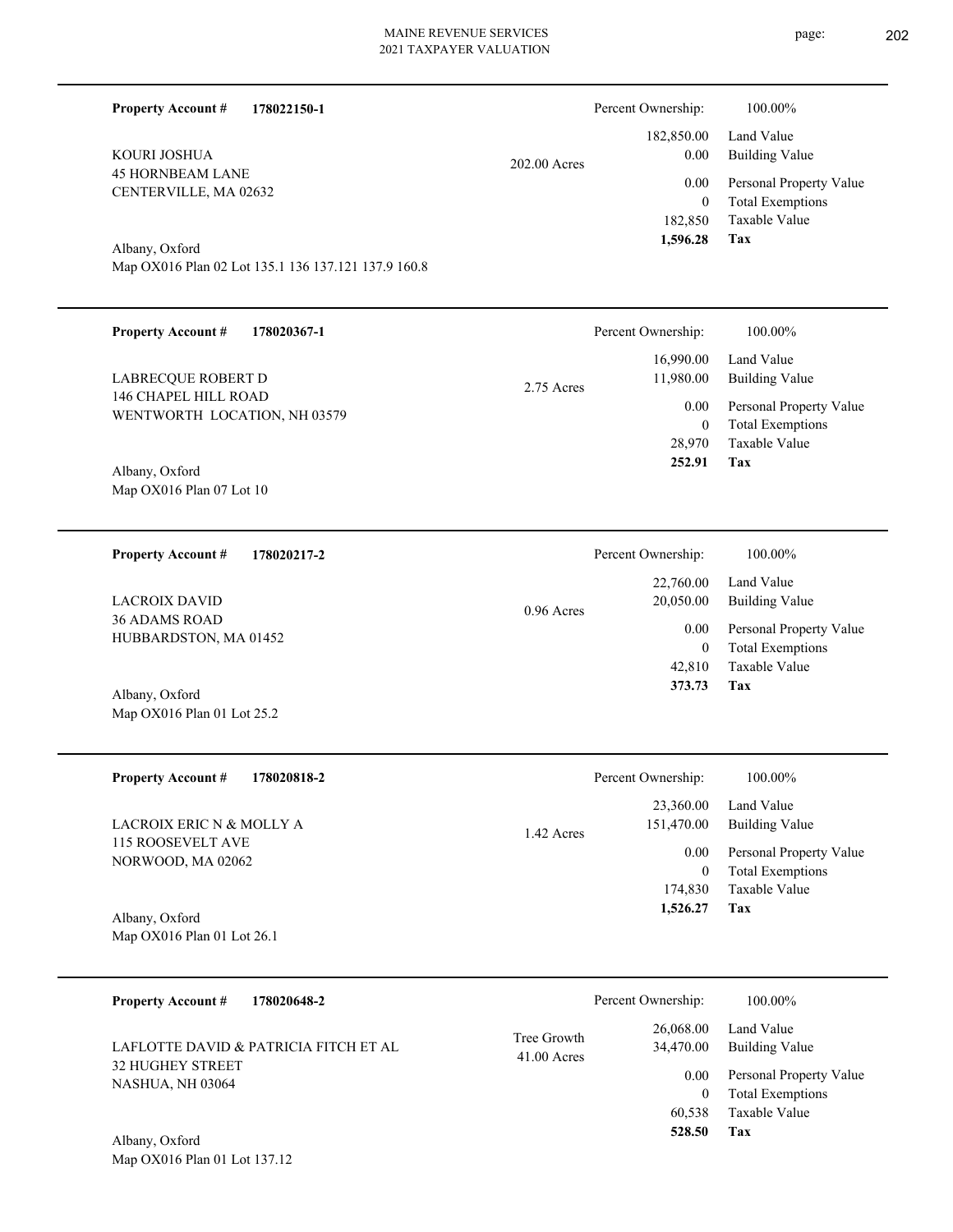4.35 Acres

| <b>Property Account #</b> | 178020443-2 |
|---------------------------|-------------|
|                           |             |

2738 HALLOWELL RD LITCHFIELD, ME 04350 LAMOREAU EARL JR

Map OX016 Plan 02 Lot 8 8.1 Albany, Oxford

| <b>Property Account #</b><br>178020223-3<br>LAMOUREUX MICHAEL & NANCY TRUSTEES | Percent Ownership:<br>25,750.00<br>0.00<br>24.75 Acres | 100.00%<br>Land Value<br><b>Building Value</b>                             |
|--------------------------------------------------------------------------------|--------------------------------------------------------|----------------------------------------------------------------------------|
| LAMOUREUX FAMILY REV LIVG TRUS<br><b>360 TENERIFFE RD</b><br>MILTON, NH 03851  | $0.00\,$<br>$\theta$<br>25,750<br>224.80               | Personal Property Value<br><b>Total Exemptions</b><br>Taxable Value<br>Tax |
| Albany, Oxford<br>Map OX016 Plan 01 Lot 11                                     |                                                        |                                                                            |
| <b>Property Account #</b><br>178020513-1                                       | Percent Ownership:                                     | 100.00%                                                                    |
| LAMOUREUX MICHAEL & NANCY TRUSTEES                                             | 30,620.00<br>79,110.00<br>2.27 Acres                   | Land Value<br>Building Value                                               |

LAMOUREUX FAMILY REV LIVG TRUS 360 TENERIFFE RD MILTON, NH 03851

Map OX016 Plan 01 Lot 12 Albany, Oxford

| <b>Property Account #</b><br>178020751-4                                      | Percent Ownership:                | 100.00%                                                             |
|-------------------------------------------------------------------------------|-----------------------------------|---------------------------------------------------------------------|
| LAMOUREUX MICHAEL & NANCY TRUSTEES                                            | 13,930.00<br>0.00<br>$3.27$ Acres | Land Value<br><b>Building Value</b>                                 |
| LAMOUREUX FAMILY REV LIVG TRUS<br><b>360 TENERIFFE RD</b><br>MILTON, NH 03851 | 0.00<br>0<br>13,930               | Personal Property Value<br><b>Total Exemptions</b><br>Taxable Value |
| Albany, Oxford<br>Map $OX016$ Plan 01 Lot 12.1                                | 121.61                            | Tax                                                                 |

| 178022116-3<br><b>Property Account #</b>                             | Percent Ownership:                | 100.00%                                     |
|----------------------------------------------------------------------|-----------------------------------|---------------------------------------------|
| LAMOUREUX MICHAEL & NANCY TRUSTEES<br>LAMOUREUX FAMILY REV LIVG TRUS | 53,840.00<br>0.00<br>$0.09$ Acres | Land Value<br>Building Value                |
| <b>360 TENERIFFE RD</b><br>MILTON, NH 03851                          | 0.00<br>0                         | Personal Property Value<br>Total Exemptions |
| Albany Oxford                                                        | 53.840<br>470.02                  | Taxable Value<br>Tax                        |

Map OX016 Plan 09 Lot 7.1 Albany, Oxford

**Tax**

**Tax**

 109,730 0

0.00

 **957.94**

Taxable Value Total Exemptions Personal Property Value

 15,520 0

 14,850.00 670.00 0.00

Percent Ownership:  $100.00\%$ 

 **135.49**

Taxable Value Total Exemptions Personal Property Value

Building Value Land Value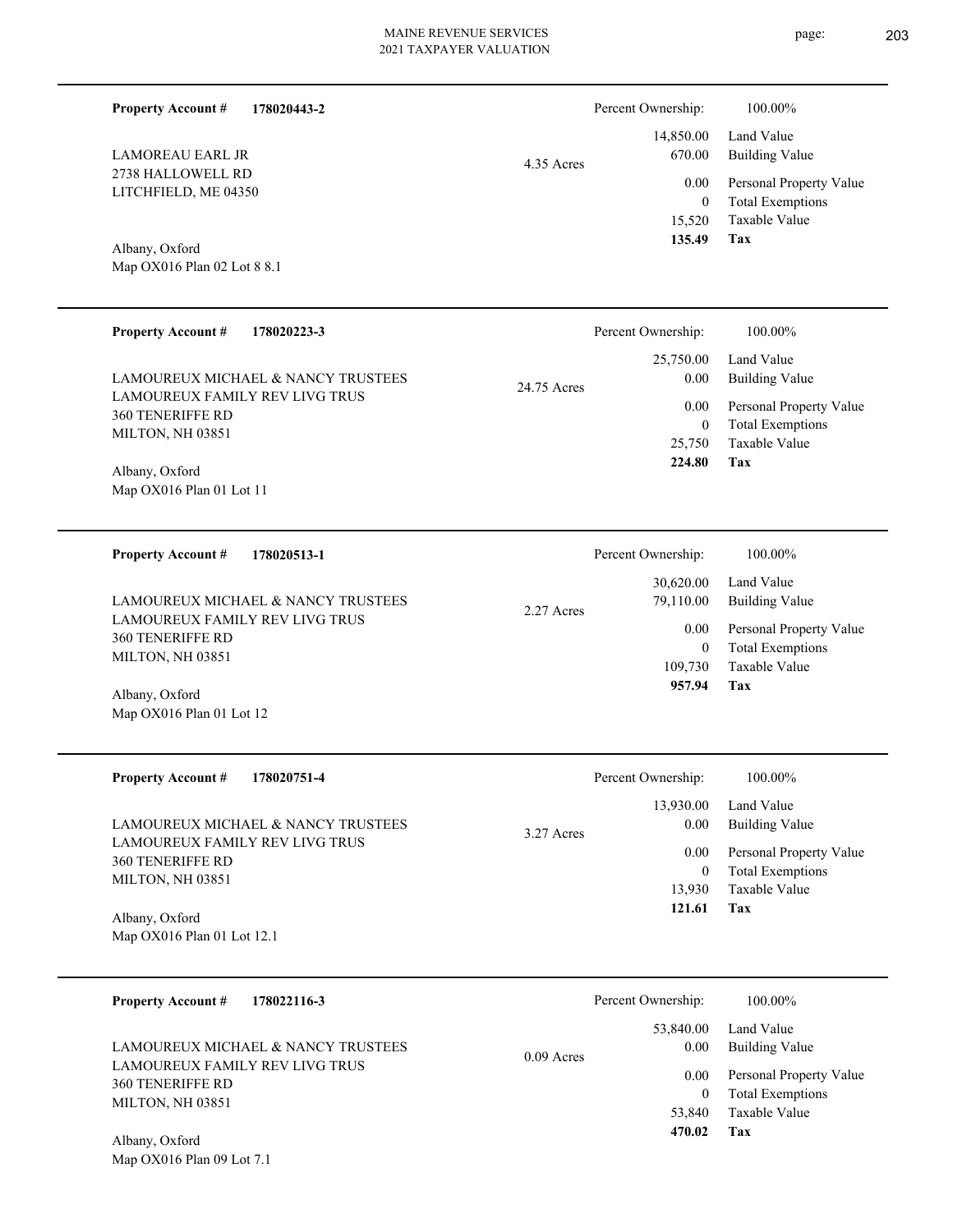L

| <b>Property Account #</b><br>178020366-3<br><b>LANE ALANNA</b><br><b>10 PICNIC HILL ROAD</b><br>ALBANY TOWNSHIP, ME 04217 | $0.59$ Acres | Percent Ownership:<br>20,360.00<br>40,040.00<br>0.00<br>25,000<br>35,400<br>309.04 | 100.00%<br>Land Value<br><b>Building Value</b><br>Personal Property Value<br><b>Total Exemptions</b><br>Taxable Value |
|---------------------------------------------------------------------------------------------------------------------------|--------------|------------------------------------------------------------------------------------|-----------------------------------------------------------------------------------------------------------------------|
| Albany, Oxford<br>Map OX016 Plan 02 Lot 35<br>Homestead Exemption \$25000                                                 |              |                                                                                    | Tax                                                                                                                   |
| <b>Property Account #</b><br>178020165-2                                                                                  |              | Percent Ownership:                                                                 | 100.00%                                                                                                               |
| <b>LANE CATHY J</b>                                                                                                       | 2.84 Acres   | 10,850.00<br>25,860.00                                                             | Land Value<br><b>Building Value</b>                                                                                   |
| PO BOX 771<br>BETHEL, ME 04217<br>Albany, Oxford                                                                          |              | 0.00<br>25,000<br>11,710<br>102.23                                                 | Personal Property Value<br><b>Total Exemptions</b><br>Taxable Value<br>Tax                                            |
| Map OX016 Plan 01 Lot 15.9 16<br>Homestead Exemption \$25000                                                              |              |                                                                                    |                                                                                                                       |
| <b>Property Account #</b><br>178020345-3                                                                                  |              | Percent Ownership:                                                                 | 100.00%                                                                                                               |
| <b>LANE POK SUN</b>                                                                                                       | 7.90 Acres   | 14,300.00<br>0.00                                                                  | Land Value<br><b>Building Value</b>                                                                                   |
| PO BOX 807<br>BETHEL, ME 04217                                                                                            |              | 0.00<br>$\mathbf{0}$<br>14,300                                                     | Personal Property Value<br><b>Total Exemptions</b><br>Taxable Value                                                   |
| Albany, Oxford<br>Map OX016 Plan 01 Lot 25.1                                                                              |              | 124.84                                                                             | <b>Tax</b>                                                                                                            |
| <b>Property Account #</b><br>178020521-2                                                                                  |              | Percent Ownership:                                                                 | 100.00%                                                                                                               |
| <b>LANE POK SUN</b>                                                                                                       | 27.86 Acres  | 195,190.00<br>4,470.00                                                             | Land Value<br><b>Building Value</b>                                                                                   |
| PO BOX 807<br>BETHEL, ME 04217                                                                                            |              | 0.00<br>$\overline{0}$<br>199,660<br>1,743.03                                      | Personal Property Value<br><b>Total Exemptions</b><br>Taxable Value<br><b>Tax</b>                                     |
| Albany, Oxford<br>Map OX016 Plan 01 Lot 26.3                                                                              |              |                                                                                    |                                                                                                                       |
| <b>Property Account #</b><br>178020735-2                                                                                  |              | Percent Ownership:                                                                 | 100.00%                                                                                                               |
| <b>LANE POK SUN</b>                                                                                                       |              | 14,210.00<br>0.00                                                                  | Land Value<br><b>Building Value</b>                                                                                   |
| PO BOX 807<br>BETHEL, ME 04217                                                                                            | 3.60 Acres   | 0.00<br>$\theta$<br>14,210<br>124.05                                               | Personal Property Value<br><b>Total Exemptions</b><br>Taxable Value<br>Tax                                            |
| Albany, Oxford<br>Map OX016 Plan 01 Lot 27.1                                                                              |              |                                                                                    |                                                                                                                       |

page: 204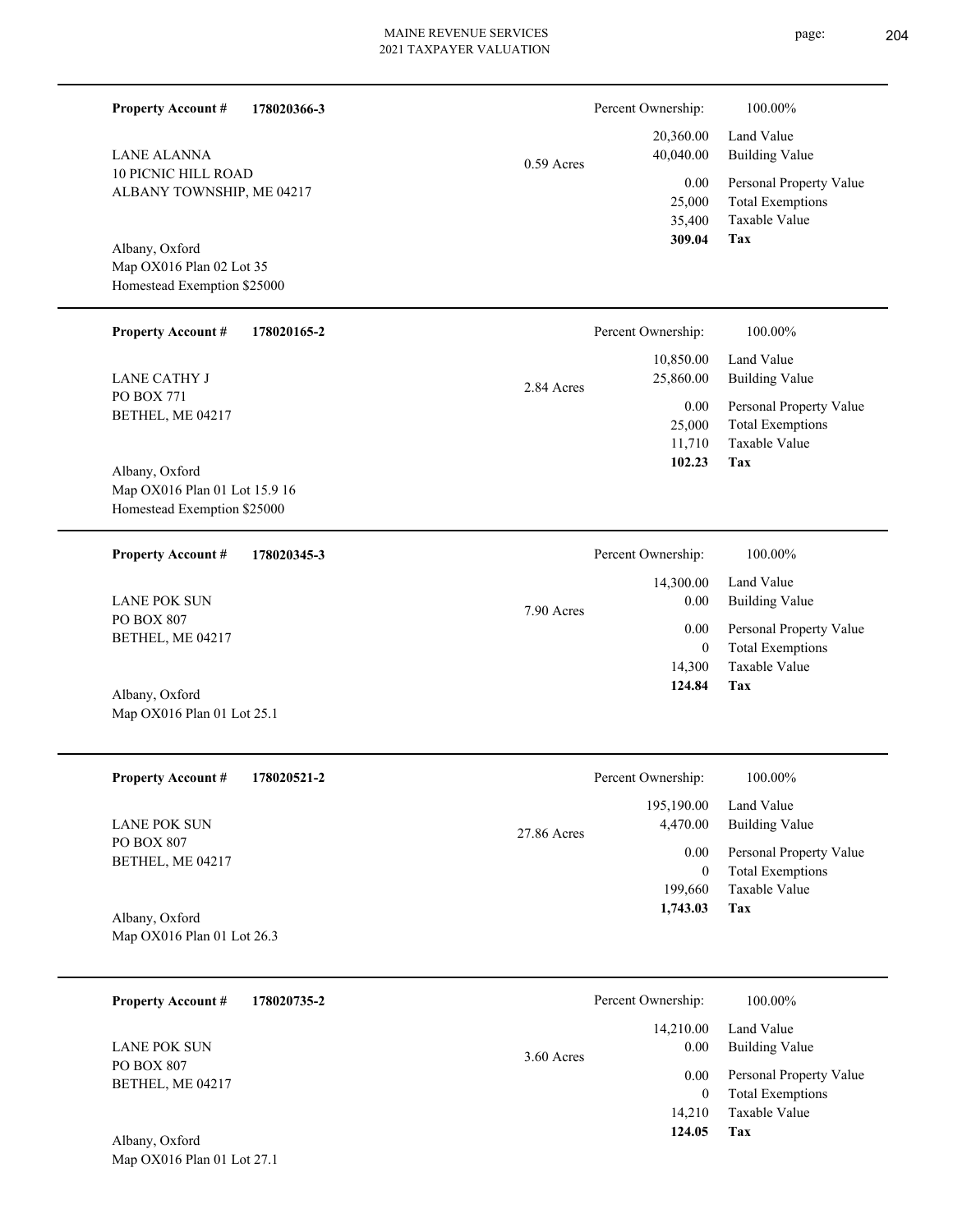**178022090-1**

PO BOX 807 BETHEL, ME 04217 LANE POK SUN

**Property Account #**

Map OX016 Plan 01 Lot 26.12 Albany, Oxford

| <b>Property Account #</b>                             | 178022095-1 |            | Percent Ownership:     | 100.00%                                            |
|-------------------------------------------------------|-------------|------------|------------------------|----------------------------------------------------|
| <b>LANE POK SUN</b><br>PO BOX 807<br>BETHEL, ME 04217 |             | 2.14 Acres | 23,970.00<br>69,530.00 | Land Value<br>Building Value                       |
|                                                       |             |            | 0.00<br>$\overline{0}$ | Personal Property Value<br><b>Total Exemptions</b> |
| Albany Oxford                                         |             |            | 93,500<br>816.26       | Taxable Value<br>Tax                               |

Map OX016 Plan 01 Lot 26 Albany, Oxford

Map OX016 Plan 02 Lot 137.23

| 178020746-1<br><b>Property Account #</b>                    | Percent Ownership:           |                   | 100.00%                                            |
|-------------------------------------------------------------|------------------------------|-------------------|----------------------------------------------------|
| LANE ROGER N & MARGARET R & DONALD M<br>37403 TEABERRY LOOP | Tree Growth<br>$40.00$ Acres | 11,720.00<br>0.00 | Land Value<br>Building Value                       |
| ZEPHYRHILLS, FL 33542                                       |                              | 0.00<br>0         | Personal Property Value<br><b>Total Exemptions</b> |
|                                                             |                              | 11.720            | Taxable Value                                      |
| Albany, Oxford                                              |                              | 102.32            | Tax                                                |

| <b>Property Account #</b><br>178020716-1       | Percent Ownership:                                     | 100.00%                             |
|------------------------------------------------|--------------------------------------------------------|-------------------------------------|
| LAPENNA MICHAEL C                              | 34,362.00<br>Tree Growth<br>77,970.00<br>$40.00$ Acres | Land Value<br><b>Building Value</b> |
| <b>6 TUFTS LN</b>                              | 0.00                                                   | Personal Property Value             |
| GLOUCESTER, MA 01930                           | 0                                                      | <b>Total Exemptions</b>             |
|                                                | 112,332                                                | Taxable Value                       |
| Albany, Oxford<br>Map OX016 Plan 02 Lot 137.17 | 980.66                                                 | Tax                                 |

| 178020369-2<br><b>Property Account #</b>       | Percent Ownership:                     | 100.00%                             |
|------------------------------------------------|----------------------------------------|-------------------------------------|
| LAPHAM BYRON S & DONNA L<br>1059 SONGO POND RD | 23,280.00<br>70.370.00<br>$3.90$ Acres | Land Value<br><b>Building Value</b> |
| ALBANY TWP, ME 04217                           | 0.00                                   | Personal Property Value             |
|                                                | 25,000                                 | <b>Total Exemptions</b>             |
|                                                | 68,650                                 | Taxable Value                       |
| Albany, Oxford                                 | 599.31                                 | Tax                                 |

Map OX016 Plan 01 Lot 108 108.1 Homestead Exemption \$25000

|            | Percent Ownership: | 100.00%                 |
|------------|--------------------|-------------------------|
|            |                    | 13,240.00 Land Value    |
| 2.46 Acres | 0.00               | <b>Building Value</b>   |
|            | 0.00               | Personal Property Value |
|            | 0                  | <b>Total Exemptions</b> |
|            | 13,240             | Taxable Value           |
|            | 115.59             | Tax                     |

| Percent Ownership: |
|--------------------|
| 11.720.00          |

| wth<br>res: | 0.00         | 11,720.00 Land Value<br>Building Value                  |
|-------------|--------------|---------------------------------------------------------|
|             | $\Omega$     | 0.00 Personal Property Value<br><b>Total Exemptions</b> |
|             | $102.32$ Tax | 11,720 Taxable Value                                    |
|             |              |                                                         |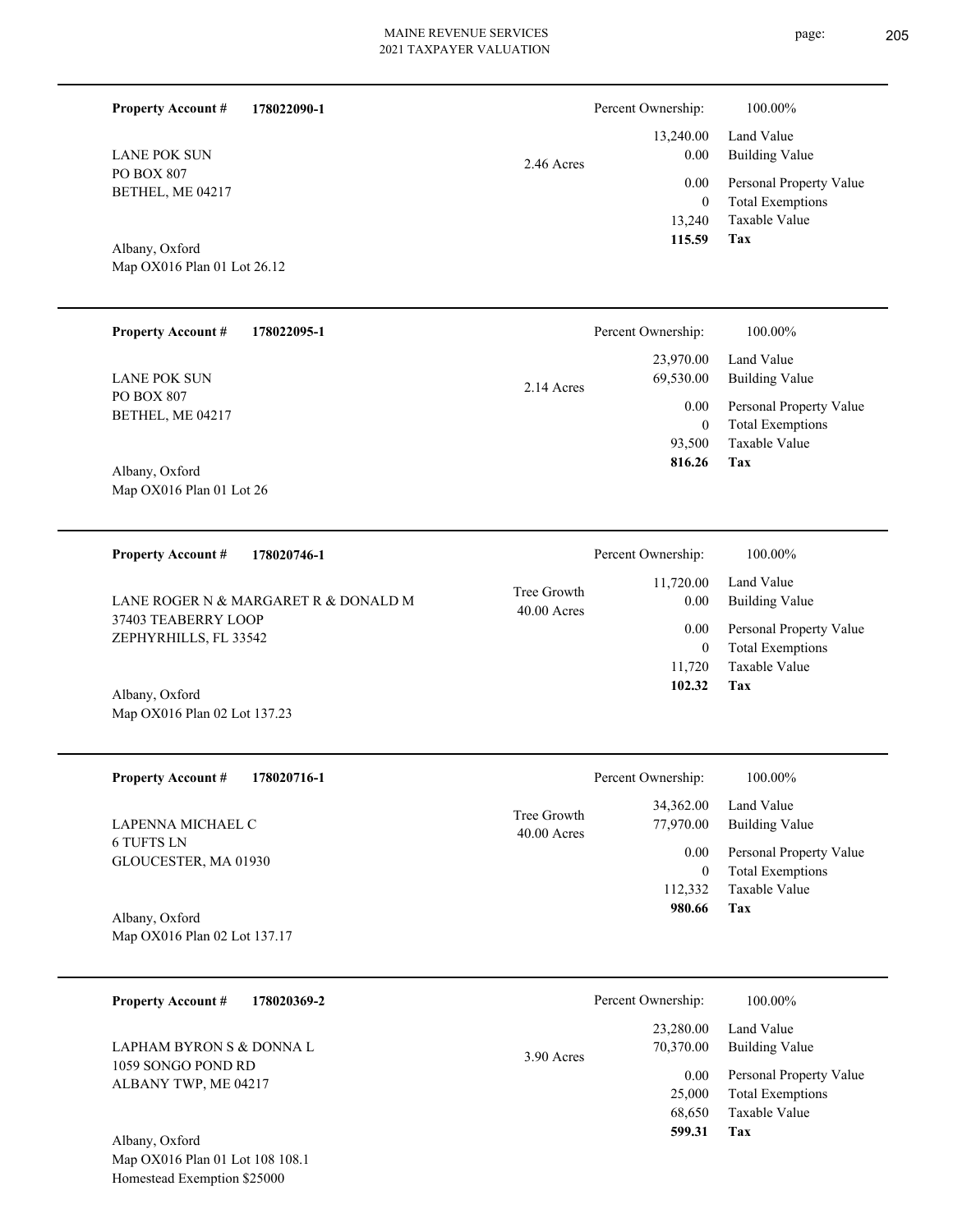page: 206

| <b>Property Account #</b><br>178020350-1                                                                            |              | Percent Ownership:                    | 100.00%                                                                    |
|---------------------------------------------------------------------------------------------------------------------|--------------|---------------------------------------|----------------------------------------------------------------------------|
| LAPHAM ELIZABETH C                                                                                                  | $0.50$ Acres | 4,260.00<br>160.00                    | Land Value<br><b>Building Value</b>                                        |
| 970 SONGO POND RD<br>ALBANY TWP, ME 04217                                                                           |              | 0.00<br>$\mathbf{0}$<br>4,420         | Personal Property Value<br><b>Total Exemptions</b><br>Taxable Value        |
| Albany, Oxford<br>Map OX016 Plan 01 Lot 93                                                                          |              | 38.59                                 | Tax                                                                        |
| <b>Property Account #</b><br>178020597-1                                                                            |              | Percent Ownership:                    | 100.00%                                                                    |
| LAPHAM ELIZABETH C                                                                                                  | 1.19 Acres   | 21,160.00<br>90,630.00                | Land Value<br><b>Building Value</b>                                        |
| 970 SONGO POND RD<br>ALBANY TWP, ME 04217                                                                           |              | 0.00<br>31,000<br>80,790<br>705.30    | Personal Property Value<br><b>Total Exemptions</b><br>Taxable Value<br>Tax |
| Albany, Oxford<br>Map OX016 Plan 01 Lot 94.11<br>Homestead Exemption \$25000; Veterans Widow/Child Exemption \$6000 |              |                                       |                                                                            |
| <b>Property Account #</b><br>178022089-1                                                                            |              | Percent Ownership:                    | 100.00%                                                                    |
| <b>LAPHAM JEREMY</b>                                                                                                | 2.00 Acres   | 23,850.00<br>170,610.00               | Land Value<br><b>Building Value</b>                                        |
| 968 SONGO POND RD<br>ALBANY, ME 04217-6204                                                                          |              | 0.00<br>25,000<br>169,460             | Personal Property Value<br><b>Total Exemptions</b><br>Taxable Value        |
| Albany, Oxford<br>Map OX016 Plan 01 Lot 94.12<br>Homestead Exemption \$25000                                        |              | 1,479.39                              | Tax                                                                        |
| <b>Property Account #</b><br>178020372-1                                                                            |              | Percent Ownership:                    | 100.00%                                                                    |
| <b>LAPHAM NORMAN E</b>                                                                                              | 20.27 Acres  | 28,380.00<br>0.00                     | Land Value<br><b>Building Value</b>                                        |
| <b>30 EMBER LANE</b><br>LEVITTOWN, PA 19054<br>Albany, Oxford                                                       |              | 0.00<br>$\bf{0}$<br>28,380<br>247.76  | Personal Property Value<br><b>Total Exemptions</b><br>Taxable Value<br>Tax |
| Map OX016 Plan 01 Lot 104                                                                                           |              |                                       |                                                                            |
| <b>Property Account #</b><br>178020791-1                                                                            |              | Percent Ownership:                    | 100.00%                                                                    |
| LAPHAM TIMOTHY H & CORY D                                                                                           | 17.81 Acres  | 35,290.00<br>166,960.00               | Land Value<br><b>Building Value</b>                                        |
| 978 SONGO POND RD<br>ALBANY TWP, ME 04217                                                                           |              | 0.00<br>25,000<br>177,250<br>1,547.39 | Personal Property Value<br><b>Total Exemptions</b><br>Taxable Value<br>Tax |
| Albany, Oxford<br>Map OX016 Plan 01 Lot 94.1 94.3 94.4<br>Homestead Exemption \$25000                               |              |                                       |                                                                            |
|                                                                                                                     |              |                                       |                                                                            |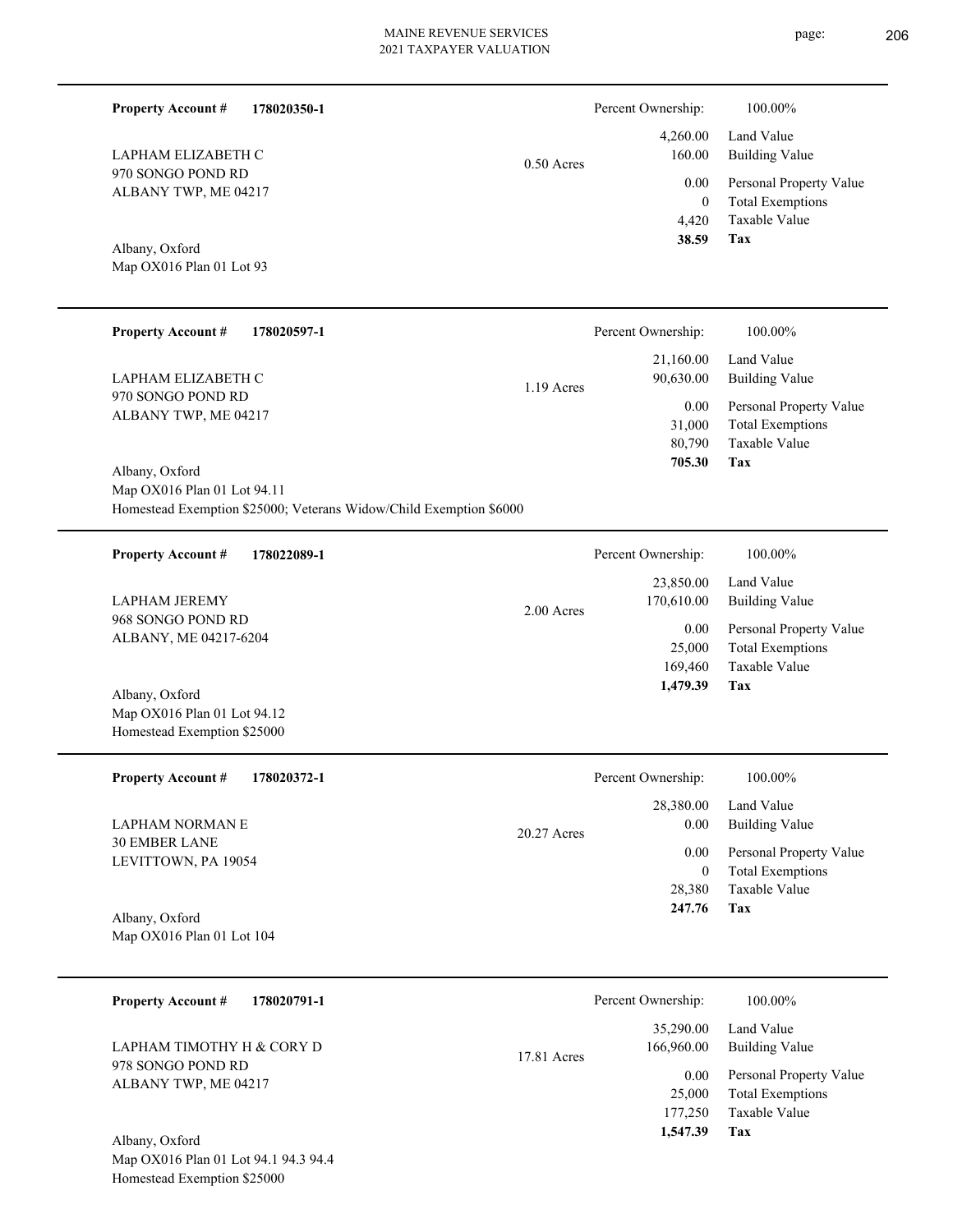**178020411-4 Property Account #**

2135 RIVERSIDE DRIVE BERLIN, NH 03570 LAPOINTE CYNTHIA & LEO MERCIER 0.57 Acres

| Percent Ownership: | 100.00%                 |
|--------------------|-------------------------|
| 12,860.00          | Land Value              |
| 42,540.00          | Building Value          |
| 0.00               | Personal Property Value |
| 0                  | <b>Total Exemptions</b> |
| 55,400             | Taxable Value           |
| 483.64             | Tax                     |

Map OX016 Plan 07 Lot 24 Albany, Oxford

Map OX016 Plan 02 Lot 3.31 3.32

| <b>Property Account #</b><br>178020646-7 | Percent Ownership:               | 100.00%                      |
|------------------------------------------|----------------------------------|------------------------------|
| LARUE DAVID D & AMANDA J                 | 32,300.00<br>0.00<br>24.88 Acres | Land Value<br>Building Value |
| PO BOX 25313<br>EUGENE, OR 97402         | 0.00                             | Personal Property Value      |
|                                          | 0                                | <b>Total Exemptions</b>      |
|                                          | 32,300                           | Taxable Value                |
| Albany, Oxford                           | 281.98                           | Tax                          |
| Map OX016 Plan 02 Lot 3.3                |                                  |                              |

| 178022018-6<br><b>Property Account #</b> | Percent Ownership:                | 100.00%                                            |
|------------------------------------------|-----------------------------------|----------------------------------------------------|
| LARUE DAVID D & AMANDA J<br>PO BOX 25313 | 13,590.00<br>0.00<br>$3.12$ Acres | Land Value<br><b>Building Value</b>                |
| EUGENE, OR 97402                         | 0.00<br>0                         | Personal Property Value<br><b>Total Exemptions</b> |
|                                          | 13.590                            | Taxable Value                                      |
| Albany, Oxford                           | 118.64                            | Tax                                                |

| <b>Property Account #</b><br>178020495-3      |                              | Percent Ownership:     | $100.00\%$                                         |
|-----------------------------------------------|------------------------------|------------------------|----------------------------------------------------|
| LATOUF W GREGORY & THOMAS C<br>11 SYLVAN ROAD | Tree Growth<br>$40.00$ Acres | 25,048.00<br>20,530.00 | Land Value<br>Building Value                       |
| BEVERLY, MA 01915                             |                              | 0.00                   | Personal Property Value<br><b>Total Exemptions</b> |
| TRAILER                                       |                              | 45,578                 | Taxable Value                                      |
| Albany, Oxford<br>Map OX016 Plan 01 Lot 137.8 |                              | 397.90                 | Tax                                                |

| 178020702-2<br><b>Property Account #</b>      | Percent Ownership:                    | 100.00%                                            |
|-----------------------------------------------|---------------------------------------|----------------------------------------------------|
| LATOUF W GREGORY & THOMAS C                   | 31,250.00<br>24,430.00<br>41.99 Acres | Land Value<br><b>Building Value</b>                |
| 11 SYLVAN ROAD<br>BEVERLY, MA 01915           | 0.00<br>$\mathbf{0}$                  | Personal Property Value<br><b>Total Exemptions</b> |
| <b>OPEN SPACE 40.49</b>                       | 55,680                                | Taxable Value                                      |
| Albany, Oxford<br>Map OX016 Plan 02 Lot 137.2 | 486.09                                | Tax                                                |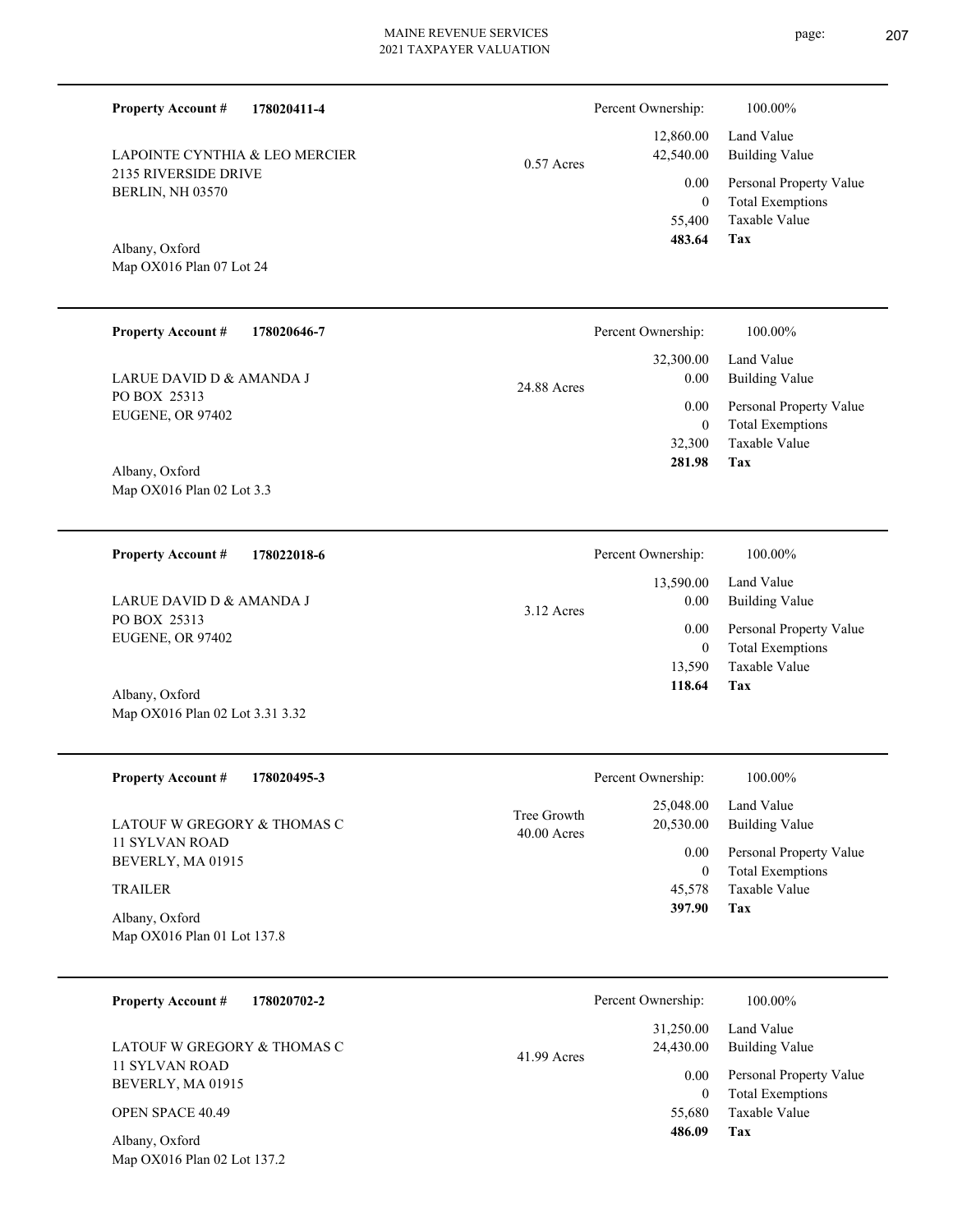| <b>Property Account #</b><br>178020520-2                                     |                            | Percent Ownership:               | 100.00%                                                             |
|------------------------------------------------------------------------------|----------------------------|----------------------------------|---------------------------------------------------------------------|
| <b>LAVALLE ELIZABETH S</b>                                                   | 11.83 Acres                | 21,210.00<br>5,120.00            | Land Value<br><b>Building Value</b>                                 |
| 27 FLEMING ROAD<br>GILEAD, ME 04217                                          |                            | 0.00<br>$\overline{0}$<br>26,330 | Personal Property Value<br><b>Total Exemptions</b><br>Taxable Value |
| Albany, Oxford                                                               |                            | 229.86                           | Tax                                                                 |
| Map OX016 Plan 01 Lot 92.12 92.2                                             |                            |                                  |                                                                     |
| <b>Property Account #</b><br>178020182-2                                     |                            | Percent Ownership:               | 100.00%                                                             |
| <b>LEBRETON STEPHEN B</b>                                                    | $0.46$ Acres               | 9,540.00<br>24,460.00            | Land Value<br><b>Building Value</b>                                 |
| <b>183 EASTSIDE DRIVE</b><br>CONCORD, NH 03301                               |                            | 0.00<br>$\overline{0}$           | Personal Property Value<br><b>Total Exemptions</b>                  |
|                                                                              |                            | 34,000<br>296.82                 | Taxable Value<br>Tax                                                |
| Albany, Oxford<br>Map OX016 Plan 07 Lot 44                                   |                            |                                  |                                                                     |
|                                                                              |                            |                                  |                                                                     |
| <b>Property Account #</b><br>178022046-5                                     |                            | Percent Ownership:<br>25,590.00  | 100.00%<br>Land Value                                               |
| LEDUC ROBERT & KRISTY<br>176 BAKER ROAD                                      | 6.40 Acres                 | 238,060.00                       | <b>Building Value</b>                                               |
| ALBANY TOWNSHIP, ME 04217                                                    |                            | 0.00<br>25,000<br>238,650        | Personal Property Value<br><b>Total Exemptions</b><br>Taxable Value |
| Albany, Oxford<br>Map OX016 Plan 01 Lot 25.11<br>Homestead Exemption \$25000 |                            | 2,083.41                         | Tax                                                                 |
| <b>Property Account #</b><br>178020236-5                                     |                            | Percent Ownership:               | 100.00%                                                             |
| LEIDEL ROGER D & GAIL K                                                      | Tree Growth<br>19.20 Acres | 5,588.00<br>0.00                 | Land Value<br><b>Building Value</b>                                 |
| PO BOX 17<br>STONEHAM, ME 04231-0017                                         |                            | 0.00<br>$\boldsymbol{0}$         | Personal Property Value<br><b>Total Exemptions</b>                  |
| Albany, Oxford                                                               |                            | 5,588<br>48.78                   | Taxable Value<br>Tax                                                |
| Map OX016 Plan 02 Lot 130.1                                                  |                            |                                  |                                                                     |
| <b>Property Account #</b><br>178020703-4                                     |                            | Percent Ownership:               | 100.00%                                                             |
| LEIDEL ROGER D & GAIL K                                                      | Tree Growth<br>40.00 Acres | 11,460.00<br>0.00                | Land Value<br><b>Building Value</b>                                 |
| PO BOX 17<br>STONEHAM, ME 04231-0017                                         |                            | 0.00<br>$\boldsymbol{0}$         | Personal Property Value<br><b>Total Exemptions</b>                  |
|                                                                              |                            | 11,460<br>100.05                 | Taxable Value<br>Tax                                                |

Map OX016 Plan 02 Lot 137.3 Albany, Oxford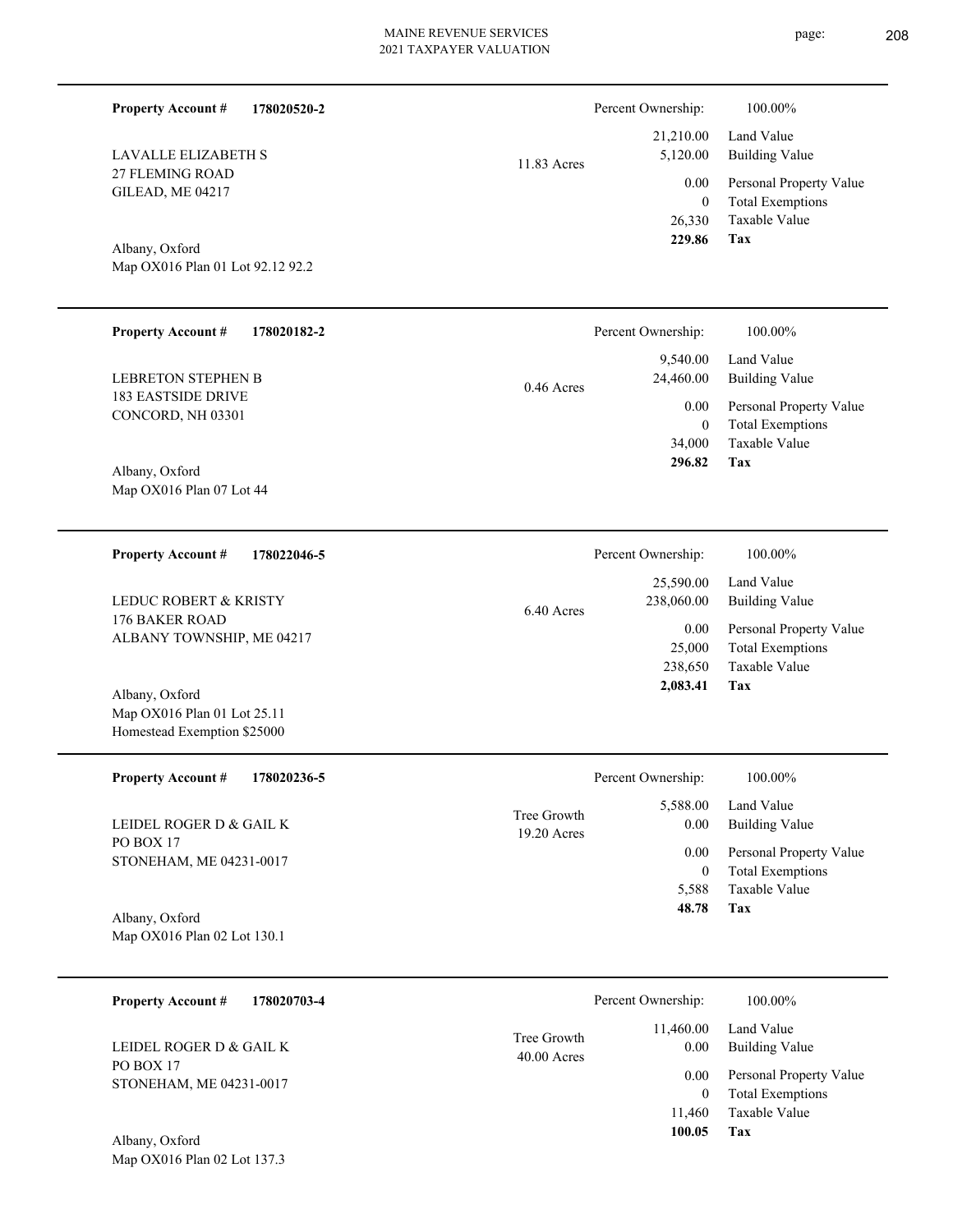| <b>Property Account #</b><br>178020767-2                   |             | Percent Ownership:                    | 100.00%                                                                    |
|------------------------------------------------------------|-------------|---------------------------------------|----------------------------------------------------------------------------|
| LEIDEL ROGER D & GAIL K                                    | 32.00 Acres | 49,350.00<br>265,550.00               | Land Value<br><b>Building Value</b>                                        |
| PO BOX 17<br>STONEHAM, ME 04231-0017                       |             | 0.00<br>31,000<br>283,900<br>2,478.45 | Personal Property Value<br><b>Total Exemptions</b><br>Taxable Value<br>Tax |
| Albany, Oxford                                             |             |                                       |                                                                            |
| Map OX016 Plan 02 Lot 91.1 130.3 130.4                     |             |                                       |                                                                            |
| Homestead Exemption \$25000; Veteran Exemption (NR) \$6000 |             |                                       |                                                                            |
| <b>Property Account #</b><br>178022032-4                   |             | Percent Ownership:                    | 100.00%                                                                    |
| LEIDEL ROGER D & GAIL K                                    | 4.80 Acres  | 15,230.00<br>0.00                     | Land Value<br><b>Building Value</b>                                        |
| PO BOX 17<br>STONEHAM, ME 04231-0017                       |             | 0.00                                  | Personal Property Value                                                    |
|                                                            |             | $\overline{0}$                        | <b>Total Exemptions</b>                                                    |
| Albany, Oxford                                             |             | 15,230<br>132.96                      | Taxable Value<br>Tax                                                       |
| Map OX016 Plan 02 Lot 92.1                                 |             |                                       |                                                                            |
| <b>Property Account #</b><br>178022106-1                   |             | Percent Ownership:                    | 100.00%                                                                    |
|                                                            |             | 16,680.00                             | Land Value                                                                 |
| LEIDEL ROGER D & GAIL K                                    | 6.50 Acres  | 0.00                                  | <b>Building Value</b>                                                      |
| <b>P.O BOX 17</b><br>STONEHAM, ME 04231-0017               |             | 0.00                                  | Personal Property Value                                                    |
|                                                            |             | $\overline{0}$                        | <b>Total Exemptions</b>                                                    |
|                                                            |             | 16,680<br>145.62                      | Taxable Value<br>Tax                                                       |
| Albany, Oxford                                             |             |                                       |                                                                            |
| Map OX016 Plan 02 Lot 160.4                                |             |                                       |                                                                            |
| <b>Property Account #</b><br>178020154-1                   |             | Percent Ownership:                    | 100.00%                                                                    |
|                                                            |             | 12,850.00                             | Land Value                                                                 |
| <b>LELANSKY EVAN</b>                                       |             | 0.00                                  | <b>Building Value</b>                                                      |
| 12 BIRCH DR                                                | 2.00 Acres  | 0.00                                  | Personal Property Value                                                    |
| RAYMOND, ME 04071                                          |             | $\bf{0}$                              | <b>Total Exemptions</b>                                                    |
|                                                            |             | 12,850                                | Taxable Value                                                              |
| Albany, Oxford                                             |             | 112.18                                | Tax                                                                        |
| Map OX016 Plan 01 Lot 146.1                                |             |                                       |                                                                            |
|                                                            |             |                                       |                                                                            |
| <b>Property Account #</b><br>178020761-1                   |             | Percent Ownership:                    | 100.00%                                                                    |
| LEONARD BERTON E JR                                        | 2.50 Acres  | 24,280.00<br>52,370.00                | Land Value<br><b>Building Value</b>                                        |
| 1479 HUNTS CORNER ROAD                                     |             | 0.00                                  | Personal Property Value                                                    |
| ALBANY TOWNSHIP, ME 04217                                  |             | 31,000                                | <b>Total Exemptions</b>                                                    |
|                                                            |             | 45,650                                | Taxable Value                                                              |
| Albany, Oxford                                             |             | 398.52                                | Tax                                                                        |
| Map OX016 Plan 01 Lot 154.21                               |             |                                       |                                                                            |
| Homestead Exemption \$25000; Veteran Exemption \$6000      |             |                                       |                                                                            |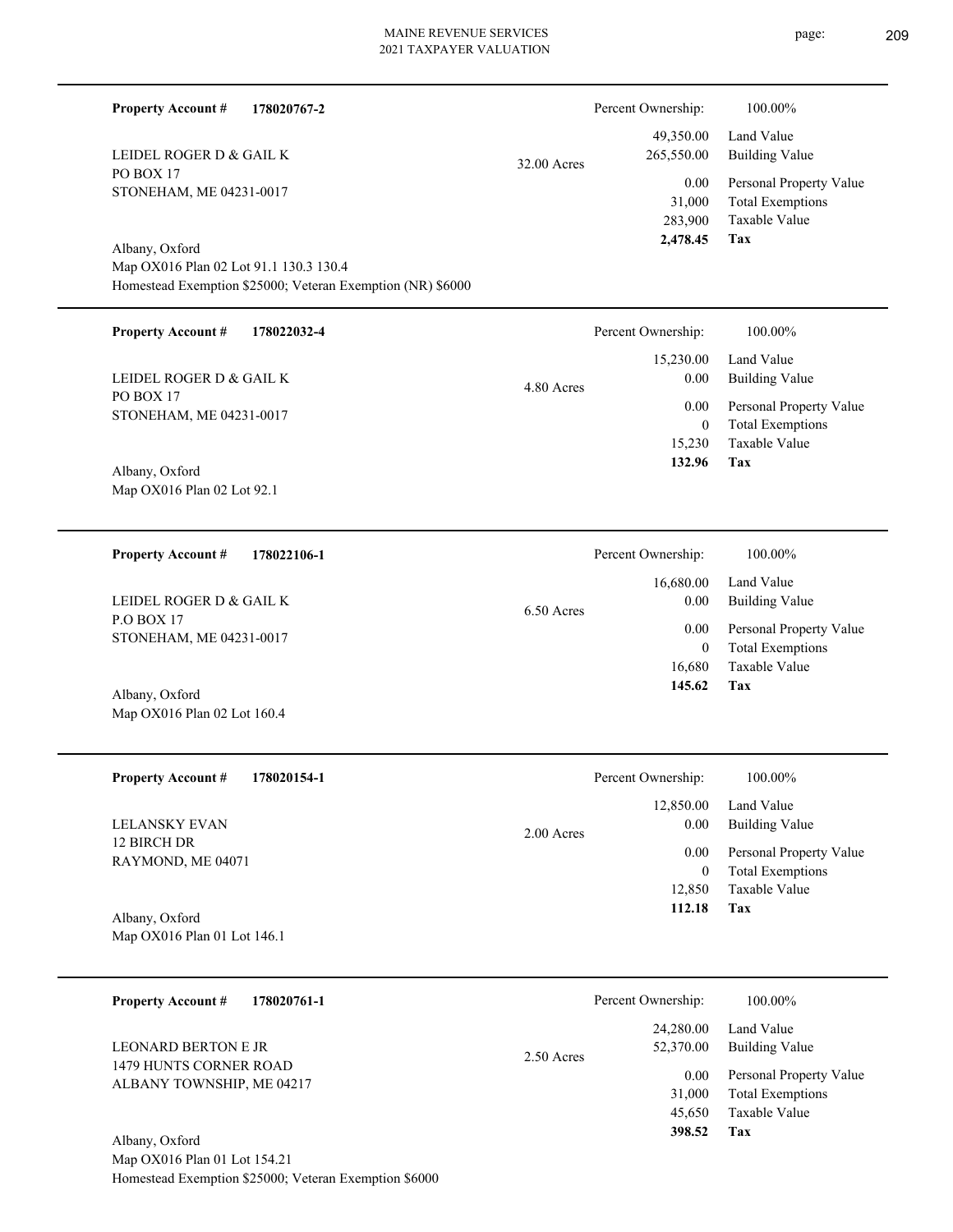| <b>Property Account #</b><br>178022124-1                                                                                                                                                           |            | Percent Ownership:                                                                            | 100.00%                                                                                                                             |
|----------------------------------------------------------------------------------------------------------------------------------------------------------------------------------------------------|------------|-----------------------------------------------------------------------------------------------|-------------------------------------------------------------------------------------------------------------------------------------|
| LETELLIER JESSICA L<br><b>16 GREAT FALLS RD</b><br>GORHAM, ME 04038-2409<br>Albany, Oxford<br>Map OX016 Plan 02 Lot 125.4                                                                          | 7.69 Acres | 17,690.00<br>0.00<br>0.00<br>$\boldsymbol{0}$<br>17,690<br>154.43                             | Land Value<br><b>Building Value</b><br>Personal Property Value<br><b>Total Exemptions</b><br>Taxable Value<br>Tax                   |
| <b>Property Account #</b><br>178020004-4                                                                                                                                                           |            | Percent Ownership:                                                                            | 100.00%                                                                                                                             |
| LEWIS SUSAN J TRUSTEE<br><b>39 TOWER HILL ROAD</b><br><b>APARTMENT 15D</b><br>OSTERVILLE, MA 02655-1642<br>Albany, Oxford<br>Map OX016 Plan 02 Lot 150.2                                           | 8.00 Acres | 28,950.00<br>8,130.00<br>0.00<br>$\boldsymbol{0}$<br>37,080<br>323.71                         | Land Value<br><b>Building Value</b><br>Personal Property Value<br><b>Total Exemptions</b><br><b>Taxable Value</b><br>Tax            |
| 178020383-2<br><b>Property Account #</b><br>LINCOLN JACK MARK, PATRICIA M, RICHARD M<br>& SUSAN M TRUSTEES<br>57 OLD BARN ROAD<br>PLYMOUTH, MA 02360<br>Albany, Oxford<br>Map OX016 Plan 01 Lot 50 | 4.00 Acres | Percent Ownership:<br>25,550.00<br>84,280.00<br>0.00<br>$\boldsymbol{0}$<br>109,830<br>958.82 | 100.00%<br>Land Value<br><b>Building Value</b><br>Personal Property Value<br><b>Total Exemptions</b><br>Taxable Value<br>Tax        |
| <b>Property Account #</b><br>178020384-2<br>LINCOLN JACK MARK, PATRICIA M, RICHARD M<br>& SUSAN M TRUSTEES<br>57 OLD BARN ROAD<br>PLYMOUTH, MA 02360<br>Albany, Oxford<br>Map OX016 Plan 01 Lot 49 | 6.00 Acres | Percent Ownership:<br>16,250.00<br>0.00<br>0.00<br>$\bf{0}$<br>16,250<br>141.86               | 100.00%<br>Land Value<br><b>Building Value</b><br>Personal Property Value<br><b>Total Exemptions</b><br><b>Taxable Value</b><br>Tax |
| 178020363-4<br><b>Property Account #</b>                                                                                                                                                           |            | Percent Ownership:<br>(7.150, 00)                                                             | 100.00%<br>4.37 <sub>0</sub> 1 <sub>0</sub>                                                                                         |

PO BOX 535 PORTSMOUTH, RI 02871 LISTER NATHAN A TRUSTEE 0.23 Acres

| 46,150.00<br>20,220.00 | Land Value<br>Building Value<br>0.00 Personal Property Value |
|------------------------|--------------------------------------------------------------|
| 0                      | <b>Total Exemptions</b>                                      |
| 579.41                 | 66,370 Taxable Value<br>Тях                                  |

Map OX016 Plan 03 Lot 8 Albany, Oxford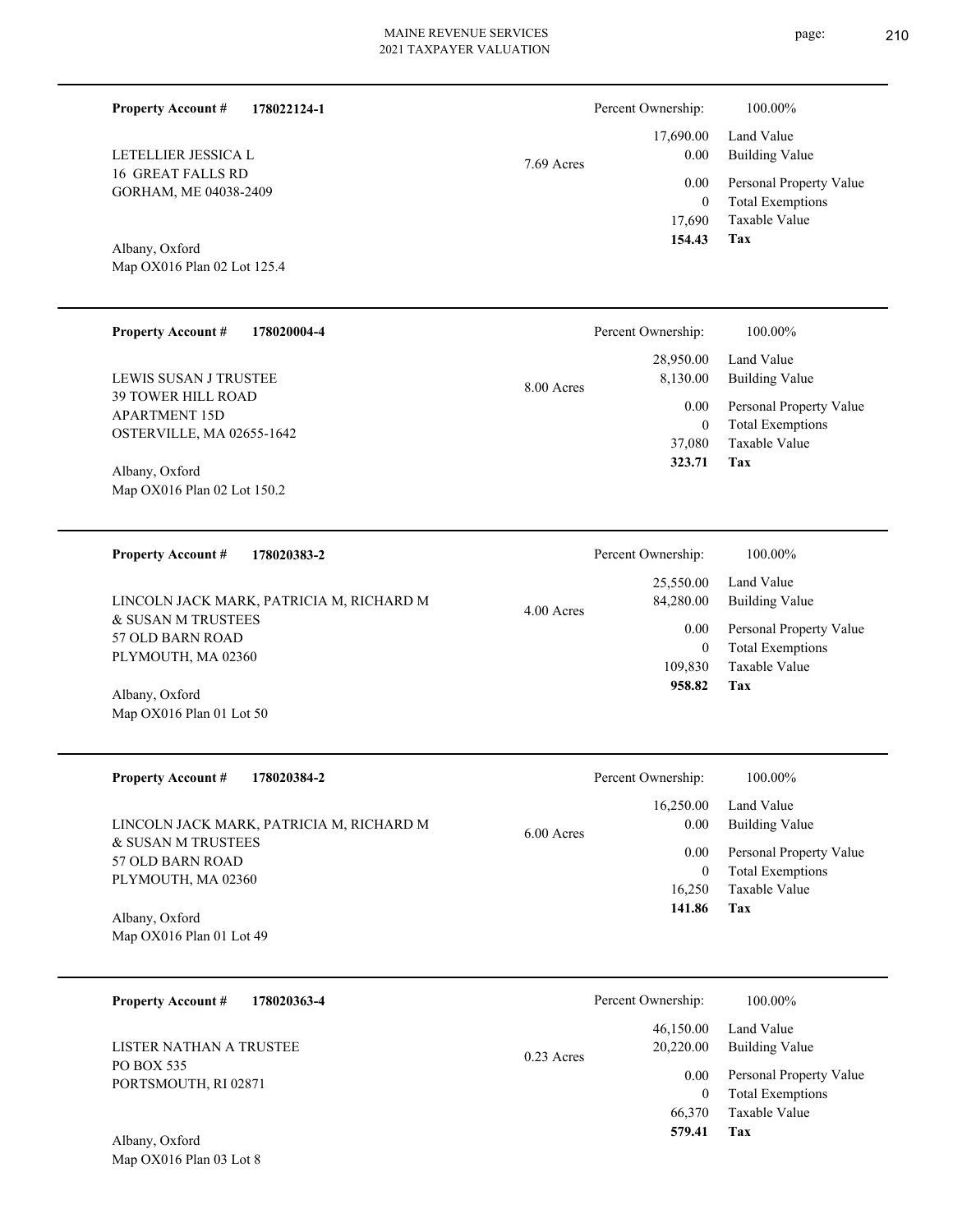14,550 0 0.00 0.00 4.00 Acres

# Albany, Oxford

**178022134-2**

Map OX016 Plan 03 Lot 7.1

PORTSMOUTH, RI 02871

LISTER NATHAN A TRUSTEE

PO BOX 535

**Property Account #**

| <b>Property Account #</b><br>178020408-3                                   | Percent Ownership:<br>$100.00\%$                                               |                         |
|----------------------------------------------------------------------------|--------------------------------------------------------------------------------|-------------------------|
| LITTLEFIELD CHRISTOPHER T & CAPRICE J                                      | 21,850.00<br>Land Value<br>117,600.00<br><b>Building Value</b><br>$2.00$ Acres |                         |
| <b>63 GROVER RD</b><br>ALBANY TWP, ME 04217-6332                           | 0.00<br>25,000<br><b>Total Exemptions</b><br>Taxable Value<br>114,450          | Personal Property Value |
| Albany, Oxford<br>Map OX016 Plan 02 Lot 143<br>Homestead Exemption \$25000 | 999.15<br>Tax                                                                  |                         |
|                                                                            |                                                                                |                         |
| <b>Property Account #</b><br>178020478-5                                   | Percent Ownership:<br>100.00%                                                  |                         |
| LOGAN TRAVIS LEE & DONETTE DOROTHY                                         | Land Value<br>22,900.00<br>101,110.00<br><b>Building Value</b><br>$5.00$ Acres |                         |
| 18914 WEST AMELIA AVENUE<br>LITCHFIELD PARK, AZ 85340                      | 0.00<br><b>Total Exemptions</b><br>$\theta$                                    | Personal Property Value |
| Albany, Oxford<br>Map OX016 Plan 02 Lot 89                                 | Taxable Value<br>124,010<br>1,082.61<br>Tax                                    |                         |

| <b>Property Account #</b><br>178020450-2                                     | Percent Ownership:         | 100.00%                 |
|------------------------------------------------------------------------------|----------------------------|-------------------------|
|                                                                              | 25,040.00                  | Land Value              |
| <b>LONGLEY CHRISTINE P</b>                                                   | 107,260.00<br>$3.40$ Acres | Building Value          |
| <b>648 HUNTS CORNER RD</b><br>ALBANY TWP, ME 04217-6519                      | 0.00                       | Personal Property Value |
|                                                                              | 25,000                     | <b>Total Exemptions</b> |
|                                                                              | 107,300                    | Taxable Value           |
| Albany, Oxford<br>Map OX016 Plan 02 Lot 182.2<br>Homestead Exemption \$25000 | 936.73                     | Tax                     |
| <b>Property Account #</b><br>178022022-4                                     | Percent Ownership:         | 100.00%                 |
|                                                                              | 201,520.00                 | Land Value              |
| LORE NICHOLAS R & ERICA R                                                    | 109,800.00<br>4.00 Acres   | <b>Building Value</b>   |
| 9 SYMMES RD                                                                  |                            |                         |

Map OX016 Plan 06 Lot 9.3 10.122 Albany, Oxford

WINCHESTER, MA 01890-3014

**Tax**

**Tax**

 311,320  $\boldsymbol{0}$ 

 **2,717.82**

Taxable Value Total Exemptions 0.00 Personal Property Value

 **127.02**

14,550.00

Percent Ownership:  $100.00\%$ 

Taxable Value Total Exemptions Personal Property Value

Building Value Land Value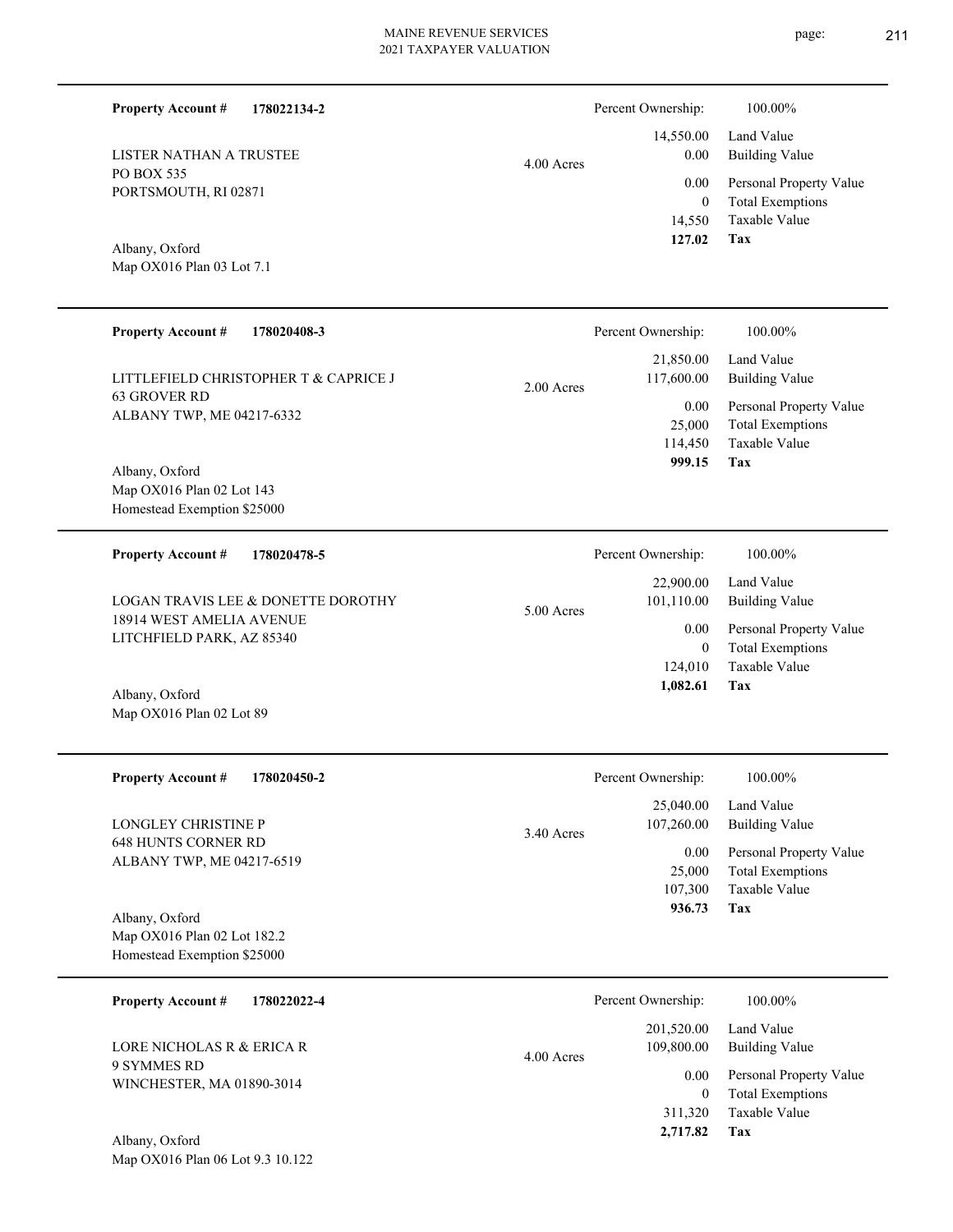| <b>Property Account #</b><br>LOUGHLIN STEPHEN F & CANDACE A<br><b>75 WEST MAIN STREET</b><br>MARLBOROUGH, MA 01752<br>Albany, Oxford<br>Map OX016 Plan 08 Lot 34 | 178022061-3 | 1.75 Acres                 | Percent Ownership:<br>21,640.00<br>177,870.00<br>0.00<br>$\boldsymbol{0}$<br>199,510<br>1,741.72  | 100.00%<br>Land Value<br><b>Building Value</b><br>Personal Property Value<br><b>Total Exemptions</b><br>Taxable Value<br>Tax        |
|------------------------------------------------------------------------------------------------------------------------------------------------------------------|-------------|----------------------------|---------------------------------------------------------------------------------------------------|-------------------------------------------------------------------------------------------------------------------------------------|
| <b>Property Account #</b><br>LOUPIS MICHAEL D<br>PO BOX 1122<br>BETHEL, ME 04217<br>Albany, Oxford<br>Map OX016 Plan 02 Lot 71.21                                | 178022151-1 | 3.00 Acres                 | Percent Ownership:<br>13,700.00<br>59,900.00<br>0.00<br>$\boldsymbol{0}$<br>73,600<br>642.53      | 100.00%<br>Land Value<br><b>Building Value</b><br>Personal Property Value<br><b>Total Exemptions</b><br>Taxable Value<br><b>Tax</b> |
| <b>Property Account #</b><br>LOVETT DANIEL V<br><b>490 SHERMAN STREET</b><br>CANTON, MA 02021<br>Albany, Oxford<br>Map OX016 Plan 02 Lot 137.14                  | 178020717-1 | Tree Growth<br>41.00 Acres | Percent Ownership:<br>11,480.00<br>0.00<br>0.00<br>$\boldsymbol{0}$<br>11,480<br>100.22           | 100.00%<br>Land Value<br><b>Building Value</b><br>Personal Property Value<br><b>Total Exemptions</b><br>Taxable Value<br>Tax        |
| <b>Property Account #</b><br>LOWE ALAN T & CHRISTINA G<br>257 VERNON ST<br>BETHEL, ME 04217<br>Albany, Oxford<br>Map OX016 Plan 02 Lot 102                       | 178020300-3 | 56.70 Acres                | Percent Ownership:<br>59,350.00<br>0.00<br>0.00<br>$\boldsymbol{0}$<br>59,350<br>518.13           | 100.00%<br>Land Value<br><b>Building Value</b><br>Personal Property Value<br><b>Total Exemptions</b><br>Taxable Value<br>Tax        |
| <b>Property Account #</b><br>LOWE SUSAN D TRUSTEE<br>SUSAN D LOWE TRUST<br><b>40 SOUTH SHORE LANE</b><br>ALBANY TWP, ME 040217<br>Albany, Oxford                 | 178020085-2 | $0.56$ Acres               | Percent Ownership:<br>111,190.00<br>166,080.00<br>0.00<br>$\boldsymbol{0}$<br>277,270<br>2,420.57 | 100.00%<br>Land Value<br><b>Building Value</b><br>Personal Property Value<br><b>Total Exemptions</b><br>Taxable Value<br>Tax        |

Map OX016 Plan 08 Lot 19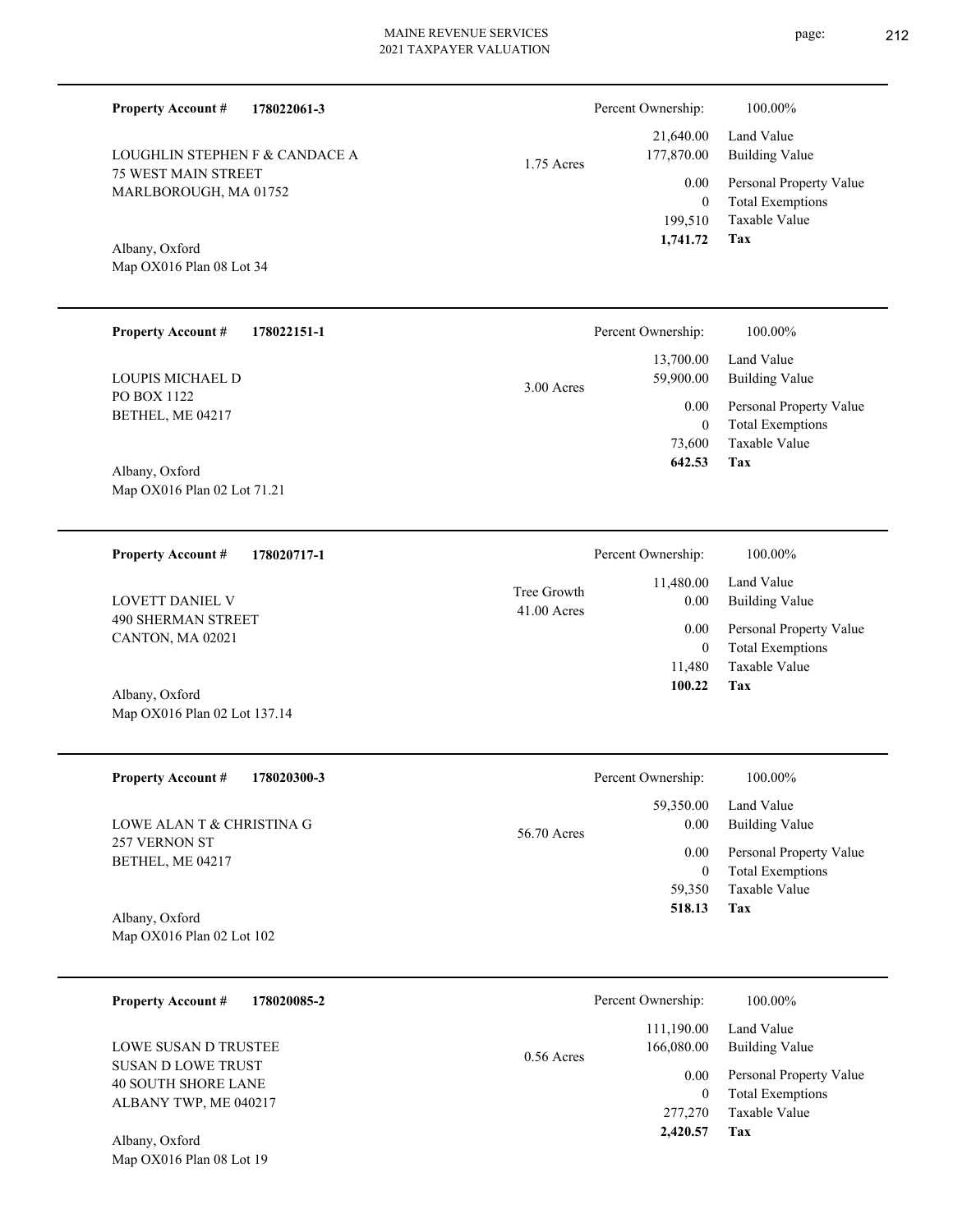0.94 Acres

| <b>40 SOUTH SHORE LANE</b><br>ALBANY TWP, ME 04217 | v.vv<br>$\Omega$<br>189,390<br>1,653.37                |
|----------------------------------------------------|--------------------------------------------------------|
| Albany, Oxford<br>Map $OX016$ Plan 08 Lot 18       |                                                        |
| <b>Property Account #</b><br>178020750-3           | Percent Ownership:                                     |
| LOWREY JUSTIN & STEPHANIE PUZZO                    | 28,706.00<br>Tree Growth<br>73,310.00<br>$40.00$ Acres |
| 31 NORTHERN AVENUE #1<br>DENNIS PORT, MA 02639     | 0.00<br>$\Omega$                                       |

Map OX016 Plan 02 Lot 137.24 Albany, Oxford

**178020317-2 Property Account #**

**178020568-3**

WILLIAM R LOWE II REV TRUST OF 2008

**Property Account #**

LOWE WILLIAM R III TTE

PO BOX 381 FRYBURG, ME 04037 LYONS DAVID E & DELORES L

Map OX016 Plan 01 Lot 92.11 Albany, Oxford

| <b>Property Account #</b><br>178020375-2 | Percent Ownership:               | 100.00%                                            |
|------------------------------------------|----------------------------------|----------------------------------------------------|
| LYONS DAVID E, DELORIS L & JASON E       | 8.520.00<br>0.00<br>$0.50$ Acres | Land Value<br>Building Value                       |
| PO BOX 381<br>FRYEBURG, ME 04037         | 0.00<br>0                        | Personal Property Value<br><b>Total Exemptions</b> |
|                                          | 8.520                            | Taxable Value                                      |
| Albany, Oxford                           | 74.38                            | Tax                                                |

Map OX016 Plan 01 Lot 103

| <b>Property Account #</b><br>178022127-1 | Percent Ownership:                | 100.00%                                            |
|------------------------------------------|-----------------------------------|----------------------------------------------------|
| LYONS DAVID E, DELORIS L & JASON E       | 14,300.00<br>0.00<br>$3.70$ Acres | Land Value<br>Building Value                       |
| PO BOX 381<br>FRYEBURG, ME 04037         | 0.00<br>0                         | Personal Property Value<br><b>Total Exemptions</b> |
| Albany Oxford                            | 14,300<br>124.84                  | Taxable Value<br>Tax                               |

| Percent Ownership: | 100.00%                                          |
|--------------------|--------------------------------------------------|
| 65,880.00          | 123,510.00 Land Value<br>Building Value          |
| $0.00\,$           | Personal Property Value                          |
| 0                  | <b>Total Exemptions</b><br>189,390 Taxable Value |

**Tax**

|      | Percent Ownership:     | 100.00%                                                                     |
|------|------------------------|-----------------------------------------------------------------------------|
| wth  | 28,706.00<br>73,310.00 | Land Value<br><b>Building Value</b>                                         |
| cres | $0.00\,$<br>0          | Personal Property Value<br><b>Total Exemptions</b><br>102,016 Taxable Value |
|      | 890.60                 | Tax                                                                         |
|      |                        |                                                                             |

|               | Percent Ownership: | 100.00%                 |
|---------------|--------------------|-------------------------|
|               |                    | 13,940.00 Land Value    |
| $10.30$ Acres | 0.00               | Building Value          |
|               | 0.00               | Personal Property Value |
|               | 0                  | <b>Total Exemptions</b> |
|               | 13.940             | Taxable Value           |
|               | 121.70             | Tax                     |
|               |                    |                         |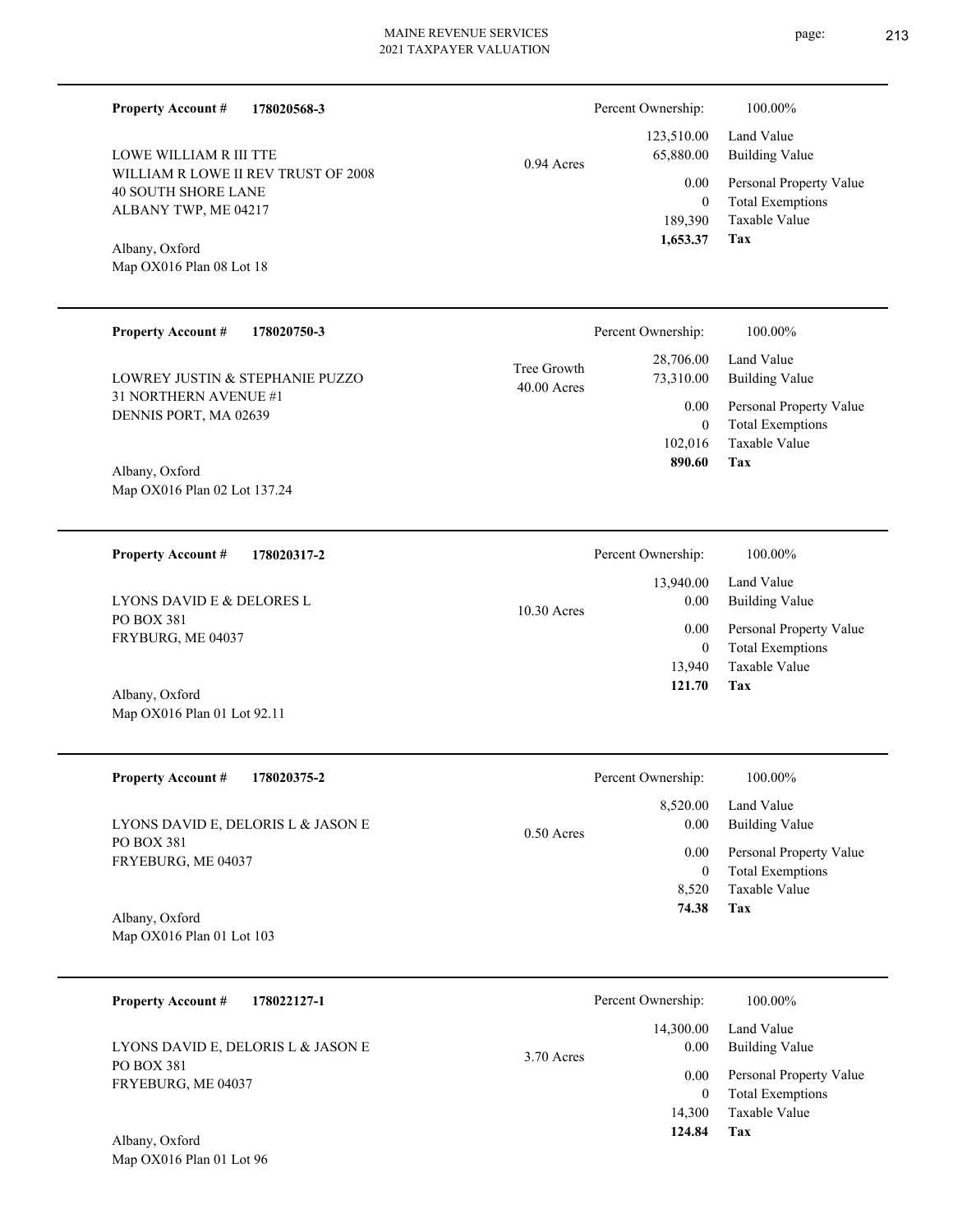2.00 Acres

Percent Ownership:  $100.00\%$ 

| 1,554.03   | Tax                     |
|------------|-------------------------|
| 178,010    | Taxable Value           |
| 25,000     | <b>Total Exemptions</b> |
| $0.00\,$   | Personal Property Value |
| 181,160.00 | Building Value          |
| 21,850.00  | Land Value              |

Map OX016 Plan 02 Lot 162 Homestead Exemption \$25000 Albany, Oxford

N WATERFORD, ME 04267-0041

MACDONALD ALEXANDER R

PO BOX 41

**Property Account #**

**178020184-3**

| <b>Property Account #</b><br>178020505-2                               | Percent Ownership:                     | 100.00%                      |
|------------------------------------------------------------------------|----------------------------------------|------------------------------|
| MACDONALD SARAH J PER REP & CAROLE RUGG<br><b>ESTATE OF ERION RUGG</b> | 22,360.00<br>75,080.00<br>$2.60$ Acres | Land Value<br>Building Value |
| 2300 MAIN STREET                                                       | 0.00                                   | Personal Property Value      |
| LOVELL, ME 04051                                                       | 25,000                                 | <b>Total Exemptions</b>      |
|                                                                        | 72,440                                 | Taxable Value                |
| Albany, Oxford                                                         | 632.40                                 | Tax                          |
| Map OX016 Plan 02 Lot 154.13                                           |                                        |                              |
| Homestead Exemption \$25000                                            |                                        |                              |

| <b>Property Account #</b><br>178022063-2                                    | Percent Ownership:                     | 100.00%                                            |
|-----------------------------------------------------------------------------|----------------------------------------|----------------------------------------------------|
| MACGREGOR JOHN M & KATRINE BENEDICT<br>92 DOVER RD<br>DURHAM, NH 03824-3318 | 189,500.00<br>535,070.00<br>2.71 Acres | Land Value<br>Building Value                       |
|                                                                             | 0.00<br>0                              | Personal Property Value<br><b>Total Exemptions</b> |
|                                                                             | 724,570                                | Taxable Value                                      |
| 4.11<br>$\sim$ $\sim$ 1                                                     | 6,325.50                               | Tax                                                |

| Albany, Oxford            |
|---------------------------|
| Map OX016 Plan 06 Lot 9.5 |

| <b>Property Account #</b><br>178020570-3                                 | Percent Ownership:                      | 100.00%                                            |
|--------------------------------------------------------------------------|-----------------------------------------|----------------------------------------------------|
| MADDEN MARGARET A<br><b>5 CROOKED RIVER CAUSEWAY</b><br>ALBANY, ME 04217 | 24,360.00<br>112,130.00<br>$2.60$ Acres | Land Value<br><b>Building Value</b>                |
|                                                                          | 0.00<br>0                               | Personal Property Value<br><b>Total Exemptions</b> |
|                                                                          | 136,490                                 | Taxable Value                                      |
| Albany, Oxford                                                           | 1,191.56                                | Tax                                                |
| Map OX016 Plan 02 Lot 154.12 154.14 Plan 05 Lot 8 9                      |                                         |                                                    |

| 178020388-5<br><b>Property Account #</b>                    | Percent Ownership:              | 100.00%                                            |
|-------------------------------------------------------------|---------------------------------|----------------------------------------------------|
| MAHONEY JOHN I, ALISON KAMAR                                | 44,600.00<br>30,560.00          | Land Value<br>Building Value                       |
| KELSEY SULLIVAN & ALYSON MCKNI<br><b>73 ATLANTIC STREET</b> | 37.00 Acres<br>0.00<br>$\theta$ | Personal Property Value<br><b>Total Exemptions</b> |
| PORTLAND, ME 04101                                          | 75,160                          | Taxable Value                                      |
| Albany, Oxford                                              | 656.15                          | Tax                                                |
| Map OX016 Plan 01 Lot 167                                   |                                 |                                                    |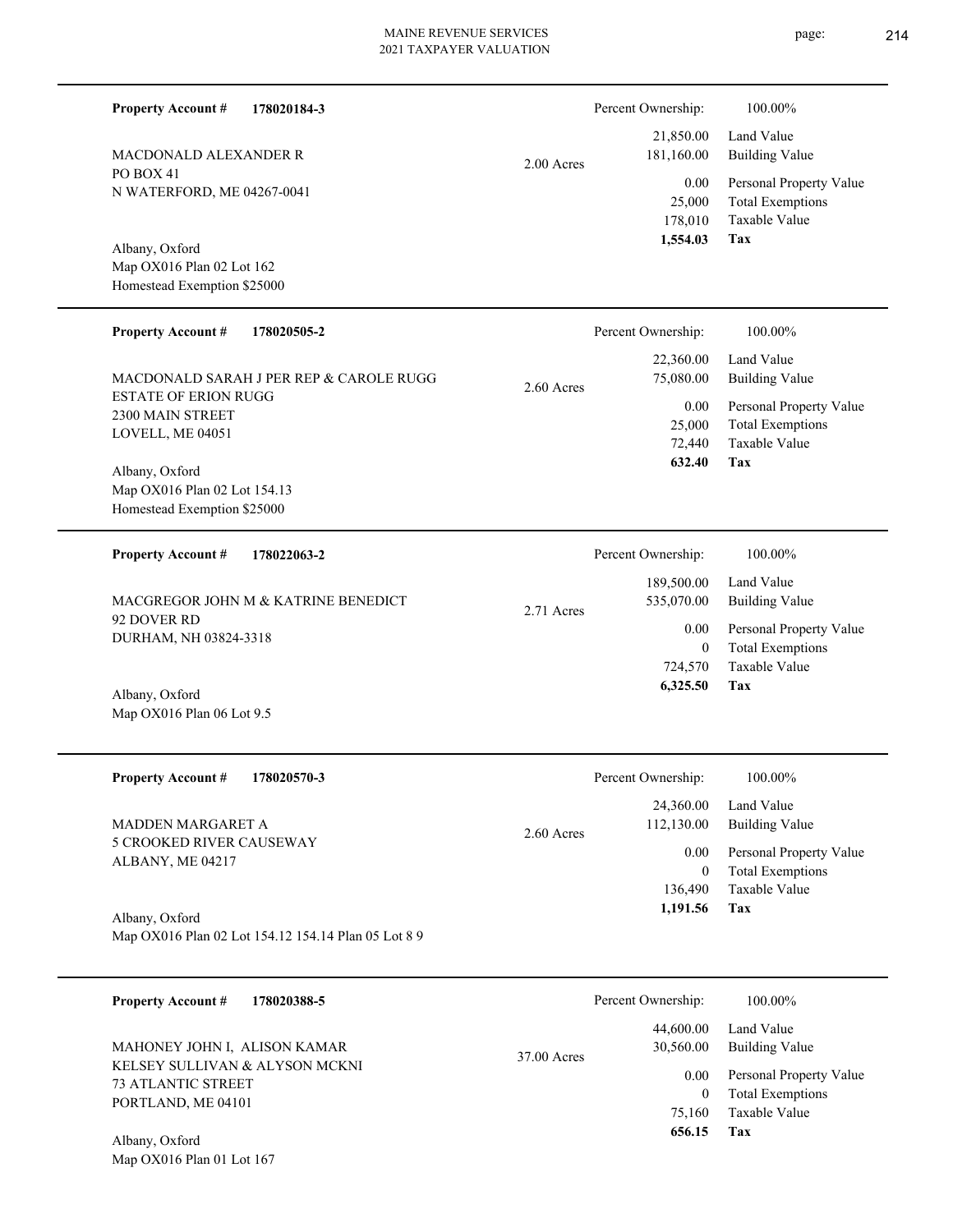| <b>Property Account #</b><br>178020398-4                              |                              | Percent Ownership:                    | 100.00%                                                                    |
|-----------------------------------------------------------------------|------------------------------|---------------------------------------|----------------------------------------------------------------------------|
| MAILLET EUGENE E & JOYCE OBUCHOWSKI                                   | Tree Growth<br>$60.00$ Acres | 43,593.00<br>64,520.00                | Land Value<br><b>Building Value</b>                                        |
| PO BOX 6133<br>WALLINGFORD, CT 06492                                  |                              | 0.00<br>$\overline{0}$                | Personal Property Value<br><b>Total Exemptions</b>                         |
| Albany, Oxford<br>Map OX016 Plan 02 Lot 117 118                       |                              | 108,113<br>943.83                     | <b>Taxable Value</b><br>Tax                                                |
| <b>Property Account #</b><br>178020694-4                              |                              | Percent Ownership:                    | 100.00%                                                                    |
| MAILLET HEATHER M & JORDAN V ALLY                                     | 44.00 Acres                  | 52,050.00<br>148,710.00               | Land Value<br><b>Building Value</b>                                        |
| <b>14 PICNIC HILL ROAD</b><br>ALBANY TOWNSHIP, ME 04217               |                              | 0.00                                  | Personal Property Value                                                    |
| Albany, Oxford<br>Map OX016 Plan 02 Lot 33.1                          |                              | $\overline{0}$<br>200,760<br>1,752.63 | <b>Total Exemptions</b><br><b>Taxable Value</b><br>Tax                     |
|                                                                       |                              |                                       |                                                                            |
| <b>Property Account #</b><br>178020774-1                              |                              | Percent Ownership:                    | 100.00%                                                                    |
| <b>MAINE STATE OF</b>                                                 | 2.40 Acres                   | 13,190.00<br>0.00                     | Land Value<br><b>Building Value</b>                                        |
| DEPT OF CONS-PARKS & LANDS<br>22 SHS<br>AUGUSTA, ME 04333<br>CEMETARY |                              | 0.00<br>13,190<br>$\theta$            | Personal Property Value<br><b>Total Exemptions</b><br><b>Taxable Value</b> |
| Albany, Oxford<br>Map OX016 Plan 01 Lot 56<br><b>Exempt Property</b>  |                              | 0.00                                  | Tax                                                                        |
| <b>Property Account #</b><br>178020775-1                              |                              | Percent Ownership:                    | 100.00%                                                                    |
| MAINE STATE OF                                                        | $1.00$ Acres                 | 12,000.00<br>0.00                     | Land Value<br><b>Building Value</b>                                        |
| DEPT OF CONS-PARKS & LANDS<br>22 SHS<br>AUGUSTA, ME 04333<br>CEMETARY |                              | $0.00\,$<br>12,000<br>$\overline{0}$  | Personal Property Value<br><b>Total Exemptions</b><br>Taxable Value        |
| Albany, Oxford<br>Map OX016 Plan 01 Lot 83<br><b>Exempt Property</b>  |                              | 0.00                                  | Tax                                                                        |
| <b>Property Account #</b><br>178020410-1                              |                              | Percent Ownership:                    | 100.00%                                                                    |
| MAINE STATE OF (IF&W)                                                 | 2.50 Acres                   | 13,280.00<br>0.00                     | Land Value<br><b>Building Value</b>                                        |
| <b>INLAND FISHERIES &amp; WILDLIFE</b><br>41 SHS<br>AUGUSTA, ME 04333 |                              | 0.00<br>13,280<br>$\overline{0}$      | Personal Property Value<br><b>Total Exemptions</b><br>Taxable Value        |
| Albany, Oxford                                                        |                              | 0.00                                  | <b>Tax</b>                                                                 |

Map OX016 Plan 02 Lot 18 Exempt Property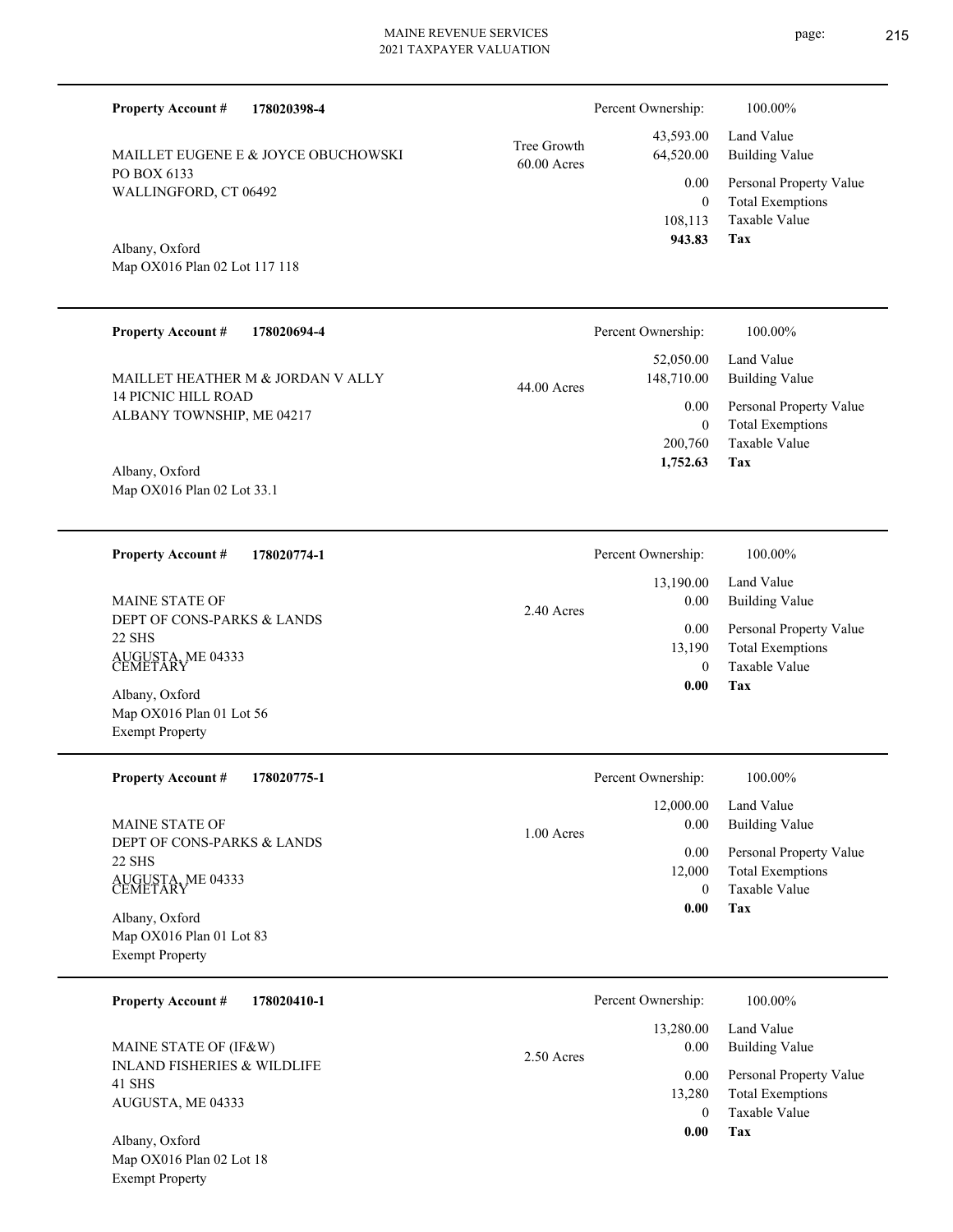0 0.00 13.00 Acres

| $1 \cup D \cup \Lambda$ $12 \cup$             |  |
|-----------------------------------------------|--|
| <b>NAPLES, ME 04055</b>                       |  |
| Albany, Oxford<br>Map $OX016$ Plan 02 Lot 174 |  |

**178020519-3**

% RAYMOND LOMBARD

MAINE URBAN PROPERTIES INC

PO BOX 1299 NAPLES, ME 04055

**Property Account #**

#### **Tax** Taxable Value Total Exemptions Personal Property Value Building Value Land Value 152,520  **1,331.50** 33,200.00 119,320.00

Percent Ownership:  $100.00\%$ 

**178022066-1 Tax** Taxable Value Total Exemptions Personal Property Value Building Value Land Value 624 REVERE BEACH BLVD REVERE, MA 02151 **Property Account #** Map OX016 Plan 01 Lot 62.115 Albany, Oxford MALLEN MATTHEW J & BRENDA J WHITE 13,910 0  **121.43** 13,910.00 0.00 0.00 3.25 Acres Percent Ownership: 100.00%

| 178020649-2<br><b>Property Account #</b>                                                                          | Percent Ownership:                                                       | 100.00%                                                                                                    |
|-------------------------------------------------------------------------------------------------------------------|--------------------------------------------------------------------------|------------------------------------------------------------------------------------------------------------|
| MANKO FAMILY REVOCABLE TRUST<br>% KENNETH A & IDA MANKO TRUSTEES<br>19 SEA BREEZE DRIVE<br><b>WELLS, ME 04090</b> | 21,860.00<br>44,870.00<br>$12.60$ Acres<br>0.00<br>0<br>66,730<br>582.55 | Land Value<br>Building Value<br>Personal Property Value<br><b>Total Exemptions</b><br>Taxable Value<br>Tax |
| Albany, Oxford                                                                                                    |                                                                          |                                                                                                            |

| <b>Property Account #</b><br>178020245-4                              | Percent Ownership:    | 100.00%                 |
|-----------------------------------------------------------------------|-----------------------|-------------------------|
| MARQUES ANTONIO & MARIA<br><b>381 RIVER ROAD</b><br>LINCOLN, RI 02856 | 35,800.00             | Land Value              |
|                                                                       | 0.00<br>$29.00$ Acres | <b>Building Value</b>   |
|                                                                       | 0.00                  | Personal Property Value |
|                                                                       | $\theta$              | <b>Total Exemptions</b> |
|                                                                       | 35,800                | Taxable Value           |
| Albany, Oxford                                                        | 312.53                | Tax                     |
| Map OX016 Plan 02 Lot 36                                              |                       |                         |

| 178020585-3<br><b>Property Account #</b>                              | Percent Ownership:                      | 100.00%                                            |
|-----------------------------------------------------------------------|-----------------------------------------|----------------------------------------------------|
| MARQUES ANTONIO & MARIA<br><b>381 RIVER ROAD</b><br>LINCOLN, RI 02856 | 24,490.00<br>171,540.00<br>$2.75$ Acres | Land Value<br>Building Value                       |
|                                                                       | 0.00                                    | Personal Property Value<br><b>Total Exemptions</b> |
| $Albony$ Oxford                                                       | 196,030<br>1,711.34                     | Taxable Value<br>Tax                               |

page: 216

Map OX016 Plan 02 Lot 37 Albany, Oxford

Map OX016 Plan 01 Lot 137.9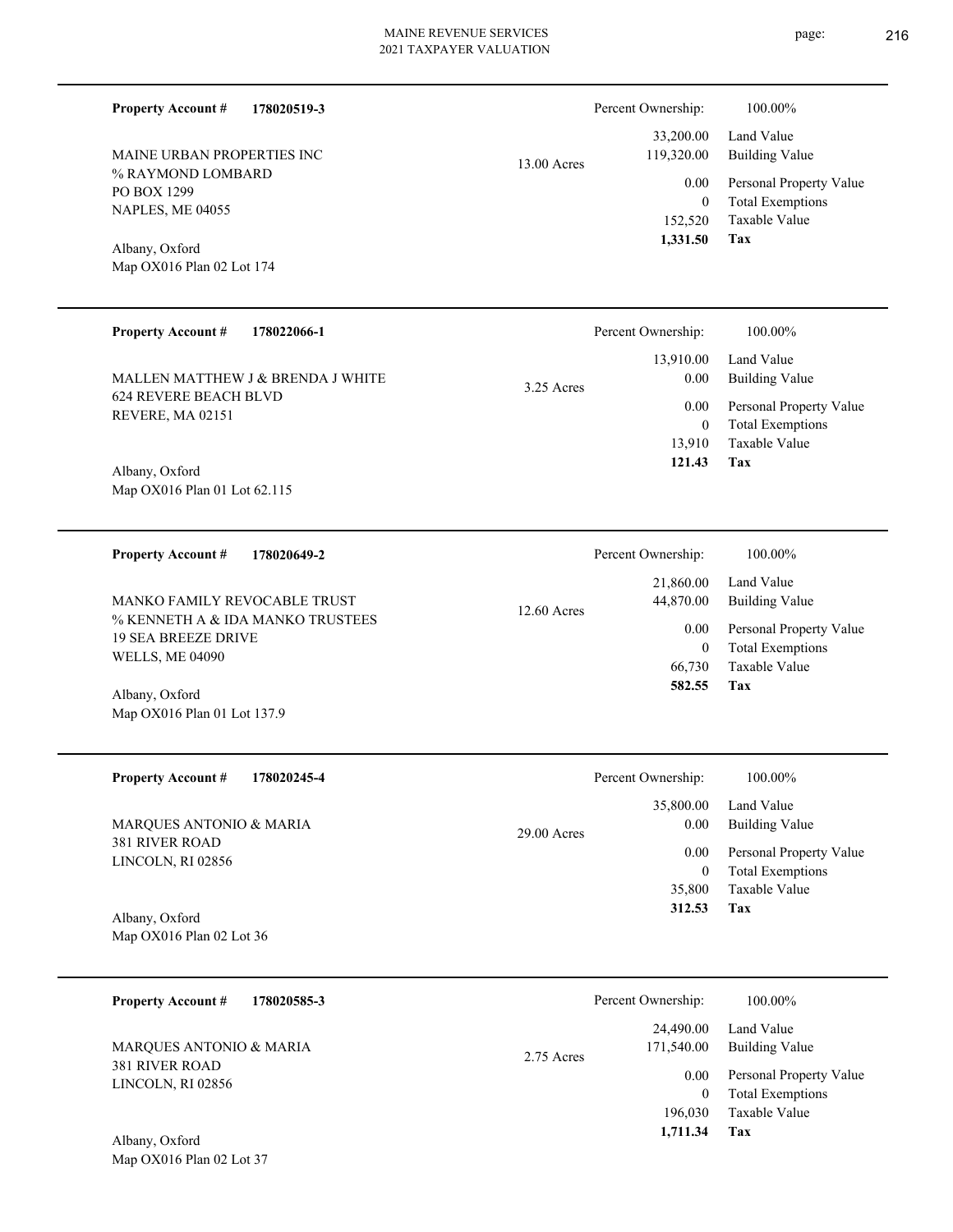| <b>Property Account #</b>                                                    | 178020509-2 |              | Percent Ownership:                          | 100.00%                                                                           |
|------------------------------------------------------------------------------|-------------|--------------|---------------------------------------------|-----------------------------------------------------------------------------------|
| MARSHALL ARTHUR H & ELLEN S                                                  |             | 2.68 Acres   | 31,150.00<br>223,160.00                     | Land Value<br><b>Building Value</b>                                               |
| PO BOX 1041<br>BETHEL, ME 04217                                              |             |              | 0.00<br>25,000<br>229,310<br>2,001.88       | Personal Property Value<br><b>Total Exemptions</b><br>Taxable Value<br><b>Tax</b> |
| Albany, Oxford<br>Map OX016 Plan 08 Lot 2 2.1<br>Homestead Exemption \$25000 |             |              |                                             |                                                                                   |
| <b>Property Account #</b>                                                    | 178020654-2 |              | Percent Ownership:                          | 100.00%                                                                           |
| MARSHALL ARTHUR H & ELLEN S                                                  |             | $0.39$ Acres | 136,520.00<br>1,630.00                      | Land Value<br><b>Building Value</b>                                               |
| PO BOX 1041<br>BETHEL, ME 04217<br>Albany, Oxford                            |             |              | 0.00<br>$\mathbf{0}$<br>138,150<br>1,206.05 | Personal Property Value<br><b>Total Exemptions</b><br>Taxable Value<br>Tax        |
| Map OX016 Plan 01 Lot 30.2                                                   |             |              |                                             |                                                                                   |
| <b>Property Account #</b>                                                    | 178020463-4 |              | Percent Ownership:                          | 100.00%                                                                           |
| <b>MARTIN ERIC D</b>                                                         |             | 2.50 Acres   | 22,280.00<br>39,210.00                      | Land Value<br><b>Building Value</b>                                               |
| PO BOX 715<br>BETHEL, ME 04217                                               |             |              | 0.00<br>25,000<br>36,490<br>318.56          | Personal Property Value<br><b>Total Exemptions</b><br>Taxable Value<br>Tax        |
| Albany, Oxford<br>Map OX016 Plan 01 Lot 110<br>Homestead Exemption \$25000   |             |              |                                             |                                                                                   |
| <b>Property Account #</b>                                                    | 178020809-1 |              | Percent Ownership:                          | 100.00%                                                                           |
| MARTIN GUILFORD J SR ET AL                                                   |             | $0.43$ Acres | 8,040.00<br>0.00                            | Land Value<br><b>Building Value</b>                                               |
| <b>2 POND VIEW AVE</b><br>MEDFIELD, MA 02052-3137<br>Albany, Oxford          |             |              | 0.00<br>$\boldsymbol{0}$<br>8,040<br>70.19  | Personal Property Value<br><b>Total Exemptions</b><br>Taxable Value<br>Tax        |
| Map OX016 Plan 07 Lot 27                                                     |             |              |                                             |                                                                                   |
| <b>Property Account #</b>                                                    | 178020403-1 |              | Percent Ownership:                          | 100.00%                                                                           |
| MARTIN GUILFORD J SR MRS ET AL                                               |             | 1.77 Acres   | 12,650.00<br>0.00                           | Land Value<br><b>Building Value</b>                                               |
| 2 POND VIEW AVE<br>MEDFIELD, MA 02052-3137                                   |             |              | 0.00<br>$\overline{0}$<br>12,650<br>110.43  | Personal Property Value<br><b>Total Exemptions</b><br>Taxable Value<br>Tax        |
| Albany, Oxford<br>Map OX016 Plan 01 Lot 59                                   |             |              |                                             |                                                                                   |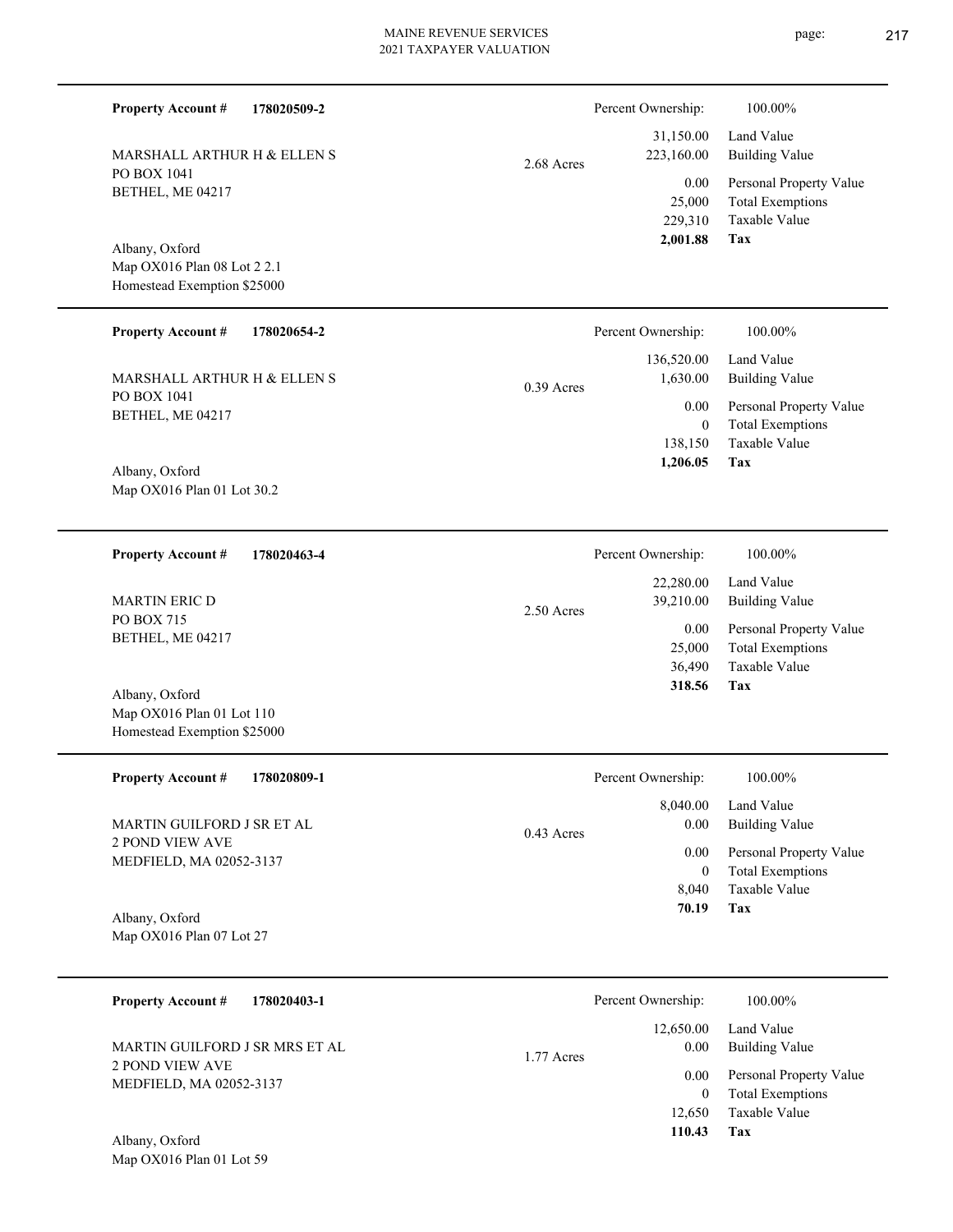|              | Percent Ownership: | 100.00%                 |
|--------------|--------------------|-------------------------|
|              | 8,880.00           | Land Value              |
| $0.54$ Acres | 17,330.00          | <b>Building Value</b>   |
|              | 0.00               | Personal Property Value |
|              | 0                  | <b>Total Exemptions</b> |
|              | 26,210             | Taxable Value           |
|              | 228.81             | Тях                     |

**Tax**

 164,650 25,000

0.00

147,210.00

23.87 Acres

 **1,437.39**

Taxable Value Total Exemptions Personal Property Value

Building Value

Map OX016 Plan 07 Lot 26 Albany, Oxford

MEDFIELD, MA 02052-3137

MARTIN GUILFORD J SR MRS ET AL

2 POND VIEW AVE

**Property Account #**

**178020404-1**

| <b>Property Account #</b><br>178020415-4                                  | Percent Ownership:                                                 | 100.00%                                                                                                                        |
|---------------------------------------------------------------------------|--------------------------------------------------------------------|--------------------------------------------------------------------------------------------------------------------------------|
| <b>MARTIN SANDY</b><br>113 BAKER RD<br>ALBANY TWP, ME 04217               | 16,400.00<br>109,450.00<br>0.21 Acres<br>0.00<br>25,000<br>100,850 | Land Value<br><b>Building Value</b><br>Personal Property Value<br><b>Total Exemptions</b><br>Taxable Value                     |
| Albany, Oxford<br>Map OX016 Plan 07 Lot 35<br>Homestead Exemption \$25000 | 880.42                                                             | Tax                                                                                                                            |
| <b>Property Account #</b><br>178020271-1                                  | Percent Ownership:<br>202,200.00                                   | 100.00%<br>Land Value                                                                                                          |
| MARTIN STEPHEN S & SUNEELA NAYAK<br>285 FALMOUTH RD<br>FALMOUTH, ME 04105 | 90,680.00<br>5.60 Acres<br>0.00<br>292,880                         | <b>Building Value</b><br>Personal Property Value<br><b>Total Exemptions</b><br>$\mathbf{0}$<br>Taxable Value                   |
| Albany, Oxford<br>Map OX016 Plan 10 Lot 13                                | 2,556.84                                                           | Tax                                                                                                                            |
| <b>Property Account #</b><br>178020405-1                                  | Percent Ownership:                                                 | 100.00%                                                                                                                        |
| <b>MARTIN TERRENCE N</b><br>15 A LENNY LANE<br>HUDSON, NH 03051           | 12,000.00<br>0.00<br>1.00 Acres<br>0.00<br>12,000                  | Land Value<br><b>Building Value</b><br>Personal Property Value<br><b>Total Exemptions</b><br>$\boldsymbol{0}$<br>Taxable Value |
| Albany, Oxford<br>Map OX016 Plan 01 Lot 48.3                              | 104.76                                                             | Tax                                                                                                                            |
| <b>Property Account #</b><br>178020220-3                                  | Percent Ownership:                                                 | 100.00%                                                                                                                        |
|                                                                           | 42,440.00                                                          | Land Value                                                                                                                     |

PO BOX 4 STONEHAM, ME 04231 MASON DAVID I

Map OX016 Plan 02 Lot 142 142.2 Homestead Exemption \$25000 Albany, Oxford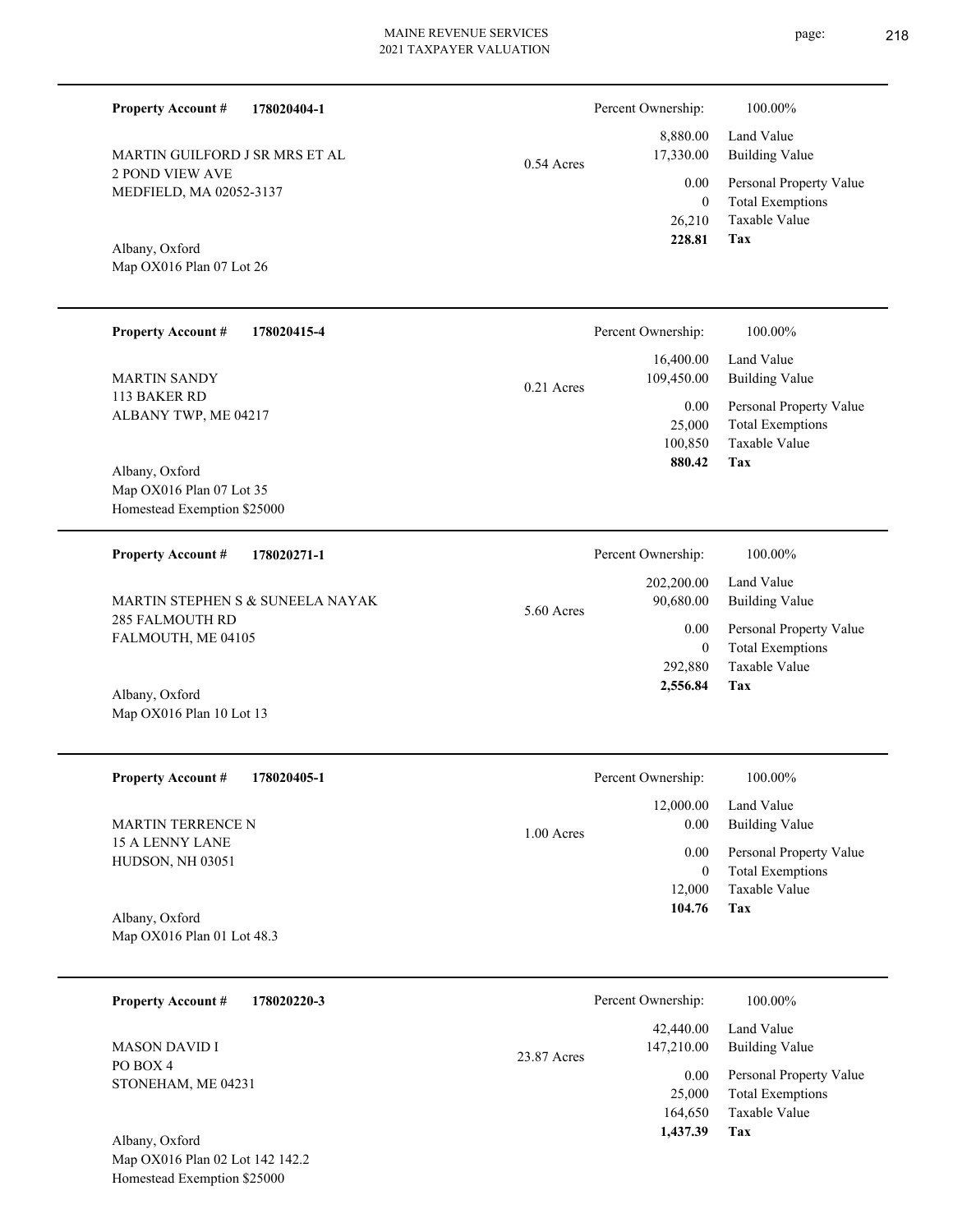| <b>MASON NATHANIEL R</b> |
|--------------------------|
| <b>PO BOX 44</b>         |
| E STONEHAM, ME 04231     |
| M/E                      |

Map OX016 Plan 02 Lot 83

Map OX016 Plan 02 Lot 142.21

**Property Account #**

**178020038P-1**

Map OX016 Albany, Oxford

| 100.00%                                                         |
|-----------------------------------------------------------------|
| Land Value<br>Building Value                                    |
| 20,000.00<br>Personal Property Value<br><b>Total Exemptions</b> |
| Taxable Value<br>Tax                                            |
|                                                                 |

| <b>Property Account #</b><br>178020658-1                      |                              | Percent Ownership: | 100.00%                                            |
|---------------------------------------------------------------|------------------------------|--------------------|----------------------------------------------------|
| <b>MASON NATHANIEL R</b><br>PO BOX 44<br>E STONEHAM, ME 04231 | Tree Growth<br>$43.00$ Acres | 12,599.00<br>0.00  | Land Value<br>Building Value                       |
|                                                               |                              | 0.00<br>$\theta$   | Personal Property Value<br><b>Total Exemptions</b> |
|                                                               |                              | 12.599             | Taxable Value                                      |
| Albany, Oxford<br>Map OX016 Plan 02 Lot 88.2                  |                              | 109.99             | Tax                                                |

| 178020167-3<br><b>Property Account #</b>            | Percent Ownership:                   | 100.00%                                            |
|-----------------------------------------------------|--------------------------------------|----------------------------------------------------|
| <b>MASON NATHANIEL R &amp; DEBORAH</b><br>PO BOX 44 | 13,700.00<br>17,680.00<br>3.00 Acres | Land Value<br><b>Building Value</b>                |
| E STONEHAM, ME 04231                                | 0.00<br>0                            | Personal Property Value<br><b>Total Exemptions</b> |
|                                                     | 31,380                               | Taxable Value                                      |
| Albany, Oxford                                      | 273.95                               | Tax                                                |

| <b>Property Account #</b><br>178020599-1 | Percent Ownership:                       | 100.00%                      |
|------------------------------------------|------------------------------------------|------------------------------|
| MASON NATHANIEL R & DEBORAH              | 32,780.00<br>173,930.00<br>$12.50$ Acres | Land Value<br>Building Value |
| PO BOX 44<br>E STONEHAM, ME 04231        | 0.00                                     | Personal Property Value      |
|                                          | 31,000                                   | <b>Total Exemptions</b>      |
|                                          | 175,710                                  | Taxable Value                |
| Albany, Oxford                           | 1,533.95                                 | Tax                          |

Map OX016 Plan 02 Lot 84.12 Homestead Exemption \$25000; Veteran Exemption (NR) \$6000

| 178022041-1<br><b>Property Account #</b>      | Percent Ownership:               | 100.00%                                                             |
|-----------------------------------------------|----------------------------------|---------------------------------------------------------------------|
| <b>MASON STEVEN F</b><br>418 GREENWOOD MNT RD | 3.840.00<br>0.00<br>$0.03$ Acres | Land Value<br>Building Value                                        |
| HEBRON, ME 04238-3553                         | 0.00<br>0<br>3.840               | Personal Property Value<br><b>Total Exemptions</b><br>Taxable Value |
| Albany, Oxford                                | 33.52                            | Tax                                                                 |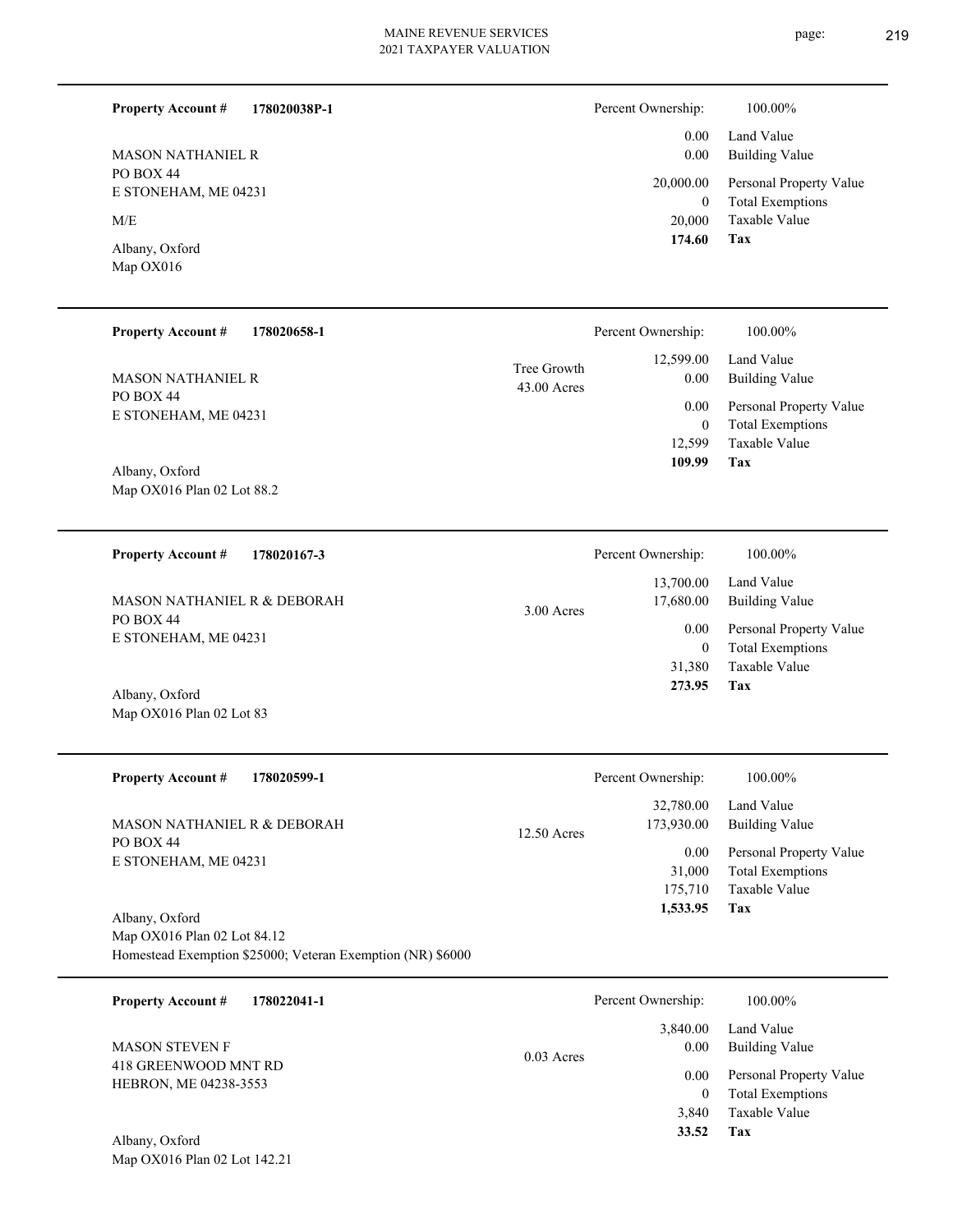25,140.00 192,490.00 1.17 Acres

| 1.899.91   | Tax                     |
|------------|-------------------------|
| 217,630    | Taxable Value           |
| 0          | <b>Total Exemptions</b> |
| $0.00\,$   | Personal Property Value |
| 192,490.00 | <b>Building Value</b>   |
| 25,140.00  | Land Value              |

Percent Ownership:  $100.00\%$ 

Map OX016 Plan 09 Lot 1 Albany, Oxford

142 JOSIAH NORTON RD CAPE NEDDICK, ME 03902

MATTHEWS JULIE A

**Property Account #**

**178020555-3**

| <b>Property Account #</b><br>178020556-3        | Percent Ownership:     | 100.00%                 |
|-------------------------------------------------|------------------------|-------------------------|
|                                                 | 32,230.00              | Land Value              |
| <b>MATTHEWS JULIE A</b><br>142 JOSIAH NORTON RD | 100.00<br>$0.10$ Acres | <b>Building Value</b>   |
| CAPE NEDDICK, ME 03902                          | 0.00                   | Personal Property Value |
|                                                 | $\mathbf{0}$           | <b>Total Exemptions</b> |
|                                                 | 32,330                 | Taxable Value           |
| Albany, Oxford                                  | 282.24                 | Tax                     |
| Map OX016 Plan 09 Lot 14                        |                        |                         |

| <b>Property Account #</b><br>178020655-3       | Percent Ownership:   | 100.00%                 |
|------------------------------------------------|----------------------|-------------------------|
|                                                | 45,390.00            | Land Value              |
| MATTHEWS JULIE A                               | 0.00<br>$0.53$ Acres | Building Value          |
| 142 JOSIAH NORTON RD<br>CAPE NEDDICK, ME 03902 | 0.00                 | Personal Property Value |
|                                                | 0                    | <b>Total Exemptions</b> |
|                                                | 45,390               | Taxable Value           |
| Albany, Oxford                                 | 396.25               | Tax                     |

| <b>Property Account #</b><br>178022078-2      | Percent Ownership:                   | 100.00%                                            |
|-----------------------------------------------|--------------------------------------|----------------------------------------------------|
| MAYNARD JEFFERY C & SUSAN                     | 26,830.00<br>46,030.00<br>5.50 Acres | Land Value<br>Building Value                       |
| <b>41 MAPLE STREET</b><br>CASCO, ME 04015     | 0.00<br>0                            | Personal Property Value<br><b>Total Exemptions</b> |
|                                               | 72,860                               | Taxable Value                                      |
| Albany, Oxford<br>Map OX016 Plan 01 Lot 165.1 | 636.07                               | Tax                                                |

| 178020806-2<br><b>Property Account #</b>     | Percent Ownership:                | 100.00%                                            |
|----------------------------------------------|-----------------------------------|----------------------------------------------------|
| MCALLISTER PATRICK D & TARA N                | 12,650.00<br>0.00<br>$1.76$ Acres | Land Value<br><b>Building Value</b>                |
| 1530 MUD PIKE RD<br>CHRISTIANSBURG, VA 24073 | 0.00<br>$\theta$                  | Personal Property Value<br><b>Total Exemptions</b> |
| Albany Oxford                                | 12.650<br>110.43                  | Taxable Value<br>Tax                               |

Map OX016 Plan 01 Lot 30.1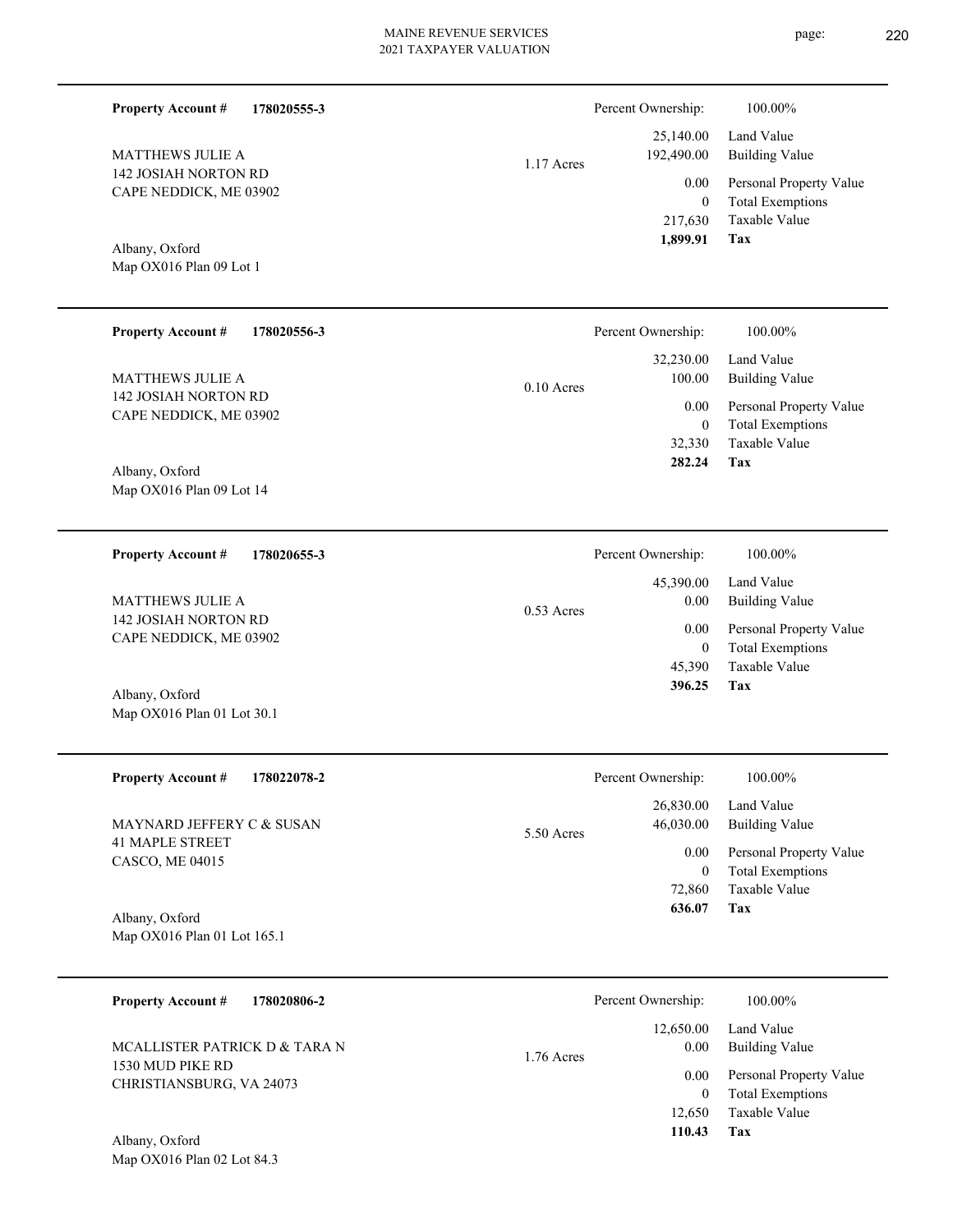Total Exemptions Personal Property Value Building Value Land Value 0 9,360.00 19,620.00 0.00 0.60 Acres

**Tax**

28,980

Percent Ownership:  $100.00\%$ 

 **253.00**

Taxable Value

| 44 BISBEE TOWN ROAD |  |
|---------------------|--|
| WATERFORD, ME 04088 |  |
|                     |  |
|                     |  |

**178020155-6**

Map OX016 Plan 02 Lot 156 Albany, Oxford

**Property Account #**

MCCABE CHARLES D

| <b>Property Account #</b><br>178022043-5                                                | Percent Ownership:                                      | 100.00%                                                                                    |
|-----------------------------------------------------------------------------------------|---------------------------------------------------------|--------------------------------------------------------------------------------------------|
| MCCARTHY SEAN MARTIN & MADELYN C<br>317 CROOKED RIVER CSWY<br>ALBANY TOWNSHIP, ME 04217 | 25,871.00<br>Tree Growth<br>111,960.00<br>$11.00$ Acres | Land Value<br>Building Value<br>Personal Property Value<br>0.00<br><b>Total Exemptions</b> |
| Albany, Oxford<br>Map OX016 Plan 02 Lot 225.7                                           | 137.831<br>1,203.26                                     | Taxable Value<br>Tax                                                                       |

**178022019-2 Tax** Taxable Value Total Exemptions Personal Property Value Building Value Land Value 65 ELLIOTT STREET HAVERHILL, MA 01830 **Property Account #** Albany, Oxford MCDONALD DANIEL S 135,780 0  **1,185.36** 36,180.00 99,600.00 0.00 16.50 Acres Percent Ownership:  $100.00\%$ 

| <b>Property Account #</b><br>178020100-4        | Percent Ownership:               | 100.00%                                                             |
|-------------------------------------------------|----------------------------------|---------------------------------------------------------------------|
| MCDONALD DANIEL S & DIANE M                     | 26,030.00<br>0.00<br>17.50 Acres | Land Value<br>Building Value                                        |
| <b>65 ELLIOTT STREET</b><br>HAVERHILL, MA 01830 | 0.00<br>0<br>26,030              | Personal Property Value<br><b>Total Exemptions</b><br>Taxable Value |
| Albany, Oxford                                  | 227.24                           | Tax                                                                 |

Map OX016 Plan 02 Lot 132

Map OX016 Plan 02 Lot 132.1

| <b>Property Account #</b><br>178020409-1 | Percent Ownership: | 100.00%                 |
|------------------------------------------|--------------------|-------------------------|
|                                          | 18,410.00          | Land Value              |
| MCKNIGHT THEODORE & RACHEL               | 0.00<br>4.42 Acres | <b>Building Value</b>   |
| 22 SAXON LANE                            | 0.00               | Personal Property Value |
| JERICHO, VT 05465                        |                    | <b>Total Exemptions</b> |
|                                          | 18.410             | Taxable Value           |
| Albony Oxford                            | 160.72             | Tax                     |

Map OX016 Plan 06 Lot 10.21 Albany, Oxford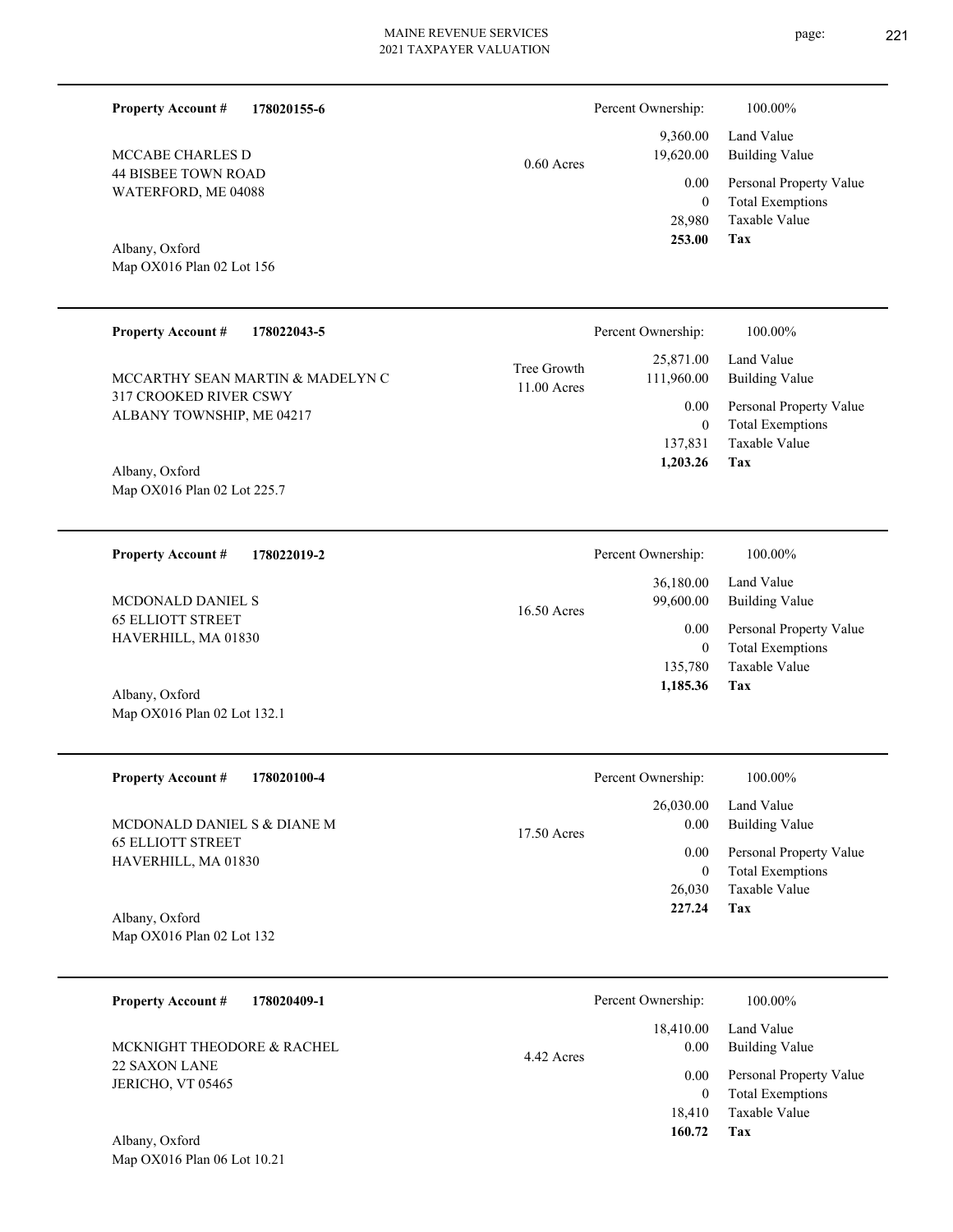**178022039-3** 2.00 Acres **178020147-2** BETHEL, ME 04217 **Property Account #** Map OX016 Plan 01 Lot 60.2 Homestead Exemption \$25000 MCLEOD ROXY W & DENNIS M 92,610 25,000  **808.49** 17,520.00 100,090.00 0.00 0.51 Acres Percent Ownership: 100.00% **178020784-3** CENTER LOVELL, ME 04016 **Property Account #** Map OX016 Plan 02 Lot 137.19 137.29 MEATBALLS LLC 42.50 Acres Tree Growt Percent Ownership:  $100.00\%$ 

| <b>Property Account #</b><br>178020244-6 | Percent Ownership:      | 100.00%                 |
|------------------------------------------|-------------------------|-------------------------|
|                                          | 23,020.00               | Land Value              |
| MEDEIROS JOHN J & ROBYN A                | 44,860.00<br>3.38 Acres | <b>Building Value</b>   |
| 10 KEVIN DR                              | 0.00                    | Personal Property Value |
| ASSONET, MA 02702-1108                   | $\overline{0}$          | <b>Total Exemptions</b> |
|                                          | 67,880                  | Taxable Value           |
| Albany, Oxford                           | 592.59                  | Tax                     |
| Map OX016 Plan 01 Lot 129.2              |                         |                         |
|                                          |                         |                         |
| <b>Property Account #</b><br>178020039-1 | Percent Ownership:      | 100.00%                 |
|                                          | 9,600.00                | Land Value              |
| MEE JUDITH A                             | 0.00<br>1.00 Acres      | <b>Building Value</b>   |
| 425 BEACH RD APT 8-0                     | 0.00                    | Personal Property Value |
| TEQUESTA, FL 33469                       | $\Omega$                | <b>Total Exemptions</b> |

## **Property Account #**

MCLAIN TIMOTHY J & MARHON L

Map OX016 Plan 02 Lot 107.21

PO BOX 412

Albany, Oxford

PO BOX 81

Albany, Oxford

65 HILL STREET BIDDEFORD, ME 04005

Albany, Oxford

**Tax** Taxable Value Total Exemptions Personal Property Value Building Value Land Value 111,940 0  **977.24** 23,850.00 88,090.00 0.00 Percent Ownership:  $100.00\%$ 

| ħ<br>5S | $0.00\,$   | 29,009.50 Land Value<br><b>Building Value</b> |
|---------|------------|-----------------------------------------------|
|         | $0.00\,$   | Personal Property Value                       |
|         | 0          | <b>Total Exemptions</b>                       |
|         |            | 29,010 Taxable Value                          |
|         | 253.25 Tax |                                               |
|         |            |                                               |

**Tax**

Taxable Value Total Exemptions Personal Property Value

Building Value Land Value

| .s | $0.00\,$ | 9,600.00 Land Value<br>Building Value |
|----|----------|---------------------------------------|
|    |          | 0.00 Personal Property Value          |
|    | 0        | <b>Total Exemptions</b>               |
|    |          | 9,600 Taxable Value                   |
|    | 83.81    | Tax                                   |
|    |          |                                       |

Map OX016 Plan 02 Lot 58 Albany, Oxford

MINERAL RIGHTS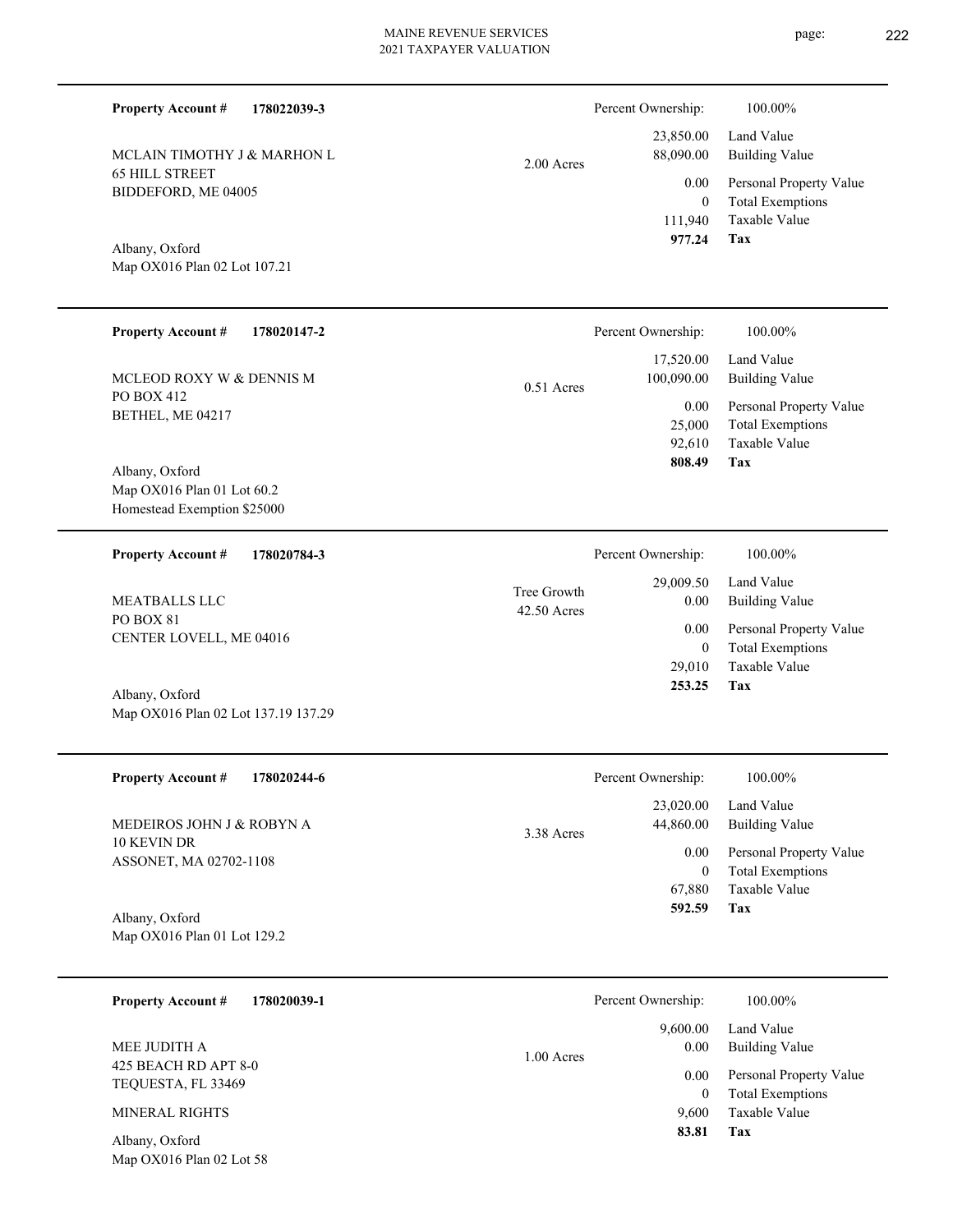0.77 Acres

### Map OX016 Plan 09 Lot 4 15 Albany, Oxford

10 BRIGHTON HILL ROAD

MEEK HEIDI E & PAUL W

MINOT, ME 04258

**Property Account #**

**178020160-2**

| <b>Property Account #</b><br>178020389-2 | Percent Ownership:                                    | 100.00%                             |
|------------------------------------------|-------------------------------------------------------|-------------------------------------|
|                                          | 21,680.00                                             | Land Value                          |
| MEEK HEIDI E & PAUL W                    | 66,680.00<br>$0.80$ Acres                             | <b>Building Value</b>               |
| <b>10 BRIGHTON HILL ROAD</b>             | 0.00                                                  | Personal Property Value             |
| <b>MINOT, ME 04258</b>                   | $\mathbf{0}$                                          | <b>Total Exemptions</b>             |
|                                          | 88,360                                                | Taxable Value                       |
| Albany, Oxford                           | 771.38                                                | Tax                                 |
| Map OX016 Plan 09 Lot 5                  |                                                       |                                     |
| <b>Property Account #</b><br>178020663-1 | Percent Ownership:                                    | 100.00%                             |
| MEISNER VINCENT & EILEEN                 | 32,699.00<br>Tree Growth<br>254,160.00<br>36.30 Acres | Land Value<br><b>Building Value</b> |

214 SHAMROCK RD ALBANY TWP, ME 04217-9725

Map OX016 Plan 01 Lot 8.11 8.4 Homestead Exemption \$25000 Albany, Oxford

**178020579-1 Tax** Taxable Value Total Exemptions Personal Property Value Building Value Land Value 85 SUMNER BEAN RD ALBANY TWP, ME 04217 **Property Account #** Map OX016 Plan 01 Lot 124 Homestead Exemption \$25000 Albany, Oxford MERRILL CHRISTOPHER O 125,490 25,000  **1,095.53** 21,460.00 129,030.00 0.00 1.54 Acres Percent Ownership:  $100.00\%$ 

| 178020026-3<br><b>Property Account #</b> | Percent Ownership:        | 100.00%                 |
|------------------------------------------|---------------------------|-------------------------|
|                                          | 17,600.00                 | Land Value              |
| MERRILL HOLLY C                          | 97,340.00<br>$0.30$ Acres | <b>Building Value</b>   |
| PO BOX 1202                              | 0.00                      | Personal Property Value |
| BETHEL, ME 04217                         | 0                         | <b>Total Exemptions</b> |
|                                          | 114,940                   | Taxable Value           |
| Albany, Oxford                           | 1,003.43                  | Tax                     |
| Map $OX016$ Plan 01 Lot 88               |                           |                         |

page: 223

**Tax**

**Tax**

 261,859 25,000

0.00

 **2,286.03**

Taxable Value Total Exemptions Personal Property Value

 64,790 0

0.00

Percent Ownership: 100.00%

 13,940.00 50,850.00

 **565.62**

Taxable Value Total Exemptions Personal Property Value

Building Value Land Value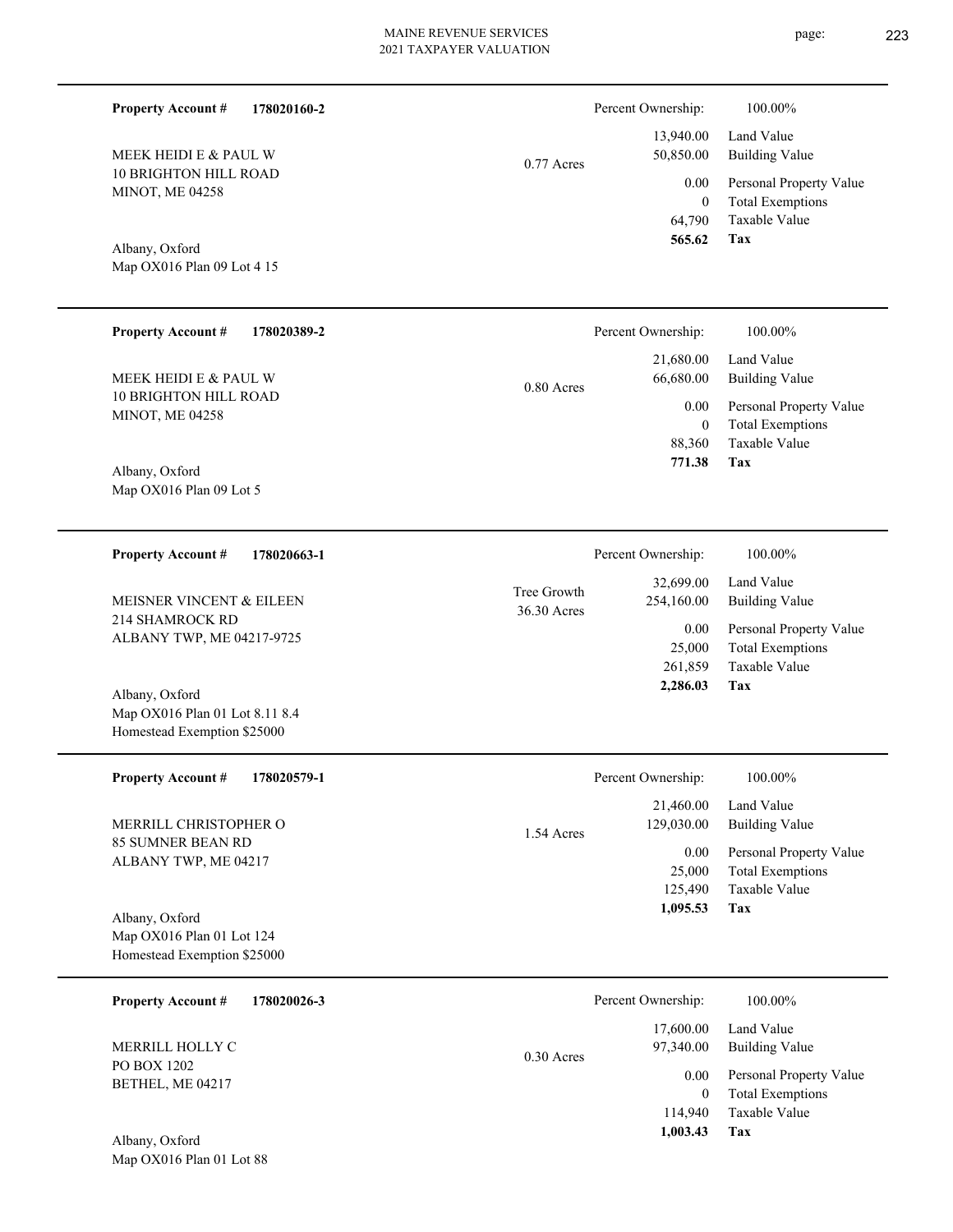| <b>Property Account #</b><br>178020084-4             |              | Percent Ownership:       | 100.00%                                            |
|------------------------------------------------------|--------------|--------------------------|----------------------------------------------------|
| MERRILL RUSSELL EM, JAMES CHARLES & SAMANTI          | $0.75$ Acres | 109,350.00<br>55,140.00  | Land Value<br><b>Building Value</b>                |
| 10 MERRILL DRIVE<br>BETHEL, ME 04217                 |              | 0.00<br>$\overline{0}$   | Personal Property Value<br><b>Total Exemptions</b> |
| Albany, Oxford                                       |              | 164,490<br>1,436.00      | Taxable Value<br>Tax                               |
| Map OX016 Plan 06 Lot 3                              |              |                          |                                                    |
| <b>Property Account #</b><br>178022036-2             |              | Percent Ownership:       | 100.00%                                            |
| MERRILL STACEY L & JAMES A                           | 5.00 Acres   | 15,400.00<br>0.00        | Land Value<br><b>Building Value</b>                |
| PO BOX 814<br>BETHEL, ME 04217                       |              | 0.00<br>$\overline{0}$   | Personal Property Value<br><b>Total Exemptions</b> |
| Albany, Oxford                                       |              | 15,400<br>134.44         | Taxable Value<br>Tax                               |
| Map OX016 Plan 01 Lot 79                             |              |                          |                                                    |
| <b>Property Account #</b><br>178020414-2             |              | Percent Ownership:       | 100.00%                                            |
| MESERVE JOHN C & LORETTA J                           | 9.00 Acres   | 22,300.00<br>0.00        | Land Value<br><b>Building Value</b>                |
| % LORETTA MESERVE<br>1501 NH ROUTE 123A              |              | 0.00<br>$\overline{0}$   | Personal Property Value<br><b>Total Exemptions</b> |
| SOUTH ACWOOD, NH 03607<br>Albany, Oxford             |              | 22,300<br>194.68         | <b>Taxable Value</b><br>Tax                        |
| Map OX016 Plan 02 Lot 192.2                          |              |                          |                                                    |
| <b>Property Account #</b><br>178020413-4             |              | Percent Ownership:       | 100.00%                                            |
| MESERVE JOHN C TRUSTEE                               | 0.78 Acres   | 114,700.00<br>140,720.00 | Land Value<br><b>Building Value</b>                |
| THE JOHN C MESERVE TRUST<br><b>60 DWELLEY STREET</b> |              | 0.00<br>$\mathbf{0}$     | Personal Property Value<br><b>Total Exemptions</b> |
| PEMBROKE, MA 002359<br>Albany, Oxford                |              | 255,420<br>2,229.82      | Taxable Value<br>Tax                               |
| Map OX016 Plan 10 Lot 5                              |              |                          |                                                    |
| <b>Property Account #</b><br>178020050-2             |              | Percent Ownership:       | 100.00%                                            |
| MESERVE LORETTA J                                    | $0.60$ Acres | 81,000.00<br>97,620.00   | Land Value<br><b>Building Value</b>                |
| <b>1501 NH ROUTE 123A</b><br>SOUTH ACWORTH, NH 03607 |              | 0.00<br>$\mathbf{0}$     | Personal Property Value<br><b>Total Exemptions</b> |
| Albany Oxford                                        |              | 178,620<br>1,559.35      | Taxable Value<br>Tax                               |

Map OX016 Plan 10 Lot 4 Albany, Oxford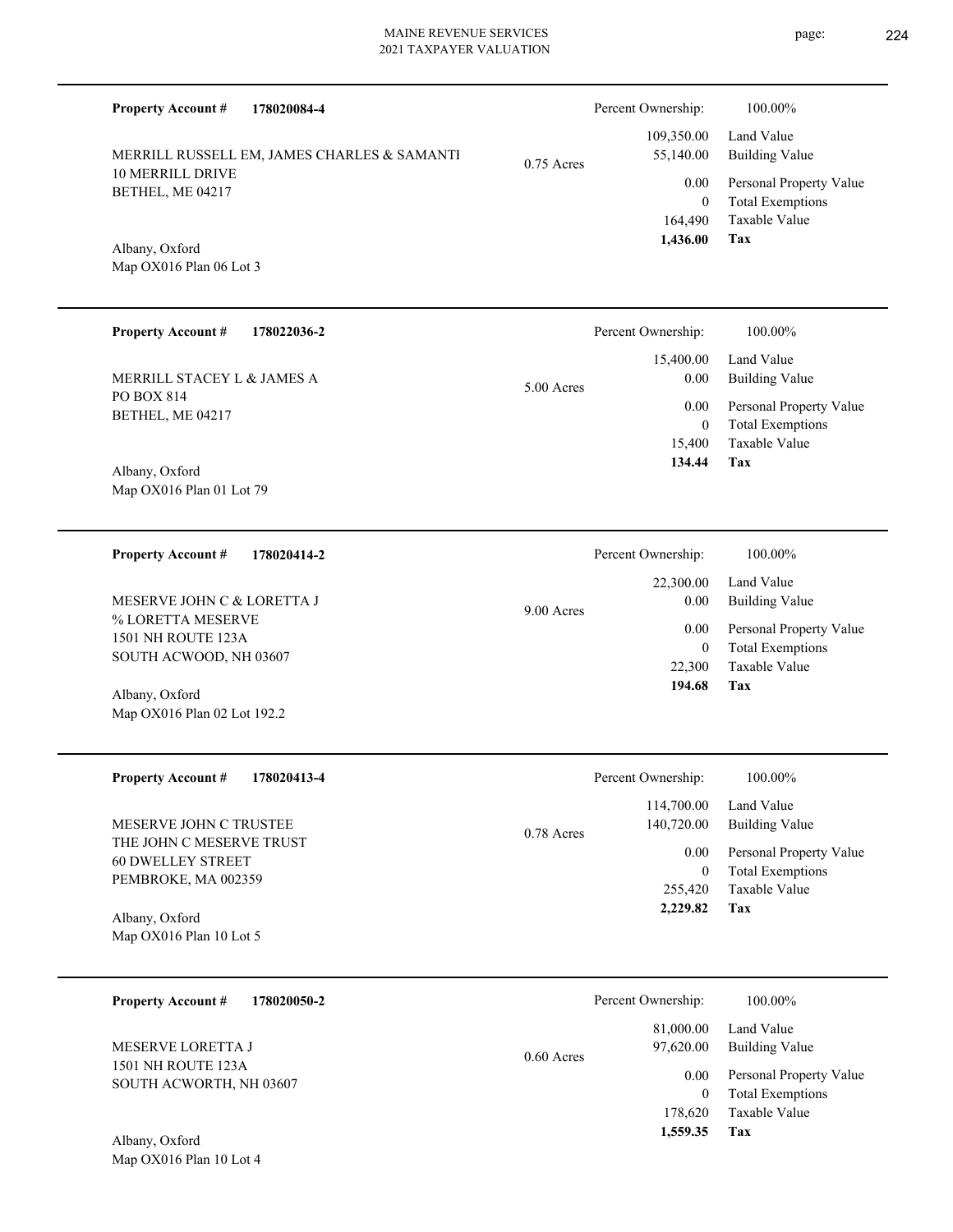| <b>Property Account #</b>                                                                                                                                                            | $0.14$ Acres                | Percent Ownership:                                                                        | 100.00%                                                                                                                      |
|--------------------------------------------------------------------------------------------------------------------------------------------------------------------------------------|-----------------------------|-------------------------------------------------------------------------------------------|------------------------------------------------------------------------------------------------------------------------------|
| 178022104-3                                                                                                                                                                          |                             | 37,410.00                                                                                 | Land Value                                                                                                                   |
| MESERVE LORETTA J                                                                                                                                                                    |                             | 0.00                                                                                      | <b>Building Value</b>                                                                                                        |
| 1501 NH ROUTE 123A                                                                                                                                                                   |                             | 0.00                                                                                      | Personal Property Value                                                                                                      |
| SOUTH ACWORTH, NH 03607                                                                                                                                                              |                             | $\overline{0}$                                                                            | <b>Total Exemptions</b>                                                                                                      |
| Albany, Oxford                                                                                                                                                                       |                             | 37,410                                                                                    | Taxable Value                                                                                                                |
| Map OX016 Plan 10 Lot 5.1                                                                                                                                                            |                             | 326.59                                                                                    | Tax                                                                                                                          |
| <b>Property Account #</b><br>178020097-4<br>MG FOREST ASSETS LLC<br><b>3 COMMERCE DRIVE</b><br><b>SUITE 301</b><br>ATKINSON, NH 03811<br>Albany, Oxford<br>Map OX016 Plan 01 Lot 140 | 308.00 Acres                | Percent Ownership:<br>218,360.00<br>0.00<br>0.00<br>$\overline{0}$<br>218,360<br>1,906.28 | 100.00%<br>Land Value<br><b>Building Value</b><br>Personal Property Value<br><b>Total Exemptions</b><br>Taxable Value<br>Tax |
| <b>Property Account #</b><br>178020496-4<br>MG FOREST ASSETS LLC<br><b>3 COMMERCE DRIVE</b><br><b>SUITE 301</b><br>ATKINSON, NH 03811<br>Albany, Oxford<br>Map OX016 Plan 01 Lot 168 | Tree Growth<br>340.00 Acres | Percent Ownership:<br>94,685.00<br>0.00<br>0.00<br>$\mathbf{0}$<br>94,685<br>826.60       | 100.00%<br>Land Value<br><b>Building Value</b><br>Personal Property Value<br><b>Total Exemptions</b><br>Taxable Value<br>Tax |
| 178020270-1                                                                                                                                                                          | 0.25 Acres                  | Percent Ownership:                                                                        | 100.00%                                                                                                                      |
| <b>Property Account #</b>                                                                                                                                                            |                             | 119,380.00                                                                                | Land Value                                                                                                                   |
| MILLER JERRELL R                                                                                                                                                                     |                             | 52,560.00                                                                                 | <b>Building Value</b>                                                                                                        |
| 2 MEADOW LANE                                                                                                                                                                        |                             | 0.00                                                                                      | Personal Property Value                                                                                                      |
| MARBLEHEAD, MA 01945                                                                                                                                                                 |                             | $\boldsymbol{0}$                                                                          | <b>Total Exemptions</b>                                                                                                      |
| Albany, Oxford                                                                                                                                                                       |                             | 171,940                                                                                   | Taxable Value                                                                                                                |
| Map OX016 Plan 09 Lot 10                                                                                                                                                             |                             | 1,501.04                                                                                  | Tax                                                                                                                          |
| <b>Property Account #</b>                                                                                                                                                            | 1.26 Acres                  | Percent Ownership:                                                                        | 100.00%                                                                                                                      |
| 178020393-3                                                                                                                                                                          |                             | 124,260.00                                                                                | Land Value                                                                                                                   |
| MILLER THOMAS FRANKLIN& BARBARA BALCONIS'                                                                                                                                            |                             | 82,830.00                                                                                 | <b>Building Value</b>                                                                                                        |
| 3620 PLANTATION ROAD                                                                                                                                                                 |                             | 0.00                                                                                      | Personal Property Value                                                                                                      |
| CHARLOTTE, NC 28270                                                                                                                                                                  |                             | $\overline{0}$                                                                            | <b>Total Exemptions</b>                                                                                                      |
| Albany, Oxford                                                                                                                                                                       |                             | 207,090                                                                                   | Taxable Value                                                                                                                |
| Map OX016 Plan 03 Lot 11 12                                                                                                                                                          |                             | 1,807.90                                                                                  | <b>Tax</b>                                                                                                                   |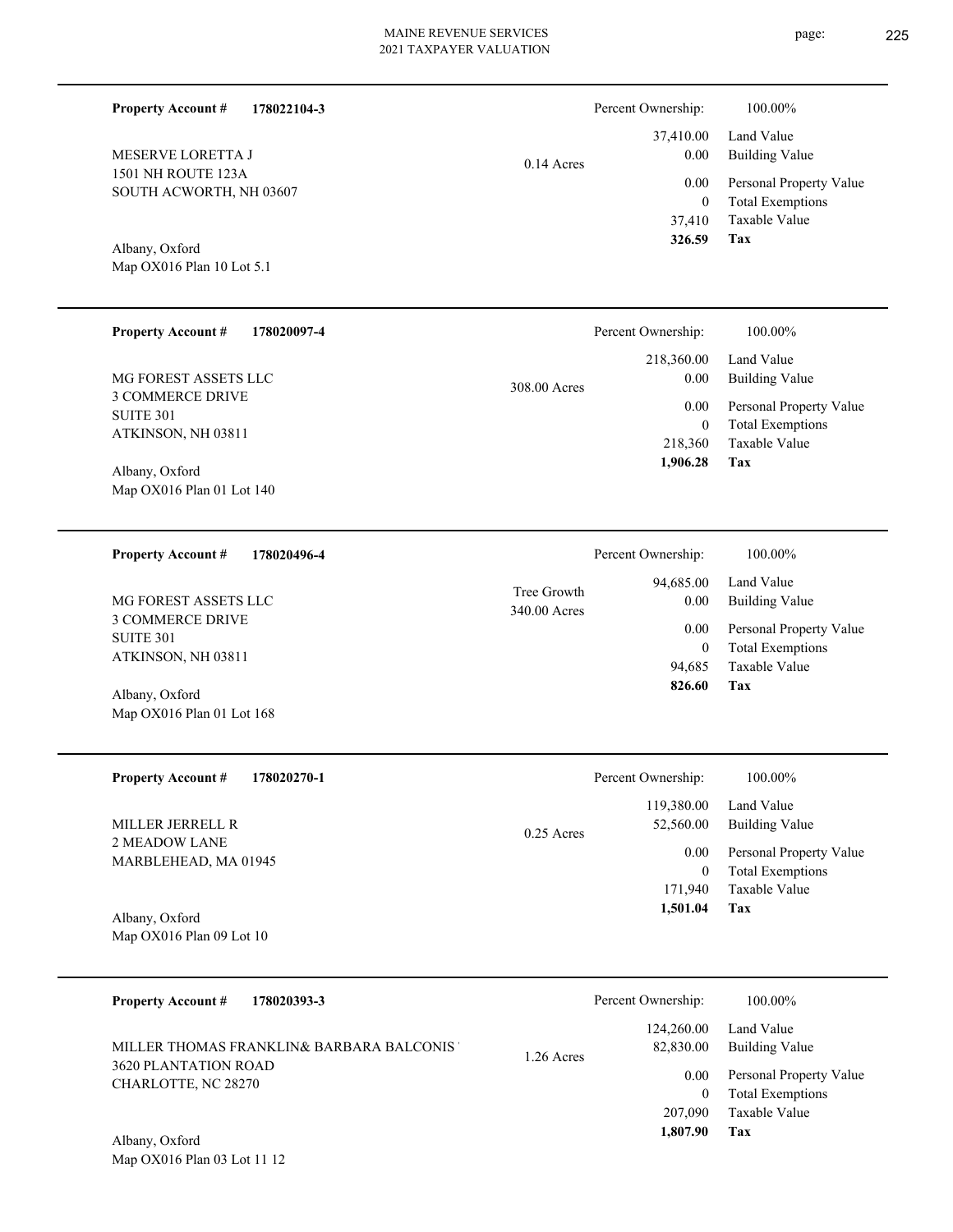| <b>Property Account #</b>        | 178020664-1 | Percent Ownership:       | 100.00%                 |
|----------------------------------|-------------|--------------------------|-------------------------|
|                                  |             | 23,310.00                | Land Value              |
| <b>MILLS BURTON R</b>            |             | 130,260.00<br>1.37 Acres | Building Value          |
| PO BOX 3691<br>JACKSON, WY 83001 |             | 0.00                     | Personal Property Value |
|                                  | 0           | <b>Total Exemptions</b>  |                         |
|                                  |             | 153,570                  | Taxable Value           |
| Albany, Oxford                   |             | 1,340.67                 | Tax                     |

Map OX016 Plan 01 Lot 5.1

| <b>Property Account #</b><br>178020033-1                                                                                      | Percent Ownership:                   | 100.00%                                                             |
|-------------------------------------------------------------------------------------------------------------------------------|--------------------------------------|---------------------------------------------------------------------|
| MILLS DEBRA J                                                                                                                 | 25,250.00<br>32,650.00<br>6.00 Acres | Land Value<br>Building Value                                        |
| 783 HUNTS CORNER ROAD<br>ALBANY TWP, ME 04217-6505                                                                            | 0.00<br>25,000<br>32,900             | Personal Property Value<br><b>Total Exemptions</b><br>Taxable Value |
| Albany, Oxford<br>$\mathbf{M}$ $\alpha \mathbf{M}$ $\alpha$ $\mathbf{M}$ $\alpha$ $\mathbf{M}$ $\alpha$ $\mathbf{M}$ $\alpha$ | 287.22                               | Tax                                                                 |

Map OX016 Plan 02 Lot 113.2 Homestead Exemption \$25000

| 178020417-3<br><b>Property Account #</b>      | Percent Ownership:    | 100.00%                 |
|-----------------------------------------------|-----------------------|-------------------------|
|                                               | 19,650.00             | Land Value              |
| MILLS RYAN H                                  | 0.00<br>$10.00$ Acres | <b>Building Value</b>   |
| <b>465 INTERVALE ROAD</b><br>BETHEL, ME 04217 | 0.00                  | Personal Property Value |
|                                               | 0                     | <b>Total Exemptions</b> |
|                                               | 19.650                | Taxable Value           |
| Albany, Oxford                                | 171.54                | Tax                     |
| Map OX016 Plan 01 Lot 37                      |                       |                         |

| <b>Property Account #</b><br>178020418-3       | Percent Ownership:          |                    | 100.00%                             |
|------------------------------------------------|-----------------------------|--------------------|-------------------------------------|
| MILLS RYAN H                                   | Tree Growth<br>730.00 Acres | 192,230.00<br>0.00 | Land Value<br><b>Building Value</b> |
| <b>465 INTERVALE ROAD</b><br>BETHEL, ME 04217  |                             | 0.00               | Personal Property Value             |
|                                                |                             |                    | <b>Total Exemptions</b>             |
|                                                |                             | 192,230            | Taxable Value                       |
| Albany, Oxford<br>Map OX016 Plan 01 Lot 6.1 36 |                             | 1,678.17           | Tax                                 |

| <b>Property Account #</b><br>178020659-2       | Percent Ownership:           |                         | 100.00%                                            |
|------------------------------------------------|------------------------------|-------------------------|----------------------------------------------------|
| <b>MINIGELL FRANCIS P</b>                      | Tree Growth<br>$44.20$ Acres | 48,802.00<br>524,200.00 | Land Value<br><b>Building Value</b>                |
| 274 SHAMROCK ROAD<br>ALBANY TWP, ME 04217-6103 |                              | 0.00                    | Personal Property Value<br><b>Total Exemptions</b> |
| Albany, Oxford                                 |                              | 573,002<br>5,002.31     | Taxable Value<br>Tax                               |

Map OX016 Plan 01 Lot 8.1 8.41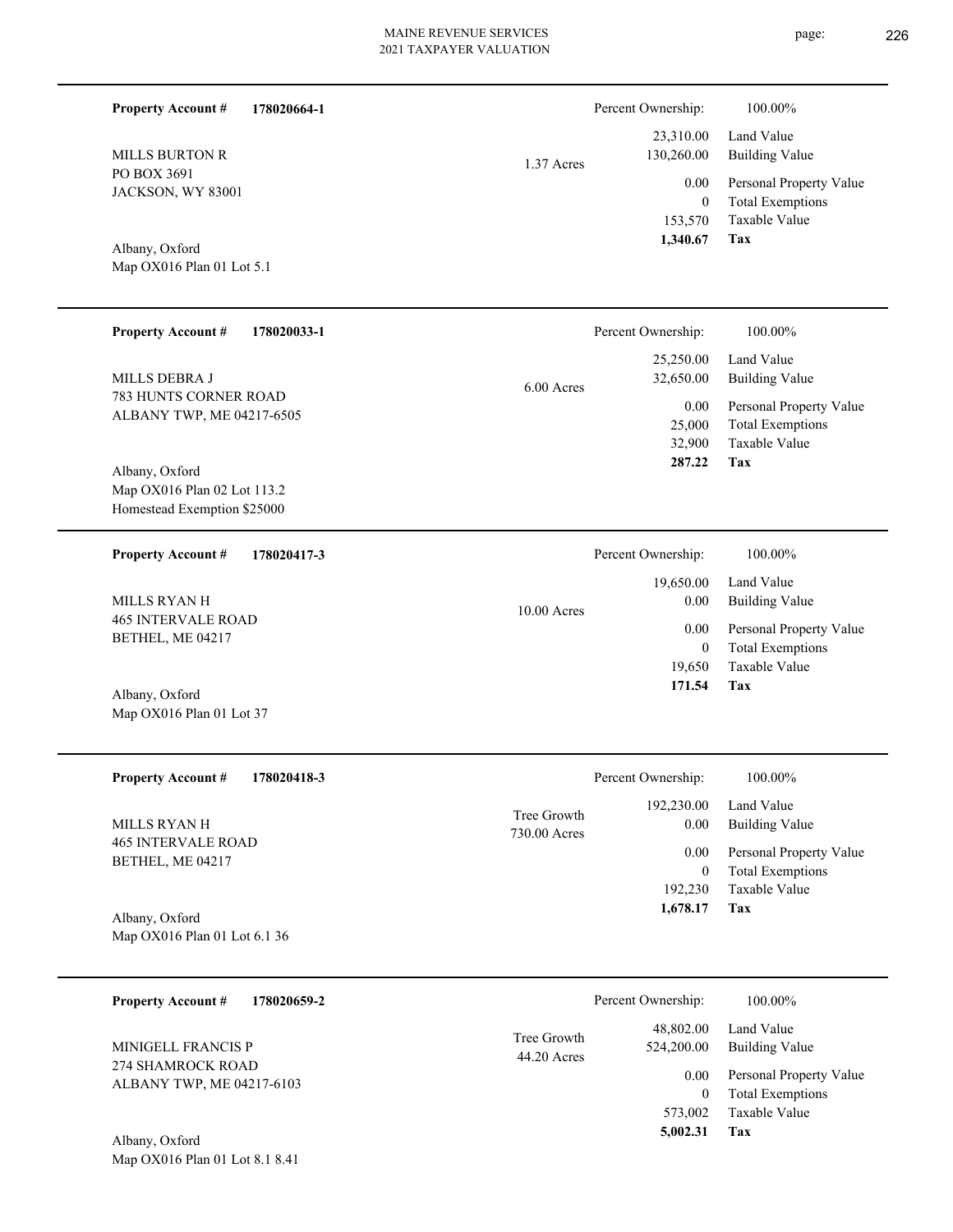**178020824P-1**

| <b>MINIGELL FRANCIS P</b> |
|---------------------------|
| 274 SHAMROCK ROAD         |
| ALBANY TWP, ME 04217-6103 |

**Property Account #**

 $\ensuremath{\text{M/E}}$ 

Map OX016 Plan 01 Lot 8.1 8.41 Albany, Oxford

| Percent Ownership: | 100.00%                 |
|--------------------|-------------------------|
| $0.00 -$           | Land Value              |
| 0.00               | Building Value          |
| 20,000.00          | Personal Property Value |
| 0                  | <b>Total Exemptions</b> |
| 20,000             | Taxable Value           |
| 174.60             | Tax                     |

| <b>Property Account #</b>           | 178022029-3 |                              | Percent Ownership:      | 100.00%                      |
|-------------------------------------|-------------|------------------------------|-------------------------|------------------------------|
| MINK TIMOTHY R                      |             | Tree Growth<br>$11.03$ Acres | 22,460.00<br>59,620.00  | Land Value<br>Building Value |
| 119 TAFT AVENUE<br>AUBURN, ME 04210 |             | 0.00                         | Personal Property Value |                              |
|                                     |             | $\mathbf{0}$                 | <b>Total Exemptions</b> |                              |
|                                     |             |                              | 82,080                  | Taxable Value                |
| Albany, Oxford                      |             |                              | 716.56                  | Tax                          |
| Map OX016 Plan 02 Lot 225.6         |             |                              |                         |                              |

| 178020138-3<br><b>Property Account #</b>            | Percent Ownership:    | 100.00%                 |
|-----------------------------------------------------|-----------------------|-------------------------|
|                                                     | 45,150.00             | Land Value              |
| <b>MIONE SUSAN</b>                                  | 0.00<br>$40.00$ Acres | <b>Building Value</b>   |
| <b>26 BRIERWOOD ST</b><br>GLOUCESTER, MA 01930-4713 | 0.00                  | Personal Property Value |
|                                                     | 0                     | <b>Total Exemptions</b> |
|                                                     | 45.150                | Taxable Value           |
| Albany, Oxford                                      | 394.16                | Tax                     |
| Map OX016 Plan 02 Lot 1                             |                       |                         |

| <b>Property Account #</b><br>178020382-3 | Percent Ownership:        | 100.00%                 |
|------------------------------------------|---------------------------|-------------------------|
|                                          | 8,580.00                  | Land Value              |
| MOFFAT KEITH D & DARYL M                 | 13,820.00<br>$0.34$ Acres | <b>Building Value</b>   |
| 11 WEST VIEW DRIVE<br>COVENTRY, RI 02816 | 0.00                      | Personal Property Value |
|                                          | $\overline{0}$            | <b>Total Exemptions</b> |
|                                          | 22,400                    | Taxable Value           |
| Albany, Oxford                           | 195.55                    | Tax                     |
| Map $OX016$ Plan 02 Lot 127              |                           |                         |

| 178020491-4<br><b>Property Account #</b>     | Percent Ownership:                     | 100.00%                                            |
|----------------------------------------------|----------------------------------------|----------------------------------------------------|
| MOFFETT JANA & ANDY E RUGG                   | 21,110.00<br>95,580.00<br>$1.13$ Acres | Land Value<br>Building Value                       |
| <b>399 MAIN STREET</b><br>STONEHAM, ME 04231 | 0.00<br>0                              | Personal Property Value<br><b>Total Exemptions</b> |
|                                              | 116,690<br>1,018.70                    | Taxable Value<br>Tax                               |
| Albony Oxford                                |                                        |                                                    |

Map OX016 Plan 05 Lot 7 Albany, Oxford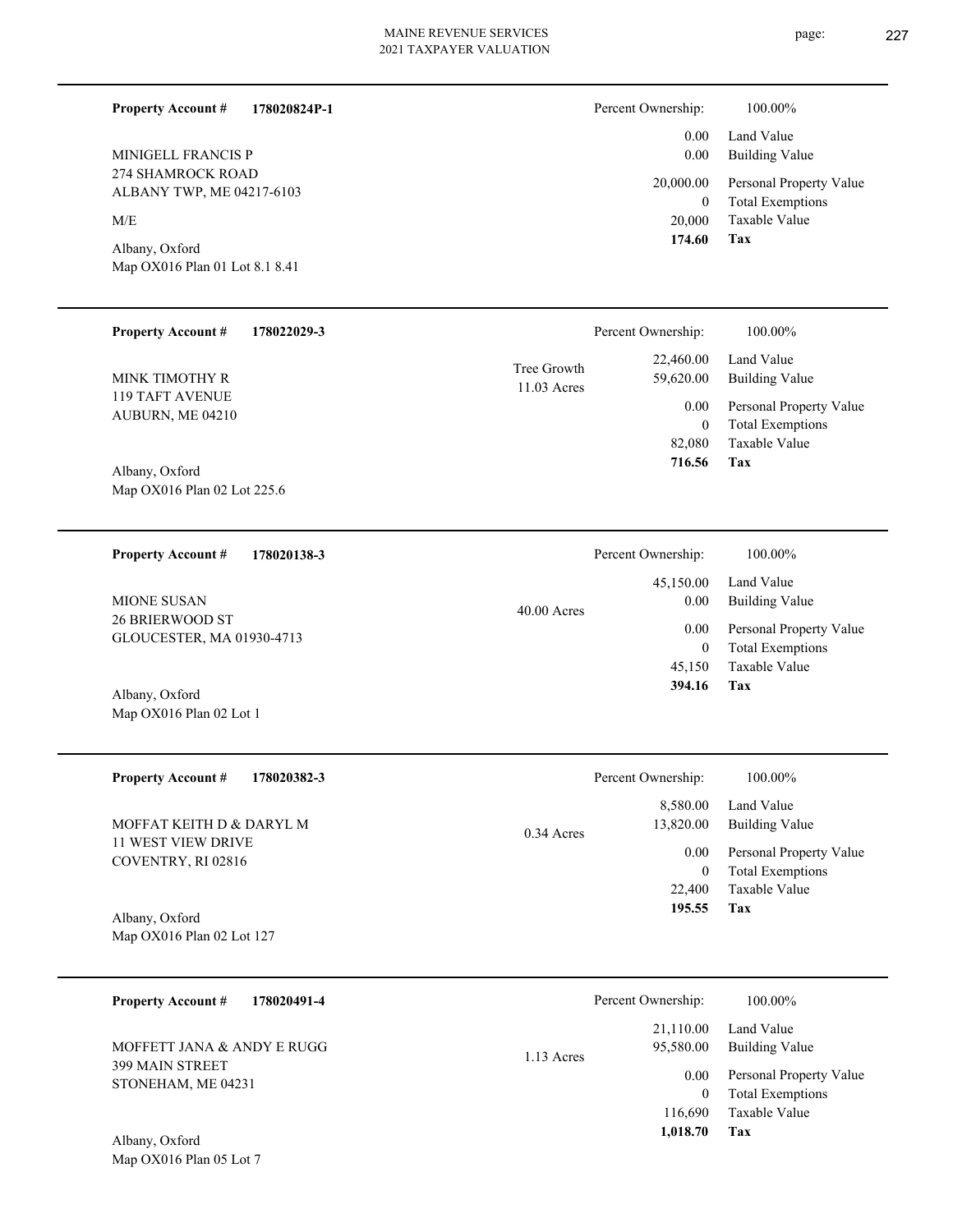L

| <b>Property Account #</b><br>178020657-2<br><b>MOODY RICHARD</b><br>559 HUNTS CORNER RD<br>ALBANY TWP, ME 04217<br>Albany, Oxford | 4.33 Acres    | Percent Ownership:<br>23,830.00<br>120,710.00<br>0.00<br>25,000<br>119,540<br>1,043.58 | 100.00%<br>Land Value<br><b>Building Value</b><br>Personal Property Value<br><b>Total Exemptions</b><br>Taxable Value<br>Tax |
|-----------------------------------------------------------------------------------------------------------------------------------|---------------|----------------------------------------------------------------------------------------|------------------------------------------------------------------------------------------------------------------------------|
| Map OX016 Plan 02 Lot 185.1<br>Homestead Exemption \$25000                                                                        |               |                                                                                        |                                                                                                                              |
| <b>Property Account #</b><br>178022128-2                                                                                          |               | Percent Ownership:                                                                     | 100.00%                                                                                                                      |
| MOORHOUSE TIMOTHY WILLIAM                                                                                                         | 6.53 Acres    | 16,700.00<br>1,580.00                                                                  | Land Value<br><b>Building Value</b>                                                                                          |
| 179 SPRAGUES FALLS RD<br>CHERRYFIELD, ME 04622<br>Albany, Oxford<br>Map OX016 Plan 02 Lot 137.222                                 |               | 0.00<br>$\boldsymbol{0}$<br>18,280<br>159.58                                           | Personal Property Value<br><b>Total Exemptions</b><br>Taxable Value<br>Tax                                                   |
| <b>Property Account #</b><br>178022056-2                                                                                          |               | Percent Ownership:                                                                     | 100.00%                                                                                                                      |
| MORAN JOSEPH G                                                                                                                    | $0.20$ Acres  | 16,400.00<br>45,930.00                                                                 | Land Value<br><b>Building Value</b>                                                                                          |
| PO BOX 1176<br>BETHEL, ME 04217                                                                                                   |               | 0.00<br>$\overline{0}$<br>62,330<br>544.14                                             | Personal Property Value<br><b>Total Exemptions</b><br>Taxable Value<br>Tax                                                   |
| Albany, Oxford<br>Map OX016 Plan 07 Lot 37                                                                                        |               |                                                                                        |                                                                                                                              |
| <b>Property Account #</b><br>178020428-1                                                                                          |               | Percent Ownership:                                                                     | 100.00%                                                                                                                      |
| MORGAN DANIEL E & CAROL J                                                                                                         | $42.25$ Acres | 58,060.00<br>177,890.00                                                                | Land Value<br><b>Building Value</b>                                                                                          |
| 24 1/2 HARDY ST<br><b>SALEM, MA 01970</b><br>Albany, Oxford<br>Map OX016 Plan 02 Lot 155                                          |               | 0.00<br>$\overline{0}$<br>235,950<br>2,059.84                                          | Personal Property Value<br><b>Total Exemptions</b><br>Taxable Value<br>Tax                                                   |
| 178020781-2<br><b>Property Account #</b>                                                                                          |               | Percent Ownership:                                                                     | 100.00%                                                                                                                      |
| <b>MORGAN LINDA</b>                                                                                                               |               | 65,400.00<br>248,740.00                                                                | Land Value<br><b>Building Value</b>                                                                                          |
| <b>19 MUD CITY ROAD</b><br>ALBANY TOWNSHIIP, ME 04217<br>Albany, Oxford                                                           | 50.88 Acres   | 0.00<br>31,000<br>283,140<br>2,471.81                                                  | Personal Property Value<br><b>Total Exemptions</b><br>Taxable Value<br>Tax                                                   |
| Map OX016 Plan 01 Lot 3.1 3.2<br>Homestead Exemption \$25000; Veterans Widow/Child Exemption \$6000                               |               |                                                                                        |                                                                                                                              |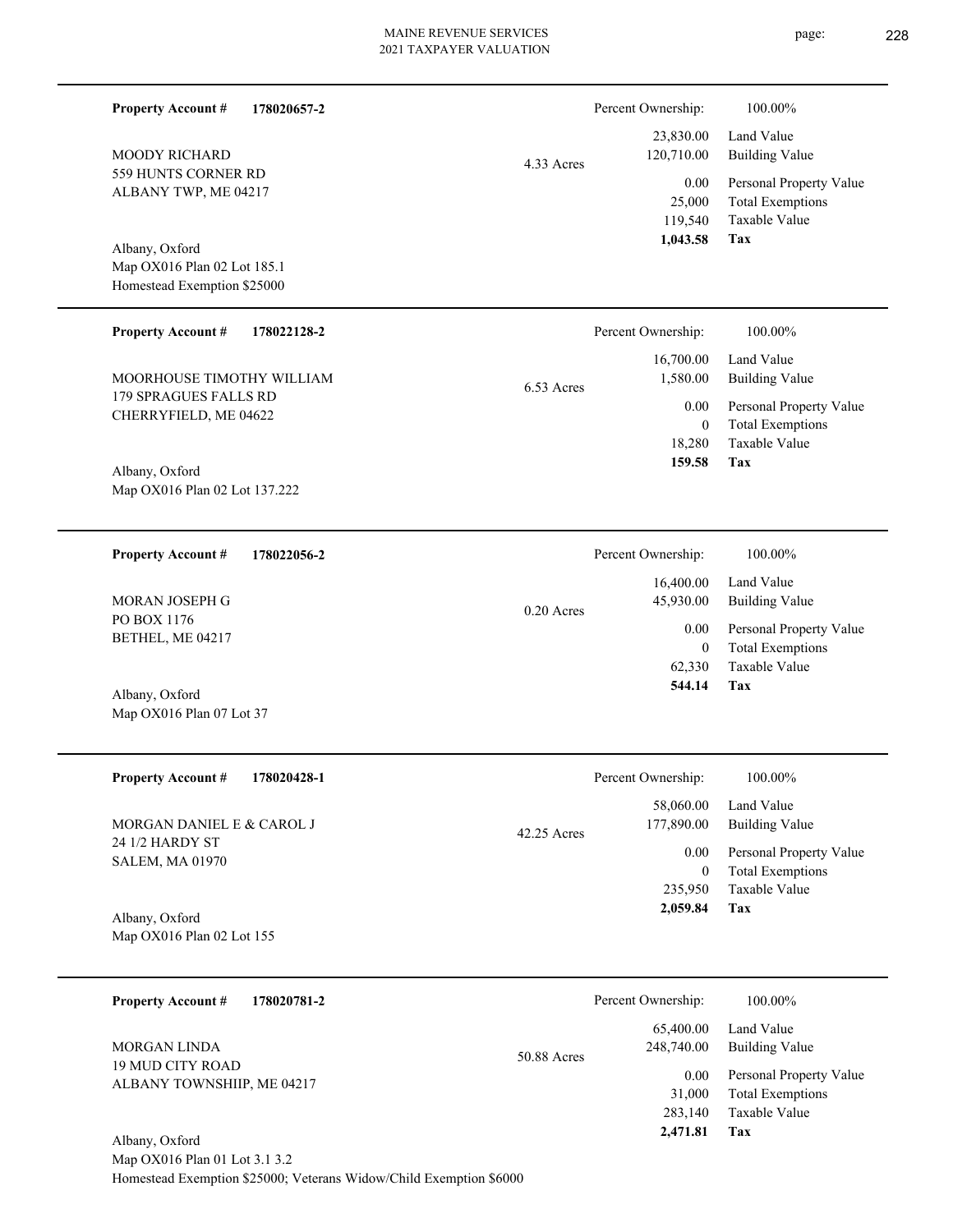## 2021 TAXPAYER VALUATION

Building Value Land Value 20,010.00 25,920.00 6.30 Acres Percent Ownership:  $100.00\%$ 

**Tax**

 45,930 0

0.00

 **400.97**

Taxable Value Total Exemptions Personal Property Value

| MORIN ANTHONY K PER REP |  |
|-------------------------|--|
| <b>PO BOX 803</b>       |  |
| BETHEL, ME 04217        |  |

**178020365-3**

Map OX016 Plan 01 Lot 111 Albany, Oxford

**Property Account #**

| <b>Property Account #</b><br>178022120-1      | Percent Ownership:       | 100.00%                 |
|-----------------------------------------------|--------------------------|-------------------------|
|                                               | 23,000.00                | Land Value              |
| MORRILL JANICE L                              | 5,350.00<br>$1.00$ Acres | <b>Building Value</b>   |
| <b>42 STEARNS ROAD</b>                        | 0.00                     | Personal Property Value |
| ALBANY TWP, ME 04217                          | 25,000                   | <b>Total Exemptions</b> |
|                                               | 3,350                    | Taxable Value           |
| Albany, Oxford<br>Man OX016 Plan 02 Lot 97 51 | 29.25                    | Tax                     |

Map OX016 Plan 02 Lot 97.51 Homestead Exemption \$25000

| 178020790-2<br><b>Property Account #</b> | Percent Ownership:                       | 100.00%                      |
|------------------------------------------|------------------------------------------|------------------------------|
| MORSE DANA D & DARLENE D                 | 56,790.00<br>230,720.00<br>$43.10$ Acres | Land Value<br>Building Value |
| 57 CHATHAM<br>GARDNER, MA 01440          | 0.00                                     | Personal Property Value      |
|                                          | $\theta$                                 | <b>Total Exemptions</b>      |
|                                          | 287.510                                  | Taxable Value                |
| Albany, Oxford                           | 2,509.96                                 | Tax                          |

Map OX016 Plan 01 Lot 86.6 86.7

Map OX016 Plan 02 Lot 97.111

| <b>Property Account #</b><br>178020768-2         | Percent Ownership:                 | 100.00%                                  |
|--------------------------------------------------|------------------------------------|------------------------------------------|
| <b>MORSE DARLENE</b><br><b>57 CHATHAM STREET</b> | 20,930.00<br>0.00<br>$11.50$ Acres | Land Value<br>Building Value             |
| GARDNER, MA 01440                                | 0.00                               | Personal Property Value                  |
|                                                  | $\mathbf{0}$<br>20,930             | <b>Total Exemptions</b><br>Taxable Value |
| Albany, Oxford                                   | 182.72                             | Tax                                      |
| Map OX016 Plan 01 Lot 86.5                       |                                    |                                          |

| 178022115-2<br><b>Property Account #</b>   | Percent Ownership:                | 100.00%                                            |
|--------------------------------------------|-----------------------------------|----------------------------------------------------|
| MORSE RICHARD D                            | 13,390.00<br>0.00<br>$2.64$ Acres | Land Value<br><b>Building Value</b>                |
| 444 BISBEETOWN ROAD<br>WATERFORD, ME 04088 | 0.00<br>$\mathbf{0}$              | Personal Property Value<br><b>Total Exemptions</b> |
| Albany, Oxford                             | 13,390<br>116.89                  | Taxable Value<br>Tax                               |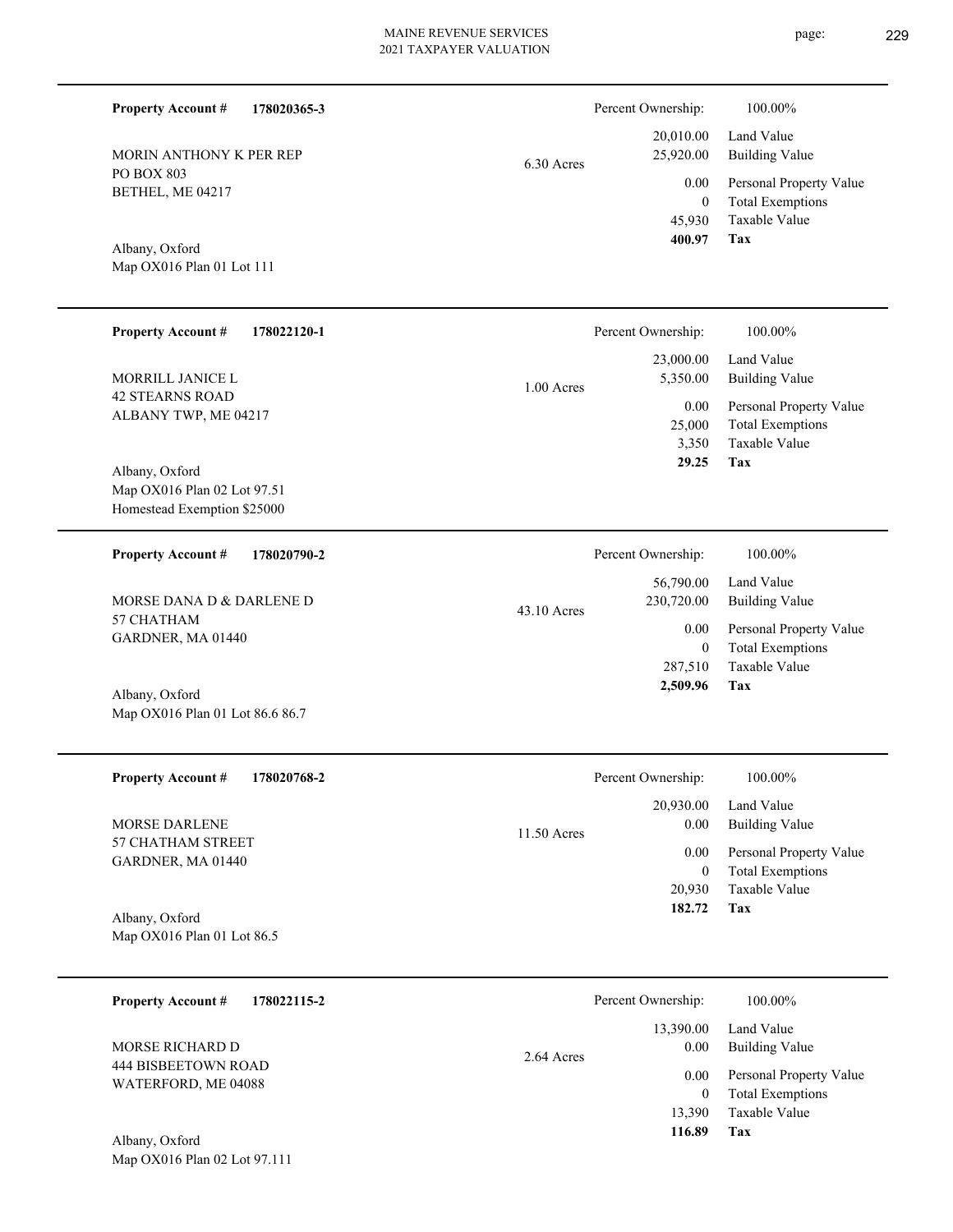| <b>Property Account #</b><br>178020500-3          |             | Percent Ownership:                          | 100.00%                                                                           |
|---------------------------------------------------|-------------|---------------------------------------------|-----------------------------------------------------------------------------------|
| MOSLEY REBECCA E                                  | 23.37 Acres | 31,010.00<br>0.00                           | Land Value<br><b>Building Value</b>                                               |
| 21 PINE STREET<br>NORWAY, ME 04268                |             | 0.00<br>$\mathbf{0}$<br>31,010<br>270.72    | Personal Property Value<br><b>Total Exemptions</b><br>Taxable Value<br><b>Tax</b> |
| Albany, Oxford<br>Map OX016 Plan 01 Lot 85.1 85.2 |             |                                             |                                                                                   |
| <b>Property Account #</b><br>178020514-4          |             | Percent Ownership:                          | 100.00%                                                                           |
| MULLEY SHAWN J & ERIKA                            | 2.10 Acres  | 101,360.00<br>84,970.00                     | Land Value<br><b>Building Value</b>                                               |
| 90 MOUNT TUMBLEDOWN ROAD<br>GILEAD, ME 04217      |             | 0.00<br>$\mathbf{0}$<br>186,330<br>1,626.66 | Personal Property Value<br><b>Total Exemptions</b><br>Taxable Value<br>Tax        |
| Albany, Oxford<br>Map OX016 Plan 09 Lot 7         |             |                                             |                                                                                   |
| <b>Property Account #</b><br>178020812-1          |             | Percent Ownership:                          | 100.00%                                                                           |
| MURCH INC                                         | 30.00 Acres | 36,650.00<br>0.00                           | Land Value<br><b>Building Value</b>                                               |
| PO BOX 132<br>WATERFORD, ME 04088-0132            |             | 0.00<br>$\mathbf{0}$                        | Personal Property Value<br><b>Total Exemptions</b>                                |
| Albany, Oxford<br>Map OX016 Plan 02 Lot 78.1      |             | 36,650<br>319.95                            | Taxable Value<br>Tax                                                              |
| <b>Property Account #</b><br>178020814-1          |             | Percent Ownership:                          | 100.00%                                                                           |
| MURCH INC                                         | 22.00 Acres | 29,850.00<br>0.00                           | Land Value<br><b>Building Value</b>                                               |
| <b>PO BOX 132</b><br>WATERFORD, ME 04088-0132     |             | 0.00<br>$\mathbf{0}$<br>29,850<br>260.59    | Personal Property Value<br><b>Total Exemptions</b><br>Taxable Value<br>Tax        |
| Albany, Oxford<br>Map OX016 Plan 02 Lot 88.3 88.4 |             |                                             |                                                                                   |
| <b>Property Account #</b><br>178020416-3          |             | Percent Ownership:                          | 100.00%                                                                           |
| MURPHEY ELINOR A                                  |             | 16,790.00<br>0.00                           | Land Value<br><b>Building Value</b>                                               |
| 338 VILLINOVA AVE<br>WENONAH, NJ 08090            | 6.63 Acres  | 0.00<br>$\mathbf{0}$<br>16,790<br>146.58    | Personal Property Value<br><b>Total Exemptions</b><br>Taxable Value               |
| Albany, Oxford<br>Map OX016 Plan 01 Lot 5         |             |                                             | Tax                                                                               |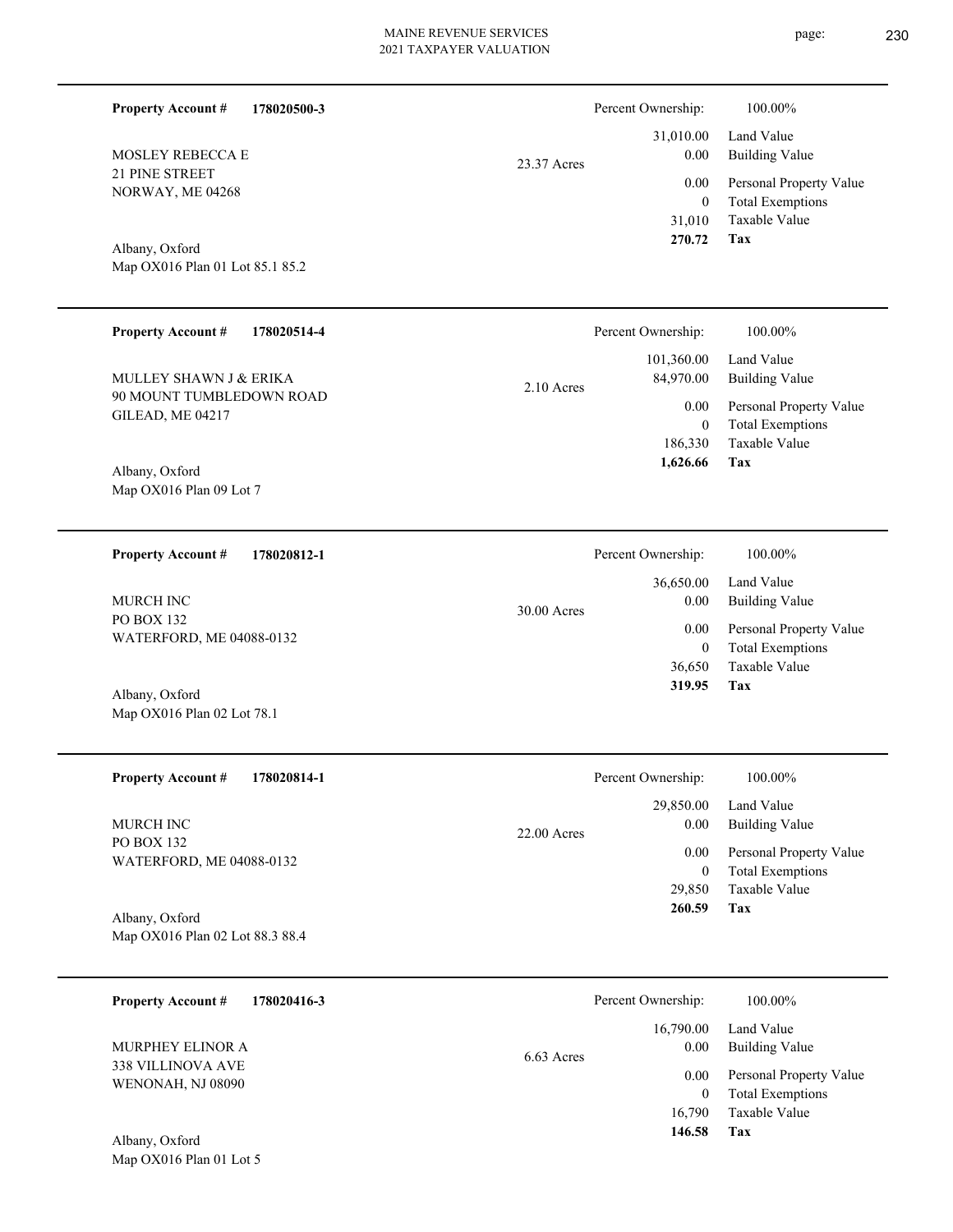| <b>Property Account #</b><br>178020002-2    |                             | Percent Ownership:        | 100.00%                                                |
|---------------------------------------------|-----------------------------|---------------------------|--------------------------------------------------------|
| MURRAY STEVEN G                             | Tree Growth<br>895.00 Acres | 261,728.00<br>0.00        | Land Value<br><b>Building Value</b>                    |
| PO BOX 60<br>WALPOLE, MA 02081              |                             | 0.00                      | Personal Property Value                                |
|                                             |                             | $\overline{0}$<br>261,728 | <b>Total Exemptions</b><br>Taxable Value<br><b>Tax</b> |
| Albany, Oxford<br>Map OX016 Plan 02 Lot 2.1 |                             | 2,284.89                  |                                                        |
|                                             |                             |                           |                                                        |
| <b>Property Account #</b><br>178020003-2    |                             | Percent Ownership:        | 100.00%                                                |
| MURRAY STEVEN G                             |                             | 205,950.00<br>181,040.00  | Land Value<br><b>Building Value</b>                    |
| PO BOX 60<br>WALPOLE, MA 02081              | 70.00 Acres                 | 0.00                      | Personal Property Value                                |
|                                             |                             | $\overline{0}$<br>386,990 | <b>Total Exemptions</b><br>Taxable Value               |
| Albany, Oxford                              |                             | 3,378.42                  | Tax                                                    |
| Map OX016 Plan 02 Lot 2.2                   |                             |                           |                                                        |
|                                             |                             |                           |                                                        |
| <b>Property Account #</b><br>178020105-2    |                             | Percent Ownership:        | 100.00%                                                |
| MURRAY STEVEN G                             | 73.00 Acres                 | 73,200.00<br>0.00         | Land Value<br><b>Building Value</b>                    |
| PO BOX 60<br>WALPOLE, MA 02081              |                             | 0.00                      | Personal Property Value                                |
|                                             |                             | $\overline{0}$<br>73,200  | <b>Total Exemptions</b><br>Taxable Value               |
| Albany, Oxford<br>Map OX016 Plan 02 Lot 78  |                             | 639.04                    | Tax                                                    |
|                                             |                             |                           |                                                        |
| <b>Property Account #</b><br>178020421-1    |                             | Percent Ownership:        | 100.00%                                                |
|                                             |                             | 0.00                      | Land Value                                             |
| NADEAU JAMES M<br><b>167 BROWN STREET</b>   |                             | 15,090.00<br>0.00         | <b>Building Value</b><br>Personal Property Value       |
| KENNEBUNK, ME 04043                         |                             | $\boldsymbol{0}$          | <b>Total Exemptions</b>                                |
| <b>LAND OF F STEARNS</b>                    |                             | 15,090<br>131.74          | Taxable Value<br>Tax                                   |
| Albany, Oxford<br>Map OX016 Plan 02 Lot 62  |                             |                           |                                                        |
|                                             |                             |                           |                                                        |
| <b>Property Account #</b><br>178020349-2    |                             | Percent Ownership:        | 100.00%                                                |
| NAPPI MICHAEL L JR & JANINE A LANG          |                             | 20,900.00<br>34,660.00    | Land Value<br><b>Building Value</b>                    |
| 75 OAKWOOD AVENUE<br>LYNN, MA 01902         | 2.65 Acres                  | 0.00                      | Personal Property Value                                |
|                                             |                             | $\overline{0}$            | <b>Total Exemptions</b>                                |

**Tax 485.04**

55,560

Taxable Value

Map OX016 Plan 01 Lot 147.1 Albany, Oxford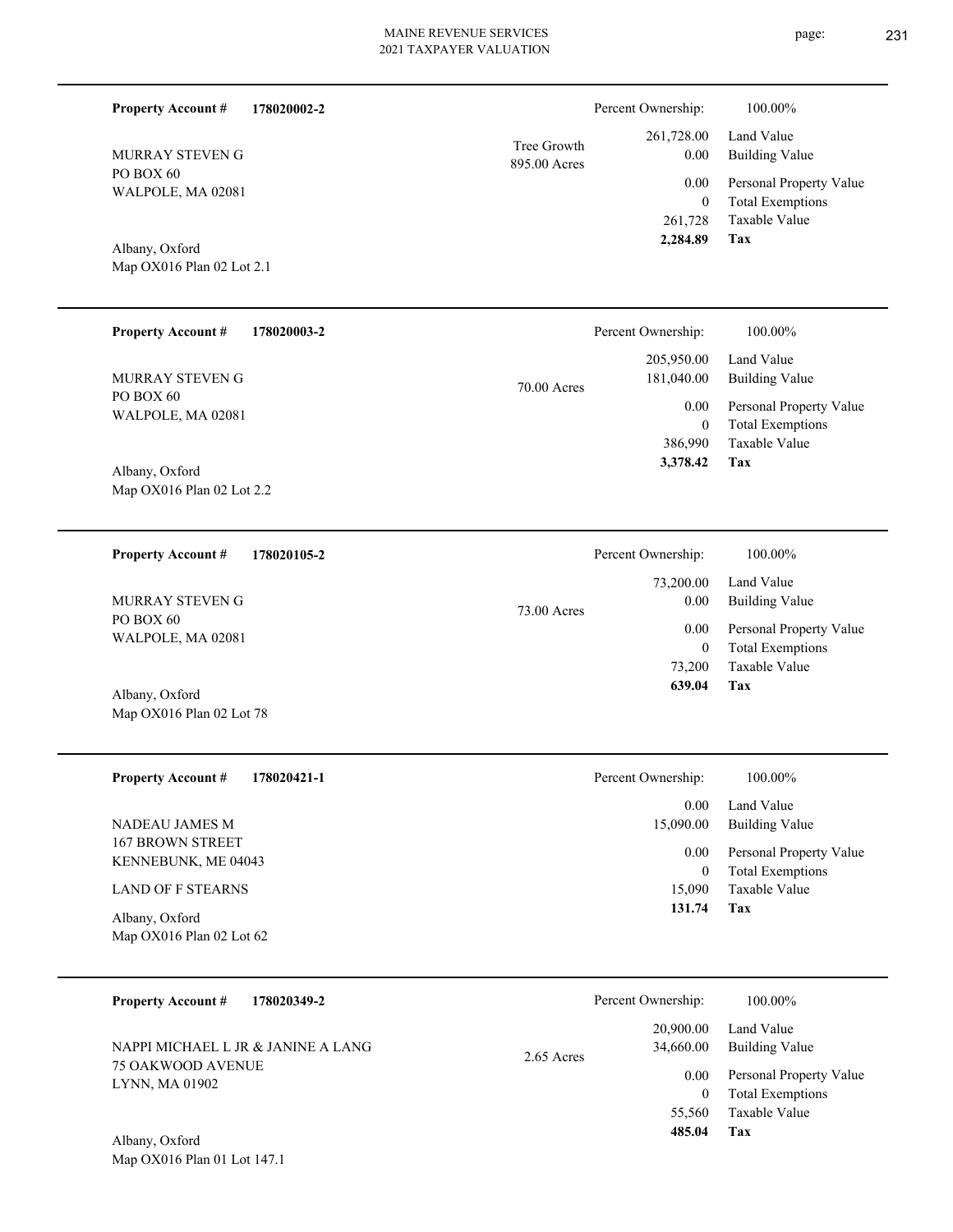$36.00 A$ 

|      | 364.48 Tax |                              |
|------|------------|------------------------------|
|      |            | 41,750 Taxable Value         |
|      | $\Omega$   | <b>Total Exemptions</b>      |
|      |            | 0.00 Personal Property Value |
| cres | 0.00       | Building Value               |
|      |            | 41,750.00 Land Value         |

Percent Ownership:  $100.00\%$ 

Map OX016 Plan 02 Lot 79 Albany, Oxford

22 NORTH REYNOLDS RD WINSLOW, ME 04901

NELSON BRADLEY B

**Property Account #**

**178020423-1**

| <b>Property Account #</b><br>178020424-1        | Percent Ownership: | 100.00%                 |
|-------------------------------------------------|--------------------|-------------------------|
|                                                 | 15,340.00          | Land Value              |
| <b>NELSON BRADLEY B</b><br>22 NORTH REYNOLDS RD | 0.00<br>4.93 Acres | Building Value          |
| WINSLOW, ME 04901                               | 0.00               | Personal Property Value |
|                                                 | $\theta$           | <b>Total Exemptions</b> |
|                                                 | 15,340             | Taxable Value           |
| Albany, Oxford                                  | 133.92             | Tax                     |
| Map $OX016$ Plan 02 Lot 80                      |                    |                         |

| 178022042-2<br><b>Property Account #</b>    | Percent Ownership:              | 100.00%                             |
|---------------------------------------------|---------------------------------|-------------------------------------|
| NELSON DALE W & CATHERINE P<br>1963 MAIN ST | 13.310.00<br>0.00<br>2.54 Acres | Land Value<br><b>Building Value</b> |
| LOVELL, ME 04051                            | 0.00                            | Personal Property Value             |
|                                             | 0                               | <b>Total Exemptions</b>             |
|                                             | 13.310                          | Taxable Value                       |
| Albany, Oxford                              | 116.20                          | Tax                                 |

| <b>Property Account #</b><br>178020581-2 | Percent Ownership:       | $100.00\%$              |
|------------------------------------------|--------------------------|-------------------------|
|                                          | 6,000.00                 | Land Value              |
| NEWCOMB KAY E PER REP                    | 2,780.00<br>$0.23$ Acres | Building Value          |
| % JOHN HATSTAT                           | 0.00                     | Personal Property Value |
| PO BOX 431                               | 0                        | <b>Total Exemptions</b> |
| OXFORD, ME 04270                         | 8,780                    | Taxable Value           |
| Albany, Oxford                           | 76.65                    | Tax                     |
| Map $OX016$ Plan 02 Lot 11               |                          |                         |

| 178020009-2<br><b>Property Account #</b> |                              | Percent Ownership:   | 100.00%                                            |
|------------------------------------------|------------------------------|----------------------|----------------------------------------------------|
| NORTHERN RETREAT LLC                     | Tree Growth<br>$62.19$ Acres | 32,971.20<br>0.00    | Land Value<br>Building Value                       |
| 100 CODMAN ROAD<br>BROOKLINE, MA 02445   |                              | 0.00<br>$\mathbf{0}$ | Personal Property Value<br><b>Total Exemptions</b> |
|                                          |                              | 32.971               | Taxable Value                                      |
| Albany, Oxford                           |                              | 287.84               | Tax                                                |

Map OX016 Plan 02 Lot 191 Plan 11 Lot 1

Map OX016 Plan 02 Lot 146.1 148.1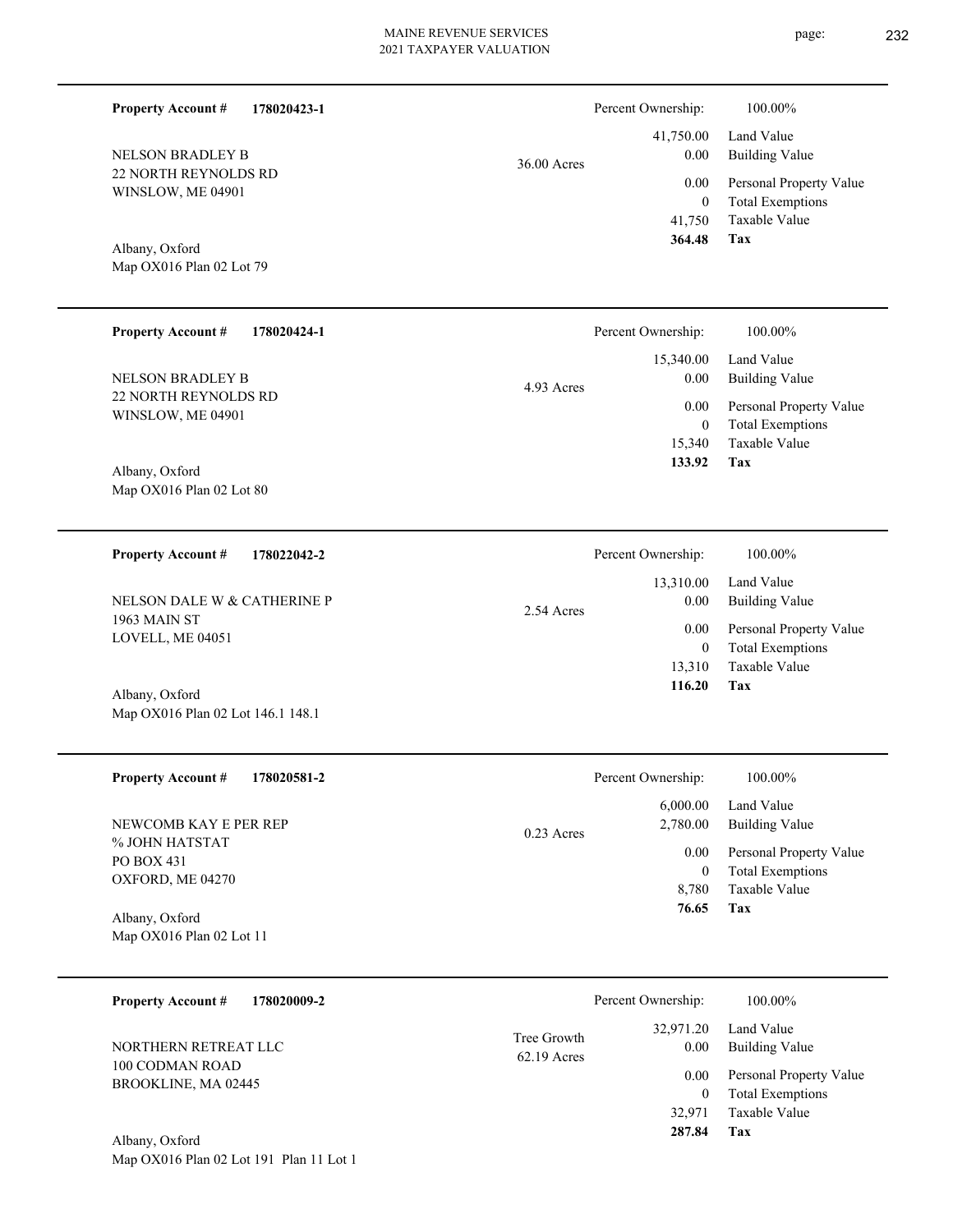| 178020087-3<br><b>Property Account #</b>        |                             | Percent Ownership:          | 100.00%                                            |
|-------------------------------------------------|-----------------------------|-----------------------------|----------------------------------------------------|
| NORTHERN RETREAT LLC                            | Tree Growth<br>120.00 Acres | 35,160.00<br>0.00           | Land Value<br><b>Building Value</b>                |
| 100 CODMAN ROAD<br>BROOKLINE, MA 02445          |                             | 0.00<br>$\mathbf{0}$        | Personal Property Value<br><b>Total Exemptions</b> |
|                                                 |                             | 35,160<br>306.95            | Taxable Value<br>Tax                               |
| Albany, Oxford<br>Map OX016 Plan 02 Lot 51.1    |                             |                             |                                                    |
|                                                 |                             |                             |                                                    |
| <b>Property Account #</b><br>178020126-3        |                             | Percent Ownership:          | 100.00%                                            |
| NORTHERN RETREAT LLC                            | Tree Growth<br>240.10 Acres | 69,575.50<br>0.00           | Land Value<br><b>Building Value</b>                |
| 100 CODMAN ROAD<br>BROOKLINE, MA 02445          |                             | 0.00                        | Personal Property Value                            |
|                                                 |                             | $\boldsymbol{0}$<br>69,576  | <b>Total Exemptions</b><br><b>Taxable Value</b>    |
| Albany, Oxford<br>Map OX016 Plan 01 Lot 158.1   |                             | 607.39                      | Tax                                                |
|                                                 |                             |                             |                                                    |
| <b>Property Account #</b><br>178020127-4        |                             | Percent Ownership:          | 100.00%                                            |
| NORTHERN RETREAT LLC                            | Tree Growth<br>276.00 Acres | 79,374.00<br>0.00           | Land Value<br><b>Building Value</b>                |
| 100 CODMAN ROAD<br>BROOKLINE, MA 02445          |                             | 0.00                        | Personal Property Value                            |
|                                                 |                             | $\boldsymbol{0}$<br>79,374  | <b>Total Exemptions</b><br>Taxable Value           |
| Albany, Oxford<br>Map OX016 Plan 01 Lot 159 160 |                             | 692.94                      | Tax                                                |
|                                                 |                             |                             |                                                    |
| <b>Property Account #</b><br>178020132-3        |                             | Percent Ownership:          | $100.00\%$                                         |
| NORTHERN RETREAT LLC                            |                             | 133,690.00<br>277,930.00    | Land Value<br><b>Building Value</b>                |
| 100 CODMAN ROAD<br>BROOKLINE, MA 02445          | 0.97 Acres                  | 0.00                        | Personal Property Value                            |
|                                                 |                             | $\boldsymbol{0}$<br>411,620 | <b>Total Exemptions</b><br>Taxable Value           |
| Albany, Oxford<br>Map OX016 Plan 10 Lot 6       |                             | 3,593.44                    | Tax                                                |
|                                                 |                             |                             |                                                    |
| <b>Property Account #</b><br>178020207-3        |                             | Percent Ownership:          | 100.00%                                            |
| NORTHERN RETREAT LLC                            | Tree Growth                 | 23,063.00<br>0.00           | Land Value<br><b>Building Value</b>                |
| 100 CODMAN ROAD<br>BROOKLINE, MA 02445          | 80.00 Acres                 | 0.00                        | Personal Property Value                            |
|                                                 |                             | $\mathbf{0}$                | <b>Total Exemptions</b>                            |

**Tax 201.34**

23,063 Taxable Value

Map OX016 Plan 02 Lot 187 Albany, Oxford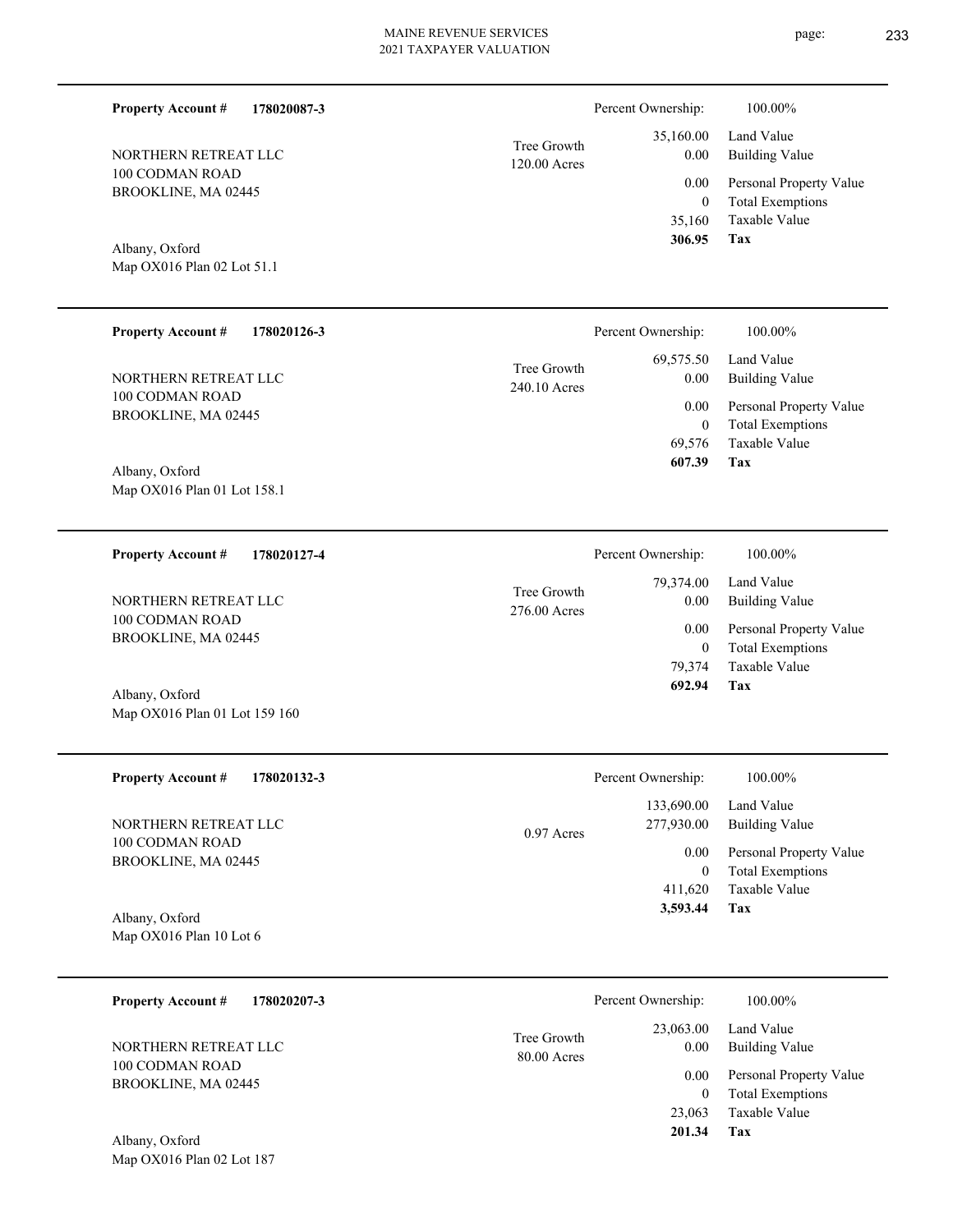| <b>Property Account #</b><br>178020234-5            |                               | Percent Ownership:       | 100.00%                                            |
|-----------------------------------------------------|-------------------------------|--------------------------|----------------------------------------------------|
| NORTHERN RETREAT LLC                                | Tree Growth<br>1,622.00 Acres | 485,173.00<br>0.00       | Land Value<br><b>Building Value</b>                |
| 100 CODMAN ROAD<br>BROOKLINE, MA 02445              |                               | 0.00                     | Personal Property Value                            |
|                                                     |                               | $\boldsymbol{0}$         | <b>Total Exemptions</b>                            |
|                                                     |                               | 485,173<br>4,235.56      | Taxable Value<br>Tax                               |
| Albany, Oxford<br>Map OX016 Plan 01 Lot 119 126 127 |                               |                          |                                                    |
|                                                     |                               |                          |                                                    |
| <b>Property Account #</b><br>178020249-4            |                               | Percent Ownership:       | 100.00%                                            |
|                                                     | Tree Growth                   | 77,183.00                | Land Value                                         |
| NORTHERN RETREAT LLC<br>100 CODMAN ROAD             | 188.75 Acres                  | 20,570.00                | <b>Building Value</b>                              |
| BROOKLINE, MA 02445                                 |                               | 0.00<br>$\boldsymbol{0}$ | Personal Property Value<br><b>Total Exemptions</b> |
|                                                     |                               | 97,753                   | Taxable Value                                      |
| Albany, Oxford                                      |                               | 853.38                   | Tax                                                |
| Map OX016 Plan 02 Lot 50 56                         |                               |                          |                                                    |
|                                                     |                               |                          |                                                    |
| <b>Property Account #</b><br>178020291-5            |                               | Percent Ownership:       | 100.00%                                            |
|                                                     | Tree Growth                   | 60,853.00                | Land Value                                         |
| NORTHERN RETREAT LLC<br>100 CODMAN ROAD             | 201.87 Acres                  | 0.00                     | <b>Building Value</b>                              |
| BROOKLINE, MA 02445                                 |                               | 0.00<br>$\boldsymbol{0}$ | Personal Property Value<br><b>Total Exemptions</b> |
|                                                     |                               | 60,853                   | <b>Taxable Value</b>                               |
| Albany, Oxford                                      |                               | 531.25                   | Tax                                                |
| Map OX016 Plan 01 Lot 138 142                       |                               |                          |                                                    |
|                                                     |                               |                          |                                                    |
| <b>Property Account #</b><br>178020312-3            |                               | Percent Ownership:       | 100.00%                                            |
|                                                     |                               | 13,870.00                | Land Value                                         |
| NORTHERN RETREAT LLC<br>100 CODMAN ROAD             | 3.20 Acres                    | 0.00                     | <b>Building Value</b>                              |
| BROOKLINE, MA 02445                                 |                               | 0.00<br>$\boldsymbol{0}$ | Personal Property Value<br><b>Total Exemptions</b> |
|                                                     |                               | 13,870                   | Taxable Value                                      |
| Albany, Oxford                                      |                               | 121.09                   | Tax                                                |
| Map OX016 Plan 01 Lot 145                           |                               |                          |                                                    |
| <b>Property Account #</b><br>178020313-3            |                               | Percent Ownership:       | 100.00%                                            |
|                                                     |                               | 92,750.00                | Land Value                                         |
| NORTHERN RETREAT LLC                                | 96.00 Acres                   | 760.00                   | <b>Building Value</b>                              |
| 100 CODMAN ROAD<br>BROOKLINE, MA 02445              |                               | 0.00                     | Personal Property Value                            |
|                                                     |                               | $\mathbf{0}$             | <b>Total Exemptions</b>                            |

**Tax 816.34**

93,510 Taxable Value

Map OX016 Plan 01 Lot 144 Albany, Oxford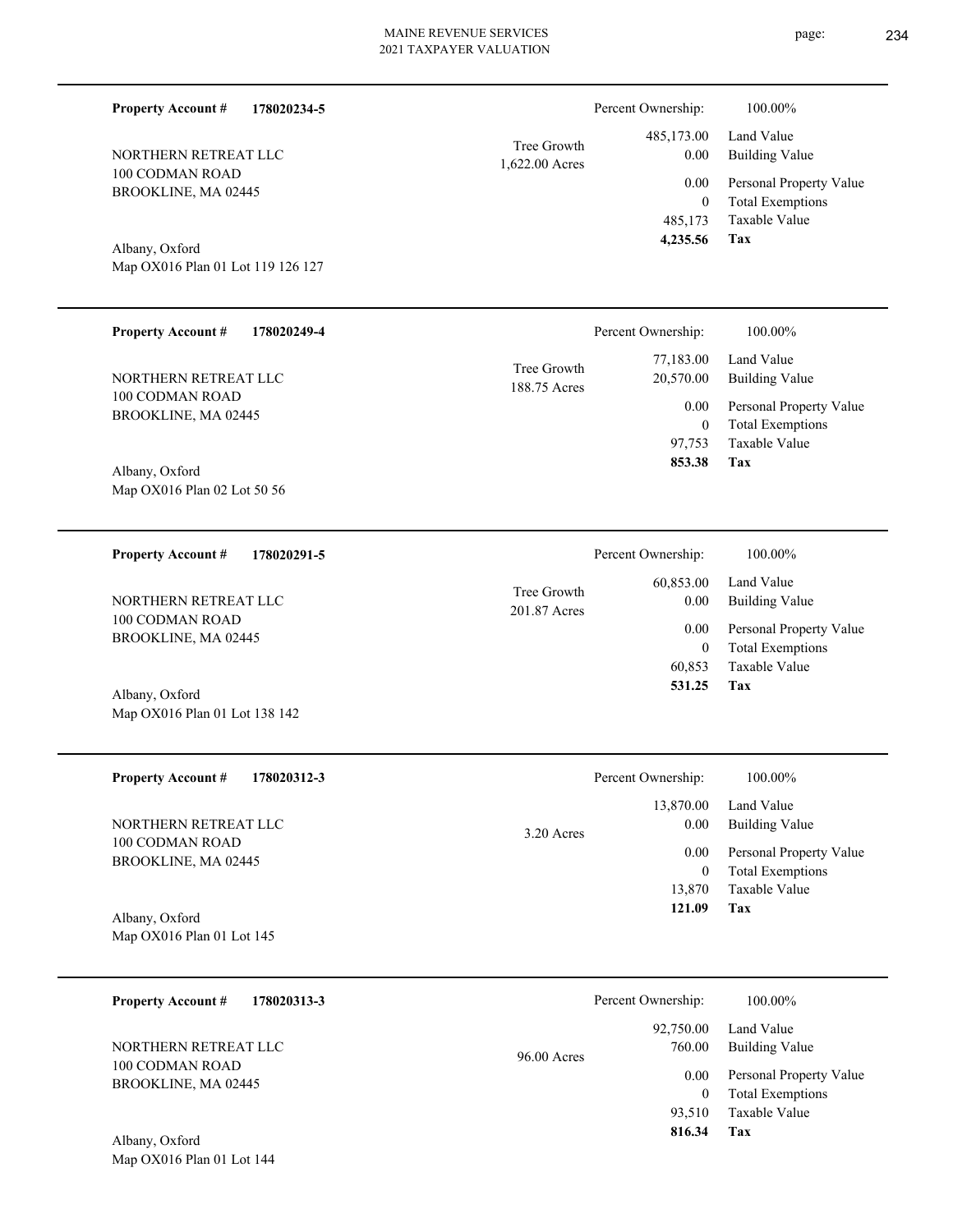14,010.00 3.36 Acres

BROOKLINE, MA 02445

# Albany, Oxford

**178020344-3**

Map OX016 Plan 01 Lot 147.2

NORTHERN RETREAT LLC

100 CODMAN ROAD

**Property Account #**

| <b>Property Account #</b><br>178020364-3      | Percent Ownership:                    | 100.00%                                            |
|-----------------------------------------------|---------------------------------------|----------------------------------------------------|
| NORTHERN RETREAT LLC                          | 175,480.00<br>83,070.00<br>2.58 Acres | Land Value<br>Building Value                       |
| 100 CODMAN ROAD<br>BROOKLINE, MA 02445        | 0.00<br>0                             | Personal Property Value<br><b>Total Exemptions</b> |
|                                               | 258,550                               | Taxable Value                                      |
| Albany, Oxford<br>Map $OX016$ Plan 10 Lot 8.2 | 2,257.14                              | Tax                                                |

| 178020379-3<br><b>Property Account #</b> | Percent Ownership:           |                  | 100.00%                      |
|------------------------------------------|------------------------------|------------------|------------------------------|
| NORTHERN RETREAT LLC<br>100 CODMAN ROAD  | Tree Growth<br>$11.00$ Acres | 3,223.00<br>0.00 | Land Value<br>Building Value |
| BROOKLINE, MA 02445                      |                              | 0.00             | Personal Property Value      |
|                                          |                              | $\bf{0}$         | <b>Total Exemptions</b>      |
|                                          |                              | 3.223            | Taxable Value                |
| Albany, Oxford                           |                              | 28.14            | Tax                          |
| Map OX016 Plan 02 Lot 195                |                              |                  |                              |

| <b>Property Account #</b><br>178020380-3 | Percent Ownership:                                | 100.00%                             |
|------------------------------------------|---------------------------------------------------|-------------------------------------|
| NORTHERN RETREAT LLC<br>100 CODMAN ROAD  | 26,238.00<br>Tree Growth<br>0.00<br>$69.00$ Acres | Land Value<br><b>Building Value</b> |
| BROOKLINE, MA 02445                      | 0.00                                              | Personal Property Value             |
|                                          | 0                                                 | <b>Total Exemptions</b>             |
|                                          | 26,238                                            | Taxable Value                       |
| Albany, Oxford                           | 229.06                                            | Tax                                 |
| Map OX016 Plan 02 Lot 196                |                                                   |                                     |

| 178020391-5<br><b>Property Account #</b> |                             | Percent Ownership:   | 100.00%                                            |
|------------------------------------------|-----------------------------|----------------------|----------------------------------------------------|
| NORTHERN RETREAT LLC                     | Tree Growth<br>105.57 Acres | 29,000.25<br>0.00    | Land Value<br><b>Building Value</b>                |
| 100 CODMAN ROAD<br>BROOKLINE, MA 02445   |                             | 0.00<br>$\mathbf{0}$ | Personal Property Value<br><b>Total Exemptions</b> |
|                                          |                             | 29,000               | Taxable Value                                      |
| Albany, Oxford                           |                             | 253.17               | Tax                                                |

Map OX016 Plan 02 Lot 194 Plan 10 Lot 8.1

**Tax**

 14,010 0

 0.00 0.00

Percent Ownership:  $100.00\%$ 

 **122.31**

Taxable Value Total Exemptions Personal Property Value

Building Value Land Value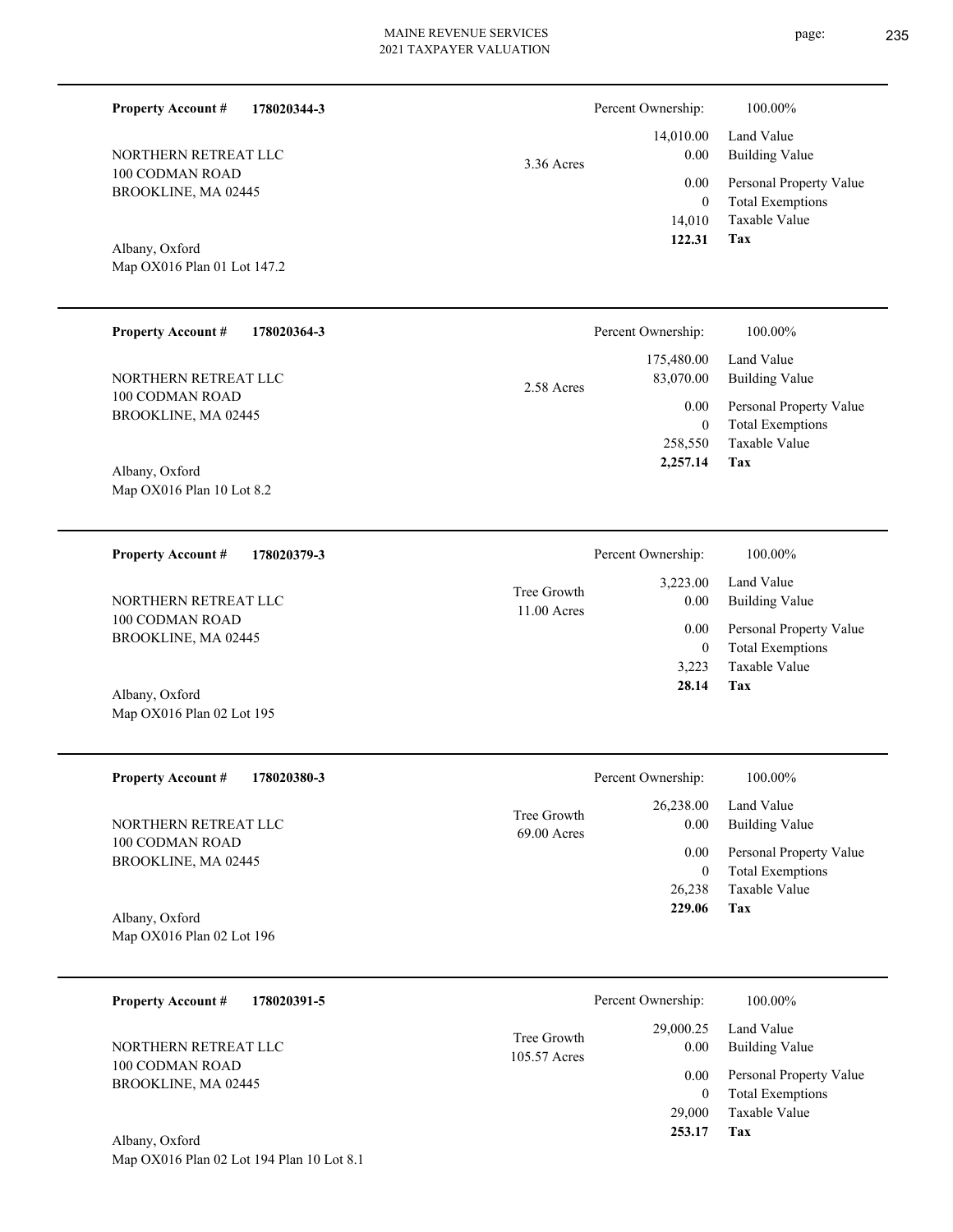| <b>Property Account #</b><br>178020392-5<br>NORTHERN RETREAT LLC<br>100 CODMAN ROAD<br>BROOKLINE, MA 02445<br>Albany, Oxford<br>Map OX016 Plan 02 Lot 193 | Tree Growth<br>448.00 Acres | Percent Ownership:<br>140,593.00<br>0.00<br>0.00<br>$\boldsymbol{0}$<br>140,593<br>1,227.38 | 100.00%<br>Land Value<br><b>Building Value</b><br>Personal Property Value<br><b>Total Exemptions</b><br>Taxable Value<br>Tax |
|-----------------------------------------------------------------------------------------------------------------------------------------------------------|-----------------------------|---------------------------------------------------------------------------------------------|------------------------------------------------------------------------------------------------------------------------------|
|                                                                                                                                                           |                             |                                                                                             |                                                                                                                              |
| <b>Property Account #</b><br>178020440-3                                                                                                                  |                             | Percent Ownership:                                                                          | 100.00%                                                                                                                      |
| NORTHERN RETREAT LLC                                                                                                                                      | Tree Growth<br>115.00 Acres | 30,178.00<br>0.00                                                                           | Land Value<br><b>Building Value</b>                                                                                          |
| 100 CODMAN ROAD<br>BROOKLINE, MA 02445                                                                                                                    |                             | 0.00<br>$\boldsymbol{0}$<br>30,178                                                          | Personal Property Value<br><b>Total Exemptions</b><br><b>Taxable Value</b>                                                   |
| Albany, Oxford<br>Map OX016 Plan 02 Lot 105                                                                                                               |                             | 263.45                                                                                      | Tax                                                                                                                          |
| 178020441-2<br><b>Property Account #</b>                                                                                                                  |                             | Percent Ownership:                                                                          | 100.00%                                                                                                                      |
| NORTHERN RETREAT LLC                                                                                                                                      | Tree Growth<br>430.00 Acres | 130,211.50<br>63,960.00                                                                     | Land Value<br><b>Building Value</b>                                                                                          |
| 100 CODMAN ROAD<br>BROOKLINE, MA 02445                                                                                                                    |                             | 0.00<br>$\boldsymbol{0}$                                                                    | Personal Property Value<br><b>Total Exemptions</b>                                                                           |
| Albany, Oxford                                                                                                                                            |                             | 194,172<br>1,695.12                                                                         | Taxable Value<br>Tax                                                                                                         |
| Map OX016 Plan 02 Lot 106                                                                                                                                 |                             |                                                                                             |                                                                                                                              |
| <b>Property Account #</b><br>178020448-4                                                                                                                  |                             | Percent Ownership:                                                                          | 100.00%                                                                                                                      |
| NORTHERN RETREAT LLC                                                                                                                                      | Tree Growth<br>110.00 Acres | 32,626.00<br>0.00                                                                           | Land Value<br><b>Building Value</b>                                                                                          |
| 100 CODMAN ROAD<br>BROOKLINE, MA 02445                                                                                                                    |                             | 0.00<br>$\boldsymbol{0}$                                                                    | Personal Property Value<br><b>Total Exemptions</b>                                                                           |
| Albany, Oxford                                                                                                                                            |                             | 32,626<br>284.82                                                                            | Taxable Value<br>Tax                                                                                                         |
| Map OX016 Plan 02 Lot 186                                                                                                                                 |                             |                                                                                             |                                                                                                                              |

| 178020459-3<br><b>Property Account #</b> |                               | Percent Ownership:     | 100.00%                                            |
|------------------------------------------|-------------------------------|------------------------|----------------------------------------------------|
| NORTHERN RETREAT LLC                     | Tree Growth<br>$640.00$ Acres | 208,209.00<br>0.00     | Land Value<br><b>Building Value</b>                |
| 100 CODMAN ROAD<br>BROOKLINE, MA 02445   |                               | 0.00<br>$\overline{0}$ | Personal Property Value<br><b>Total Exemptions</b> |
|                                          |                               | 208,209                | Taxable Value                                      |
| Albany, Oxford                           |                               | 1,817.66               | Tax                                                |

Map OX016 Plan 02 Lot 53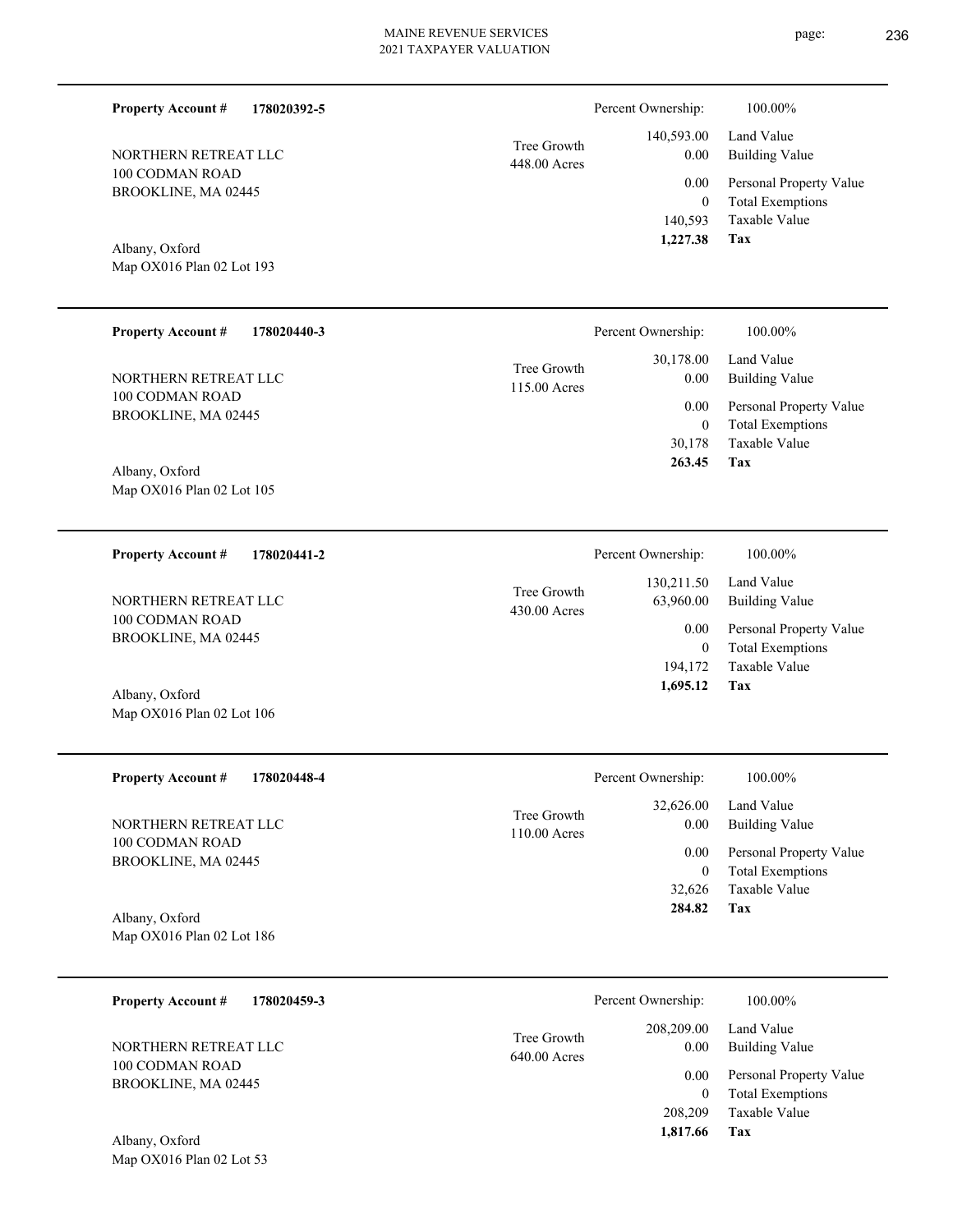| <b>Property Account #</b><br>178020510-3 |                            | Percent Ownership: | 100.00%                 |
|------------------------------------------|----------------------------|--------------------|-------------------------|
|                                          | Tree Growth                | 8,436.00           | Land Value              |
| NORTHERN RETREAT LLC<br>100 CODMAN ROAD  | $30.00$ Acres              | 0.00               | <b>Building Value</b>   |
| BROOKLINE, MA 02445                      |                            | 0.00               | Personal Property Value |
|                                          |                            | $\theta$           | <b>Total Exemptions</b> |
|                                          |                            | 8,436              | Taxable Value           |
| Albany, Oxford                           |                            | 73.65              | Tax                     |
| Map OX016 Plan 02 Lot 188                |                            |                    |                         |
| <b>Property Account #</b><br>178020609-3 |                            | Percent Ownership: | 100.00%                 |
|                                          |                            | 126,022.00         | Land Value              |
| NORTHERN RETREAT LLC                     | Tree Growth<br>14.39 Acres | 23,630.00          | <b>Building Value</b>   |
| 100 CODMAN ROAD                          |                            | 0.00               | Personal Property Value |
| BROOKLINE, MA 02445                      |                            | $\mathbf{0}$       | <b>Total Exemptions</b> |

Map OX016 Plan 10 Lot 9 10 Albany, Oxford

**178020643-2 Tax** Taxable Value Total Exemptions Personal Property Value Building Value Land Value 100 CODMAN ROAD BROOKLINE, MA 02445 **Property Account #** Map OX016 Plan 02 Lot 190.2 190.3 Plan 11 Lot 2.1 Albany, Oxford NORTHERN RETREAT LLC 620,459 0  **5,416.61** 175,269.00 445,190.00 0.00 77.07 Acres Tree Growth Percent Ownership:  $100.00\%$ 

| NORTHERN RETREAT LLC        | Tree Growth<br>$15.00$ Acres | 4,200.00<br>0.00 | Land Value<br><b>Building Value</b> |
|-----------------------------|------------------------------|------------------|-------------------------------------|
| 100 CODMAN ROAD             |                              | 0.00             | Personal Property Value             |
| BROOKLINE, MA 02445         |                              | $\theta$         | <b>Total Exemptions</b>             |
|                             |                              | 4.200            | Taxable Value                       |
| Albany, Oxford              |                              | 36.67            | Tax                                 |
| Map OX016 Plan 01 Lot 137.4 |                              |                  |                                     |

| 178020793-3<br><b>Property Account #</b> | Percent Ownership:                              | 100.00%                                            |
|------------------------------------------|-------------------------------------------------|----------------------------------------------------|
| NORTHERN RETREAT LLC                     | 11,946.85<br>Tree Growth<br>0.00<br>29.45 Acres | Land Value<br><b>Building Value</b>                |
| 100 CODMAN ROAD<br>BROOKLINE, MA 02445   | 0.00<br>0                                       | Personal Property Value<br><b>Total Exemptions</b> |
|                                          | 11.947                                          | Taxable Value                                      |
| Albany, Oxford                           | 104.30                                          | Tax                                                |
| Map OX016 Plan 02 Lot 188.1              |                                                 |                                                    |

page: 237

**Tax**

149,652

 **1,306.46**

Taxable Value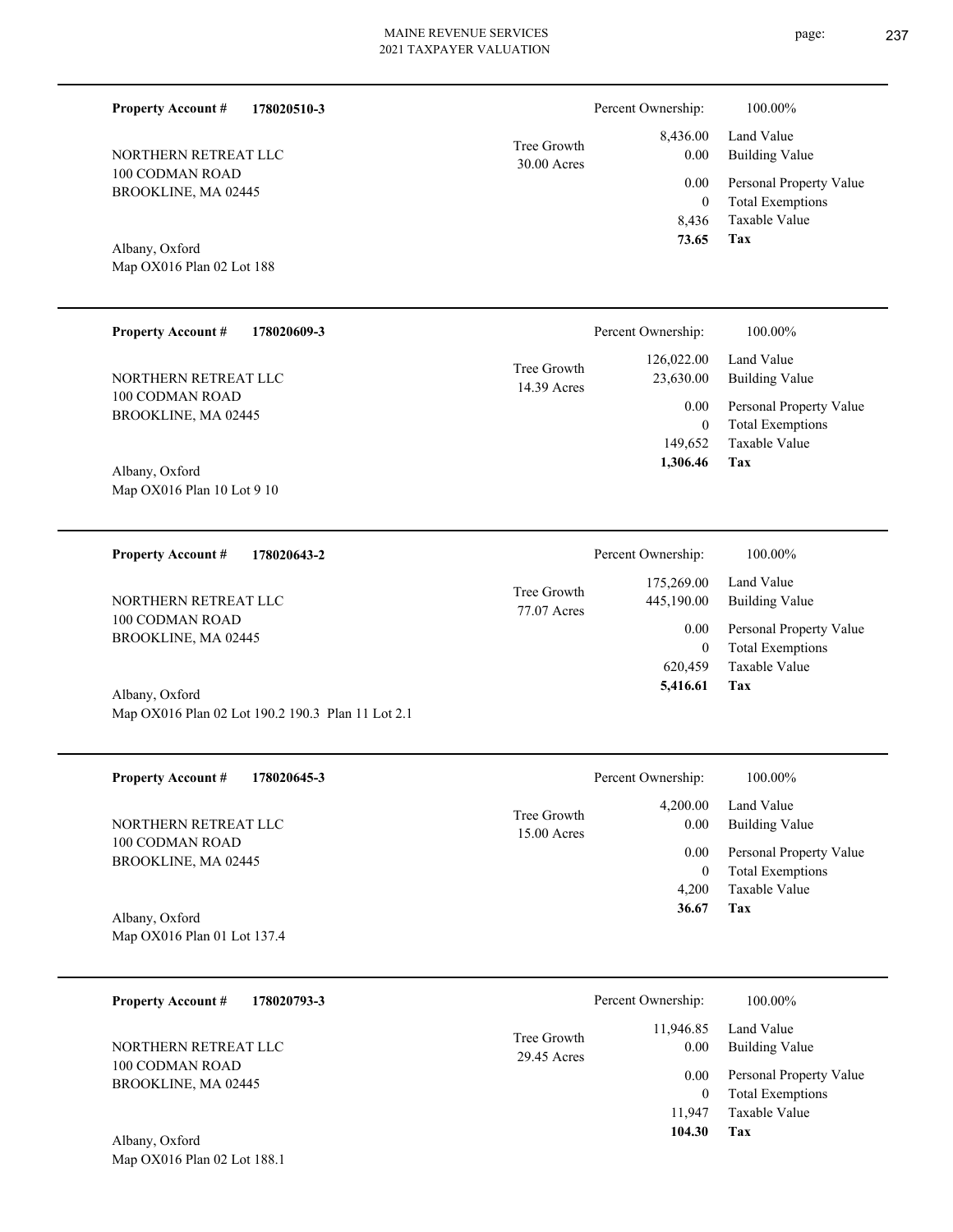1.93 Acres

| Percent Ownership: | 10   |
|--------------------|------|
| 133 440 00         | Land |

| 133,440.00 | Land Value              |
|------------|-------------------------|
| 161,600.00 | Building Value          |
| $0.00\,$   | Personal Property Value |
| 0          | <b>Total Exemptions</b> |
| 295,040    | Taxable Value           |
| 2,575.70   | Tax                     |

Map OX016 Plan 10 Lot 6.2 Albany, Oxford

100 CODMAN ROAD BROOKLINE, MA 02445

NORTHERN RETREAT LLC

**Property Account #**

**178022014-4**

| <b>Property Account #</b><br>178022077-2 | Percent Ownership:                                      | 100.00%                                                        |
|------------------------------------------|---------------------------------------------------------|----------------------------------------------------------------|
| NORTHERN RETREAT LLC<br>100 CODMAN ROAD  | 24,541.00<br>Tree Growth<br>0.00<br>85.00 Acres<br>0.00 | Land Value<br><b>Building Value</b><br>Personal Property Value |
| BROOKLINE, MA 02445                      | $\mathbf{0}$                                            | <b>Total Exemptions</b>                                        |
|                                          | 24.541                                                  | Taxable Value                                                  |
| Albany, Oxford                           | 214.24                                                  | Tax                                                            |
| Map OX016 Plan 01 Lot 127.1              |                                                         |                                                                |

| <b>Property Account #</b><br>178022097-2 |                              | Percent Ownership: | 100.00%                      |
|------------------------------------------|------------------------------|--------------------|------------------------------|
| NORTHERN RETREAT LLC                     | Tree Growth<br>$26.05$ Acres | 7.771.25<br>0.00   | Land Value<br>Building Value |
| 100 CODMAN ROAD<br>BROOKLINE, MA 02445   |                              | 0.00               | Personal Property Value      |
|                                          |                              | 0                  | <b>Total Exemptions</b>      |
|                                          |                              | 7.771              | Taxable Value                |
| Albany, Oxford                           |                              | 67.84              | Tax                          |

| <b>Property Account #</b><br>178020432-5 | Percent Ownership:                       | 100.00%                                            |
|------------------------------------------|------------------------------------------|----------------------------------------------------|
| NYGREN PER & COLETTE B                   | 240,510.00<br>211,010.00<br>$1.85$ Acres | Land Value<br>Building Value                       |
| 260 MARLBORO ROAD<br>SUDBURY, MA 01776   | 0.00                                     | Personal Property Value<br><b>Total Exemptions</b> |
|                                          | 451,520                                  | Taxable Value                                      |
| Albany, Oxford                           | 3,941.77                                 | Tax                                                |
| Map $OX016$ Plan 08 Lot 13               |                                          |                                                    |

| 178020438-1<br><b>Property Account #</b> | Percent Ownership:                     | 100.00%                                                        |
|------------------------------------------|----------------------------------------|----------------------------------------------------------------|
| NYMAN JOHN M                             | 23,940.00<br>44,800.00<br>$2.10$ Acres | Land Value<br>Building Value                                   |
| 1082 MAIN STREET<br>W WAREHAM, MA 02576  | 0.00                                   | Personal Property Value<br><b>Total Exemptions</b><br>$\theta$ |
| Albany Oxford                            | 68,740<br>600.10                       | Taxable Value<br>Tax                                           |

Map OX016 Plan 02 Lot 4 5 Albany, Oxford

Map OX016 Plan 01 Lot 148.1

 $0.00\%$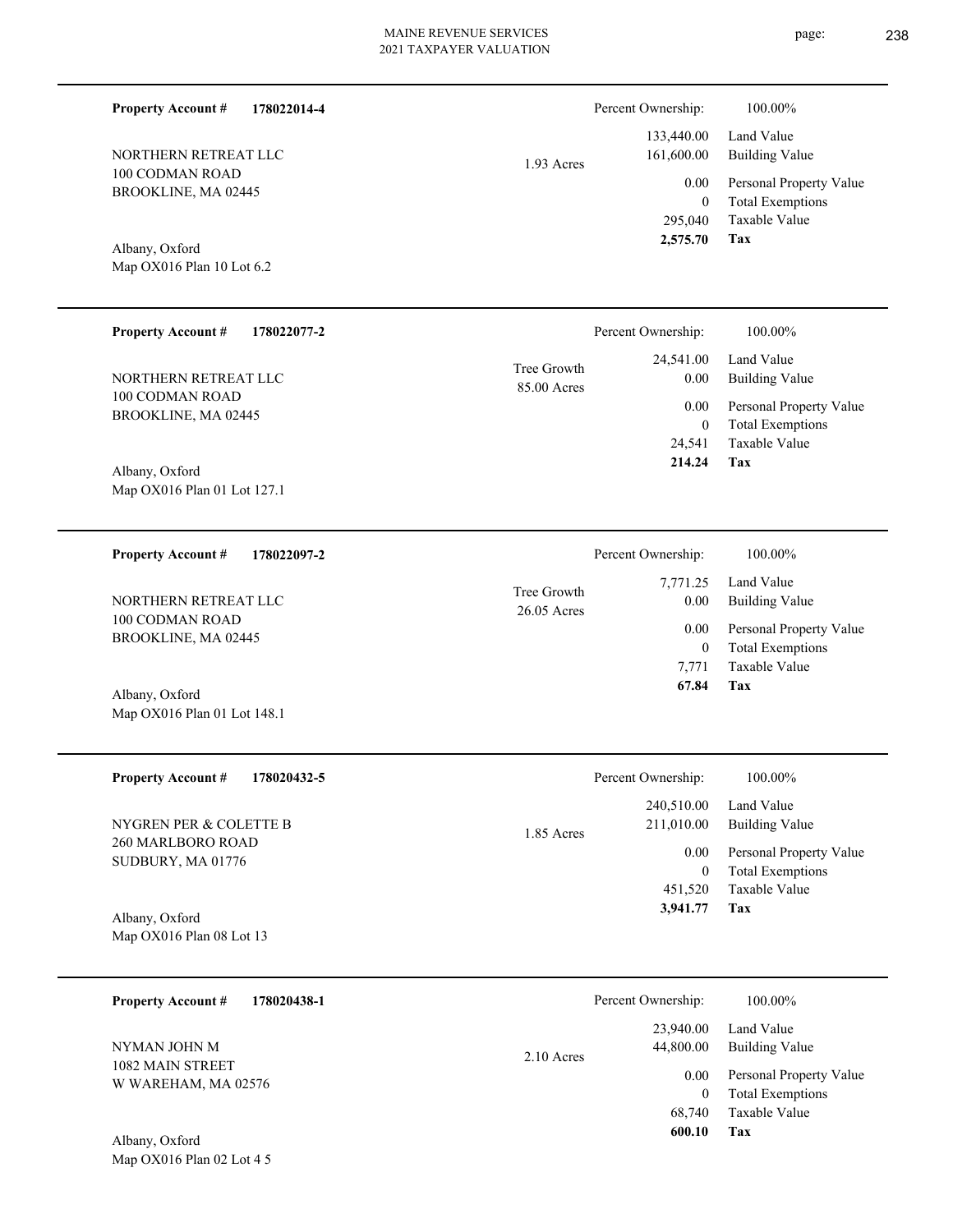Percent Ownership:  $100.00\%$ 

|            | $115.15$ Tax      |                              |
|------------|-------------------|------------------------------|
|            |                   | 13,190 Taxable Value         |
|            | $\theta$          | <b>Total Exemptions</b>      |
|            |                   | 0.00 Personal Property Value |
| 2.40 Acres | 0.00 <sub>1</sub> | Building Value               |
|            |                   | 13,190.00 Land Value         |
|            |                   |                              |

Map OX016 Plan 01 Lot 137.13 Albany, Oxford

Map OX016 Plan 02 Lot 25

Map OX016 Plan 02 Lot 94

429 ORCHARD PASS AVENUE PONTE VEDRA, FL 32081

O'BRIEN CAROLYN TTE

**Property Account #**

**178020680-3**

| <b>Property Account #</b><br>178020258-4                           | Percent Ownership:                    | 100.00%                                            |
|--------------------------------------------------------------------|---------------------------------------|----------------------------------------------------|
| O'BRIEN ROBERT C & MICHAELA B CASEY<br><b>197 PICNIC HILL ROAD</b> | 11,400.00<br>5,880.00<br>$0.92$ Acres | Land Value<br>Building Value                       |
| ALBANY TWP, ME 04217                                               | 0.00<br>0                             | Personal Property Value<br><b>Total Exemptions</b> |
|                                                                    | 17.280                                | Taxable Value                                      |
| Albany, Oxford                                                     | 150.85                                | Tax                                                |
| Map $OX016$ Plan 02 Lot 66                                         |                                       |                                                    |

| 178020431-1<br><b>Property Account #</b>            | Percent Ownership:                                      | 100.00%                                            |
|-----------------------------------------------------|---------------------------------------------------------|----------------------------------------------------|
| OBRIEN ROBERT C & MICHAELA CASEY                    | 27,354.00<br>Tree Growth<br>172,130.00<br>$12.70$ Acres | Land Value<br>Building Value                       |
| <b>197 PICNIC HILL ROAD</b><br>ALBANY TWP, ME 04217 | 0.00                                                    | Personal Property Value<br><b>Total Exemptions</b> |
|                                                     | 199.484                                                 | Taxable Value                                      |
| Albany, Oxford                                      | 1,741.50                                                | Tax                                                |

| <b>Property Account #</b><br>178020497-2            |                               | Percent Ownership: | $100.00\%$                                         |
|-----------------------------------------------------|-------------------------------|--------------------|----------------------------------------------------|
| OBRIEN ROBERT C & MICHAELA CASEY                    | Tree Growth<br>$120.00$ Acres | 45,060.00<br>0.00  | Land Value<br>Building Value                       |
| <b>197 PICNIC HILL ROAD</b><br>ALBANY TWP, ME 04217 |                               | 0.00               | Personal Property Value<br><b>Total Exemptions</b> |
|                                                     |                               | 45,060             | Taxable Value                                      |
| Albany, Oxford                                      |                               | 393.37             | Tax                                                |
| Map $OX016$ Plan 02 Lot 69                          |                               |                    |                                                    |

| 178022037-1<br><b>Property Account #</b> | Percent Ownership:                                | 100.00%                             |
|------------------------------------------|---------------------------------------------------|-------------------------------------|
| OBRIEN ROBERT C & MICHAELA CASEY         | 10.345.00<br>Tree Growth<br>0.00<br>$36.00$ Acres | Land Value<br><b>Building Value</b> |
| <b>197 PICNIC HILL ROAD</b>              | 0.00                                              | Personal Property Value             |
| ALBANY TWP, ME 04217                     |                                                   | <b>Total Exemptions</b><br>$\Omega$ |
|                                          | 10.345                                            | Taxable Value                       |
| Albany, Oxford                           | 90.31                                             | Tax                                 |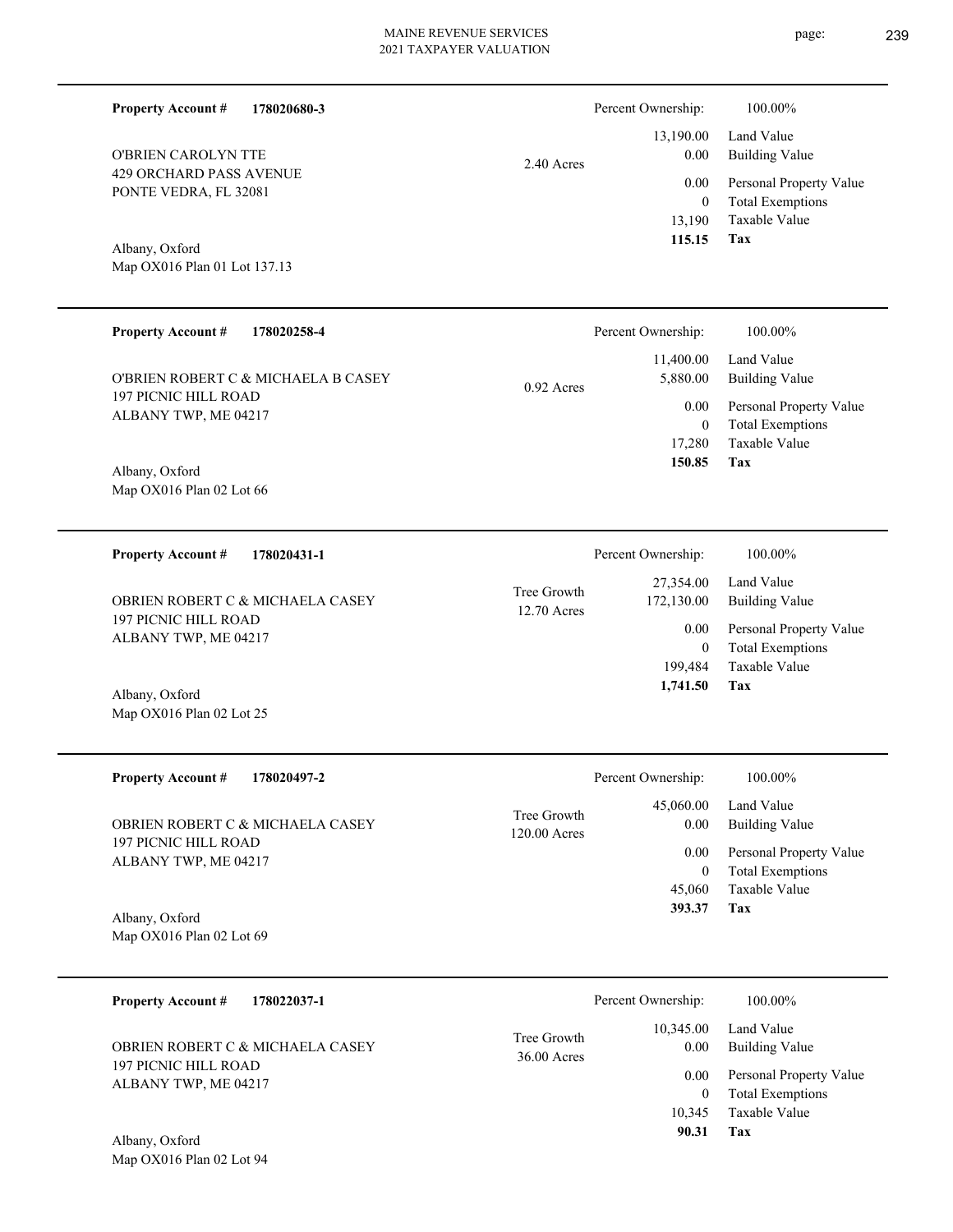| <b>Property Account #</b><br>178020262-2            |                            | Percent Ownership:           | 100.00%                                            |
|-----------------------------------------------------|----------------------------|------------------------------|----------------------------------------------------|
| O'BRIEN ROBERT C & MICHEALA B CASEY                 | Tree Growth<br>45.00 Acres | 24,723.00<br>0.00            | Land Value<br><b>Building Value</b>                |
| <b>197 PICNIC HILL ROAD</b><br>ALBANY TWP, ME 04217 |                            | 0.00<br>$\overline{0}$       | Personal Property Value<br><b>Total Exemptions</b> |
| Albany, Oxford<br>Map OX016 Plan 02 Lot 65          |                            | 24,723<br>215.83             | <b>Taxable Value</b><br><b>Tax</b>                 |
| <b>Property Account #</b><br>178020745-3            |                            | Percent Ownership:           | 100.00%                                            |
| ODETTE KERRI L & MATTHEW BROWN                      | 4.48 Acres                 | 14,960.00<br>$0.00\,$        | Land Value<br><b>Building Value</b>                |
| 99 CHITTENDEN LANE<br>NORWELL, MA 02026             |                            | 0.00<br>$\theta$             | Personal Property Value<br><b>Total Exemptions</b> |
| Albany, Oxford                                      |                            | 14,960<br>130.60             | Taxable Value<br><b>Tax</b>                        |
| Map OX016 Plan 02 Lot 137.22                        |                            |                              |                                                    |
| <b>Property Account #</b><br>178020287-2            |                            | Percent Ownership:           | 100.00%                                            |
| O'DONNELL JOHN J & KARYN J                          | $0.29$ Acres               | 102,000.00<br>48,870.00      | Land Value<br><b>Building Value</b>                |
| 281 MAIN ST<br>MILLIS, MA 02054                     |                            | 0.00<br>$\theta$             | Personal Property Value<br><b>Total Exemptions</b> |
| Albany, Oxford                                      |                            | 150,870<br>1,317.10          | Taxable Value<br>Tax                               |
| Map OX016 Plan 07 Lot 6 7                           |                            |                              |                                                    |
| <b>Property Account #</b><br>178020552-3            |                            | Percent Ownership:           | 25.00%                                             |
| O'DONNELL ROGER J JR & TRACY G                      | 2.70 Acres                 | 3,362.50<br>0.00             | Land Value<br><b>Building Value</b>                |
| 125 CAUSEWAY ST<br>MEDFIELD, MA 02052               |                            | $0.00\,$<br>$\boldsymbol{0}$ | Personal Property Value<br><b>Total Exemptions</b> |
| Albany, Oxford                                      |                            | 3,363<br>29.35               | <b>Taxable Value</b><br>Tax                        |
| Map OX016 Plan 07 Lot 4.1                           |                            |                              |                                                    |
| <b>Property Account #</b><br>178020292-3            |                            | Percent Ownership:           | 100.00%                                            |
| OLEARY SHANE M                                      | 86.53 Acres                | 84,700.00<br>0.00            | Land Value<br><b>Building Value</b>                |
| 1394 VERNON ST<br>ALBANY TWP, ME 04217-6230         |                            | 0.00<br>$\mathbf{0}$         | Personal Property Value<br><b>Total Exemptions</b> |
|                                                     |                            | 84,700<br>739.43             | Taxable Value<br>Tax                               |

Map OX016 Plan 01 Lot 129.1 Albany, Oxford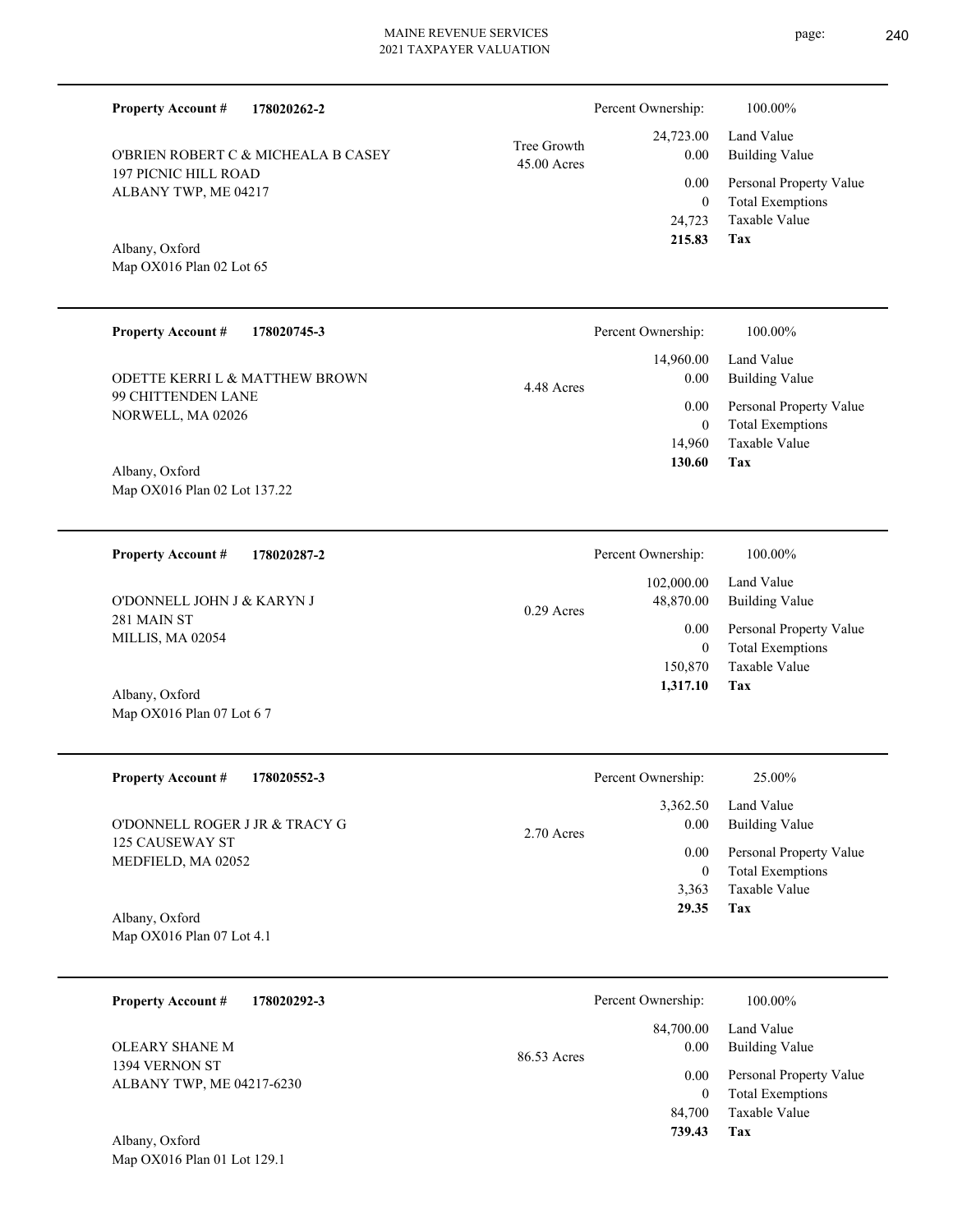|            | Percent Ownership: | 100.00%                 |
|------------|--------------------|-------------------------|
|            | 136,140.00         | Land Value              |
| 0.82 Acres | 176,490.00         | <b>Building Value</b>   |
|            | 0.00               | Personal Property Value |
|            | 25,000             | <b>Total Exemptions</b> |
|            | 287,630            | Taxable Value           |
|            | 2,511.01           | Tax                     |

Map OX016 Plan 08 Lot 15 Homestead Exemption \$25000 Albany, Oxford

ORINO ROMEO J III & WANDA J

18 SO SHORE LANE ALBANY TWP, ME 04217

**Property Account #**

**178020447-3**

| <b>Property Account #</b><br>178020650-1   | Percent Ownership:                     | 100.00%                                            |
|--------------------------------------------|----------------------------------------|----------------------------------------------------|
| OUELLETTE DAVID R & AMY C ET AL            | 66,400.00<br>1,580.00<br>$65.00$ Acres | Land Value<br>Building Value                       |
| 256 WALKER RD<br>STURBRIDGE, MA 01566-1387 | 0.00<br>$\bf{0}$                       | Personal Property Value<br><b>Total Exemptions</b> |
|                                            | 67,980                                 | Taxable Value                                      |
|                                            | 593 47                                 | Tax                                                |

12.10 Acres

Map OX016 Plan 01 Lot 137 137.5 Albany, Oxford

**178022121-2 Property Account #**

831 INTERVALE ROAD NEW GLOUCESTER, ME 04260-4612 OVERCASH CARL D

Map OX016 Plan 01 Lot 137.111 Albany, Oxford

| <b>Property Account #</b><br>178020693-1                                | Percent Ownership:                   | 100.00%                                                             |
|-------------------------------------------------------------------------|--------------------------------------|---------------------------------------------------------------------|
| OXFORD COUNTY COMMISSIONERS<br><b>PO BOX 179</b>                        | 12,860.00<br>36,290.00<br>2.01 Acres | Land Value<br><b>Building Value</b>                                 |
| SO PARIS, ME 04281-0179                                                 | 0.00<br>49,150<br>$\Omega$           | Personal Property Value<br><b>Total Exemptions</b><br>Taxable Value |
| Albany, Oxford<br>Map OX016 Plan 02 Lot 109.1<br><b>Exempt Property</b> | 0.00                                 | Tax                                                                 |
| <b>Property Account #</b><br>178022010-1                                | Percent Ownership:                   | 100.00%                                                             |

| $\sqrt{11}$ $\sqrt{2}$ $\sqrt{1}$              |              | 0.00     | Tax                     |
|------------------------------------------------|--------------|----------|-------------------------|
|                                                |              |          | Taxable Value           |
|                                                |              | 6.600    | Total Exemptions        |
| COUNTY & COURTHOUSE BLDG<br>SO PARIS, ME 04281 |              | $0.00 -$ | Personal Property Value |
| OXFORD COUNTY INHABITANTS OF                   | $0.32$ Acres | $0.00\,$ | Building Value          |
|                                                |              | 6.600.00 | Land Value              |

Map OX016 Plan 01 Lot 6.3 Exempt Property Albany, Oxford

**Tax 593.47**

**Tax**

 75,910 0

0.00

Percent Ownership:  $100.00\%$ 

 32,440.00 43,470.00

 **662.69**

Taxable Value Total Exemptions Personal Property Value

Building Value Land Value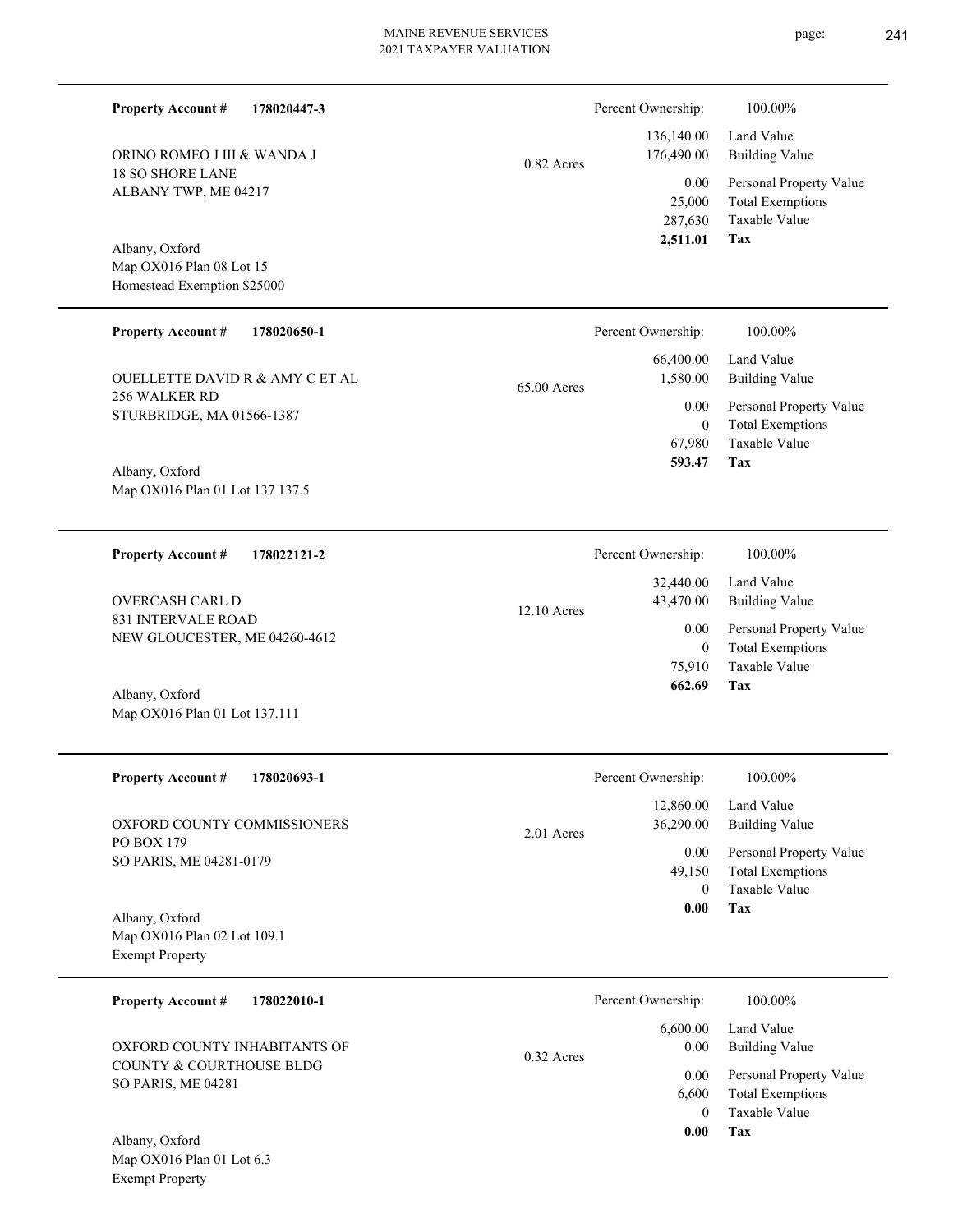**178020729-1**

346 BISBEE TOWN ROAD WATERFORD, ME 04288

TOTAL BLDG VALUE 455300

Map OX016 Plan 02 Lot 150.31 150.5

OXFORD COUNTY UNITED PARISH

**Property Account #**

Albany, Oxford

 23,030.00 Percent Ownership:  $100.00\%$ 

|              | $1,173.75$ Tax |                              |
|--------------|----------------|------------------------------|
|              |                | 134,450 Taxable Value        |
|              | $\theta$       | <b>Total Exemptions</b>      |
|              |                | 0.00 Personal Property Value |
| $1.03$ Acres | 111,420.00     | Building Value               |
|              |                | 23,030.00 Land Value         |
|              |                |                              |

| <b>Property Account #</b><br>178020742-1 | Percent Ownership:        | 100.00%                 |
|------------------------------------------|---------------------------|-------------------------|
|                                          | 8,040.00                  | Land Value              |
| OXFORD WEST TELEPHONE CO                 | 13,730.00<br>$0.46$ Acres | Building Value          |
| 491 LISBON ST                            | $0.00\,$                  | Personal Property Value |
| LEWISTON, ME 04240-7418                  | 0                         | <b>Total Exemptions</b> |
|                                          | 21,770                    | Taxable Value           |
| Albany, Oxford                           | 190.05                    | Tax                     |
| Map OX016 Plan 01 Lot 154.1              |                           |                         |

| 178020276-5<br><b>Property Account #</b> | Percent Ownership:     | 50.00%                  |
|------------------------------------------|------------------------|-------------------------|
|                                          | 39,480.00              | Land Value              |
| PARADISE LOT LLC                         | 0.00<br>$103.00$ Acres | Building Value          |
| 185 WEST BETHEL ROAD<br>BETHEL, ME 04217 | 0.00                   | Personal Property Value |
|                                          | 0                      | <b>Total Exemptions</b> |
|                                          | 39.480                 | Taxable Value           |
| Albany, Oxford                           | 344.66                 | Tax                     |
| Map OX016 Plan 01 Lot 14                 |                        |                         |

| <b>Property Account #</b><br>178020653-3     | Percent Ownership:                     | 100.00%                                            |
|----------------------------------------------|----------------------------------------|----------------------------------------------------|
| <b>PARKER ERIN &amp; LAURIN</b>              | 22,700.00<br>78,500.00<br>$3.00$ Acres | Land Value<br>Building Value                       |
| <b>18 CHURCH STREET</b><br>BETHEL, ME 04217  | 0.00<br>$\bf{0}$                       | Personal Property Value<br><b>Total Exemptions</b> |
|                                              | 101,200                                | Taxable Value                                      |
| Albany, Oxford<br>Map OX016 Plan 01 Lot 6.22 | 883.48                                 | Tax                                                |

| 178020242-1<br><b>Property Account #</b> | Percent Ownership:                      | 100.00%                                            |
|------------------------------------------|-----------------------------------------|----------------------------------------------------|
| PARKER JAIME O ET AL                     | 30,700.00<br>43,270.00<br>$23.00$ Acres | Land Value<br><b>Building Value</b>                |
| 73 ATLANTIC ST<br>PORTLAND, ME 04101     | 0.00<br>$\theta$                        | Personal Property Value<br><b>Total Exemptions</b> |
|                                          | 73.970<br>645.76                        | Taxable Value<br>Tax                               |
| Albany, Oxford                           |                                         |                                                    |

page: 242

Map OX016 Plan 01 Lot 166 Albany, Oxford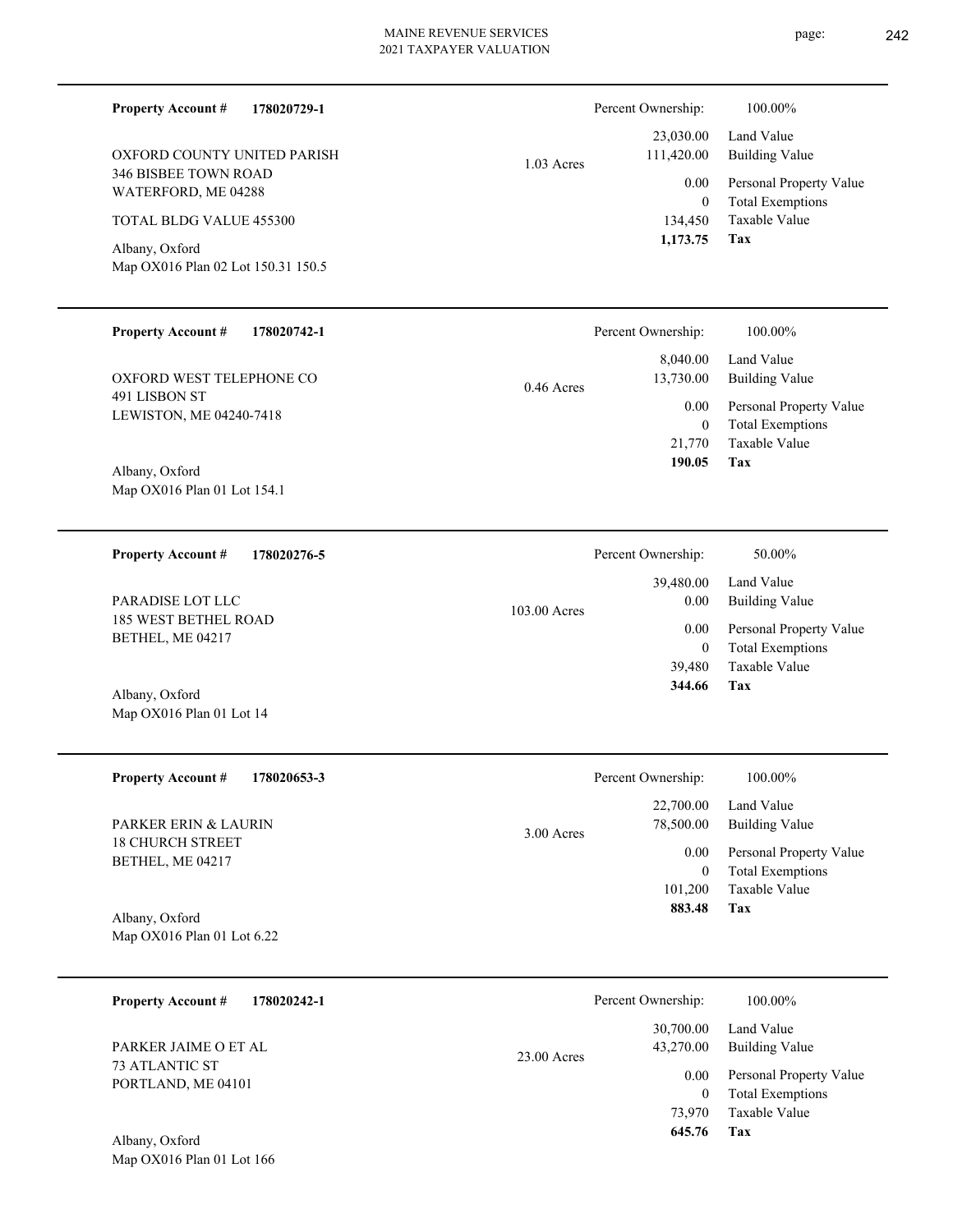| <b>Property Account #</b><br>178020471-3                |              | Percent Ownership:      | 100.00%                                            |
|---------------------------------------------------------|--------------|-------------------------|----------------------------------------------------|
| PARSONS PETER M & AMY E                                 |              | 12,180.00<br>101,790.00 | Land Value<br><b>Building Value</b>                |
| 176 EAST OPAL DRIVE                                     | $0.16$ Acres |                         |                                                    |
| GLASTONBURY, CT 06033                                   |              | 0.00<br>$\overline{0}$  | Personal Property Value<br><b>Total Exemptions</b> |
|                                                         |              | 113,970                 | Taxable Value                                      |
|                                                         |              | 994.96                  | Tax                                                |
| Albany, Oxford<br>Map OX016 Plan 07 Lot 28              |              |                         |                                                    |
|                                                         |              |                         |                                                    |
| <b>Property Account #</b><br>178020013-1                |              | Percent Ownership:      | 100.00%                                            |
|                                                         |              | 19,440.00               | Land Value                                         |
| PARSONS WILLIAM K & MARIAN L                            |              | 97,930.00               | <b>Building Value</b>                              |
| PO BOX 1954                                             | $0.75$ Acres |                         |                                                    |
| BETHEL, ME 04217-1954                                   |              | 0.00<br>25,000          | Personal Property Value                            |
|                                                         |              | 92,370                  | <b>Total Exemptions</b><br>Taxable Value           |
|                                                         |              | 806.39                  | Tax                                                |
| Albany, Oxford                                          |              |                         |                                                    |
| Map OX016 Plan 01 Lot 51<br>Homestead Exemption \$25000 |              |                         |                                                    |
|                                                         |              |                         |                                                    |
| <b>Property Account #</b><br>178020737-1                |              | Percent Ownership:      | 100.00%                                            |
|                                                         |              | 12,430.00               | Land Value                                         |
| PARSONS WILLIAM K & MARIAN L                            | 1.50 Acres   | 0.00                    | <b>Building Value</b>                              |
| PO BOX 1954                                             |              | 0.00                    | Personal Property Value                            |
| BETHEL, ME 04217-1954                                   |              | $\overline{0}$          | <b>Total Exemptions</b>                            |
|                                                         |              | 12,430                  | Taxable Value                                      |
| Albany, Oxford                                          |              | 108.51                  | Tax                                                |
| Map OX016 Plan 01 Lot 60.6                              |              |                         |                                                    |
|                                                         |              |                         |                                                    |
| 178020629-2<br><b>Property Account #</b>                |              | Percent Ownership:      | 100.00%                                            |
|                                                         |              | 14,820.00               | Land Value                                         |
| PARSONS ZACHARY J                                       |              | 0.00                    | <b>Building Value</b>                              |
| 12 OSGOOD ROAD                                          | 4.32 Acres   | 0.00                    | Personal Property Value                            |
| BETHEL, ME 04217                                        |              | $\overline{0}$          | <b>Total Exemptions</b>                            |
|                                                         |              | 14,820                  | Taxable Value                                      |
| Albany, Oxford                                          |              | 129.38                  | Tax                                                |
| Map OX016 Plan 02 Lot 72.2                              |              |                         |                                                    |
|                                                         |              |                         |                                                    |
| <b>Property Account #</b><br>178020318-1                |              | Percent Ownership:      | 100.00%                                            |
|                                                         |              |                         | Land Value                                         |
| PASSAMAQUODDY INDIAN RESERVATION                        |              | 53,940.00<br>0.00       | <b>Building Value</b>                              |
| % PASSAMAQUODDY WILD BLUEBERRY                          | 50.34 Acres  |                         |                                                    |
| <b>COMPANY</b>                                          |              | 0.00                    | Personal Property Value                            |
| PO BOX 93                                               |              | $\overline{0}$          | <b>Total Exemptions</b><br>Taxable Value           |
| COLUMBIA FALLS. ME 04623                                |              | 53,940<br>470.90        | Tax                                                |
| Albany, Oxford                                          |              |                         |                                                    |
| Map OX016 Plan 01 Lot 102                               |              |                         |                                                    |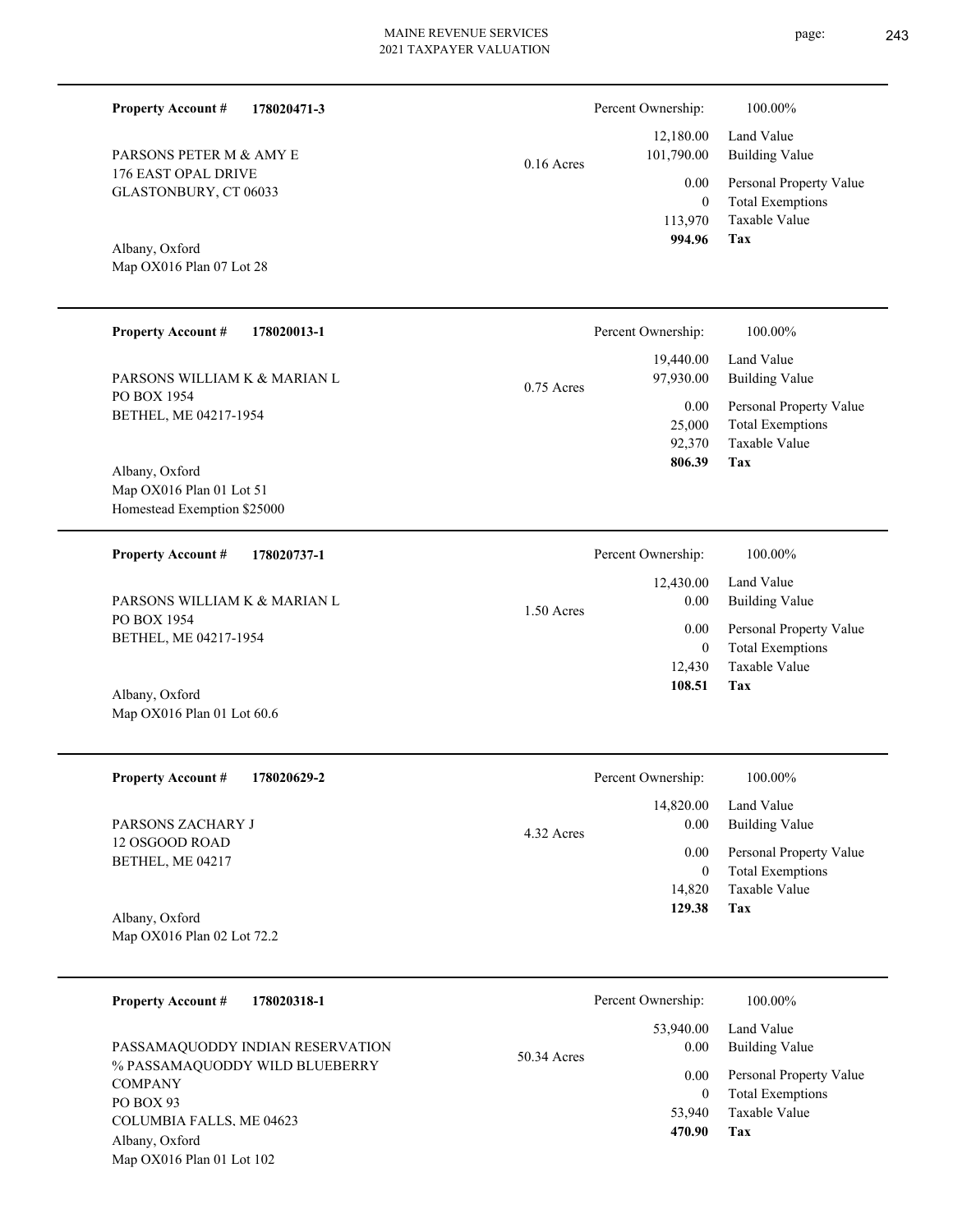Percent Ownership:  $100.00\%$ 

|              | 4,081.28   | Tax                                      |
|--------------|------------|------------------------------------------|
|              |            | 467,500 Taxable Value                    |
|              | $\theta$   | <b>Total Exemptions</b>                  |
|              |            | 0.00 Personal Property Value             |
| $3.60$ Acres | 442,290.00 | $25,210.00$ Land Value<br>Building Value |
|              |            |                                          |

Map OX016 Plan 01 Lot 6.21 Albany, Oxford

1111 13TH STREET SE WASHINGTON, DC 20003

PATE BRIAN C & ELISABETH T

**Property Account #**

| <b>Property Account #</b><br>178022075-1 | Percent Ownership:      | 100.00%                 |
|------------------------------------------|-------------------------|-------------------------|
|                                          | 27,590.00               | Land Value              |
| PATRICK WILLIAM                          | 48,980.00<br>6.40 Acres | Building Value          |
| 1160 HUNTS CORNER RD                     | 0.00                    | Personal Property Value |
| ALBANY TWP, ME 04217                     | 31,000                  | <b>Total Exemptions</b> |
|                                          | 45,570                  | Taxable Value           |
| Albany, Oxford                           | 397.83                  | Tax                     |
| Map OX016 Plan 02 Lot 43.1               |                         |                         |

Homestead Exemption \$25000; Veteran Exemption \$6000

**178020214-5**

| 178020518-2<br><b>Property Account #</b>       | Percent Ownership:   | 100.00%                 |
|------------------------------------------------|----------------------|-------------------------|
|                                                | 15,740.00            | Land Value              |
| PATRICK WILLIAM G                              | 0.00<br>$5.40$ Acres | Building Value          |
| 1160 HUNTS CORNER ROAD<br>ALBANY TWP, ME 04217 | 0.00                 | Personal Property Value |
|                                                | 0                    | <b>Total Exemptions</b> |
|                                                | 15.740               | Taxable Value           |
| Albany, Oxford                                 | 137.41               | Tax                     |
| Map $OX016$ Plan 02 Lot 43                     |                      |                         |

| <b>Property Account #</b><br>178020674-4     | Percent Ownership:                      | 100.00%                                            |
|----------------------------------------------|-----------------------------------------|----------------------------------------------------|
| PEASE KENNETH T                              | 45,920.00<br>17,990.00<br>$40.90$ Acres | Land Value<br>Building Value                       |
| 77 LANGE ROAD<br>ALBANY TWP, ME 04217        | 0.00<br>$\mathbf{0}$                    | Personal Property Value<br><b>Total Exemptions</b> |
|                                              | 63,910                                  | Taxable Value<br>Tax                               |
| Albany, Oxford<br>Map OX016 Plan 01 Lot 15.4 | 557.93                                  |                                                    |

| 178020452-1<br><b>Property Account #</b> |              | Percent Ownership:  | 100.00%                 |
|------------------------------------------|--------------|---------------------|-------------------------|
| PENLEY & MILLS INC                       | Tree Growth  | 181,545.00          | Land Value              |
|                                          | 643.00 Acres | 0.00                | <b>Building Value</b>   |
| <b>8 COLLEGE HEIGHTS</b>                 |              | 0.00                | Personal Property Value |
| <b>ORONO, ME 04473</b>                   |              | 0                   | <b>Total Exemptions</b> |
| Albany Oxford                            |              | 181,545<br>1,584.89 | Taxable Value<br>Tax    |

Map OX016 Plan 01 Lot 7 33 34 35 47 48.1 Albany, Oxford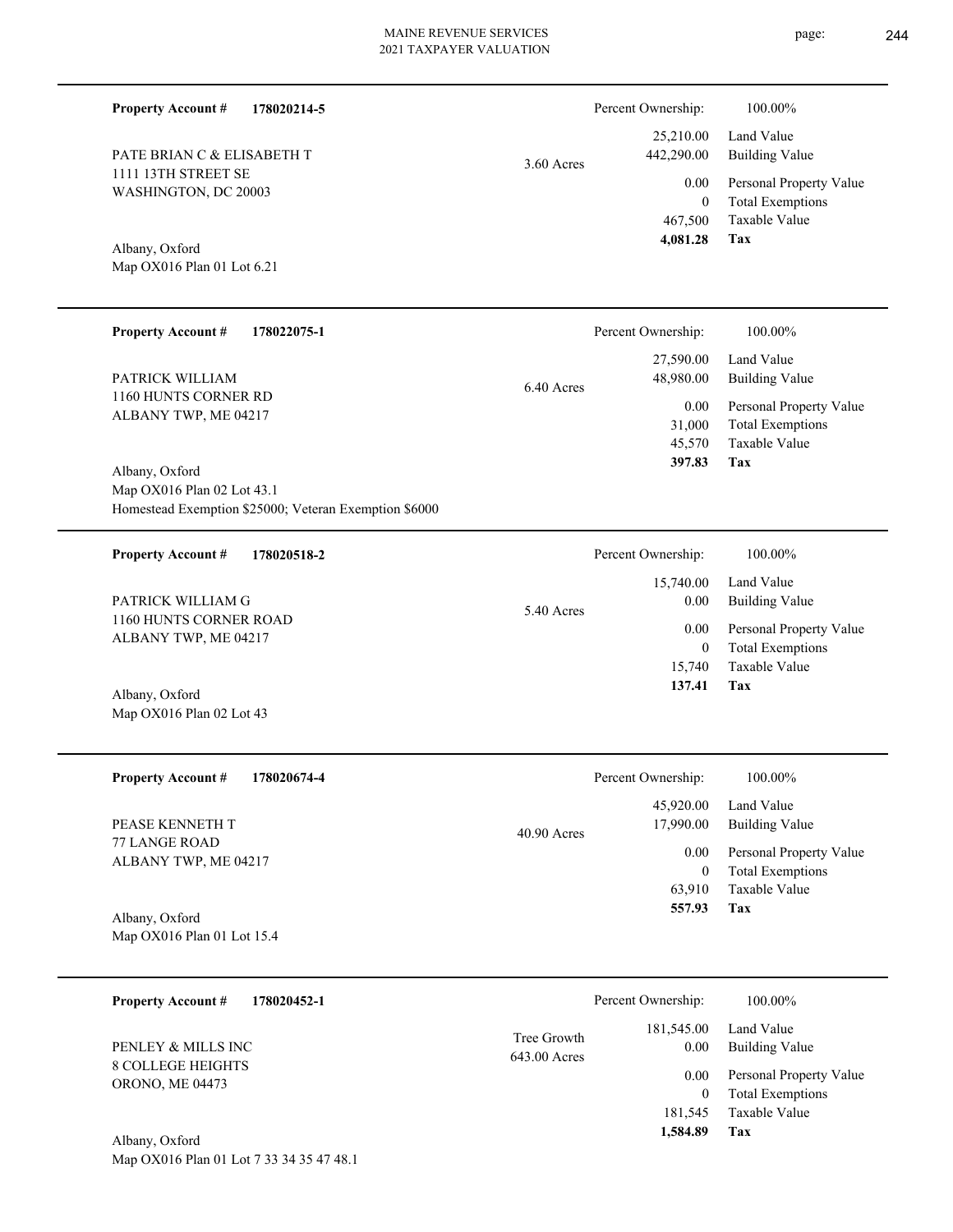| 178020739-1<br><b>Property Account #</b>                                      |                            | Percent Ownership:                       | 100.00%                                                                    |
|-------------------------------------------------------------------------------|----------------------------|------------------------------------------|----------------------------------------------------------------------------|
| PENLEY & MILLS INC                                                            | 22.50 Acres                | 30,280.00<br>0.00                        | Land Value<br><b>Building Value</b>                                        |
| <b>8 COLLEGE HEIGHTS</b><br>ORONO, ME 04473<br>Albany, Oxford                 |                            | 0.00<br>$\mathbf{0}$<br>30,280<br>264.34 | Personal Property Value<br><b>Total Exemptions</b><br>Taxable Value<br>Tax |
| Map OX016 Plan 01 Lot 53                                                      |                            |                                          |                                                                            |
| <b>Property Account #</b><br>178020740-1                                      |                            | Percent Ownership:                       | 100.00%                                                                    |
| PENLEY & MILLS INC                                                            | Tree Growth<br>50.00 Acres | 14,435.00<br>0.00                        | Land Value<br><b>Building Value</b>                                        |
| <b>8 COLLEGE HEIGHTS</b><br>ORONO, ME 04473<br>Albany, Oxford                 |                            | 0.00<br>$\mathbf{0}$<br>14,435<br>126.02 | Personal Property Value<br><b>Total Exemptions</b><br>Taxable Value<br>Tax |
| Map OX016 Plan 01 Lot 102.1                                                   |                            |                                          |                                                                            |
| <b>Property Account #</b><br>178020734-1                                      |                            | Percent Ownership:                       | 100.00%                                                                    |
| PERANTE CHARLES & ANN MARIE                                                   | $41.00$ Acres              | 57,000.00<br>183,930.00                  | Land Value<br><b>Building Value</b>                                        |
| 55 MUD POND ROAD<br>ALBANY TOWNSHIP, ME 04217                                 |                            | 0.00<br>25,000<br>215,930                | Personal Property Value<br><b>Total Exemptions</b><br>Taxable Value        |
| Albany, Oxford<br>Map OX016 Plan 02 Lot 137.16<br>Homestead Exemption \$25000 |                            | 1,885.07                                 | Tax                                                                        |
| <b>Property Account #</b><br>178020394-3                                      |                            | Percent Ownership:                       | 100.00%                                                                    |
| PETERSON SUSAN D                                                              | 0.52 Acres                 | 63,050.00<br>185,680.00                  | Land Value<br><b>Building Value</b>                                        |
| PO BOX 162<br>HARWICHPORT, MA 02646                                           |                            | 0.00<br>$\overline{0}$<br>248,730        | Personal Property Value<br><b>Total Exemptions</b><br>Taxable Value        |
| Albany, Oxford<br>Map OX016 Plan 03 Lot 14                                    |                            | 2,171.41                                 | Tax                                                                        |
| <b>Property Account #</b><br>178020090-1                                      |                            | Percent Ownership:                       | 100.00%                                                                    |
| PETRUCCI WILLIAM & J CARLSON                                                  | 1.80 Acres                 | 12,680.00<br>0.00                        | Land Value<br><b>Building Value</b>                                        |
| <b>15 STONE MEADOW DR</b><br>E BRIDGEWATER, MA 02333                          |                            | 0.00<br>$\theta$                         | Personal Property Value<br><b>Total Exemptions</b>                         |
|                                                                               |                            | 12,680<br>110.70                         | Taxable Value<br><b>Tax</b>                                                |

Map OX016 Plan 01 Lot 75.2 Albany, Oxford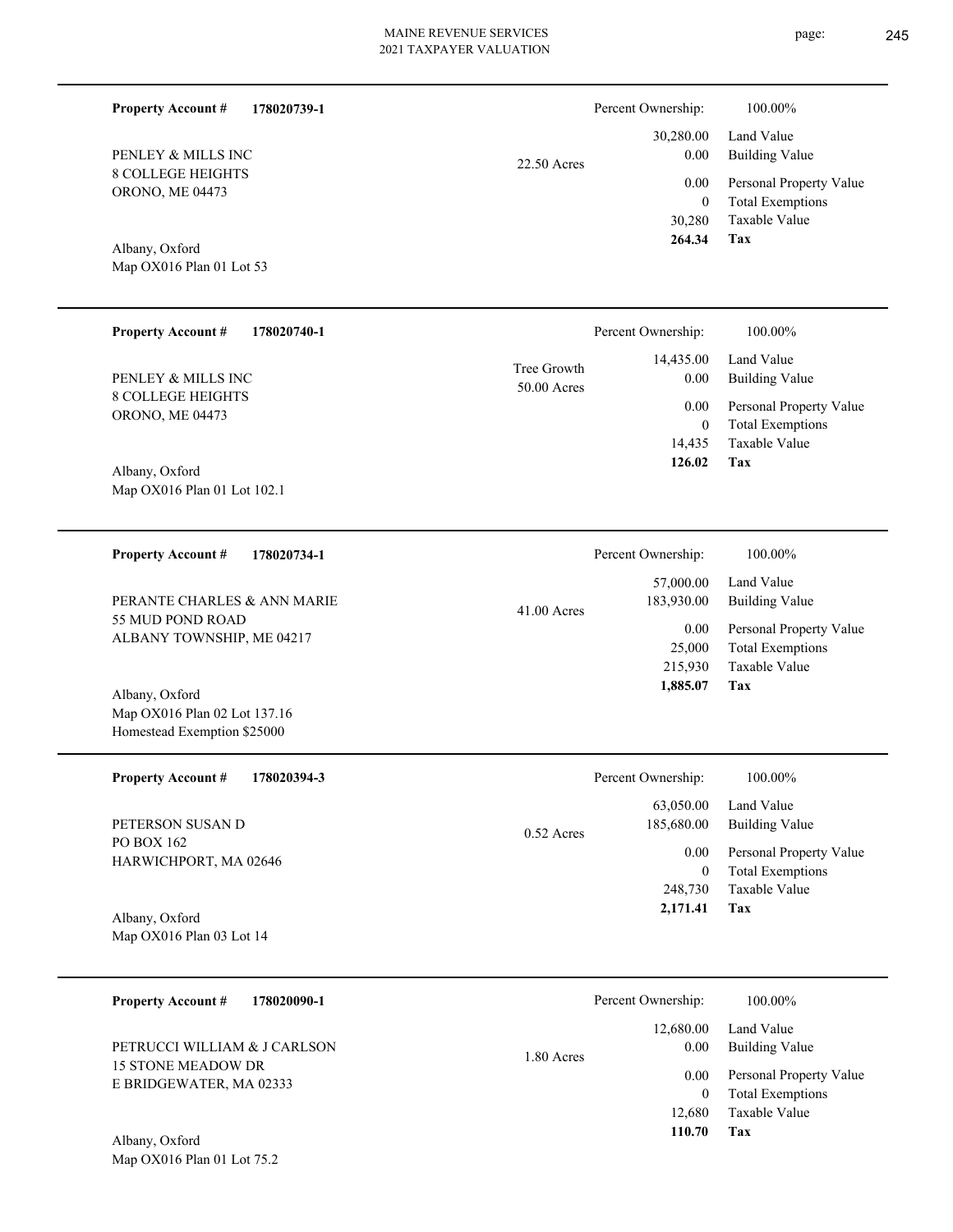Percent Ownership:  $100.00\%$ 

40.74 Acres

57 WHITTIER ROAD WELLESLEY, MA 02481 PFAFF STEPHEN C

**Property Account #**

**178020690-2**

Map OX016 Plan 02 Lot 137.7 Albany, Oxford

| <b>Property Account #</b><br>178020329-2 | Percent Ownership:   | 100.00%                 |
|------------------------------------------|----------------------|-------------------------|
|                                          | 13,960.00            | Land Value              |
| PHANEUF ROBERT & JULIE A                 | 0.00<br>$3.30$ Acres | <b>Building Value</b>   |
| 90 BRANCH RD                             | 0.00                 | Personal Property Value |
| KENNEBUNK, ME 04043                      | $\mathbf{0}$         | <b>Total Exemptions</b> |
|                                          | 13.960               | Taxable Value           |
| Albany, Oxford                           | 121.87               | Tax                     |
| Map OX016 Plan 02 Lot 31.3               |                      |                         |

| 178020030-4<br><b>Property Account #</b> | Percent Ownership:  | 100.00%                 |
|------------------------------------------|---------------------|-------------------------|
|                                          | 29,530.00           | Land Value              |
| PIONEER REALTY LLC                       | 0.00<br>21.62 Acres | Building Value          |
| <b>37 PEARSON ROAD</b>                   | 0.00                | Personal Property Value |
| MERRIMACK, NH 03054                      | 0                   | <b>Total Exemptions</b> |
|                                          | 29.530              | Taxable Value           |
| Albany, Oxford                           | 257.80              | Tax                     |

| <b>Property Account #</b><br>178020265-2 | Percent Ownership:        | 100.00%                 |
|------------------------------------------|---------------------------|-------------------------|
|                                          | 15,540.00                 | Land Value              |
| PIONEER REALTY LLC                       | 80,780.00<br>$1.05$ Acres | Building Value          |
| 37 PEARSON ROAD<br>MERRIMACK, NH 03054   | 0.00                      | Personal Property Value |
|                                          | $\bf{0}$                  | <b>Total Exemptions</b> |
|                                          | 96.320                    | Taxable Value           |
| Albany, Oxford                           | 840.87                    | Tax                     |
| Map $OX016$ Plan 02 Lot 116              |                           |                         |

| 178020807-2<br><b>Property Account #</b>      | Percent Ownership:    | 100.00%                 |
|-----------------------------------------------|-----------------------|-------------------------|
|                                               | 23,390.00             | Land Value              |
| PIONEER REALTY LLC                            | 0.00<br>$14.40$ Acres | <b>Building Value</b>   |
| <b>37 PEARSON ROAD</b><br>MERRIMACK, NH 03054 | 0.00                  | Personal Property Value |
|                                               | 0                     | <b>Total Exemptions</b> |
|                                               | 23,390                | Taxable Value           |
| Albany, Oxford                                | 204.19                | Tax                     |

Map OX016 Plan 02 Lot 97.7

Map OX016 Plan 02 Lot 97.2

**Tax**

 45,780 0

 45,780.00 0.00 0.00

 **399.66**

Taxable Value Total Exemptions Personal Property Value

Building Value Land Value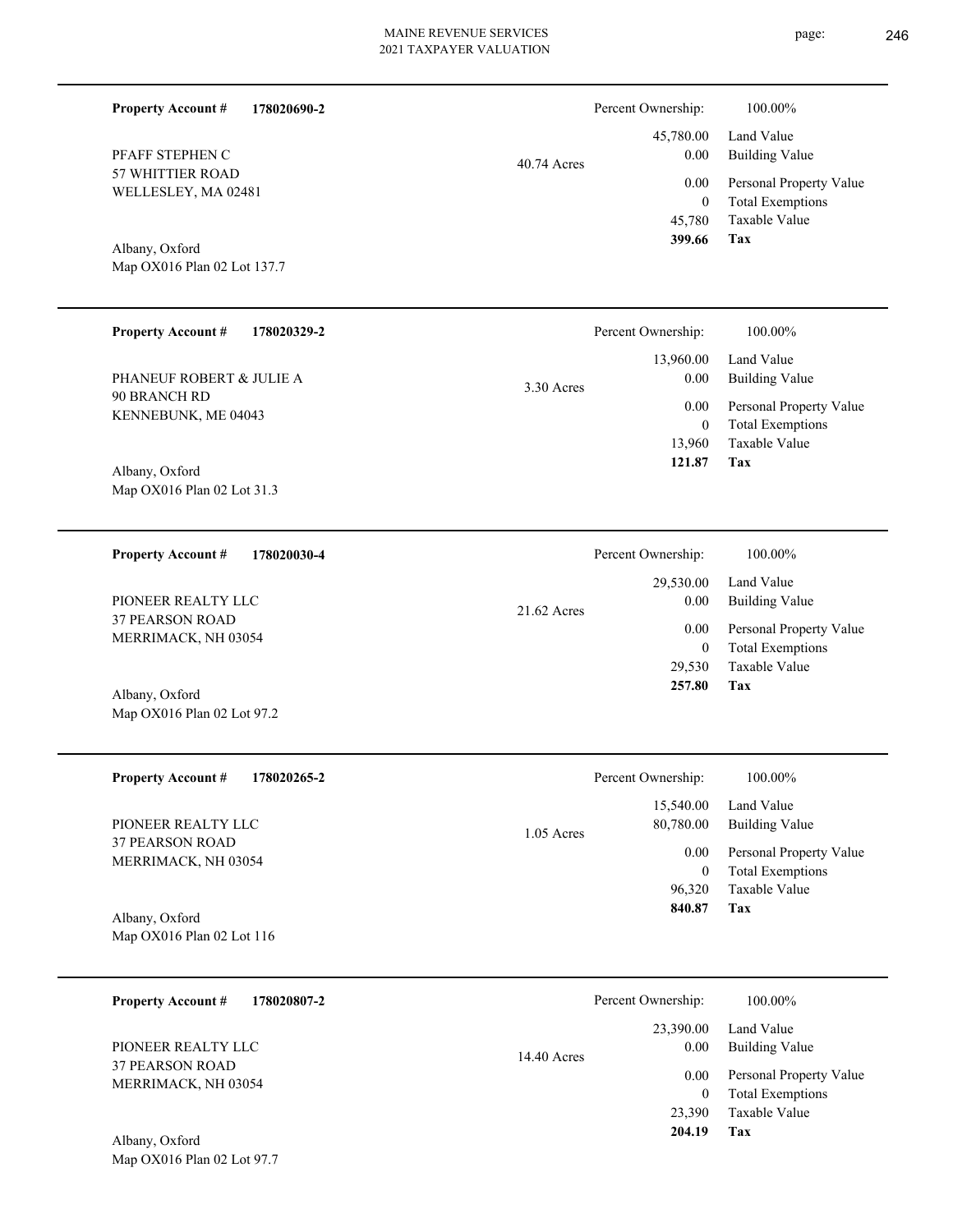| <b>Property Account #</b><br>178020098-3                                                           |            | Percent Ownership:                        | 100.00%                                                                    |
|----------------------------------------------------------------------------------------------------|------------|-------------------------------------------|----------------------------------------------------------------------------|
| <b>PLASSE BRIAN E</b>                                                                              | 0.91 Acres | 11,400.00<br>0.00                         | Land Value<br><b>Building Value</b>                                        |
| <b>PO BOX 127</b><br>BRYANT POND, ME 04219                                                         |            | 0.00<br>$\mathbf{0}$<br>11,400            | Personal Property Value<br><b>Total Exemptions</b><br>Taxable Value        |
| Albany, Oxford<br>Map OX016 Plan 01 Lot 38.1                                                       |            | 99.52                                     | Tax                                                                        |
| <b>Property Account #</b><br>178022081-3                                                           |            | Percent Ownership:                        | 100.00%                                                                    |
| PLASSE BRIAN E                                                                                     | 1.22 Acres | 23,190.00<br>88,010.00                    | Land Value<br><b>Building Value</b>                                        |
| <b>PO BOX 127</b><br>BRYANT POND, ME 04219                                                         |            | 0.00<br>$\mathbf{0}$<br>111,200<br>970.78 | Personal Property Value<br><b>Total Exemptions</b><br>Taxable Value<br>Tax |
| Albany, Oxford<br>Map OX016 Plan 01 Lot 38.12                                                      |            |                                           |                                                                            |
| <b>Property Account #</b><br>178022082-4                                                           |            | Percent Ownership:                        | 100.00%                                                                    |
| PLASSE BRIAN E                                                                                     | 1.27 Acres | 12,230.00<br>0.00                         | Land Value<br><b>Building Value</b>                                        |
| PO BOX 127<br>BRYANT POND, ME 04219                                                                |            | 0.00<br>$\mathbf{0}$<br>12,230            | Personal Property Value<br><b>Total Exemptions</b><br>Taxable Value        |
| Albany, Oxford<br>Map OX016 Plan 01 Lot 38.11                                                      |            | 106.77                                    | Tax                                                                        |
| 178020465-1<br><b>Property Account #</b>                                                           |            | Percent Ownership:                        | 100.00%                                                                    |
| PLUMMER DONALD & KUMNUAN                                                                           | 0.34 Acres | 18,080.00<br>75,880.00                    | Land Value<br><b>Building Value</b>                                        |
| 26 LYNCHVILLE LOOP<br>ALBANY TWP, ME 04217                                                         |            | 0.00<br>31,000<br>62,960<br>549.64        | Personal Property Value<br><b>Total Exemptions</b><br>Taxable Value<br>Tax |
| Albany, Oxford<br>Map OX016 Plan 05 Lot 1<br>Homestead Exemption \$25000; Veteran Exemption \$6000 |            |                                           |                                                                            |
| <b>Property Account #</b><br>178020831-1                                                           |            | Percent Ownership:                        | 100.00%                                                                    |
| PNGTS OPERATING CO LLC                                                                             |            | 8,445,200.00<br>0.00                      | Land Value<br><b>Building Value</b>                                        |
| PORTLAND NAT. GAS TRANS SYSTEM<br>PO BOX 2168<br>HOUSTON, TX 77252-2168<br>NATURAL GAS PIPELINE    |            | 0.00<br>$\mathbf{0}$<br>8,445,200         | Personal Property Value<br><b>Total Exemptions</b><br>Taxable Value        |
| Albany, Oxford<br>Map OX016 Plan 01 Lot                                                            |            | 73,726.60                                 | <b>Tax</b>                                                                 |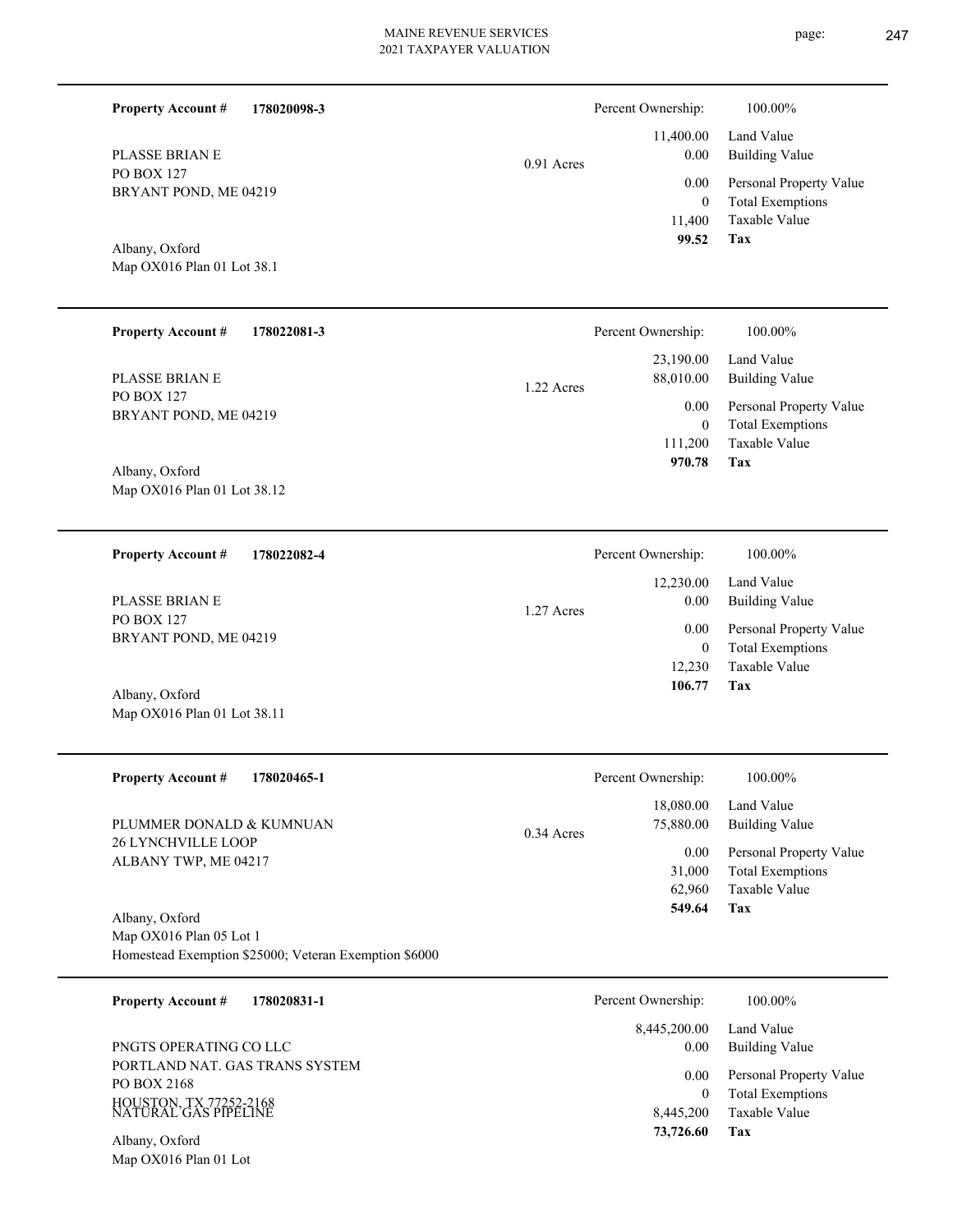| <b>Property Account #</b>                         | 178020166-4 |              | Percent Ownership:<br>38,090.00    | 100.00%<br>Land Value                                               |
|---------------------------------------------------|-------------|--------------|------------------------------------|---------------------------------------------------------------------|
| POLLINO MEGAN CORY & GUY<br>9 JACKSON LANE        |             | 18.75 Acres  | 40,350.00                          | <b>Building Value</b>                                               |
| KENNEBUNK, ME 04043                               |             |              | 0.00<br>$\boldsymbol{0}$<br>78,440 | Personal Property Value<br><b>Total Exemptions</b><br>Taxable Value |
| Albany, Oxford                                    |             |              | 684.78                             | Tax                                                                 |
| Map OX016 Plan 01 Lot 44                          |             |              |                                    |                                                                     |
| <b>Property Account #</b>                         | 178020023-2 |              | Percent Ownership:                 | 100.00%                                                             |
| POMERLEAU BRIAN                                   |             | 10.00 Acres  | 19,650.00<br>0.00                  | Land Value<br><b>Building Value</b>                                 |
| <b>440 CROCKET RIDGE ROAD</b><br>NORWAY, ME 04268 |             |              | $0.00\,$<br>$\mathbf{0}$           | Personal Property Value<br><b>Total Exemptions</b>                  |
| Albany, Oxford                                    |             |              | 19,650<br>171.54                   | Taxable Value<br>Tax                                                |
| Map OX016 Plan 02 Lot 158.1                       |             |              |                                    |                                                                     |
| <b>Property Account #</b>                         | 178020566-3 |              | Percent Ownership:                 | 100.00%                                                             |
| POND CHRISTOPHER R                                |             |              | 21,110.00<br>120,770.00            | Land Value<br><b>Building Value</b>                                 |
| PO BOX 532<br>BETHEL, ME 04217                    |             | 1.13 Acres   | $0.00\,$<br>$\boldsymbol{0}$       | Personal Property Value<br><b>Total Exemptions</b>                  |
| Albany, Oxford                                    |             |              | 141,880<br>1,238.61                | Taxable Value<br>Tax                                                |
| Map OX016 Plan 07 Lot 40                          |             |              |                                    |                                                                     |
| <b>Property Account #</b>                         | 178020678-3 |              | Percent Ownership:                 | 100.00%                                                             |
| POOLEY BONNIE & PATRICIA HARRIS                   |             |              | 39,830.00<br>301,660.00            | Land Value<br><b>Building Value</b>                                 |
| <b>65 LANGE ROAD</b><br>ALBANY TWP, ME 04217      |             | 20.80 Acres  | $0.00\,$<br>$\overline{0}$         | Personal Property Value<br><b>Total Exemptions</b>                  |
|                                                   |             |              | 341,490<br>2,981.21                | Taxable Value<br>Tax                                                |
| Albany, Oxford<br>Map OX016 Plan 01 Lot 15.8      |             |              |                                    |                                                                     |
| <b>Property Account #</b>                         | 178020114-1 |              | Percent Ownership:                 | 100.00%                                                             |
| POOLEY BONNIE I                                   |             |              | 64,220.00<br>32,290.00             | Land Value<br><b>Building Value</b>                                 |
| <b>65 LANGE ROAD</b><br>ALBANY TWP, ME 04217-6236 |             | $0.12$ Acres | 0.00<br>$\overline{0}$             | Personal Property Value<br><b>Total Exemptions</b>                  |
|                                                   |             |              | 96,510<br>842.53                   | Taxable Value<br><b>Tax</b>                                         |

Map OX016 Plan 09 Lot 8 Albany, Oxford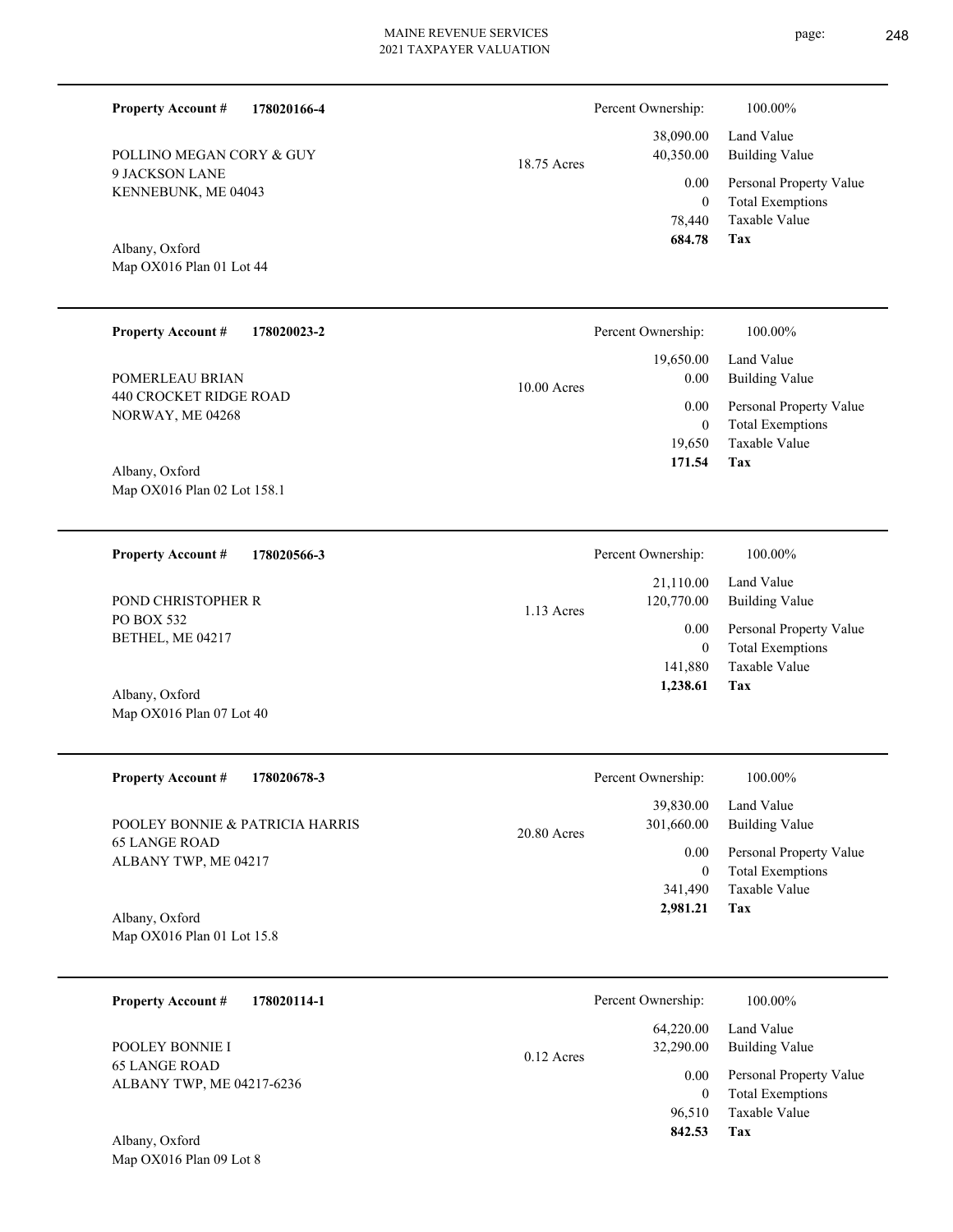| 178020468-2<br><b>Property Account #</b>                  |                             | Percent Ownership:          | 100.00%                                            |
|-----------------------------------------------------------|-----------------------------|-----------------------------|----------------------------------------------------|
| PORCH JEFFREY J & HERBERT T TRUSTEES                      | Tree Growth<br>520.00 Acres | 144,966.00<br>0.00          | Land Value<br><b>Building Value</b>                |
| HERBERT T PORCH REVOCABLE TRUST<br><b>348 MAIN STREET</b> |                             | 0.00                        | Personal Property Value                            |
| CUMBERLAND, ME 04021                                      |                             | $\boldsymbol{0}$<br>144,966 | <b>Total Exemptions</b><br>Taxable Value           |
| Albany, Oxford                                            |                             | 1,265.55                    | Tax                                                |
| Map OX016 Plan 02 Lot 52                                  |                             |                             |                                                    |
|                                                           |                             |                             |                                                    |
| <b>Property Account #</b><br>178020288-2                  |                             | Percent Ownership:          | 100.00%                                            |
|                                                           |                             | 13,700.00                   | Land Value                                         |
| PORTELA JOHN & BETSY<br><b>60 COLUMBIA AVE</b>            | 3.00 Acres                  | 0.00                        | <b>Building Value</b>                              |
| BRUNSWICK, ME 04011                                       |                             | 0.00<br>$\boldsymbol{0}$    | Personal Property Value<br><b>Total Exemptions</b> |
|                                                           |                             | 13,700                      | Taxable Value                                      |
| Albany, Oxford                                            |                             | 119.60                      | Tax                                                |
| Map OX016 Plan 01 Lot 15.2                                |                             |                             |                                                    |
| <b>Property Account #</b><br>178020469-1                  |                             | Percent Ownership:          | 100.00%                                            |
|                                                           |                             | 3,194,000.00                | Land Value                                         |
| PORTLAND PIPE LINE CORP<br><b>30 HILL STREET</b>          |                             | 0.00                        | <b>Building Value</b>                              |
| S PORTLAND, ME 04106                                      |                             | 0.00<br>$\mathbf{0}$        | Personal Property Value<br><b>Total Exemptions</b> |
| NATURAL GAS PIPELINE - 2001                               |                             | 3,194,000                   | Taxable Value                                      |
| Albany, Oxford                                            |                             | 27,883.62                   | Tax                                                |
| Map OX016 Plan 01 Lot                                     |                             |                             |                                                    |
| <b>Property Account #</b><br>178020044-1                  |                             | Percent Ownership:          | 100.00%                                            |
|                                                           |                             | 169,160.00                  | Land Value                                         |
| POTTER MELISSA JO & MARY GAYNOR<br>39 COLBERT ROAD E      | 0.57 Acres                  | 80,400.00                   | <b>Building Value</b>                              |
| WEST NEWTON, MA 02465                                     |                             | 0.00<br>$\overline{0}$      | Personal Property Value<br><b>Total Exemptions</b> |
|                                                           |                             | 249,560                     | Taxable Value                                      |
| Albany, Oxford                                            |                             | 2,178.66                    | Tax                                                |
| Map OX016 Plan 07 Lot 14                                  |                             |                             |                                                    |
| <b>Property Account #</b><br>178020045-1                  |                             | Percent Ownership:          | 100.00%                                            |
|                                                           |                             | 8,520.00                    | Land Value                                         |
| POTTER MELISSA JO & MARY GAYNOR                           | $0.50$ Acres                | 0.00                        | <b>Building Value</b>                              |
| 39 COLBERT ROAD E<br>WEST NEWTON, MA 02465                |                             | 0.00                        | Personal Property Value                            |
|                                                           |                             | $\theta$<br>8,520           | <b>Total Exemptions</b><br>Taxable Value           |

**Tax 74.38**

Map OX016 Plan 07 Lot 15 Albany, Oxford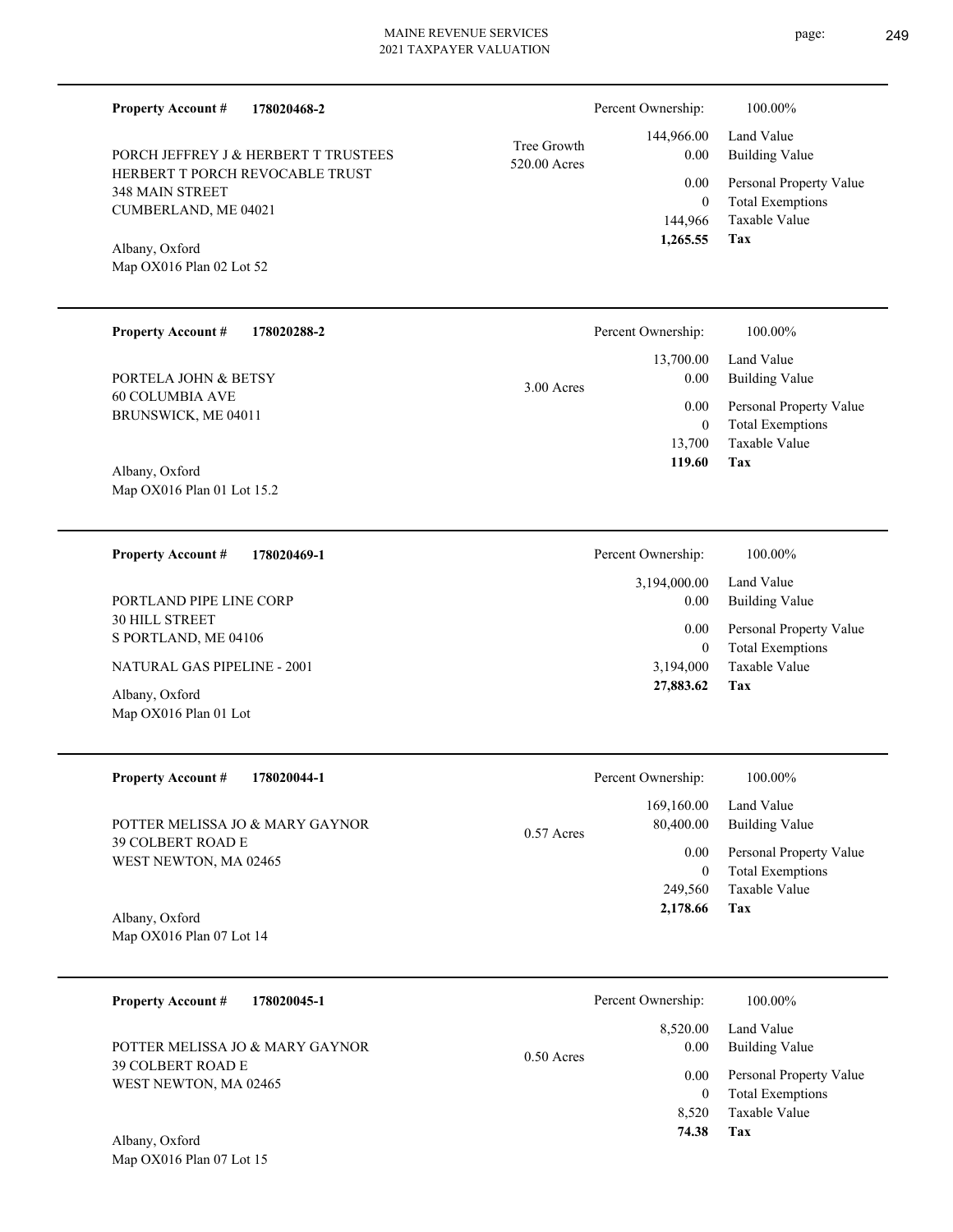Percent Ownership:  $100.00\%$ 

**Tax 1,734.83**

| POWERS LYNELL W<br><b>55 GROVER ROAD</b><br>ALBANY TWP, ME 04217<br>Albany, Oxford<br>Map OX016 Plan 02 Lot 142.1 | 2.10 Acres  | 25,940.00<br>137,110.00<br>0.00<br>$\mathbf{0}$<br>163,050<br>1,423.43 | Land Value<br><b>Building Value</b><br>Personal Property Value<br><b>Total Exemptions</b><br>Taxable Value<br>Tax |
|-------------------------------------------------------------------------------------------------------------------|-------------|------------------------------------------------------------------------|-------------------------------------------------------------------------------------------------------------------|
| <b>Property Account #</b><br>178020675-2                                                                          |             | Percent Ownership:                                                     | 100.00%                                                                                                           |
| PREBLE GEORGE D & ANNE P TRUSTEES                                                                                 | 42.20 Acres | 47,020.00<br>0.00                                                      | Land Value<br><b>Building Value</b>                                                                               |
| <b>G&amp;A PREBLE REALTY TRUST</b><br><b>115 RIVER ROAD</b><br>WEST NEWBURY, MA 01985                             |             | 0.00<br>$\mathbf{0}$<br>47,020<br>410.48                               | Personal Property Value<br><b>Total Exemptions</b><br>Taxable Value<br><b>Tax</b>                                 |
| Albany, Oxford<br>Map OX016 Plan 01 Lot 15.5                                                                      |             |                                                                        |                                                                                                                   |
| <b>Property Account #</b><br>178020284-2                                                                          |             | Percent Ownership:                                                     | 100.00%                                                                                                           |
| PROVOST STEPHEN B                                                                                                 | 8.00 Acres  | 17,950.00<br>2,870.00                                                  | Land Value<br><b>Building Value</b>                                                                               |
| 27 SEA FERN DRIVE<br>LEESBURG, FL 34788                                                                           |             |                                                                        |                                                                                                                   |
|                                                                                                                   |             | 0.00<br>$\boldsymbol{0}$<br>20,820                                     | Personal Property Value<br><b>Total Exemptions</b><br><b>Taxable Value</b>                                        |
| Albany, Oxford<br>Map OX016 Plan 02 Lot 153.2                                                                     |             | 181.76                                                                 | Tax                                                                                                               |
| <b>Property Account #</b><br>178020472-2                                                                          |             | Percent Ownership:                                                     | 100.00%                                                                                                           |
| PUGLIESE DRIVE SPE LLC<br>20 TUCKER STREET #4                                                                     | 0.45 Acres  | 144,220.00<br>54,500.00                                                | Land Value<br><b>Building Value</b>                                                                               |

Map OX016 Plan 06 Lot 14 Albany, Oxford

| 178020315-2<br><b>Property Account #</b> | Percent Ownership:                     | 100.00%                                                             |
|------------------------------------------|----------------------------------------|---------------------------------------------------------------------|
| <b>PYLES TED W</b>                       | 17,520.00<br>80,590.00<br>$0.52$ Acres | Land Value<br><b>Building Value</b>                                 |
| 95 BAKER RD<br>ALBANY TWP, ME 04217      | 0.00<br>0<br>98.110                    | Personal Property Value<br><b>Total Exemptions</b><br>Taxable Value |
| Albany, Oxford                           | 856.50                                 | Tax                                                                 |

**178020661-3**

**Property Account #**

Map OX016 Plan 07 Lot 29 Albany, Oxford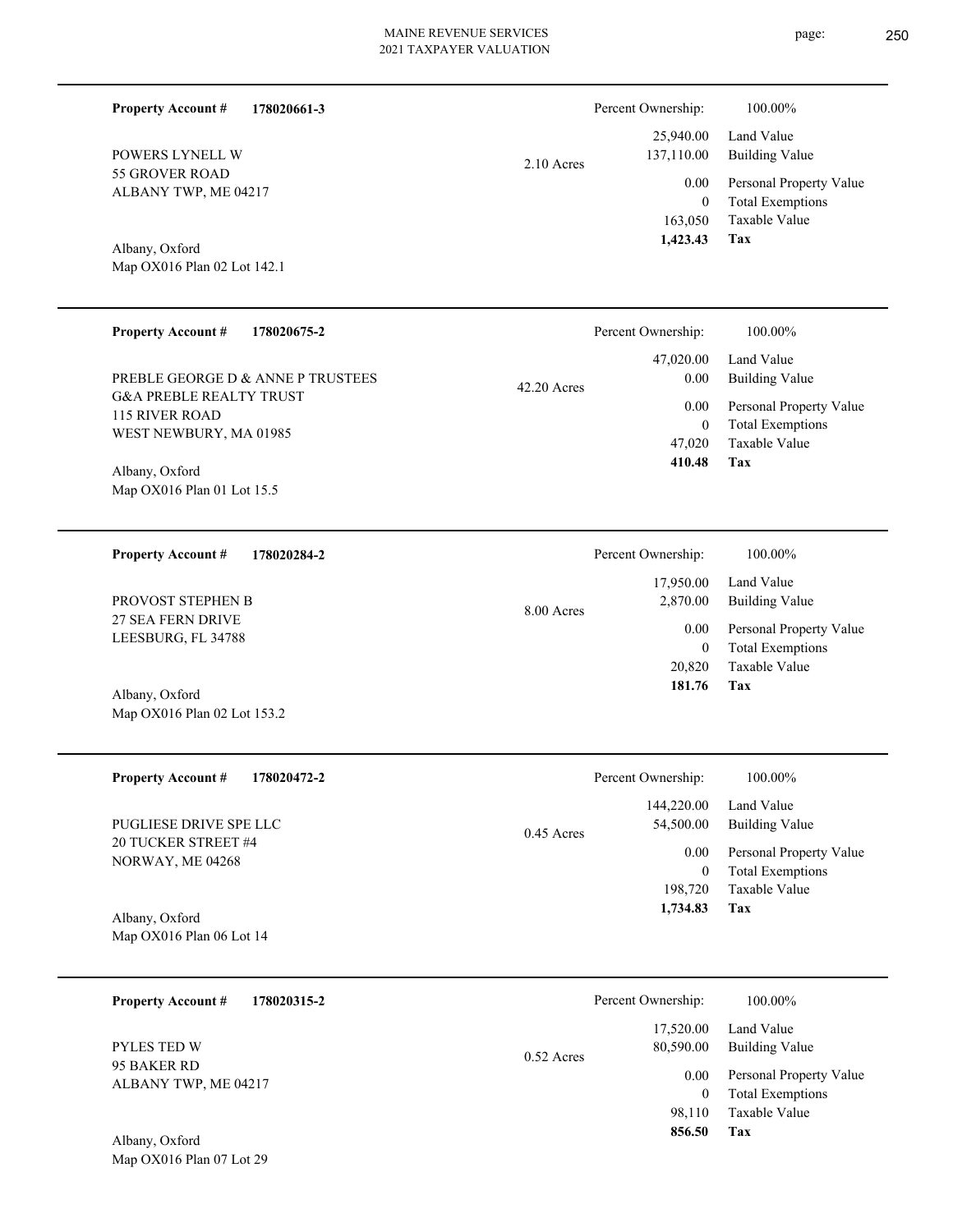| <b>Property Account #</b><br><b>QUALEY JOSEPH S &amp; JILL M</b><br>31 PICNIC HILL RD<br>ALBANY TWP, ME 04217<br>Albany, Oxford<br>Map OX016 Plan 02 Lot 34.1<br>Homestead Exemption \$25000 | 178020780-2                                  | 2.00 Acres                 | Percent Ownership:<br>23,850.00<br>38,680.00<br>0.00<br>25,000<br>37,530<br>327.64 | 100.00%<br>Land Value<br><b>Building Value</b><br>Personal Property Value<br><b>Total Exemptions</b><br>Taxable Value<br><b>Tax</b> |
|----------------------------------------------------------------------------------------------------------------------------------------------------------------------------------------------|----------------------------------------------|----------------------------|------------------------------------------------------------------------------------|-------------------------------------------------------------------------------------------------------------------------------------|
|                                                                                                                                                                                              |                                              |                            |                                                                                    |                                                                                                                                     |
| <b>Property Account #</b>                                                                                                                                                                    | 178020647-3                                  |                            | Percent Ownership:<br>45,150.00                                                    | 100.00%<br>Land Value                                                                                                               |
| QUIGG PATRICK J                                                                                                                                                                              |                                              | 40.00 Acres                | 2,410.00                                                                           | <b>Building Value</b>                                                                                                               |
| <b>443 AUBURN POWNAL ROAD</b><br>DURHAM, ME 04222                                                                                                                                            |                                              |                            | 0.00<br>$\boldsymbol{0}$                                                           | Personal Property Value<br><b>Total Exemptions</b>                                                                                  |
| Albany, Oxford<br>Map OX016 Plan 02 Lot 3.4                                                                                                                                                  |                                              |                            | 47,560<br>415.20                                                                   | Taxable Value<br>Tax                                                                                                                |
| <b>Property Account #</b>                                                                                                                                                                    | 178020715-2                                  |                            | Percent Ownership:                                                                 | 100.00%                                                                                                                             |
|                                                                                                                                                                                              | RAE STEPHANIE M, KEITH D, JOSHUA K & HALEY B | Tree Growth<br>41.00 Acres | 27,220.00<br>28,410.00                                                             | Land Value<br><b>Building Value</b>                                                                                                 |
| 53 KETTLE HOLE ROAD<br>BARNSTABLE, MA 02668                                                                                                                                                  |                                              |                            | 0.00<br>$\boldsymbol{0}$<br>55,630                                                 | Personal Property Value<br><b>Total Exemptions</b><br>Taxable Value                                                                 |
| Albany, Oxford<br>Map OX016 Plan 02 Lot 137.13                                                                                                                                               |                                              |                            | 485.65                                                                             | Tax                                                                                                                                 |
| <b>Property Account #</b>                                                                                                                                                                    | 178020704-2                                  |                            | Percent Ownership:                                                                 | 100.00%                                                                                                                             |
| RAY ANDREA G & RICHARD E                                                                                                                                                                     |                                              | $40.92$ Acres              | 45,930.00<br>0.00                                                                  | Land Value<br><b>Building Value</b>                                                                                                 |
| 16406 S 32ND PL<br>PHOENIX, AZ 85048                                                                                                                                                         |                                              |                            | 0.00<br>$\boldsymbol{0}$                                                           | Personal Property Value<br><b>Total Exemptions</b>                                                                                  |
| Albany, Oxford                                                                                                                                                                               |                                              |                            | 45,930<br>400.97                                                                   | Taxable Value<br>Tax                                                                                                                |
| Map OX016 Plan 02 Lot 137.4                                                                                                                                                                  |                                              |                            |                                                                                    |                                                                                                                                     |
| <b>Property Account #</b>                                                                                                                                                                    | 178022088-3                                  |                            | Percent Ownership:                                                                 | 100.00%                                                                                                                             |
|                                                                                                                                                                                              | REDDOCH JAMES S JR & KATHERINE TRUSTEES      | 10.00 Acres                | 30,650.00<br>301,690.00                                                            | Land Value<br><b>Building Value</b>                                                                                                 |
| <b>33 BROOKS STREET</b>                                                                                                                                                                      | THE 33 BROOKS STREET REALTY TRUST            |                            | 0.00                                                                               | Personal Property Value                                                                                                             |
| MEDFORD, MA 02155                                                                                                                                                                            |                                              |                            | $\overline{0}$<br>332,340<br>2,901.33                                              | <b>Total Exemptions</b><br>Taxable Value<br>Tax                                                                                     |
| Albany, Oxford<br>Map OX016 Plan 01 Lot 159.1                                                                                                                                                |                                              |                            |                                                                                    |                                                                                                                                     |

page: 251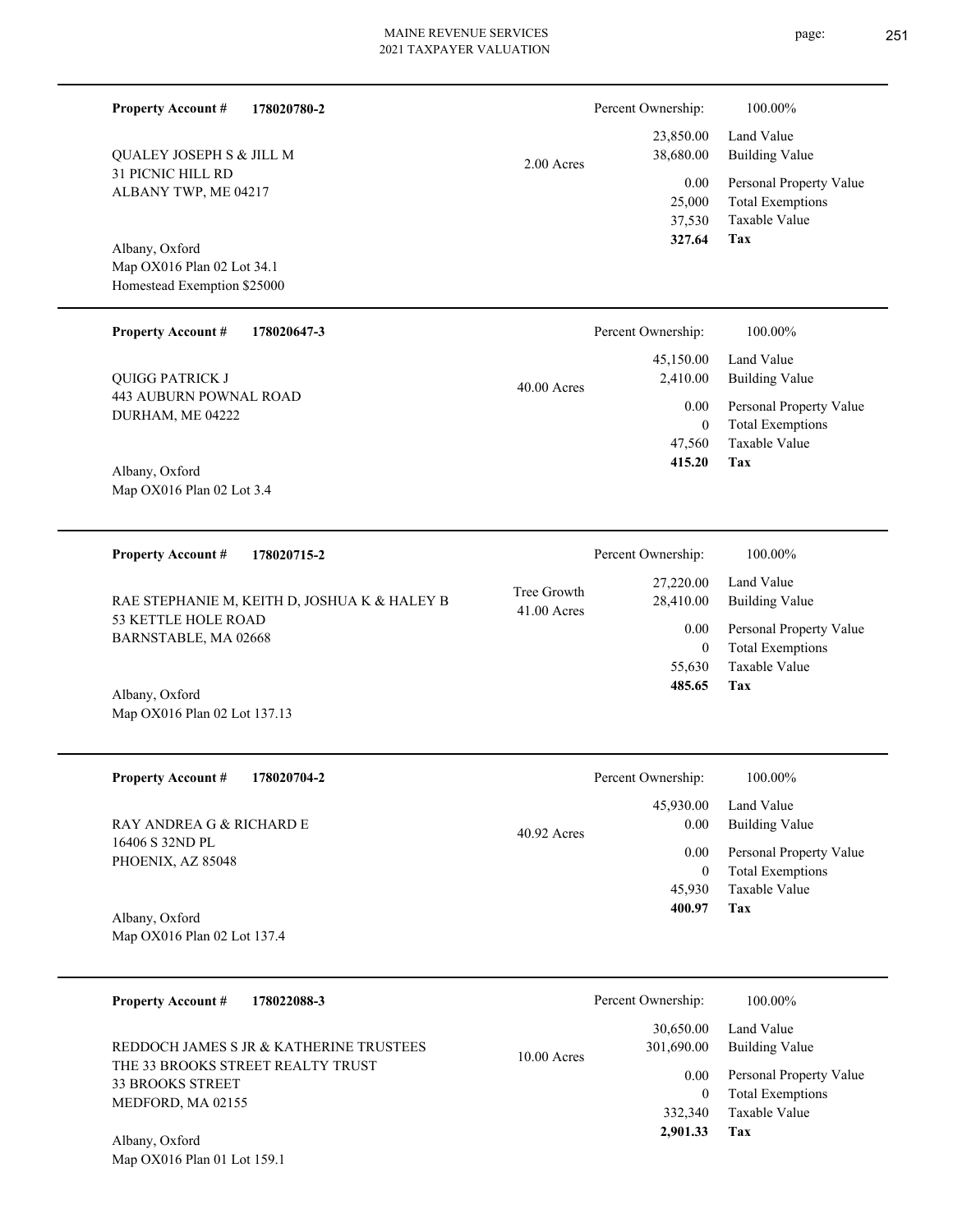Percent Ownership:  $100.00\%$ 

|            | 1.360.57   | Tax                     |
|------------|------------|-------------------------|
|            | 155,850    | Taxable Value           |
|            | 25,000     | <b>Total Exemptions</b> |
|            | 0.00       | Personal Property Value |
| 3.53 Acres | 163,200.00 | Building Value          |
|            |            | 17,650.00 Land Value    |
|            |            |                         |

Map OX016 Plan 01 Lot 17.2 Homestead Exemption \$25000 Albany, Oxford

REMINGTON ROBERT L & ANITA Y

14310 AMERO LANE SPRING HILL, FL 34609

**Property Account #**

**178020475-1**

| <b>Property Account #</b><br>178022005-4     | Percent Ownership:   | 100.00%                 |
|----------------------------------------------|----------------------|-------------------------|
|                                              | 5,400.00             | Land Value              |
| <b>REYNOLDS GAYLE M</b>                      | 0.00<br>$0.19$ Acres | Building Value          |
| 203 S 10TH STREET                            | 0.00                 | Personal Property Value |
| PO BOX 2203<br>PAGOSA SPGS, CO 81147         | 0                    | <b>Total Exemptions</b> |
|                                              | 5.400                | Taxable Value           |
| $\lambda$ 11 $\lambda$ $\lambda$ $\lambda$ 1 | 47.14                | Tax                     |

Map OX016 Plan 02 Lot 110 Albany, Oxford

**178020485-5 Property Account #**

1023 SONGO POND ROAD ALBANY TOWNSHIP, ME 04217 REYNOLDS LAURIE H

Map OX016 Plan 01 Lot 92.4 Homestead Exemption \$25000 Albany, Oxford

| <b>Property Account #</b><br>178020773-3       | Percent Ownership:   | 40.00%                  |
|------------------------------------------------|----------------------|-------------------------|
|                                                | 70,636.00            | Land Value              |
| RICE JUSTIN R & SUSANNE J                      | 0.00<br>$1.05$ Acres | Building Value          |
| 152 HALF MILE ROAD<br>SOUTH GUILFORD, CT 06437 | 0.00                 | Personal Property Value |
|                                                | 0                    | <b>Total Exemptions</b> |
|                                                | 70.636               | Taxable Value           |
| Albany, Oxford                                 | 616.65               | Tax                     |
| Map $OX016$ Plan 06 Lot 9.2                    |                      |                         |

1.50 Acres

| 178020773-4<br><b>Property Account #</b>              | Percent Ownership:                 | 60.00%                                             |
|-------------------------------------------------------|------------------------------------|----------------------------------------------------|
| RICE SANDRA L                                         | 105.954.01<br>0.00<br>$1.05$ Acres | Land Value<br><b>Building Value</b>                |
| <b>83 STONEHEDGE LANE SOUTH</b><br>GUILFORD, CT 06437 | 0.00<br>$\Omega$                   | Personal Property Value<br><b>Total Exemptions</b> |
|                                                       | 105,954                            | Taxable Value                                      |
| $\Lambda$ lleause Oscfand                             | 924.98                             | Tax                                                |

Map OX016 Plan 06 Lot 9.2 Albany, Oxford

| 1,360.57   | Tax                   |  |
|------------|-----------------------|--|
|            |                       |  |
|            |                       |  |
| Ownership: | 100.00%               |  |
| 5,400.00   | Land Value            |  |
| 0.00       | <b>Building Value</b> |  |
|            |                       |  |

| Percent Ownership:     | 100.00%                             |
|------------------------|-------------------------------------|
| 23,430.00<br>94,600.00 | Land Value<br><b>Building Value</b> |
| 0.00                   | Personal Property Value             |
| 25,000                 | <b>Total Exemptions</b>             |
| 93,030                 | Taxable Value                       |
| 812.15                 | Tax                                 |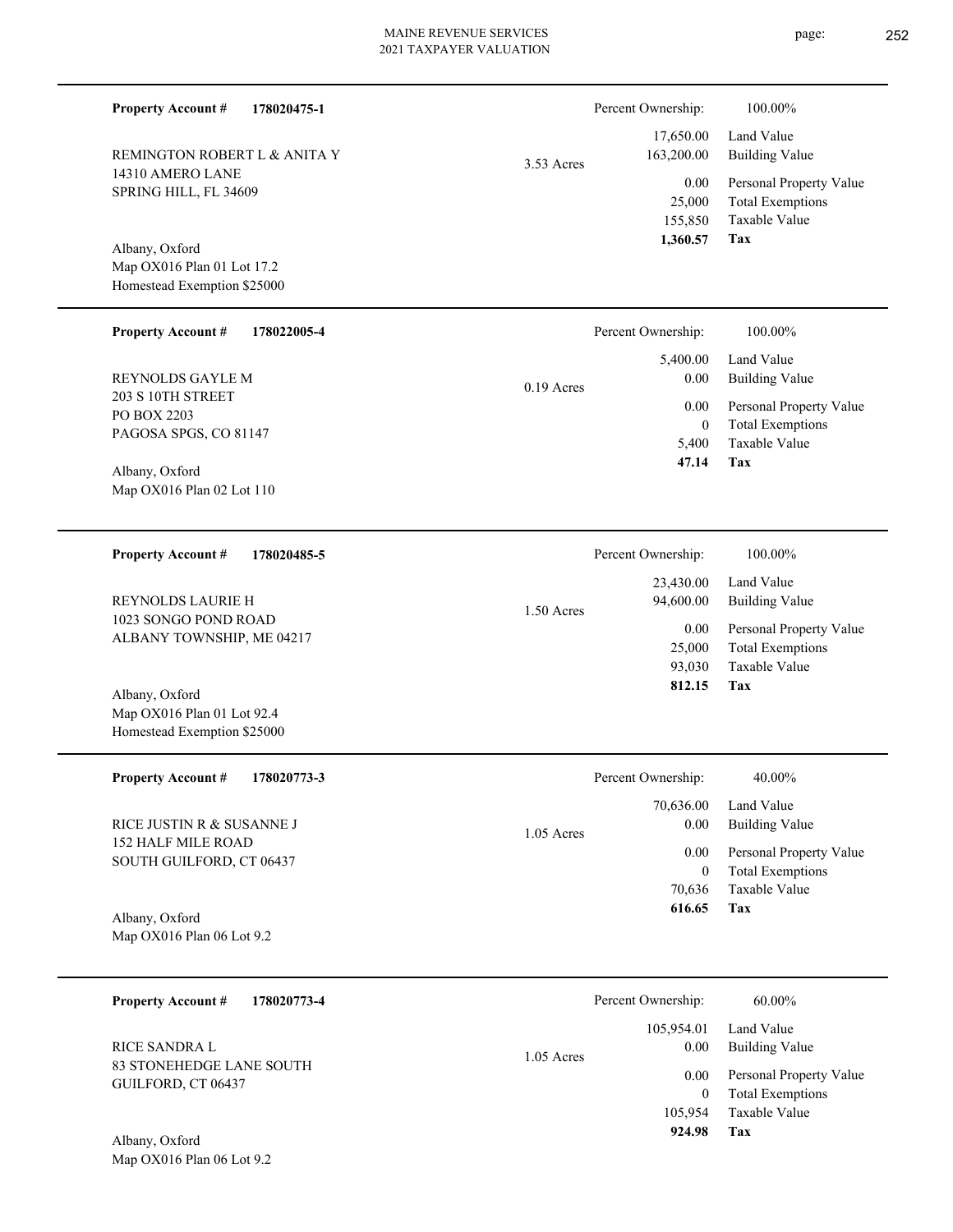**178022126-1**

17.70 Acres

2.00 Acres

PO BOX 40 WATERFORD, ME 04088 RICE SHELDON A, JAIDYN T & DALTON A

**178022100-2**

RICE SHELDON A, JAIDYN T & DALTON A

Map OX016 Plan 01 Lot 73 77 Albany, Oxford

PO BOX 40

Albany, Oxford

**Property Account #**

WATERFORD, ME 04088

Map OX016 Plan 01 Lot 75.31 75.11

**Property Account #**

**178020373-3 Property Account #** RICHARD A DOUGLASS INC

127 BAKER ROAD ALBANY TWP, ME 04217-6122

Map OX016 Plan 01 Lot 143 Albany, Oxford

**178022071-2 Tax** Taxable Value Total Exemptions Personal Property Value Building Value Land Value 127 BAKER ROAD ALBANY TWP, ME 04217-6122 **Property Account #** Albany, Oxford RICHARD A DOUGLASS INC 72,350 0  **631.62** 72,350.00 0.00 0.00 72.00 Acres Percent Ownership:  $100.00\%$ 

Map OX016 Plan 01 Lot 115

| 178022072-2<br><b>Property Account #</b>    | Percent Ownership:    | 100.00%                 |
|---------------------------------------------|-----------------------|-------------------------|
|                                             | 35,800.00             | Land Value              |
| RICHARD A DOUGLASS INC                      | 0.00<br>$29.00$ Acres | Building Value          |
| 127 BAKER ROAD<br>ALBANY TWP, ME 04217-6122 | 0.00                  | Personal Property Value |
|                                             |                       | <b>Total Exemptions</b> |
|                                             | 35,800                | Taxable Value           |
| $\sim$ $\sim$ 1<br>4.11                     | 312.53                | Tax                     |

Map OX016 Plan 01 Lot 115.1 Albany, Oxford

|              | Percent Ownership: | 100.00%                 |
|--------------|--------------------|-------------------------|
| Tree Growth  | 65,030.00          | Land Value              |
| 227.70 Acres | 0.00               | <b>Building Value</b>   |
|              | 0.00               | Personal Property Value |
|              | 0                  | <b>Total Exemptions</b> |
|              | 65,030             | Taxable Value           |

**Tax**

 26,200 0

 26,200.00 0.00 0.00

Percent Ownership:  $100.00\%$ 

 **228.73**

 **567.71**

Taxable Value Total Exemptions Personal Property Value

Building Value Land Value

**Tax** Taxable Value Total Exemptions Personal Property Value Building Value Land Value 37,510 0  **327.46** 23,850.00 13,660.00 0.00 Percent Ownership:  $100.00\%$ 

**Tax**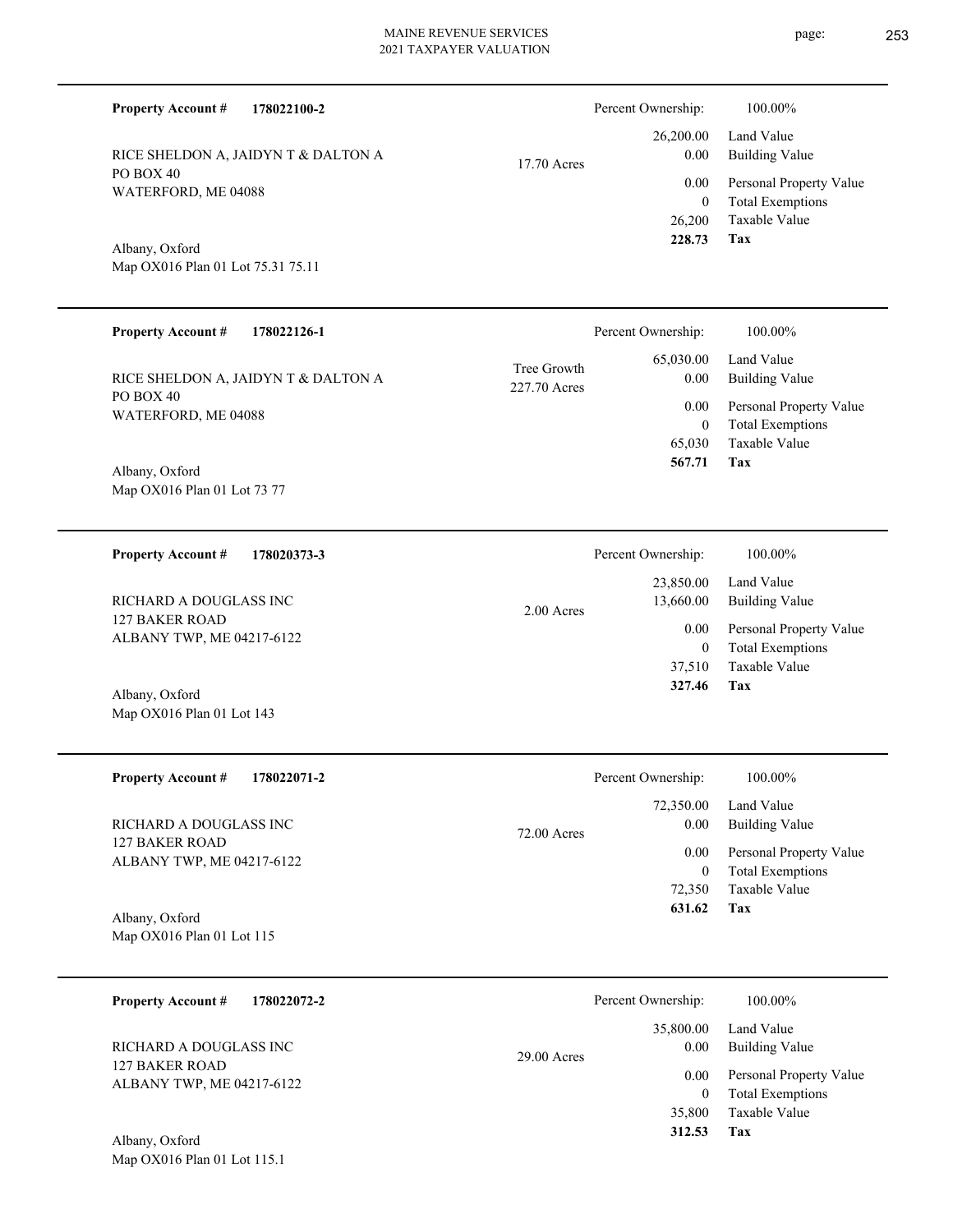6.88 Acres

774 VERNON ST ALBANY, ME 04217-6221 RICHARD MACKENZIE R & MICHAEL B

**178020395-4**

Map OX016 Plan 01 Lot 19 Homestead Exemption \$25000 Albany, Oxford

**Property Account #**

#### **178020337-2 Tax** Taxable Value Total Exemptions Building Value Land Value RIVER CROSSING REALTY TRUST PO BOX 381 BETHEL, ME 04217-0381 **Property Account #** RICHMOND ELIZABETH J TRUSTEE 26,600 0  **232.22** 26,600.00 0.00 0.00  $26.00 \nA$ Percent Ownership:  $100.00\%$

Map OX016 Plan 02 Lot 60 Albany, Oxford

**178020338-2 Tax** Taxable Value Total Exemptions Personal Property Value Building Value Land Value RIVER CROSSING REALTY TRUST PO BOX 381 BETHEL, ME 04217-0381 **Property Account #** Albany, Oxford RICHMOND ELIZABETH J TRUSTEE 240,770 0  **2,101.92** 51,650.00 189,120.00 0.00 34.70 Acres Percent Ownership:  $100.00\%$ 

Map OX016 Plan 02 Lot 59

**178020818P-1**

RIVER CROSSING REALTY TRUST PO BOX 381 BETHEL, ME 04217-0381 RICHMOND ELIZABETH J TRUSTEE

Map OX016 Albany, Oxford

**Property Account #**

| <b>Property Account #</b><br>178020253-2    |               | Percent Ownership: | 100.00%                 |
|---------------------------------------------|---------------|--------------------|-------------------------|
|                                             |               | 36,300.00          | Land Value              |
| RIVARD PATRICK                              | $19.00$ Acres | 145,670.00         | Building Value          |
| 909 HUNTS CORNER RD<br>ALBANY TWP, ME 04217 |               | 0.00               | Personal Property Value |
|                                             |               | 25,000             | <b>Total Exemptions</b> |
|                                             |               | 156,970            | Taxable Value           |
| Albany, Oxford                              |               | 1,370.35           | Tax                     |

Map OX016 Plan 02 Lot 103 Homestead Exemption \$25000  $\mathbf{A}$ 

| Percent Ownership: | 100.00%                 |
|--------------------|-------------------------|
| 28,000.00          | Land Value              |
| 84,670.00          | <b>Building Value</b>   |
| 0.00               | Personal Property Value |
| 25,000             | <b>Total Exemptions</b> |
| 87,670             | Taxable Value           |
| 765.36             | Tax                     |

|       | -------- | $\sim$                  |
|-------|----------|-------------------------|
| Acres | 0.00     | <b>Building Value</b>   |
|       | $0.00\,$ | Personal Property Value |
|       | 0        | <b>Total Exemptions</b> |
|       | 26,600   | Taxable Value           |
|       | 232.22   | Tax                     |
|       |          |                         |
|       |          |                         |
|       |          |                         |

| Percent Ownership: | 100.00%                 |
|--------------------|-------------------------|
| $0.00\,$           | Land Value              |
| 0.00               | <b>Building Value</b>   |
| 10,000.00          | Personal Property Value |
| 0                  | <b>Total Exemptions</b> |
| 10,000             | Taxable Value           |
| 87.30              | Tax                     |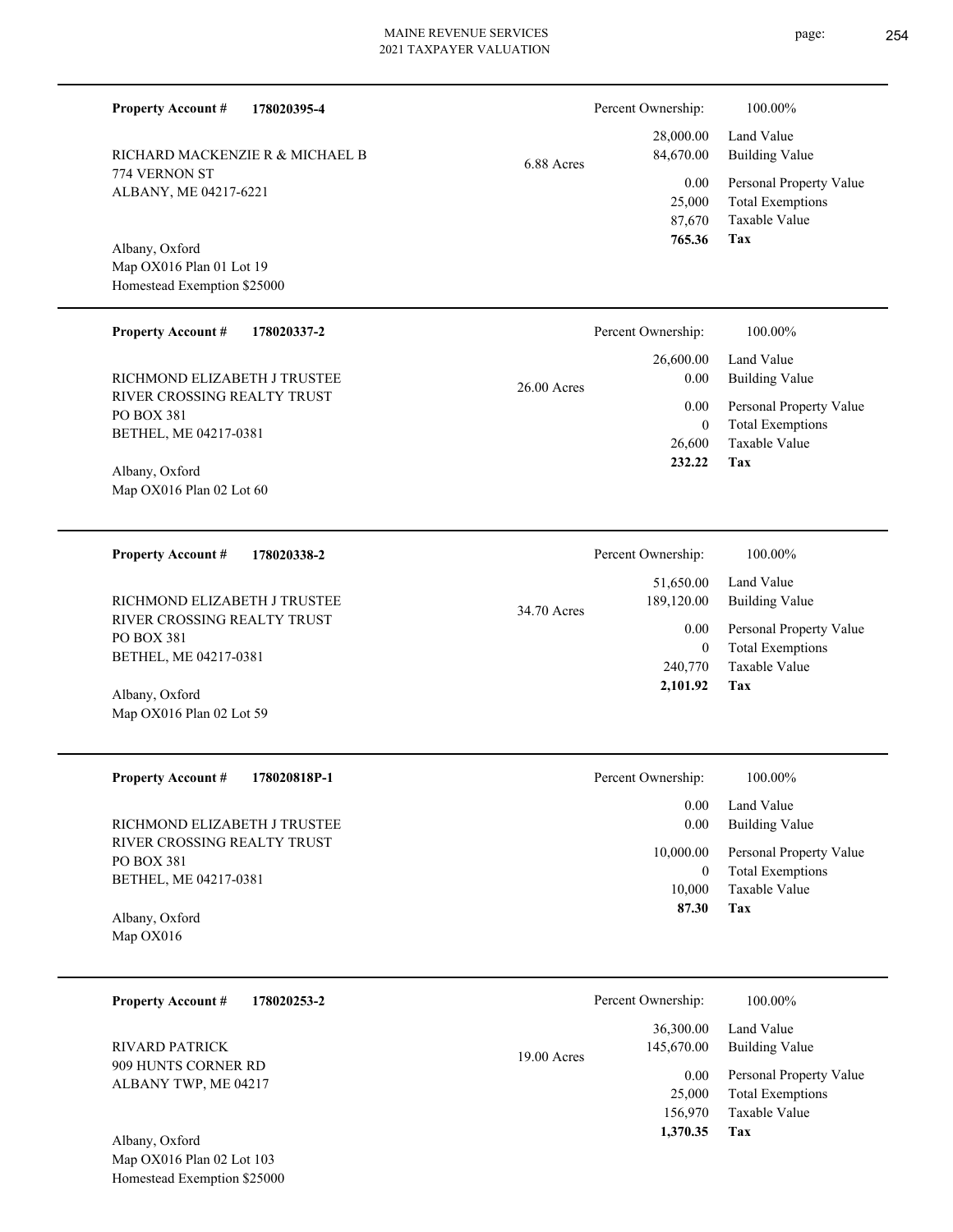1.40

Percent Ownership:  $100.00\%$ 

|       |            | 12,340.00 Land Value         |
|-------|------------|------------------------------|
| Acres | 0.00       | Building Value               |
|       |            | 0.00 Personal Property Value |
|       | $\theta$   | <b>Total Exemptions</b>      |
|       |            | 12.340 Taxable Value         |
|       | 107.73 Tax |                              |

**Tax**

8,500

 **74.21**

Taxable Value

Map OX016 Plan 02 Lot 102.11 Albany, Oxford

909 HUNTS CORNER ROAD ALBANY TWP, ME 04217

RIVARD PATRICK R & DIANA M

**Property Account #**

**178022119-1**

| <b>Property Account #</b><br>178020022-3  | Percent Ownership:        | 100.00%                 |
|-------------------------------------------|---------------------------|-------------------------|
|                                           | 23,640.00                 | Land Value              |
| <b>RIZZOTTO SAMUEL</b>                    | 22,460.00<br>$4.10$ Acres | <b>Building Value</b>   |
| <b>185 MAINE STREET</b>                   | $0.00\,$                  | Personal Property Value |
| ALBANY TWP, ME 04217                      | 25,000                    | <b>Total Exemptions</b> |
|                                           | 21,100                    | Taxable Value           |
| Albany, Oxford                            | 184.20                    | Tax                     |
| Map OX016 Plan 03 Lot 6                   |                           |                         |
| Homestead Exemption \$25000               |                           |                         |
| <b>Property Account #</b><br>178020810P-1 | Percent Ownership:        | 100.00%                 |
|                                           | 0.00                      | Land Value              |
| ROBERT FOLSOM INC                         | 0.00                      | <b>Building Value</b>   |
| 788 SONGO POND ROAD                       | 8,500.00                  | Personal Property Value |
| ALBANY TWP, ME 04217                      | $\theta$                  | <b>Total Exemptions</b> |

M/E

Map OX016 Albany, Oxford

| <b>Property Account #</b><br>178020255-5          | Percent Ownership:                    | 100.00%                                            |
|---------------------------------------------------|---------------------------------------|----------------------------------------------------|
| ROBERTSON KENNETH & RHONDA                        | 23,550.00<br>101,860.00<br>4.00 Acres | Land Value<br>Building Value                       |
| 1197 HUNTS CORNER RD<br>ALBANY TWP, ME 04217-6510 | 0.00<br>25,000                        | Personal Property Value<br><b>Total Exemptions</b> |
|                                                   | 100.410                               | Taxable Value                                      |
| Albany, Oxford                                    | 876.58                                | Tax                                                |
| Map OX016 Plan 02 Lot 38                          |                                       |                                                    |
| Homestead Exemption \$25000                       |                                       |                                                    |

| 178020486-2<br><b>Property Account #</b>                                                              | Percent Ownership:                                                                | 100.00%                                                                                                           |
|-------------------------------------------------------------------------------------------------------|-----------------------------------------------------------------------------------|-------------------------------------------------------------------------------------------------------------------|
| ROBINSON CHRISTOPHER J & CASEY S<br><b>32 ROBINSON ROAD</b><br>ALBANY TWP, ME 04217<br>Albany, Oxford | 37,150.00<br>113,010.00<br>$20.00$ Acres<br>0.00<br>25,000<br>125,160<br>1,092.65 | Land Value<br><b>Building Value</b><br>Personal Property Value<br><b>Total Exemptions</b><br>Taxable Value<br>Tax |

Map OX016 Plan 01 Lot 117 Homestead Exemption \$25000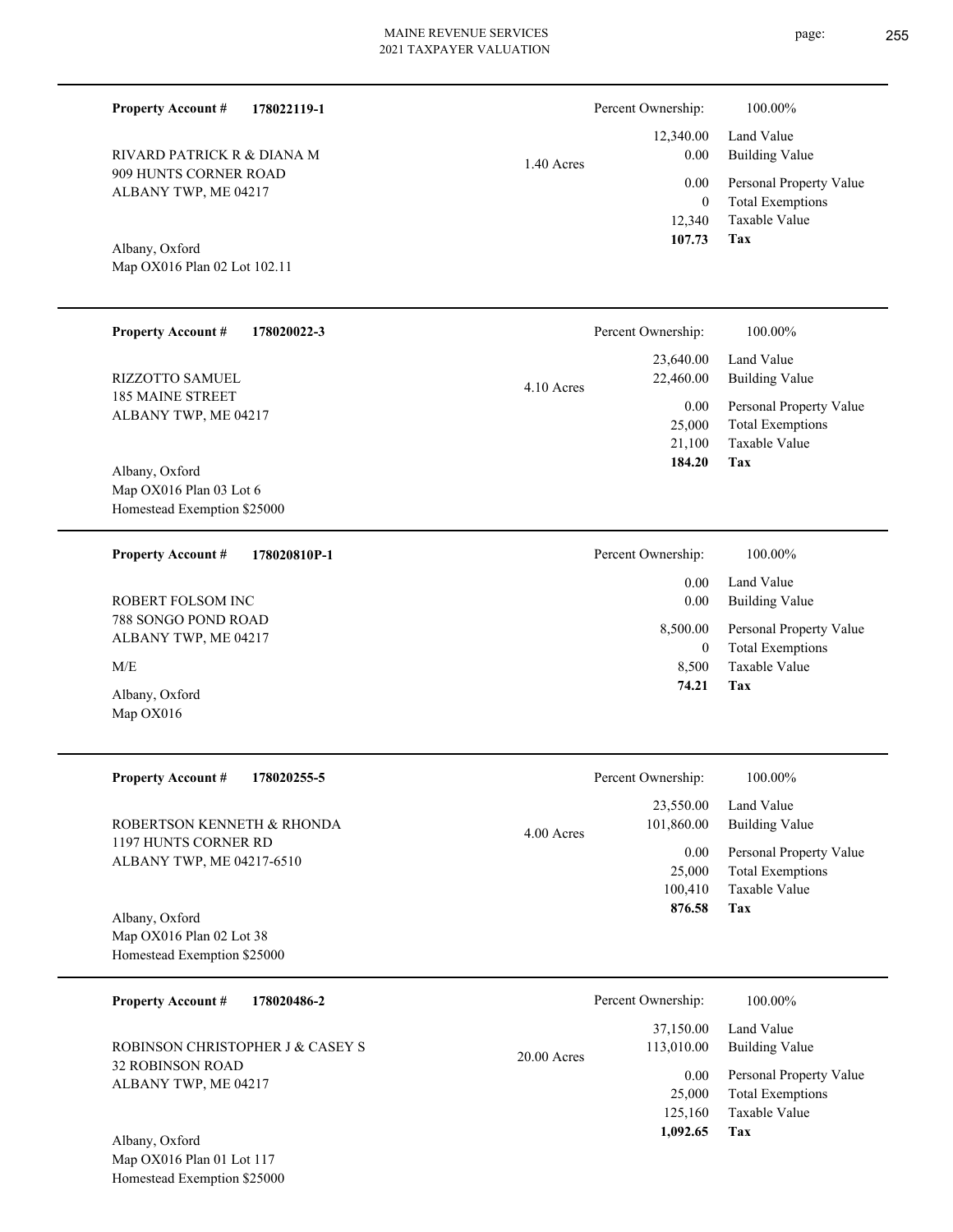**Tax 123.97** Map OX016 Plan 01 Lot 116 14,200 0 0.00 **178020836-1** 180 SAWIN HILL RD ALBANY TWP, ME 04217 **Property Account #** Map OX016 Plan 02 Lot 160.11 Homestead Exemption \$25000 ROBINSON PETER G & D'ARCY F 131,000 25,000  **1,143.63** 31,420.00 124,580.00 0.00 10.90 Acres Percent Ownership:  $100.00\%$ **178020197-2 Property Account #** 15,400.00 Percent Ownership:  $100.00\%$ 

63 STEARNS HILL ROAD WEST PARIS, ME 04289-5306 ROE MICHAEL R

Map OX016 Plan 01 Lot 21 Albany, Oxford

| <b>Property Account #</b><br>178020488-2  | 100.00%<br>Percent Ownership:                      |  |
|-------------------------------------------|----------------------------------------------------|--|
|                                           | 22,460.00<br>Land Value                            |  |
| ROLFE BRUCE G & LINDA L &                 | <b>Building Value</b><br>137,940.00<br>2.72 Acres  |  |
| & BAYLEE D & BRENNAN C HATSTAT            | $0.00\,$<br>Personal Property Value                |  |
| <b>3 MAIN STREET</b>                      | <b>Total Exemptions</b><br>25,000                  |  |
| ALBANY, ME 04217                          | Taxable Value<br>135,400                           |  |
|                                           | Tax<br>1,182.04                                    |  |
| Albany, Oxford                            |                                                    |  |
| Map OX016 Plan 04 Lot 10                  |                                                    |  |
| Homestead Exemption \$25000               |                                                    |  |
|                                           |                                                    |  |
| <b>Property Account #</b><br>178020489-4  | Percent Ownership:<br>100.00%                      |  |
|                                           | Land Value<br>24,320.00                            |  |
| <b>ROLFE DANNY</b>                        | <b>Building Value</b><br>73,070.00<br>4.90 Acres   |  |
| <b>152 BUTTERS HILL ROAD</b>              | 0.00                                               |  |
| STONEHAM, ME 04231                        | Personal Property Value<br>$\theta$                |  |
|                                           | <b>Total Exemptions</b><br>Taxable Value<br>97,390 |  |
|                                           | 850.21<br>Tax                                      |  |
| Albany, Oxford<br>Map OX016 Plan 04 Lot 1 |                                                    |  |

| Percent Ownership:   | 100.00%                                            |
|----------------------|----------------------------------------------------|
| 1.340.00             | $12,860.00$ Land Value<br>Building Value           |
| $0.00\,$<br>$\theta$ | Personal Property Value<br><b>Total Exemptions</b> |
| 14,200               | Taxable Value                                      |
| 173 07               | Tov                                                |

**Tax**

**Tax**

 40,910 0

0.00

25,510.00

 **357.14**

Taxable Value Total Exemptions Personal Property Value

Building Value Land Value

Taxable Value Total Exemptions Personal Property Value

Building Value Land Value

**178020487-2 Property Account #**

Albany, Oxford

Albany, Oxford

32 ROBINSON ROAD ALBANY TWP, ME 04217 ROBINSON CHRISTOPHER J & CASEY S 0.59 Acres

5.00 Acres

page: 256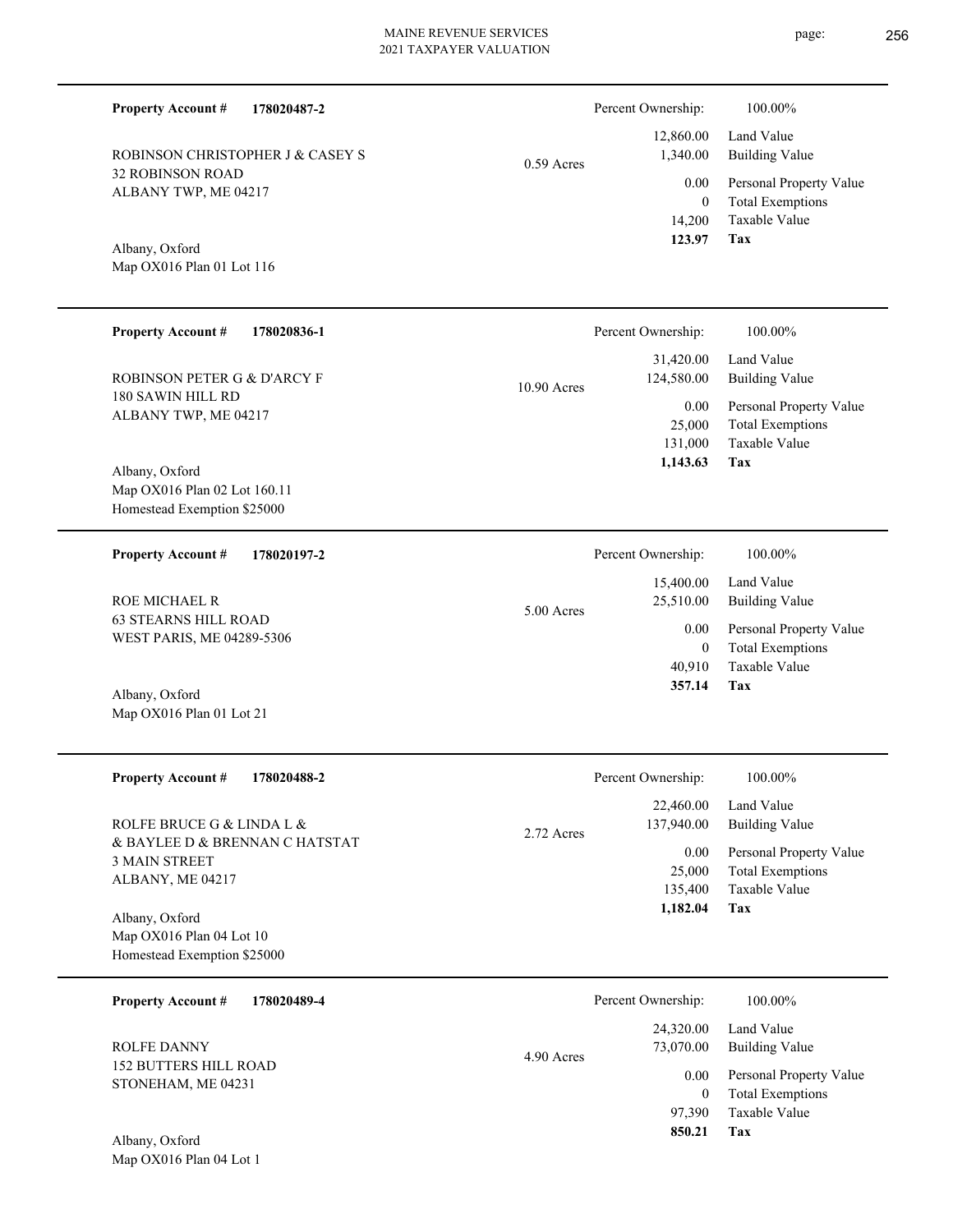| <b>Property Account #</b><br>178020490-2                 |              | Percent Ownership:        | 100.00%                                                             |
|----------------------------------------------------------|--------------|---------------------------|---------------------------------------------------------------------|
| ROLFE HAROLD L & MARY L                                  | 2.50 Acres   | 24,280.00<br>157,850.00   | Land Value<br><b>Building Value</b>                                 |
| 24 MAIN ST<br>ALBANY TWP, ME 04217                       |              | 0.00<br>25,000<br>157,130 | Personal Property Value<br><b>Total Exemptions</b><br>Taxable Value |
| Albany, Oxford                                           |              | 1,371.74                  | Tax                                                                 |
| Map OX016 Plan 04 Lot 2                                  |              |                           |                                                                     |
| Homestead Exemption \$25000                              |              |                           |                                                                     |
| <b>Property Account #</b><br>178020586-1                 |              | Percent Ownership:        | 100.00%                                                             |
| ROLFE RICKY S & DEBORAH J                                | 0.91 Acres   | 22,400.00<br>80,520.00    | Land Value<br><b>Building Value</b>                                 |
| 36 LYNCHVILLE LOOP<br>ALBANY TWP, ME 04217               |              | 0.00                      | Personal Property Value                                             |
|                                                          |              | 25,000                    | <b>Total Exemptions</b>                                             |
|                                                          |              | 77,920<br>680.24          | Taxable Value<br>Tax                                                |
| Albany, Oxford                                           |              |                           |                                                                     |
| Map OX016 Plan 05 Lot 2 3<br>Homestead Exemption \$25000 |              |                           |                                                                     |
|                                                          |              |                           |                                                                     |
| <b>Property Account #</b><br>178020763-2                 |              | Percent Ownership:        | 100.00%                                                             |
| <b>ROMASCO LAUREL J</b>                                  | $0.06$ Acres | 3,840.00<br>0.00          | Land Value<br><b>Building Value</b>                                 |
| 77 MCALLISTER ROAD<br>STONEHAM, ME 04231                 |              | 0.00                      | Personal Property Value                                             |
|                                                          |              | $\overline{0}$<br>3,840   | <b>Total Exemptions</b><br>Taxable Value                            |
| Albany, Oxford                                           |              | 33.52                     | Tax                                                                 |
| Map OX016 Plan 02 Lot 80.1                               |              |                           |                                                                     |
| <b>Property Account #</b><br>178020112-7                 |              | Percent Ownership:        | 100.00%                                                             |
|                                                          |              | 24,280.00                 | Land Value                                                          |
| ROSE SARAH A<br><b>2 GROVER ROAD</b>                     | 2.50 Acres   | 160,800.00                | <b>Building Value</b>                                               |
| ALBANY, 04                                               |              | 0.00                      | Personal Property Value                                             |
|                                                          |              | $\overline{0}$<br>185,080 | <b>Total Exemptions</b><br>Taxable Value                            |
|                                                          |              | 1,615.75                  | Tax                                                                 |
| Albany, Oxford<br>Map OX016 Plan 02 Lot 139              |              |                           |                                                                     |
|                                                          |              |                           |                                                                     |
| <b>Property Account #</b><br>178020492-1                 |              | Percent Ownership:        | 100.00%                                                             |
|                                                          |              | 73,200.00                 | Land Value                                                          |
| ROSEN KENNETH & HARRIET                                  | 73.00 Acres  | 0.00                      | <b>Building Value</b>                                               |
| 677 GOOSE LANE RR 4<br>GUILFORD, CT 06437                |              | 0.00                      | Personal Property Value                                             |
|                                                          |              | $\overline{0}$            | <b>Total Exemptions</b>                                             |
|                                                          |              | 73,200<br>639.04          | Taxable Value<br>Tax                                                |
| Albany, Oxford                                           |              |                           |                                                                     |
| Map OX016 Plan 02 Lot 57 61.3                            |              |                           |                                                                     |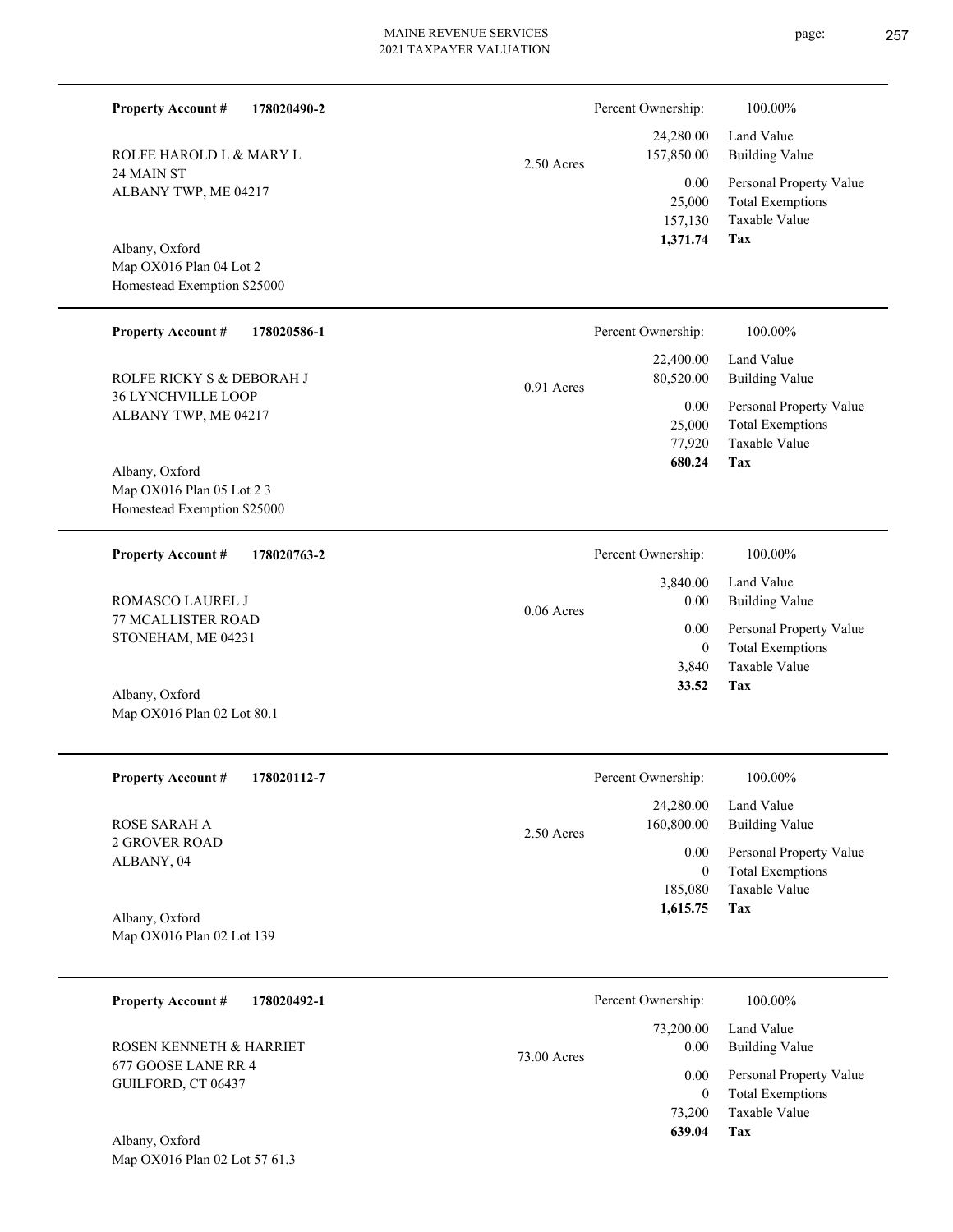| <b>Property Account #</b><br>178020493-1                                 |              | Percent Ownership:        | 100.00%                                                             |
|--------------------------------------------------------------------------|--------------|---------------------------|---------------------------------------------------------------------|
| ROSENBLATT JEFFREY I                                                     | 194.29 Acres | 200,850.00<br>444,450.00  | Land Value<br><b>Building Value</b>                                 |
| 112 WARDWELL RD<br>ALBANY TWP, ME 04217                                  |              | 0.00<br>25,000<br>620,300 | Personal Property Value<br><b>Total Exemptions</b><br>Taxable Value |
| Albany, Oxford                                                           |              | 5,415.22                  | Tax                                                                 |
| Map OX016 Plan 02 Lot 175.2 176 177 179.1<br>Homestead Exemption \$25000 |              |                           |                                                                     |
| <b>Property Account #</b><br>178020176-2                                 |              | Percent Ownership:        | 100.00%                                                             |
| <b>ROWE DAVID ET AL</b>                                                  |              | 14,900.00<br>35,660.00    | Land Value<br><b>Building Value</b>                                 |
| <b>63 JORDAN AVE</b>                                                     | 0.92 Acres   | 0.00                      |                                                                     |
| SOUTH PORTLAND, ME 04106                                                 |              | $\mathbf{0}$              | Personal Property Value<br><b>Total Exemptions</b>                  |
|                                                                          |              | 50,560                    | Taxable Value                                                       |
| Albany, Oxford                                                           |              | 441.39                    | Tax                                                                 |
| Map OX016 Plan 01 Lot 55                                                 |              |                           |                                                                     |
|                                                                          |              |                           |                                                                     |
| <b>Property Account #</b><br>178020198-2                                 |              | Percent Ownership:        | 100.00%                                                             |
| <b>RUGG ANDY E</b>                                                       | 2.50 Acres   | 13,280.00<br>800.00       | Land Value<br><b>Building Value</b>                                 |
| PO BOX 60<br>E STONEHAM, ME 04231                                        |              | 0.00                      | Personal Property Value                                             |
|                                                                          |              | $\mathbf{0}$<br>14,080    | <b>Total Exemptions</b><br>Taxable Value                            |
|                                                                          |              | 122.92                    | Tax                                                                 |
| Albany, Oxford<br>Map OX016 Plan 02 Lot 140                              |              |                           |                                                                     |
|                                                                          |              |                           |                                                                     |
| 178020504-4<br><b>Property Account #</b>                                 |              | Percent Ownership:        | 100.00%                                                             |
| RUGG ROBERT J & JEANETTE L                                               | 27.60 Acres  | 43,610.00<br>106,980.00   | Land Value<br><b>Building Value</b>                                 |
| <b>45 BIRCHVIEW DR</b>                                                   |              | 0.00                      | Personal Property Value                                             |
| ALBANY TWP, ME 04217                                                     |              | 25,000                    | <b>Total Exemptions</b>                                             |
|                                                                          |              | 125,590<br>1,096.40       | Taxable Value<br>Tax                                                |
| Albany, Oxford                                                           |              |                           |                                                                     |
| Map OX016 Plan 02 Lot 154.11<br>Homestead Exemption \$25000              |              |                           |                                                                     |
|                                                                          |              |                           |                                                                     |
| <b>Property Account #</b><br>178022064-3                                 |              | Percent Ownership:        | 100.00%                                                             |
| <b>RUHLIN ANNIKA R</b>                                                   |              | 25,240.00<br>78,370.00    | Land Value<br><b>Building Value</b>                                 |
| <b>47 EDES FALLS ROAD</b>                                                | 3.64 Acres   | 0.00                      | Personal Property Value                                             |
| NAPLES, ME 04055                                                         |              | $\overline{0}$            | <b>Total Exemptions</b>                                             |
|                                                                          |              | 103,610                   | Taxable Value                                                       |
| Albany, Oxford                                                           |              | 904.52                    | Tax                                                                 |
| Map OX016 Plan 02 Lot 49.1                                               |              |                           |                                                                     |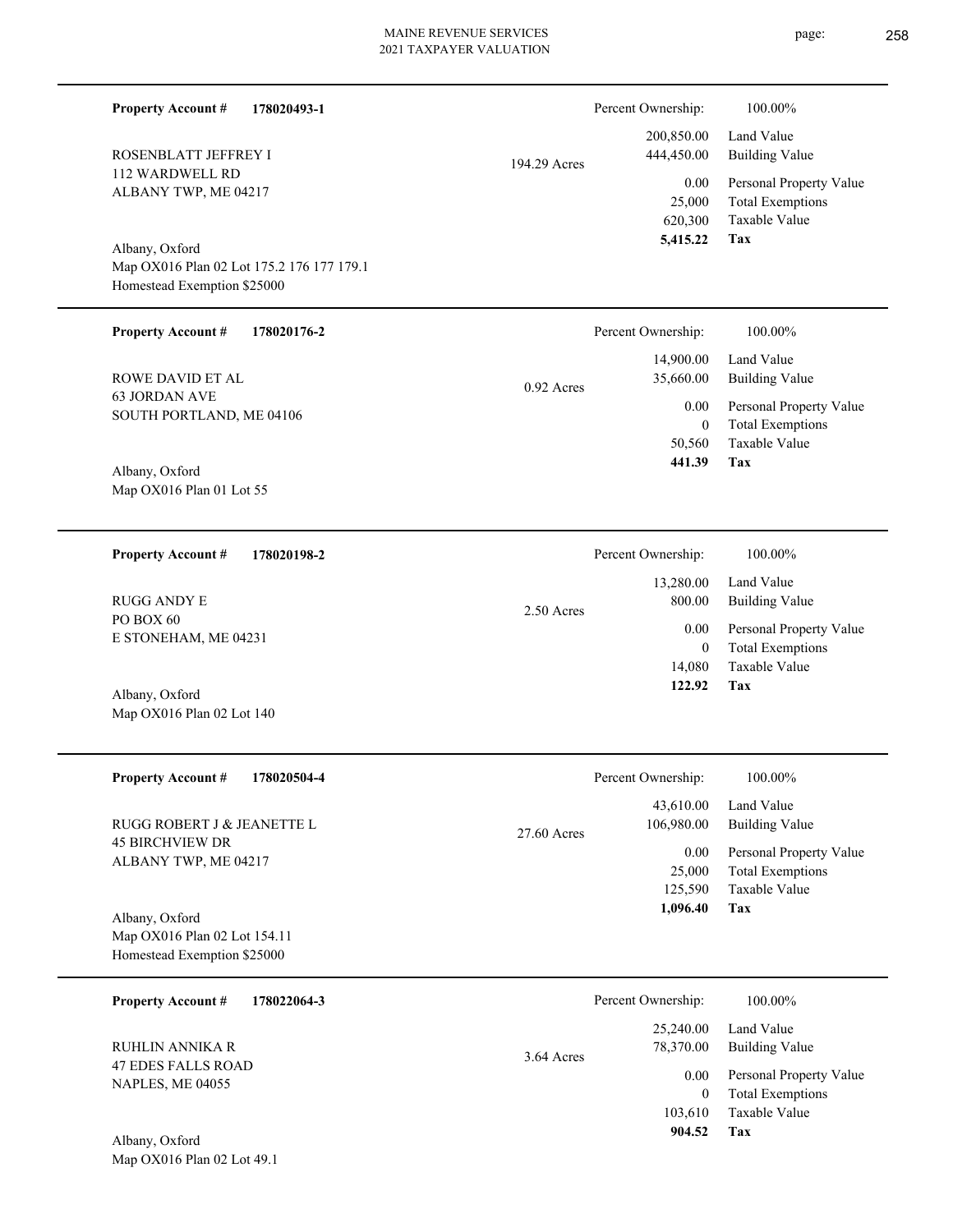|              | Percent Ownership: | 100.00%                 |
|--------------|--------------------|-------------------------|
|              | 22,760.00          | Land Value              |
| $0.95$ Acres | 24,750.00          | Building Value          |
|              | 0.00               | Personal Property Value |
|              | 25,000             | <b>Total Exemptions</b> |
|              | 22,510             | Taxable Value           |
|              | 196.51             | Tax                     |

**Tax**

 18,430 0

 18,430.00 0.00 0.00

Percent Ownership:  $100.00\%$ 

 **160.89**

Taxable Value Total Exemptions Personal Property Value

Building Value Land Value

Map OX016 Plan 01 Lot 152 154.2 Homestead Exemption \$25000 Albany, Oxford

1491 HUNTS CORNER ROAD ALBANY TWP, ME 04217

SABINS JOSEPH E & NANCY L

**Property Account #**

**178020755-1**

#### **178020334-3 Tax** Taxable Value Total Exemptions Personal Property Value Building Value Land Value 80 REGAN LANE PORTLAND, ME 04103-2048 **Property Account #** SALWAY NORMA K 15,450 0  **134.88** 15,450.00 0.00 0.00 5.06 Acres Percent Ownership:  $100.00\%$

0.04 Acres

Map OX016 Plan 01 Lot 32.11 32.12 32.2 Albany, Oxford

**178020757-4 Property Account #**

80 REGAN LANE PORTLAND, ME 04103-2048 SALWAY NORMA K

Map OX016 Plan 08 Lot 6 Albany, Oxford

Map OX016 Plan 02 Lot 45

| <b>Property Account #</b><br>178020332-4 | Percent Ownership: | 100.00%                 |
|------------------------------------------|--------------------|-------------------------|
|                                          | 18,620.00          | Land Value              |
| SAMPSON NEIL & DIANE                     | 0.00<br>8.79 Acres | <b>Building Value</b>   |
| 53 MERLES LANDING<br>NORWAY, ME 04268    | 0.00               | Personal Property Value |
|                                          |                    | <b>Total Exemptions</b> |
|                                          | 18.620             | Taxable Value           |
| Albany, Oxford                           | 162.55             | Tax                     |
| Map OX016 Plan 01 Lot 114                |                    |                         |

| <b>Property Account #</b><br>178020157-2           | Percent Ownership:                     | 100.00%                                                             |
|----------------------------------------------------|----------------------------------------|---------------------------------------------------------------------|
| <b>SANTMIRE LAUREL TRUSTEE</b><br>199 COOLIDGE AVE | 16,720.00<br>27,330.00<br>$6.55$ Acres | Land Value<br><b>Building Value</b>                                 |
| APT 903<br>WATERTOWN, MA 02472                     | 0.00<br>44,050                         | Personal Property Value<br><b>Total Exemptions</b><br>Taxable Value |
| Albany, Oxford                                     | 384.56                                 | Tax                                                                 |

page: 259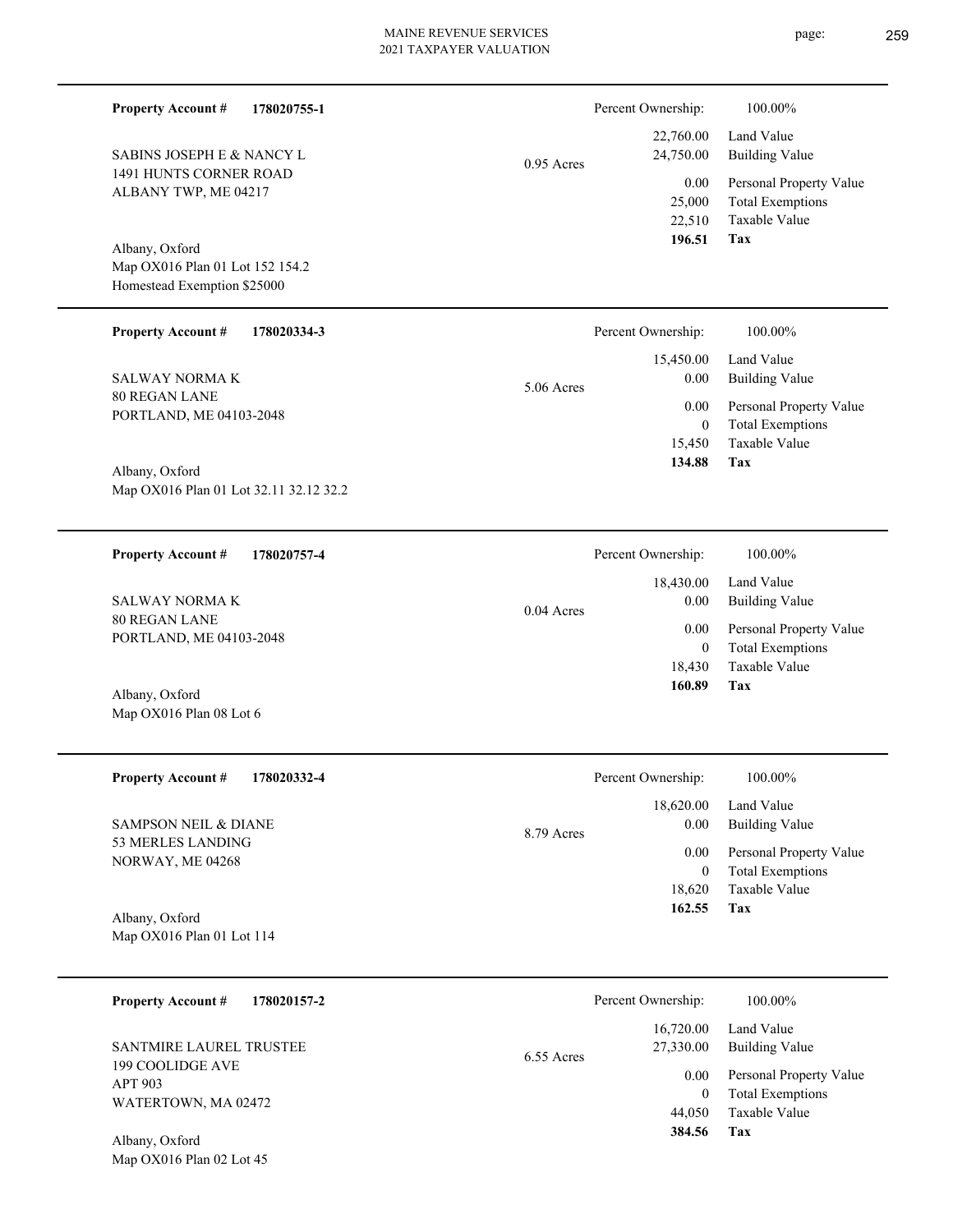| SANTMIRE LAUREL TRUSTEE |
|-------------------------|
| 199 COOLIDGE AVE        |
| APT 903                 |
| WATERTOWN, MA 02472     |

**Property Account #**

**178020460-3**

Map OX016 Plan 02 Lot 42 42.1 Albany, Oxford

#### **178020511-2 Property Account #**

199 COOLIDGE AVE APT 903 WATERTOWN, MA 02472 SANTMIRE LAUREL TRUSTEE

Map OX016 Plan 02 Lot 44 Albany, Oxford

#### **178022021-2 Property Account #**

107 PICNIC HILL ROAD ALBANY TOWNSHIP, ME 04217 SANTOS TINA M & THOMAS J

Map OX016 Plan 02 Lot 31.21 Homestead Exemption \$25000 Albany, Oxford

| <b>Property Account #</b><br>178020412-3 | Percent Ownership:                    | 100.00%                      |
|------------------------------------------|---------------------------------------|------------------------------|
| SATTERLEE ROSALYNN K                     | 41,000.00<br>6.260.00<br>$0.23$ Acres | Land Value<br>Building Value |
| 115 CROSS RD                             | 0.00                                  | Personal Property Value      |
| GREENWOOD, ME 04255                      | $\theta$                              | <b>Total Exemptions</b>      |
|                                          | 47.260                                | Taxable Value                |
| Albany, Oxford                           | 412.58                                | Tax                          |

Map OX016 Plan 06 Lot 6 Albany, Oxford

| <b>Property Account #</b><br>178020536-5 | Percent Ownership: |                      | 100.00%                                            |
|------------------------------------------|--------------------|----------------------|----------------------------------------------------|
| SAUMUR MICHELLE D & MATT R               | $0.66$ Acres       | 9.720.00<br>5.910.00 | Land Value<br>Building Value                       |
| 10064 KAUFMAN WAY<br>SAN DIEGO, CA 92126 |                    | 0.00<br>$\theta$     | Personal Property Value<br><b>Total Exemptions</b> |
|                                          |                    | 15,630               | Taxable Value                                      |
| 4.11<br>$\sim$ $\sim$ 1                  |                    | 136.45               | Tax                                                |

|            | Percent Ownership: | 100.00%                 |
|------------|--------------------|-------------------------|
|            |                    | 13,620.00 Land Value    |
| 2.90 Acres | 0.00               | Building Value          |
|            | 0.00               | Personal Property Value |
|            | 0                  | <b>Total Exemptions</b> |
|            | 13.620             | Taxable Value           |
|            | 118.90             | Tax                     |

|            | Percent Ownership: | 100.00%                 |
|------------|--------------------|-------------------------|
|            | 24,620.00          | Land Value              |
| 2.91 Acres | 112,250.00         | <b>Building Value</b>   |
|            | 0.00               | Personal Property Value |
|            | $\theta$           | <b>Total Exemptions</b> |
|            | 136,870            | Taxable Value           |
|            | 1,194.88           | Tax                     |

|              | Percent Ownership:      | 100.00%                             |
|--------------|-------------------------|-------------------------------------|
|              | 24,700.00<br>143,030.00 | Land Value<br><b>Building Value</b> |
| $3.00$ Acres | 0.00                    | Personal Property Value             |
|              | 25,000                  | <b>Total Exemptions</b>             |
|              | 142,730                 | Taxable Value                       |
|              | 1,246.03                | Tax                                 |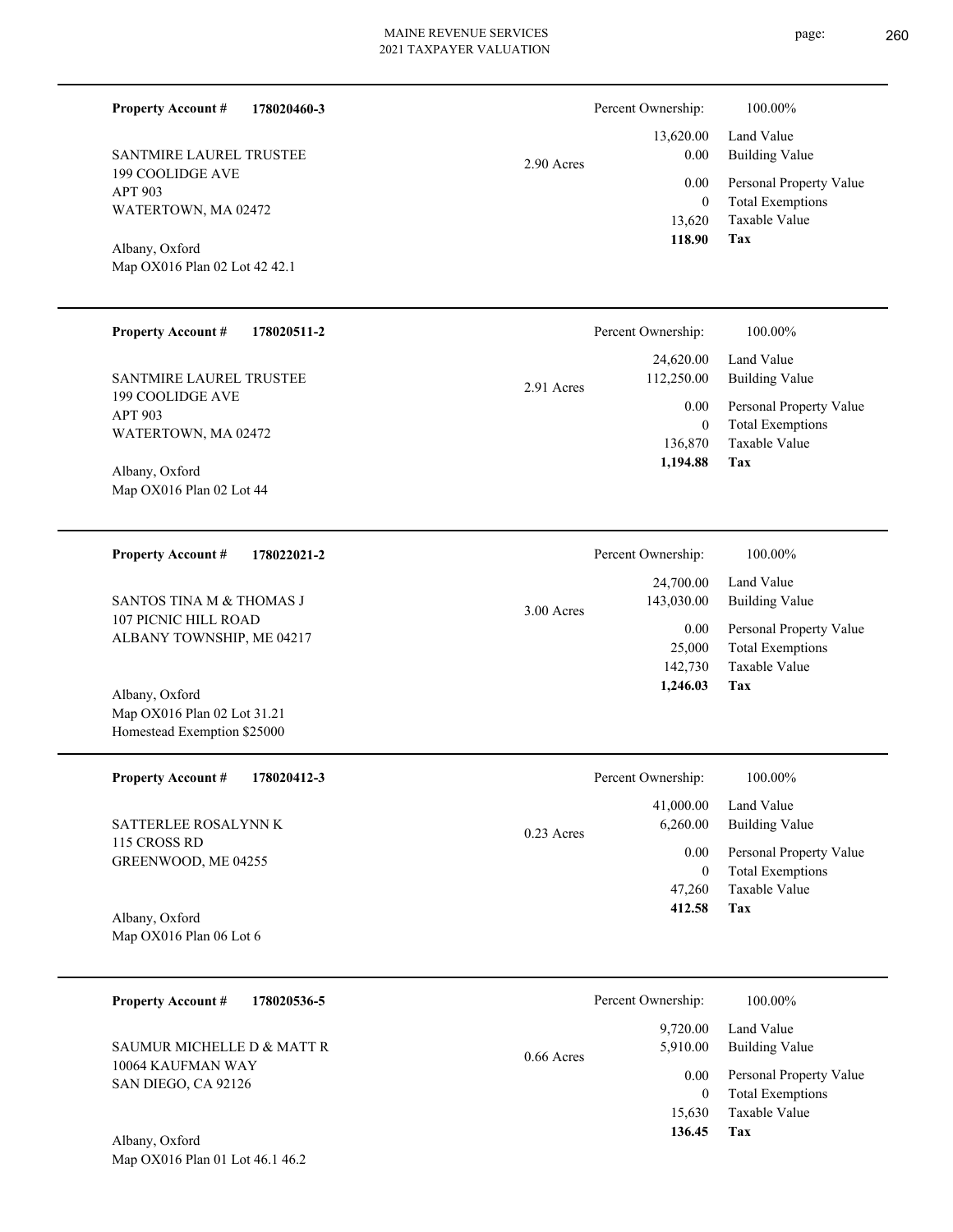99 PINEWOOD ROAD PLYMOUTH, MA 02360 Map OX016 Plan 02 Lot 178 **178022044-1 Property Account #** Percent Ownership: 100.00%

1.54 Acres

% GAYLE D VAN AVERY 636 HUNTS CORNER ROAD ALBANY TWP, ME 04217 SAVAGE MICHELLE L & MICHAEL L

**178020206-5**

SAUNDERS JAMES E & KIM E TRUSTEES

Map OX016 Plan 02 Lot 183.2 Albany, Oxford

**Property Account #**

Albany, Oxford

**178020185-2 Property Account #**

1975 NOBLE ROAD EAST CLEVELAND, OH 44112 SAVANT TECHNOLOGIES LLC

MINERAL RIGHTS LOT 55 (80A)

Map OX016 Plan 02 Lot 54 Albany, Oxford

**178020017-2 Property Account #**

8 GARDEN WAY ALBANY TWP, ME 04217 SAWYER SALLY

Map OX016 Plan 01 Lot 155.1 Homestead Exemption \$25000 Albany, Oxford

Map OX016 Plan 01 Lot 156.2

| 178020228-2<br><b>Property Account #</b>    | Percent Ownership:                  | 100.00%                                            |
|---------------------------------------------|-------------------------------------|----------------------------------------------------|
| SAWYER SALLY S                              | 12,850.00<br>2.220.00<br>2.00 Acres | Land Value<br>Building Value                       |
| <b>8 GARDEN WAY</b><br>ALBANY TWP, ME 04217 | 0.00<br>0                           | Personal Property Value<br><b>Total Exemptions</b> |
|                                             | 15.070                              | Taxable Value                                      |
| Albany, Oxford                              | 131.56                              | Tax                                                |

|               | Percent Ownership: | 100.00%                 |
|---------------|--------------------|-------------------------|
|               |                    | 38,840.00 Land Value    |
| $44.00$ Acres | 0.00               | Building Value          |
|               | 0.00               | Personal Property Value |
|               | $\theta$           | <b>Total Exemptions</b> |
|               |                    | 38,840 Taxable Value    |
|               | 339.07             | Tax                     |

| r vreem o whereing. | 100.0070                |
|---------------------|-------------------------|
|                     | 12,460.00 Land Value    |
| $0.00\,$            | Building Value          |
| 0.00                | Personal Property Value |
| $\theta$            | <b>Total Exemptions</b> |
|                     | 12,460 Taxable Value    |
| 108.78              | Tax                     |

| Percent Ownership: | 100.00%                 |
|--------------------|-------------------------|
|                    | $12,040.00$ Land Value  |
| 0.00               | <b>Building Value</b>   |
| 0.00 <sub>1</sub>  | Personal Property Value |
| 0                  | <b>Total Exemptions</b> |
| 12,040             | Taxable Value           |
| 105.11             | Tax                     |
|                    |                         |

| Percent Ownership: | 100.00%                 |
|--------------------|-------------------------|
| 21,000.00          | Land Value              |
| 79,550.00          | <b>Building Value</b>   |
| 0.00               | Personal Property Value |
| 25,000             | <b>Total Exemptions</b> |
| 75,550             | Taxable Value           |
| 659.55             | Tax                     |
|                    |                         |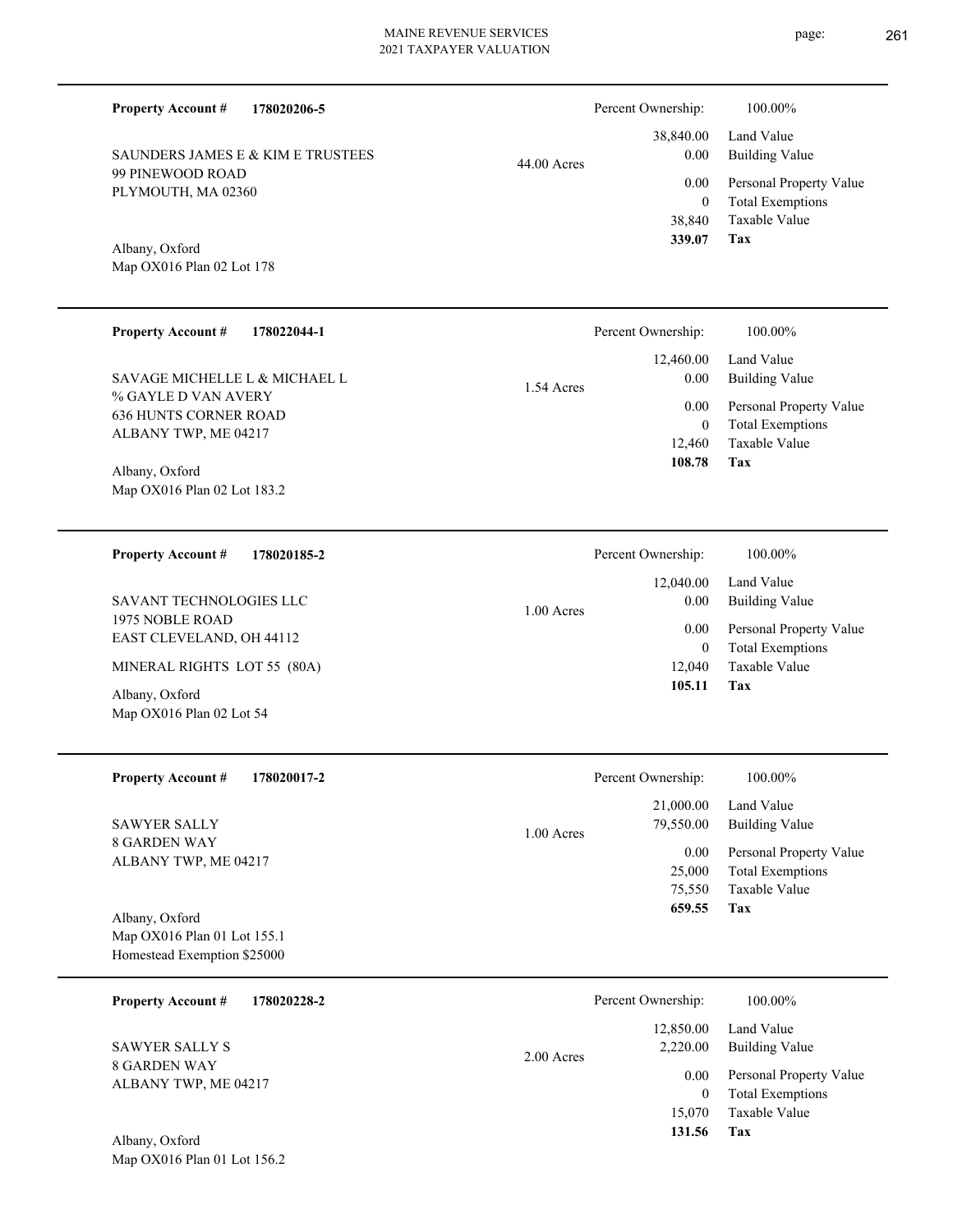1.60 Acres

**178020136-4**

88 NORTH STURBRIDGE ROAD CHARLTON, MA 01507 SCULLY ELIZABETH A

Map OX016 Plan 02 Lot 13 Albany, Oxford

**Property Account #**

| <b>Property Account #</b><br>178020721-3                         |             | Percent Ownership:        | 100.00%                                                             |
|------------------------------------------------------------------|-------------|---------------------------|---------------------------------------------------------------------|
| SEREMBUS MARY SR & MARY A JR                                     | 3.30 Acres  | 261,580.00<br>279,960.00  | Land Value<br><b>Building Value</b>                                 |
| <b>83 BAKER RD</b><br>ALBANY, ME 04217                           |             | 0.00<br>25,000<br>516,540 | Personal Property Value<br><b>Total Exemptions</b><br>Taxable Value |
| Albany, Oxford                                                   |             | 4,509.39                  | Tax                                                                 |
| Map OX016 Plan 07 Lot 31.1                                       |             |                           |                                                                     |
| Homestead Exemption \$25000                                      |             |                           |                                                                     |
| <b>Property Account #</b><br>178020683-1                         |             | Percent Ownership:        | 100.00%                                                             |
|                                                                  |             | 25,650.00                 | Land Value                                                          |
| <b>SHAW MARK A &amp; BETHANY J</b><br><b>182 MAINE STREET</b>    | 4.12 Acres  | 306,040.00                | <b>Building Value</b>                                               |
| ALBANY TWP, ME 04217                                             |             | 0.00<br>25,000            | Personal Property Value<br><b>Total Exemptions</b>                  |
|                                                                  |             | 306,690                   | Taxable Value                                                       |
| Albany, Oxford                                                   |             | 2,677.40                  | <b>Tax</b>                                                          |
| Map OX016 Plan 02 Lot 150.3 150.4<br>Homestead Exemption \$25000 |             |                           |                                                                     |
| <b>Property Account #</b><br>178020479-3                         |             | Percent Ownership:        | 100.00%                                                             |
|                                                                  |             | 29,500.00                 | Land Value                                                          |
| SHAW RAYMOND W & WENDI J<br>56 TOWLE ROAD                        | 11.00 Acres | 23,650.00                 | <b>Building Value</b>                                               |
| CONWAY, NH 03818                                                 |             | 0.00<br>$\boldsymbol{0}$  | Personal Property Value<br><b>Total Exemptions</b>                  |
|                                                                  |             | 53,150                    | Taxable Value                                                       |
| Albany, Oxford                                                   |             | 464.00                    | Tax                                                                 |
| Map OX016 Plan 02 Lot 31.1                                       |             |                           |                                                                     |
|                                                                  |             |                           |                                                                     |
| <b>Property Account #</b><br>178020582-2                         |             | Percent Ownership:        | 100.00%                                                             |
|                                                                  | Tree Growth | 35,315.00                 | Land Value                                                          |
| SIEGEL MARTHA H & KIRK G<br>PO BOX 1034                          | 40.00 Acres | 205,660.00                | <b>Building Value</b>                                               |
| <b>DETIEL ME 04017 1004</b>                                      |             | 0.00                      | Personal Property Value                                             |

Map OX016 Plan 01 Lot 8.3 Homestead Exemption \$25000 Albany, Oxford

BETHEL, ME 04217-1034

**Tax**

**Tax**

 215,975 25,000

 **1,885.46**

Taxable Value Total Exemptions

 31,840 0

0.00

Percent Ownership:  $100.00\%$ 

 14,010.00 17,830.00

 **277.96**

Taxable Value Total Exemptions Personal Property Value

Building Value Land Value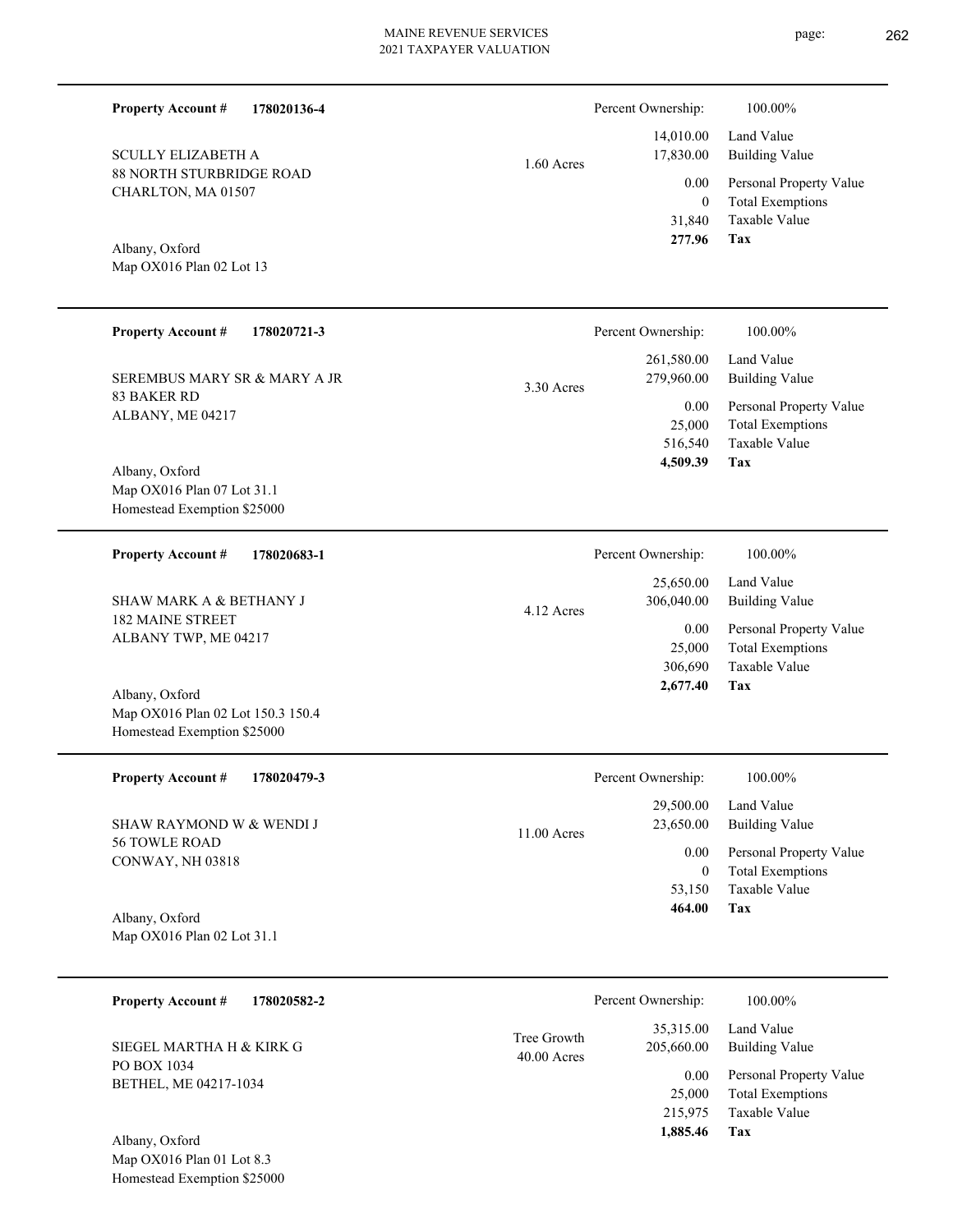page: 263

| <b>Property Account #</b><br>178020109-2                           |              | Percent Ownership:                    | 100.00%                                                                    |
|--------------------------------------------------------------------|--------------|---------------------------------------|----------------------------------------------------------------------------|
| <b>SILVIO MIDGE</b>                                                | 12.99 Acres  | 160,780.00<br>142,790.00              | Land Value<br><b>Building Value</b>                                        |
| PO BOX 68<br>STONEHAM, ME 04231                                    |              | 0.00<br>25,000<br>278,570<br>2,431.92 | Personal Property Value<br><b>Total Exemptions</b><br>Taxable Value<br>Tax |
| Albany, Oxford                                                     |              |                                       |                                                                            |
| Map OX016 Plan 03 Lot 2 3                                          |              |                                       |                                                                            |
| Homestead Exemption \$25000                                        |              |                                       |                                                                            |
| <b>Property Account #</b><br>178020604-2                           |              | Percent Ownership:                    | 100.00%                                                                    |
| SIMMLER JAMES R & KATHERINE A                                      | 2.02 Acres   | 12,870.00<br>30,780.00                | Land Value<br><b>Building Value</b>                                        |
| <b>68 N MAIN STREET</b><br>N GRAFTON, MA 01536                     |              | 0.00                                  | Personal Property Value                                                    |
|                                                                    |              | $\overline{0}$                        | <b>Total Exemptions</b>                                                    |
|                                                                    |              | 43,650                                | Taxable Value                                                              |
| Albany, Oxford<br>Map OX016 Plan 01 Lot 60.5                       |              | 381.06                                | Tax                                                                        |
| <b>Property Account #</b><br>178020524-3                           |              | Percent Ownership:                    | 100.00%                                                                    |
|                                                                    |              | 10,440.00                             | Land Value                                                                 |
| SIMMONDS ROY M III                                                 | $0.75$ Acres | $0.00\,$                              | <b>Building Value</b>                                                      |
| <b>10 LOOKOUT LANE</b>                                             |              | 0.00                                  | Personal Property Value                                                    |
| RAYMOND, ME 04071-6470                                             |              | $\overline{0}$                        | <b>Total Exemptions</b>                                                    |
|                                                                    |              | 10,440                                | Taxable Value                                                              |
| Albany, Oxford                                                     |              | 91.14                                 | <b>Tax</b>                                                                 |
| Map OX016 Plan 01 Lot 120                                          |              |                                       |                                                                            |
| <b>Property Account #</b><br>178020824-2                           |              | Percent Ownership:                    | 100.00%                                                                    |
|                                                                    |              | 45,150.00                             | Land Value                                                                 |
| SIMONS GEORGE B & SUSAN B WORON TRUSTEES                           | 40.00 Acres  | 30,310.00                             | <b>Building Value</b>                                                      |
| <b>688 WASHINGTON AVENUE</b><br>BROOKLINE, MA 02446                |              | 0.00                                  | Personal Property Value                                                    |
|                                                                    |              | $\overline{0}$                        | <b>Total Exemptions</b>                                                    |
|                                                                    |              | 75,460                                | Taxable Value                                                              |
| Albany, Oxford                                                     |              | 658.77                                | Tax                                                                        |
| Map OX016 Plan 01 Lot 166.1                                        |              |                                       |                                                                            |
| <b>Property Account #</b><br>178020816-1                           |              | Percent Ownership:                    | 100.00%                                                                    |
|                                                                    |              | 21,120.00                             | Land Value                                                                 |
| SKYLER PATRICIA B & LISA WESTLEIGH                                 |              | 7,200.00                              | <b>Building Value</b>                                                      |
| <b>154B KEAY ROAD</b>                                              | 1.14 Acres   | 0.00                                  | Personal Property Value                                                    |
| SABATTUS, ME 04280                                                 |              | 28,320                                | <b>Total Exemptions</b>                                                    |
|                                                                    |              | $\overline{0}$                        | Taxable Value                                                              |
| Albany, Oxford                                                     |              | 0.00                                  | Tax                                                                        |
| Map OX016 Plan 02 Lot 101.3                                        |              |                                       |                                                                            |
| Homestead Exemption \$22320; Veterans Widow/Child Exemption \$6000 |              |                                       |                                                                            |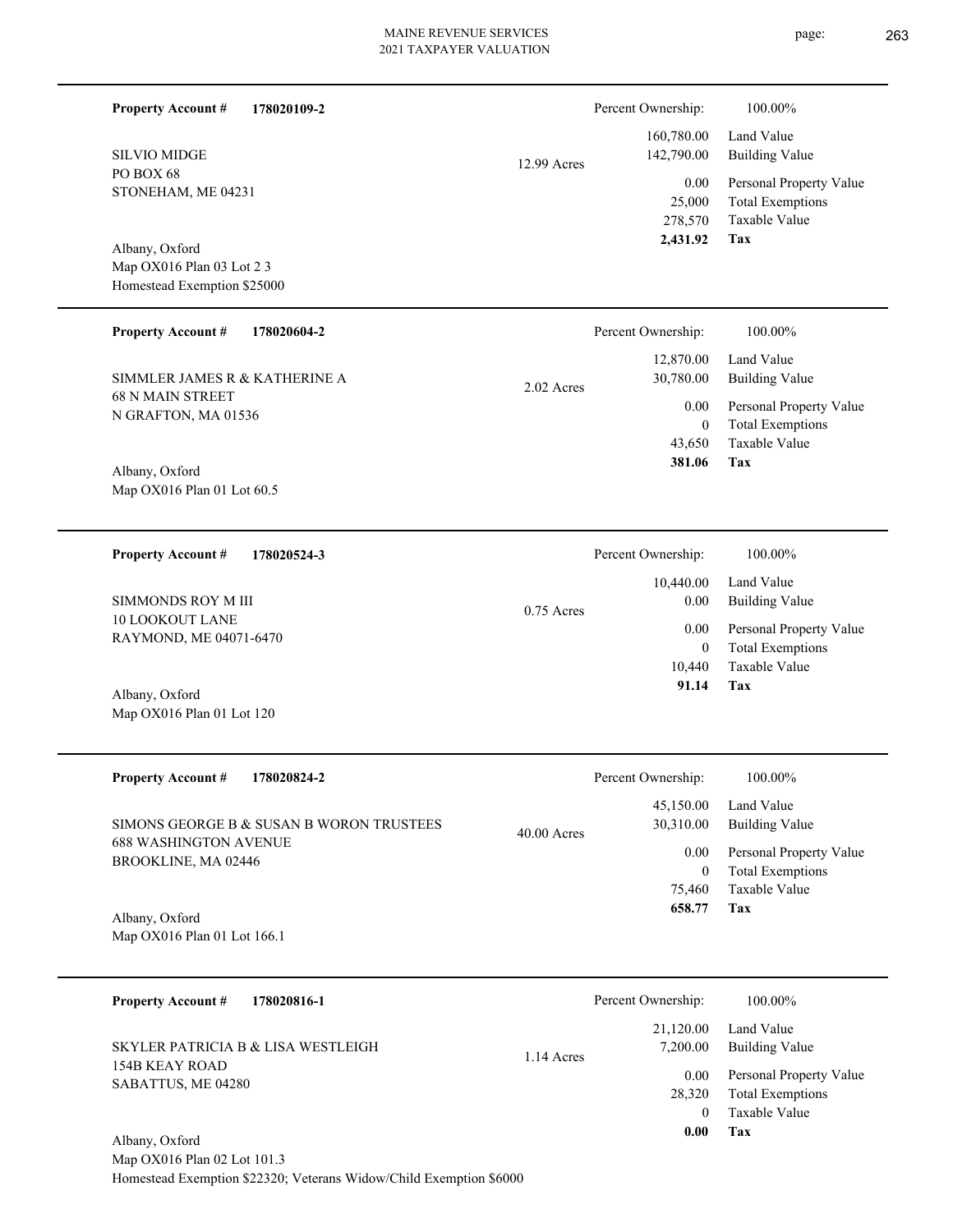| <b>Property Account #</b><br>178020516-1                                          |             | Percent Ownership:                            | 100.00%                                                                           |
|-----------------------------------------------------------------------------------|-------------|-----------------------------------------------|-----------------------------------------------------------------------------------|
| <b>SMITH DANA L</b>                                                               | 2.04 Acres  | 23,880.00<br>148,300.00                       | Land Value<br><b>Building Value</b>                                               |
| <b>160 HUTCHINSON POND ROAD</b><br>ALBANY, ME 04217                               |             | 0.00<br>$\overline{0}$<br>172,180<br>1,503.13 | Personal Property Value<br><b>Total Exemptions</b><br><b>Taxable Value</b><br>Tax |
| Albany, Oxford<br>Map OX016 Plan 02 Lot 190.1                                     |             |                                               |                                                                                   |
| <b>Property Account #</b><br>178020203-4                                          |             | Percent Ownership:                            | 100.00%                                                                           |
| <b>SMITH EBEN S</b>                                                               | 4.00 Acres  | 23,550.00<br>48,110.00                        | Land Value<br><b>Building Value</b>                                               |
| 22 EAST BETHEL ROAD<br>GREENWOOD, ME 04255                                        |             | 0.00<br>$\theta$                              | Personal Property Value<br><b>Total Exemptions</b>                                |
| Albany, Oxford<br>Map OX016 Plan 01 Lot 97                                        |             | 71,660<br>625.59                              | Taxable Value<br><b>Tax</b>                                                       |
| <b>Property Account #</b><br>178020219-2                                          |             | Percent Ownership:                            | 100.00%                                                                           |
| <b>SMITH LINDA M</b>                                                              |             | 32,040.00<br>53,850.00                        | Land Value<br><b>Building Value</b>                                               |
| PO BOX 83<br>BETHEL, ME 04217                                                     | 11.64 Acres | 0.00<br>$\mathbf{0}$                          | Personal Property Value<br><b>Total Exemptions</b>                                |
| Albany, Oxford<br>Map OX016 Plan 06 Lot 10.12                                     |             | 85,890<br>749.82                              | Taxable Value<br>Tax                                                              |
|                                                                                   |             |                                               |                                                                                   |
| <b>Property Account #</b><br>178020725-2                                          |             | Percent Ownership:                            | 100.00%                                                                           |
| SMITH LINDA M                                                                     | 2.29 Acres  | 201,080.00<br>158,640.00                      | Land Value<br><b>Building Value</b>                                               |
| PO BOX 83<br>BETHEL, ME 04217                                                     |             | 0.00<br>25,000<br>334,720<br>2,922.11         | Personal Property Value<br><b>Total Exemptions</b><br>Taxable Value<br>Tax        |
| Albany, Oxford<br>Map OX016 Plan 06 Lot 9.1 10.121<br>Homestead Exemption \$25000 |             |                                               |                                                                                   |
| <b>Property Account #</b><br>178020727-1                                          |             | Percent Ownership:                            | 100.00%                                                                           |
| SMITH STEPHEN C & LEE                                                             | 1.03 Acres  | 305,690.00<br>173,540.00                      | Land Value<br><b>Building Value</b>                                               |
| 79 BAKER ROAD<br>ALBANY TOWNSHIP, ME 04217                                        |             | $0.00\,$<br>$\overline{0}$<br>479,230         | Personal Property Value<br><b>Total Exemptions</b><br>Taxable Value               |
| Albany, Oxford<br>Map OX016 Plan 07 Lot 31                                        |             | 4,183.68                                      | Tax                                                                               |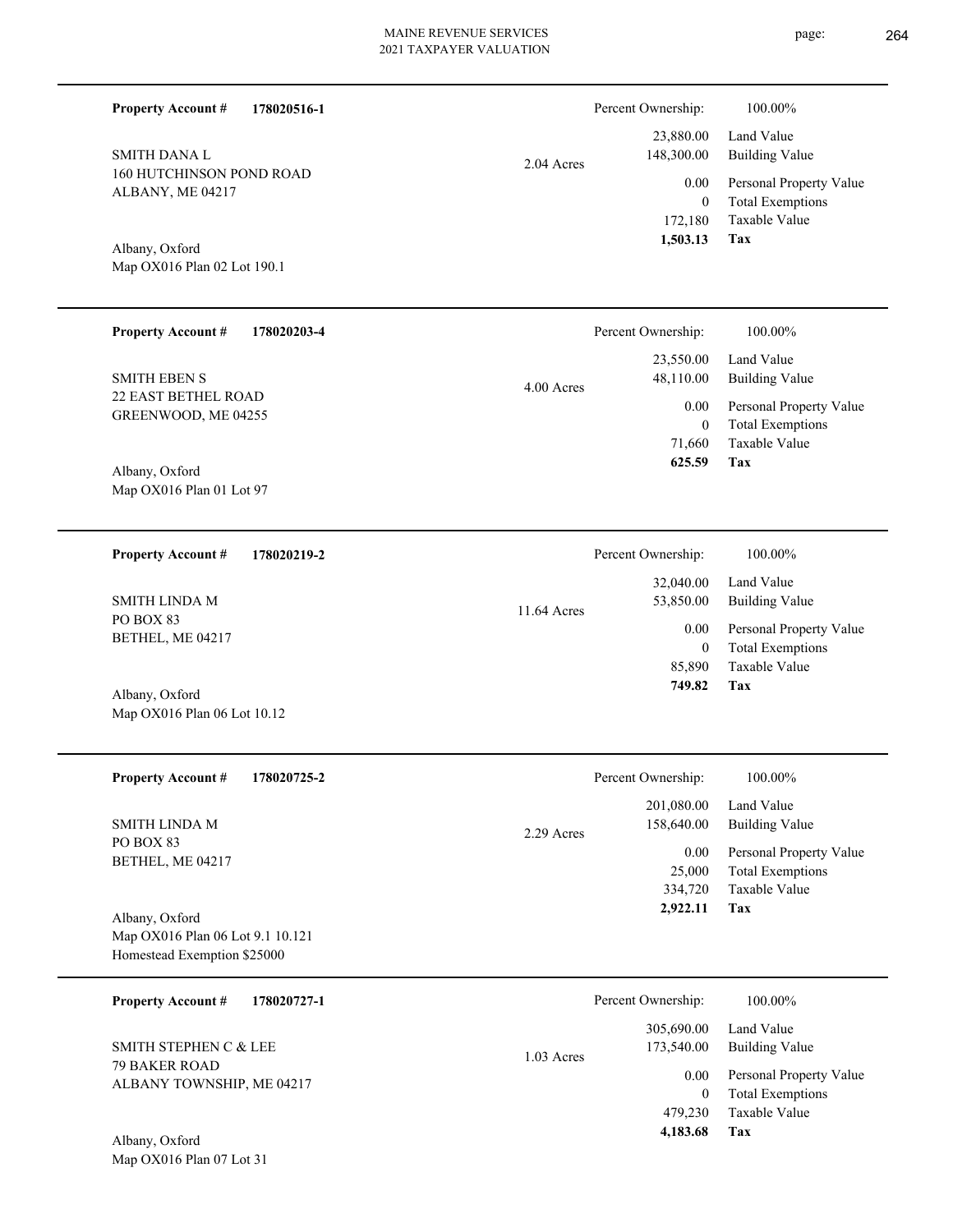▃

page: 265

| <b>Property Account #</b><br>178022098-1                              |              | Percent Ownership:                        | 100.00%                                                                    |
|-----------------------------------------------------------------------|--------------|-------------------------------------------|----------------------------------------------------------------------------|
| SONGO POND CEMETERY ASSOCIATION                                       | $1.40$ Acres | 12,340.00<br>0.00                         | Land Value<br><b>Building Value</b>                                        |
| <b>PO BOX 245</b><br>BETHEL, ME 04217                                 |              | 0.00<br>12,340<br>$\theta$                | Personal Property Value<br><b>Total Exemptions</b><br>Taxable Value        |
| Albany, Oxford<br>Map OX016 Plan 01 Lot 54.1<br>Other Exempt property |              | 0.00                                      | <b>Tax</b>                                                                 |
| <b>Property Account #</b><br>178020821-6                              |              | Percent Ownership:                        | 100.00%                                                                    |
| SONGO POND COTTAGE LLC                                                | 1.00 Acres   | 184,520.00<br>91,880.00                   | Land Value<br><b>Building Value</b>                                        |
| <b>12 PUNKINTOWN ROAD</b><br>ELIOT, ME 03903                          |              | 0.00<br>$\overline{0}$                    | Personal Property Value<br><b>Total Exemptions</b>                         |
| Albany, Oxford<br>Map OX016 Plan 06 Lot 8.1                           |              | 276,400<br>2.412.97                       | Taxable Value<br><b>Tax</b>                                                |
|                                                                       |              |                                           |                                                                            |
| <b>Property Account #</b><br>178020822P-2                             |              | Percent Ownership:                        | 100.00%                                                                    |
| SPECTRUM NORTHEAST LLC                                                |              | 0.00<br>0.00                              | Land Value<br><b>Building Value</b>                                        |
| % CHARTER COMMUNICATIONS TAX<br>DEPARTMENT<br>PO BOX 74               |              | 49,631.00<br>$\overline{0}$               | Personal Property Value<br><b>Total Exemptions</b>                         |
| CHARLOTTE, NC 28241-7647<br>Albany, Oxford                            |              | 49,631<br>433.28                          | Taxable Value<br>Tax                                                       |
| Map OX016                                                             |              |                                           |                                                                            |
| Property Account #<br>178020178-5                                     |              | Percent Ownership:                        | 100.00%                                                                    |
| SPENCER BRYAN R & CLARE C MCDERMOTT                                   | 21.00 Acres  | 38,000.00<br>119,110.00                   | Land Value<br><b>Building Value</b>                                        |
| <b>49 WINSLOW ROAD</b><br>BELMONT, MA 02478                           |              | 0.00<br>$\boldsymbol{0}$                  | Personal Property Value<br><b>Total Exemptions</b>                         |
| Albany, Oxford<br>Map OX016 Plan 01 Lot 122                           |              | 157,110<br>1,371.57                       | Taxable Value<br>Tax                                                       |
|                                                                       |              |                                           |                                                                            |
| <b>Property Account #</b><br>178020046-2                              |              | Percent Ownership:<br>32,700.00           | 100.00%<br>Land Value                                                      |
| SPROLES PATRICIA PR<br>2615 HOLLOW BEND                               | 14.76 Acres  | 74,940.00                                 | <b>Building Value</b>                                                      |
| MESQUITE, TX 75150                                                    |              | 0.00<br>$\mathbf{0}$<br>107,640<br>939.70 | Personal Property Value<br><b>Total Exemptions</b><br>Taxable Value<br>Tax |
| Albany, Oxford                                                        |              |                                           |                                                                            |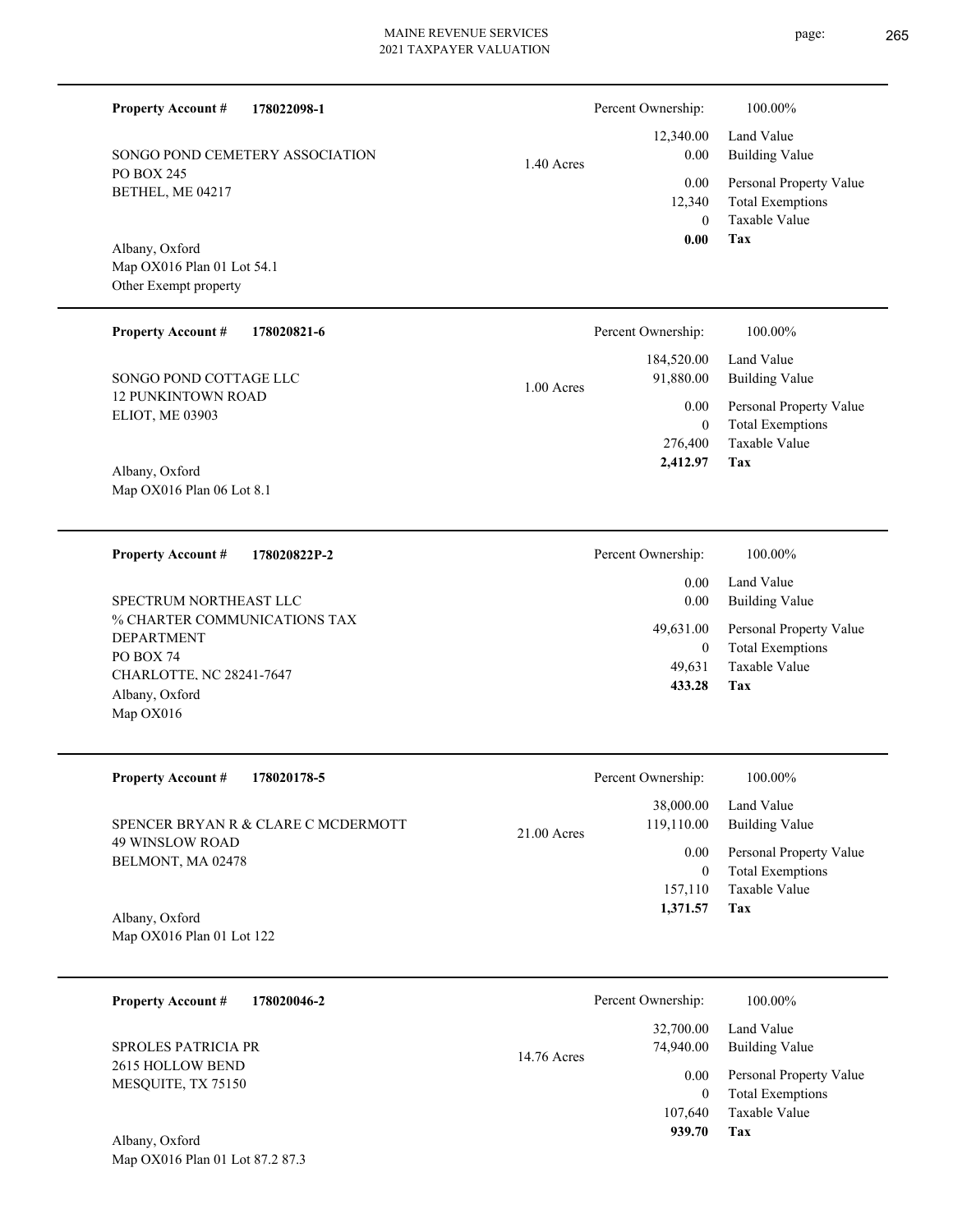page: 266

| <b>Property Account #</b><br>178020467-3                                                          |               | Percent Ownership:                         | 100.00%                                                                           |
|---------------------------------------------------------------------------------------------------|---------------|--------------------------------------------|-----------------------------------------------------------------------------------|
| ST AMAND ROGER A & JESSICA J PHELPS                                                               | $0.25$ Acres  | 15,000.00<br>41,750.00                     | Land Value<br><b>Building Value</b>                                               |
| PO BOX 76<br>BASS HARBOR, ME 04653                                                                |               | 0.00<br>$\overline{0}$<br>56,750<br>495.43 | Personal Property Value<br><b>Total Exemptions</b><br>Taxable Value<br><b>Tax</b> |
| Albany, Oxford<br>Map OX016 Plan 07 Lot 34                                                        |               |                                            |                                                                                   |
| <b>Property Account #</b><br>178020512-4                                                          |               | Percent Ownership:                         | 100.00%                                                                           |
| STATE OWNED TAX ACQUIRED 2017                                                                     | $0.22$ Acres  | 5,400.00<br>0.00                           | Land Value<br><b>Building Value</b>                                               |
| FORMERLY SARGENT JOHN STEPHEN II &<br><b>STEPH</b><br>3530 HENDERSON RESERVE<br>ATLANTA. GA 30341 |               | 0.00<br>5,400<br>$\overline{0}$            | Personal Property Value<br><b>Total Exemptions</b><br>Taxable Value               |
| Albany, Oxford<br>Map OX016 Plan 02 Lot 123<br><b>Exempt Property</b>                             |               | 0.00                                       | Tax                                                                               |
| <b>Property Account #</b><br>178022149-2                                                          |               | Percent Ownership:                         | 100.00%                                                                           |
| STATE OWNED TAX ACQUIRED 2019                                                                     | $0.25$ Acres  | 6,000.00<br>0.00                           | Land Value<br><b>Building Value</b>                                               |
| <b>FORMERLY THURSTON DAVID E</b><br><b>70 FAIRVIEW DRIVE</b><br>FRYEBURG, ME 04037-1524           | 0.00<br>6,000 |                                            | Personal Property Value<br><b>Total Exemptions</b><br>Taxable Value               |
| Albany, Oxford<br>Map OX016 Plan 01 Lot 94.2                                                      |               | $\overline{0}$<br>0.00                     | Tax                                                                               |
| <b>Exempt Property</b>                                                                            |               |                                            |                                                                                   |
| <b>Property Account #</b><br>178020652-3                                                          |               | Percent Ownership:                         | 100.00%                                                                           |
| STEARNS BRIAN S & AMANDA L                                                                        | 12.00 Acres   | 21,350.00<br>6,140.00                      | Land Value<br><b>Building Value</b>                                               |
| <b>65 ORCHARD ROAD</b><br>CUMBERLAND, ME 04021                                                    |               | 0.00<br>$\boldsymbol{0}$                   | Personal Property Value<br><b>Total Exemptions</b>                                |
| Albany, Oxford<br>Map OX016 Plan 01 Lot 6.23                                                      |               | 27,490<br>239.99                           | Taxable Value<br>Tax                                                              |
| 178020535-2                                                                                       |               | Percent Ownership:                         | 100.00%                                                                           |
| <b>Property Account #</b>                                                                         | Tree Growth   | 28,077.00                                  | Land Value                                                                        |
| STEARNS JEFFREY F & CHRISTOPHER M<br><b>405 WESTERN AVENUE</b>                                    | 55.00 Acres   | 0.00<br>0.00                               | <b>Building Value</b><br>Personal Property Value                                  |
| <b>PMP 174</b><br>SOUTH PORTLAND, ME 04106                                                        |               | $\overline{0}$<br>28,077<br>245.11         | <b>Total Exemptions</b><br>Taxable Value<br>Tax                                   |
| Albany, Oxford<br>Map OX016 Plan 02 Lot 61.2                                                      |               |                                            |                                                                                   |
|                                                                                                   |               |                                            |                                                                                   |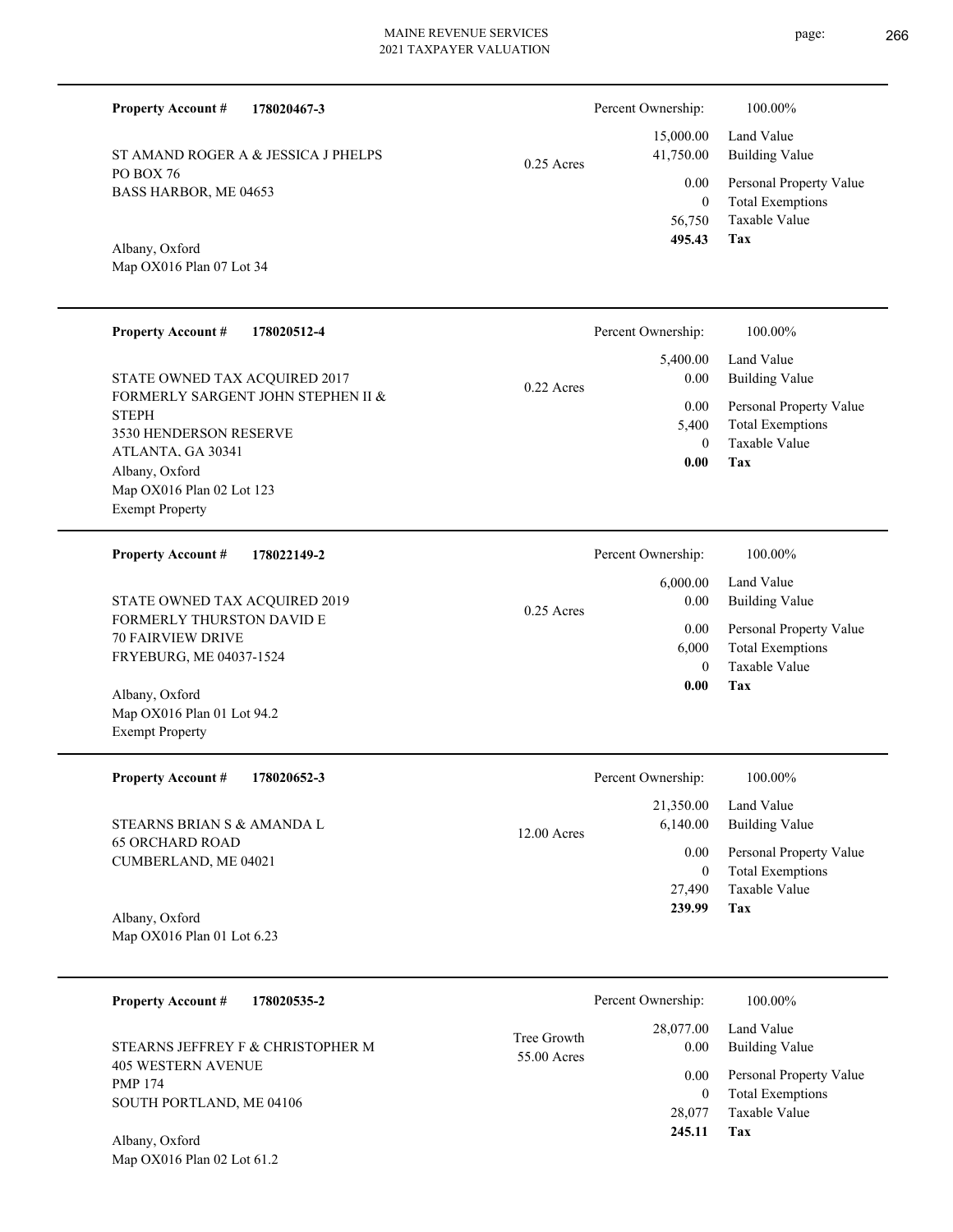| Tree Growth<br>221.00 Acres | 63,002.00<br>0.00 |
|-----------------------------|-------------------|
|                             | 0.00              |
|                             |                   |

Map OX016 Plan 02 Lot 61.1 Albany, Oxford

Map OX016 Plan 02 Lot 62

89 HUNTS CORNER ROAD WATERFORD, ME 04088

**Property Account #**

STEARNS MARK A

**178020528-5**

| <b>Property Account #</b><br>178020531-4     | Percent Ownership:                    | 100.00%                                            |
|----------------------------------------------|---------------------------------------|----------------------------------------------------|
| STEARNS MARK A                               | 28,580.00<br>5,770.00                 | Land Value<br>Building Value                       |
| 89 HUNTS CORNER ROAD<br>WATERFORD, ME 04088  | 20.50 Acres<br>0.00<br>$\overline{0}$ | Personal Property Value<br><b>Total Exemptions</b> |
|                                              | 34,350                                | Taxable Value                                      |
| Albany, Oxford<br>Map $OX016$ Plan 02 Lot 96 | 299.88                                | Tax                                                |

| 178022144-2<br><b>Property Account #</b> | Percent Ownership:                                | 100.00%                                 |
|------------------------------------------|---------------------------------------------------|-----------------------------------------|
| STEARNS MARK A<br>89 HUNTS CORNER ROAD   | 17,509.00<br>Tree Growth<br>0.00<br>$16.00$ Acres | Land Value<br>Building Value            |
| WATERFORD, ME 04088                      | 0.00                                              | Personal Property Value                 |
|                                          |                                                   | <b>Total Exemptions</b><br>$\mathbf{0}$ |
|                                          | 17.509                                            | Taxable Value                           |
| Albany, Oxford                           | 152.85                                            | Tax                                     |
| Map OX016 Plan 02 Lot 61.11              |                                                   |                                         |

| <b>Property Account #</b><br>178020620-3     | Percent Ownership: | 100.00%                                            |
|----------------------------------------------|--------------------|----------------------------------------------------|
|                                              | 0.00               | Land Value                                         |
| STEARNS MARK A PR                            | 0.00               | Building Value                                     |
| 89 HUNTS CORNER ROAD<br>WATERFORD, ME 04088  | 0.00               | Personal Property Value<br><b>Total Exemptions</b> |
| <b>LAND OF MARK STERNS</b>                   |                    | Taxable Value                                      |
| Albany, Oxford<br>Map $OX016$ Plan 02 Lot 62 | 0.00               | Tax                                                |

| 178020530-5<br><b>Property Account #</b>    | Percent Ownership:                              | 100.00%                                                 |
|---------------------------------------------|-------------------------------------------------|---------------------------------------------------------|
| STEARNS SCOTT G                             | 35,155.00<br>Tree Growth<br>0.00<br>79.00 Acres | Land Value<br><b>Building Value</b>                     |
| 1349 E 21ST STREET<br>PUEBLO, CO 81008-2163 | 0.00                                            | Personal Property Value<br><b>Total Exemptions</b><br>0 |
|                                             | 35,155                                          | Taxable Value                                           |
| Albany, Oxford                              | 306.90                                          | Tax                                                     |

**Tax**

 63,002 0

 0.00 0.00

Percent Ownership:  $100.00\%$ 

 **550.01**

Taxable Value Total Exemptions Personal Property Value

Building Value Land Value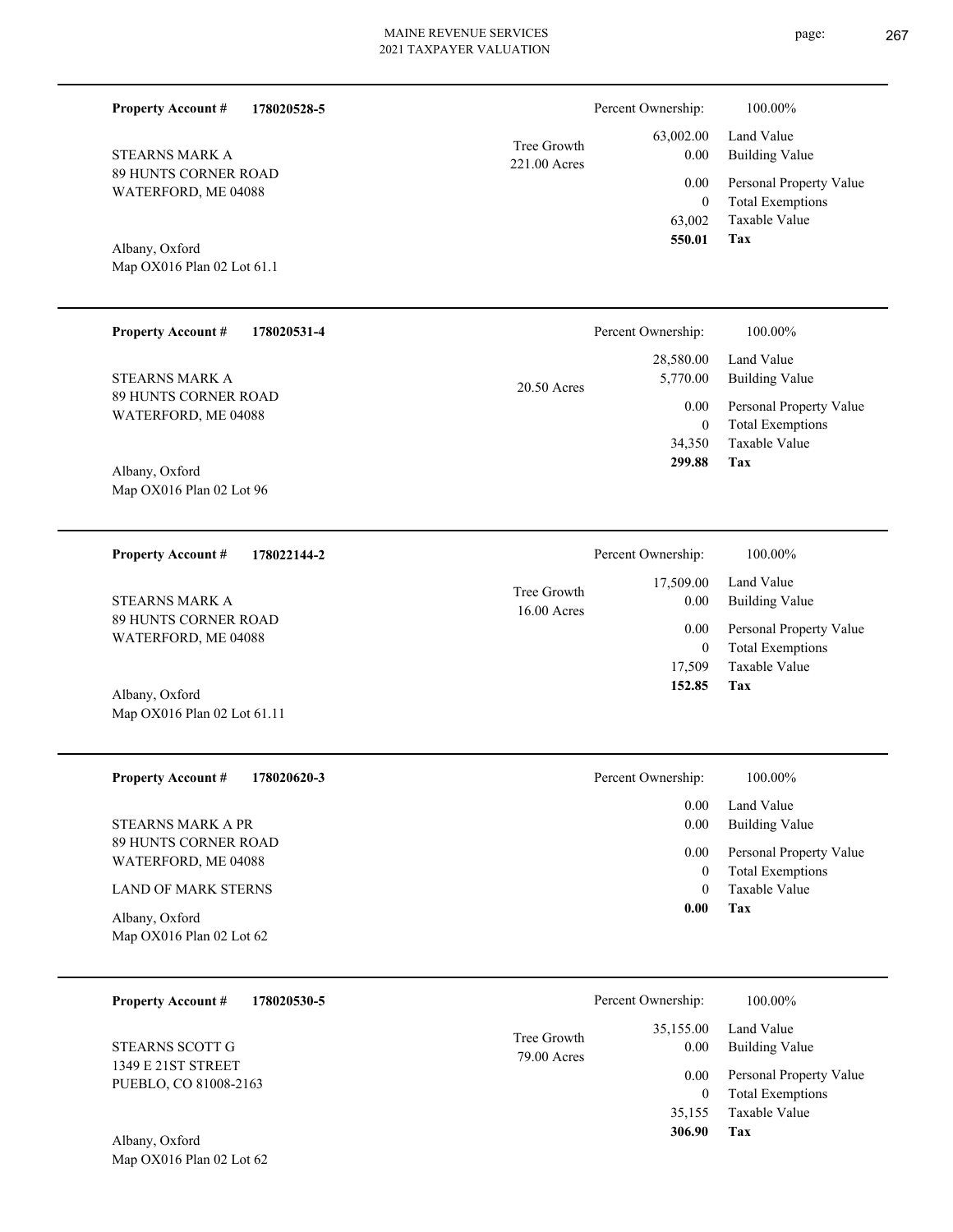20.50 Acres Tree Growth

1349 E 21ST STREET PUEBLO, CO 81008-2163 STEARNS SCOTT G

**Property Account #**

**178022143-1**

Map OX016 Plan 02 Lot 96.2 Albany, Oxford

| <b>Property Account #</b><br>178020540-1              | Percent Ownership:                      | 100.00%                      |
|-------------------------------------------------------|-----------------------------------------|------------------------------|
| STEVENS ROBERT A & ALTHEA C<br><b>49 STEVENS ROAD</b> | 143,510.00<br>27,980.00<br>$0.83$ Acres | Land Value<br>Building Value |
|                                                       | 0.00                                    | Personal Property Value      |
| BETHEL, ME 04217                                      |                                         | <b>Total Exemptions</b>      |
|                                                       | 171.490                                 | Taxable Value                |
| Albany, Oxford                                        | 1,497.11                                | Tax                          |
| Map OX016 Plan 07 Lot 23 25                           |                                         |                              |

**178022076-2 Tax** Taxable Value Total Exemptions Personal Property Value Building Value Land Value 100 CODMAN RD BROOKLINE, MA 02146 **Property Account #** Albany, Oxford STIFLER LAWRENCE T & MARY MCFADDEN 6,600 0  **57.62** 6,600.00 0.00 0.00 0.32 Acres Percent Ownership:  $100.00\%$ 

| <b>Property Account #</b><br>178020673-1    | Percent Ownership:                     | 100.00%                                            |
|---------------------------------------------|----------------------------------------|----------------------------------------------------|
| STRISHOCK JOHN E JR ET AL                   | 47,920.00<br>5,240.00<br>$40.90$ Acres | Land Value<br>Building Value                       |
| 18A INDEPENDENCE DR<br>SALEM, NH 03079-1226 | 0.00<br>$\theta$                       | Personal Property Value<br><b>Total Exemptions</b> |
|                                             | 53,160                                 | Taxable Value                                      |
| Albany, Oxford                              | 464.09                                 | Tax                                                |
| Map OX016 Plan 01 Lot 15.3                  |                                        |                                                    |

| 178020747-1<br><b>Property Account #</b> |                              | Percent Ownership: | 100.00%                                            |
|------------------------------------------|------------------------------|--------------------|----------------------------------------------------|
| <b>SULLIVAN ROBIN J</b>                  | Tree Growth<br>$40.00$ Acres | 11,720.00<br>0.00  | Land Value<br><b>Building Value</b>                |
| PO BOX 1304<br>ORLEANS, MA 02653-1304    |                              | 0.00<br>0          | Personal Property Value<br><b>Total Exemptions</b> |
|                                          |                              | 11.720             | Taxable Value                                      |
| Albany, Oxford                           |                              | 102.32             | Tax                                                |

Map OX016 Plan 02 Lot 137.26

Map OX016 Plan 02 Lot 192.22

**Tax**

 9,906 0

 9,905.50 0.00 0.00

Percent Ownership:  $100.00\%$ 

 **86.48**

Taxable Value Total Exemptions Personal Property Value

Building Value Land Value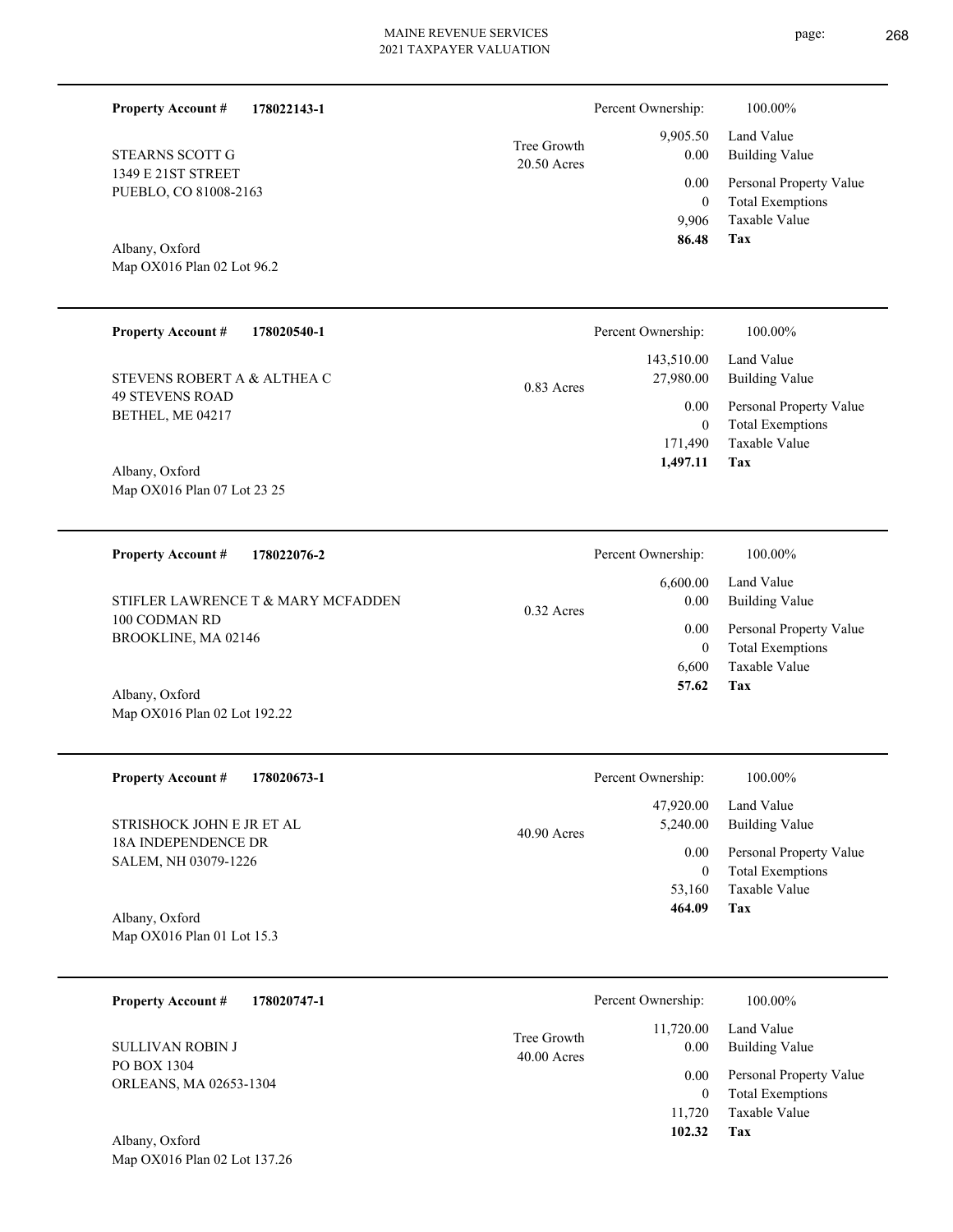Percent Ownership:  $100.00\%$ 

|            | 99.26                                    | Tax                     |
|------------|------------------------------------------|-------------------------|
|            | 11,370                                   | Taxable Value           |
|            |                                          | 25,000 Total Exemptions |
|            | $0.00\,$                                 | Personal Property Value |
| 3.00 Acres | 13,670.00                                | Building Value          |
|            |                                          | $22,700.00$ Land Value  |
|            | $\mathbf{r}$ creamed with $\mathbf{r}$ . | .                       |

**Tax**

69,320

 **605.16**

Taxable Value

Map OX016 Plan 01 Lot 92.3 Albany, Oxford

1009 SONGO POND ROAD ALBANY TOWNSHIP, ME 04217

SUMNER SHANNON & LISA A

**Property Account #**

**178020302-3**

Homestead Exemption \$25000

#### **178020545-2** Total Exemptions Personal Property Value Building Value Land Value 37 WOODMANS LOOP ALBANY TOWNSHIP, ME 04217-6131 **Property Account #** SWEETSER JAMES J 25,000 22,760.00 71,560.00 0.00 0.96 Acres Percent Ownership:  $100.00\%$

Map OX016 Plan 01 Lot 62.112 62.3 Homestead Exemption \$25000 Albany, Oxford

| <b>Property Account #</b><br>178020819-3       | Percent Ownership:                      | 100.00%                                            |
|------------------------------------------------|-----------------------------------------|----------------------------------------------------|
| TABERMAN JULIA A & RICHARD A HORSLEY           | 209,920.00<br>34,970.00<br>$1.00$ Acres | Land Value<br>Building Value                       |
| <b>19 PARK LANE</b><br>JAMAICA PLAIN, MA 02130 | 0.00                                    | Personal Property Value<br><b>Total Exemptions</b> |
|                                                | 244,890                                 | Taxable Value                                      |
| $11.$ $$ $0.$ $1.$                             | 2,137.89                                | Tax                                                |

Map OX016 Plan 01 Lot 26.21 Albany, Oxford

| <b>Property Account #</b><br>178020547-2 | Percent Ownership:<br>100.00%                       |
|------------------------------------------|-----------------------------------------------------|
|                                          | 62,810.00<br>Land Value                             |
| TANGUAY DONALD & JANET L                 | 115,990.00<br><b>Building Value</b><br>$0.10$ Acres |
| 798 SONGO POND ROAD                      | Personal Property Value<br>0.00                     |
| ALBANY TWP, ME 04217                     | <b>Total Exemptions</b><br>25,000                   |
|                                          | Taxable Value<br>153,800                            |
| Albany, Oxford                           | Tax<br>1,342.67                                     |
| Map $OX016$ Plan 08 Lot 9.2              |                                                     |
| Homestead Exemption \$25000              |                                                     |

| 178020041-1<br><b>Property Account #</b> |            | Percent Ownership: | 100.00%                 |
|------------------------------------------|------------|--------------------|-------------------------|
|                                          |            | 25,250.00          | Land Value              |
| TANGUAY EUGENE & LORRAINE                | 6.00 Acres | 79,690.00          | Building Value          |
| 125 PICNIC HILL RD                       |            | 0.00               | Personal Property Value |
| ALBANY TWP, ME 04217                     |            | 25,000             | <b>Total Exemptions</b> |
|                                          |            | 79.940             | Taxable Value           |
| Albany, Oxford                           |            | 697.88             | Tax                     |

Map OX016 Plan 02 Lot 32 Homestead Exemption \$25000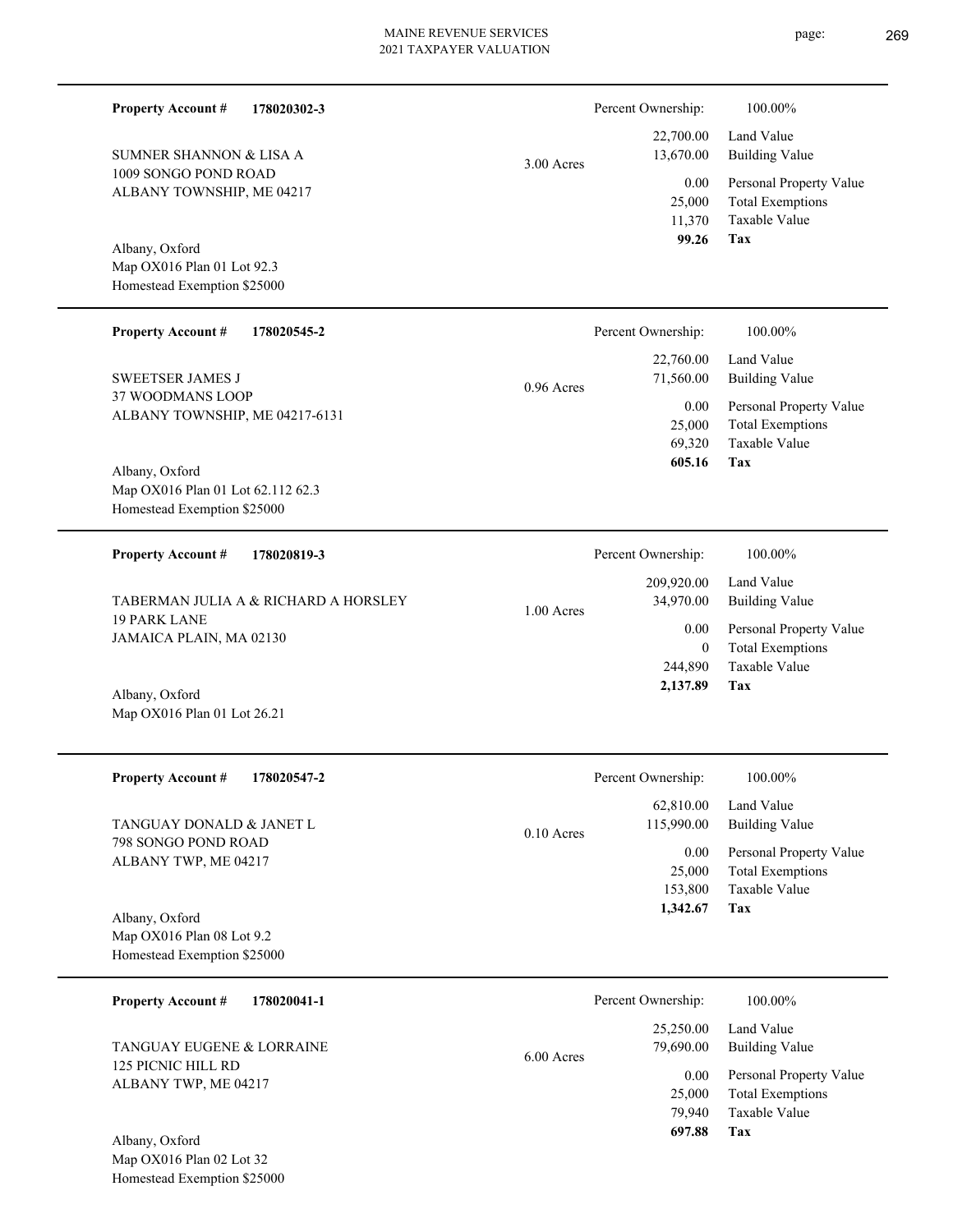42,210.00 0.00 0.00 06 Acres

|  |  | 0.0 |
|--|--|-----|
|  |  |     |
|  |  |     |

# Map OX016 Plan 08 Lot 9.4 Albany, Oxford

TITUSVILLE, FL 32780-7027

TANGUAY PAUL W L/T

3441 BARNA AVE

**Property Account #**

**178020548-1**

| <b>Property Account #</b><br>178020598-1 | Percent Ownership:        | 100.00%                 |
|------------------------------------------|---------------------------|-------------------------|
|                                          | 21,040.00                 | Land Value              |
| TANGUAY PAUL W L/T<br>3441 BARNA AVE     | 41,060.00<br>$1.05$ Acres | Building Value          |
| <b>TITUSVILLE, FL 32780-7027</b>         | 0.00                      | Personal Property Value |
|                                          | $\mathbf{0}$              | <b>Total Exemptions</b> |
|                                          | 62,100                    | Taxable Value           |
| Albany, Oxford                           | 542.13                    | Tax                     |
| Map OX016 Plan 08 Lot 1                  |                           |                         |
|                                          |                           |                         |
| <b>Property Account #</b><br>178020407-2 | Percent Ownership:        | 100.00%                 |
|                                          | 12,540.00                 | Land Value              |

1.64 Acres

PO BOX 627 BETHEL, ME 04217 TAYLOR ANGELA MARIE

Map OX016 Plan 01 Lot 48.2 Albany, Oxford

| <b>Property Account #</b><br>178020225-2      | Percent Ownership:                 | 100.00%                                            |
|-----------------------------------------------|------------------------------------|----------------------------------------------------|
| TERHUNE ELLEN E & TIMOTHY I                   | 52,800.00<br>0.00<br>$49.00$ Acres | Land Value<br><b>Building Value</b>                |
| 1016 NE TERRACE WAY<br>JENSEN BEACH, FL 34957 | 0.00<br>0                          | Personal Property Value<br><b>Total Exemptions</b> |
|                                               | 52,800                             | Taxable Value                                      |
| Albany, Oxford                                | 460.94                             | Tax                                                |
| Map $OX016$ Plan 02 Lot 71                    |                                    |                                                    |

| 178020787-2<br><b>Property Account #</b>     | Percent Ownership:                       | 100.00%                                            |
|----------------------------------------------|------------------------------------------|----------------------------------------------------|
| THAYER TRACYN & STEPHEN S LEEN               | 61,590.00<br>102,710.00<br>$13.10$ Acres | Land Value<br><b>Building Value</b>                |
| PO BOX 234<br>BETHEL, ME 04217               | 0.00<br>0                                | Personal Property Value<br><b>Total Exemptions</b> |
|                                              | 164,300                                  | Taxable Value                                      |
| $\lambda$ 11 $\lambda$ $\lambda$ $\lambda$ 1 | 1.434.34                                 | Tax                                                |

Map OX016 Plan 02 Lot 168.3 Albany, Oxford

**Tax**

**Tax**

 12,540 0

 0.00 0.00

 **109.47**

Taxable Value Total Exemptions Personal Property Value

Building Value

 42,210 0

Percent Ownership:  $100.00\%$ 

 **368.49**

Taxable Value Total Exemptions Personal Property Value

Building Value Land Value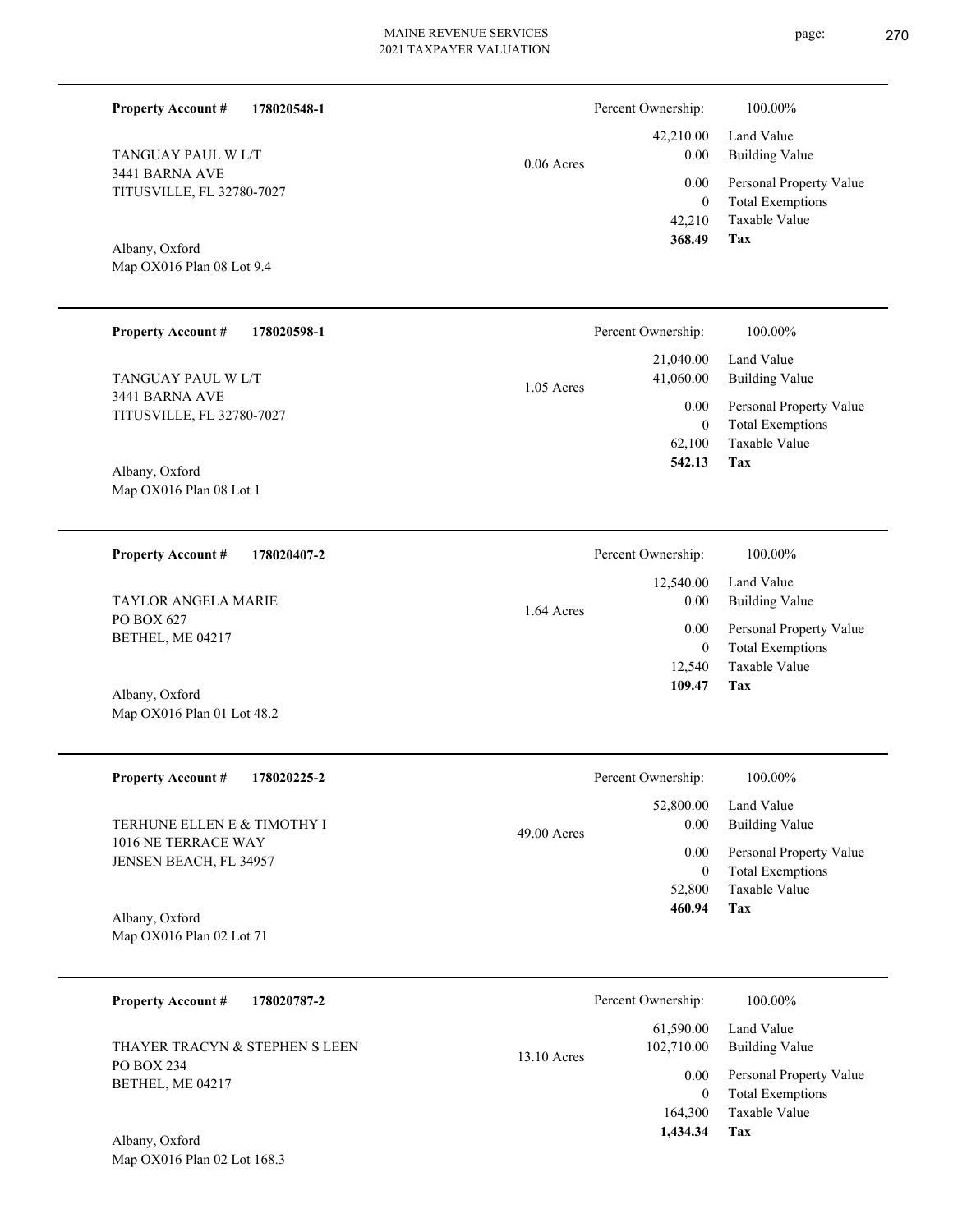**178022035-2 Tax** Taxable Value Total Exemptions Personal Property Value Building Value Land Value PO BOX 234 BETHEL, ME 04217 **Property Account #** Map OX016 Plan 02 Lot 168.4 Albany, Oxford THAYER TRACYN & STEPHEN S LEEN 14,290 0  **124.75** 14,290.00 0.00 0.00 3.69 Acres Percent Ownership:  $100.00\%$ 

| <b>Property Account #</b><br>178022091-3                                                     |             | Percent Ownership:                                      | 100.00%                                                                                                           |  |
|----------------------------------------------------------------------------------------------|-------------|---------------------------------------------------------|-------------------------------------------------------------------------------------------------------------------|--|
| THE INHABITANTS OF THE COUNTY OF OXFORD<br><b>26 WESTERN AVENUE</b><br>SOUTH PARIS, ME 04281 | 3.00 Acres  | 13,700.00<br>0.00<br>0.00<br>13,700<br>$\theta$<br>0.00 | Land Value<br><b>Building Value</b><br>Personal Property Value<br><b>Total Exemptions</b><br>Taxable Value<br>Tax |  |
| Albany, Oxford<br>Map OX016 Plan 02 Lot 30                                                   |             |                                                         |                                                                                                                   |  |
| <b>Exempt Property</b>                                                                       |             |                                                         |                                                                                                                   |  |
| <b>Property Account #</b><br>178022110-2                                                     |             | Percent Ownership:                                      | 100.00%                                                                                                           |  |
| THIBERT SEAN & BRITTANY                                                                      | 4.10 Acres  | 14,640.00<br>0.00                                       | Land Value<br><b>Building Value</b>                                                                               |  |
| & THOMAS & CAROL THIBERT<br><b>197 FOLLOWS ROAD</b>                                          |             | 0.00                                                    | Personal Property Value                                                                                           |  |
| HARWICH, MA 02645                                                                            |             | $\theta$                                                | <b>Total Exemptions</b>                                                                                           |  |
|                                                                                              |             | 14,640<br>127.81                                        | Taxable Value<br><b>Tax</b>                                                                                       |  |
| Albany, Oxford<br>Map OX016 Plan 02 Lot 160.6                                                |             |                                                         |                                                                                                                   |  |
| <b>Property Account #</b><br>178022050-1                                                     |             | Percent Ownership:                                      | 100.00%                                                                                                           |  |
|                                                                                              | Tree Growth | 19,442.00                                               | Land Value                                                                                                        |  |
| THIBODEAU ANDRE R<br><b>55 RIVERFRONT DRIVE</b>                                              | 11.44 Acres | 0.00                                                    | <b>Building Value</b>                                                                                             |  |
| <b>UNIT #206</b>                                                                             |             | 0.00                                                    | Personal Property Value                                                                                           |  |
| MANCHESTER, NH 03102                                                                         |             | $\boldsymbol{0}$<br>19,442                              | <b>Total Exemptions</b><br>Taxable Value                                                                          |  |
|                                                                                              |             | 169.73                                                  | <b>Tax</b>                                                                                                        |  |
| Albany, Oxford<br>Map OX016 Plan 02 Lot 225.2                                                |             |                                                         |                                                                                                                   |  |
| 178020551-3<br><b>Property Account #</b>                                                     |             | Percent Ownership:                                      | 100.00%                                                                                                           |  |

**Tax**

 156,450  $\boldsymbol{0}$ 

0.00

 115,810.00 40,640.00

 **1,365.81**

Taxable Value Total Exemptions Personal Property Value

Building Value Land Value

| THIELBAR SHANNAN A |              |
|--------------------|--------------|
| PO BOX 594         | $0.36$ Acres |
| BETHEL, ME 04217   |              |
|                    |              |
|                    |              |

Map OX016 Plan 07 Lot 4.2 Albany, Oxford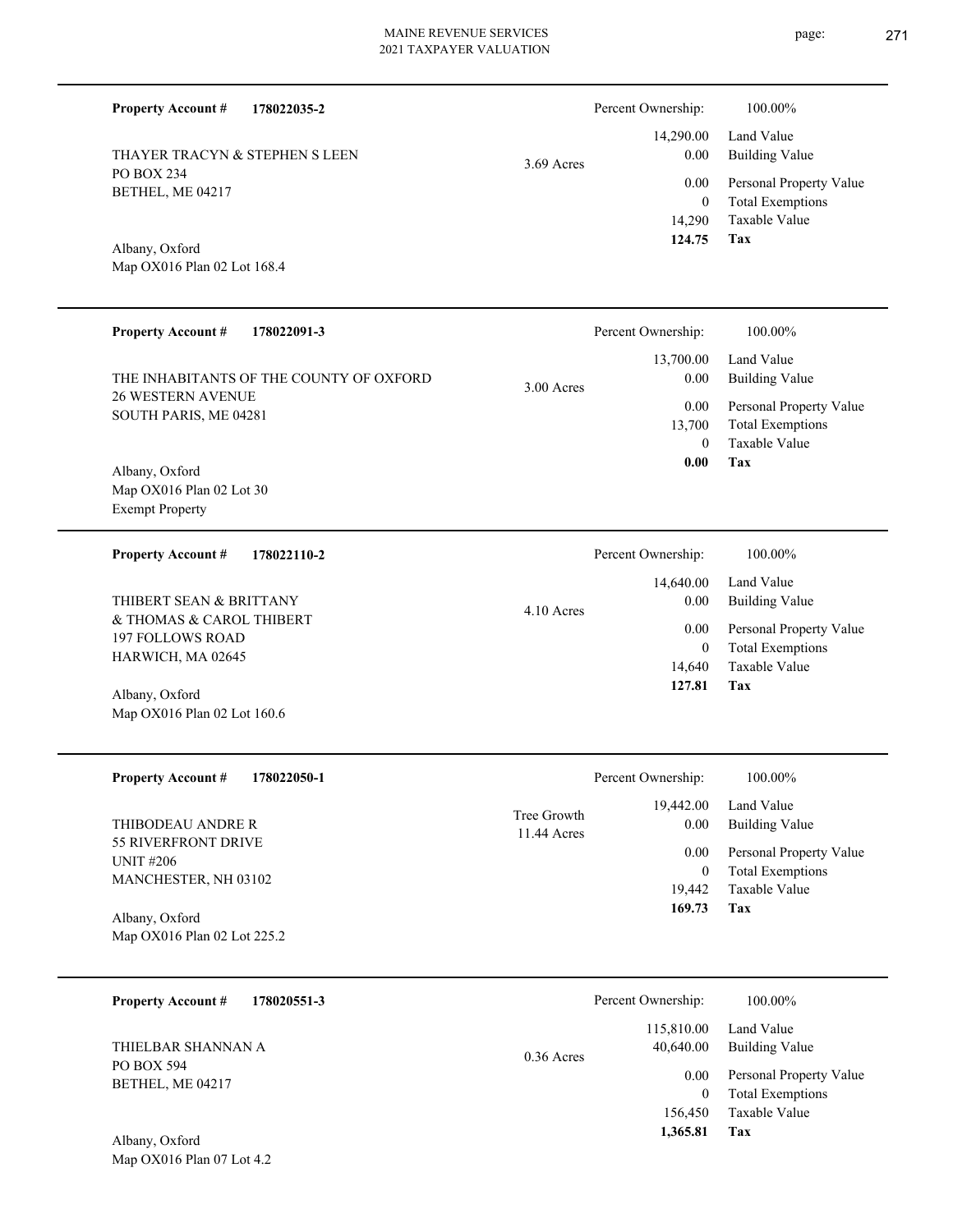| <b>Property Account #</b><br>178020552-7                                 |            | Percent Ownership:                           | 25.00%                                                                     |
|--------------------------------------------------------------------------|------------|----------------------------------------------|----------------------------------------------------------------------------|
| THIELBAR SHANNAN A<br>PO BOX 594                                         | 2.70 Acres |                                              | Land Value<br><b>Building Value</b>                                        |
| BETHEL, ME 04217                                                         |            | 0.00<br>$\boldsymbol{0}$<br>3,363            | Personal Property Value<br><b>Total Exemptions</b><br>Taxable Value        |
| Albany, Oxford<br>Map OX016 Plan 07 Lot 4.1                              |            | 29.35                                        | <b>Tax</b>                                                                 |
| <b>Property Account #</b><br>178020700-2                                 |            | Percent Ownership:                           | 100.00%                                                                    |
| THOMPSON VERNITTA S                                                      | 2.37 Acres | 24,160.00<br>13,530.00                       | Land Value<br><b>Building Value</b>                                        |
| 139 KRIDER RD<br>SANFORD, FL 32777                                       |            | 0.00<br>$\boldsymbol{0}$                     | Personal Property Value<br><b>Total Exemptions</b>                         |
| Albany, Oxford<br>Map OX016 Plan 01 Lot 61.6                             |            | 37,690<br>329.03                             | Taxable Value<br>Tax                                                       |
| 178020549-1<br><b>Property Account #</b>                                 |            | Percent Ownership:                           | 100.00%                                                                    |
| THORNLEY RICHARD H                                                       | 7.50 Acres | 17,530.00<br>0.00                            | Land Value<br><b>Building Value</b>                                        |
| <b>30 WETMORE AVE</b><br>MAPLEWOOD, NJ 07040                             |            | 0.00<br>$\boldsymbol{0}$<br>17,530           | Personal Property Value<br><b>Total Exemptions</b><br>Taxable Value        |
| Albany, Oxford<br>Map OX016 Plan 01 Lot 118                              |            | 153.04                                       | Tax                                                                        |
| <b>Property Account #</b><br>178020179-3                                 |            | Percent Ownership:                           | 100.00%                                                                    |
| THURSTON HOLLY                                                           | 1.38 Acres | 21,320.00<br>49,220.00                       | Land Value<br><b>Building Value</b>                                        |
| 33 PIT ROAD<br>ALBANY, ME 04217                                          |            | 0.00<br>25,000<br>45,540<br>397.56           | Personal Property Value<br><b>Total Exemptions</b><br>Taxable Value<br>Tax |
| Albany, Oxford<br>Map OX016 Plan 02 Lot 9<br>Homestead Exemption \$25000 |            |                                              |                                                                            |
| <b>Property Account #</b><br>178020792-1                                 |            | Percent Ownership:                           | 100.00%                                                                    |
| THURSTON LESLIE L                                                        | 2.00 Acres | 21,850.00<br>30,990.00                       | Land Value<br><b>Building Value</b>                                        |
| 982 SONGO POND RD<br>ALBANY TWP, ME 04217-0204<br>Albany, Oxford         |            | 0.00<br>$\boldsymbol{0}$<br>52,840<br>461.29 | Personal Property Value<br><b>Total Exemptions</b><br>Taxable Value<br>Tax |
| Map OX016 Plan 01 Lot 87.4                                               |            |                                              |                                                                            |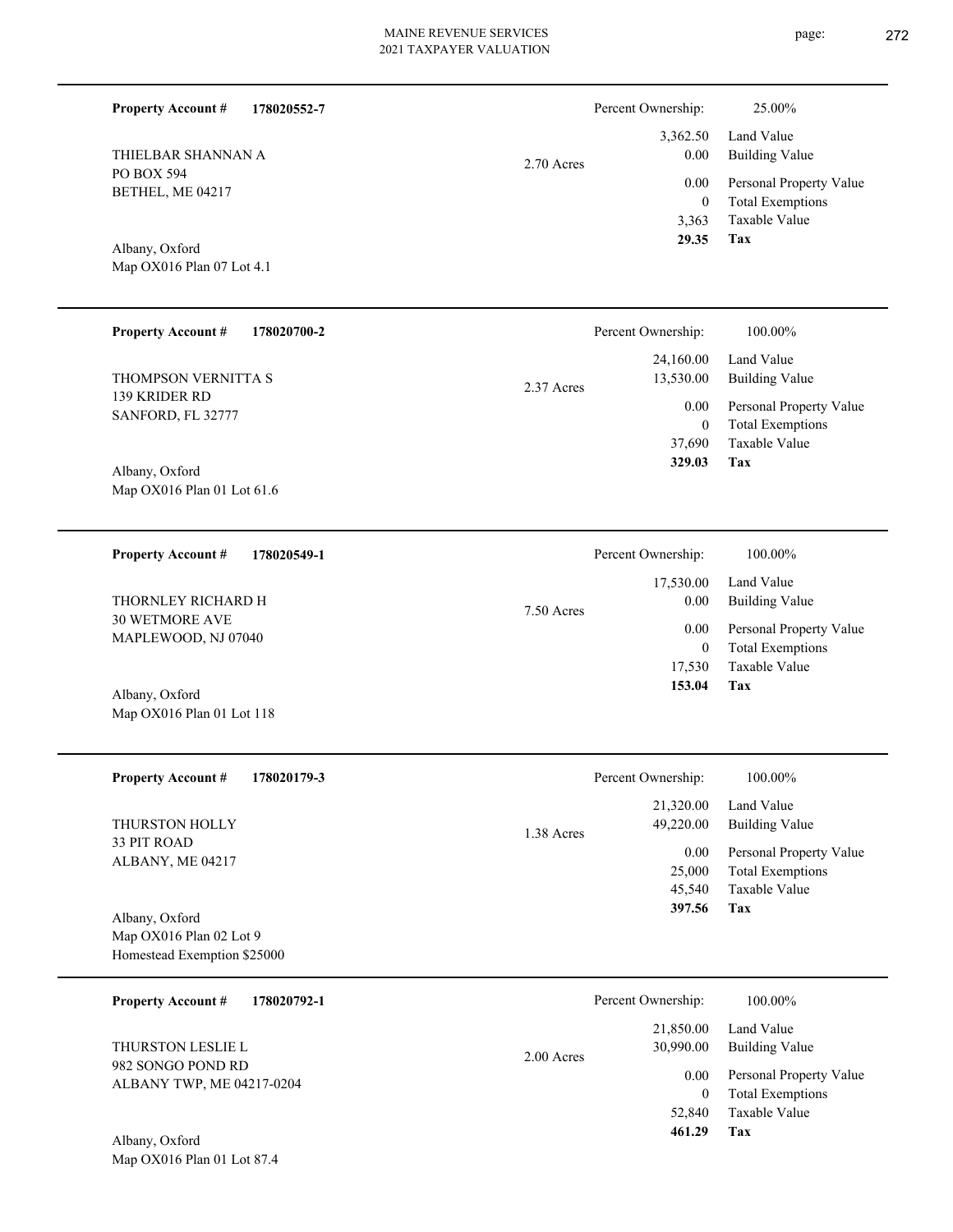| <b>Property Account #</b><br>178020817-2                                           |                              | Percent Ownership:                         | 100.00%                                                                    |
|------------------------------------------------------------------------------------|------------------------------|--------------------------------------------|----------------------------------------------------------------------------|
| TOPA DANIEL S JR & LISA M                                                          | Tree Growth<br>$20.00$ Acres | 17,320.00<br>1,950.00                      | Land Value<br><b>Building Value</b>                                        |
| <b>25 JONATHON DRIVE</b><br>CHARLESTOWN, RI 02813                                  |                              | 0.00<br>$\overline{0}$<br>19,270<br>168.23 | Personal Property Value<br><b>Total Exemptions</b><br>Taxable Value<br>Tax |
| Albany, Oxford<br>Map OX016 Plan 02 Lot 225.10                                     |                              |                                            |                                                                            |
| <b>Property Account #</b><br>178020786-4                                           |                              | Percent Ownership:                         | 100.00%                                                                    |
| TROTTER NANCY M TRUSTEE                                                            | 3.31 Acres                   | 24,960.00<br>180,170.00                    | Land Value<br><b>Building Value</b>                                        |
| <b>36 HUTCHINSON POND ROAD</b><br>ALBANY TWP, ME 04217-6548                        |                              | 0.00<br>25,000<br>180,130<br>1,572.53      | Personal Property Value<br><b>Total Exemptions</b><br>Taxable Value<br>Tax |
| Albany, Oxford<br>Map OX016 Plan 02 Lot 112.1 112.2<br>Homestead Exemption \$25000 |                              |                                            |                                                                            |
| <b>Property Account #</b><br>178022006-5                                           |                              | Percent Ownership:                         | 100.00%                                                                    |
| TROTTER NANCY M TRUSTEE                                                            | $0.25$ Acres                 | 6,000.00<br>0.00                           | Land Value<br><b>Building Value</b>                                        |
| 36 HUTCHINSON POND ROAD<br>ALBANY TWP, ME 04217-6548                               |                              | 0.00<br>$\mathbf{0}$<br>6,000<br>52.38     | Personal Property Value<br><b>Total Exemptions</b><br>Taxable Value<br>Tax |
| Albany, Oxford<br>Map OX016 Plan 02 Lot 208                                        |                              |                                            |                                                                            |
| <b>Property Account #</b><br>178020148-2                                           |                              | Percent Ownership:                         | 100.00%                                                                    |
| TRUMAN JANET E                                                                     | 1.00 Acres                   | 12,000.00<br>0.00                          | Land Value<br><b>Building Value</b>                                        |
| PO BOX 67<br>WATERFORD, ME 04088                                                   |                              | 0.00<br>$\mathbf{0}$<br>12,000<br>104.76   | Personal Property Value<br><b>Total Exemptions</b><br>Taxable Value<br>Tax |
| Albany, Oxford<br>Map OX016 Plan 02 Lot 63                                         |                              |                                            |                                                                            |
| <b>Property Account #</b><br>178022002-1                                           |                              | Percent Ownership:                         | 100.00%                                                                    |
| TRUSTEES OF ALBANY CONG CHURCH                                                     | 1.20 Acres                   | 23,170.00<br>145,240.00                    | Land Value<br><b>Building Value</b>                                        |
| HUNTS CORNER ROAD<br>ALBANY, ME 04217                                              |                              | 0.00<br>168,410<br>$\overline{0}$          | Personal Property Value<br><b>Total Exemptions</b><br>Taxable Value        |

**Tax 0.00**

Map OX016 Plan 02 Lot 39 Religious exemption Albany, Oxford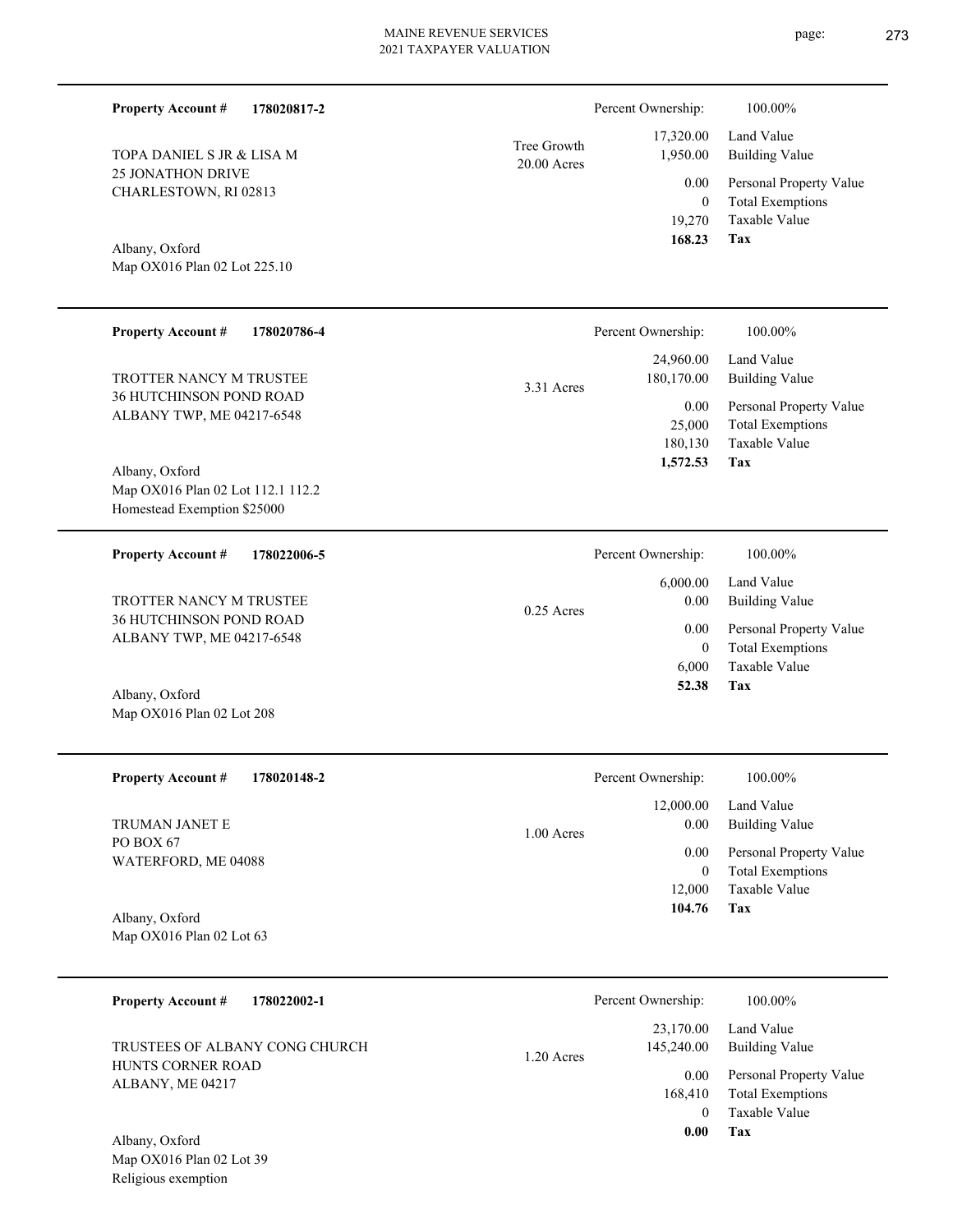| 178020567-5<br><b>Property Account #</b>                |              | Percent Ownership:       | 100.00%                                  |
|---------------------------------------------------------|--------------|--------------------------|------------------------------------------|
| TUMMON RICHARD & LAURA ALLEN-TUMMON                     |              | 104,570.00<br>184,530.00 | Land Value<br><b>Building Value</b>      |
| PO BOX 1307<br>BETHEL, ME 04217                         | $0.44$ Acres | 0.00                     | Personal Property Value                  |
|                                                         |              | 25,000<br>264,100        | <b>Total Exemptions</b><br>Taxable Value |
| Albany, Oxford                                          |              | 2,305.59                 | Tax                                      |
| Map OX016 Plan 08 Lot 14<br>Homestead Exemption \$25000 |              |                          |                                          |
|                                                         |              |                          |                                          |
| <b>Property Account #</b><br>178022130-1                |              | Percent Ownership:       | 100.00%                                  |
| <b>TUTTLE ROBERT</b>                                    |              | 12,000.00<br>0.00        | Land Value<br><b>Building Value</b>      |
| <b>20 HOWARD RD</b>                                     | $1.00$ Acres | 0.00                     | Personal Property Value                  |
| ALBANY TWP, ME 04217-6147                               |              | $\boldsymbol{0}$         | <b>Total Exemptions</b>                  |
| Albany, Oxford                                          |              | 12,000<br>104.76         | Taxable Value<br>Tax                     |
| Map OX016 Plan 01 Lot 86.21                             |              |                          |                                          |
|                                                         |              |                          |                                          |
| <b>Property Account #</b><br>178022133-1                |              | Percent Ownership:       | 100.00%                                  |
| TUTTLE ROBERT                                           |              | 8,520.00<br>0.00         | Land Value<br><b>Building Value</b>      |
| <b>20 HOWARD RD</b>                                     | $0.50$ Acres | 0.00                     | Personal Property Value                  |
| ALBANY TWP, ME 04217-6147                               |              | $\boldsymbol{0}$         | <b>Total Exemptions</b>                  |
|                                                         |              | 8,520<br>74.38           | Taxable Value<br>Tax                     |
| Albany, Oxford<br>Map OX016 Plan 01 Lot 86.41           |              |                          |                                          |
|                                                         |              |                          |                                          |
| <b>Property Account#</b><br>178020190-2                 |              | Percent Ownership:       | 100.00%                                  |
| TYLER BERTHA A                                          |              | 23,180.00<br>9,760.00    | Land Value<br><b>Building Value</b>      |
| 5645 STAMFORD STREET<br>MIMS, FL 32754                  | 1.21 Acres   | 0.00                     | Personal Property Value                  |
|                                                         |              | $\mathbf{0}$<br>32,940   | <b>Total Exemptions</b><br>Taxable Value |
| Albany, Oxford                                          |              | 287.57                   | Tax                                      |
| Map OX016 Plan 01 Lot 61.2                              |              |                          |                                          |
|                                                         |              |                          |                                          |
| <b>Property Account #</b><br>178020246-2                |              | Percent Ownership:       | 100.00%                                  |
| TYLER BERTHA A                                          | 33.75 Acres  | 45,340.00<br>1,510.00    | Land Value<br><b>Building Value</b>      |
| 5645 STAMFORD STREET<br>MIMS, FL 32754                  |              | 0.00                     | Personal Property Value                  |
|                                                         |              | $\mathbf{0}$<br>46,850   | <b>Total Exemptions</b><br>Taxable Value |

**Tax 409.00**

Map OX016 Plan 02 Lot 109 Albany, Oxford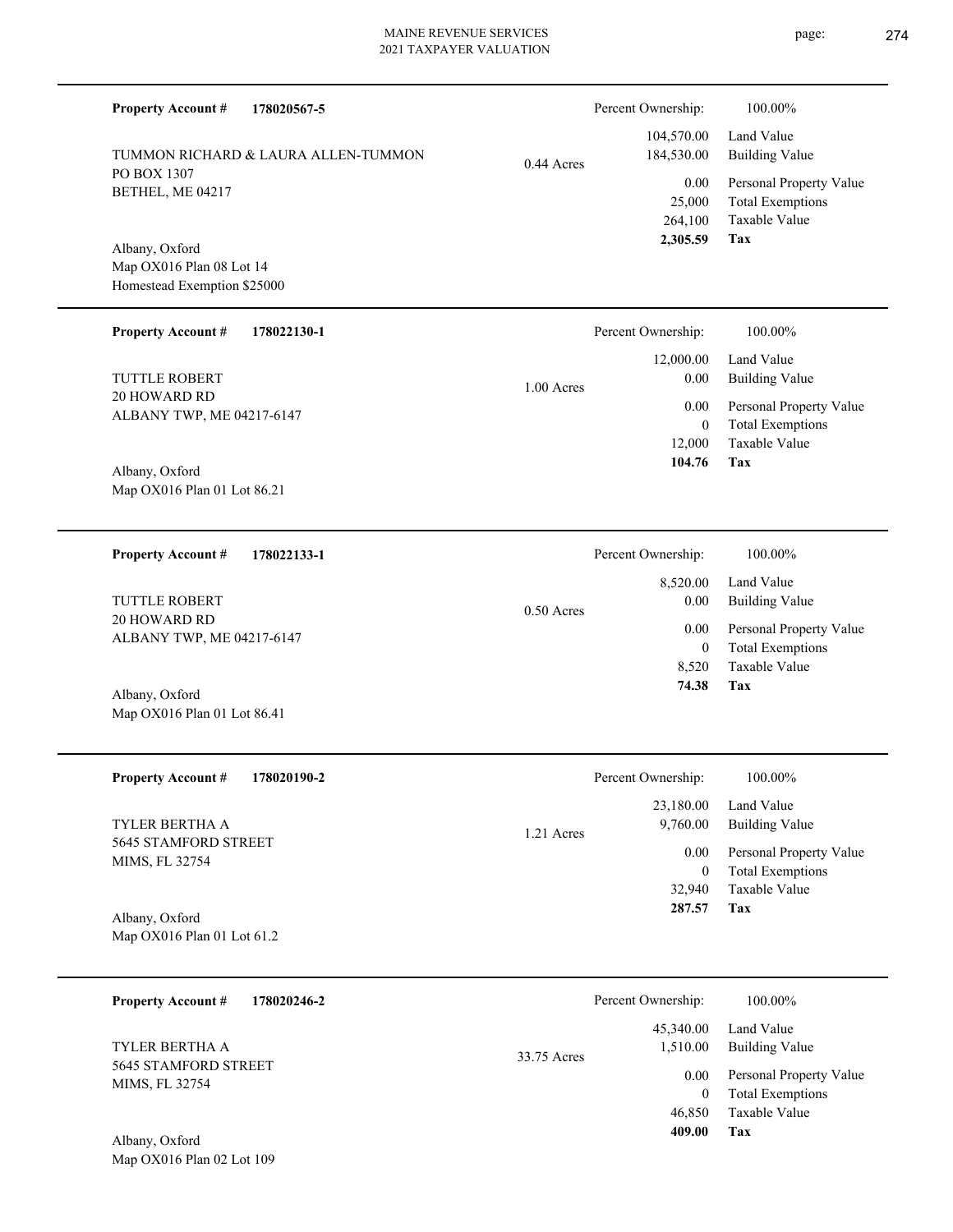| <b>Property Account #</b><br>178020322-1       |             | Percent Ownership:                           | 100.00%                                                                           |
|------------------------------------------------|-------------|----------------------------------------------|-----------------------------------------------------------------------------------|
| TYLER BERTHA A                                 | 2.00 Acres  | 12,850.00<br>10,720.00                       | Land Value<br><b>Building Value</b>                                               |
| <b>5645 STAMFORD STREET</b><br>MIMS, FL 32754  |             | 0.00<br>$\boldsymbol{0}$<br>23,570<br>205.77 | Personal Property Value<br><b>Total Exemptions</b><br>Taxable Value<br><b>Tax</b> |
| Albany, Oxford<br>Map OX016 Plan 01 Lot 61.1   |             |                                              |                                                                                   |
| <b>Property Account #</b><br>178020636-1       |             | Percent Ownership:                           | 100.00%                                                                           |
| TYLER BERTHA A                                 |             | 0.00<br>24,340.00                            | Land Value<br><b>Building Value</b>                                               |
| 5645 STAMFORD STREET<br>MIMS, FL 32754         |             | 0.00<br>$\overline{0}$                       | Personal Property Value<br><b>Total Exemptions</b>                                |
| <b>LAND OF B TYLER</b><br>Albany, Oxford       |             | 24,340<br>212.49                             | Taxable Value<br><b>Tax</b>                                                       |
| Map OX016 Plan 01 Lot 61.2                     |             |                                              |                                                                                   |
| <b>Property Account #</b><br>178020822-1       |             | Percent Ownership:                           | 100.00%                                                                           |
| TYLER BERTHA A                                 | 7.50 Acres  | 17,530.00<br>21,660.00                       | Land Value<br><b>Building Value</b>                                               |
| 5645 STAMFORD STREET<br>MIMS, FL 32754         |             | 0.00<br>$\overline{0}$                       | Personal Property Value<br><b>Total Exemptions</b>                                |
| Albany, Oxford                                 |             | 39,190<br>342.13                             | Taxable Value<br>Tax                                                              |
| Map OX016 Plan 02 Lot 109.21                   |             |                                              |                                                                                   |
| 178022026-1<br><b>Property Account #</b>       |             | Percent Ownership:                           | 100.00%                                                                           |
| TYLER BERTHA A                                 | 10.00 Acres | 19,650.00<br>0.00                            | Land Value<br><b>Building Value</b>                                               |
| 5645 STAMFORD STREET<br>MIMS, FL 32754         |             | 0.00<br>$\mathbf{0}$                         | Personal Property Value<br><b>Total Exemptions</b>                                |
|                                                |             | 19,650<br>171.54                             | Taxable Value<br>Tax                                                              |
| Albany, Oxford<br>Map OX016 Plan 02 Lot 109.3  |             |                                              |                                                                                   |
| <b>Property Account #</b><br>178022027-2       |             | Percent Ownership:                           | 100.00%                                                                           |
| TYLER BERTHA A                                 |             | 0.00<br>18,240.00                            | Land Value<br><b>Building Value</b>                                               |
| 5645 STAMFORD STREET<br>MIMS, FL 32754         |             | 0.00<br>$\overline{0}$                       | Personal Property Value<br><b>Total Exemptions</b>                                |
| <b>LAND OF BERTHA TYLER</b>                    |             | 18,240<br>159.24                             | Taxable Value<br><b>Tax</b>                                                       |
| Albany, Oxford<br>Map OX016 Plan 02 Lot 109.21 |             |                                              |                                                                                   |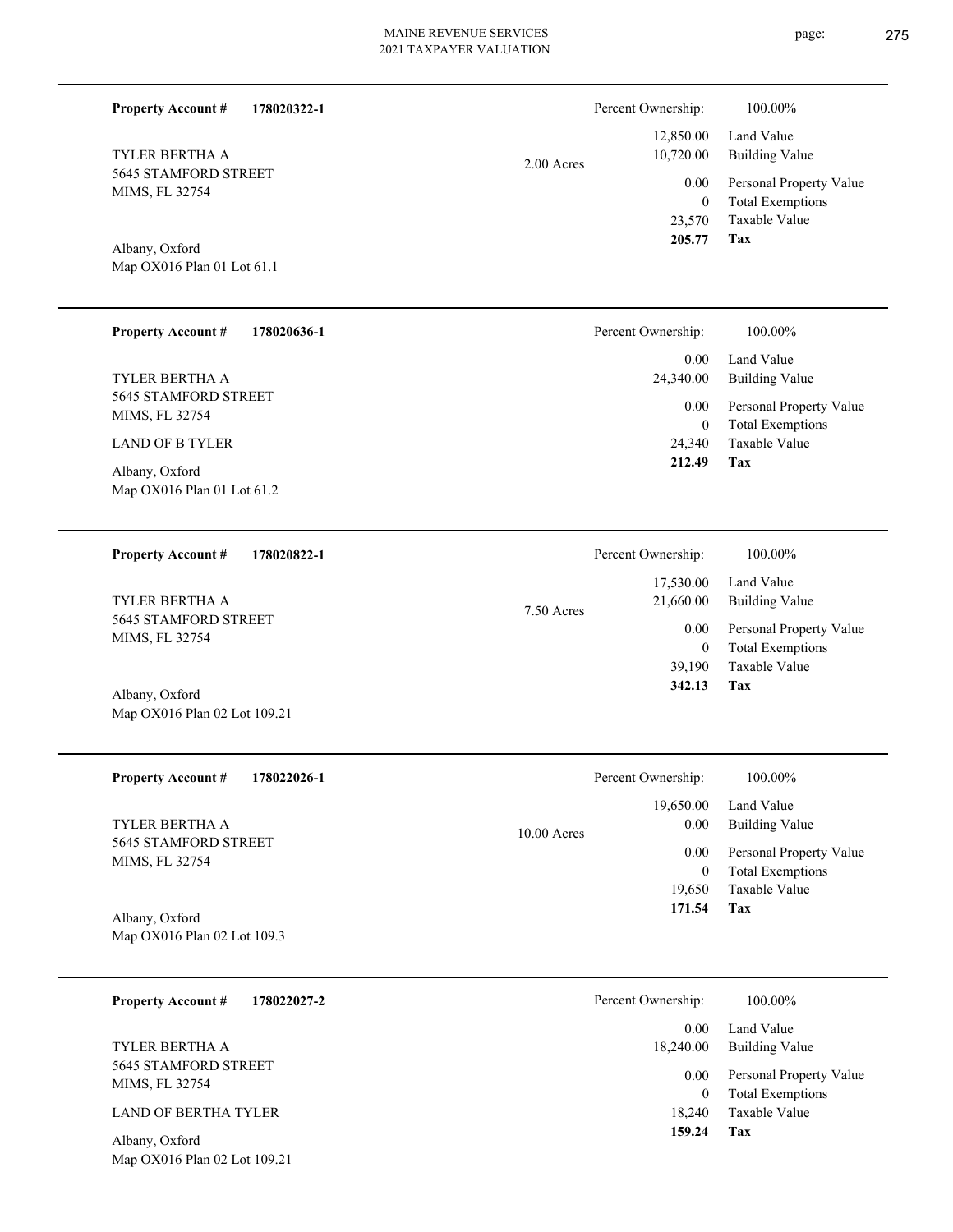**178020608-1** FOR PASSAMAQUODDY TRIBE 0 137,130  **0.00** 37,710.00 99,420.00 0.00 18.30 Acres Percent Ownership: **178022008-1** Map OX016 Plan 01 Lot 41 41.2 141 200 5,558,250  **0.00** 5,558,250.00 0.00 6,526.00 Acres Percent Ownership:  $100.00\%$ **178022148-1** Percent Ownership:  $100.00\%$ 

439.00 Acres

, ME USDA US FOREST SERVICE AGENCY

Map OX016 Plan 02 Lot 200 Other Exempt property Albany, Oxford

,

**Property Account #**

Albany, Oxford

SOUTH BUILDING

Exempt Property

**Property Account #**

Albany, Oxford

**Property Account #**

1400 INDEPENDENCE AVE WASHINGTON, DC 20250 WHITE MT NAT FOREST

UNITED STATES OF AMERICA

Map OX016 Plan 01 Lot 100.2 Passamaquoddy Indian

UNITED STATES OF AMERICA

| <b>Property Account #</b><br>178020161-2                                   | Percent Ownership:                    | 100.00%                                                             |  |
|----------------------------------------------------------------------------|---------------------------------------|---------------------------------------------------------------------|--|
| VAN AVERY DANIEL P & GAYLE D                                               | 24,370.00<br>210,610.00<br>2.61 Acres | Land Value<br>Building Value                                        |  |
| <b>636 HUNTS CORNER</b><br>ALBANY TWP, ME 04217                            | 0.00<br>25,000<br>209,980             | Personal Property Value<br><b>Total Exemptions</b><br>Taxable Value |  |
| Albany, Oxford<br>Map OX016 Plan 02 Lot 183<br>Homestead Exemption \$25000 | 1,833.13                              | Tax                                                                 |  |
| 178022024-5<br><b>Property Account #</b>                                   | Percent Ownership:                    | 100.00%                                                             |  |

| $110px1y$ Account $\pi$ $1100220275$ |              | T CICCIN OWNCLOTIC. | 100.0070                |
|--------------------------------------|--------------|---------------------|-------------------------|
|                                      |              | 12,430.00           | Land Value              |
| VAN AVERY DANIEL P SR &              | $1.50$ Acres | 0.00                | <b>Building Value</b>   |
| GAYLE D<br>636 HUNTS CORNER ROAD     |              | 0.00 <sub>1</sub>   | Personal Property Value |
| ALBANY TWP, ME 04217                 |              | 0                   | Total Exemptions        |
|                                      |              | 12.430              | Taxable Value           |
| Albany, Oxford                       |              | 108.51              | Tax                     |

Map OX016 Plan 02 Lot 183.1

| 100.00% |  |  |
|---------|--|--|

Land Value

**Tax** Taxable Value Total Exemptions Personal Property Value Building Value 0 0.00

**Tax**

Taxable Value Total Exemptions Personal Property Value

Building Value Land Value

**Tax** Taxable Value Total Exemptions Personal Property Value Building Value Land Value 0 384,300  **0.00** 384,300.00 0.00 0.00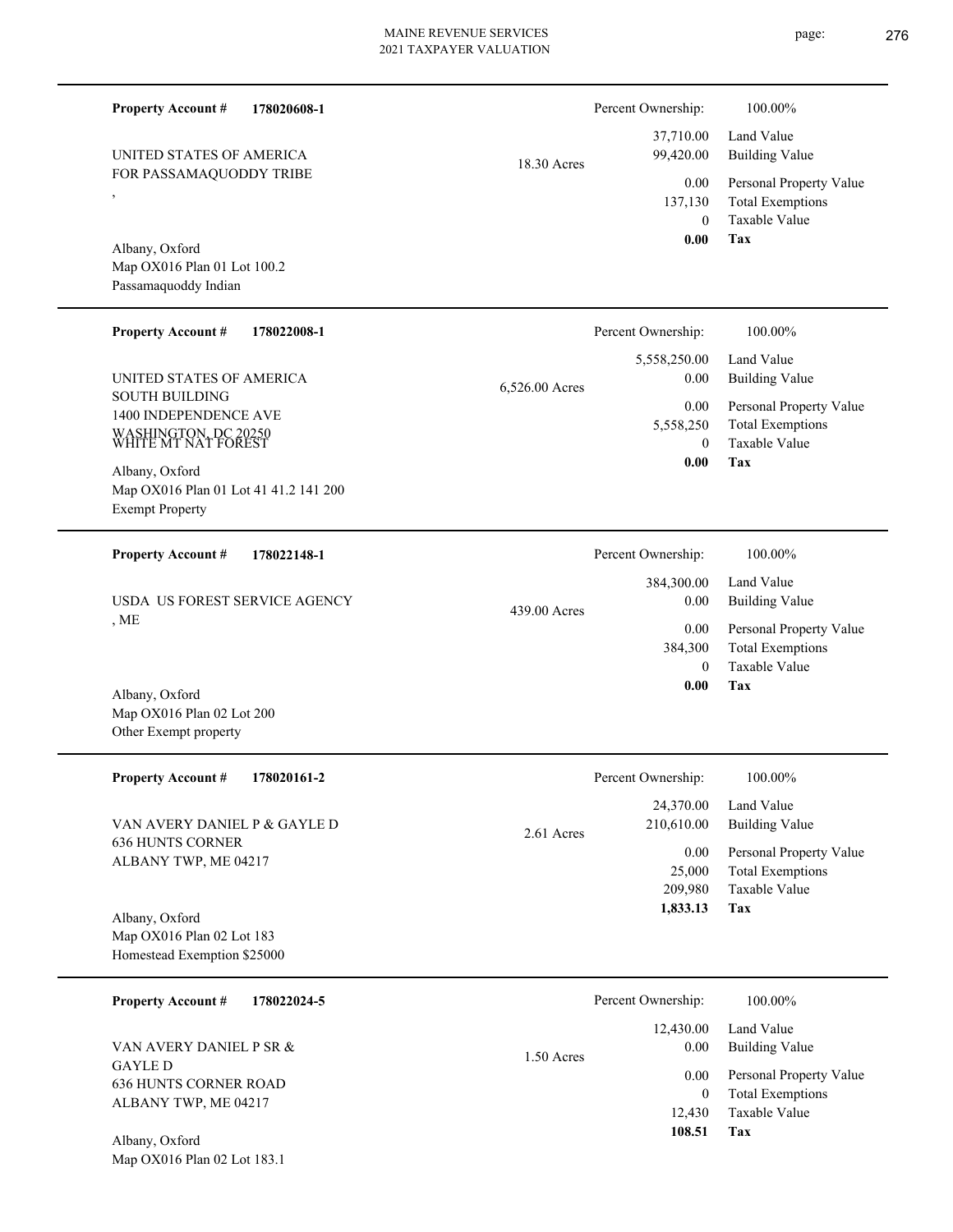|  |  |  | 31,520 |
|--|--|--|--------|
|  |  |  | 275.17 |
|  |  |  |        |
|  |  |  |        |
|  |  |  |        |

0.46 Acres

| <b>Property Account #</b><br>178020420-3 |            | Percent Ownership: | 100.00%                 |  |
|------------------------------------------|------------|--------------------|-------------------------|--|
|                                          |            | 148,190.00         | Land Value              |  |
| VARNEY KARYN M & EVERETT G               | 1.45 Acres | 62,730.00          | Building Value          |  |
| 309 FALMOUTH ROAD<br>WINDHAM, ME 04062   |            | 0.00 <sub>1</sub>  | Personal Property Value |  |
|                                          |            | $\Omega$           | <b>Total Exemptions</b> |  |
|                                          |            | 210.920            | Taxable Value           |  |
| $\sqrt{11}$ $\sqrt{2}$ $\sqrt{1}$        |            | 1,841.33           | Tax                     |  |

Map OX016 Plan 06 Lot 2 Albany, Oxford

309 FALMOUTH ROAD WINDHAM, ME 04062

VARNEY EVERETT G & KARYN M

Map OX016 Plan 05 Lot 10

Albany, Oxford

**Property Account #**

**178020587-4**

**178020134-1 Tax** Taxable Value Total Exemptions Personal Property Value Building Value Land Value 477 MAIN STREET #A NORWAY, ME 04268 **Property Account #** Map OX016 Plan 10 Lot 1 Albany, Oxford VERNINA SCRUTON GRAY INTERVIVOS TRUST 65,160 0  **568.85** 65,160.00 0.00 0.00 0.92 Acres Percent Ownership:  $100.00\%$ 

| <b>Property Account #</b><br>178020135-1                                 | Percent Ownership:                              | 100.00%                                                                            |
|--------------------------------------------------------------------------|-------------------------------------------------|------------------------------------------------------------------------------------|
| VERNINA SCRUTON GRAY INTERVIVOS TRUST<br><b>477 MAIN STREET</b><br># $A$ | 29,700.00<br>48,280.00<br>$13.00$ Acres<br>0.00 | Land Value<br>Building Value<br>Personal Property Value<br><b>Total Exemptions</b> |
| NORWAY, ME 04268<br>Albany, Oxford                                       | 77,980<br>680.77                                | Taxable Value<br>Tax                                                               |
| Map OX016 Plan 02 Lot 192.1                                              |                                                 |                                                                                    |

| <b>Property Account #</b><br>178020461-4         | Percent Ownership:                       | 100.00%                                            |
|--------------------------------------------------|------------------------------------------|----------------------------------------------------|
| VINCENT RYAN D & MARYA L                         | 32,780.00<br>190,930.00<br>$12.50$ Acres | Land Value<br>Building Value                       |
| <b>3 PICNIC HILL RD</b><br>ALBANY, ME 04217-6400 | 0.00<br>0                                | Personal Property Value<br><b>Total Exemptions</b> |
| Albany, Oxford                                   | 223,710<br>1,952.99                      | Taxable Value<br>Tax                               |

page: 277

| 21.3.11            | тал.                                |  |
|--------------------|-------------------------------------|--|
|                    |                                     |  |
| ership:            | 100.00%                             |  |
| ,190.00<br>,730.00 | Land Value<br><b>Building Value</b> |  |

Taxable Value Total Exemptions Personal Property Value

Building Value Land Value

**Tax**

0

0.00

 8,040.00 23,480.00

Percent Ownership:  $100.00\%$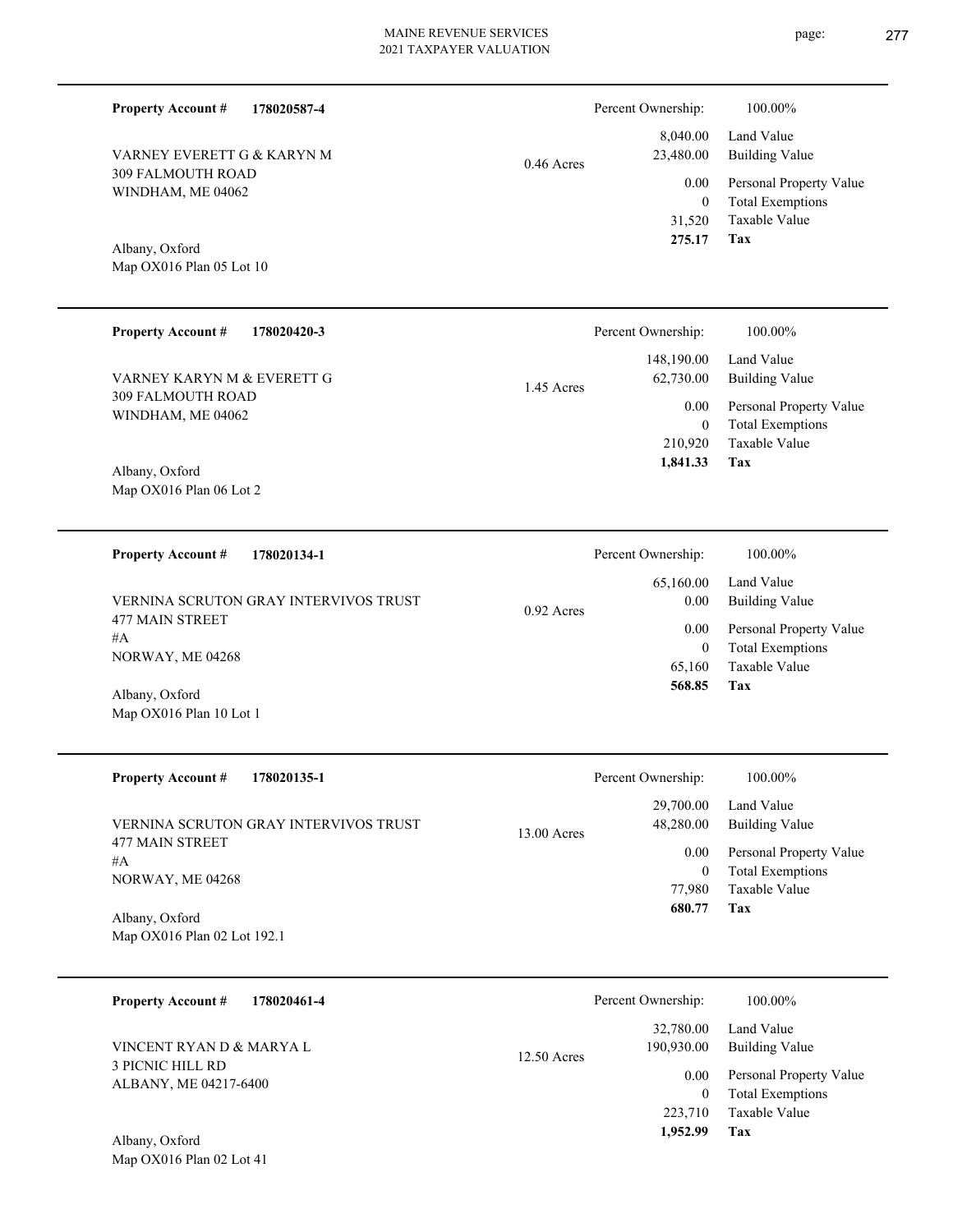| <b>Property Account #</b><br>178020825-3                   |              | Percent Ownership:      | 100.00%                                            |
|------------------------------------------------------------|--------------|-------------------------|----------------------------------------------------|
| <b>VIOLETTE ALISON R</b>                                   |              | 28,650.00<br>108,470.00 | Land Value<br><b>Building Value</b>                |
| 7.65 Acres<br>1366 WESTBROOK ST<br>PORTLAND, ME 04102-1417 |              | 0.00<br>$\mathbf{0}$    | Personal Property Value<br><b>Total Exemptions</b> |
|                                                            |              | 137,120<br>1,197.06     | Taxable Value<br>Tax                               |
| Albany, Oxford<br>Map OX016 Plan 01 Lot 6.231              |              |                         |                                                    |
|                                                            |              |                         |                                                    |
| <b>Property Account #</b><br>178020035-4                   |              | Percent Ownership:      | 100.00%                                            |
| VOGEL GARY D & TAMERA B<br>110 GRANITE STREET              | $0.23$ Acres | 107,970.00<br>58,400.00 | Land Value<br><b>Building Value</b>                |
| YARMOUTH, ME 04096                                         |              | 0.00<br>$\mathbf{0}$    | Personal Property Value<br><b>Total Exemptions</b> |
|                                                            |              | 166,370<br>1,452.41     | Taxable Value<br>Tax                               |
| Albany, Oxford<br>Map OX016 Plan 09 Lot 11                 |              |                         |                                                    |
|                                                            |              |                         |                                                    |
| <b>Property Account #</b><br>178020614-4                   |              | Percent Ownership:      | 100.00%                                            |
|                                                            |              | 19,570.00               | Land Value                                         |
| VOGEL GARY D & TAMERA B<br>110 GRANITE STREET              | $0.05$ Acres | 0.00                    | <b>Building Value</b>                              |
| YARMOUTH, ME 04096                                         |              | 0.00<br>$\mathbf{0}$    | Personal Property Value<br><b>Total Exemptions</b> |
|                                                            |              | 19,570                  | Taxable Value                                      |
| Albany, Oxford                                             |              | 170.85                  | Tax                                                |
| Map OX016 Plan 09 Lot 11.2                                 |              |                         |                                                    |
| <b>Property Account #</b><br>178020644-2                   |              | Percent Ownership:      | 100.00%                                            |
|                                                            | Tree Growth  | 23,219.00               | Land Value                                         |
| <b>WALSH JOHN R</b><br>386 LINEBROOK ROAD                  | 40.00 Acres  | 0.00                    | <b>Building Value</b>                              |
| IPSWICH, MA 01938                                          |              | 0.00<br>$\mathbf{0}$    | Personal Property Value<br><b>Total Exemptions</b> |
|                                                            |              | 23,219                  | Taxable Value                                      |
| Albany, Oxford                                             |              | 202.70                  | Tax                                                |
| Map OX016 Plan 01 Lot 137.6                                |              |                         |                                                    |
| <b>Property Account #</b><br>178022015-3                   |              | Percent Ownership:      | 100.00%                                            |
| WARD BENJAMIN C & BRIAN T & LAURA                          |              | 30,140.00<br>118,570.00 | Land Value<br><b>Building Value</b>                |
| 433 BAKER RD                                               | 11.75 Acres  | 0.00                    | Personal Property Value                            |
| ALBANY TWP, ME 04217                                       |              | $\mathbf{0}$            | <b>Total Exemptions</b>                            |
| Albany Oxford                                              |              | 148,710<br>1,298.24     | Taxable Value<br><b>Tax</b>                        |
|                                                            |              |                         |                                                    |

Map OX016 Plan 01 Lot 62.114 Albany, Oxford

- 
-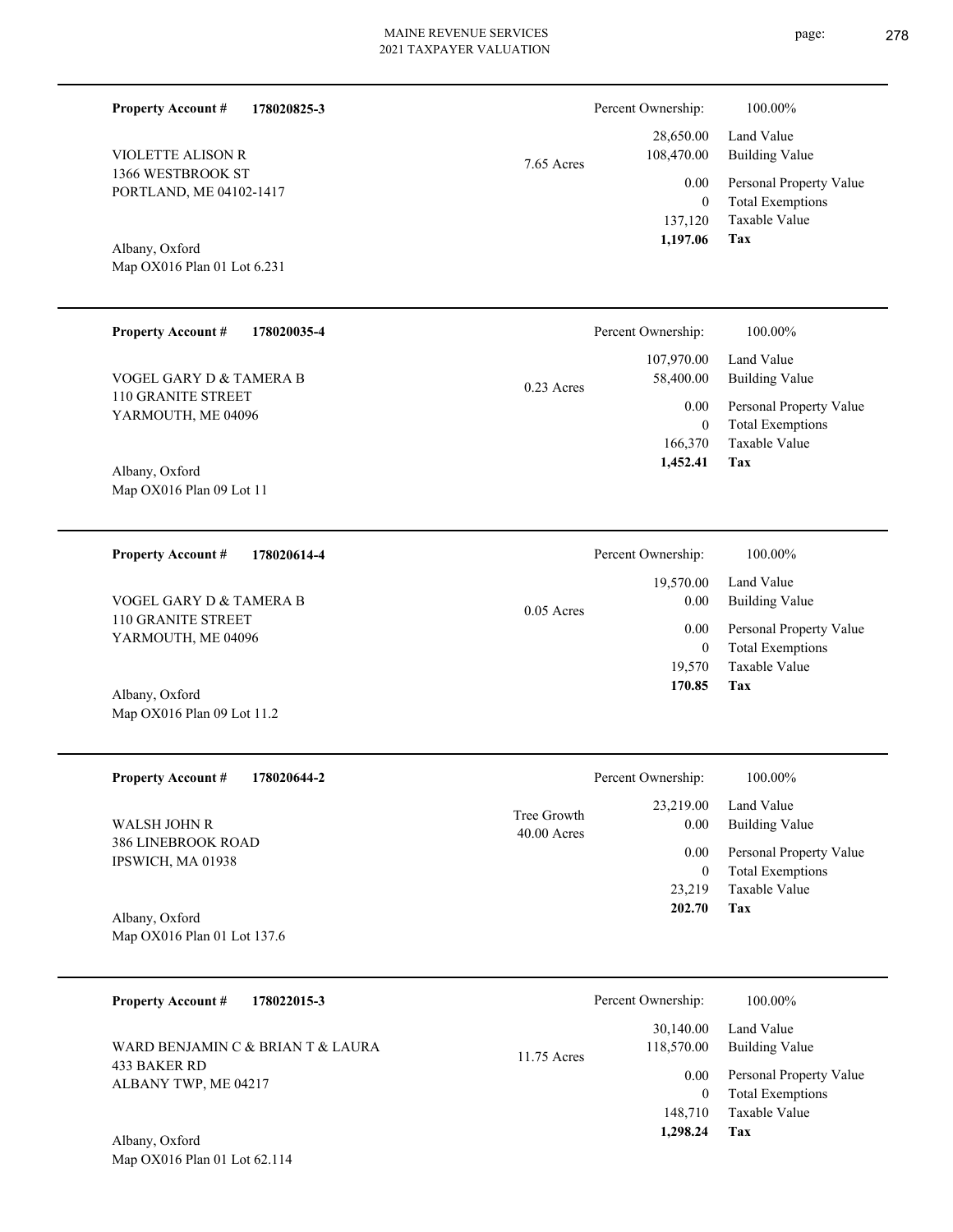|             | Percent Ownership: | 100.00%                 |
|-------------|--------------------|-------------------------|
|             | 63,710.00          | Land Value              |
| 48.89 Acres | 142,520.00         | Building Value          |
|             | 0.00               | Personal Property Value |
|             | 25,000             | <b>Total Exemptions</b> |
|             | 181,230            | Taxable Value           |
|             | 1,582.14           | Tax                     |

Map OX016 Plan 02 Lot 29 Homestead Exemption \$25000 Albany, Oxford

84 PARSONAGE HILL RD ALBANY TWP, ME 04217

WARD DIANNE & WYATT

**Property Account #**

**178020378-3**

#### **178020208-1 Tax** Taxable Value Total Exemptions Personal Property Value Building Value Land Value 98 MUTINY BROOK RD WATERFORD, ME 04088 **Property Account #** Albany, Oxford WARD JEFFREY S & TERRY A 69,480  $\boldsymbol{0}$  **606.56** 69,480.00 0.00 0.00 68.62 Acres Percent Ownership:  $100.00\%$

Map OX016 Plan 02 Lot 75.1 76 77

Homestead Exemption \$25000

| 178020562-1<br><b>Property Account #</b>                                    |              | Percent Ownership:       | 100.00%                      |
|-----------------------------------------------------------------------------|--------------|--------------------------|------------------------------|
| WARDWELL ARTHUR & ALICE & JANE A<br>181 WARDWELL RD<br>ALBANY TWP, ME 04217 | 136.59 Acres | 136,250.00<br>103,370.00 | Land Value<br>Building Value |
|                                                                             |              | 0.00                     | Personal Property Value      |
|                                                                             |              | 25,000                   | <b>Total Exemptions</b>      |
|                                                                             |              | 214,620                  | Taxable Value                |
| Albany, Oxford<br>Map OX016 Plan 02 Lot 175                                 |              | 1,873.63                 | Tax                          |

| <b>Property Account #</b><br>178020564-1 | Percent Ownership: | 100.00%                 |
|------------------------------------------|--------------------|-------------------------|
|                                          | 13,700.00          | Land Value              |
| WARDWELL JANE                            | 0.00<br>3.00 Acres | <b>Building Value</b>   |
| 181 WARDWELL RD<br>ALBANY TWP, ME 04217  | 0.00               | Personal Property Value |
|                                          | $\overline{0}$     | <b>Total Exemptions</b> |
|                                          | 13.700             | Taxable Value           |
| Albany, Oxford                           | 119.60             | Tax                     |
| Map $OX016$ Plan 02 Lot 120              |                    |                         |

| 178020722-1<br><b>Property Account #</b> | Percent Ownership:              | 100.00%                                            |
|------------------------------------------|---------------------------------|----------------------------------------------------|
| <b>WARDWELL JANE</b>                     | 19,050.00<br>0.00<br>9.29 Acres | Land Value<br><b>Building Value</b>                |
| 181 WARDWELL RD<br>ALBANY TWP, ME 04217  | 0.00<br>$\boldsymbol{0}$        | Personal Property Value<br><b>Total Exemptions</b> |
| Albany, Oxford                           | 19,050<br>166.31                | Taxable Value<br>Tax                               |

Map OX016 Plan 02 Lot 125.1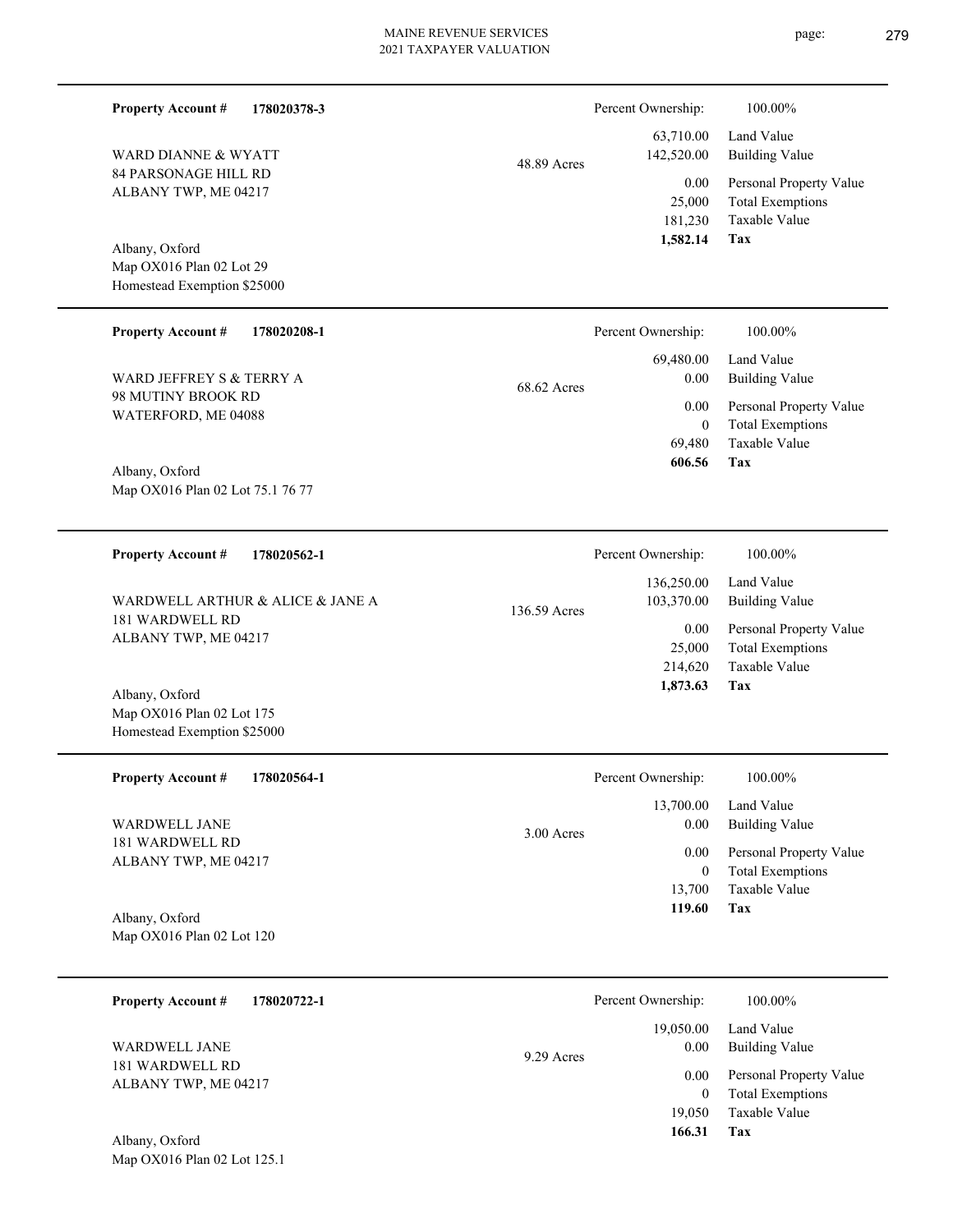Land Value

28,150.00

Percent Ownership:  $100.00\%$ 

| <b>WARDWELL JANE A</b><br>181 WARDWELL RD<br>ALBANY TWP, ME 04217<br>Albany, Oxford<br>Map OX016 Plan 02 Lot 178.1<br><b>Property Account #</b><br>178020484-1<br>WARDWELL JANE A & JEAN W REYNOLDS<br>181 WARDWELL RD<br>ALBANY TWP, ME 04217 | 20.00 Acres<br>35.92 Acres | 0.00<br>0.00<br>$\boldsymbol{0}$<br>28,150<br>245.75<br>Percent Ownership:<br>41,680.00<br>0.00<br>0.00<br>$\boldsymbol{0}$ | <b>Building Value</b><br>Personal Property Value<br><b>Total Exemptions</b><br>Taxable Value<br>Tax<br>100.00%<br>Land Value<br><b>Building Value</b><br>Personal Property Value<br><b>Total Exemptions</b> |
|------------------------------------------------------------------------------------------------------------------------------------------------------------------------------------------------------------------------------------------------|----------------------------|-----------------------------------------------------------------------------------------------------------------------------|-------------------------------------------------------------------------------------------------------------------------------------------------------------------------------------------------------------|
| Albany, Oxford<br>Map OX016 Plan 02 Lot 119                                                                                                                                                                                                    |                            | 41,680<br>363.87                                                                                                            | Taxable Value<br>Tax                                                                                                                                                                                        |
| 178022048-2<br><b>Property Account #</b><br>WASOWSKI EDWARD M & NANCY J TRUSTEES<br>EDWARD & NANCY WASOWSKI LIVING TRUST<br>212 MACLEAN ROAD<br>ALSTEAD, NH 03602<br>Albany, Oxford<br>Map OX016 Plan 02 Lot 225.8                             | Tree Growth<br>11.33 Acres | Percent Ownership:<br>13,359.00<br>1,220.00<br>0.00<br>$\mathbf{0}$<br>14,579<br>127.27                                     | 100.00%<br>Land Value<br><b>Building Value</b><br>Personal Property Value<br><b>Total Exemptions</b><br>Taxable Value<br>Tax                                                                                |
| <b>Property Account #</b><br>178020671-1<br>WATERFORD TOWN OF<br>366 VALLEY RD<br>WATERFORD, ME 04088<br>Albany, Oxford<br>Map OX016 Plan 02 Lot 137.1                                                                                         | $29.50$ Acres              | Percent Ownership:<br>36,230.00<br>87,870.00<br>0.00<br>$\boldsymbol{0}$<br>124,100<br>1,083.39                             | 100.00%<br>Land Value<br><b>Building Value</b><br>Personal Property Value<br><b>Total Exemptions</b><br>Taxable Value<br>Tax                                                                                |
| <b>Property Account #</b><br>178020569-1<br>WESTLEIGH ERNEST E ET AL<br>%HEIDI WESTLEIGH<br>348 ROUTE 232<br>BRYANT POND, ME 04219<br>Albany, Oxford<br>Map OX016 Plan 01 Lot 133                                                              | 1.00 Acres                 | Percent Ownership:<br>23,000.00<br>56,470.00<br>0.00<br>$\boldsymbol{0}$<br>79,470<br>693.77                                | 100.00%<br>Land Value<br><b>Building Value</b><br>Personal Property Value<br><b>Total Exemptions</b><br>Taxable Value<br>Tax                                                                                |

## **178020828-1 Property Account #**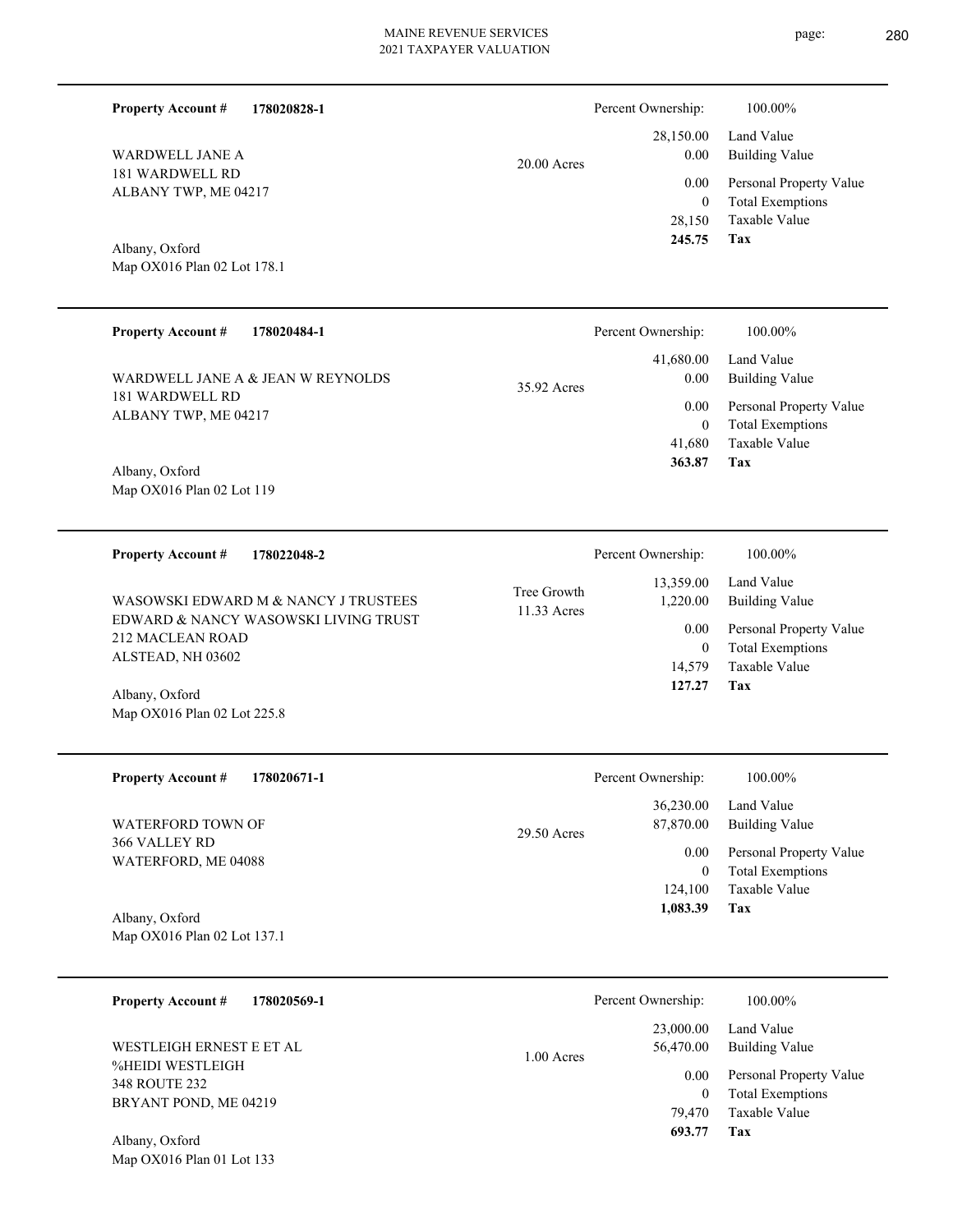| <b>Property Account #</b><br>178020494-7            |                   | Percent Ownership:                  | 100.00%                                         |
|-----------------------------------------------------|-------------------|-------------------------------------|-------------------------------------------------|
| Tree Growth<br>WEYERHAEUSER COMPANY<br>188.00 Acres | 51,302.00<br>0.00 | Land Value<br><b>Building Value</b> |                                                 |
| PO BOX 89<br>FAIRFIELD, ME 04937                    |                   | 0.00                                | Personal Property Value                         |
| Albany, Oxford                                      |                   | $\overline{0}$<br>51,302<br>447.87  | <b>Total Exemptions</b><br>Taxable Value<br>Tax |
| Map OX016 Plan 01 Lot 71 72                         |                   |                                     |                                                 |
| <b>Property Account #</b><br>178020193-2            |                   | Percent Ownership:                  | 100.00%                                         |
| WHEELER DANNY C & PAULA                             | $0.57$ Acres      | 150,790.00<br>138,840.00            | Land Value<br><b>Building Value</b>             |
| 31 NORTH SHORE DRIVE<br>ALBANY TWP, ME 04217        |                   | 0.00                                | Personal Property Value                         |
|                                                     |                   | 25,000<br>264,630                   | <b>Total Exemptions</b><br>Taxable Value        |
| Albany, Oxford<br>Map OX016 Plan 07 Lot 22          |                   | 2,310.22                            | Tax                                             |
| Homestead Exemption \$25000                         |                   |                                     |                                                 |
| <b>Property Account #</b><br>178020574-4            |                   | Percent Ownership:                  | 50.00%                                          |
| WHEELER DANNY C & PAULA                             |                   | 9,530.00<br>0.00                    | Land Value<br><b>Building Value</b>             |
| 31 NORTH SHORE DRIVE<br>ALBANY TWP, ME 04217        | 9.30 Acres        | 0.00                                | Personal Property Value                         |
|                                                     |                   | $\mathbf{0}$<br>9,530               | <b>Total Exemptions</b><br><b>Taxable Value</b> |
| Albany, Oxford<br>Map OX016 Plan 01 Lot 63 63.1     |                   | 83.20                               | Tax                                             |
|                                                     |                   |                                     |                                                 |
| <b>Property Account #</b><br>178020575-4            |                   | Percent Ownership:                  | 50.00%                                          |
| WHEELER DANNY C & PAULA                             |                   | 47,650.00<br>0.00                   | Land Value<br><b>Building Value</b>             |
| 31 NORTH SHORE DRIVE<br>ALBANY TWP, ME 04217        | 99.00 Acres       | 0.00                                | Personal Property Value                         |
|                                                     |                   | $\mathbf{0}$<br>47,650              | <b>Total Exemptions</b><br>Taxable Value        |
| Albany, Oxford                                      |                   | 415.98                              | Tax                                             |
| Map OX016 Plan 01 Lot 64                            |                   |                                     |                                                 |
| <b>Property Account #</b><br>178020630-2            |                   | Percent Ownership:                  | 100.00%                                         |
| WHEELER DANNY C & PAULA                             | 0.23 Acres        | 6,000.00<br>18,190.00               | Land Value<br><b>Building Value</b>             |
| 31 NORTH SHORE DRIVE<br>ALBANY TWP, ME 04217        | 0.00              | Personal Property Value             |                                                 |
|                                                     |                   | $\mathbf{0}$<br>24,190              | <b>Total Exemptions</b><br>Taxable Value        |

**Tax 211.18**

Map OX016 Plan 07 Lot 21 Albany, Oxford

page: 281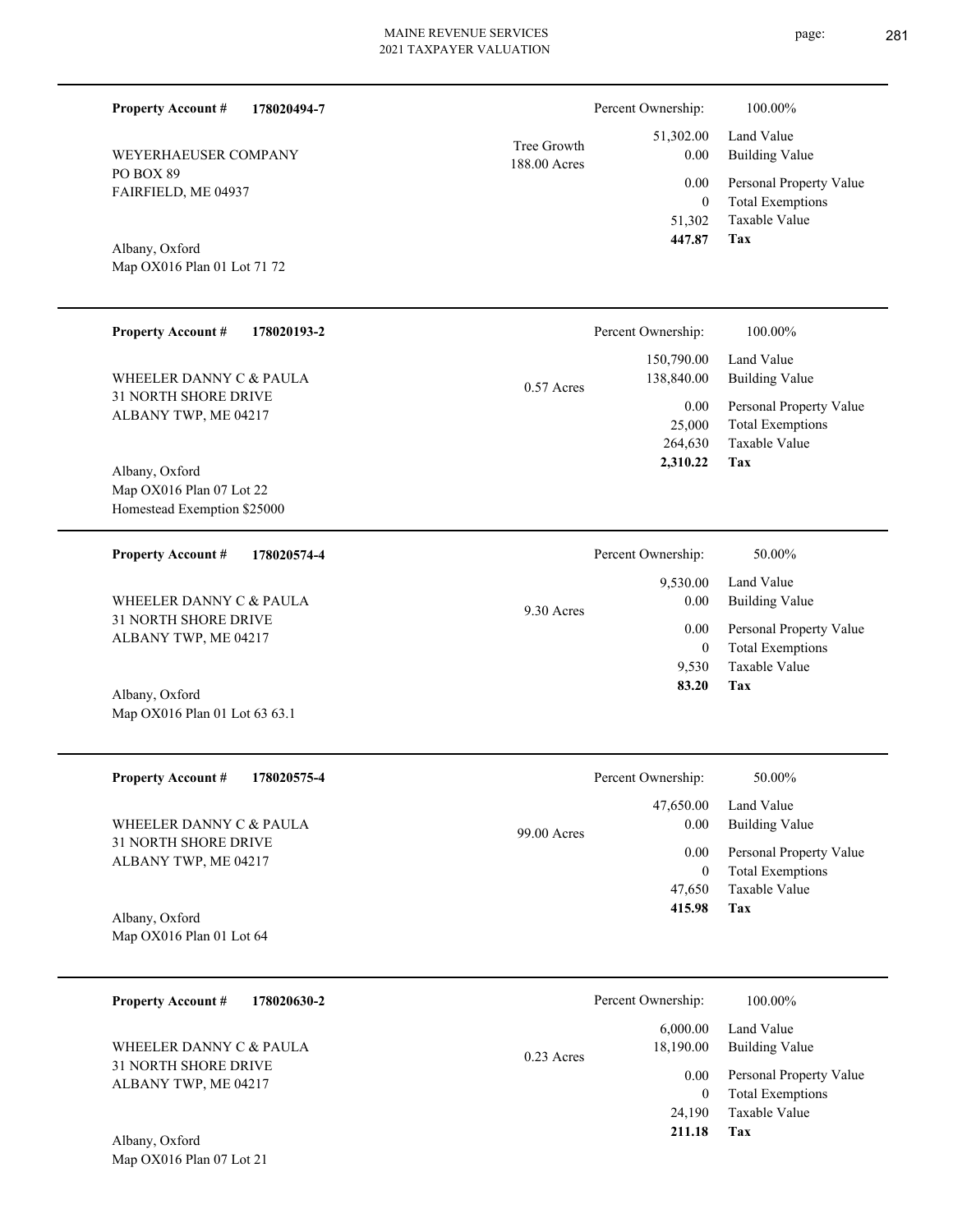**178020695-2**

**Property Account #**

page: 282

Percent Ownership:  $100.00\%$ 

**Tax 412.41**

| WHEELER DANNY C & PAULA ET AL<br><b>31 NORTH SHORE DRIVE</b><br>ALBANY TOWNSHIP, ME 04217<br>Albany, Oxford<br>Map OX016 Plan 01 Lot 64.1 | 60.00 Acres  | 62,150.00<br>0.00<br>0.00<br>$\boldsymbol{0}$<br>62,150<br>542.57 | Land Value<br><b>Building Value</b><br>Personal Property Value<br><b>Total Exemptions</b><br>Taxable Value<br>Tax |
|-------------------------------------------------------------------------------------------------------------------------------------------|--------------|-------------------------------------------------------------------|-------------------------------------------------------------------------------------------------------------------|
| <b>Property Account #</b><br>178020191-2                                                                                                  |              | Percent Ownership:                                                | 50.00%                                                                                                            |
| WHEELER DANNY C ET AL<br>PO BOX 751<br>BETHEL, ME 04217<br>Albany, Oxford<br>Map OX016 Plan 01 Lot 31                                     | 213.00 Acres | 76,880.00<br>0.00<br>0.00<br>$\mathbf{0}$<br>76,880<br>671.16     | Land Value<br><b>Building Value</b><br>Personal Property Value<br><b>Total Exemptions</b><br>Taxable Value<br>Tax |
| 178022080-1<br><b>Property Account #</b>                                                                                                  |              | Percent Ownership:                                                | 100.00%                                                                                                           |
| WHEELER JOSEPH I<br>PO BOX 619                                                                                                            | 7.10 Acres   | 17,190.00<br>4,450.00                                             | Land Value<br><b>Building Value</b>                                                                               |
| BETHEL, ME 04217                                                                                                                          |              | 0.00<br>$\mathbf{0}$<br>21,640<br>188.92                          | Personal Property Value<br><b>Total Exemptions</b><br>Taxable Value<br>Tax                                        |
| Albany, Oxford<br>Map OX016 Plan 01 Lot 137.14                                                                                            |              |                                                                   |                                                                                                                   |
| <b>Property Account #</b><br>178020607-1                                                                                                  |              | Percent Ownership:                                                | 100.00%                                                                                                           |
| WHITE ALBERT & ROBERTA                                                                                                                    |              | 23,850.00<br>84,060.00                                            | Land Value<br><b>Building Value</b>                                                                               |
| <b>160 PATTIE BROOK RD</b><br>ALBANY TWP, ME 04217<br>Albany, Oxford<br>Map OX016 Plan 01 Lot 48.4                                        | 2.00 Acres   | 0.00<br>25,000<br>82,910<br>723.80                                | Personal Property Value<br><b>Total Exemptions</b><br>Taxable Value<br>Tax                                        |
| Homestead Exemption \$25000                                                                                                               |              |                                                                   |                                                                                                                   |
| <b>Property Account #</b><br>178020390-3                                                                                                  |              | Percent Ownership:                                                | 100.00%                                                                                                           |
| WHITE ALBERTA M & JOSEPH E & RODNEY J                                                                                                     | 5.00 Acres   | 24,400.00<br>47,840.00                                            | Land Value<br><b>Building Value</b>                                                                               |
| <b>14 ANDREWS ROAD</b><br>ALBANY TOWNSHIP, ME 04217                                                                                       |              | 0.00<br>25,000<br>47,240                                          | Personal Property Value<br><b>Total Exemptions</b><br>Taxable Value                                               |

Map OX016 Plan 01 Lot 153 Homestead Exemption \$25000 Albany, Oxford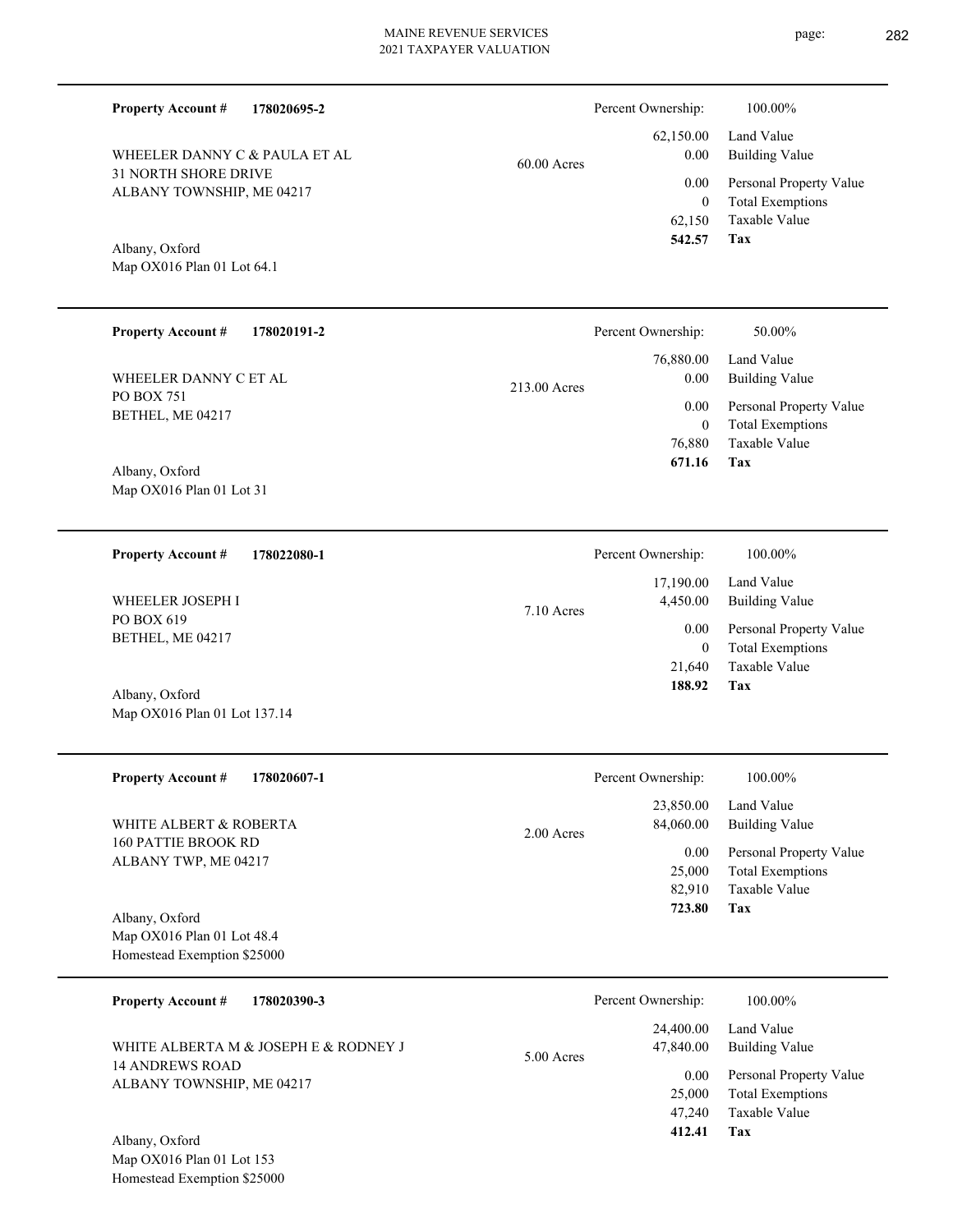| <b>Property Account #</b><br>WHITE KENNETH H &<br>JENNIFER J GARLAND<br>PO BOX 357<br>NORTH CONWAY, NH 03860<br>Albany, Oxford<br>Map OX016 Plan 07 Lot 9.1<br><b>Property Account #</b><br>WHITE PINE FOREST LLC | 178022099-1<br>178020094-3                  | $0.39$ Acres<br>Tree Growth<br>311.00 Acres | Percent Ownership:<br>97,610.00<br>38,610.00<br>0.00<br>$\boldsymbol{0}$<br>136,220<br>1,189.20<br>Percent Ownership:<br>84,949.00<br>0.00 | 100.00%<br>Land Value<br><b>Building Value</b><br>Personal Property Value<br><b>Total Exemptions</b><br>Taxable Value<br>Tax<br>100.00%<br>Land Value<br><b>Building Value</b> |
|-------------------------------------------------------------------------------------------------------------------------------------------------------------------------------------------------------------------|---------------------------------------------|---------------------------------------------|--------------------------------------------------------------------------------------------------------------------------------------------|--------------------------------------------------------------------------------------------------------------------------------------------------------------------------------|
| 1655 N. FORT MYER DRIVE SUITE 1300<br>ARLINGTON, VA 22209<br>Albany, Oxford<br>Map OX016 Plan 01 Lot 13                                                                                                           |                                             |                                             | 0.00<br>$\boldsymbol{0}$<br>84,949<br>741.60                                                                                               | Personal Property Value<br><b>Total Exemptions</b><br>Taxable Value<br>Tax                                                                                                     |
| <b>Property Account #</b>                                                                                                                                                                                         | 178020096-3                                 |                                             | Percent Ownership:                                                                                                                         | 100.00%                                                                                                                                                                        |
| WHITE PINE FOREST LLC<br>1655 N. FORT MYER DRIVE SUITE 1300<br>ARLINGTON, VA 22209<br>Albany, Oxford<br>Map OX016 Plan 01 Lot 23 24 29                                                                            |                                             | Tree Growth<br>300.00 Acres                 | 82,306.00<br>0.00<br>0.00<br>$\mathbf{0}$<br>82,306<br>718.53                                                                              | Land Value<br><b>Building Value</b><br>Personal Property Value<br><b>Total Exemptions</b><br>Taxable Value<br>Tax                                                              |
| <b>Property Account #</b>                                                                                                                                                                                         | 178020012-4                                 |                                             | Percent Ownership:                                                                                                                         | 100.00%                                                                                                                                                                        |
| % ALBERT WHITE<br>160 PATTIE BROOK ROAD<br>ALBANY TWP, ME 04217<br>Albany, Oxford<br>Map OX016 Plan 01 Lot 52<br>Homestead Exemption \$25000                                                                      | WHITE ROBERTA L & DAVID H & THOMAS E ANDERS | 6.60 Acres                                  | 25,760.00<br>107,620.00<br>0.00<br>25,000<br>108,380<br>946.16                                                                             | Land Value<br><b>Building Value</b><br>Personal Property Value<br><b>Total Exemptions</b><br>Taxable Value<br>Tax                                                              |
| <b>Property Account #</b>                                                                                                                                                                                         | 178020577-1                                 |                                             | Percent Ownership:                                                                                                                         | 100.00%                                                                                                                                                                        |
| WHITE RODNEY J & LORIE<br>38 ANDREWS RD<br>ALBANY TWP, ME 04217<br>Albany, Oxford<br>Map OX016 Plan 01 Lot 154                                                                                                    |                                             | 22.00 Acres                                 | 38,850.00<br>71,610.00<br>0.00<br>25,000<br>85,460<br>746.07                                                                               | Land Value<br><b>Building Value</b><br>Personal Property Value<br><b>Total Exemptions</b><br>Taxable Value<br>Tax                                                              |
| Homestead Exemption \$25000                                                                                                                                                                                       |                                             |                                             |                                                                                                                                            |                                                                                                                                                                                |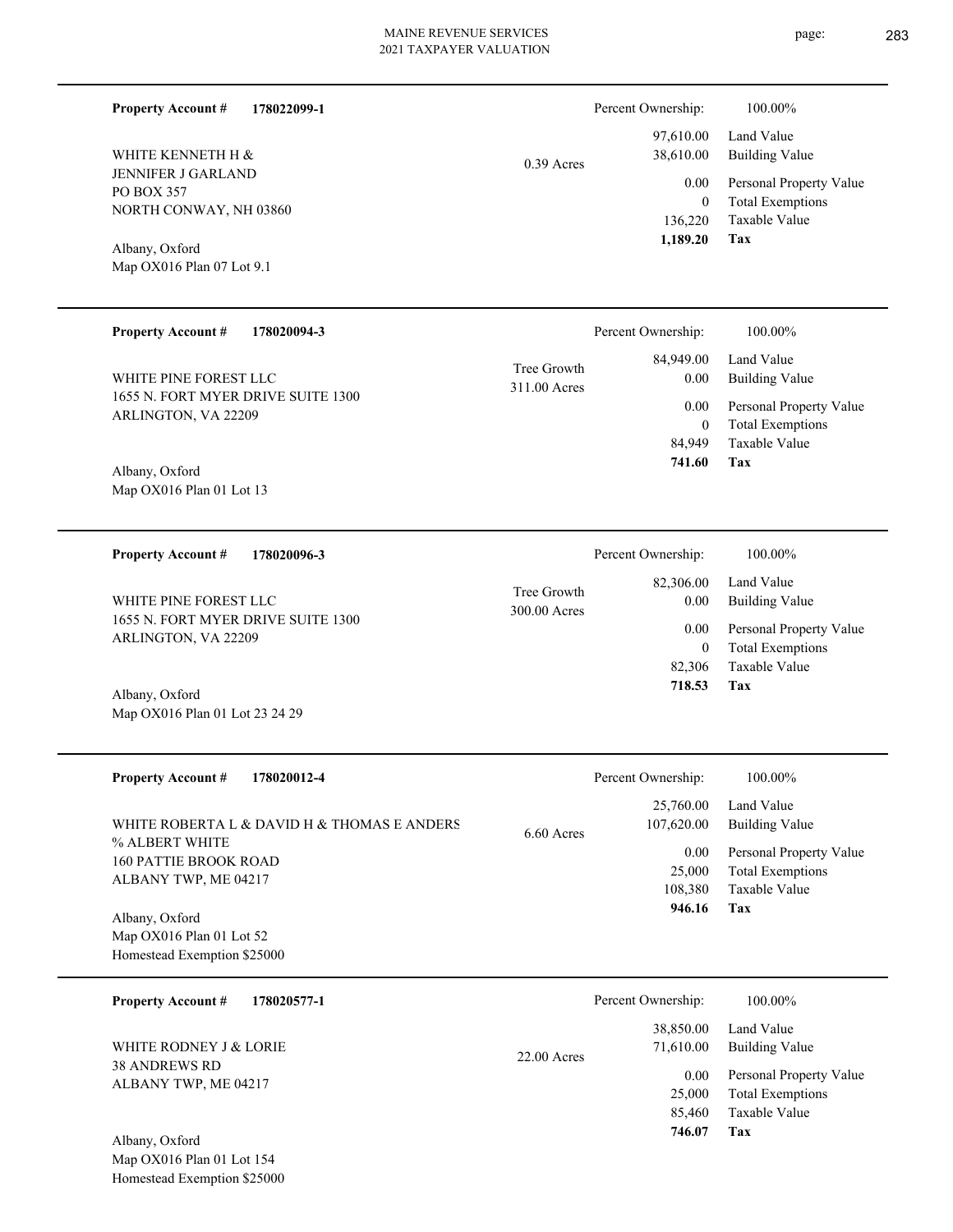**178022058-5 Property Account #**

105 SKILLINGS ROAD BETHEL, ME 04217 WHITNEY STEVEN M & DONNA L

# 1.15 Acres

216.48 Acres

| 549.38    | Tax                          |
|-----------|------------------------------|
|           | 62.930 Taxable Value         |
| $\Omega$  | <b>Total Exemptions</b>      |
|           | 0.00 Personal Property Value |
| 39,800.00 | Building Value               |
|           | 23,130.00 Land Value         |

Percent Ownership:  $100.00\%$ 

Map OX016 Plan 01 Lot 106.1 Albany, Oxford

| <b>Property Account #</b><br>178020712-2                                                                                                                                     | Percent Ownership:                                                          | 100.00%                                                                                                           |
|------------------------------------------------------------------------------------------------------------------------------------------------------------------------------|-----------------------------------------------------------------------------|-------------------------------------------------------------------------------------------------------------------|
| WICKEY ROBERT A & JANE E TTEE<br>R&J WICKEY FAMILY REVOCABLE TRUST OF<br>201<br><b>12 DONALD STREET</b><br>RAYMOND, NH 03077<br>Albany, Oxford<br>Map $OX016$ Plan 01 Lot 38 | 13,110.00<br>0.00<br>2.31 Acres<br>0.00<br>$\mathbf{0}$<br>13,110<br>114.45 | Land Value<br><b>Building Value</b><br>Personal Property Value<br><b>Total Exemptions</b><br>Taxable Value<br>Tax |
| 178020171-2<br><b>Property Account #</b>                                                                                                                                     | Percent Ownership:<br>195,160.00                                            | 100.00%<br>Land Value                                                                                             |

122 DRESSER SCHOOL ROAD ALBANY TOWNSHIP, ME 04217 WILLE CHARLES K

Map OX016 Plan 02 Lot 93.1 122 124 129 Albany, Oxford

**178020638-4 Tax** Taxable Value Total Exemptions Personal Property Value Building Value Land Value 122 DRESSER SCHOOL ROAD ALBANY TOWNSHIP, ME 04217 **Property Account #** Map OX016 Plan 02 Lot 71.2 Albany, Oxford WILLE CHARLES K 13,020 0  **113.66** 13,020.00 0.00 0.00 2.20 Acres Percent Ownership:  $100.00\%$ 

| 178020688-2<br><b>Property Account #</b>                    | Percent Ownership:                                      | 100.00%                                            |
|-------------------------------------------------------------|---------------------------------------------------------|----------------------------------------------------|
| WILLE CHARLES K                                             | 107,327.00<br>Tree Growth<br>311,790.00<br>149.07 Acres | Land Value<br>Building Value                       |
| <b>122 DRESSER SCHOOL ROAD</b><br>ALBANY TOWNSHIP, ME 04217 | 0.00<br>25,000                                          | Personal Property Value<br><b>Total Exemptions</b> |
|                                                             | 394,117                                                 | Taxable Value                                      |
| Albany, Oxford                                              | 3,440.64                                                | Tax                                                |

Map OX016 Plan 02 Lot 135.2 158.2 160 160.5 161 Homestead Exemption \$25000

| Ownership:            | 100.00%                                         |
|-----------------------|-------------------------------------------------|
| 13,110.00<br>$0.00\,$ | Land Value<br>Building Value                    |
| $0.00\,$<br>0         | Personal Property Va<br><b>Total Exemptions</b> |
|                       | .                                               |

**Tax**

 284,230 0

0.00

89,070.00

 **2,481.33**

Taxable Value Total Exemptions Personal Property Value

Building Value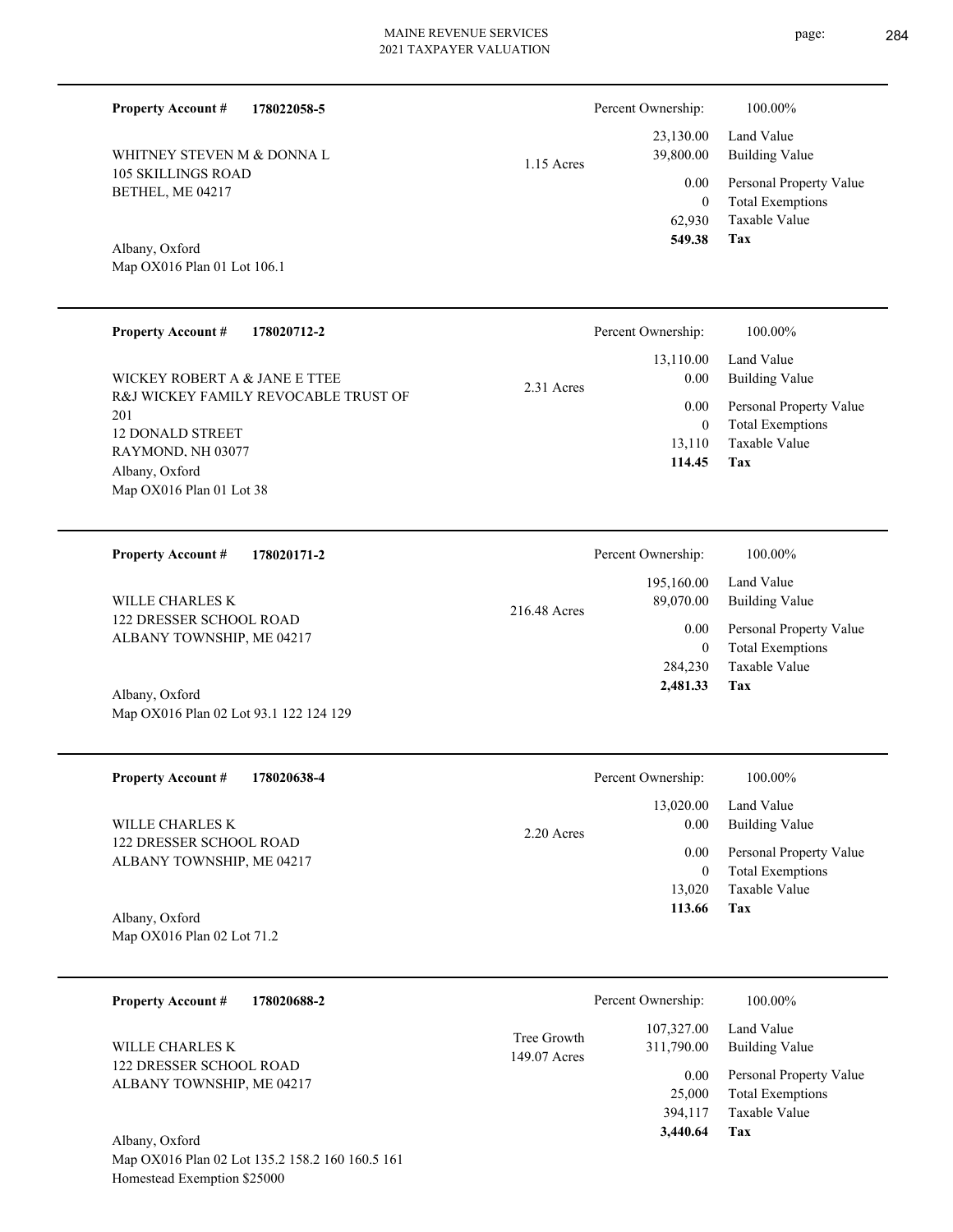| <b>Property Account #</b><br>178022153-1             |             | Percent Ownership:           | 100.00%                                            |  |
|------------------------------------------------------|-------------|------------------------------|----------------------------------------------------|--|
| WILLE CHARLES K                                      | 10.13 Acres | 19,760.00<br>0.00            | Land Value<br><b>Building Value</b>                |  |
| 122 DRESSER SCHOOL ROAD<br>ALBANY TOWNSHIP, ME 04217 |             | 0.00                         | Personal Property Value                            |  |
|                                                      |             | $\boldsymbol{0}$<br>19,760   | <b>Total Exemptions</b><br>Taxable Value           |  |
|                                                      |             | 172.50                       | <b>Tax</b>                                         |  |
| Albany, Oxford<br>Map OX016 Plan 02 Lot 125.31       |             |                              |                                                    |  |
|                                                      |             |                              |                                                    |  |
| <b>Property Account #</b><br>178020386-6             |             | Percent Ownership:           | 100.00%                                            |  |
|                                                      |             | 14,470.00                    | Land Value                                         |  |
| WILLE KATHRYN A<br>101 DANFORTH ST                   | 3.90 Acres  | 0.00                         | <b>Building Value</b>                              |  |
| UNIT <sub>7</sub>                                    |             | $0.00\,$<br>$\boldsymbol{0}$ | Personal Property Value<br><b>Total Exemptions</b> |  |
| PORTLAND, ME 04101                                   |             | 14,470                       | Taxable Value                                      |  |
| Albany, Oxford                                       |             | 126.32                       | Tax                                                |  |
| Map OX016 Plan 02 Lot 93                             |             |                              |                                                    |  |
|                                                      |             |                              |                                                    |  |
| <b>Property Account #</b><br>178022093-1             |             | Percent Ownership:           | 100.00%                                            |  |
|                                                      |             | 19,400.00                    | Land Value                                         |  |
| WILLE KATHRYN A<br>101 DANFORTH ST                   | 9.70 Acres  | 0.00                         | <b>Building Value</b>                              |  |
| UNIT <sub>7</sub>                                    |             | $0.00\,$<br>$\mathbf{0}$     | Personal Property Value<br><b>Total Exemptions</b> |  |
| PORTLAND, ME 04101                                   |             | 19,400                       | Taxable Value                                      |  |
| Albany, Oxford                                       |             | 169.36                       | Tax                                                |  |
| Map OX016 Plan 02 Lot 129.2 129.3                    |             |                              |                                                    |  |
|                                                      |             |                              |                                                    |  |
| <b>Property Account #</b><br>178022025-1             |             | Percent Ownership:           | 100.00%                                            |  |
|                                                      |             | 16,110.00                    | Land Value                                         |  |
| <b>WILSON BETSY A</b><br><b>11 BLACK ISLAND ROAD</b> | 5.83 Acres  | 0.00                         | <b>Building Value</b>                              |  |
| OXFORD, ME 04270                                     |             | 0.00<br>$\mathbf{0}$         | Personal Property Value<br><b>Total Exemptions</b> |  |
|                                                      |             | 16,110                       | Taxable Value                                      |  |
| Albany, Oxford                                       |             | 140.64                       | Tax                                                |  |
| Map OX016 Plan 01 Lot 85.11                          |             |                              |                                                    |  |
|                                                      |             |                              |                                                    |  |
| <b>Property Account #</b><br>178020666-2             |             | Percent Ownership:           | 100.00%                                            |  |
|                                                      |             | 15,320.00                    | Land Value                                         |  |
| WILSON DEAN S & JANE F<br>52 PAIL FACTORY RD         | 4.90 Acres  | 0.00                         | <b>Building Value</b>                              |  |
| TEMPLETON, MA 01468                                  |             | 0.00<br>$\overline{0}$       | Personal Property Value<br><b>Total Exemptions</b> |  |
|                                                      |             | 15,320                       | Taxable Value                                      |  |

**Tax 133.74**

# Map OX016 Plan 01 Lot 98 Albany, Oxford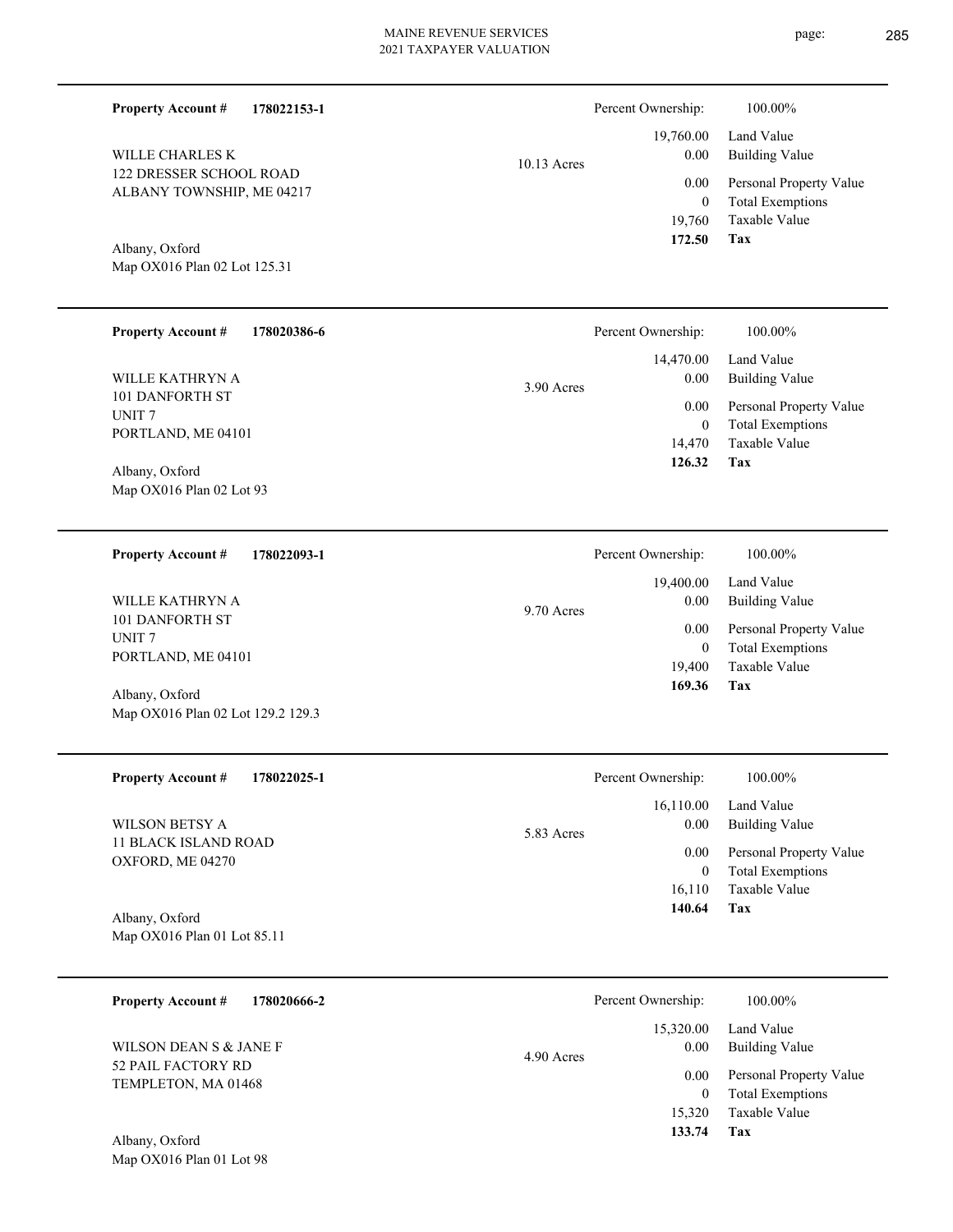| <b>Property Account #</b><br>178020226-2              |              | Percent Ownership:      | 100.00%                                            |
|-------------------------------------------------------|--------------|-------------------------|----------------------------------------------------|
| WILSON DENNIS A                                       | 52.20 Acres  | 55,520.00<br>0.00       | Land Value<br><b>Building Value</b>                |
| <b>673 VERNON STREET</b><br>BETHEL, ME 04217          |              | 0.00<br>$\mathbf{0}$    | Personal Property Value<br><b>Total Exemptions</b> |
|                                                       |              | 55,520<br>484.69        | Taxable Value<br>Tax                               |
| Albany, Oxford<br>Map OX016 Plan 02 Lot 72            |              |                         |                                                    |
| <b>Property Account #</b><br>178020200-2              |              | Percent Ownership:      | 100.00%                                            |
| WITHEY SONDRA G                                       | $0.14$ Acres | 68,590.00<br>11,410.00  | Land Value<br><b>Building Value</b>                |
| PO BOX 287<br>GREENWOOD, ME 04255                     |              | 0.00<br>$\bf{0}$        | Personal Property Value<br><b>Total Exemptions</b> |
|                                                       |              | 80,000<br>698.40        | Taxable Value<br>Tax                               |
| Albany, Oxford<br>Map OX016 Plan 07 Lot 18            |              |                         |                                                    |
| 178020584-1<br><b>Property Account #</b>              |              | Percent Ownership:      | 100.00%                                            |
| <b>WOLON PAUL W</b>                                   | $0.54$ Acres | 8,880.00<br>0.00        | Land Value<br><b>Building Value</b>                |
| 7 NANCY'S WAY<br>PLAINVILLE, MA 02762                 |              | 0.00<br>$\mathbf{0}$    | Personal Property Value<br><b>Total Exemptions</b> |
|                                                       |              | 8,880<br>77.52          | Taxable Value<br>Tax                               |
| Albany, Oxford<br>Map OX016 Plan 07 Lot 33            |              |                         |                                                    |
| <b>Property Account #</b><br>178020330-3              |              | Percent Ownership:      | 100.00%                                            |
| WRIGHT DONALD F & EILEEN P                            | 34.70 Acres  | 51,650.00<br>258,100.00 | Land Value<br><b>Building Value</b>                |
| 93 PICNIC HILL ROAD<br>ALBANY TOWNSHIP, ME 04217-6400 |              | 0.00<br>25,000          | Personal Property Value<br><b>Total Exemptions</b> |
|                                                       |              | 284,750<br>2,485.87     | Taxable Value<br>Tax                               |
| Albany, Oxford<br>Map OX016 Plan 02 Lot 31.2          |              |                         |                                                    |
| Homestead Exemption \$25000                           |              |                         |                                                    |
| 178020433-2<br><b>Property Account #</b>              |              | Percent Ownership:      | 100.00%                                            |
| YAFFEE STEVEN L & JULIA M WONDOLLECK TRUSTI           | 4.15 Acres   | 285,150.00<br>47,850.00 | Land Value<br><b>Building Value</b>                |
| STEVEN L YAFFEE AND JULIA M<br><b>WONDOLLECK F</b>    |              | 0.00<br>$\mathbf{0}$    | Personal Property Value<br><b>Total Exemptions</b> |
| 1033 SPRING STREET                                    |              |                         |                                                    |
| ANN ARBOR. MI 48103                                   |              | 333,000<br>2,907.09     | Taxable Value<br>Tax                               |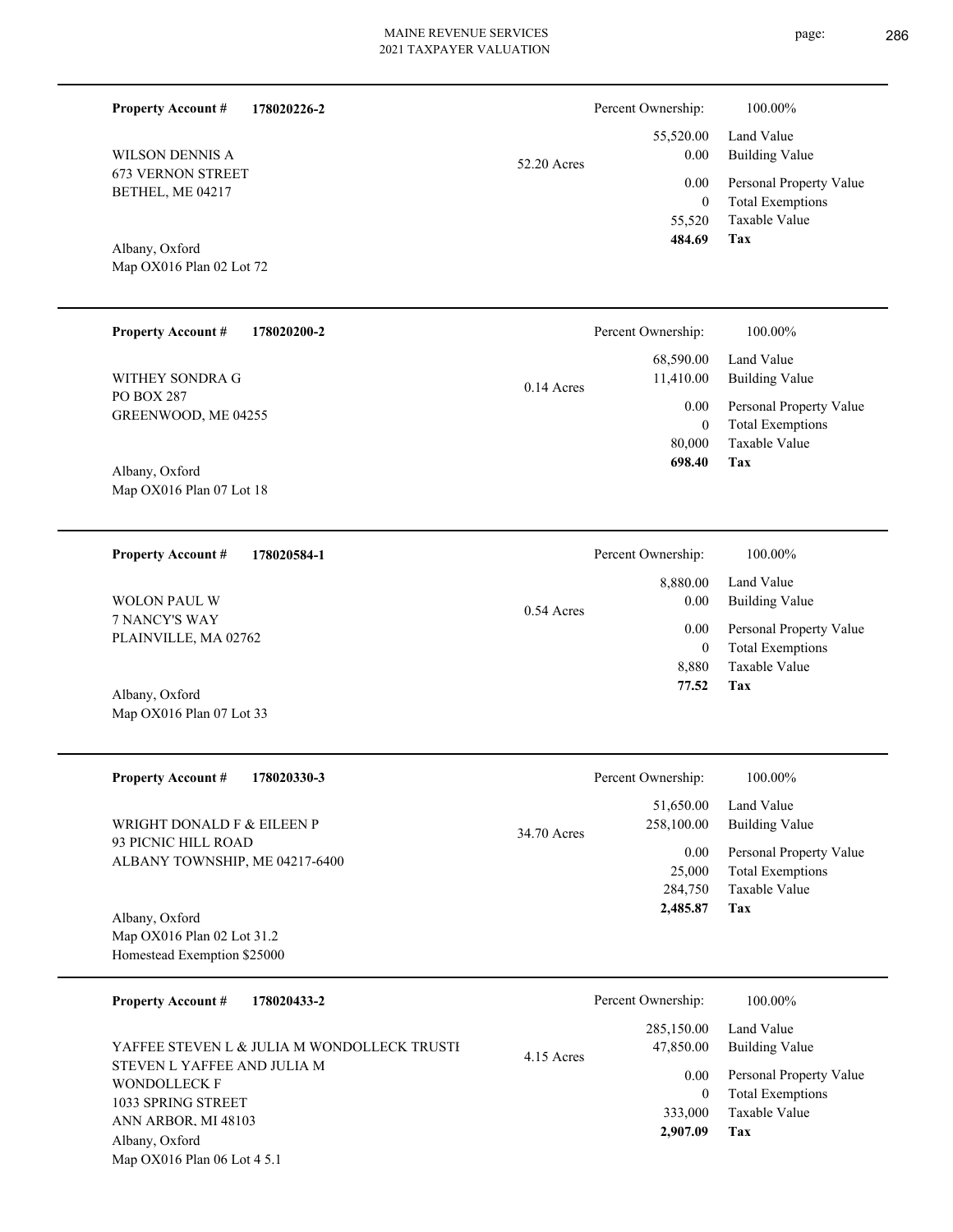Percent Ownership:  $100.00\%$ 

|               | 616.77 Tax |                                        |
|---------------|------------|----------------------------------------|
|               |            | 70.650 Taxable Value                   |
|               | $\Omega$   | <b>Total Exemptions</b>                |
|               |            | 0.00 Personal Property Value           |
| $70.00$ Acres | 0.00       | 70,650.00 Land Value<br>Building Value |
|               |            |                                        |

page: 287

PO BOX 71 CENTER CONWAY, NH 03818 YENOM REVOCABLE TRUST

**Property Account #**

**178020320-5**

Map OX016 Plan 01 Lot 87.1 Albany, Oxford

| <b>Property Account #</b>         | 178020583-3 |              | Percent Ownership:     | 100.00%                                            |
|-----------------------------------|-------------|--------------|------------------------|----------------------------------------------------|
| ZAJKOWSKI JILL<br>351 MAIN STREET |             | $0.50$ Acres | 12,020.00<br>26,730.00 | Land Value<br>Building Value                       |
| MERCER, ME 04957                  |             |              | 0.00<br>$\overline{0}$ | Personal Property Value<br><b>Total Exemptions</b> |
|                                   |             |              | 38,750                 | Taxable Value                                      |
| Albany, Oxford                    |             |              | 338.29                 | Tax                                                |

Map OX016 Plan 02 Lot 131

| 178022092-3<br><b>Property Account #</b>     | Percent Ownership:              | 100.00%                                            |
|----------------------------------------------|---------------------------------|----------------------------------------------------|
| ZAJKOWSKI JILL A & RICHARD ZYWICA            | 14,180.00<br>0.00<br>3.56 Acres | Land Value<br>Building Value                       |
| <b>351 MAIN STREET</b><br>MERCER, ME 04957   | 0.00<br>0                       | Personal Property Value<br><b>Total Exemptions</b> |
|                                              | 14.180                          | Taxable Value                                      |
| $\lambda$ 11 $\lambda$ $\lambda$ $\lambda$ 1 | 123.79                          | Tax                                                |

| Albany, Oxford              |  |
|-----------------------------|--|
| Map OX016 Plan 02 Lot 129.1 |  |

Map OX016 Plan 01 Lot 42

| <b>Property Account #</b><br>178020257-2 | Percent Ownership:   | 100.00%                 |
|------------------------------------------|----------------------|-------------------------|
|                                          | 6,000.00             | Land Value              |
| ZERBST KENNETH A                         | 0.00<br>$0.25$ Acres | <b>Building Value</b>   |
| 669 SHEDD ROAD<br>NORWAY, ME 04268       | 0.00                 | Personal Property Value |
|                                          | 0                    | <b>Total Exemptions</b> |
|                                          | 6.000                | Taxable Value           |
| Albany, Oxford                           | 52.38                | Tax                     |
| Map $OX016$ Plan 01 Lot 43               |                      |                         |

| 178020368-5<br><b>Property Account #</b> | Percent Ownership:                    | 100.00%                                            |
|------------------------------------------|---------------------------------------|----------------------------------------------------|
| ZERBST KENNETH A                         | 8,000.00<br>34,560.00<br>$0.25$ Acres | Land Value<br><b>Building Value</b>                |
| 669 SHEDD ROAD<br>NORWAY, ME 04268       | 0.00<br>$\mathbf{0}$                  | Personal Property Value<br><b>Total Exemptions</b> |
|                                          | 42.560                                | Taxable Value                                      |
| Albany, Oxford                           | 371.55                                | Tax                                                |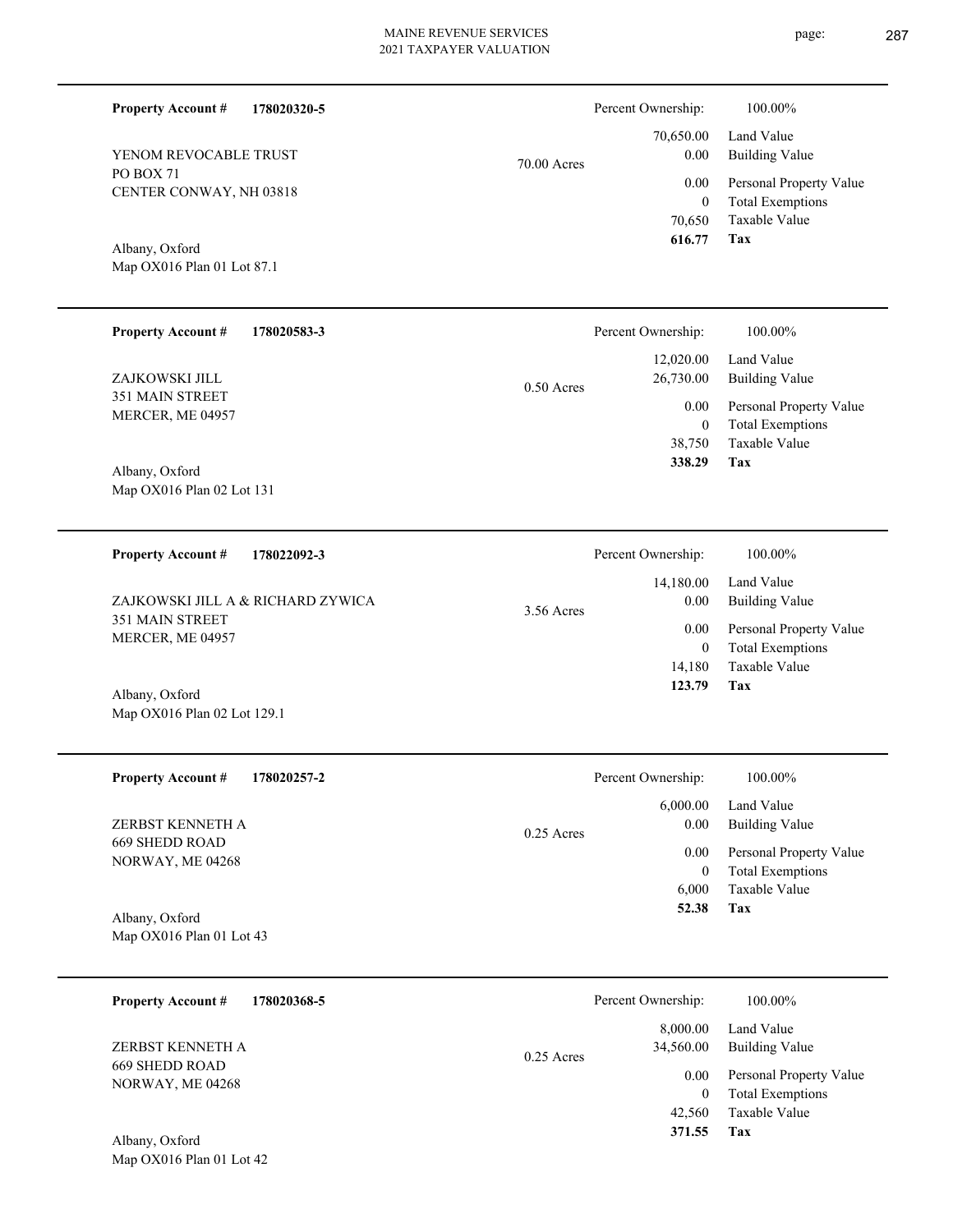| <b>Property Account #</b>      | 178020840-1 |            | Percent Ownership:     | 100.00%                      |
|--------------------------------|-------------|------------|------------------------|------------------------------|
| ZINCHUK DANIEL B               |             |            | 21,550.00<br>92,280.00 | Land Value<br>Building Value |
| PO BOX 206                     |             | 1.35 Acres | 0.00                   | Personal Property Value      |
| BETHEL, ME 04217               |             |            |                        | <b>Total Exemptions</b>      |
|                                |             |            | 113,830                | Taxable Value                |
| $\sqrt{11}$<br>$\sim$ $\sim$ 1 |             |            | 993.74                 | Tax                          |

Map OX016 Plan 06 Lot 10.131 Albany, Oxford

| <b>Property Account #</b><br>178020801-1 | Percent Ownership:        | 100.00%                 |
|------------------------------------------|---------------------------|-------------------------|
|                                          | 21,550.00                 | Land Value              |
| ZINCHUK DOUGLAS P                        | 95,010.00<br>1.35 Acres   | <b>Building Value</b>   |
| PO BOX 206                               | 0.00                      | Personal Property Value |
| BETHEL, ME 04217                         | $\theta$                  | <b>Total Exemptions</b> |
|                                          | 116,560                   | Taxable Value           |
| Albany, Oxford                           | 1,017.57                  | Tax                     |
| Map OX016 Plan 06 Lot 10.13              |                           |                         |
|                                          |                           |                         |
| <b>Property Account #</b><br>178020435-1 | Percent Ownership:        | 100.00%                 |
|                                          | 46,310.00                 | Land Value              |
| ZINCHUK DOUGLAS P & ROBIN                | 250,930.00<br>28.42 Acres | <b>Building Value</b>   |
| PO BOX 206                               |                           |                         |

Map OX016 Plan 06 Lot 10.11 Albany, Oxford

Homestead Exemption \$25000

BETHEL, ME 04217

**Tax**

 272,240 25,000

0.00

 **2,376.66**

Taxable Value Total Exemptions Personal Property Value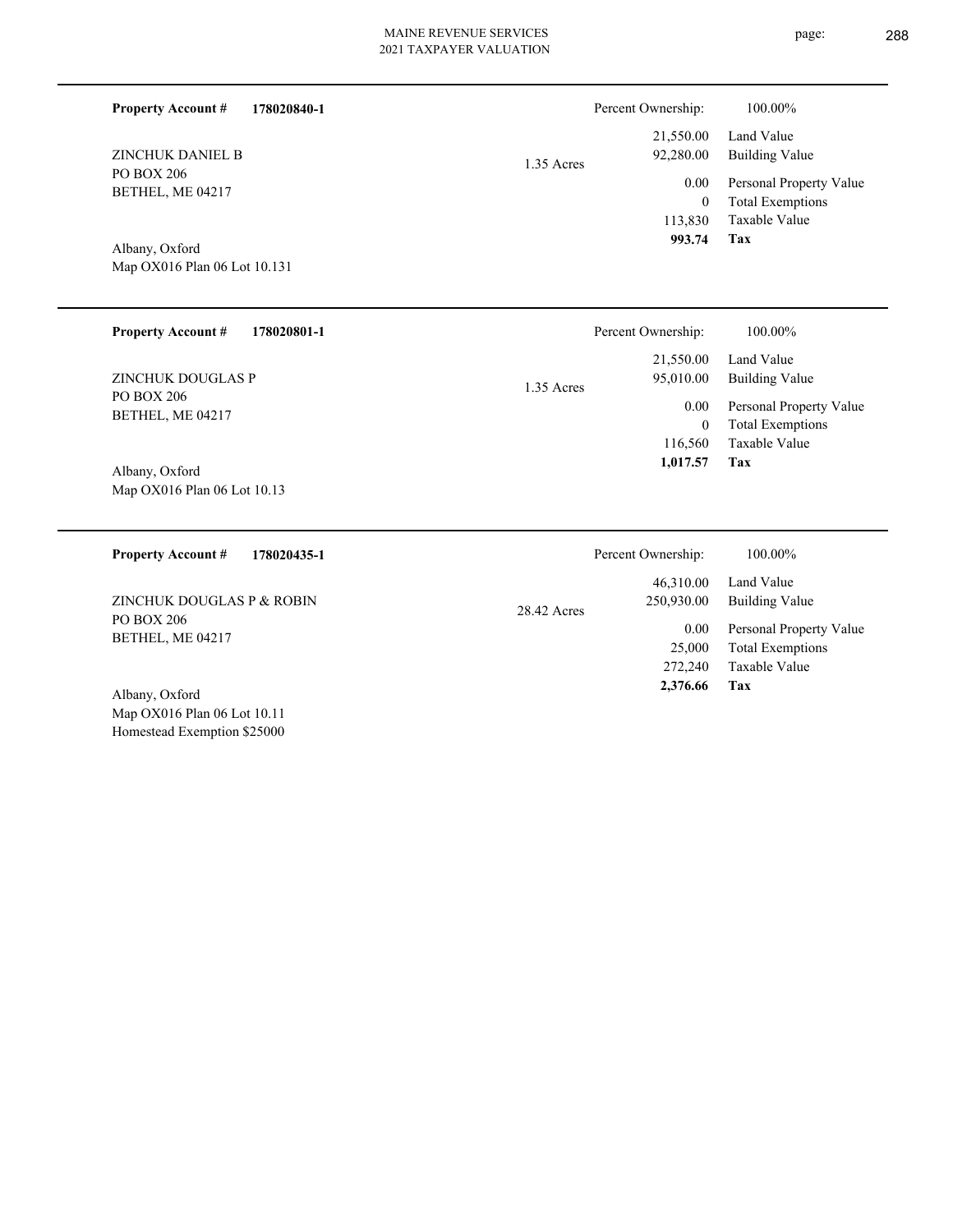**Totals for: Albany, Oxford**

 **31,251.94 acres**

 **54,020,045.86 Land Value 40,490,310.00 Building Value 145,802.17 Personal Property Value 9,910,000.00 Total Exemptions 739,834 Tax Taxable Value 84,746,158.03**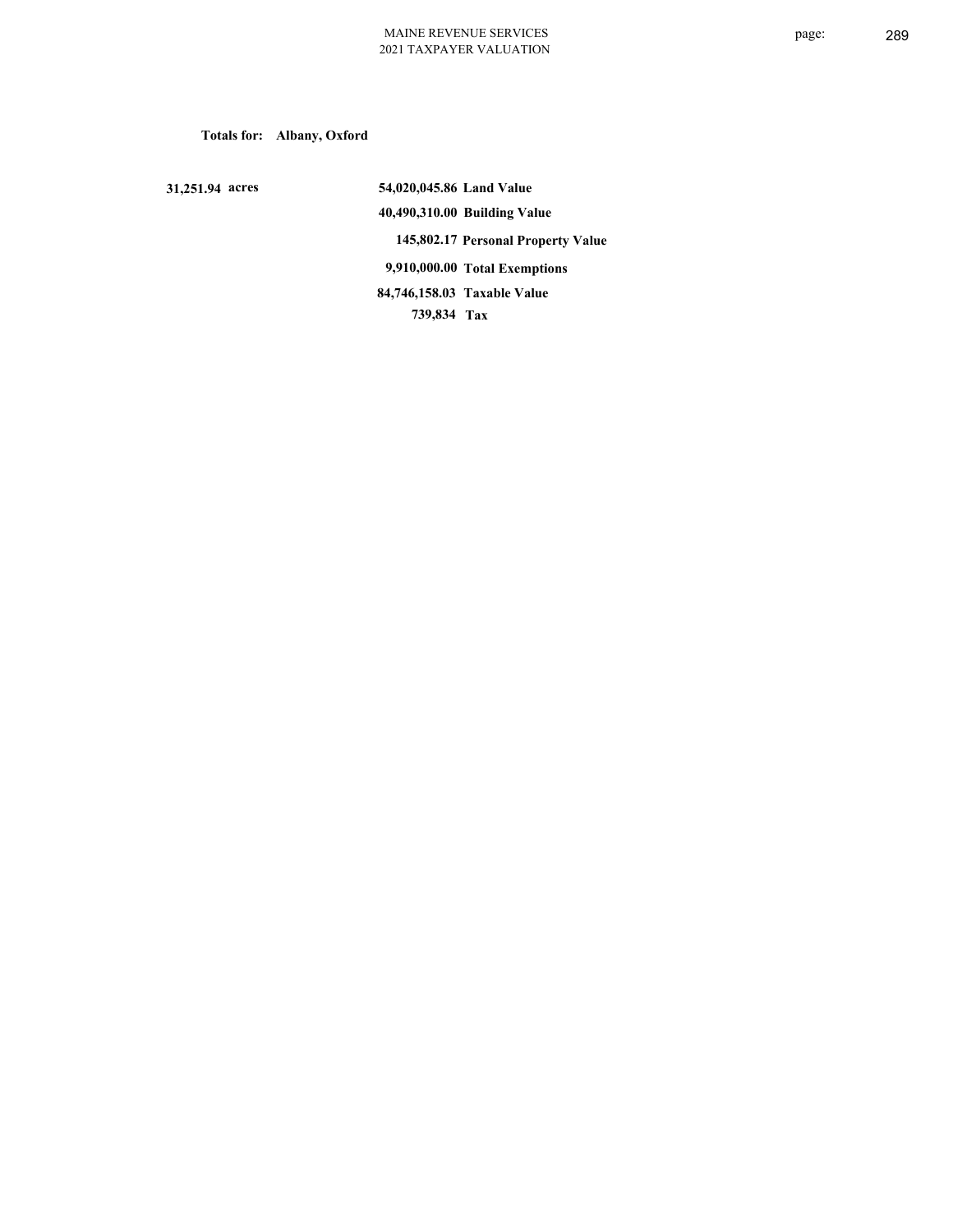| <b>Property Account #</b><br>178112016-2                                                                                    |                            | Percent Ownership:                                                         | 100.00%                                                                                                                  |
|-----------------------------------------------------------------------------------------------------------------------------|----------------------------|----------------------------------------------------------------------------|--------------------------------------------------------------------------------------------------------------------------|
| ADAMS HAKAN & JESSICA L                                                                                                     | 5.00 Acres                 | 24,400.00<br>160,050.00                                                    | Land Value<br><b>Building Value</b>                                                                                      |
| PO BOX 597<br>BETHEL, ME 04217-0597<br>Mason, Oxford<br>Map OX017 Plan 01 Lot 25.32                                         |                            | 0.00<br>$\mathbf{0}$<br>184,450<br>1,610.25                                | Personal Property Value<br><b>Total Exemptions</b><br>Taxable Value<br>Tax                                               |
| <b>Property Account #</b><br>178110037-3                                                                                    |                            | Percent Ownership:                                                         | 100.00%                                                                                                                  |
| ANDERSEN MATTHEW O & JESSIE C LACASSE<br>2418 MAIN ROAD<br>CHATHAM, NH 03813<br>Mason, Oxford<br>Map OX017 Plan 01 Lot 11.2 | 1.76 Acres                 | 23,650.00<br>118,550.00<br>0.00<br>$\boldsymbol{0}$<br>142,200<br>1,241.41 | Land Value<br><b>Building Value</b><br>Personal Property Value<br><b>Total Exemptions</b><br>Taxable Value<br><b>Tax</b> |
| 178110105-4<br><b>Property Account #</b>                                                                                    |                            | Percent Ownership:                                                         | 100.00%                                                                                                                  |
| ANDERSON GRETCHEN K<br>PO BOX 41<br>HANOVER, ME 04237-0041                                                                  | Tree Growth<br>81.00 Acres | 23,148.00<br>0.00<br>0.00<br>$\mathbf{0}$<br>23,148                        | Land Value<br><b>Building Value</b><br>Personal Property Value<br><b>Total Exemptions</b><br>Taxable Value               |
| Mason, Oxford<br>Map OX017 Plan 01 Lot 23.1 23.2                                                                            |                            | 202.08                                                                     | Tax                                                                                                                      |
| <b>Property Account #</b><br>178110110-5                                                                                    |                            | Percent Ownership:                                                         | 100.00%                                                                                                                  |
|                                                                                                                             |                            | 22,410.00                                                                  | Land Value                                                                                                               |

PO BOX 41 HANOVER, ME 04237-0041 ANDERSON GRETCHEN K

**Tax 195.64** Taxable Value Total Exemptions Personal Property Value 0.00 Building Value 22,410 0 0.00 13.25 Acres

Map OX017 Plan 04 Lot 12.3 Mason, Oxford

Map OX017 Plan 04 Lot 10 12.41

| 178112009-1<br><b>Property Account #</b>                   | Percent Ownership:                | 100.00%                                                             |
|------------------------------------------------------------|-----------------------------------|---------------------------------------------------------------------|
| ANDERSON GRETCHEN K<br>PO BOX 41<br>HANOVER, ME 04237-0041 | 12,000.00<br>0.00<br>$1.00$ Acres | Land Value<br>Building Value                                        |
|                                                            | 0.00<br>$\overline{0}$<br>12,000  | Personal Property Value<br><b>Total Exemptions</b><br>Taxable Value |
| Mason, Oxford                                              | 104.76                            | Tax                                                                 |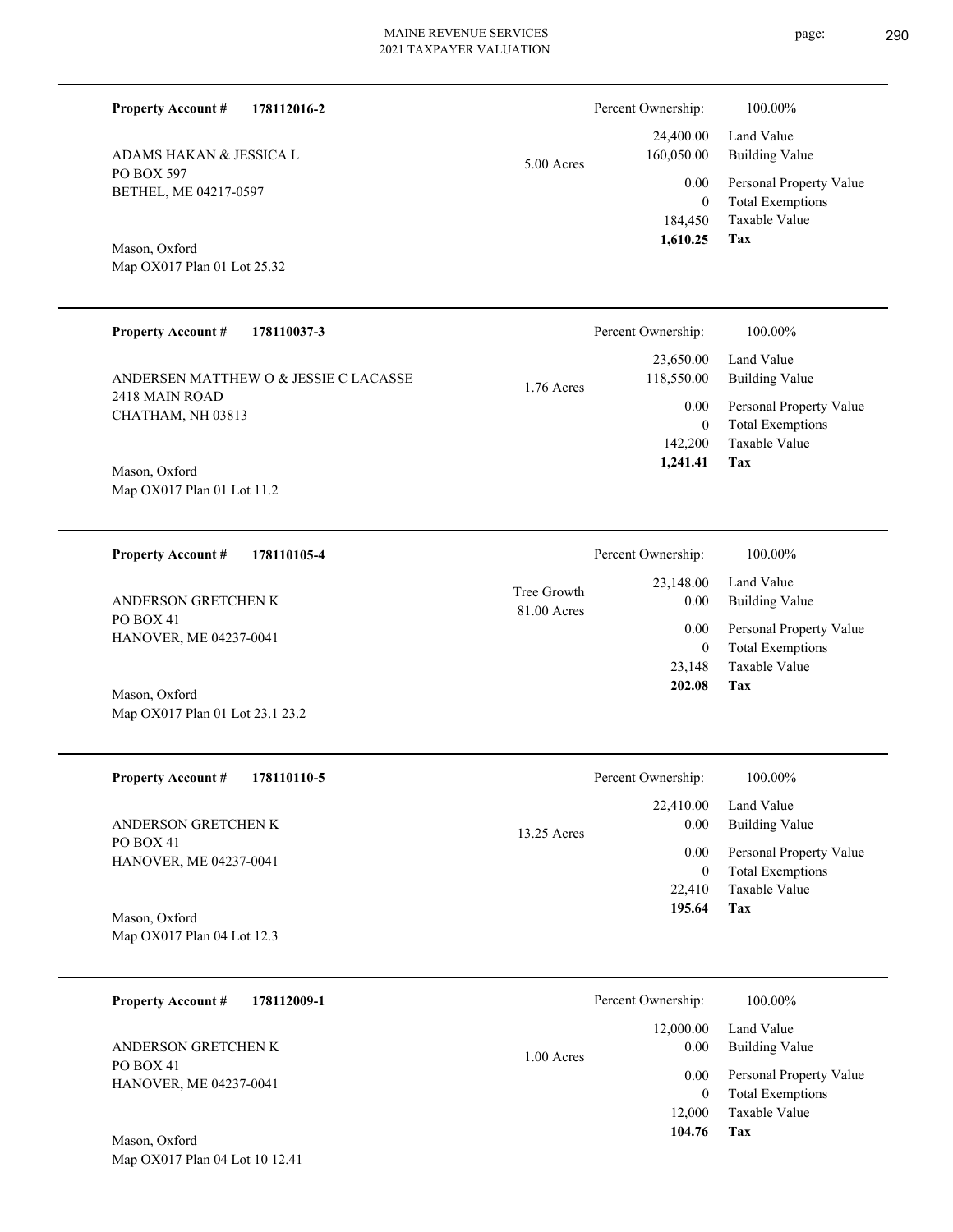**Property Account #**

**178110029-3**

ATWELL RATLIFF FAMILY REAL ESTATE TRUST 169 GEORGE STREET MEDFORD, MA 02155 Map OX017 Plan 04 Lot 9 Mason, Oxford ATWELL ZACHARY JD TRUSTEE

|              | 180.54   | Tax                          |
|--------------|----------|------------------------------|
|              |          | 20,680 Taxable Value         |
|              | $\theta$ | <b>Total Exemptions</b>      |
| $0.50$ Acres |          | 0.00 Personal Property Value |
|              |          | 12,160.00 Building Value     |
|              |          | 8,520.00 Land Value          |
|              |          |                              |

Percent Ownership: 100.00%

| <b>Property Account #</b><br>178110005-3 | Percent Ownership: | 100.00%                 |
|------------------------------------------|--------------------|-------------------------|
|                                          | 15,060.00          | Land Value              |
| <b>AYLWARD ELSIE</b>                     | 0.00<br>4.60 Acres | Building Value          |
| 110 TYLER ROAD<br>MASON TWP, ME 04217    | 0.00               | Personal Property Value |
|                                          | 0                  | <b>Total Exemptions</b> |
|                                          | 15,060             | Taxable Value           |
| $\sim$ $\sim$ 1<br>$\mathbf{r}$          | 131.47             | Tax                     |

Map OX017 Plan 04 Lot 6 Mason, Oxford

Map OX017 Plan 01 Lot 42.2

**178110006-4 Tax** Taxable Value Total Exemptions Personal Property Value Building Value Land Value 110 TYLER ROAD MASON TWP, ME 04217 **Property Account #** Mason, Oxford AYLWARD ELSIE 25,383 0  **221.59** 25,383.00 0.00 0.00 100.00 Acres Tree Growth Percent Ownership:  $100.00\%$ 

| <b>Property Account #</b><br>178110007-3               | Percent Ownership:                 | 100.00%                                            |
|--------------------------------------------------------|------------------------------------|----------------------------------------------------|
| AYLWARD ELSIE<br>110 TYLER ROAD<br>MASON TWP, ME 04217 | 20,080.00<br>0.00<br>$10.50$ Acres | Land Value<br><b>Building Value</b>                |
|                                                        | 0.00<br>$\overline{0}$             | Personal Property Value<br><b>Total Exemptions</b> |
|                                                        | 20,080                             | Taxable Value                                      |
| Mason, Oxford                                          | 175.30                             | Tax                                                |
| Map OX017 Plan 01 Lot 19.3                             |                                    |                                                    |

**178110008-2 Tax** Taxable Value Total Exemptions Personal Property Value Building Value Land Value 110 TYLER ROAD MASON TWP, ME 04217 **Property Account #** Mason, Oxford AYLWARD ELSIE 9,830 0  **85.82** 9,830.00 0.00 0.00 11.00 Acres Percent Ownership:  $100.00\%$ 

Map OX017 Plan 04 Lot 5

page: 291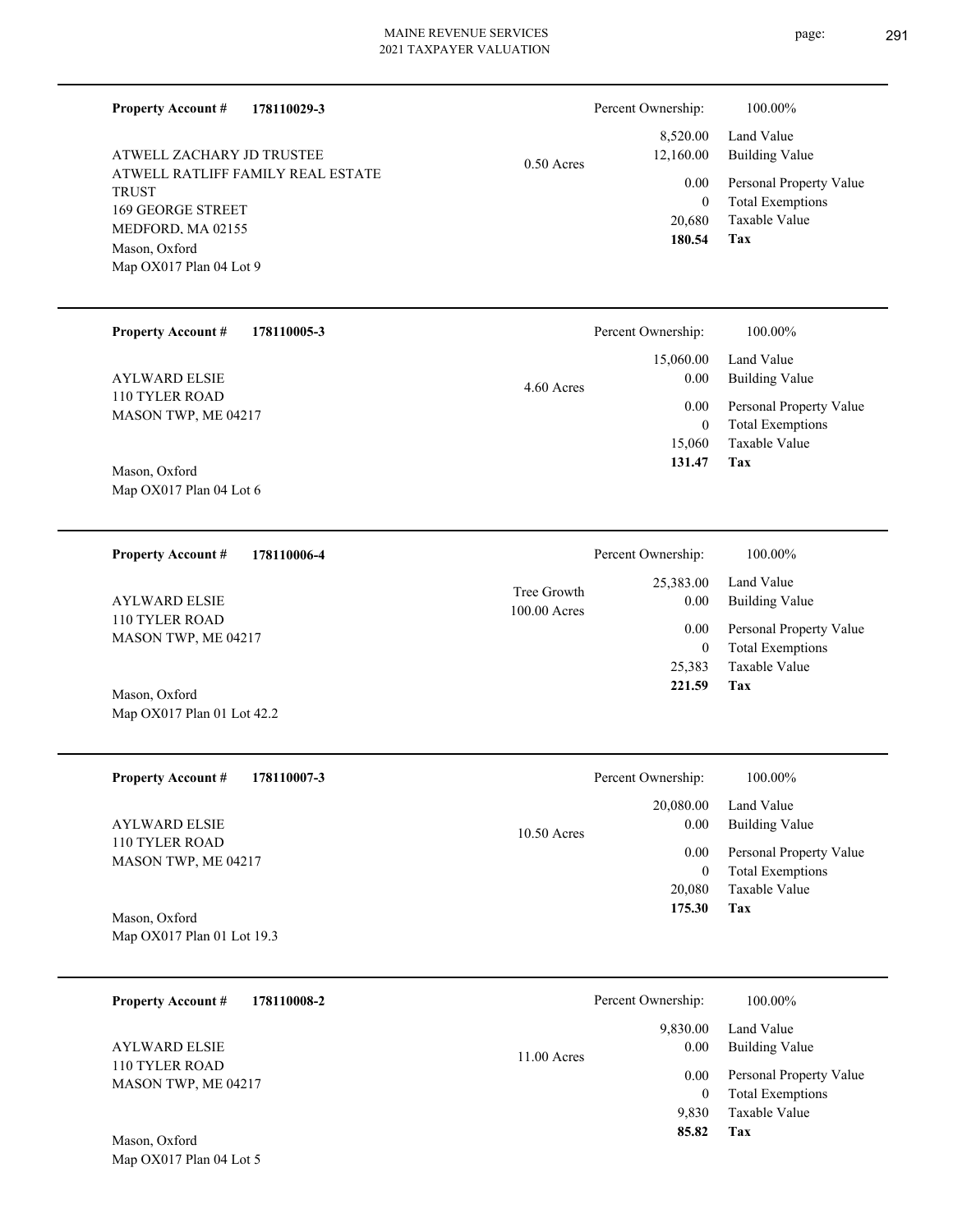L

| <b>Property Account #</b>                         | 178110009-3                                                        |                               | Percent Ownership:                    | 100.00%                                                                    |
|---------------------------------------------------|--------------------------------------------------------------------|-------------------------------|---------------------------------------|----------------------------------------------------------------------------|
| <b>AYLWARD ELSIE</b>                              |                                                                    | 13.89 Acres                   | 33,960.00<br>127,600.00               | Land Value<br><b>Building Value</b>                                        |
| 110 TYLER ROAD<br>MASON TWP, ME 04217             |                                                                    |                               | 0.00<br>31,000<br>130,560<br>1,139.79 | Personal Property Value<br><b>Total Exemptions</b><br>Taxable Value<br>Tax |
| Mason, Oxford                                     |                                                                    |                               |                                       |                                                                            |
| Map OX017 Plan 01 Lot 42.1                        | Homestead Exemption \$25000; Veterans Widow/Child Exemption \$6000 |                               |                                       |                                                                            |
| <b>Property Account #</b>                         | 178110079-3                                                        |                               | Percent Ownership:                    | 100.00%                                                                    |
| AYLWARD JOSHUA F & EMILY M                        |                                                                    | 4.50 Acres                    | 25,980.00<br>212,130.00               | Land Value<br><b>Building Value</b>                                        |
| 134 TYLER RD<br>MASON TWP, ME 04217-7240          |                                                                    |                               | 0.00                                  | Personal Property Value                                                    |
|                                                   |                                                                    |                               | $\overline{0}$<br>238,110             | <b>Total Exemptions</b><br>Taxable Value                                   |
| Mason, Oxford                                     |                                                                    |                               | 2,078.70                              | Tax                                                                        |
|                                                   | Map OX017 Plan 01 Lot 42.11 42.21 Plan 04 Lot 7                    |                               |                                       |                                                                            |
| <b>Property Account #</b>                         | 178110018-3                                                        |                               | Percent Ownership:                    | 100.00%                                                                    |
| <b>BAYROOT LLC</b>                                |                                                                    | Tree Growth<br>1,587.00 Acres | 438,264.00<br>$0.00\,$                | Land Value<br><b>Building Value</b>                                        |
| % WAGNER FOREST MANAGEMENT<br>150 ORFORD ROAD     |                                                                    |                               | 0.00                                  | Personal Property Value                                                    |
| LYME, NH 03768                                    |                                                                    |                               | $\overline{0}$<br>438,264             | <b>Total Exemptions</b><br>Taxable Value                                   |
| Mason, Oxford<br>Map OX017 Plan 01 Lot 1          |                                                                    |                               | 3,826.04                              | Tax                                                                        |
| <b>Property Account #</b>                         | 178110100-3                                                        |                               | Percent Ownership:                    | 100.00%                                                                    |
| <b>BEAN AARON T &amp; CONNIE J</b>                |                                                                    |                               | 22,760.00<br>1,560.00<br>$0.00\,$     | Land Value<br><b>Building Value</b>                                        |
| 97 MEADOWBROOK BRIDGE ROAD<br>MASON TWP, ME 04217 |                                                                    | 0.93 Acres                    |                                       | Personal Property Value                                                    |
|                                                   |                                                                    |                               | $\overline{0}$<br>24,320              | <b>Total Exemptions</b><br>Taxable Value                                   |
| Mason, Oxford                                     |                                                                    |                               | 212.31                                | Tax                                                                        |
| Map OX017 Plan 01 Lot 11.21                       |                                                                    |                               |                                       |                                                                            |
| <b>Property Account #</b>                         | 178110077-3                                                        |                               | Percent Ownership:                    | 100.00%                                                                    |
| <b>BOSCHETTI JAY L</b>                            |                                                                    | 6.60 Acres                    | 16,760.00<br>31,020.00                | Land Value<br><b>Building Value</b>                                        |
| 155 WEST BETHEL ROAD<br>BETHEL, ME 04217          |                                                                    |                               | $0.00\,$                              | Personal Property Value                                                    |
|                                                   |                                                                    |                               | $\overline{0}$<br>47,780              | <b>Total Exemptions</b><br>Taxable Value                                   |
| Mason, Oxford                                     |                                                                    |                               | 417.12                                | Tax                                                                        |
| Map OX017 Plan 04 Lot 13                          |                                                                    |                               |                                       |                                                                            |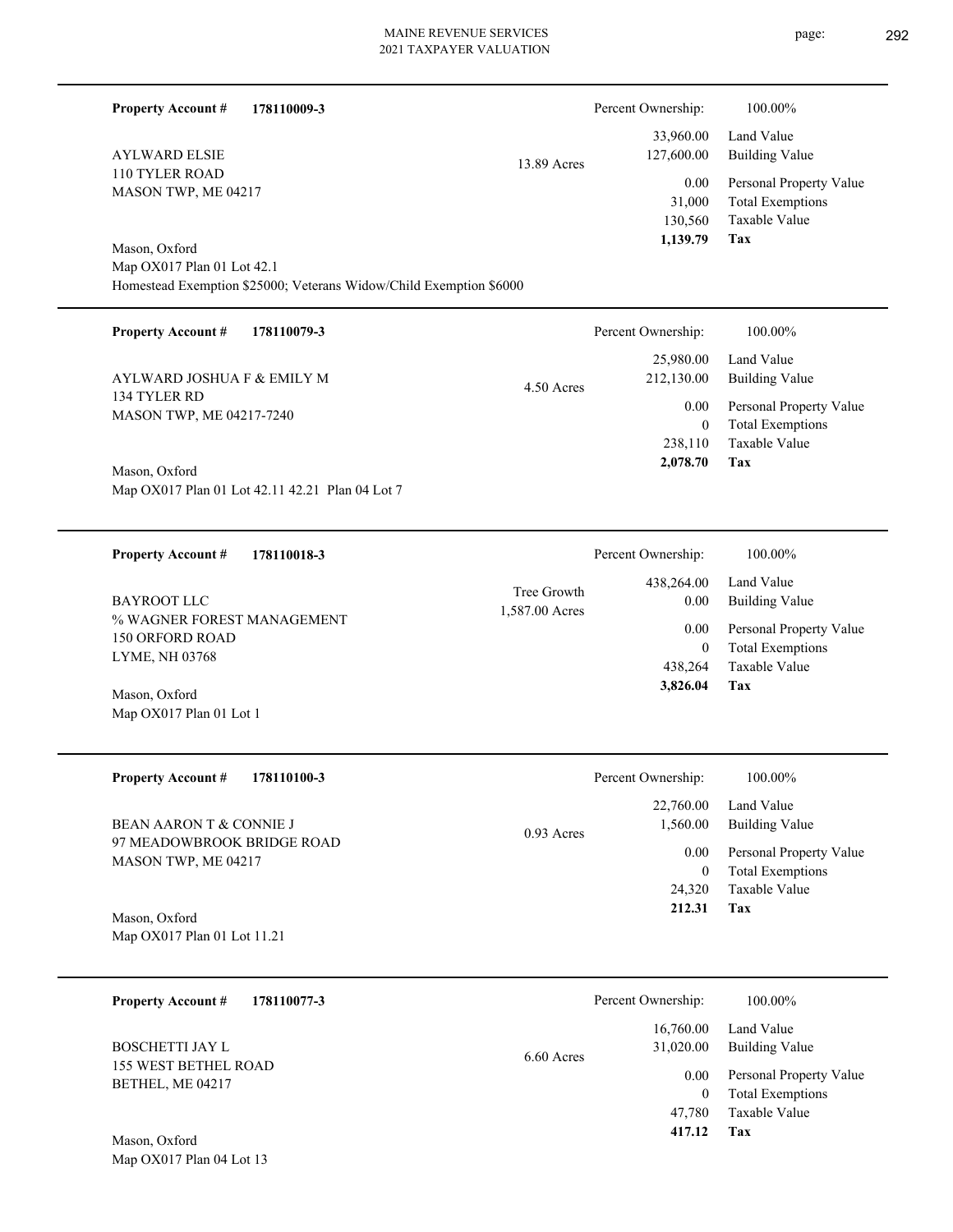÷.

 $\overline{\phantom{0}}$ 

L,

| <b>Property Account #</b><br>178112007-1     |                            | Percent Ownership:                           | 100.00%                                                                    |
|----------------------------------------------|----------------------------|----------------------------------------------|----------------------------------------------------------------------------|
| <b>BOWLING DARYL</b>                         | 5.00 Acres                 | 17,400.00<br>80,230.00                       | Land Value<br><b>Building Value</b>                                        |
| PO Box 2820<br>VINEYARD HVN, MA 02568-0926   |                            | 0.00<br>$\boldsymbol{0}$<br>97,630           | Personal Property Value<br><b>Total Exemptions</b><br>Taxable Value        |
| Mason, Oxford<br>Map OX017 Plan 01 Lot 25.11 |                            | 852.31                                       | <b>Tax</b>                                                                 |
| <b>Property Account #</b><br>178110016-2     |                            | Percent Ownership:                           | 100.00%                                                                    |
| <b>BRADFORD DAVID P &amp; DANIEL B</b>       | Tree Growth<br>63.60 Acres | 17,730.80<br>0.00                            | Land Value<br><b>Building Value</b>                                        |
| 1823 MAIN RD<br>WESTPORT ISLAND, ME 04578    |                            | 0.00<br>$\boldsymbol{0}$<br>17,731<br>154.79 | Personal Property Value<br><b>Total Exemptions</b><br>Taxable Value<br>Tax |
| Mason, Oxford<br>Map OX017 Plan 01 Lot 24    |                            |                                              |                                                                            |
| <b>Property Account #</b><br>178110052-1     |                            | Percent Ownership:                           | 100.00%                                                                    |
| BRESETTE ALBERT A & SHAWNA M                 | 3.00 Acres                 | 2,550.00<br>0.00                             | Land Value<br><b>Building Value</b>                                        |
| 3 MECHANIC STREET<br>WINDHAM, ME 04062       |                            | 0.00<br>$\boldsymbol{0}$<br>2,550            | Personal Property Value<br><b>Total Exemptions</b><br>Taxable Value        |
| Mason, Oxford<br>Map OX017 Plan 01 Lot 2     |                            | 22.26                                        | Tax                                                                        |
| Property Account #<br>178110083-2            |                            | Percent Ownership:                           | 100.00%                                                                    |
| <b>BUNN ROSEMARY S</b>                       | $0.40$ Acres               | 7,560.00<br>48,670.00                        | Land Value<br><b>Building Value</b>                                        |
| PO BOX 15<br>BETHEL, ME 04217                |                            | 0.00<br>$\boldsymbol{0}$<br>56,230<br>490.89 | Personal Property Value<br><b>Total Exemptions</b><br>Taxable Value<br>Tax |
| Mason, Oxford<br>Map OX017 Plan 04 Lot 8     |                            |                                              |                                                                            |
| <b>Property Account #</b><br>178110099-2     |                            | Percent Ownership:                           | 100.00%                                                                    |
| <b>CASWELL ERWIN E</b>                       | 8.90 Acres                 | 18,720.00<br>0.00                            | Land Value<br><b>Building Value</b>                                        |
| P.O BOX 193<br>OXFORD, ME 04270              |                            | 0.00<br>$\boldsymbol{0}$<br>18,720<br>163.43 | Personal Property Value<br><b>Total Exemptions</b><br>Taxable Value<br>Tax |
| Mason, Oxford<br>Map OX017 Plan 01 Lot 43.1  |                            |                                              |                                                                            |

page: 293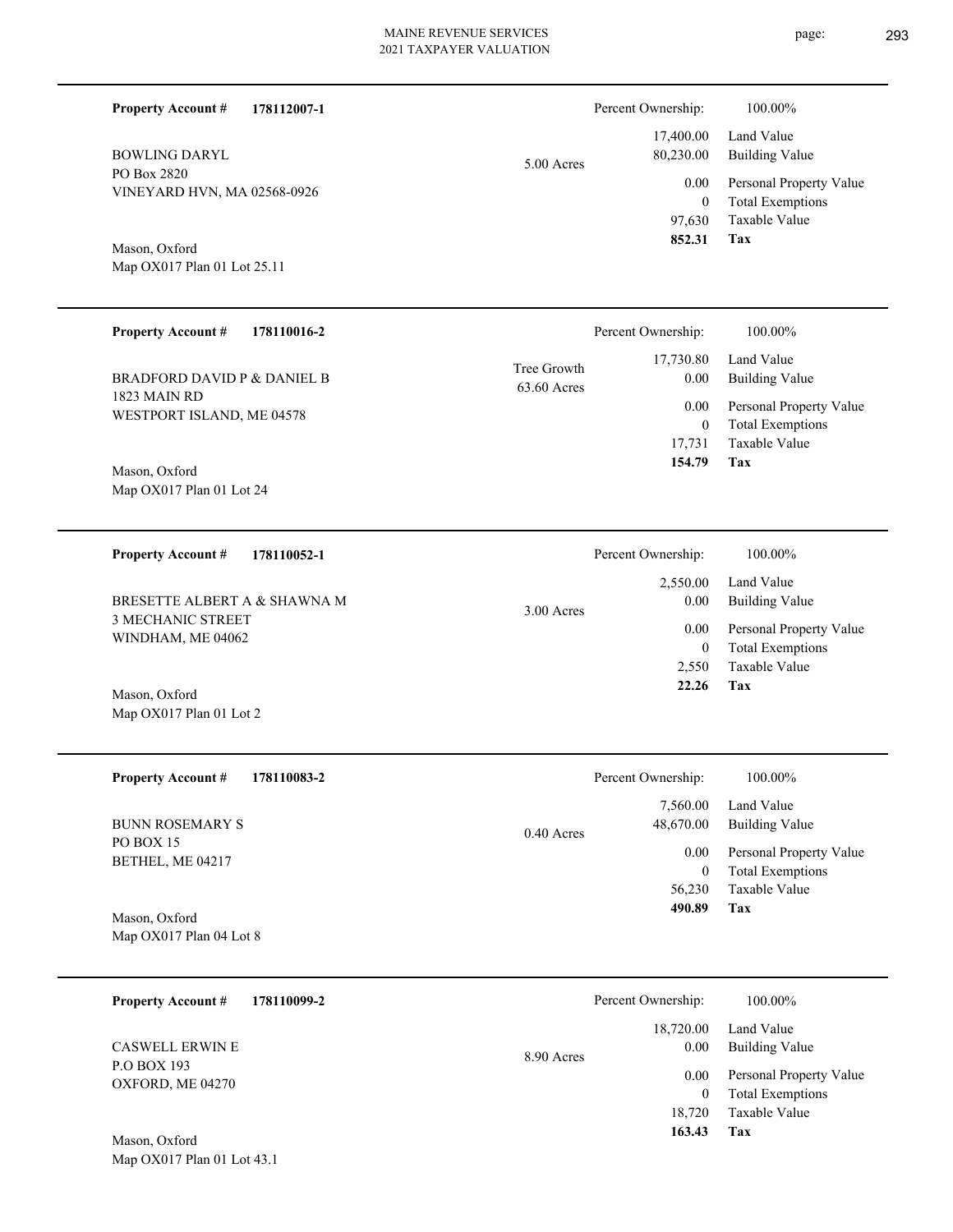#### **178110026-1 Property Account #**

%AVANGRID MANAGEMENT COMPANY-LOCAL TA ONE CITY CENTER, 5TH FLOOR PORTLAND, ME 04101 DISTRIBUTION SYSTEM Mason, Oxford CENTRAL MAINE POWER CO

Map OX017

| Percent Ownership: | 100.00%                                            |
|--------------------|----------------------------------------------------|
| $0.00\,$           | 174,030.00 Land Value<br>Building Value            |
| $0.00\,$<br>0      | Personal Property Value<br><b>Total Exemptions</b> |
| 174,030            | Taxable Value                                      |
| 1,519.28           | Tax                                                |

| <b>Property Account #</b><br>178110027-1       |               | Percent Ownership:     | 100.00%                                            |
|------------------------------------------------|---------------|------------------------|----------------------------------------------------|
| CHILDS LENA F TRUSTEE CHALET REALTY            |               | 32,900.00<br>92,110.00 | Land Value<br>Building Value                       |
| PO BOX 126 MAIN ST<br>MARSTONS MILLS, MA 02648 | $15.00$ Acres | 0.00<br>$\theta$       | Personal Property Value<br><b>Total Exemptions</b> |
|                                                |               | 125,010                | Taxable Value                                      |
| Mason, Oxford<br>Map OX017 Plan 01 Lot 17.3    |               | 1,091.34               | Tax                                                |

| 178110062-1<br><b>Property Account #</b>                      | Percent Ownership:          | 100.00%                 |
|---------------------------------------------------------------|-----------------------------|-------------------------|
|                                                               | 40,850.00                   | Land Value              |
| <b>CRONE STEVEN W</b><br>591 KINGS HWY<br>MASON TWP, ME 04217 | 138,390.00<br>$22.00$ Acres | Building Value          |
|                                                               | 0.00                        | Personal Property Value |
|                                                               | 25,000                      | <b>Total Exemptions</b> |
|                                                               | 154,240                     | Taxable Value           |
| Mason, Oxford                                                 | 1.346.52                    | Tax                     |

| <b>Property Account #</b><br>178110095-1 | Percent Ownership:   | 100.00%                 |
|------------------------------------------|----------------------|-------------------------|
|                                          | 11,690.00            | Land Value              |
| <b>CRONE STEVEN W</b>                    | 0.00<br>$2.17$ Acres | <b>Building Value</b>   |
| 591 KINGS HWY<br>MASON TWP, ME 04217     | 0.00                 | Personal Property Value |
|                                          | 0                    | <b>Total Exemptions</b> |
|                                          | 11,690               | Taxable Value           |
| Mason, Oxford                            | 102.05               | Tax                     |

| Mason, Oxford              |  |
|----------------------------|--|
| Map OX017 Plan 01 Lot 28.1 |  |

Map OX017 Plan 01 Lot 27.2 Homestead Exemption \$25000

| 178110053-2<br><b>Property Account #</b> |                              | Percent Ownership:     | 100.00%                                            |
|------------------------------------------|------------------------------|------------------------|----------------------------------------------------|
| D'ARRIGO NANCY                           | Tree Growth<br>$41.00$ Acres | 34,480.00<br>94,180.00 | Land Value<br><b>Building Value</b>                |
| 124 COLLINS STREET<br>DANVERS, MA 01923  |                              | 0.00<br>0              | Personal Property Value<br><b>Total Exemptions</b> |
|                                          |                              | 128,660                | Taxable Value                                      |
| Mason Oxford                             |                              | 1,123.20               | Tax                                                |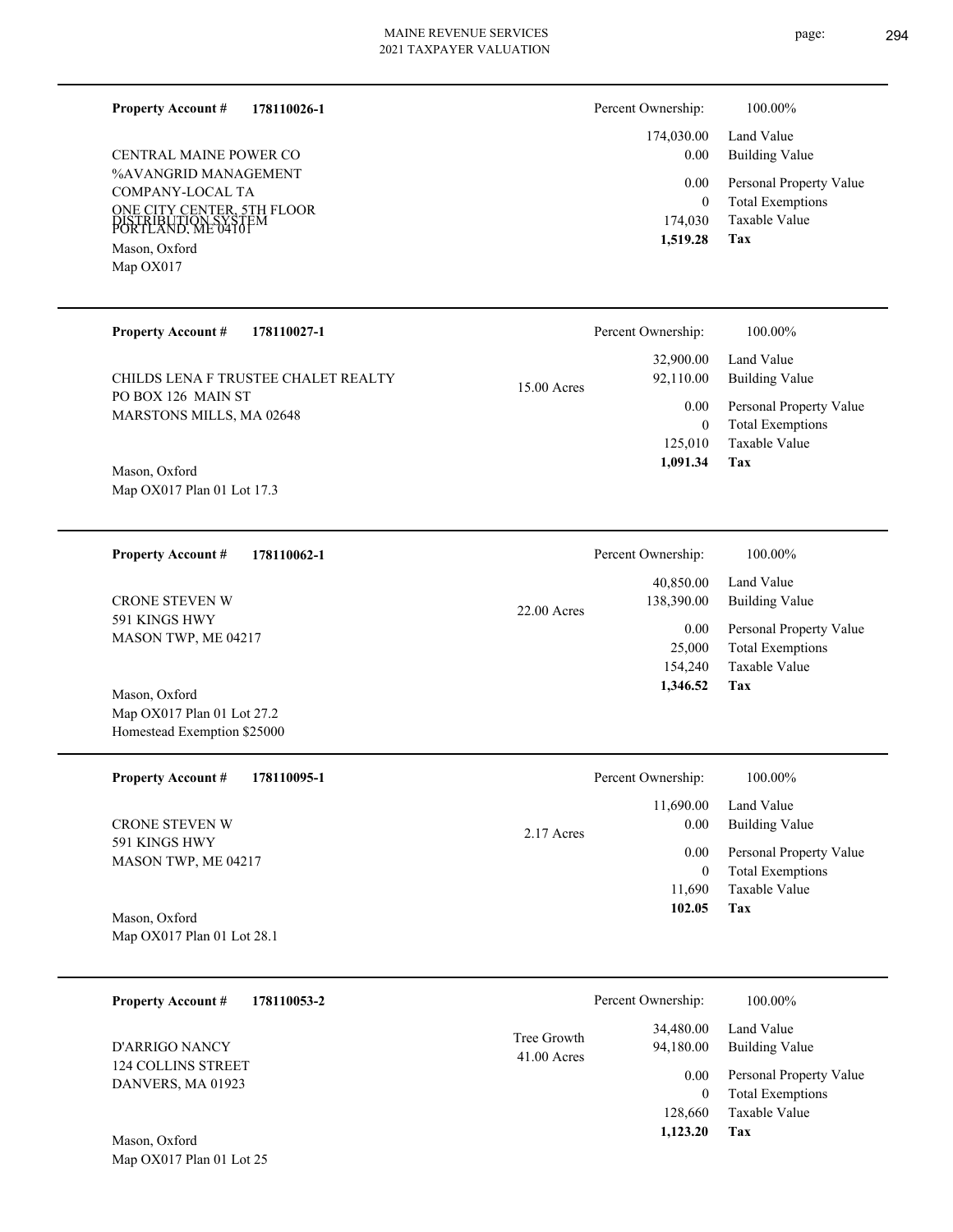| 7,618.00<br>0.00 | Tree Growth<br>$26.00$ Acres |
|------------------|------------------------------|
| 0.00             |                              |
| $\sim$           |                              |

Mason, Oxford

DAVIS VERNON J & TAMARA M

**178110112-2**

Map OX017 Plan 01 Lot 25.1

PO BOX 561 BETHEL, ME 04217

**Property Account #**

| <b>Property Account #</b><br>178112013-2      | Percent Ownership:                   | 100.00%                                                             |
|-----------------------------------------------|--------------------------------------|---------------------------------------------------------------------|
| DIETSCHE DOUGLAS & CATHERINE                  | 20,160.00<br>77,700.00<br>1.78 Acres | Land Value<br>Building Value                                        |
| 11754 RICHMOND LANE<br>HUNTLEY, IL 60142      | 0.00<br>$\mathbf{0}$<br>97,860       | Personal Property Value<br><b>Total Exemptions</b><br>Taxable Value |
| Mason, Oxford<br>Map $OX017$ Plan 01 Lot 11.1 | 854.32                               | Tax                                                                 |
| 178110024-1<br><b>Property Account #</b>      | Percent Ownership:                   | 100.00%                                                             |

| DUPLESSIS CAROLE A  | $15.00$ Acres | 36,900.00<br>443,880.00 | Land Value<br>Building Value |
|---------------------|---------------|-------------------------|------------------------------|
| 436 BOG RD          |               | 0.00                    | Personal Property Value      |
| MASON TWP, ME 04217 |               | 25,000                  | <b>Total Exemptions</b>      |
|                     |               | 455,780                 | Taxable Value                |
| Mason, Oxford       |               | 3,978.96                | Tax                          |

| <b>Property Account #</b><br>178110036-1 | Percent Ownership:                 | 100.00%                                            |
|------------------------------------------|------------------------------------|----------------------------------------------------|
| DUPLESSIS RICHARD A & CAROLE A           | 45,860.00<br>0.00<br>$40.84$ Acres | Land Value<br>Building Value                       |
| 436 BOG ROAD<br>MASON TWP, ME 04217      | 0.00<br>0                          | Personal Property Value<br><b>Total Exemptions</b> |
|                                          | 45,860                             | Taxable Value                                      |
| $M_{\text{max}} \Omega_{\text{max}}$     | 400.36                             | Tax                                                |

Map OX017 Plan 02 Lot 6 7 8 Mason, Oxford

Map OX017 Plan 02 Lot 9 10 Homestead Exemption \$25000

| 178110087-1<br><b>Property Account #</b> | Percent Ownership:                    | 100.00%                                            |
|------------------------------------------|---------------------------------------|----------------------------------------------------|
| DUPLESSIS RICHARD A & CAROLE A           | 39,290.00<br>29,420.00<br>26.64 Acres | Land Value<br>Building Value                       |
| 436 BOG ROAD<br>MASON TWP, ME 04217      | 0.00<br>25,000                        | Personal Property Value<br><b>Total Exemptions</b> |
| Mason, Oxford                            | 43.710<br>381.59                      | Taxable Value<br>Tax                               |

Map OX017 Plan 02 Lot 4 5 Homestead Exemption \$25000 **Tax**

 7,618 0

Percent Ownership:  $100.00\%$ 

 **66.51**

Taxable Value Total Exemptions Personal Property Value

Building Value Land Value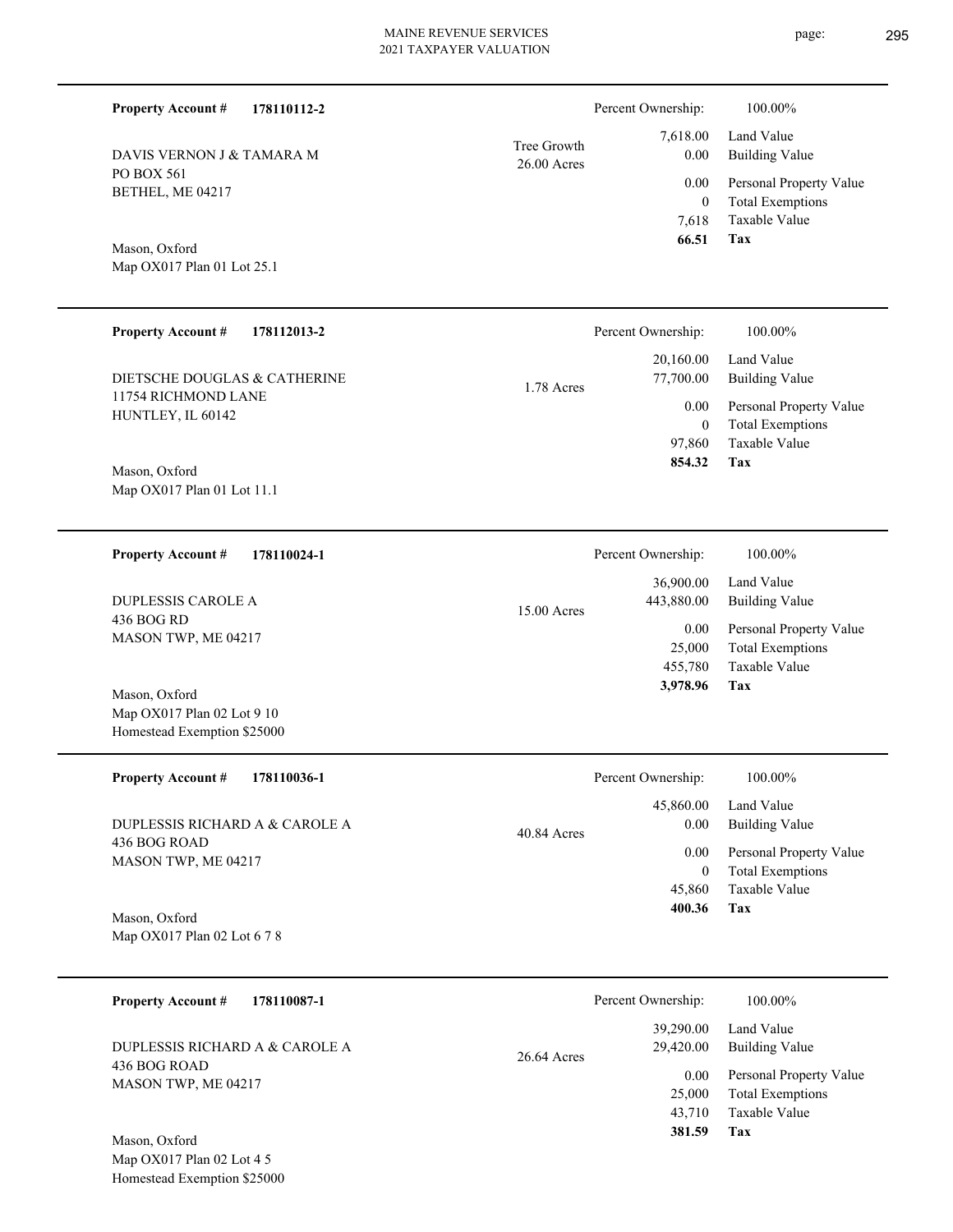| <b>Property Account #</b><br>178110067-2                    |                            | Percent Ownership:                          | 100.00%                                                                           |
|-------------------------------------------------------------|----------------------------|---------------------------------------------|-----------------------------------------------------------------------------------|
| <b>DUTKIEWICZ STANLEY</b>                                   | Tree Growth<br>85.00 Acres | 24,398.00<br>0.00                           | Land Value<br><b>Building Value</b>                                               |
| PO BOX 142<br>HANOVER, ME 04237-0142                        |                            | 0.00<br>$\mathbf{0}$<br>24,398              | Personal Property Value<br><b>Total Exemptions</b><br>Taxable Value               |
| Mason, Oxford<br>Map OX017 Plan 01 Lot 23.4 23.5            |                            | 212.99                                      | Tax                                                                               |
| <b>Property Account #</b><br>178110074-2                    |                            | Percent Ownership:                          | 100.00%                                                                           |
| <b>DUTKIEWICZ STANLEY</b>                                   | 53.06 Acres                | 67,250.00<br>82,020.00                      | Land Value<br><b>Building Value</b>                                               |
| PO BOX 142<br>HANOVER, ME 04237-0142                        |                            | 0.00<br>$\mathbf{0}$<br>149,270<br>1,303.13 | Personal Property Value<br><b>Total Exemptions</b><br>Taxable Value<br><b>Tax</b> |
| Mason, Oxford<br>Map OX017 Plan 04 Lot 12.1                 |                            |                                             |                                                                                   |
| <b>Property Account #</b><br>178110032-3                    |                            | Percent Ownership:                          | 100.00%                                                                           |
| <b>EVCO LLC</b>                                             | Tree Growth<br>43.51 Acres | 33,135.00<br>0.00                           | Land Value<br><b>Building Value</b>                                               |
| PO BOX 399<br>SOUTH PARIS, ME 04281                         |                            | 0.00<br>$\boldsymbol{0}$<br>33,135          | Personal Property Value<br><b>Total Exemptions</b><br>Taxable Value               |
| Mason, Oxford<br>Map OX017 Plan 03 Lot 1 2                  |                            | 289.27                                      | Tax                                                                               |
| <b>Property Account #</b><br>178112005-1                    |                            | Percent Ownership:                          | 100.00%                                                                           |
| EVERETT DAVID J                                             | Tree Growth<br>20.00 Acres | 5,860.00<br>0.00                            | Land Value<br><b>Building Value</b>                                               |
| D/B/A EVERETT DEV CO<br>PO BOX 399<br>SOUTH PARIS, ME 04281 |                            | 0.00<br>$\boldsymbol{0}$<br>5,860           | Personal Property Value<br><b>Total Exemptions</b><br>Taxable Value               |
| Mason, Oxford<br>Map OX017 Plan 03 Lot 4.2                  |                            | 51.16                                       | Tax                                                                               |
| <b>Property Account #</b><br>178110030-1                    |                            | Percent Ownership:                          | 100.00%                                                                           |
| <b>EVERETT DAVID J &amp; MARY E</b>                         | Tree Growth<br>60.00 Acres | 43,532.00<br>277,560.00                     | Land Value<br><b>Building Value</b>                                               |
| PO BOX 399<br>SOUTH PARIS, ME 04281                         |                            | 0.00<br>$\mathbf{0}$<br>321,092<br>2,803.13 | Personal Property Value<br><b>Total Exemptions</b><br>Taxable Value<br><b>Tax</b> |

Map OX017 Plan 01 Lot 46 46.1 47.1 47.2 51 Mason, Oxford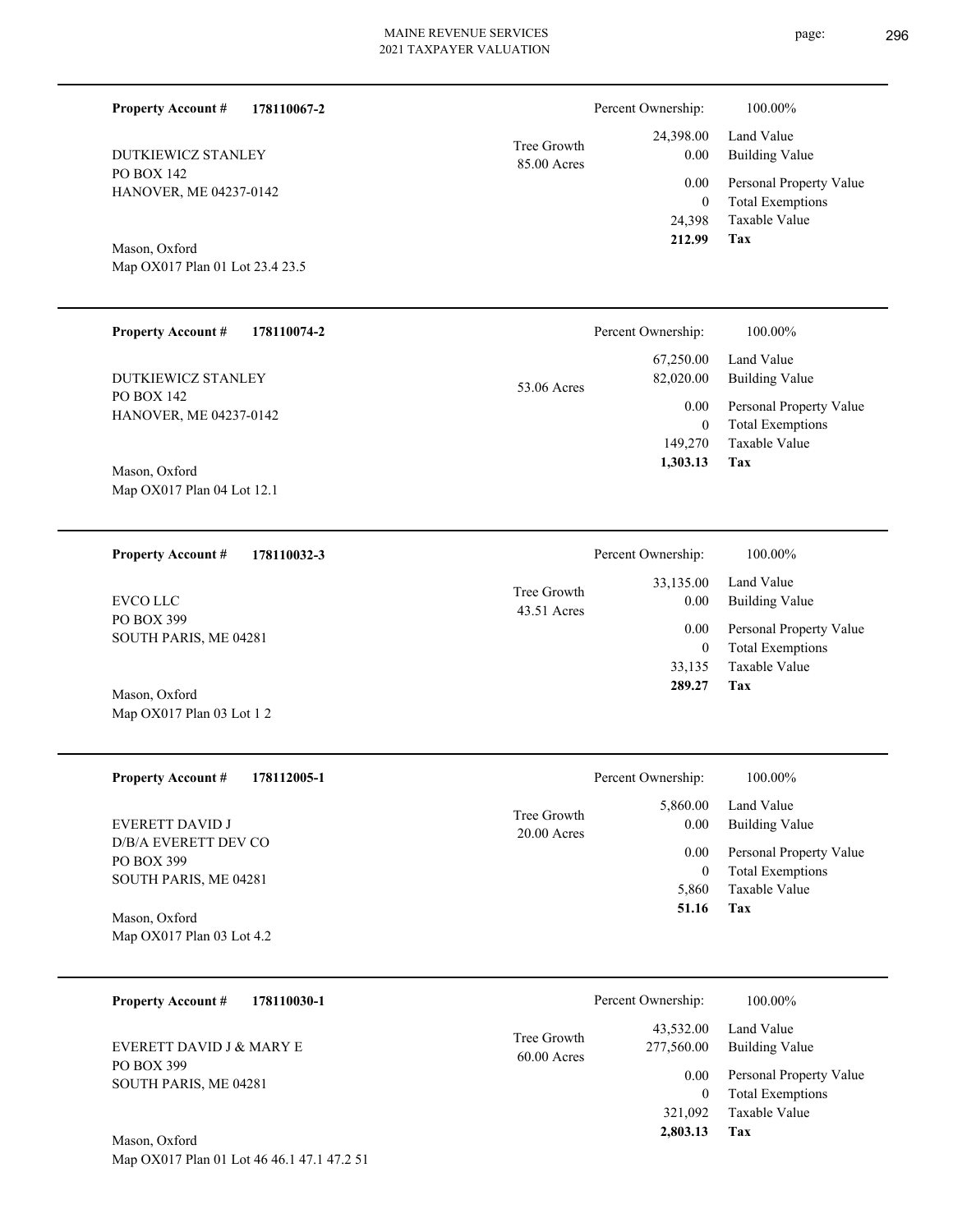| <b>Property Account #</b><br>178110031-2             |                             | Percent Ownership:                      | 100.00%                                                             |
|------------------------------------------------------|-----------------------------|-----------------------------------------|---------------------------------------------------------------------|
| EVERETT DAVID J D/B/A EVERETT DEVELOP                | Tree Growth<br>166.00 Acres | 51,026.00<br>0.00                       | Land Value<br><b>Building Value</b>                                 |
| PO BOX 399<br>SOUTH PARIS, ME 04281                  |                             | 0.00                                    | Personal Property Value                                             |
| Mason, Oxford<br>Map OX017 Plan 01 Lot 44 45 46.2 47 |                             | $\overline{0}$<br>51,026<br>445.46      | <b>Total Exemptions</b><br>Taxable Value<br>Tax                     |
|                                                      |                             |                                         |                                                                     |
| <b>Property Account #</b><br>178110090-1             |                             | Percent Ownership:                      | 100.00%                                                             |
| EVERETT ROBERT A                                     | 20.80 Acres                 | 28,830.00<br>0.00                       | Land Value<br><b>Building Value</b>                                 |
| 657 FLAT RD<br>BETHEL, ME 04217-3025                 |                             | 0.00                                    | Personal Property Value                                             |
| Mason, Oxford                                        |                             | $\boldsymbol{0}$<br>28,830<br>251.69    | <b>Total Exemptions</b><br>Taxable Value<br>Tax                     |
| Map OX017 Plan 01 Lot 45.1 Plan 03 Lot 4.1           |                             |                                         |                                                                     |
| <b>Property Account #</b><br>178110068-3             |                             | Percent Ownership:                      | 100.00%                                                             |
| FANTANA LIVING TRUST                                 | $20.00$ Acres               | 39,150.00<br>165,910.00                 | Land Value<br><b>Building Value</b>                                 |
| % ANTONIU LAURENTIU TRUSTEE<br>1173 MAIN STREET      |                             | 0.00                                    | Personal Property Value                                             |
| BOLTON, MA 01740<br>Mason, Oxford                    |                             | $\boldsymbol{0}$<br>205,060<br>1,790.17 | <b>Total Exemptions</b><br>Taxable Value<br>Tax                     |
| Map OX017 Plan 01 Lot 19.1                           |                             |                                         |                                                                     |
| <b>Property Account #</b><br>178110065-5             |                             | Percent Ownership:                      | 100.00%                                                             |
| FICHERA DOUGLAS M & ELIZABETH I                      | $1.50$ Acres                | 1,280.00<br>0.00                        | Land Value<br><b>Building Value</b>                                 |
| PO BOX 12<br>BARTLETT, NH 03846                      |                             | 0.00                                    | Personal Property Value                                             |
| Mason, Oxford                                        |                             | $\boldsymbol{0}$<br>1,280<br>11.17      | <b>Total Exemptions</b><br>Taxable Value<br>Tax                     |
| Map OX017 Plan 01 Lot 10                             |                             |                                         |                                                                     |
| 178110025-1<br><b>Property Account #</b>             |                             | Percent Ownership:                      | 100.00%                                                             |
| <b>FLEET BRENDA</b>                                  | $0.92$ Acres                | 20,400.00<br>85,550.00                  | Land Value<br><b>Building Value</b>                                 |
| 127 MEADOWBROOK BRIDGE RD<br>MASON TWP, ME 04217     |                             | 0.00<br>25,000<br>80,950                | Personal Property Value<br><b>Total Exemptions</b><br>Taxable Value |
|                                                      |                             | 706.69                                  | Tax                                                                 |

Map OX017 Plan 01 Lot 19.21 Homestead Exemption \$25000 Mason, Oxford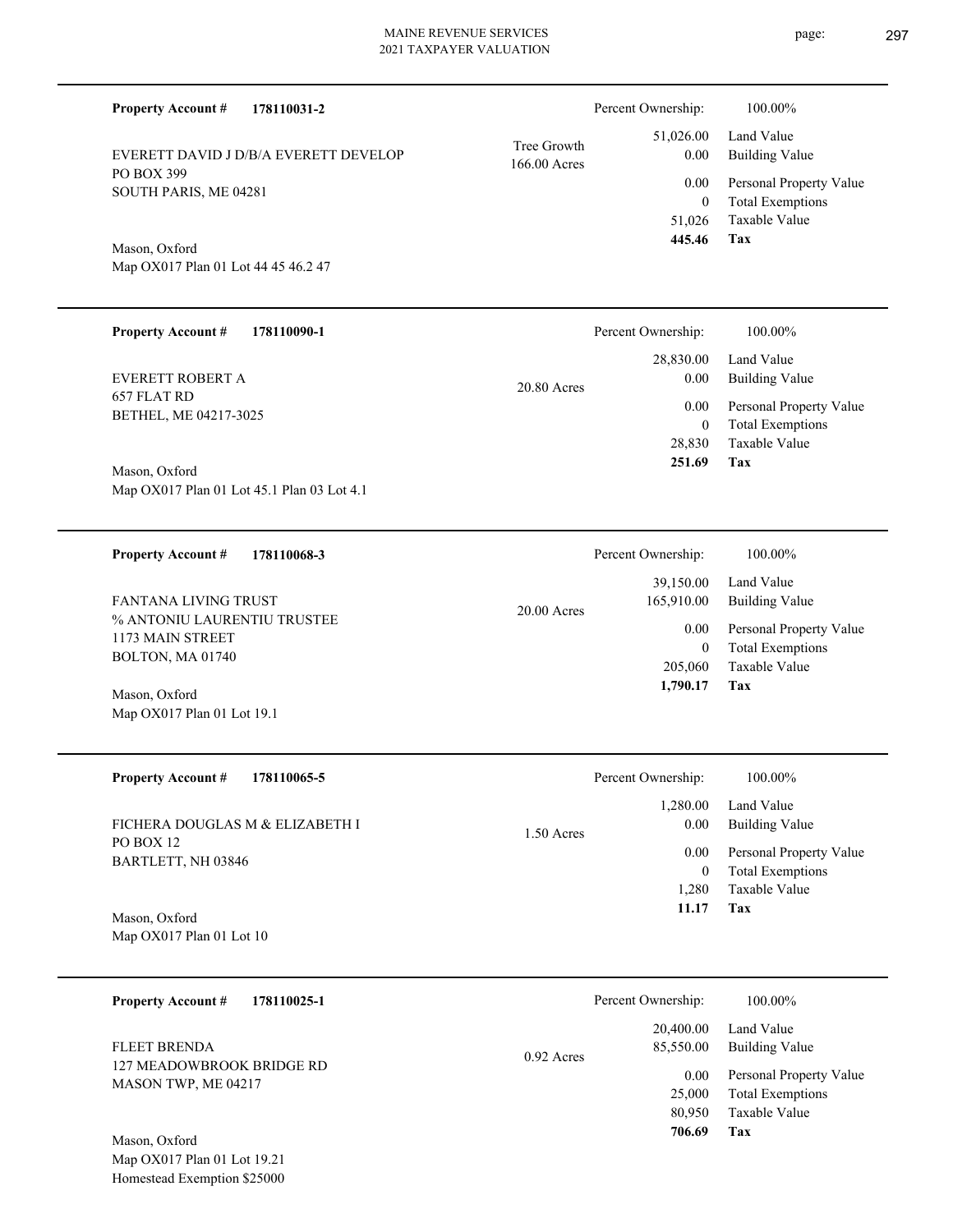0.86 Acres

127 MEADOWBROOK BRIDGE ROAD MASON TOWNSHIP, ME 04217 FLEET MARSHALL

**178110075-2**

Map OX017 Plan 01 Lot 19.4 Mason, Oxford

**Property Account #**

| <b>Property Account #</b><br>178110094-1                                     | 100.00%<br>Percent Ownership:                                                                   |
|------------------------------------------------------------------------------|-------------------------------------------------------------------------------------------------|
| FLEET MARSHALL R & BRENDA J                                                  | 21,900.00<br>Land Value<br>14,140.00<br><b>Building Value</b><br>$2.06$ Acres                   |
| 127 MEADOWBROOK BRIDGE ROAD<br>MASON TWP, ME 04217                           | 0.00<br>Personal Property Value<br>25,000<br><b>Total Exemptions</b><br>Taxable Value<br>11,040 |
| Mason, Oxford<br>Map $OX017$ Plan 01 Lot 19.2<br>Homestead Exemption \$25000 | 96.38<br>Tax                                                                                    |
| <b>Property Account #</b><br>178110102-3                                     | Percent Ownership:<br>100.00%                                                                   |
| FOGARTY WILLIAM P & JANE E                                                   | 22,400.00<br>Land Value<br>86,710.00<br><b>Building Value</b><br>$0.92$ Acres                   |
| 335 LENNOX SQUARE<br>FAIRHOPE, AL 36532                                      | 0.00<br>Personal Property Value<br><b>Total Exemptions</b><br>$\left($<br>Taxable Value         |
| Mason, Oxford                                                                | 109,110<br>952.53<br>Tax                                                                        |

| <b>Property Account #</b><br>178110113-1 | Percent Ownership:          | 100.00%                 |
|------------------------------------------|-----------------------------|-------------------------|
|                                          | 56,410.00                   | Land Value              |
| FOURNIER RONALD F JR & DEIRDRE           | 112,700.00<br>$40.30$ Acres | <b>Building Value</b>   |
| PO BOX 614<br>BETHEL, ME 04217           | 0.00                        | Personal Property Value |
|                                          | 25,000                      | <b>Total Exemptions</b> |
|                                          | 144,110                     | Taxable Value           |
| Mason, Oxford                            | 1,258.08                    | Tax                     |
| Map OX017 Plan 01 Lot 25.2               |                             |                         |
| Homestead Exemption \$25000              |                             |                         |

| 178110103-2<br><b>Property Account #</b>   | Percent Ownership:                      | 100.00%                                                             |
|--------------------------------------------|-----------------------------------------|---------------------------------------------------------------------|
| <b>FOX LAWRENCE S</b>                      | 30,650.00<br>92,100.00<br>$10.00$ Acres | Land Value<br><b>Building Value</b>                                 |
| <b>30 LUPINE RD</b><br>MASON TWP, ME 04217 | 0.00<br>25,000<br>97,750                | Personal Property Value<br><b>Total Exemptions</b><br>Taxable Value |
| Mason, Oxford                              | 853.36                                  | Tax                                                                 |

Map OX017 Plan 01 Lot 5.21 Homestead Exemption \$25000

Map OX017 Plan 01 Lot 11.22

**Tax**

 19,350 0

 11,040.00 8,310.00 0.00

Percent Ownership:  $100.00\%$ 

 **168.93**

Taxable Value Total Exemptions Personal Property Value

Building Value Land Value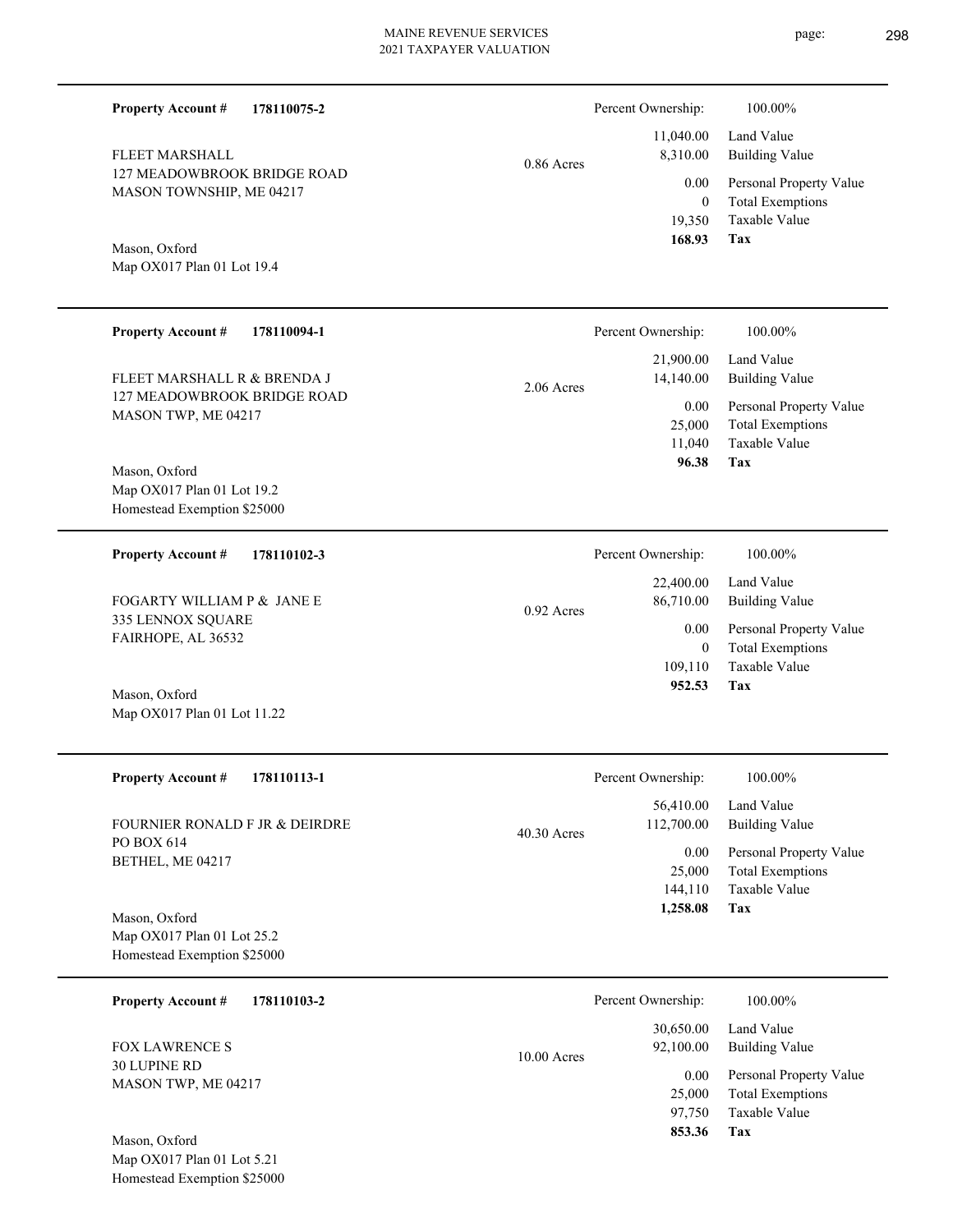| 178110013-4<br><b>Property Account #</b><br><b>FOX ROSEMARY</b><br>207 KINGS HWY<br>BETHEL, ME 04217<br>Mason, Oxford<br>Map OX017 Plan 04 Lot 12.2 12.4 | 1.77 Acres   | Percent Ownership:<br>23,650.00<br>130,290.00<br>0.00<br>25,000<br>128,940<br>1,125.65 | 100.00%<br>Land Value<br><b>Building Value</b><br>Personal Property Value<br><b>Total Exemptions</b><br>Taxable Value<br>Tax |
|----------------------------------------------------------------------------------------------------------------------------------------------------------|--------------|----------------------------------------------------------------------------------------|------------------------------------------------------------------------------------------------------------------------------|
| Homestead Exemption \$25000                                                                                                                              |              |                                                                                        |                                                                                                                              |
| <b>Property Account #</b><br>178110028-1<br>FRANGOULIS GREG J & NANCY M PARKER                                                                           |              | Percent Ownership:<br>13,700.00<br>74,880.00                                           | 100.00%<br>Land Value<br><b>Building Value</b>                                                                               |
| 139 BRACKET ST<br>PORTLAND, ME 04101<br>Mason, Oxford<br>Map OX017 Plan 01 Lot 39.2                                                                      | 1.23 Acres   | 0.00<br>$\boldsymbol{0}$<br>88,580<br>773.30                                           | Personal Property Value<br><b>Total Exemptions</b><br>Taxable Value<br>Tax                                                   |
| <b>Property Account #</b><br>178110092-2                                                                                                                 |              | Percent Ownership:<br>23,480.00                                                        | 100.00%<br>Land Value                                                                                                        |
| <b>GROVER JESSICA</b><br>97 KINGS HIGHWAY<br>MASON TOWNSHIP, ME 04217<br>Mason, Oxford<br>Map OX017 Plan 03 Lot 16 18                                    | 1.56 Acres   | 176,040.00<br>0.00<br>$\mathbf{0}$<br>199,520<br>1,741.81                              | <b>Building Value</b><br>Personal Property Value<br><b>Total Exemptions</b><br>Taxable Value<br>Tax                          |
| <b>Property Account #</b><br>178110015-3                                                                                                                 |              | Percent Ownership:                                                                     | 100.00%                                                                                                                      |
| <b>GROVER JESSICA G</b><br>97 KINGS HWY<br>MASON TWP, ME 04217<br>Mason, Oxford<br>Map OX017 Plan 03 Lot 4                                               | $4.01$ Acres | 14,560.00<br>0.00<br>0.00<br>$\overline{0}$<br>14,560<br>127.11                        | Land Value<br><b>Building Value</b><br>Personal Property Value<br><b>Total Exemptions</b><br>Taxable Value<br>Tax            |
| <b>Property Account #</b><br>178112022-1                                                                                                                 |              | Percent Ownership:                                                                     | 100.00%                                                                                                                      |
| <b>GROVER JESSICA G</b><br>97 KINGS HWY<br>MASON TWP, ME 04217                                                                                           | 34.78 Acres  | 40,710.00<br>0.00<br>0.00<br>$\overline{0}$<br>40,710<br>355.40                        | Land Value<br><b>Building Value</b><br>Personal Property Value<br><b>Total Exemptions</b><br>Taxable Value<br>Tax            |
| Mason, Oxford<br>Map OX017 Plan 04 Lot 1.4                                                                                                               |              |                                                                                        |                                                                                                                              |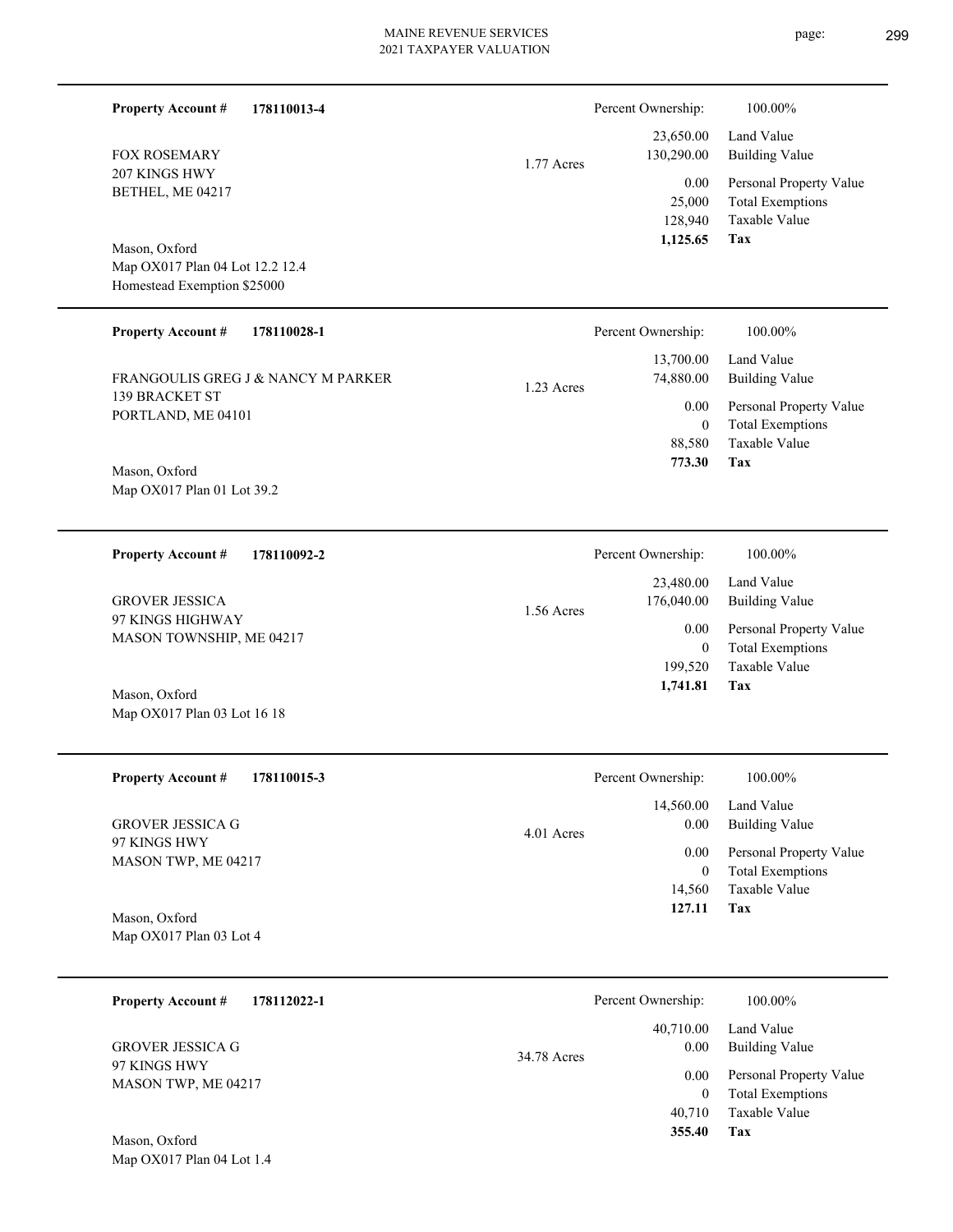Percent Ownership:  $100.00\%$ 

|               | $\mathbf{r}$ creamed with $\mathbf{r}$ . | 1 0 0 1 0 0 7 0              |
|---------------|------------------------------------------|------------------------------|
|               |                                          | 34,100.00 Land Value         |
| $27.00$ Acres | 0.00                                     | Building Value               |
|               |                                          | 0.00 Personal Property Value |
|               | $\theta$                                 | <b>Total Exemptions</b>      |
|               |                                          | 34,100 Taxable Value         |
|               | 297.69                                   | Tax                          |

Map OX017 Plan 03 Lot 4.3 Mason, Oxford

MASON TWP, ME 04217

97 KINGS HWY

**Property Account #**

**178112018-1**

GROVER JESSICA G & SAMUEL O SOLMITZ

| <b>Property Account #</b><br>178110041-3 | Percent Ownership:       | 100.00%                 |
|------------------------------------------|--------------------------|-------------------------|
|                                          | 40,170.00                | Land Value              |
| GROVER JESSICCA GOODRIDGE                | 20,790.00<br>34.14 Acres | <b>Building Value</b>   |
| 97 KINGS HIGHWAY                         | 0.00                     | Personal Property Value |
| MASON TOWNSHIP, ME 04217                 | $\theta$                 | <b>Total Exemptions</b> |
|                                          | 60.960                   | Taxable Value           |
| Mason, Oxford                            | 532.18                   | Tax                     |
| Map $OX017$ Plan 01 Lot 21               |                          |                         |

| 178110042-3<br><b>Property Account #</b>     | Percent Ownership:                       | 100.00%                                            |
|----------------------------------------------|------------------------------------------|----------------------------------------------------|
| <b>GROVER JESSICCA GOODRIDGE</b>             | 41,700.00<br>344,330.00<br>$23.00$ Acres | Land Value<br>Building Value                       |
| 97 KINGS HIGHWAY<br>MASON TOWNSHIP, ME 04217 | 0.00                                     | Personal Property Value<br><b>Total Exemptions</b> |
|                                              | 386,030                                  | Taxable Value                                      |
| Mason, Oxford                                | 3,370.04                                 | Tax                                                |

| <b>Property Account #</b><br>178110043-3     | Percent Ownership:                                 | 100.00%                             |
|----------------------------------------------|----------------------------------------------------|-------------------------------------|
| GROVER JESSICCA GOODRIDGE                    | 35,443.00<br>Tree Growth<br>0.00<br>$130.00$ Acres | Land Value<br><b>Building Value</b> |
| 97 KINGS HIGHWAY<br>MASON TOWNSHIP, ME 04217 | $0.00\,$                                           | Personal Property Value             |
|                                              |                                                    | <b>Total Exemptions</b>             |
|                                              | 35.443                                             | Taxable Value                       |
| Mason, Oxford                                | 309.42                                             | Tax                                 |
| Map $OX017$ Plan 01 Lot 22.1                 |                                                    |                                     |

| 178110011-5<br><b>Property Account #</b>     | Percent Ownership:                   | 100.00%                                            |
|----------------------------------------------|--------------------------------------|----------------------------------------------------|
| GROVER MARTHA H & LYDIA C                    | 24,400.00<br>16.920.00<br>5.00 Acres | Land Value<br>Building Value                       |
| 50 KINGS HIGHWAY<br>MASON TOWNSHIP, ME 04217 | 0.00<br>0                            | Personal Property Value<br><b>Total Exemptions</b> |
|                                              | 41,320                               | Taxable Value                                      |
| Mason, Oxford                                | 360.72                               | Tax                                                |

Map OX017 Plan 03 Lot 11

Map OX017 Plan 01 Lot 22.2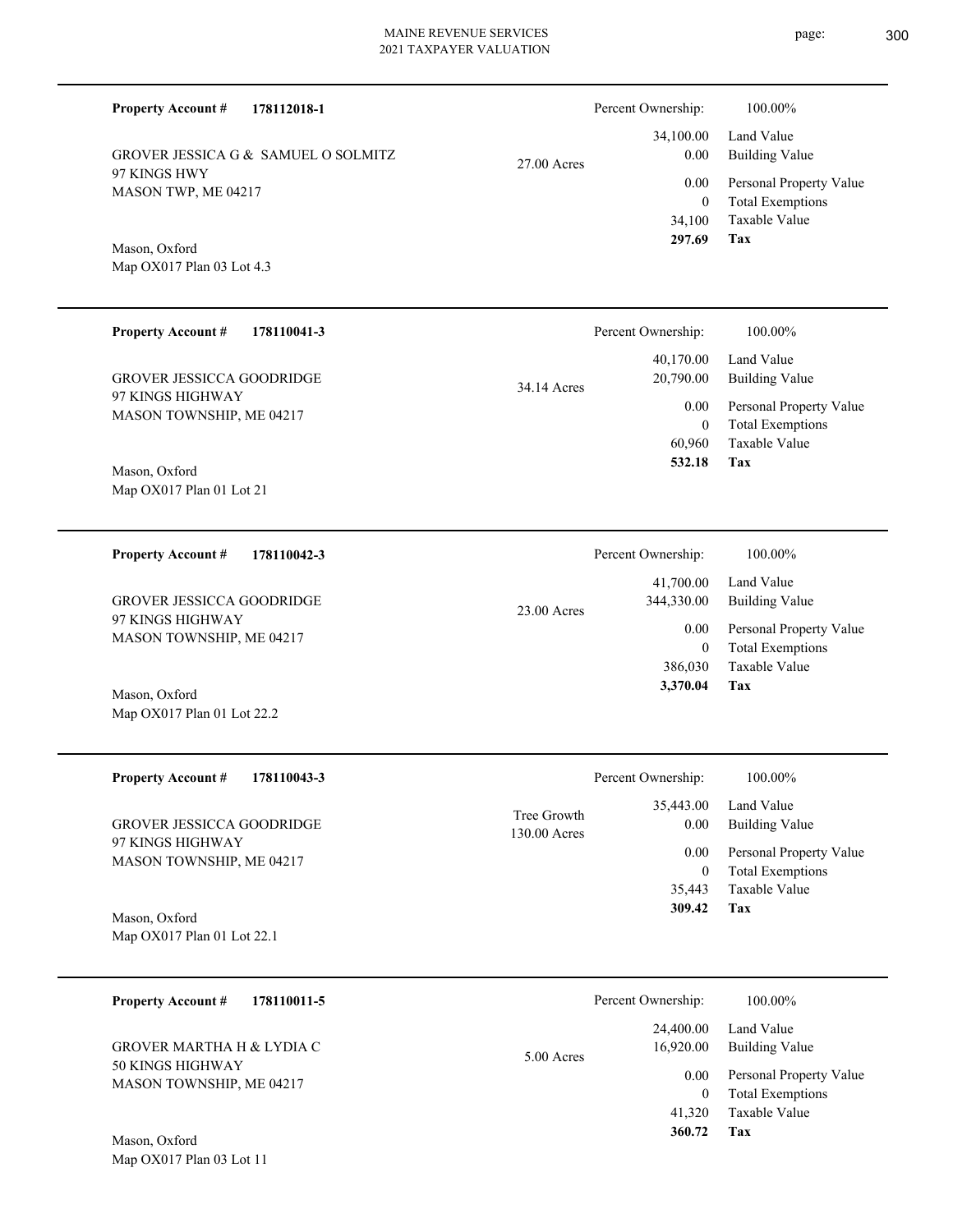page: 301

| <b>Property Account #</b><br>178110012-2                                                          |                            | Percent Ownership:<br>8,880.00              | 100.00%<br>Land Value                                                                        |
|---------------------------------------------------------------------------------------------------|----------------------------|---------------------------------------------|----------------------------------------------------------------------------------------------|
| <b>GROVER MARTHA H &amp; LYDIA C</b><br>50 KINGS HIGHWAY<br>MASON TOWNSHIP, ME 04217              | $0.55$ Acres               | 0.00<br>0.00<br>$\boldsymbol{0}$<br>8,880   | <b>Building Value</b><br>Personal Property Value<br><b>Total Exemptions</b><br>Taxable Value |
| Mason, Oxford<br>Map OX017 Plan 03 Lot 10                                                         |                            | 77.52                                       | Tax                                                                                          |
| <b>Property Account #</b><br>178110091-2                                                          |                            | Percent Ownership:                          | 100.00%                                                                                      |
| <b>GROVER MARTHA H &amp; LYDIA C</b>                                                              | 4.38 Acres                 | 23,870.00<br>257,570.00                     | Land Value<br><b>Building Value</b>                                                          |
| 50 KINGS HIGHWAY<br>MASON TOWNSHIP, ME 04217<br>Mason, Oxford                                     |                            | 0.00<br>$\mathbf{0}$<br>281,440<br>2,456.97 | Personal Property Value<br><b>Total Exemptions</b><br>Taxable Value<br>Tax                   |
| Map OX017 Plan 03 Lot 17 21                                                                       |                            |                                             |                                                                                              |
| <b>Property Account #</b><br>178110039-1                                                          |                            | Percent Ownership:                          | 100.00%                                                                                      |
| <b>GROVER RICHARD L</b>                                                                           | 2.10 Acres                 | 23,940.00<br>228,480.00                     | Land Value<br><b>Building Value</b>                                                          |
| 183 KINGS HIGHWAY<br>MASON TWP, ME 04217                                                          |                            | 0.00<br>31,000<br>221,420<br>1,933.00       | Personal Property Value<br><b>Total Exemptions</b><br>Taxable Value<br>Tax                   |
| Mason, Oxford<br>Map OX017 Plan 04 Lot 1<br>Homestead Exemption \$25000; Veteran Exemption \$6000 |                            |                                             |                                                                                              |
| 178110040-1<br><b>Property Account #</b>                                                          |                            | Percent Ownership:                          | 100.00%                                                                                      |
| <b>GROVER RICHARD L</b>                                                                           | Tree Growth<br>43.00 Acres | 24,236.00<br>3,780.00                       | Land Value<br><b>Building Value</b>                                                          |
| 183 KINGS HIGHWAY<br>MASON TWP, ME 04217                                                          |                            | 0.00<br>$\overline{0}$                      | Personal Property Value<br><b>Total Exemptions</b>                                           |
| Mason, Oxford<br>Map OX017 Plan 04 Lot 2.2 3                                                      |                            | 28,016<br>244.58                            | Taxable Value<br>Tax                                                                         |
| <b>Property Account #</b><br>178112023-1                                                          |                            | Percent Ownership:                          | 100.00%                                                                                      |
| <b>GROVER RICHARD L</b>                                                                           | 1.00 Acres                 | 12,000.00<br>0.00                           | Land Value<br><b>Building Value</b>                                                          |
| 183 KINGS HIGHWAY<br>MASON TWP, ME 04217<br>Mason, Oxford<br>Map OX017 Plan 04 Lot 1.3            |                            | 0.00<br>$\theta$<br>12,000<br>104.76        | Personal Property Value<br><b>Total Exemptions</b><br>Taxable Value<br>Tax                   |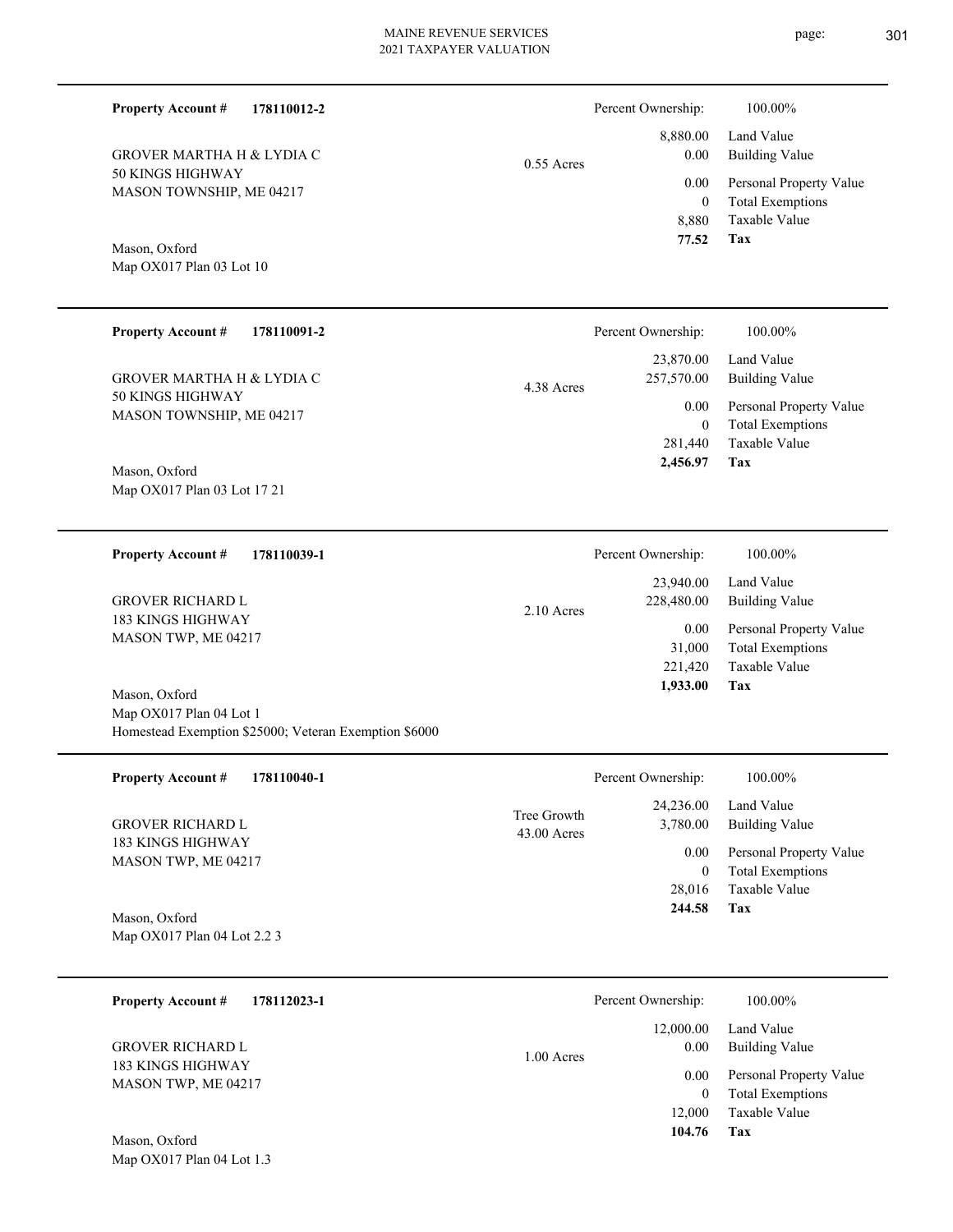**178110071-5**

**Property Account #**

Percent Ownership:  $100.00\%$ 

| <b>GROVER RUPERT H</b><br><b>157 BARKER ROAD</b><br>BETHEL, ME 04217<br>Mason, Oxford<br>Map OX017 Plan 01 Lot 40 41 | 180.00 Acres | 164,150.00<br>0.00<br>0.00<br>$\mathbf{0}$<br>164,150<br>1,433.03 | Land Value<br><b>Building Value</b><br>Personal Property Value<br><b>Total Exemptions</b><br>Taxable Value<br>Tax |
|----------------------------------------------------------------------------------------------------------------------|--------------|-------------------------------------------------------------------|-------------------------------------------------------------------------------------------------------------------|
| <b>Property Account #</b><br>178110085-2                                                                             |              | Percent Ownership:                                                | 100.00%                                                                                                           |
| <b>GROVER RUPERT H</b><br><b>157 BARKER ROAD</b>                                                                     | $0.31$ Acres | 9,240.00<br>21,770.00                                             | Land Value<br><b>Building Value</b>                                                                               |
| BETHEL, ME 04217<br>Mason, Oxford                                                                                    |              | 0.00<br>$\bf{0}$<br>31,010<br>270.72                              | Personal Property Value<br><b>Total Exemptions</b><br>Taxable Value<br>Tax                                        |
| Map OX017 Plan 04 Lot 4                                                                                              |              |                                                                   |                                                                                                                   |
| <b>Property Account #</b><br>178110019P-1                                                                            |              | Percent Ownership:                                                | 100.00%                                                                                                           |
| GROVER RUPERT H JR, SUZANNE K & JESSICCA                                                                             |              | 0.00<br>0.00                                                      | Land Value<br><b>Building Value</b>                                                                               |
| <b>PO BOX 223</b><br>NORWAY, ME 04268                                                                                |              | 5,500.00<br>$\bf{0}$                                              | Personal Property Value<br><b>Total Exemptions</b>                                                                |
| Mason, Oxford<br>Map OX017 Plan 01 Lot 22.2                                                                          |              | 5,500<br>48.02                                                    | Taxable Value<br>Tax                                                                                              |
|                                                                                                                      |              |                                                                   |                                                                                                                   |
| <b>Property Account #</b><br>178110104-2                                                                             |              | Percent Ownership:                                                | 100.00%                                                                                                           |
| HANSCOM DAVID J                                                                                                      | 1.92 Acres   | 23,780.00<br>187,320.00                                           | Land Value<br><b>Building Value</b>                                                                               |
| 64 KINGS HIGHWAY<br>MASON TWP, ME 04217                                                                              |              | 0.00<br>25,000<br>186,100                                         | Personal Property Value<br><b>Total Exemptions</b><br>Taxable Value                                               |
| Mason, Oxford<br>Map OX017 Plan 03 Lot 16.1 20<br>Homestead Exemption \$25000                                        |              | 1,624.65                                                          | Tax                                                                                                               |
| 178110060-3<br><b>Property Account #</b>                                                                             |              | Percent Ownership:                                                | 100.00%                                                                                                           |
| HEDDEN PETER W & TRACEY K WILKERSON                                                                                  | 7.00 Acres   | 17,100.00<br>0.00                                                 | Land Value<br><b>Building Value</b>                                                                               |
| PO BOX 134<br>BETHEL, ME 04217                                                                                       |              | $0.00\,$<br>$\boldsymbol{0}$<br>17,100                            | Personal Property Value<br><b>Total Exemptions</b><br>Taxable Value<br>Tax                                        |
| Mason, Oxford<br>Map OX017 Plan 01 Lot 8                                                                             |              | 149.28                                                            |                                                                                                                   |
|                                                                                                                      |              |                                                                   |                                                                                                                   |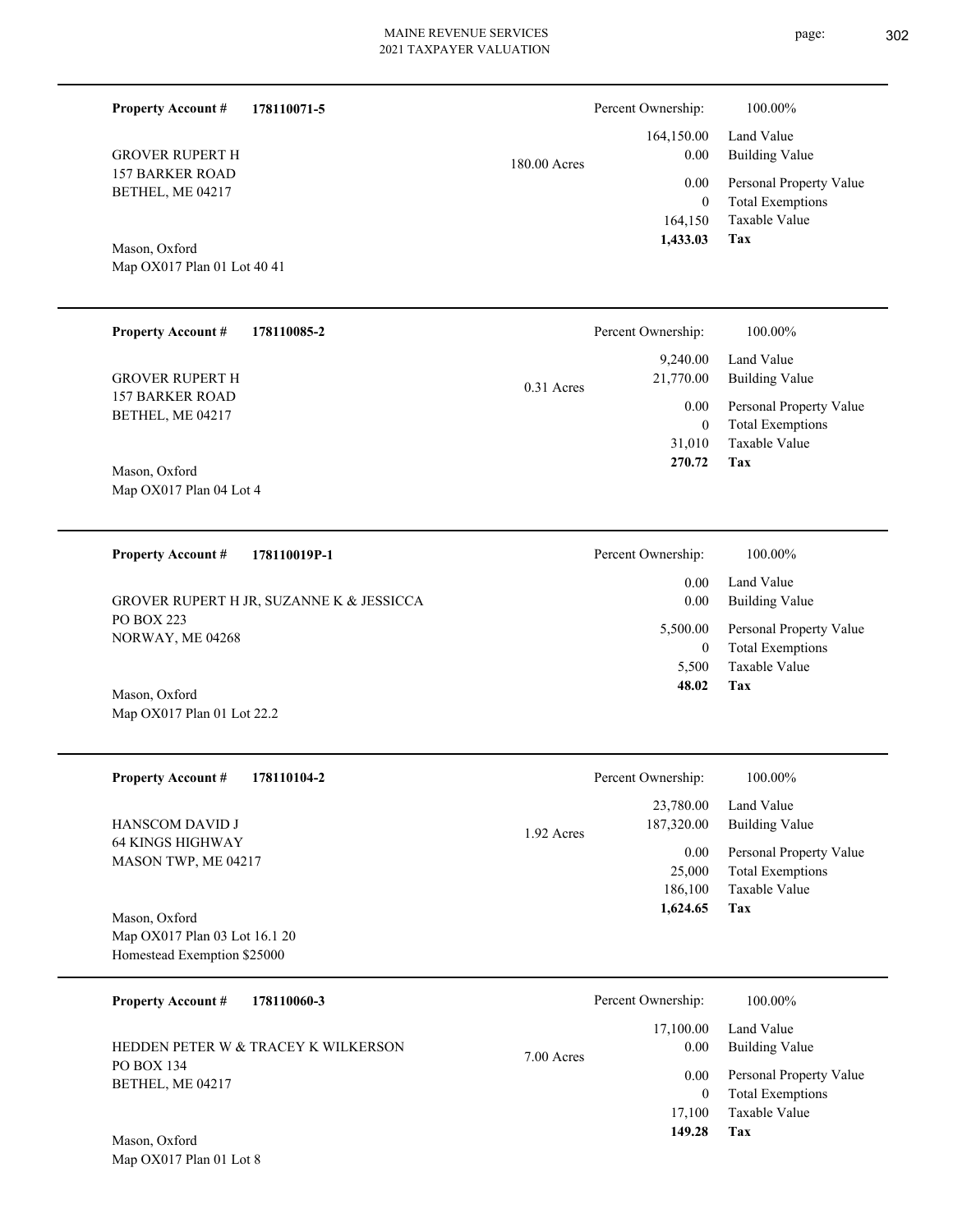**Tax** Taxable Value Total Exemptions Personal Property Value Building Value Land Value HEDDEN PETER W & TRACEY K WILKERSON 17,950 0  **156.70** 17,950.00 0.00 0.00 8.00 Acres **178110035-1** Building Value Land Value 24,230.00 104,320.00 Percent Ownership: 100.00%

2.45 Acres

PO BOX 698 BETHEL, ME 04217 HODGDON ELIZABETH B

Map OX017 Plan 01 Lot 9

**Property Account #**

PO BOX 134 BETHEL, ME 04217

Mason, Oxford

**Property Account #**

**178110061-3**

Map OX017 Plan 01 Lot 17.2 Homestead Exemption \$25000 Mason, Oxford

| 178110078-4<br><b>Property Account #</b>     | Percent Ownership:                     | 100.00%                      |
|----------------------------------------------|----------------------------------------|------------------------------|
| HOEFLE REGAN COUSENS & MICHAEL R BALTZELL    | 11,040.00<br>51,660.00<br>$0.83$ Acres | Land Value<br>Building Value |
| 2430 STUART STREET<br><b>TAMPA, FL 33605</b> | 0.00                                   | Personal Property Value      |
|                                              | $\theta$                               | <b>Total Exemptions</b>      |
|                                              | 62,700                                 | Taxable Value                |
| $\sim$ $\sim$ 1<br>$\mathbf{r}$              | 547.37                                 | Tax                          |

Map OX017 Plan 02 Lot 3 Mason, Oxford

| <b>Property Account #</b><br>178110021-3                                                                                                                 | Percent Ownership:                                                              | 100.00%                                                                                                    |
|----------------------------------------------------------------------------------------------------------------------------------------------------------|---------------------------------------------------------------------------------|------------------------------------------------------------------------------------------------------------|
| KENNETH J TREMBLAY REVOCABLE TRUST<br>% KENNETH TREMBLAY<br>PO BOX 545<br>FRYEBURG, ME 04037<br>Mason, Oxford<br>Map OX017 Plan 01 Lot 26 26.1 26.2 26.3 | 92,400.00<br>246,050.00<br>85.00 Acres<br>0.00<br>25,000<br>313,450<br>2,736.42 | Land Value<br>Building Value<br>Personal Property Value<br><b>Total Exemptions</b><br>Taxable Value<br>Tax |
| Homestead Exemption \$25000                                                                                                                              |                                                                                 |                                                                                                            |
| <b>Property Account #</b><br>178110069-2                                                                                                                 | Percent Ownership:                                                              | 100.00%                                                                                                    |
|                                                                                                                                                          | 19,630.00                                                                       | Land Value                                                                                                 |

| $\sim$ $\sim$ 1                              |               | 171.37         | Tax                     |
|----------------------------------------------|---------------|----------------|-------------------------|
|                                              |               | 19.630         | Taxable Value           |
| 530 NEWTOWN ROAD<br>MARSTONS MILLS, MA 02149 |               |                | Total Exemptions        |
|                                              |               | $0.00^{\circ}$ | Personal Property Value |
| LACASSE JOHN J & JANE S                      | $15.75$ Acres | 0.00           | Building Value          |
|                                              |               | 19.030.00      | Laliu valut             |

Map OX017 Plan 01 Lot 17.1 Mason, Oxford

Percent Ownership:  $100.00\%$ 

**Tax**

 103,550 25,000

0.00

 **903.99**

Taxable Value Total Exemptions Personal Property Value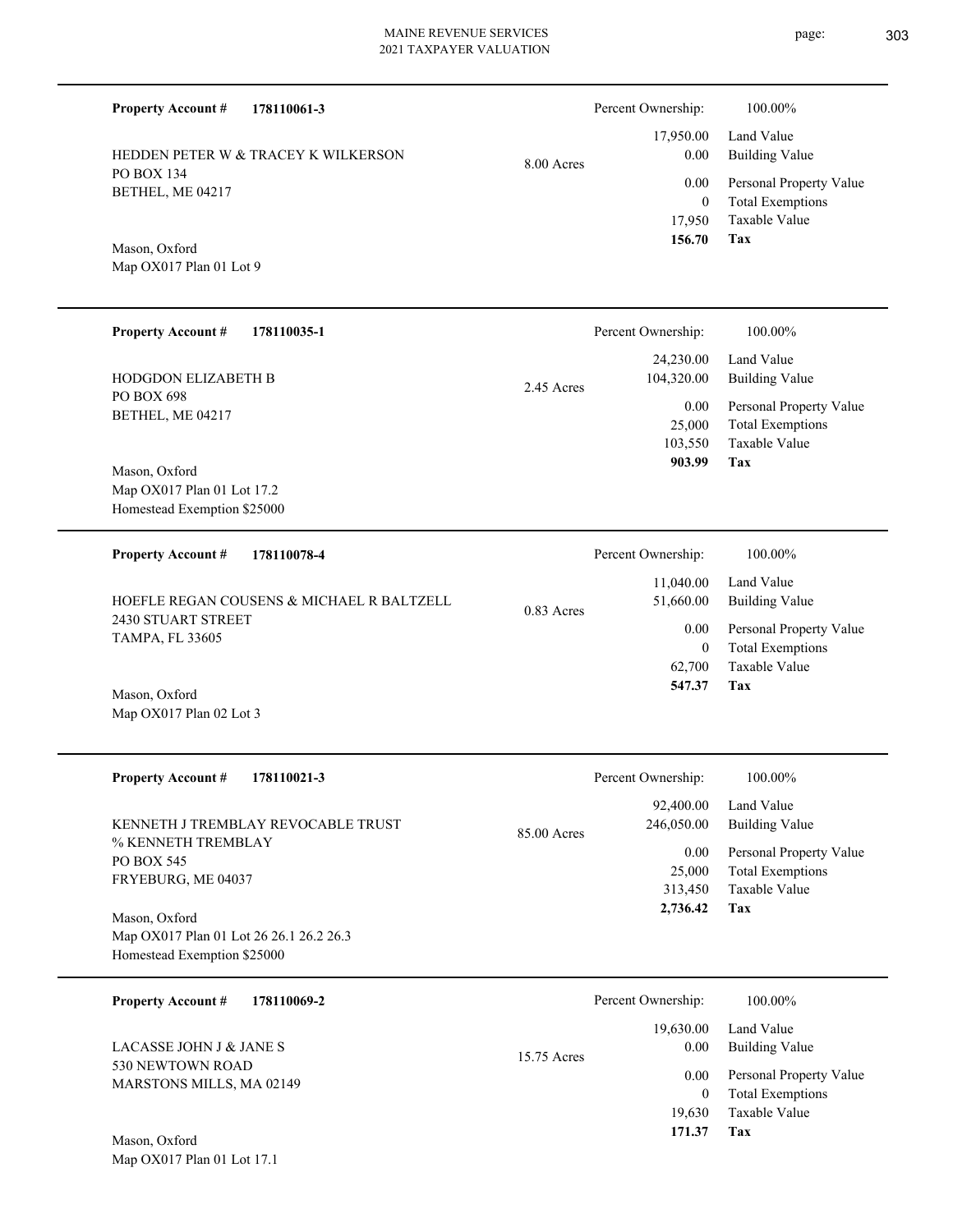Percent Ownership:  $100.00\%$ 

|              | 141.51   | Tax                          |
|--------------|----------|------------------------------|
|              |          | 16,210 Taxable Value         |
|              | $\theta$ | <b>Total Exemptions</b>      |
|              |          | 0.00 Personal Property Value |
| $5.95$ Acres |          | 0.00 Building Value          |
|              |          | 16,210.00 Land Value         |
|              |          |                              |

Mason, Oxford

530 NEWTOWN ROAD MARSTONS MILLS, MA 02149

LACASSE JOHN J & JANE S

**Property Account #**

**178110070-2**

Map OX017 Plan 01 Lot 18

Map OX017 Plan 01 Lot 12

| <b>Property Account #</b><br>178110080-2                                                                           | Percent Ownership:                                                                 | 100.00%                                                                                                    |
|--------------------------------------------------------------------------------------------------------------------|------------------------------------------------------------------------------------|------------------------------------------------------------------------------------------------------------|
| LANGLEY MARYANN S & KENNETH D TTE<br>PO BOX 7<br>TIVERTON, RI 02878<br>Mason, Oxford<br>Map $OX017$ Plan 04 Lot 11 | 18,560.00<br>51,190.00<br>$0.42$ Acres<br>0.00<br>$\mathbf{0}$<br>69.750<br>608.92 | Land Value<br>Building Value<br>Personal Property Value<br><b>Total Exemptions</b><br>Taxable Value<br>Tax |
| <b>Property Account #</b><br>178110066-5                                                                           | Percent Ownership:                                                                 | 100.00%                                                                                                    |

| LEGASSIE KENNETH T & ADAM D<br>305 SE 12th STREET<br>COLLEGE PLACE, WA 99324<br>Mason, Oxford | 6.18 Acres | 13,120.00<br>23,070.00<br>0.00<br>$\bf{0}$<br>36,190<br>315.94 | Land Value<br>Building Value<br>Personal Property Value<br><b>Total Exemptions</b><br>Taxable Value<br>Tax |
|-----------------------------------------------------------------------------------------------|------------|----------------------------------------------------------------|------------------------------------------------------------------------------------------------------------|
|                                                                                               |            |                                                                |                                                                                                            |

| Percent Ownership:    | 100.00%                 |
|-----------------------|-------------------------|
| 50,460.00             | Land Value              |
| 0.00<br>$46.25$ Acres | Building Value          |
| 0.00                  | Personal Property Value |
| $\mathbf{0}$          | <b>Total Exemptions</b> |
| 50,460                | Taxable Value           |
| 440.52                | Tax                     |
|                       |                         |
|                       |                         |

| 178110059-2<br><b>Property Account #</b> | Percent Ownership:          |                       | 100.00%                                            |
|------------------------------------------|-----------------------------|-----------------------|----------------------------------------------------|
| LOVEJOY ALANSON                          | Tree Growth<br>179.00 Acres | 58,948.00<br>3,220.00 | Land Value<br>Building Value                       |
| PO BOX 5<br>WEST BETHEL, ME 04286        |                             | 0.00<br>$\theta$      | Personal Property Value<br><b>Total Exemptions</b> |
|                                          |                             | 62.168                | Taxable Value                                      |
| Mason, Oxford                            |                             | 542.73                | Tax                                                |

Map OX017 Plan 01 Lot 34 35 36 37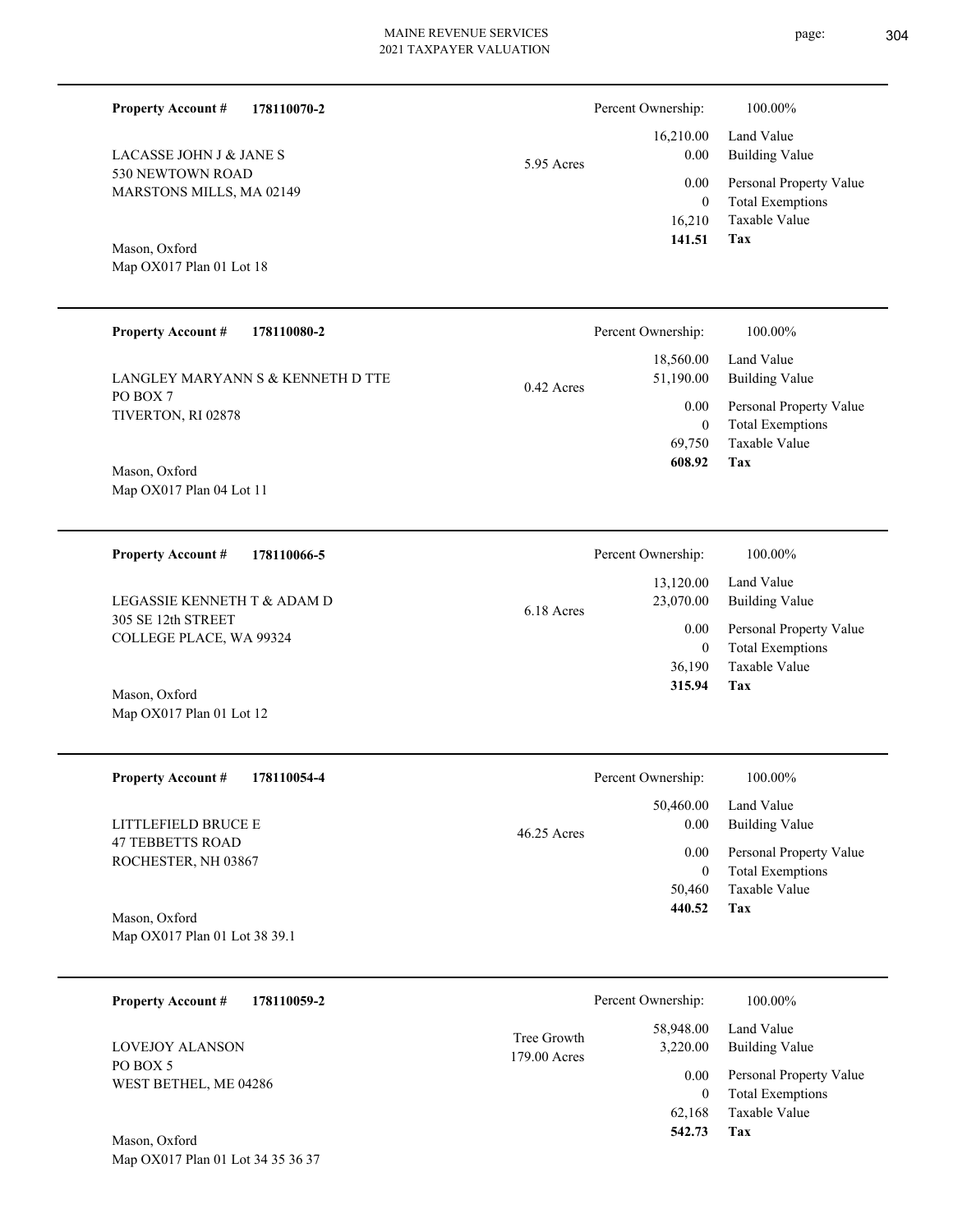page: 305

| <b>Property Account #</b><br>178112017-1          |              | Percent Ownership:      | 100.00%                                            |
|---------------------------------------------------|--------------|-------------------------|----------------------------------------------------|
| <b>LOWE KATRINA</b>                               |              | 0.00<br>53,830.00       | Land Value<br><b>Building Value</b>                |
| 184 KINGS HWY<br>MASON TWP, ME 04217              |              | 0.00<br>25,000          | Personal Property Value<br><b>Total Exemptions</b> |
| ON THE LAND OF RICHARD GROVER                     |              | 28,830                  | Taxable Value                                      |
| Mason, Oxford<br>Map OX017 Plan 04 Lot 2.2 3      |              | 251.69                  | Tax                                                |
| Homestead Exemption \$25000                       |              |                         |                                                    |
| <b>Property Account #</b><br>178112004-2          |              | Percent Ownership:      | 100.00%                                            |
| LUDDEN MATTHEW D & TANYA                          | 1.25 Acres   | 23,210.00<br>188,580.00 | Land Value<br><b>Building Value</b>                |
| 172 KINGS HIGHWAY<br>MASON TWP, ME 04217          |              | 0.00<br>25,000          | Personal Property Value<br><b>Total Exemptions</b> |
|                                                   |              | 186,790                 | Taxable Value                                      |
| Mason, Oxford<br>Map OX017 Plan 04 Lot 3.1        |              | 1,630.68                | Tax                                                |
| Homestead Exemption \$25000                       |              |                         |                                                    |
| <b>Property Account #</b><br>178112021-1          |              | Percent Ownership:      | 100.00%                                            |
| MAHONEY KEENAN & BRITTANY L CASEY                 | 3.54 Acres   | 25,160.00<br>90,660.00  | Land Value<br><b>Building Value</b>                |
| <b>197 CEDAR AVENUE</b><br>PORTSMOUTH, RI 02871   |              | 0.00                    | Personal Property Value                            |
|                                                   |              | $\mathbf{0}$<br>115,820 | <b>Total Exemptions</b><br>Taxable Value           |
| Mason, Oxford                                     |              | 1,011.11                | Tax                                                |
| Map OX017 Plan 01 Lot 11.13                       |              |                         |                                                    |
| <b>Property Account #</b><br>178112001-1          |              | Percent Ownership:      | 100.00%                                            |
| MAINE STATE OF                                    |              | 12,140.00<br>0.00       | Land Value<br><b>Building Value</b>                |
| DEPT OF CONS-PARKS & LANDS                        | 1.16 Acres   | 0.00                    | Personal Property Value                            |
| 22 SHS<br>AUGUSTA, ME 04333<br>GRAVEL PIT         |              | 12,140<br>$\mathbf{0}$  | <b>Total Exemptions</b><br>Taxable Value           |
| Mason, Oxford                                     |              | 0.00                    | Tax                                                |
| Map OX017 Plan 03 Lot 3<br><b>Exempt Property</b> |              |                         |                                                    |
|                                                   |              |                         |                                                    |
| <b>Property Account #</b><br>178112002-1          |              | Percent Ownership:      | 100.00%                                            |
| MAINE STATE OF                                    | $0.39$ Acres | 7,560.00<br>0.00        | Land Value<br><b>Building Value</b>                |
| DEPT OF CONS-PARKS & LANDS<br>22 SHS              |              | 0.00                    | Personal Property Value                            |
| AUGUSTA, ME 04333<br>MEETING HOUSE HILL CEMETERY  |              | 7,560<br>$\mathbf{0}$   | <b>Total Exemptions</b><br>Taxable Value           |
| Mason, Oxford                                     |              | 0.00                    | Tax                                                |
| Map OX017 Plan 03 Lot 5<br><b>Exempt Property</b> |              |                         |                                                    |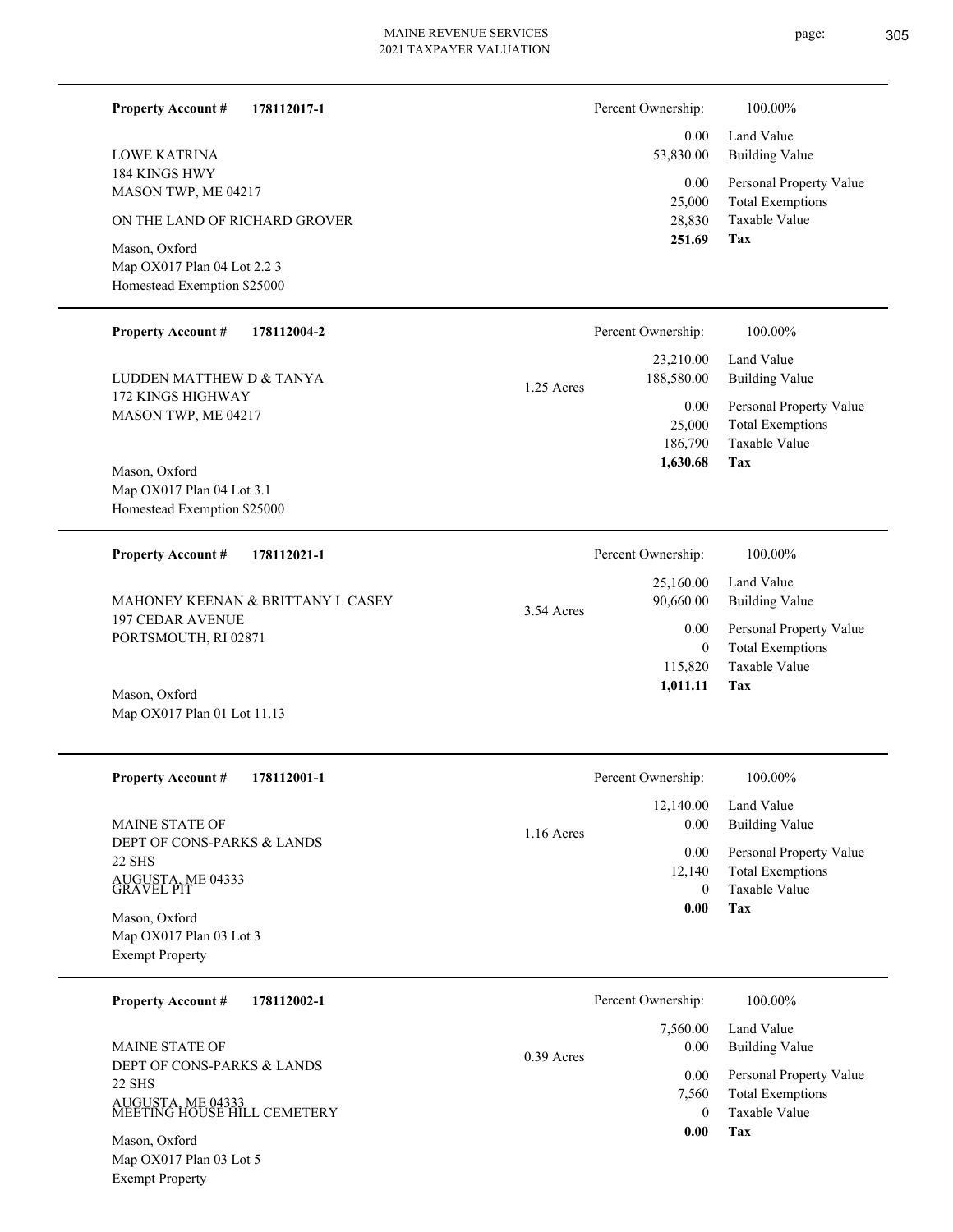40.00 Acres Tree Growth

**178110101-3**

506 WEBBS MILLS ROAD RAYMOND, ME 04071

MARTIN LLOYD S III

Map OX017 Plan 01 Lot 23.3

**Property Account #**

Mason, Oxford

| <b>Property Account #</b><br>178110034-3 | Percent Ownership:   | 100.00%                 |
|------------------------------------------|----------------------|-------------------------|
|                                          | 10,440.00            | Land Value              |
| <b>MATRA SUSAN J</b>                     | 0.00<br>$0.73$ Acres | <b>Building Value</b>   |
| 295 FOGGINTOWN RD                        | 0.00                 | Personal Property Value |
| BREWSTER, NY 10509                       | $\mathbf{0}$         | <b>Total Exemptions</b> |
|                                          | 10.440               | Taxable Value           |
| Mason, Oxford                            | 91.14                | Tax                     |
| Map OX017 Plan 01 Lot 19.5               |                      |                         |

| 178110044-3<br><b>Property Account #</b>        | Percent Ownership:               | 100.00%                                            |
|-------------------------------------------------|----------------------------------|----------------------------------------------------|
| MCCAULEY TIMOTHY J & EMILY SHANNON CALLAH       | 6,000.00<br>0.00<br>$0.99$ Acres | Land Value<br><b>Building Value</b>                |
| <b>48 MAIN STREET</b><br>SOUTHBOROUGH, MA 01772 | 0.00<br>0                        | Personal Property Value<br><b>Total Exemptions</b> |
|                                                 | 6.000                            | Taxable Value                                      |
| Mason, Oxford<br>Map OX017 Plan 03 Lot 8        | 52.38                            | Tax                                                |

| <b>Property Account #</b><br>178110045-3                           | Percent Ownership:               | 100.00%                                            |
|--------------------------------------------------------------------|----------------------------------|----------------------------------------------------|
| MCCAULEY TIMOTHY J & EMILY SHANNON CALLAH<br><b>48 MAIN STREET</b> | 4,860.00<br>0.00<br>$0.66$ Acres | Land Value<br>Building Value                       |
| SOUTHBOROUGH, MA 01772                                             | 0.00                             | Personal Property Value<br><b>Total Exemptions</b> |
|                                                                    | 4.860<br>42.43                   | Taxable Value<br>Tax                               |
| Mason Oxford                                                       |                                  |                                                    |

Map OX017 Plan 03 Lot 6 Mason, Oxford

| 178110046-3<br><b>Property Account #</b>                           | Percent Ownership:                      | 100.00%                                                             |
|--------------------------------------------------------------------|-----------------------------------------|---------------------------------------------------------------------|
| MCCAULEY TIMOTHY J & EMILY SHANNON CALLAH<br><b>48 MAIN STREET</b> | 13,260.00<br>164,540.00<br>$0.96$ Acres | Land Value<br><b>Building Value</b>                                 |
| SOUTHBOROUGH, MA 01772                                             | 0.00<br>177,800                         | Personal Property Value<br><b>Total Exemptions</b><br>Taxable Value |
| Mason, Oxford                                                      | 1,552.19                                | Tax                                                                 |

**Tax**

 23,193 0

 23,193.00 0.00 0.00

Percent Ownership:  $100.00\%$ 

 **202.47**

Taxable Value Total Exemptions Personal Property Value

Building Value Land Value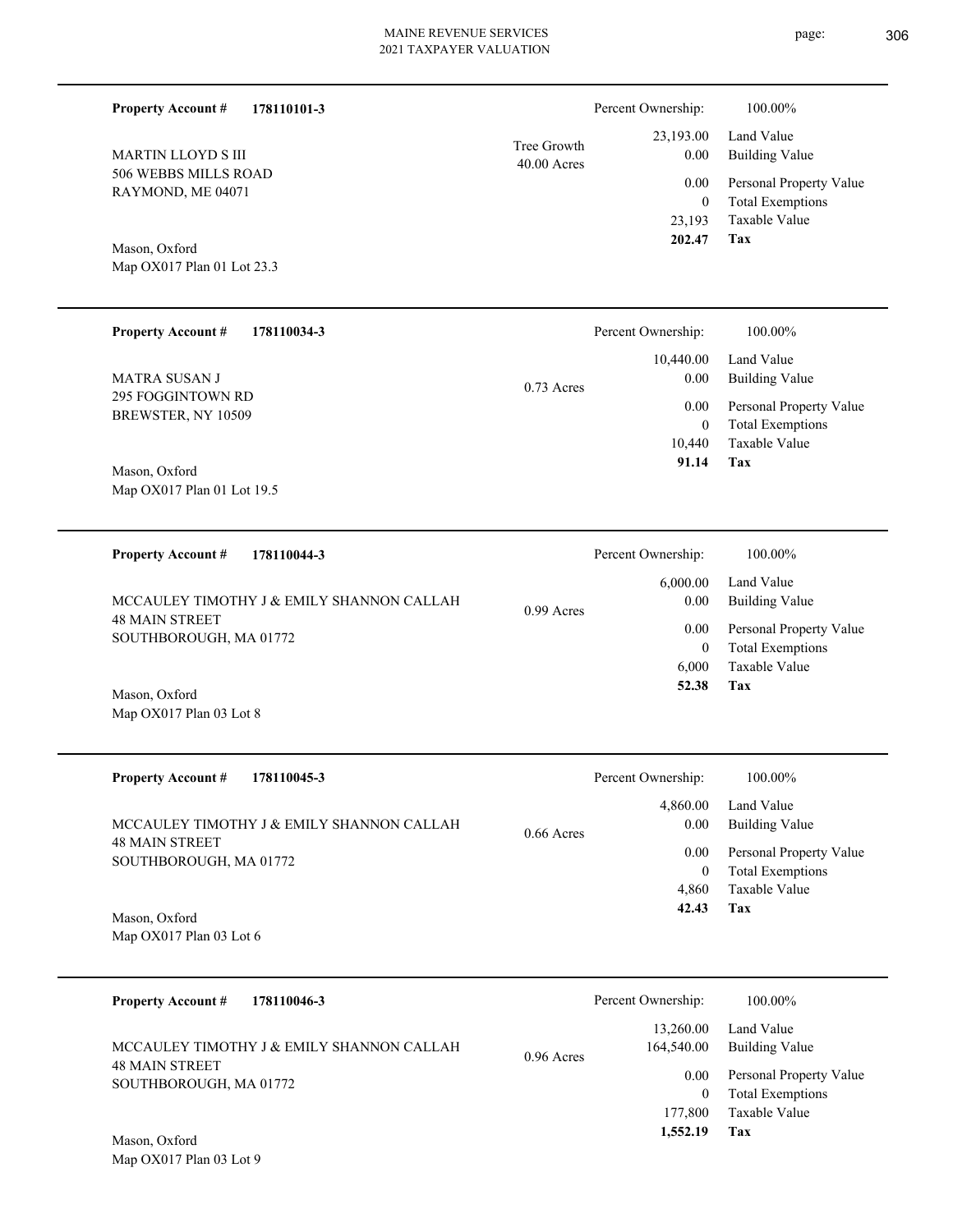| <b>Property Account #</b><br>178110047-3                                                                      |               | Percent Ownership:<br>6,170.00                 | 100.00%<br>Land Value                                                                                      |
|---------------------------------------------------------------------------------------------------------------|---------------|------------------------------------------------|------------------------------------------------------------------------------------------------------------|
| MCCAULEY TIMOTHY J & EMILY SHANNON CALLAH<br><b>48 MAIN STREET</b><br>SOUTHBOROUGH, MA 01772<br>Mason, Oxford | $1.40$ Acres  | 0.00<br>0.00<br>$\mathbf{0}$<br>6,170<br>53.86 | <b>Building Value</b><br>Personal Property Value<br><b>Total Exemptions</b><br><b>Taxable Value</b><br>Tax |
| Map OX017 Plan 03 Lot 7                                                                                       |               |                                                |                                                                                                            |
| <b>Property Account #</b><br>178110076-2                                                                      |               | Percent Ownership:                             | 100.00%                                                                                                    |
| MERRILL ALAN                                                                                                  | $23.00$ Acres | 41,700.00<br>219,860.00                        | Land Value<br><b>Building Value</b>                                                                        |
| 63 KINGS HWY<br>MASON TWP, ME 04217-7218<br>Mason, Oxford                                                     |               | 0.00<br>25,000<br>236,560<br>2,065.17          | Personal Property Value<br><b>Total Exemptions</b><br>Taxable Value<br>Tax                                 |
| Map OX017 Plan 01 Lot 20<br>Homestead Exemption \$25000                                                       |               |                                                |                                                                                                            |
| <b>Property Account #</b><br>178110093-3                                                                      |               | Percent Ownership:                             | 100.00%                                                                                                    |
| <b>MORIN ROLAND TRUSTEE</b>                                                                                   | 27.00 Acres   | 35,600.00<br>21,650.00                         | Land Value<br><b>Building Value</b>                                                                        |
| THE MORIN FAMILY TRUST 2000<br><b>35 CREEK HILL DRIVE</b><br>EAST HAMPSTEAD, NH 03826                         |               | 0.00<br>$\mathbf{0}$                           | Personal Property Value<br><b>Total Exemptions</b>                                                         |
| Mason, Oxford<br>Map OX017 Plan 01 Lot 19.6                                                                   |               | 57,250<br>499.79                               | <b>Taxable Value</b><br>Tax                                                                                |
| <b>Property Account #</b><br>178112008-1                                                                      |               | Percent Ownership:                             | 100.00%                                                                                                    |
| O'BRIEN CHRISTOPHER S                                                                                         | 5.03 Acres    | 16,930.00<br>89,330.00                         | Land Value<br><b>Building Value</b>                                                                        |
| 32 BIRD HILL ROAD<br>GREENWOOD, ME 04255                                                                      |               | 0.00<br>$\boldsymbol{0}$<br>106,260<br>927.65  | Personal Property Value<br><b>Total Exemptions</b><br>Taxable Value<br>Tax                                 |
| Mason, Oxford<br>Map OX017 Plan 01 Lot 25.13                                                                  |               |                                                |                                                                                                            |
| 178110004-2<br><b>Property Account #</b>                                                                      |               | Percent Ownership:                             | 100.00%                                                                                                    |
| PELLERIN TRAVIS J & JENNIFER N                                                                                | 5.00 Acres    | 26,400.00<br>216,590.00                        | Land Value<br><b>Building Value</b>                                                                        |
| 39 MEADOWBROOK BRIDGE RD<br>MASON TWP, ME 04217                                                               |               | 0.00<br>25,000<br>217,990<br>1,903.05          | Personal Property Value<br><b>Total Exemptions</b><br>Taxable Value<br>Tax                                 |
| Mason, Oxford                                                                                                 |               |                                                |                                                                                                            |

Map OX017 Plan 01 Lot 14 15 Homestead Exemption \$25000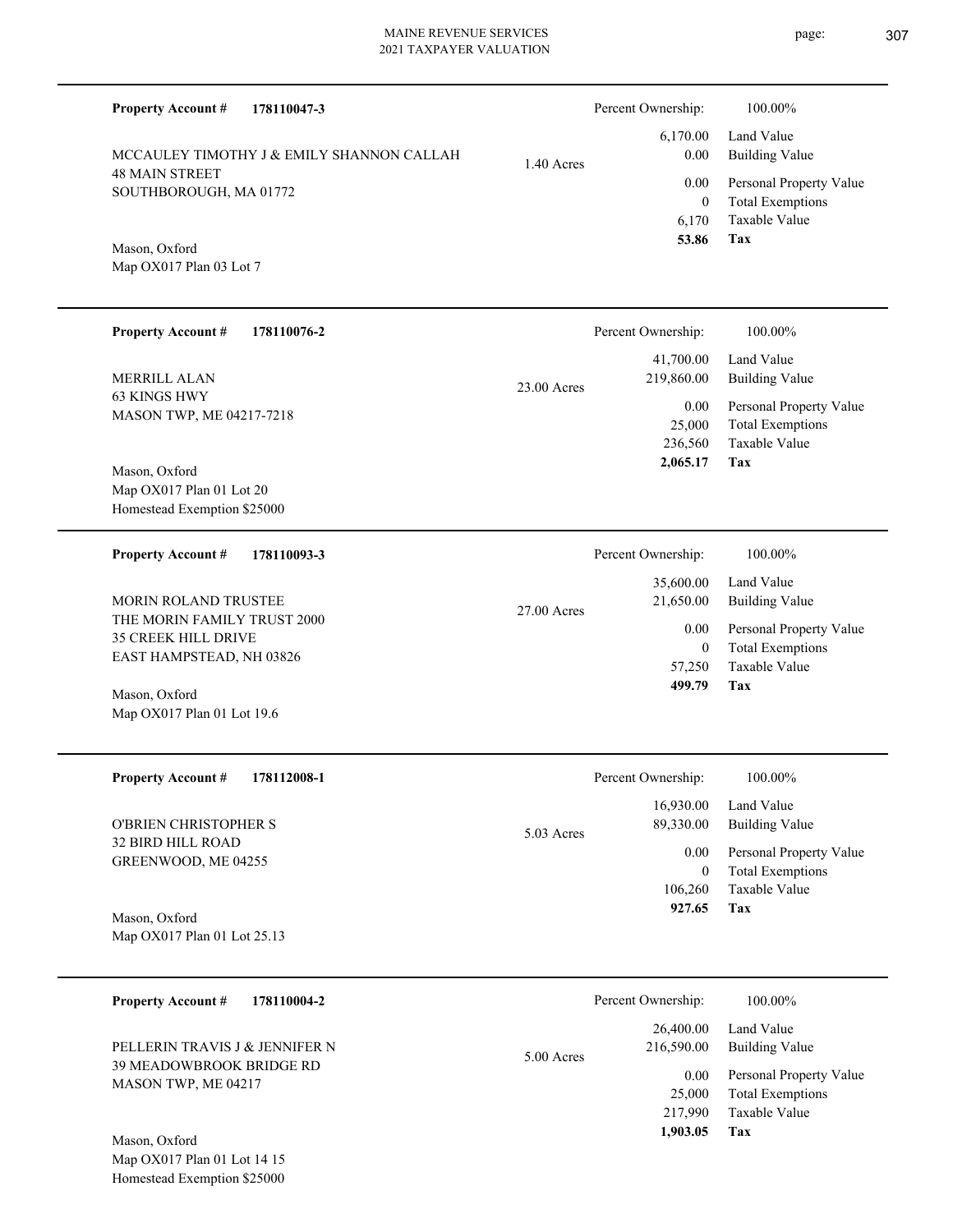| <b>Property Account #</b><br>178112012-1                     |              | Percent Ownership:                    | 100.00%                                                                    |
|--------------------------------------------------------------|--------------|---------------------------------------|----------------------------------------------------------------------------|
| PHELPS CARRIE & NEIL                                         | $1.16$ Acres | 23,140.00<br>147,350.00               | Land Value<br><b>Building Value</b>                                        |
| 197 KINGS HIGHWAY<br>MASON TWP, ME 04217                     |              | 0.00<br>25,000<br>145,490<br>1,270.13 | Personal Property Value<br><b>Total Exemptions</b><br>Taxable Value<br>Tax |
| Mason, Oxford                                                |              |                                       |                                                                            |
| Map OX017 Plan 04 Lot 1.1 1.2<br>Homestead Exemption \$25000 |              |                                       |                                                                            |
| <b>Property Account #</b><br>178112020-1                     |              | Percent Ownership:                    | 100.00%                                                                    |
| POLAND ALEXANDER L                                           | 9.70 Acres   | 19,400.00<br>0.00                     | Land Value<br><b>Building Value</b>                                        |
| 83 SOLITUDE ACRES ROAD<br>OXFORD, ME 04270                   |              | 0.00                                  | Personal Property Value                                                    |
|                                                              |              | $\mathbf{0}$<br>19,400                | <b>Total Exemptions</b><br>Taxable Value                                   |
| Mason, Oxford                                                |              | 169.36                                | Tax                                                                        |
| Map OX017 Plan 01 Lot 11.12                                  |              |                                       |                                                                            |
| <b>Property Account #</b><br>178112006-2                     |              | Percent Ownership:                    | 100.00%                                                                    |
| RICE CHARLES W & AMBER J                                     | 1.49 Acres   | 23,420.00<br>177,650.00               | Land Value<br><b>Building Value</b>                                        |
| 1133 GROVER HILL ROAD<br>MASON TWP, ME 04217                 |              | 0.00                                  | Personal Property Value                                                    |
|                                                              |              | $\overline{0}$<br>201,070             | <b>Total Exemptions</b><br>Taxable Value                                   |
| Mason, Oxford<br>Map OX017 Plan 03 Lot 2.1                   |              | 1,755.34                              | Tax                                                                        |
| 178110089-3<br><b>Property Account #</b>                     |              | Percent Ownership:                    | 100.00%                                                                    |
| RICHMOND DEAN W & DEBORAH E                                  | 1.26 Acres   | 23,220.00<br>123,610.00               | Land Value<br><b>Building Value</b>                                        |
| 166 SMITH FARM ROAD<br>MASON TOWNSHIP, ME 04217              |              | 0.00                                  | Personal Property Value                                                    |
|                                                              |              | $\overline{0}$<br>146,830             | <b>Total Exemptions</b><br>Taxable Value                                   |
| Mason, Oxford                                                |              | 1,281.83                              | Tax                                                                        |
| Map OX017 Plan 01 Lot 4.12                                   |              |                                       |                                                                            |
| <b>Property Account #</b><br>178110115-2                     |              | Percent Ownership:                    | 100.00%                                                                    |
| RICHMOND DEAN W & DEBORAH E                                  |              | 78,760.00<br>298,340.00               | Land Value<br><b>Building Value</b>                                        |
| 166 SMITH FARM ROAD<br>MASON TOWNSHIP, ME 04217              | 119.00 Acres | 0.00                                  | Personal Property Value                                                    |
|                                                              |              | 25,000<br>352,100                     | <b>Total Exemptions</b><br>Taxable Value                                   |
| Mason, Oxford                                                |              | 3,073.83                              | Tax                                                                        |
| Map OX017 Plan 01 Lot 4.1 5.2                                |              |                                       |                                                                            |

Homestead Exemption \$25000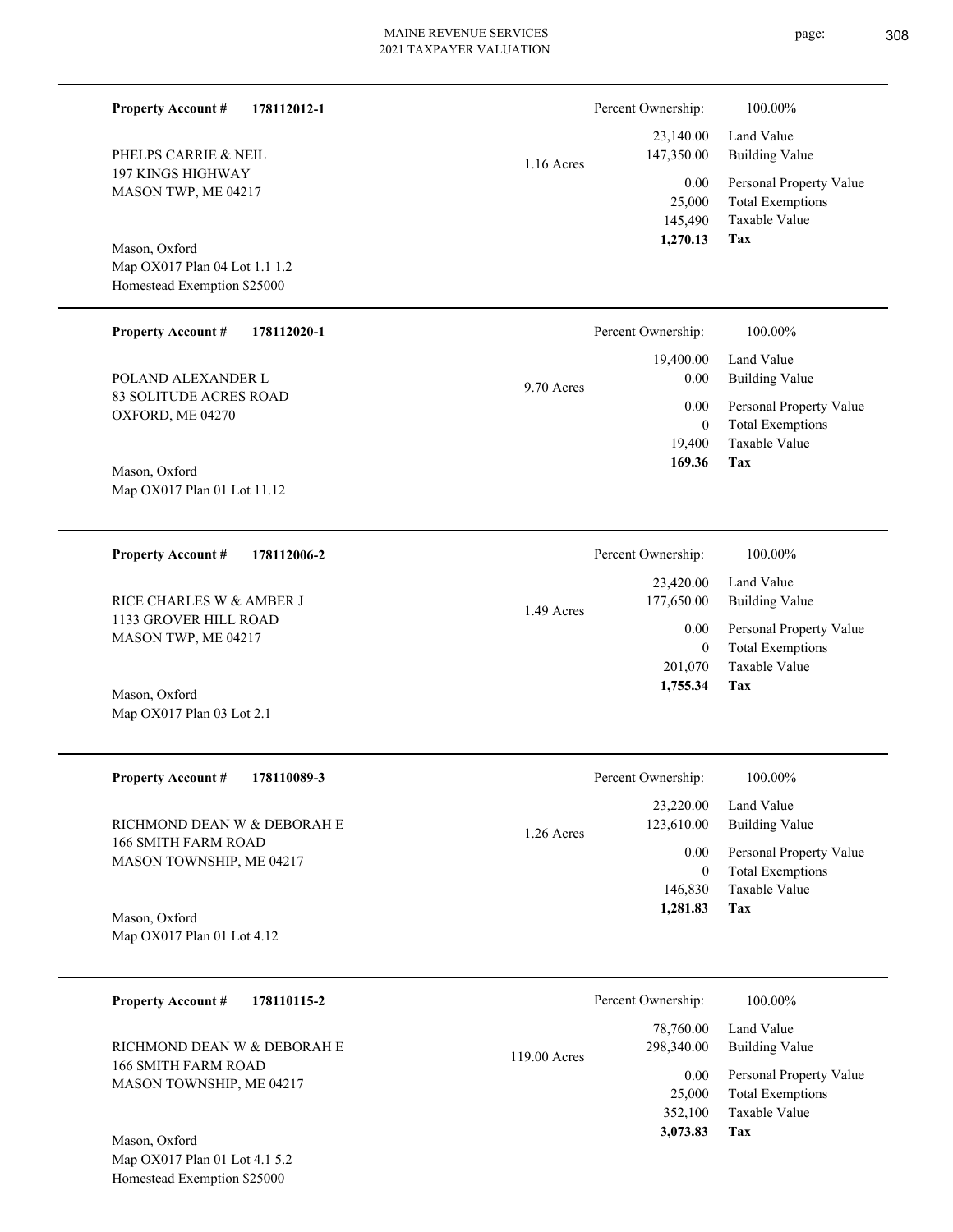| <b>Property Account #</b><br>178110022-1               |              | Percent Ownership:                  | 100.00%                                                                           |
|--------------------------------------------------------|--------------|-------------------------------------|-----------------------------------------------------------------------------------|
| ROUNSEVELL CURTIS R                                    | 13.22 Acres  | 31,390.00<br>98,750.00              | Land Value<br><b>Building Value</b>                                               |
| 375 BOG RD<br>MASON TWP, ME 04217                      |              | 0.00<br>25,000<br>105,140<br>917.87 | Personal Property Value<br><b>Total Exemptions</b><br>Taxable Value<br><b>Tax</b> |
| Mason, Oxford                                          |              |                                     |                                                                                   |
| Map OX017 Plan 02 Lot 1<br>Homestead Exemption \$25000 |              |                                     |                                                                                   |
|                                                        |              |                                     |                                                                                   |
| <b>Property Account #</b><br>178110023-2               |              | Percent Ownership:                  | 100.00%                                                                           |
| ROUNSEVELL CURTIS R                                    |              | 22,160.00<br>0.00                   | Land Value<br><b>Building Value</b>                                               |
| 375 BOG RD                                             | 12.95 Acres  |                                     |                                                                                   |
| MASON TWP, ME 04217                                    |              | 0.00<br>$\mathbf{0}$                | Personal Property Value<br><b>Total Exemptions</b>                                |
|                                                        |              | 22,160                              | Taxable Value                                                                     |
| Mason, Oxford                                          |              | 193.46                              | Tax                                                                               |
| Map OX017 Plan 02 Lot 2                                |              |                                     |                                                                                   |
|                                                        |              |                                     |                                                                                   |
| <b>Property Account #</b><br>178110073-1               |              | Percent Ownership:                  | 100.00%                                                                           |
|                                                        | Tree Growth  | 40,045.00                           | Land Value                                                                        |
| <b>SMITH CHARLES M</b><br>%IAN SMITH                   | 100.00 Acres | 0.00                                | <b>Building Value</b>                                                             |
| 321 BLANCHARD RD                                       |              | 0.00<br>$\boldsymbol{0}$            | Personal Property Value<br><b>Total Exemptions</b>                                |
| CUMBERLAND, ME 04021                                   |              | 40,045                              | Taxable Value                                                                     |
| Mason, Oxford                                          |              | 349.59                              | Tax                                                                               |
| Map OX017 Plan 01 Lot 6                                |              |                                     |                                                                                   |
|                                                        |              |                                     |                                                                                   |
| <b>Property Account #</b><br>178110081-2               |              | Percent Ownership:                  | $100.00\%$                                                                        |
|                                                        | Tree Growth  | 6,475.00                            | Land Value                                                                        |
| <b>SMITH CHARLES M</b><br>%IAN SMITH                   | 25.00 Acres  | 0.00                                | <b>Building Value</b>                                                             |
| 321 BLANCHARD RD                                       |              | 0.00<br>$\boldsymbol{0}$            | Personal Property Value<br><b>Total Exemptions</b>                                |
| CUMBERLAND, ME 04021                                   |              | 6,475                               | <b>Taxable Value</b>                                                              |
| Mason, Oxford                                          |              | 56.53                               | Tax                                                                               |
| Map OX017 Plan 01 Lot 3                                |              |                                     |                                                                                   |
|                                                        |              |                                     |                                                                                   |
| <b>Property Account #</b><br>178110082-1               |              | Percent Ownership:                  | 100.00%                                                                           |
| <b>SMITH CHARLES M</b>                                 | Tree Growth  | 82,986.00<br>12,950.00              | Land Value<br><b>Building Value</b>                                               |
| %IAN SMITH                                             | 238.00 Acres | 0.00                                | Personal Property Value                                                           |
| 321 BLANCHARD RD<br>CUMBERLAND, ME 04021               |              | $\boldsymbol{0}$                    | <b>Total Exemptions</b>                                                           |
|                                                        |              | 95,936                              | Taxable Value                                                                     |
| Mason, Oxford                                          |              | 837.52                              | Tax                                                                               |
| Map OX017 Plan 01 Lot 4.2 5.1                          |              |                                     |                                                                                   |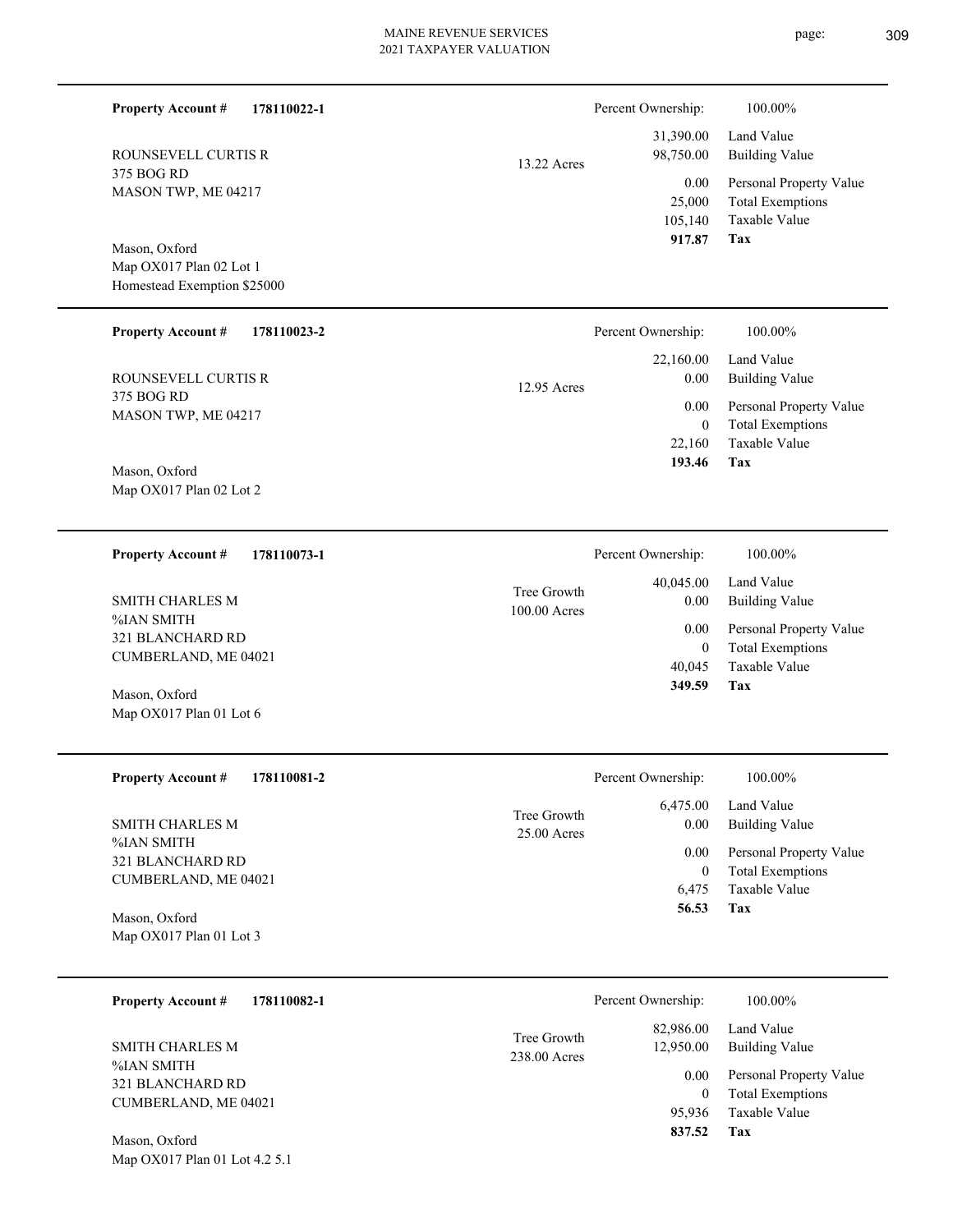5.06 Acres

**178112010-1**

286 COLE ROAD KENNEBUNK, ME 04043 STROUT DENNIS

**Property Account #**

Map OX017 Plan 01 Lot 25.12 Mason, Oxford

| <b>Property Account #</b><br>178110084-3                                                                                                                                                   | Percent Ownership:                                                                           | 100.00%                                                                                                    |
|--------------------------------------------------------------------------------------------------------------------------------------------------------------------------------------------|----------------------------------------------------------------------------------------------|------------------------------------------------------------------------------------------------------------|
| <b>SWAIN RODNEY L TRUSTEE</b><br>RODNEY L SWAIN IRREVOCABLE LIVING<br><b>TRUST</b><br>1 MEADOWBROOK VILLAGE APT 9<br>WEST LEBANON, NH 03784<br>Mason, Oxford<br>Map OX017 Plan 01 Lot 27.1 | 97,141.00<br>Tree Growth<br>0.00<br>281.00 Acres<br>0.00<br>$\mathbf{0}$<br>97.141<br>848.04 | Land Value<br>Building Value<br>Personal Property Value<br><b>Total Exemptions</b><br>Taxable Value<br>Tax |
| 178112015-2<br><b>Property Account #</b>                                                                                                                                                   | Percent Ownership:                                                                           | 100.00%                                                                                                    |

| TOPPER DOUGLAS R & SUE E RICHARDSON<br>243 KINGS HIGHWAY | 4.90 Acres | 24,320.00<br>110,280.00 | Land Value<br>Building Value |
|----------------------------------------------------------|------------|-------------------------|------------------------------|
| MASON TWP, ME 04217                                      |            | 0.00                    | Personal Property Value      |
|                                                          |            | 25,000                  | Total Exemptions             |
|                                                          |            | 109.600                 | Taxable Value                |
| $M_{\text{max}} \Omega_{\text{max}}$                     |            | 956.81                  | Tax                          |

Map OX017 Plan 01 Lot 25.31 Homestead Exemption \$25000 Mason, Oxford

| <b>Property Account #</b><br>178110111-3                                                                                                                                         | Percent Ownership:                                         | 100.00%                                                                                                                                |
|----------------------------------------------------------------------------------------------------------------------------------------------------------------------------------|------------------------------------------------------------|----------------------------------------------------------------------------------------------------------------------------------------|
| TOPPER DOUGLAS R & SUE E TTEE<br>TOPPER-RICHARDSON FAMILY IRREVOCABLE<br><b>REA</b><br>243 KINGS HIGHWAY<br>MASON TWP, ME 04217<br>Mason, Oxford<br>Map $OX017$ Plan 01 Lot 25.3 | 4,200.00<br>Tree Growth<br>$15.00$ Acres<br>4.200<br>36.67 | Land Value<br>Building Value<br>0.00<br>Personal Property Value<br>0.00<br><b>Total Exemptions</b><br>$\theta$<br>Taxable Value<br>Tax |

| 178112014-2<br><b>Property Account #</b> | Percent Ownership:               | 100.00%                                                             |
|------------------------------------------|----------------------------------|---------------------------------------------------------------------|
| <b>TOPPER GALEN</b><br>243 KINGS HIGHWAY | 3,840.00<br>0.00<br>$0.04$ Acres | Land Value<br><b>Building Value</b>                                 |
| MASON TWP, ME 04217                      | 0.00<br>0<br>3.840               | Personal Property Value<br><b>Total Exemptions</b><br>Taxable Value |
| Mason, Oxford                            | 33.52                            | Tax                                                                 |

**Tax**

 43,780 0

0.00

Percent Ownership:  $100.00\%$ 

 15,450.00 28,330.00

 **382.20**

Taxable Value Total Exemptions Personal Property Value

Building Value Land Value

Map OX017 Plan 01 Lot 25.311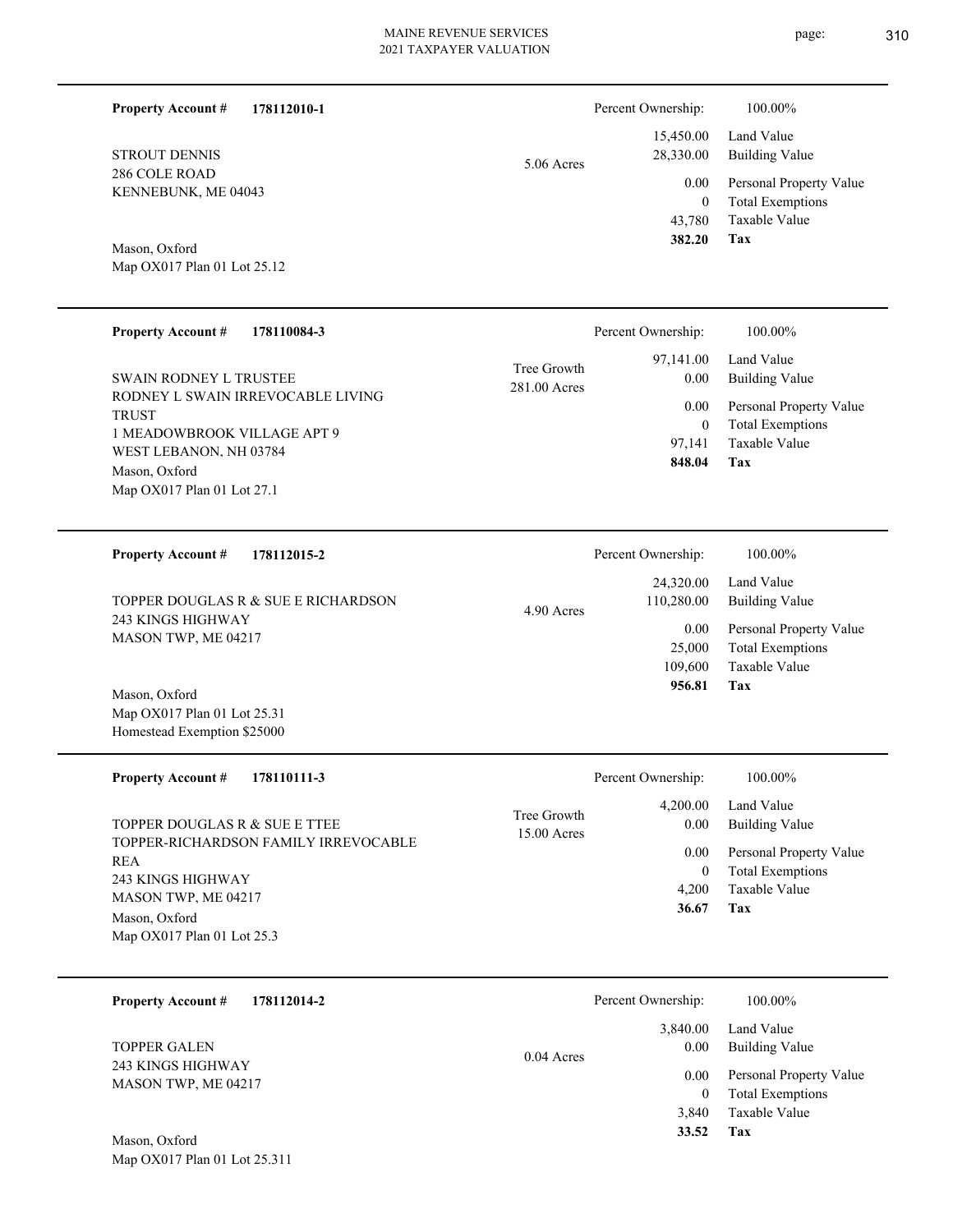page: 311

| <b>Property Account #</b><br>178110048-1                                                      |                             | Percent Ownership:                     | 100.00%                                                                    |
|-----------------------------------------------------------------------------------------------|-----------------------------|----------------------------------------|----------------------------------------------------------------------------|
| ULLMAN WILLIAM                                                                                | $0.10$ Acres                | 960.00<br>0.00                         | Land Value<br><b>Building Value</b>                                        |
| 84 TYLER RD<br>MASON TWP, ME 04217                                                            |                             | 0.00<br>$\overline{0}$<br>960<br>8.38  | Personal Property Value<br><b>Total Exemptions</b><br>Taxable Value<br>Tax |
| Mason, Oxford<br>Map OX017 Plan 03 Lot 12                                                     |                             |                                        |                                                                            |
| <b>Property Account #</b><br>178110049-1                                                      |                             | Percent Ownership:                     | 100.00%                                                                    |
| ULLMAN WILLIAM                                                                                | 2.84 Acres                  | 26,560.00<br>188,340.00                | Land Value<br><b>Building Value</b>                                        |
| 84 TYLER RD<br>MASON TWP, ME 04217                                                            |                             | 0.00<br>25,000<br>189,900<br>1,657.83  | Personal Property Value<br><b>Total Exemptions</b><br>Taxable Value<br>Tax |
| Mason, Oxford<br>Map OX017 Plan 03 Lot 13<br>Homestead Exemption \$25000                      |                             |                                        |                                                                            |
| 178110019-7<br><b>Property Account #</b>                                                      |                             | Percent Ownership:                     | $100.00\%$                                                                 |
| UNITED STATES OF AMERICA                                                                      | Tree Growth<br>666.50 Acres | 195,852.50<br>0.00                     | Land Value<br><b>Building Value</b>                                        |
| 2 AIRPORT ROAD UNIT 2<br>GILFORD, NH 03249-6660                                               |                             | 0.00<br>195,853                        | Personal Property Value<br><b>Total Exemptions</b>                         |
| Mason, Oxford<br>Map OX017 Plan 01 Lot 28 29 30 31<br><b>Exempt Property</b>                  |                             | $\theta$<br>0.00                       | Taxable Value<br>Tax                                                       |
| <b>Property Account #</b><br>178112003-1                                                      |                             | Percent Ownership:                     | 100.00%                                                                    |
| UNITED STATES OF AMERICA                                                                      | 10,187.00 Acres             | 8,670,100.00<br>0.00                   | Land Value<br><b>Building Value</b>                                        |
| <b>SOUTH BUILDING</b><br>1400 INDEPENDENCE AVE<br>WASHINGTON, DC 20250<br>WHITE MT NAT FOREST |                             | 0.00<br>8,670,100<br>$\mathbf{0}$      | Personal Property Value<br><b>Total Exemptions</b><br>Taxable Value        |
| Mason, Oxford<br>Map OX017 Plan 01 Lot 50<br><b>Exempt Property</b>                           |                             | $\boldsymbol{0.00}$                    | Tax                                                                        |
| <b>Property Account #</b><br>178112011-1                                                      |                             | Percent Ownership:                     | 100.00%                                                                    |
| UNIVERSITY OF MAINE FOUNDATION                                                                | Tree Growth<br>48.00 Acres  | 22,353.00<br>0.00                      | Land Value<br><b>Building Value</b>                                        |
| TWO ALUMNI PLACE<br>ORONO, ME 04469                                                           |                             | 0.00<br>22,353<br>$\mathbf{0}$<br>0.00 | Personal Property Value<br><b>Total Exemptions</b><br>Taxable Value<br>Tax |
| Mason, Oxford<br>Map OX017 Plan 01 Lot 13 14.1 16                                             |                             |                                        |                                                                            |

Exempt Property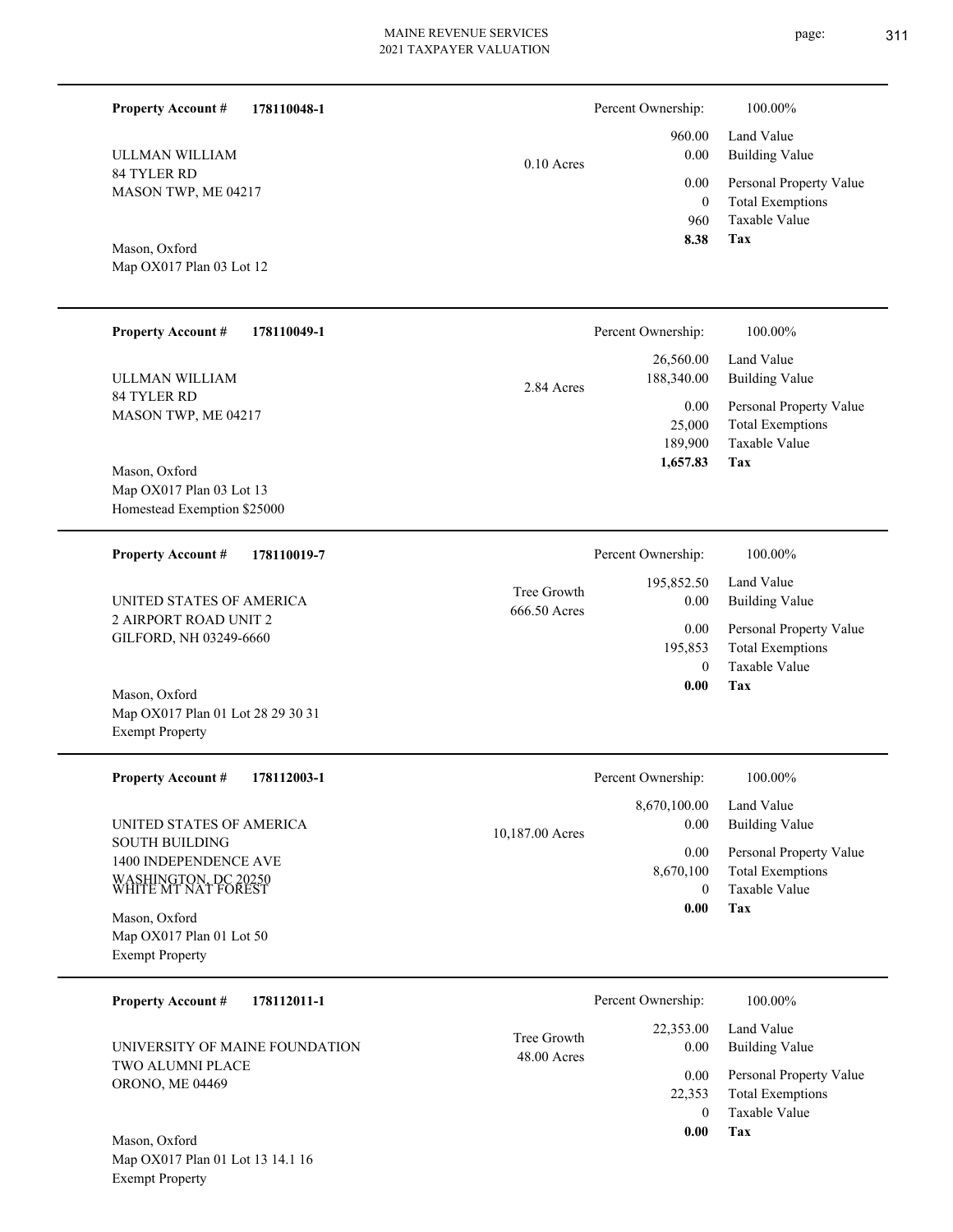PORTLAND, ME 04102 Map OX017 Plan 04 Lot 2.1 14 VAN MIERLO JOS & BETH ANN WILBUR 33.10 Acres

**178110051-2**

141 NEAL ST

Mason, Oxford

**Property Account #**

| <b>Property Account #</b><br>178110020-6     | Percent Ownership:       | 100.00%                                                            |
|----------------------------------------------|--------------------------|--------------------------------------------------------------------|
| WAKE CAMERON & ADAMS CELINA                  | 30,700.00<br>1,900.00    | Land Value<br><b>Building Value</b>                                |
| <b>19 MENDUM AVENUE</b><br>KITTERY, ME 03904 | $23.00$ Acres<br>0.00    | Personal Property Value<br><b>Total Exemptions</b><br>$\mathbf{0}$ |
|                                              | 32,600                   | Taxable Value                                                      |
| Mason, Oxford                                | 284.60                   | Tax                                                                |
| Map OX017 Plan 01 Lot 32 33                  |                          |                                                                    |
| 178112019-1<br><b>Property Account #</b>     | Percent Ownership:       | 100.00%                                                            |
|                                              | 25,040.00                | Land Value                                                         |
| WEE JEWON & CARLYN                           | 209,040.00<br>3.40 Acres | <b>Building Value</b>                                              |
| 598 WASHINGTON STREET<br>DI WDLIDY LLA 00000 | 0.00                     | Personal Property Value                                            |

Map OX017 Plan 04 Lot 14.1 Mason, Oxford

DUXBURY, MA 02332

| <b>Property Account #</b><br>178110063-4      | Percent Ownership:                               | 100.00%                                            |
|-----------------------------------------------|--------------------------------------------------|----------------------------------------------------|
| WHIPPLE JOHN M & CAROLINE W                   | 72,429.00<br>Tree Growth<br>0.00<br>253.00 Acres | Land Value<br>Building Value                       |
| <b>7 SUNSHINE DRIVE</b><br>KINGSTON, NH 03848 | 0.00<br>$\mathbf{0}$                             | Personal Property Value<br><b>Total Exemptions</b> |
|                                               | 72.429                                           | Taxable Value                                      |
| Mason, Oxford                                 | 632.31                                           | Tax                                                |
| Map OX017 Plan 01 Lot 7 11.11                 |                                                  |                                                    |
|                                               |                                                  |                                                    |
| 178110088-3<br><b>Property Account #</b>      | Percent Ownership:                               | 100 00%                                            |

| $110 \mu m$ , $1000 \mu m$               |            |                        | 10000070                     |
|------------------------------------------|------------|------------------------|------------------------------|
| WHIPPLE RAYMOND A, DONNA & JOHN TRUSTEES | 5.50 Acres | 25,330.00<br>63,360.00 | Land Value<br>Building Value |
| <b>7 SUNSHINE DRIVE</b>                  |            | $0.00\,$               | Personal Property Value      |
| KINGSTON, NH 03848                       |            |                        | <b>Total Exemptions</b>      |
|                                          |            | 88,690                 | Taxable Value                |
| $\mathbf{M} \cap \mathbf{C}$             |            | 774.26                 | Tax                          |

Map OX017 Plan 03 Lot 14 15 Mason, Oxford

**Tax**

**Tax**

 234,080 0

 **2,043.52**

Taxable Value Total Exemptions

 39,290 0

 39,290.00 0.00 0.00

Percent Ownership:  $100.00\%$ 

 **343.00**

Taxable Value Total Exemptions Personal Property Value

Building Value Land Value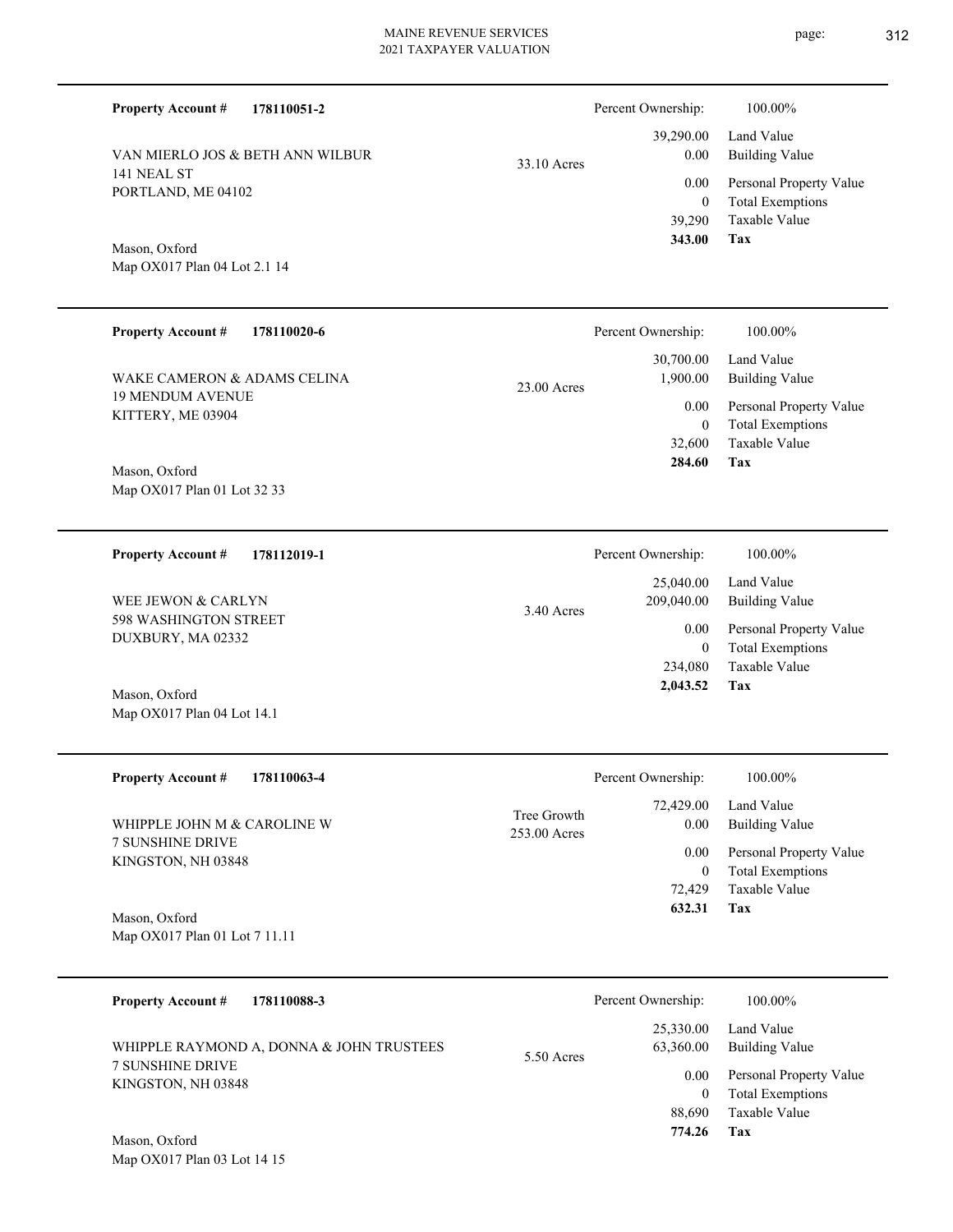#### **178110018P-2 Property Account #**

2 WILLIAMS DR MASON TWP, ME 04217 WILLIAMS JEFFREY J & SERENA A

Map OX017 Mason, Oxford

| Percent Ownership:   | 100.00%                                                     |
|----------------------|-------------------------------------------------------------|
| $0.00 -$<br>$0.00\,$ | Land Value<br>Building Value                                |
| 0                    | 3,500.00 Personal Property Value<br><b>Total Exemptions</b> |
| 3,500                | Taxable Value                                               |
| 30.56                | Tax                                                         |

**Tax**

 173,170 25,000

 **1,511.77**

Taxable Value Total Exemptions

| <b>Property Account #</b><br>178110072-1                                 | Percent Ownership:                                                        | 100.00%                                                                                                      |
|--------------------------------------------------------------------------|---------------------------------------------------------------------------|--------------------------------------------------------------------------------------------------------------|
| WILLIAMS JEFFREY J & SERENA A<br>2 WILLIAMS DR<br>MASON TWP, ME 04217    | 56,150.00<br>481,120.00<br>$40.00$ Acres<br>$0.00\,$<br>25,000<br>512,270 | Land Value<br><b>Building Value</b><br>Personal Property Value<br><b>Total Exemptions</b><br>Taxable Value   |
| Mason, Oxford<br>Map OX017 Plan 01 Lot 43<br>Homestead Exemption \$25000 | 4,472.12                                                                  | Tax                                                                                                          |
| <b>Property Account #</b><br>178110107-2                                 | Percent Ownership:                                                        | 100.00%                                                                                                      |
| YOUMANS WENDY & RAYMOND GEIGER III<br>PO BOX 322<br>BETHEL, ME 04217     | 30,650.00<br>167,520.00<br>$10.00$ Acres<br>0.00<br>2500                  | Land Value<br><b>Building Value</b><br>Personal Property Value<br>$\mathbf{m}$ , $\mathbf{m}$ , $\mathbf{m}$ |

Map OX017 Plan 01 Lot 5.22 Homestead Exemption \$25000 Mason, Oxford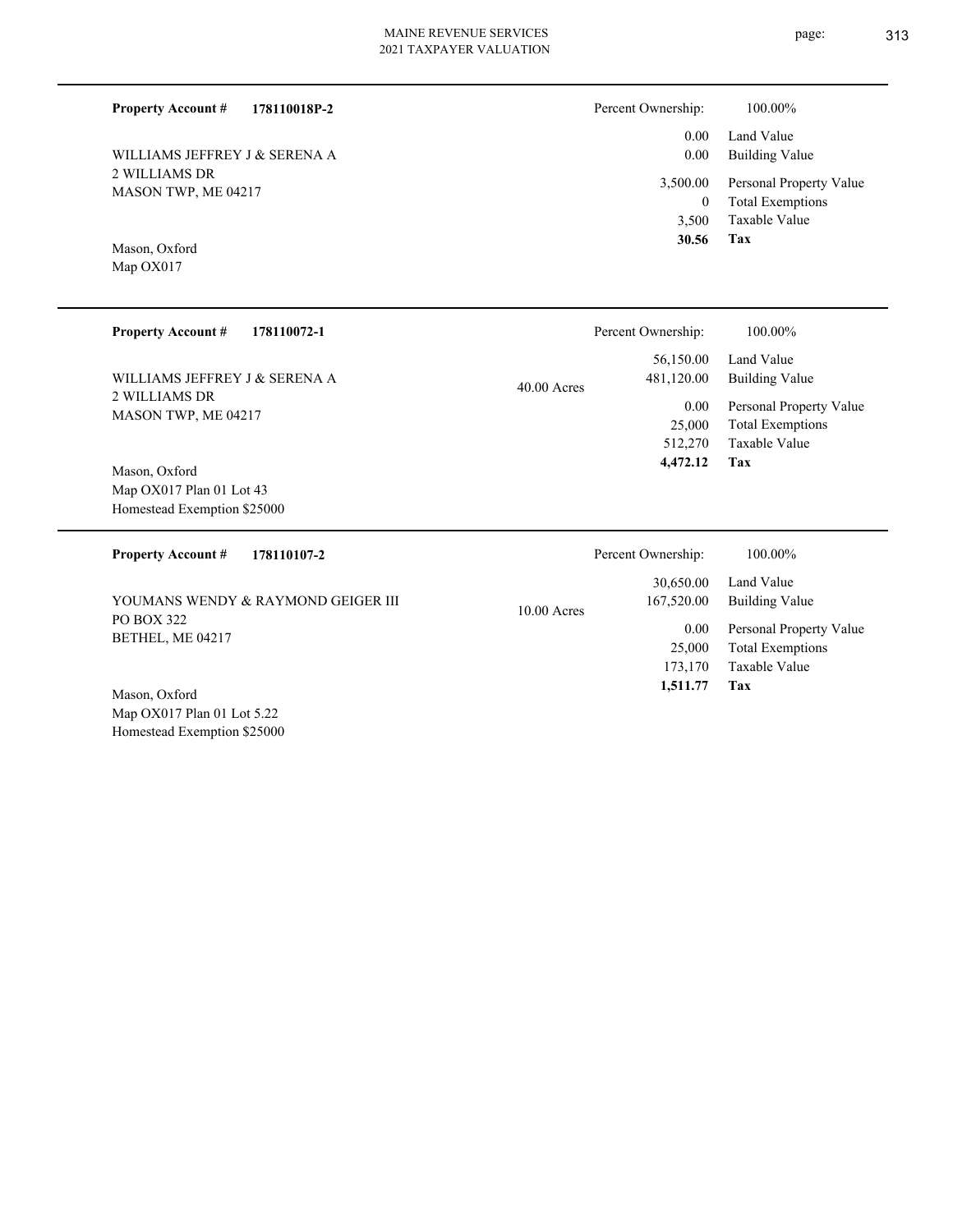**Totals for: Mason, Oxford**

 **15,701.70 acres**

 **12,552,846.30 Land Value 7,687,910.00 Building Value 9,000.00 Personal Property Value 9,520,005.50 Total Exemptions 93,671 Tax Taxable Value 10,729,750.80**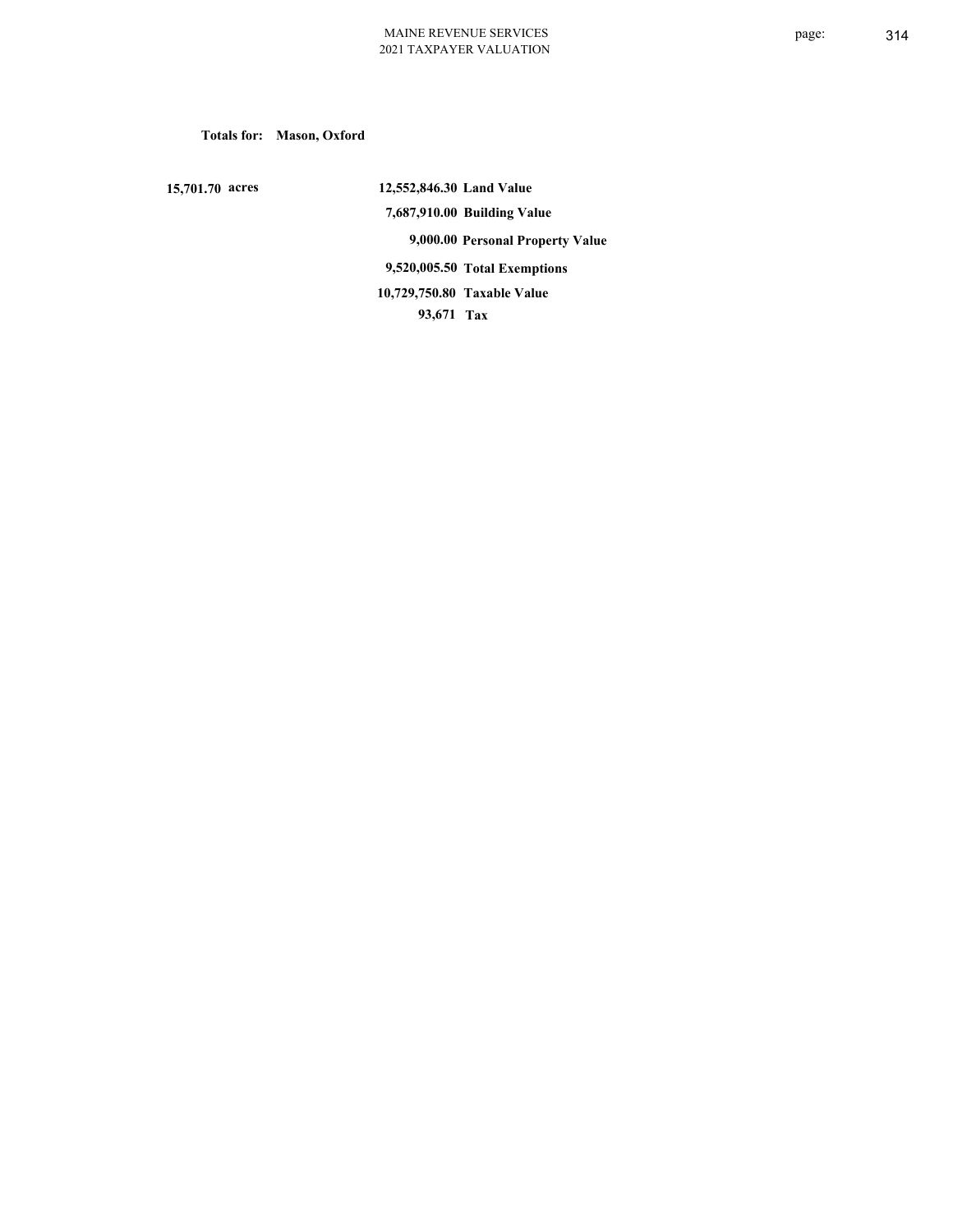| <b>Property Account #</b><br>178120153-3        |                             | Percent Ownership:         | 100.00%                                            |
|-------------------------------------------------|-----------------------------|----------------------------|----------------------------------------------------|
| ABOVE THE CLOUDS LLC                            | Tree Growth<br>210.10 Acres | 59,485.00<br>0.00          | Land Value<br><b>Building Value</b>                |
| 304 MAPLEWOOD AVENUE<br>PORTSMOUTH, NH 03801    |                             | 0.00<br>$\boldsymbol{0}$   | Personal Property Value<br><b>Total Exemptions</b> |
|                                                 |                             | 59,485                     | Taxable Value                                      |
| Milton, Oxford<br>Map OX018 Plan 01 Lot 35      |                             | 519.30                     | Tax                                                |
|                                                 |                             |                            |                                                    |
| <b>Property Account #</b><br>178120002-1        |                             | Percent Ownership:         | 100.00%                                            |
| <b>AKERS STEPHEN</b>                            | 2.00 Acres                  | 12,850.00<br>23,540.00     | Land Value<br><b>Building Value</b>                |
| <b>117 JORDAN LANE</b><br>STATESVILLE, NC 28677 |                             | 0.00                       | Personal Property Value                            |
|                                                 |                             | $\boldsymbol{0}$<br>36,390 | <b>Total Exemptions</b><br>Taxable Value           |
| Milton, Oxford<br>Map OX018 Plan 01 Lot 56.2    |                             | 317.68                     | Tax                                                |
|                                                 |                             |                            |                                                    |
| <b>Property Account #</b><br>178120085-7        |                             | Percent Ownership:         | 100.00%                                            |
| <b>ARRIS ROBERT</b>                             |                             | 14,390.00<br>37,020.00     | Land Value<br><b>Building Value</b>                |
| 1168 ROUTE 232<br>MILTON TWP, ME 04219          | 2.89 Acres                  | 0.00                       | Personal Property Value                            |
|                                                 |                             | $\mathbf{0}$<br>51,410     | <b>Total Exemptions</b><br>Taxable Value           |
| Milton, Oxford                                  |                             | 448.81                     | Tax                                                |
| Map OX018 Plan 02 Lot 16                        |                             |                            |                                                    |
| <b>Property Account #</b><br>178120063-1        |                             | Percent Ownership:         | 100.00%                                            |
| BEAN CHRISTOPHER W                              |                             | 12,850.00<br>0.00          | Land Value<br><b>Building Value</b>                |
| 258 MILTON RD<br>MILTON TWP, ME 04219           | 2.00 Acres                  | 0.00                       | Personal Property Value                            |
|                                                 |                             | $\overline{0}$<br>12,850   | <b>Total Exemptions</b><br>Taxable Value           |
| Milton, Oxford                                  |                             | 112.18                     | Tax                                                |
| Map OX018 Plan 04 Lot 28                        |                             |                            |                                                    |
| <b>Property Account #</b><br>178120007-2        |                             | Percent Ownership:         | 100.00%                                            |
| BEAN CHRISTOPHER W & LAUREEN L                  |                             | 9,860.00<br>0.00           | Land Value<br><b>Building Value</b>                |
| 258 MILTON ROAD<br>MILTON TWP, ME 04219         | 1.38 Acres                  | 0.00<br>$\overline{0}$     | Personal Property Value<br><b>Total Exemptions</b> |

**Tax 86.08**

9,860

Taxable Value

Map OX018 Plan 01 Lot 18.4 Milton, Oxford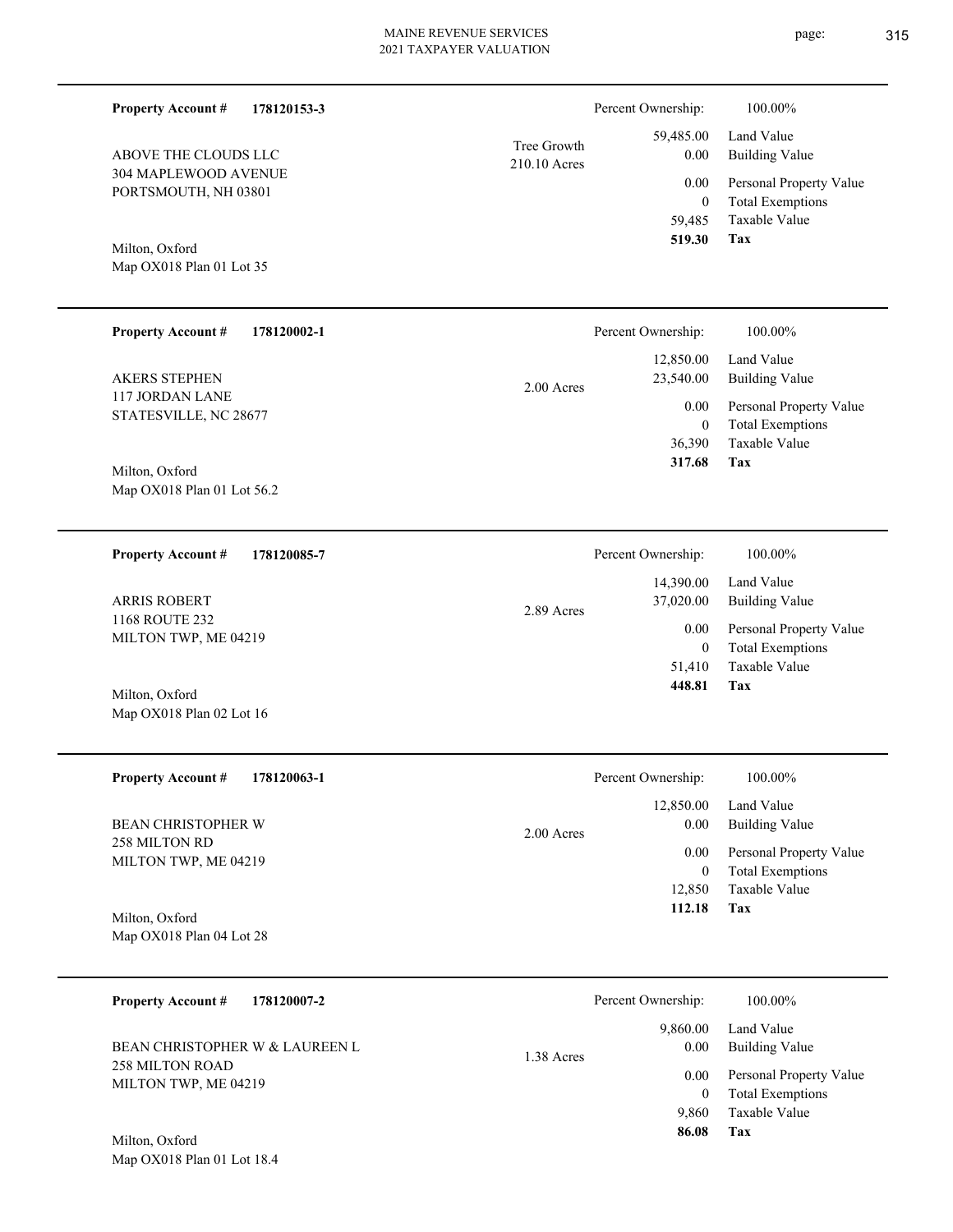0.06 Acres

**178120088-3**

258 MILTON ROAD MILTON TWP, ME 04219 BEAN CHRISTOPHER W & LAUREEN L

Map OX018 Plan 03 Lot 5 Milton, Oxford

**Property Account #**

#### **178120113-6 Tax** Taxable Value Total Exemptions Personal Property Value Building Value Land Value 258 MILTON ROAD MILTON TWP, ME 04219 **Property Account #** Map OX018 Plan 03 Lot 19 Milton, Oxford BEAN CHRISTOPHER W & LAUREEN L 8,040 0  **70.19** 8,040.00 0.00 0.00 0.46 Acres Percent Ownership: 100.00%

| 178120183-1<br><b>Property Account #</b> | Percent Ownership:                    | 100.00%                                            |
|------------------------------------------|---------------------------------------|----------------------------------------------------|
| BEAN CHRISTOPHER W & LAUREEN L           | 26,980.00<br>371,580.00<br>5.68 Acres | Land Value<br>Building Value                       |
| 258 MILTON ROAD<br>MILTON TWP, ME 04219  | 0.00<br>25,000                        | Personal Property Value<br><b>Total Exemptions</b> |
| Milton. Oxford                           | 373.560<br>3,261.18                   | Taxable Value<br>Tax                               |

Map OX018 Plan 03 Lot 10.1 10.2 Homestead Exemption \$25000

| <b>Property Account #</b><br>178122027-1       | Percent Ownership:                                | 100.00%                                            |
|------------------------------------------------|---------------------------------------------------|----------------------------------------------------|
| BEAN CHRISTOPHER W & LAUREEN L                 | 18,725.00<br>Tree Growth<br>0.00<br>$70.00$ Acres | Land Value<br>Building Value                       |
| <b>258 MILTON ROAD</b><br>MILTON TWP, ME 04219 | 0.00<br>0                                         | Personal Property Value<br><b>Total Exemptions</b> |
|                                                | 18.725                                            | Taxable Value                                      |
| Milton, Oxford<br>Map OX018 Plan 01 Lot 26.11  | 163.47                                            | Tax                                                |

| 178120150-1<br><b>Property Account #</b>                      | Percent Ownership:                | 100.00%                                            |
|---------------------------------------------------------------|-----------------------------------|----------------------------------------------------|
| <b>BEAN DANA</b><br>169 HOOPER LEDGE RD<br>SO PARIS, ME 04281 | 12,170.00<br>0.00<br>$1.20$ Acres | Land Value<br><b>Building Value</b>                |
|                                                               | 0.00<br>$\theta$                  | Personal Property Value<br><b>Total Exemptions</b> |
|                                                               | 12,170                            | Taxable Value                                      |
| Milton, Oxford                                                | 106.24                            | Tax                                                |

Map OX018 Plan 01 Lot 18.3

**Tax**

 3,840 0

 3,840.00 0.00 0.00

Percent Ownership:  $100.00\%$ 

 **33.52**

Taxable Value Total Exemptions Personal Property Value

Building Value Land Value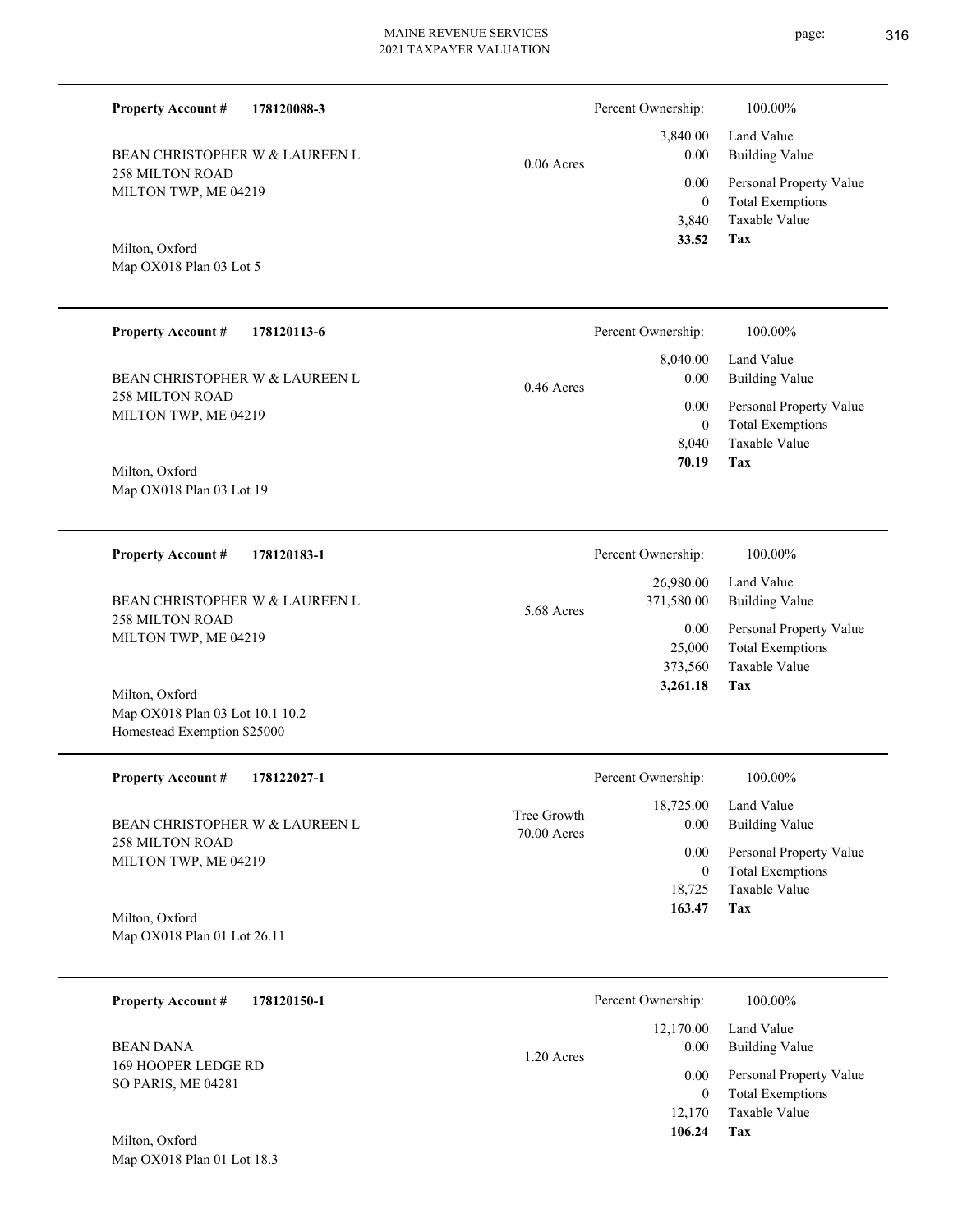Percent Ownership:  $100.00\%$ 

|              | 128.24   | Tax                          |
|--------------|----------|------------------------------|
|              |          | 14,690 Taxable Value         |
|              | $\Omega$ | <b>Total Exemptions</b>      |
|              |          | 0.00 Personal Property Value |
| $4.16$ Acres |          | 0.00 Building Value          |
|              |          | 14,690.00 Land Value         |

Map OX018 Plan 03 Lot 10.2 Milton, Oxford

19 SHEFFIELD AVENUE LEWISTON, ME 04240

BEAN KEVIN M & RUBY C ARCHER

**Property Account #**

**178122035-1**

| <b>Property Account #</b><br>178120006-1                                                 |              | Percent Ownership:      | 100.00%                                                             |
|------------------------------------------------------------------------------------------|--------------|-------------------------|---------------------------------------------------------------------|
| BEAN MICHAEL R & HEIDI D                                                                 | 47.16 Acres  | 75,790.00<br>160,200.00 | Land Value<br><b>Building Value</b>                                 |
| 210 MILTON RD<br>MILTON TWP, ME 04219                                                    |              | $0.00\,$<br>25,000      | Personal Property Value<br><b>Total Exemptions</b><br>Taxable Value |
| Milton, Oxford<br>Map OX018 Plan 01 Lot 27 Plan 03 Lot 10<br>Homestead Exemption \$25000 |              | 210,990<br>1,841.94     | Tax                                                                 |
|                                                                                          |              |                         |                                                                     |
| <b>Property Account #</b><br>178120138-3                                                 |              | Percent Ownership:      | 100.00%                                                             |
| <b>BENNETT DANNY</b>                                                                     |              | 23,170.00<br>123,290.00 | Land Value<br><b>Building Value</b>                                 |
| <b>433 MILTON ROAD</b><br>MILTON TWP, ME 04219-3607                                      | $1.20$ Acres | 0.00<br>31,000          | Personal Property Value<br><b>Total Exemptions</b>                  |
| Milton, Oxford                                                                           |              | 115,460<br>1,007.97     | Taxable Value<br>Tax                                                |

| <b>Property Account #</b><br>178120182-1     | Percent Ownership:                    | 100.00%                                            |
|----------------------------------------------|---------------------------------------|----------------------------------------------------|
| <b>BENNETT JANICE &amp; DANNY</b>            | 21,080.00<br>7,910.00<br>$0.72$ Acres | Land Value<br>Building Value                       |
| 433 MILTON ROAD<br>MILTON TOWNSHIP, ME 04219 | 0.00<br>0                             | Personal Property Value<br><b>Total Exemptions</b> |
|                                              | 28,990                                | Taxable Value                                      |
| Milton, Oxford                               | 253.08                                | Tax                                                |
| Map OX018 Plan 04 Lot 7.1                    |                                       |                                                    |

| 178120109-3<br><b>Property Account #</b> | Percent Ownership:               | 100.00%                                            |
|------------------------------------------|----------------------------------|----------------------------------------------------|
| <b>BENNETT MICHAEL</b>                   | 5,400.00<br>0.00<br>$0.20$ Acres | Land Value<br><b>Building Value</b>                |
| PO BOX 1336<br>BETHEL, ME 04217          | 0.00<br>0                        | Personal Property Value<br><b>Total Exemptions</b> |
| Milton, Oxford                           | 5.400<br>47.14                   | Taxable Value<br>Tax                               |

Map OX018 Plan 04 Lot 2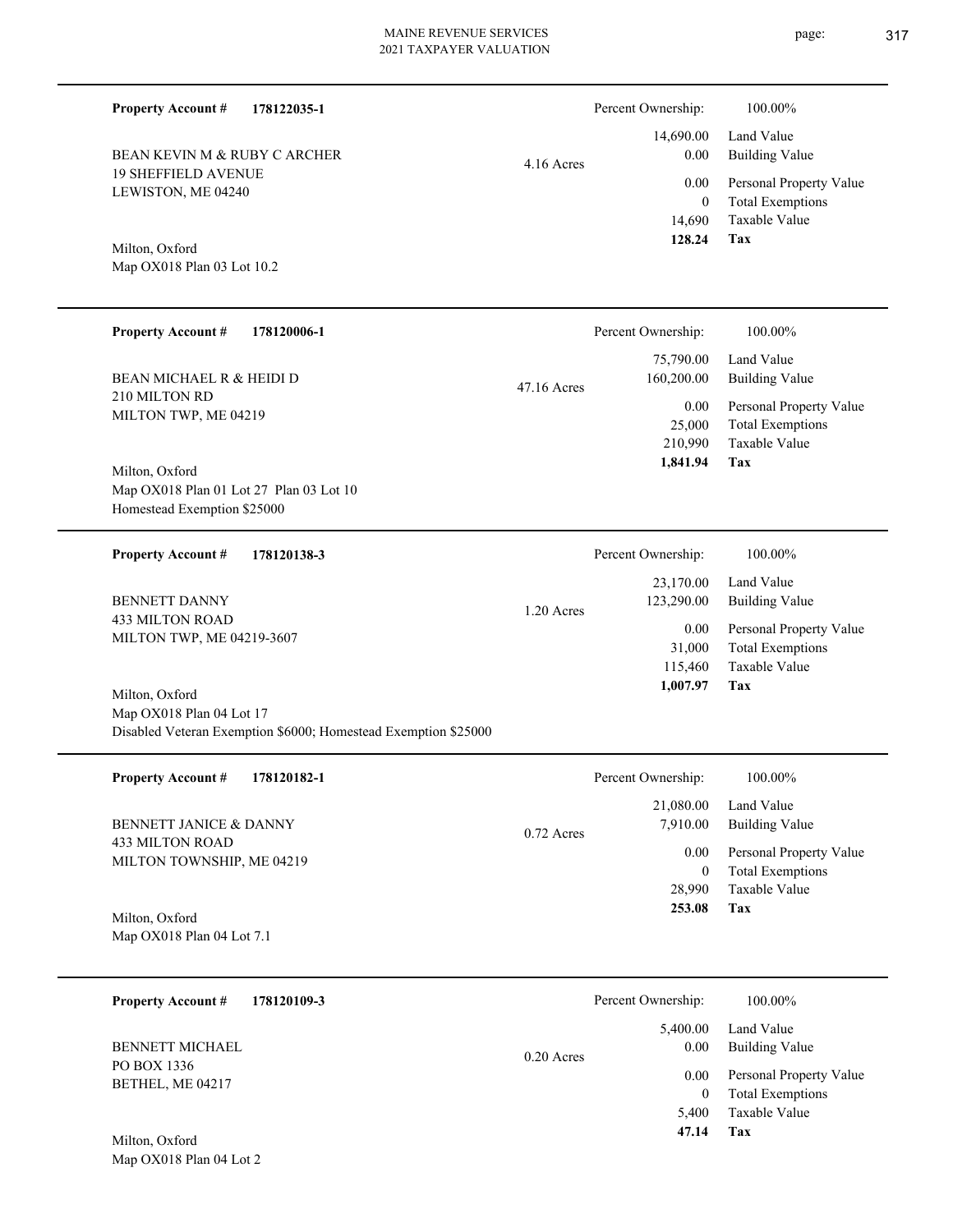|                                                 | <b>Property Account #</b><br>178120026-9                                  |                             | Percent Ownership:                    | 100.00%                                                                    |
|-------------------------------------------------|---------------------------------------------------------------------------|-----------------------------|---------------------------------------|----------------------------------------------------------------------------|
|                                                 | BENSON ANDREW B., ALICIA B., FERN & BLISS                                 | Tree Growth<br>350.00 Acres | 96,335.00<br>0.00                     | Land Value<br><b>Building Value</b>                                        |
|                                                 | 25 DORE HILL RD<br>ATHENS, ME 04912                                       |                             | 0.00<br>$\overline{0}$                | Personal Property Value<br><b>Total Exemptions</b>                         |
|                                                 | Milton, Oxford<br>Map OX018 Plan 01 Lot 36                                |                             | 96,335<br>841.00                      | <b>Taxable Value</b><br>Tax                                                |
|                                                 | <b>Property Account #</b><br>178120033-6                                  |                             | Percent Ownership:                    | 100.00%                                                                    |
|                                                 | BENSON ANDREW B., ALICIA B., FERN & BLISS                                 | Tree Growth<br>124.60 Acres | 36,763.00<br>0.00                     | Land Value<br><b>Building Value</b>                                        |
|                                                 | 25 DORE HILL RD<br>ATHENS, ME 04912                                       |                             | 0.00<br>$\mathbf{0}$                  | Personal Property Value<br><b>Total Exemptions</b>                         |
|                                                 | Milton, Oxford<br>Map OX018 Plan 01 Lot 3                                 |                             | 36,763<br>320.94                      | Taxable Value<br>Tax                                                       |
|                                                 | <b>Property Account #</b><br>178120035-5                                  |                             | Percent Ownership:                    | 100.00%                                                                    |
| BERRY ROXANNE & E SCOTT<br>21 COYOTE RIDGE ROAD |                                                                           | $0.25$ Acres                | 17,000.00<br>5,010.00                 | Land Value<br><b>Building Value</b>                                        |
|                                                 | NEWRY, ME 04261                                                           |                             | 0.00<br>$\overline{0}$                | Personal Property Value<br><b>Total Exemptions</b>                         |
|                                                 | Milton, Oxford<br>Map OX018 Plan 02 Lot 3                                 |                             | 22,010<br>192.15                      | <b>Taxable Value</b><br>Tax                                                |
|                                                 | <b>Property Account #</b><br>178120175-2                                  |                             | Percent Ownership:                    | 100.00%                                                                    |
|                                                 | BILLINGS DENNIS E & KATHRYN A                                             | 3.09 Acres                  | 24,780.00<br>165,060.00               | Land Value<br><b>Building Value</b>                                        |
|                                                 | <b>29 BILLINGS-WELCH ROAD</b><br>MILTON TWP, ME 04219                     |                             | 0.00<br>25,000<br>164,840<br>1,439.05 | Personal Property Value<br><b>Total Exemptions</b><br>Taxable Value<br>Tax |
|                                                 | Milton, Oxford<br>Map OX018 Plan 05 Lot 10<br>Homestead Exemption \$25000 |                             |                                       |                                                                            |
|                                                 | <b>Property Account #</b><br>178122010-1                                  |                             | Percent Ownership:                    | 100.00%                                                                    |
|                                                 | BILLINGS DENNIS E & KATHRYN A                                             | 22.00 Acres                 | 29,850.00<br>0.00                     | Land Value<br><b>Building Value</b>                                        |
|                                                 | 29 BILLINGS-WELCH ROAD<br>MILTON TWP, ME 04219                            |                             | 0.00<br>$\overline{0}$                | Personal Property Value<br><b>Total Exemptions</b>                         |
|                                                 | Milton Oxford                                                             |                             | 29,850<br>260.59                      | Taxable Value<br>Tax                                                       |

Map OX018 Plan 01 Lot 51.2 Milton, Oxford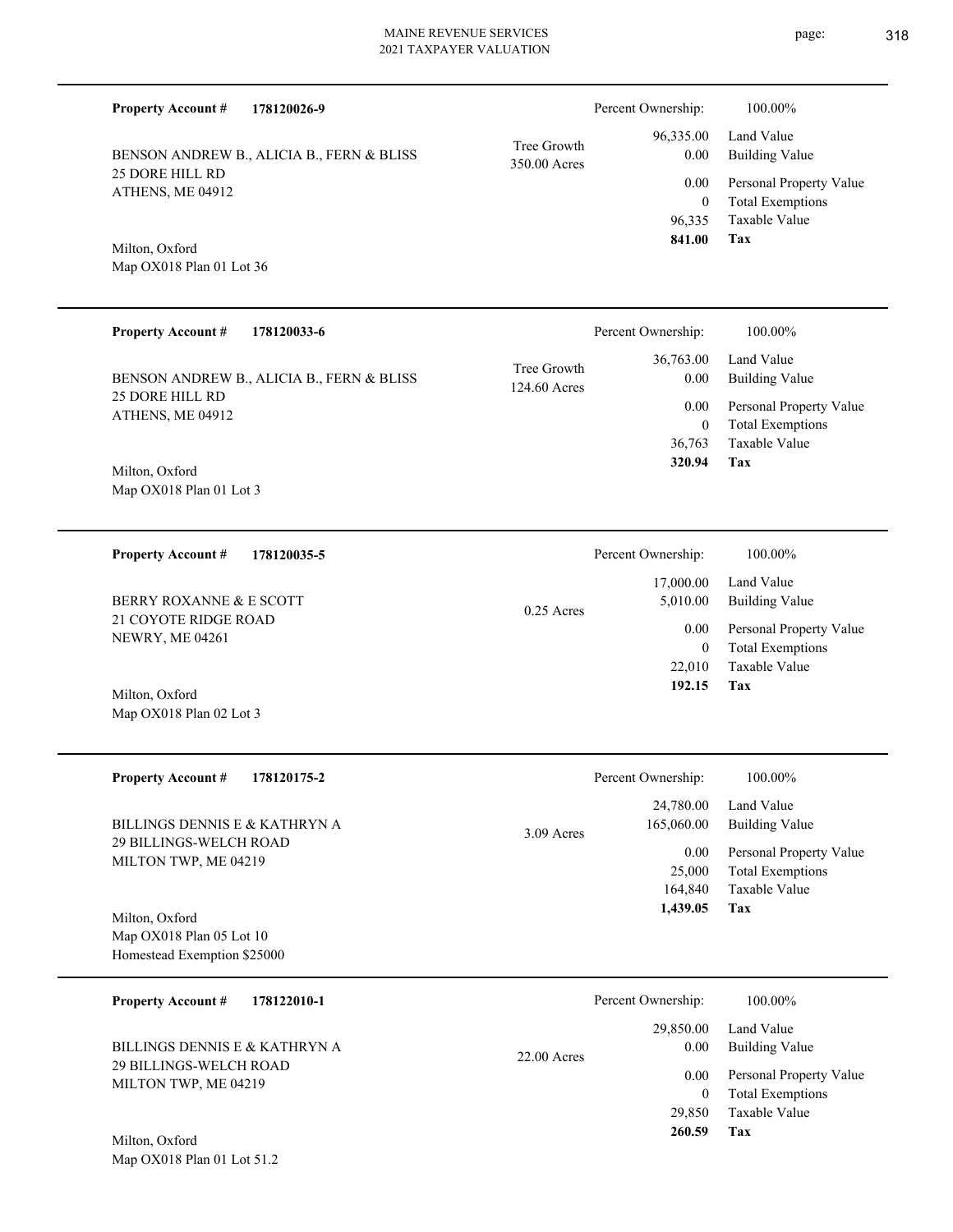| <b>Property Account #</b><br>178120177-2                                    |             | Percent Ownership:                    | 100.00%                                                                    |
|-----------------------------------------------------------------------------|-------------|---------------------------------------|----------------------------------------------------------------------------|
| BILLINGS GARRY & LYNNE E                                                    | 7.19 Acres  | 28,260.00<br>164,370.00               | Land Value<br><b>Building Value</b>                                        |
| 38 ROGER FARNUM RD<br>MILTON TWP, ME 04219                                  |             | 0.00<br>25,000<br>167,630<br>1,463.41 | Personal Property Value<br><b>Total Exemptions</b><br>Taxable Value<br>Tax |
| Milton, Oxford                                                              |             |                                       |                                                                            |
| Map OX018 Plan 01 Lot 44.12 Plan 04 Lot 6.12<br>Homestead Exemption \$25000 |             |                                       |                                                                            |
| <b>Property Account #</b><br>178120180-2                                    |             | Percent Ownership:                    | 100.00%                                                                    |
| <b>BILLINGS GARRY &amp; LYNNE E</b>                                         | 11.00 Acres | 20,500.00<br>0.00                     | Land Value<br><b>Building Value</b>                                        |
| 38 ROGER FARNUM RD<br>MILTON TWP, ME 04219                                  |             | 0.00                                  | Personal Property Value                                                    |
|                                                                             |             | $\boldsymbol{0}$<br>20,500<br>178.97  | <b>Total Exemptions</b><br>Taxable Value<br>Tax                            |
| Milton, Oxford<br>Map OX018 Plan 01 Lot 44.6                                |             |                                       |                                                                            |
|                                                                             |             |                                       |                                                                            |
| <b>Property Account #</b><br>178120209-1                                    |             | Percent Ownership:                    | 100.00%                                                                    |
| <b>BILLINGS GARRY &amp; LYNNE E</b>                                         | 19.00 Acres | 5,320.00<br>0.00                      | Land Value<br><b>Building Value</b>                                        |
| 38 ROGER FARNUM RD<br>MILTON TWP, ME 04219                                  |             | 0.00                                  | Personal Property Value                                                    |
| Farm 2001                                                                   |             | $\overline{0}$<br>5,320               | <b>Total Exemptions</b><br>Taxable Value                                   |
| Milton, Oxford<br>Map OX018 Plan 01 Lot 44.14                               |             | 46.44                                 | Tax                                                                        |
| <b>Property Account #</b><br>178120024-3                                    |             | Percent Ownership:                    | 100.00%                                                                    |
| BILLINGS LLOYD JR & SUZANNE                                                 | 9.50 Acres  | 28,230.00<br>185,790.00               | Land Value<br><b>Building Value</b>                                        |
| <b>639 MILTON ROAD</b><br>MILTON TWP, ME 04219-3611                         |             | 0.00<br>25,000<br>189,020             | Personal Property Value<br><b>Total Exemptions</b><br>Taxable Value        |
| Milton, Oxford                                                              |             | 1,650.14                              | Tax                                                                        |
| Map OX018 Plan 01 Lot 52<br>Homestead Exemption \$25000                     |             |                                       |                                                                            |
|                                                                             |             |                                       |                                                                            |
| <b>Property Account #</b><br>178122019-1                                    |             | Percent Ownership:                    | 100.00%                                                                    |
| BILLINGS LLOYD JR & SUZANNE<br><b>639 MILTON ROAD</b>                       | 1.00 Acres  | 12,000.00<br>2,550.00                 | Land Value<br><b>Building Value</b>                                        |
| MILTON TWP, ME 04219-3611                                                   |             | 0.00<br>$\overline{0}$                | Personal Property Value<br><b>Total Exemptions</b>                         |
|                                                                             |             | 14,550                                | Taxable Value                                                              |
| Milton, Oxford<br>Map OX018 Plan 01 Lot 52.1                                |             | 127.02                                | Tax                                                                        |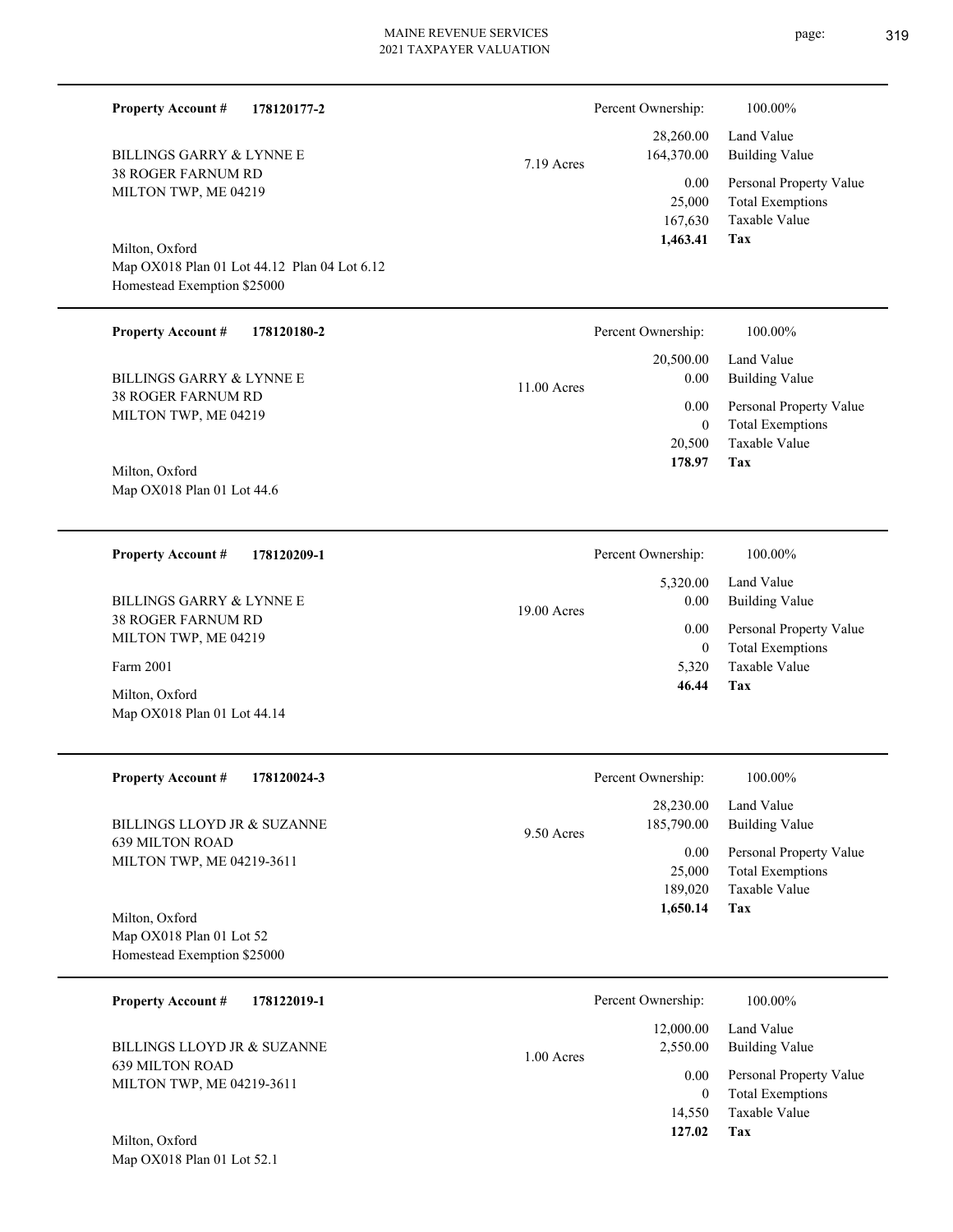**178120017-2**  $29.58$   $\mu$ 

555 MILTON ROAD MILTON TWP, ME 04219 BILLINGS REGINALD B & VALERIE J

Map OX018 Plan 04 Lot 7 Homestead Exemption \$25000 Milton, Oxford

**Property Account #**

#### **178120019-2 Property Account #**

555 MILTON ROAD MILTON TWP, ME 04219 BILLINGS REGINALD B & VALERIE J

Map OX018 Plan 04 Lot 8 Milton, Oxford

**178120021-2 Property Account #**

PO BOX 54 BRYANT POND, ME 04219 BILLINGS SCOTT B SR

Map OX018 Plan 02 Lot 4 Homestead Exemption \$25000 Milton, Oxford

| <b>Property Account #</b><br>178120157-2                  | Percent Ownership:    | 100.00%                 |
|-----------------------------------------------------------|-----------------------|-------------------------|
|                                                           | 32,400.00             | Land Value              |
| BIRTLES WILLIAM & JUDITH TRUSTEES<br><b>24 ARUNDEL ST</b> | 0.00<br>$25.00$ Acres | <b>Building Value</b>   |
| ANDOVER, MA 01810                                         | 0.00                  | Personal Property Value |
|                                                           | 0                     | <b>Total Exemptions</b> |
|                                                           | 32,400                | Taxable Value           |
| Milton, Oxford                                            | 282.85                | Tax                     |
| Map $OX018$ Plan 01 Lot 8.2                               |                       |                         |

5.00 Acres

**178122006-5 Tax** Taxable Value Total Exemptions Personal Property Value Building Value Land Value 126 ROGER FARNUM ROAD MILTON TWP, ME 04219 **Property Account #** BREAU JAMES T 124,930 25,000  **1,090.64** 25,530.00 124,400.00 0.00 3.98 Acres Percent Ownership:  $100.00\%$ 

Map OX018 Plan 01 Lot 45.4 45.61 Homestead Exemption \$25000 Milton, Oxford

|       | Percent Ownership: | 100.00%                 |
|-------|--------------------|-------------------------|
|       | 47,290.00          | Land Value              |
| Acres | 106,600.00         | <b>Building Value</b>   |
|       | 0.00               | Personal Property Value |
|       | 25,000             | <b>Total Exemptions</b> |
|       | 128,890            | Taxable Value           |
|       | 1,125.21           | Tax                     |

|            |          | 16,160.00 Land Value    |
|------------|----------|-------------------------|
| 5.89 Acres | 0.00     | Building Value          |
|            | 0.00     | Personal Property Value |
|            | $\theta$ | <b>Total Exemptions</b> |
|            |          | 16,160 Taxable Value    |
|            | 141.08   | Tax                     |
|            |          |                         |

Percent Ownership: 100.00%

| Percent Ownership:     | 100.00%                                  |
|------------------------|------------------------------------------|
| 26,400.00<br>90,820.00 | Land Value<br><b>Building Value</b>      |
| 0.00                   | Personal Property Value                  |
| 25,000<br>92,220       | <b>Total Exemptions</b><br>Taxable Value |
| 805.08                 | Tax                                      |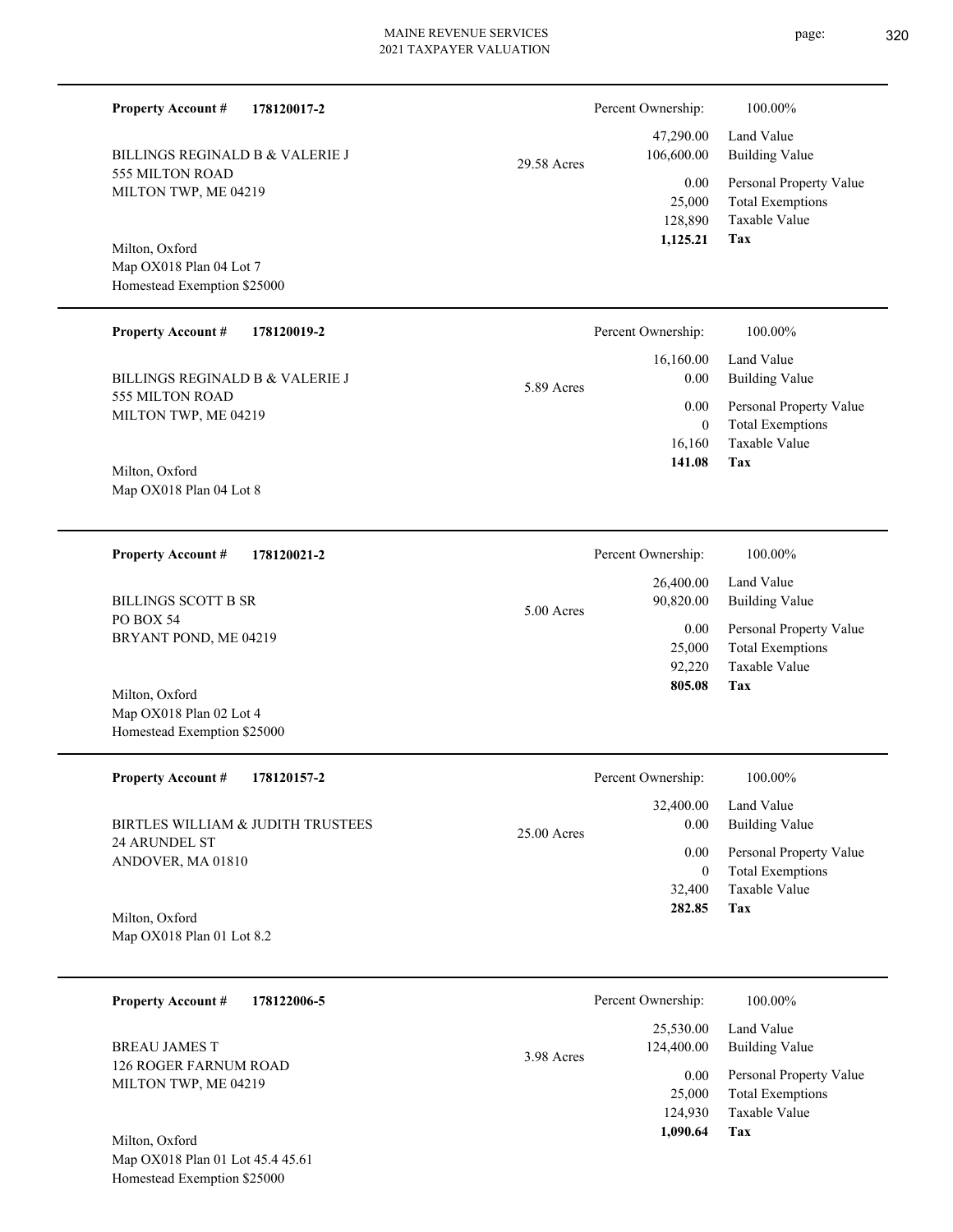| <b>Property Account #</b><br>178120045-3                   |             | Percent Ownership:                 | 100.00%                                                                           |
|------------------------------------------------------------|-------------|------------------------------------|-----------------------------------------------------------------------------------|
| <b>BRODIS GERALDIENE F</b>                                 | 3.00 Acres  | 24,700.00<br>96,780.00             | Land Value<br><b>Building Value</b>                                               |
| <b>100 POTATO HOUSE ROAD</b><br>MILTON TWP, ME 04219       |             | 0.00<br>25,000<br>96,480<br>842.27 | Personal Property Value<br><b>Total Exemptions</b><br><b>Taxable Value</b><br>Tax |
| Milton, Oxford                                             |             |                                    |                                                                                   |
| Map OX018 Plan 01 Lot 10<br>Homestead Exemption \$25000    |             |                                    |                                                                                   |
| <b>Property Account #</b><br>178120164-3                   |             | Percent Ownership:                 | 100.00%                                                                           |
| <b>BRODIS GERALDIENE F</b>                                 | 4.44 Acres  | 14,920.00<br>0.00                  | Land Value<br><b>Building Value</b>                                               |
| 100 POTATO HOUSE ROAD<br>MILTON TWP, ME 04219              |             | 0.00<br>$\overline{0}$             | Personal Property Value<br><b>Total Exemptions</b>                                |
| Milton, Oxford                                             |             | 14,920<br>130.25                   | Taxable Value<br>Tax                                                              |
| Map OX018 Plan 01 Lot 10.1                                 |             |                                    |                                                                                   |
| <b>Property Account #</b><br>178120147-4                   |             | Percent Ownership:                 | 100.00%                                                                           |
| <b>BRYANT CHAD</b>                                         | 3.00 Acres  | 13,700.00<br>0.00                  | Land Value<br><b>Building Value</b>                                               |
| 689 MILTON RD<br>MILTON TWP, ME 04219                      |             | 0.00<br>$\mathbf{0}$               | Personal Property Value<br><b>Total Exemptions</b>                                |
|                                                            |             | 13,700<br>119.60                   | Taxable Value<br>Tax                                                              |
| Milton, Oxford<br>Map OX018 Plan 05 Lot 5.1                |             |                                    |                                                                                   |
| <b>Property Account #</b><br>178120148-4                   |             | Percent Ownership:                 | 100.00%                                                                           |
| <b>BRYANT CHAD</b>                                         | 8.00 Acres  | 28,950.00<br>76,010.00             | Land Value<br><b>Building Value</b>                                               |
| 689 MILTON RD<br>MILTON TWP, ME 04219                      |             | 0.00<br>25,000<br>79,960           | Personal Property Value<br><b>Total Exemptions</b><br>Taxable Value               |
| Milton, Oxford                                             |             | 698.05                             | Tax                                                                               |
| Map OX018 Plan 05 Lot 6 7 8<br>Homestead Exemption \$25000 |             |                                    |                                                                                   |
| <b>Property Account #</b><br>178120125-2                   |             | Percent Ownership:                 | 100.00%                                                                           |
| <b>BUCK LLEWELLYN</b>                                      | 42.00 Acres | 46,850.00<br>0.00                  | Land Value<br><b>Building Value</b>                                               |
| 21 ELLIS STREET<br>LEWISTON, ME 04240                      |             | 0.00                               | Personal Property Value                                                           |
|                                                            |             | $\boldsymbol{0}$<br>46,850         | <b>Total Exemptions</b><br>Taxable Value                                          |
| Milton, Oxford<br>Map OX018 Plan 01 Lot 5                  |             | 409.00                             | Tax                                                                               |

page: 321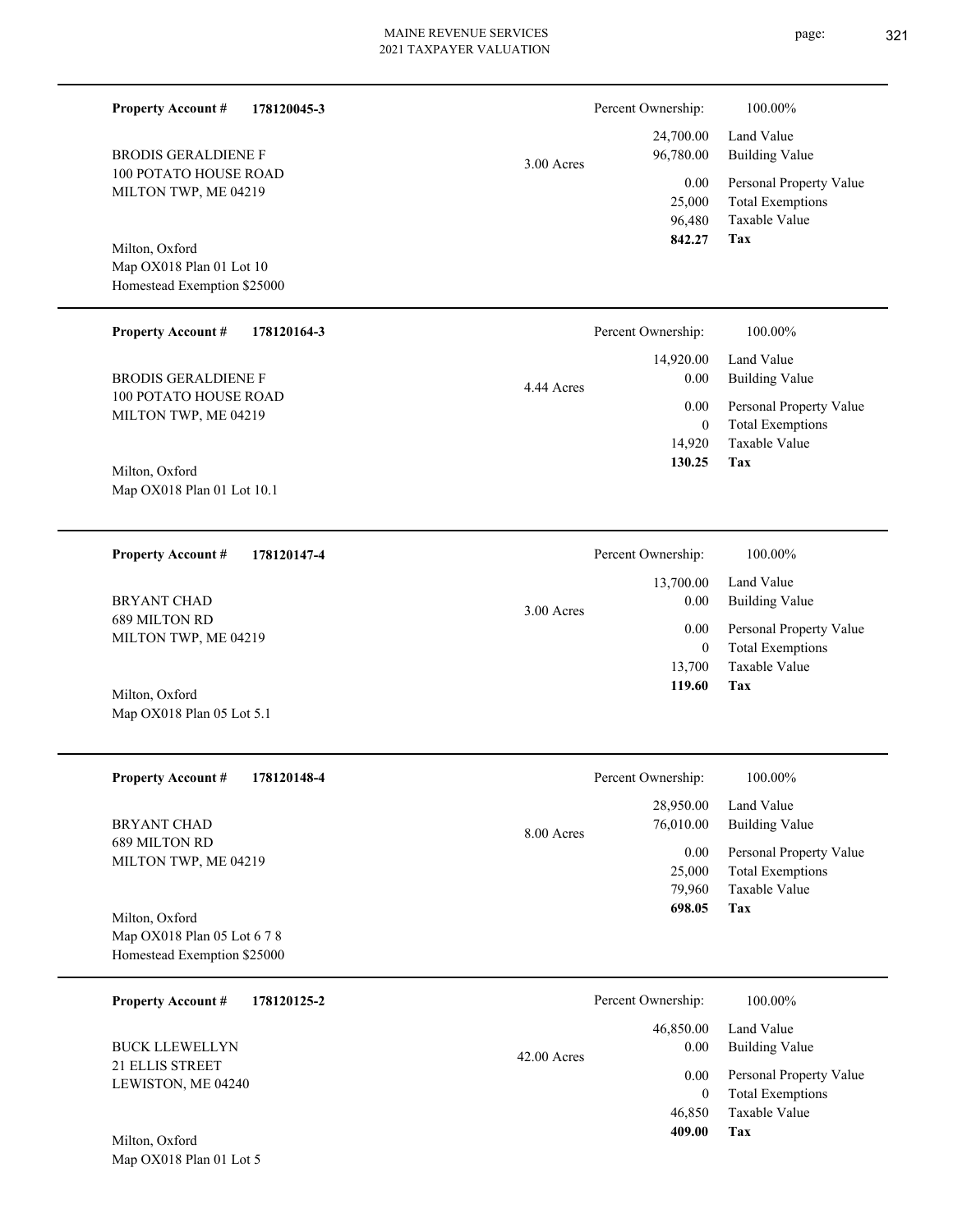| <b>Property Account #</b><br>178120058-2                                                   |                             | Percent Ownership:                                              | 100.00%                                                                           |
|--------------------------------------------------------------------------------------------|-----------------------------|-----------------------------------------------------------------|-----------------------------------------------------------------------------------|
| <b>BUCK WAYNE F &amp; DEANA M</b>                                                          | 5.25 Acres                  | 15,610.00<br>0.00                                               | Land Value<br><b>Building Value</b>                                               |
| 51 WYMAN HILL ROAD<br>RUMFORD, ME 04276                                                    |                             | 0.00<br>15,610<br>$\theta$<br>0.00                              | Personal Property Value<br><b>Total Exemptions</b><br><b>Taxable Value</b><br>Tax |
| Milton, Oxford<br>Map OX018 Plan 02 Lot 14<br>Homestead Exemption \$15610                  |                             |                                                                 |                                                                                   |
| <b>Property Account #</b><br>178120133-5                                                   |                             | Percent Ownership:                                              | 100.00%                                                                           |
| <b>BUCK WAYNE F &amp; DEANA M</b>                                                          | 100.00 Acres                | 96,150.00<br>0.00<br>0.00<br>$\overline{0}$                     | Land Value<br><b>Building Value</b>                                               |
| 51 WYMAN HILL ROAD<br>RUMFORD, ME 04276                                                    |                             |                                                                 | Personal Property Value<br><b>Total Exemptions</b>                                |
| Milton, Oxford<br>Map OX018 Plan 01 Lot 39                                                 |                             | 96,150<br>839.39                                                | Taxable Value<br><b>Tax</b>                                                       |
| <b>Property Account #</b><br>178122036-1                                                   |                             | Percent Ownership:                                              | 100.00%                                                                           |
| <b>BUCK WAYNE F &amp; DEANA M</b><br>9.00 Acres<br>51 WYMAN HILL ROAD<br>RUMFORD, ME 04276 |                             | 18,800.00<br>0.00<br>0.00<br>$\overline{0}$<br>18,800<br>164.12 | Land Value<br><b>Building Value</b>                                               |
|                                                                                            |                             |                                                                 | Personal Property Value<br><b>Total Exemptions</b>                                |
| Milton, Oxford<br>Map OX018 Plan 02 Lot 13.1                                               |                             |                                                                 | Taxable Value<br>Tax                                                              |
| <b>Property Account #</b><br>178122041-1                                                   |                             | Percent Ownership:                                              | 100.00%                                                                           |
| <b>BUCK WAYNE F &amp; DEANA M</b>                                                          |                             | 39,200.00<br>1,600.00                                           | Land Value<br><b>Building Value</b>                                               |
| 51 WYMAN HILL ROAD<br>RUMFORD, ME 04276                                                    | 33.00 Acres                 | 0.00<br>$\mathbf{0}$                                            | Personal Property Value<br><b>Total Exemptions</b>                                |
| Milton, Oxford<br>Map OX018 Plan 01 Lot 5.1                                                |                             | 40,800<br>356.18                                                | Taxable Value<br>Tax                                                              |
| 178120047-2<br><b>Property Account #</b>                                                   |                             | Percent Ownership:                                              | 100.00%                                                                           |
| <b>BUCK WAYNE F SR</b>                                                                     | Tree Growth<br>320.00 Acres | 100,326.50<br>610.00                                            | Land Value<br><b>Building Value</b>                                               |
| 51 WYMAN HILL ROAD<br>RUMFORD, ME 04276                                                    |                             | 0.00<br>$\bf{0}$                                                | Personal Property Value<br><b>Total Exemptions</b>                                |
|                                                                                            |                             | 100,937<br>881.18                                               | Taxable Value<br><b>Tax</b>                                                       |

Map OX018 Plan 01 Lot 38 Milton, Oxford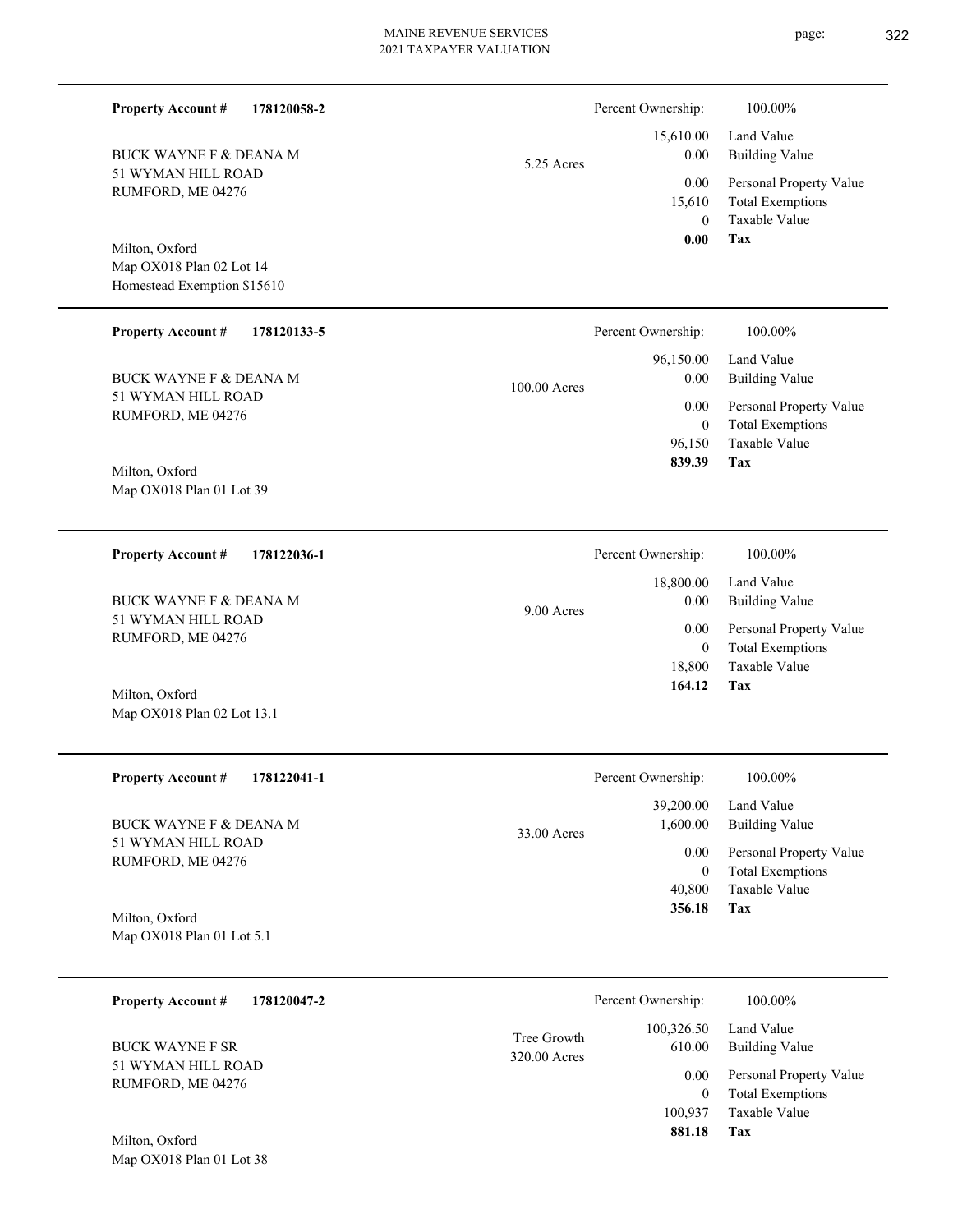| <b>Property Account #</b><br>178120057-7                          |                                  | Percent Ownership:                                                  | 100.00%                                                                    |
|-------------------------------------------------------------------|----------------------------------|---------------------------------------------------------------------|----------------------------------------------------------------------------|
| <b>BUCK WAYNE F SR</b><br>51 WYMAN HILL ROAD<br>RUMFORD, ME 04276 | 51.27 Acres                      | 54,730.00<br>0.00                                                   | Land Value<br><b>Building Value</b>                                        |
|                                                                   | 0.00<br>$\overline{0}$<br>54,730 | Personal Property Value<br><b>Total Exemptions</b><br>Taxable Value |                                                                            |
| Milton, Oxford<br>Map OX018 Plan 01 Lot 4.1                       |                                  | 477.79                                                              | <b>Tax</b>                                                                 |
| <b>Property Account #</b><br>178122023-1                          |                                  | Percent Ownership:                                                  | 100.00%                                                                    |
| <b>BUCK WAYNE JR</b>                                              | 1.34 Acres                       | 23,290.00<br>6,790.00                                               | Land Value<br><b>Building Value</b>                                        |
| PO BOX 1006<br>BETHEL, ME 04217-1006<br>Milton, Oxford            |                                  | 0.00<br>25,000<br>5.080<br>44.35                                    | Personal Property Value<br><b>Total Exemptions</b><br>Taxable Value<br>Tax |
| Map OX018 Plan 02 Lot 21.21<br>Homestead Exemption \$25000        |                                  |                                                                     |                                                                            |
| <b>Property Account #</b><br>178120029-3                          |                                  | Percent Ownership:                                                  | 100.00%                                                                    |
| <b>CABRAL CARLOS &amp; MARIA</b>                                  | 59.70 Acres                      | 61,900.00<br>0.00                                                   | Land Value<br><b>Building Value</b>                                        |
| <b>129 NICHOLAS DRIVE</b><br>TAUNTON, MA 02780                    |                                  | 0.00<br>$\overline{0}$<br>61,900<br>540.39                          | Personal Property Value<br><b>Total Exemptions</b><br>Taxable Value<br>Tax |
| Milton, Oxford<br>Map OX018 Plan 01 Lot 30                        |                                  |                                                                     |                                                                            |
| <b>Property Account #</b><br>178122030-2                          |                                  | Percent Ownership:                                                  | 100.00%                                                                    |
| CAMERON SARAH & RICHARD J                                         | 1.00 Acres                       | 12,000.00<br>8,190.00                                               | Land Value<br><b>Building Value</b>                                        |
| 514 MILTON RD<br>MILTON TWP, ME 04219-3616                        |                                  | 0.00<br>$\mathbf{0}$<br>20,190                                      | Personal Property Value<br><b>Total Exemptions</b><br>Taxable Value        |
| Milton, Oxford<br>Map OX018 Plan 04 Lot 10.1 10.21                |                                  | 176.26                                                              | Tax                                                                        |
| <b>Property Account #</b><br>178122038-3                          |                                  | Percent Ownership:                                                  | 100.00%                                                                    |
| <b>CARRIER ANHTONY R</b>                                          | 1.31 Acres                       | 23,260.00<br>69,510.00                                              | Land Value<br><b>Building Value</b>                                        |
| <b>17 PORTER STREET</b><br>BIDDEFORD, ME 04005                    |                                  | 0.00<br>$\mathbf{0}$<br>92,770<br>809.88                            | Personal Property Value<br><b>Total Exemptions</b><br>Taxable Value<br>Tax |
| Milton, Oxford<br>Map OX018 Plan 04 Lot 25.1 26.12 27.1           |                                  |                                                                     |                                                                            |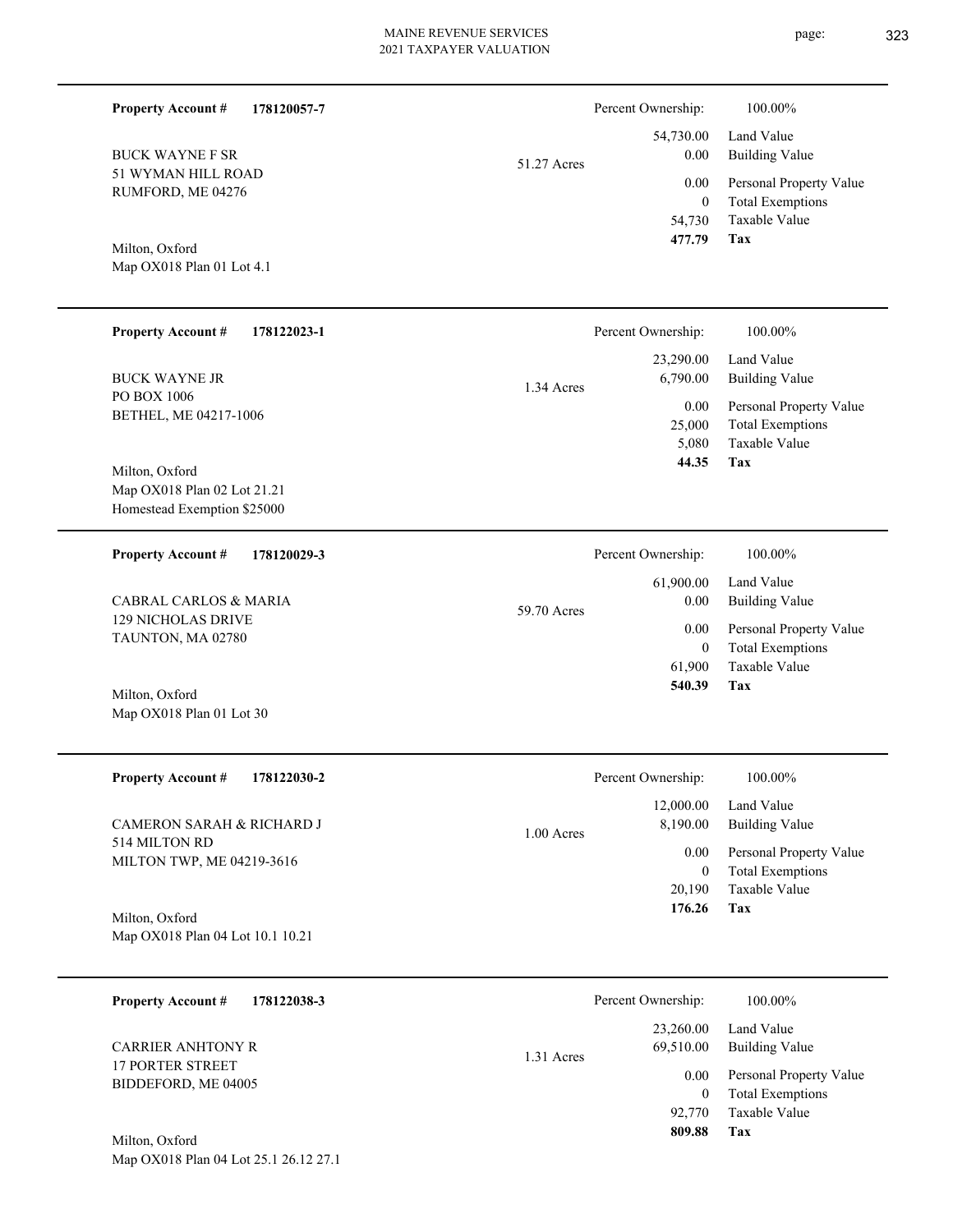#### **178120031-1 Property Account #**

%AVANGRID MANAGEMENT COMPANY-LOCAL TA ONE CITY CENTER, 5TH FLOOR PORTLAND, ME 04101 DISTRIBUTION SYSTEM Map OX018 Milton, Oxford CENTRAL MAINE POWER CO

**Tax** Taxable Value Total Exemptions Personal Property Value Building Value Land Value 258,730 0  **2,258.71** 258,730.00 0.00 0.00 Percent Ownership:  $100.00\%$ 

| <b>Property Account #</b><br>178120027-3     |                               | Percent Ownership:   | 100.00%                                            |
|----------------------------------------------|-------------------------------|----------------------|----------------------------------------------------|
| CHAMBERLAIN MOUNTAIN LLC                     | Tree Growth<br>$100.00$ Acres | 29,040.00<br>0.00    | Land Value<br><b>Building Value</b>                |
| 24 PINE RIDGE ROAD<br>DAMARISCOTTA, ME 04543 |                               | 0.00<br>$\mathbf{0}$ | Personal Property Value<br><b>Total Exemptions</b> |
|                                              |                               | 29,040               | Taxable Value                                      |
| Milton, Oxford                               |                               | 253.52               | Tax                                                |
| Map $OX018$ Plan 01 Lot 49                   |                               |                      |                                                    |

| 178120155-2<br><b>Property Account #</b>          | Percent Ownership:                      | 100.00%                      |
|---------------------------------------------------|-----------------------------------------|------------------------------|
| CHRISTIANSEN SCOTT D & DELORES C<br>265 MILTON RD | 47,650.00<br>63,050.00<br>$30.00$ Acres | Land Value<br>Building Value |
| MILTON TWP, ME 04219-3703                         | 0.00                                    | Personal Property Value      |
|                                                   | 25,000                                  | <b>Total Exemptions</b>      |
|                                                   | 85,700                                  | Taxable Value                |
| Milton, Oxford                                    | 748.16                                  | Tax                          |

| <b>Property Account #</b><br>178120156-2                                       | Percent Ownership: |           | 100.00%                 |
|--------------------------------------------------------------------------------|--------------------|-----------|-------------------------|
|                                                                                |                    | 29,320.00 | Land Value              |
| CHRISTIANSEN SCOTT D & DELORES C<br>265 MILTON RD<br>MILTON TWP, ME 04219-3703 | $30.00$ Acres      | 0.00      | Building Value          |
|                                                                                |                    | 0.00      | Personal Property Value |
|                                                                                |                    | $\theta$  | <b>Total Exemptions</b> |
|                                                                                |                    | 29,320    | Taxable Value           |
| $M/L = \Omega L L = 1$                                                         |                    | 255.96    | Tax                     |

Map OX018 Plan 01 Lot 28.2 Milton, Oxford

Map OX018 Plan 01 Lot 34.1

Map OX018 Plan 01 Lot 15 Homestead Exemption \$25000

| 178122034-2<br><b>Property Account #</b>  | Percent Ownership:                                   | 100.00%                             |
|-------------------------------------------|------------------------------------------------------|-------------------------------------|
| CLARK DANNY E & LILY E TRUSTEES           | 26,504.00<br>Tree Growth<br>15,040.00<br>52.80 Acres | Land Value<br><b>Building Value</b> |
| 197 SAM CLARK ROAD<br>BARNSTEAD, NH 03225 | 0.00                                                 | Personal Property Value             |
|                                           | 0                                                    | <b>Total Exemptions</b>             |
|                                           | 41,544                                               | Taxable Value                       |
| Milton, Oxford                            | 362.68                                               | Tax                                 |

page: 324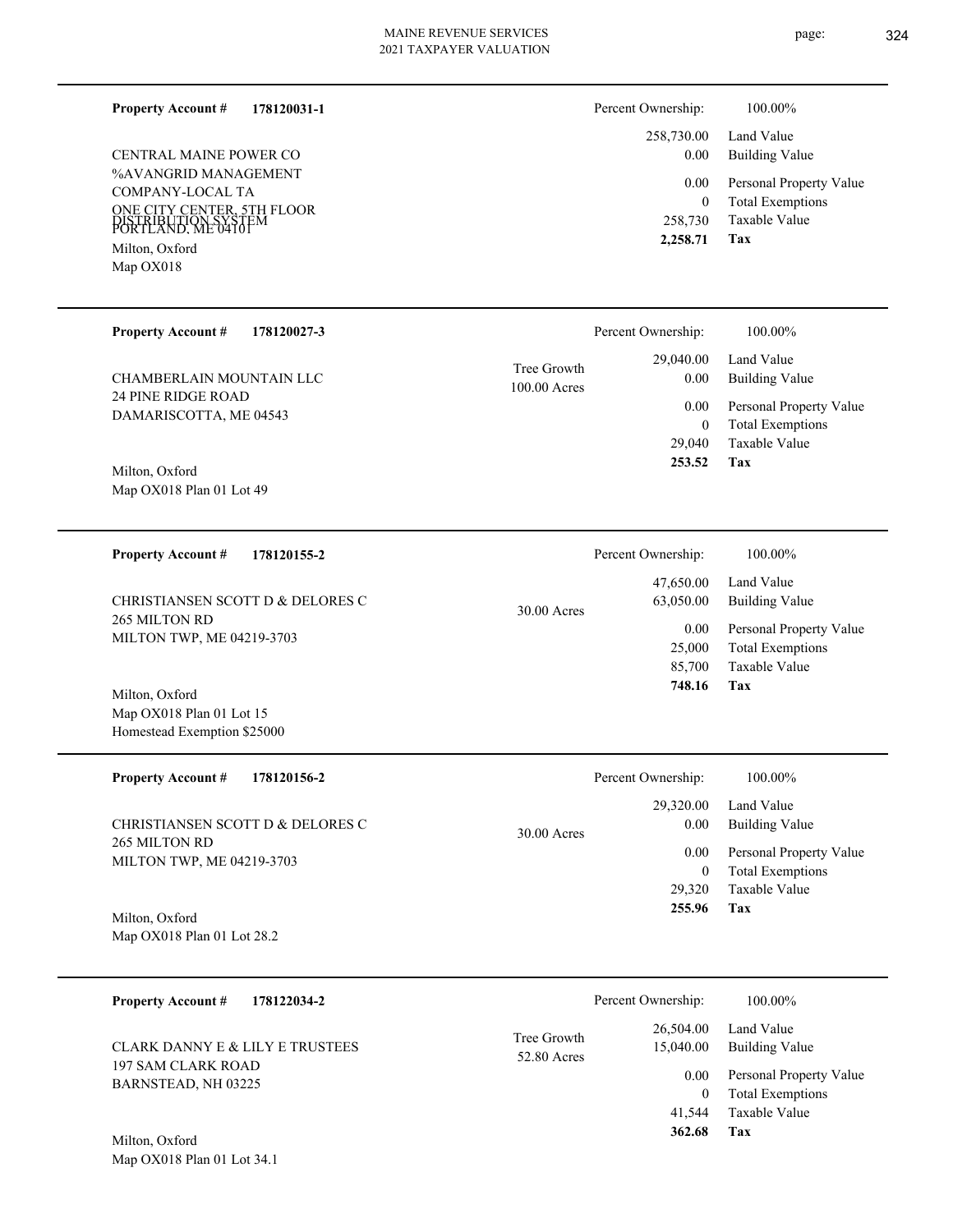page: 325

| <b>Property Account #</b><br>178120010-4                        |                               | Percent Ownership:                              | 100.00%                                                                    |
|-----------------------------------------------------------------|-------------------------------|-------------------------------------------------|----------------------------------------------------------------------------|
| CONCORD RIVER HOLDINGS LLC                                      | Tree Growth<br>105.00 Acres   | 30,765.00<br>0.00                               | Land Value<br><b>Building Value</b>                                        |
| 73 RHODODENDRON ROAD<br>STONY BROOK, NY 11790                   |                               | 0.00<br>$\boldsymbol{0}$<br>30,765              | Personal Property Value<br><b>Total Exemptions</b><br>Taxable Value        |
| Milton, Oxford<br>Map OX018 Plan 01 Lot 50                      |                               | 268.58                                          | Tax                                                                        |
| <b>Property Account #</b><br>178120011-4                        |                               | Percent Ownership:                              | 100.00%                                                                    |
| CONCORD RIVER HOLDINGS LLC                                      | Tree Growth<br>2,058.00 Acres | 571,897.00<br>9,040.00                          | Land Value<br><b>Building Value</b>                                        |
| 73 RHODODENDRON ROAD<br>STONY BROOK, NY 11790                   |                               | 0.00<br>$\boldsymbol{0}$<br>580,937<br>5,071.58 | Personal Property Value<br><b>Total Exemptions</b><br>Taxable Value<br>Tax |
| Milton, Oxford<br>Map OX018 Plan 01 Lot 16 18.1 41 43           |                               |                                                 |                                                                            |
| <b>Property Account #</b><br>178120012-4                        |                               | Percent Ownership:                              | 100.00%                                                                    |
| CONCORD RIVER HOLDINGS LLC                                      | Tree Growth<br>$40.00$ Acres  | 11,577.00<br>0.00                               | Land Value<br><b>Building Value</b>                                        |
| 73 RHODODENDRON ROAD<br>STONY BROOK, NY 11790                   |                               | 0.00<br>$\boldsymbol{0}$<br>11,577<br>101.07    | Personal Property Value<br><b>Total Exemptions</b><br>Taxable Value<br>Tax |
| Milton, Oxford<br>Map OX018 Plan 01 Lot 48.1                    |                               |                                                 |                                                                            |
| <b>Property Account #</b><br>178120025-5                        |                               | Percent Ownership:                              | 100.00%                                                                    |
| CONCORD RIVER HOLDINGS LLC                                      | Tree Growth<br>88.00 Acres    | 24,640.00<br>0.00                               | Land Value<br><b>Building Value</b>                                        |
| 73 RHODODENDRON ROAD<br>STONY BROOK, NY 11790                   |                               | 0.00<br>$\overline{0}$<br>24,640<br>215.11      | Personal Property Value<br><b>Total Exemptions</b><br>Taxable Value<br>Tax |
| Milton, Oxford<br>Map OX018 Plan 01 Lot 53 54                   |                               |                                                 |                                                                            |
| <b>Property Account #</b><br>178120059-5                        |                               | Percent Ownership:                              | 100.00%                                                                    |
| CONCORD RIVER HOLDINGS LLC                                      | 100.00 Acres                  | 76,920.00<br>0.00                               | Land Value<br><b>Building Value</b>                                        |
| 73 RHODODENDRON ROAD<br>STONY BROOK, NY 11790<br>Milton, Oxford |                               | 0.00<br>$\overline{0}$<br>76,920<br>671.51      | Personal Property Value<br><b>Total Exemptions</b><br>Taxable Value<br>Tax |
|                                                                 |                               |                                                 |                                                                            |

Map OX018 Plan 01 Lot 17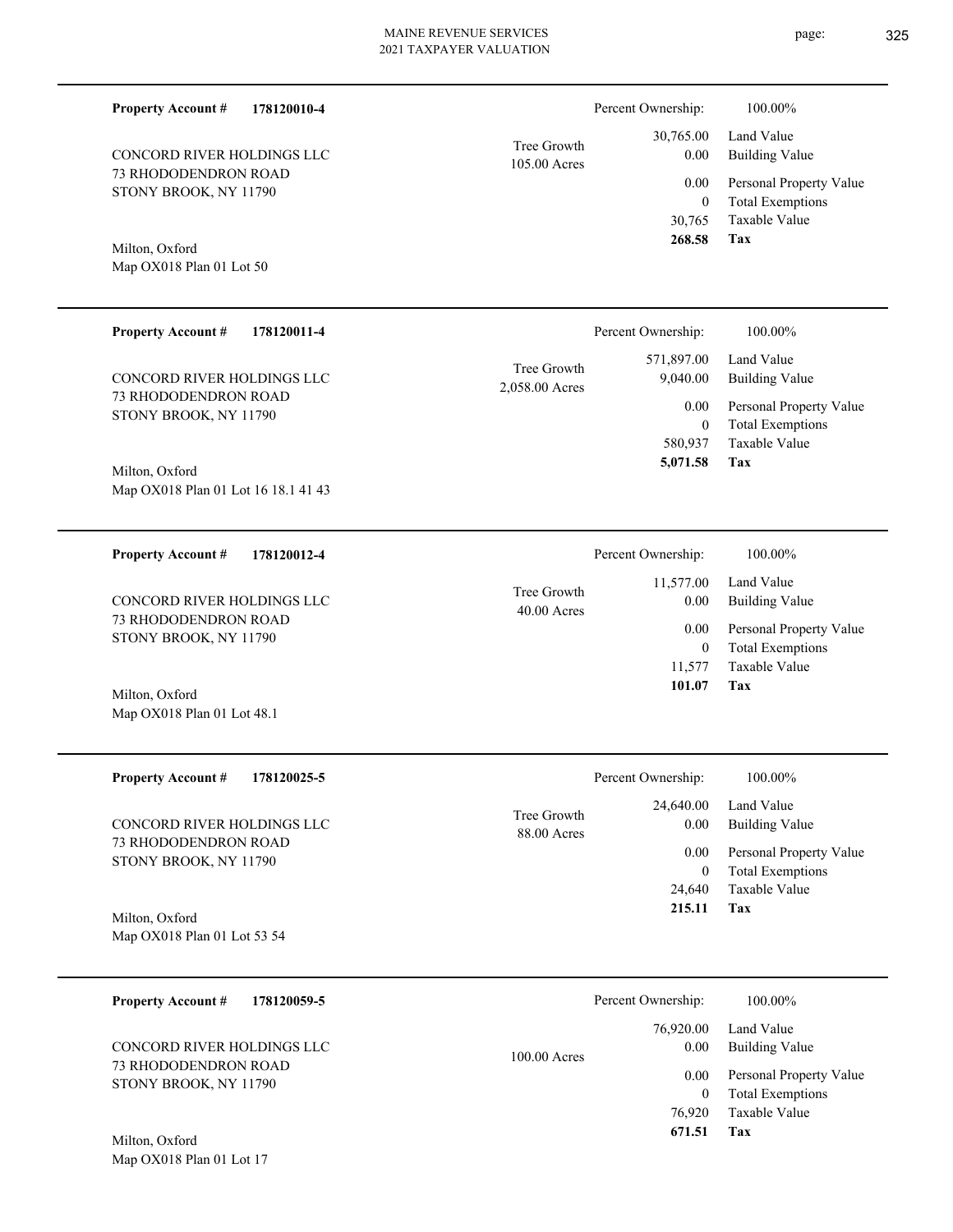| <b>Property Account #</b><br>178120072-3      |                             | Percent Ownership:         | 100.00%                                            |
|-----------------------------------------------|-----------------------------|----------------------------|----------------------------------------------------|
| CONCORD RIVER HOLDINGS LLC                    | Tree Growth<br>42.00 Acres  | 12,306.00<br>0.00          | Land Value<br><b>Building Value</b>                |
| 73 RHODODENDRON ROAD<br>STONY BROOK, NY 11790 |                             | 0.00<br>$\mathbf{0}$       | Personal Property Value<br><b>Total Exemptions</b> |
|                                               |                             | 12,306<br>107.43           | Taxable Value<br><b>Tax</b>                        |
| Milton, Oxford<br>Map OX018 Plan 01 Lot 24    |                             |                            |                                                    |
|                                               |                             |                            |                                                    |
| <b>Property Account #</b><br>178120091-5      |                             | Percent Ownership:         | 100.00%                                            |
| CONCORD RIVER HOLDINGS LLC                    | Tree Growth<br>220.00 Acres | 64,200.00<br>0.00          | Land Value<br><b>Building Value</b>                |
| 73 RHODODENDRON ROAD<br>STONY BROOK, NY 11790 |                             | 0.00<br>$\mathbf{0}$       | Personal Property Value<br><b>Total Exemptions</b> |
|                                               |                             | 64,200<br>560.47           | Taxable Value<br>Tax                               |
| Milton, Oxford<br>Map OX018 Plan 01 Lot 37    |                             |                            |                                                    |
|                                               |                             |                            |                                                    |
| <b>Property Account #</b><br>178120092-5      |                             | Percent Ownership:         | 100.00%                                            |
| CONCORD RIVER HOLDINGS LLC                    | Tree Growth                 | 43,615.00<br>0.00          | Land Value<br><b>Building Value</b>                |
| 73 RHODODENDRON ROAD<br>STONY BROOK, NY 11790 | 107.00 Acres                | 0.00                       | Personal Property Value                            |
|                                               |                             | $\mathbf{0}$<br>43,615     | <b>Total Exemptions</b><br>Taxable Value           |
| Milton, Oxford<br>Map OX018 Plan 01 Lot 46    |                             | 380.76                     | Tax                                                |
|                                               |                             |                            |                                                    |
| <b>Property Account #</b><br>178120095-4      |                             | Percent Ownership:         | 100.00%                                            |
| CONCORD RIVER HOLDINGS LLC                    | Tree Growth                 | 17,569.00<br>0.00          | Land Value<br><b>Building Value</b>                |
| 73 RHODODENDRON ROAD                          | 62.00 Acres                 | 0.00                       | Personal Property Value                            |
| STONY BROOK, NY 11790                         |                             | $\boldsymbol{0}$<br>17,569 | <b>Total Exemptions</b><br>Taxable Value           |
| Milton, Oxford                                |                             | 153.38                     | Tax                                                |
| Map OX018 Plan 01 Lot 14                      |                             |                            |                                                    |
| <b>Property Account #</b><br>178120100-4      |                             | Percent Ownership:         | 100.00%                                            |
|                                               |                             | 95,885.00                  | Land Value                                         |

Map OX018 Plan 01 Lot 47 Milton, Oxford

|                             | Percent Ownership: | 100.00%                 |  |
|-----------------------------|--------------------|-------------------------|--|
|                             |                    | 95,885.00 Land Value    |  |
| Tree Growth<br>332.00 Acres | 0.00               | Building Value          |  |
|                             | $0.00\,$           | Personal Property Value |  |
|                             | 0                  | <b>Total Exemptions</b> |  |
|                             | 95.885             | Taxable Value           |  |
|                             | 837.08             | Tax                     |  |
|                             |                    |                         |  |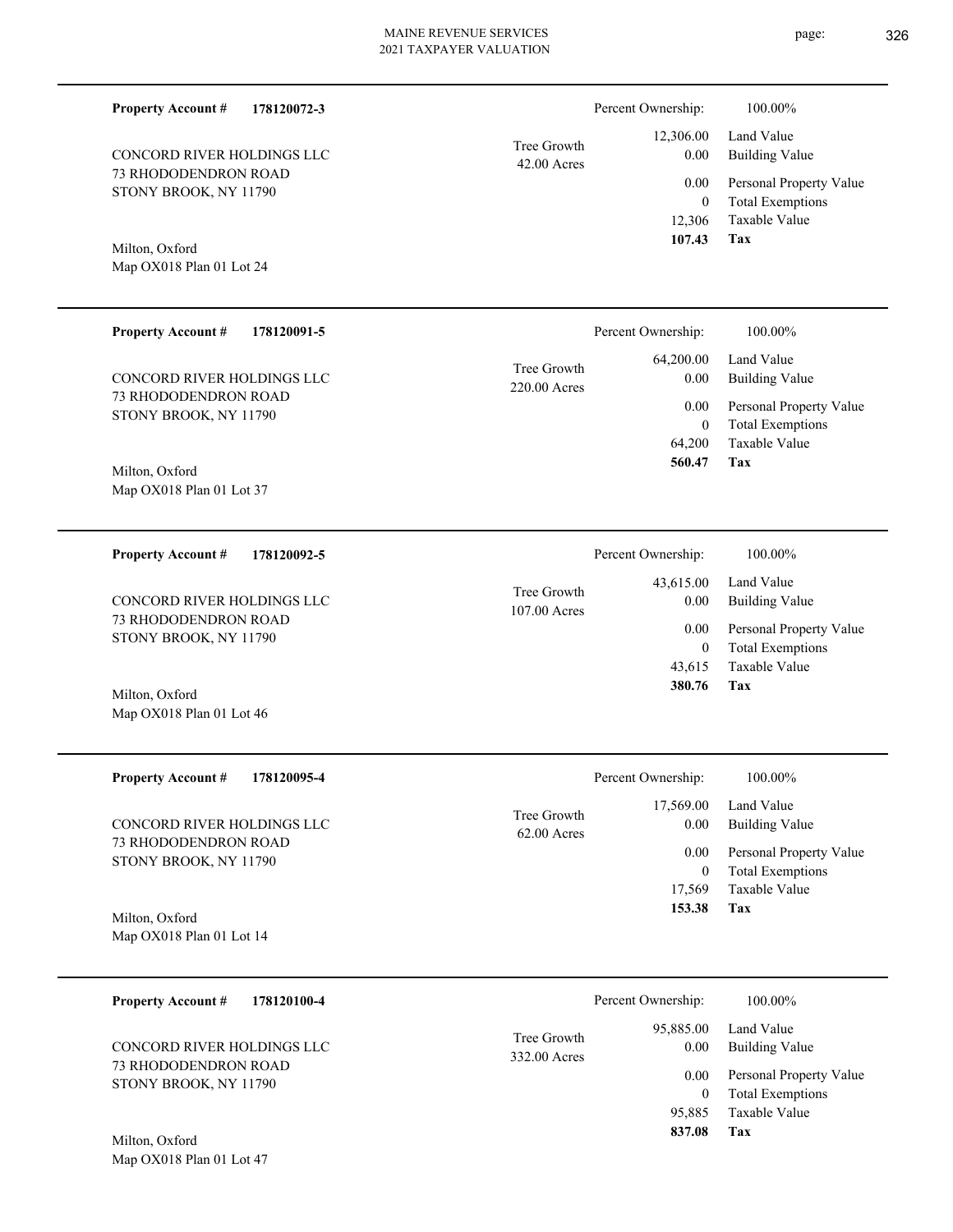| <b>Property Account #</b><br>178120102-3                |                             | Percent Ownership:                 | 100.00%                                                             |
|---------------------------------------------------------|-----------------------------|------------------------------------|---------------------------------------------------------------------|
| CONCORD RIVER HOLDINGS LLC                              | Tree Growth<br>251.00 Acres | 69,259.00<br>0.00                  | Land Value<br><b>Building Value</b>                                 |
| 73 RHODODENDRON ROAD<br>STONY BROOK, NY 11790           |                             | 0.00<br>$\boldsymbol{0}$<br>69,259 | Personal Property Value<br><b>Total Exemptions</b><br>Taxable Value |
| Milton, Oxford<br>Map OX018 Plan 01 Lot 56.1 57         |                             | 604.63                             | <b>Tax</b>                                                          |
| <b>Property Account #</b><br>178120146-3                |                             | Percent Ownership:                 | 100.00%                                                             |
| CONCORD RIVER HOLDINGS LLC                              | Tree Growth<br>77.00 Acres  | 22,340.00<br>0.00                  | Land Value<br><b>Building Value</b>                                 |
| 73 RHODODENDRON ROAD<br>STONY BROOK, NY 11790           |                             | 0.00<br>$\mathbf{0}$<br>22,340     | Personal Property Value<br><b>Total Exemptions</b><br>Taxable Value |
| Milton, Oxford<br>Map OX018 Plan 01 Lot 42              |                             | 195.03                             | Tax                                                                 |
|                                                         |                             |                                    |                                                                     |
| <b>Property Account #</b><br>178122005-2                |                             | Percent Ownership:                 | 100.00%                                                             |
| CONCORD RIVER HOLDINGS LLC                              | Tree Growth<br>82.00 Acres  | 38,321.00<br>0.00                  | Land Value<br><b>Building Value</b>                                 |
| 73 RHODODENDRON ROAD<br>STONY BROOK, NY 11790           |                             | 0.00<br>$\mathbf{0}$<br>38,321     | Personal Property Value<br><b>Total Exemptions</b><br>Taxable Value |
| Milton, Oxford<br>Map OX018 Plan 01 Lot 51.1            |                             | 334.54                             | Tax                                                                 |
| <b>Property Account #</b><br>178120154-3                |                             | Percent Ownership:                 | 100.00%                                                             |
| COX JOHN III & ROLAND J DELORME                         | 25.00 Acres                 | 32,400.00<br>0.00                  | Land Value<br><b>Building Value</b>                                 |
| <b>202 PERKINS VALLEY ROAD</b><br>BRYANT POND, ME 04219 |                             | 0.00<br>$\boldsymbol{0}$           | Personal Property Value<br><b>Total Exemptions</b>                  |
| Milton, Oxford<br>Map OX018 Plan 01 Lot 45.2            |                             | 32,400<br>282.85                   | Taxable Value<br>Tax                                                |
| 178120212-2<br><b>Property Account #</b>                |                             | Percent Ownership:                 | 100.00%                                                             |
| COX JOHN III & ROLAND J DELORME                         | 159.00 Acres                | 117,040.00<br>0.00                 | Land Value<br><b>Building Value</b>                                 |
| <b>202 PERKINS VALLEY ROAD</b>                          |                             | 0.00                               | Personal Property Value                                             |

BRYANT POND, ME 04219

Map OX018 Plan 01 Lot 51 Milton, Oxford

**Tax**

 117,040  **1,021.76**

Taxable Value 0 Total Exemptions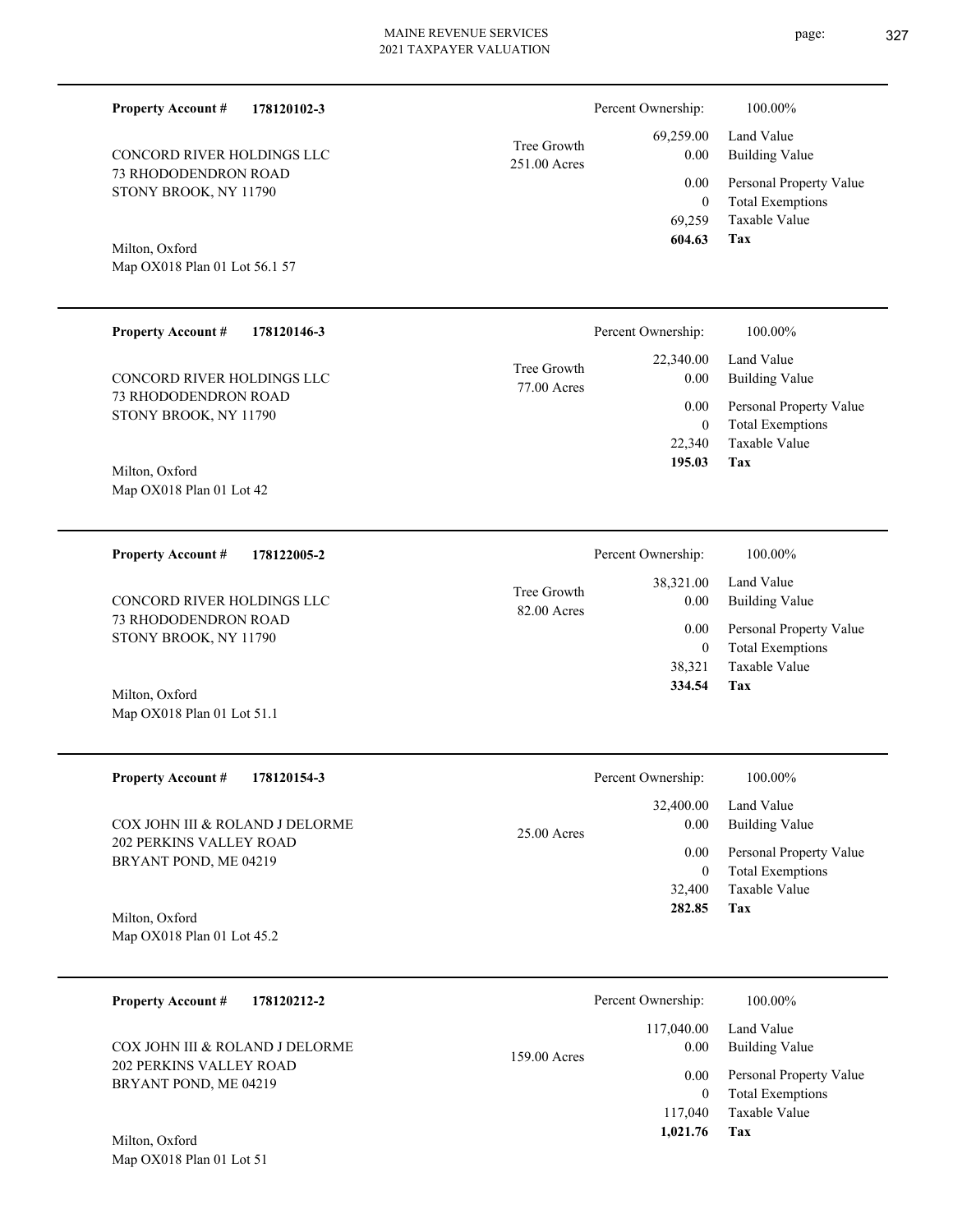**178120107-1**

**Property Account #**

Percent Ownership:  $100.00\%$ 

| DARLING JOHN A ET AL<br>102 PERRY OLIVER ROAD<br><b>WELLS, ME 04090</b><br>Milton, Oxford<br>Map OX018 Plan 04 Lot 12                                                                                  | 1.00 Acres  | 12,000.00<br>7,230.00<br>0.00<br>$\boldsymbol{0}$<br>19,230<br>167.88                        | Land Value<br><b>Building Value</b><br>Personal Property Value<br><b>Total Exemptions</b><br>Taxable Value<br>Tax                   |
|--------------------------------------------------------------------------------------------------------------------------------------------------------------------------------------------------------|-------------|----------------------------------------------------------------------------------------------|-------------------------------------------------------------------------------------------------------------------------------------|
| <b>Property Account #</b><br>178120097-3<br>DOLLOFF CHESTER B & JOSANNE C<br><b>6 HEMINGWAY ROAD</b><br>MILTON TWP, ME 04219<br>OPEN SPACE 30.00 ACRES<br>Milton, Oxford<br>Map OX018 Plan 01 Lot 26.1 | 30.00 Acres | Percent Ownership:<br>20,160.00<br>0.00<br>0.00<br>$\boldsymbol{0}$<br>20,160<br>176.00      | 100.00%<br>Land Value<br><b>Building Value</b><br>Personal Property Value<br><b>Total Exemptions</b><br><b>Taxable Value</b><br>Tax |
| <b>Property Account #</b><br>178120101-5<br>DOLLOFF CHESTER B & JOSANNE C<br><b>6 HEMINGWAY ROAD</b><br>MILTON TWP, ME 04219<br>Milton, Oxford<br>Map OX018 Plan 03 Lot 6 18                           | 0.73 Acres  | Percent Ownership:<br>10,440.00<br>0.00<br>0.00<br>$\boldsymbol{0}$<br>10,440<br>91.14       | 100.00%<br>Land Value<br><b>Building Value</b><br>Personal Property Value<br><b>Total Exemptions</b><br>Taxable Value<br>Tax        |
| <b>Property Account #</b><br>178120117-6<br>DOLLOFF CHESTER B & JOSANNE C<br><b>6 HEMINGWAY ROAD</b><br>MILTON TWP, ME 04219<br>Milton, Oxford<br>Map OX018 Plan 03 Lot 7                              | 1.80 Acres  | Percent Ownership:<br>12,680.00<br>73,270.00<br>0.00<br>$\boldsymbol{0}$<br>85,950<br>750.34 | 100.00%<br>Land Value<br><b>Building Value</b><br>Personal Property Value<br><b>Total Exemptions</b><br>Taxable Value<br>Tax        |
| <b>Property Account #</b><br>178120044-1<br>DUNN THEA G $\&$ MICHAEL L<br>103 ROGER FARNUM RD<br>MILTON TWP, ME 04219<br>Milton, Oxford<br>Map OX018 Plan 04 Lot 13.1<br>Homestead Exemption \$25000   | 5.60 Acres  | Percent Ownership:<br>25,320.00<br>166,170.00<br>0.00<br>25,000<br>166,490<br>1,453.46       | 100.00%<br>Land Value<br><b>Building Value</b><br>Personal Property Value<br><b>Total Exemptions</b><br>Taxable Value<br><b>Tax</b> |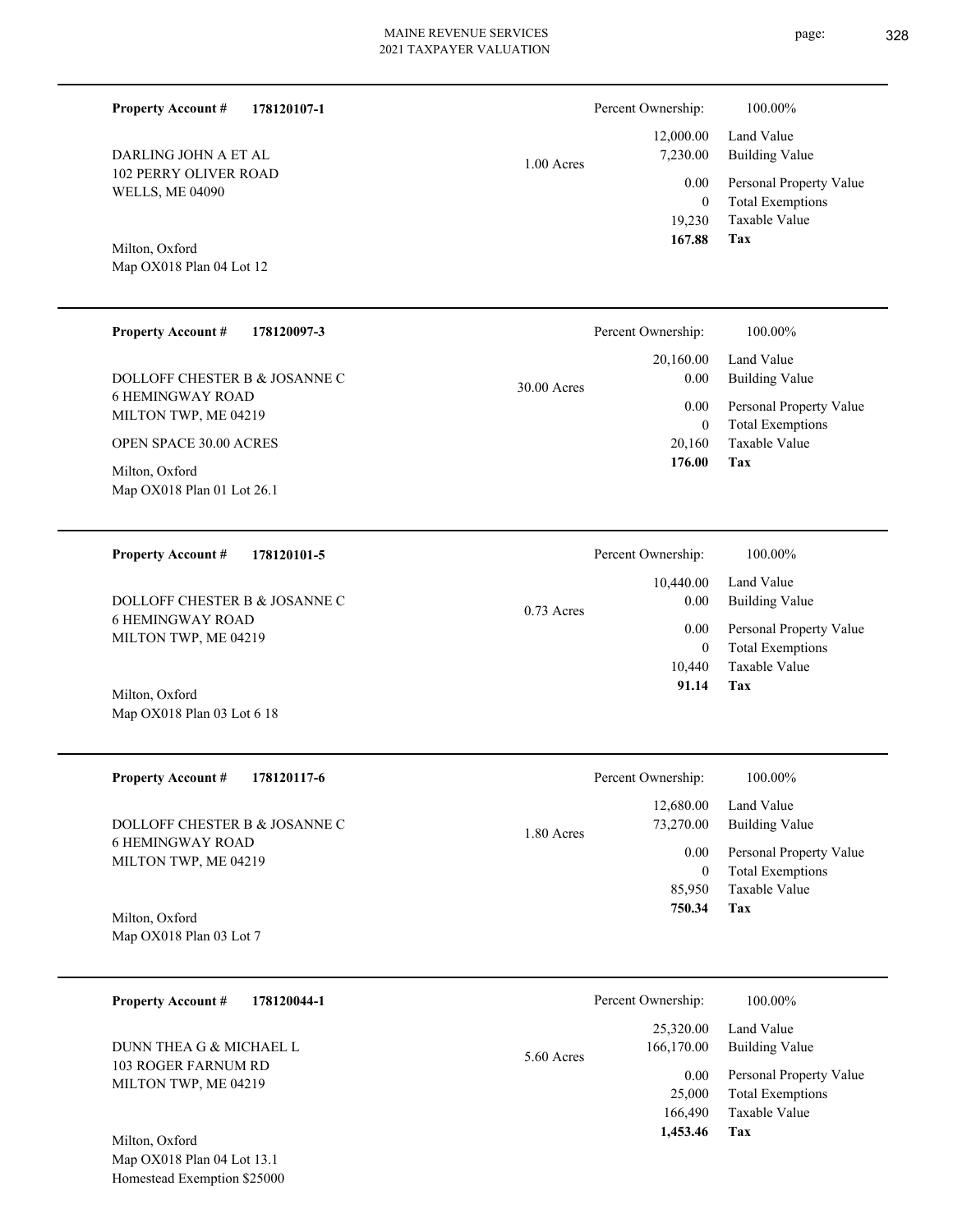| <b>Property Account #</b>                                                  | 178120048-3 |              | Percent Ownership:                          | 100.00%                                                                           |
|----------------------------------------------------------------------------|-------------|--------------|---------------------------------------------|-----------------------------------------------------------------------------------|
| <b>ERRINGTON MICHAEL LEE</b>                                               |             | $1.00$ Acres | 23,000.00<br>78,140.00                      | Land Value<br><b>Building Value</b>                                               |
| 724 MILTON ROAD<br>MILTON TWP, ME 04219                                    |             |              | 0.00<br>25,000<br>76,140<br>664.70          | Personal Property Value<br><b>Total Exemptions</b><br><b>Taxable Value</b><br>Tax |
| Milton, Oxford<br>Map OX018 Plan 05 Lot 5.2<br>Homestead Exemption \$25000 |             |              |                                             |                                                                                   |
| <b>Property Account #</b>                                                  | 178120049-2 |              | Percent Ownership:                          | 100.00%                                                                           |
| FARNUM JEFF EARLE & TERRI JEAN                                             |             | 8.87 Acres   | 27,690.00<br>62,310.00                      | Land Value<br><b>Building Value</b>                                               |
| 129 ROGER FARNUM ROAD<br>MILTON TOWNSHIP, ME 04219                         |             |              | 0.00<br>$\mathbf{0}$<br>90,000              | Personal Property Value<br><b>Total Exemptions</b><br>Taxable Value               |
| Milton, Oxford<br>Map OX018 Plan 04 Lot 5                                  |             |              | 785.70                                      | Tax                                                                               |
| <b>Property Account #</b>                                                  | 178122043-1 |              | Percent Ownership:                          | 100.00%                                                                           |
| FLANNERY EMILY ANNE & ROGER ALBERT                                         |             | 7.50 Acres   | 17,530.00<br>0.00                           | Land Value<br><b>Building Value</b>                                               |
| <b>639 MILTON ROAD</b><br>MILTON TOWNSHIP, ME 04219                        |             |              | 0.00<br>$\mathbf{0}$                        | Personal Property Value<br><b>Total Exemptions</b>                                |
| Milton, Oxford<br>Map OX018 Plan 01 Lot 52.2                               |             |              | 17,530<br>153.04                            | <b>Taxable Value</b><br>Tax                                                       |
| <b>Property Account #</b>                                                  | 178120083-2 |              | Percent Ownership:                          | 100.00%                                                                           |
| <b>FLEURY GARY</b>                                                         |             | 26.80 Acres  | 22,780.00<br>1,790.00                       | Land Value<br><b>Building Value</b>                                               |
| 339 HIGH ST<br>SOUTH PARIS, ME 04281                                       |             |              | $0.00\,$<br>$\mathbf{0}$                    | Personal Property Value<br><b>Total Exemptions</b>                                |
| Farm 2001<br>Milton, Oxford                                                |             |              | 24,570<br>214.50                            | Taxable Value<br>Tax                                                              |
| Map OX018 Plan 01 Lot 44.1                                                 |             |              |                                             |                                                                                   |
| <b>Property Account #</b>                                                  | 178122004-7 |              | Percent Ownership:                          | 100.00%                                                                           |
| FLOYD RONNIE PAUL & WILLIAM COTY                                           |             | 5.36 Acres   | 26,710.00<br>123,210.00                     | Land Value<br><b>Building Value</b>                                               |
| 28 GRAND OAK AVENUE<br>FORESTDALE, MA 02644                                |             |              | 0.00<br>$\mathbf{0}$<br>149,920<br>1,308.80 | Personal Property Value<br><b>Total Exemptions</b><br>Taxable Value<br>Tax        |
| Milton, Oxford<br>Map OX018 Plan 01 Lot 45.31 45.32                        |             |              |                                             |                                                                                   |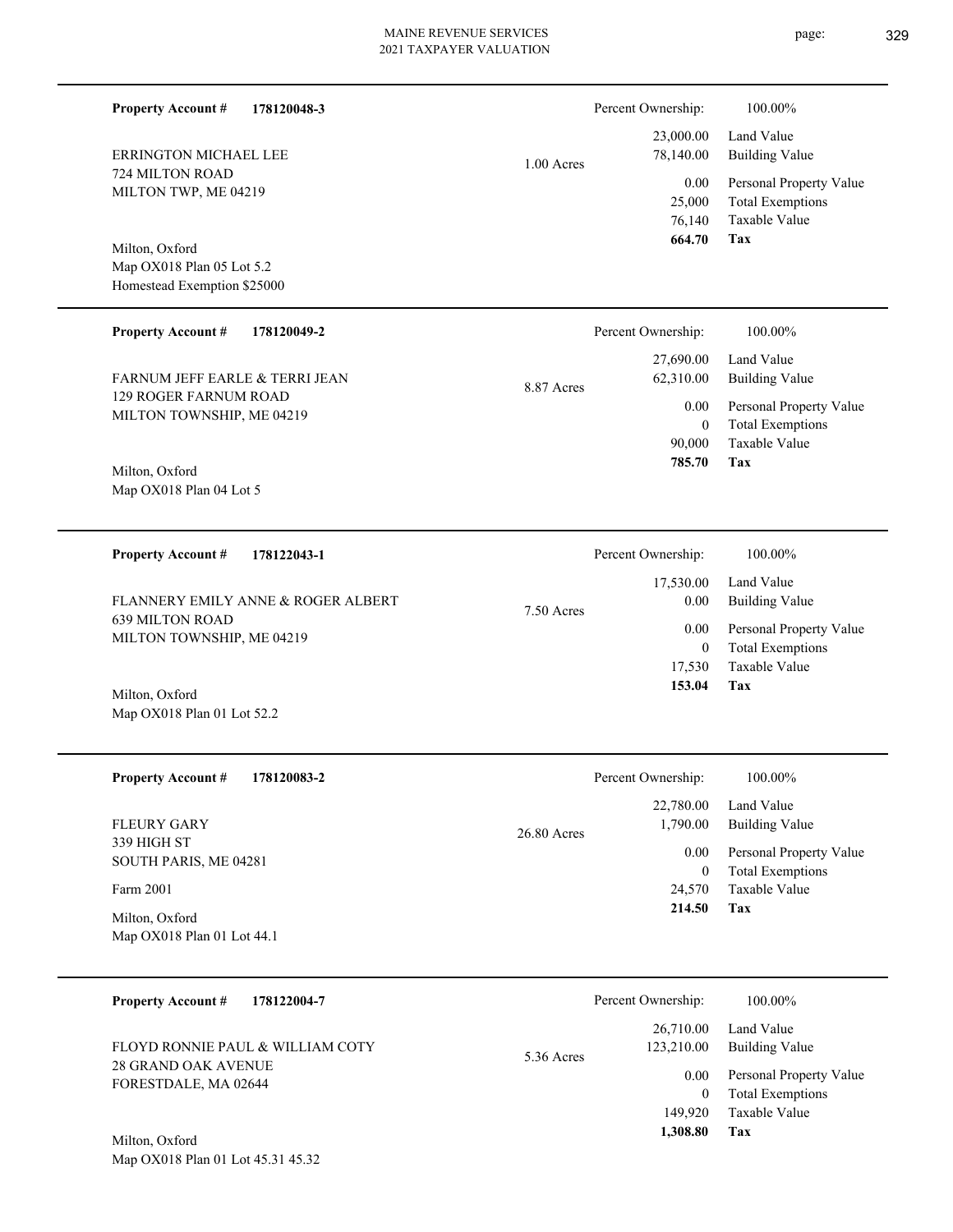| <b>Property Account #</b>                                                 | 178120159-5 |             | Percent Ownership:                 | 100.00%                                                                    |
|---------------------------------------------------------------------------|-------------|-------------|------------------------------------|----------------------------------------------------------------------------|
| <b>GLOVER CAROLLE G &amp; RANDY F</b>                                     |             | 12.00 Acres | 32,350.00<br>7,420.00              | Land Value<br><b>Building Value</b>                                        |
| PO BOX 4<br>BRYANT POND, ME 04291                                         |             |             | 0.00<br>$\boldsymbol{0}$<br>39,770 | Personal Property Value<br><b>Total Exemptions</b><br>Taxable Value        |
| Milton, Oxford<br>Map OX018 Plan 04 Lot 24.2                              |             |             | 347.19                             | Tax                                                                        |
| <b>Property Account #</b>                                                 | 178120086-2 |             | Percent Ownership:                 | 100.00%                                                                    |
| <b>GLOVER RANDY &amp; CAROLLE</b>                                         |             | 5.00 Acres  | 26,400.00<br>118,530.00            | Land Value<br><b>Building Value</b>                                        |
| PO BOX 4<br>BRYANT POND, ME 04219-0004                                    |             |             | 0.00<br>25,000<br>119,930          | Personal Property Value<br><b>Total Exemptions</b><br>Taxable Value<br>Tax |
| Milton, Oxford<br>Map OX018 Plan 04 Lot 15<br>Homestead Exemption \$25000 |             |             | 1,046.99                           |                                                                            |
| <b>Property Account #</b>                                                 | 178122042-1 |             | Percent Ownership:                 | 100.00%                                                                    |
| <b>GORGES CONWAY</b>                                                      |             | 4.75 Acres  | 26,190.00<br>131,700.00            | Land Value<br><b>Building Value</b>                                        |
| PO BOX 625<br>MARLOW, NH 03456                                            |             |             | 0.00<br>$\mathbf{0}$<br>157,890    | Personal Property Value<br><b>Total Exemptions</b><br>Taxable Value        |
| Milton, Oxford<br>Map OX018 Plan 02 Lot 14.1                              |             |             | 1,378.38                           | Tax                                                                        |
| <b>Property Account #</b>                                                 | 178120141-1 |             | Percent Ownership:                 | 100.00%                                                                    |
| <b>GRUBB WILLIAM T</b>                                                    |             |             | 22,760.00<br>54,940.00             | Land Value<br><b>Building Value</b>                                        |
| 807 ESSEX RD<br>WILMINGTON, DE 19807                                      |             | 0.93 Acres  | 0.00<br>$\boldsymbol{0}$<br>77,700 | Personal Property Value<br><b>Total Exemptions</b><br>Taxable Value        |
|                                                                           |             |             | 678.32                             | <b>Tax</b>                                                                 |

Map OX018 Plan 02 Lot 18.3 Milton, Oxford

| 178120188-2<br><b>Property Account #</b> | Percent Ownership:              | 100.00%                                            |
|------------------------------------------|---------------------------------|----------------------------------------------------|
| <b>HALACY JOHN D</b>                     | 13,340.00<br>0.00<br>2.58 Acres | Land Value<br><b>Building Value</b>                |
| 428 MILTON RD<br>MILTON TWP, ME 04219    | 0.00                            | Personal Property Value<br><b>Total Exemptions</b> |
| Milton Oxford                            | 13,340<br>116.46                | Taxable Value<br>Tax                               |

Map OX018 Plan 04 Lot 20.5 Milton, Oxford

- 
- page: 330
-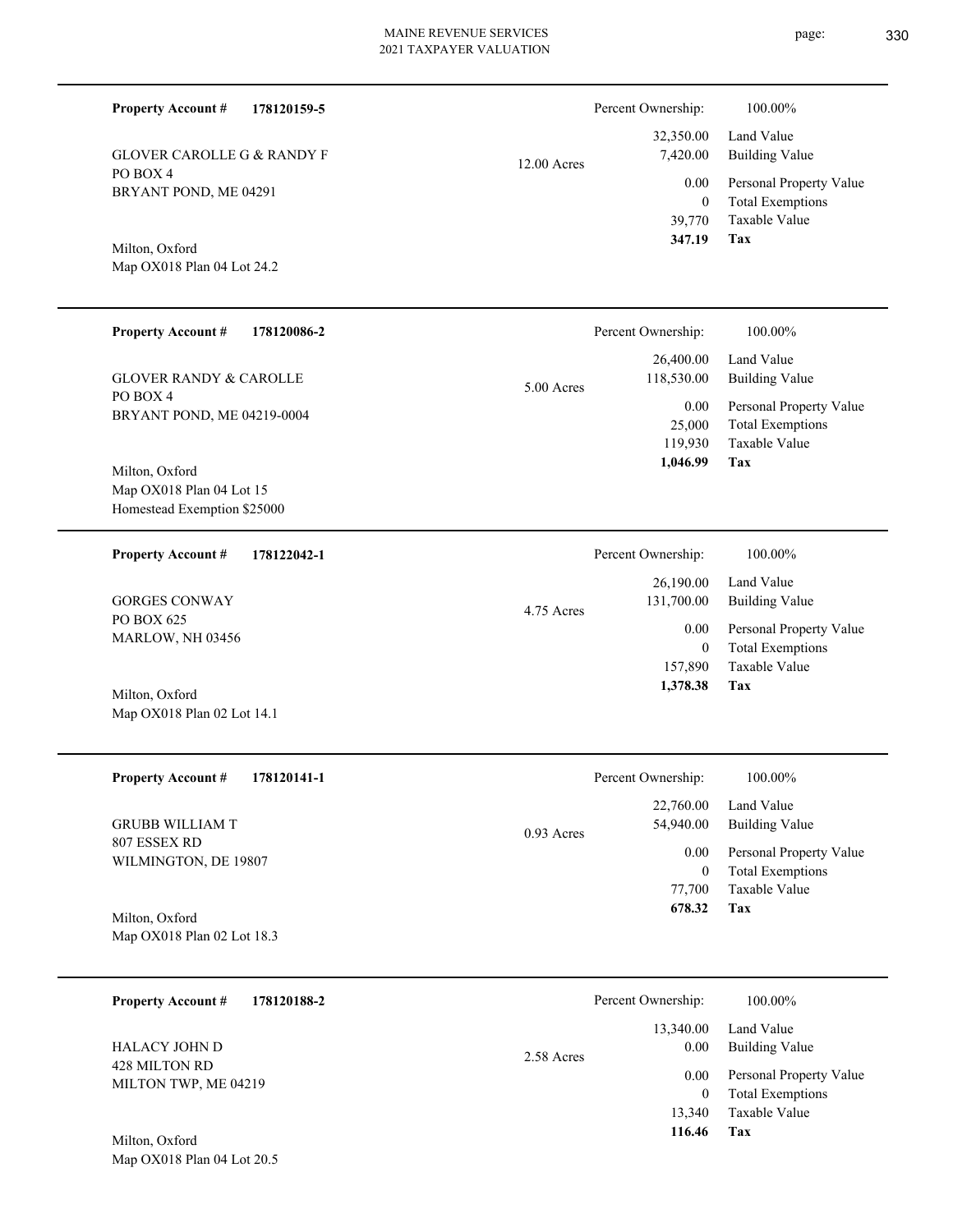| <b>Property Account #</b><br>178122015-2<br><b>HALACY JOHN D</b><br>428 MILTON RD<br>MILTON TWP, ME 04219 | 1.00 Acres  | Percent Ownership:<br>23,000.00<br>192,940.00<br>0.00<br>25,000<br>190,940 | 100.00%<br>Land Value<br><b>Building Value</b><br>Personal Property Value<br><b>Total Exemptions</b><br>Taxable Value |
|-----------------------------------------------------------------------------------------------------------|-------------|----------------------------------------------------------------------------|-----------------------------------------------------------------------------------------------------------------------|
| Milton, Oxford<br>Map OX018 Plan 04 Lot 20.11<br>Homestead Exemption \$25000                              |             | 1,666.91                                                                   | <b>Tax</b>                                                                                                            |
| <b>Property Account #</b><br>178120055-2                                                                  |             | Percent Ownership:                                                         | 100.00%                                                                                                               |
| HALACY MICHAEL TRUSTEE                                                                                    | 1.72 Acres  | 23,610.00<br>142,130.00                                                    | Land Value<br><b>Building Value</b>                                                                                   |
| <b>452 MILTON ROAD</b><br>MILTON TWP, ME 04219                                                            |             | 0.00<br>$\boldsymbol{0}$                                                   | Personal Property Value<br><b>Total Exemptions</b>                                                                    |
| Milton, Oxford<br>Map OX018 Plan 04 Lot 20.2                                                              |             | 165,740<br>1,446.91                                                        | Taxable Value<br>Tax                                                                                                  |
| <b>Property Account #</b><br>178122031-1                                                                  |             | Percent Ownership:                                                         | 100.00%                                                                                                               |
| HALACY MICHAEL TRUSTEE                                                                                    | 4.80 Acres  | 15,230.00<br>0.00                                                          | Land Value<br><b>Building Value</b>                                                                                   |
| <b>452 MILTON ROAD</b><br>MILTON TWP, ME 04219                                                            |             | 0.00<br>$\mathbf{0}$<br>15,230<br>132.96                                   | Personal Property Value<br><b>Total Exemptions</b><br>Taxable Value<br>Tax                                            |
| Milton, Oxford<br>Map OX018 Plan 04 Lot 16.1 17.1                                                         |             |                                                                            |                                                                                                                       |
| 178120096-3<br><b>Property Account #</b>                                                                  |             | Percent Ownership:                                                         | 100.00%                                                                                                               |
| HALACY RICHARD J & ROBERT C & ELLIOTT D                                                                   | 18.83 Acres | 27,160.00<br>0.00                                                          | Land Value<br><b>Building Value</b>                                                                                   |
| 452 MILTON ROAD<br>MILTON TWP, ME 04219                                                                   |             | 0.00<br>$\mathbf{0}$<br>27,160<br>237.11                                   | Personal Property Value<br><b>Total Exemptions</b><br>Taxable Value<br>Tax                                            |
| Milton, Oxford<br>Map OX018 Plan 04 Lot 21                                                                |             |                                                                            |                                                                                                                       |
| <b>Property Account #</b><br>178120186-2                                                                  |             | Percent Ownership:                                                         | 100.00%                                                                                                               |
| HALACY RICHARD J PER REP                                                                                  | 11.40 Acres | 20,840.00<br>0.00                                                          | Land Value<br><b>Building Value</b>                                                                                   |
| <b>452 MILTON ROAD</b><br>MILTON TWP, ME 04219                                                            |             | 0.00<br>$\mathbf{0}$<br>20,840<br>181.93                                   | Personal Property Value<br><b>Total Exemptions</b><br>Taxable Value<br>Tax                                            |
| Milton, Oxford<br>Map OX018 Plan 04 Lot 20.1                                                              |             |                                                                            |                                                                                                                       |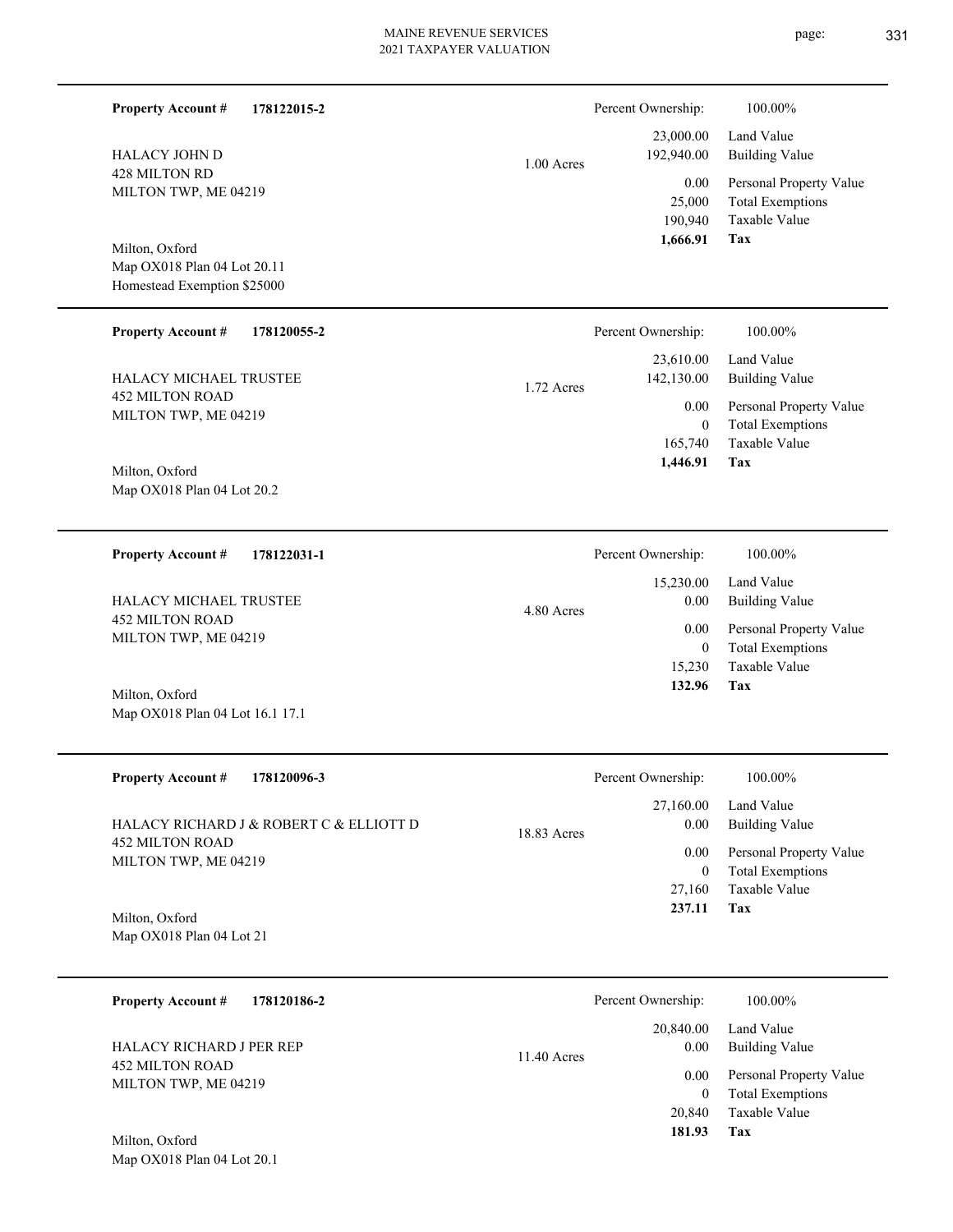page: 332

| <b>Property Account #</b><br>178120161-3                    |               | Percent Ownership:                         | 100.00%                                                                           |
|-------------------------------------------------------------|---------------|--------------------------------------------|-----------------------------------------------------------------------------------|
| HARTFORD HEATHER M & JOSHUA T                               | $3.00$ Acres  | 6,850.00<br>0.00                           | Land Value<br><b>Building Value</b>                                               |
| <b>184 TUTTLE ROAD</b><br>CANAAN, ME 04924                  |               | 0.00<br>$\overline{0}$<br>6,850<br>59.80   | Personal Property Value<br><b>Total Exemptions</b><br><b>Taxable Value</b><br>Tax |
| Milton, Oxford<br>Map OX018 Plan 03 Lot 16                  |               |                                            |                                                                                   |
| <b>Property Account #</b><br>178122033-2                    |               | Percent Ownership:                         | 100.00%                                                                           |
| <b>HEMINGWAY CRAIG &amp; TARA</b><br>55 HEMINGWAY FARM ROAD | 9.70 Acres    | 28,400.00<br>80,250.00                     | Land Value<br><b>Building Value</b>                                               |
| BRYANT POND, ME 04219-6345                                  |               | 0.00<br>$\overline{0}$<br>108,650          | Personal Property Value<br><b>Total Exemptions</b><br>Taxable Value               |
| Milton, Oxford<br>Map OX018 Plan 04 Lot 24.4                |               | 948.51                                     | Tax                                                                               |
| <b>Property Account #</b><br>178120158-1                    |               | Percent Ownership:                         | 100.00%                                                                           |
| <b>HEMINGWAY DAVID S &amp; BARBARA</b>                      | $12.00$ Acres | 32,350.00<br>5,720.00                      | Land Value<br><b>Building Value</b>                                               |
| 359 EAST MILTON RD<br>MILTON TWP, ME 04219                  |               | 0.00<br>$\overline{0}$<br>38,070<br>332.35 | Personal Property Value<br><b>Total Exemptions</b><br><b>Taxable Value</b><br>Tax |
| Milton, Oxford<br>Map OX018 Plan 04 Lot 24.3                |               |                                            |                                                                                   |
| <b>Property Account #</b><br>178120065-2                    |               | Percent Ownership:                         | 100.00%                                                                           |
| HEMINGWAY JAMES F & CHONG S                                 | 16.80 Acres   | 25,430.00<br>0.00                          | Land Value<br><b>Building Value</b>                                               |
| 5804 SE 84TH STREET<br>OKLAHOMA CITY, OK 73135              |               | 0.00<br>$\boldsymbol{0}$<br>25,430         | Personal Property Value<br><b>Total Exemptions</b><br>Taxable Value               |
| Milton, Oxford<br>Map OX018 Plan 04 Lot 24                  |               | 222.00                                     | Tax                                                                               |
| 178122040-1<br><b>Property Account #</b>                    |               | Percent Ownership:                         | 100.00%                                                                           |
| HEMINGWAY KATLYN                                            | 3.37 Acres    | 14,010.00<br>0.00                          | Land Value<br><b>Building Value</b>                                               |
| 55 HEMINGWAY FARM RD<br>MILTON TWP, ME 04219                |               | 0.00<br>$\boldsymbol{0}$                   | Personal Property Value<br><b>Total Exemptions</b>                                |
| Milton, Oxford<br>Map OX018 Plan 04 Lot 24.6                |               | 14,010<br>122.31                           | Taxable Value<br>Tax                                                              |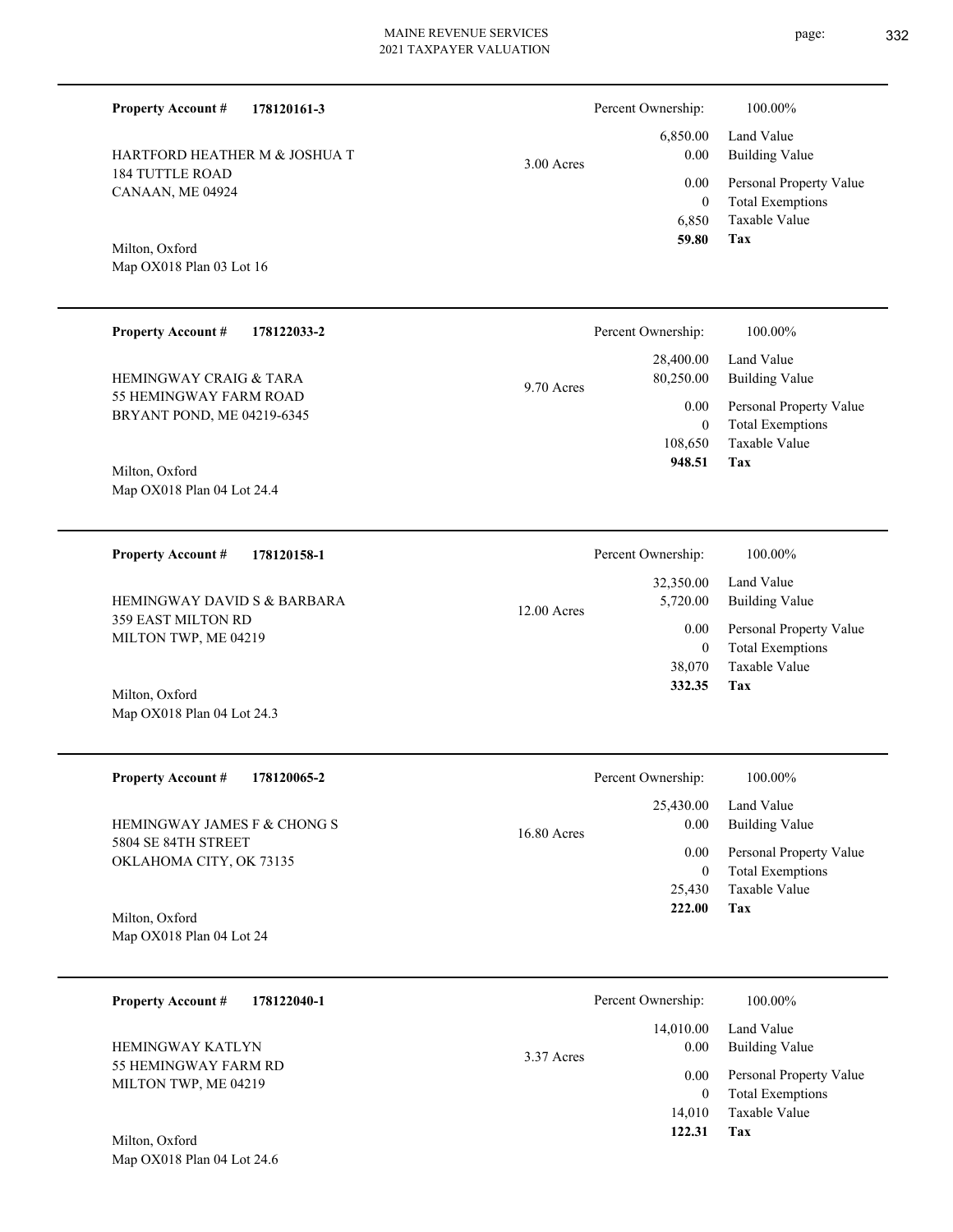| <b>Property Account #</b><br>178122039-1            |              | Percent Ownership:             | 100.00%                                                             |
|-----------------------------------------------------|--------------|--------------------------------|---------------------------------------------------------------------|
| HEMINGWAY PATRICK A & MARYETTA W                    | 4.13 Acres   | 14,660.00<br>3,210.00          | Land Value<br><b>Building Value</b>                                 |
| 56 HEMINGWAY FARM ROAD<br>MILTON TOWNSHIP, ME 04219 |              | 0.00<br>$\mathbf{0}$<br>17,870 | Personal Property Value<br><b>Total Exemptions</b><br>Taxable Value |
| Milton, Oxford                                      |              | 156.01                         | Tax                                                                 |
| Map OX018 Plan 04 Lot 24.5                          |              |                                |                                                                     |
| <b>Property Account #</b><br>178120066-2            |              | Percent Ownership:             | 100.00%                                                             |
| HERBERT FRANCIS JR & RICHARD L & KAREN M CAR        | 67.80 Acres  | 68,780.00<br>0.00              | Land Value<br><b>Building Value</b>                                 |
| % RICHARD CARTER<br><b>33 THOMPSON STREET</b>       |              | 0.00<br>$\mathbf{0}$           | Personal Property Value<br><b>Total Exemptions</b>                  |
| SOUTH PORTLAND, ME 04106                            |              | 68,780<br>600.45               | <b>Taxable Value</b><br>Tax                                         |
| Milton, Oxford<br>Map OX018 Plan 01 Lot 18.5        |              |                                |                                                                     |
|                                                     |              |                                |                                                                     |
| <b>Property Account #</b><br>178120067-2            |              | Percent Ownership:             | 100.00%                                                             |
| HERBERT FRANCIS JR & RICHARD L & KAREN M CAR        |              | 9,360.00<br>0.00               | Land Value<br><b>Building Value</b>                                 |
| % RICHARD CARTER<br>33 THOMPSON STREET              | $0.62$ Acres | 0.00                           | Personal Property Value                                             |
| SOUTH PORTLAND, ME 04106                            |              | $\mathbf{0}$<br>9,360          | <b>Total Exemptions</b><br><b>Taxable Value</b>                     |
| Milton, Oxford<br>Map OX018 Plan 01 Lot 18.2        |              | 81.71                          | Tax                                                                 |
|                                                     |              |                                |                                                                     |
| <b>Property Account #</b><br>178120068-2            |              | Percent Ownership:             | 100.00%                                                             |
| HILLQUIST WARREN K                                  | 9.37 Acres   | 19,110.00<br>0.00              | Land Value<br><b>Building Value</b>                                 |
| 23 NORTH STREET<br>BRATTLEBORO, VT 05301-3495       |              | 0.00                           | Personal Property Value                                             |
|                                                     |              | $\mathbf{0}$<br>19,110         | <b>Total Exemptions</b><br><b>Taxable Value</b>                     |
| Milton, Oxford<br>Map OX018 Plan 01 Lot 48.2        |              | 166.83                         | Tax                                                                 |
|                                                     |              |                                |                                                                     |
| <b>Property Account #</b><br>178120014-2            |              | Percent Ownership:             | 100.00%                                                             |
| HOLDGATE FRANK O                                    | 100.00 Acres | 96,150.00<br>0.00              | Land Value<br><b>Building Value</b>                                 |
| 151 REACH RD<br>HARPSWELL, ME 04079                 |              | 0.00<br>$\mathbf{0}$           | Personal Property Value<br><b>Total Exemptions</b>                  |
|                                                     |              | 96,150<br>839.39               | Taxable Value<br>Tax                                                |
| Milton, Oxford<br>Map OX018 Plan 01 Lot 29          |              |                                |                                                                     |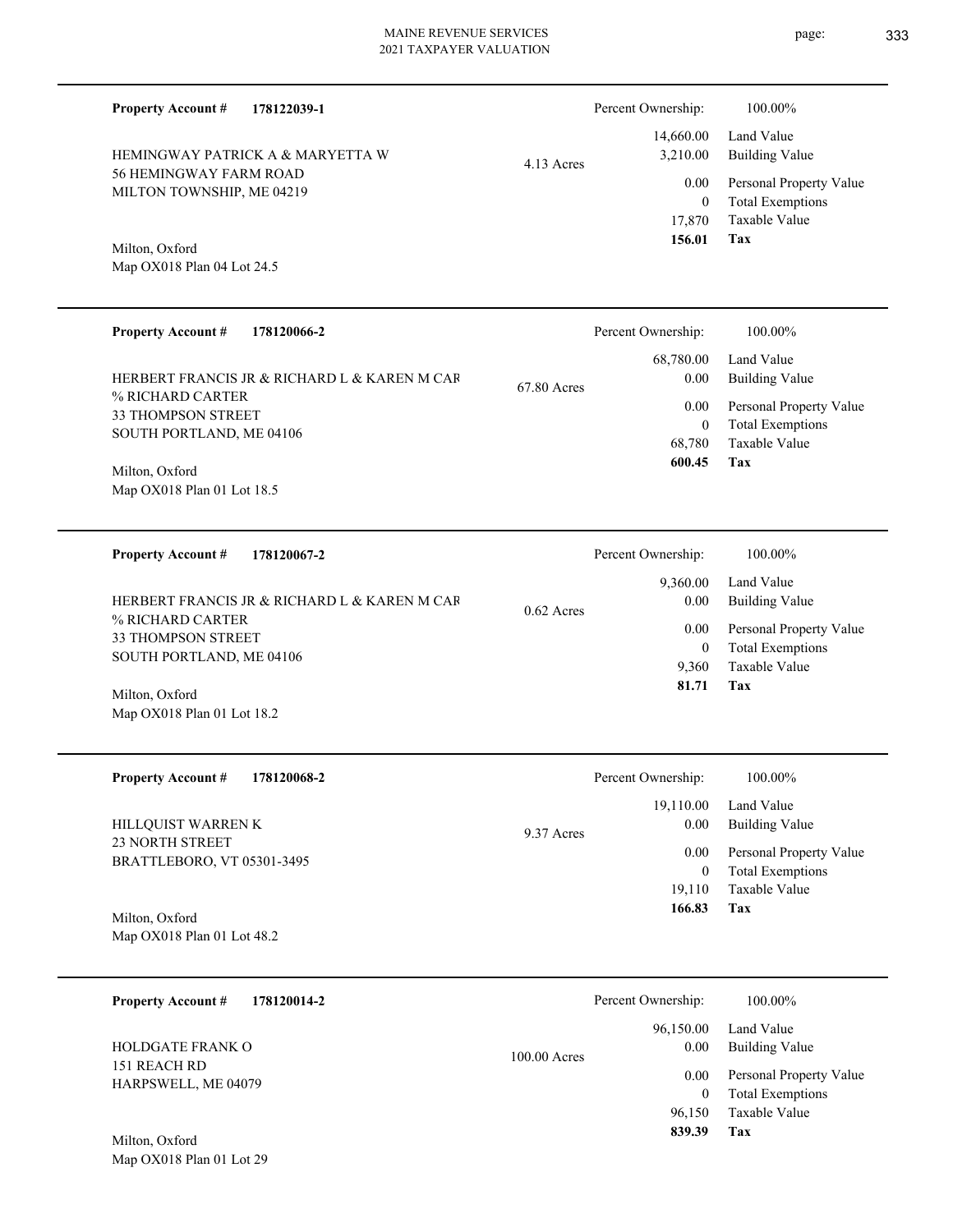| <b>Property Account #</b><br>178120181-5                           |              | Percent Ownership:                         | 100.00%                                                                    |
|--------------------------------------------------------------------|--------------|--------------------------------------------|----------------------------------------------------------------------------|
| <b>HOOPER SUSAN B</b>                                              | 20.50 Acres  | 39,580.00<br>161,140.00                    | Land Value<br><b>Building Value</b>                                        |
| 1055 ST RTE 232<br>MILTON TWP, ME 04219                            |              | 0.00<br>$\overline{0}$<br>200,720          | Personal Property Value<br><b>Total Exemptions</b><br>Taxable Value        |
| Milton, Oxford<br>Map OX018 Plan 02 Lot 21 21.1                    |              | 1,752.29                                   | Tax                                                                        |
| <b>Property Account #</b><br>178120077-5                           |              | Percent Ownership:                         | 100.00%                                                                    |
| HOUGHTON JOSHUA &                                                  | $1.00$ Acres | 12,000.00<br>0.00                          | Land Value<br><b>Building Value</b>                                        |
| MICHELE LEVESQUE<br>156 CUMBERLAND AVENUE #2<br>PORTLAND, ME 04101 |              | 0.00<br>$\overline{0}$<br>12,000           | Personal Property Value<br><b>Total Exemptions</b><br>Taxable Value        |
| Milton, Oxford<br>Map OX018 Plan 02 Lot 5                          |              | 104.76                                     | Tax                                                                        |
| <b>Property Account #</b><br>178120081-5                           |              | Percent Ownership:                         | 100.00%                                                                    |
| HOWE CHRISTOPHER P                                                 | 2.89 Acres   | 13,610.00<br>1,960.00                      | Land Value<br><b>Building Value</b>                                        |
| 2082 MAIN STREET<br>HANOVER, ME 04237                              |              | 0.00<br>$\overline{0}$<br>15,570<br>135.93 | Personal Property Value<br><b>Total Exemptions</b><br>Taxable Value<br>Tax |
| Milton, Oxford<br>Map OX018 Plan 04 Lot 3 4                        |              |                                            |                                                                            |
| <b>Property Account #</b><br>178120115-2                           |              | Percent Ownership:                         | 100.00%                                                                    |
| HOWE CHRISTOPHER P                                                 | 2.13 Acres   | 12,960.00<br>0.00                          | Land Value<br><b>Building Value</b>                                        |
| 2082 MAIN STREET<br>HANOVER, ME 04237                              |              | 0.00<br>$\overline{0}$<br>12,960<br>113.14 | Personal Property Value<br><b>Total Exemptions</b><br>Taxable Value<br>Tax |
| Milton, Oxford<br>Map OX018 Plan 03 Lot 3                          |              |                                            |                                                                            |
| <b>Property Account #</b><br>178120116-2                           |              | Percent Ownership:                         | 100.00%                                                                    |
| HOWE CHRISTOPHER P                                                 | 1.29 Acres   | 12,250.00<br>0.00                          | Land Value<br><b>Building Value</b>                                        |
| 2082 MAIN STREET<br>HANOVER, ME 04237<br>Milton, Oxford            |              | 0.00<br>$\mathbf{0}$<br>12,250<br>106.94   | Personal Property Value<br><b>Total Exemptions</b><br>Taxable Value<br>Tax |
| Map OX018 Plan 03 Lot 4                                            |              |                                            |                                                                            |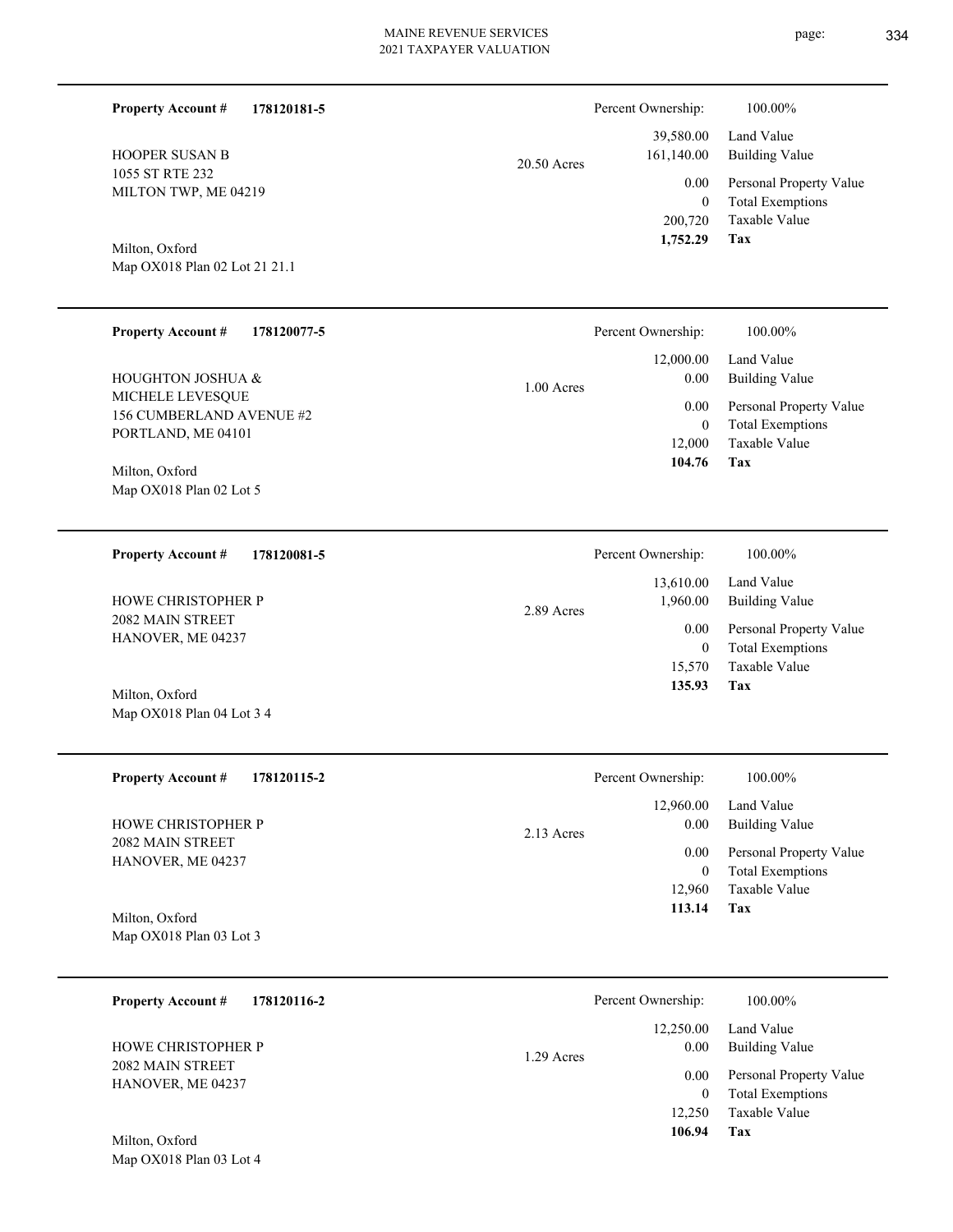| <b>Property Account #</b><br>178122025-1       |                              | Percent Ownership:                 | 100.00%                                            |
|------------------------------------------------|------------------------------|------------------------------------|----------------------------------------------------|
| HOWE CHRISTOPHER P                             | Tree Growth<br>$10.00$ Acres | 14,572.00<br>0.00                  | Land Value<br><b>Building Value</b>                |
| 2082 MAIN STREET<br>HANOVER, ME 04237          |                              | 0.00                               | Personal Property Value                            |
| Milton, Oxford<br>Map OX018 Plan 01 Lot 51.11  |                              | $\overline{0}$<br>14,572<br>127.21 | <b>Total Exemptions</b><br>Taxable Value<br>Tax    |
|                                                |                              |                                    |                                                    |
| <b>Property Account #</b><br>178122026-1       |                              | Percent Ownership:                 | 100.00%                                            |
| HUNTON GREGORY                                 | 1.60 Acres                   | 23,510.00<br>15,440.00             | Land Value<br><b>Building Value</b>                |
| %LOU ANN HUNTON<br><b>25 WALLENTINE ROAD</b>   |                              | 0.00                               | Personal Property Value                            |
| BOWDOINHAM, ME 04008                           |                              | 25,000<br>13,950                   | <b>Total Exemptions</b><br>Taxable Value           |
| Milton, Oxford<br>Map OX018 Plan 04 Lot 11.1   |                              | 121.78                             | Tax                                                |
| Homestead Exemption \$25000                    |                              |                                    |                                                    |
| <b>Property Account #</b><br>178120121-5       |                              | Percent Ownership:                 | 100.00%                                            |
|                                                |                              | 18,560.00                          | Land Value                                         |
| HUTCHINS ABIGAIL<br>1027 STATE ROUTE 232       | 0.40 Acres                   | 74,400.00                          | <b>Building Value</b>                              |
| MILTON TWP, ME 04219                           |                              | 0.00<br>$\overline{0}$             | Personal Property Value<br><b>Total Exemptions</b> |
|                                                |                              | 92,960<br>811.54                   | Taxable Value<br>Tax                               |
| Milton, Oxford<br>Map OX018 Plan 02 Lot 9 10   |                              |                                    |                                                    |
|                                                |                              |                                    |                                                    |
| <b>Property Account #</b><br>178120056-4       |                              | Percent Ownership:                 | 100.00%                                            |
| HUTCHINS BENJAMIN A                            |                              | 21,000.00<br>0.00                  | Land Value<br><b>Building Value</b>                |
| 1023 STATE ROUTE 232                           | $1.00$ Acres                 | 0.00                               | Personal Property Value                            |
| MILTON TWP, ME 04219                           |                              | $\mathbf{0}$                       | <b>Total Exemptions</b><br>Taxable Value           |
| Milton, Oxford                                 |                              | 21,000<br>183.33                   | Tax                                                |
| Map OX018 Plan 02 Lot 11                       |                              |                                    |                                                    |
|                                                |                              |                                    |                                                    |
| <b>Property Account #</b><br>178120038-3       |                              | Percent Ownership:                 | 100.00%                                            |
| HUTCHINS KRISTIE                               | 4.21 Acres                   | 14,730.00<br>4,770.00              | Land Value<br><b>Building Value</b>                |
| 1023 STATE RT 232<br>MILTON TWP, ME 04219-6102 |                              | 0.00                               | Personal Property Value                            |
|                                                |                              | $\mathbf{0}$<br>19,500             | <b>Total Exemptions</b><br>Taxable Value           |

**Tax 170.24**

Map OX018 Plan 02 Lot 7 Milton, Oxford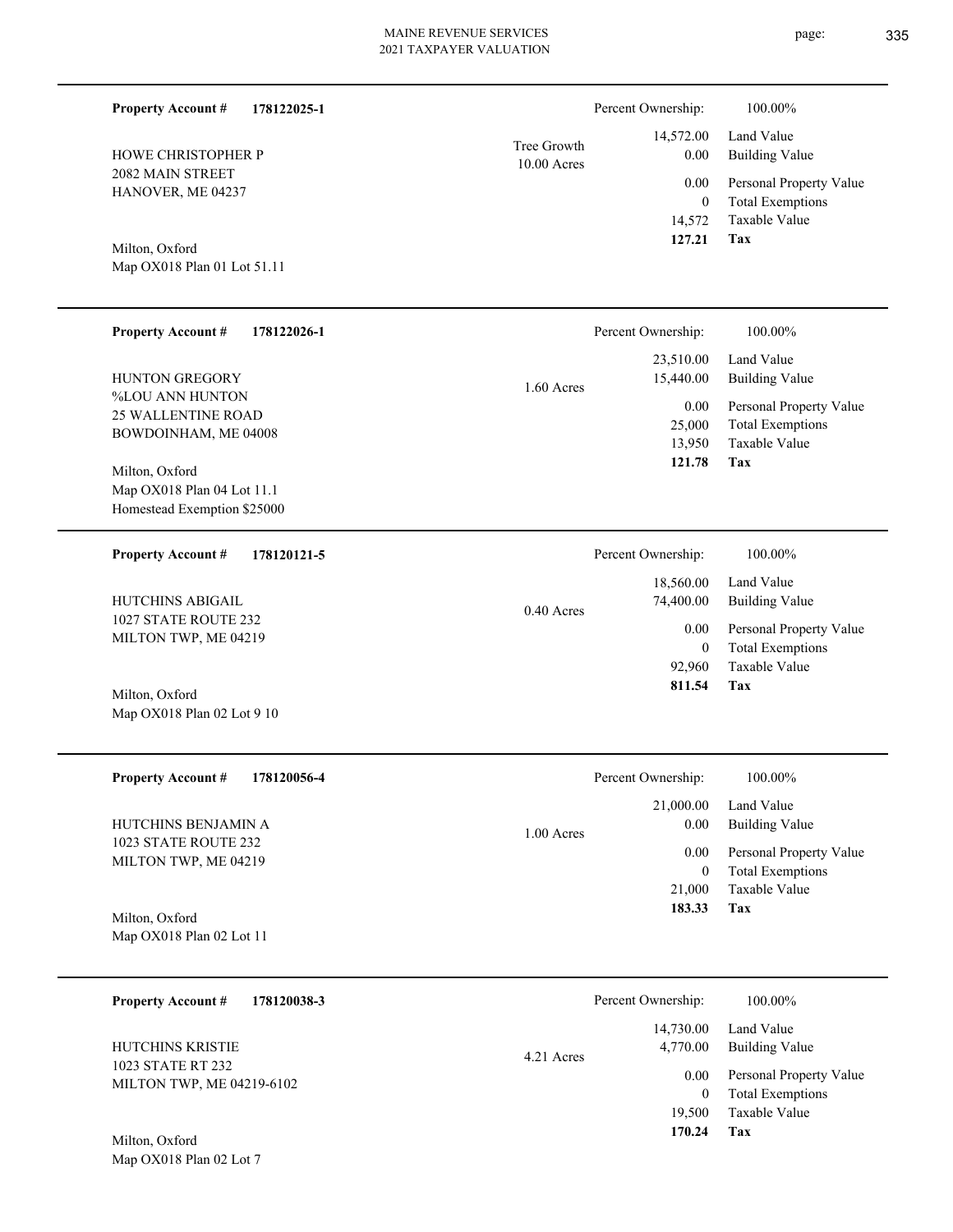L

 $\overline{\phantom{0}}$ 

L Ě.

| <b>Property Account #</b><br>178120039-3                                         |            | Percent Ownership:                           | 100.00%                                                                           |
|----------------------------------------------------------------------------------|------------|----------------------------------------------|-----------------------------------------------------------------------------------|
| HUTCHINS KRISTIE                                                                 | 3.04 Acres | 13,730.00<br>0.00                            | Land Value<br><b>Building Value</b>                                               |
| 1023 STATE RT 232<br>MILTON TWP, ME 04219-6102                                   |            | 0.00<br>$\overline{0}$<br>13,730             | Personal Property Value<br><b>Total Exemptions</b><br>Taxable Value<br><b>Tax</b> |
| Milton, Oxford<br>Map OX018 Plan 02 Lot 8                                        |            | 119.86                                       |                                                                                   |
| <b>Property Account #</b><br>178120040-3                                         |            | Percent Ownership:                           | 100.00%                                                                           |
| HUTCHINS KRISTIE                                                                 | 0.95 Acres | 22,760.00<br>73,380.00                       | Land Value<br><b>Building Value</b>                                               |
| 1023 STATE RT 232<br>MILTON TWP, ME 04219-6102                                   |            | 0.00<br>25,000<br>71,140                     | Personal Property Value<br><b>Total Exemptions</b><br>Taxable Value               |
| Milton, Oxford<br>Map OX018 Plan 02 Lot 9.2<br>Homestead Exemption \$25000       |            | 621.05                                       | Tax                                                                               |
| <b>Property Account #</b><br>178120120-2                                         |            | Percent Ownership:                           | 100.00%                                                                           |
| KIRKEY LAWRENCE RYAN & AMY SUZANNE LYNCH                                         | 5.32 Acres | 26,670.00<br>92,780.00                       | Land Value<br><b>Building Value</b>                                               |
| 81 ROGER FARNUM ROAD<br>MILTON TWP, ME 04219                                     |            | 0.00<br>25,000<br>94,450                     | Personal Property Value<br><b>Total Exemptions</b><br>Taxable Value               |
| Milton, Oxford<br>Map OX018 Plan 04 Lot 13.2 13.3<br>Homestead Exemption \$25000 |            | 824.55                                       | Tax                                                                               |
| <b>Property Account #</b><br>178120139-2                                         |            | Percent Ownership:                           | $100.00\%$                                                                        |
| <b>LAIER BENJAMIN</b>                                                            | 1.22 Acres | 12,190.00<br>0.00                            | Land Value<br><b>Building Value</b>                                               |
| PO BOX 83<br>NEWRY, ME 04261                                                     |            | 0.00<br>$\mathbf{0}$                         | Personal Property Value<br><b>Total Exemptions</b>                                |
| Milton, Oxford<br>Map OX018 Plan 02 Lot 18                                       |            | 12,190<br>106.42                             | Taxable Value<br>Tax                                                              |
| <b>Property Account #</b><br>178120142-4                                         |            | Percent Ownership:                           | 100.00%                                                                           |
| <b>LAIER BENJAMIN</b>                                                            |            | 22,760.00<br>44,830.00                       | Land Value<br><b>Building Value</b>                                               |
| PO BOX 83<br>NEWRY, ME 04261<br>Milton, Oxford                                   | 0.95 Acres | 0.00<br>$\boldsymbol{0}$<br>67,590<br>590.06 | Personal Property Value<br><b>Total Exemptions</b><br>Taxable Value<br>Tax        |
| Map OX018 Plan 02 Lot 18.4                                                       |            |                                              |                                                                                   |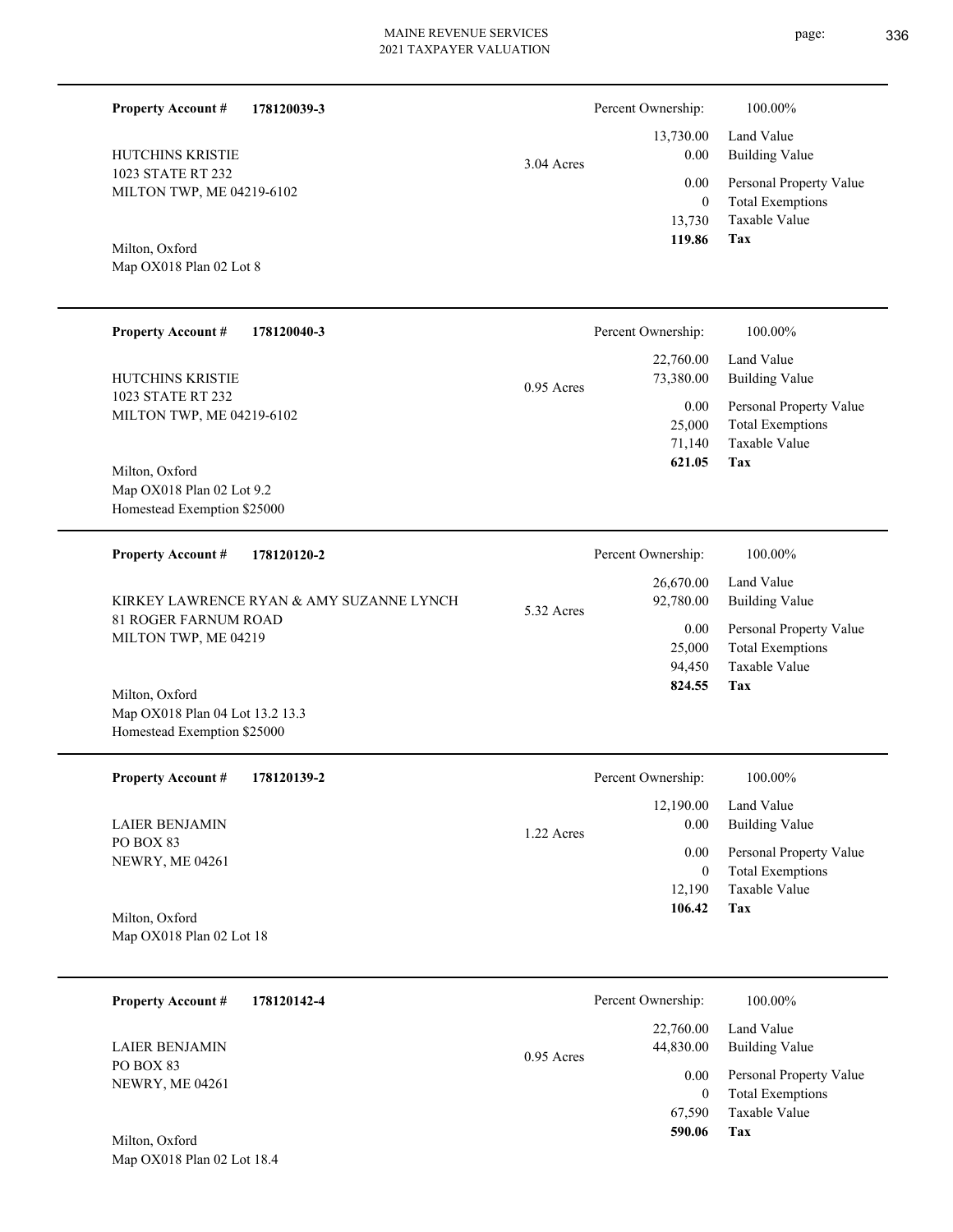Percent Ownership:  $100.00\%$ 

|            | 117.68   | Tax                          |
|------------|----------|------------------------------|
|            |          | 13,480 Taxable Value         |
|            | $\Omega$ | Total Exemptions             |
|            |          | 0.00 Personal Property Value |
| 2.74 Acres |          | 0.00 Building Value          |
|            |          | 13,480.00 Land Value         |

Milton, Oxford

600 BREE ROAD APT E3 EAST CHINA, MI 48054-2121

**Property Account #**

LEROY DOROTHY

**178120075-1**

Map OX018 Plan 04 Lot 19

| <b>Property Account #</b><br>178120029P-1                            | Percent Ownership:                  | 100.00%                                                             |
|----------------------------------------------------------------------|-------------------------------------|---------------------------------------------------------------------|
| MAINE FIBER COMPANY INC                                              | 0.00<br>0.00                        | Land Value<br>Building Value                                        |
| <b>41 STATE STREET</b><br><b>SUITE 1000</b><br>ALBANY, NY 12207-2852 | 1,710.00<br>$\overline{0}$<br>1.710 | Personal Property Value<br><b>Total Exemptions</b><br>Taxable Value |
| Milton, Oxford<br>Map OX018                                          | 14.93                               | Tax                                                                 |

| 178122001-1<br><b>Property Account #</b>                                                                           | Percent Ownership:                                        | 100.00%                                                                                                    |
|--------------------------------------------------------------------------------------------------------------------|-----------------------------------------------------------|------------------------------------------------------------------------------------------------------------|
| <b>MAINE STATE OF</b><br>DEPT OF CONS-PARKS & LANDS<br>22 SHS<br>AUGUSTA, ME 04333<br>CHURCH LOT<br>Milton, Oxford | 6,000.00<br>0.00<br>$0.26$ Acres<br>0.00<br>6,000<br>0.00 | Land Value<br>Building Value<br>Personal Property Value<br><b>Total Exemptions</b><br>Taxable Value<br>Tax |
| Map OX018 Plan 04 Lot 18                                                                                           |                                                           |                                                                                                            |

| <b>Property Account #</b><br>178122002-1                                                       | Percent Ownership:                                              | 100.00%                                                                                                    |
|------------------------------------------------------------------------------------------------|-----------------------------------------------------------------|------------------------------------------------------------------------------------------------------------|
| <b>MAINE STATE OF</b><br>DEPT OF CONS-PARKS & LANDS<br>22 SHS<br>AUGUSTA, ME 04333<br>CEMETERY | 10,080.00<br>0.00<br>$0.70$ Acres<br>0.00<br>10,080<br>$\Omega$ | Land Value<br><b>Building Value</b><br>Personal Property Value<br><b>Total Exemptions</b><br>Taxable Value |
| Milton, Oxford<br>Map OX018 Plan 04 Lot 23<br><b>Exempt Property</b>                           | 0.00                                                            | Tax                                                                                                        |

| 178120089-5<br><b>Property Account #</b>          | Percent Ownership:    | 100.00%                 |
|---------------------------------------------------|-----------------------|-------------------------|
|                                                   | 21,320.00             | Land Value              |
| MAIONE ROBERTO D & DENISE L                       | 0.00<br>$11.96$ Acres | Building Value          |
| 2350 SW BLAINE TERRACE<br>PORT ST LUCIE, FL 34953 | 0.00                  | Personal Property Value |
|                                                   |                       | <b>Total Exemptions</b> |
|                                                   | 21,320                | Taxable Value           |
| Milton, Oxford                                    | 186.12                | Tax                     |

Map OX018 Plan 04 Lot 11 Milton, Oxford

Exempt Property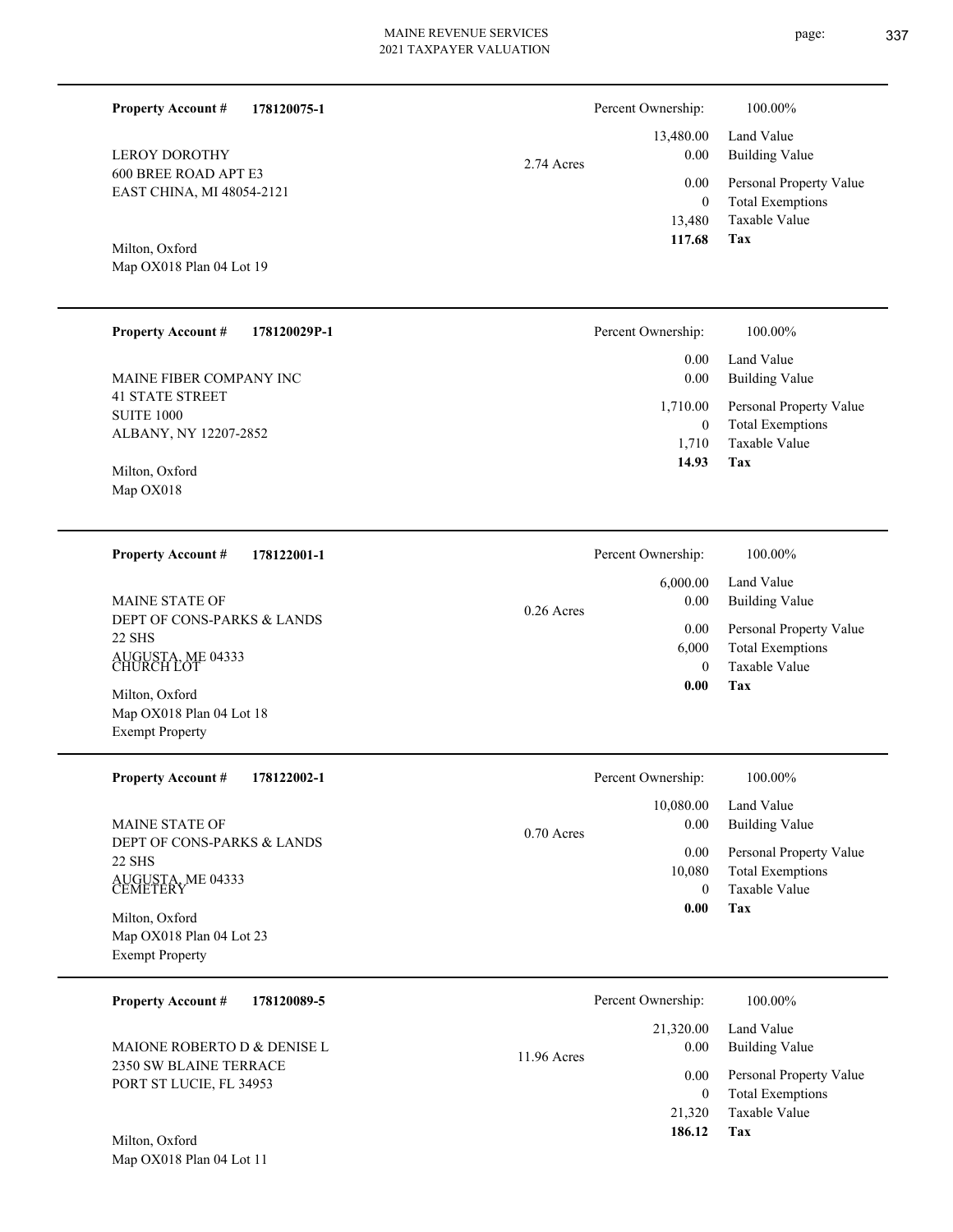| <b>Property Account #</b><br>178120079-2                                               |               | Percent Ownership:                         | 100.00%                                                                           |
|----------------------------------------------------------------------------------------|---------------|--------------------------------------------|-----------------------------------------------------------------------------------|
| <b>MARIN DAVID SR &amp; ROSALIE A</b>                                                  | 2.20 Acres    | 14,520.00<br>37,970.00                     | Land Value<br><b>Building Value</b>                                               |
| <b>588 MILTON ROAD</b><br>MILTON TWP, ME 04219                                         |               | 0.00<br>25,000<br>27,490<br>239.99         | Personal Property Value<br><b>Total Exemptions</b><br>Taxable Value<br><b>Tax</b> |
| Milton, Oxford<br>Map OX018 Plan 05 Lot 1<br>Homestead Exemption \$25000               |               |                                            |                                                                                   |
| <b>Property Account #</b><br>178120080-1                                               |               | Percent Ownership:                         | 100.00%                                                                           |
| MARIN NORMAN & NANCY E                                                                 | $12.00$ Acres | 22,850.00<br>140,100.00                    | Land Value<br><b>Building Value</b>                                               |
| 108 ROGER FARNUM RD<br>MILTON TWP, ME 04219                                            |               | 0.00<br>25,000<br>137,950<br>1,204.30      | Personal Property Value<br><b>Total Exemptions</b><br>Taxable Value<br>Tax        |
| Milton, Oxford<br>Map OX018 Plan 01 Lot 44.13 44.2 45.1<br>Homestead Exemption \$25000 |               |                                            |                                                                                   |
| <b>Property Account #</b><br>178120193-1                                               |               | Percent Ownership:                         | 100.00%                                                                           |
| <b>MARTIN BRADLEY</b>                                                                  | $1.10$ Acres  | 12,090.00<br>0.00                          | Land Value<br><b>Building Value</b>                                               |
| <b>968 ROUTE 232</b><br>BRYANT POND, ME 04219-5704                                     |               | 0.00<br>$\theta$<br>12,090                 | Personal Property Value<br><b>Total Exemptions</b><br><b>Taxable Value</b>        |
| Milton, Oxford<br>Map OX018 Plan 02 Lot 1.3 2.1                                        |               | 105.55                                     | Tax                                                                               |
| Property Account #<br>178122003-2                                                      |               | Percent Ownership:                         | $100.00\%$                                                                        |
| MARTIN CINDY-ANN & JEFF DOMINICAK                                                      | 2.00 Acres    | 12,850.00<br>0.00                          | Land Value<br><b>Building Value</b>                                               |
| 55 ELMWOOD DRIVE<br>MERIDEN, CT 06450                                                  |               | 0.00<br>$\overline{0}$                     | Personal Property Value<br><b>Total Exemptions</b>                                |
| Milton, Oxford<br>Map OX018 Plan 02 Lot 2.2                                            |               | 12,850<br>112.18                           | Taxable Value<br>Tax                                                              |
| <b>Property Account #</b><br>178120192-1                                               |               | Percent Ownership:                         | 100.00%                                                                           |
| MARTIN GLENN D & KATHLEEN A                                                            | 2.00 Acres    | 23,850.00<br>61,790.00                     | Land Value<br><b>Building Value</b>                                               |
| 83 SPICE HILL<br>WALLINGFORD, CT 06492<br>Milton, Oxford                               |               | 0.00<br>$\overline{0}$<br>85,640<br>747.64 | Personal Property Value<br><b>Total Exemptions</b><br>Taxable Value<br>Tax        |
| Map OX018 Plan 02 Lot 1.1                                                              |               |                                            |                                                                                   |

page: 338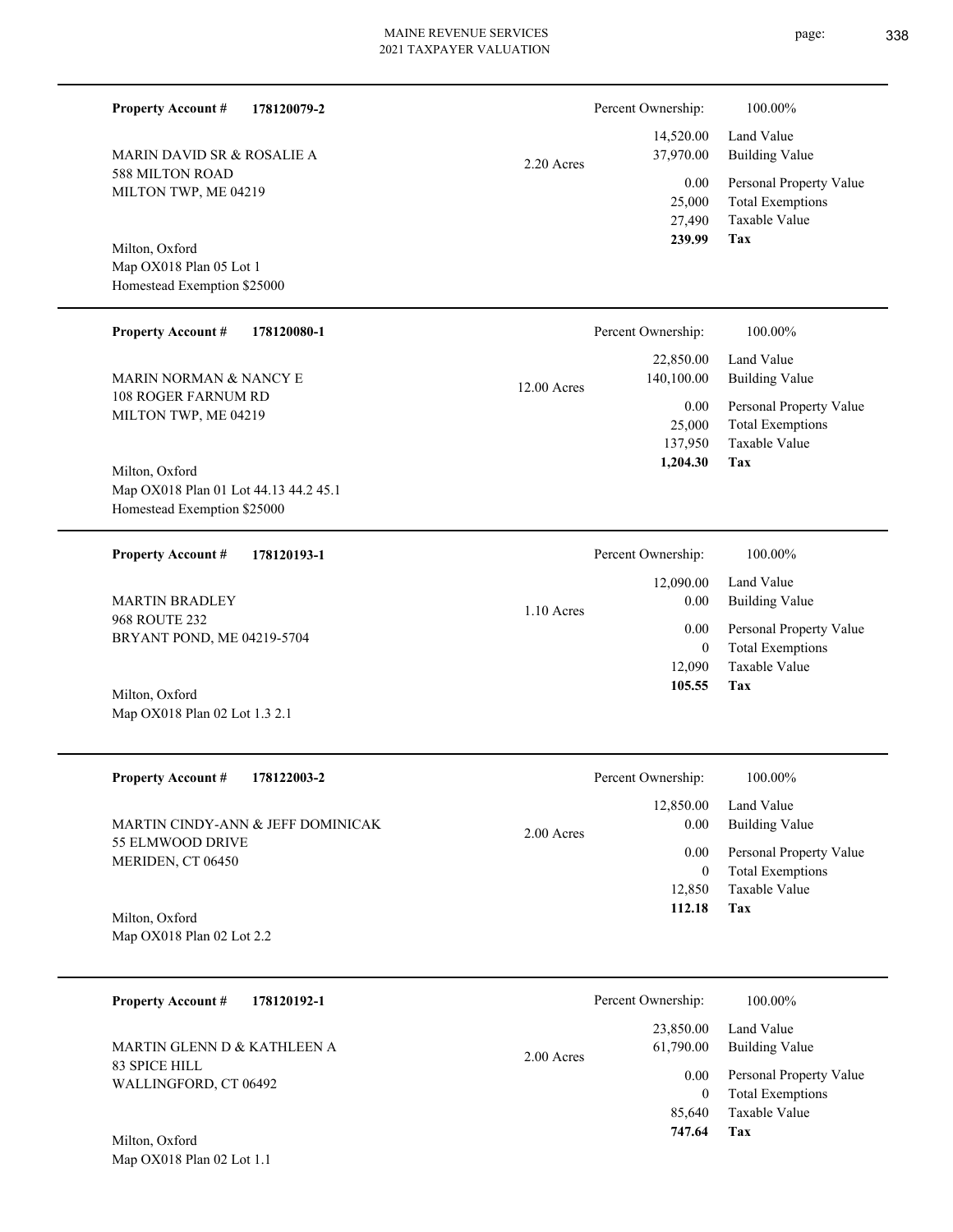| <b>Property Account #</b>                                                   | 178120099-2                       |             | Percent Ownership:                           | 100.00%                                                                           |
|-----------------------------------------------------------------------------|-----------------------------------|-------------|----------------------------------------------|-----------------------------------------------------------------------------------|
| <b>MARTIN JAMES W</b>                                                       |                                   | 63.80 Acres | 76,380.00<br>158,820.00                      | Land Value<br><b>Building Value</b>                                               |
| 101 POLAND ROAD<br>MILTON TOWNSHIP, ME 04219                                |                                   |             | 0.00<br>$\mathbf{0}$<br>235,200              | Personal Property Value<br><b>Total Exemptions</b><br>Taxable Value<br><b>Tax</b> |
| Milton, Oxford<br>Map OX018 Plan 01 Lot 40                                  |                                   |             | 2,053.30                                     |                                                                                   |
| <b>Property Account #</b>                                                   | 178120082-2                       |             | Percent Ownership:                           | 100.00%                                                                           |
| MARTIN REBECCA J & BRADLEY E                                                |                                   | 2.00 Acres  | 18,350.00<br>84,880.00                       | Land Value<br><b>Building Value</b>                                               |
| 1007 RT 232<br>BRYANT POND, ME 04219<br>Milton, Oxford                      |                                   |             | 0.00<br>$\mathbf{0}$<br>103,230<br>901.20    | Personal Property Value<br><b>Total Exemptions</b><br>Taxable Value<br>Tax        |
| Map OX018 Plan 02 Lot 2                                                     |                                   |             |                                              |                                                                                   |
| <b>Property Account #</b>                                                   | 178120191-5                       |             | Percent Ownership:                           | 100.00%                                                                           |
| MARTIN RICHARD ERIC                                                         |                                   | 1.10 Acres  | 12,090.00<br>0.00                            | Land Value<br><b>Building Value</b>                                               |
| 37 PINE STREET<br>ARLINGTON, ME 02474                                       |                                   |             | 0.00<br>$\mathbf{0}$                         | Personal Property Value<br><b>Total Exemptions</b>                                |
| Milton, Oxford<br>Map OX018 Plan 02 Lot 1.2                                 |                                   |             | 12,090<br>105.55                             | Taxable Value<br>Tax                                                              |
| <b>Property Account #</b>                                                   | 178120053-1                       |             | Percent Ownership:                           | 100.00%                                                                           |
| MCALONEY WILLIAM D & LYNN M                                                 |                                   | 8.20 Acres  | 29,120.00<br>142,630.00                      | Land Value<br><b>Building Value</b>                                               |
| 410 MILTON RD<br>MILTON TWP, ME 04219                                       |                                   |             | 0.00<br>25,000<br>146,750<br>1,281.13        | Personal Property Value<br><b>Total Exemptions</b><br>Taxable Value<br>Tax        |
| Milton, Oxford<br>Map OX018 Plan 04 Lot 20.4<br>Homestead Exemption \$25000 |                                   |             |                                              |                                                                                   |
| <b>Property Account #</b>                                                   | 178120084-2                       |             | Percent Ownership:                           | 100.00%                                                                           |
|                                                                             | MCCAULEY RITA A & KATHLEEN N TTEE | 0.50 Acres  | 12,020.00<br>58,370.00                       | Land Value<br><b>Building Value</b>                                               |
| 12 VILLA AVENUE<br>EVERETT, MA 02149                                        |                                   |             | 0.00<br>$\boldsymbol{0}$<br>70,390<br>614.50 | Personal Property Value<br><b>Total Exemptions</b><br>Taxable Value<br>Tax        |
| Milton, Oxford<br>Map OX018 Plan 02 Lot 6                                   |                                   |             |                                              |                                                                                   |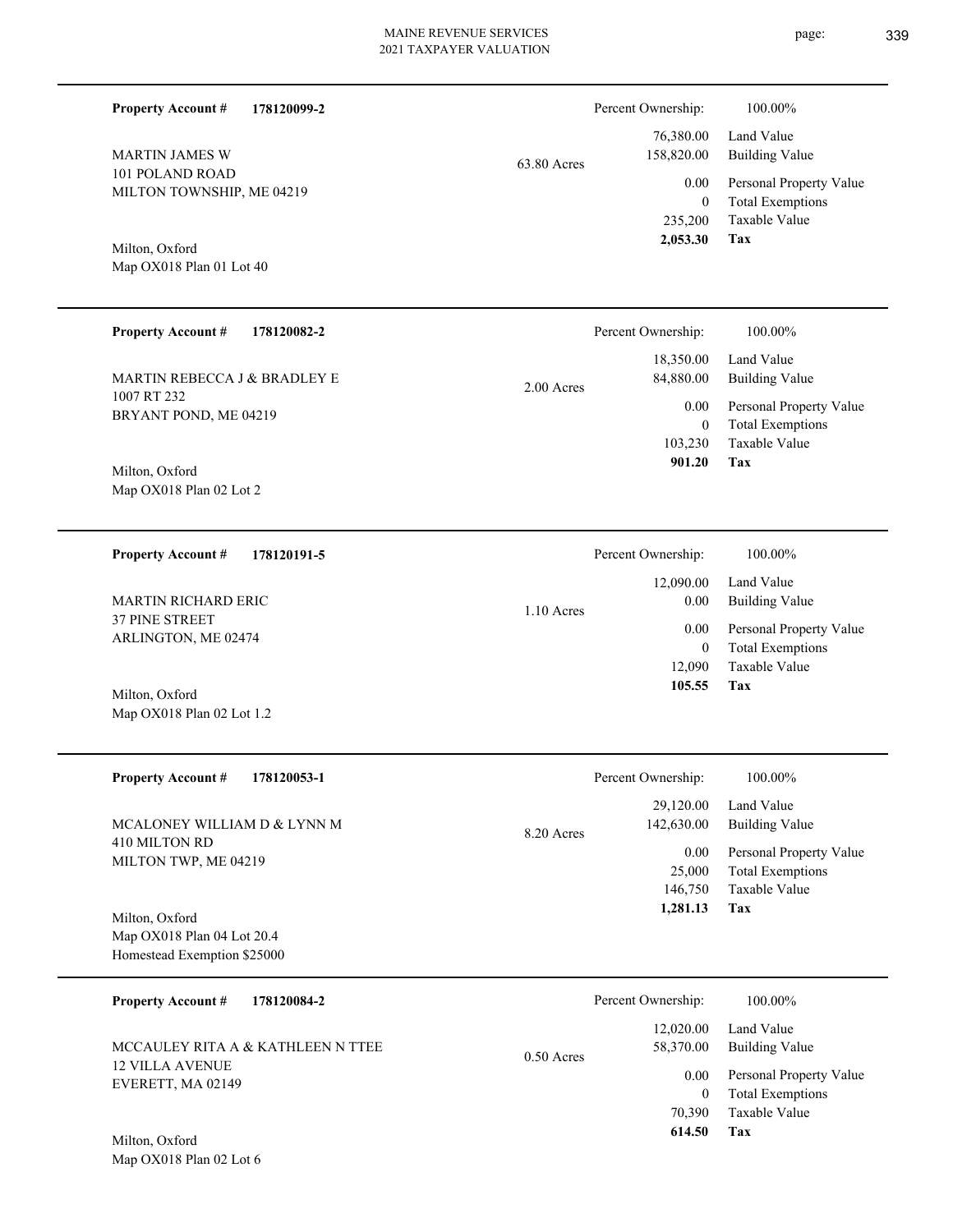Map OX018 Plan 01 Lot 23  $20.0$ **178120043-12** 12,000.00 Percent Ownership: 100.00%

1.00 Acres

PO BOX 423 GRAY, ME 04039-0423 MCDUFFIE DARCIE BROOKE MCCRACKEN

MCDUFFIE DARCIE BROOKE MCCRACKEN

**178120042-12**

Map OX018 Plan 01 Lot 25 Milton, Oxford

PO BOX 423

Milton, Oxford

**Property Account #**

GRAY, ME 04039-0423

**Property Account #**

**178120046-4 Property Account #**

14 E DUDLEY ROAD MILTON TOWNSHIP, ME 04219 MCKENNA DIANN M

Map OX018 Plan 03 Lot 12 Milton, Oxford

| <b>Property Account #</b><br>178122028-2            | Percent Ownership:                       | 100.00%                                            |
|-----------------------------------------------------|------------------------------------------|----------------------------------------------------|
| MCKENNA LOGGING LLC                                 | 28,650.00<br>107,720.00<br>$10.00$ Acres | Land Value<br>Building Value                       |
| <b>80 ROGER FARNUM ROAD</b><br>MILTON TWP, ME 04219 | 0.00 <sub>1</sub>                        | Personal Property Value<br><b>Total Exemptions</b> |
| <b>FARMLAND CLASSIFICATION</b>                      | 136,370                                  | Taxable Value                                      |
| Milton, Oxford<br>Map OX018 Plan 01 Lot 44.11       | 1,190.51                                 | Tax                                                |

| 178120005-3<br><b>Property Account #</b>                                                                                                                                                                                                                                                                                                             | Percent Ownership:                                  | 100.00%                                                             |
|------------------------------------------------------------------------------------------------------------------------------------------------------------------------------------------------------------------------------------------------------------------------------------------------------------------------------------------------------|-----------------------------------------------------|---------------------------------------------------------------------|
| MCKENNA NEIL & HEATHER<br>271 EAST MILTON ROAD                                                                                                                                                                                                                                                                                                       | Land Value<br>17,520.00<br>7.590.00<br>$0.50$ Acres | <b>Building Value</b>                                               |
| MILTON TWP, ME 04219                                                                                                                                                                                                                                                                                                                                 | 0.00<br>25,000<br>110                               | Personal Property Value<br><b>Total Exemptions</b><br>Taxable Value |
| Milton, Oxford<br>$\mathbf{r}$ $\mathbf{r}$ $\mathbf{r}$ $\mathbf{r}$ $\mathbf{r}$ $\mathbf{r}$ $\mathbf{r}$ $\mathbf{r}$ $\mathbf{r}$ $\mathbf{r}$ $\mathbf{r}$ $\mathbf{r}$ $\mathbf{r}$ $\mathbf{r}$ $\mathbf{r}$ $\mathbf{r}$ $\mathbf{r}$ $\mathbf{r}$ $\mathbf{r}$ $\mathbf{r}$ $\mathbf{r}$ $\mathbf{r}$ $\mathbf{r}$ $\mathbf{r}$ $\mathbf{$ | 0.96<br>Tax                                         |                                                                     |

Map OX018 Plan 03 Lot 8 Homestead Exemption \$25000

|          | Percent Ownership: | 100.00%                 |
|----------|--------------------|-------------------------|
|          |                    | 28,150.00 Land Value    |
| 00 Acres | $0.00\,$           | Building Value          |
|          | 0.00               | Personal Property Value |
|          | 0                  | <b>Total Exemptions</b> |
|          |                    | 28,150 Taxable Value    |
|          | 245.75             | Tax                     |

|              | Percent Ownership: | 100.00%                 |
|--------------|--------------------|-------------------------|
|              |                    | 8,520.00 Land Value     |
| $0.50$ Acres | 400.00             | Building Value          |
|              | 0.00               | Personal Property Value |
|              | $\theta$           | <b>Total Exemptions</b> |
|              | 8.920              | Taxable Value           |
|              | 77.87              | Тях                     |

**Tax**

 12,000 0

 0.00 0.00

 **104.76**

Taxable Value Total Exemptions Personal Property Value

Building Value Land Value

|              | Percent Ownership:    | 100.00%                                          |
|--------------|-----------------------|--------------------------------------------------|
| $0.50$ Acres | 17,520.00<br>7.590.00 | Land Value<br>Building Value                     |
|              | 0.00<br>25,000        | Personal Property Val<br><b>Total Exemptions</b> |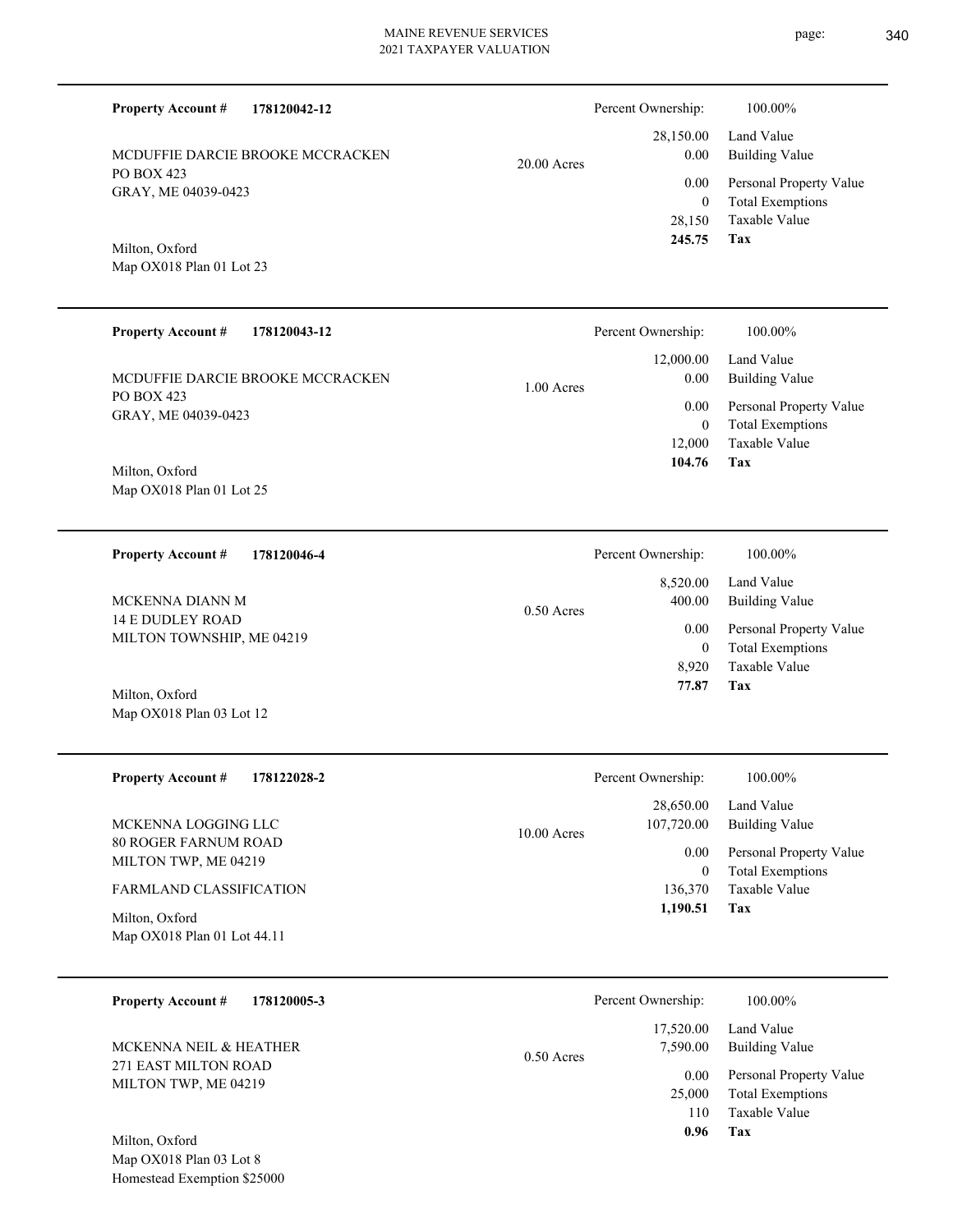271 EAST MILTON ROAD MILTON TWP, ME 04219 MCKENNA NEIL & HEATHER

**178120114-3**

Map OX018 Plan 03 Lot 2 Milton, Oxford

**Property Account #**

#### **178122016-2 Property Account #**

CLARK-MEDYESY 4601 POST RD EAST GREENWICH, RI 02818 MEDYESY SYLVEN M & MELANIE B

Map OX018 Plan 02 Lot 1 Milton, Oxford

**178120032-4 Property Account #**

3 COMMERCE DRIVE SUITE 301 ATKINSON, NH 03811 MG FOREST ASSETS LLC

Map OX018 Plan 03 Lot 15 Milton, Oxford

| Property Account $\#$ 178120103-3      |                               |
|----------------------------------------|-------------------------------|
| MILLS RANDALL O<br>277 PLEASANT STREET | Tree Growth<br>$430.00$ Acres |

Map OX018 Plan 01 Lot 7 32 33 Milton, Oxford

OXFORD, ME 04270

| 178120093-2<br><b>Property Account #</b>        |                              | Percent Ownership: | 100.00%                                            |
|-------------------------------------------------|------------------------------|--------------------|----------------------------------------------------|
| MILLS TIMOTHY & JANE E                          | Tree Growth<br>$15.00$ Acres | 3,510.00<br>0.00   | Land Value<br><b>Building Value</b>                |
| <b>129 HILL STREET</b><br>SOUTH PARIS, ME 04281 |                              | 0.00<br>0          | Personal Property Value<br><b>Total Exemptions</b> |
|                                                 |                              | 3.510              | Taxable Value                                      |
| Milton Oxford                                   |                              | 30.64              | Tax                                                |

Map OX018 Plan 01 Lot 6 Milton, Oxford

|              | Percent Ownership: | 100.00%                 |
|--------------|--------------------|-------------------------|
|              |                    | 4,860.00 Land Value     |
| $0.65$ Acres | 0.00               | <b>Building Value</b>   |
|              | 0.00               | Personal Property Value |
|              | 0                  | <b>Total Exemptions</b> |
|              | 4,860              | Taxable Value           |
|              | 42.43              | Tax                     |

|              | Percent Ownership: | 100.00%                 |
|--------------|--------------------|-------------------------|
|              | 12,850.00          | Land Value              |
| $2.00$ Acres | 16,060.00          | Building Value          |
|              | 0.00               | Personal Property Value |
|              | 0                  | <b>Total Exemptions</b> |
|              | 28,910             | Taxable Value           |
|              | 252.38             | Tax                     |
|              |                    |                         |

|              | Percent Ownership:            | 100.00%                                                                    |
|--------------|-------------------------------|----------------------------------------------------------------------------|
| $3.00$ Acres | 0.00                          | 13,700.00 Land Value<br>Building Value                                     |
|              | 0.00<br>0<br>13.700<br>119.60 | Personal Property Value<br><b>Total Exemptions</b><br>Taxable Value<br>Tax |

|                            | Percent Ownership: | 100.00%                                 |
|----------------------------|--------------------|-----------------------------------------|
| ree Growth<br>$0.00$ Acres | 0.00               | 124,544.00 Land Value<br>Building Value |
|                            | 0.00 <sub>1</sub>  | Personal Property Value                 |
|                            | $\overline{0}$     | <b>Total Exemptions</b>                 |
|                            |                    | 124.544 Taxable Value                   |
|                            | 1,087.27           | Tax                                     |
|                            |                    |                                         |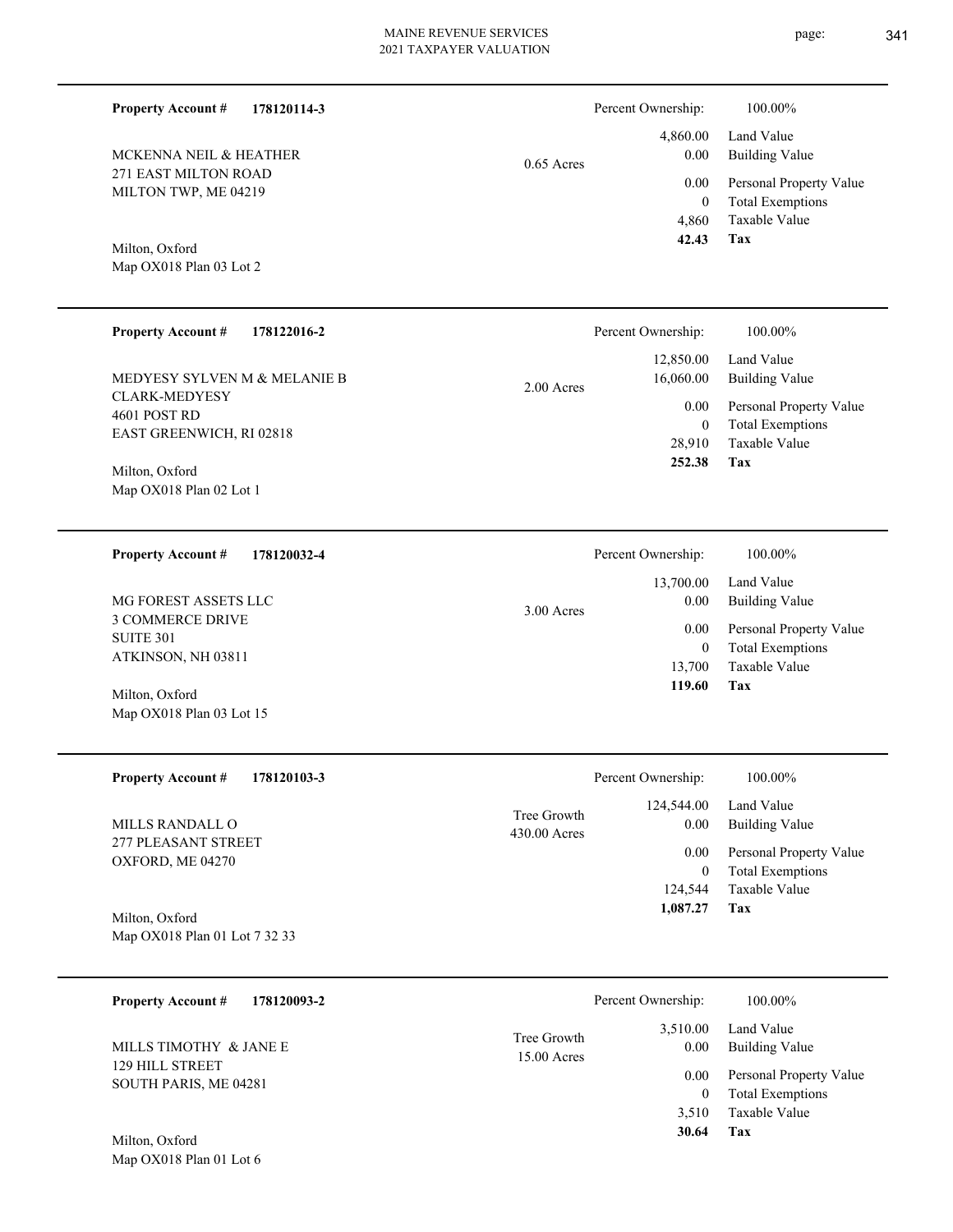**178120106-1**

**Property Account #**

Percent Ownership:  $100.00\%$ 

| MITCHELL ALAN R<br><b>407 MARBLERIDGE RD</b><br>N ANDOVER, MA 01845<br>Milton, Oxford<br>Map OX018 Plan 01 Lot 8 | 23.00 Acres                 | 30,700.00<br>2,440.00<br>0.00<br>$\mathbf{0}$<br>33,140<br>289.31 | Land Value<br><b>Building Value</b><br>Personal Property Value<br><b>Total Exemptions</b><br><b>Taxable Value</b><br>Tax |
|------------------------------------------------------------------------------------------------------------------|-----------------------------|-------------------------------------------------------------------|--------------------------------------------------------------------------------------------------------------------------|
| <b>Property Account #</b><br>178120073-5                                                                         |                             | Percent Ownership:                                                | 100.00%                                                                                                                  |
| MOBLEY JAMES D<br>228 W MCMILLAN STREET<br>APT6<br>CINCINNATI, OH 95219                                          | $0.23$ Acres                | 6,000.00<br>0.00<br>0.00<br>$\boldsymbol{0}$<br>6,000             | Land Value<br><b>Building Value</b><br>Personal Property Value<br><b>Total Exemptions</b><br>Taxable Value               |
| Milton, Oxford<br>Map OX018 Plan 01 Lot 4.2                                                                      |                             | 52.38                                                             | Tax                                                                                                                      |
| <b>Property Account #</b><br>178120211-3                                                                         |                             | Percent Ownership:                                                | 100.00%                                                                                                                  |
| <b>MOLLOY KENNETH S</b>                                                                                          | 68.30 Acres                 | 80,210.00<br>135,880.00                                           | Land Value<br><b>Building Value</b>                                                                                      |
| <b>41 BOSTON ROAD</b><br><b>UNIT 191</b><br>NORTH BILLERICA, MA 01862                                            |                             | 0.00<br>$\mathbf{0}$<br>216,090                                   | Personal Property Value<br><b>Total Exemptions</b><br>Taxable Value<br>Tax                                               |
| Milton, Oxford<br>Map OX018 Plan 01 Lot 45 45.3 45.5                                                             |                             | 1,886.47                                                          |                                                                                                                          |
| <b>Property Account #</b><br>178120166-2                                                                         |                             | Percent Ownership:                                                | 100.00%                                                                                                                  |
| MOORE BRANDON G                                                                                                  | 10.28 Acres                 | 30,890.00<br>41,620.00                                            | Land Value<br><b>Building Value</b>                                                                                      |
| <b>485 MILTON ROAD</b><br>MILTON TOWNSHIP, ME 04219-3608                                                         |                             | 0.00<br>$\boldsymbol{0}$<br>72,510<br>633.01                      | Personal Property Value<br><b>Total Exemptions</b><br>Taxable Value<br>Tax                                               |
| Milton, Oxford<br>Map OX018 Plan 04 Lot 6.2                                                                      |                             |                                                                   |                                                                                                                          |
| <b>Property Account #</b><br>178120108-1                                                                         |                             | Percent Ownership:                                                | 100.00%                                                                                                                  |
| MT ZIRCON SPRING WATER COMPANY                                                                                   | Tree Growth<br>399.00 Acres | 126,640.00<br>16,590.00                                           | Land Value<br><b>Building Value</b>                                                                                      |
| % NESTLE WATERS NORTH AMERICA<br>900 LONG RIDGE ROAD BUILDING 2<br>STAMFORD, CT 06902-1138                       |                             | 0.00<br>$\mathbf{0}$<br>143,230<br>1,250.40                       | Personal Property Value<br><b>Total Exemptions</b><br>Taxable Value<br><b>Tax</b>                                        |

Map OX018 Plan 01 Lot 20 Milton, Oxford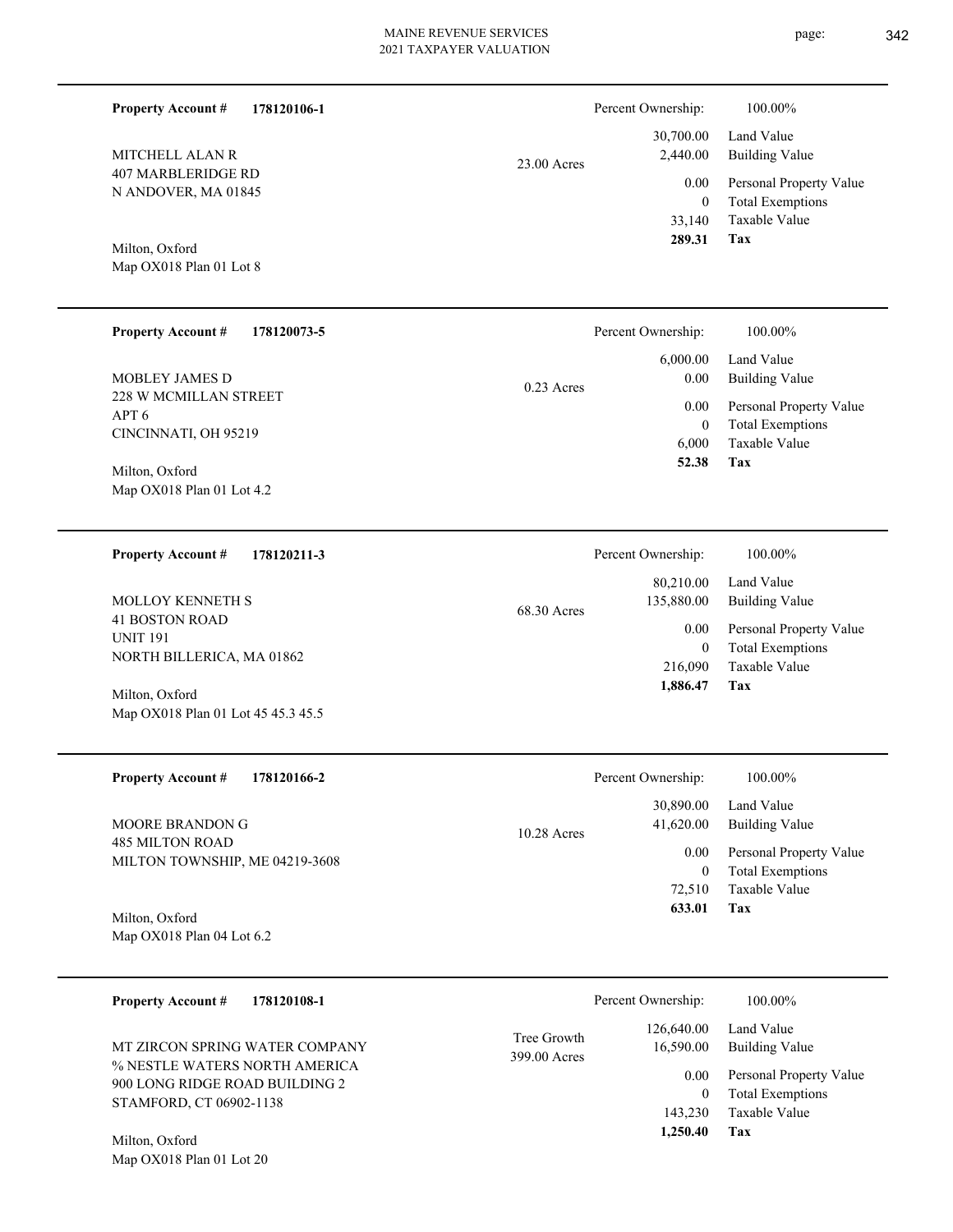| 178120060-1<br><b>Property Account #</b>                                    |                            | Percent Ownership:        | 100.00%                                                             |
|-----------------------------------------------------------------------------|----------------------------|---------------------------|---------------------------------------------------------------------|
| NIELSEN CHARLES C & LEE C GRAHAM                                            | Tree Growth<br>10.50 Acres | 3,076.50<br>0.00          | Land Value<br><b>Building Value</b>                                 |
| 511 FARNUM RD<br>WOODSTOCK, ME 04219                                        |                            | 0.00<br>$\mathbf{0}$      | Personal Property Value<br><b>Total Exemptions</b>                  |
| Milton, Oxford<br>Map OX018 Plan 05 Lot 9 9.1                               |                            | 3,077<br>26.86            | Taxable Value<br>Tax                                                |
| <b>Property Account #</b><br>178120165-3                                    |                            | Percent Ownership:        | 100.00%                                                             |
| <b>NOYES BRANDON</b>                                                        | $1.03$ Acres               | 12,030.00<br>0.00         | Land Value<br><b>Building Value</b>                                 |
| 62 1/2 EVERGREEN AVENUE<br>OLD ORCHARD BEACH, ME 04064                      |                            | 0.00<br>$\boldsymbol{0}$  | Personal Property Value<br><b>Total Exemptions</b>                  |
| Milton, Oxford                                                              |                            | 12,030<br>105.02          | Taxable Value<br>Tax                                                |
| Map OX018 Plan 02 Lot 18.1                                                  |                            |                           |                                                                     |
| <b>Property Account #</b><br>178120208-4                                    |                            | Percent Ownership:        | 100.00%                                                             |
| <b>O'BRIEN RITA M</b>                                                       | 1.66 Acres                 | 23,560.00<br>112,680.00   | Land Value<br><b>Building Value</b>                                 |
| 1044 ROUTE 232<br>MILTON TWP, ME 04219                                      |                            | 0.00<br>25,000<br>111,240 | Personal Property Value<br><b>Total Exemptions</b><br>Taxable Value |
| Milton, Oxford<br>Map OX018 Plan 01 Lot 2.12<br>Homestead Exemption \$25000 |                            | 971.13                    | Tax                                                                 |
| <b>Property Account #</b><br>178120162-2                                    |                            | Percent Ownership:        | 100.00%                                                             |
| O'NEIL GREGORY & KELLY                                                      | 4.02 Acres                 | 14,570.00<br>0.00         | Land Value<br><b>Building Value</b>                                 |
| 15 MAROIS AVE<br>GORHAM, NH 03581                                           |                            | 0.00<br>$\boldsymbol{0}$  | Personal Property Value<br><b>Total Exemptions</b>                  |
| Milton, Oxford<br>Map OX018 Plan 04 Lot 10.2                                |                            | 14,570<br>127.20          | Taxable Value<br>Tax                                                |
|                                                                             |                            |                           |                                                                     |
| <b>Property Account #</b><br>178120126-1                                    |                            | Percent Ownership:        | 100.00%                                                             |
| PARISE CAROL P ET AL                                                        | 100.00 Acres               | 96,150.00<br>0.00         | Land Value<br><b>Building Value</b>                                 |
| 137 ROUTE 232<br>RUMFORD, ME 04276                                          |                            | 0.00<br>$\mathbf{0}$      | Personal Property Value<br><b>Total Exemptions</b>                  |
|                                                                             |                            | 96,150<br>839.39          | Taxable Value<br>Tax                                                |

Map OX018 Plan 01 Lot 21 Milton, Oxford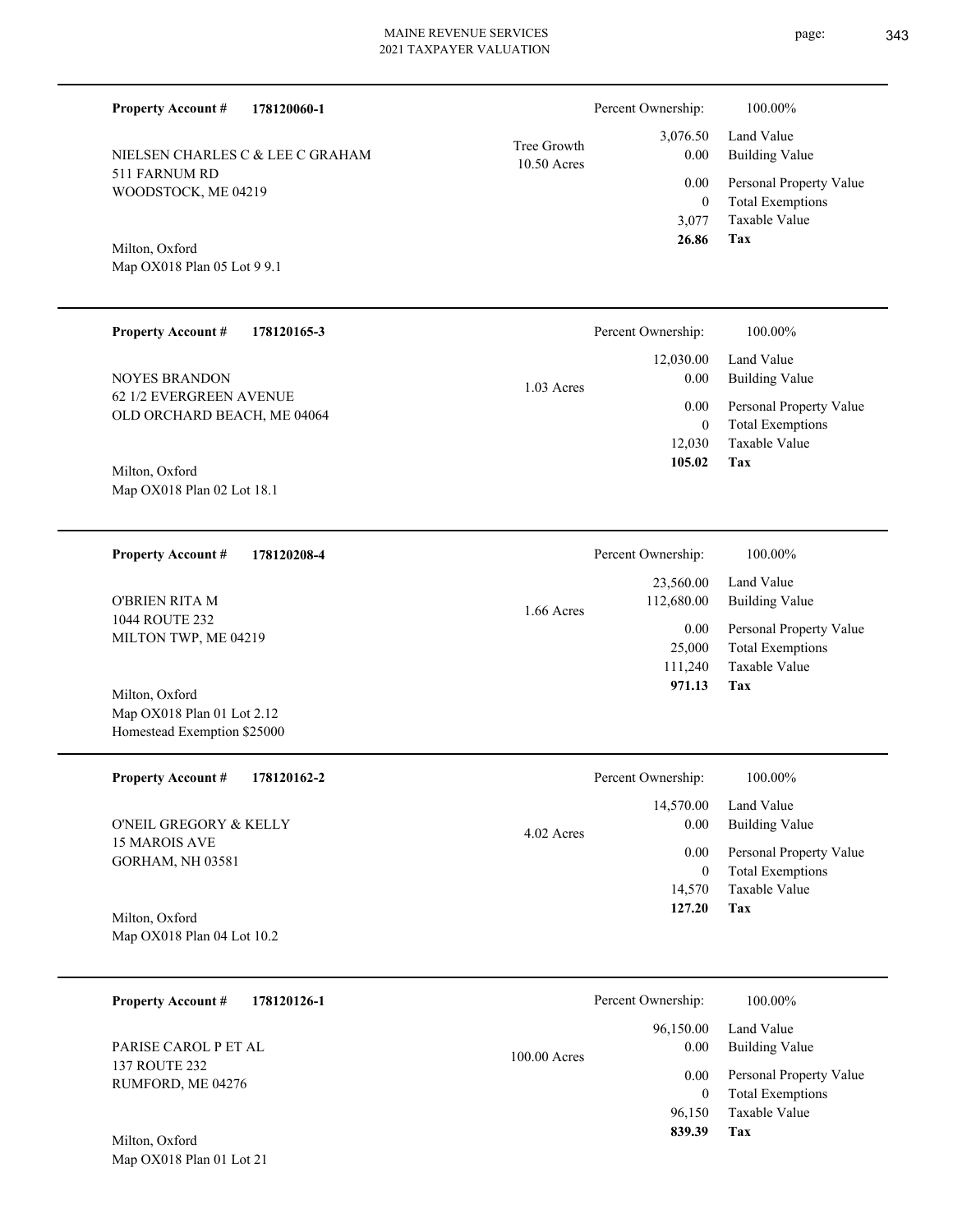L

| <b>Property Account #</b><br>178122037-1                |              | Percent Ownership:     | 100.00%                                            |
|---------------------------------------------------------|--------------|------------------------|----------------------------------------------------|
| PERRY MERLE                                             |              | 15,100.00<br>31,470.00 | Land Value<br><b>Building Value</b>                |
| 57 ROGER FARNUM RD<br>MILTON TWP, ME 04219              | 4.65 Acres   | 0.00                   | Personal Property Value                            |
|                                                         |              | 25,000<br>21,570       | <b>Total Exemptions</b><br>Taxable Value           |
| Milton, Oxford                                          |              | 188.31                 | Tax                                                |
| Map OX018 Plan 04 Lot 13.21                             |              |                        |                                                    |
| Homestead Exemption \$25000                             |              |                        |                                                    |
| <b>Property Account #</b><br>178120062-2                |              | Percent Ownership:     | 100.00%                                            |
| PIKE CLAY A                                             |              | 23,090.00<br>5,970.00  | Land Value<br><b>Building Value</b>                |
| 360 EAST MILTON ROAD                                    | $3.46$ Acres | 0.00                   | Personal Property Value                            |
| MILTON TWP, ME 04219                                    |              | $\mathbf{0}$           | <b>Total Exemptions</b><br>Taxable Value           |
| Milton, Oxford                                          |              | 29,060<br>253.69       | Tax                                                |
| Map OX018 Plan 04 Lot 26.11 27                          |              |                        |                                                    |
|                                                         |              |                        |                                                    |
| <b>Property Account #</b><br>178120118-1                |              | Percent Ownership:     | 100.00%                                            |
| PIKE RONALD E ET AL                                     |              | 77,340.00<br>9,400.00  | Land Value<br><b>Building Value</b>                |
| % GENESIS PIKE                                          | 77.87 Acres  | 0.00                   | Personal Property Value                            |
| 22 POPLAR CIR<br>LISBON, ME 04250                       |              | $\mathbf{0}$           | <b>Total Exemptions</b>                            |
|                                                         |              | 86,740<br>757.24       | Taxable Value<br>Tax                               |
| Milton, Oxford<br>Map OX018 Plan 03 Lot 1               |              |                        |                                                    |
|                                                         |              |                        |                                                    |
| <b>Property Account #</b><br>178120122-1                |              | Percent Ownership:     | 100.00%                                            |
|                                                         |              | 20,840.00              | Land Value                                         |
| POLAND GARY & CINDY LOU<br>8 SIMES RD PO BOX 453        | 11.40 Acres  | 0.00                   | <b>Building Value</b>                              |
| KINGSTON, NH 03848                                      |              | 0.00<br>$\bf{0}$       | Personal Property Value<br><b>Total Exemptions</b> |
|                                                         |              | 20,840                 | Taxable Value<br>Tax                               |
| Milton, Oxford<br>Map OX018 Plan 02 Lot 9.1             |              | 181.93                 |                                                    |
|                                                         |              |                        |                                                    |
| <b>Property Account #</b><br>178120123-4                |              | Percent Ownership:     | 100.00%                                            |
|                                                         |              | 17,810.00              | Land Value                                         |
| POWELL DAVID W & CAROLYN M<br><b>31 BUCK ROAD</b>       | 1.37 Acres   | 37,920.00              | <b>Building Value</b>                              |
| MILTON TWP, ME 04219                                    |              | 0.00<br>25,000         | Personal Property Value<br><b>Total Exemptions</b> |
|                                                         |              | 30,730                 | Taxable Value                                      |
| Milton, Oxford                                          |              | 268.27                 | Tax                                                |
| Map OX018 Plan 02 Lot 13<br>Homestead Exemption \$25000 |              |                        |                                                    |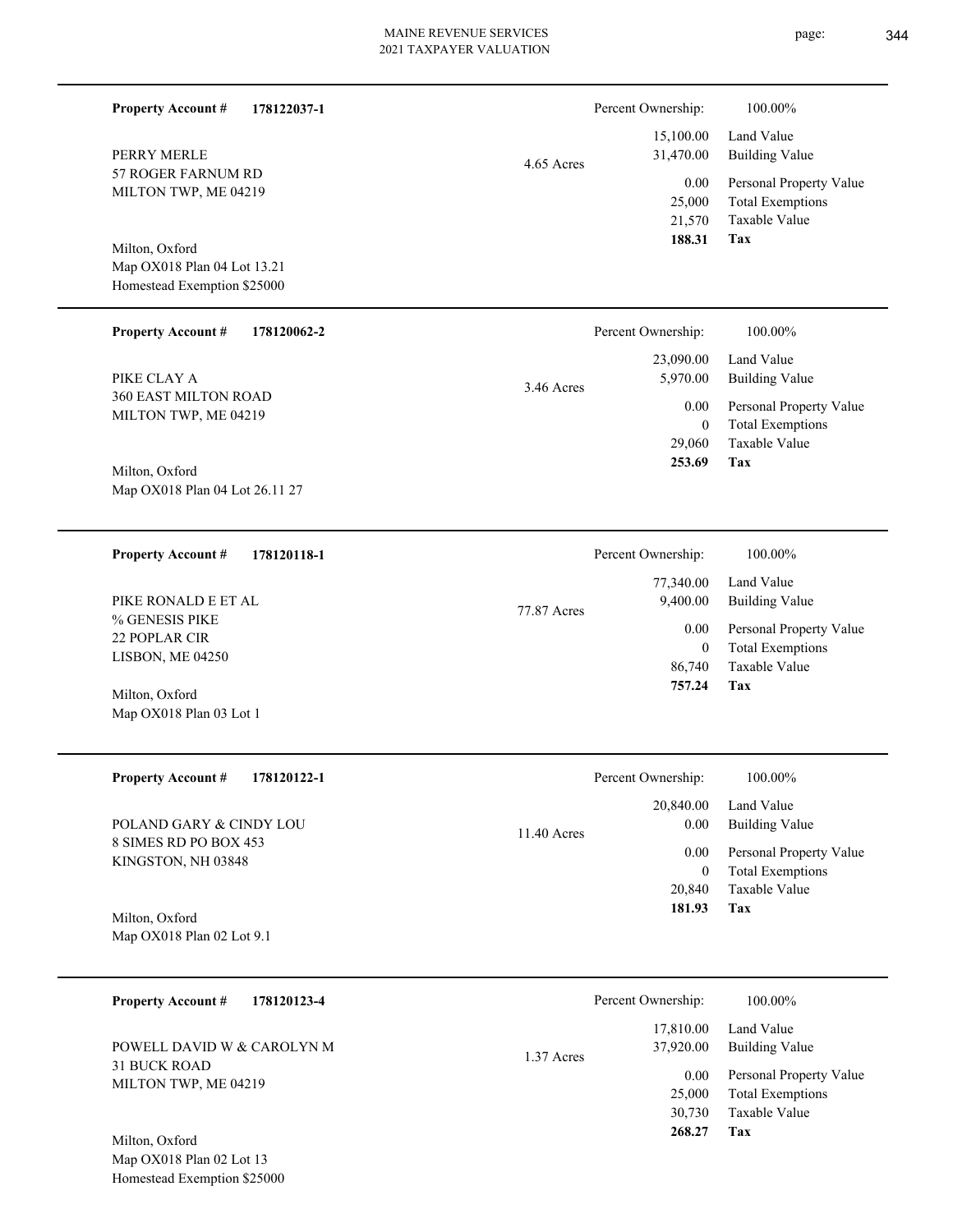| PROULX GARY SUTTON & MARY A |            |
|-----------------------------|------------|
| 7 BUCK ROAD                 | 2.96 Acres |

7 BUCK ROAD MILTON TWP, ME 04219

**178122020-3**

Map OX018 Plan 02 Lot 21.2 Milton, Oxford

**Property Account #**

| <b>Property Account #</b><br>178120064-3 | Percent Ownership:         | 100.00%                 |
|------------------------------------------|----------------------------|-------------------------|
|                                          | 28,650.00                  | Land Value              |
| RATHBUN DONNA L                          | 31,650.00<br>$10.00$ Acres | Building Value          |
| 127A EAST KILLINGLY ROAD                 | 0.00                       | Personal Property Value |
| <b>FOSTER, RI 02825</b>                  | $\mathbf{0}$               | <b>Total Exemptions</b> |
|                                          | 60,300                     | Taxable Value           |
| Milton, Oxford                           | 526.42                     | Tax                     |
| Map OX018 Plan 04 Lot 26                 |                            |                         |

**178120071-4 Tax** Taxable Value Total Exemptions Personal Property Value Building Value Land Value PO BOX 182 BRYANT POND, ME 04219 **Property Account #** Milton, Oxford REDMAN MICHAEL T 174,390 0  **1,522.42** 31,190.00 143,200.00 0.00 10.64 Acres Percent Ownership:  $100.00\%$ 

| <b>Property Account #</b><br>178120050-3                                        | Percent Ownership:                                                    | 100.00%                                                                                                           |
|---------------------------------------------------------------------------------|-----------------------------------------------------------------------|-------------------------------------------------------------------------------------------------------------------|
| RICHARD BRANDON J & KELLY M<br><b>38 OLD MAIN STREET</b><br>LAKEVILLE, MA 02347 | 19,260.00<br>24,910.00<br>9.54 Acres<br>0.00<br>0<br>44,170<br>385.60 | Land Value<br><b>Building Value</b><br>Personal Property Value<br><b>Total Exemptions</b><br>Taxable Value<br>Tax |
| Milton, Oxford                                                                  |                                                                       |                                                                                                                   |

Map OX018 Plan 04 Lot 22 25 26.1

Map OX018 Plan 01 Lot 2.1

| 178120078-6<br><b>Property Account #</b>                         |              | Percent Ownership:     | 100.00%                             |
|------------------------------------------------------------------|--------------|------------------------|-------------------------------------|
| RICHARDSON MICHELE L                                             | $1.50$ Acres | 23,430.00<br>35,290.00 | Land Value<br><b>Building Value</b> |
| <b>50 ROGER FARNUM RD</b><br>MILTON, ME 04219                    |              | 0.00                   | Personal Property Value             |
|                                                                  |              | 25,000                 | <b>Total Exemptions</b>             |
|                                                                  |              | 33,720                 | Taxable Value                       |
| Milton, Oxford<br>$11.0$ $0.77010$ $0.1$ $0.1$ $0.1$ $0.1$ $0.1$ |              | 294.38                 | Tax                                 |

Map OX018 Plan 01 Lot 44.3 Homestead Exemption \$25000 **Tax**

 130,240 0

0.00

Percent Ownership:  $100.00\%$ 

 24,670.00 105,570.00

 **1,137.00**

Taxable Value Total Exemptions Personal Property Value

Building Value Land Value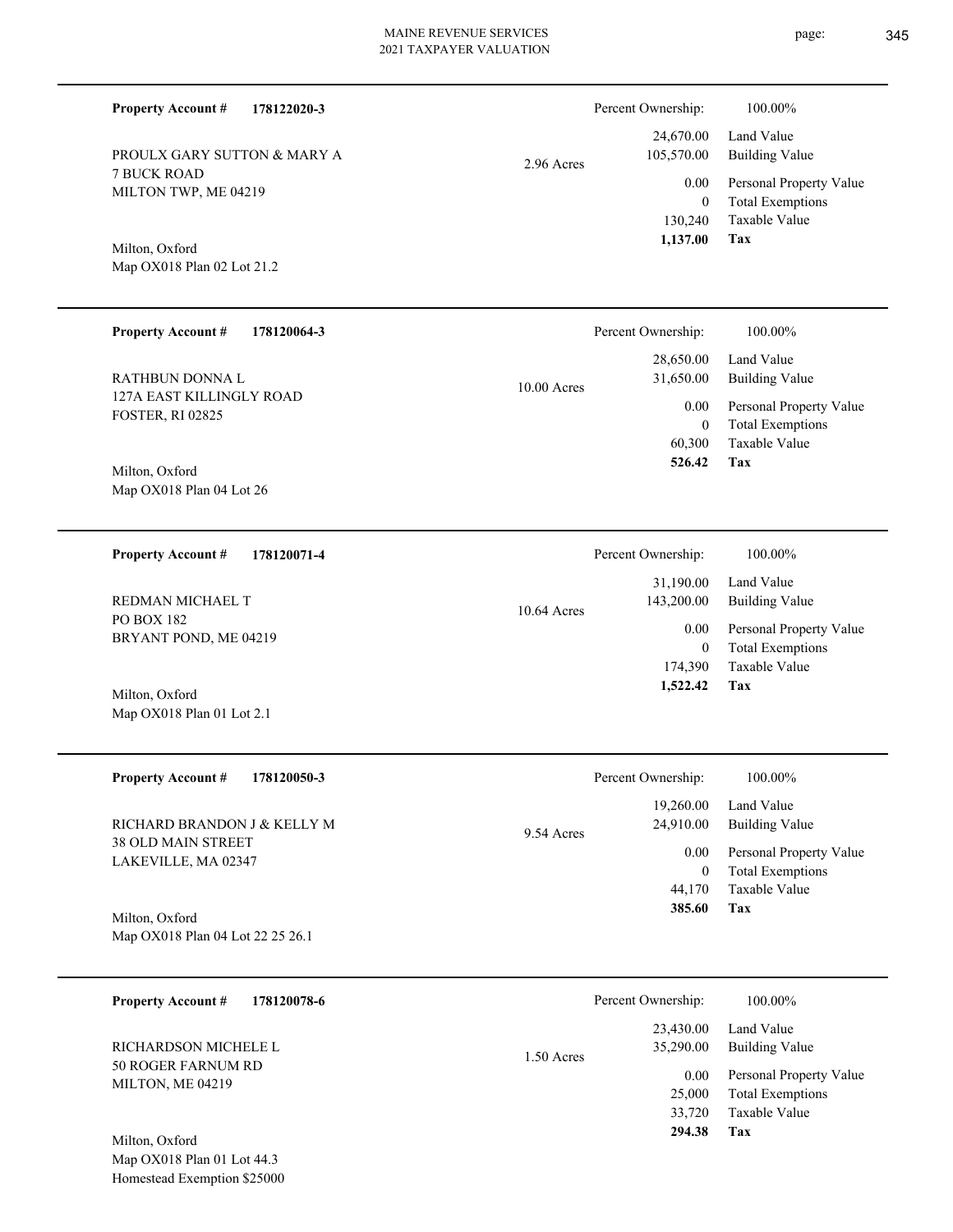| <b>Property Account #</b><br>178120127-1                                                                   |                               | Percent Ownership:                            | 100.00%                                                                           |
|------------------------------------------------------------------------------------------------------------|-------------------------------|-----------------------------------------------|-----------------------------------------------------------------------------------|
| ROBERTS FRANCIS J & STEVEN F                                                                               | 7.35 Acres                    | 17,400.00<br>3,050.00                         | Land Value<br><b>Building Value</b>                                               |
| 156 ROGER FARNUM ROAD<br>MILTON TWP, ME 04219-3603                                                         |                               | 0.00<br>$\mathbf{0}$<br>20,450                | Personal Property Value<br><b>Total Exemptions</b><br>Taxable Value<br><b>Tax</b> |
| Milton, Oxford<br>Map OX018 Plan 03 Lot 11                                                                 |                               | 178.53                                        |                                                                                   |
| <b>Property Account #</b><br>178122008-1                                                                   |                               | Percent Ownership:                            | 100.00%                                                                           |
| RODRICK MICHAEL                                                                                            |                               | 0.00<br>8,870.00                              | Land Value<br><b>Building Value</b>                                               |
| PO BOX 52<br>BRYANT POND, ME 04219                                                                         |                               | 0.00<br>8,870<br>$\theta$                     | Personal Property Value<br><b>Total Exemptions</b><br>Taxable Value               |
| ON LAND OF BRADLEY MARTIN<br>Milton, Oxford<br>Map OX018 Plan 02 Lot 1.3 2.1<br>Homestead Exemption \$8870 |                               | 0.00                                          | <b>Tax</b>                                                                        |
| <b>Property Account #</b><br>178120179-1                                                                   |                               | Percent Ownership:                            | 100.00%                                                                           |
| ROUNDY ARTHUR & ZELMA                                                                                      | 5.40 Acres                    | 15,740.00<br>0.00                             | Land Value<br><b>Building Value</b>                                               |
| 504 MILTON ROAD<br>MILTON TWP, ME 04219-3616                                                               |                               | 0.00<br>$\mathbf{0}$<br>15,740                | Personal Property Value<br><b>Total Exemptions</b><br>Taxable Value               |
| Milton, Oxford<br>Map OX018 Plan 01 Lot 44.5 Plan 04 Lot 6.11                                              |                               | 137.41                                        | <b>Tax</b>                                                                        |
| <b>Property Account #</b><br>178120023-4                                                                   |                               | Percent Ownership:                            | 100.00%                                                                           |
| ROUNDY ARTHUR L                                                                                            | 16.94 Acres                   | 34,550.00<br>80,290.00                        | Land Value<br><b>Building Value</b>                                               |
| 504 MILTON ROAD<br>MILTON TWP, ME 04219                                                                    |                               | 0.00<br>$\mathbf{0}$                          | Personal Property Value<br><b>Total Exemptions</b>                                |
| Milton, Oxford<br>Map OX018 Plan 04 Lot 6.1 10                                                             |                               | 114,840<br>1,002.55                           | Taxable Value<br>Tax                                                              |
| 178120131-1<br><b>Property Account #</b>                                                                   |                               | Percent Ownership:                            | 100.00%                                                                           |
| RUMFORD WATER DISTRICT                                                                                     | Tree Growth<br>1,128.00 Acres | 312,590.00<br>0.00                            | Land Value<br><b>Building Value</b>                                               |
| %BRIAN D GAGNON<br>25 SPRUCE ST<br>RUMFORD, ME 04276                                                       |                               | 0.00<br>$\overline{0}$<br>312,590<br>2,728.91 | Personal Property Value<br><b>Total Exemptions</b><br>Taxable Value<br>Tax        |
| Milton, Oxford<br>Map OX018 Plan 01 Lot 19 22                                                              |                               |                                               |                                                                                   |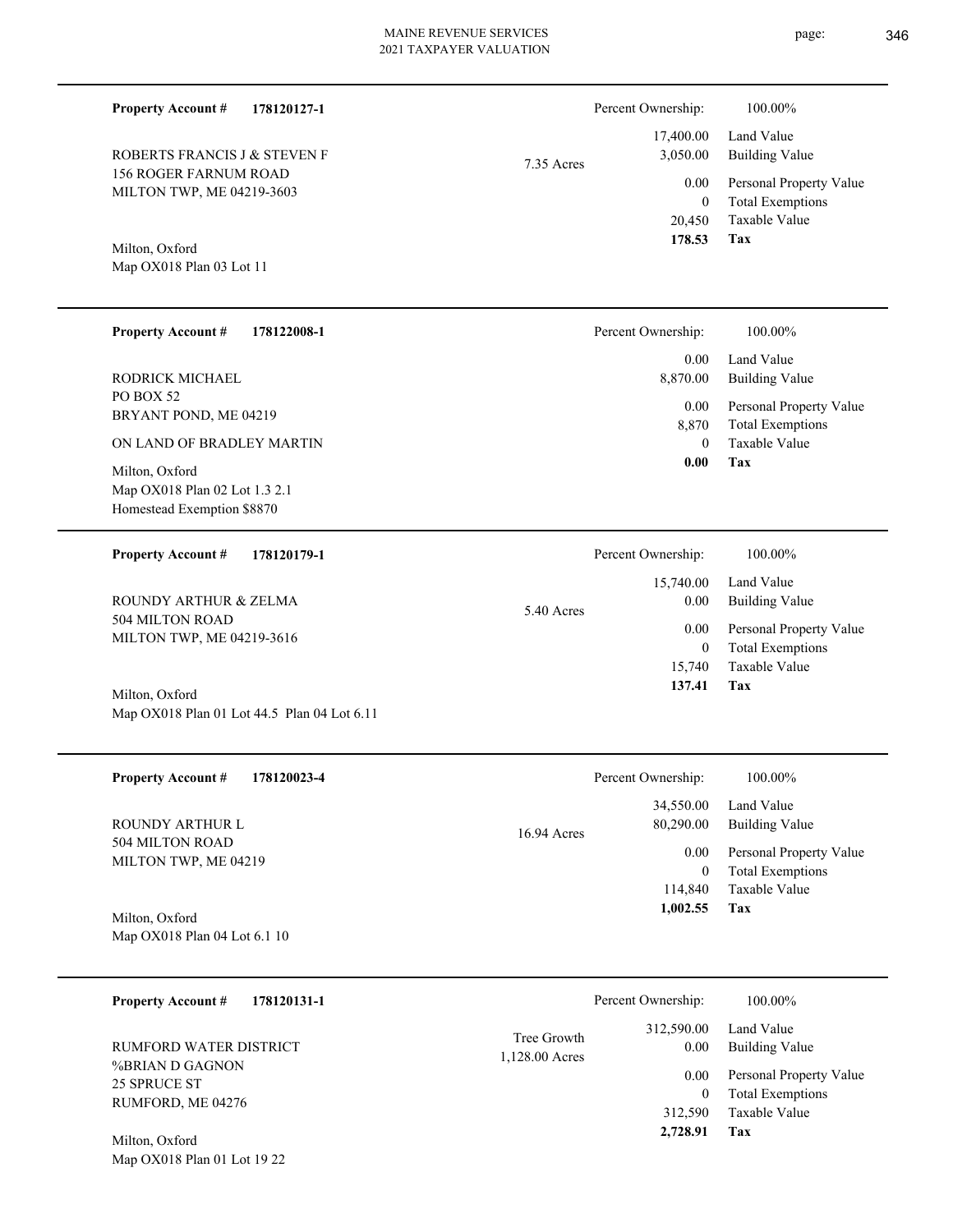| <b>Property Account #</b><br>178120090-1       |                              | Percent Ownership:           | 100.00%                                            |
|------------------------------------------------|------------------------------|------------------------------|----------------------------------------------------|
| <b>SCRIBNER RACHEL M</b>                       | Tree Growth<br>$61.00$ Acres | 14,274.00<br>0.00            | Land Value<br><b>Building Value</b>                |
| 190 HASKELL HILL RD<br>HARRISON, ME 04040-3720 |                              | 0.00<br>$\mathbf{0}$         | Personal Property Value<br><b>Total Exemptions</b> |
|                                                |                              | 14,274<br>124.61             | Taxable Value<br><b>Tax</b>                        |
| Milton, Oxford<br>Map OX018 Plan 01 Lot 1 2.2  |                              |                              |                                                    |
|                                                |                              |                              |                                                    |
| <b>Property Account #</b><br>178120130-5       |                              | Percent Ownership:           | 100.00%                                            |
| <b>SHONYO CRAIG &amp; ANGELA</b>               | Tree Growth                  | 28,455.00<br>9,090.00        | Land Value<br><b>Building Value</b>                |
| <b>141 LOUDON ROAD</b>                         | 52.80 Acres                  | 0.00                         | Personal Property Value                            |
| PITTSFIELD, NH 03263                           |                              | $\mathbf{0}$<br>37,545       | <b>Total Exemptions</b><br><b>Taxable Value</b>    |
| Milton, Oxford                                 |                              | 327.77                       | Tax                                                |
| Map OX018 Plan 01 Lot 34                       |                              |                              |                                                    |
| <b>Property Account #</b><br>178120061-2       |                              | Percent Ownership:           | 100.00%                                            |
|                                                |                              | 6,000.00                     | Land Value                                         |
| <b>SIMARD DANIEL</b><br>35 GILBERT ST          | $0.23$ Acres                 | 18,320.00                    | <b>Building Value</b>                              |
| LAWRENCE, MA 01843                             |                              | 0.00<br>$\mathbf{0}$         | Personal Property Value<br><b>Total Exemptions</b> |
|                                                |                              | 24,320<br>212.31             | Taxable Value<br>Tax                               |
| Milton, Oxford<br>Map OX018 Plan 03 Lot 9      |                              |                              |                                                    |
|                                                |                              |                              |                                                    |
| <b>Property Account #</b><br>178120030-3       |                              | Percent Ownership:           | 100.00%                                            |
| SIMARD DANIEL J                                |                              | 6,000.00<br>0.00             | Land Value<br><b>Building Value</b>                |
| 35 GILBERT ST<br>LAWRENCE, MA 01843-3607       | 0.23 Acres                   | 0.00                         | Personal Property Value                            |
|                                                |                              | $\boldsymbol{0}$<br>6,000    | <b>Total Exemptions</b><br>Taxable Value           |
| Milton, Oxford                                 |                              | 52.38                        | Tax                                                |
| Map OX018 Plan 03 Lot 17                       |                              |                              |                                                    |
| <b>Property Account #</b><br>178122021-3       |                              | Percent Ownership:           | 100.00%                                            |
|                                                |                              | 16,250.00                    | Land Value                                         |
| SLOAN HEATHER L<br>31 HANCOCK STREET           | 6.00 Acres                   | 0.00                         | <b>Building Value</b>                              |
| WHITMAN, MA 02382-1115                         |                              | $0.00\,$<br>$\boldsymbol{0}$ | Personal Property Value<br><b>Total Exemptions</b> |

**Tax 141.86**

16,250 Taxable Value

Map OX018 Plan 01 Lot 52.3 Milton, Oxford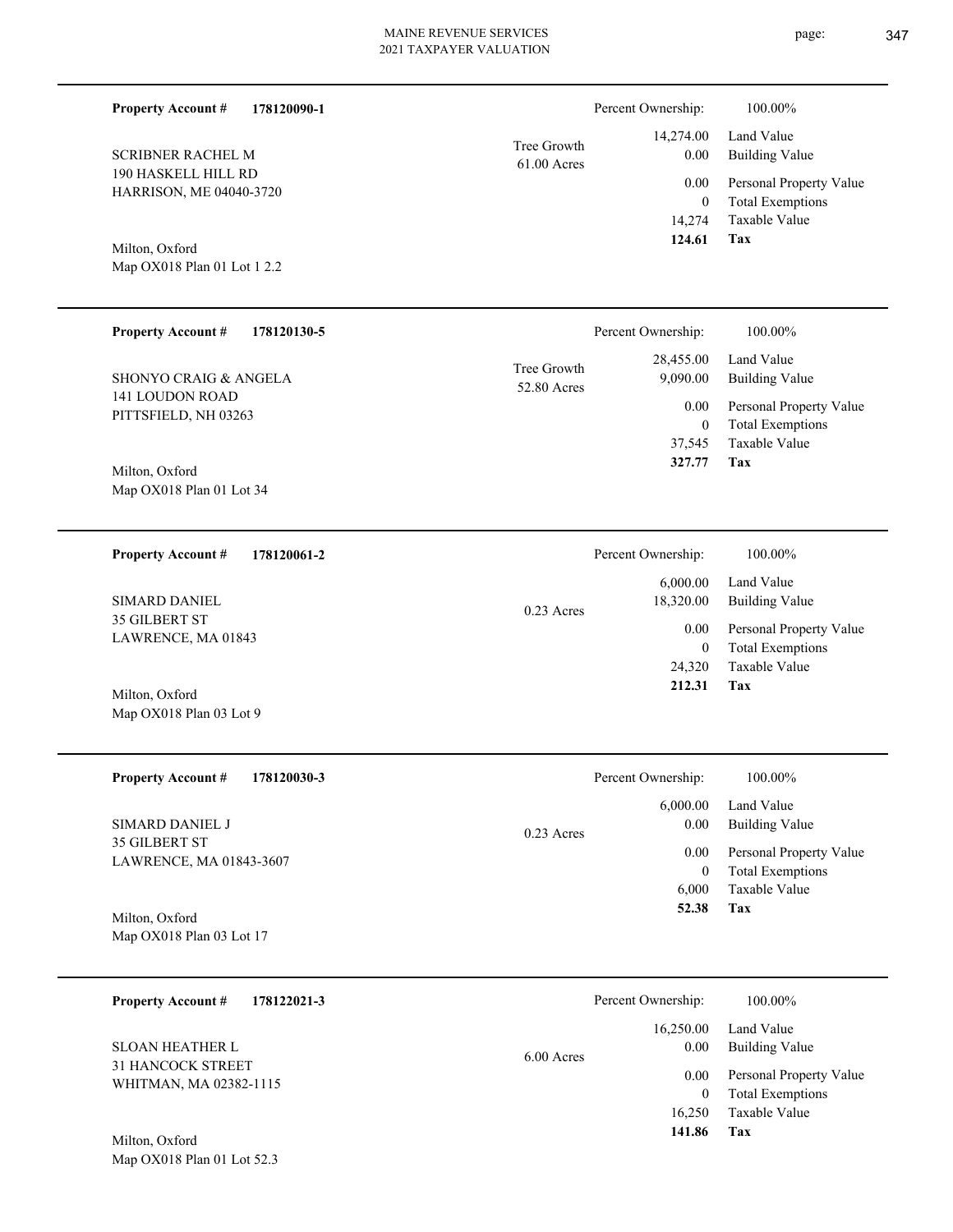| <b>Property Account #</b><br>178120135-1    |                            | Percent Ownership:     | 100.00%                                            |
|---------------------------------------------|----------------------------|------------------------|----------------------------------------------------|
| <b>SMITH AMY</b>                            | 48.00 Acres                | 51,950.00<br>20,230.00 | Land Value<br><b>Building Value</b>                |
| 20 BIRDHILL RD<br>BRYANT POND, ME 04219     |                            | 0.00<br>$\mathbf{0}$   | Personal Property Value<br><b>Total Exemptions</b> |
|                                             |                            | 72,180<br>630.13       | Taxable Value<br>Tax                               |
| Milton, Oxford<br>Map OX018 Plan 01 Lot 28  |                            |                        |                                                    |
| <b>Property Account #</b><br>178120137-2    |                            | Percent Ownership:     | 100.00%                                            |
| <b>SPRAGUE MICHAEL F SR</b>                 | 0.24 Acres                 | 6,000.00<br>0.00       | Land Value<br><b>Building Value</b>                |
| 253 WEBBER BROOK RD<br>OXFORD, ME 04270     |                            | 0.00<br>$\mathbf{0}$   | Personal Property Value<br><b>Total Exemptions</b> |
| Milton, Oxford                              |                            | 6,000<br>52.38         | <b>Taxable Value</b><br>Tax                        |
| Map OX018 Plan 04 Lot 1                     |                            |                        |                                                    |
| <b>Property Account #</b><br>178120001-2    |                            | Percent Ownership:     | 100.00%                                            |
| STEVENSON PETER D                           | 4.80 Acres                 | 26,230.00<br>97,180.00 | Land Value<br><b>Building Value</b>                |
| 577 MILTON RD<br>MILTON TWP, ME 04219       |                            | 0.00<br>$\mathbf{0}$   | Personal Property Value<br><b>Total Exemptions</b> |
| Milton, Oxford                              |                            | 123,410<br>1,077.37    | Taxable Value<br><b>Tax</b>                        |
| Map OX018 Plan 05 Lot 2 3                   |                            |                        |                                                    |
| <b>Property Account #</b><br>178120094-3    |                            | Percent Ownership:     | 100.00%                                            |
| STRATTON JACOB A & NICOLE E                 | Tree Growth<br>63.00 Acres | 18,069.00<br>0.00      | Land Value<br><b>Building Value</b>                |
| 317 PATCH ROAD<br>HENNIKER, NH 03242-4327   |                            | 0.00<br>$\mathbf{0}$   | Personal Property Value<br><b>Total Exemptions</b> |
| Milton, Oxford                              |                            | 18,069<br>157.74       | Taxable Value<br>Tax                               |
| Map OX018 Plan 01 Lot 12 13                 |                            |                        |                                                    |
| <b>Property Account #</b><br>178122017-3    |                            | Percent Ownership:     | 100.00%                                            |
| <b>TESTERMAN BETTINA</b>                    | 5.00 Acres                 | 26,400.00<br>34,230.00 | Land Value<br><b>Building Value</b>                |
| 156 ROGER FARNUM RD<br>MILTON TWP, ME 04219 |                            | 0.00<br>25,000         | Personal Property Value<br><b>Total Exemptions</b> |
|                                             |                            | 35,630<br>311.05       | Taxable Value<br><b>Tax</b>                        |

Map OX018 Plan 01 Lot 45.6 Homestead Exemption \$25000 Milton, Oxford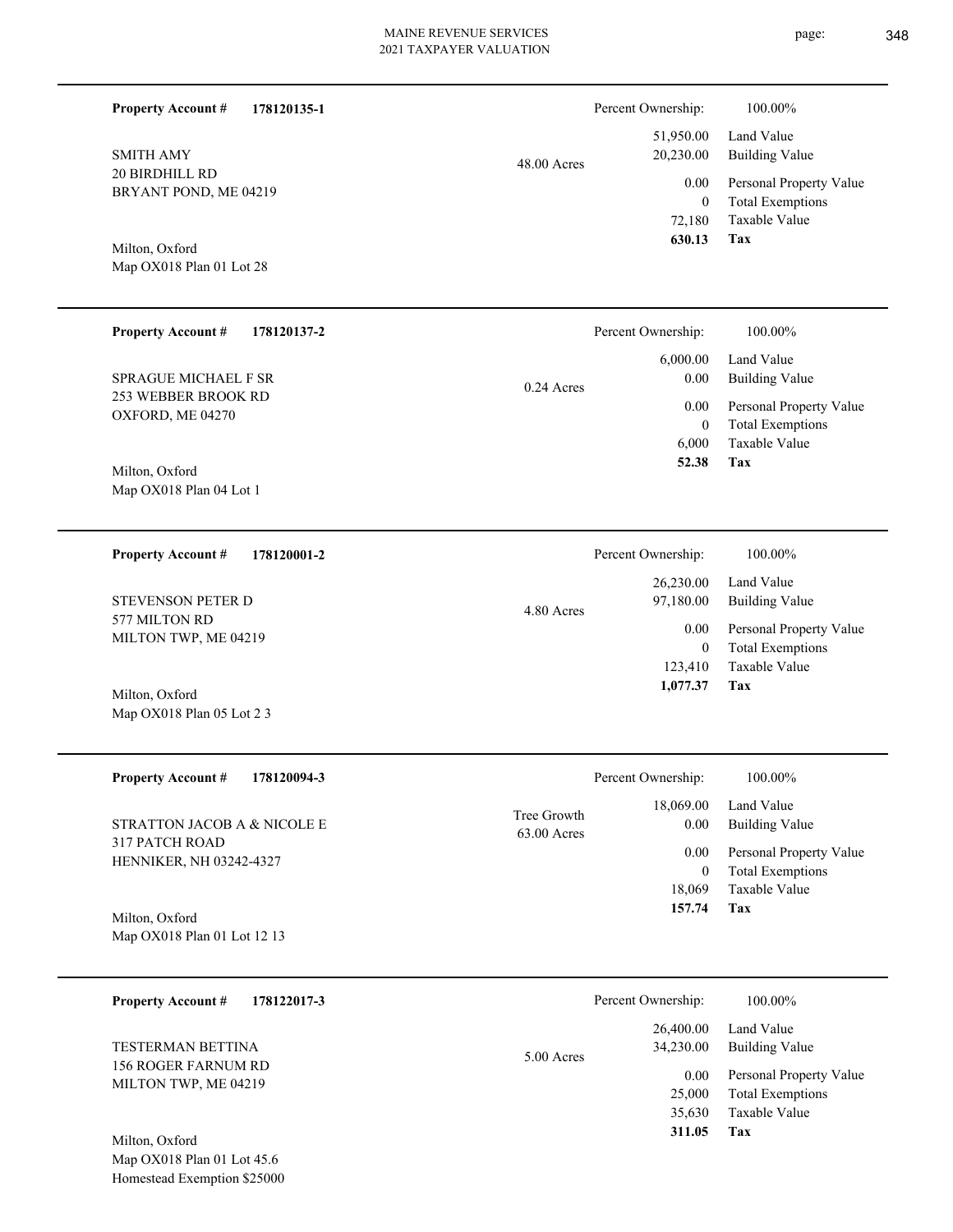**178120128-2 Property Account #**

ESTATE OF ELAINE C ROBERTS 156 ROGER FARNUM ROAD MILTON PLANTATION, ME 04219 TESTERMAN BETTINA PER REP

Map OX018 Plan 03 Lot 13 Milton, Oxford

#### **178120184-1 Property Account #**

RT 232 BOX 71 RUMFORD, ME 04276 THERIAULT ROBERT & SANDRA

Map OX018 Plan 01 Lot 16.2 Milton, Oxford

**178120110-2 Property Account #**

71 ROUTE 232 RUMFORD, ME 04276 THERIAULT SANDRA J

Map OX018 Plan 04 Lot 29 Milton, Oxford

| <b>Property Account #</b><br>178120134-3     | Percent Ownership:                | 100.00%                                            |
|----------------------------------------------|-----------------------------------|----------------------------------------------------|
| THORNTON CHARLES P & ABBIE KAIN              | 12,100.00<br>0.00<br>$1.12$ Acres | Land Value<br><b>Building Value</b>                |
| 1213 STATE ROUTE 232<br>MILTON TWP, ME 04219 | 0.00<br>0                         | Personal Property Value<br><b>Total Exemptions</b> |
|                                              | 12.100<br>105.63                  | Taxable Value<br>Tax                               |
| Milton, Oxford<br>Map OX018 Plan 02 Lot 18.2 |                                   |                                                    |

**178120145-2 Property Account #** THORNTON CHARLES P & ABBIE KAIN

1213 STATE ROUTE 232 MILTON TWP, ME 04219

Map OX018 Plan 02 Lot 19 Homestead Exemption \$25000 Milton, Oxford

| $0.32$ Acres | 6,960.00 | 17,600.00 Land Value<br><b>Building Value</b> |
|--------------|----------|-----------------------------------------------|
|              | 0.00     | Personal Property Value                       |
|              | 0        | <b>Total Exemptions</b>                       |
|              | 24,560   | Taxable Value                                 |
|              | 214.41   | Tax                                           |
|              |          |                                               |
|              |          |                                               |

Percent Ownership: 100.00%

|       | Percent Ownership: | 100.00%                 |
|-------|--------------------|-------------------------|
|       |                    | 34,100.00 Land Value    |
| Acres | 91,310.00          | Building Value          |
|       | $0.00\,$           | Personal Property Value |
|       | $\theta$           | <b>Total Exemptions</b> |
|       |                    | 125,410 Taxable Value   |
|       | 1,094.83           | Tax                     |

|              | Percent Ownership: | 100.00%                 |
|--------------|--------------------|-------------------------|
|              |                    | 23,210.00 Land Value    |
| $1.25$ Acres | 0.00               | <b>Building Value</b>   |
|              | 0.00 <sub>1</sub>  | Personal Property Value |
|              | 0                  | <b>Total Exemptions</b> |
|              | 23.210             | Taxable Value           |
|              | 202.62             | Tax                     |

|              | Percent Ownership: | 100.00%                 |
|--------------|--------------------|-------------------------|
|              | 16,080.00          | Land Value              |
| $0.35$ Acres | 136,340.00         | <b>Building Value</b>   |
|              | 0.00               | Personal Property Value |
|              | 25,000             | <b>Total Exemptions</b> |
|              | 127,420            | Taxable Value           |
|              | 1,112.38           | Tax                     |

7.00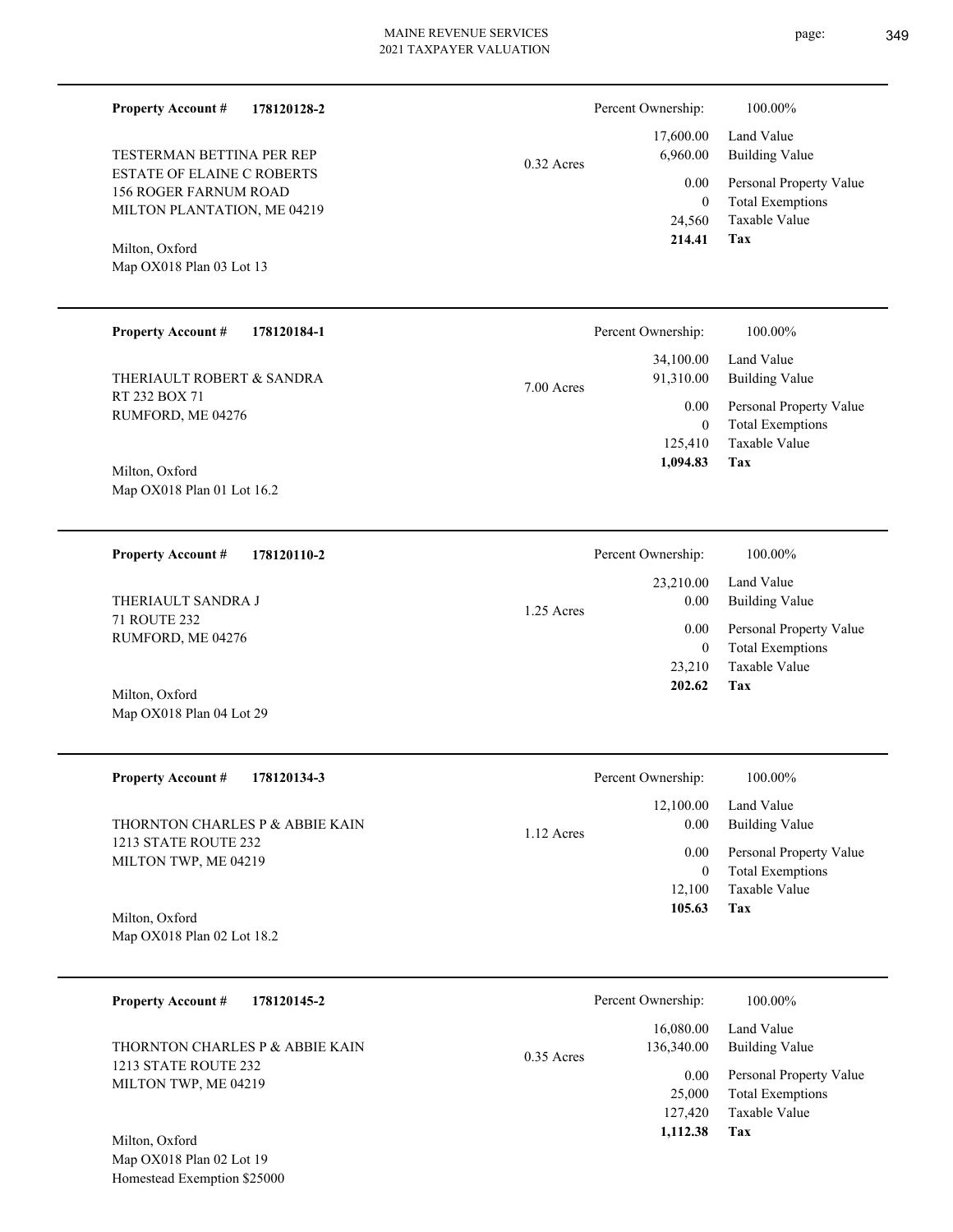| <b>Property Account#</b><br>178120144-2                                         |              | Percent Ownership:                       | 100.00%                                                                           |
|---------------------------------------------------------------------------------|--------------|------------------------------------------|-----------------------------------------------------------------------------------|
| THORNTON CHARLES P SR & ABBIE & DARREN KAIN                                     | $3.00$ Acres | 22,700.00<br>6,600.00                    | Land Value<br><b>Building Value</b>                                               |
| 1213 STATE ROUTE 232<br>MILTON TWP, ME 04219                                    |              | 0.00<br>25,000<br>4,300<br>37.54         | Personal Property Value<br><b>Total Exemptions</b><br><b>Taxable Value</b><br>Tax |
| Milton, Oxford<br>Map OX018 Plan 02 Lot 20<br>Homestead Exemption \$25000       |              |                                          |                                                                                   |
| <b>Property Account #</b><br>178120129-4                                        |              | Percent Ownership:                       | 100.00%                                                                           |
| <b>TOMPKINS PAUL R</b>                                                          | 3.35 Acres   | 14,000.00<br>30,890.00                   | Land Value<br><b>Building Value</b>                                               |
| PO BOX 443<br>BRYANT POND, ME 04219<br>Milton, Oxford                           |              | 0.00<br>$\mathbf{0}$<br>44,890<br>391.89 | Personal Property Value<br><b>Total Exemptions</b><br><b>Taxable Value</b><br>Tax |
| Map OX018 Plan 03 Lot 14                                                        |              |                                          |                                                                                   |
| <b>Property Account #</b><br>178120149-2                                        |              | Percent Ownership:                       | 100.00%                                                                           |
| TYLER MICHAEL L PERSONAL REP                                                    | 24.60 Acres  | 43,060.00<br>97,540.00                   | Land Value<br><b>Building Value</b>                                               |
| ESTATE OF RONALD A TYLER<br><b>369 MILTON ROAD</b><br>MILTON TOWNSHIP, ME 04219 |              | 0.00<br>$\mathbf{0}$<br>140,600          | Personal Property Value<br><b>Total Exemptions</b><br>Taxable Value               |
| Milton, Oxford<br>Map OX018 Plan 04 Lot 16                                      |              | 1,227.44                                 | Tax                                                                               |
| <b>Property Account #</b><br>178120168-3                                        |              | Percent Ownership:                       | 100.00%                                                                           |
| <b>UMBRO JANICE MAE</b>                                                         | $3.00$ Acres | 13,700.00<br>0.00                        | Land Value<br><b>Building Value</b>                                               |
| 20 LODGE RD<br>SWAMPSCOTT, MA 01907                                             |              | 0.00<br>$\mathbf{0}$                     | Personal Property Value<br><b>Total Exemptions</b>                                |
| Milton, Oxford<br>Map OX018 Plan 01 Lot 44.4                                    |              | 13,700<br>119.60                         | Taxable Value<br>Tax                                                              |
| <b>Property Account #</b><br>178120169-1                                        |              | Percent Ownership:                       | 100.00%                                                                           |
|                                                                                 |              | 12,000.00                                | Land Value                                                                        |
| <b>UMBRO JANICE MAE</b><br>20 LODGE RD                                          | 1.00 Acres   | 0.00                                     | <b>Building Value</b>                                                             |
| SWAMPSCOTT, MA 01907                                                            |              | 0.00<br>$\mathbf{0}$<br>12,000           | Personal Property Value<br><b>Total Exemptions</b><br>Taxable Value               |
|                                                                                 |              | 104.76                                   | <b>Tax</b>                                                                        |

Map OX018 Plan 01 Lot 44.41 Milton, Oxford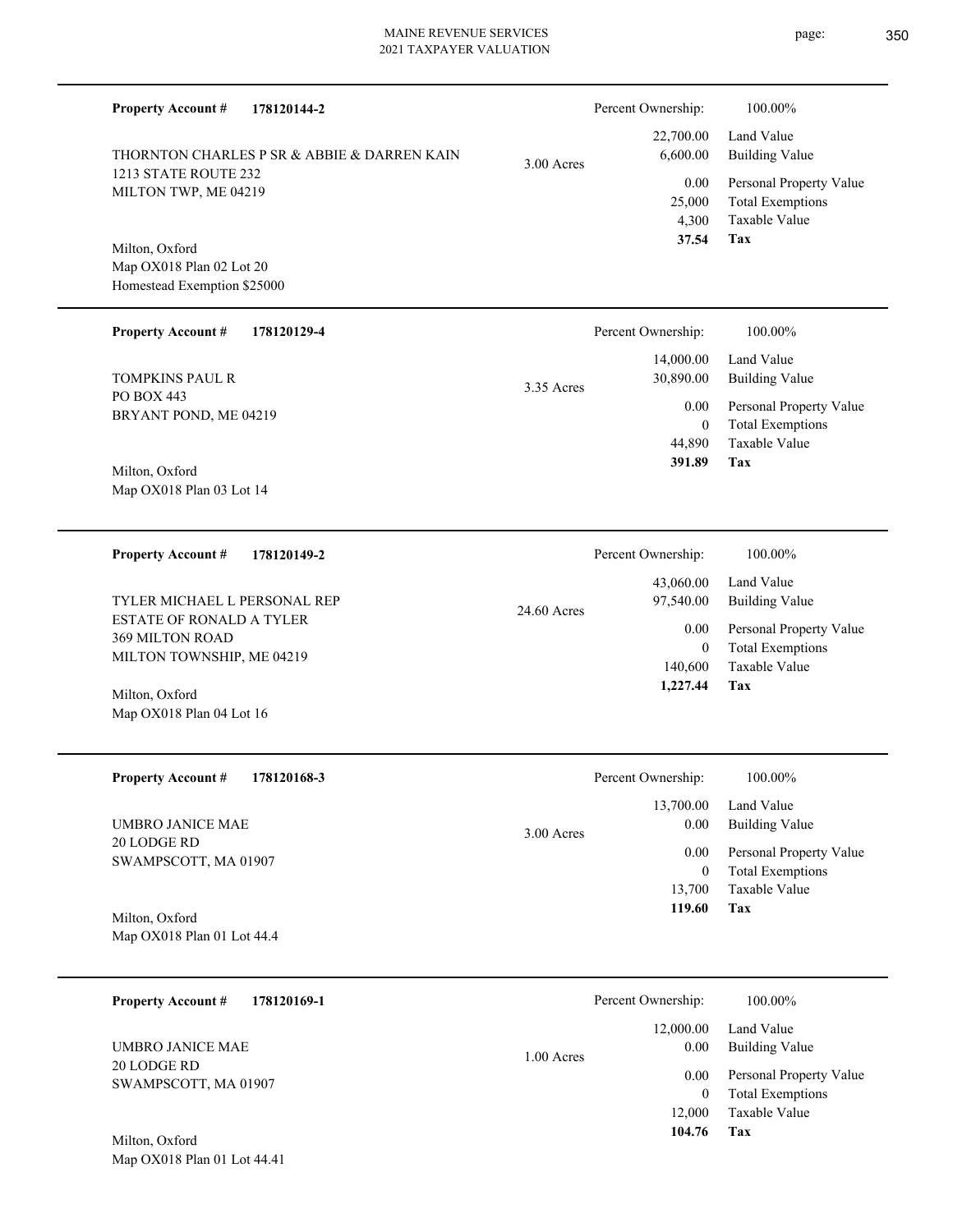2.30 Acres

**Tax** Taxable Value Total Exemptions Personal Property Value Building Value Land Value 198,110 0  **1,729.50** 24,110.00 174,000.00 0.00

Percent Ownership:  $100.00\%$ 

Map OX018 Plan 04 Lot 20.3 Milton, Oxford

VAN LIEU NEAL & FLORINE

438 MILTON ROAD MILTON TWP, ME 04219

**Property Account #**

**178120185-3**

| <b>Property Account #</b><br>178120176-2                                           | Percent Ownership:                                 | 100.00%                                                             |
|------------------------------------------------------------------------------------|----------------------------------------------------|---------------------------------------------------------------------|
| WAITE WILLIAM J & CAROLE ANN                                                       | 41,280.00<br>229,550.00<br>22.50 Acres             | Land Value<br><b>Building Value</b>                                 |
| 534 MILTON ROAD<br>MILTON TWP, ME 04219                                            | 0.00<br>25,000<br>245,830                          | Personal Property Value<br><b>Total Exemptions</b><br>Taxable Value |
| Milton, Oxford<br>Map OX018 Plan 04 Lot 9 9.1<br>Homestead Exemption \$25000       | 2,146.10                                           | Tax                                                                 |
| <b>Property Account #</b><br>178120025P-1                                          | Percent Ownership:                                 | 100.00%                                                             |
|                                                                                    | 0.00                                               | Land Value                                                          |
| <b>WAITE WILLIAM JOHN</b>                                                          | 0.00                                               | <b>Building Value</b>                                               |
| 534 MILTON RD<br>MILTON TWP, ME 04219                                              | 13,000.00<br>$\mathbf{0}$                          | Personal Property Value<br><b>Total Exemptions</b>                  |
| M/E                                                                                | 13,000                                             | Taxable Value                                                       |
| Milton, Oxford<br>Map OX018                                                        | 113.49                                             | Tax                                                                 |
| $D_{\text{non}}$ $\alpha$ $\beta$ $\alpha$ $\alpha$ $\beta$ $\beta$<br>170122022-1 | $D$ <sub>arcant</sub> $\Omega$ <sub>Wnarchin</sub> | 100.00%                                                             |

| <b>Property Account #</b><br>178122032-1     | Percent Ownership:   | 100.00%                 |
|----------------------------------------------|----------------------|-------------------------|
|                                              | 9,360.00             | Land Value              |
| <b>WEBB JOHN</b>                             | 0.00<br>$0.60$ Acres | Building Value          |
| 1 POLAND ROAD<br>MILTON TWP, ME 04219        | 0.00                 | Personal Property Value |
|                                              | $\bf{0}$             | <b>Total Exemptions</b> |
|                                              | 9.360                | Taxable Value           |
| Milton, Oxford<br>Map OX018 Plan 04 Lot 16.2 | 81.71                | Tax                     |

| <b>Property Account #</b><br>178120016-2 | Percent Ownership:                      | 100.00%                      |
|------------------------------------------|-----------------------------------------|------------------------------|
| WELCH DANA J<br>55 OLD PORT ROAD         | 47.650.00<br>65,520.00<br>$30.00$ Acres | Land Value<br>Building Value |
| KENNEBUNK, ME 04043                      | 0.00                                    | Personal Property Value      |
|                                          | $\overline{0}$                          | <b>Total Exemptions</b>      |
|                                          | 113,170                                 | Taxable Value                |
| Milton, Oxford                           | 987.97                                  | Tax                          |

page: 351

Map OX018 Plan 05 Lot 4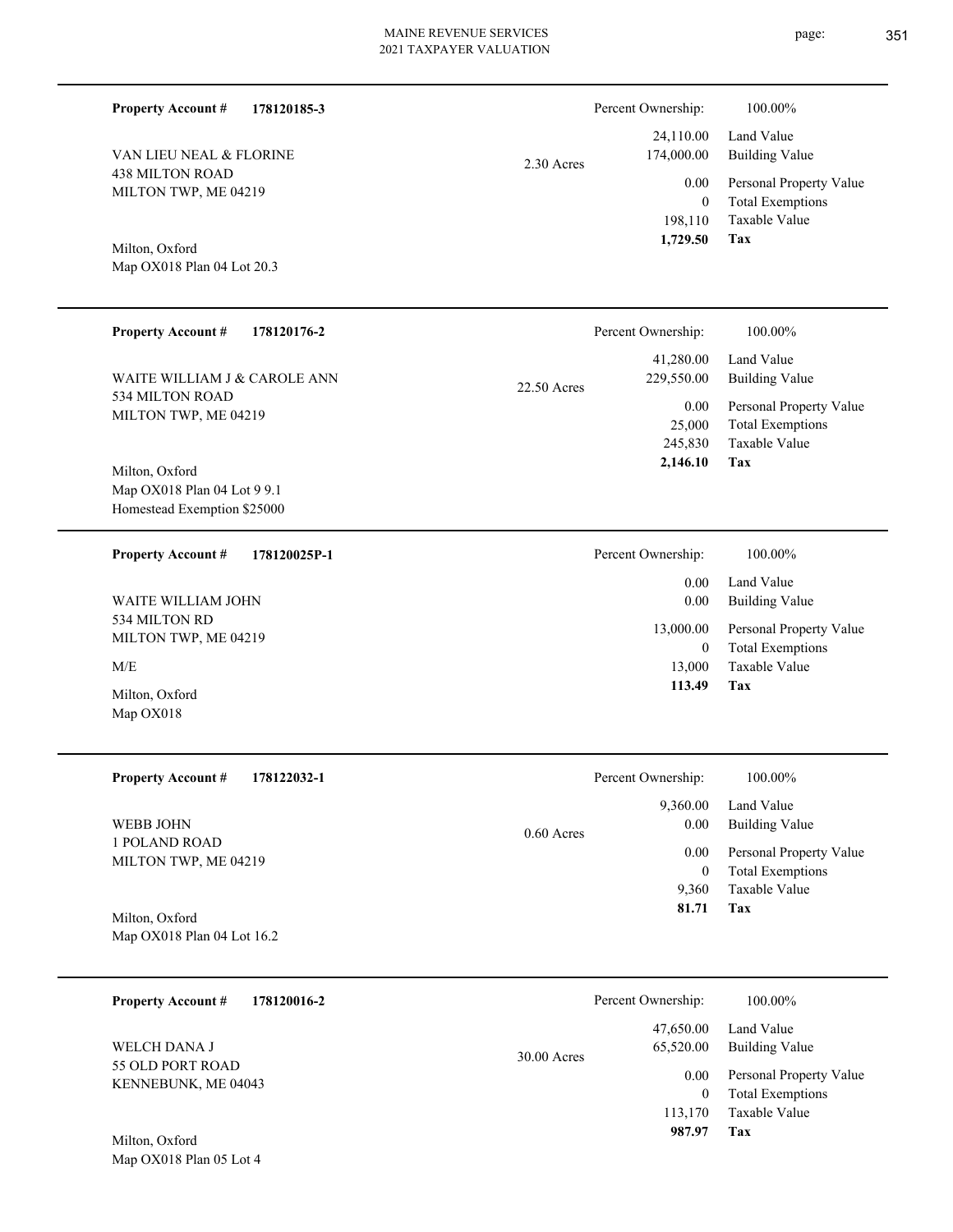| <b>Property Account #</b><br>178120037-2                  |                             | Percent Ownership:       | 100.00%                                            |
|-----------------------------------------------------------|-----------------------------|--------------------------|----------------------------------------------------|
| WELCH DANA J                                              | 32.00 Acres                 | 38,350.00<br>0.00        | Land Value<br><b>Building Value</b>                |
| 55 OLD PORT ROAD<br>KENNEBUNK, ME 04043                   |                             | 0.00                     | Personal Property Value                            |
|                                                           |                             | $\overline{0}$<br>38,350 | <b>Total Exemptions</b><br>Taxable Value           |
| Milton, Oxford                                            |                             | 334.80                   | Tax                                                |
| Map OX018 Plan 01 Lot 55                                  |                             |                          |                                                    |
|                                                           |                             |                          |                                                    |
| <b>Property Account #</b><br>178120034-3                  |                             | Percent Ownership:       | 100.00%                                            |
| WHITE PINE FOREST LLC                                     | Tree Growth<br>155.40 Acres | 48,274.63<br>0.00        | Land Value<br><b>Building Value</b>                |
| 1655 N. FORT MYER DRIVE SUITE 1300<br>ARLINGTON, VA 22209 |                             | 0.00                     | Personal Property Value                            |
|                                                           |                             | $\overline{0}$<br>48,275 | <b>Total Exemptions</b><br>Taxable Value           |
| Milton, Oxford                                            |                             | 421.44                   | Tax                                                |
| Map OX018 Plan 01 Lot 9 11                                |                             |                          |                                                    |
|                                                           |                             |                          |                                                    |
| <b>Property Account #</b><br>178120052-4                  |                             | Percent Ownership:       | 100.00%                                            |
| WIERZBICKA VIOLETTA & MARIUSZ Z                           |                             | 63,040.00<br>347,420.00  | Land Value<br><b>Building Value</b>                |
| <b>4 CANNONBERRY WAY</b>                                  | 48.11 Acres                 | 0.00                     | Personal Property Value                            |
| WAREHAM, MA 02571                                         |                             | $\overline{0}$           | <b>Total Exemptions</b>                            |
| Milton, Oxford                                            |                             | 410,460<br>3,583.32      | Taxable Value<br>Tax                               |
| Map OX018 Plan 02 Lot 15 17                               |                             |                          |                                                    |
|                                                           |                             |                          |                                                    |
| <b>Property Account #</b><br>178120076-2                  |                             | Percent Ownership:       | 100.00%                                            |
|                                                           |                             | 53,650.00                | Land Value                                         |
| <b>WOOLVERTON RALPH B</b><br>%WOOLVERTON ANNA             | 50.00 Acres                 | 0.00                     | <b>Building Value</b>                              |
| 1375 E 18TH STREET APT B2<br>BROOKLYN, NY 11230           |                             | 0.00<br>$\overline{0}$   | Personal Property Value<br><b>Total Exemptions</b> |
|                                                           |                             | 53,650<br>468.36         | Taxable Value<br>Tax                               |
| Milton, Oxford<br>Map OX018 Plan 01 Lot 31                |                             |                          |                                                    |
|                                                           |                             |                          |                                                    |
| <b>Property Account #</b><br>178120041-2                  |                             | Percent Ownership:       | 100.00%                                            |
|                                                           |                             | 19,650.00                | Land Value                                         |
| WOZNIAK JOSEPH<br>35 FALL MOUNTAIN LAKE RD                | 10.00 Acres                 | 0.00                     | <b>Building Value</b>                              |
| TERRYVILLE, CT 06786                                      |                             | 0.00<br>$\overline{0}$   | Personal Property Value<br><b>Total Exemptions</b> |
|                                                           |                             | 19,650                   | Taxable Value                                      |
|                                                           |                             | 171.54                   | <b>Tax</b>                                         |

Map OX018 Plan 04 Lot 14 Milton, Oxford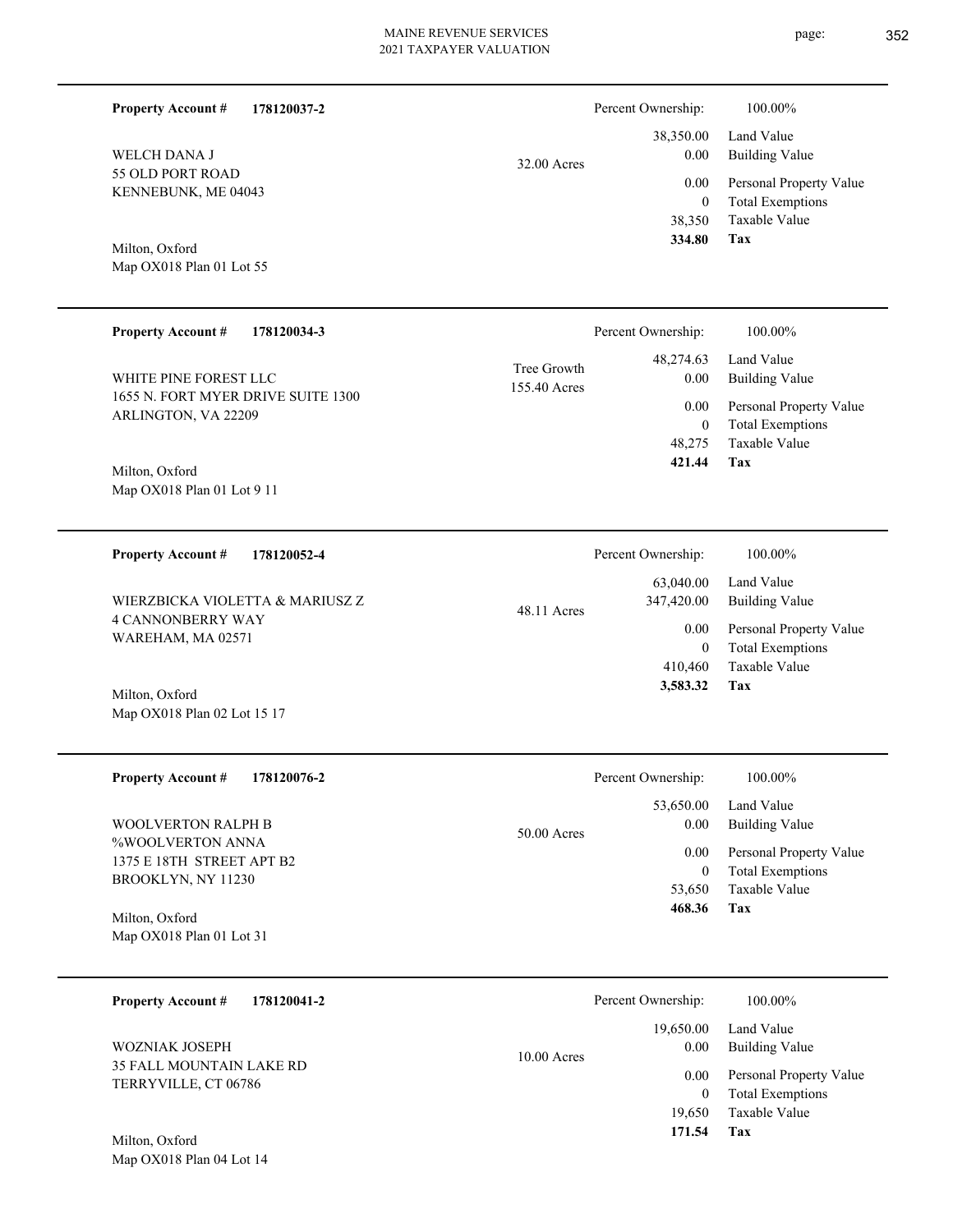| 178120028-4<br><b>Property Account #</b>           |            | Percent Ownership:      | 100.00%                                            |
|----------------------------------------------------|------------|-------------------------|----------------------------------------------------|
| WRIGHT THOMAS R                                    | 4.00 Acres | 25,550.00<br>109,460.00 | Land Value<br>Building Value                       |
| <b>1107 ROUTE 232</b><br>MILTON TOWNSHIP, ME 04219 |            | 0.00<br>0               | Personal Property Value<br><b>Total Exemptions</b> |
| Milton Oxford                                      |            | 135,010<br>1,178.64     | Taxable Value<br>Tax                               |

Map OX018 Plan 02 Lot 12 Milton, Oxford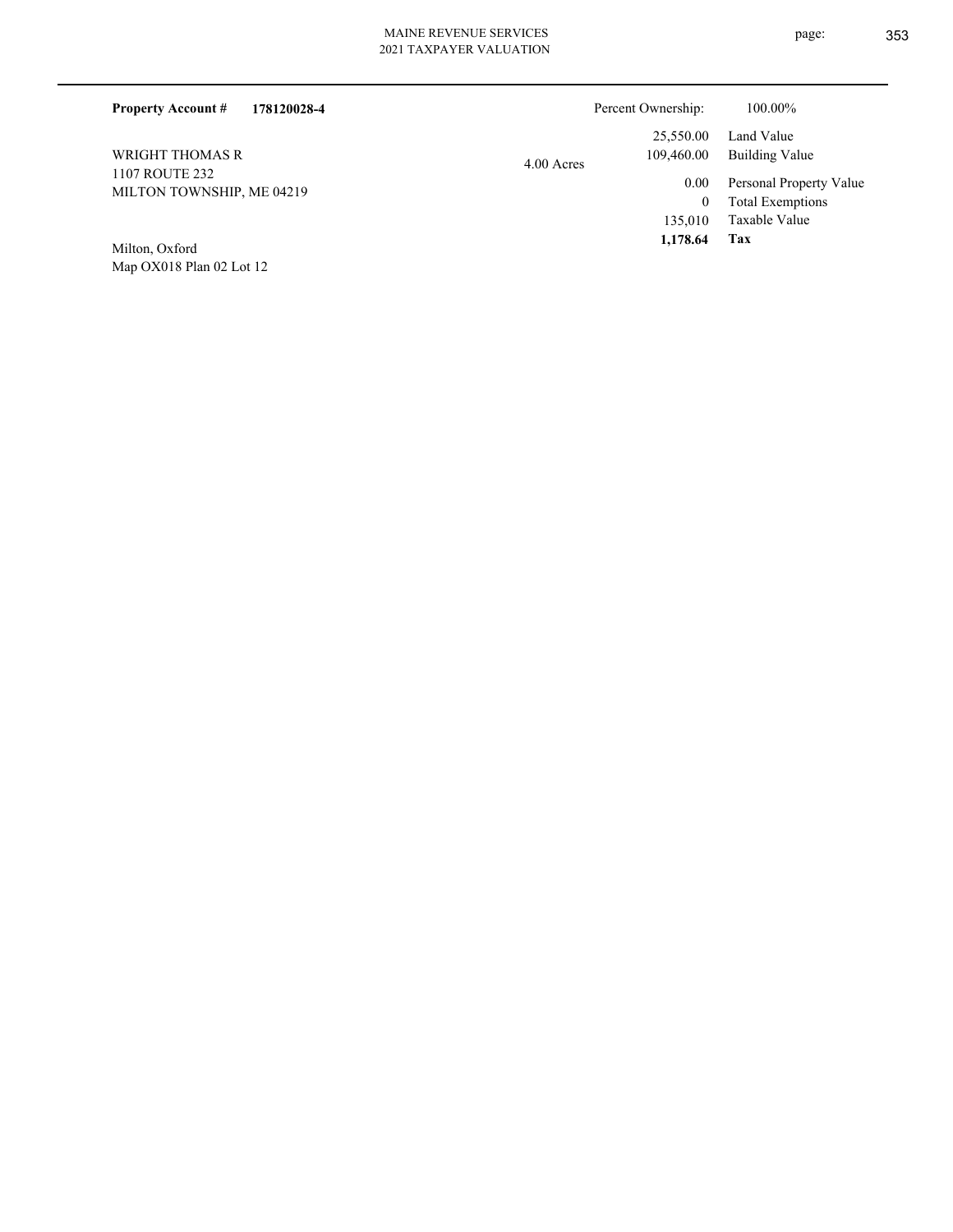**Totals for: Milton, Oxford**

 **9,147.87 acres**

 **6,389,557.63 Land Value 6,750,190.00 Building Value 14,710.00 Personal Property Value 846,560.00 Total Exemptions 107,448 Tax Taxable Value 12,307,897.63**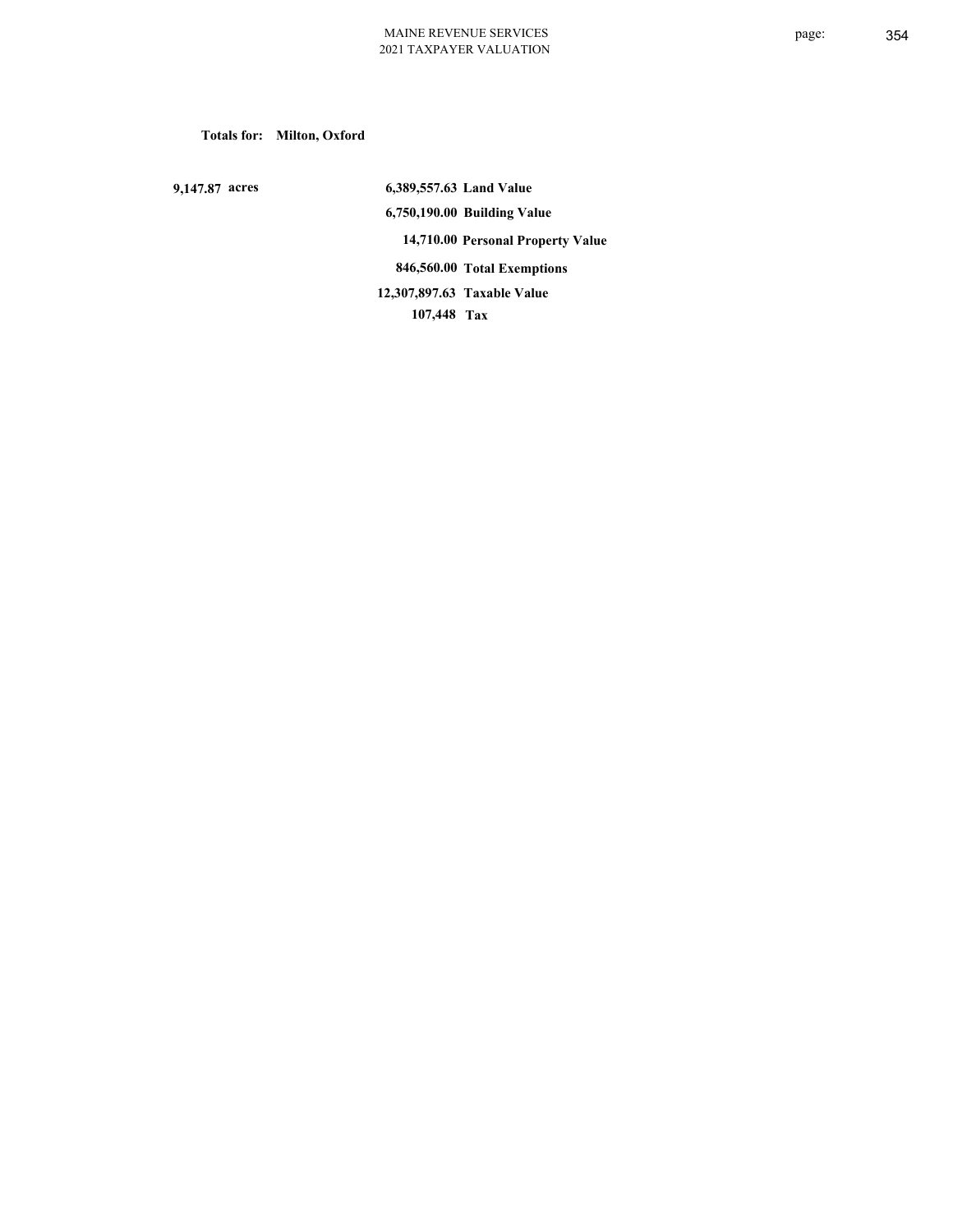| 178052001-1<br><b>Property Account #</b>       | Percent Ownership:                      | 100.00%                                            |
|------------------------------------------------|-----------------------------------------|----------------------------------------------------|
| UNITED STATES OF AMERICA                       | 12, 132, 150.00<br>0.00                 | Land Value<br><b>Building Value</b>                |
| <b>SOUTH BUILDING</b><br>1400 INDEPENDENCE AVE | 14,260.00 Acres<br>0.00<br>12, 132, 150 | Personal Property Value<br><b>Total Exemptions</b> |
| WASHINGTON, DC 20250<br>WHITE MT NAT FOREST    | $\left($                                | Taxable Value                                      |
| Batchelders Grant, Oxford<br>Map $OX019$       | 0.00                                    | Tax                                                |

Exempt Property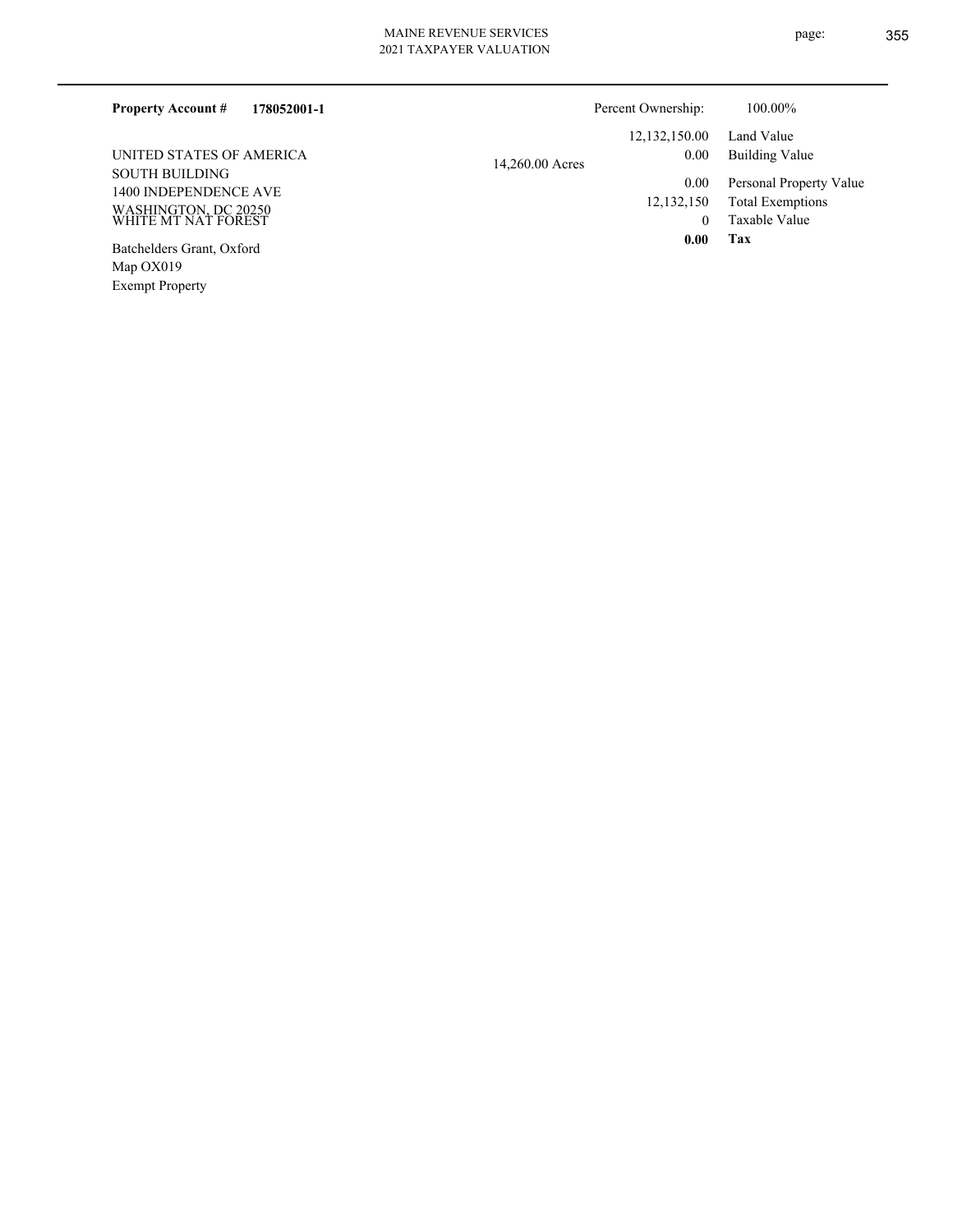# **Totals for: Batchelders Grant, Oxford**

 **14,260.00 acres**

 **12,132,150.00 Land Value 0.00 Building Value 0.00 Personal Property Value 12,132,150.00 Total Exemptions Taxable Value 0.00**

 **0 Tax**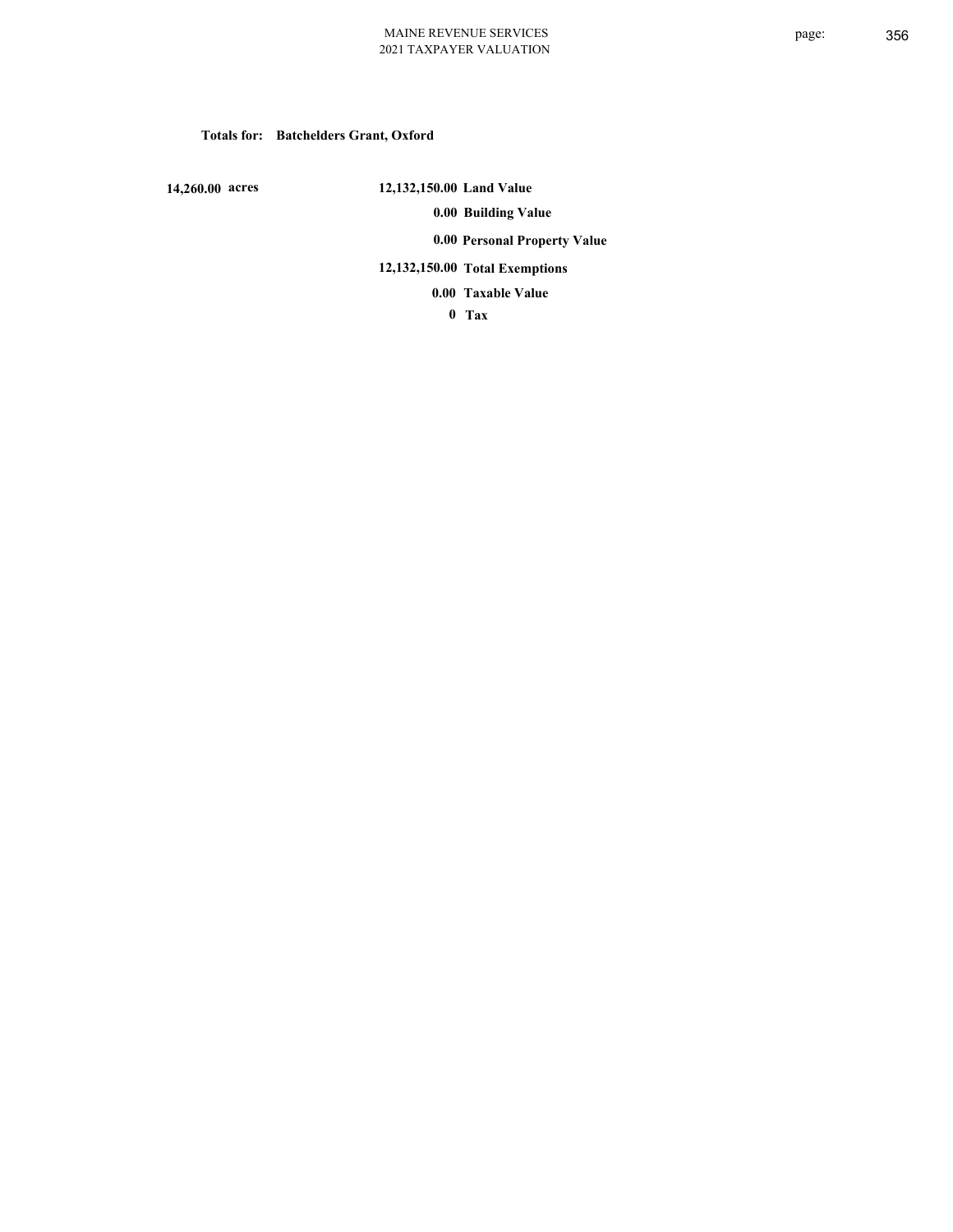page: 357

| <b>Property Account #</b><br>171800001-1 | Percent Ownership: | 100.00%                 |
|------------------------------------------|--------------------|-------------------------|
| <b>ADKINS JONATHAN</b>                   | 0.00               | Land Value              |
| PO BOX 265                               | 17,830.00          | <b>Building Value</b>   |
| OQUOSSOC, ME 04694                       | 0.00               | Personal Property Value |
| SIX RIVERS LIMITED PARTNERSHIP LEASE 770 | $\theta$           | <b>Total Exemptions</b> |
| Magalloway, Oxford                       | 17,830             | Taxable Value           |
| Map OX020 Plan 06 Lot 2                  | 155.66             | Tax                     |
| <b>Property Account #</b>                | Percent Ownership: | 100.00%                 |
| 171800003-1                              | 0.00               | Land Value              |

|                                                 | 0.00             | Land Value                                  |
|-------------------------------------------------|------------------|---------------------------------------------|
| AHLQUIST RUDOLPH & MARCELLA                     | 25,890.00        | Building Value                              |
| <b>20 SMALL POND ROAD</b><br>GORHAM, ME 04038   | 0.00<br>$\theta$ | Personal Property Value<br>Total Exemptions |
| SIX RIVERS LIMITED PARTNERSHIP LEASE 545        | 25,890           | Taxable Value                               |
| Magalloway, Oxford<br>Map $OX020$ Plan 06 Lot 2 | 226.02           | Tax                                         |

| <b>Property Account #</b><br>171800075-1                                                    | Percent Ownership:                                           | 100.00%                                                                                             |
|---------------------------------------------------------------------------------------------|--------------------------------------------------------------|-----------------------------------------------------------------------------------------------------|
| AKERS LAUREL, SHARON FORTIN & KEITH ABBOTT<br><b>8 MAPLE STREET</b><br>VASSALBORO, ME 04989 | 24,180.00<br>1,200.00<br>$1.10$ Acres<br>0.00<br>0<br>25,380 | Land Value<br>Building Value<br>Personal Property Value<br><b>Total Exemptions</b><br>Taxable Value |
| Magalloway, Oxford                                                                          | 221.57                                                       | Tax                                                                                                 |

Map OX020 Plan 02 Lot 2

| <b>Property Account #</b><br>171800004-1         | Percent Ownership:                     | 100.00%                                            |
|--------------------------------------------------|----------------------------------------|----------------------------------------------------|
| <b>BARTON SARA</b>                               | 23,550.00<br>68,100.00<br>$4.00$ Acres | Land Value<br>Building Value                       |
| <b>259 STARK ROAD</b><br>CENTER CONWAY, NH 03813 | 0.00<br>0                              | Personal Property Value<br><b>Total Exemptions</b> |
|                                                  | 91.650                                 | Taxable Value                                      |
| Magalloway, Oxford<br>Map $OX020$ Plan 00 Lot 00 | 800.10                                 | Tax                                                |

| 171800005-1<br><b>Property Account #</b>           | Percent Ownership: | 100.00%                                            |
|----------------------------------------------------|--------------------|----------------------------------------------------|
|                                                    | 0.00               | Land Value                                         |
| BASER NICHOLAS & JANET                             | 0.00               | Building Value                                     |
| <b>224 MCBURNIE ROAD</b><br>PRESQUE ISLE, ME 04769 | 0.00<br>0          | Personal Property Value<br><b>Total Exemptions</b> |
| SIX RIVERS LIMITED PARTNERSHIP LEASE 541           | 0                  | Taxable Value                                      |
| Magalloway, Oxford<br>Map OX020 Plan 06 Lot 2      | 0.00               | Tax                                                |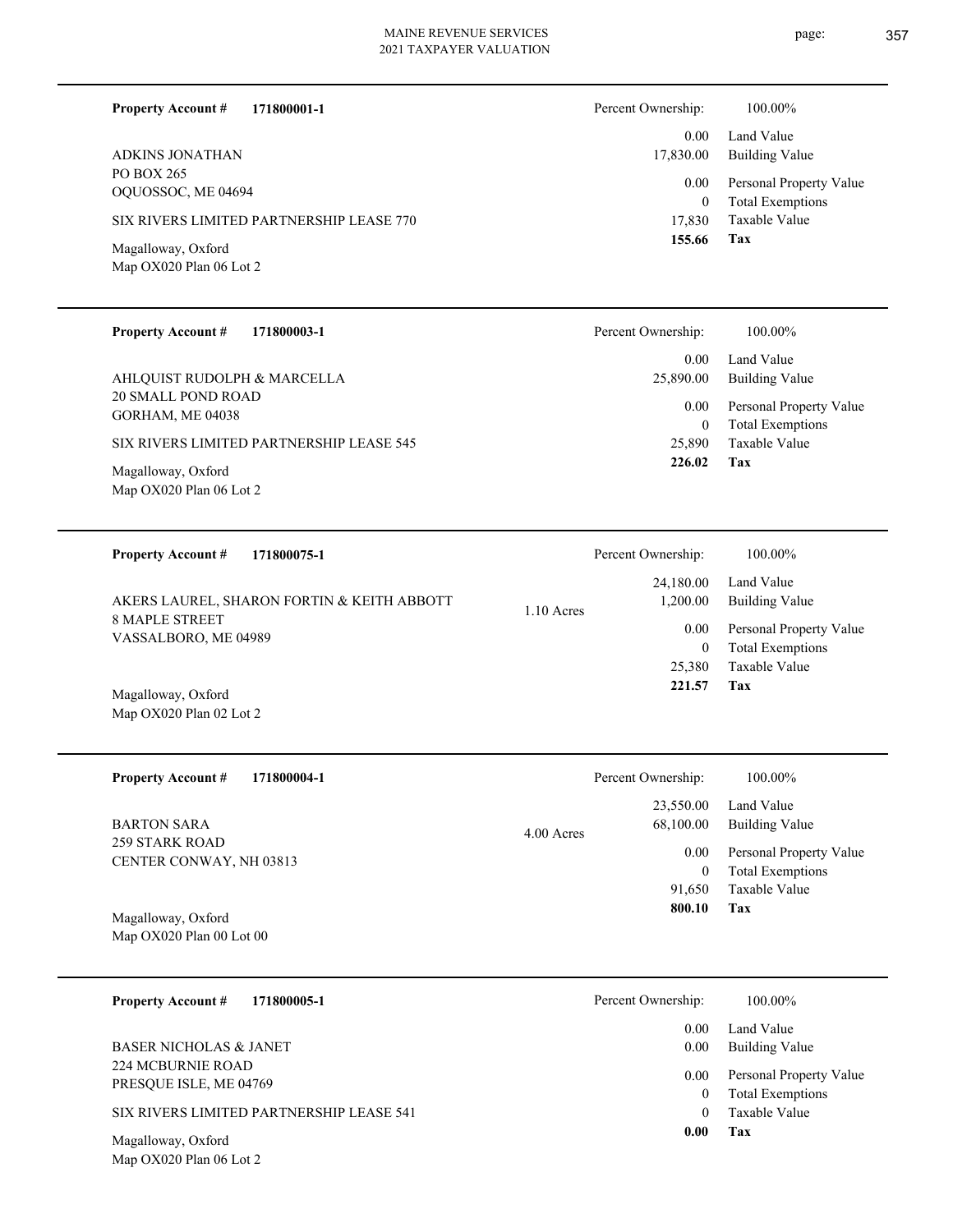| 171800006-1<br><b>Property Account #</b>                                      |                                | Percent Ownership:                         | 100.00%                                                                    |
|-------------------------------------------------------------------------------|--------------------------------|--------------------------------------------|----------------------------------------------------------------------------|
| <b>BAYROOT LLC</b>                                                            | Tree Growth<br>11,533.00 Acres | 3,353,935.00<br>0.00                       | Land Value<br><b>Building Value</b>                                        |
| % WAGNER FOREST MANAGEMENT<br><b>150 ORFORD ROAD</b><br>LYME, NH 03768        |                                | 0.00<br>$\bf{0}$<br>3,353,935<br>29,279.85 | Personal Property Value<br><b>Total Exemptions</b><br>Taxable Value<br>Tax |
| Magalloway, Oxford<br>Map OX020 Plan 06 Lot 1                                 |                                |                                            |                                                                            |
| <b>Property Account #</b><br>171800007-1                                      |                                | Percent Ownership:                         | 100.00%                                                                    |
| <b>BEAN BRUCE &amp; JOANNE</b>                                                | 8.80 Acres                     | 85,820.00<br>238,740.00                    | Land Value<br><b>Building Value</b>                                        |
| <b>161 STURTEVANT POND ROAD</b><br><b>ERROL, NH 03579</b>                     |                                | 0.00<br>25,000<br>299,560                  | Personal Property Value<br><b>Total Exemptions</b><br>Taxable Value        |
| Magalloway, Oxford<br>Map OX020 Plan 02 Lot 23<br>Homestead Exemption \$25000 |                                | 2,615.16                                   | Tax                                                                        |
| <b>Property Account #</b><br>171800008-1                                      |                                | Percent Ownership:                         | 100.00%                                                                    |
| <b>BENNETT MARK</b>                                                           | 7.50 Acres                     | 26,530.00<br>91,970.00                     | Land Value<br><b>Building Value</b>                                        |
| 2504 BACK ROAD<br>BELVIDERE, VT 05442                                         |                                | 0.00<br>$\mathbf{0}$<br>118,500            | Personal Property Value<br><b>Total Exemptions</b><br>Taxable Value        |
| Magalloway, Oxford<br>Map OX020 Plan 00 Lot 00                                |                                | 1,034.51                                   | Tax                                                                        |
| <b>Property Account #</b><br>171800009-1                                      |                                | Percent Ownership:                         | 100.00%                                                                    |
| <b>BERRY DENIS</b>                                                            |                                | 0.00<br>68,720.00                          | Land Value<br><b>Building Value</b>                                        |
| <b>2 BLAKES HILL ROAD</b><br>DEERFIELD, NH 03037                              |                                | 0.00<br>$\boldsymbol{0}$                   | Personal Property Value<br><b>Total Exemptions</b>                         |
| SIX RIVERS LIMITED PARTNERSHIP LEASE 779                                      |                                | 68,720<br>599.93                           | Taxable Value<br>Tax                                                       |
| Magalloway, Oxford<br>Map OX020 Plan 06 Lot 2                                 |                                |                                            |                                                                            |
| <b>Property Account #</b><br>171800010-1                                      |                                | Percent Ownership:                         | 100.00%                                                                    |
| <b>BERUBE NORMAND</b>                                                         | 45.00 Acres                    | 202,220.00<br>21,640.00                    | Land Value<br><b>Building Value</b>                                        |
| 54 OLD BLUE POINT ROAD                                                        |                                | 0.00                                       | 1 <sub>D</sub><br>$T - 1$                                                  |

Map OX020 Plan 00 Lot 00 Magalloway, Oxford

SCARBOROUGH, ME 04074

- page: 358
- 
- 

|         | Percent Ownership: | 100.00%                 |
|---------|--------------------|-------------------------|
| 0 Acres | 202,220.00         | Land Value              |
|         | 21,640.00          | Building Value          |
|         | 0.00               | Personal Property Value |
|         | 0                  | <b>Total Exemptions</b> |
|         | 223,860            | Taxable Value           |
|         | 1,954.30           | Tax                     |
|         |                    |                         |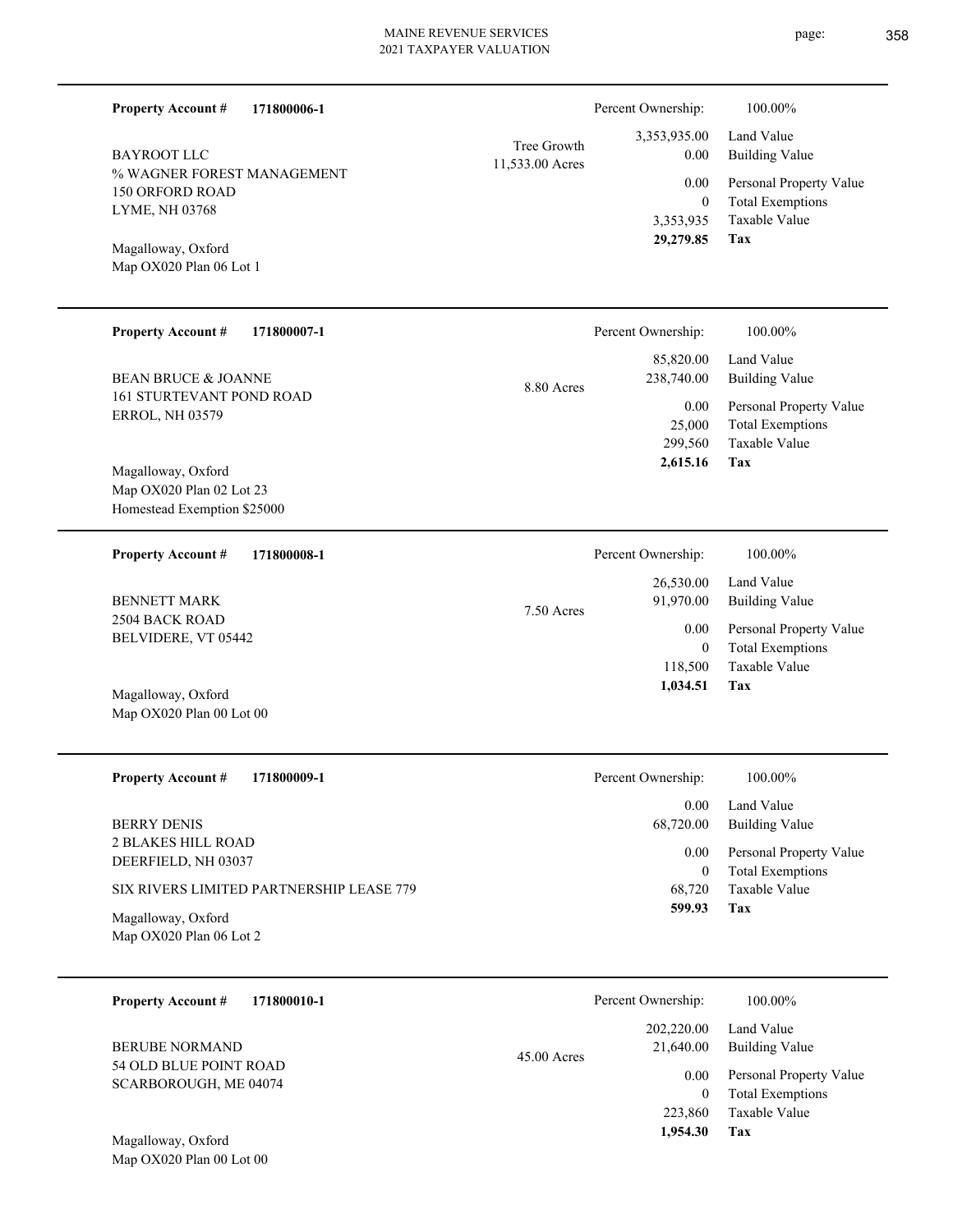| page: | 359 |
|-------|-----|
|       |     |

| <b>Property Account #</b>                       | 171800011-1                                                     |             | Percent Ownership:                              | 100.00%                                                                    |
|-------------------------------------------------|-----------------------------------------------------------------|-------------|-------------------------------------------------|----------------------------------------------------------------------------|
| BERUBE NORMAND & ROGER                          |                                                                 | 38.00 Acres | 64,220.00<br>253,110.00                         | Land Value<br><b>Building Value</b>                                        |
| 54 OLD BLUE POINT ROAD<br>SCARBOROUGH, ME 04074 |                                                                 |             | 0.00<br>$\boldsymbol{0}$<br>317,330<br>2,770.29 | Personal Property Value<br><b>Total Exemptions</b><br>Taxable Value<br>Tax |
| Magalloway, Oxford<br>Map OX020 Plan 02 Lot 2   |                                                                 |             |                                                 |                                                                            |
| <b>Property Account #</b>                       | 171800012-1                                                     |             | Percent Ownership:                              | 100.00%                                                                    |
| <b>BIG BEAVER ASSOCIATION</b><br>%ROBERT HERSEY |                                                                 |             | 0.00<br>21,940.00                               | Land Value<br><b>Building Value</b>                                        |
| <b>17 CENTER STREET</b>                         | SO DENNIS, MA 02660<br>SIX RIVERS LIMITED PARTNERSHIP LEASE 771 |             | 0.00<br>$\mathbf{0}$<br>21,940                  | Personal Property Value<br><b>Total Exemptions</b><br>Taxable Value        |
| Magalloway, Oxford<br>Map OX020 Plan 06 Lot 2   |                                                                 |             | 191.54                                          | Tax                                                                        |
| <b>Property Account #</b>                       | 171800013-1                                                     |             | Percent Ownership:                              | 100.00%                                                                    |
| <b>BIG BEAVER LLC</b>                           |                                                                 |             | 0.00<br>44,510.00                               | Land Value<br><b>Building Value</b>                                        |
| %JASON KILSEY<br>21 FOXGLOVE DRIVE              |                                                                 |             | 0.00<br>$\mathbf{0}$                            | Personal Property Value<br><b>Total Exemptions</b>                         |
| Magalloway, Oxford                              | CRANSTON, RI 02920<br>SIX RIVERS LIMITED PARTNERSHIP LEASE 767  |             | 44,510<br>388.57                                | Taxable Value<br>Tax                                                       |
| Map OX020 Plan 06 Lot 2                         |                                                                 |             |                                                 |                                                                            |
| <b>Property Account #</b>                       | 171800014-1                                                     |             | Percent Ownership:                              | 100.00%                                                                    |
| <b>BIRCH MARK</b>                               |                                                                 |             | 0.00<br>23,430.00                               | Land Value<br><b>Building Value</b>                                        |
| PO BOX 189<br>WESTFORD, MA 01886-0007           |                                                                 |             | 0.00<br>$\boldsymbol{0}$                        | Personal Property Value<br><b>Total Exemptions</b>                         |
| Magalloway, Oxford                              |                                                                 |             | 23,430<br>204.54                                | Taxable Value<br>Tax                                                       |
| Map OX020 Plan 00 Lot 00                        |                                                                 |             |                                                 |                                                                            |
| <b>Property Account #</b>                       | 171800015-1                                                     |             | Percent Ownership:                              | 100.00%                                                                    |
| BIRNEY BRENDA & WILLIAM E                       |                                                                 |             | 0.00<br>32,500.00                               | Land Value<br><b>Building Value</b>                                        |
| PO BOX 101<br>PARIS, ME 04271                   |                                                                 |             | 0.00<br>$\mathbf{0}$                            | Personal Property Value<br><b>Total Exemptions</b>                         |
| Magalloway, Oxford                              | SIX RIVERS LIMITED PARTNERSHIP LEASE 533                        |             | 32,500<br>283.73                                | Taxable Value<br>Tax                                                       |
| Map OX020 Plan 06 Lot 2                         |                                                                 |             |                                                 |                                                                            |
|                                                 |                                                                 |             |                                                 |                                                                            |
|                                                 |                                                                 |             |                                                 |                                                                            |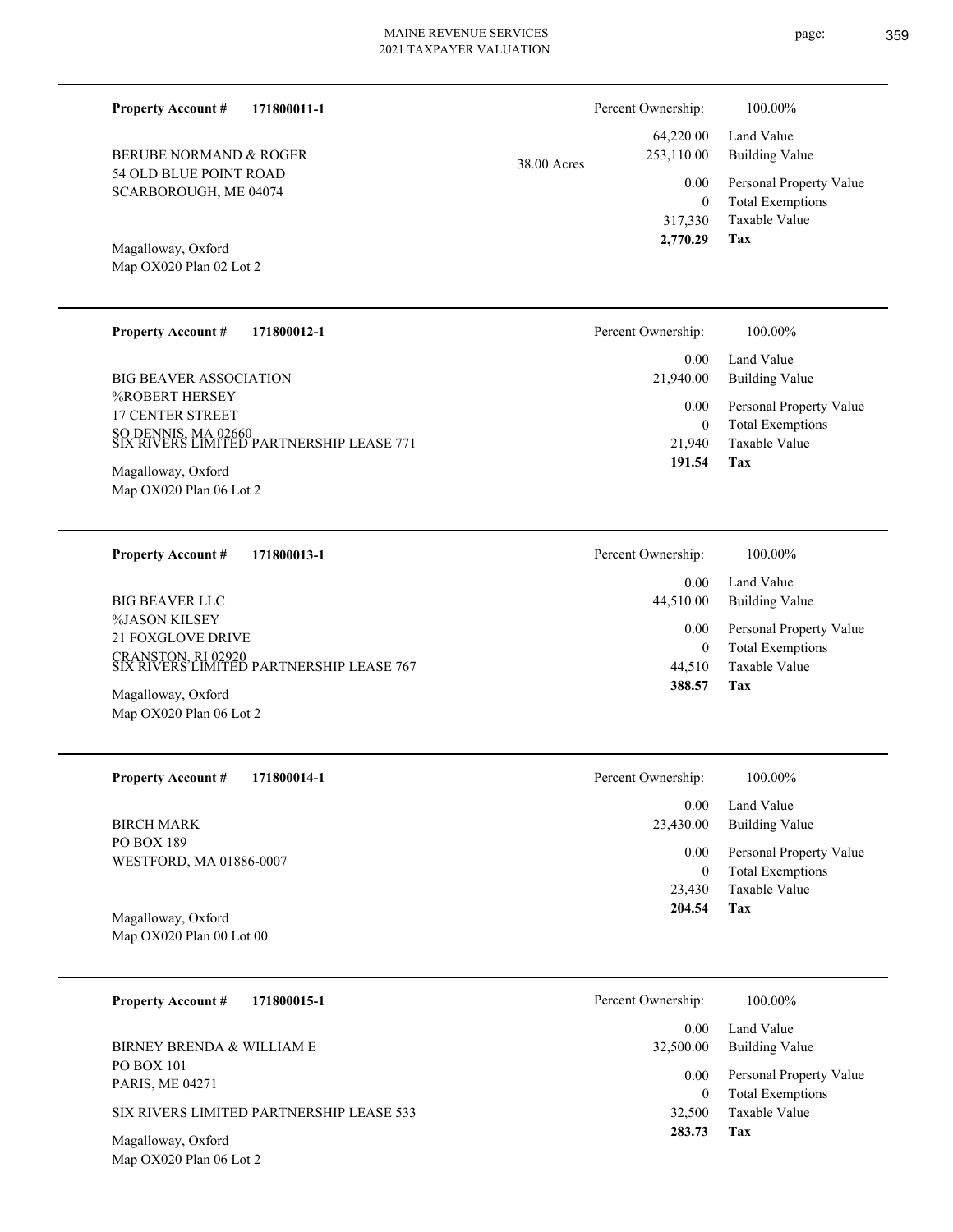page: 360

| 171800064-1<br><b>Property Account #</b> | Percent Ownership: | 100.00%                 |
|------------------------------------------|--------------------|-------------------------|
|                                          | 0.00               | Land Value              |
| <b>BISHOP ANDREW &amp; KRISTY</b>        | 17,540.00          | <b>Building Value</b>   |
| <b>18 CRYSTAL LANE</b>                   |                    |                         |
| CUMBERLAND, ME 04021                     | 0.00               | Personal Property Value |
|                                          | $\mathbf{0}$       | <b>Total Exemptions</b> |
| SIX RIVERS LIMITED PARTNERSHIP LEASE 535 | 17,540             | Taxable Value           |
|                                          | 153.12             | Tax                     |
| Magalloway, Oxford                       |                    |                         |
| Map OX020 Plan 06 Lot 2                  |                    |                         |
|                                          |                    |                         |
|                                          |                    |                         |
| <b>Property Account #</b><br>171800016-1 | Percent Ownership: | 100.00%                 |
|                                          |                    |                         |
| BLUE TREE LAND HOLDINGS LLC              | 0.00               | Land Value              |
|                                          | 1,800.00           | <b>Building Value</b>   |
| %WAGNER FOREST MANAGEMENT                | 0.00               | Personal Property Value |
| <b>150 ORFORD STREET</b>                 | $\mathbf{0}$       | <b>Total Exemptions</b> |
| LYME, NH 03768                           | 1,800              | Taxable Value           |
|                                          | 15.71              | Tax                     |
| Magalloway, Oxford                       |                    |                         |
| Map OX020 Plan 00 Lot 00                 |                    |                         |
|                                          |                    |                         |

| <b>BOEWE BRENDA &amp; KATHRYN AMARAL</b> | 2.00 Acres | 14,350.00<br>15,870.00 | Land Value<br>Building Value |
|------------------------------------------|------------|------------------------|------------------------------|
| PO BOX 413<br>CHOCORUA, NH 03817         |            | $0.00\,$               | Personal Property Value      |
|                                          |            | $\theta$               | Total Exemptions             |
|                                          |            | 30,220                 | Taxable Value                |
| Magalloway, Oxford                       |            | 263.82                 | Tax                          |
|                                          |            |                        |                              |

Map OX020 Plan 00 Lot 00

Map OX020 Plan 02 Lot 4

| <b>Property Account #</b><br>171800079-1    | Percent Ownership:                     | 100.00%                                            |
|---------------------------------------------|----------------------------------------|----------------------------------------------------|
| <b>BORAGINE MARIO</b>                       | 23,000.00<br>46,910.00<br>$1.00$ Acres | Land Value<br>Building Value                       |
| <b>PO BOX 118</b><br><b>ERROL, NH 03579</b> | 0.00<br>$\overline{0}$                 | Personal Property Value<br><b>Total Exemptions</b> |
|                                             | 69.910                                 | Taxable Value                                      |
| Magalloway, Oxford                          | 610.31                                 | Tax                                                |
| Map $OX020$ Plan 02 Lot 43                  |                                        |                                                    |

| <b>Property Account #</b><br>171800058-1     | Percent Ownership:                    | 100.00%                                            |
|----------------------------------------------|---------------------------------------|----------------------------------------------------|
| BOULANGER JAMES A & KIMBERLY A<br>PO BOX 163 | 42,140.00<br>160,050.00<br>9.40 Acres | Land Value<br>Building Value                       |
| <b>OUECHEE, VT 05059</b>                     | 0.00                                  | Personal Property Value<br><b>Total Exemptions</b> |
|                                              | 202,190<br>1,765.12                   | Taxable Value<br>Tax                               |
| Magalloway, Oxford                           |                                       |                                                    |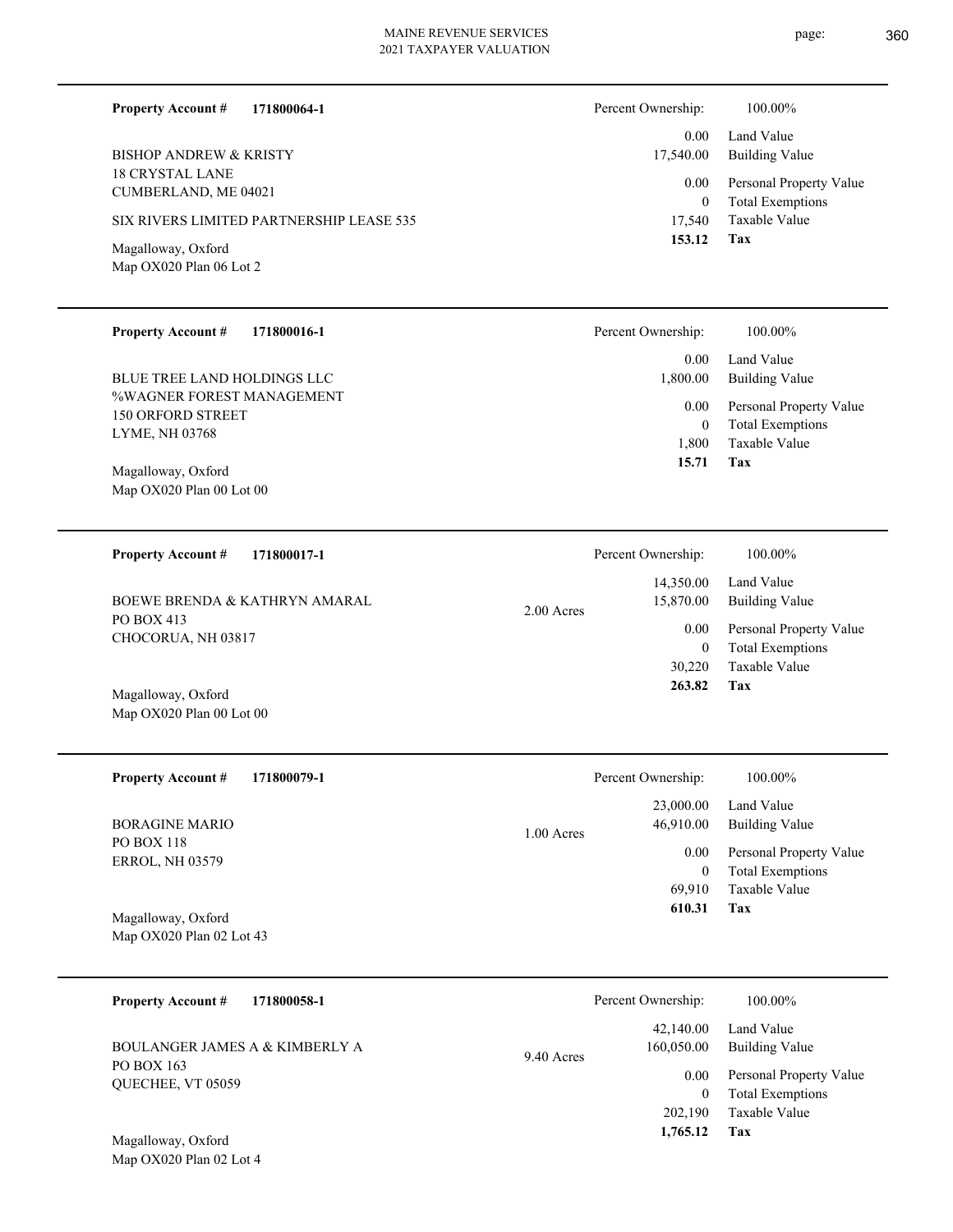| <b>Property Account #</b><br>171800018-1                  | Percent Ownership: |                                             | 100.00%                                                                           |
|-----------------------------------------------------------|--------------------|---------------------------------------------|-----------------------------------------------------------------------------------|
| <b>BOWIE DOUGLAS</b>                                      | 4.70 Acres         | 36,400.00<br>83,760.00                      | Land Value<br><b>Building Value</b>                                               |
| 131 N POWNAL ROAD<br>NEW GLOUCESTER, ME 04260             |                    | 0.00<br>$\mathbf{0}$<br>120,160             | Personal Property Value<br><b>Total Exemptions</b><br>Taxable Value<br><b>Tax</b> |
| Magalloway, Oxford<br>Map OX020 Plan 01 Lot 1             |                    | 1,049.00                                    |                                                                                   |
| <b>Property Account #</b><br>171800020-1                  | Percent Ownership: |                                             | 100.00%                                                                           |
| <b>BRAGG LAURISTON</b>                                    | 1.31 Acres         | 130,420.00<br>54,890.00                     | Land Value<br><b>Building Value</b>                                               |
| <b>141 STURTEVANT POND ROAD</b><br><b>ERROL, NH 03579</b> |                    | 0.00<br>$\mathbf{0}$<br>185,310<br>1,617.76 | Personal Property Value<br><b>Total Exemptions</b><br>Taxable Value<br><b>Tax</b> |
| Magalloway, Oxford<br>Map OX020 Plan 02 Lot 15            |                    |                                             |                                                                                   |
| <b>Property Account #</b><br>171800138-1                  | Percent Ownership: |                                             | 100.00%                                                                           |
| <b>BRAGG LAURISTON</b>                                    | 7.00 Acres         | 24,600.00<br>86,160.00                      | Land Value<br><b>Building Value</b>                                               |
| 141 STURTEVANT POND ROAD<br><b>ERROL, NH 03579</b>        |                    | 0.00<br>25,000<br>85,760<br>748.68          | Personal Property Value<br><b>Total Exemptions</b><br>Taxable Value<br><b>Tax</b> |
| Magalloway, Oxford<br>Map OX020 Plan 02 Lot 29            |                    |                                             |                                                                                   |
| Homestead Exemption \$25000                               |                    |                                             |                                                                                   |
| Property Account #<br>171800021-1                         | Percent Ownership: |                                             | 100.00%                                                                           |
| BROOKFIELD WHITE PINES HYDRO LLC                          |                    | 51,200.00<br>0.00                           | Land Value<br><b>Building Value</b>                                               |
| %PAUL BRENTON<br>200 DONALD LYNCH BLVD, STE 300           |                    | 0.00<br>$\overline{0}$                      | Personal Property Value<br><b>Total Exemptions</b>                                |
| MARLBOROUGH, MA 01752<br>Magalloway, Oxford               |                    | 51,200<br>446.98                            | Taxable Value<br>Tax                                                              |
| Map OX020 Plan 00 Lot 00                                  |                    |                                             |                                                                                   |
| 171800002-3<br><b>Property Account #</b>                  | Percent Ownership: |                                             | 100.00%                                                                           |
| <b>BROWN MARK &amp; TAMMY</b>                             |                    | $0.00\,$<br>37,140.00                       | Land Value<br><b>Building Value</b>                                               |
| 231 GROVER BRIDGE ROAD<br>CARTHAGE, ME 04224              |                    | $0.00\,$<br>$\overline{0}$                  | Personal Property Value<br><b>Total Exemptions</b>                                |
| SIX RIVERS LIMITED PARTNERSHIP LEASE 546                  |                    | 37,140<br>324.23                            | Taxable Value<br>Tax                                                              |
| Magalloway, Oxford<br>Map OX020 Plan 06 Lot 2             |                    |                                             |                                                                                   |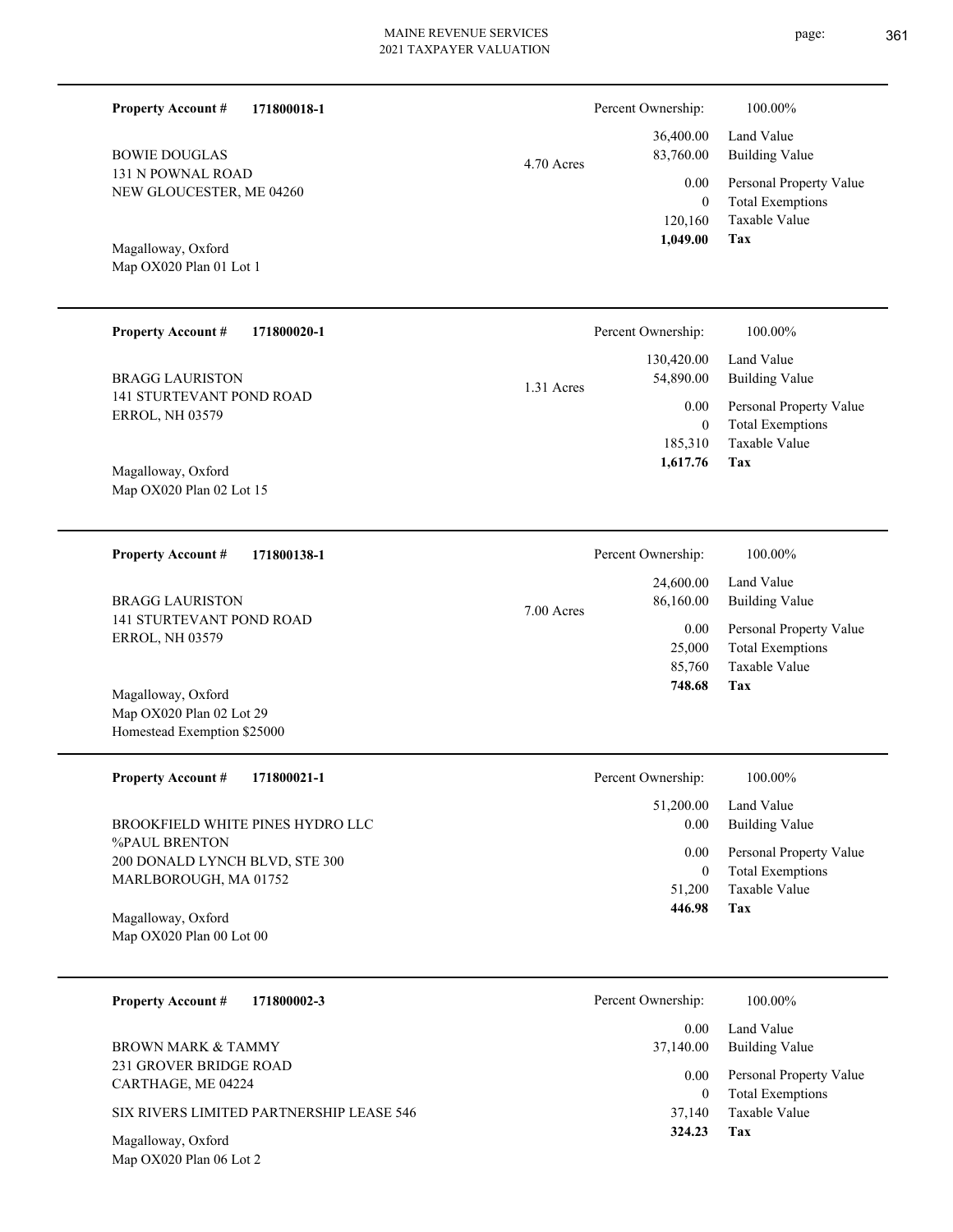| <b>Property Account #</b> | 171800022-1                                             |                            | Percent Ownership:       | 100.00%                                            |
|---------------------------|---------------------------------------------------------|----------------------------|--------------------------|----------------------------------------------------|
|                           | <b>BURGESS DAVID &amp; DEENA</b>                        | $0.25$ Acres               | 19,500.00<br>43,890.00   | Land Value<br><b>Building Value</b>                |
| PO BOX 426                | RANGELEY, ME 04970                                      |                            | 0.00<br>$\overline{0}$   | Personal Property Value<br><b>Total Exemptions</b> |
|                           |                                                         |                            | 63,390<br>553.39         | Taxable Value<br>Tax                               |
| Magalloway, Oxford        | Map OX020 Plan 02 Lot 27                                |                            |                          |                                                    |
| <b>Property Account #</b> | 171800023-1                                             |                            | Percent Ownership:       | 100.00%                                            |
|                           | <b>BURK REBECCA C &amp; TEDDA B HENRY</b>               | $0.42$ Acres               | 57,200.00<br>11,700.00   | Land Value<br><b>Building Value</b>                |
| PO BOX 185                | JONESVILLE, VT 05466                                    |                            | 0.00<br>$\boldsymbol{0}$ | Personal Property Value<br><b>Total Exemptions</b> |
| Magalloway, Oxford        |                                                         |                            | 68,900<br>601.50         | Taxable Value<br>Tax                               |
|                           | Map OX020 Plan 00 Lot 00                                |                            |                          |                                                    |
| <b>Property Account #</b> | 171800140-1                                             |                            | Percent Ownership:       | 100.00%                                            |
| <b>BURKE CURT A</b>       |                                                         | Tree Growth<br>16.00 Acres | 3,744.00<br>0.00         | Land Value<br><b>Building Value</b>                |
| PO BOX 1586               | NORTH CONWAY, NH 03860                                  |                            | 0.00<br>$\boldsymbol{0}$ | Personal Property Value<br><b>Total Exemptions</b> |
| Magalloway, Oxford        |                                                         |                            | 3,744<br>32.69           | Taxable Value<br>Tax                               |
|                           | Map OX020 Plan 02 Lot 28                                |                            |                          |                                                    |
| <b>Property Account #</b> | 171800024-1                                             |                            | Percent Ownership:       | 100.00%                                            |
| <b>BURKE THOMAS</b>       |                                                         | 0.50 Acres                 | 84,000.00<br>49,980.00   | Land Value<br><b>Building Value</b>                |
| PO BOX 395                | INTERVALE, NH 03845                                     |                            | 0.00<br>$\mathbf{0}$     | Personal Property Value<br><b>Total Exemptions</b> |
|                           |                                                         |                            | 133,980<br>1,169.65      | Taxable Value<br>Tax                               |
| Magalloway, Oxford        | Map OX020 Plan 00 Lot 00                                |                            |                          |                                                    |
| <b>Property Account #</b> | 171800025-1                                             |                            | Percent Ownership:       | 100.00%                                            |
| <b>CAMERON EWEN</b>       |                                                         | $42.00$ Acres              | 52,870.00<br>61,160.00   | Land Value<br><b>Building Value</b>                |
| <b>ERROL, NH 03579</b>    | 5 STURTEVANT POND ROAD                                  |                            | 0.00<br>25,000           | Personal Property Value<br><b>Total Exemptions</b> |
|                           |                                                         |                            | 89,030<br>777.23         | Taxable Value<br>Tax                               |
| Magalloway, Oxford        | Map OX020 Plan 02 Lot 10<br>Homestead Exemption \$25000 |                            |                          |                                                    |
|                           |                                                         |                            |                          |                                                    |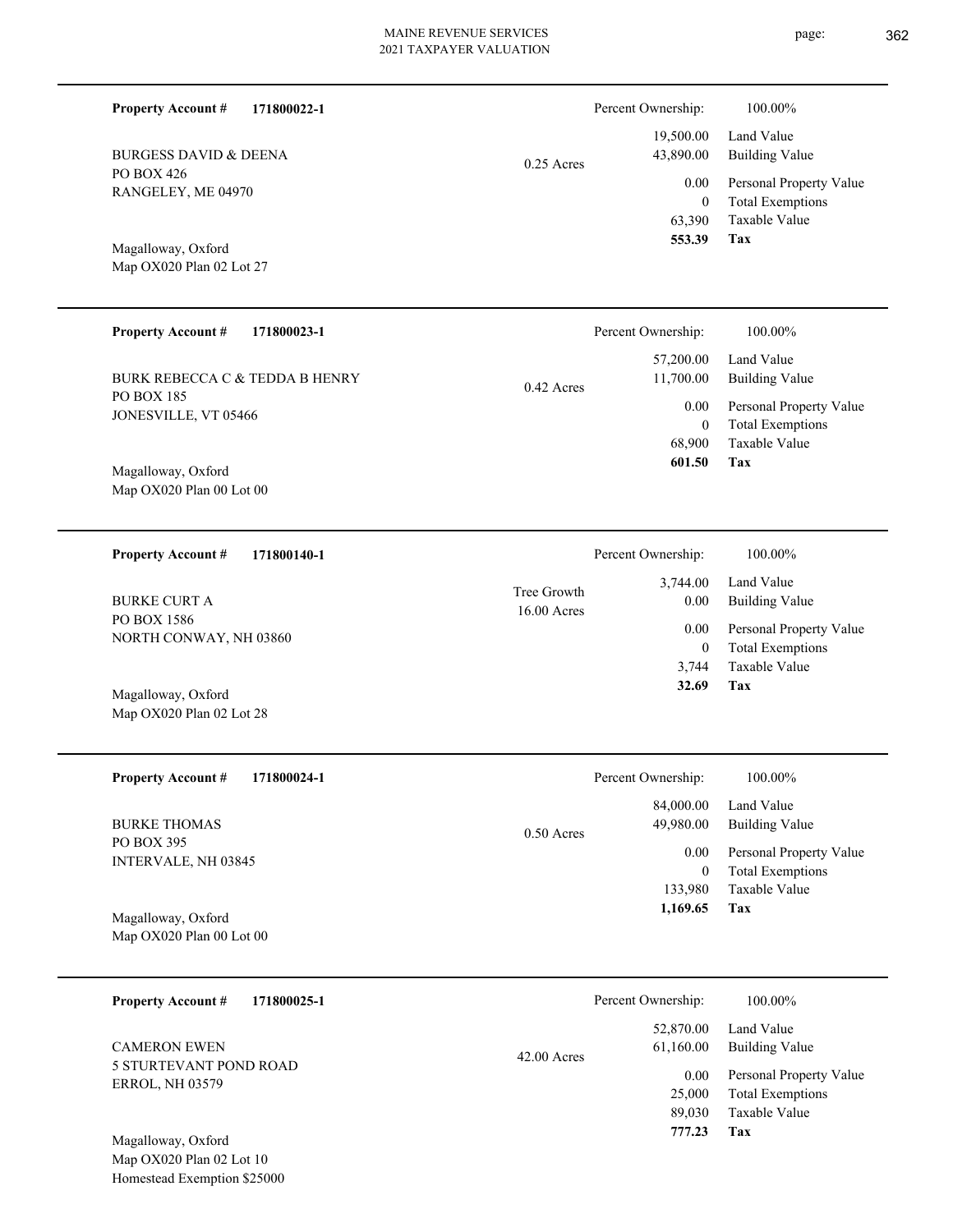**171800026-1**

**Property Account #**

Percent Ownership:  $100.00\%$ 

page: 363

| <b>CARVER BONNIE &amp; JEFFREY</b><br><b>128 HEMINGWAY ROAD</b><br>NORWAY, ME 04268<br>SIX RIVERS LIMITED PARTNERSHIP LEASE 532<br>Magalloway, Oxford<br>Map OX020 Plan 06 Lot 2<br><b>Property Account #</b><br>171800027-1<br>CASSAVANT EUGENE K<br><b>15 ALVARDO AVENUE</b><br>WORCESTER, MA 01604<br>SIX RIVERS LIMITED PARTNERSHIP LEASE 544<br>Magalloway, Oxford<br>Map OX020 Plan 06 Lot 2 |            | 0.00<br>79,440.00<br>0.00<br>$\boldsymbol{0}$<br>79,440<br>693.51<br>Percent Ownership:<br>0.00<br>17,930.00<br>0.00<br>$\boldsymbol{0}$<br>17,930<br>156.53 | Land Value<br><b>Building Value</b><br>Personal Property Value<br><b>Total Exemptions</b><br>Taxable Value<br>Tax<br>100.00%<br>Land Value<br><b>Building Value</b><br>Personal Property Value<br><b>Total Exemptions</b><br>Taxable Value<br>Tax |
|----------------------------------------------------------------------------------------------------------------------------------------------------------------------------------------------------------------------------------------------------------------------------------------------------------------------------------------------------------------------------------------------------|------------|--------------------------------------------------------------------------------------------------------------------------------------------------------------|---------------------------------------------------------------------------------------------------------------------------------------------------------------------------------------------------------------------------------------------------|
|                                                                                                                                                                                                                                                                                                                                                                                                    |            |                                                                                                                                                              |                                                                                                                                                                                                                                                   |
| <b>Property Account #</b><br>171800028-1                                                                                                                                                                                                                                                                                                                                                           |            | Percent Ownership:                                                                                                                                           | 100.00%                                                                                                                                                                                                                                           |
|                                                                                                                                                                                                                                                                                                                                                                                                    |            | 103,620.00                                                                                                                                                   | Land Value                                                                                                                                                                                                                                        |
| CELLI RICHARD<br><b>49 LAUREL LAKE ROAD</b>                                                                                                                                                                                                                                                                                                                                                        | 1.00 Acres | 41,570.00                                                                                                                                                    | <b>Building Value</b>                                                                                                                                                                                                                             |
| LENOX, MA 02140                                                                                                                                                                                                                                                                                                                                                                                    |            | 0.00<br>$\mathbf{0}$<br>145,190<br>1,267.51                                                                                                                  | Personal Property Value<br><b>Total Exemptions</b><br><b>Taxable Value</b><br>Tax                                                                                                                                                                 |
| Magalloway, Oxford<br>Map OX020 Plan 00 Lot 00                                                                                                                                                                                                                                                                                                                                                     |            |                                                                                                                                                              |                                                                                                                                                                                                                                                   |
| <b>Property Account #</b><br>171800029-1                                                                                                                                                                                                                                                                                                                                                           |            | Percent Ownership:                                                                                                                                           | 100.00%                                                                                                                                                                                                                                           |
| CENTRAL MAINE POWER COMPANY                                                                                                                                                                                                                                                                                                                                                                        |            | 0.00<br>0.00                                                                                                                                                 | Land Value<br><b>Building Value</b>                                                                                                                                                                                                               |
| %AVINGRID MANAGEMENT COMPANY-LOCAL                                                                                                                                                                                                                                                                                                                                                                 |            | 0.00                                                                                                                                                         |                                                                                                                                                                                                                                                   |
| <b>TAX</b>                                                                                                                                                                                                                                                                                                                                                                                         |            | $\overline{0}$                                                                                                                                               | Personal Property Value<br><b>Total Exemptions</b>                                                                                                                                                                                                |
| ONE CITY CENTER, 5TH FLOOR<br>PORTLAND, ME 04101                                                                                                                                                                                                                                                                                                                                                   |            | $\theta$                                                                                                                                                     | Taxable Value                                                                                                                                                                                                                                     |
| Magalloway, Oxford                                                                                                                                                                                                                                                                                                                                                                                 |            | 0.00                                                                                                                                                         | Tax                                                                                                                                                                                                                                               |
| Map OX020 Plan 00 Lot 00                                                                                                                                                                                                                                                                                                                                                                           |            |                                                                                                                                                              |                                                                                                                                                                                                                                                   |
| <b>Property Account #</b><br>171800030-1                                                                                                                                                                                                                                                                                                                                                           |            | Percent Ownership:                                                                                                                                           | 100.00%                                                                                                                                                                                                                                           |
|                                                                                                                                                                                                                                                                                                                                                                                                    |            | 23,000.00                                                                                                                                                    | Land Value                                                                                                                                                                                                                                        |
| <b>CLARY ROBERT C &amp; ALIA R</b>                                                                                                                                                                                                                                                                                                                                                                 | 1.00 Acres | 76,350.00                                                                                                                                                    | <b>Building Value</b>                                                                                                                                                                                                                             |
| 3832 DAM ROAD<br><b>ERROL, NH 03579</b>                                                                                                                                                                                                                                                                                                                                                            |            | 0.00<br>25,000<br>74,350<br>649.08                                                                                                                           | Personal Property Value<br><b>Total Exemptions</b><br>Taxable Value<br>Tax                                                                                                                                                                        |
| Magalloway, Oxford<br>Map OX020 Plan 00 Lot 00                                                                                                                                                                                                                                                                                                                                                     |            |                                                                                                                                                              |                                                                                                                                                                                                                                                   |
| Homestead Exemption \$25000                                                                                                                                                                                                                                                                                                                                                                        |            |                                                                                                                                                              |                                                                                                                                                                                                                                                   |
|                                                                                                                                                                                                                                                                                                                                                                                                    |            |                                                                                                                                                              |                                                                                                                                                                                                                                                   |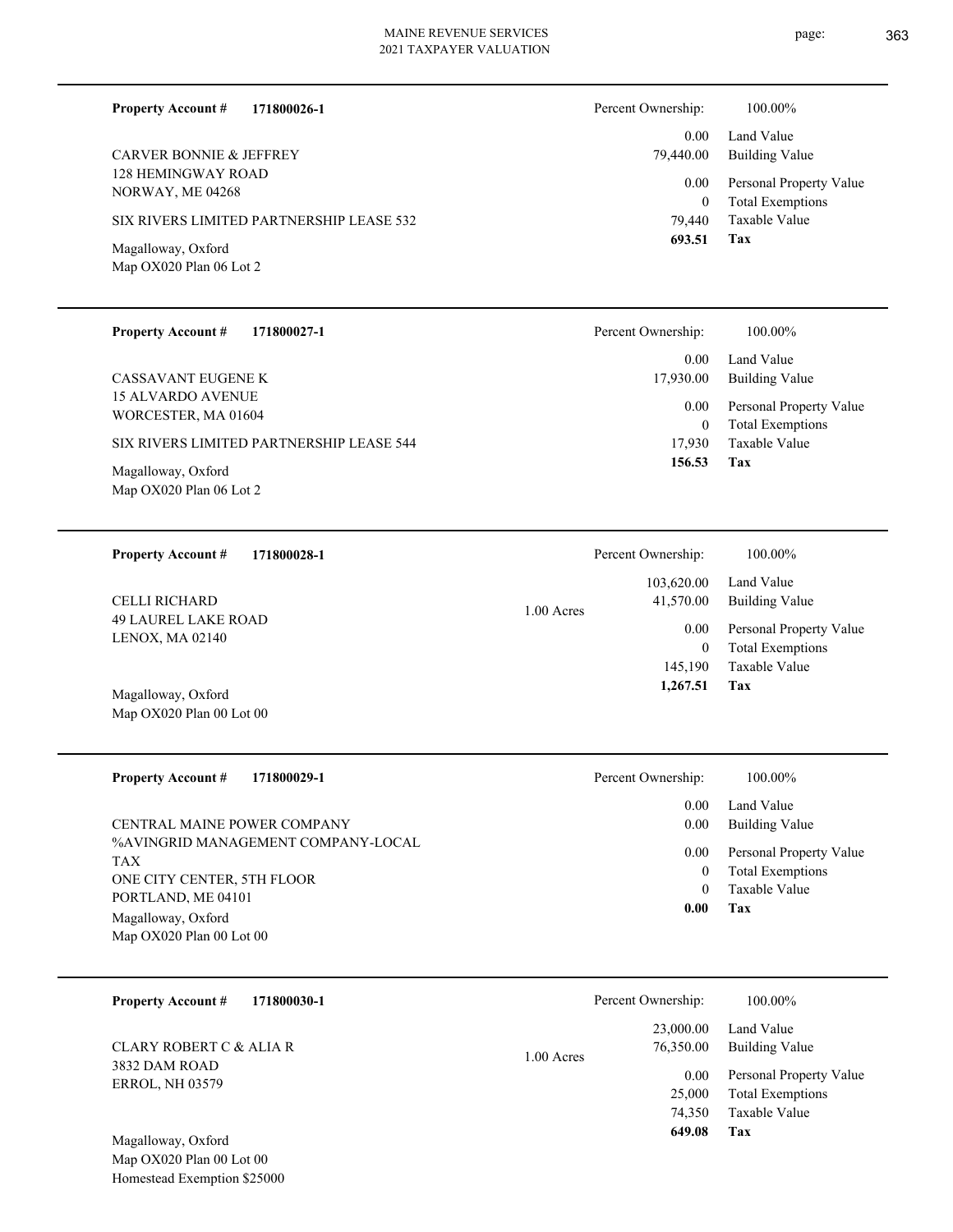**171800032-1**

**171800033-1**

8 PEPIN DRIVE BOW, NH 03304-4418 COLBY JANET

**Property Account #**

Map OX020 Plan 00 Lot 00 Magalloway, Oxford

PO BOX 412 BERLIN, NH 03570

**Property Account #**

COMEAU DAVID

| Percent Ownership: | 100.00%                                            |
|--------------------|----------------------------------------------------|
| 17,160.00          | 66,040.00 Land Value<br>Building Value             |
| $0.00\,$<br>0      | Personal Property Value<br><b>Total Exemptions</b> |
|                    | 83,200 Taxable Value                               |

**Tax 726.34**

|              | Percent Ownership: | 100.00%                 |
|--------------|--------------------|-------------------------|
|              | 25,340.00          | Land Value              |
| $3.75$ Acres | 90,790.00          | Building Value          |
|              | 0.00               | Personal Property Value |
|              | 25,000             | <b>Total Exemptions</b> |
|              | 91,130             | Taxable Value           |
|              | 795.56             | Tax                     |

Map OX020 Plan 02 Lot 3 Homestead Exemption \$25000 Magalloway, Oxford

| <b>Property Account #</b>      | 171800034-1  | Percent Ownership: | 100.00%                 |
|--------------------------------|--------------|--------------------|-------------------------|
|                                |              | 70,000.00          | Land Value              |
| <b>COMEAU DAVID</b>            | $0.50$ Acres | 18,400.00          | Building Value          |
| PO BOX 412<br>BERLIN, NH 03570 |              | 0.00               | Personal Property Value |
|                                |              | 0                  | <b>Total Exemptions</b> |
|                                |              | 88,400             | Taxable Value           |
| Magalloway, Oxford             |              | 771.73             | Tax                     |
| Map $OX020$ Plan 00 Lot 00     |              |                    |                         |

| <b>Property Account #</b><br>171800035-1                                                                                 | Percent Ownership:                                                     | 100.00%                                                                                                    |
|--------------------------------------------------------------------------------------------------------------------------|------------------------------------------------------------------------|------------------------------------------------------------------------------------------------------------|
| <b>CROCKER MR HEDGEHOG IRREVOCABLE TRUST OF 2</b><br>3 ORCHARD HILL ROAD<br>PETERBOROUGH, NH 03458<br>Magalloway, Oxford | 100.310.00<br>42,570.00<br>$4.50$ Acres<br>0.00<br>142,880<br>1,247.34 | Land Value<br>Building Value<br>Personal Property Value<br><b>Total Exemptions</b><br>Taxable Value<br>Tax |

Map OX020 Plan 00 Lot 00

| 171800036-1<br><b>Property Account #</b> | Percent Ownership: | 100.00%                                            |
|------------------------------------------|--------------------|----------------------------------------------------|
|                                          | 0.00               | Land Value                                         |
| CROCKER WAYNE & BETTY                    | 43,170.00          | <b>Building Value</b>                              |
| PO BOX 2085<br>WATERVILLE, ME 04903      | 0.00<br>0          | Personal Property Value<br><b>Total Exemptions</b> |
|                                          | 43,170             | Taxable Value                                      |
| Magalloway Oxford                        | 376.87             | Tax                                                |

Map OX020 Plan 00 Lot 00 Magalloway, Oxford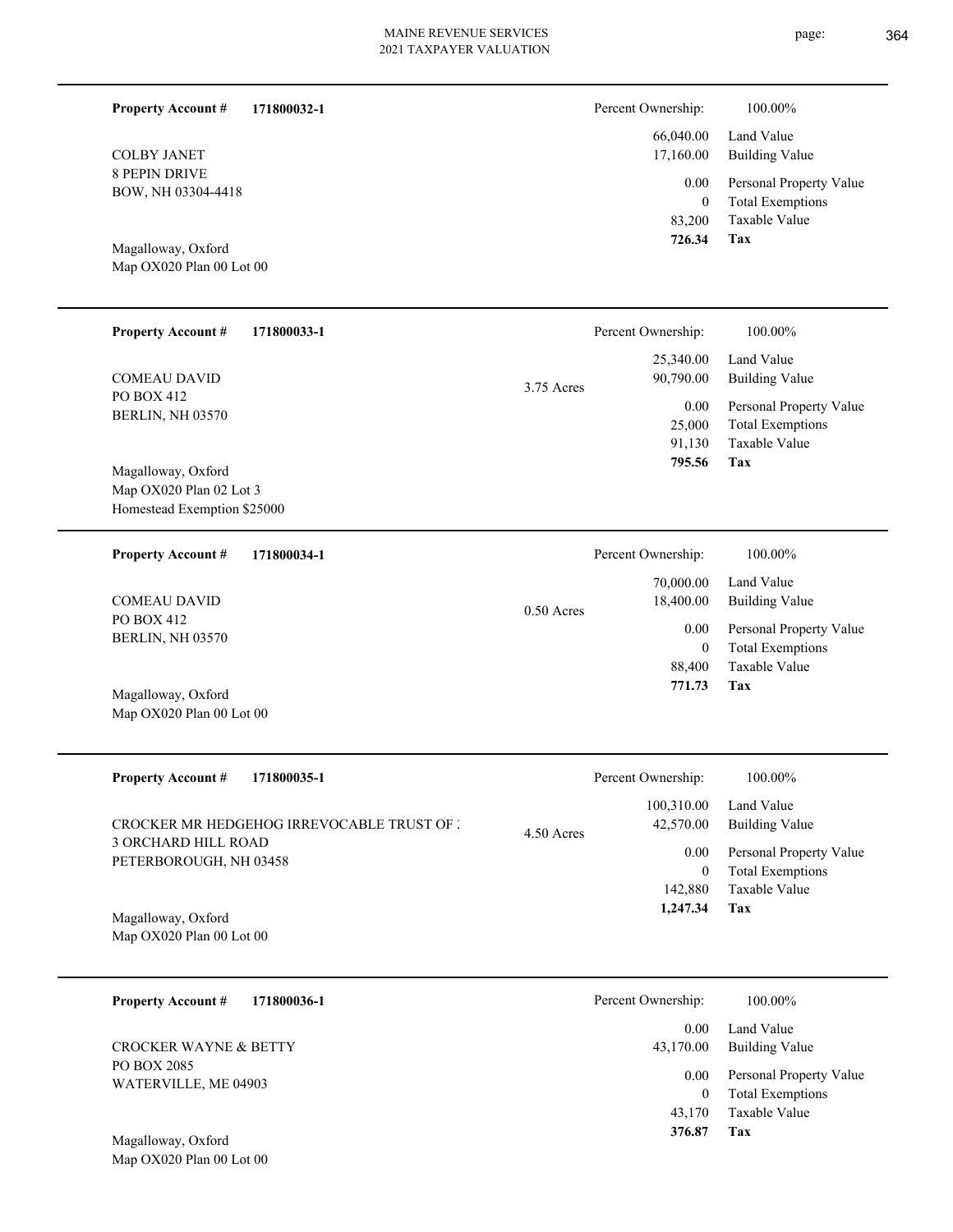| <b>Property Account #</b><br>171800037-1             |                             | Percent Ownership:       | 100.00%                                            |
|------------------------------------------------------|-----------------------------|--------------------------|----------------------------------------------------|
| CROSS DAVID G, MARK A, RICHARD B & CHARLES S         | $0.50$ Acres                | 26,040.00<br>37,620.00   | Land Value<br><b>Building Value</b>                |
| % MARK A CROSS<br><b>162 CROYDEN BROOK ROAD</b>      |                             | 0.00                     | Personal Property Value                            |
| NEWPORT, NH 03773                                    |                             | $\overline{0}$<br>63,660 | <b>Total Exemptions</b><br>Taxable Value           |
| Magalloway, Oxford                                   |                             | 555.75                   | Tax                                                |
| Map OX020 Plan 01 Lot 6                              |                             |                          |                                                    |
|                                                      |                             |                          |                                                    |
| <b>Property Account #</b><br>171800038-1             |                             | Percent Ownership:       | 100.00%                                            |
| CURT A BURKE REVOCABLE TRUST                         | Tree Growth<br>801.00 Acres | 347,163.00<br>0.00       | Land Value<br><b>Building Value</b>                |
| PO BOX 1586                                          |                             | 0.00                     | Personal Property Value                            |
| NORTH CONWAY, NH 03860                               |                             | $\overline{0}$           | <b>Total Exemptions</b><br><b>Taxable Value</b>    |
|                                                      |                             | 347,163<br>3,030.73      | Tax                                                |
| Magalloway, Oxford<br>Map OX020 Plan 00 Lot 00       |                             |                          |                                                    |
|                                                      |                             |                          |                                                    |
| 171800039-1<br><b>Property Account #</b>             |                             | Percent Ownership:       | 100.00%                                            |
|                                                      |                             | 23,850.00                | Land Value                                         |
| DAIGLE MARIO & CYNTHIA<br><b>40 DARTMOUTH AVENUE</b> | 2.00 Acres                  | 27,050.00                | <b>Building Value</b>                              |
| W HARTFORD, CT 06110                                 |                             | 0.00<br>$\overline{0}$   | Personal Property Value<br><b>Total Exemptions</b> |
|                                                      |                             | 50,900                   | Taxable Value                                      |
| Magalloway, Oxford                                   |                             | 444.36                   | Tax                                                |
| Map OX020 Plan 00 Lot 00                             |                             |                          |                                                    |
| <b>Property Account #</b><br>171800103-1             |                             | Percent Ownership:       | 100.00%                                            |
|                                                      |                             | 0.00                     | Land Value                                         |
| DALFONSO ANTHONY C & SALLY J                         |                             | 80,820.00                | <b>Building Value</b>                              |
| 380 NEW BOSTON ROAD<br>CANDIA, NH 03034              |                             | 0.00                     | Personal Property Value                            |
| SIX RIVERS LIMITED PARTNERSHIP LEASE 802             |                             | $\mathbf{0}$<br>80,820   | <b>Total Exemptions</b><br>Taxable Value           |
| Magalloway, Oxford                                   |                             | 705.56                   | Tax                                                |
| Map OX020 Plan 06 Lot 2                              |                             |                          |                                                    |
|                                                      |                             |                          |                                                    |
| <b>Property Account #</b><br>171800040-1             |                             | Percent Ownership:       | 100.00%                                            |
|                                                      |                             | 148,390.00               | Land Value                                         |
| DUBE CARY & CAMERON<br>71 FRENCH HILL ROAD           | 1.40 Acres                  | 36,500.00                | <b>Building Value</b>                              |
| <b>MILAN, NH 03588</b>                               |                             | 0.00<br>$\mathbf{0}$     | Personal Property Value<br><b>Total Exemptions</b> |
|                                                      |                             | 184,890                  | Taxable Value                                      |

**Tax 1,614.09**

Map OX020 Plan 00 Lot 00 Magalloway, Oxford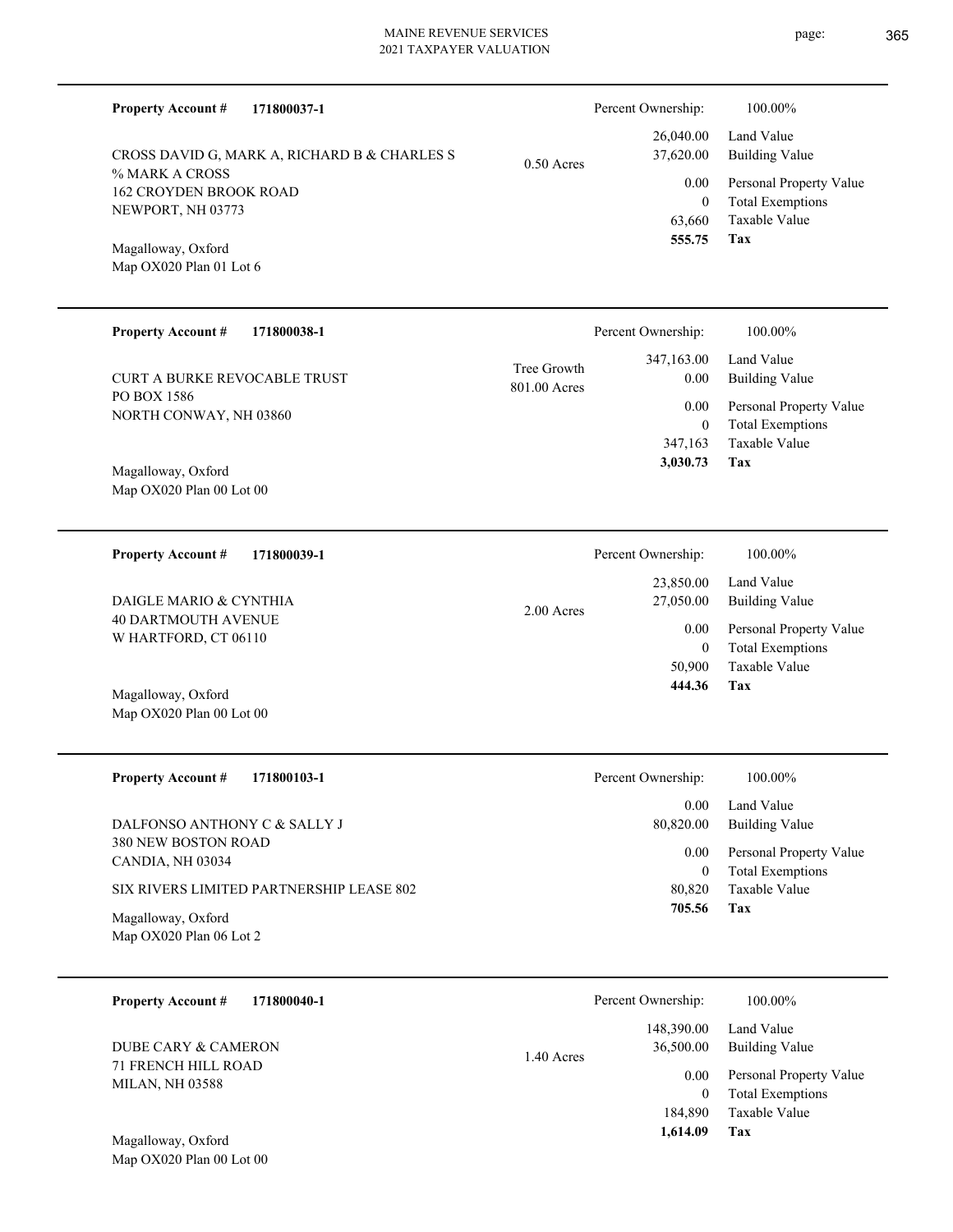Percent Ownership:  $100.00\%$ 

1.30 Acres

724 EAST SIDE RIVER ROAD MILAN, NH 03588 DUBE MARK

**Property Account #**

**171800041-1**

Map OX020 Plan 00 Lot 00 Magalloway, Oxford

| <b>Property Account #</b><br>171800043-1 | Percent Ownership:                             | 100.00%                                                 |
|------------------------------------------|------------------------------------------------|---------------------------------------------------------|
| DYER DALE & JUDITH<br>3706 DAM ROAD      | 23,430.00<br>99,900.00<br>$1.50$ Acres<br>0.00 | Land Value<br>Building Value<br>Personal Property Value |
| <b>ERROL, NH 03579</b>                   | 25,000                                         | <b>Total Exemptions</b>                                 |
|                                          | 98,330                                         | Taxable Value                                           |
| Magalloway, Oxford                       | 858.42                                         | Tax                                                     |
| Map OX020 Plan 00 Lot 00                 |                                                |                                                         |

Homestead Exemption \$25000

| 171800044-1<br><b>Property Account #</b>  | Percent Ownership:        | 100.00%                 |
|-------------------------------------------|---------------------------|-------------------------|
|                                           | 23,380.00                 | Land Value              |
| <b>EDWARDS DOUGLAS S</b><br>3645 DAM ROAD | 97,430.00<br>$3.50$ Acres | Building Value          |
| <b>ERROL, NH 03579</b>                    | 0.00                      | Personal Property Value |
|                                           | 25,000                    | <b>Total Exemptions</b> |
|                                           | 95,810                    | Taxable Value           |
| Magalloway, Oxford                        | 836.42                    | Tax                     |

| <b>Property Account #</b><br>171800045-1       | Percent Ownership:         | 100.00%                 |
|------------------------------------------------|----------------------------|-------------------------|
|                                                | 132,660.00                 | Land Value              |
| ENEGUESS KATHARINE & STEPHEN GIVEN             | 215,610.00<br>$0.76$ Acres | Building Value          |
| <b>56 CRESTVIEW DRIVE</b><br>JAFFREY, NH 03452 | 0.00                       | Personal Property Value |
|                                                | $\bf{0}$                   | <b>Total Exemptions</b> |
|                                                | 348,270                    | Taxable Value           |
| Magalloway, Oxford                             | 3,040.40                   | Tax                     |

Map OX020 Plan 00 Lot 00

Map OX020 Plan 06 Lot 2

Map OX020 Plan 01 Lot 3 Homestead Exemption \$25000

| 171800046-1<br><b>Property Account #</b>    | Percent Ownership: | 100.00%                                            |
|---------------------------------------------|--------------------|----------------------------------------------------|
| ESTATE OF DONALD LEE COPP                   | 0.00<br>21,390.00  | Land Value<br>Building Value                       |
| 20 GROVE STREET<br>MECHANIC FALLS, ME 04256 | 0.00<br>0          | Personal Property Value<br><b>Total Exemptions</b> |
| SIX RIVERS LIMITED PARTNERSHIP LEASE 530    | 21,390             | Taxable Value                                      |
| Magalloway, Oxford                          | 186.73             | Tax                                                |

**Tax**

 195,800 0

0.00

 155,270.00 40,530.00

 **1,709.33**

Taxable Value Total Exemptions Personal Property Value

Building Value Land Value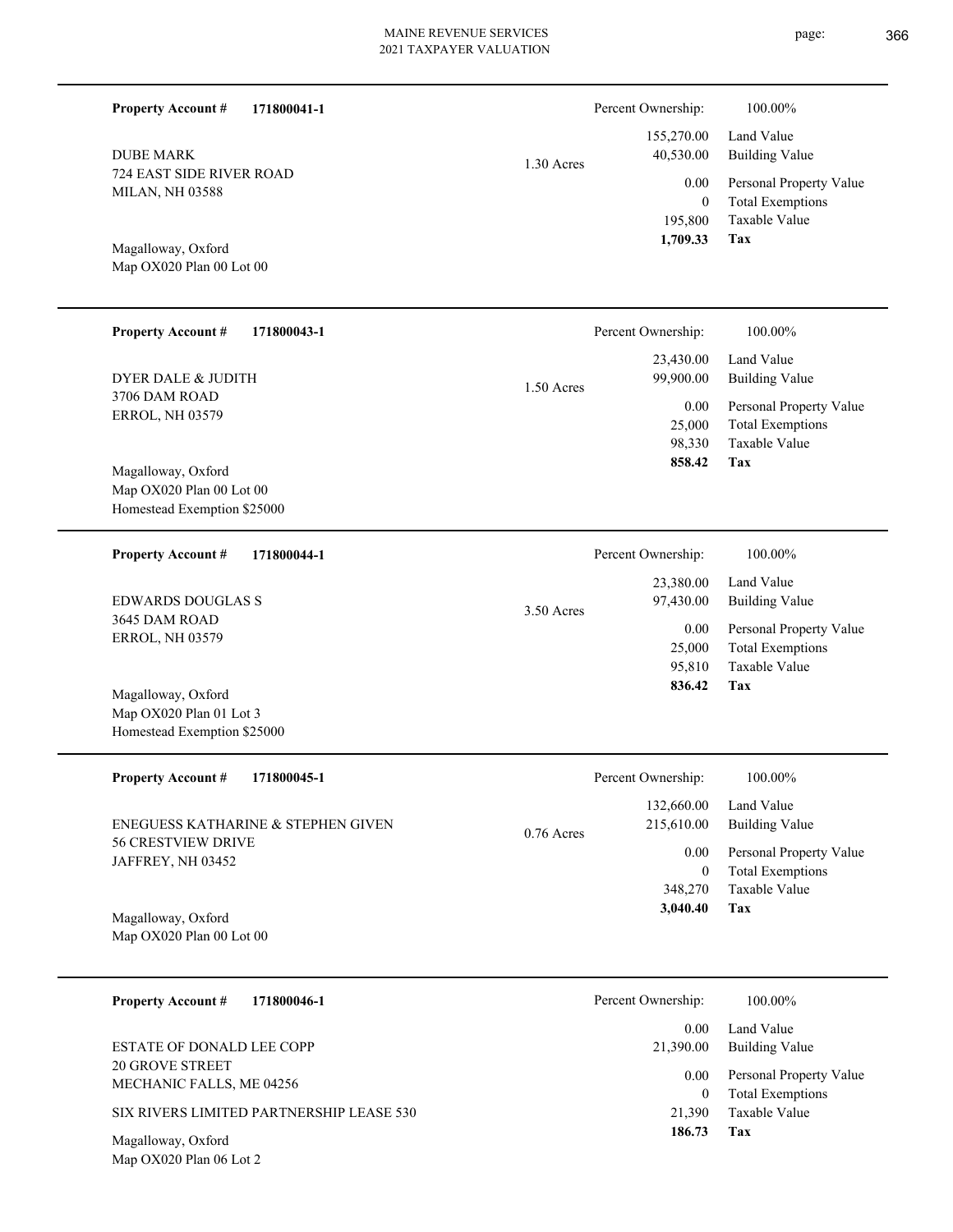| <b>Property Account #</b><br>171800048-1                                         |             | Percent Ownership:                      | 100.00%                                                             |
|----------------------------------------------------------------------------------|-------------|-----------------------------------------|---------------------------------------------------------------------|
| <b>ESTES DAVID &amp; DENICE</b>                                                  | 0.92 Acres  | 73,480.00<br>76,210.00                  | Land Value<br><b>Building Value</b>                                 |
| 21 WARDS HILL ROAD<br><b>HIRAM, ME 04041</b>                                     |             | 0.00<br>$\boldsymbol{0}$<br>149,690     | Personal Property Value<br><b>Total Exemptions</b><br>Taxable Value |
| Magalloway, Oxford<br>Map OX020 Plan 02 Lot 18                                   |             | 1,306.79                                | Tax                                                                 |
| Property Account #<br>171800049-1                                                |             | Percent Ownership:                      | 100.00%                                                             |
| <b>EVELYN BURKE ESTATE OF</b>                                                    | 2.00 Acres  | 176,720.00<br>303,670.00                | Land Value<br><b>Building Value</b>                                 |
| PO BOX 1586<br>NORTH CONWAY, NH 03860                                            |             | 0.00<br>$\boldsymbol{0}$                | Personal Property Value<br><b>Total Exemptions</b>                  |
| Magalloway, Oxford<br>Map OX020 Plan 00 Lot 00                                   |             | 480,390<br>4,193.80                     | Taxable Value<br>Tax                                                |
| <b>Property Account #</b><br>171800050-1                                         |             | Percent Ownership:                      | 100.00%                                                             |
| <b>FARNUM MARK</b>                                                               |             | 0.00<br>49,480.00                       | Land Value<br><b>Building Value</b>                                 |
| 50 TUPELO ROAD<br>MARSHFIELD, MA 02050                                           |             | 0.00<br>$\boldsymbol{0}$                | Personal Property Value<br><b>Total Exemptions</b>                  |
| SIX RIVERS LIMITED PARTNERSHIP LEASE 537                                         |             | 49,480<br>431.96                        | Taxable Value<br>Tax                                                |
| Magalloway, Oxford<br>Map OX020 Plan 06 Lot 2                                    |             |                                         |                                                                     |
| <b>Property Account #</b><br>171800051-1                                         |             | Percent Ownership:                      | $100.00\%$                                                          |
| FIZER EVERETT & CAROLYN                                                          | 1.00 Acres  | 23,000.00<br>151,790.00                 | Land Value<br><b>Building Value</b>                                 |
| FIZER REVOCABLE TRUST ACCOUNT<br><b>BOX 222</b><br>LINCOLNVILLE CENTER, ME 04850 |             | $0.00\,$<br>$\boldsymbol{0}$<br>174,790 | Personal Property Value<br><b>Total Exemptions</b><br>Taxable Value |
| Magalloway, Oxford<br>Map OX020 Plan 00 Lot 00                                   |             | 1,525.92                                | Tax                                                                 |
| 171800052-1<br><b>Property Account #</b>                                         |             | Percent Ownership:                      | 100.00%                                                             |
| <b>FOSS RONALD</b>                                                               | 25.75 Acres | 30,990.00<br>9,000.00                   | Land Value<br><b>Building Value</b>                                 |
| 198 HARE ROAD<br>MILTON, NH 03851                                                |             | 0.00<br>$\boldsymbol{0}$<br>39,990      | Personal Property Value<br><b>Total Exemptions</b><br>Taxable Value |
| Magalloway, Oxford<br>Map OX020 Plan 02 Lot 1                                    |             | 349.11                                  | <b>Tax</b>                                                          |
|                                                                                  |             |                                         |                                                                     |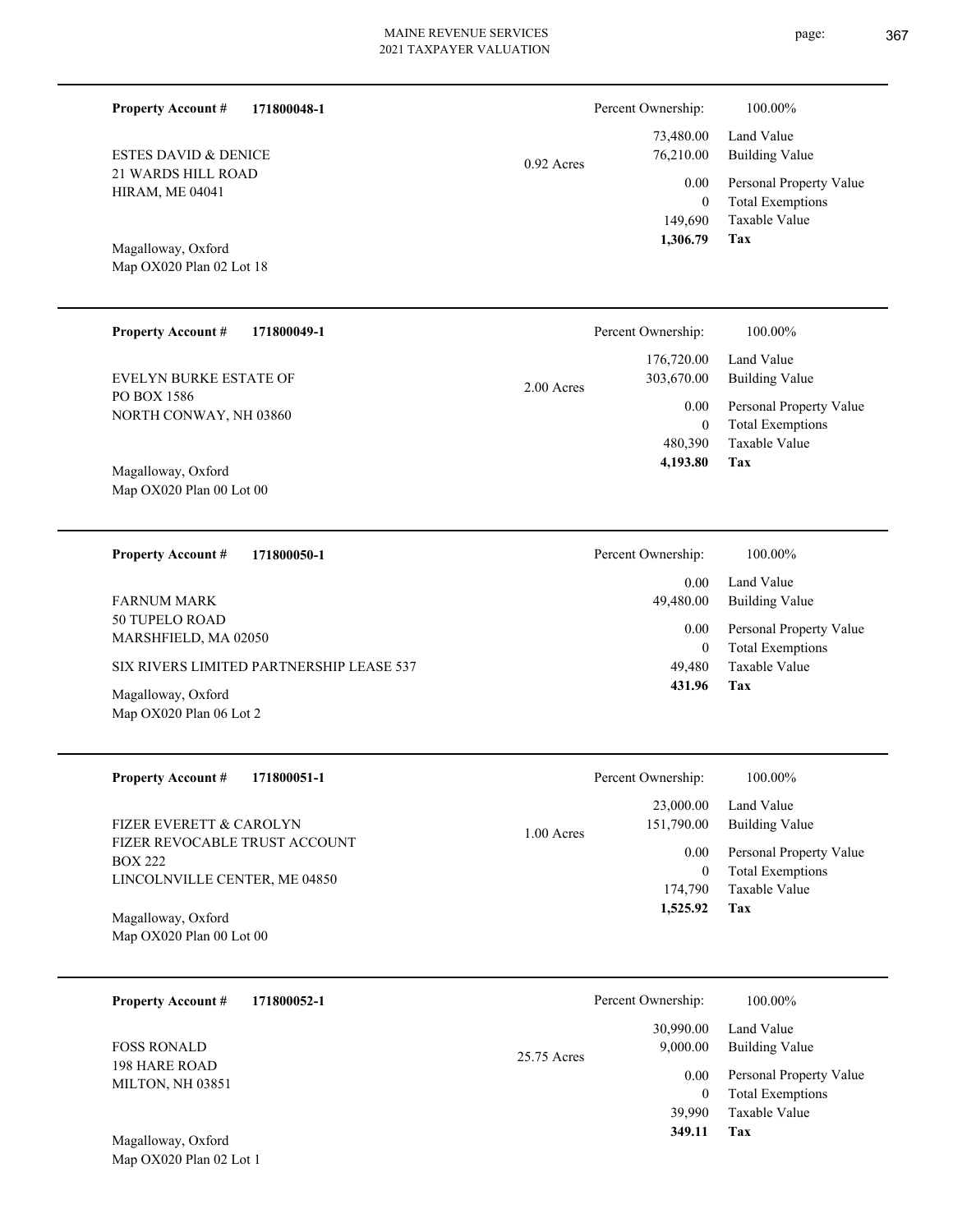page: 368

| PO BOX 92<br><b>82 CORBETT ROAD</b><br>SOUTH PARIS, ME 04281<br>SIX RIVERS LIMITED PARTNERSHIP LEASE 531<br>Magalloway, Oxford<br>Map OX020 Plan 06 Lot 2 |            | 0.00<br>$\mathbf{0}$<br>63,730<br>556.36                     | Personal Property Value<br><b>Total Exemptions</b><br>Taxable Value<br>Tax                                 |
|-----------------------------------------------------------------------------------------------------------------------------------------------------------|------------|--------------------------------------------------------------|------------------------------------------------------------------------------------------------------------|
| <b>Property Account #</b><br>171800054-1                                                                                                                  |            | Percent Ownership:                                           | 100.00%                                                                                                    |
| <b>GLOVER SHARON</b><br>530 DIAMOND POND ROAD<br>COLEBROOK, NH 03576                                                                                      | 1.50 Acres | 33,430.00<br>62,660.00<br>0.00<br>$\boldsymbol{0}$<br>96,090 | Land Value<br><b>Building Value</b><br>Personal Property Value<br><b>Total Exemptions</b><br>Taxable Value |
| Magalloway, Oxford<br>Map OX020 Plan 00 Lot 00                                                                                                            |            | 838.87                                                       | Tax                                                                                                        |
| <b>Property Account #</b><br>171800055-1                                                                                                                  |            | Percent Ownership:                                           | 100.00%                                                                                                    |
| <b>GOULD LARRY</b><br>397 SOUTH ROAD                                                                                                                      | 1.00 Acres | 33,000.00<br>32,370.00                                       | Land Value<br><b>Building Value</b>                                                                        |
| CANAAN, NH 03741-7734                                                                                                                                     |            | 0.00<br>$\boldsymbol{0}$<br>65,370                           | Personal Property Value<br><b>Total Exemptions</b><br>Taxable Value                                        |
| Magalloway, Oxford<br>Map OX020 Plan 02 Lot 47                                                                                                            |            | 570.68                                                       | <b>Tax</b>                                                                                                 |
| <b>Property Account #</b><br>171800056-1                                                                                                                  |            | Percent Ownership:                                           | 100.00%                                                                                                    |
| <b>GRAY DONALD &amp; SYLVIA</b>                                                                                                                           | 0.17 Acres | 35,690.00<br>25,400.00                                       | Land Value<br><b>Building Value</b>                                                                        |
| 1043 BEAR RIVER ROAD<br>NEWRY, ME 04261                                                                                                                   |            | 0.00<br>$\boldsymbol{0}$                                     | Personal Property Value<br><b>Total Exemptions</b>                                                         |
| Magalloway, Oxford<br>Map OX020 Plan 00 Lot 00                                                                                                            |            | 61,090<br>533.32                                             | Taxable Value<br><b>Tax</b>                                                                                |
| <b>Property Account #</b><br>171800101-1                                                                                                                  |            | Percent Ownership:                                           | 100.00%                                                                                                    |
| <b>GUIDO JOHN</b>                                                                                                                                         | 3.73 Acres | 239,920.00<br>73,470.00                                      | Land Value<br><b>Building Value</b>                                                                        |
| 35 HOWARD STREET<br>NEWINGTON, NH 04801<br>Magalloway, Oxford                                                                                             |            | 0.00<br>$\boldsymbol{0}$<br>313,390<br>2,735.89              | Personal Property Value<br><b>Total Exemptions</b><br>Taxable Value<br><b>Tax</b>                          |
| Map OX020 Plan 02 Lot 34                                                                                                                                  |            |                                                              |                                                                                                            |

#### **171800053-1 Property Account #**

PO BOX 92 FROST GARRICK & JOAN E

| Percent Ownership:    | 100.00%                                            |
|-----------------------|----------------------------------------------------|
| $0.00 -$<br>63,730.00 | Land Value<br>Building Value                       |
| $0.00\,$<br>0         | Personal Property Value<br><b>Total Exemptions</b> |
| 63,730                | Taxable Value                                      |
| 556.36                | Tax                                                |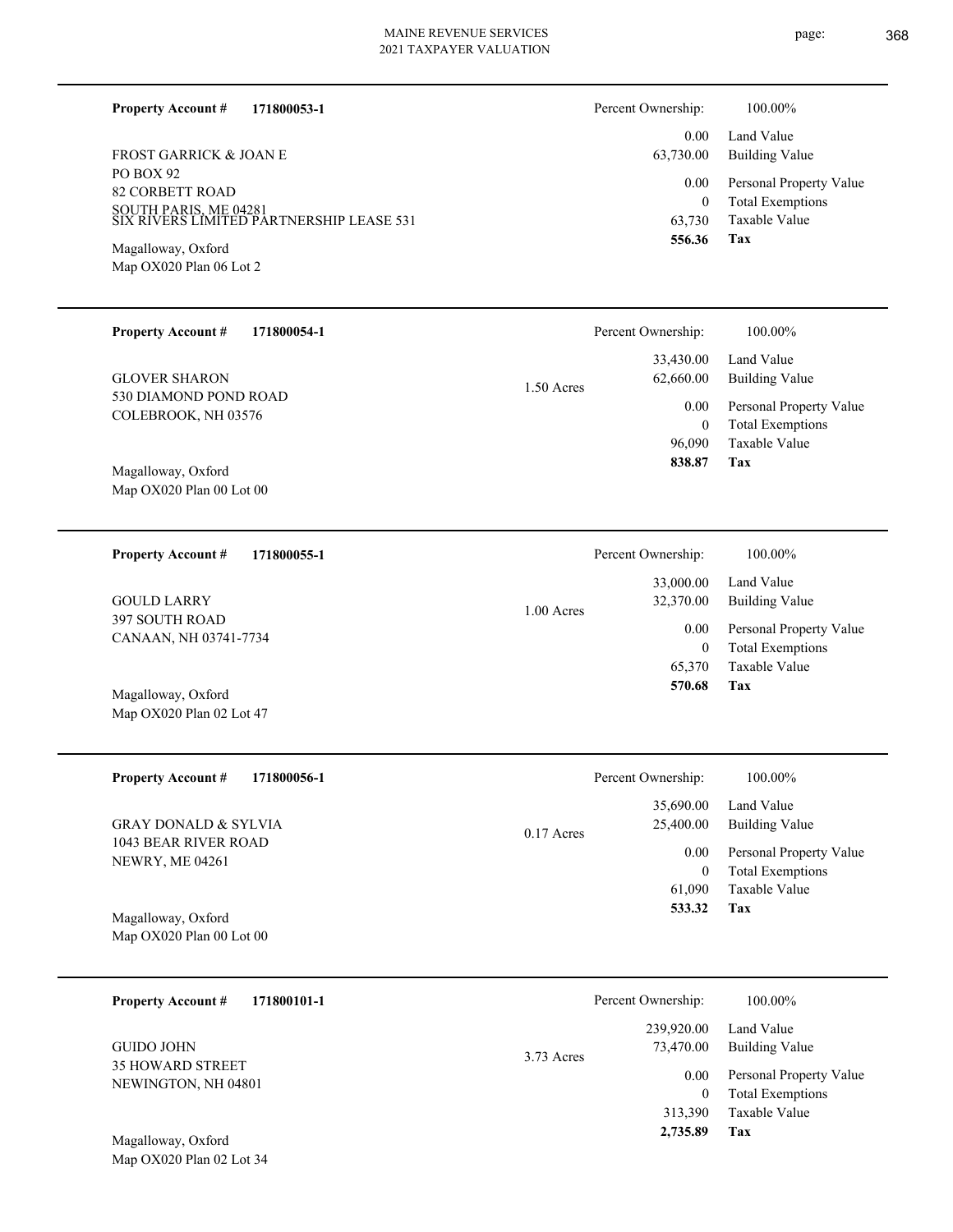Percent Ownership:  $100.00\%$ 

|            | 2,489.45 Tax |                                                   |
|------------|--------------|---------------------------------------------------|
|            |              | 285,160 Taxable Value                             |
|            | $\Omega$     | <b>Total Exemptions</b>                           |
|            |              | 0.00 Personal Property Value                      |
| 6.00 Acres |              | 245,480.00 Land Value<br>39,680.00 Building Value |
|            |              |                                                   |

**Tax**

 71,550 0

 0.00 71,550.00

Percent Ownership:  $100.00\%$ 

0.00

 **624.63**

Taxable Value Total Exemptions Personal Property Value

Building Value Land Value

Map OX020 Plan 02 Lot 36 Magalloway, Oxford

133 WILDERNESS DRIVE GUILDHALL, VT 05905

HAKANSSON WENDY A

**Property Account #**

**171800131-1**

| <b>Property Account #</b><br>171800057-1         | Percent Ownership: | 100.00%                                            |
|--------------------------------------------------|--------------------|----------------------------------------------------|
|                                                  | 0.00               | Land Value                                         |
| <b>HANSCOM GEORGE</b>                            | 12,710.00          | <b>Building Value</b>                              |
| 307 LEACH HILL ROAD<br>CASCO, ME 04015           | 0.00<br>$\Omega$   | Personal Property Value<br><b>Total Exemptions</b> |
| Magalloway, Oxford<br>Map $OX020$ Plan 00 Lot 00 | 12,710<br>110.96   | Taxable Value<br>Tax                               |
|                                                  |                    |                                                    |

**171800059-1 Property Account #** HARKEMA DAVID WALTER

377 POND BROOK ROAD ERROL, NH 03579

Map OX020 Plan 00 Lot 00 Magalloway, Oxford

| <b>Property Account #</b><br>171800060-1      | Percent Ownership:                      | 100.00%                                            |
|-----------------------------------------------|-----------------------------------------|----------------------------------------------------|
| HARKEMA DAVID WALTER                          | 23,000.00<br>178,190.00<br>$1.00$ Acres | Land Value<br>Building Value                       |
| 377 POND BROOK ROAD<br><b>ERROL, NH 03579</b> | 0.00<br>$\overline{0}$                  | Personal Property Value<br><b>Total Exemptions</b> |
|                                               | 201,190                                 | Taxable Value                                      |
| Magalloway, Oxford<br>Map OX020 Plan 1 Lot 11 | 1,756.39                                | Tax                                                |

| 171800061-1<br><b>Property Account #</b> | Percent Ownership:                | 100.00%                                            |
|------------------------------------------|-----------------------------------|----------------------------------------------------|
| <b>HEATH LOIS</b>                        | 12,000.00<br>0.00<br>$1.00$ Acres | Land Value<br><b>Building Value</b>                |
| 599 CATHANCE<br>TOPSHAM, ME 04086        | 0.00<br>0                         | Personal Property Value<br><b>Total Exemptions</b> |
| Magalloway, Oxford                       | 12,000<br>104.76                  | Taxable Value<br>Tax                               |

Map OX020 Plan 02 Lot 39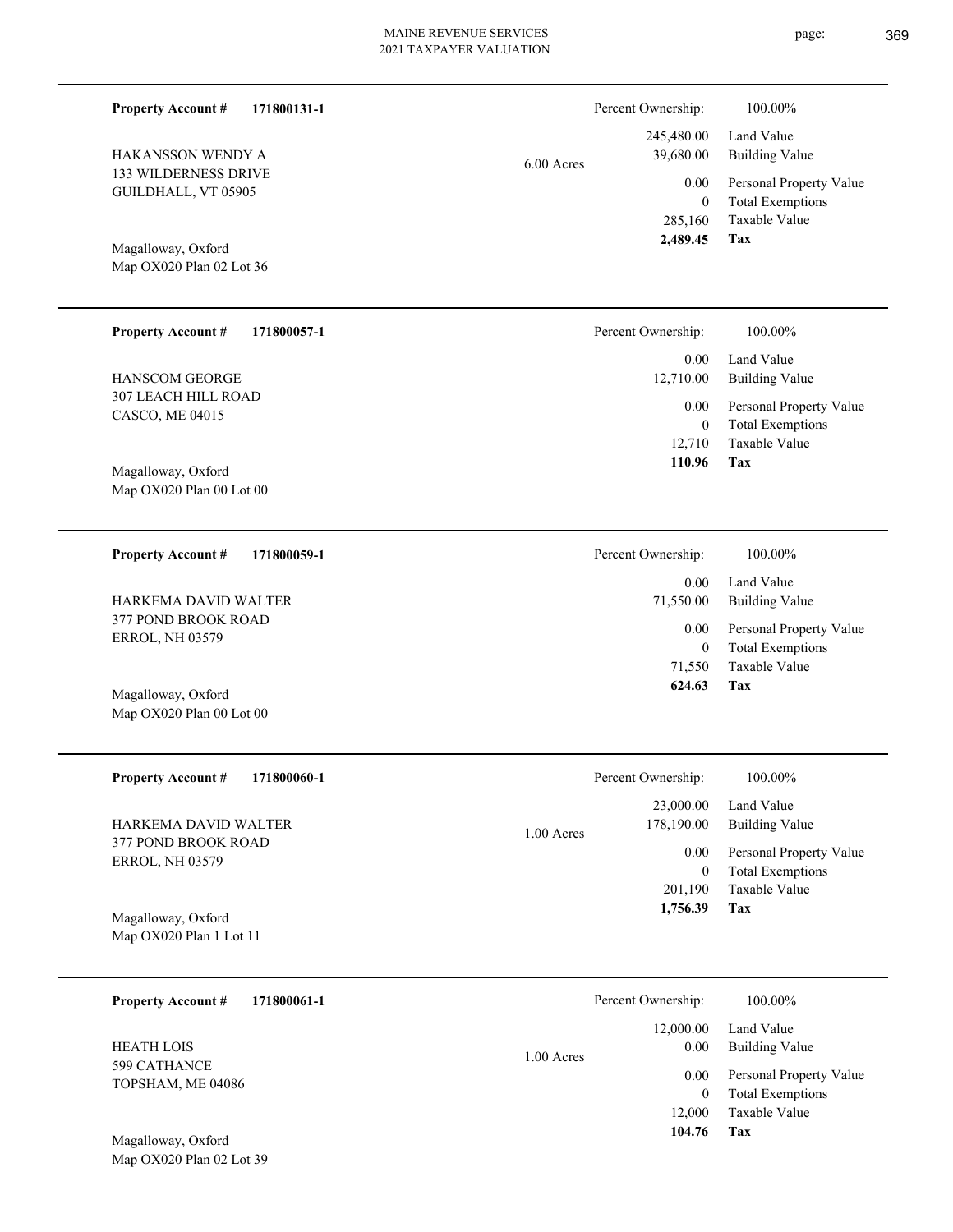| <b>Property Account #</b><br>HOUSTON ALEXANDRA<br>PO BOX 35<br>CENTER SANDWICH, NH 03227<br>Magalloway, Oxford<br>Map OX020 Plan 00 Lot 00                 | 171800065-1 | $1.15$ Acres | Percent Ownership:<br>127,170.00<br>26,160.00<br>0.00<br>$\boldsymbol{0}$<br>153,330<br>1,338.57 | 100.00%<br>Land Value<br><b>Building Value</b><br>Personal Property Value<br><b>Total Exemptions</b><br>Taxable Value<br><b>Tax</b> |
|------------------------------------------------------------------------------------------------------------------------------------------------------------|-------------|--------------|--------------------------------------------------------------------------------------------------|-------------------------------------------------------------------------------------------------------------------------------------|
| <b>Property Account #</b><br>HOWARD DEANNA<br><b>5 PAINE ROAD</b><br>ETNA, NH 03750<br>Magalloway, Oxford<br>Map OX020 Plan 02 Lot 14.1                    | 171800066-1 | 1.49 Acres   | Percent Ownership:<br>132,780.00<br>2,000.00<br>0.00<br>$\boldsymbol{0}$<br>134,780<br>1,176.63  | 100.00%<br>Land Value<br><b>Building Value</b><br>Personal Property Value<br><b>Total Exemptions</b><br><b>Taxable Value</b><br>Tax |
| <b>Property Account #</b><br><b>JACKSON KEITH &amp; DEBORAH</b><br>PO BOX 315<br>RANGELEY, ME 04970-0315<br>Magalloway, Oxford<br>Map OX020 Plan 00 Lot 00 | 171800067-1 | 178.00 Acres | Percent Ownership:<br>147,630.00<br>0.00<br>0.00<br>$\boldsymbol{0}$<br>147,630<br>1,288.81      | 100.00%<br>Land Value<br><b>Building Value</b><br>Personal Property Value<br><b>Total Exemptions</b><br>Taxable Value<br><b>Tax</b> |

| <b>Property Account #</b><br>171800062-1           | Percent Ownership:   | 100.00%                 |
|----------------------------------------------------|----------------------|-------------------------|
|                                                    | 12,430.00            | Land Value              |
| <b>JACKSON WILLIAM JR</b><br>106 ROCKY DUNDEE ROAD | 0.00<br>$1.50$ Acres | Building Value          |
| BUXTON, ME 04093                                   | 0.00                 | Personal Property Value |
|                                                    | 0                    | <b>Total Exemptions</b> |
|                                                    | 12,430               | Taxable Value           |
| Magalloway, Oxford                                 | 108.51               | Tax                     |
| Map OX020 Plan 00 Lot 00                           |                      |                         |

| <b>Property Account #</b><br>171800068-1             | Percent Ownership: | 100.00%                                            |
|------------------------------------------------------|--------------------|----------------------------------------------------|
| JILL B ALLEN REVOCABLE TRUST                         | 0.00<br>48,820.00  | Land Value<br>Building Value                       |
| <b>1434 LAKEPOINT DRIVE</b><br>CLARKSVILLE, VA 23927 | 0.00<br>0          | Personal Property Value<br><b>Total Exemptions</b> |
| SIX RIVERS LIMITED PARTNERSHIP LEASE 529             | 48,820             | Taxable Value                                      |
| Magalloway, Oxford<br>Map OX020 Plan 06 Lot 2        | 426.20             | Tax                                                |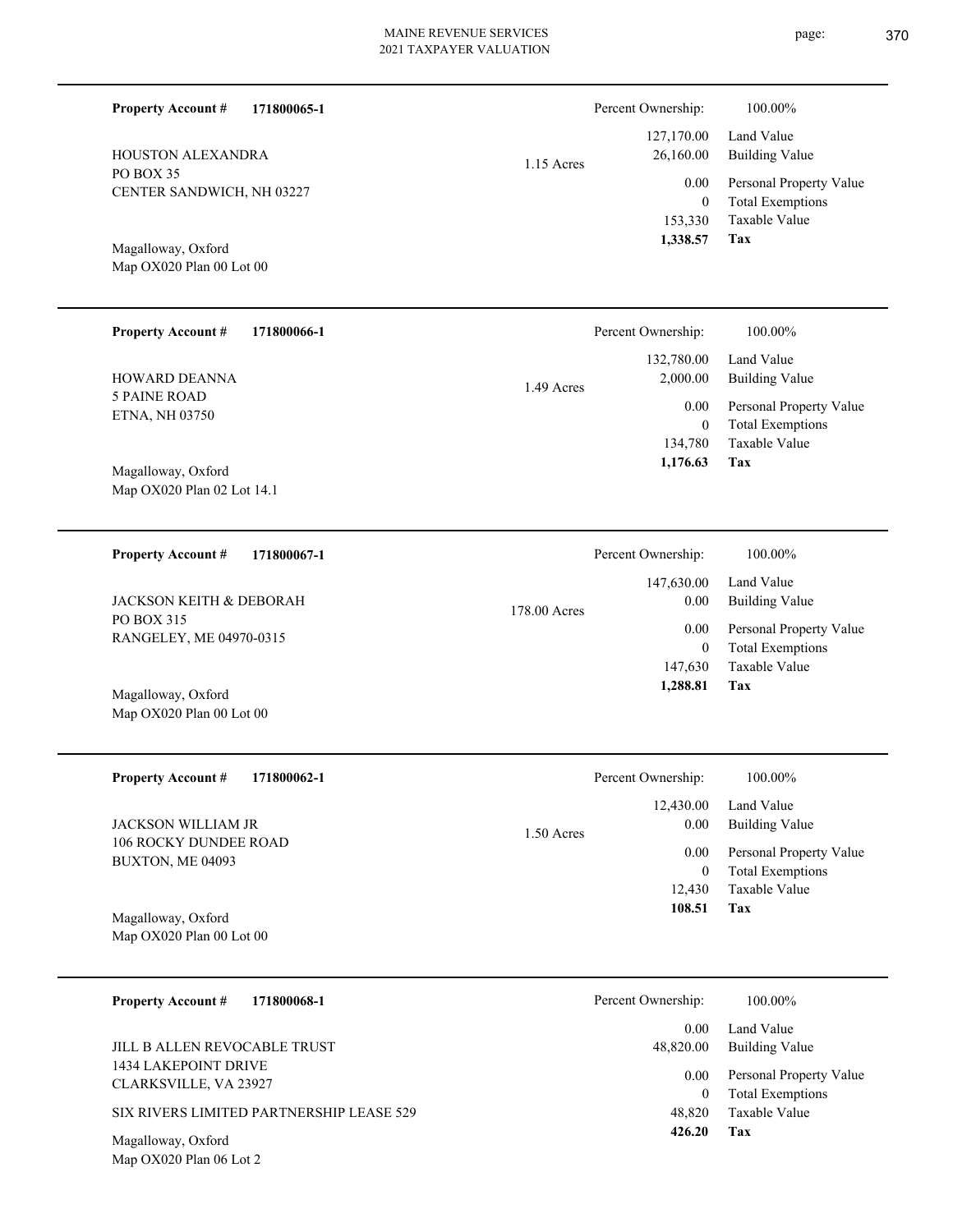|              | Percent Ownership:                                        | 100.00%                                                                                                           |
|--------------|-----------------------------------------------------------|-------------------------------------------------------------------------------------------------------------------|
| $0.27$ Acres | 28,740.00<br>0.00<br>$\boldsymbol{0}$<br>38,840<br>339.07 | Land Value<br><b>Building Value</b><br>Personal Property Value<br><b>Total Exemptions</b><br>Taxable Value<br>Tax |
|              | Percent Ownership:                                        | 100.00%                                                                                                           |
|              | 26,730.00<br>20,740.00                                    | Land Value<br><b>Building Value</b>                                                                               |
|              | 0.00<br>25,000<br>22,470<br>196.16                        | Personal Property Value<br><b>Total Exemptions</b><br>Taxable Value<br>Tax                                        |
|              |                                                           | 100.00%                                                                                                           |
|              | 18,080.00<br>47,750.00                                    | Land Value<br><b>Building Value</b>                                                                               |
|              | 0.00<br>$\mathbf{0}$<br>65,830<br>574.70                  | Personal Property Value<br><b>Total Exemptions</b><br>Taxable Value<br>Tax                                        |
|              | Percent Ownership:                                        | 100.00%                                                                                                           |
|              | 21,630.00<br>53,140.00                                    | Land Value<br><b>Building Value</b>                                                                               |
|              | 0.00<br>$\overline{0}$<br>74,770<br>652.74                | Personal Property Value<br><b>Total Exemptions</b><br>Taxable Value<br>Tax                                        |
|              |                                                           |                                                                                                                   |
|              | Percent Ownership:                                        | 100.00%                                                                                                           |
| 0.50 Acres   | 37,980.00                                                 | Land Value<br><b>Building Value</b>                                                                               |
|              | 0.00<br>$\mathbf{0}$<br>107,080<br>934.81                 | Personal Property Value<br><b>Total Exemptions</b><br>Taxable Value<br>Tax                                        |
|              | 7.74 Acres<br>$0.37$ Acres<br>3.50 Acres                  | 10,100.00<br>Percent Ownership:<br>69,100.00                                                                      |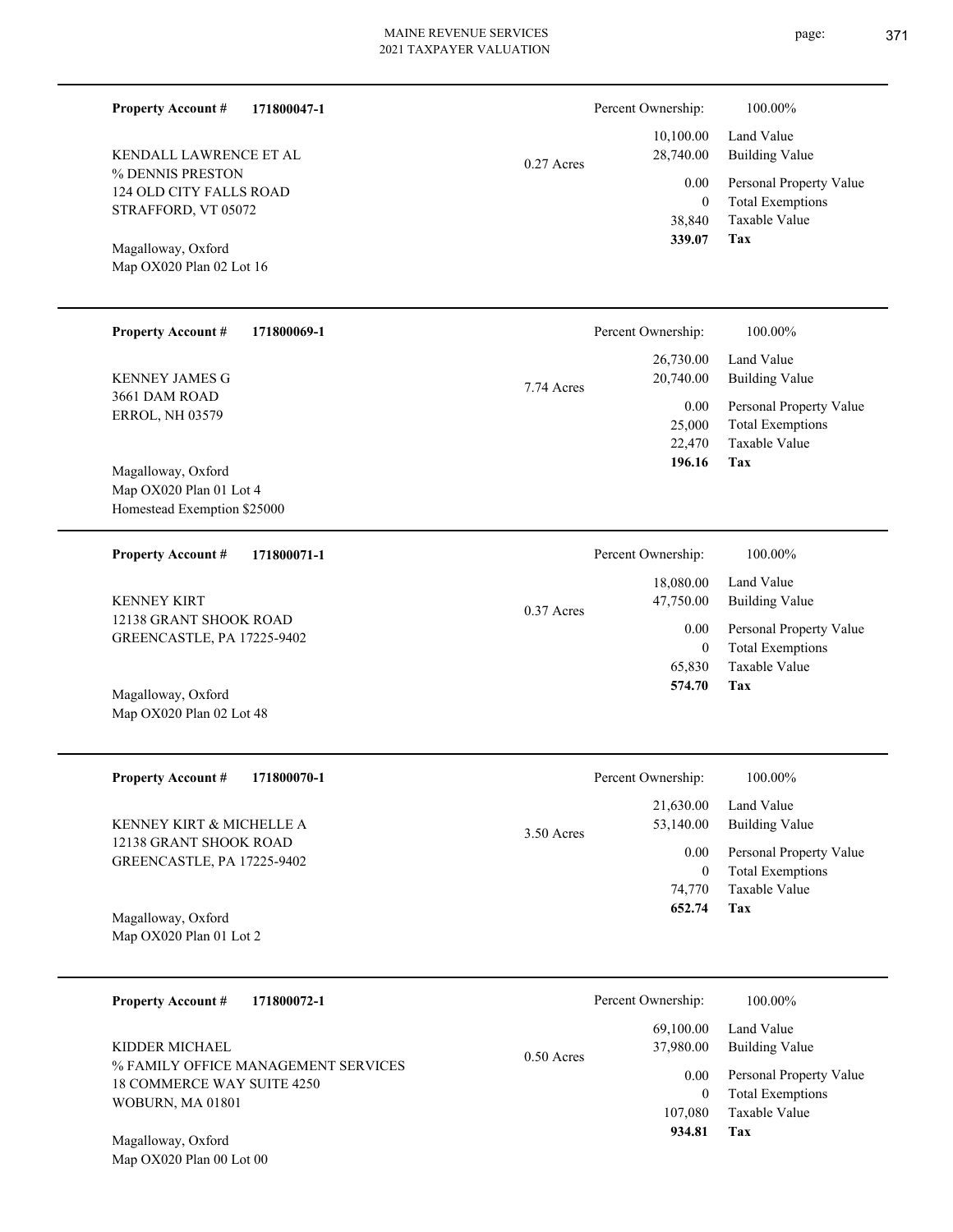page: 372

| <b>Property Account #</b><br>171800073-1        | Percent Ownership:                   | 100.00%                                                                                            |
|-------------------------------------------------|--------------------------------------|----------------------------------------------------------------------------------------------------|
| <b>KULLGREN BRUCE</b>                           | 44,300.00                            | 0.00<br>Land Value<br><b>Building Value</b>                                                        |
| 7 CEMETERY LANE<br>TEMPLE, NH 03084             | 44,300<br>386.74                     | 0.00<br>Personal Property Value<br><b>Total Exemptions</b><br>$\mathbf{0}$<br>Taxable Value<br>Tax |
| Magalloway, Oxford<br>Map OX020 Plan 00 Lot 00  |                                      |                                                                                                    |
| <b>Property Account #</b><br>171800074-1        | Percent Ownership:                   | 100.00%                                                                                            |
| <b>LAKEWOOD CAMPS</b>                           | 273,470.00                           | Land Value<br>0.00<br><b>Building Value</b>                                                        |
| PO BOX 573<br>GARDINER, ME 04345                |                                      | 0.00<br>Personal Property Value<br><b>Total Exemptions</b><br>$\mathbf{0}$                         |
| SIX RIVERS LIMITED PARTNERSHIP LEASE 540        | 273,470<br>2,387.39                  | Taxable Value<br>Tax                                                                               |
| Magalloway, Oxford<br>Map OX020 Plan 06 Lot 2   |                                      |                                                                                                    |
| <b>Property Account #</b><br>171800031-1        | Percent Ownership:                   | 100.00%                                                                                            |
| LANE CLIFFORD & SHARON                          | 240,000.00<br>45.00 Acres            | Land Value<br><b>Building Value</b><br>0.00                                                        |
| PO BOX 182<br><b>ERROL, NH 03579</b>            |                                      | 0.00<br>Personal Property Value<br><b>Total Exemptions</b><br>$\mathbf{0}$                         |
| Magalloway, Oxford<br>Map OX020 Plan 00 Lot 00  | 240,000<br>2,095.20                  | Taxable Value<br>Tax                                                                               |
| <b>Property Account #</b><br>171800076-1        | Percent Ownership:                   | 100.00%                                                                                            |
| LAVALLEE JAMIE L & GERALDINE KENNEY             | 23,010.00<br>73,070.00<br>3.37 Acres | Land Value<br><b>Building Value</b>                                                                |
| <b>19 KENNEY ROAD</b><br><b>ERROL, NH 03579</b> | 25,000<br>71,080                     | Personal Property Value<br>0.00<br><b>Total Exemptions</b><br>Taxable Value                        |
| Magalloway, Oxford<br>Map OX020 Plan 00 Lot 00  | 620.53                               | Tax                                                                                                |
| Homestead Exemption \$25000                     |                                      |                                                                                                    |
| <b>Property Account #</b><br>171800077-1        | Percent Ownership:                   | 100.00%                                                                                            |
| LAWRENCE PEGGY & JOHN WASTROM                   | 49,700.00<br>15,250.00<br>0.25 Acres | Land Value<br><b>Building Value</b>                                                                |
| 184 GENERAL SULLIVAN WAY<br><b>BOX 114</b>      |                                      | Personal Property Value<br>0.00<br><b>Total Exemptions</b><br>$\boldsymbol{0}$                     |
| ROLLINSFORD, NH 03869                           | 64,950<br>567.01                     | Taxable Value<br>Tax                                                                               |
| Magalloway, Oxford<br>Map OX020 Plan 00 Lot 00  |                                      |                                                                                                    |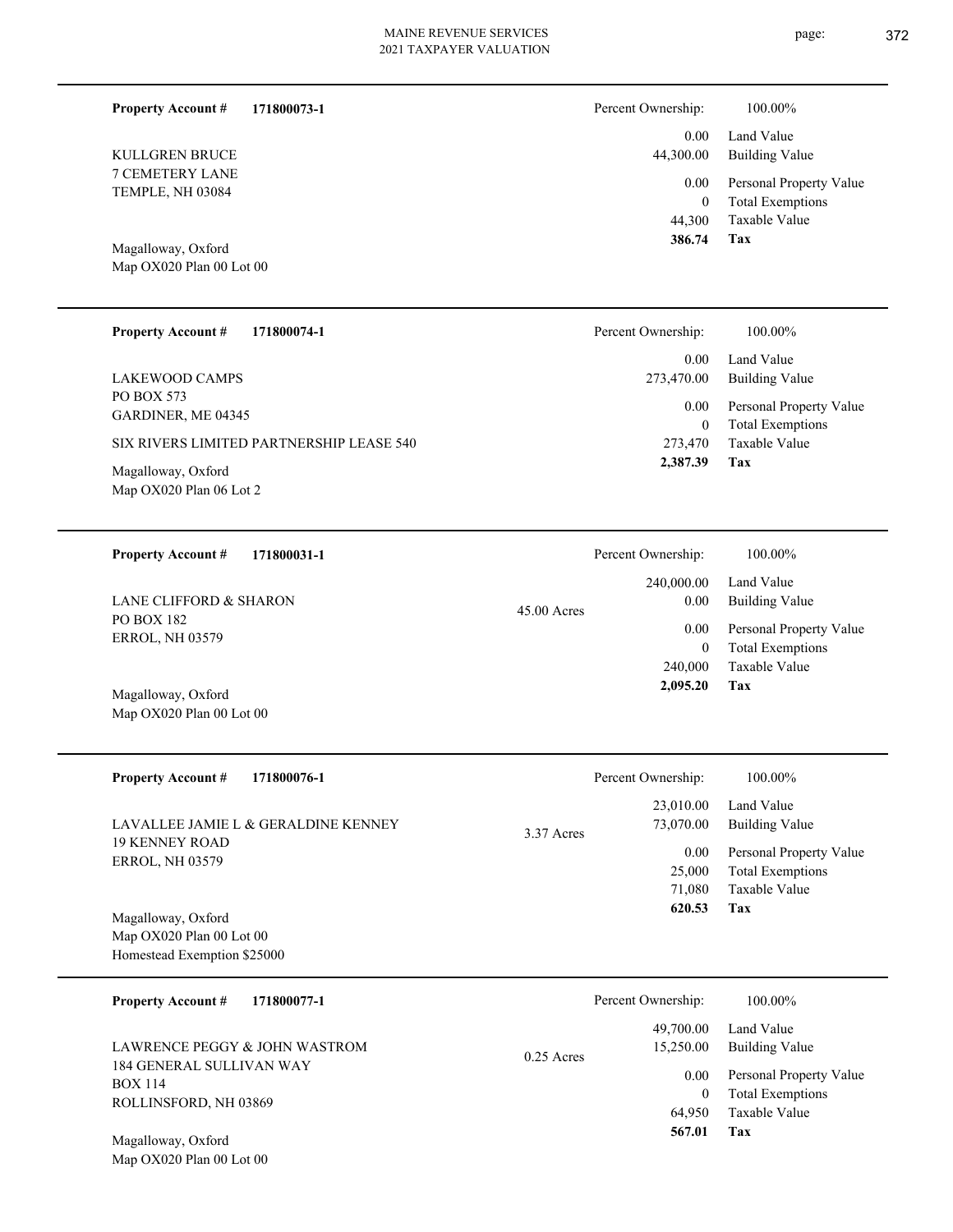| <b>Property Account #</b><br>171800121-1                                          |              | Percent Ownership:                    | 100.00%                                                                    |
|-----------------------------------------------------------------------------------|--------------|---------------------------------------|----------------------------------------------------------------------------|
| LITTLEHALE FAMILY TRUST                                                           | 98.00 Acres  | 101,950.00<br>87,380.00               | Land Value<br><b>Building Value</b>                                        |
| 3930 DAM ROAD<br><b>ERROL, NH 03579</b>                                           |              | 0.00<br>31,000<br>158,330<br>1,382.22 | Personal Property Value<br><b>Total Exemptions</b><br>Taxable Value<br>Tax |
| Magalloway, Oxford                                                                |              |                                       |                                                                            |
| Map OX020 Plan 00 Lot 00<br>Homestead Exemption \$25000; Veteran Exemption \$6000 |              |                                       |                                                                            |
|                                                                                   |              |                                       |                                                                            |
| <b>Property Account #</b><br>171800078-1                                          |              | Percent Ownership:                    | 100.00%                                                                    |
| <b>LORDEN BETH</b>                                                                | $0.69$ Acres | 70,160.00<br>65,130.00                | Land Value<br><b>Building Value</b>                                        |
| PO BOX 365<br>BERLIN, NH 03570                                                    |              | 0.00                                  | Personal Property Value                                                    |
|                                                                                   |              | $\boldsymbol{0}$<br>135,290           | <b>Total Exemptions</b><br>Taxable Value                                   |
|                                                                                   |              | 1,181.08                              | Tax                                                                        |
| Magalloway, Oxford<br>Map OX020 Plan 00 Lot 00                                    |              |                                       |                                                                            |
|                                                                                   |              |                                       |                                                                            |
| 171800080-1<br><b>Property Account #</b>                                          |              | Percent Ownership:                    | 100.00%                                                                    |
|                                                                                   |              | 141,780.00                            | Land Value                                                                 |
| MACDONALD MICHAEL<br>515 MOUNTAIN ROAD                                            | 2.00 Acres   | 46,480.00                             | <b>Building Value</b>                                                      |
| GOFFSTOWN, NH 03045                                                               |              | 0.00                                  | Personal Property Value                                                    |
|                                                                                   |              | $\mathbf{0}$<br>188,260               | <b>Total Exemptions</b><br>Taxable Value                                   |
| Magalloway, Oxford                                                                |              | 1,643.51                              | Tax                                                                        |
| Map OX020 Plan 02 Lot 38                                                          |              |                                       |                                                                            |
|                                                                                   |              |                                       |                                                                            |
| <b>Property Account #</b><br>171800081-1                                          |              | Percent Ownership:                    | 100.00%                                                                    |
|                                                                                   |              | 215,950.00                            | Land Value                                                                 |
| MAGALLOWAY PUBLISHING LLC<br>PO BOX 32                                            | 5.30 Acres   | 168,080.00                            | <b>Building Value</b>                                                      |
| <b>ERROL, NH 03579</b>                                                            |              | 0.00<br>$\mathbf{0}$                  | Personal Property Value<br><b>Total Exemptions</b>                         |
|                                                                                   |              | 384,030                               | Taxable Value                                                              |
| Magalloway, Oxford                                                                |              | 3,352.58                              | Tax                                                                        |
| Map OX020 Plan 02 Lot 25                                                          |              |                                       |                                                                            |
|                                                                                   |              |                                       |                                                                            |
| <b>Property Account #</b><br>171800082-1                                          |              | Percent Ownership:                    | 100.00%                                                                    |
| <b>MAHER PETER</b>                                                                |              | 0.00<br>21,460.00                     | Land Value<br><b>Building Value</b>                                        |
| 110 BRIDGE STREET                                                                 |              | 0.00                                  | Personal Property Value                                                    |
| YARMOUTH, ME 04096                                                                |              | $\mathbf{0}$                          | <b>Total Exemptions</b>                                                    |
| SIX RIVERS LIMITED PARTNERSHIP LEASE 539                                          |              | 21,460                                | Taxable Value                                                              |
| Magalloway, Oxford                                                                |              | 187.35                                | Tax                                                                        |
| Map OX020 Plan 06 Lot 2                                                           |              |                                       |                                                                            |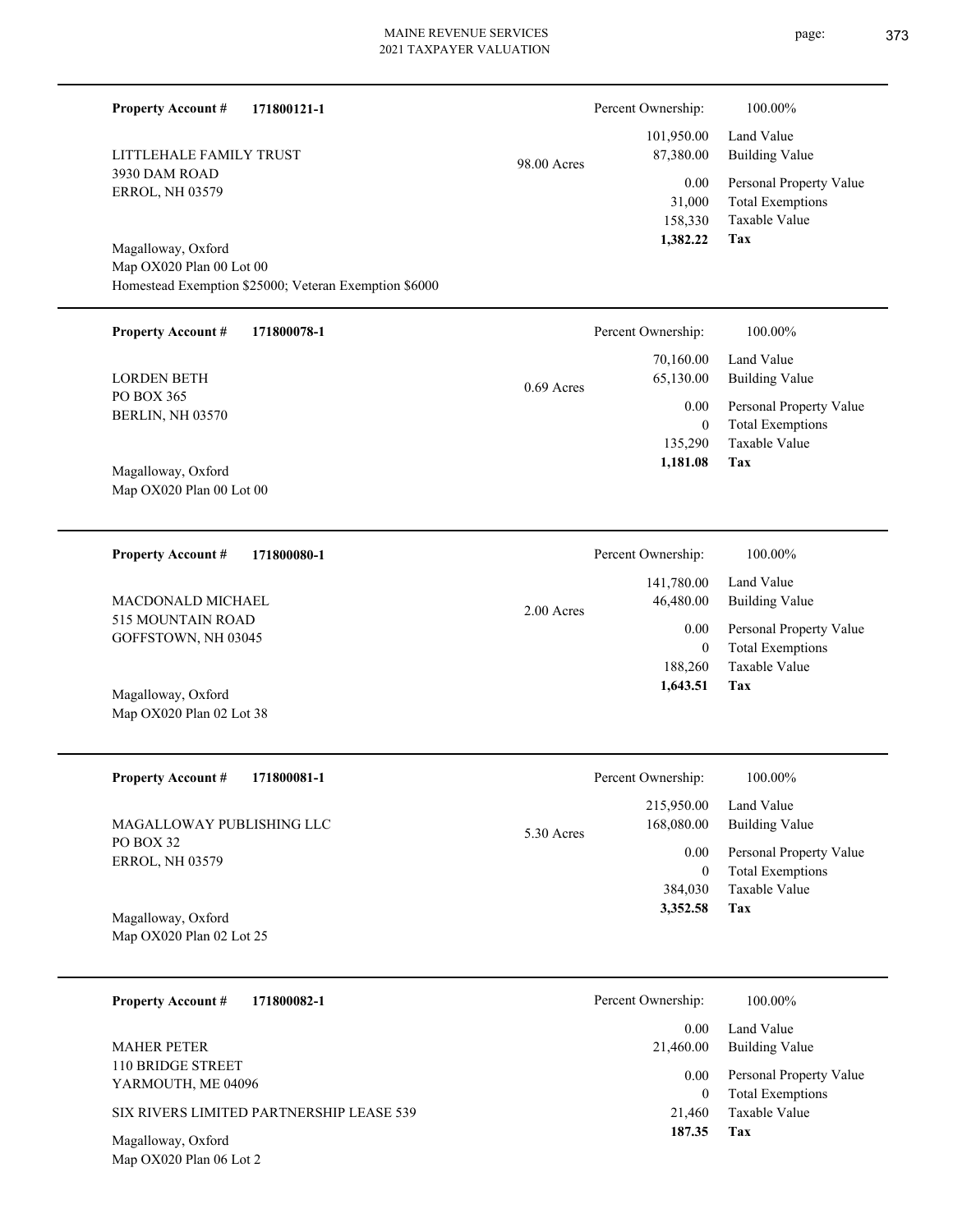| 171800083-1<br><b>Property Account #</b>                       |            | Percent Ownership:     | 100.00%                      |
|----------------------------------------------------------------|------------|------------------------|------------------------------|
| <b>MARCHAND PAUL</b>                                           | 5.00 Acres | 24,400.00<br>20,720.00 | Land Value<br>Building Value |
| PO BOX 165<br>WEST STEWARTSTOWN, NH 03597                      |            | 0.00                   | Personal Property Value      |
|                                                                |            | 0                      | <b>Total Exemptions</b>      |
|                                                                |            | 45,120                 | Taxable Value                |
| $\mathbf{M} = \mathbf{H}$ $\mathbf{A} \mathbf{C}$ $\mathbf{I}$ |            | 393.90                 | Tax                          |

Map OX020 Plan 00 Lot 00 Magalloway, Oxford

Map OX020 Plan 00 Lot 00

| <b>Property Account #</b><br>171800084-1<br>MARTIN O'MALLEY FAMILY TRUST TRUSTEE                      | Percent Ownership:<br>179,000.00                                    | 100.00%<br>Land Value                                                                                      |
|-------------------------------------------------------------------------------------------------------|---------------------------------------------------------------------|------------------------------------------------------------------------------------------------------------|
| 4112 NORTH 26TH ROAD<br>ARLINGTON, VA 22207<br>Magalloway, Oxford<br>Map OX020 Plan 00 Lot 00         | 0.00<br>5.60 Acres<br>$0.00\,$<br>$\theta$<br>179,000<br>1,562.67   | <b>Building Value</b><br>Personal Property Value<br><b>Total Exemptions</b><br>Taxable Value<br>Tax        |
| <b>Property Account #</b><br>171800085-1                                                              | Percent Ownership:                                                  | 100.00%                                                                                                    |
| <b>MARTIN RANDALL</b><br><b>RAPID RIVER TRUST</b><br><b>26 TIMBERDOODLE DRIVE</b><br>TEMPLE, NH 03084 | 175,840.00<br>0.00<br>5.00 Acres<br>$0.00\,$<br>$\theta$<br>175,840 | Land Value<br><b>Building Value</b><br>Personal Property Value<br><b>Total Exemptions</b><br>Taxable Value |
| Magalloway, Oxford<br>Map OX020 Plan 00 Lot 00                                                        | 1,535.08                                                            | Tax                                                                                                        |

| <b>Property Account #</b><br>171800086-1                              | Percent Ownership:                      | 100.00%                                                             |
|-----------------------------------------------------------------------|-----------------------------------------|---------------------------------------------------------------------|
| MARTIN RANDALL                                                        | 245,670.00<br>78,160.00<br>$8.60$ Acres | Land Value<br>Building Value                                        |
| WINDWOOD & UMBAGOG TRUST<br>26 TIMBERDOODLE DRIVE<br>TEMPLE, NH 03084 | 0.00<br>323,830                         | Personal Property Value<br><b>Total Exemptions</b><br>Taxable Value |
| Magalloway, Oxford<br>Map $OX020$ Plan 00 Lot 00                      | 2,827.04                                | Tax                                                                 |

| 171800063-1<br><b>Property Account #</b> | Percent Ownership:                    | 100.00%                      |
|------------------------------------------|---------------------------------------|------------------------------|
| MCINTYRE LEONARD P                       | 25,380.00<br>4,630.00<br>$3.80$ Acres | Land Value<br>Building Value |
| 2 KRINGLE WAY<br>BRIDGTON, ME 04009      | 0.00                                  | Personal Property Value      |
|                                          | 0                                     | <b>Total Exemptions</b>      |
|                                          | 30,010                                | Taxable Value                |
| Magalloway, Oxford                       | 261.99                                | Tax                          |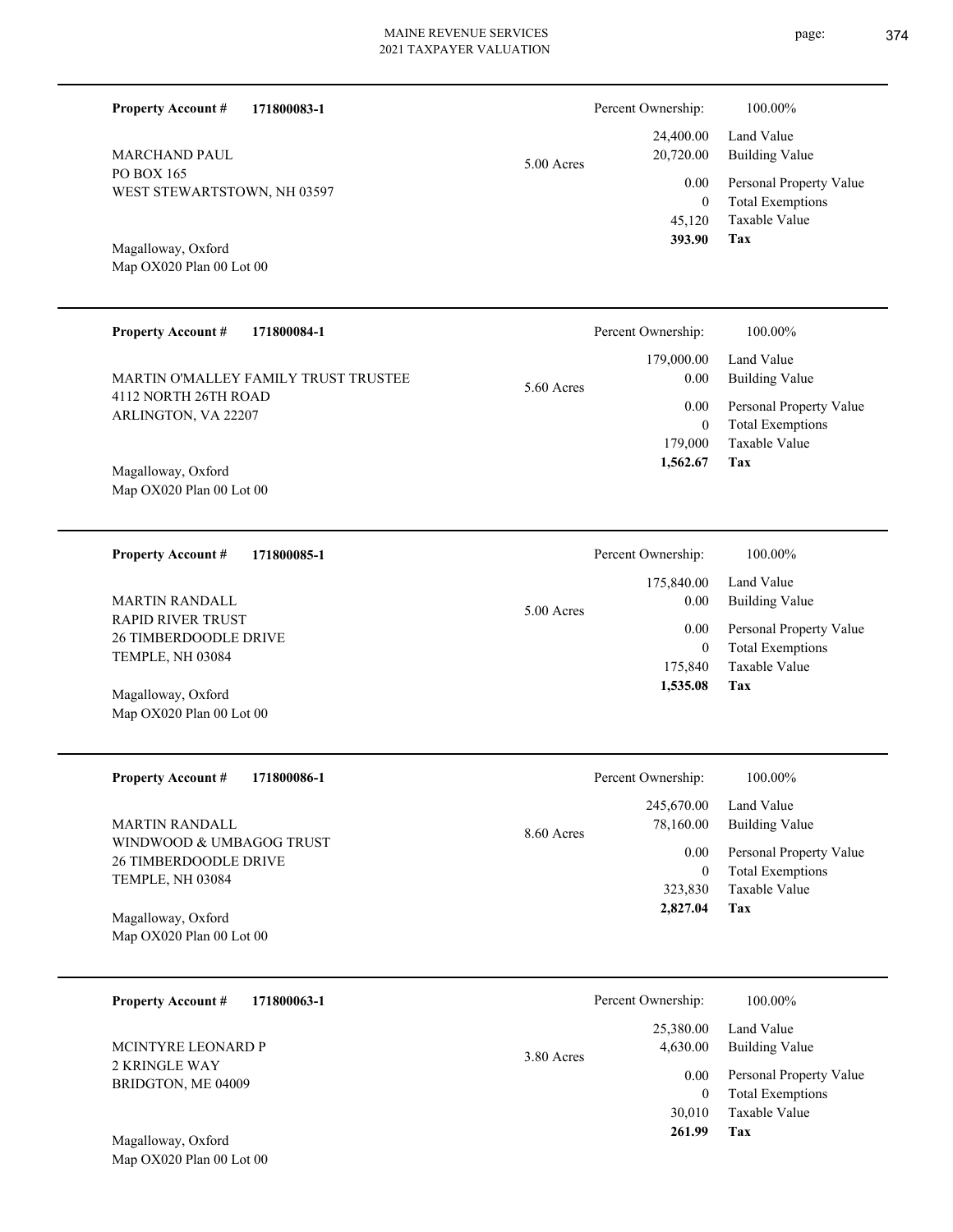| <b>Property Account #</b><br>171800088-1          |                             | Percent Ownership:                           | 100.00%                                                                    |
|---------------------------------------------------|-----------------------------|----------------------------------------------|----------------------------------------------------------------------------|
| <b>MCSHERRY THOMAS</b>                            | 21.90 Acres                 | 49,820.00<br>110,910.00                      | Land Value<br><b>Building Value</b>                                        |
| PO BOX 119<br>CENTER CONWAY, NH 03813             |                             | 0.00<br>$\overline{0}$<br>160,730            | Personal Property Value<br><b>Total Exemptions</b><br>Taxable Value        |
| Magalloway, Oxford<br>Map OX020 Plan 02 Lot 49.1  |                             | 1,403.17                                     | Tax                                                                        |
| <b>Property Account #</b><br>171800089-1          |                             | Percent Ownership:                           | 100.00%                                                                    |
| MEADER JON & SHERRY                               | 2.00 Acres                  | 23,850.00<br>45,180.00                       | Land Value<br><b>Building Value</b>                                        |
| <b>405 LITTLE RIVER ROAD</b><br>LEBANON, ME 04027 |                             | 0.00<br>$\overline{0}$<br>69,030             | Personal Property Value<br><b>Total Exemptions</b><br>Taxable Value        |
| Magalloway, Oxford<br>Map OX020 Plan 02 Lot 52    |                             | 602.63                                       | Tax                                                                        |
| <b>Property Account #</b><br>171800139-2          |                             | Percent Ownership:                           | 100.00%                                                                    |
| MICHAEL DUBOSE TRUST                              | Tree Growth<br>365.00 Acres | 270,060.00<br>130,040.00                     | Land Value<br><b>Building Value</b>                                        |
| 20 LADYSLIPPER LANE<br>FALMOUTH, ME 04105-2059    |                             | 0.00<br>$\overline{0}$                       | Personal Property Value<br><b>Total Exemptions</b>                         |
| Magalloway, Oxford<br>Map OX020 Plan 00 Lot 00    |                             | 400,100<br>3,492.87                          | Taxable Value<br>Tax                                                       |
| <b>Property Account #</b><br>171800090-1          |                             | Percent Ownership:                           | 100.00%                                                                    |
| MOLONEY JANET                                     |                             | 56,000.00<br>0.00                            | Land Value<br><b>Building Value</b>                                        |
| 38 WHITNEY AVENUE<br>BEVERLY, MA 01915            |                             | $0.00\,$<br>$\mathbf{0}$<br>56,000<br>488.88 | Personal Property Value<br><b>Total Exemptions</b><br>Taxable Value<br>Tax |
| Magalloway, Oxford<br>Map OX020 Plan 00 Lot 00    |                             |                                              |                                                                            |
| 171800091-1<br><b>Property Account #</b>          |                             | Percent Ownership:                           | 100.00%                                                                    |
| MORGAN STEPHEN & CRYSTAL                          | 1.00 Acres                  | 19,500.00<br>57,150.00                       | Land Value<br><b>Building Value</b>                                        |
| <b>452 KANSAS ROAD</b><br>BRIDGTON, ME 04009      |                             | 0.00<br>$\overline{0}$<br>76,650<br>669.15   | Personal Property Value<br><b>Total Exemptions</b><br>Taxable Value<br>Tax |
| Magalloway, Oxford<br>Map OX020 Plan 02 Lot 44    |                             |                                              |                                                                            |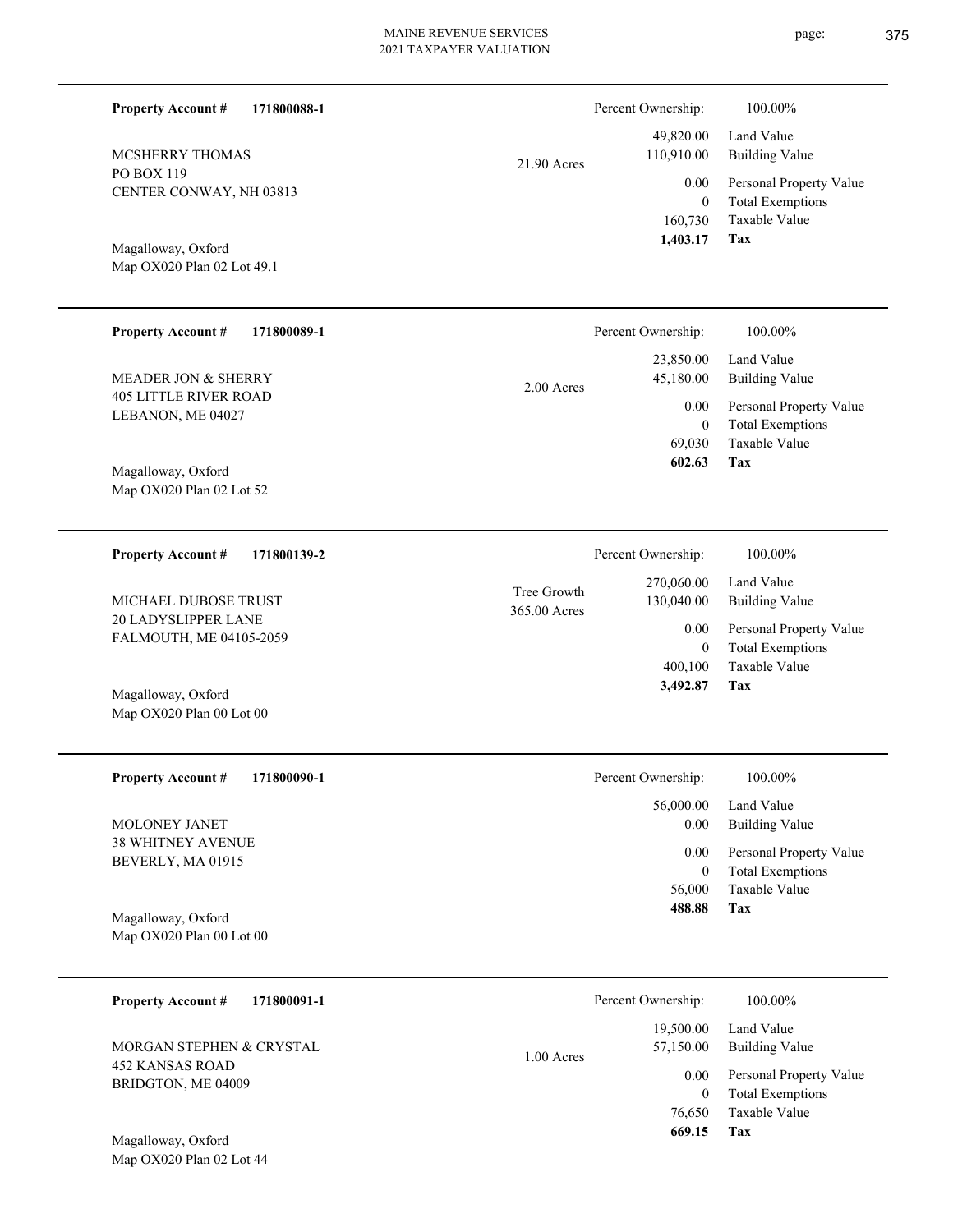PO BOX 1038

**Property Account #**

EDGARTOWN, MA 02539

MRK PROPERTIES LLC

Map OX020 Plan 00 Lot 00 Magalloway, Oxford

Map OX020 Plan 01 Lot 5

Map OX020 Plan 00 Lot 00

|             | 2021 TAXPAYER VALUATION |                    | $\overline{1}$ $\overline{0}$ |  |
|-------------|-------------------------|--------------------|-------------------------------|--|
| 171800092-1 |                         | Percent Ownership: | 100.00%                       |  |
|             |                         | 99,330.00          | Land Value                    |  |
| C           | $1.00$ Acres            | 104,310.00         | <b>Building Value</b>         |  |
| 539         |                         | 0.00               | Personal Property Value       |  |
|             |                         | $\mathbf{0}$       | <b>Total Exemptions</b>       |  |
|             |                         | 203,640            | Taxable Value                 |  |
|             |                         | 1,777.78           | Tax                           |  |
| 100         |                         |                    |                               |  |
|             |                         |                    |                               |  |

| <b>Property Account #</b><br>171800093-1 | Percent Ownership:        | 100.00%                 |
|------------------------------------------|---------------------------|-------------------------|
|                                          | 27,500.00                 | Land Value              |
| NADEAU JASON L & EMILY                   | 20,880.00<br>$1.00$ Acres | Building Value          |
| 1290 ALFRED ROAD                         | 0.00                      | Personal Property Value |
| ARUNDEL, ME 04046                        | 0                         | <b>Total Exemptions</b> |
|                                          | 48.380                    | Taxable Value           |
| Magalloway, Oxford                       | 422.36                    | Tax                     |

| 171800094-1<br><b>Property Account #</b>       | Percent Ownership:                      | 100.00%                                            |
|------------------------------------------------|-----------------------------------------|----------------------------------------------------|
| NODDIN JAMES                                   | 132,140.00<br>18,200.00<br>$4.50$ Acres | Land Value<br>Building Value                       |
| <b>25 SOUTH ROAD</b><br>NEW HARTFORD, CT 06057 | 0.00<br>$\overline{0}$                  | Personal Property Value<br><b>Total Exemptions</b> |
| Magalloway, Oxford                             | 150,340<br>1,312.47                     | Taxable Value<br>Tax                               |

| <b>Property Account #</b><br>171800095-1         | Percent Ownership:                       | 100.00%                                            |
|--------------------------------------------------|------------------------------------------|----------------------------------------------------|
| NORTH COUNTRY PROPERTIES LLC DWP                 | 689,420.00<br>74,500.00<br>$75.00$ Acres | Land Value<br>Building Value                       |
| 143 AIRPORT ROAD-<br>WHITEFIELD, NH 03598        | 0.00                                     | Personal Property Value<br><b>Total Exemptions</b> |
|                                                  | 763,920                                  | Taxable Value                                      |
| Magalloway, Oxford<br>Map $OX020$ Plan 00 Lot 00 | 6,669.02                                 | Tax                                                |

| 171800096-1<br><b>Property Account #</b>            | Percent Ownership:        | 100.00%                                            |
|-----------------------------------------------------|---------------------------|----------------------------------------------------|
|                                                     | 132,660.00                | Land Value                                         |
| OVIDE LAMONTAGNE LLC                                | 61,000.00<br>$1.00$ Acres | <b>Building Value</b>                              |
| <b>OVIDE LAMONTAGNE</b><br><b>125 RIVERWALK WAY</b> | 0.00<br>0                 | Personal Property Value<br><b>Total Exemptions</b> |
| MANCHESTER, NH 03101                                | 193,660                   | Taxable Value                                      |
| Magalloway, Oxford                                  | 1,690.65                  | Tax                                                |
| Map OX020 Plan 00 Lot 00                            |                           |                                                    |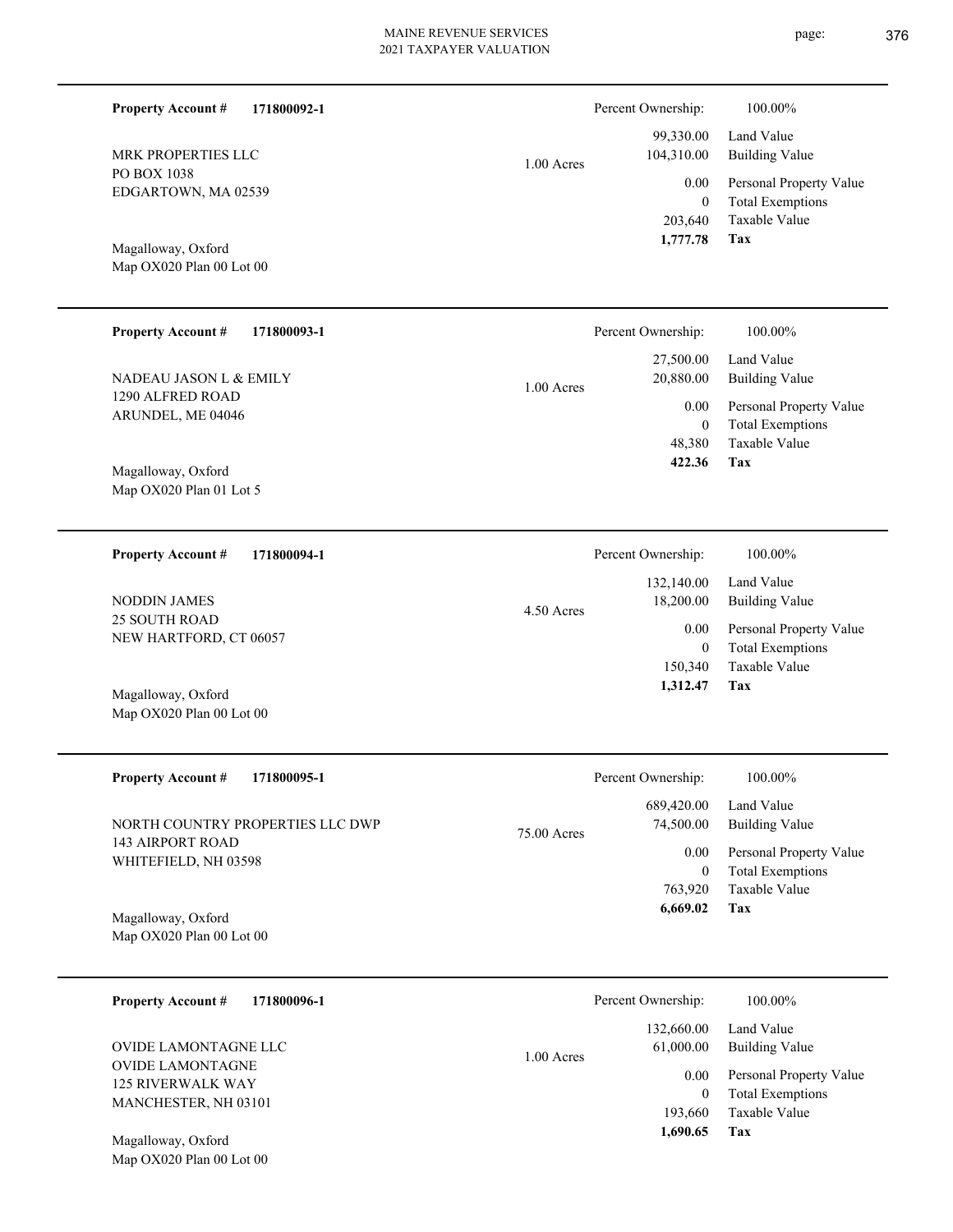|              | Percent Ownership: | 100.00%                 |
|--------------|--------------------|-------------------------|
|              | 19,500.00          | Land Value              |
| $1.00$ Acres | 65,940.00          | <b>Building Value</b>   |
|              | 0.00               | Personal Property Value |
|              | 25,000             | <b>Total Exemptions</b> |
|              | 60.440             | Taxable Value           |
|              | 527.64             | Tax                     |

Map OX020 Plan 02 Lot 33 Homestead Exemption \$25000 Magalloway, Oxford

Map OX020 Plan 06 Lot 2

Map OX020 Plan 06 Lot 2

184 POND BROOK ROAD ERROL, NH 03579

PAQUETTE NORMAN & ELIZABETH

**Property Account #**

**171800097-1**

| <b>Property Account #</b><br>171800098-1    | Percent Ownership:              | 100.00%                                            |
|---------------------------------------------|---------------------------------|----------------------------------------------------|
| PARADIS ROBERT                              | 0.00 <sub>1</sub><br>103,560.00 | Land Value<br>Building Value                       |
| 3675 MIDDLE ROAD<br><b>SIDNEY, ME 04330</b> | 0.00<br>0                       | Personal Property Value<br><b>Total Exemptions</b> |
| SIX RIVERS LIMITED PARTNERSHIP LEASE 801    | 103.560                         | Taxable Value                                      |
| Magalloway, Oxford                          | 904.08                          | Tax                                                |

**171800142-1 Tax** Taxable Value Total Exemptions Personal Property Value Building Value Land Value 142 ROUTE 232 RUMFORD, ME 04276 **Property Account #** Magalloway, Oxford SIX RIVERS LIMITED PARTNERSHIP LEASE 542 PARISE CAROL 94,400 0  **824.11** 0.00 94,400.00 0.00 Percent Ownership:  $100.00\%$ 

| <b>Property Account #</b><br>171800100-1                                        | Percent Ownership:                      | 100.00%                                                             |
|---------------------------------------------------------------------------------|-----------------------------------------|---------------------------------------------------------------------|
| <b>PARSONS KEVIN &amp; TAMMY</b>                                                | 23,210.00<br>106,510.00<br>$1.25$ Acres | Land Value<br>Building Value                                        |
| 3503 DAM ROAD<br><b>ERROL, NH 03579</b>                                         | 0.00<br>25,000<br>104,720               | Personal Property Value<br><b>Total Exemptions</b><br>Taxable Value |
| Magalloway, Oxford<br>Map $OX020$ Plan 02 Lot 45<br>Homestead Exemption \$25000 | 914.21                                  | Tax                                                                 |

| 171800087-1<br><b>Property Account #</b> | Percent Ownership:                       | 100.00%                                            |
|------------------------------------------|------------------------------------------|----------------------------------------------------|
| PEABODY MARK SYDNEY & KIMBERLY AYN HOCKM | 37,990.00<br>131,830.00<br>$17.40$ Acres | Land Value<br>Building Value                       |
| PO BOX 340<br><b>ERROL, NH 03579</b>     | 0.00<br>0                                | Personal Property Value<br><b>Total Exemptions</b> |
| Magalloway Oxford                        | 169,820<br>1,482.53                      | Taxable Value<br>Tax                               |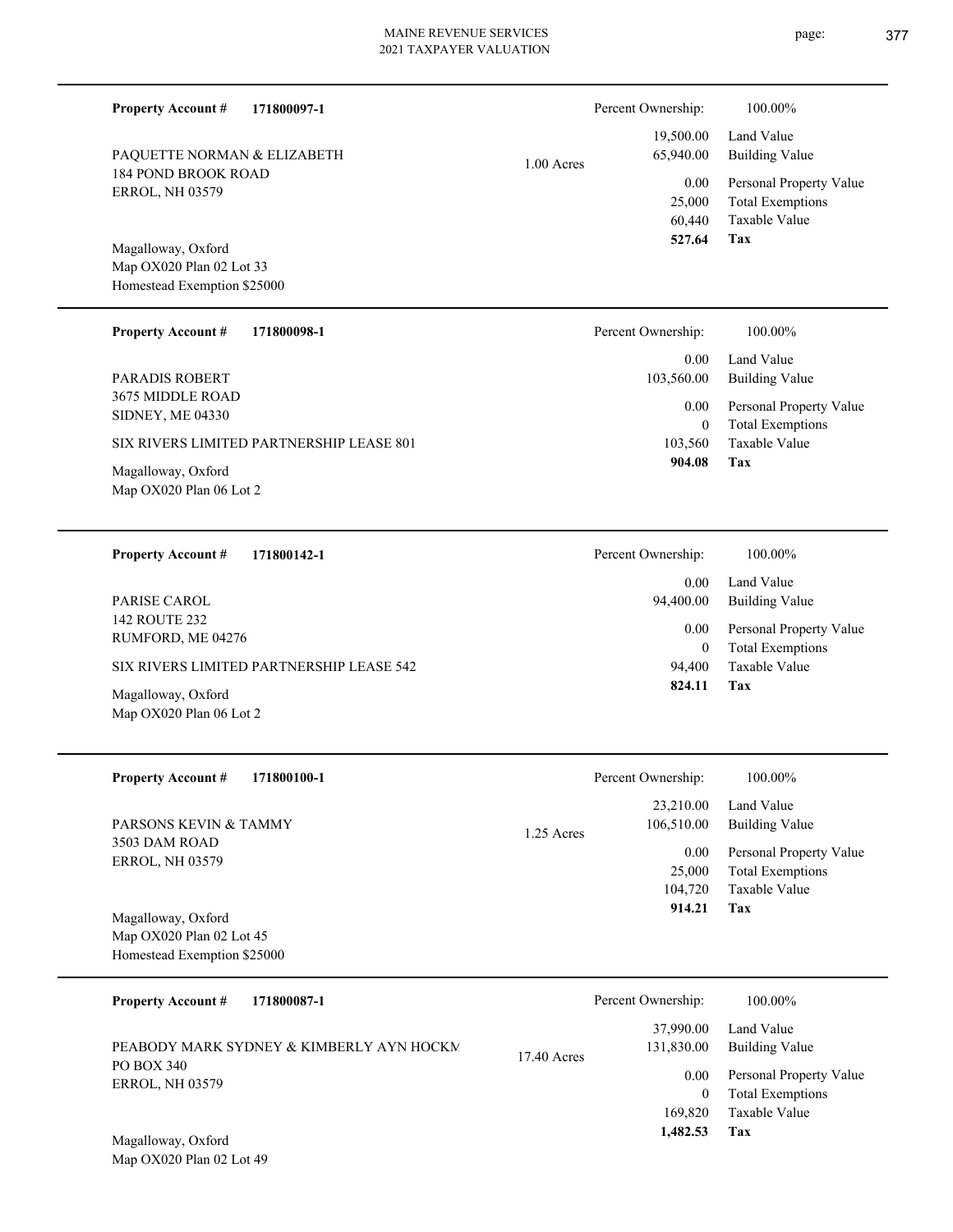| <b>Property Account #</b>                       | 171800102-1         | Percent Ownership:                                                        | 100.00%                                            |
|-------------------------------------------------|---------------------|---------------------------------------------------------------------------|----------------------------------------------------|
| PEPIN DONALD                                    |                     | 33,200.00<br>138,490.00<br>3.00 Acres                                     | Land Value<br><b>Building Value</b>                |
| <b>48 SPRING ROAD</b><br><b>MILAN, NH 03588</b> |                     | 0.00<br>$\overline{0}$                                                    | Personal Property Value<br><b>Total Exemptions</b> |
| Magalloway, Oxford                              |                     | 171,690<br>1,498.85                                                       | Taxable Value<br>Tax                               |
| Map OX020 Plan 02 Lot 8 9                       |                     |                                                                           |                                                    |
| <b>Property Account #</b>                       | 171800104-1         | Percent Ownership:                                                        | 100.00%                                            |
|                                                 |                     | 24,200.00                                                                 | Land Value                                         |
| PHILLIPS BRUCE<br><b>34 LAKEWOOD AVENUE</b>     |                     | 0.00<br>1.12 Acres                                                        | <b>Building Value</b>                              |
| E QUOQUE, NY 11942                              |                     | 0.00<br>$\overline{0}$                                                    | Personal Property Value<br><b>Total Exemptions</b> |
|                                                 |                     | 24,200                                                                    | <b>Taxable Value</b>                               |
| Magalloway, Oxford                              |                     | 211.27                                                                    | <b>Tax</b>                                         |
| Map OX020 Plan 00 Lot 00                        |                     |                                                                           |                                                    |
| Dranarty Agoaint $\#$                           | 17100010 <b>5</b> 1 | $D_{\alpha}$ $\alpha$ $\alpha$ $\beta$ $\alpha$ $\alpha$ $\beta$ $\alpha$ | 100.000 $\angle$                                   |

| 171800105-1<br><b>Property Account #</b> | Percent Ownership:   | 100.00%                 |
|------------------------------------------|----------------------|-------------------------|
|                                          | 24,280.00            | Land Value              |
| PHILLIPS BURR H D                        | 0.00<br>$1.16$ Acres | Building Value          |
| PO BOX 242<br>BARTLETT, NH 03812         | 0.00                 | Personal Property Value |
|                                          | $\mathbf{0}$         | <b>Total Exemptions</b> |
|                                          | 24,280               | Taxable Value           |
| Magalloway, Oxford                       | 211.96               | Tax                     |
| Map $OX020$ Plan 00 Lot 00               |                      |                         |

| <b>Property Account #</b><br>171800106-1 | Percent Ownership:        | 100.00%                 |
|------------------------------------------|---------------------------|-------------------------|
|                                          | 175,860.00                | Land Value              |
| PIOTROW STEPHEN & MEREDITH               | 85,900.00<br>$2.70$ Acres | <b>Building Value</b>   |
| PO BOX 383<br>JACKSON, NH 03846          | 0.00                      | Personal Property Value |
|                                          | $\mathbf{0}$              | <b>Total Exemptions</b> |
|                                          | 261,760                   | Taxable Value           |
| Magalloway, Oxford                       | 2,285.16                  | Tax                     |
| Map $OX020$ Plan 02 Lot 26               |                           |                         |
|                                          |                           |                         |

| 171800107-1<br><b>Property Account #</b>         | Percent Ownership:                      | 100.00%                                            |
|--------------------------------------------------|-----------------------------------------|----------------------------------------------------|
| PLUMMER GARY                                     | 35,850.00<br>235,400.00<br>$2.00$ Acres | Land Value<br>Building Value                       |
| 95 BATCHELDER HILL ROAD<br>MEREDITH, NH 03253    | 0.00<br>$\theta$                        | Personal Property Value<br><b>Total Exemptions</b> |
|                                                  | 271,250                                 | Taxable Value                                      |
| Magalloway, Oxford<br>Map $OX020$ Plan 00 Lot 00 | 2,368.01                                | Tax                                                |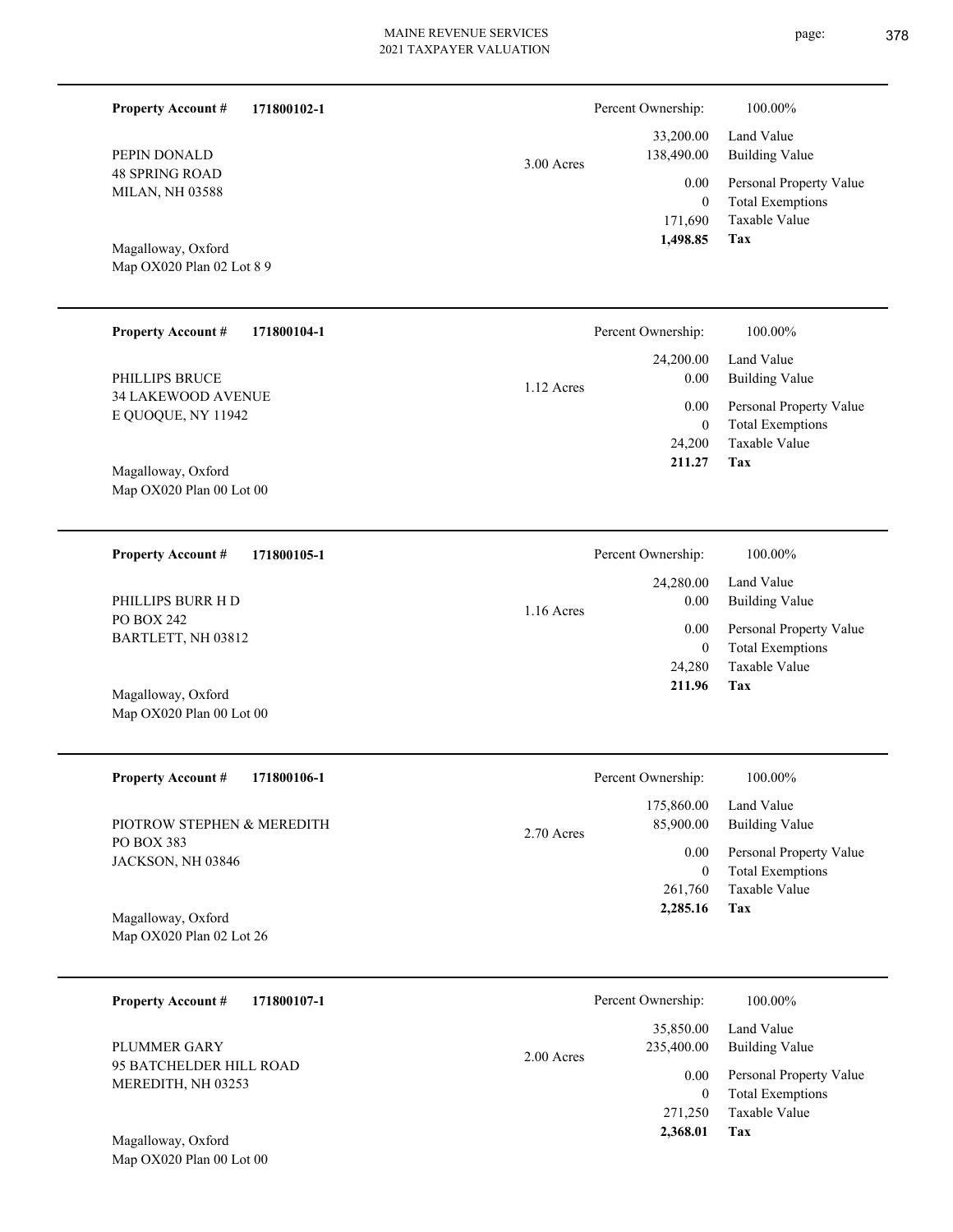**171800108-1**

**Property Account #**

32 BANCROFT ROAD ANDOVER, MA 01810 Map OX020 Plan 00 Lot 00 Magalloway, Oxford POWELL ROBERT & JOANNE TRUSTEE 86,660 0  **756.54** 1,500.00 0.00 0.75 Acres **171800109-1 Tax** Taxable Value Total Exemptions Personal Property Value Building Value Land Value 26 TIMBERDOODLE DRIVE TEMPLE, NH 03084 **Property Account #** Map OX020 Plan 00 Lot 00 Magalloway, Oxford RANDALL H MARTIN REVOCABLE TRUST 118,650 0  **1,035.81** 102,540.00 16,110.00 0.00 7.00 Acres **171800110-1 Tax** Taxable Value Total Exemptions Personal Property Value Building Value Land Value 36 WILSON STREET LINCOLN, ME 04457 **Property Account #** Magalloway, Oxford SIX RIVERS LIMITED PARTNERSHIP LEASE 534 RIDEOUT DAVID 34,130 0  **297.95** 0.00 34,130.00 0.00 Percent Ownership:  $100.00\%$ 

| <b>Property Account #</b><br>171800111-1 |                | Percent Ownership: | 100.00%                 |
|------------------------------------------|----------------|--------------------|-------------------------|
|                                          |                | 84,800.00          | Land Value              |
| RIPLEY ROLAND                            | $100.00$ Acres | 75,660.00          | <b>Building Value</b>   |
| 365 MEADOW ROAD<br>PORTSMOUTH, NH 03801  |                | 0.00               | Personal Property Value |
|                                          |                | $\mathbf{0}$       | <b>Total Exemptions</b> |
|                                          |                | 160,460            | Taxable Value           |
| Magalloway, Oxford                       |                | 1,400.82           | Tax                     |
| Map OX020 Plan 00 Lot 00                 |                |                    |                         |
|                                          |                |                    |                         |

| 171800113-1<br><b>Property Account #</b>                                                         | Percent Ownership:                             | 100.00%                                                                                   |
|--------------------------------------------------------------------------------------------------|------------------------------------------------|-------------------------------------------------------------------------------------------|
| SHACKFORD JAMES A, PAMELA L, JAMES A JR & AD/<br><b>478 HIGH STREET</b><br>SILVER LAKE, NH 03875 | 20,350.00<br>95,720.00<br>$2.00$ Acres<br>0.00 | Land Value<br><b>Building Value</b><br>Personal Property Value<br><b>Total Exemptions</b> |
| Magalloway, Oxford                                                                               | 116,070<br>1.013.29                            | Taxable Value<br>Tax                                                                      |

Map OX020 Plan 02 Lot 41

Map OX020 Plan 06 Lot 2

**Tax** Taxable Value Total Exemptions Personal Property Value Building Value Land Value 85,160.00 Percent Ownership: 100.00%

Percent Ownership: 100.00%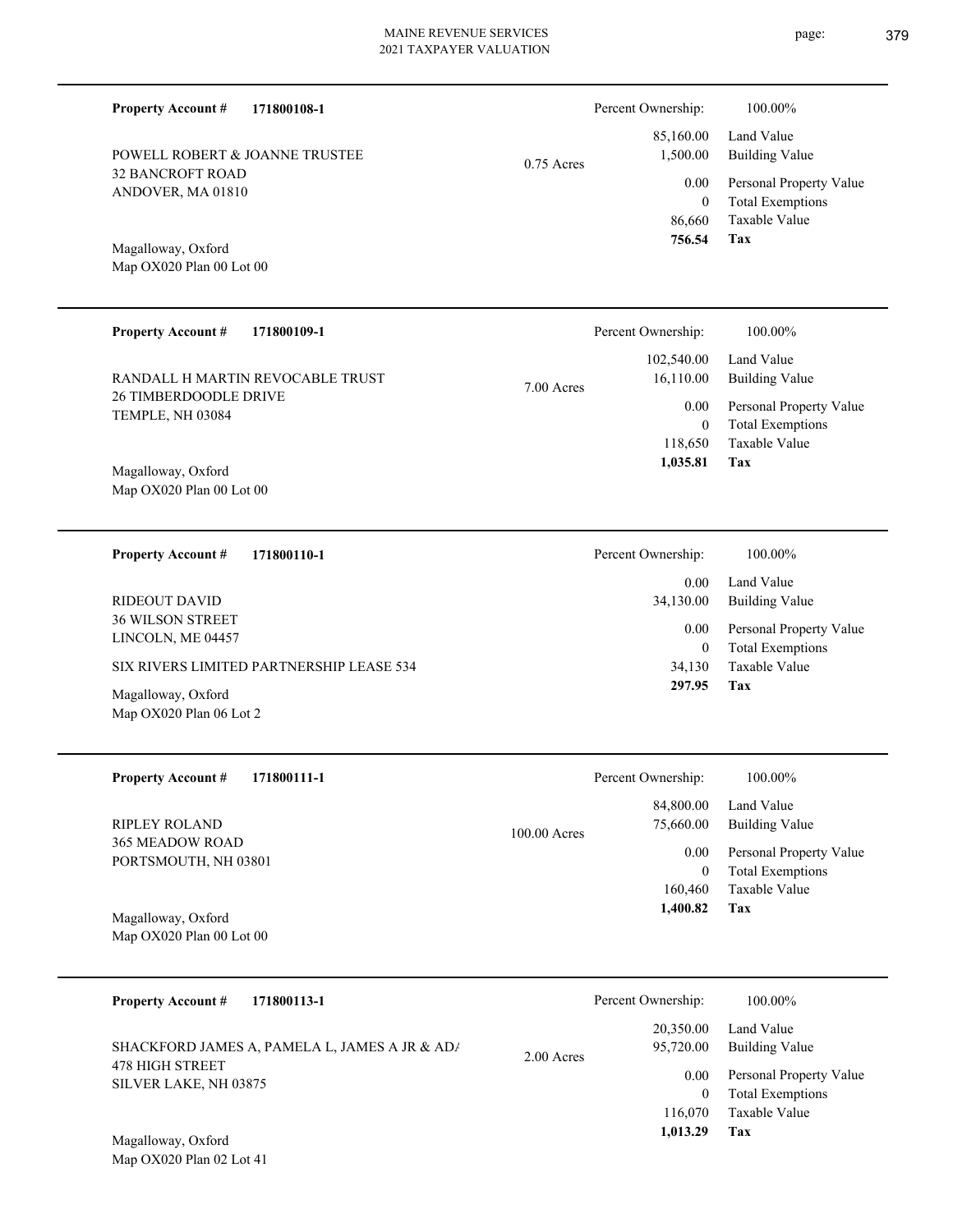| <b>Property Account #</b><br>171800114-1                       |                                | Percent Ownership:                          | 100.00%                                                                           |
|----------------------------------------------------------------|--------------------------------|---------------------------------------------|-----------------------------------------------------------------------------------|
| <b>SHAW LINDA</b>                                              | 2.90 Acres                     | 69,530.00<br>47,080.00                      | Land Value<br><b>Building Value</b>                                               |
| <b>13 SHAW DRIVE</b><br>COLEBROOK, NH 03576                    |                                | 0.00<br>$\mathbf{0}$<br>116,610<br>1,018.01 | Personal Property Value<br><b>Total Exemptions</b><br>Taxable Value<br><b>Tax</b> |
| Magalloway, Oxford<br>Map OX020 Plan 02 Lot 24                 |                                |                                             |                                                                                   |
| <b>Property Account #</b><br>171800115-1                       |                                | Percent Ownership:                          | 100.00%                                                                           |
| <b>SILVIA DAVID &amp; LINDA</b>                                | $0.50$ Acres                   | 17,520.00<br>15,680.00                      | Land Value<br><b>Building Value</b>                                               |
| <b>168 SILVER STREET</b><br>FARMINGTON, NH 03835               |                                | 0.00<br>$\boldsymbol{0}$<br>33,200          | Personal Property Value<br><b>Total Exemptions</b><br><b>Taxable Value</b>        |
| Magalloway, Oxford<br>Map OX020 Plan 00 Lot 00                 |                                | 289.84                                      | Tax                                                                               |
| 171800112-1<br><b>Property Account #</b>                       |                                | Percent Ownership:                          | 100.00%                                                                           |
| SIX RIVERS LIMITED PARTNERS                                    | Tree Growth<br>14,000.15 Acres | 7,584,109.00<br>0.00                        | Land Value<br><b>Building Value</b>                                               |
| %SEVEN ISLANDS LAND CO<br>PO BOX 1168<br>BANGOR, ME 04401-1168 |                                | 0.00<br>$\mathbf{0}$<br>7,584,109           | Personal Property Value<br><b>Total Exemptions</b><br>Taxable Value               |
| Magalloway, Oxford<br>Map OX020 Plan 06 Lot 2                  |                                | 66,209.27                                   | <b>Tax</b>                                                                        |
| <b>Property Account #</b><br>171800116-1                       |                                | Percent Ownership:                          | 100.00%                                                                           |
| SMITH JOEY & RYAN                                              |                                | 0.00<br>31,840.00                           | Land Value<br><b>Building Value</b>                                               |
| 1322 NORWAY ROAD<br>WATERFORD, ME 04088                        |                                | 0.00<br>$\mathbf{0}$                        | Personal Property Value<br><b>Total Exemptions</b>                                |
| SIX RIVERS LIMITED PARTNERSHIP LEASE 551                       |                                | 31,840<br>277.96                            | Taxable Value<br><b>Tax</b>                                                       |
| Magalloway, Oxford<br>Map 0X020 Plan 06 Lot 2                  |                                |                                             |                                                                                   |
| <b>Property Account #</b><br>171800117-1                       |                                | Percent Ownership:                          | 100.00%                                                                           |
| STALEY NICHOLAS L & MELANIE L                                  | 3.70 Acres                     | 184,610.00<br>257,100.00                    | Land Value<br><b>Building Value</b>                                               |
| <b>46 CATHEDRAL ROAD</b><br>LANCASTER, NH 03584                |                                | 0.00<br>$\mathbf{0}$                        | Personal Property Value<br><b>Total Exemptions</b>                                |
| Magalloway, Oxford<br>Map OX020 Plan 02 Lot 25.1               |                                | 441,710<br>3,856.13                         | Taxable Value<br>Tax                                                              |
|                                                                |                                |                                             |                                                                                   |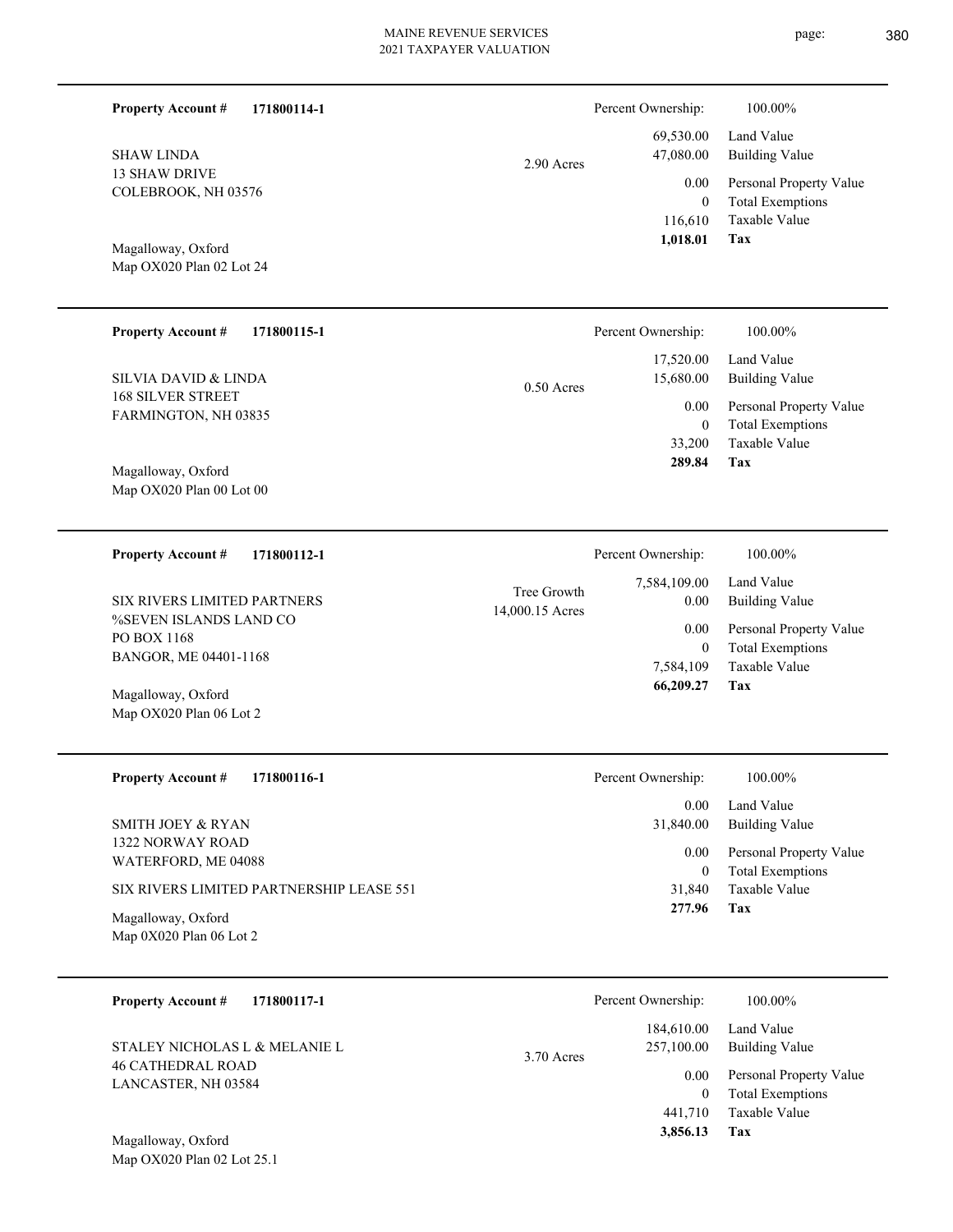| <b>Property Account #</b>                                    | 171800118-1 |              | Percent Ownership:          | 100.00%                                            |
|--------------------------------------------------------------|-------------|--------------|-----------------------------|----------------------------------------------------|
| <b>SWASEY STEVEN</b>                                         |             | $1.70$ Acres | 180,260.00<br>143,440.00    | Land Value<br><b>Building Value</b>                |
| PO BOX 1<br>ANDOVER, ME 04216                                |             |              | 0.00                        | Personal Property Value                            |
|                                                              |             |              | $\boldsymbol{0}$<br>323,700 | <b>Total Exemptions</b><br>Taxable Value           |
| Magalloway, Oxford<br>Map OX020 Plan 00 Lot 00               |             |              | 2,825.90                    | Tax                                                |
|                                                              |             |              |                             |                                                    |
| <b>Property Account #</b>                                    | 171800119-1 |              | Percent Ownership:          | 100.00%                                            |
| SYTEK FRANCES & KAREN SUE HAYNES                             |             |              | 115,280.00<br>36,110.00     | Land Value<br><b>Building Value</b>                |
| <b>31 PARK STREET</b><br>COLEBROOK, NH 03576                 |             |              | 0.00<br>$\mathbf{0}$        | Personal Property Value<br><b>Total Exemptions</b> |
|                                                              |             |              | 151,390                     | <b>Taxable Value</b>                               |
| Magalloway, Oxford<br>Map OX020 Plan 02 Lot 37               |             |              | 1,321.63                    | Tax                                                |
|                                                              |             |              |                             |                                                    |
| <b>Property Account #</b>                                    | 171800120-1 |              | Percent Ownership:          | 100.00%                                            |
| TAYLOR EDWARD & ANITA                                        |             |              | 0.00<br>24,700.00           | Land Value<br><b>Building Value</b>                |
| <b>200 STETSON ROAD</b><br><b>APT 423</b>                    |             |              | 0.00                        | Personal Property Value                            |
| AUBURN, ME 04210<br>SIX RIVERS LIMITED PARTNERSHIP LEASE 536 |             |              | $\boldsymbol{0}$<br>24,700  | <b>Total Exemptions</b><br>Taxable Value           |
| Magalloway, Oxford<br>Map OX020 Plan 06 Lot 2                |             |              | 215.63                      | Tax                                                |
|                                                              |             |              |                             |                                                    |
| <b>Property Account #</b>                                    | 171800122-1 |              | Percent Ownership:          | 100.00%                                            |
| THIBODEAU MICHAEL                                            |             |              | 122,930.00<br>108,090.00    | Land Value<br><b>Building Value</b>                |
| 400 GREENVILLE ROAD<br>PITTSGROVE, NJ 08318                  |             | 0.88 Acres   | 0.00                        | Personal Property Value                            |
|                                                              |             |              | $\boldsymbol{0}$<br>231,020 | <b>Total Exemptions</b><br>Taxable Value           |
| Magalloway, Oxford                                           |             |              | 2,016.80                    | Tax                                                |
| Map OX020 Plan 00 Lot 00                                     |             |              |                             |                                                    |
| <b>Property Account #</b>                                    | 171800123-1 |              | Percent Ownership:          | 100.00%                                            |
|                                                              |             |              | 78,100.00                   | Land Value                                         |

76.64 Acres

| 78,100.00 | Land value              |
|-----------|-------------------------|
| 98,060.00 | <b>Building Value</b>   |
| 0.00      | Personal Property Value |
| $\theta$  | <b>Total Exemptions</b> |
| 176,160   | Taxable Value           |
| 1,537.88  | Tax                     |

Map OX020 Plan 02 Lot 51 Magalloway, Oxford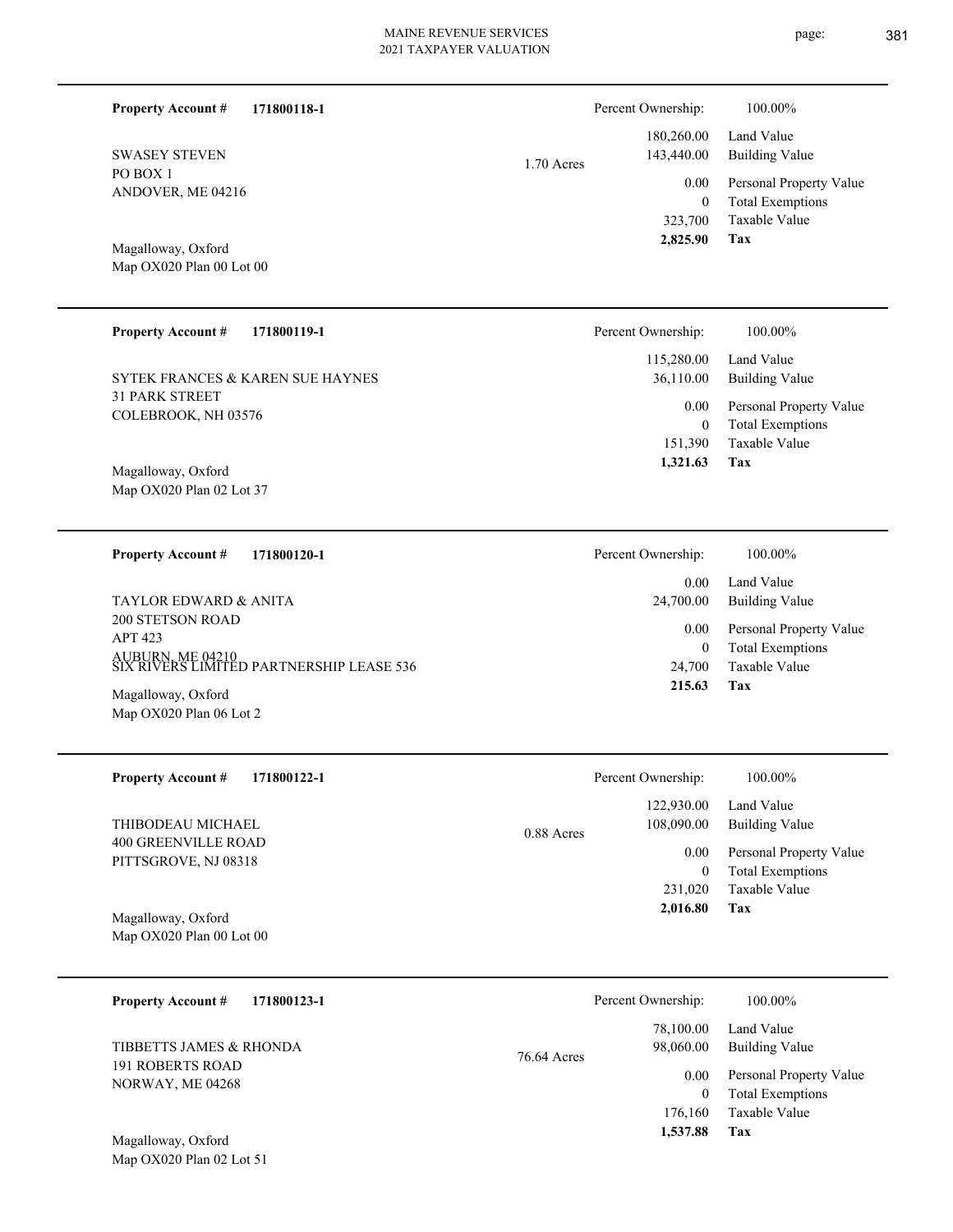1.00 Acres

**171800124-1**

540 DANIEL WEBSTER HIGHWAY MERRIMACK, NH 03054 TREPANIER MARCEL

Map OX020 Plan 02 Lot 30 Magalloway, Oxford

**Property Account #**

#### **171800125-1 Property Account #**

3740 DAM ROAD PO BOX 292 ERROL, NH 03579 TRULAND BRUCE

Map OX020 Plan 00 Lot 00 Magalloway, Oxford

**171800126-1 Property Account #**

18 RAY EMMA DRIVE #18 EPPING, NH 03042 VAUGHN EUGENE

Map OX020 Plan 00 Lot 00 Magalloway, Oxford

**171800127-1 Property Account #**

1951 ATLANTIS DRIVE CLEARWATER, FL 33763 VAUGHN EWEN

Map OX020 Plan 02 Lot 19 20 Magalloway, Oxford

| 171800128-1<br><b>Property Account #</b>  | Percent Ownership:              | 100.00%                                            |
|-------------------------------------------|---------------------------------|----------------------------------------------------|
| VAUGHN JEROLD<br><b>36 LAFAYETTE LOOP</b> | 19,220.00<br>0.00<br>9.49 Acres | Land Value<br>Building Value                       |
| ROSWELL, NM 88201                         | 0.00<br>0                       | Personal Property Value<br><b>Total Exemptions</b> |
|                                           | 19.220                          | Taxable Value                                      |
| Magalloway, Oxford                        | 167.79                          | Tax                                                |

2.00 Acres

Map OX020 Plan 00 Lot 00

|            | T VIUUIII O WHUISHID. | 1 VV.VV / V                  |
|------------|-----------------------|------------------------------|
|            |                       | $12,000.00$ Land Value       |
| 1.00 Acres | 0.00 <sub>1</sub>     | Building Value               |
|            |                       | 0.00 Personal Property Value |
|            | $\theta$              | <b>Total Exemptions</b>      |
|            |                       | 12,000 Taxable Value         |
|            | 104.76                | Tax                          |

|            | 805.17                  | Tax                                 |  |
|------------|-------------------------|-------------------------------------|--|
|            |                         |                                     |  |
|            | Percent Ownership:      | 100.00%                             |  |
| 4.25 Acres | 27,260.00<br>110,240.00 | Land Value<br><b>Building Value</b> |  |

 92,230 0

0.00

Percent Ownership: 100.00%

 21,000.00 71,230.00

Taxable Value Total Exemptions Personal Property Value 137,500 0 0.00

Taxable Value Total Exemptions Personal Property Value

Building Value Land Value

**Tax 1,200.38**

page: 382

Percent Ownership: 100.00%

**Tax 104.76**

**Tax** Taxable Value Total Exemptions Personal Property Value Building Value Land Value 66,100 0  **577.05** 20,350.00 45,750.00 0.00

Percent Ownership:  $100.00\%$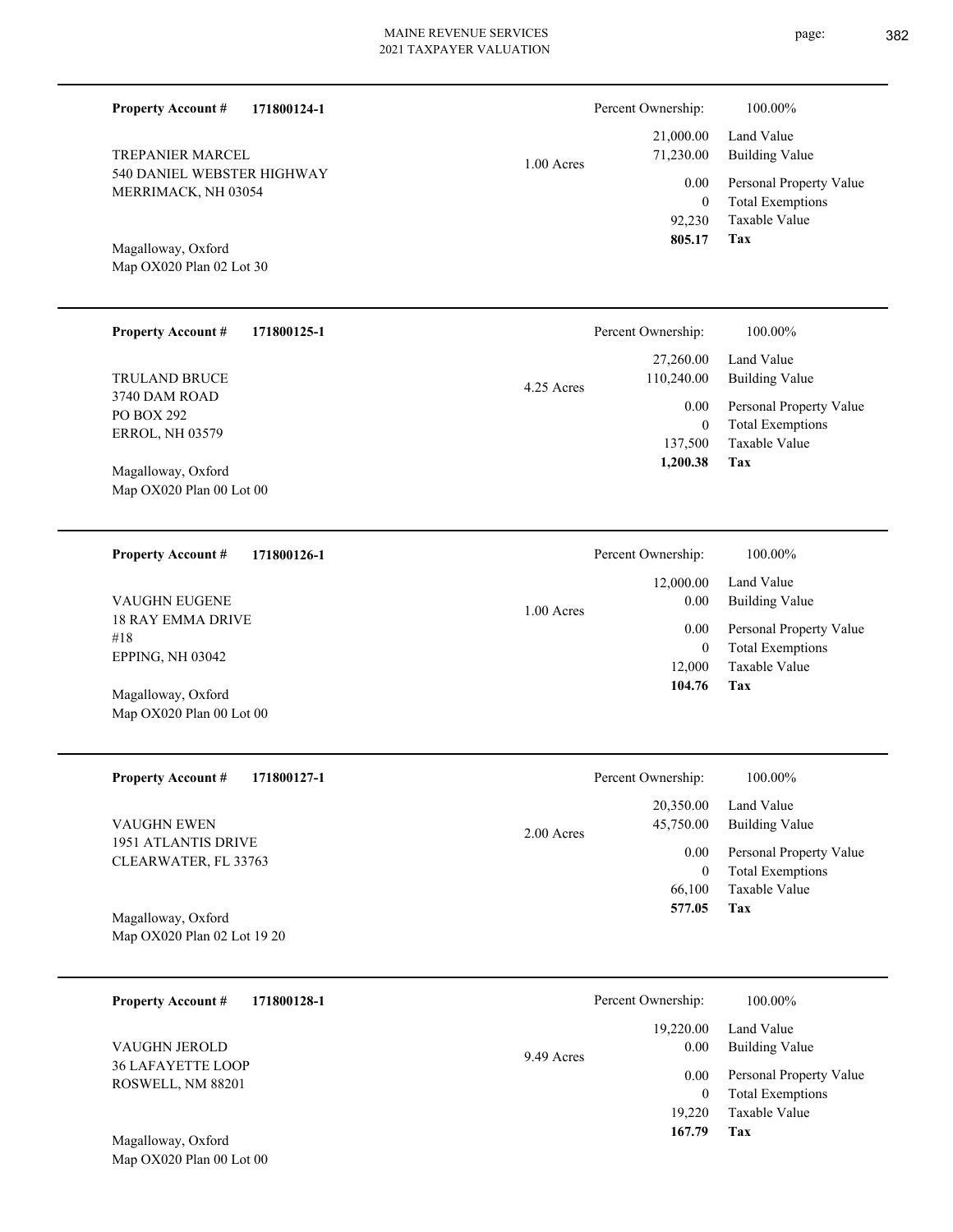| <b>36 LAFAYETTE LOOP</b><br>ROSWELL, NM 88201<br>Magalloway, Oxford<br>Map OX020 Plan 02 Lot 21 22 | $0.77 \text{ A}$<br>0.00<br>$\mathbf{0}$<br>146,430<br>1,278.33 | Personal Property Value<br><b>Total Exemptions</b><br>Taxable Value<br>Tax |
|----------------------------------------------------------------------------------------------------|-----------------------------------------------------------------|----------------------------------------------------------------------------|
| <b>Property Account #</b><br>171800130-1                                                           | Percent Ownership:                                              | 100.00%                                                                    |
|                                                                                                    | 0.00                                                            | Land Value                                                                 |
| WAGNER FOREST MANAGEMENT LTD                                                                       | 0.00                                                            | <b>Building Value</b>                                                      |
| C/O WAGNER FOREST MANAGEMENT                                                                       | 0.00                                                            | Personal Property Value                                                    |
| <b>150 ORFORD ROAD</b>                                                                             | $\mathbf{0}$                                                    | <b>Total Exemptions</b>                                                    |
| LYME, NH 03768                                                                                     | $\theta$                                                        | Taxable Value                                                              |
| Magalloway, Oxford                                                                                 | 0.00                                                            | Tax                                                                        |

0.94 Acres

Map OX020 Plan 00 Lot 00 Magalloway, Oxford

**Property Account #**

VAUGHN JERRY

**171800129-1**

**171800132-1 Tax** Taxable Value Total Exemptions Personal Property Value Building Value Land Value 22 KENNEY ROAD ERROL, NH 03579 **Property Account #** WHITE SCOTT & GERALDINE KENNEY 42,380 0  **369.98** 22,900.00 19,480.00 0.00 3.24 Acres Percent Ownership:  $100.00\%$ 

Map OX020 Plan 00 Lot 00 Magalloway, Oxford

| <b>Property Account #</b><br>171800133-1                  | Percent Ownership:        | 100.00%                 |
|-----------------------------------------------------------|---------------------------|-------------------------|
|                                                           | 14,350.00                 | Land Value              |
| WILD BRUCE                                                | 30,790.00<br>$2.00$ Acres | Building Value          |
| <b>35 FERN PARK AVENUE</b><br>OLD ORCHARD BEACH, ME 04064 | 0.00                      | Personal Property Value |
|                                                           | 0                         | <b>Total Exemptions</b> |
|                                                           | 45,140                    | Taxable Value           |
| Magalloway, Oxford                                        | 394.07                    | Tax                     |
| Map OX020 Plan 02 Lot 54                                  |                           |                         |

| 171800134-1<br><b>Property Account #</b>         | Percent Ownership:               | 100.00%                                            |
|--------------------------------------------------|----------------------------------|----------------------------------------------------|
| WOODWARD STEPHEN                                 | 121,660.00<br>0.00<br>1.00 Acres | Land Value<br>Building Value                       |
| PO BOX 368<br>BERLIN, NH 03570                   | 0.00<br>$\theta$                 | Personal Property Value<br><b>Total Exemptions</b> |
|                                                  | 121,660                          | Taxable Value                                      |
| Magalloway, Oxford<br>Map $OX020$ Plan 00 Lot 00 | 1.062.09                         | Tax                                                |

page: 383

Building Value Land Value

 121,280.00 25,150.00

Percent Ownership: 100.00%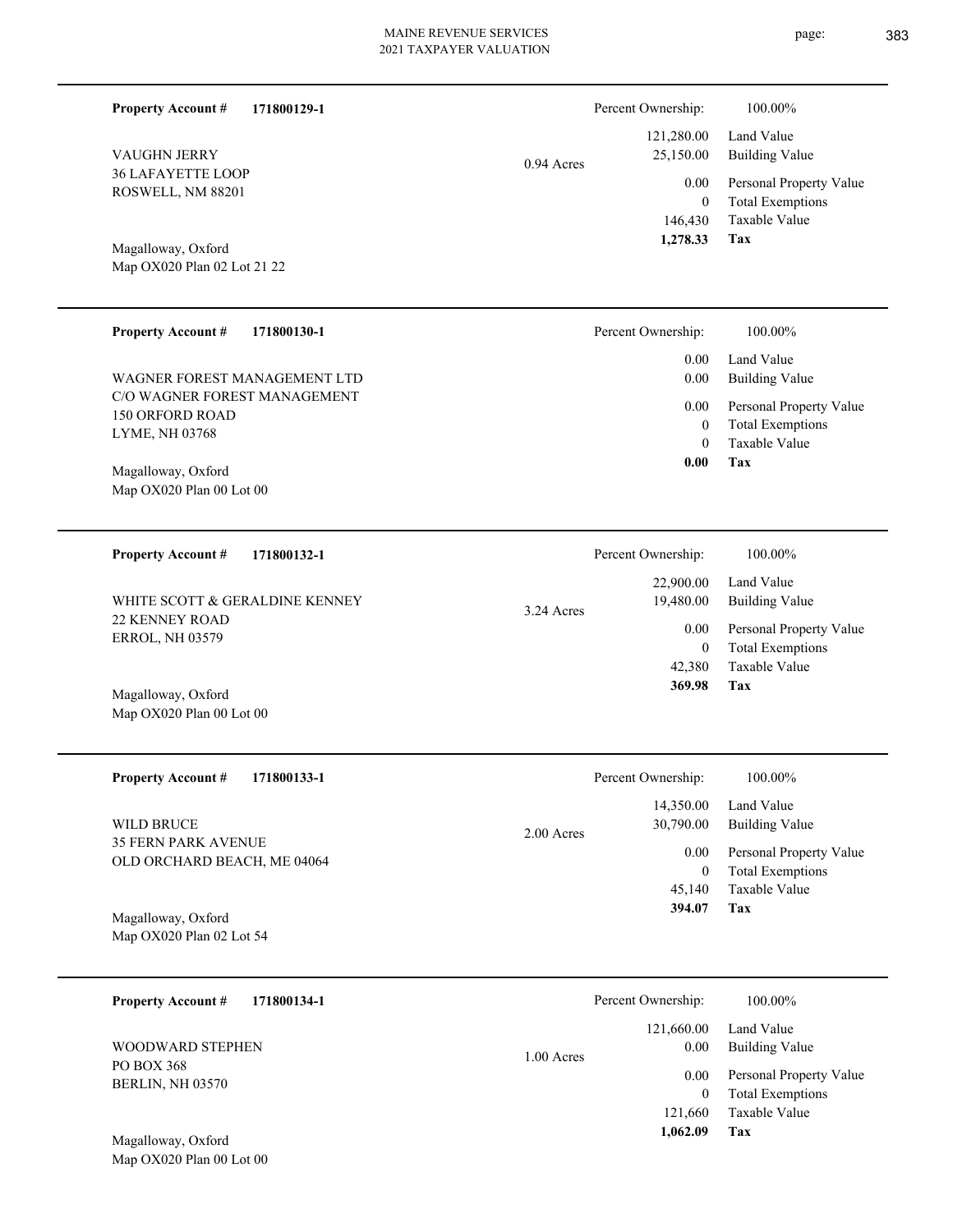| 171800135-1<br><b>Property Account #</b> | Percent Ownership: |                         | 100.00%                                            |
|------------------------------------------|--------------------|-------------------------|----------------------------------------------------|
| WOODWARD WILLIAM                         | $8.00$ Acres       | 210,930.00<br>47,440.00 | Land Value<br>Building Value                       |
| PO BOX 232<br><b>BERLIN, NH 03570</b>    |                    | 0.00<br>$\theta$        | Personal Property Value<br><b>Total Exemptions</b> |
|                                          |                    | 258,370                 | Taxable Value                                      |
| Magalloway, Oxford                       |                    | 2,255.57                | Tax                                                |

Map OX020 Plan 00 Lot 00

| <b>Property Account #</b><br>171800136-1             | Percent Ownership:   | 100.00%                                            |
|------------------------------------------------------|----------------------|----------------------------------------------------|
|                                                      | 0.00                 | Land Value                                         |
| YOUNG DAVID W & MAYNARD ELLIOTT                      | 102,940.00           | <b>Building Value</b>                              |
| <b>5 LINDEN COURT</b><br><b>CUMBERLAND, ME 04021</b> | 0.00<br>$\mathbf{0}$ | Personal Property Value<br><b>Total Exemptions</b> |
| SIX RIVERS LIMITED PARTNERSHIP LEASE 538             | 102,940              | Taxable Value                                      |
| Magalloway, Oxford<br>Map OX020 Plan 06 Lot 2        | 898.67               | Tax                                                |
| <b>Property Account #</b><br>171800137-1             | Percent Ownership:   | 100.00%                                            |
|                                                      | 0.00                 | Land Value                                         |
| <b>7 A MCHINO TDHET</b>                              | <u>ስ ስስ</u>          | $D_{\text{u}}d_{\text{in}} \propto V_0 \ln \delta$ |

1951 ATLANTIS DRIVE CLEARWATER, FL 33763 ZANCUDO TRUST

Map OX020 Plan 00 Lot 00 Magalloway, Oxford

| 0.00 | Land Value              |
|------|-------------------------|
| 0.00 | <b>Building Value</b>   |
| 0.00 | Personal Property Value |
| 0    | <b>Total Exemptions</b> |
| 0    | Taxable Value           |
| 0.00 | Tax                     |